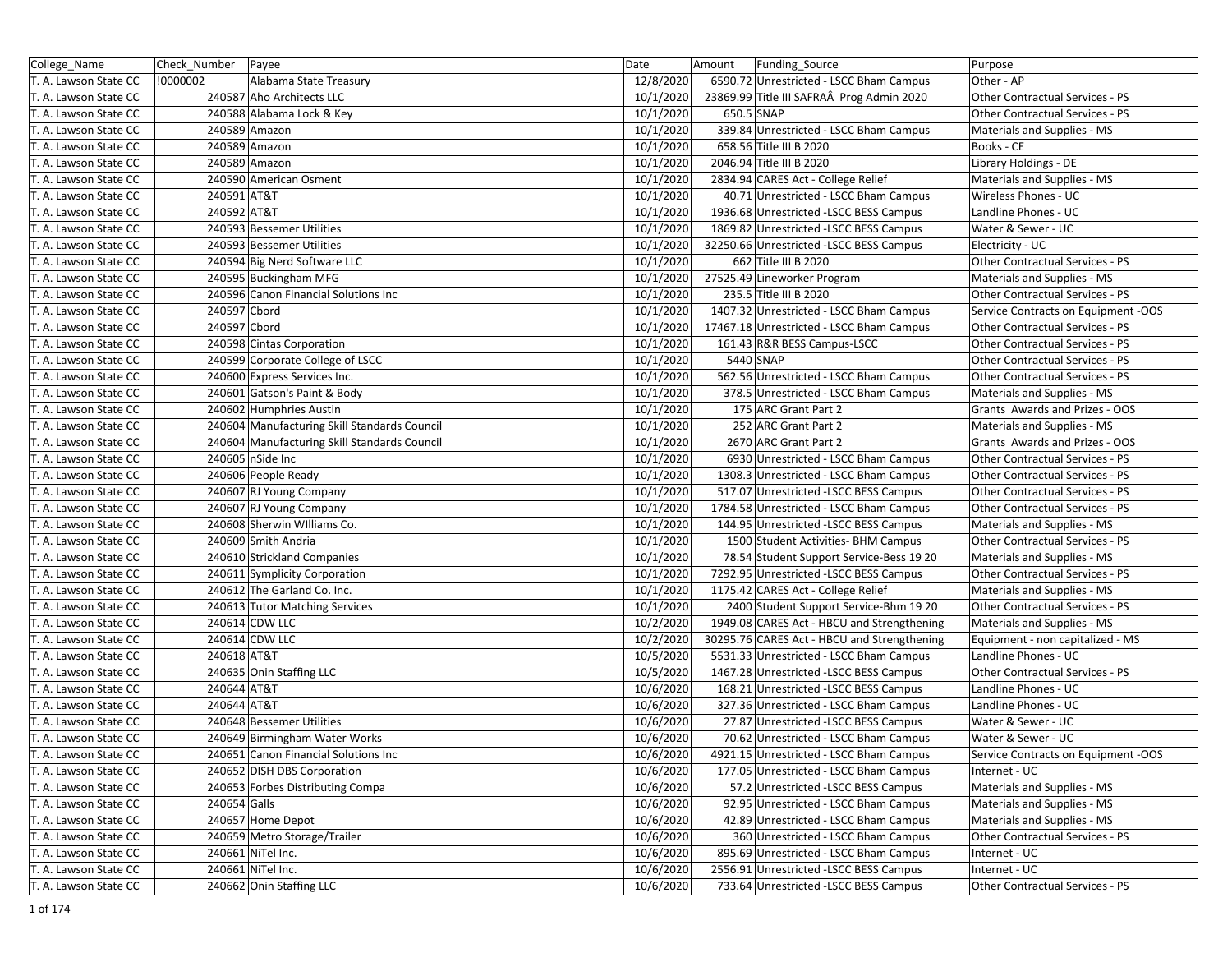| College_Name          | Check_Number   Payee                      | Date       | Funding_Source<br>Amount                    | Purpose                               |
|-----------------------|-------------------------------------------|------------|---------------------------------------------|---------------------------------------|
| T. A. Lawson State CC | 240664 RJ Young Company                   | 10/6/2020  | 121.36 Unrestricted -LSCC BESS Campus       | Other Contractual Services - PS       |
| T. A. Lawson State CC | 240664 RJ Young Company                   | 10/6/2020  | 2407.3 Unrestricted - LSCC Bham Campus      | Other Contractual Services - PS       |
| T. A. Lawson State CC | 240669 WEX Inc                            | 10/6/2020  | 15.96 Unrestricted - LSCC Bham Campus       | Maintenance & Repairs - OOS           |
| T. A. Lawson State CC | 240669 WEX Inc                            | 10/6/2020  | 1187.62 Unrestricted - LSCC Bham Campus     | Gasoline & Oil - Motor Veh - OOS      |
| T. A. Lawson State CC | 240672 Xerox Corporation                  | 10/6/2020  | 245.38 Unrestricted - LSCC Bham Campus      | Other Contractual Services - PS       |
| T. A. Lawson State CC | 240673 Zoom Video Communications Inc      | 10/6/2020  | 25398 CARES Act - HBCU and Strengthening    | Other Contractual Services - PS       |
| T. A. Lawson State CC | 240674 American Express                   | 10/7/2020  | 16.19 Title III B 2020                      | Other Contractual Services - PS       |
| T. A. Lawson State CC | 240674 American Express                   | 10/7/2020  | 30 Unrestricted - LSCC Bham Campus          | Other Contractual Services - PS       |
| T. A. Lawson State CC | 240674 American Express                   | 10/7/2020  | 45 Unrestricted - LSCC BESS Campus          | Other Contractual Services - PS       |
| T. A. Lawson State CC | 240674 American Express                   | 10/7/2020  | 92.92 Unrestricted - LSCC Bham Campus       | Wireless Phones - UC                  |
| T. A. Lawson State CC | 240674 American Express                   | 10/7/2020  | 167 Unrestricted - LSCC Bham Campus         | Gasoline & Oil - Motor Veh - OOS      |
| T. A. Lawson State CC | 240674 American Express                   | 10/7/2020  | 647.5 Unrestricted - LSCC Bham Campus       | Materials and Supplies - MS           |
| T. A. Lawson State CC | 240674 American Express                   | 10/7/2020  | 1898.74 Title III B 2018                    | Materials and Supplies - MS           |
| T. A. Lawson State CC | 240674 American Express                   | 10/7/2020  | 21386.24 CARES Act - HBCU and Strengthening | Equipment - non capitalized - MS      |
| T. A. Lawson State CC | 240674 American Express                   | 10/7/2020  | 23676.22 CARES Act - HBCU and Strengthening | Materials and Supplies - MS           |
| T. A. Lawson State CC | 240679 Progressive Image Comm             | 10/7/2020  | 50580 CARES Act - College Relief            | Materials and Supplies - MS           |
| T. A. Lawson State CC | 240680 B & H Photo                        | 10/8/2020  | 1634.15 CARES Act - HBCU and Strengthening  | Equipment - non capitalized - MS      |
| T. A. Lawson State CC | 240680 B & H Photo                        | 10/8/2020  | 1770.32 CARES Act - HBCU and Strengthening  | Materials and Supplies - MS           |
| T. A. Lawson State CC | 240682 Galls                              | 10/8/2020  | 212.48 Unrestricted - LSCC Bham Campus      | Materials and Supplies - MS           |
| T. A. Lawson State CC | 240683 Lawson State Foundation            | 10/8/2020  | 2000 Unrestricted -LSCC BESS Campus         | Short-Term Building Rentals - OOS     |
| T. A. Lawson State CC | 240684 Security Engineers Inc.            | 10/8/2020  | 3012.75 Unrestricted - LSCC Bham Campus     | Other Contractual Services - PS       |
| T. A. Lawson State CC | 240685 Xerox Business Solutions Southeast | 10/8/2020  | 28.25 Student Support Service-Bhm 19 20     | Other Contractual Services - PS       |
| T. A. Lawson State CC | 240685 Xerox Business Solutions Southeast | 10/8/2020  | 113.02 Student Support Service-Bhm 19 20    | Service Contracts on Equipment -OOS   |
| T. A. Lawson State CC | 240686 Xerox Corporation                  | 10/8/2020  | 122.69 Unrestricted - LSCC Bham Campus      | Other Contractual Services - PS       |
| T. A. Lawson State CC | 240687 Abernathy Kortney                  | 10/9/2020  | 720 Unrestricted - LSCC Bham Campus         | Other Contractual Services - PS       |
| T. A. Lawson State CC | 240688 AT&T                               | 10/9/2020  | 321.86 Unrestricted - LSCC Bham Campus      | Landline Phones - UC                  |
| T. A. Lawson State CC | 240689 Brown Roland                       | 10/9/2020  | 720 Unrestricted - LSCC Bham Campus         | Other Contractual Services - PS       |
| T. A. Lawson State CC | 240690 CDW LLC                            | 10/9/2020  | 1989.82 CARES Act - HBCU and Strengthening  | Equipment - non capitalized - MS      |
| T. A. Lawson State CC | 240690 CDW LLC                            | 10/9/2020  | 9646.65 CARES Act - HBCU and Strengthening  | Furniture and Equip \$5K - \$25K - CE |
| T. A. Lawson State CC | 240690 CDW LLC                            | 10/9/2020  | 10370.38 CARES Act - HBCU and Strengthening | Materials and Supplies - MS           |
| T. A. Lawson State CC | 240692 Design Compements LLC              | 10/9/2020  | 4135 Unrestricted - LSCC Bham Campus        | Advertising & Promotions - OOS        |
| T. A. Lawson State CC | 240693 Dill Kendon                        | 10/9/2020  | 960 Unrestricted - LSCC Bham Campus         | Other Contractual Services - PS       |
| T. A. Lawson State CC | 240695 HESI                               | 10/9/2020  | 11876.15 Unrestricted - LSCC Bham Campus    | Institutional Use - OOS               |
| T. A. Lawson State CC | 240697 Hooten Kenneth                     | 10/9/2020  | 720 Unrestricted - LSCC Bham Campus         | Other Contractual Services - PS       |
| T. A. Lawson State CC | 240698 Leblanc Patrick                    | 10/9/2020  | 600 Unrestricted - LSCC Bham Campus         | Other Contractual Services - PS       |
| T. A. Lawson State CC | 240699 Level 3 Communications             | 10/9/2020  | 3308.3 Unrestricted - LSCC Bham Campus      | Internet - UC                         |
| T. A. Lawson State CC | 240700 Little Myford                      | 10/9/2020  | 960 Unrestricted - LSCC Bham Campus         | Other Contractual Services - PS       |
| T. A. Lawson State CC | 240702 McCurdy Alanda                     | 10/9/2020  | 360 Unrestricted - LSCC Bham Campus         | Other Contractual Services - PS       |
| T. A. Lawson State CC | 240703 Powell Lee                         | 10/9/2020  | 840 Unrestricted - LSCC Bham Campus         | Other Contractual Services - PS       |
| T. A. Lawson State CC | 240704 RJ Young Company                   | 10/9/2020  | 40 Unrestricted - LSCC Bham Campus          | Other Contractual Services - PS       |
| T. A. Lawson State CC | 240705 Roper Christopher                  | 10/9/2020  | 240 Unrestricted - LSCC Bham Campus         | Other Contractual Services - PS       |
| T. A. Lawson State CC | 240706 Sam's Club                         | 10/9/2020  | 145.26 Unrestricted - LSCC Bham Campus      | Materials and Supplies - MS           |
| T. A. Lawson State CC | 240706 Sam's Club                         | 10/9/2020  | 313.34 SNAP                                 | Materials and Supplies - MS           |
| T. A. Lawson State CC | 240708 Stark Exterminators                | 10/9/2020  | 455 Unrestricted - LSCC Bham Campus         | Other Contractual Services - PS       |
| T. A. Lawson State CC | 240709 Stevens Kendric                    | 10/9/2020  | 960 Unrestricted - LSCC Bham Campus         | Other Contractual Services - PS       |
| T. A. Lawson State CC | 240710 Washington Tony                    | 10/9/2020  | 840 Unrestricted - LSCC Bham Campus         | Other Contractual Services - PS       |
| T. A. Lawson State CC | 240711 Wilkes Tommy                       | 10/9/2020  | 720 Unrestricted - LSCC Bham Campus         | Other Contractual Services - PS       |
| T. A. Lawson State CC | 240712 Young Ladarius                     | 10/9/2020  | 840 Unrestricted - LSCC Bham Campus         | Other Contractual Services - PS       |
| T. A. Lawson State CC | 240713 At&T                               | 10/12/2020 | 118.7 Unrestricted - LSCC Bham Campus       | Internet - UC                         |
| T. A. Lawson State CC | 240714 B & H Photo                        | 10/12/2020 | 47.05 CARES Act - HBCU and Strengthening    | Equipment - non capitalized - MS      |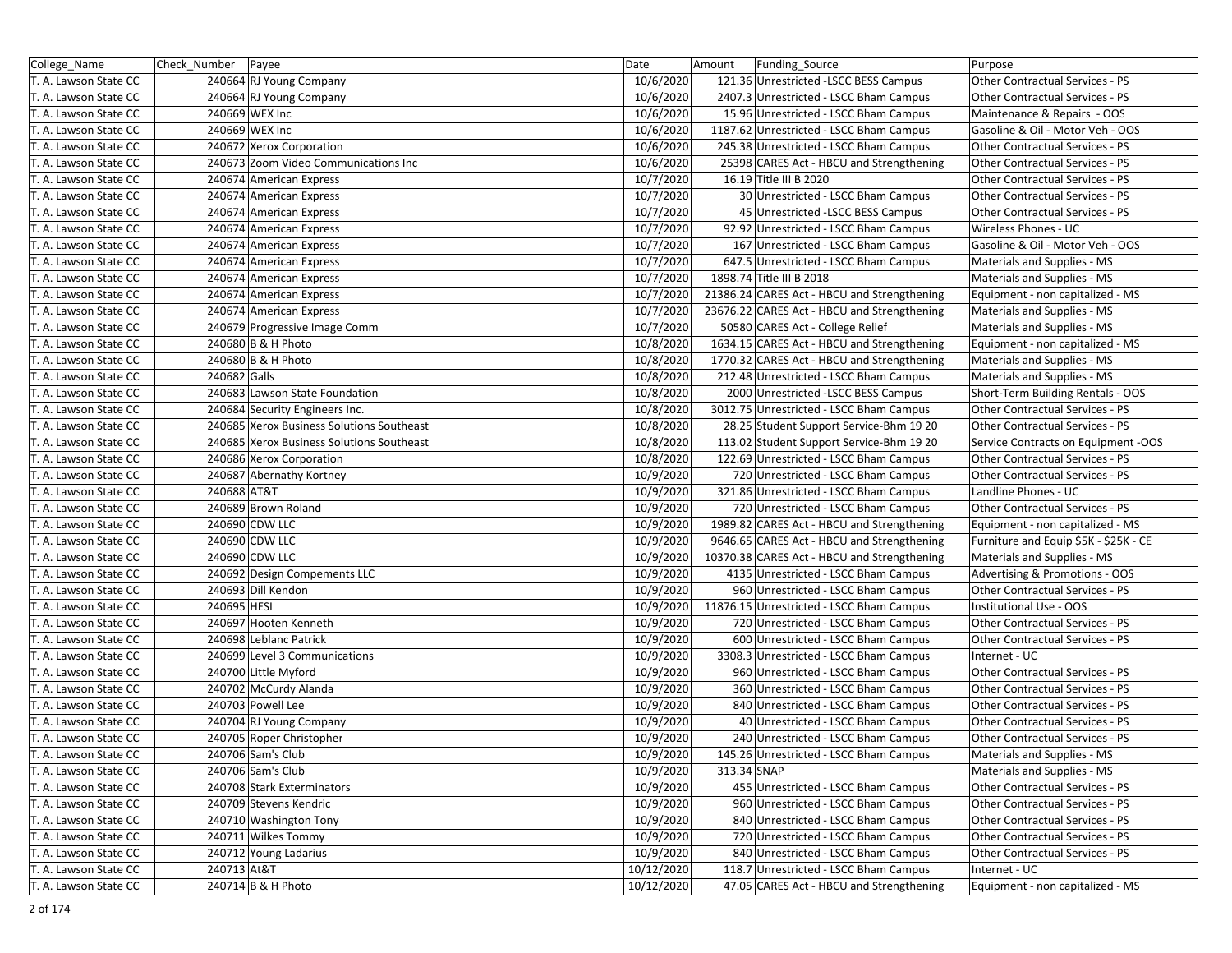| College_Name          | Check_Number   Payee |                                      | Date       | Amount | Funding Source                              | Purpose                               |
|-----------------------|----------------------|--------------------------------------|------------|--------|---------------------------------------------|---------------------------------------|
| T. A. Lawson State CC |                      | 240714 B & H Photo                   | 10/12/2020 |        | 50.98 CARES Act - HBCU and Strengthening    | Materials and Supplies - MS           |
| T. A. Lawson State CC |                      | 240715 BSN Sports LLC                | 10/12/2020 |        | 13117.5 Unrestricted - LSCC Bham Campus     | Materials and Supplies - MS           |
| T. A. Lawson State CC |                      | 240716 BSN Sports LLC                | 10/12/2020 |        | 5428 Unrestricted - LSCC Bham Campus        | Materials and Supplies - MS           |
| T. A. Lawson State CC |                      | 240718 Interface Services            | 10/12/2020 |        | 3996.55 Title III B 2019                    | Materials and Supplies - MS           |
| T. A. Lawson State CC |                      | 240718 Interface Services            | 10/12/2020 |        | 6560.12 Title III B 2018                    | Other Contractual Services - PS       |
| T. A. Lawson State CC |                      | 240718 Interface Services            | 10/12/2020 |        | 7422.16 Title III B 2019                    | Other Contractual Services - PS       |
| T. A. Lawson State CC |                      | 240720 QCI Inc.                      | 10/12/2020 |        | 3394.14 Title III B 2020                    | Equipment - non capitalized - MS      |
| T. A. Lawson State CC |                      | 240721 Republic Services Inc.        | 10/12/2020 |        | 362.47 Unrestricted - LSCC Bham Campus      | Other Contractual Services - PS       |
| T. A. Lawson State CC |                      | 240722 RJ Young Company              | 10/12/2020 |        | 329.61 Unrestricted - LSCC Bham Campus      | Other Contractual Services - PS       |
| T. A. Lawson State CC |                      | 240723 Strickland Companies          | 10/12/2020 |        | 122.04 Unrestricted -LSCC BESS Campus       | Materials and Supplies - MS           |
| T. A. Lawson State CC |                      | 240726 Amazon                        | 10/13/2020 |        | 121.23 Student Support Service-Bhm 19 20    | Materials and Supplies - MS           |
| T. A. Lawson State CC | 240727 AT&T          |                                      | 10/13/2020 |        | 469.14 Unrestricted - LSCC Bham Campus      | Cable - UC                            |
| T. A. Lawson State CC |                      | 240734 BSN Sports LLC                | 10/13/2020 |        | 341.25 Unrestricted - LSCC Bham Campus      | Materials and Supplies - MS           |
| T. A. Lawson State CC |                      | 240736 CDW LLC                       | 10/13/2020 |        | 287.3 CARES Act - HBCU and Strengthening    | Materials and Supplies - MS           |
| T. A. Lawson State CC |                      | 240736 CDW LLC                       | 10/13/2020 |        | 13153.41 CARES Act - HBCU and Strengthening | Equipment - non capitalized - MS      |
| T. A. Lawson State CC |                      | 240742 DISH DBS Corporation          | 10/13/2020 |        | 681.7 Unrestricted - LSCC Bham Campus       | Internet - UC                         |
| T. A. Lawson State CC |                      | 240781 Office Depot                  | 10/13/2020 |        | 154.08 Unrestricted -LSCC BESS Campus       | Materials and Supplies - MS           |
| T. A. Lawson State CC |                      | 240786 Strickland Companies          | 10/13/2020 |        | 78.76 Unrestricted -LSCC BESS Campus        | Materials and Supplies - MS           |
| T. A. Lawson State CC |                      | 240786 Strickland Companies          | 10/13/2020 |        | 252 Student Support Service-Bess 19 20      | Materials and Supplies - MS           |
| T. A. Lawson State CC |                      | 240797 Xerox Corporation             | 10/13/2020 |        | 993.09 Unrestricted - LSCC Bham Campus      | Other Contractual Services - PS       |
| T. A. Lawson State CC |                      | 240798 American Osment               | 10/15/2020 |        | 3970.48 Title III B 2020                    | Materials and Supplies - MS           |
| T. A. Lawson State CC |                      | 240799 Auto-Owners Insurance         | 10/15/2020 |        | 41922.36 Unrestricted - LSCC Bham Campus    | Insurance and Bonding - PS            |
| T. A. Lawson State CC |                      | 240800 Birmingham Water Works        | 10/15/2020 |        | 85.36 Unrestricted - LSCC Bham Campus       | Water & Sewer - UC                    |
| T. A. Lawson State CC |                      | 240801 CDW LLC                       | 10/15/2020 |        | 18.75 CARES Act - HBCU and Strengthening    | Materials and Supplies - MS           |
| T. A. Lawson State CC |                      | 240801 CDW LLC                       | 10/15/2020 |        | 106.25 CARES Act - HBCU and Strengthening   | Equipment - non capitalized - MS      |
| T. A. Lawson State CC |                      | 240801 CDW LLC                       | 10/15/2020 |        | 5300 SNAP                                   | Materials and Supplies - MS           |
| T. A. Lawson State CC |                      | 240801 CDW LLC                       | 10/15/2020 |        | 9646.65 CARES Act - HBCU and Strengthening  | Furniture and Equip \$5K - \$25K - CE |
| T. A. Lawson State CC |                      | 240801 CDW LLC                       | 10/15/2020 |        | 77369 AE - State Regular                    | Computer Software(non capital) - MS   |
| T. A. Lawson State CC |                      | 240802 Cook's Pest Control           | 10/15/2020 |        | 220 R&R BHM Campus - LSCC                   | Other Contractual Services - PS       |
| T. A. Lawson State CC |                      | 240802 Cook's Pest Control           | 10/15/2020 |        | 525 Unrestricted -LSCC BESS Campus          | Other Contractual Services - PS       |
| T. A. Lawson State CC |                      | 240803 Gourmet Services Inc.         | 10/15/2020 |        | 30972.66 Food Services- BHM Campus          | Other Contractual Services - PS       |
| T. A. Lawson State CC |                      | 240804 Health Care Connection        | 10/15/2020 |        | 560 SNAP                                    | Advertising & Promotions - OOS        |
| T. A. Lawson State CC |                      | 240805 Lsi Research Inc.             | 10/15/2020 |        | 6936.91 Title III SAFRAÂ Prog Admin 2020    | Materials and Supplies - MS           |
| T. A. Lawson State CC |                      | 240805 Lsi Research Inc.             | 10/15/2020 |        | 12413.41 Title III SAFRAÂ Prog Admin 2020   | Equipment - non capitalized - MS      |
| T. A. Lawson State CC |                      | 240805 Lsi Research Inc.             | 10/15/2020 |        | 17159.71 Title III SAFRAÂ Prog Admin 2020   | Other Contractual Services - PS       |
| T. A. Lawson State CC |                      | 240805 Lsi Research Inc.             | 10/15/2020 |        | 26946.28 CARES Act - HBCU and Strengthening | Materials and Supplies - MS           |
| T. A. Lawson State CC |                      | 240805 Lsi Research Inc.             | 10/15/2020 |        | 28804.64 CARES Act - HBCU and Strengthening | Equipment - non capitalized - MS      |
| T. A. Lawson State CC |                      | 240805 Lsi Research Inc.             | 10/15/2020 |        | 37167.29 CARES Act - HBCU and Strengthening | Other Contractual Services - PS       |
| T. A. Lawson State CC |                      | 240806 Quill Llc                     | 10/15/2020 |        | 42182.92 CARES Act - HBCU and Strengthening | Materials and Supplies - MS           |
| T. A. Lawson State CC |                      | 240807 Spire Alabama Inc.            | 10/15/2020 |        | 519.53 Unrestricted - LSCC Bham Campus      | Gas & Heating Fuel - UC               |
| T. A. Lawson State CC |                      | 240808 State of Alabama              | 10/15/2020 |        | 2100 Title III B 2019                       | Other Contractual Services - PS       |
| T. A. Lawson State CC |                      | 240809 Verizon Wireless              | 10/15/2020 |        | 1335.68 Unrestricted - LSCC Bham Campus     | Internet - UC                         |
| T. A. Lawson State CC |                      | 240810 Woodburn Press LLC            | 10/15/2020 |        | 355.34 Student Support Service-Bess 19 20   | Materials and Supplies - MS           |
| T. A. Lawson State CC |                      | 240811 BSN Sports LLC                | 10/16/2020 |        | 5262.25 Unrestricted - LSCC Bham Campus     | Materials and Supplies - MS           |
| T. A. Lawson State CC |                      | 240812 BSN Sports LLC                | 10/16/2020 |        | 1274 Unrestricted - LSCC Bham Campus        | Materials and Supplies - MS           |
| T. A. Lawson State CC |                      | 240813 CDW LLC                       | 10/16/2020 |        | 4300 AE-Federal Regular                     | Equipment - non capitalized - MS      |
| T. A. Lawson State CC |                      | 240813 CDW LLC                       | 10/16/2020 |        | 34599 AE-Federal Regular                    | Computer Software(non capital) - MS   |
| T. A. Lawson State CC |                      | 240814 Express Services Inc.         | 10/16/2020 |        | 1230.4 CARES Act - College Relief           | Other Contractual Services - PS       |
| T. A. Lawson State CC |                      | 240814 Express Services Inc.         | 10/16/2020 |        | 1875.2 Unrestricted - LSCC Bham Campus      | Other Contractual Services - PS       |
| T. A. Lawson State CC |                      | 240815 Industrial Training Solutions | 10/16/2020 |        | 7150 Vocational Ed/CTE                      | Equipment - non capitalized - MS      |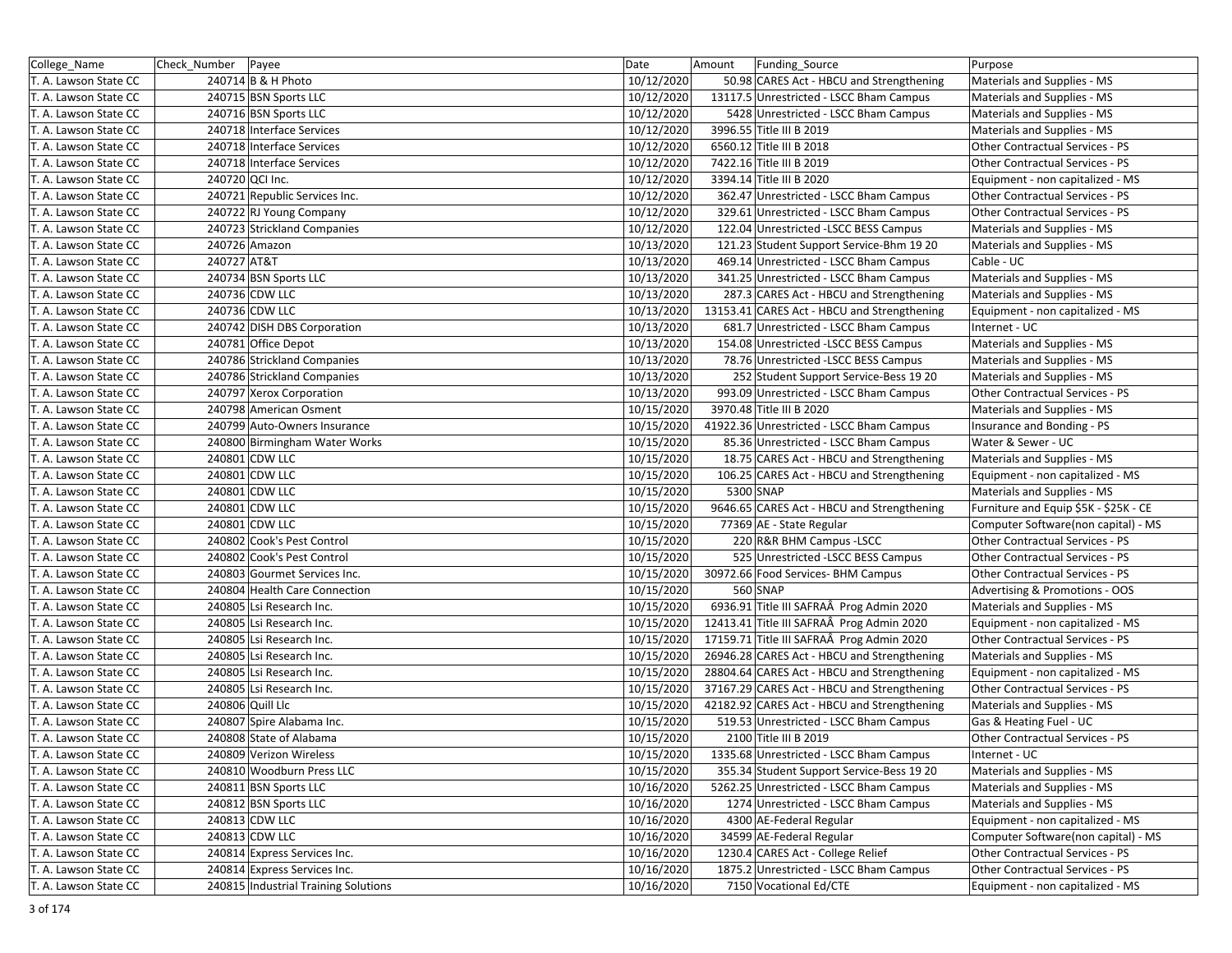| College Name          | Check_Number   Payee |                                                                   | Date       | Amount      | Funding Source                              | Purpose                                |
|-----------------------|----------------------|-------------------------------------------------------------------|------------|-------------|---------------------------------------------|----------------------------------------|
| T. A. Lawson State CC |                      | 240816 Quill Llc                                                  | 10/16/2020 |             | 3857.41 AE-Federal Regular                  | Materials and Supplies - MS            |
| T. A. Lawson State CC |                      | 240817 Xerox Business Solutions Southeast                         | 10/16/2020 |             | 180.83 Unrestricted -LSCC BESS Campus       | Other Contractual Services - PS        |
| T. A. Lawson State CC | 240818 AAPC          |                                                                   | 10/16/2020 |             | 4476.91 St. Martin's Grant                  | <b>Grant Awards - SW</b>               |
| T. A. Lawson State CC |                      | 240819 CDW LLC                                                    | 10/16/2020 |             | 2037.56 CARES Act - HBCU and Strengthening  | Materials and Supplies - MS            |
| T. A. Lawson State CC |                      | 240819 CDW LLC                                                    | 10/16/2020 |             | 22781.52 CARES Act - HBCU and Strengthening | Equipment - non capitalized - MS       |
| T. A. Lawson State CC |                      | 240821 Healthy Roster Inc.                                        | 10/16/2020 |             | 2800 Unrestricted - LSCC Bham Campus        | Other Contractual Services - PS        |
| T. A. Lawson State CC |                      | 240822 RJ Young Company                                           | 10/16/2020 |             | 213.92 Unrestricted - LSCC Bham Campus      | Other Contractual Services - PS        |
| T. A. Lawson State CC |                      | 240823 Strickland Paper Company Inc                               | 10/16/2020 |             | 474.72 Unrestricted - LSCC Bham Campus      | Materials and Supplies - MS            |
| T. A. Lawson State CC |                      | 240825 American Express                                           | 10/19/2020 |             | 260 Title III B 2020                        | Computer Software(non capital) - MS    |
| T. A. Lawson State CC |                      | 240825 American Express                                           | 10/19/2020 |             | 744.52 Unrestricted - LSCC Bham Campus      | Materials and Supplies - MS            |
| T. A. Lawson State CC |                      | 240825 American Express                                           | 10/19/2020 | 1159.2 SNAP |                                             | Other Contractual Services - PS        |
| T. A. Lawson State CC |                      | 240828 Game Day Athletic Surfaces                                 | 10/19/2020 |             | 1600 Unrestricted - LSCC Bham Campus        | Maintenance & Repairs - OOS            |
| T. A. Lawson State CC |                      | 240829 Eric Burks                                                 | 10/19/2020 |             | 3928.52 Unrestricted - LSCC Bham Campus     | <b>Institutional Use - OOS</b>         |
| T. A. Lawson State CC |                      | 240831 Lawson State Foundation                                    | 10/19/2020 |             | 2000 Unrestricted -LSCC BESS Campus         | Short-Term Building Rentals - OOS      |
| T. A. Lawson State CC |                      | 240832 Lowe's Home Centers Inc                                    | 10/19/2020 |             | 377.52 Unrestricted -LSCC BESS Campus       | Materials and Supplies - MS            |
| T. A. Lawson State CC |                      | 240833 Penn National Insurance                                    | 10/19/2020 |             | 1252 Unrestricted - LSCC Bham Campus        | Insurance and Bonding - PS             |
| T. A. Lawson State CC |                      | 240834 Regions Bank                                               | 10/19/2020 |             | 3002.08 Bond 2012                           | Bonds - Interest Payments - CE         |
| T. A. Lawson State CC |                      | 240834 Regions Bank                                               | 10/19/2020 |             | 39166.67 Bond 2012                          | Bonds - Principal Payments - CE        |
| T. A. Lawson State CC |                      | 240835 Regions Bank                                               | 10/19/2020 |             | 11607.5 Bond 2007                           | Bonds - Interest Payments - CE         |
| T. A. Lawson State CC |                      | 240835 Regions Bank                                               | 10/19/2020 |             | 18333.33 Bond 2007                          | Bonds - Principal Payments - CE        |
| T. A. Lawson State CC |                      | 240836 Scrip-Safe Security Products Inc.                          | 10/19/2020 |             | 750 Unrestricted - LSCC BESS Campus         | Other Contractual Services - PS        |
| T. A. Lawson State CC |                      | 240838 Amazon                                                     | 10/20/2020 |             | 85.96 Unrestricted - LSCC Bham Campus       | Materials and Supplies - MS            |
| T. A. Lawson State CC | 240839 AT&T          |                                                                   | 10/20/2020 |             | 1635.28 Unrestricted - LSCC Bham Campus     | Landline Phones - UC                   |
| T. A. Lawson State CC |                      | 240840 AT&T Long Distance                                         | 10/20/2020 |             | 338.61 Unrestricted - LSCC Bham Campus      | Landline Phones - UC                   |
| T. A. Lawson State CC |                      | 240841 Birmingham Water Works                                     | 10/20/2020 |             | 767.88 Unrestricted - LSCC Bham Campus      | Water & Sewer - UC                     |
| T. A. Lawson State CC |                      | 240842 DISH DBS Corporation                                       | 10/20/2020 |             | 69.55 Unrestricted - LSCC Bham Campus       | Cable - UC                             |
| T. A. Lawson State CC | 240843 HESI          |                                                                   | 10/20/2020 |             | 330 CARES Act - College Relief              | Other Contractual Services - PS        |
| T. A. Lawson State CC |                      | 240845 SonoSim Inc.                                               | 10/20/2020 |             | 9850 Vocational Ed/CTE                      | Computer Software(non capital) - MS    |
| T. A. Lawson State CC |                      | 240847 AL Assoc of Student Fin Aid Adm                            | 10/21/2020 |             | 250 Unrestricted - LSCC Bham Campus         | Memberships - PS                       |
| T. A. Lawson State CC |                      | 240848 Alabama Power Company                                      | 10/21/2020 |             | 43568.29 Unrestricted - LSCC Bham Campus    | Electricity - UC                       |
| T. A. Lawson State CC |                      | 240849 American Express                                           | 10/21/2020 |             | 130 Unrestricted - LSCC Bham Campus         | Subscriptions - OOS                    |
| T. A. Lawson State CC |                      | 240849 American Express                                           | 10/21/2020 |             | 3160 CARES Act - College Relief             | Other Contractual Services - PS        |
| T. A. Lawson State CC |                      | 240850 Auto-Owners Insurance                                      | 10/21/2020 |             | 5175.3 Unrestricted - LSCC Bham Campus      | Insurance and Bonding - PS             |
| T. A. Lawson State CC |                      | 240851 Birmingham Water Works                                     | 10/21/2020 |             | 2201.65 Unrestricted - LSCC Bham Campus     | Water & Sewer - UC                     |
| T. A. Lawson State CC |                      | 240852 Cintas Corporation                                         | 10/21/2020 |             | 638.7 Unrestricted - LSCC Bham Campus       | Other Contractual Services - PS        |
| T. A. Lawson State CC |                      | 240852 Cintas Corporation                                         | 10/21/2020 |             | 1349.59 Unrestricted -LSCC BESS Campus      | Other Contractual Services - PS        |
| T. A. Lawson State CC |                      | 240853 Cook's Pest Control                                        | 10/21/2020 |             | 63 Unrestricted -LSCC BESS Campus           | <b>Other Contractual Services - PS</b> |
| T. A. Lawson State CC |                      | 240853 Cook's Pest Control                                        | 10/21/2020 |             | 459 Unrestricted - LSCC Bham Campus         | Other Contractual Services - PS        |
| T. A. Lawson State CC |                      | 240855 Dude Solutions Inc                                         | 10/21/2020 |             | 11507.95 Title III B 2020                   | Computer Software(non capital) - MS    |
| T. A. Lawson State CC | 240856 Galls         |                                                                   | 10/21/2020 |             | 348.24 Unrestricted - LSCC Bham Campus      | Materials and Supplies - MS            |
| T. A. Lawson State CC |                      | 240857 J.T. Smallwood                                             | 10/21/2020 |             | 285.87 Unrestricted - LSCC Bham Campus      | Institutional Use - OOS                |
| T. A. Lawson State CC |                      | 240858 Jefferson County Department Of Health                      | 10/21/2020 |             | 40 SNAP                                     | Other Contractual Services - PS        |
| T. A. Lawson State CC |                      | 240859 Johnson Controls                                           | 10/21/2020 |             | 4755.89 Unrestricted - LSCC Bham Campus     | Other Contractual Services - PS        |
| T. A. Lawson State CC |                      | 240860 Quill Llc                                                  | 10/21/2020 |             | 501.57 Unrestricted - LSCC Bham Campus      | Equipment - non capitalized - MS       |
| T. A. Lawson State CC |                      | 240861 Regions Bank                                               | 10/21/2020 |             | 1815 Bond 2012                              | Trustee Handling Fee - PS              |
| T. A. Lawson State CC |                      | 240862 Southeastern Assoc Of Education Opportunity Prog Personnel | 10/21/2020 |             | 869 Student Support Service-Bhm 20 21       | Memberships - PS                       |
| T. A. Lawson State CC |                      | 240863 Strickland Companies                                       | 10/21/2020 |             | 182.12 Unrestricted -LSCC BESS Campus       | Materials and Supplies - MS            |
| T. A. Lawson State CC |                      | 240863 Strickland Companies                                       | 10/21/2020 |             | 255 Unrestricted - LSCC Bham Campus         | Materials and Supplies - MS            |
| T. A. Lawson State CC |                      | 240864 Verified Credentials Inc                                   | 10/21/2020 |             | 87 Unrestricted - LSCC Bham Campus          | Other Contractual Services - PS        |
| T. A. Lawson State CC |                      | 240868 Cintas Corporation                                         | 10/22/2020 |             | 319.35 Unrestricted - LSCC Bham Campus      | Other Contractual Services - PS        |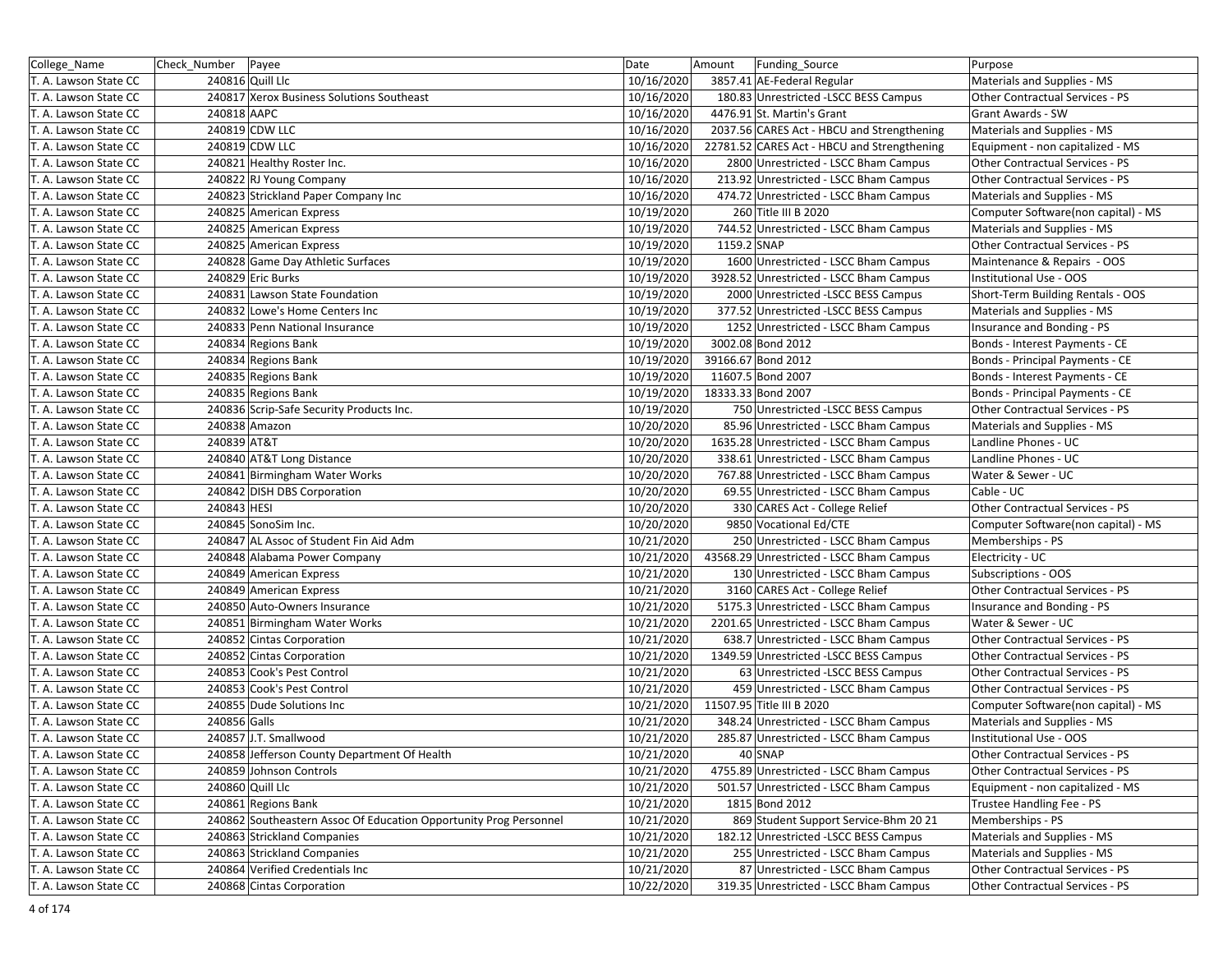| College_Name          | Check_Number Payee                           | Date       | Amount<br>Funding_Source                 | Purpose                               |
|-----------------------|----------------------------------------------|------------|------------------------------------------|---------------------------------------|
| T. A. Lawson State CC | 240869 Covington Flooring Co Inc             | 10/22/2020 | 908 Unrestricted - LSCC Bham Campus      | Maintenance & Repairs - OOS           |
| T. A. Lawson State CC | 240870 Express Services Inc.                 | 10/22/2020 | 615.2 CARES Act - College Relief         | Other Contractual Services - PS       |
| T. A. Lawson State CC | 240870 Express Services Inc.                 | 10/22/2020 | 937.6 Unrestricted - LSCC Bham Campus    | Other Contractual Services - PS       |
| T. A. Lawson State CC | 240871 Onin Staffing LLC                     | 10/22/2020 | 535.87 CARES Act - College Relief        | Other Contractual Services - PS       |
| T. A. Lawson State CC | 240872 People Ready                          | 10/22/2020 | 4687.55 CARES Act - College Relief       | Other Contractual Services - PS       |
| T. A. Lawson State CC | 240873 Southeastern Temperature Controls Inc | 10/22/2020 | 3015 Unrestricted - LSCC Bham Campus     | Maintenance & Repairs - OOS           |
| T. A. Lawson State CC | 240874 Abernathy Kortney                     | 10/22/2020 | 600 Unrestricted - LSCC Bham Campus      | Other Contractual Services - PS       |
| T. A. Lawson State CC | 240875 American Osment                       | 10/22/2020 | 460 Unrestricted - LSCC Bham Campus      | Materials and Supplies - MS           |
| T. A. Lawson State CC | 240876 AT&T                                  | 10/22/2020 | 163.27 Unrestricted -LSCC BESS Campus    | Landline Phones - UC                  |
| T. A. Lawson State CC | 240877 AT&T Mobility II LLC                  | 10/22/2020 | 200.38 Unrestricted - LSCC Bham Campus   | Wireless Phones - UC                  |
| T. A. Lawson State CC | 240878 Brown Roland                          | 10/22/2020 | 720 Unrestricted - LSCC Bham Campus      | Other Contractual Services - PS       |
| T. A. Lawson State CC | 240879 CDW LLC                               | 10/22/2020 | 193.99 ARC Grant Part 2                  | Materials and Supplies - MS           |
| T. A. Lawson State CC | 240879 CDW LLC                               | 10/22/2020 | 281.3 Title III B 2020                   | Materials and Supplies - MS           |
| T. A. Lawson State CC | 240879 CDW LLC                               | 10/22/2020 | 1125.2 Title III B 2020                  | Furniture and Equip \$5K - \$25K - CE |
| T. A. Lawson State CC | 240880 Dill Kendon                           | 10/22/2020 | 840 Unrestricted - LSCC Bham Campus      | Other Contractual Services - PS       |
| T. A. Lawson State CC | 240881 Hooten Kenneth                        | 10/22/2020 | 360 Unrestricted - LSCC Bham Campus      | Other Contractual Services - PS       |
| T. A. Lawson State CC | 240882 Leblanc Patrick                       | 10/22/2020 | 480 Unrestricted - LSCC Bham Campus      | Other Contractual Services - PS       |
| T. A. Lawson State CC | 240883 Little Myford                         | 10/22/2020 | 960 Unrestricted - LSCC Bham Campus      | Other Contractual Services - PS       |
| T. A. Lawson State CC | 240884 McCurdy Alanda                        | 10/22/2020 | 720 Unrestricted - LSCC Bham Campus      | Other Contractual Services - PS       |
| T. A. Lawson State CC | 240885 Onin Staffing LLC                     | 10/22/2020 | 12647.68 Unrestricted - LSCC Bham Campus | Other Contractual Services - PS       |
| T. A. Lawson State CC | 240886 People Ready                          | 10/22/2020 | 8359.83 Unrestricted - LSCC Bham Campus  | Other Contractual Services - PS       |
| T. A. Lawson State CC | 240887 Powell Lee                            | 10/22/2020 | 960 Unrestricted - LSCC Bham Campus      | Other Contractual Services - PS       |
| T. A. Lawson State CC | 240888 Roper Christopher                     | 10/22/2020 | 240 Unrestricted - LSCC Bham Campus      | Other Contractual Services - PS       |
| T. A. Lawson State CC | 240889 Securty Engineers                     | 10/22/2020 | 3114.72 Unrestricted - LSCC Bham Campus  | Other Contractual Services - PS       |
| T. A. Lawson State CC | 240890 Spire Alabama Inc.                    | 10/22/2020 | 1224.23 Unrestricted -LSCC BESS Campus   | Gas & Heating Fuel - UC               |
| T. A. Lawson State CC | 240891 Stevens Kendric                       | 10/22/2020 | 960 Unrestricted - LSCC Bham Campus      | Other Contractual Services - PS       |
| T. A. Lawson State CC | 240892 Strickland Companies                  | 10/22/2020 | 58.83 Unrestricted - LSCC Bham Campus    | Materials and Supplies - MS           |
| T. A. Lawson State CC | 240892 Strickland Companies                  | 10/22/2020 | 280 Unrestricted -LSCC BESS Campus       | Materials and Supplies - MS           |
| T. A. Lawson State CC | 240893 Washington Tony                       | 10/22/2020 | 840 Unrestricted - LSCC Bham Campus      | Other Contractual Services - PS       |
| T. A. Lawson State CC | 240894 Wilkes Tommy                          | 10/22/2020 | 720 Unrestricted - LSCC Bham Campus      | Other Contractual Services - PS       |
| T. A. Lawson State CC | 240895 Young Ladarius                        | 10/22/2020 | 720 Unrestricted - LSCC Bham Campus      | Other Contractual Services - PS       |
| T. A. Lawson State CC | 241248 #1 Stop Small Engine                  | 10/29/2020 | 754.22 Unrestricted - LSCC Bham Campus   | Maintenance & Repairs - OOS           |
| T. A. Lawson State CC | 241249 ACT Inc                               | 10/29/2020 | 1110 Ready to Work                       | Materials and Supplies - MS           |
| T. A. Lawson State CC | 241250 Alabama Community College System      | 10/29/2020 | 148533 Unrestricted - LSCC Bham Campus   | Institutional Use - OOS               |
| T. A. Lawson State CC | 241251 Alabama Sling Center                  | 10/29/2020 | 5221.73 Lineworker Program               | Materials and Supplies - MS           |
| T. A. Lawson State CC | 241252 Amazon                                | 10/29/2020 | 542.68 Title III B 2020                  | Materials and Supplies - MS           |
| T. A. Lawson State CC | 241253 AT&T                                  | 10/29/2020 | 40.9 Unrestricted - LSCC Bham Campus     | Wireless Phones - UC                  |
| T. A. Lawson State CC | 241255 AT&T Long Distance                    | 10/29/2020 | 21 Unrestricted - LSCC Bham Campus       | Landline Phones - UC                  |
| T. A. Lawson State CC | 241256 Birmingham Water Works                | 10/29/2020 | 982.2 Unrestricted - LSCC Bham Campus    | Water & Sewer - UC                    |
| T. A. Lawson State CC | 241257 Blue Eon Solutions                    | 10/29/2020 | 1500 Title III B 2020                    | Other Contractual Services - PS       |
| T. A. Lawson State CC | 241258 Building Specialties Co               | 10/29/2020 | 1284 Unrestricted - LSCC Bham Campus     | Other Contractual Services - PS       |
| T. A. Lawson State CC | 241259 CDW LLC                               | 10/29/2020 | 2172 Vocational Ed/CTE                   | Equipment - non capitalized - MS      |
| T. A. Lawson State CC | 241260 Cintas Corporation                    | 10/29/2020 | 161.43 Unrestricted - LSCC BESS Campus   | Other Contractual Services - PS       |
| T. A. Lawson State CC | 241261 Cook's Pest Control                   | 10/29/2020 | 37 Unrestricted - LSCC Bham Campus       | Other Contractual Services - PS       |
| T. A. Lawson State CC | 241262 DirectTV                              | 10/29/2020 | 320.17 Unrestricted - LSCC Bham Campus   | Cable - UC                            |
| T. A. Lawson State CC | 241263 Eaton Corp                            | 10/29/2020 | 7800 Title III B 2019                    | Maintenance & Repairs - OOS           |
| T. A. Lawson State CC | 241264 Express Services Inc.                 | 10/29/2020 | 615.2 CARES Act - College Relief         | Other Contractual Services - PS       |
| T. A. Lawson State CC | 241264 Express Services Inc.                 | 10/29/2020 | 937.6 Unrestricted - LSCC Bham Campus    | Other Contractual Services - PS       |
| T. A. Lawson State CC | 241265 Gibsons Sheet Metal Works             | 10/29/2020 | 100 Unrestricted - LSCC BESS Campus      | Maintenance & Repairs - OOS           |
| T. A. Lawson State CC | 241266 Guardian-Ipco Inc.                    | 10/29/2020 | 300 Unrestricted -LSCC BESS Campus       | Materials and Supplies - MS           |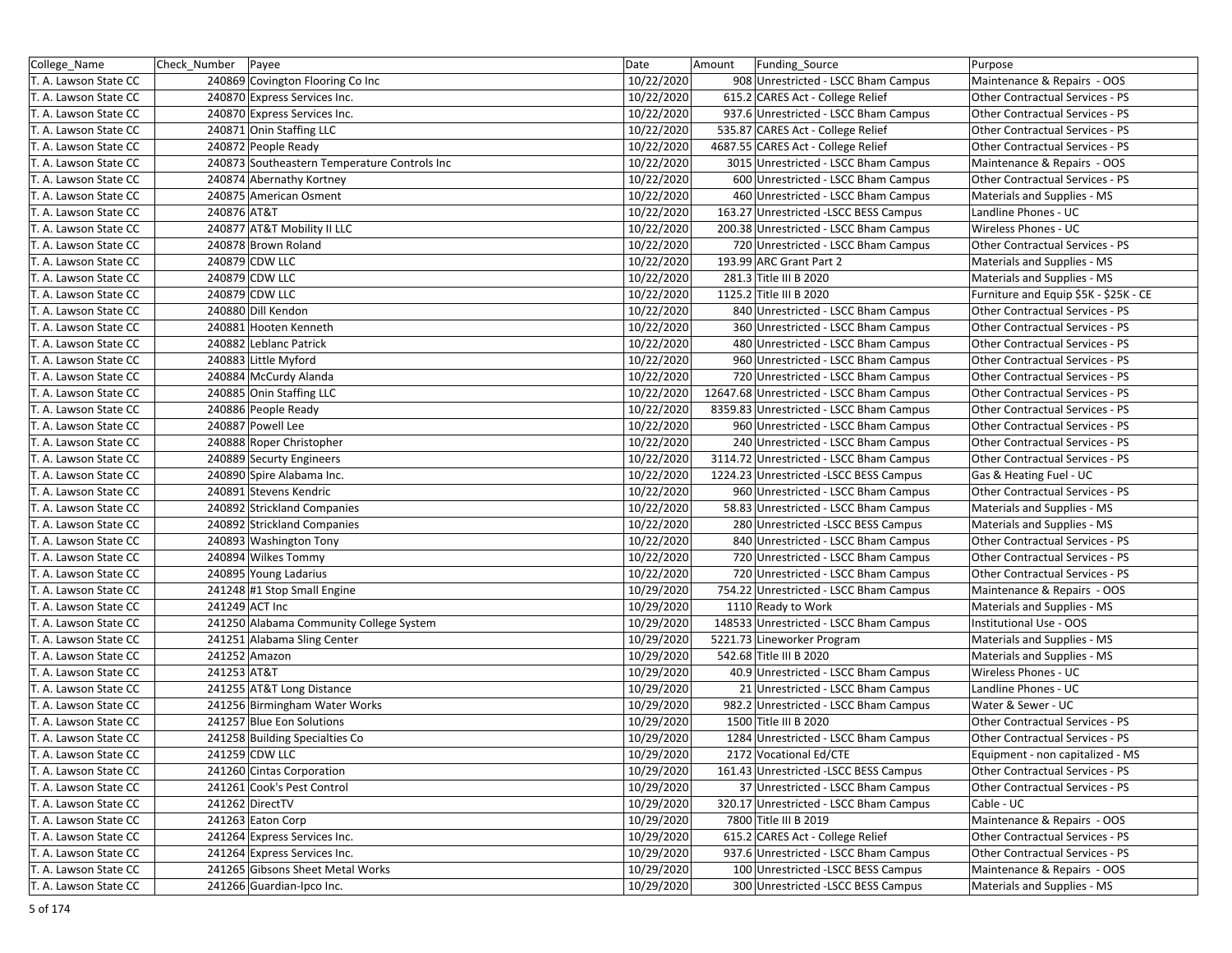| College_Name          | Check_Number   Payee |                                                            | Date       | Amount | Funding_Source                           | Purpose                          |
|-----------------------|----------------------|------------------------------------------------------------|------------|--------|------------------------------------------|----------------------------------|
| T. A. Lawson State CC |                      | 241267 Hemphill Services Inc                               | 10/29/2020 |        | 238.5 Unrestricted -LSCC BESS Campus     | Maintenance & Repairs - OOS      |
| T. A. Lawson State CC |                      | 241268 In10sity Interactive LLC                            | 10/29/2020 |        | 125 Unrestricted - LSCC Bham Campus      | Other Contractual Services - PS  |
| T. A. Lawson State CC |                      | 241269 Joiner Fire Sprinkler Co.                           | 10/29/2020 |        | 550 Unrestricted - LSCC Bham Campus      | Other Contractual Services - PS  |
| T. A. Lawson State CC |                      | 241270 Junior League of Montgomery Inc.                    | 10/29/2020 |        | 300 Unrestricted - LSCC Bham Campus      | <b>Registration Fees-OS</b>      |
| T. A. Lawson State CC |                      | 241271 Lawson State Community College Unrestricted Account | 10/29/2020 |        | 150 Unrestricted - LSCC Bham Campus      | Gasoline & Oil - Motor Veh - OOS |
| T. A. Lawson State CC |                      | 241272 Level 3 Communications                              | 10/29/2020 |        | 3308.3 Unrestricted - LSCC Bham Campus   | Internet - UC                    |
| T. A. Lawson State CC |                      | 241273 Loggins Eddie                                       | 10/29/2020 |        | 180 Unrestricted - LSCC Bham Campus      | Other Professional Fees - PS     |
| T. A. Lawson State CC |                      | 241274 nSide Inc                                           | 10/29/2020 |        | 6930 Unrestricted - LSCC Bham Campus     | Subscriptions - OOS              |
| T. A. Lawson State CC |                      | 241276 People Ready                                        | 10/29/2020 |        | 2786.98 Unrestricted - LSCC Bham Campus  | Other Contractual Services - PS  |
| T. A. Lawson State CC |                      | 241277 Pep Boys Remittance Dept                            | 10/29/2020 |        | 217.68 Unrestricted - LSCC Bham Campus   | Other Contractual Services - PS  |
| T. A. Lawson State CC |                      | 241278 Progressive Electrical Se                           | 10/29/2020 |        | 3924.52 Unrestricted -LSCC BESS Campus   | Maintenance & Repairs - OOS      |
| T. A. Lawson State CC |                      | 241279 Regions Bank                                        | 10/29/2020 |        | 48067.26 Bond 2015                       | Bonds - Principal Payments - CE  |
| T. A. Lawson State CC |                      | 241279 Regions Bank                                        | 10/29/2020 |        | 48570.04 Bond 2015                       | Bonds - Interest Payments - CE   |
| T. A. Lawson State CC |                      | 241280 Republic Services Inc.                              | 10/29/2020 |        | 1496.56 Unrestricted -LSCC BESS Campus   | Other Contractual Services - PS  |
| T. A. Lawson State CC |                      | 241281 Spire Alabama Inc.                                  | 10/29/2020 |        | 5131.32 Unrestricted - LSCC Bham Campus  | Gas & Heating Fuel - UC          |
| T. A. Lawson State CC |                      | 241282 State of Alabama                                    | 10/29/2020 |        | 137710 Unrestricted - LSCC Bham Campus   | Insurance and Bonding - PS       |
| T. A. Lawson State CC |                      | 241283 Strickland Companies                                | 10/29/2020 |        | 543.91 Student Support Service-Bhm 19 20 | Materials and Supplies - MS      |
| T. A. Lawson State CC |                      | 241284 TK Elevator Corporation                             | 10/29/2020 |        | 981.96 Unrestricted - LSCC Bham Campus   | Other Contractual Services - PS  |
| T. A. Lawson State CC |                      | 241285 Tompkins David                                      | 10/29/2020 |        | 180 Unrestricted - LSCC Bham Campus      | Other Professional Fees - PS     |
| T. A. Lawson State CC |                      | 241286 United Rentals                                      | 10/29/2020 |        | 298 Unrestricted - LSCC Bham Campus      | Maintenance & Repairs - OOS      |
| T. A. Lawson State CC |                      | 241287 Verizon Wireless                                    | 10/29/2020 |        | 1667.46 Unrestricted - LSCC Bham Campus  | Wireless Phones - UC             |
| T. A. Lawson State CC |                      | 241288 Whitlow Jean                                        | 10/29/2020 |        | 2000 NSF 2PI STEM E3 20/21               | Other Contractual Services - PS  |
| T. A. Lawson State CC |                      | 241289 AAEOPP                                              | 10/30/2020 |        | 300 Student Support Service-Bess 20 21   | Memberships - PS                 |
| T. A. Lawson State CC |                      | 241290 Advanced Mower                                      | 10/30/2020 |        | 947.92 Unrestricted -LSCC BESS Campus    | Materials and Supplies - MS      |
| T. A. Lawson State CC | 241293 AT&T          |                                                            | 10/30/2020 |        | 429.33 Unrestricted -LSCC BESS Campus    | Landline Phones - UC             |
| T. A. Lawson State CC | 241294 At&T          |                                                            | 10/30/2020 |        | 69.99 Unrestricted - LSCC Bham Campus    | Wireless Phones - UC             |
| T. A. Lawson State CC |                      | 241295 Bht Grease Trap Services                            | 10/30/2020 |        | 600 Unrestricted - LSCC Bham Campus      | Other Contractual Services - PS  |
| T. A. Lawson State CC |                      | 241298 Canon Financial Solutions Inc                       | 10/30/2020 |        | 235.5 Title III B 2021                   | Other Contractual Services - PS  |
| T. A. Lawson State CC |                      | 241299 CDW LLC                                             | 10/30/2020 |        | 179.72 Unrestricted - LSCC Bham Campus   | Materials and Supplies - MS      |
| T. A. Lawson State CC |                      | 241301 Cintas Corporation                                  | 10/30/2020 |        | 432.65 Unrestricted -LSCC BESS Campus    | Other Contractual Services - PS  |
| T. A. Lawson State CC |                      | 241308 D1 Training Hoover                                  | 10/30/2020 |        | 1560 Unrestricted - LSCC Bham Campus     | Other Contractual Services - PS  |
| T. A. Lawson State CC |                      | 241309 Debrow Donald                                       | 10/30/2020 |        | 1750 Unrestricted - LSCC Bham Campus     | Other Contractual Services - PS  |
| T. A. Lawson State CC |                      | 241310 DISH DBS Corporation                                | 10/30/2020 |        | 144.05 Unrestricted - LSCC Bham Campus   | Cable - UC                       |
| T. A. Lawson State CC |                      | 241312 Express Services Inc.                               | 10/30/2020 |        | 615.2 CARES Act - College Relief         | Other Contractual Services - PS  |
| T. A. Lawson State CC |                      | 241312 Express Services Inc.                               | 10/30/2020 |        | 937.6 Unrestricted - LSCC Bham Campus    | Other Contractual Services - PS  |
| T. A. Lawson State CC |                      | 241313 Guardian-Ipco Inc.                                  | 10/30/2020 |        | 300 Unrestricted - LSCC Bham Campus      | Other Contractual Services - PS  |
| T. A. Lawson State CC |                      | 241315 Howard Erin                                         | 10/30/2020 |        | 500 NSF 2PI STEM E3 20/21                | <b>Grant Awards - SW</b>         |
| T. A. Lawson State CC |                      | 241319 Icemakers Inc                                       | 10/30/2020 |        | 2251.65 Unrestricted - LSCC Bham Campus  | Other Contractual Services - PS  |
| T. A. Lawson State CC |                      | 241321 Jenkins Kaitlyn                                     | 10/30/2020 |        | 500 NSF 2PI STEM E3 20/21                | <b>Grant Awards - SW</b>         |
| T. A. Lawson State CC |                      | 241328 NAVPA                                               | 10/30/2020 |        | 175 VA - Indirect Rev Funds              | Memberships - PS                 |
| T. A. Lawson State CC |                      | 241330 Onin Staffing LLC                                   | 10/30/2020 |        | 7163.72 Unrestricted -LSCC BESS Campus   | Other Contractual Services - PS  |
| T. A. Lawson State CC |                      | 241332 Pineda Hailey                                       | 10/30/2020 |        | 500 NSF 2PI STEM E3 20/21                | Grant Awards - SW                |
| T. A. Lawson State CC |                      | 241334 Posten's Overhead Door                              | 10/30/2020 |        | 257 Unrestricted - LSCC Bham Campus      | Other Contractual Services - PS  |
| T. A. Lawson State CC |                      | 241341 Securty Engineers                                   | 10/30/2020 |        | 3091.55 Unrestricted - LSCC Bham Campus  | Other Contractual Services - PS  |
| T. A. Lawson State CC |                      | 241342 Smith Andria                                        | 10/30/2020 |        | 750 Unrestricted - LSCC Bham Campus      | Other Contractual Services - PS  |
| T. A. Lawson State CC |                      | 241347 Strickland Companies                                | 10/30/2020 |        | 396.96 Title III B 2018                  | Materials and Supplies - MS      |
| T. A. Lawson State CC |                      | 241349 Thomas Shawanda                                     | 10/30/2020 |        | 137.94 STEAM                             | Other Contractual Services - PS  |
| T. A. Lawson State CC |                      | 241439 #1 Stop Small Engine                                | 11/5/2020  |        | 204 Unrestricted - LSCC BESS Campus      | Other Contractual Services - PS  |
| T. A. Lawson State CC |                      | 241439 #1 Stop Small Engine                                | 11/5/2020  |        | 702.25 Unrestricted - LSCC Bham Campus   | Other Contractual Services - PS  |
| T. A. Lawson State CC |                      | 241440 Abernathy Kortney                                   | 11/5/2020  |        | 480 Unrestricted - LSCC Bham Campus      | Other Contractual Services - PS  |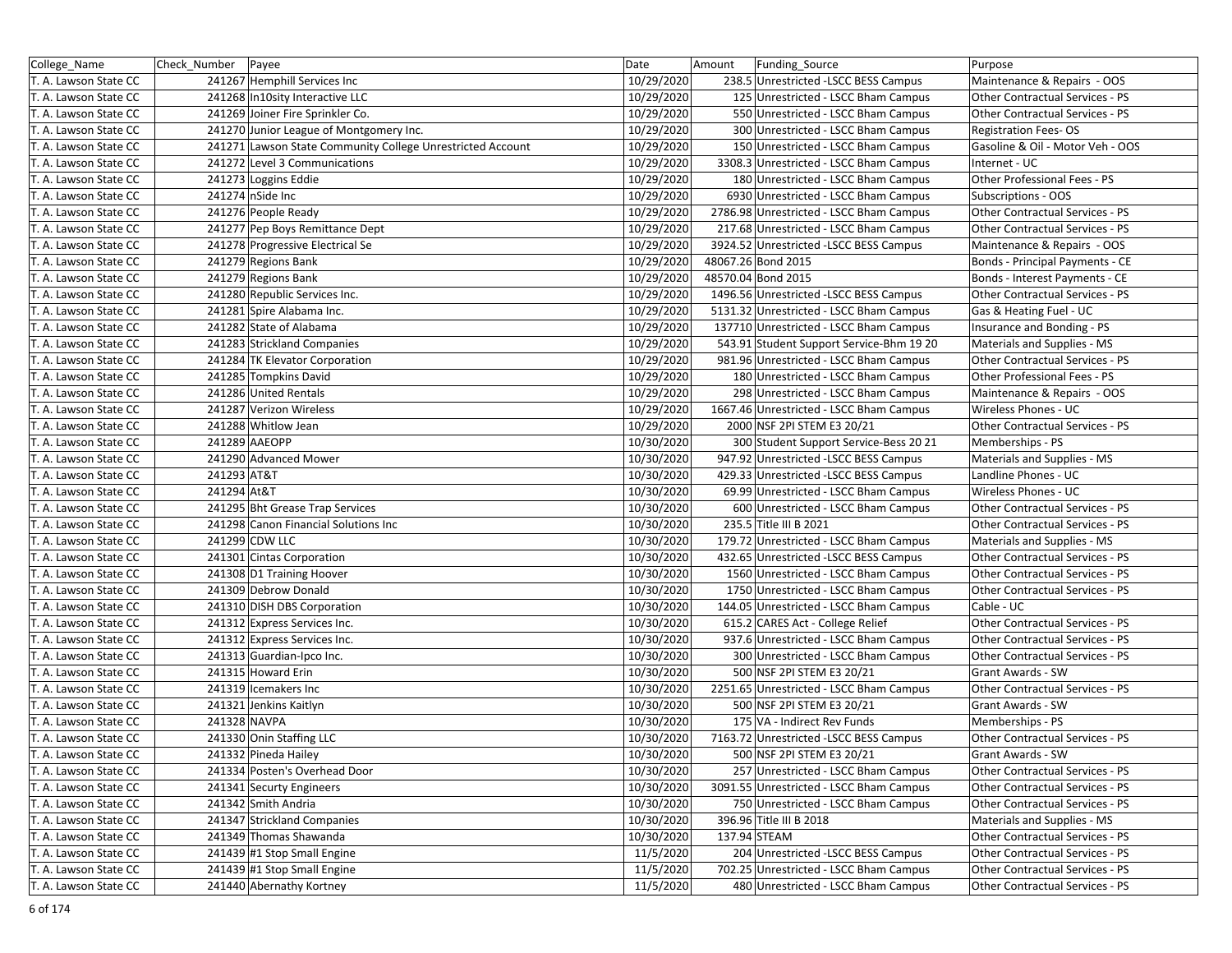| College_Name          | Check_Number   Payee |                                                            | Date      | Funding_Source<br>Amount                     | Purpose                               |
|-----------------------|----------------------|------------------------------------------------------------|-----------|----------------------------------------------|---------------------------------------|
| T. A. Lawson State CC |                      | 241441 ACCC/Region 22                                      | 11/5/2020 | 9184 Unrestricted - LSCC Bham Campus         | Memberships - PS                      |
| T. A. Lawson State CC |                      | 241442 ADT LLC/Protection One Securtiy                     | 11/5/2020 | 1829.82 Unrestricted - LSCC Bham Campus      | Other Contractual Services - PS       |
| T. A. Lawson State CC |                      | 241443 Advanced Mower                                      | 11/5/2020 | 68.12 Unrestricted - LSCC Bham Campus        | Materials and Supplies - MS           |
| T. A. Lawson State CC | 241444 AT&T          |                                                            | 11/5/2020 | 1168.96 Unrestricted -LSCC BESS Campus       | Landline Phones - UC                  |
| T. A. Lawson State CC | 241444 AT&T          |                                                            | 11/5/2020 | 5741.1 Unrestricted - LSCC Bham Campus       | Landline Phones - UC                  |
| T. A. Lawson State CC |                      | 241445 Bessemer Area Chamber Of                            | 11/5/2020 | 5000 Unrestricted -LSCC BESS Campus          | Memberships - PS                      |
| T. A. Lawson State CC |                      | 241446 Bessemer Utilities                                  | 11/5/2020 | 1142.41 Unrestricted - LSCC BESS Campus      | Water & Sewer - UC                    |
| T. A. Lawson State CC |                      | 241446 Bessemer Utilities                                  | 11/5/2020 | 25598.04 Unrestricted -LSCC BESS Campus      | Electricity - UC                      |
| T. A. Lawson State CC |                      | 241447 Brown Roland                                        | 11/5/2020 | 720 Unrestricted - LSCC Bham Campus          | Other Contractual Services - PS       |
| T. A. Lawson State CC |                      | 241448 Canon Financial Solutions Inc                       | 11/5/2020 | 155.98 Unrestricted - LSCC Bham Campus       | Long-Term Equipment Lease - CE        |
| T. A. Lawson State CC |                      | 241448 Canon Financial Solutions Inc                       | 11/5/2020 | 1228.95 Unrestricted - LSCC BESS Campus      | Long-Term Equipment Lease - CE        |
| T. A. Lawson State CC |                      | 241449 Canon Financial Solutions Inc                       | 11/5/2020 | 45.73 Title III B 2021                       | Other Contractual Services - PS       |
| T. A. Lawson State CC |                      | 241450 Canon Solutions America                             | 11/5/2020 | 11.06 Unrestricted - LSCC Bham Campus        | Service Contracts on Equipment -OOS   |
| T. A. Lawson State CC |                      | 241450 Canon Solutions America                             | 11/5/2020 | 34.36 Unrestricted -LSCC BESS Campus         | Service Contracts on Equipment -OOS   |
| T. A. Lawson State CC |                      | 241451 CDW LLC                                             | 11/5/2020 | 145.31 Title III B 2020                      | Materials and Supplies - MS           |
| T. A. Lawson State CC |                      | 241451 CDW LLC                                             | 11/5/2020 | 581.22 Title III B 2020                      | Furniture and Equip \$5K - \$25K - CE |
| T. A. Lawson State CC |                      | 241451 CDW LLC                                             | 11/5/2020 | 1302 Student Support Service                 | Equipment - non capitalized - MS      |
| T. A. Lawson State CC |                      | 241451 CDW LLC                                             | 11/5/2020 | 1453.06 CARES Act - HBCU and Strengthening   | Furniture and Equip \$5K - \$25K - CE |
| T. A. Lawson State CC |                      | 241451 CDW LLC                                             | 11/5/2020 | 162206.46 CARES Act - HBCU and Strengthening | Equipment - non capitalized - MS      |
| T. A. Lawson State CC |                      | 241452 Cintas Corporation                                  | 11/5/2020 | 958.05 Unrestricted - LSCC Bham Campus       | Other Contractual Services - PS       |
| T. A. Lawson State CC |                      | 241453 Credentials Solutions LLC                           | 11/5/2020 | 850 Unrestricted - LSCC BESS Campus          | Materials and Supplies - MS           |
| T. A. Lawson State CC |                      | 241454 Digicert                                            | 11/5/2020 | 688 Title III B 2020                         | Other Contractual Services - PS       |
| T. A. Lawson State CC |                      | 241455 Dill Kendon                                         | 11/5/2020 | 840 Unrestricted - LSCC Bham Campus          | Other Contractual Services - PS       |
| T. A. Lawson State CC |                      | 241456 Ferguson Enterprises Inc                            | 11/5/2020 | 816.46 Unrestricted - LSCC Bham Campus       | Materials and Supplies - MS           |
| T. A. Lawson State CC |                      | 241457 Hooten Kenneth                                      | 11/5/2020 | 720 Unrestricted - LSCC Bham Campus          | Other Contractual Services - PS       |
| T. A. Lawson State CC |                      | 241458 Icemakers Inc                                       | 11/5/2020 | 2876.56 Unrestricted -LSCC BESS Campus       | Equipment - non capitalized - MS      |
| T. A. Lawson State CC |                      | 241459 James Jimmy                                         | 11/5/2020 | 125 Unrestricted - LSCC Bham Campus          | Maintenance & Repairs - OOS           |
| T. A. Lawson State CC |                      | 241461 Lawson State Community College Unrestricted Account | 11/5/2020 | 10333.8 St. Martin's Grant                   | Scholarship and Waivers - SW          |
| T. A. Lawson State CC |                      | 241462 Leblanc Patrick                                     | 11/5/2020 | 240 Unrestricted - LSCC Bham Campus          | Other Contractual Services - PS       |
| T. A. Lawson State CC |                      | 241463 Little Myford                                       | 11/5/2020 | 960 Unrestricted - LSCC Bham Campus          | Other Contractual Services - PS       |
| T. A. Lawson State CC |                      | 241464 Loggins Eddie                                       | 11/5/2020 | 180 Unrestricted - LSCC Bham Campus          | Other Professional Fees - PS          |
| T. A. Lawson State CC |                      | 241465 McCurdy Alanda                                      | 11/5/2020 | 480 Unrestricted - LSCC Bham Campus          | Other Contractual Services - PS       |
| T. A. Lawson State CC |                      | 241466 NiTel Inc.                                          | 11/5/2020 | 895.69 Unrestricted - LSCC Bham Campus       | Internet - UC                         |
| T. A. Lawson State CC |                      | 241466 NiTel Inc.                                          | 11/5/2020 | 2556.91 Unrestricted -LSCC BESS Campus       | Internet - UC                         |
| T. A. Lawson State CC |                      | 241468 Parker Waller Insurance LLC                         | 11/5/2020 | 22945.09 Unrestricted - LSCC Bham Campus     | Institutional Use - OOS               |
| T. A. Lawson State CC |                      | 241469 Pep Boys Remittance Dept                            | 11/5/2020 | 128.09 Unrestricted -LSCC BESS Campus        | Maintenance & Repairs - OOS           |
| T. A. Lawson State CC |                      | 241469 Pep Boys Remittance Dept                            | 11/5/2020 | 145.97 Unrestricted - LSCC Bham Campus       | Other Contractual Services - PS       |
| T. A. Lawson State CC |                      | 241470 Pierce CPA & Advisors                               | 11/5/2020 | 2500 Unrestricted - LSCC Bham Campus         | Other Contractual Services - PS       |
| T. A. Lawson State CC |                      | 241471 Powell Lee                                          | 11/5/2020 | 960 Unrestricted - LSCC Bham Campus          | Other Contractual Services - PS       |
| T. A. Lawson State CC |                      | 241472 Roper Christopher                                   | 11/5/2020 | 120 Unrestricted - LSCC Bham Campus          | Other Contractual Services - PS       |
| T. A. Lawson State CC |                      | 241474 Sorenson Community Interpreting Services            | 11/5/2020 | 630 Unrestricted - LSCC BESS Campus          | Other Contractual Services - PS       |
| T. A. Lawson State CC |                      | 241476 Strickland Companies                                | 11/5/2020 | 504.48 Student Support Service-Bess 20 21    | Materials and Supplies - MS           |
| T. A. Lawson State CC |                      | 241476 Strickland Companies                                | 11/5/2020 | 605.88 Student Support Service-Bhm 19 20     | Materials and Supplies - MS           |
| T. A. Lawson State CC |                      | 241477 The Hiller Companies Inc.                           | 11/5/2020 | 2400.5 Unrestricted - LSCC Bham Campus       | Other Contractual Services - PS       |
| T. A. Lawson State CC |                      | 241478 Tompkins David                                      | 11/5/2020 | 180 Unrestricted - LSCC Bham Campus          | Other Professional Fees - PS          |
| T. A. Lawson State CC |                      | 241479 TruckPro Holding Corporation                        | 11/5/2020 | 378.15 Unrestricted - LSCC Bham Campus       | Materials and Supplies - MS           |
| T. A. Lawson State CC |                      | 241480 Washington Tony                                     | 11/5/2020 | 960 Unrestricted - LSCC Bham Campus          | Other Contractual Services - PS       |
| T. A. Lawson State CC |                      | 241481 Wilkes Tommy                                        | 11/5/2020 | 720 Unrestricted - LSCC Bham Campus          | Other Contractual Services - PS       |
| T. A. Lawson State CC |                      | 241482 Williams & Fudgelnc.                                | 11/5/2020 | 152.41 Unrestricted - LSCC Bham Campus       | Debt Collection Expense - PS          |
| T. A. Lawson State CC |                      | 241483 Xerox Corporation                                   | 11/5/2020 | 18.34 Unrestricted - LSCC Bham Campus        | Service Contracts on Equipment -OOS   |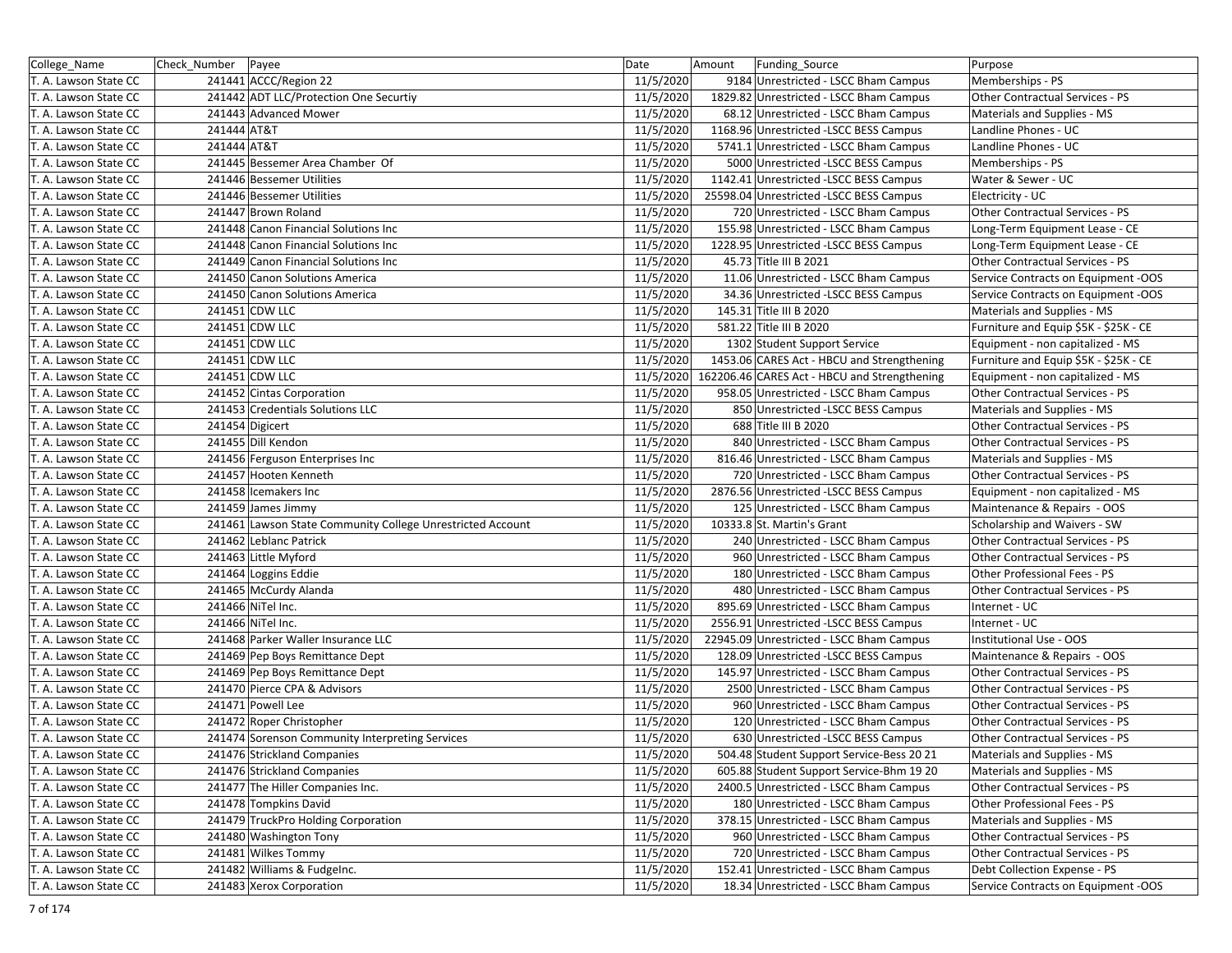| College Name          | Check Number  | Payee                                        | Date       | Amount        | Funding Source                              | Purpose                             |
|-----------------------|---------------|----------------------------------------------|------------|---------------|---------------------------------------------|-------------------------------------|
| T. A. Lawson State CC |               | 241483 Xerox Corporation                     | 11/5/2020  |               | 35.91 Unrestricted -LSCC BESS Campus        | Service Contracts on Equipment -OOS |
| T. A. Lawson State CC |               | 241483 Xerox Corporation                     | 11/5/2020  |               | 110.04 Unrestricted - LSCC Bham Campus      | Long-Term Equipment Lease - CE      |
| T. A. Lawson State CC |               | 241483 Xerox Corporation                     | 11/5/2020  |               | 251.3 Unrestricted -LSCC BESS Campus        | Long-Term Equipment Lease - CE      |
| T. A. Lawson State CC |               | 241484 Young Ladarius                        | 11/5/2020  |               | 600 Unrestricted - LSCC Bham Campus         | Other Contractual Services - PS     |
| T. A. Lawson State CC |               | 241485 American Osment                       | 11/6/2020  |               | 2767.18 Unrestricted -LSCC BESS Campus      | Materials and Supplies - MS         |
| T. A. Lawson State CC |               | 241486 Birmingham Water Works                | 11/6/2020  |               | 35.31 Unrestricted - LSCC Bham Campus       | Water & Sewer - UC                  |
| T. A. Lawson State CC |               | 241487 Express Services Inc.                 | 11/6/2020  |               | 615.2 CARES Act - College Relief            | Other Contractual Services - PS     |
| T. A. Lawson State CC |               | 241487 Express Services Inc.                 | 11/6/2020  |               | 937.6 Unrestricted - LSCC Bham Campus       | Other Contractual Services - PS     |
| T. A. Lawson State CC |               | 241490 People Ready                          | 11/6/2020  |               | 2332.82 Unrestricted - LSCC Bham Campus     | Other Contractual Services - PS     |
| T. A. Lawson State CC |               | 241491 Pep Boys Remittance Dept              | 11/6/2020  |               | 79.45 Unrestricted -LSCC BESS Campus        | Maintenance & Repairs - OOS         |
| T. A. Lawson State CC |               | 241492 Stevens Kendric                       | 11/6/2020  |               | 960 Unrestricted - LSCC Bham Campus         | Other Contractual Services - PS     |
| T. A. Lawson State CC |               | 241494 ACT Inc                               | 11/13/2020 |               | 370 Ready to Work                           | Materials and Supplies - MS         |
| T. A. Lawson State CC |               | 241497 Alabama Veterans Affairs Association  | 11/13/2020 |               | 390 VA - Indirect Rev Funds                 | <b>Registration Fees-IS</b>         |
| T. A. Lawson State CC |               | 241498 American Osment                       | 11/13/2020 |               | 47.56 Unrestricted -LSCC BESS Campus        | Materials and Supplies - MS         |
| T. A. Lawson State CC |               | 241502 Blake Advertising                     | 11/13/2020 | 2663.87 STEAM |                                             | Materials and Supplies - MS         |
| T. A. Lawson State CC |               | 241506 Canon Financial Solutions Inc         | 11/13/2020 |               | 235.5 Title III B 2021                      | Other Contractual Services - PS     |
| T. A. Lawson State CC |               | 241507 Canon Solutions America               | 11/13/2020 |               | 2.55 Unrestricted - LSCC Bham Campus        | Service Contracts on Equipment -OOS |
| T. A. Lawson State CC |               | 241507 Canon Solutions America               | 11/13/2020 |               | 7.92 Unrestricted - LSCC BESS Campus        | Service Contracts on Equipment -OOS |
| T. A. Lawson State CC |               | 241509 Cintas Corporation                    | 11/13/2020 |               | 4566.43 Unrestricted - LSCC Bham Campus     | Other Contractual Services - PS     |
| T. A. Lawson State CC |               | 241510 Cintas Corporation                    | 11/13/2020 |               | 319.35 Unrestricted - LSCC Bham Campus      | Other Contractual Services - PS     |
| T. A. Lawson State CC |               | 241510 Cintas Corporation                    | 11/13/2020 |               | 755.51 Unrestricted -LSCC BESS Campus       | Other Contractual Services - PS     |
| T. A. Lawson State CC |               | 241512 Cook's Pest Control                   | 11/13/2020 |               | 37 Unrestricted - LSCC Bham Campus          | Other Contractual Services - PS     |
| T. A. Lawson State CC |               | 241512 Cook's Pest Control                   | 11/13/2020 |               | 588 Unrestricted -LSCC BESS Campus          | Other Contractual Services - PS     |
| T. A. Lawson State CC |               | 241514 DISH DBS Corporation                  | 11/13/2020 |               | 177.05 Unrestricted - LSCC Bham Campus      | Internet - UC                       |
| T. A. Lawson State CC |               | 241515 DISH DBS Corporation                  | 11/13/2020 |               | 681.7 Unrestricted - LSCC Bham Campus       | Internet - UC                       |
| T. A. Lawson State CC |               | 241516 EBSCO Industries Inc                  | 11/13/2020 |               | 6842 Title III B 2020                       | Other Contractual Services - PS     |
| T. A. Lawson State CC |               | 241518 Express Services Inc.                 | 11/13/2020 |               | 615.2 CARES Act - College Relief            | Other Contractual Services - PS     |
| T. A. Lawson State CC |               | 241518 Express Services Inc.                 | 11/13/2020 |               | 937.6 Unrestricted - LSCC Bham Campus       | Other Contractual Services - PS     |
| T. A. Lawson State CC |               | 241519 Cengage Learning Inc./Education to Go | 11/13/2020 |               | 1340.1 Title III B 2021                     | Other Contractual Services - PS     |
| T. A. Lawson State CC |               | 241522 Graybar Electric                      | 11/13/2020 |               | 623.52 Unrestricted -LSCC BESS Campus       | Materials and Supplies - MS         |
| T. A. Lawson State CC |               | 241523 Guardian-Ipco Inc.                    | 11/13/2020 |               | 300 Unrestricted - LSCC Bham Campus         | Other Contractual Services - PS     |
| T. A. Lawson State CC |               | 241523 Guardian-Ipco Inc.                    | 11/13/2020 |               | 300 Unrestricted -LSCC BESS Campus          | Materials and Supplies - MS         |
| T. A. Lawson State CC |               | 241525 Hand Arendall Harrison Sale LLC       | 11/13/2020 |               | 1163.25 Unrestricted - LSCC Bham Campus     | Legal Services - PS                 |
| T. A. Lawson State CC |               | 241528 In10sity Interactive LLC              | 11/13/2020 |               | 320.83 Unrestricted - LSCC Bham Campus      | Other Contractual Services - PS     |
| T. A. Lawson State CC |               | 241532 Kantola Training Solutions LLC        | 11/13/2020 |               | 275 Title III B 2021                        | Other Contractual Services - PS     |
| T. A. Lawson State CC |               | 241534 Lsi Research Inc.                     | 11/13/2020 |               | 14922.34 CARES Act - HBCU and Strengthening | Materials and Supplies - MS         |
| T. A. Lawson State CC |               | 241534 Lsi Research Inc.                     | 11/13/2020 |               | 35440.55 CARES Act - HBCU and Strengthening | Equipment - non capitalized - MS    |
| T. A. Lawson State CC |               | 241534 Lsi Research Inc.                     | 11/13/2020 |               | 42901.72 CARES Act - HBCU and Strengthening | Other Contractual Services - PS     |
| T. A. Lawson State CC |               | 241538 Metro Storage/Trailer                 | 11/13/2020 |               | 155 Unrestricted - LSCC Bham Campus         | Other Contractual Services - PS     |
| T. A. Lawson State CC |               | 241539 Napa Auto Parts                       | 11/13/2020 |               | 137.21 Unrestricted -LSCC BESS Campus       | Materials and Supplies - MS         |
| T. A. Lawson State CC |               | 241541 Onin Staffing LLC                     | 11/13/2020 |               | 2881.87 Unrestricted - LSCC BESS Campus     | Other Contractual Services - PS     |
| T. A. Lawson State CC |               | 241541 Onin Staffing LLC                     | 11/13/2020 |               | 3786.65 Unrestricted - LSCC Bham Campus     | Other Contractual Services - PS     |
| T. A. Lawson State CC | 241543 PEEHIP |                                              | 11/13/2020 |               | 1600 Unrestricted -LSCC BESS Campus         | Group Health Insurance - FB         |
| T. A. Lawson State CC |               | 241544 People Ready                          | 11/13/2020 |               | 3250.66 Unrestricted - LSCC Bham Campus     | Other Contractual Services - PS     |
| T. A. Lawson State CC |               | 241549 PURCHASE POWER                        | 11/13/2020 |               | 117.77 Unrestricted - LSCC Bham Campus      | Postage - OOS                       |
| T. A. Lawson State CC |               | 241550 Quill Llc                             | 11/13/2020 |               | 1424.64 Unrestricted - LSCC Bham Campus     | Materials and Supplies - MS         |
| T. A. Lawson State CC |               | 241551 Republic Services Inc.                | 11/13/2020 |               | 1330.06 Unrestricted -LSCC BESS Campus      | Other Contractual Services - PS     |
| T. A. Lawson State CC |               | 241552 RJ Young Company                      | 11/13/2020 |               | 304.03 Unrestricted -LSCC BESS Campus       | Long-Term Equipment Lease - CE      |
| T. A. Lawson State CC |               | 241552 RJ Young Company                      | 11/13/2020 |               | 2112.27 Unrestricted - LSCC Bham Campus     | Long-Term Equipment Lease - CE      |
| T. A. Lawson State CC |               | 241560 Spire Alabama Inc.                    | 11/13/2020 |               | 609.46 Unrestricted - LSCC Bham Campus      | Gas & Heating Fuel - UC             |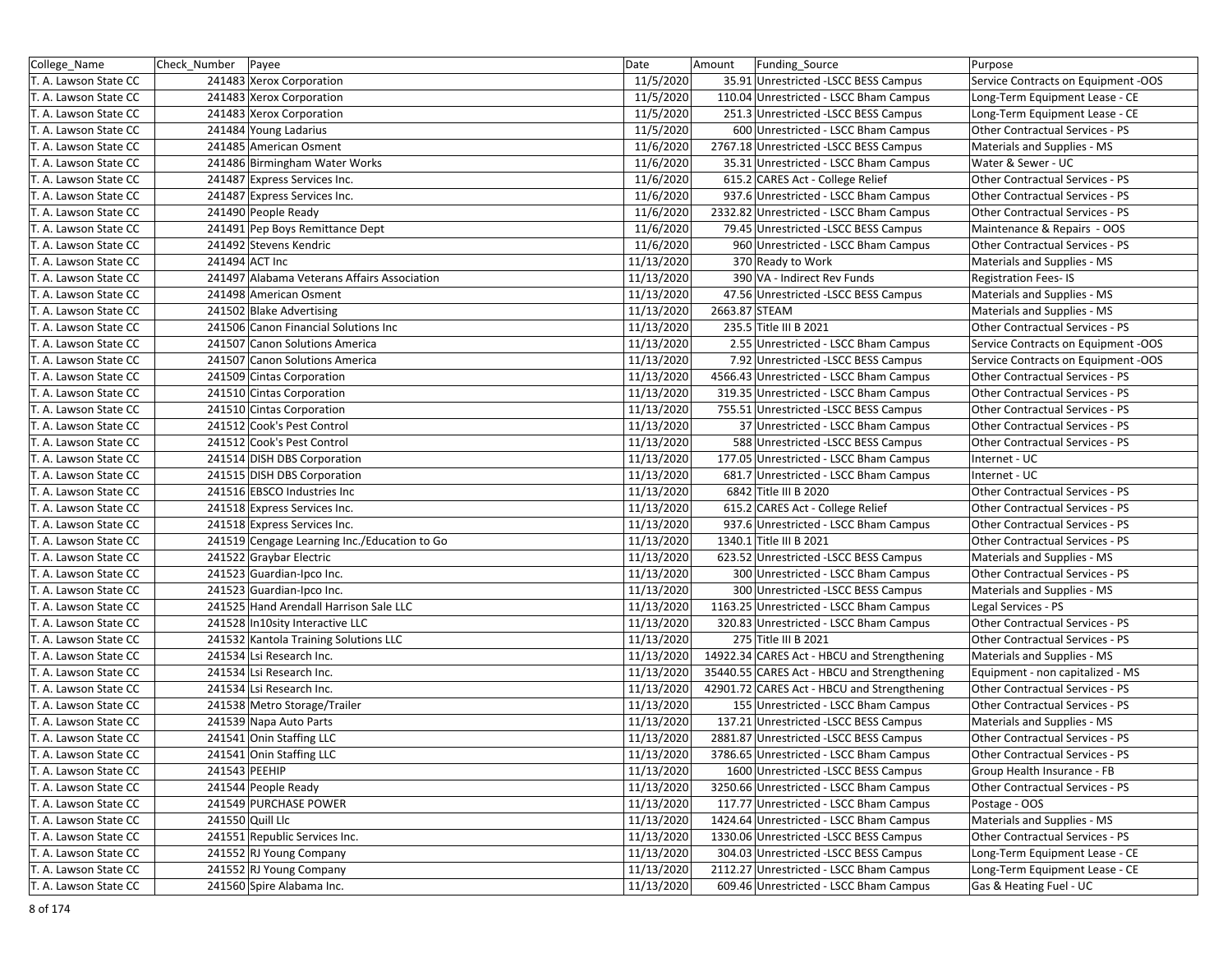| College_Name          | Check_Number Payee |                                              | Date       | Amount | Funding_Source                           | Purpose                             |
|-----------------------|--------------------|----------------------------------------------|------------|--------|------------------------------------------|-------------------------------------|
| T. A. Lawson State CC |                    | 241561 Strickland Companies                  | 11/13/2020 |        | 4569.86 Ready to Work                    | Materials and Supplies - MS         |
| T. A. Lawson State CC |                    | 241564 Verizon Wireless                      | 11/13/2020 |        | 1335.9 Unrestricted - LSCC Bham Campus   | Internet - UC                       |
| T. A. Lawson State CC |                    | 241566 Walmart                               | 11/13/2020 |        | 124.84 Unrestricted -LSCC BESS Campus    | Materials and Supplies - MS         |
| T. A. Lawson State CC |                    | 241566 Walmart                               | 11/13/2020 |        | 416.56 Upward Bound 19-20                | Materials and Supplies - MS         |
| T. A. Lawson State CC |                    | 241571 WEX Inc                               | 11/13/2020 |        | 312.17 Unrestricted - LSCC Bham Campus   | Maintenance & Repairs - OOS         |
| T. A. Lawson State CC |                    | 241571 WEX Inc                               | 11/13/2020 |        | 2592.53 Unrestricted - LSCC Bham Campus  | Gasoline & Oil - Motor Veh - OOS    |
| T. A. Lawson State CC |                    | 241575 Wolters Kluwer Health Inc             | 11/13/2020 |        | 300 Title III B 2020                     | Other Contractual Services - PS     |
| T. A. Lawson State CC |                    | 241578 Xerox Corporation                     | 11/13/2020 |        | 21.78 Unrestricted - LSCC Bham Campus    | Service Contracts on Equipment -OOS |
| T. A. Lawson State CC |                    | 241578 Xerox Corporation                     | 11/13/2020 |        | 122.69 Unrestricted -LSCC BESS Campus    | Long-Term Equipment Lease - CE      |
| T. A. Lawson State CC |                    | 241578 Xerox Corporation                     | 11/13/2020 |        | 275.12 Unrestricted - LSCC Bham Campus   | Long-Term Equipment Lease - CE      |
| T. A. Lawson State CC |                    | 241579 #1 Stop Small Engine                  | 11/18/2020 |        | 365.67 Unrestricted - LSCC Bham Campus   | Other Contractual Services - PS     |
| T. A. Lawson State CC |                    | 241580 Abernathy Kortney                     | 11/18/2020 |        | 660 Unrestricted - LSCC Bham Campus      | Other Contractual Services - PS     |
| T. A. Lawson State CC |                    | 241581 Alabama Graphics                      | 11/18/2020 |        | 56.3 Unrestricted - LSCC Bham Campus     | Other Contractual Services - PS     |
| T. A. Lawson State CC |                    | 241582 Alabama Power Company                 | 11/18/2020 |        | 55668.53 Unrestricted - LSCC Bham Campus | Electricity - UC                    |
| T. A. Lawson State CC |                    | 241584 Amazon                                | 11/18/2020 |        | 412.27 Title III B 2021                  | Books - CE                          |
| T. A. Lawson State CC |                    | 241585 American City Business Journals       | 11/18/2020 |        | 121 Unrestricted - LSCC Bham Campus      | Subscriptions - OOS                 |
| T. A. Lawson State CC |                    | 241586 American Osment                       | 11/18/2020 |        | 5157.35 CARES Act - College Relief       | Materials and Supplies - MS         |
| T. A. Lawson State CC | 241587 AT&T        |                                              | 11/18/2020 |        | 469.14 Unrestricted - LSCC Bham Campus   | Cable - UC                          |
| T. A. Lawson State CC | 241588 AT&T        |                                              | 11/18/2020 |        | 660.86 Unrestricted - LSCC Bham Campus   | Landline Phones - UC                |
| T. A. Lawson State CC |                    | 241589 AT&T Long Distance                    | 11/18/2020 |        | 336.23 Unrestricted - LSCC Bham Campus   | Landline Phones - UC                |
| T. A. Lawson State CC |                    | 241590 Batteries Plus                        | 11/18/2020 |        | 763.65 Unrestricted -LSCC BESS Campus    | Materials and Supplies - MS         |
| T. A. Lawson State CC |                    | 241591 Premere Chevrolet                     | 11/18/2020 |        | 765.64 Unrestricted - LSCC Bham Campus   | Maintenance & Repairs - OOS         |
| T. A. Lawson State CC |                    | 241592 Birmingham Water Works                | 11/18/2020 |        | 1606.4 Unrestricted - LSCC Bham Campus   | Water & Sewer - UC                  |
| T. A. Lawson State CC |                    | 241593 Brown Roland                          | 11/18/2020 |        | 720 Unrestricted - LSCC Bham Campus      | Other Contractual Services - PS     |
| T. A. Lawson State CC |                    | 241594 CDW LLC                               | 11/18/2020 |        | 581.99 ARC Grant Part 2                  | Materials and Supplies - MS         |
| T. A. Lawson State CC |                    | 241594 CDW LLC                               | 11/18/2020 |        | 2098 CARES Act - HBCU and Strengthening  | Equipment - non capitalized - MS    |
| T. A. Lawson State CC |                    | 241594 CDW LLC                               | 11/18/2020 |        | 2356.72 Upward Bound 19-20               | Materials and Supplies - MS         |
| T. A. Lawson State CC |                    | 241595 Cintas Corporation                    | 11/18/2020 |        | 2101.14 Unrestricted - LSCC Bham Campus  | Other Contractual Services - PS     |
| T. A. Lawson State CC |                    | 241596 Cintas Corporation                    | 11/18/2020 |        | 161.43 Unrestricted -LSCC BESS Campus    | Other Contractual Services - PS     |
| T. A. Lawson State CC |                    | 241596 Cintas Corporation                    | 11/18/2020 |        | 319.35 Unrestricted - LSCC Bham Campus   | Other Contractual Services - PS     |
| T. A. Lawson State CC |                    | 241597 Dill Kendon                           | 11/18/2020 |        | 960 Unrestricted - LSCC Bham Campus      | Other Contractual Services - PS     |
| T. A. Lawson State CC |                    | 241598 DISH DBS Corporation                  | 11/18/2020 |        | 69.55 Unrestricted - LSCC Bham Campus    | Cable - UC                          |
| T. A. Lawson State CC |                    | 241600 Cengage Learning Inc./Education to Go | 11/18/2020 |        | 2297.84 Title III B 2021                 | Other Contractual Services - PS     |
| T. A. Lawson State CC |                    | 241601 Hemphill Services Inc                 | 11/18/2020 |        | 295 Unrestricted - LSCC BESS Campus      | Maintenance & Repairs - OOS         |
| T. A. Lawson State CC |                    | 241602 Hooten Kenneth                        | 11/18/2020 |        | 600 Unrestricted - LSCC Bham Campus      | Other Contractual Services - PS     |
| T. A. Lawson State CC |                    | 241603 Jefferson County Department Of Health | 11/18/2020 |        | 200 Unrestricted - LSCC BESS Campus      | Other Contractual Services - PS     |
| T. A. Lawson State CC |                    | 241604 Leblanc Patrick                       | 11/18/2020 |        | 240 Unrestricted - LSCC Bham Campus      | Other Contractual Services - PS     |
| T. A. Lawson State CC |                    | 241605 Little Myford                         | 11/18/2020 |        | 960 Unrestricted - LSCC Bham Campus      | Other Contractual Services - PS     |
| T. A. Lawson State CC |                    | 241606 McCurdy Alanda                        | 11/18/2020 |        | 600 Unrestricted - LSCC Bham Campus      | Other Contractual Services - PS     |
| T. A. Lawson State CC |                    | 241607 Medical Linen Service                 | 11/18/2020 |        | 174.33 Unrestricted -LSCC BESS Campus    | Service Contracts on Equipment -OOS |
| T. A. Lawson State CC |                    | 241608 Moore Coal Company                    | 11/18/2020 |        | 279.62 Unrestricted - LSCC BESS Campus   | Other Contractual Services - PS     |
| T. A. Lawson State CC |                    | 241609 Nasco Health Care                     | 11/18/2020 |        | 129.15 Vocational Ed/CTE                 | Materials and Supplies - MS         |
| T. A. Lawson State CC |                    | 241609 Nasco Health Care                     | 11/18/2020 |        | 3309.77 Unrestricted - LSCC BESS Campus  | Equipment - non capitalized - MS    |
| T. A. Lawson State CC |                    | 241610 Office Depot                          | 11/18/2020 |        | 703.37 Ready to Work                     | Materials and Supplies - MS         |
| T. A. Lawson State CC |                    | 241611 Olive Lisa                            | 11/18/2020 |        | 6.63 Unrestricted - LSCC Bham Campus     | Materials and Supplies - MS         |
| T. A. Lawson State CC |                    | 241612 Onin Staffing LLC                     | 11/18/2020 |        | 2169.1 Unrestricted - LSCC BESS Campus   | Other Contractual Services - PS     |
| T. A. Lawson State CC |                    | 241612 Onin Staffing LLC                     | 11/18/2020 |        | 3024.03 Unrestricted - LSCC Bham Campus  | Other Contractual Services - PS     |
| T. A. Lawson State CC |                    | 241613 Platinum Hoods LLC                    | 11/18/2020 |        | 600 Unrestricted -LSCC BESS Campus       | Other Contractual Services - PS     |
| T. A. Lawson State CC |                    | 241614 Powell Lee                            | 11/18/2020 |        | 960 Unrestricted - LSCC Bham Campus      | Other Contractual Services - PS     |
| T. A. Lawson State CC |                    | 241615 Progressive Electrical Se             | 11/18/2020 |        | 734.07 Unrestricted -LSCC BESS Campus    | Maintenance & Repairs - OOS         |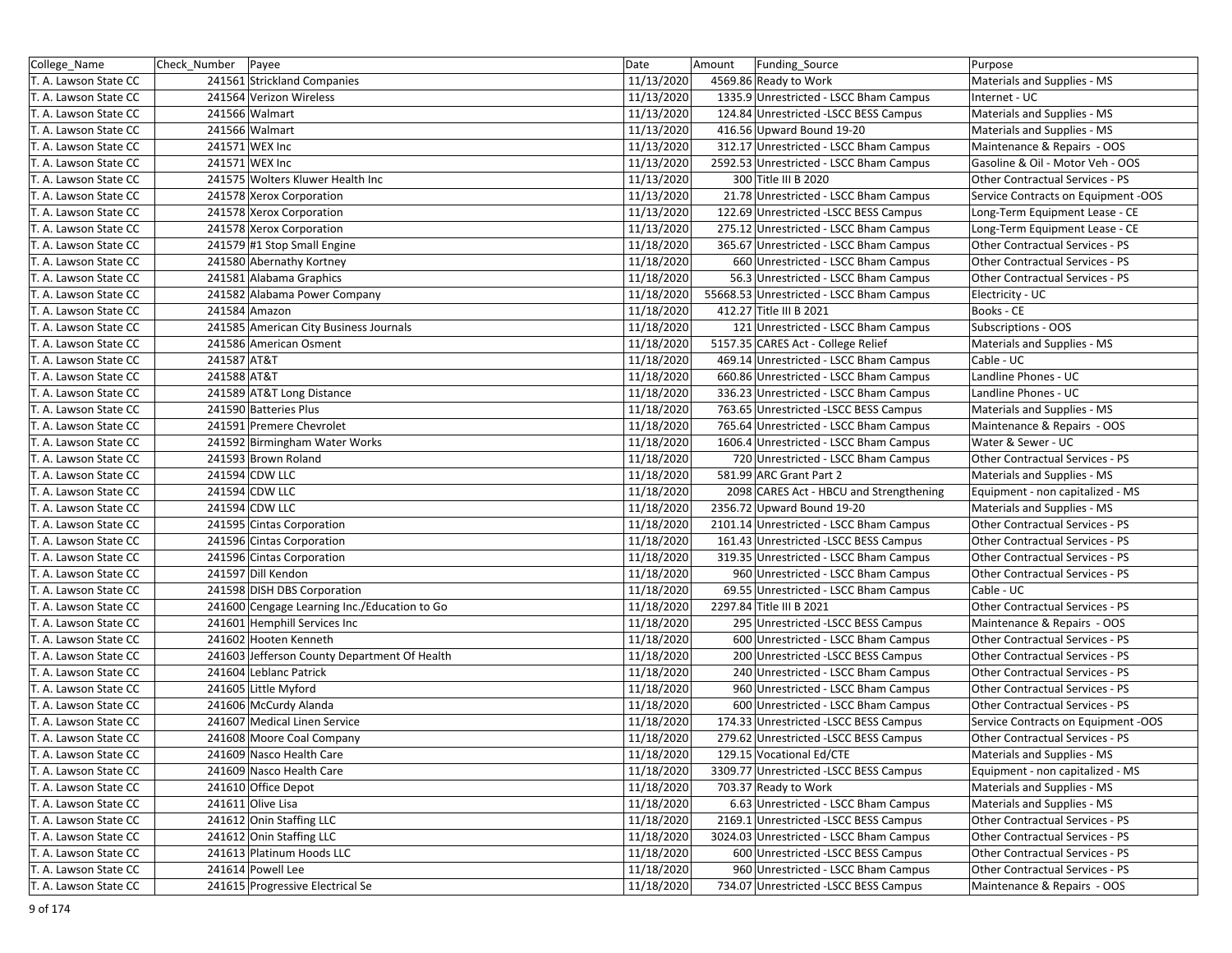| College_Name          | Check Number | Payee                                        | Date       | Amount | Funding_Source                             | Purpose                             |
|-----------------------|--------------|----------------------------------------------|------------|--------|--------------------------------------------|-------------------------------------|
| T. A. Lawson State CC |              | 241616 Rain-n-shine Irrigation               | 11/18/2020 |        | 819.02 Unrestricted - LSCC Bham Campus     | Maintenance & Repairs - OOS         |
| T. A. Lawson State CC |              | 241617 Regions Bank                          | 11/18/2020 |        | 11607.5 Bond 2007                          | Bonds - Interest Payments - CE      |
| T. A. Lawson State CC |              | 241617 Regions Bank                          | 11/18/2020 |        | 18333.33 Bond 2007                         | Bonds - Principal Payments - CE     |
| T. A. Lawson State CC |              | 241618 Regions Bank                          | 11/18/2020 |        | 3002.08 Bond 2012                          | Bonds - Interest Payments - CE      |
| T. A. Lawson State CC |              | 241618 Regions Bank                          | 11/18/2020 |        | 39166.67 Bond 2012                         | Bonds - Principal Payments - CE     |
| T. A. Lawson State CC |              | 241619 RJ Young Company                      | 11/18/2020 |        | 41 Unrestricted - LSCC Bham Campus         | Service Contracts on Equipment -OOS |
| T. A. Lawson State CC |              | 241619 RJ Young Company                      | 11/18/2020 |        | 2412.26 Unrestricted - LSCC Bham Campus    | Long-Term Equipment Lease - CE      |
| T. A. Lawson State CC |              | 241620 RJ Young Company                      | 11/18/2020 |        | 334.4 Unrestricted -LSCC BESS Campus       | Long-Term Equipment Lease - CE      |
| T. A. Lawson State CC |              | 241621 RJ Young Company                      | 11/18/2020 |        | 213.92 Unrestricted - LSCC Bham Campus     | Service Contracts on Equipment -OOS |
| T. A. Lawson State CC |              | 241622 Rooks & Associates LLC                | 11/18/2020 |        | 65 Unrestricted - LSCC Bham Campus         | Other Contractual Services - PS     |
| T. A. Lawson State CC |              | 241623 Roper Christopher                     | 11/18/2020 |        | 240 Unrestricted - LSCC Bham Campus        | Other Contractual Services - PS     |
| T. A. Lawson State CC |              | 241624 Safety Kleen Systems Inc              | 11/18/2020 |        | 4994.82 Unrestricted - LSCC BESS Campus    | Other Contractual Services - PS     |
| T. A. Lawson State CC |              | 241625 Southeastern Temperature Controls Inc | 11/18/2020 |        | 380 Unrestricted - LSCC Bham Campus        | Other Contractual Services - PS     |
| T. A. Lawson State CC |              | 241625 Southeastern Temperature Controls Inc | 11/18/2020 |        | 9307.5 Unrestricted -LSCC BESS Campus      | Maintenance & Repairs - OOS         |
| T. A. Lawson State CC |              | 241626 Stark Exterminators                   | 11/18/2020 |        | 415 Unrestricted - LSCC Bham Campus        | Other Contractual Services - PS     |
| T. A. Lawson State CC |              | 241627 State of Alabama                      | 11/18/2020 |        | 40500 Unrestricted - LSCC Bham Campus      | Accounting & Auditing Services - PS |
| T. A. Lawson State CC |              | 241628 State of Alabama                      | 11/18/2020 |        | 300 Unrestricted - LSCC Bham Campus        | Memberships - PS                    |
| T. A. Lawson State CC |              | 241629 Stevens Kendric                       | 11/18/2020 |        | 960 Unrestricted - LSCC Bham Campus        | Other Contractual Services - PS     |
| T. A. Lawson State CC |              | 241630 The Bancorp Bank                      | 11/18/2020 |        | 2854 Unrestricted - LSCC Bham Campus       | Long-Term Equipment Lease - CE      |
| T. A. Lawson State CC |              | 241631 W W Grainger Inc                      | 11/18/2020 |        | 2289.65 Unrestricted - LSCC BESS Campus    | Materials and Supplies - MS         |
| T. A. Lawson State CC |              | 241632 Washington Tony                       | 11/18/2020 |        | 960 Unrestricted - LSCC Bham Campus        | Other Contractual Services - PS     |
| T. A. Lawson State CC |              | 241633 Wilkes Tommy                          | 11/18/2020 |        | 720 Unrestricted - LSCC Bham Campus        | Other Contractual Services - PS     |
| T. A. Lawson State CC |              | 241634 Wittichen Supply Company Inc.         | 11/18/2020 |        | 29.16 Unrestricted -LSCC BESS Campus       | Materials and Supplies - MS         |
| T. A. Lawson State CC |              | 241635 Xerox Business Solutions Southeast    | 11/18/2020 |        | 8.11 Unrestricted - LSCC Bham Campus       | Service Contracts on Equipment -OOS |
| T. A. Lawson State CC |              | 241635 Xerox Business Solutions Southeast    | 11/18/2020 |        | 133.16 Unrestricted - LSCC Bham Campus     | Long-Term Equipment Lease - CE      |
| T. A. Lawson State CC |              | 241636 Xerox Corporation                     | 11/18/2020 |        | 122.69 Unrestricted - LSCC Bham Campus     | Long-Term Equipment Lease - CE      |
| T. A. Lawson State CC |              | 241637 Young Ladarius                        | 11/18/2020 |        | 720 Unrestricted - LSCC Bham Campus        | Other Contractual Services - PS     |
| T. A. Lawson State CC | 241638 AAPC  |                                              | 11/19/2020 |        | 995 Unrestricted - LSCC BESS Campus        | Materials and Supplies - MS         |
| T. A. Lawson State CC |              | 241639 Alabama Community College System      | 11/19/2020 |        | 750 Unrestricted - LSCC Bham Campus        | Memberships - PS                    |
| T. A. Lawson State CC |              | 241641 Amazon                                | 11/19/2020 |        | 25.99 Title III B 2021                     | Books - CE                          |
| T. A. Lawson State CC |              | 241642 American Express                      | 11/19/2020 |        | 16.19 Title III B 2020                     | Other Contractual Services - PS     |
| T. A. Lawson State CC |              | 241642 American Express                      | 11/19/2020 |        | 160 Unrestricted - LSCC Bham Campus        | Subscriptions - OOS                 |
| T. A. Lawson State CC |              | 241642 American Express                      | 11/19/2020 |        | 291.63 Unrestricted -LSCC BESS Campus      | Materials and Supplies - MS         |
| T. A. Lawson State CC |              | 241642 American Express                      | 11/19/2020 |        | 450 Title III B 2021                       | Computer Software(non capital) - MS |
| T. A. Lawson State CC |              | 241642 American Express                      | 11/19/2020 |        | 601.66 CARES Act - HBCU and Strengthening  | Equipment - non capitalized - MS    |
| T. A. Lawson State CC |              | 241642 American Express                      | 11/19/2020 |        | 650 Title III B 2021                       | <b>Registration Fees-OS</b>         |
| T. A. Lawson State CC |              | 241642 American Express                      | 11/19/2020 |        | 726.98 Title III B 2018                    | Materials and Supplies - MS         |
| T. A. Lawson State CC |              | 241642 American Express                      | 11/19/2020 |        | 800 Title III B 2020                       | Subscriptions - OOS                 |
| T. A. Lawson State CC |              | 241642 American Express                      | 11/19/2020 |        | 1564.01 Unrestricted - LSCC Bham Campus    | Other Professional Fees - PS        |
| T. A. Lawson State CC |              | 241642 American Express                      | 11/19/2020 |        | 1779.57 CARES Act - HBCU and Strengthening | Materials and Supplies - MS         |
| T. A. Lawson State CC | 241644 AT&T  |                                              | 11/19/2020 |        | 1670.48 Unrestricted - LSCC Bham Campus    | Landline Phones - UC                |
| T. A. Lawson State CC |              | 241645 AT&T Mobility II LLC                  | 11/19/2020 |        | 200.38 Unrestricted - LSCC Bham Campus     | Wireless Phones - UC                |
| T. A. Lawson State CC |              | 241646 Birmingham Water Works                | 11/19/2020 |        | 2368.72 Unrestricted - LSCC Bham Campus    | Water & Sewer - UC                  |
| T. A. Lawson State CC |              | 241647 Canon Financial Solutions Inc         | 11/19/2020 |        | 155.98 Unrestricted - LSCC Bham Campus     | Long-Term Equipment Lease - CE      |
| T. A. Lawson State CC |              | 241647 Canon Financial Solutions Inc         | 11/19/2020 |        | 1228.95 Unrestricted -LSCC BESS Campus     | Long-Term Equipment Lease - CE      |
| T. A. Lawson State CC |              | 241648 CDW LLC                               | 11/19/2020 |        | 118605 CARES Act - HBCU and Strengthening  | Equipment - non capitalized - MS    |
| T. A. Lawson State CC |              | 241651 Hemphill Services Inc                 | 11/19/2020 |        | 295 Unrestricted - LSCC BESS Campus        | Maintenance & Repairs - OOS         |
| T. A. Lawson State CC |              | 241652 Securty Engineers                     | 11/19/2020 |        | 3086.91 Unrestricted - LSCC Bham Campus    | Other Contractual Services - PS     |
| T. A. Lawson State CC |              | 241653 United Rentals                        | 11/19/2020 |        | 591.37 Unrestricted - LSCC Bham Campus     | Maintenance & Repairs - OOS         |
| T. A. Lawson State CC |              | 241654 W W Grainger Inc                      | 11/19/2020 |        | 92 Unrestricted - LSCC Bham Campus         | Materials and Supplies - MS         |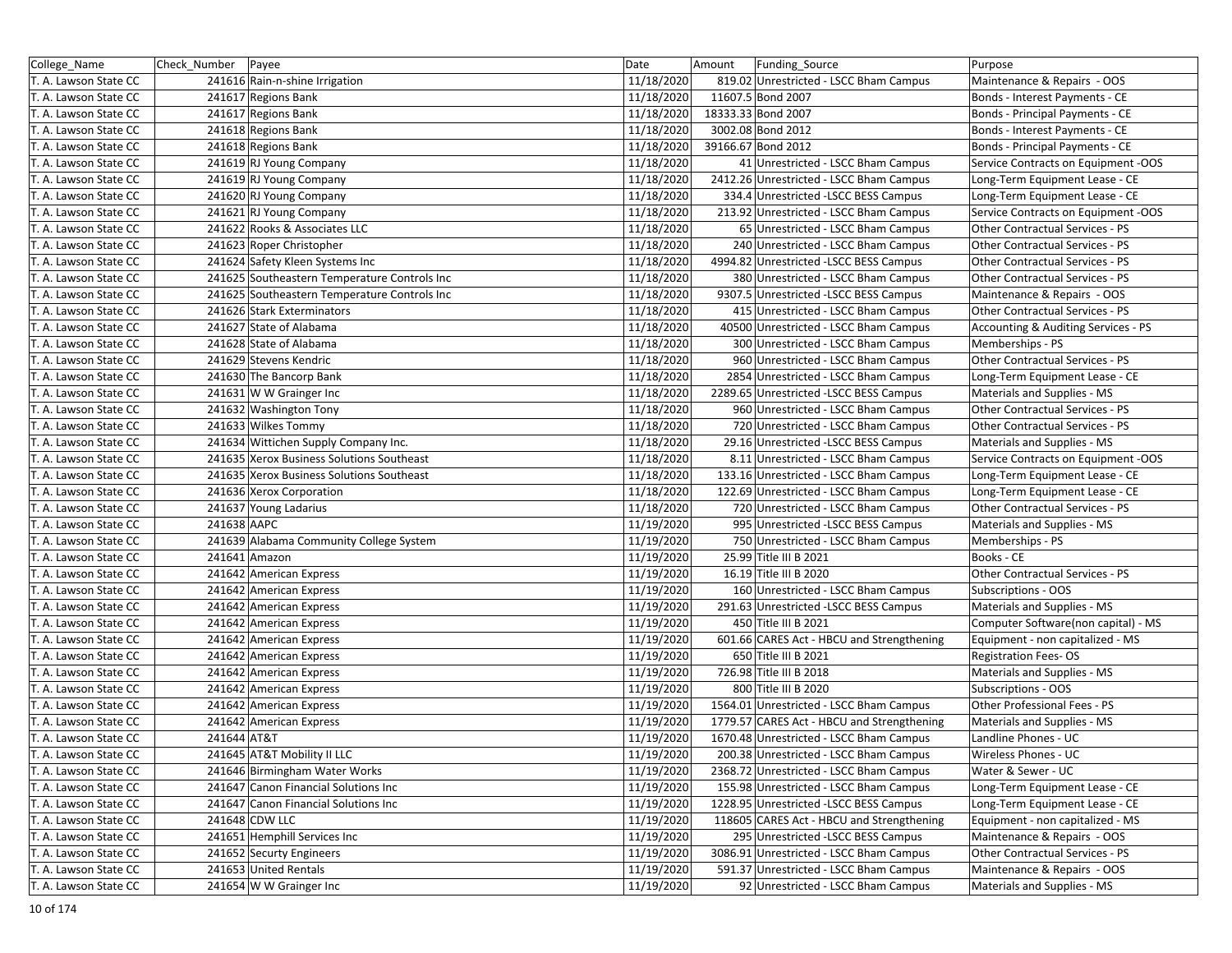| College_Name          | Check_Number Payee |                                                                   | Date       | Amount<br>Funding_Source                | Purpose                               |
|-----------------------|--------------------|-------------------------------------------------------------------|------------|-----------------------------------------|---------------------------------------|
| T. A. Lawson State CC |                    | 241655 ADT Commercial                                             | 11/24/2020 | 613.98 Unrestricted -LSCC BESS Campus   | Other Contractual Services - PS       |
| T. A. Lawson State CC |                    | 241656 American Osment                                            | 11/24/2020 | 69.22 Unrestricted - LSCC Bham Campus   | Maintenance & Repairs - OOS           |
| T. A. Lawson State CC |                    | 241663 De Lage Landen Fin Svc                                     | 11/24/2020 | 625.1 Unrestricted -LSCC BESS Campus    | Long-Term Equipment Lease - CE        |
| T. A. Lawson State CC |                    | 241664 DirectTV                                                   | 11/24/2020 | 44.51 Unrestricted - LSCC Bham Campus   | Internet - UC                         |
| T. A. Lawson State CC |                    | 241664 DirectTV                                                   | 11/24/2020 | 181.98 Unrestricted - LSCC Bham Campus  | Cable - UC                            |
| T. A. Lawson State CC |                    | 241665 DJO Global Inc.                                            | 11/24/2020 | 857.43 Dep Liab - Athletic Booster Club | Deposits Held for Others - Agency     |
| T. A. Lawson State CC |                    | 241666 Express Services Inc.                                      | 11/24/2020 | 492.16 CARES Act - College Relief       | Other Contractual Services - PS       |
| T. A. Lawson State CC |                    | 241666 Express Services Inc.                                      | 11/24/2020 | 937.6 Unrestricted - LSCC Bham Campus   | Other Contractual Services - PS       |
| T. A. Lawson State CC |                    | 241671 IAGMASEP                                                   | 11/24/2020 | 500 Unrestricted -LSCC BESS Campus      | Memberships - PS                      |
| T. A. Lawson State CC |                    | 241672 Icemakers Inc                                              | 11/24/2020 | 5454.89 Unrestricted - LSCC Bham Campus | Furniture and Equip \$5K - \$25K - CE |
| T. A. Lawson State CC |                    | 241678 Metro Storage/Trailer                                      | 11/24/2020 | 155 Unrestricted - LSCC Bham Campus     | Other Contractual Services - PS       |
| T. A. Lawson State CC |                    | 241678 Metro Storage/Trailer                                      | 11/24/2020 | 360 Unrestricted - LSCC BESS Campus     | Short-Term Equipment Rentals - OOS    |
| T. A. Lawson State CC |                    | 241680 Office Depot                                               | 11/24/2020 | 3.98 Ready to Work                      | Materials and Supplies - MS           |
| T. A. Lawson State CC |                    | 241682 Pep Boys Remittance Dept                                   | 11/24/2020 | 17.09 Unrestricted -LSCC BESS Campus    | Maintenance & Repairs - OOS           |
| T. A. Lawson State CC |                    | 241682 Pep Boys Remittance Dept                                   | 11/24/2020 | 655.11 Unrestricted - LSCC Bham Campus  | Other Contractual Services - PS       |
| T. A. Lawson State CC |                    | 241688 Select Medical Systems Inc.                                | 11/24/2020 | 3570 Unrestricted - LSCC Bham Campus    | Other Contractual Services - PS       |
| T. A. Lawson State CC |                    | 241689 Sidearm Sports LLC                                         | 11/24/2020 | 3250 Unrestricted - LSCC Bham Campus    | Materials and Supplies - MS           |
| T. A. Lawson State CC |                    | 241691 Sorenson Community Interpreting Services                   | 11/24/2020 | 2034.9 Unrestricted -LSCC BESS Campus   | Other Contractual Services - PS       |
| T. A. Lawson State CC |                    | 241692 Southeastern Assoc Of Education Opportunity Prog Personnel | 11/24/2020 | 295 Student Support Service-Bess 20 21  | <b>Registration Fees-OS</b>           |
| T. A. Lawson State CC |                    | 241693 Southeastern Temperature Controls Inc                      | 11/24/2020 | 2565 Unrestricted -LSCC BESS Campus     | Maintenance & Repairs - OOS           |
| T. A. Lawson State CC |                    | 241693 Southeastern Temperature Controls Inc                      | 11/24/2020 | 4225 Title III B 2019                   | Other Contractual Services - PS       |
| T. A. Lawson State CC |                    | 241694 Spire Alabama Inc.                                         | 11/24/2020 | 3109.62 Unrestricted -LSCC BESS Campus  | Gas & Heating Fuel - UC               |
| T. A. Lawson State CC |                    | 241695 Verified Credentials Inc                                   | 11/24/2020 | 313.2 Unrestricted - LSCC Bham Campus   | Other Contractual Services - PS       |
| T. A. Lawson State CC |                    | 241697 Xerox Business Solutions Southeast                         | 11/24/2020 | 11.76 Unrestricted - LSCC BESS Campus   | Service Contracts on Equipment -OOS   |
| T. A. Lawson State CC |                    | 241697 Xerox Business Solutions Southeast                         | 11/24/2020 | 169.07 Unrestricted -LSCC BESS Campus   | Long-Term Equipment Lease - CE        |
| T. A. Lawson State CC |                    | 241698 Xerox Corporation                                          | 11/24/2020 | 20.57 Unrestricted - LSCC BESS Campus   | Service Contracts on Equipment -OOS   |
| T. A. Lawson State CC |                    | 241698 Xerox Corporation                                          | 11/24/2020 | 143.95 Unrestricted -LSCC BESS Campus   | Long-Term Equipment Lease - CE        |
| T. A. Lawson State CC |                    | 241698 Xerox Corporation                                          | 11/24/2020 | 285.15 Unrestricted - LSCC Bham Campus  | Service Contracts on Equipment -OOS   |
| T. A. Lawson State CC |                    | 241698 Xerox Corporation                                          | 11/24/2020 | 744.12 Unrestricted - LSCC Bham Campus  | Long-Term Equipment Lease - CE        |
| T. A. Lawson State CC |                    | 241699 #1 Stop Small Engine                                       | 11/25/2020 | 360.5 Unrestricted - LSCC Bham Campus   | Other Contractual Services - PS       |
| T. A. Lawson State CC |                    | 241700 95.7 JAMZ Radio Station                                    | 11/25/2020 | 1811 Unrestricted - LSCC Bham Campus    | Advertising & Promotions - OOS        |
| T. A. Lawson State CC |                    | 241701 American Osment                                            | 11/25/2020 | 1694 CARES Act - College Relief         | Materials and Supplies - MS           |
| T. A. Lawson State CC | 241702 AT&T        |                                                                   | 11/25/2020 | 162.46 Unrestricted -LSCC BESS Campus   | Landline Phones - UC                  |
| T. A. Lawson State CC |                    | 241703 Cintas Corporation                                         | 11/25/2020 | 319.35 Unrestricted - LSCC Bham Campus  | Other Contractual Services - PS       |
| T. A. Lawson State CC |                    | 241703 Cintas Corporation                                         | 11/25/2020 | 594.08 Unrestricted -LSCC BESS Campus   | Other Contractual Services - PS       |
| T. A. Lawson State CC |                    | 241704 Daikin Applied                                             | 11/25/2020 | 10494.99 Title III B 2018               | Other Contractual Services - PS       |
| T. A. Lawson State CC |                    | 241705 Debrow Donald                                              | 11/25/2020 | 1750 Unrestricted - LSCC Bham Campus    | Other Contractual Services - PS       |
| T. A. Lawson State CC |                    | 241706 FedEx Office                                               | 11/25/2020 | 160.35 Unrestricted - LSCC Bham Campus  | Postage - OOS                         |
| T. A. Lawson State CC |                    | 241708 Insurance Office of America                                | 11/25/2020 | 10500 Unrestricted - LSCC Bham Campus   | Insurance and Bonding - PS            |
| T. A. Lawson State CC |                    | 241709 Level 3 Communications                                     | 11/25/2020 | 3308.3 Unrestricted - LSCC Bham Campus  | Internet - UC                         |
| T. A. Lawson State CC |                    | 241710 Lsi Research Inc.                                          | 11/25/2020 | 23600 Title III SAFRAÂ Prog Admin 2020  | Other Contractual Services - PS       |
| T. A. Lawson State CC |                    | 241711 Moore Coal Company                                         | 11/25/2020 | 380.08 Unrestricted -LSCC BESS Campus   | Other Contractual Services - PS       |
| T. A. Lawson State CC |                    | 241712 Onin Staffing LLC                                          | 11/25/2020 | 1912.73 Unrestricted -LSCC BESS Campus  | Other Contractual Services - PS       |
| T. A. Lawson State CC |                    | 241712 Onin Staffing LLC                                          | 11/25/2020 | 2662.83 Unrestricted - LSCC Bham Campus | Other Contractual Services - PS       |
| T. A. Lawson State CC |                    | 241713 Onin Staffing LLC                                          | 11/25/2020 | 435.47 Unrestricted -LSCC BESS Campus   | Other Contractual Services - PS       |
| T. A. Lawson State CC |                    | 241714 People Ready                                               | 11/25/2020 | 5402.95 Unrestricted - LSCC Bham Campus | Other Contractual Services - PS       |
| T. A. Lawson State CC |                    | 241715 Pierce CPA & Advisors                                      | 11/25/2020 | 2500 Unrestricted - LSCC Bham Campus    | Other Contractual Services - PS       |
| T. A. Lawson State CC |                    | 241716 Smith Andria                                               | 11/25/2020 | 750 Unrestricted - LSCC Bham Campus     | Other Contractual Services - PS       |
| T. A. Lawson State CC |                    | 241717 Spire Alabama Inc.                                         | 11/25/2020 | 5375.55 Unrestricted - LSCC Bham Campus | Gas & Heating Fuel - UC               |
| T. A. Lawson State CC | 241718 WBRC        |                                                                   | 11/25/2020 | 4500 Unrestricted - LSCC Bham Campus    | Advertising & Promotions - OOS        |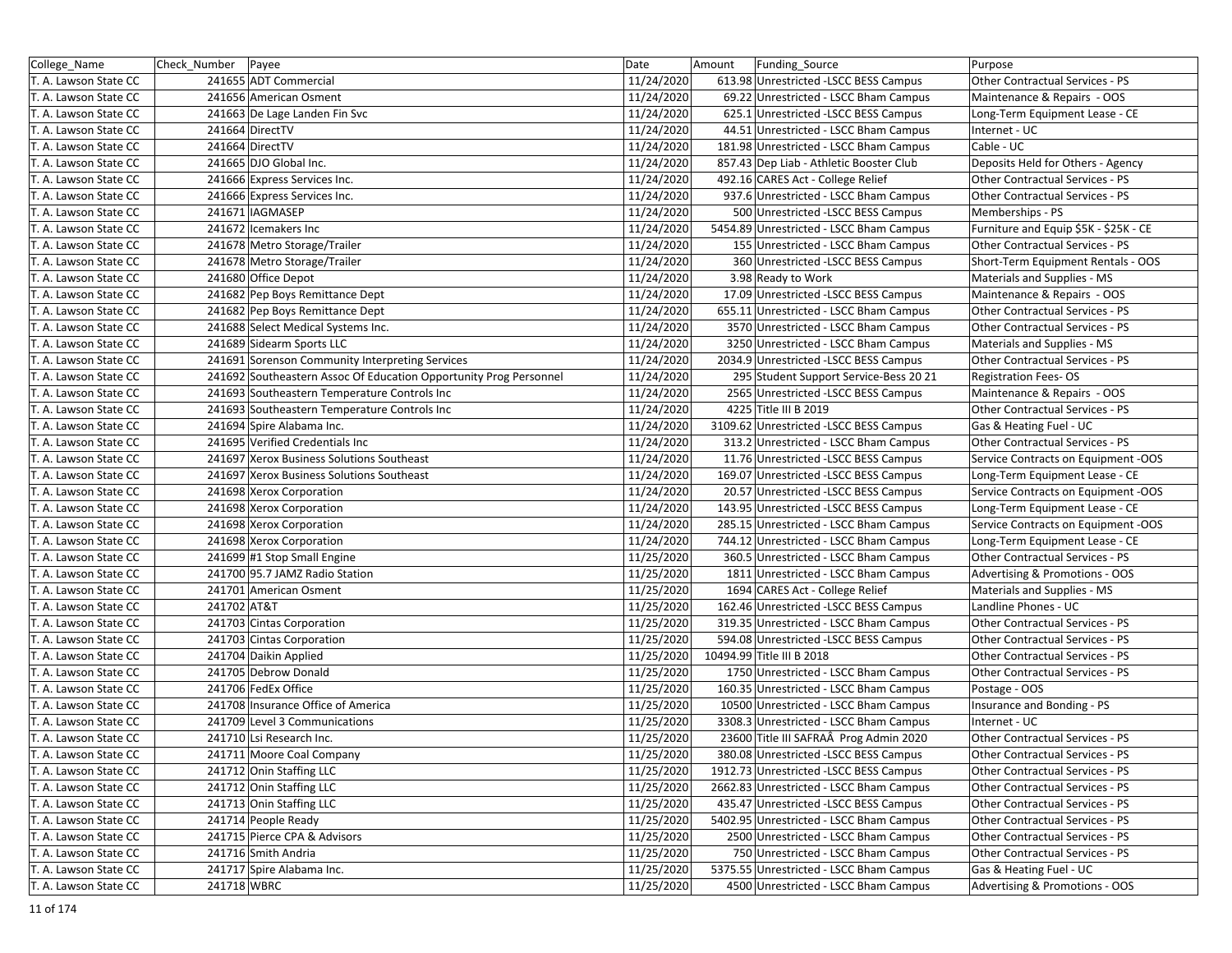| College Name          | Check_Number   Payee |                                                   | Date       | Amount | Funding_Source                              | Purpose                                |
|-----------------------|----------------------|---------------------------------------------------|------------|--------|---------------------------------------------|----------------------------------------|
| T. A. Lawson State CC |                      | 241719 Whitlow Jean                               | 11/25/2020 |        | 2000 NSF 2PI STEM E3 20/21                  | Other Contractual Services - PS        |
| T. A. Lawson State CC |                      | 241748 Abernathy Kortney                          | 12/3/2020  |        | 720 Unrestricted - LSCC Bham Campus         | Other Contractual Services - PS        |
| T. A. Lawson State CC |                      | 241749 ACCS Information Services Association      | 12/3/2020  |        | 125 Unrestricted - LSCC Bham Campus         | Memberships - PS                       |
| T. A. Lawson State CC |                      | 241750 American Osment                            | 12/3/2020  |        | 5431.43 CARES Act - College Relief          | Materials and Supplies - MS            |
| T. A. Lawson State CC |                      | 241750 American Osment                            | 12/3/2020  |        | 20732.87 Unrestricted - LSCC Bham Campus    | Materials and Supplies - MS            |
| T. A. Lawson State CC |                      | 241751 Bradford Supply Inc.                       | 12/3/2020  |        | 12233.15 Lineworker Program                 | Materials and Supplies - MS            |
| T. A. Lawson State CC |                      | 241752 Brown Roland                               | 12/3/2020  |        | 720 Unrestricted - LSCC Bham Campus         | Other Contractual Services - PS        |
| T. A. Lawson State CC |                      | 241753 Building Specialties Co                    | 12/3/2020  |        | 425 Unrestricted - LSCC Bham Campus         | Other Contractual Services - PS        |
| T. A. Lawson State CC |                      | 241753 Building Specialties Co                    | 12/3/2020  |        | 2992 Unrestricted -LSCC BESS Campus         | Maintenance & Repairs - OOS            |
| T. A. Lawson State CC |                      | 241754 Corley Jeffrey                             | 12/3/2020  |        | 75 Unrestricted - LSCC Bham Campus          | Other Professional Fees - PS           |
| T. A. Lawson State CC |                      | 241755 Dept of Veterans Affairs Debt Mgmt Center  | 12/3/2020  |        | 2379.2 Unrestricted - LSCC Bham Campus      | Third Party - AR                       |
| T. A. Lawson State CC |                      | 241756 Dill Kendon                                | 12/3/2020  |        | 720 Unrestricted - LSCC Bham Campus         | Other Contractual Services - PS        |
| T. A. Lawson State CC |                      | 241757 EBSCO Industries Inc                       | 12/3/2020  |        | 7166 Title III B 2021                       | Other Contractual Services - PS        |
| T. A. Lawson State CC |                      | 241758 Express Services Inc.                      | 12/3/2020  |        | 615.2 CARES Act - College Relief            | Other Contractual Services - PS        |
| T. A. Lawson State CC |                      | 241758 Express Services Inc.                      | 12/3/2020  |        | 937.6 Unrestricted - LSCC Bham Campus       | Other Contractual Services - PS        |
| T. A. Lawson State CC |                      | 241759 Fagnes Billy                               | 12/3/2020  |        | 1700 Title III B 2019                       | Other Contractual Services - PS        |
| T. A. Lawson State CC |                      | 241760 Ferguson Enterprises Inc                   | 12/3/2020  |        | 9571.69 CARES Act - HBCU and Strengthening  | Equipment - non capitalized - MS       |
| T. A. Lawson State CC |                      | 241760 Ferguson Enterprises Inc                   | 12/3/2020  |        | 10316.87 CARES Act - HBCU and Strengthening | Materials and Supplies - MS            |
| T. A. Lawson State CC |                      | 241761 Frederick Tiffany                          | 12/3/2020  |        | 50 Unrestricted - LSCC Bham Campus          | <b>Registration Fees-OS</b>            |
| T. A. Lawson State CC |                      | 241762 Freeman Janiece                            | 12/3/2020  |        | 3200 Wm Fd Phar Tech Non-CR                 | <b>Other Contractual Services - PS</b> |
| T. A. Lawson State CC |                      | 241765 Governmentjobs.Com Inc.                    | 12/3/2020  |        | 8954.95 Unrestricted - LSCC Bham Campus     | Subscriptions - OOS                    |
| T. A. Lawson State CC |                      | 241766 Hooten Kenneth                             | 12/3/2020  |        | 720 Unrestricted - LSCC Bham Campus         | Other Contractual Services - PS        |
| T. A. Lawson State CC |                      | 241767 HVAC Excellence Inc                        | 12/3/2020  |        | 150 Unrestricted -LSCC BESS Campus          | Memberships - PS                       |
| T. A. Lawson State CC |                      | 241768 Industrial Fire & Safety Equipment Co. Inc | 12/3/2020  |        | 7211.64 Lineworker Program                  | Materials and Supplies - MS            |
| T. A. Lawson State CC |                      | 241770 Johnson Controls                           | 12/3/2020  |        | 1315 Unrestricted - LSCC Bham Campus        | Maintenance & Repairs - OOS            |
| T. A. Lawson State CC |                      | 241771 Joiner Fire Sprinkler Co.                  | 12/3/2020  |        | 550 Unrestricted - LSCC Bham Campus         | Other Contractual Services - PS        |
| T. A. Lawson State CC |                      | 241772 Leblanc Patrick                            | 12/3/2020  |        | 240 Unrestricted - LSCC Bham Campus         | Other Contractual Services - PS        |
| T. A. Lawson State CC |                      | 241773 Little Myford                              | 12/3/2020  |        | 960 Unrestricted - LSCC Bham Campus         | Other Contractual Services - PS        |
| T. A. Lawson State CC |                      | 241774 Lowe's Home Centers Inc                    | 12/3/2020  |        | 69.7 Unrestricted -LSCC BESS Campus         | Materials and Supplies - MS            |
| T. A. Lawson State CC |                      | 241775 Lowe's Home Centers Inc                    | 12/3/2020  |        | 487.63 Unrestricted -LSCC BESS Campus       | Materials and Supplies - MS            |
| T. A. Lawson State CC |                      | 241776 Manufacturing Skill Standards Council      | 12/3/2020  |        | 1683 ARC Grant Part 2                       | Materials and Supplies - MS            |
| T. A. Lawson State CC |                      | 241777 McCurdy Alanda                             | 12/3/2020  |        | 720 Unrestricted - LSCC Bham Campus         | Other Contractual Services - PS        |
| T. A. Lawson State CC |                      | 241778 Mobile Communications America Inc          | 12/3/2020  |        | 50 Unrestricted - LSCC BESS Campus          | Other Contractual Services - PS        |
| T. A. Lawson State CC |                      | 241779 Nub Games Inc                              | 12/3/2020  |        | 315 Title III B 2021                        | Other Contractual Services - PS        |
| T. A. Lawson State CC |                      | 241780 OCLC Inc.                                  | 12/3/2020  |        | 2384.43 Title III B 2021                    | Other Contractual Services - PS        |
| T. A. Lawson State CC |                      | 241781 Pike Joe                                   | 12/3/2020  |        | 75 Unrestricted - LSCC Bham Campus          | Other Professional Fees - PS           |
| T. A. Lawson State CC |                      | 241782 Pocket Nurse Enterprises Inc.              | 12/3/2020  |        | 7561.5 Unrestricted - LSCC Bham Campus      | Equipment - non capitalized - MS       |
| T. A. Lawson State CC |                      | 241783 Powell Lee                                 | 12/3/2020  |        | 960 Unrestricted - LSCC Bham Campus         | Other Contractual Services - PS        |
| T. A. Lawson State CC |                      | 241784 PURCHASE POWER                             | 12/3/2020  |        | 2159.97 Unrestricted - LSCC Bham Campus     | Postage - OOS                          |
| T. A. Lawson State CC |                      | 241785 QCI Inc.                                   | 12/3/2020  |        | 479.9 Unrestricted - LSCC Bham Campus       | Materials and Supplies - MS            |
| T. A. Lawson State CC |                      | 241787 Rehab Associates LLS                       | 12/3/2020  |        | 2500 Unrestricted - LSCC Bham Campus        | Other Contractual Services - PS        |
| T. A. Lawson State CC |                      | 241788 Republic Services Inc.                     | 12/3/2020  |        | 359.05 Unrestricted - LSCC Bham Campus      | Other Contractual Services - PS        |
| T. A. Lawson State CC |                      | 241789 RJ Young Company                           | 12/3/2020  |        | 304.03 Unrestricted -LSCC BESS Campus       | Long-Term Equipment Lease - CE         |
| T. A. Lawson State CC |                      | 241789 RJ Young Company                           | 12/3/2020  |        | 1842.75 Unrestricted - LSCC Bham Campus     | Long-Term Equipment Lease - CE         |
| T. A. Lawson State CC |                      | 241790 Roper Christopher                          | 12/3/2020  |        | 120 Unrestricted - LSCC Bham Campus         | Other Contractual Services - PS        |
| T. A. Lawson State CC |                      | 241791 Shred It Usa Inc.                          | 12/3/2020  |        | 3870.75 Unrestricted -LSCC BESS Campus      | Other Contractual Services - PS        |
| T. A. Lawson State CC |                      | 241792 Snag Equipment & Lubrication               | 12/3/2020  |        | 1567.4 Unrestricted - LSCC BESS Campus      | Maintenance & Repairs - OOS            |
| T. A. Lawson State CC |                      | 241793 Stevens Kendric                            | 12/3/2020  |        | 840 Unrestricted - LSCC Bham Campus         | Other Contractual Services - PS        |
| T. A. Lawson State CC |                      | 241794 The ESB Group Inc.                         | 12/3/2020  |        | 119982 CARES Act - GEERF Education          | Grants Awards and Prizes - OOS         |
| T. A. Lawson State CC |                      | 241795 Verified Credentials Inc                   | 12/3/2020  |        | 87 Unrestricted - LSCC Bham Campus          | Other Contractual Services - PS        |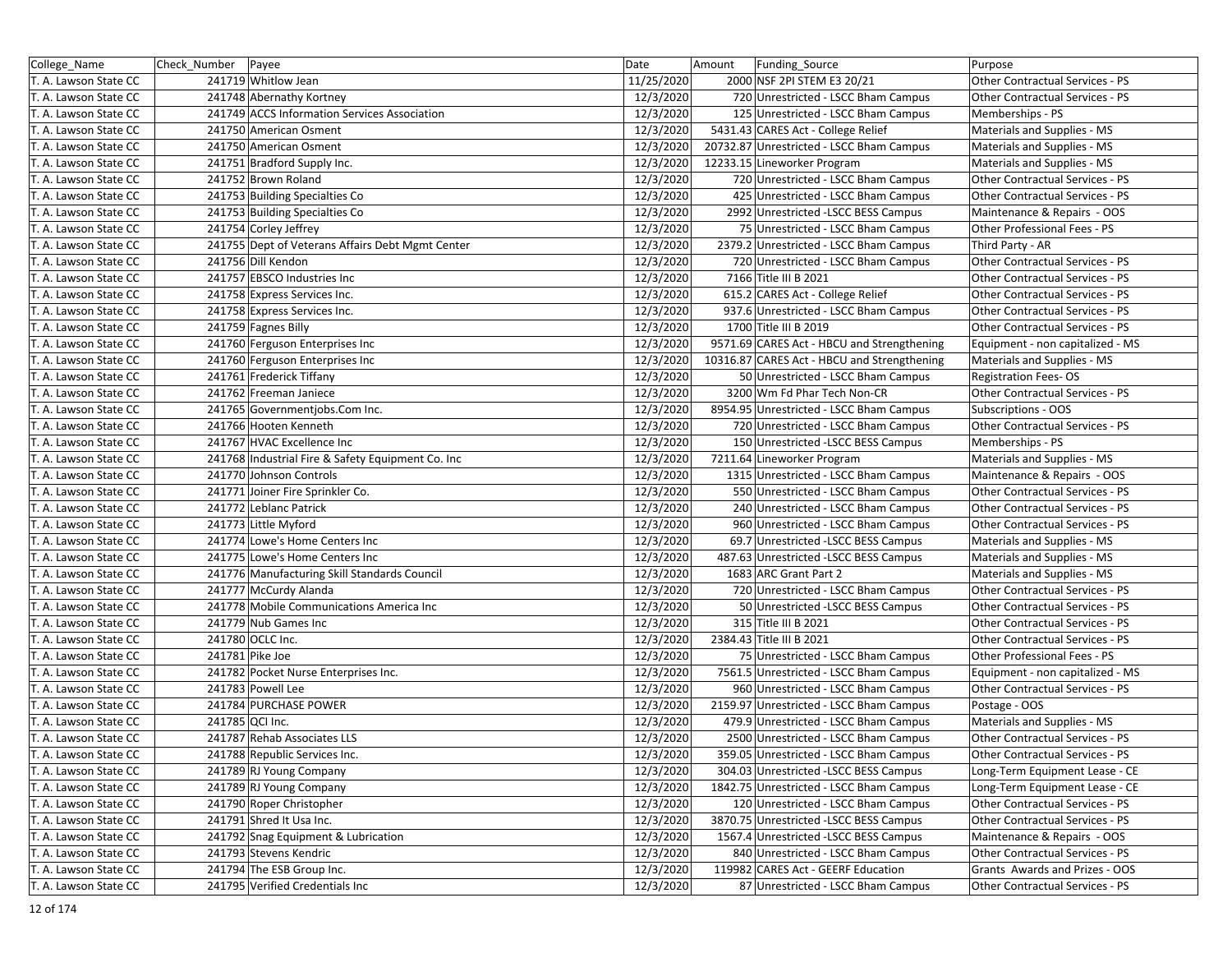| College_Name          | Check Number | Payee                                  | Date      | Amount       | Funding Source                          | Purpose                             |
|-----------------------|--------------|----------------------------------------|-----------|--------------|-----------------------------------------|-------------------------------------|
| T. A. Lawson State CC |              | 241796 Walmart                         | 12/3/2020 |              | 163.46 Unrestricted - LSCC Bham Campus  | Materials and Supplies - MS         |
| T. A. Lawson State CC |              | 241796 Walmart                         | 12/3/2020 |              | 880.98 Dep Liab - Ambassadors Club      | Deposits Held for Others - Agency   |
| T. A. Lawson State CC |              | 241796 Walmart                         | 12/3/2020 |              | 2114.12 Upward Bound 19-20              | Materials and Supplies - MS         |
| T. A. Lawson State CC |              | 241797 Washington Tony                 | 12/3/2020 |              | 840 Unrestricted - LSCC Bham Campus     | Other Contractual Services - PS     |
| T. A. Lawson State CC |              | 241798 Wilis Charles                   | 12/3/2020 |              | 75 Unrestricted - LSCC Bham Campus      | Other Professional Fees - PS        |
| T. A. Lawson State CC |              | 241799 Wilkes Tommy                    | 12/3/2020 |              | 720 Unrestricted - LSCC Bham Campus     | Other Contractual Services - PS     |
| T. A. Lawson State CC |              | 241800 Wilson Faye                     | 12/3/2020 |              | 100 Unrestricted - LSCC Bham Campus     | Other Professional Fees - PS        |
| T. A. Lawson State CC |              | 241801 Xerox Corporation               | 12/3/2020 |              | 15.34 Unrestricted -LSCC BESS Campus    | Service Contracts on Equipment -OOS |
| T. A. Lawson State CC |              | 241801 Xerox Corporation               | 12/3/2020 |              | 18.63 Unrestricted - LSCC Bham Campus   | Service Contracts on Equipment -OOS |
| T. A. Lawson State CC |              | 241801 Xerox Corporation               | 12/3/2020 |              | 107.35 Unrestricted -LSCC BESS Campus   | Long-Term Equipment Lease - CE      |
| T. A. Lawson State CC |              | 241801 Xerox Corporation               | 12/3/2020 |              | 234.49 Unrestricted - LSCC Bham Campus  | Long-Term Equipment Lease - CE      |
| T. A. Lawson State CC |              | 241802 Young Ladarius                  | 12/3/2020 |              | 720 Unrestricted - LSCC Bham Campus     | Other Contractual Services - PS     |
| T. A. Lawson State CC |              | 241803 ADT LLC/Protection One Securtiv | 12/7/2020 |              | 307.11 Unrestricted - LSCC Bham Campus  | Other Contractual Services - PS     |
| T. A. Lawson State CC |              | 241804 Alabama Graphics                | 12/7/2020 |              | 1469.25 Unrestricted - LSCC Bham Campus | Other Contractual Services - PS     |
| T. A. Lawson State CC |              | 241805 Alabama Lock & Key              | 12/7/2020 |              | 6 Unrestricted - LSCC Bham Campus       | Other Contractual Services - PS     |
| T. A. Lawson State CC |              | 241806 Amazon                          | 12/7/2020 |              | 448.9 Title III B 2021                  | Equipment - non capitalized - MS    |
| T. A. Lawson State CC |              | 241806 Amazon                          | 12/7/2020 | 829.54 STEAM |                                         | Materials and Supplies - MS         |
| T. A. Lawson State CC |              | 241806 Amazon                          | 12/7/2020 |              | 857.51 Title III B 2021                 | Materials and Supplies - MS         |
| T. A. Lawson State CC |              | 241807 American City Business Journals | 12/7/2020 |              | 132 Unrestricted - LSCC BESS Campus     | <b>Subscriptions - OOS</b>          |
| T. A. Lawson State CC |              | 241808 Apple Inc.                      | 12/7/2020 |              | 1207 TM - J-STEM Enrollment             | Grants Awards and Prizes - OOS      |
| T. A. Lawson State CC | 241809 AT&T  |                                        | 12/7/2020 |              | 40.9 Unrestricted - LSCC Bham Campus    | Wireless Phones - UC                |
| T. A. Lawson State CC | 241811 At&T  |                                        | 12/7/2020 |              | 69.99 Unrestricted - LSCC Bham Campus   | Wireless Phones - UC                |
| T. A. Lawson State CC |              | 241812 AT&T Long Distance              | 12/7/2020 |              | 6.6 Unrestricted - LSCC Bham Campus     | Landline Phones - UC                |
| T. A. Lawson State CC |              | 241813 Birmingham Water Works          | 12/7/2020 |              | 6810.08 Unrestricted - LSCC Bham Campus | Water & Sewer - UC                  |
| T. A. Lawson State CC |              | 241814 Cintas Corporation              | 12/7/2020 |              | 319.35 Unrestricted - LSCC Bham Campus  | Other Contractual Services - PS     |
| T. A. Lawson State CC |              | 241814 Cintas Corporation              | 12/7/2020 |              | 1188.16 Unrestricted -LSCC BESS Campus  | Other Contractual Services - PS     |
| T. A. Lawson State CC |              | 241815 Cook's Pest Control             | 12/7/2020 |              | 588 Unrestricted -LSCC BESS Campus      | Other Contractual Services - PS     |
| T. A. Lawson State CC |              | 241816 DISH DBS Corporation            | 12/7/2020 |              | 144.05 Unrestricted - LSCC Bham Campus  | Cable - UC                          |
| T. A. Lawson State CC |              | 241817 Express Services Inc.           | 12/7/2020 |              | 369.12 CARES Act - College Relief       | Other Contractual Services - PS     |
| T. A. Lawson State CC |              | 241817 Express Services Inc.           | 12/7/2020 |              | 937.6 Unrestricted - LSCC Bham Campus   | Other Contractual Services - PS     |
| T. A. Lawson State CC |              | 241818 Hemphill Services Inc           | 12/7/2020 |              | 365 Unrestricted - LSCC Bham Campus     | Other Contractual Services - PS     |
| T. A. Lawson State CC |              | 241819 Hill Manufacturing Co           | 12/7/2020 |              | 3520 Unrestricted - LSCC Bham Campus    | Materials and Supplies - MS         |
| T. A. Lawson State CC |              | 241820 James Jimmy                     | 12/7/2020 |              | 175 Unrestricted - LSCC Bham Campus     | Other Contractual Services - PS     |
| T. A. Lawson State CC |              | 241821 Joiner Fire Sprinkler Co.       | 12/7/2020 |              | 375 Unrestricted - LSCC Bham Campus     | Other Contractual Services - PS     |
| T. A. Lawson State CC |              | 241822 MCI Service Parts               | 12/7/2020 |              | 7282.2 Unrestricted - LSCC Bham Campus  | Maintenance & Repairs - OOS         |
| T. A. Lawson State CC |              | 241823 Metro Storage/Trailer           | 12/7/2020 |              | 155 Unrestricted - LSCC Bham Campus     | Other Contractual Services - PS     |
| T. A. Lawson State CC |              | 241823 Metro Storage/Trailer           | 12/7/2020 |              | 180 Unrestricted - LSCC BESS Campus     | Short-Term Equipment Rentals - OOS  |
| T. A. Lawson State CC |              | 241824 NiTel Inc.                      | 12/7/2020 |              | 895.69 Unrestricted - LSCC Bham Campus  | Internet - UC                       |
| T. A. Lawson State CC |              | 241824 NiTel Inc.                      | 12/7/2020 |              | 2556.91 Unrestricted -LSCC BESS Campus  | Internet - UC                       |
| T. A. Lawson State CC |              | 241825 Onin Staffing LLC               | 12/7/2020 |              | 2464.57 Unrestricted -LSCC BESS Campus  | Other Contractual Services - PS     |
| T. A. Lawson State CC |              | 241825 Onin Staffing LLC               | 12/7/2020 |              | 3303.27 Unrestricted - LSCC Bham Campus | Other Contractual Services - PS     |
| T. A. Lawson State CC |              | 241826 Onin Staffing LLC               | 12/7/2020 |              | 848.42 Unrestricted -LSCC BESS Campus   | Other Contractual Services - PS     |
| T. A. Lawson State CC |              | 241827 People Ready                    | 12/7/2020 |              | 2122.47 Unrestricted - LSCC Bham Campus | Other Contractual Services - PS     |
| T. A. Lawson State CC |              | 241828 Phillips Corporation            | 12/7/2020 |              | 1340.9 Unrestricted -LSCC BESS Campus   | Maintenance & Repairs - OOS         |
| T. A. Lawson State CC |              | 241829 Progressive Electrical Se       | 12/7/2020 |              | 8867.43 R&R BESS Campus-LSCC            | Maintenance & Repairs - OOS         |
| T. A. Lawson State CC |              | 241830 Republic Services Inc.          | 12/7/2020 |              | 1307.61 Unrestricted -LSCC BESS Campus  | Other Contractual Services - PS     |
| T. A. Lawson State CC |              | 241830 Republic Services Inc.          | 12/7/2020 |              | 3151.87 Unrestricted - LSCC Bham Campus | Other Contractual Services - PS     |
| T. A. Lawson State CC |              | 241831 RJ Young Company                | 12/7/2020 |              | 334.4 Unrestricted -LSCC BESS Campus    | Long-Term Equipment Lease - CE      |
| T. A. Lawson State CC |              | 241832 Sam's Club                      | 12/7/2020 |              | 361.96 Unrestricted - LSCC Bham Campus  | Materials and Supplies - MS         |
| T. A. Lawson State CC |              | 241833 Strickland Companies            | 12/7/2020 |              | 142.62 Unrestricted -LSCC BESS Campus   | Materials and Supplies - MS         |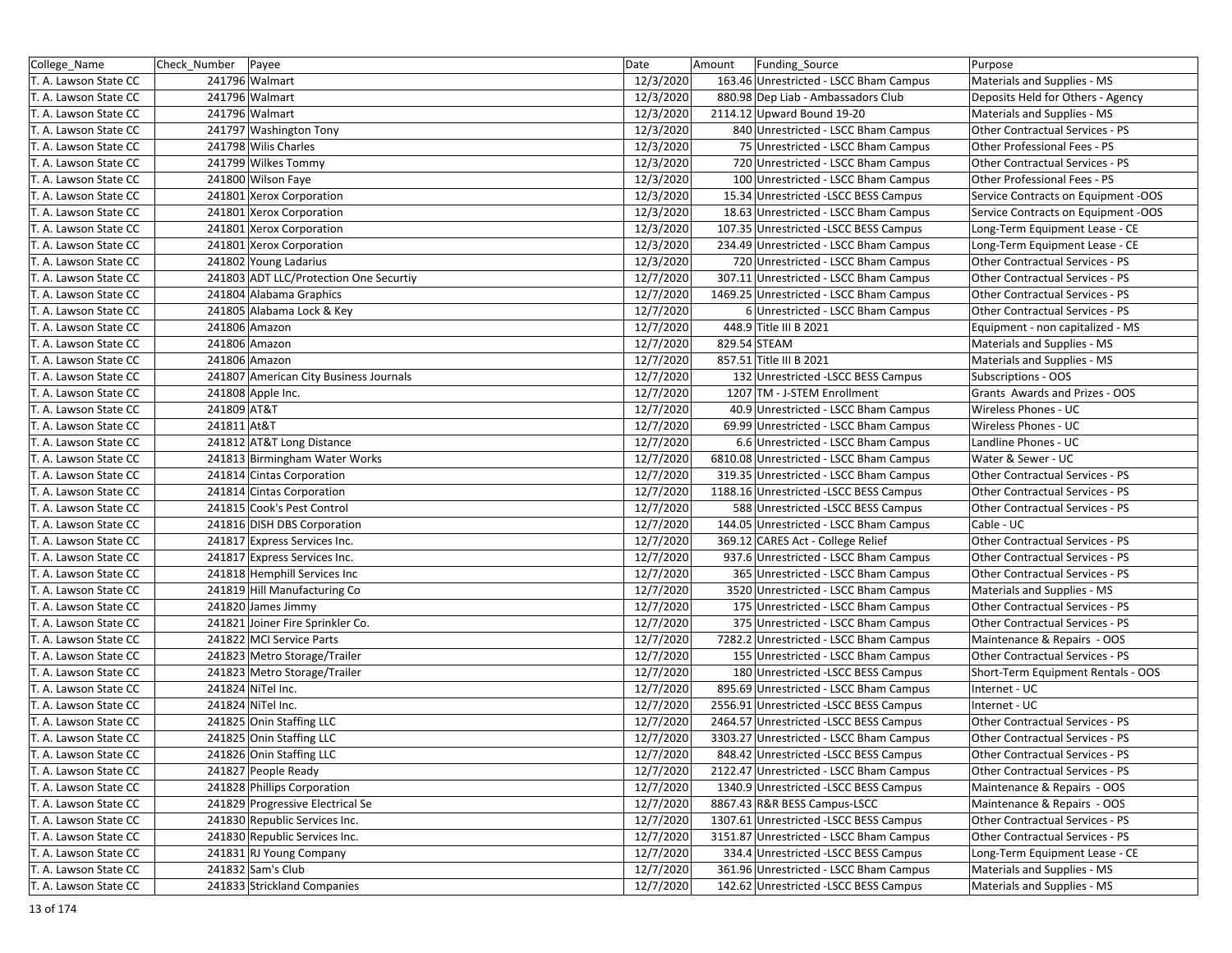| College_Name          | Check_Number   Payee |                                                | Date      | Amount | Funding_Source                            | Purpose                             |
|-----------------------|----------------------|------------------------------------------------|-----------|--------|-------------------------------------------|-------------------------------------|
| T. A. Lawson State CC |                      | 241834 The Cutoff News                         | 12/7/2020 |        | 1500 Unrestricted - LSCC Bham Campus      | Advertising & Promotions - OOS      |
| T. A. Lawson State CC |                      | 241835 Verizon Wireless                        | 12/7/2020 |        | 1660.46 Unrestricted - LSCC Bham Campus   | Wireless Phones - UC                |
| T. A. Lawson State CC |                      | 241836 WEX Inc                                 | 12/7/2020 |        | 98.28 Unrestricted - LSCC Bham Campus     | Maintenance & Repairs - OOS         |
| T. A. Lawson State CC |                      | 241836 WEX Inc                                 | 12/7/2020 |        | 1757.32 Unrestricted - LSCC Bham Campus   | Gasoline & Oil - Motor Veh - OOS    |
| T. A. Lawson State CC |                      | 241838 Amazon                                  | 12/7/2020 |        | 104.28 Title III B 2021                   | Materials and Supplies - MS         |
| T. A. Lawson State CC |                      | 241839 American Express                        | 12/7/2020 |        | 45 Unrestricted - LSCC BESS Campus        | Other Contractual Services - PS     |
| T. A. Lawson State CC |                      | 241839 American Express                        | 12/7/2020 |        | 319 Unrestricted - LSCC Bham Campus       | Advertising & Promotions - OOS      |
| T. A. Lawson State CC |                      | 241839 American Express                        | 12/7/2020 |        | 1580 CARES Act - College Relief           | Other Contractual Services - PS     |
| T. A. Lawson State CC |                      | 241839 American Express                        | 12/7/2020 |        | 2715.4 Title III B 2021                   | Other Contractual Services - PS     |
| T. A. Lawson State CC |                      | 241840 Business Council of Alabama             | 12/7/2020 |        | 550 Unrestricted - LSCC BESS Campus       | Memberships - PS                    |
| T. A. Lawson State CC |                      | 241841 Chef Clayton's Food Syste               | 12/7/2020 |        | 6300 Unrestricted - LSCC Bham Campus      | Other Contractual Services - PS     |
| T. A. Lawson State CC |                      | 241842 Hwangpo Tony                            | 12/7/2020 |        | 2300 Wm Fd Phar Tech Non-CR               | Other Contractual Services - PS     |
| T. A. Lawson State CC |                      | 241843 TK Elevator Corporation                 | 12/7/2020 |        | 3570 Title III B 2019                     | Other Contractual Services - PS     |
| T. A. Lawson State CC |                      | 241844 Vickers Dr. John                        | 12/7/2020 |        | 2000 Title III B 2021                     | Other Contractual Services - PS     |
| T. A. Lawson State CC |                      | 241845 Amazon                                  | 12/8/2020 |        | 274.15 Title III B 2020                   | Materials and Supplies - MS         |
| T. A. Lawson State CC |                      | 241846 American Express                        | 12/8/2020 |        | 92.93 Unrestricted - LSCC Bham Campus     | Wireless Phones - UC                |
| T. A. Lawson State CC |                      | 241847 Apple Inc.                              | 12/8/2020 |        | 796 Upward Bound 19-20                    | Materials and Supplies - MS         |
| T. A. Lawson State CC | 241848 AT&T          |                                                | 12/8/2020 |        | 655.34 Unrestricted - LSCC Bham Campus    | Landline Phones - UC                |
| T. A. Lawson State CC |                      | 241849 Bessemer Utilities                      | 12/8/2020 |        | 917.53 Unrestricted -LSCC BESS Campus     | Water & Sewer - UC                  |
| T. A. Lawson State CC |                      | 241849 Bessemer Utilities                      | 12/8/2020 |        | 20943.47 Unrestricted -LSCC BESS Campus   | Electricity - UC                    |
| T. A. Lawson State CC |                      | 241850 Birmingham Water Works                  | 12/8/2020 |        | 35.31 Unrestricted - LSCC Bham Campus     | Water & Sewer - UC                  |
| T. A. Lawson State CC |                      | 241851 Blakemore Sam                           | 12/8/2020 |        | 4500 Wm Fd Phar Tech Non-CR               | Other Contractual Services - PS     |
| T. A. Lawson State CC |                      | 241852 Building Specialties Co                 | 12/8/2020 |        | 228.12 Unrestricted - LSCC Bham Campus    | Other Contractual Services - PS     |
| T. A. Lawson State CC |                      | 241853 Canon Financial Solutions Inc           | 12/8/2020 |        | 235.5 Title III B 2021                    | Other Contractual Services - PS     |
| T. A. Lawson State CC |                      | 241854 Canon Financial Solutions Inc           | 12/8/2020 |        | 4.93 Unrestricted - LSCC Bham Campus      | Long-Term Equipment Lease - CE      |
| T. A. Lawson State CC |                      | 241854 Canon Financial Solutions Inc           | 12/8/2020 |        | 26.82 Unrestricted -LSCC BESS Campus      | Long-Term Equipment Lease - CE      |
| T. A. Lawson State CC |                      | 241855 Cintas Corporation                      | 12/8/2020 |        | 319.35 Unrestricted - LSCC Bham Campus    | Other Contractual Services - PS     |
| T. A. Lawson State CC |                      | 241856 DISH DBS Corporation                    | 12/8/2020 |        | 177.05 Unrestricted - LSCC Bham Campus    | Internet - UC                       |
| T. A. Lawson State CC |                      | 241857 Forbes Distributing Compa               | 12/8/2020 |        | 476.22 Unrestricted -LSCC BESS Campus     | Materials and Supplies - MS         |
| T. A. Lawson State CC | 241858 Galls         |                                                | 12/8/2020 |        | 140 Unrestricted - LSCC Bham Campus       | Materials and Supplies - MS         |
| T. A. Lawson State CC |                      | 241859 Guardian-Ipco Inc.                      | 12/8/2020 |        | 300 Unrestricted - LSCC Bham Campus       | Other Contractual Services - PS     |
| T. A. Lawson State CC |                      | 241859 Guardian-Ipco Inc.                      | 12/8/2020 |        | 300 Unrestricted -LSCC BESS Campus        | Materials and Supplies - MS         |
| T. A. Lawson State CC |                      | 241860 Home Depot                              | 12/8/2020 |        | 655.9 Unrestricted - LSCC Bham Campus     | Materials and Supplies - MS         |
| T. A. Lawson State CC |                      | 241861 Itac Solutions                          | 12/8/2020 |        | 4800 Title III B 2020                     | Other Contractual Services - PS     |
| T. A. Lawson State CC |                      | 241862 JEFFERSON COUNTY GREASE CONTROL PROGRAM | 12/8/2020 |        | 1351.71 Unrestricted - LSCC Bham Campus   | Other Contractual Services - PS     |
| T. A. Lawson State CC |                      | 241863 MEDCO School First Aid                  | 12/8/2020 |        | 988.04 Unrestricted - LSCC Bham Campus    | Materials and Supplies - MS         |
| T. A. Lawson State CC |                      | 241864 Onin Staffing LLC                       | 12/8/2020 |        | 1334.96 Unrestricted - LSCC BESS Campus   | Other Contractual Services - PS     |
| T. A. Lawson State CC |                      | 241864 Onin Staffing LLC                       | 12/8/2020 |        | 2053.85 Unrestricted - LSCC Bham Campus   | Other Contractual Services - PS     |
| T. A. Lawson State CC |                      | 241865 Onin Staffing LLC                       | 12/8/2020 |        | 146.2 Unrestricted -LSCC BESS Campus      | Other Contractual Services - PS     |
| T. A. Lawson State CC |                      | 241866 People Ready                            | 12/8/2020 |        | 2627.17 Unrestricted - LSCC Bham Campus   | Other Contractual Services - PS     |
| T. A. Lawson State CC |                      | 241867 Pep Boys Remittance Dept                | 12/8/2020 |        | 71.96 Unrestricted - LSCC Bham Campus     | Other Contractual Services - PS     |
| T. A. Lawson State CC |                      | 241868 Quill Llc                               | 12/8/2020 |        | 522.35 CARES Act - HBCU and Strengthening | Materials and Supplies - MS         |
| T. A. Lawson State CC |                      | 241868 Quill Llc                               | 12/8/2020 |        | 1076.9 CARES Act - HBCU and Strengthening | Equipment - non capitalized - MS    |
| T. A. Lawson State CC |                      | 241870 RJ Young Company                        | 12/8/2020 |        | 14.56 Unrestricted - LSCC Bham Campus     | Service Contracts on Equipment -OOS |
| T. A. Lawson State CC |                      | 241870 RJ Young Company                        | 12/8/2020 |        | 2407.3 Unrestricted - LSCC Bham Campus    | Long-Term Equipment Lease - CE      |
| T. A. Lawson State CC |                      | 241871 Sherwin Williams Co.                    | 12/8/2020 |        | 2314.1 Unrestricted - LSCC Bham Campus    | Materials and Supplies - MS         |
| T. A. Lawson State CC |                      | 241872 Strickland Companies                    | 12/8/2020 |        | 116.09 Student Support Service-Bhm 19 20  | Materials and Supplies - MS         |
| T. A. Lawson State CC |                      | 241873 Xerox Business Solutions Southeast      | 12/8/2020 |        | 8.11 Unrestricted - LSCC Bham Campus      | Service Contracts on Equipment -OOS |
| T. A. Lawson State CC |                      | 241873 Xerox Business Solutions Southeast      | 12/8/2020 |        | 133.16 Unrestricted - LSCC Bham Campus    | Long-Term Equipment Lease - CE      |
| T. A. Lawson State CC |                      | 241874 Xerox Corporation                       | 12/8/2020 |        | 202.94 Unrestricted - LSCC Bham Campus    | Service Contracts on Equipment -OOS |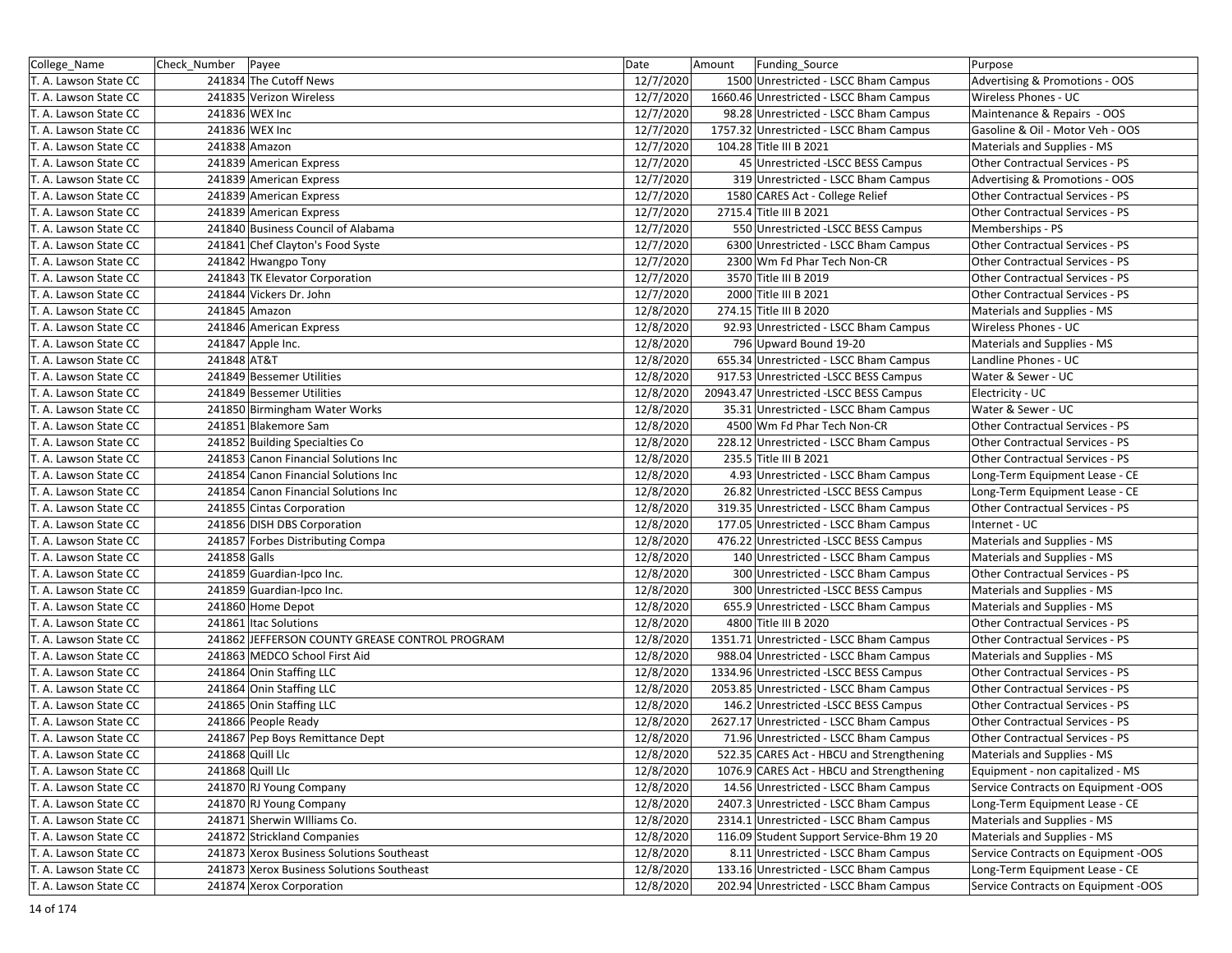| College_Name          | Check_Number   Payee |                                       | Date       | Funding_Source<br>Amount                   | Purpose                             |
|-----------------------|----------------------|---------------------------------------|------------|--------------------------------------------|-------------------------------------|
| T. A. Lawson State CC |                      | 241874 Xerox Corporation              | 12/8/2020  | 621.43 Unrestricted - LSCC Bham Campus     | Long-Term Equipment Lease - CE      |
| T. A. Lawson State CC |                      | 241875 Airgas Inc                     | 12/10/2020 | 218 Unrestricted -LSCC BESS Campus         | Materials and Supplies - MS         |
| T. A. Lawson State CC |                      | 241876 Airgas Inc                     | 12/10/2020 | 1430.87 Unrestricted -LSCC BESS Campus     | Materials and Supplies - MS         |
| T. A. Lawson State CC |                      | 241877 Alabama Law Enforcement Agency | 12/10/2020 | 2100 Title III SAFRAÂ Prog Admin 2020      | Other Contractual Services - PS     |
| T. A. Lawson State CC | 241879 Cbord         |                                       | 12/10/2020 | 4178.24 Unrestricted - LSCC Bham Campus    | Service Contracts on Equipment -OOS |
| T. A. Lawson State CC |                      | 241880 CDW LLC                        | 12/10/2020 | 232.08 Unrestricted -LSCC BESS Campus      | Materials and Supplies - MS         |
| T. A. Lawson State CC |                      | 241881 Chris Dowdell Enterprises LLC  | 12/10/2020 | 4355.54 Unrestricted - LSCC Bham Campus    | Materials and Supplies - MS         |
| T. A. Lawson State CC |                      | 241882 Cintas Corporation             | 12/10/2020 | 161.43 Unrestricted -LSCC BESS Campus      | Other Contractual Services - PS     |
| T. A. Lawson State CC |                      | 241883 Fagnes Billy                   | 12/10/2020 | 800 Unrestricted - LSCC Bham Campus        | Other Contractual Services - PS     |
| T. A. Lawson State CC |                      | 241884 Ferguson Enterprises Inc       | 12/10/2020 | 2384.3 Unrestricted - LSCC Bham Campus     | Materials and Supplies - MS         |
| T. A. Lawson State CC |                      | 241885 Forbes Distributing Compa      | 12/10/2020 | 195.64 Unrestricted - LSCC BESS Campus     | Materials and Supplies - MS         |
| T. A. Lawson State CC | 241886 Galls         |                                       | 12/10/2020 | 235 Unrestricted - LSCC Bham Campus        | Materials and Supplies - MS         |
| T. A. Lawson State CC |                      | 241887 Pocket Nurse Enterprises Inc.  | 12/10/2020 | 95.28 Unrestricted -LSCC BESS Campus       | Materials and Supplies - MS         |
| T. A. Lawson State CC |                      | 241887 Pocket Nurse Enterprises Inc.  | 12/10/2020 | 642.86 Unrestricted -LSCC BESS Campus      | Equipment - non capitalized - MS    |
| T. A. Lawson State CC |                      | 241888 Republic Services Inc.         | 12/10/2020 | 364.44 Unrestricted - LSCC Bham Campus     | Other Contractual Services - PS     |
| T. A. Lawson State CC |                      | 241889 Rittenhouse                    | 12/10/2020 | 400 Title III B 2021                       | Other Contractual Services - PS     |
| T. A. Lawson State CC |                      | 241890 Sam's Club                     | 12/10/2020 | 248.51 Student Support Service-Bhm 20 21   | Materials and Supplies - MS         |
| T. A. Lawson State CC |                      | 241891 Sam's Club                     | 12/10/2020 | 250.35 CARES Act - HBCU and Strengthening  | Materials and Supplies - MS         |
| T. A. Lawson State CC |                      | 241891 Sam's Club                     | 12/10/2020 | 1666.59 CARES Act - HBCU and Strengthening | Equipment - non capitalized - MS    |
| T. A. Lawson State CC |                      | 241892 Security Engineers Inc.        | 12/10/2020 | 3133.26 Unrestricted - LSCC Bham Campus    | Other Contractual Services - PS     |
| T. A. Lawson State CC |                      | 241893 Southeastern Laundry Eqp       | 12/10/2020 | 245.71 Unrestricted - LSCC Bham Campus     | Maintenance & Repairs - OOS         |
| T. A. Lawson State CC |                      | 241894 State of Alabama               | 12/10/2020 | 220 Unrestricted - LSCC Bham Campus        | Other Contractual Services - PS     |
| T. A. Lawson State CC |                      | 241895 Strickland Companies           | 12/10/2020 | 352.26 Unrestricted - LSCC BESS Campus     | Materials and Supplies - MS         |
| T. A. Lawson State CC |                      | 241896 Strickland Companies           | 12/10/2020 | 20.67 Unrestricted - LSCC Bham Campus      | Materials and Supplies - MS         |
| T. A. Lawson State CC |                      | 241897 TK Elevator Corporation        | 12/10/2020 | 2477.76 Unrestricted - LSCC Bham Campus    | Other Contractual Services - PS     |
| T. A. Lawson State CC |                      | 241898 American Express               | 12/14/2020 | 45 Unrestricted - LSCC BESS Campus         | Other Contractual Services - PS     |
| T. A. Lawson State CC |                      | 241898 American Express               | 12/14/2020 | 92.93 Unrestricted - LSCC Bham Campus      | Wireless Phones - UC                |
| T. A. Lawson State CC |                      | 241898 American Express               | 12/14/2020 | 160 Unrestricted - LSCC Bham Campus        | Subscriptions - OOS                 |
| T. A. Lawson State CC |                      | 241898 American Express               | 12/14/2020 | 168.17 Unrestricted -LSCC BESS Campus      | Materials and Supplies - MS         |
| T. A. Lawson State CC |                      | 241898 American Express               | 12/14/2020 | 225 NSF 2PI STEM E3 19/20                  | <b>Registration Fees-OS</b>         |
| T. A. Lawson State CC |                      | 241898 American Express               | 12/14/2020 | 250 Title III B 2021                       | <b>Registration Fees-OS</b>         |
| T. A. Lawson State CC |                      | 241898 American Express               | 12/14/2020 | 260 Title III B 2021                       | Computer Software(non capital) - MS |
| T. A. Lawson State CC |                      | 241898 American Express               | 12/14/2020 | 297 Dep Liab - Ambassadors Club            | Deposits Held for Others - Agency   |
| T. A. Lawson State CC |                      | 241898 American Express               | 12/14/2020 | 500 Unrestricted - LSCC Bham Campus        | <b>Registration Fees-IS</b>         |
| T. A. Lawson State CC |                      | 241898 American Express               | 12/14/2020 | 520 Wm Fd Phar Tech Non-CR                 | Other Contractual Services - PS     |
| T. A. Lawson State CC |                      | 241898 American Express               | 12/14/2020 | 719.89 Title III B 2021                    | Other Contractual Services - PS     |
| T. A. Lawson State CC |                      | 241898 American Express               | 12/14/2020 | 753.78 Unrestricted - LSCC Bham Campus     | Lodging - OS                        |
| T. A. Lawson State CC |                      | 241898 American Express               | 12/14/2020 | 1294.52 Unrestricted - LSCC Bham Campus    | Advertising & Promotions - OOS      |
| T. A. Lawson State CC |                      | 241898 American Express               | 12/14/2020 | 1375 NSF 2PI STEM E3 19/20                 | Grants Awards and Prizes - OOS      |
| T. A. Lawson State CC |                      | 241898 American Express               | 12/14/2020 | 1580 CARES Act - College Relief            | Other Contractual Services - PS     |
| T. A. Lawson State CC |                      | 241898 American Express               | 12/14/2020 | 1900 Unrestricted - LSCC Bham Campus       | Institutional Use - OOS             |
| T. A. Lawson State CC |                      | 241898 American Express               | 12/14/2020 | 8517.08 CARES Act - HBCU and Strengthening | Materials and Supplies - MS         |
| T. A. Lawson State CC |                      | 241899 American Osment                | 12/14/2020 | 37.11 Unrestricted - LSCC Bham Campus      | Materials and Supplies - MS         |
| T. A. Lawson State CC |                      | 241900 Anixter Inc                    | 12/14/2020 | 7427.75 Lineworker Program                 | Materials and Supplies - MS         |
| T. A. Lawson State CC |                      | 241901 Anixter Inc                    | 12/14/2020 | 58.75 Lineworker Program                   | Materials and Supplies - MS         |
| T. A. Lawson State CC |                      | 241904 CDW LLC                        | 12/14/2020 | 31034.25 Upward Bound 19-20                | Materials and Supplies - MS         |
| T. A. Lawson State CC |                      | 241905 Central Paper Co Inc           | 12/14/2020 | 147.98 Unrestricted - LSCC Bham Campus     | Materials and Supplies - MS         |
| T. A. Lawson State CC |                      | 241907 Cintas Corporation             | 12/14/2020 | 161.43 Unrestricted -LSCC BESS Campus      | Other Contractual Services - PS     |
| T. A. Lawson State CC |                      | 241907 Cintas Corporation             | 12/14/2020 | 319.35 Unrestricted - LSCC Bham Campus     | Other Contractual Services - PS     |
| T. A. Lawson State CC |                      | 241910 Cook's Pest Control            | 12/14/2020 | 37 Unrestricted - LSCC Bham Campus         | Other Contractual Services - PS     |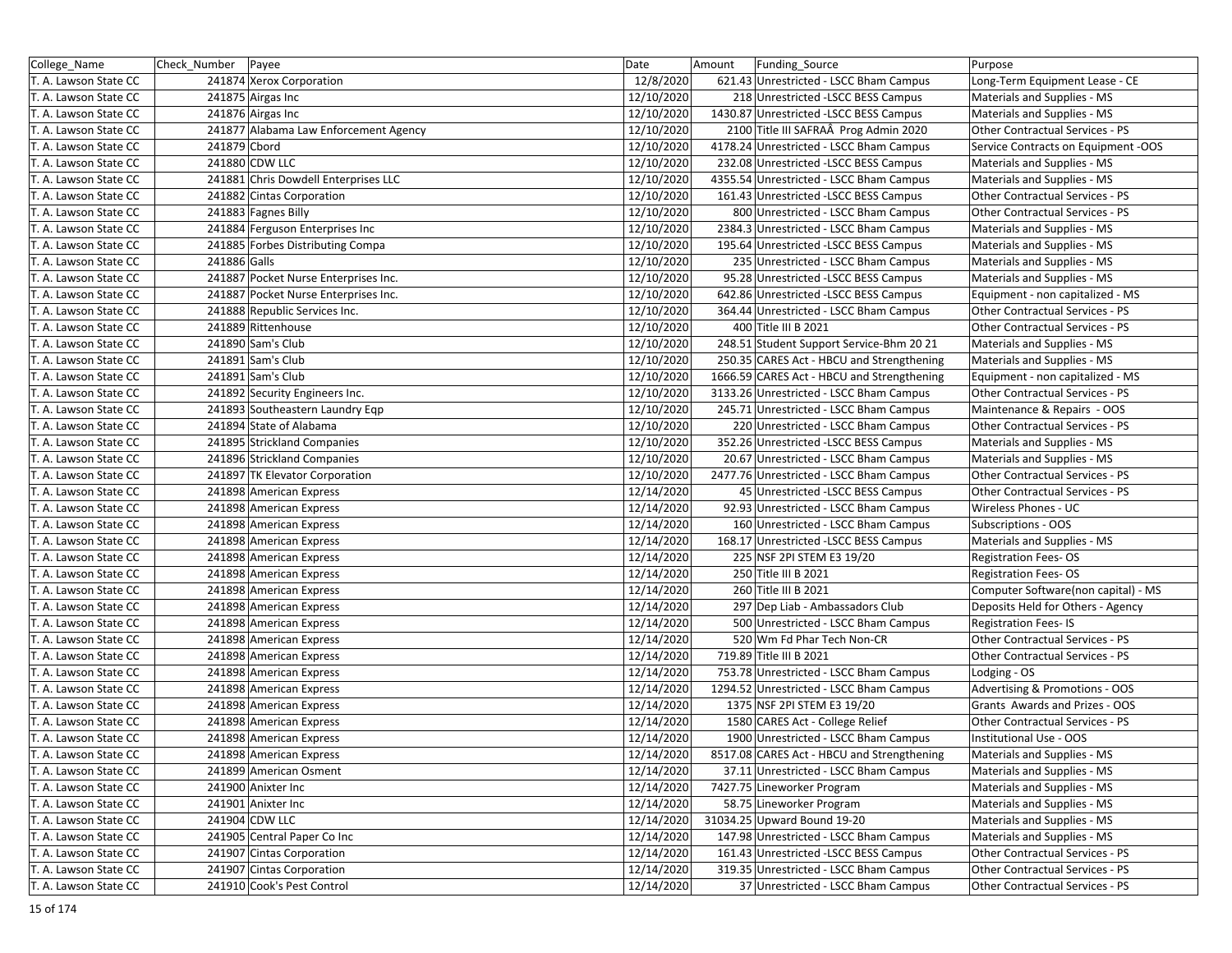| College Name          | Check Number | Payee                                      | Date       | Amount | Funding_Source                            | Purpose                             |
|-----------------------|--------------|--------------------------------------------|------------|--------|-------------------------------------------|-------------------------------------|
| T. A. Lawson State CC |              | 241911 Cottingham Latisha                  | 12/14/2020 |        | 720 Unrestricted -LSCC BESS Campus        | Instructional Salaries(Temp/PT)-SW  |
| T. A. Lawson State CC |              | 241914 Dell Marketing LP                   | 12/14/2020 |        | 365600 CARES Act - GEERF Education        | Grants Awards and Prizes - OOS      |
| T. A. Lawson State CC |              | 241915 DISH DBS Corporation                | 12/14/2020 |        | 681.7 Unrestricted - LSCC Bham Campus     | Internet - UC                       |
| T. A. Lawson State CC |              | 241916 Express Services Inc.               | 12/14/2020 |        | 615.2 CARES Act - College Relief          | Other Contractual Services - PS     |
| T. A. Lawson State CC |              | 241916 Express Services Inc.               | 12/14/2020 |        | 937.6 Unrestricted - LSCC Bham Campus     | Other Contractual Services - PS     |
| T. A. Lawson State CC |              | 241917 Ferguson Enterprises Inc            | 12/14/2020 |        | 626.55 Unrestricted - LSCC Bham Campus    | Materials and Supplies - MS         |
| T. A. Lawson State CC |              | 241919 Lsi Research Inc.                   | 12/14/2020 |        | 5271.8 Title III SAFRAÂ Prog Admin 2020   | Materials and Supplies - MS         |
| T. A. Lawson State CC |              | 241919 Lsi Research Inc.                   | 12/14/2020 |        | 16011.01 Title III SAFRAÂ Prog Admin 2020 | Equipment - non capitalized - MS    |
| T. A. Lawson State CC |              | 241919 Lsi Research Inc.                   | 12/14/2020 |        | 20661.03 Title III SAFRAÂ Prog Admin 2020 | Other Contractual Services - PS     |
| T. A. Lawson State CC |              | 241921 Mayline2go.com                      | 12/14/2020 |        | 8908 Lineworker Program                   | Materials and Supplies - MS         |
| T. A. Lawson State CC |              | 241922 Metro Storage/Trailer               | 12/14/2020 |        | 360 Unrestricted - LSCC Bham Campus       | Other Contractual Services - PS     |
| T. A. Lawson State CC |              | 241924 NXTsoft Cybersecurity Solutions LLC | 12/14/2020 |        | 4968 Unrestricted - LSCC Bham Campus      | Other Contractual Services - PS     |
| T. A. Lawson State CC |              | 241925 Onin Staffing LLC                   | 12/14/2020 |        | 2176.85 Unrestricted -LSCC BESS Campus    | Other Contractual Services - PS     |
| T. A. Lawson State CC |              | 241925 Onin Staffing LLC                   | 12/14/2020 |        | 3567.88 Unrestricted - LSCC Bham Campus   | Other Contractual Services - PS     |
| T. A. Lawson State CC |              | 241926 Pep Boys Remittance Dept            | 12/14/2020 |        | 166.69 Unrestricted -LSCC BESS Campus     | Maintenance & Repairs - OOS         |
| T. A. Lawson State CC |              | 241930 Regions Bank                        | 12/14/2020 |        | 3002.08 Bond 2012                         | Bonds - Interest Payments - CE      |
| T. A. Lawson State CC |              | 241930 Regions Bank                        | 12/14/2020 |        | 39166.67 Bond 2012                        | Bonds - Principal Payments - CE     |
| T. A. Lawson State CC |              | 241931 Regions Bank                        | 12/14/2020 |        | 11607.5 Bond 2007                         | Bonds - Interest Payments - CE      |
| T. A. Lawson State CC |              | 241931 Regions Bank                        | 12/14/2020 |        | 18333.33 Bond 2007                        | Bonds - Principal Payments - CE     |
| T. A. Lawson State CC |              | 241932 SHI International Corp.             | 12/14/2020 |        | 105660.2 CARES Act - GEERF Education      | Grants Awards and Prizes - OOS      |
| T. A. Lawson State CC |              | 241933 Smith Robert                        | 12/14/2020 |        | 500 Unrestricted - LSCC Bham Campus       | Other Contractual Services - PS     |
| T. A. Lawson State CC |              | 241934 Stark Exterminators                 | 12/14/2020 |        | 415 Unrestricted - LSCC Bham Campus       | Other Contractual Services - PS     |
| T. A. Lawson State CC |              | 241935 Strickland Companies                | 12/14/2020 |        | 473.56 Unrestricted -LSCC BESS Campus     | Materials and Supplies - MS         |
| T. A. Lawson State CC |              | 241936 The Hiller Companies Inc.           | 12/14/2020 |        | 970.3 Unrestricted - LSCC Bham Campus     | Other Contractual Services - PS     |
| T. A. Lawson State CC |              | 241937 Town And Country Ford               | 12/14/2020 |        | 374.06 Unrestricted - LSCC Bham Campus    | Maintenance & Repairs - OOS         |
| T. A. Lawson State CC |              | 241938 Verified Credentials Inc            | 12/14/2020 |        | 121.8 Unrestricted - LSCC Bham Campus     | Other Contractual Services - PS     |
| T. A. Lawson State CC |              | 241939 W W Grainger Inc                    | 12/14/2020 |        | 206 Unrestricted -LSCC BESS Campus        | Materials and Supplies - MS         |
| T. A. Lawson State CC |              | 241941 Xerox Corporation                   | 12/14/2020 |        | 29.4 Unrestricted - LSCC Bham Campus      | Service Contracts on Equipment -OOS |
| T. A. Lawson State CC |              | 241941 Xerox Corporation                   | 12/14/2020 |        | 122.69 Unrestricted - LSCC Bham Campus    | Long-Term Equipment Lease - CE      |
| T. A. Lawson State CC |              | 241941 Xerox Corporation                   | 12/14/2020 |        | 122.69 Unrestricted -LSCC BESS Campus     | Long-Term Equipment Lease - CE      |
| T. A. Lawson State CC |              | 241942 Altidor Zion                        | 12/14/2020 |        | 104 Upward Bound 20-21                    | Grants Awards and Prizes - OOS      |
| T. A. Lawson State CC |              | 241943 Berry LaKiera                       | 12/14/2020 |        | 208 Upward Bound 20-21                    | Grants Awards and Prizes - OOS      |
| T. A. Lawson State CC |              | 241944 Bht Grease Trap Services            | 12/14/2020 |        | 600 Unrestricted - LSCC Bham Campus       | Other Contractual Services - PS     |
| T. A. Lawson State CC |              | 241945 Birchfield Jordyn                   | 12/14/2020 |        | 104 Upward Bound 20-21                    | Grants Awards and Prizes - OOS      |
| T. A. Lawson State CC |              | 241946 Bouyer Derrick                      | 12/14/2020 |        | 208 Upward Bound 20-21                    | Grants Awards and Prizes - OOS      |
| T. A. Lawson State CC |              | 241947 Bouyer Kayla                        | 12/14/2020 |        | 208 Upward Bound 20-21                    | Grants Awards and Prizes - OOS      |
| T. A. Lawson State CC |              | 241948 Boykin Jaiden                       | 12/14/2020 |        | 78 Upward Bound 20-21                     | Grants Awards and Prizes - OOS      |
| T. A. Lawson State CC |              | 241949 Bray Amarie                         | 12/14/2020 |        | 208 Upward Bound 20-21                    | Grants Awards and Prizes - OOS      |
| T. A. Lawson State CC |              | 241950 Bufford Anthony                     | 12/14/2020 |        | 208 Upward Bound 20-21                    | Grants Awards and Prizes - OOS      |
| T. A. Lawson State CC |              | 241951 Burkes Jordan                       | 12/14/2020 |        | 104 Upward Bound 20-21                    | Grants Awards and Prizes - OOS      |
| T. A. Lawson State CC |              | 241952 Caldwell Roderick                   | 12/14/2020 |        | 208 Upward Bound 20-21                    | Grants Awards and Prizes - OOS      |
| T. A. Lawson State CC |              | 241953 Carter Camari                       | 12/14/2020 |        | 208 Upward Bound 20-21                    | Grants Awards and Prizes - OOS      |
| T. A. Lawson State CC |              | 241954 Carter Tyneisha                     | 12/14/2020 |        | 208 Upward Bound 20-21                    | Grants Awards and Prizes - OOS      |
| T. A. Lawson State CC |              | 241955 Diallo Hassatou                     | 12/14/2020 |        | 208 Upward Bound 20-21                    | Grants Awards and Prizes - OOS      |
| T. A. Lawson State CC |              | 241956 Elmore Reagan                       | 12/14/2020 |        | 208 Upward Bound 20-21                    | Grants Awards and Prizes - OOS      |
| T. A. Lawson State CC |              | 241957 Foy Jaimya                          | 12/14/2020 |        | 104 Upward Bound 20-21                    | Grants Awards and Prizes - OOS      |
| T. A. Lawson State CC |              | 241958 Foy Jermaine                        | 12/14/2020 |        | 104 Upward Bound 20-21                    | Grants Awards and Prizes - OOS      |
| T. A. Lawson State CC |              | 241959 Francis Josalyn                     | 12/14/2020 |        | 208 Upward Bound 20-21                    | Grants Awards and Prizes - OOS      |
| T. A. Lawson State CC |              | 241960 Gaines Alexis                       | 12/14/2020 |        | 208 Upward Bound 20-21                    | Grants Awards and Prizes - OOS      |
| T. A. Lawson State CC |              | 241961 George Eyvette                      | 12/14/2020 |        | 78 Upward Bound 20-21                     | Grants Awards and Prizes - OOS      |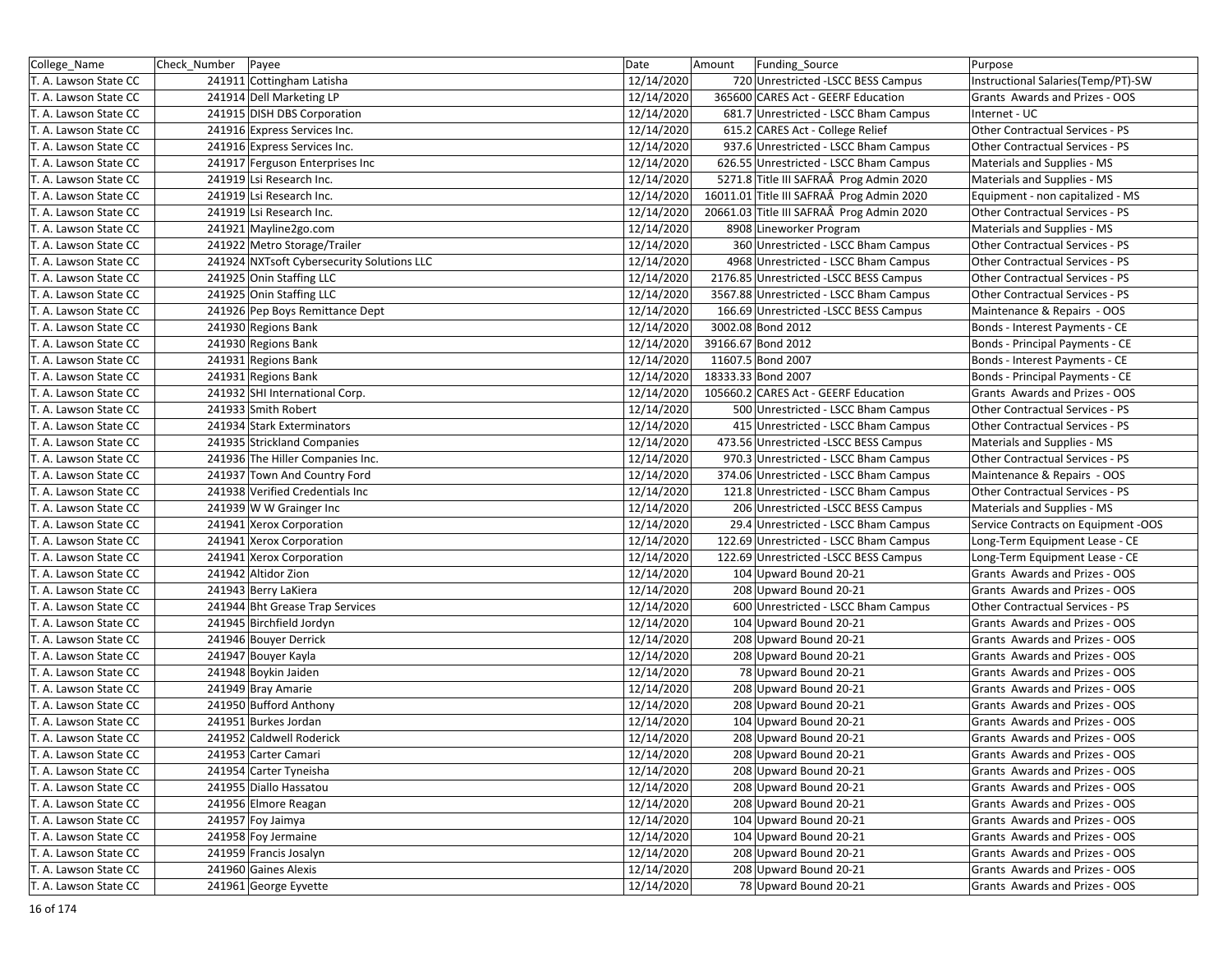| College_Name          | Check_Number Payee |                                    | Date       | Funding Source<br>Amount                 | Purpose                             |
|-----------------------|--------------------|------------------------------------|------------|------------------------------------------|-------------------------------------|
| T. A. Lawson State CC |                    | 241962 George Jasmine              | 12/14/2020 | 78 Upward Bound 20-21                    | Grants Awards and Prizes - OOS      |
| T. A. Lawson State CC |                    | 241963 George Scherian             | 12/14/2020 | 78 Upward Bound 20-21                    | Grants Awards and Prizes - OOS      |
| T. A. Lawson State CC |                    | 241964 Gourmet Services Inc.       | 12/14/2020 | 36300 Food Services- BHM Campus          | Other Contractual Services - PS     |
| T. A. Lawson State CC |                    | 241965 Hall Jada                   | 12/14/2020 | 208 Upward Bound 20-21                   | Grants Awards and Prizes - OOS      |
| T. A. Lawson State CC |                    | 241966 Hall Maya                   | 12/14/2020 | 208 Upward Bound 20-21                   | Grants Awards and Prizes - OOS      |
| T. A. Lawson State CC |                    | 241967 Harris Brayden              | 12/14/2020 | 208 Upward Bound 20-21                   | Grants Awards and Prizes - OOS      |
| T. A. Lawson State CC |                    | 241968 Howard Lakaria              | 12/14/2020 | 208 Upward Bound 20-21                   | Grants Awards and Prizes - OOS      |
| T. A. Lawson State CC |                    | 241969 Insurance Office of America | 12/14/2020 | 16468.44 Unrestricted - LSCC Bham Campus | Insurance and Bonding - PS          |
| T. A. Lawson State CC |                    | 241970 Johnson Efrem               | 12/14/2020 | 208 Upward Bound 20-21                   | Grants Awards and Prizes - OOS      |
| T. A. Lawson State CC |                    | 241971 Johnson Isaiah              | 12/14/2020 | 208 Upward Bound 20-21                   | Grants Awards and Prizes - OOS      |
| T. A. Lawson State CC |                    | 241972 Jones Quincy                | 12/14/2020 | 104 Upward Bound 20-21                   | Grants Awards and Prizes - OOS      |
| T. A. Lawson State CC |                    | 241973 King Kevin                  | 12/14/2020 | 208 Upward Bound 20-21                   | Grants Awards and Prizes - OOS      |
| T. A. Lawson State CC |                    | 241974 Leonard JaMarius            | 12/14/2020 | 208 Upward Bound 20-21                   | Grants Awards and Prizes - OOS      |
| T. A. Lawson State CC |                    | 241975 McCall l'Aisa               | 12/14/2020 | 208 Upward Bound 20-21                   | Grants Awards and Prizes - OOS      |
| T. A. Lawson State CC |                    | 241976 McCall Tadajah              | 12/14/2020 | 208 Upward Bound 20-21                   | Grants Awards and Prizes - OOS      |
| T. A. Lawson State CC |                    | 241977 McKinney Valencia           | 12/14/2020 | 104 Upward Bound 20-21                   | Grants Awards and Prizes - OOS      |
| T. A. Lawson State CC |                    | 241978 Murry Ariyana               | 12/14/2020 | 78 Upward Bound 20-21                    | Grants Awards and Prizes - OOS      |
| T. A. Lawson State CC |                    | 241979 Nixon Kedarrius             | 12/14/2020 | 78 Upward Bound 20-21                    | Grants Awards and Prizes - OOS      |
| T. A. Lawson State CC |                    | 241980 Palmer Devin                | 12/14/2020 | 104 Upward Bound 20-21                   | Grants Awards and Prizes - OOS      |
| T. A. Lawson State CC |                    | 241981 Perry Mia                   | 12/14/2020 | 208 Upward Bound 20-21                   | Grants Awards and Prizes - OOS      |
| T. A. Lawson State CC |                    | 241982 Radcliff Cullen             | 12/14/2020 | 104 Upward Bound 20-21                   | Grants Awards and Prizes - OOS      |
| T. A. Lawson State CC |                    | 241983 Rhodes Don                  | 12/14/2020 | 208 Upward Bound 20-21                   | Grants Awards and Prizes - OOS      |
| T. A. Lawson State CC |                    | 241984 RJ Young Company            | 12/14/2020 | 8.16 Unrestricted - LSCC Bham Campus     | Service Contracts on Equipment -OOS |
| T. A. Lawson State CC |                    | 241984 RJ Young Company            | 12/14/2020 | 274.48 Unrestricted - LSCC Bham Campus   | Long-Term Equipment Lease - CE      |
| T. A. Lawson State CC |                    | 241985 Robinson April              | 12/14/2020 | 104 Upward Bound 20-21                   | Grants Awards and Prizes - OOS      |
| T. A. Lawson State CC |                    | 241986 Rodgers Jamaiah             | 12/14/2020 | 208 Upward Bound 20-21                   | Grants Awards and Prizes - OOS      |
| T. A. Lawson State CC |                    | 241987 Rogers Demarcus             | 12/14/2020 | 208 Upward Bound 20-21                   | Grants Awards and Prizes - OOS      |
| T. A. Lawson State CC |                    | 241988 Rutledge Arkista            | 12/14/2020 | 208 Upward Bound 20-21                   | Grants Awards and Prizes - OOS      |
| T. A. Lawson State CC |                    | 241989 Smith Peyton                | 12/14/2020 | 104 Upward Bound 20-21                   | Grants Awards and Prizes - OOS      |
| T. A. Lawson State CC |                    | 241990 Tate Makayla                | 12/14/2020 | 78 Upward Bound 20-21                    | Grants Awards and Prizes - OOS      |
| T. A. Lawson State CC |                    | 241991 Thomas DeMarco              | 12/14/2020 | 78 Upward Bound 20-21                    | Grants Awards and Prizes - OOS      |
| T. A. Lawson State CC |                    | 241992 Thompson A'Myah             | 12/14/2020 | 208 Upward Bound 20-21                   | Grants Awards and Prizes - OOS      |
| T. A. Lawson State CC |                    | 241993 TK Elevator Corporation     | 12/14/2020 | 561.12 Unrestricted - LSCC Bham Campus   | Other Contractual Services - PS     |
| T. A. Lawson State CC |                    | 241994 Ward Imani                  | 12/14/2020 | 208 Upward Bound 20-21                   | Grants Awards and Prizes - OOS      |
| T. A. Lawson State CC |                    | 241995 Ware LaKenya                | 12/14/2020 | 78 Upward Bound 20-21                    | Grants Awards and Prizes - OOS      |
| T. A. Lawson State CC |                    | 241996 Wyatt Ariana                | 12/14/2020 | 208 Upward Bound 20-21                   | Grants Awards and Prizes - OOS      |
| T. A. Lawson State CC |                    | 241997 Abernathy Kortney           | 12/15/2020 | 600 Unrestricted - LSCC Bham Campus      | Other Contractual Services - PS     |
| T. A. Lawson State CC |                    | 241998 Blue Beacon Truck Washes    | 12/15/2020 | 38.5 Unrestricted - LSCC Bham Campus     | Other Contractual Services - PS     |
| T. A. Lawson State CC |                    | 241999 Brown Roland                | 12/15/2020 | 720 Unrestricted - LSCC Bham Campus      | Other Contractual Services - PS     |
| T. A. Lawson State CC |                    | 242000 Central Paper Co Inc        | 12/15/2020 | 2962.5 Unrestricted - LSCC Bham Campus   | Materials and Supplies - MS         |
| T. A. Lawson State CC |                    | 242001 Daikin Applied              | 12/15/2020 | 720 Unrestricted - LSCC Bham Campus      | Maintenance & Repairs - OOS         |
| T. A. Lawson State CC |                    | 242002 Davis Alexandria            | 12/15/2020 | 208 Upward Bound 20-21                   | Grants Awards and Prizes - OOS      |
| T. A. Lawson State CC |                    | 242003 Dill Kendon                 | 12/15/2020 | 960 Unrestricted - LSCC Bham Campus      | Other Contractual Services - PS     |
| T. A. Lawson State CC |                    | 242004 Hooten Kenneth              | 12/15/2020 | 720 Unrestricted - LSCC Bham Campus      | Other Contractual Services - PS     |
| T. A. Lawson State CC |                    | 242005 Leblanc Patrick             | 12/15/2020 | 240 Unrestricted - LSCC Bham Campus      | Other Contractual Services - PS     |
| T. A. Lawson State CC |                    | 242006 Lejoy Uniforms Inc          | 12/15/2020 | 143.9 Wm Fd Phar Tech Non-CR             | Materials and Supplies - MS         |
| T. A. Lawson State CC |                    | 242007 Little Myford               | 12/15/2020 | 960 Unrestricted - LSCC Bham Campus      | Other Contractual Services - PS     |
| T. A. Lawson State CC |                    | 242008 McCurdy Alanda              | 12/15/2020 | 360 Unrestricted - LSCC Bham Campus      | Other Contractual Services - PS     |
| T. A. Lawson State CC |                    | 242009 Metro Storage/Trailer       | 12/15/2020 | 360 Unrestricted - LSCC Bham Campus      | Other Contractual Services - PS     |
| T. A. Lawson State CC |                    | 242010 People Ready                | 12/15/2020 | 2693.99 Unrestricted - LSCC Bham Campus  | Other Contractual Services - PS     |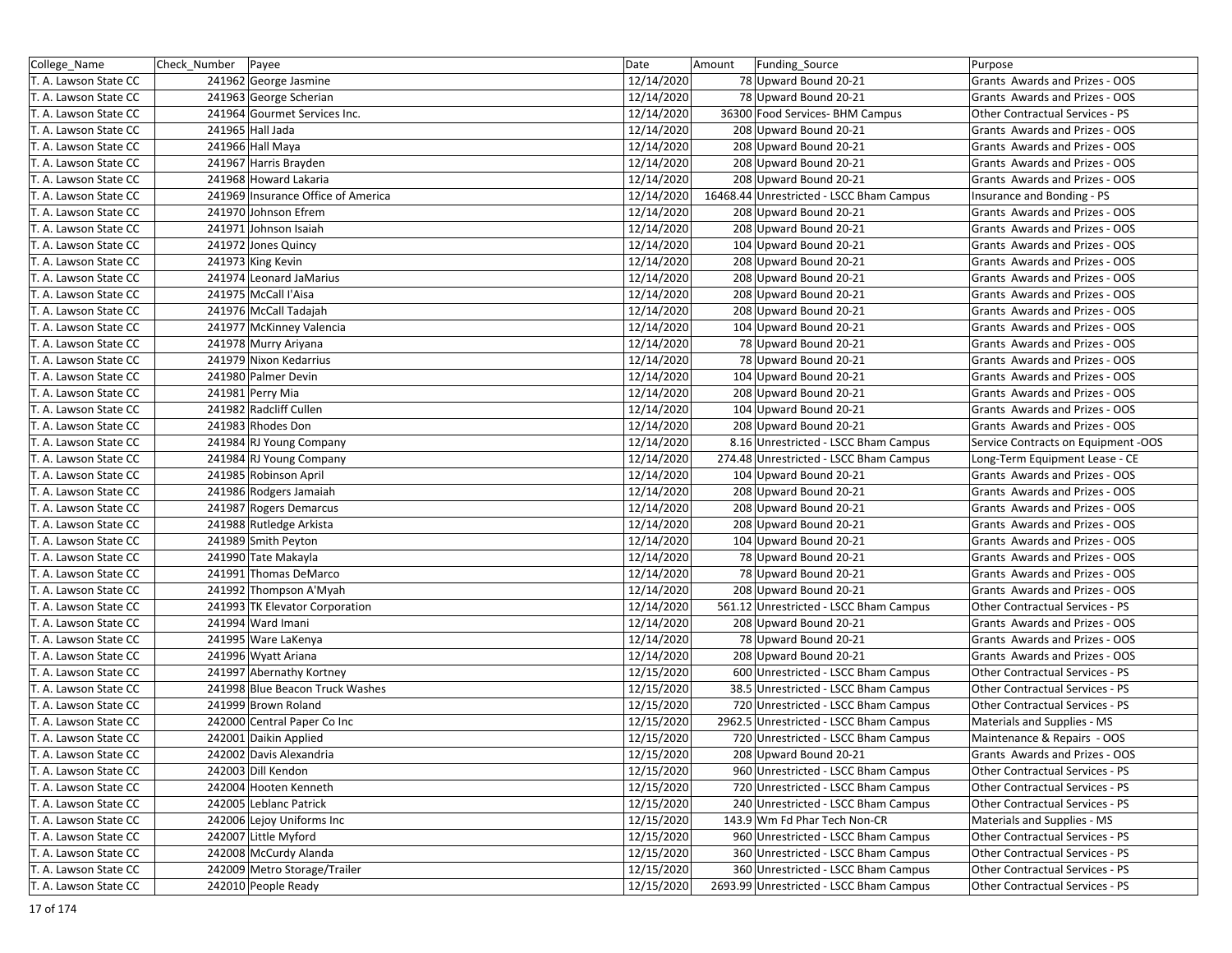| College_Name          | Check_Number   Payee |                                  | Date       | Amount<br>Funding_Source                | Purpose                             |
|-----------------------|----------------------|----------------------------------|------------|-----------------------------------------|-------------------------------------|
| T. A. Lawson State CC |                      | 242012 Powell Lee                | 12/15/2020 | 960 Unrestricted - LSCC Bham Campus     | Other Contractual Services - PS     |
| T. A. Lawson State CC |                      | 242013 Roper Christopher         | 12/15/2020 | 600 Unrestricted - LSCC Bham Campus     | Other Contractual Services - PS     |
| T. A. Lawson State CC |                      | 242014 Stevens Kendric           | 12/15/2020 | 960 Unrestricted - LSCC Bham Campus     | Other Contractual Services - PS     |
| T. A. Lawson State CC |                      | 242015 TK Elevator Corporation   | 12/15/2020 | 448 Unrestricted - LSCC BESS Campus     | Maintenance & Repairs - OOS         |
| T. A. Lawson State CC |                      | 242016 Washington Tony           | 12/15/2020 | 960 Unrestricted - LSCC Bham Campus     | Other Contractual Services - PS     |
| T. A. Lawson State CC |                      | 242017 Wilkes Tommy              | 12/15/2020 | 720 Unrestricted - LSCC Bham Campus     | Other Contractual Services - PS     |
| T. A. Lawson State CC |                      | 242018 Young Ladarius            | 12/15/2020 | 600 Unrestricted - LSCC Bham Campus     | Other Contractual Services - PS     |
| T. A. Lawson State CC |                      | 242019 ABC Cutting Contractors   | 12/16/2020 | 425 Unrestricted - LSCC Bham Campus     | Maintenance & Repairs - OOS         |
| T. A. Lawson State CC | 242020 ACT Inc       |                                  | 12/16/2020 | 20 Ready to Work                        | Materials and Supplies - MS         |
| T. A. Lawson State CC |                      | 242021 American Osment           | 12/16/2020 | 570.59 Unrestricted - LSCC Bham Campus  | Materials and Supplies - MS         |
| T. A. Lawson State CC | 242022 At&T          |                                  | 12/16/2020 | 247.39 Unrestricted - LSCC Bham Campus  | Internet - UC                       |
| T. A. Lawson State CC |                      | 242023 Birmingham Water Works    | 12/16/2020 | 1660.77 Unrestricted - LSCC Bham Campus | Water & Sewer - UC                  |
| T. A. Lawson State CC |                      | 242024 Building Specialties Co   | 12/16/2020 | 232.5 Unrestricted - LSCC Bham Campus   | Other Contractual Services - PS     |
| T. A. Lawson State CC |                      | 242025 Cintas Corporation        | 12/16/2020 | 161.43 Unrestricted -LSCC BESS Campus   | Other Contractual Services - PS     |
| T. A. Lawson State CC |                      | 242026 De Lage Landen Fin Svc    | 12/16/2020 | 320.73 Unrestricted -LSCC BESS Campus   | Long-Term Equipment Lease - CE      |
| T. A. Lawson State CC |                      | 242027 Duff Chelse               | 12/16/2020 | 750 NSF 2PI STEM E3 19/20               | Grant Awards - SW                   |
| T. A. Lawson State CC |                      | 242028 Evans Zoe                 | 12/16/2020 | 750 NSF 2PI STEM E3 19/20               | Grant Awards - SW                   |
| T. A. Lawson State CC |                      | 242029 Ferrellgas                | 12/16/2020 | 129.83 Unrestricted -LSCC BESS Campus   | Maintenance & Repairs - OOS         |
| T. A. Lawson State CC |                      | 242030 Howard Erin               | 12/16/2020 | 750 NSF 2PI STEM E3 19/20               | <b>Grant Awards - SW</b>            |
| T. A. Lawson State CC |                      | 242031 Jones Clarence            | 12/16/2020 | 429 Unrestricted - LSCC Bham Campus     | Conus (meals) - OS                  |
| T. A. Lawson State CC |                      | 242034 Office Depot              | 12/16/2020 | 76.07 Ready to Work                     | Materials and Supplies - MS         |
| T. A. Lawson State CC |                      | 242035 Parker Latreyana          | 12/16/2020 | 100 STEAM                               | Other Contractual Services - PS     |
| T. A. Lawson State CC |                      | 242036 Pep Boys Remittance Dept  | 12/16/2020 | 714.5 Unrestricted - LSCC Bham Campus   | Other Contractual Services - PS     |
| T. A. Lawson State CC |                      | 242037 Pineda Hailey             | 12/16/2020 | 750 NSF 2PI STEM E3 19/20               | Grant Awards - SW                   |
| T. A. Lawson State CC |                      | 242038 Pitney Bowes Credit Corp. | 12/16/2020 | 1346.79 Unrestricted - LSCC Bham Campus | Long-Term Equipment Lease - CE      |
| T. A. Lawson State CC |                      | 242039 Proquest Info & Learning  | 12/16/2020 | 2251.52 Title III B 2021                | Other Contractual Services - PS     |
| T. A. Lawson State CC | 242040 QCI Inc.      |                                  | 12/16/2020 | 376.01 Unrestricted - LSCC Bham Campus  | Materials and Supplies - MS         |
| T. A. Lawson State CC | 242040 QCI Inc.      |                                  | 12/16/2020 | 912.71 Title III B 2020                 | Equipment - non capitalized - MS    |
| T. A. Lawson State CC |                      | 242041 Shackleford Laron         | 12/16/2020 | 1000 Multi Fed-GA-AL LSAMP (NSF)        | Grants Awards and Prizes - OOS      |
| T. A. Lawson State CC |                      | 242043 Thomas Shawanda           | 12/16/2020 | 53.13 STEAM                             | Other Contractual Services - PS     |
| T. A. Lawson State CC |                      | 242044 Whitlow Jean              | 12/16/2020 | 500 STEAM                               | Other Contractual Services - PS     |
| T. A. Lawson State CC |                      | 242045 Williams Rhythm           | 12/16/2020 | 750 NSF 2PI STEM E3 19/20               | <b>Grant Awards - SW</b>            |
| T. A. Lawson State CC | 242046 ACT Inc       |                                  | 12/17/2020 | 640 Ready to Work                       | Materials and Supplies - MS         |
| T. A. Lawson State CC |                      | 242047 Advanced Mower            | 12/17/2020 | 232.86 Unrestricted -LSCC BESS Campus   | Materials and Supplies - MS         |
| T. A. Lawson State CC |                      | 242048 Aho Architects LLC        | 12/17/2020 | 5818.5 Title III B 2020                 | Engineering & Architectural Svc -PS |
| T. A. Lawson State CC |                      | 242049 Alabama Graphics          | 12/17/2020 | 705 Unrestricted - LSCC Bham Campus     | Other Contractual Services - PS     |
| T. A. Lawson State CC |                      | 242050 Building Specialties Co   | 12/17/2020 | 4185 Unrestricted - LSCC Bham Campus    | Other Contractual Services - PS     |
| T. A. Lawson State CC |                      | 242051 Carrier Corporation       | 12/17/2020 | 4281.74 Unrestricted - LSCC Bham Campus | Maintenance & Repairs - OOS         |
| T. A. Lawson State CC |                      | 242052 Cook's Pest Control       | 12/17/2020 | 440 Unrestricted - LSCC Bham Campus     | Other Contractual Services - PS     |
| T. A. Lawson State CC |                      | 242053 Gourmet Services Inc.     | 12/17/2020 | 2187.5 Food Services- BHM Campus        | Other Contractual Services - PS     |
| T. A. Lawson State CC |                      | 242054 Hemphill Services Inc     | 12/17/2020 | 6797.65 R&R BESS Campus-LSCC            | Maintenance & Repairs - OOS         |
| T. A. Lawson State CC |                      | 242055 Jenkins Kaitlyn           | 12/17/2020 | 750 NSF 2PI STEM E3 19/20               | Grant Awards - SW                   |
| T. A. Lawson State CC |                      | 242056 Joiner Fire Sprinkler Co. | 12/17/2020 | 550 Unrestricted - LSCC Bham Campus     | Other Contractual Services - PS     |
| T. A. Lawson State CC |                      | 242057 Office Depot              | 12/17/2020 | 481.32 ARC Grant Part 2                 | Materials and Supplies - MS         |
| T. A. Lawson State CC |                      | 242058 Progressive Electrical Se | 12/17/2020 | 140 Unrestricted - LSCC BESS Campus     | Other Contractual Services - PS     |
| T. A. Lawson State CC |                      | 242058 Progressive Electrical Se | 12/17/2020 | 658.21 Unrestricted -LSCC BESS Campus   | Maintenance & Repairs - OOS         |
| T. A. Lawson State CC | 242059 QCI Inc.      |                                  | 12/17/2020 | 376.01 Unrestricted - LSCC Bham Campus  | Materials and Supplies - MS         |
| T. A. Lawson State CC |                      | 242060 Skill Survey Inc          | 12/17/2020 | 2200 Unrestricted - LSCC Bham Campus    | Other Contractual Services - PS     |
| T. A. Lawson State CC |                      | 242061 State of Alabama          | 12/17/2020 | 100 Vocational Ed/CTE                   | Memberships - PS                    |
| T. A. Lawson State CC |                      | 242062 Taylor Linen Services     | 12/17/2020 | 284.32 Food Services- BHM Campus        | Other Contractual Services - PS     |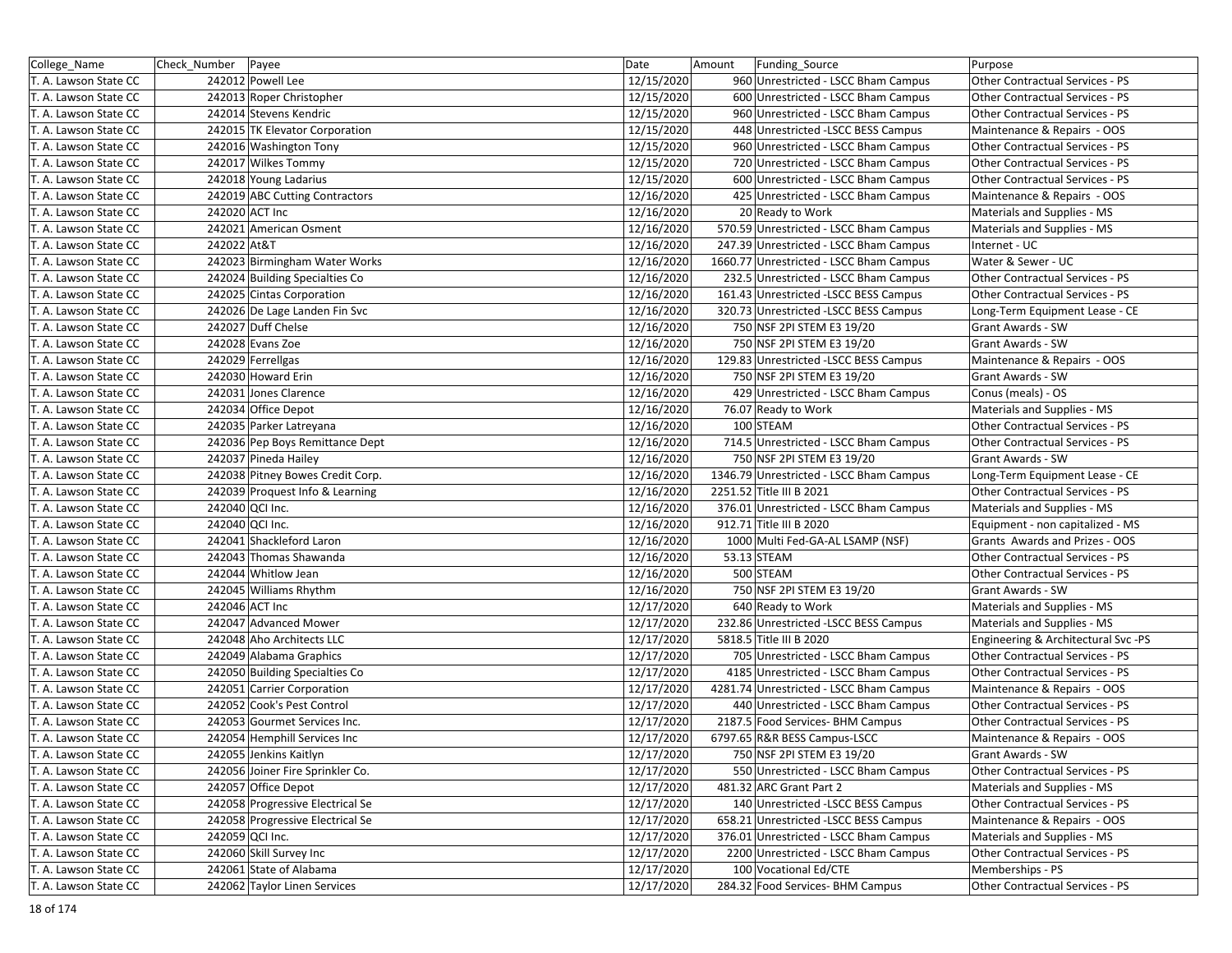| College_Name                                   | Check_Number   Payee              |                                                              | Date       | Amount<br>Funding_Source                                        | Purpose                            |
|------------------------------------------------|-----------------------------------|--------------------------------------------------------------|------------|-----------------------------------------------------------------|------------------------------------|
| T. A. Lawson State CC                          | 242063 95.7 JAMZ Radio Station    |                                                              | 12/18/2020 | 6924 Unrestricted - LSCC Bham Campus                            | Advertising & Promotions - OOS     |
| T. A. Lawson State CC                          |                                   | 242064 American Association Of Community College             | 12/18/2020 | 4965 Unrestricted - LSCC Bham Campus                            | Memberships - PS                   |
| T. A. Lawson State CC                          | 242065 AT&T                       |                                                              | 12/18/2020 | 1650.58 Unrestricted - LSCC Bham Campus                         | Landline Phones - UC               |
| T. A. Lawson State CC                          | 242066 Cintas Corporation         |                                                              | 12/18/2020 | 432.65 Unrestricted -LSCC BESS Campus                           | Other Contractual Services - PS    |
| T. A. Lawson State CC                          | 242067 Cottingham Latisha         |                                                              | 12/18/2020 | 900 Unrestricted -LSCC BESS Campus                              | Instructional Salaries(Temp/PT)-SW |
| T. A. Lawson State CC                          | 242068 Debrow Donald              |                                                              | 12/18/2020 | 1750 Unrestricted - LSCC Bham Campus                            | Other Contractual Services - PS    |
| T. A. Lawson State CC                          | 242069 DISH DBS Corporation       |                                                              | 12/18/2020 | 69.55 Unrestricted - LSCC Bham Campus                           | Cable - UC                         |
| T. A. Lawson State CC                          | 242070 Horton Henry               |                                                              | 12/18/2020 | 2250 Unrestricted - LSCC Bham Campus                            | Advertising & Promotions - OOS     |
| T. A. Lawson State CC                          | 242071 Lawson State Foundation    |                                                              | 12/18/2020 | 2000 Unrestricted -LSCC BESS Campus                             | Short-Term Building Rentals - OOS  |
| T. A. Lawson State CC                          | 242072 Mashburn Outdoor LLC       |                                                              | 12/18/2020 | 1500 Unrestricted - LSCC Bham Campus                            | Advertising & Promotions - OOS     |
| T. A. Lawson State CC                          |                                   | 242073 National Association of HBCU Title III Administrators | 12/18/2020 | 300 Title III B 2021                                            | Memberships - PS                   |
| T. A. Lawson State CC                          | 242074 Pierce CPA & Advisors      |                                                              | 12/18/2020 | 2500 Unrestricted - LSCC Bham Campus                            | Other Contractual Services - PS    |
| T. A. Lawson State CC                          | 242075 Quill Llc                  |                                                              | 12/18/2020 | 356.93 Title III SAFRAÂ Prog Admin 2020                         | Materials and Supplies - MS        |
| T. A. Lawson State CC                          | 242075 Quill Llc                  |                                                              | 12/18/2020 | 534.41 Title III B 2018                                         | Materials and Supplies - MS        |
| T. A. Lawson State CC                          | 242075 Quill Llc                  |                                                              | 12/18/2020 | 1253.78 Title III B 2020                                        | Materials and Supplies - MS        |
| T. A. Lawson State CC                          | 242076 Security Engineers Inc.    |                                                              | 12/18/2020 | 3856.32 Unrestricted - LSCC Bham Campus                         | Other Contractual Services - PS    |
| T. A. Lawson State CC                          | 242077 Smith Andria               |                                                              | 12/18/2020 | 750 Unrestricted - LSCC Bham Campus                             | Other Contractual Services - PS    |
| T. A. Lawson State CC                          |                                   | 242078 Strickland Paper Company Inc                          | 12/18/2020 | 396.96 Title III SAFRAÂ Prog Admin 2020                         | Materials and Supplies - MS        |
| T. A. Lawson State CC                          | 242079 T-TEN Instructor Community |                                                              | 12/18/2020 | 500 Unrestricted -LSCC BESS Campus                              | Memberships - PS                   |
| T. A. Lawson State CC                          | 242080 The Hiller Companies Inc.  |                                                              | 12/18/2020 | 700 Unrestricted - LSCC Bham Campus                             | Other Contractual Services - PS    |
| T. A. Lawson State CC                          | 242081 Whitlow Jean               |                                                              | 12/18/2020 | 2000 NSF 2PI STEM E3 20/21                                      | Other Contractual Services - PS    |
| T. A. Lawson State CC                          | 242082 #1 Stop Small Engine       |                                                              | 12/21/2020 | 436.15 Unrestricted -LSCC BESS Campus                           | Other Contractual Services - PS    |
| T. A. Lawson State CC                          | 242082 #1 Stop Small Engine       |                                                              | 12/21/2020 | 471.9 Unrestricted - LSCC Bham Campus                           | Other Contractual Services - PS    |
| T. A. Lawson State CC                          | 242083 Abernathy Kortney          |                                                              | 12/21/2020 | 480 Unrestricted - LSCC Bham Campus                             | Other Contractual Services - PS    |
| T. A. Lawson State CC                          | 242084 Acker Dale                 |                                                              | 12/21/2020 | 7200 Unrestricted -LSCC BESS Campus                             | Other Contractual Services - PS    |
| T. A. Lawson State CC                          | 242085 Alabama Power Company      |                                                              | 12/21/2020 | 52598.06 Unrestricted - LSCC Bham Campus                        | Electricity - UC                   |
| T. A. Lawson State CC                          | 242088 Anthony Cynthia            |                                                              | 12/21/2020 | 357.27 Unrestricted - LSCC Bham Campus                          | Internal Purchases - Copy/Reprod   |
| T. A. Lawson State CC                          | 242089 AT&T Long Distance         |                                                              | 12/21/2020 | 238.74 Unrestricted - LSCC Bham Campus                          | Landline Phones - UC               |
| T. A. Lawson State CC                          | 242090 AT&T Mobility II LLC       |                                                              | 12/21/2020 | 200.39 Unrestricted - LSCC Bham Campus                          | Wireless Phones - UC               |
| T. A. Lawson State CC                          | 242091 Birmingham Water Works     |                                                              | 12/21/2020 | 1360.34 Unrestricted - LSCC Bham Campus                         | Water & Sewer - UC                 |
| T. A. Lawson State CC                          | 242093 Brown Roland               |                                                              | 12/21/2020 | 720 Unrestricted - LSCC Bham Campus                             | Other Contractual Services - PS    |
| T. A. Lawson State CC                          | 242094 Building Specialties Co    |                                                              | 12/21/2020 | 1710.88 Unrestricted - LSCC Bham Campus                         | Other Contractual Services - PS    |
| T. A. Lawson State CC                          |                                   | 242095 Canon Financial Solutions Inc                         | 12/21/2020 | 252.71 Unrestricted - LSCC Bham Campus                          | Long-Term Equipment Lease - CE     |
| T. A. Lawson State CC                          |                                   | 242095 Canon Financial Solutions Inc                         | 12/21/2020 | 1373.84 Unrestricted - LSCC BESS Campus                         | Long-Term Equipment Lease - CE     |
| T. A. Lawson State CC                          | 242097 Cintas Corporation         |                                                              | 12/21/2020 | 319.35 Unrestricted - LSCC Bham Campus                          | Other Contractual Services - PS    |
| T. A. Lawson State CC                          | 242103 Cowans Jaidyn              |                                                              | 12/21/2020 | 208 Upward Bound 20-21                                          | Grants Awards and Prizes - OOS     |
| T. A. Lawson State CC                          | 242104 Design Compements LLC      |                                                              | 12/21/2020 | 4955 Unrestricted - LSCC Bham Campus                            | Advertising & Promotions - OOS     |
| T. A. Lawson State CC                          | 242105 Dill Kendon                |                                                              | 12/21/2020 | 960 Unrestricted - LSCC Bham Campus                             | Other Contractual Services - PS    |
| T. A. Lawson State CC                          | 242108 Express Services Inc.      |                                                              | 12/21/2020 | 615.2 CARES Act - College Relief                                | Other Contractual Services - PS    |
| T. A. Lawson State CC                          | 242108 Express Services Inc.      |                                                              | 12/21/2020 | 937.6 Unrestricted - LSCC Bham Campus                           | Other Contractual Services - PS    |
| T. A. Lawson State CC<br>T. A. Lawson State CC | 242109 Goldberg Systems LLC       |                                                              | 12/21/2020 | 42200 Multi Fed - Robotic Grant (NSF)<br>104 Upward Bound 20-21 | Equipment - non capitalized - MS   |
|                                                | 242110 Harris Jadia               |                                                              | 12/21/2020 |                                                                 | Grants Awards and Prizes - OOS     |
| T. A. Lawson State CC                          | 242111 Hooten Kenneth             |                                                              | 12/21/2020 | 720 Unrestricted - LSCC Bham Campus                             | Other Contractual Services - PS    |
| T. A. Lawson State CC                          | 242116 Leblanc Patrick            |                                                              | 12/21/2020 | 240 Unrestricted - LSCC Bham Campus                             | Other Contractual Services - PS    |
| T. A. Lawson State CC                          | 242120 Little Myford              |                                                              | 12/21/2020 | 960 Unrestricted - LSCC Bham Campus                             | Other Contractual Services - PS    |
| T. A. Lawson State CC                          | 242121 McCurdy Alanda             |                                                              | 12/21/2020 | 480 Unrestricted - LSCC Bham Campus                             | Other Contractual Services - PS    |
| T. A. Lawson State CC                          | 242124 Onin Staffing LLC          |                                                              | 12/21/2020 | 1804.55 Unrestricted -LSCC BESS Campus                          | Other Contractual Services - PS    |
| T. A. Lawson State CC                          | 242124 Onin Staffing LLC          |                                                              | 12/21/2020 | 3604.93 Unrestricted - LSCC Bham Campus                         | Other Contractual Services - PS    |
| T. A. Lawson State CC                          | 242125 Onin Staffing LLC          |                                                              | 12/21/2020 | 542.23 Unrestricted -LSCC BESS Campus                           | Other Contractual Services - PS    |
| T. A. Lawson State CC                          | 242126 Powell Lee                 |                                                              | 12/21/2020 | 960 Unrestricted - LSCC Bham Campus                             | Other Contractual Services - PS    |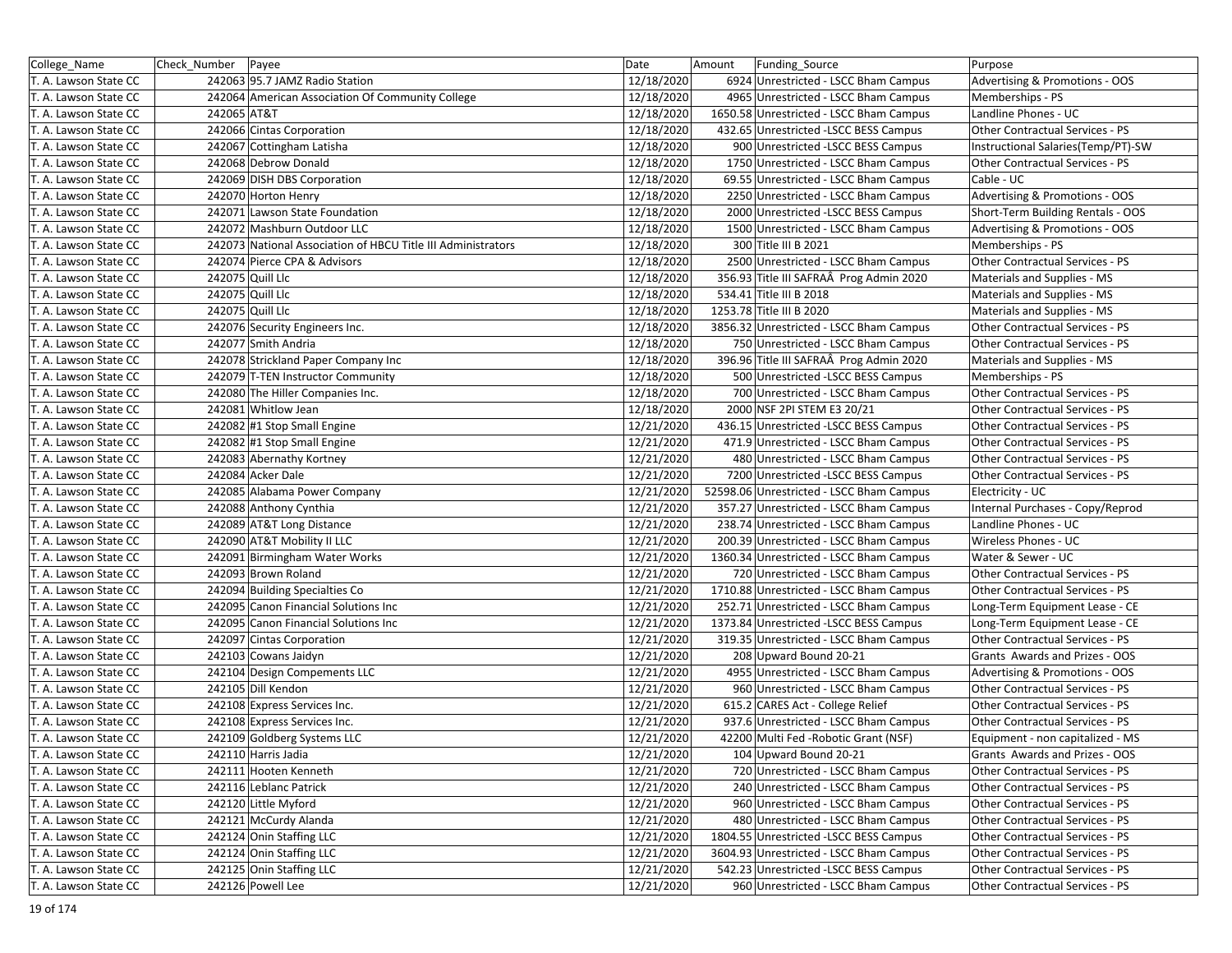| College Name          | Check_Number   Payee |                                              | Date       | Funding_Source<br>Amount                  | Purpose                             |
|-----------------------|----------------------|----------------------------------------------|------------|-------------------------------------------|-------------------------------------|
| T. A. Lawson State CC |                      | 242127 Prime Marketing                       | 12/21/2020 | 4662 Unrestricted - LSCC Bham Campus      | Advertising & Promotions - OOS      |
| T. A. Lawson State CC |                      | 242129 ProctorU Inc.                         | 12/21/2020 | 12754.75 Unrestricted - LSCC Bham Campus  | Institutional Use - OOS             |
| T. A. Lawson State CC |                      | 242130 Progressive Electrical Se             | 12/21/2020 | 2494.05 Lineworker Program                | Materials and Supplies - MS         |
| T. A. Lawson State CC |                      | 242132 Quill Llc                             | 12/21/2020 | 910.81 Title III B 2021                   | Materials and Supplies - MS         |
| T. A. Lawson State CC |                      | 242133 Regions Bank                          | 12/21/2020 | 48067.26 Bond 2015                        | Bonds - Principal Payments - CE     |
| T. A. Lawson State CC |                      | 242133 Regions Bank                          | 12/21/2020 | 48570.04 Bond 2015                        | Bonds - Interest Payments - CE      |
| T. A. Lawson State CC |                      | 242134 Roper Christopher                     | 12/21/2020 | 600 Unrestricted - LSCC Bham Campus       | Other Contractual Services - PS     |
| T. A. Lawson State CC |                      | 242135 Schuffert Jennifer                    | 12/21/2020 | 1260 ARC Grant Part 2                     | Other Contractual Services - PS     |
| T. A. Lawson State CC |                      | 242136 Scott Devin                           | 12/21/2020 | 208 Upward Bound 20-21                    | Grants Awards and Prizes - OOS      |
| T. A. Lawson State CC |                      | 242137 Security Engineers Inc.               | 12/21/2020 | 3823.88 Unrestricted - LSCC Bham Campus   | Other Contractual Services - PS     |
| T. A. Lawson State CC |                      | 242138 Southeastern Temperature Controls Inc | 12/21/2020 | 155 Unrestricted - LSCC BESS Campus       | Other Contractual Services - PS     |
| T. A. Lawson State CC |                      | 242138 Southeastern Temperature Controls Inc | 12/21/2020 | 1285 Unrestricted -LSCC BESS Campus       | Maintenance & Repairs - OOS         |
| T. A. Lawson State CC |                      | 242139 Spire Alabama Inc.                    | 12/21/2020 | 1724.72 Unrestricted - LSCC Bham Campus   | Gas & Heating Fuel - UC             |
| T. A. Lawson State CC |                      | 242139 Spire Alabama Inc.                    | 12/21/2020 | 6631.05 Unrestricted -LSCC BESS Campus    | Gas & Heating Fuel - UC             |
| T. A. Lawson State CC |                      | 242142 Stevens Kendric                       | 12/21/2020 | 840 Unrestricted - LSCC Bham Campus       | Other Contractual Services - PS     |
| T. A. Lawson State CC |                      | 242143 Steward Machine Co. Inc.              | 12/21/2020 | 2756.04 Welding Training Grant            | Materials and Supplies - MS         |
| T. A. Lawson State CC |                      | 242144 Strickland Companies                  | 12/21/2020 | 170.67 Title III SAFRA Prog Admin 2018    | Materials and Supplies - MS         |
| T. A. Lawson State CC |                      | 242144 Strickland Companies                  | 12/21/2020 | 6819.09 Title III SAFRA Prog Admin 2018   | Equipment - non capitalized - MS    |
| T. A. Lawson State CC |                      | 242149 Washington Tony                       | 12/21/2020 | 840 Unrestricted - LSCC Bham Campus       | Other Contractual Services - PS     |
| T. A. Lawson State CC |                      | 242150 Wilkes Tommy                          | 12/21/2020 | 720 Unrestricted - LSCC Bham Campus       | Other Contractual Services - PS     |
| T. A. Lawson State CC |                      | 242151 Young Ladarius                        | 12/21/2020 | 600 Unrestricted - LSCC Bham Campus       | Other Contractual Services - PS     |
| T. A. Lawson State CC |                      | 242154 Lowe's Home Centers Inc               | 1/5/2021   | 366.33 Unrestricted -LSCC BESS Campus     | Materials and Supplies - MS         |
| T. A. Lawson State CC |                      | 242156 American Osment                       | 1/6/2021   | 162.71 Unrestricted -LSCC BESS Campus     | Other Contractual Services - PS     |
| T. A. Lawson State CC |                      | 242157 Apple Inc.                            | 1/6/2021   | 5516 Upward Bound 19-20                   | Materials and Supplies - MS         |
| T. A. Lawson State CC |                      | 242158 Arrow Exterminators                   | 1/6/2021   | 120 Unrestricted - LSCC Bham Campus       | Other Contractual Services - PS     |
| T. A. Lawson State CC | 242159 AT&T          |                                              | 1/6/2021   | 40.9 Unrestricted - LSCC Bham Campus      | Wireless Phones - UC                |
| T. A. Lawson State CC | 242160 AT&T          |                                              | 1/6/2021   | 1186.39 Unrestricted -LSCC BESS Campus    | Landline Phones - UC                |
| T. A. Lawson State CC |                      | 242161 Chris Dowdell Enterprises LLC         | 1/6/2021   | 1251.27 Unrestricted - LSCC Bham Campus   | Materials and Supplies - MS         |
| T. A. Lawson State CC |                      | 242162 Cintas Corporation                    | 1/6/2021   | 638.7 Unrestricted - LSCC Bham Campus     | Other Contractual Services - PS     |
| T. A. Lawson State CC |                      | 242162 Cintas Corporation                    | 1/6/2021   | 916.94 Unrestricted -LSCC BESS Campus     | Other Contractual Services - PS     |
| T. A. Lawson State CC |                      | 242163 Credentials Solutions LLC             | 1/6/2021   | 139.8 Unrestricted - LSCC BESS Campus     | Materials and Supplies - MS         |
| T. A. Lawson State CC |                      | 242164 Express Services Inc.                 | 1/6/2021   | 738.24 CARES Act - College Relief         | Other Contractual Services - PS     |
| T. A. Lawson State CC |                      | 242164 Express Services Inc.                 | 1/6/2021   | 1875.2 Unrestricted - LSCC Bham Campus    | Other Contractual Services - PS     |
| T. A. Lawson State CC |                      | 242165 Ferguson Enterprises Inc              | 1/6/2021   | 324.96 CARES Act - College Relief         | Materials and Supplies - MS         |
| T. A. Lawson State CC |                      | 242165 Ferguson Enterprises Inc              | 1/6/2021   | 9230 CARES Act - College Relief           | Equipment - non capitalized - MS    |
| T. A. Lawson State CC |                      | 242166 Fountain Building                     | 1/6/2021   | 20.93 Unrestricted -LSCC BESS Campus      | Materials and Supplies - MS         |
| T. A. Lawson State CC |                      | 242167 Game Day Athletic Surfaces            | 1/6/2021   | 7840 Unrestricted - LSCC Bham Campus      | Maintenance & Repairs - OOS         |
| T. A. Lawson State CC |                      | 242168 Gibsons Sheet Metal Works             | 1/6/2021   | 475 Unrestricted - LSCC BESS Campus       | Materials and Supplies - MS         |
| T. A. Lawson State CC |                      | 242169 Hemphill Services Inc                 | 1/6/2021   | 785 Unrestricted - LSCC BESS Campus       | Maintenance & Repairs - OOS         |
| T. A. Lawson State CC |                      | 242170 In10sity Interactive LLC              | 1/6/2021   | 962.49 Unrestricted - LSCC Bham Campus    | Other Contractual Services - PS     |
| T. A. Lawson State CC |                      | 242171 Lsi Research Inc.                     | 1/6/2021   | 4002.91 Title III SAFRAÂ Prog Admin 2020  | Materials and Supplies - MS         |
| T. A. Lawson State CC |                      | 242171 Lsi Research Inc.                     | 1/6/2021   | 34589.01 Title III SAFRAÂ Prog Admin 2020 | Equipment - non capitalized - MS    |
| T. A. Lawson State CC |                      | 242171 Lsi Research Inc.                     | 1/6/2021   | 64417.57 Title III SAFRAÂ Prog Admin 2020 | Other Contractual Services - PS     |
| T. A. Lawson State CC |                      | 242172 Mongoose Research Inc.                | 1/6/2021   | 5500 Title III B 2021                     | Computer Software(non capital) - MS |
| T. A. Lawson State CC |                      | 242173 Mongoose Research Inc.                | 1/6/2021   | 5500 Unrestricted - LSCC Bham Campus      | Other Contractual Services - PS     |
| T. A. Lawson State CC |                      | 242174 Office Depot                          | 1/6/2021   | 129.94 Unrestricted - LSCC Bham Campus    | Materials and Supplies - MS         |
| T. A. Lawson State CC |                      | 242175 Omnilert LLC                          | 1/6/2021   | 14000 Unrestricted - LSCC Bham Campus     | Other Contractual Services - PS     |
| T. A. Lawson State CC |                      | 242176 Onin Staffing LLC                     | 1/6/2021   | 3202.06 Unrestricted -LSCC BESS Campus    | Other Contractual Services - PS     |
| T. A. Lawson State CC |                      | 242176 Onin Staffing LLC                     | 1/6/2021   | 6116.87 Unrestricted - LSCC Bham Campus   | Other Contractual Services - PS     |
| T. A. Lawson State CC |                      | 242177 Onin Staffing LLC                     | 1/6/2021   | 217.27 Unrestricted -LSCC BESS Campus     | Other Contractual Services - PS     |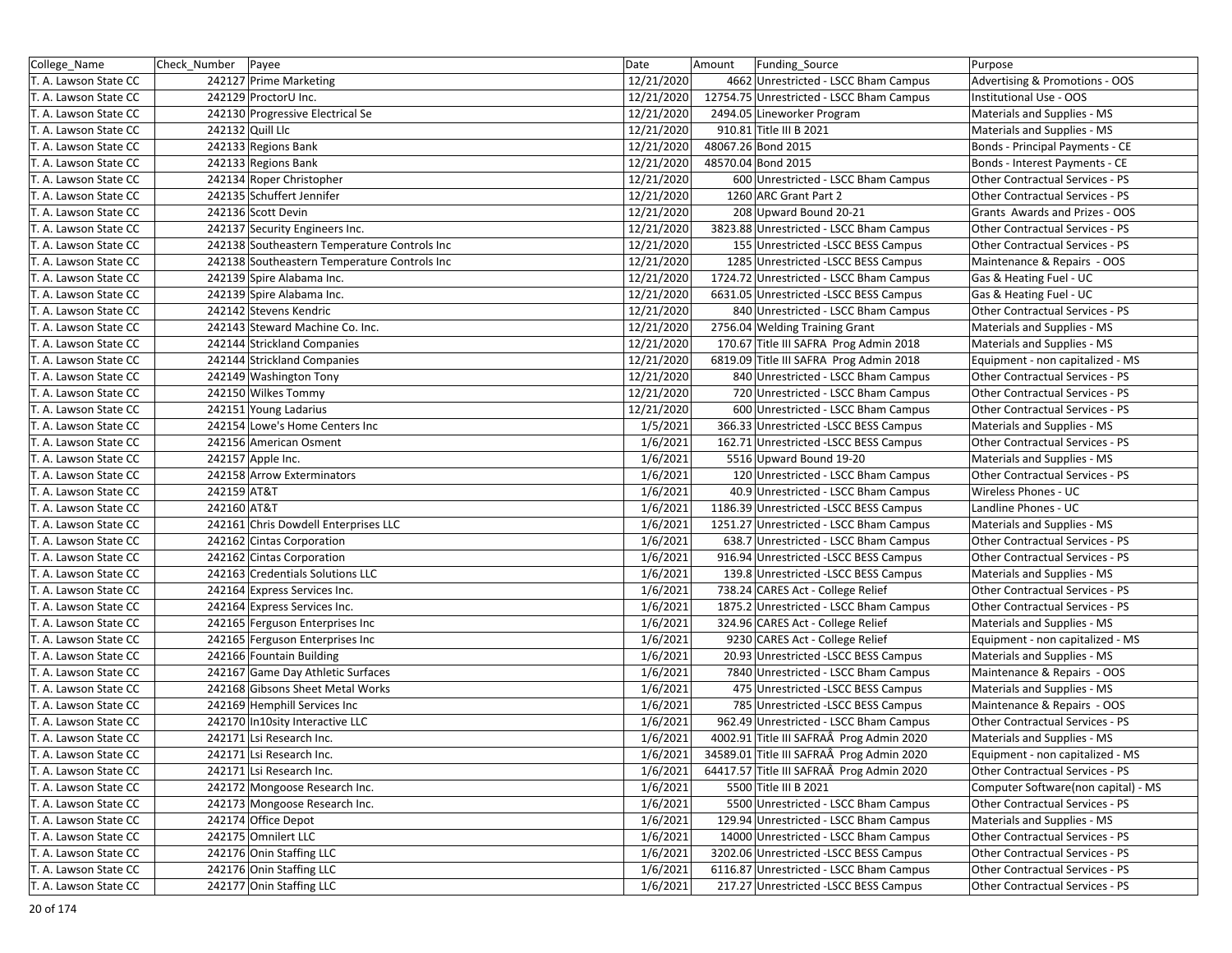| College_Name          | Check Number | Payee                                                             | Date     | Amount | <b>Funding Source</b>                     | Purpose                           |
|-----------------------|--------------|-------------------------------------------------------------------|----------|--------|-------------------------------------------|-----------------------------------|
| T. A. Lawson State CC |              | 242178 People Ready                                               | 1/6/2021 |        | 6604.71 Unrestricted - LSCC Bham Campus   | Other Contractual Services - PS   |
| T. A. Lawson State CC |              | 242179 Progressive Electrical Se                                  | 1/6/2021 |        | 2425.74 Lineworker Program                | Other Contractual Services - PS   |
| T. A. Lawson State CC |              | 242179 Progressive Electrical Se                                  | 1/6/2021 |        | 13535.31 R&R BESS Campus-LSCC             | Maintenance & Repairs - OOS       |
| T. A. Lawson State CC |              | 242179 Progressive Electrical Se                                  | 1/6/2021 |        | 25123.52 Title III SAFRAÂ Prog Admin 2020 | Other Contractual Services - PS   |
| T. A. Lawson State CC |              | 242180 Progressive Image Comm                                     | 1/6/2021 |        | 4850 Unrestricted - LSCC Bham Campus      | Advertising & Promotions - OOS    |
| T. A. Lawson State CC |              | 242181 PURCHASE POWER                                             | 1/6/2021 |        | 2095.63 Unrestricted - LSCC Bham Campus   | Postage - OOS                     |
| T. A. Lawson State CC |              | 242182 Quill Llc                                                  | 1/6/2021 |        | 247.62 Unrestricted -LSCC BESS Campus     | Materials and Supplies - MS       |
| T. A. Lawson State CC |              | 242182 Quill Llc                                                  | 1/6/2021 |        | 524.93 Title III B 2021                   | Materials and Supplies - MS       |
| T. A. Lawson State CC |              | 242184 Security Engineers Inc.                                    | 1/6/2021 |        | 9307.08 Unrestricted - LSCC Bham Campus   | Other Contractual Services - PS   |
| T. A. Lawson State CC |              | 242185 Sorenson Community Interpreting Services                   | 1/6/2021 |        | 2188.3 Unrestricted -LSCC BESS Campus     | Other Contractual Services - PS   |
| T. A. Lawson State CC |              | 242186 Southeastern Assoc Of Education Opportunity Prog Personnel | 1/6/2021 |        | 1722 Student Support Service-Bess 20 21   | Other Travel Expenses - OS        |
| T. A. Lawson State CC |              | 242187 Southeastern Temperature Controls Inc                      | 1/6/2021 |        | 1570 Title III B 2020                     | Other Contractual Services - PS   |
| T. A. Lawson State CC |              | 242188 Spire Alabama Inc.                                         | 1/6/2021 |        | 7921.46 Unrestricted - LSCC Bham Campus   | Gas & Heating Fuel - UC           |
| T. A. Lawson State CC |              | 242189 State of Alabama                                           | 1/6/2021 |        | 220 Unrestricted - LSCC Bham Campus       | Other Contractual Services - PS   |
| T. A. Lawson State CC |              | 242190 The Hiller Companies Inc.                                  | 1/6/2021 |        | 1064 Title III B 2019                     | Other Contractual Services - PS   |
| T. A. Lawson State CC |              | 242190 The Hiller Companies Inc.                                  | 1/6/2021 |        | 1064 Unrestricted - LSCC Bham Campus      | Other Contractual Services - PS   |
| T. A. Lawson State CC |              | 242191 The Hiller Companies Inc.                                  | 1/6/2021 |        | 557 Unrestricted - LSCC BESS Campus       | Other Contractual Services - PS   |
| T. A. Lawson State CC |              | 242192 Uab Printing And Mailing                                   | 1/6/2021 |        | 331.5 Unrestricted -LSCC BESS Campus      | Materials and Supplies - MS       |
| T. A. Lawson State CC |              | 242193 Universal Cleaning Solutions                               | 1/6/2021 |        | 6647.7 R&R BESS Campus-LSCC               | Other Contractual Services - PS   |
| T. A. Lawson State CC |              | 242194 WEX Inc                                                    | 1/6/2021 |        | 43.61 Unrestricted - LSCC Bham Campus     | Maintenance & Repairs - OOS       |
| T. A. Lawson State CC |              | 242194 WEX Inc                                                    | 1/6/2021 |        | 1363.01 Unrestricted - LSCC Bham Campus   | Gasoline & Oil - Motor Veh - OOS  |
| T. A. Lawson State CC |              | 242195 Wittichen Supply Company Inc.                              | 1/6/2021 |        | 104.64 Unrestricted -LSCC BESS Campus     | Materials and Supplies - MS       |
| T. A. Lawson State CC |              | 242196 American Osment                                            | 1/8/2021 |        | 6.13 Unrestricted - LSCC Bham Campus      | Materials and Supplies - MS       |
| T. A. Lawson State CC |              | 242196 American Osment                                            | 1/8/2021 |        | 514.73 Unrestricted - LSCC Bham Campus    | Maintenance & Repairs - OOS       |
| T. A. Lawson State CC | 242197 AT&T  |                                                                   | 1/8/2021 |        | 469.14 Unrestricted - LSCC Bham Campus    | Cable - UC                        |
| T. A. Lawson State CC | 242198 AT&T  |                                                                   | 1/8/2021 |        | 2211.2 Unrestricted -LSCC BESS Campus     | Landline Phones - UC              |
| T. A. Lawson State CC | 242198 AT&T  |                                                                   | 1/8/2021 |        | 15923.63 Unrestricted - LSCC Bham Campus  | Landline Phones - UC              |
| T. A. Lawson State CC | 242199 At&T  |                                                                   | 1/8/2021 |        | 69.99 Unrestricted - LSCC Bham Campus     | Wireless Phones - UC              |
| T. A. Lawson State CC |              | 242200 AT&T Long Distance                                         | 1/8/2021 |        | 22.42 Unrestricted - LSCC Bham Campus     | Landline Phones - UC              |
| T. A. Lawson State CC |              | 242201 Bessemer Utilities                                         | 1/8/2021 |        | 844.49 Unrestricted -LSCC BESS Campus     | Water & Sewer - UC                |
| T. A. Lawson State CC |              | 242201 Bessemer Utilities                                         | 1/8/2021 |        | 19297.52 Unrestricted -LSCC BESS Campus   | Electricity - UC                  |
| T. A. Lawson State CC |              | 242202 Birmingham Water Works                                     | 1/8/2021 |        | 10750.21 Unrestricted - LSCC Bham Campus  | Water & Sewer - UC                |
| T. A. Lawson State CC |              | 242203 Canon Financial Solutions Inc                              | 1/8/2021 |        | 78.69 Title III B 2021                    | Other Contractual Services - PS   |
| T. A. Lawson State CC |              | 242204 Canon Solutions America                                    | 1/8/2021 |        | 439.53 Unrestricted - LSCC Bham Campus    | Materials and Supplies - MS       |
| T. A. Lawson State CC |              | 242205 CDW LLC                                                    | 1/8/2021 |        | 5220 Upward Bound 19-20                   | Materials and Supplies - MS       |
| T. A. Lawson State CC |              | 242206 Cook's Pest Control                                        | 1/8/2021 |        | 588 Unrestricted -LSCC BESS Campus        | Other Contractual Services - PS   |
| T. A. Lawson State CC |              | 242207 DirectTV                                                   | 1/8/2021 |        | 138.99 Unrestricted - LSCC Bham Campus    | Cable - UC                        |
| T. A. Lawson State CC |              | 242207 DirectTV                                                   | 1/8/2021 |        | 181.98 Unrestricted - LSCC Bham Campus    | Internet - UC                     |
| T. A. Lawson State CC |              | 242208 DISH DBS Corporation                                       | 1/8/2021 |        | 144.05 Unrestricted - LSCC Bham Campus    | Cable - UC                        |
| T. A. Lawson State CC |              | 242209 DISH DBS Corporation                                       | 1/8/2021 |        | 177.05 Unrestricted - LSCC Bham Campus    | Internet - UC                     |
| T. A. Lawson State CC |              | 242210 Express Services Inc.                                      | 1/8/2021 |        | 937.6 Unrestricted - LSCC Bham Campus     | Other Contractual Services - PS   |
| T. A. Lawson State CC | 242211 Galls |                                                                   | 1/8/2021 |        | 101.5 Unrestricted - LSCC Bham Campus     | Materials and Supplies - MS       |
| T. A. Lawson State CC |              | 242212 Hemphill Services Inc                                      | 1/8/2021 |        | 640.59 Unrestricted -LSCC BESS Campus     | Maintenance & Repairs - OOS       |
| T. A. Lawson State CC |              | 242213 Home Depot                                                 | 1/8/2021 |        | 84.6 Unrestricted - LSCC Bham Campus      | Materials and Supplies - MS       |
| T. A. Lawson State CC |              | 242214 Lawson State Foundation                                    | 1/8/2021 |        | 2000 Unrestricted -LSCC BESS Campus       | Short-Term Building Rentals - OOS |
| T. A. Lawson State CC |              | 242215 Level 3 Communications                                     | 1/8/2021 |        | 3308.3 Unrestricted - LSCC Bham Campus    | Internet - UC                     |
| T. A. Lawson State CC |              | 242216 NiTel Inc.                                                 | 1/8/2021 |        | 895.69 Unrestricted - LSCC Bham Campus    | Internet - UC                     |
| T. A. Lawson State CC |              | 242216 NiTel Inc.                                                 | 1/8/2021 |        | 2556.91 Unrestricted -LSCC BESS Campus    | Internet - UC                     |
| T. A. Lawson State CC |              | 242217 Onin Staffing LLC                                          | 1/8/2021 |        | 7107.4 Unrestricted -LSCC BESS Campus     | Other Contractual Services - PS   |
| T. A. Lawson State CC |              | 242217 Onin Staffing LLC                                          | 1/8/2021 |        | 7357.05 Unrestricted - LSCC Bham Campus   | Other Contractual Services - PS   |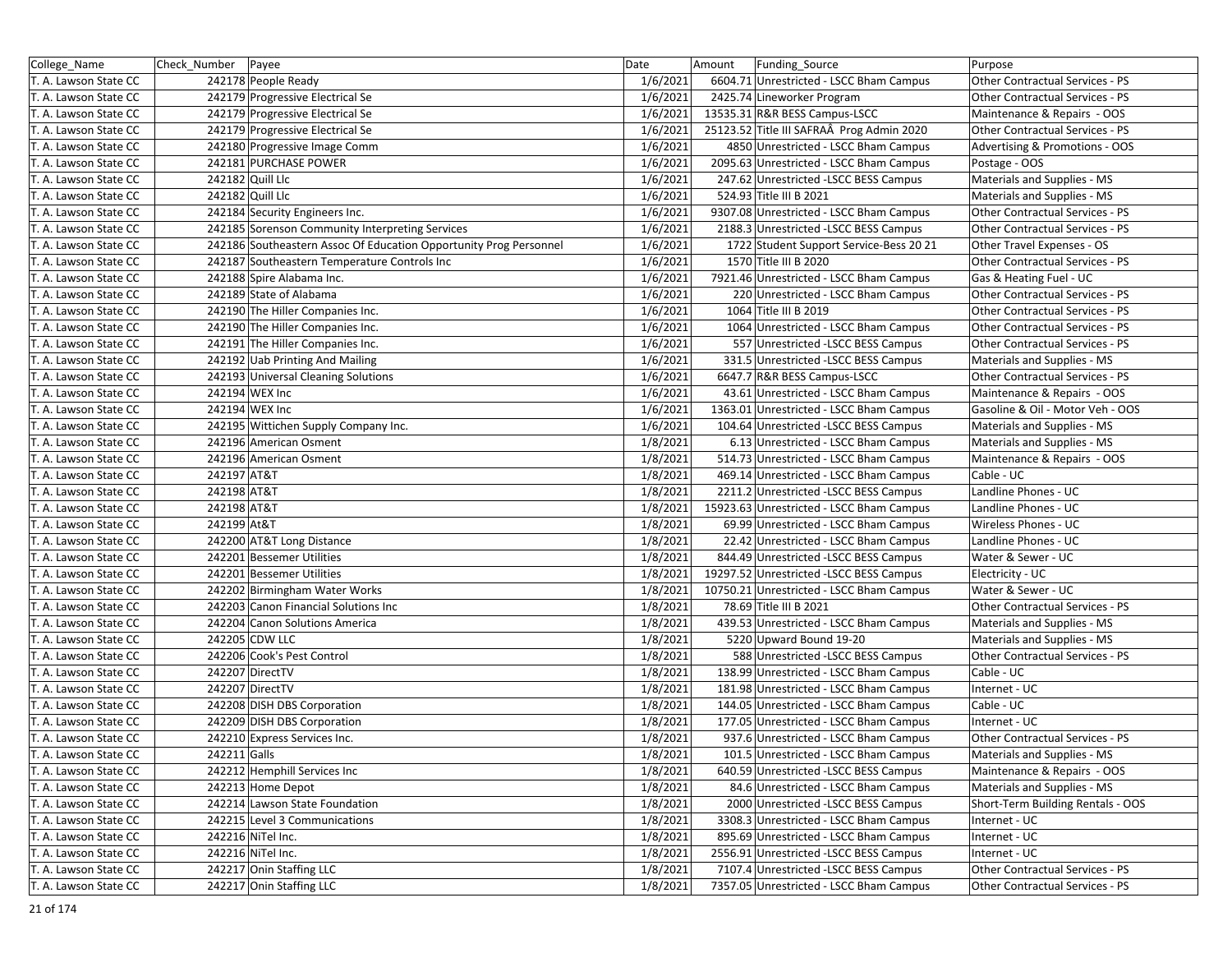| College_Name          | Check Number Payee |                                           | Date      | Amount        | Funding_Source                             | Purpose                             |
|-----------------------|--------------------|-------------------------------------------|-----------|---------------|--------------------------------------------|-------------------------------------|
| T. A. Lawson State CC |                    | 242218 Pocket Nurse Enterprises Inc.      | 1/8/2021  |               | 642.87 Unrestricted -LSCC BESS Campus      | Materials and Supplies - MS         |
| T. A. Lawson State CC |                    | 242218 Pocket Nurse Enterprises Inc.      | 1/8/2021  |               | 4337.6 Unrestricted -LSCC BESS Campus      | Equipment - non capitalized - MS    |
| T. A. Lawson State CC |                    | 242219 Progressive Electrical Se          | 1/8/2021  |               | 4601.53 Title III B 2020                   | Other Contractual Services - PS     |
| T. A. Lawson State CC |                    | 242220 Quill Llc                          | 1/8/2021  |               | 424.82 Unrestricted - LSCC Bham Campus     | Materials and Supplies - MS         |
| T. A. Lawson State CC |                    | 242221 RJ Young Company                   | 1/8/2021  |               | 4.77 Unrestricted - LSCC Bham Campus       | Service Contracts on Equipment -OOS |
| T. A. Lawson State CC |                    | 242221 RJ Young Company                   | 1/8/2021  |               | 269.52 Unrestricted - LSCC Bham Campus     | Long-Term Equipment Lease - CE      |
| T. A. Lawson State CC |                    | 242221 RJ Young Company                   | 1/8/2021  |               | 517.07 Unrestricted -LSCC BESS Campus      | Long-Term Equipment Lease - CE      |
| T. A. Lawson State CC |                    | 242222 Verizon Wireless                   | 1/8/2021  |               | 1760.54 Unrestricted - LSCC Bham Campus    | Wireless Phones - UC                |
| T. A. Lawson State CC |                    | 242223 Vickers Dr. John                   | 1/8/2021  |               | 1000 Title III B 2021                      | Other Contractual Services - PS     |
| T. A. Lawson State CC |                    | 242224 Williams & Fudgelnc.               | 1/8/2021  |               | 670.84 Unrestricted - LSCC Bham Campus     | Debt Collection Expense - PS        |
| T. A. Lawson State CC |                    | 242225 Xerox Business Solutions Southeast | 1/8/2021  |               | 35.28 Unrestricted -LSCC BESS Campus       | Service Contracts on Equipment -OOS |
| T. A. Lawson State CC |                    | 242225 Xerox Business Solutions Southeast | 1/8/2021  |               | 507.21 Unrestricted -LSCC BESS Campus      | Long-Term Equipment Lease - CE      |
| T. A. Lawson State CC |                    | 242226 Xerox Corporation                  | 1/8/2021  |               | 17.69 Unrestricted - LSCC Bham Campus      | Service Contracts on Equipment -OOS |
| T. A. Lawson State CC |                    | 242226 Xerox Corporation                  | 1/8/2021  |               | 35.91 Unrestricted -LSCC BESS Campus       | Service Contracts on Equipment -OOS |
| T. A. Lawson State CC |                    | 242226 Xerox Corporation                  | 1/8/2021  |               | 228.82 Unrestricted - LSCC Bham Campus     | Long-Term Equipment Lease - CE      |
| T. A. Lawson State CC |                    | 242226 Xerox Corporation                  | 1/8/2021  |               | 251.3 Unrestricted -LSCC BESS Campus       | Long-Term Equipment Lease - CE      |
| T. A. Lawson State CC |                    | 242227 Abernathy Kortney                  | 1/12/2021 |               | 600 Unrestricted - LSCC Bham Campus        | Other Contractual Services - PS     |
| T. A. Lawson State CC |                    | 242228 Amazon                             | 1/12/2021 |               | 298 Title III B 2021                       | Equipment - non capitalized - MS    |
| T. A. Lawson State CC |                    | 242228 Amazon                             | 1/12/2021 |               | 617.64 Unrestricted -LSCC BESS Campus      | Materials and Supplies - MS         |
| T. A. Lawson State CC |                    | 242228 Amazon                             | 1/12/2021 |               | 1374.46 Title III B 2021                   | Books - CE                          |
| T. A. Lawson State CC |                    | 242229 American Express                   | 1/12/2021 |               | 45 Unrestricted - LSCC BESS Campus         | Other Contractual Services - PS     |
| T. A. Lawson State CC |                    | 242229 American Express                   | 1/12/2021 |               | 49.31 Unrestricted - LSCC Bham Campus      | Gasoline & Oil - Motor Veh - OOS    |
| T. A. Lawson State CC |                    | 242229 American Express                   | 1/12/2021 |               | 92.93 Unrestricted - LSCC Bham Campus      | Wireless Phones - UC                |
| T. A. Lawson State CC |                    | 242229 American Express                   | 1/12/2021 |               | 160 Unrestricted - LSCC Bham Campus        | Subscriptions - OOS                 |
| T. A. Lawson State CC |                    | 242229 American Express                   | 1/12/2021 |               | 246.33 NSF 2PI STEM E3 19/20               | Materials and Supplies - MS         |
| T. A. Lawson State CC |                    | 242229 American Express                   | 1/12/2021 |               | 250 Unrestricted - LSCC BESS Campus        | Memberships - PS                    |
| T. A. Lawson State CC |                    | 242229 American Express                   | 1/12/2021 |               | 284.03 CARES Act - HBCU and Strengthening  | Equipment - non capitalized - MS    |
| T. A. Lawson State CC |                    | 242229 American Express                   | 1/12/2021 |               | 506.07 Title III B 2021                    | Computer Software(non capital) - MS |
| T. A. Lawson State CC |                    | 242229 American Express                   | 1/12/2021 |               | 541.96 STEAM                               | Equipment - non capitalized - MS    |
| T. A. Lawson State CC |                    | 242229 American Express                   | 1/12/2021 |               | 767.2 Unrestricted - LSCC Bham Campus      | Postage - OOS                       |
| T. A. Lawson State CC |                    | 242229 American Express                   | 1/12/2021 | 1088.49 STEAM |                                            | Materials and Supplies - MS         |
| T. A. Lawson State CC |                    | 242229 American Express                   | 1/12/2021 |               | 7015.45 CARES Act - HBCU and Strengthening | Materials and Supplies - MS         |
| T. A. Lawson State CC |                    | 242230 Arrow Exterminators                | 1/12/2021 |               | 40 Unrestricted - LSCC Bham Campus         | Other Contractual Services - PS     |
| T. A. Lawson State CC | 242231 AT&T        |                                           | 1/12/2021 |               | 655.34 Unrestricted - LSCC Bham Campus     | Landline Phones - UC                |
| T. A. Lawson State CC | 242232 At&T        |                                           | 1/12/2021 |               | 118.7 Unrestricted - LSCC Bham Campus      | Internet - UC                       |
| T. A. Lawson State CC |                    | 242233 Baker Roofing                      | 1/12/2021 |               | 14950 Title III SAFRAÂ Prog Admin 2020     | Other Contractual Services - PS     |
| T. A. Lawson State CC |                    | 242234 Birmingham Water Works             | 1/12/2021 |               | 35.31 Unrestricted - LSCC Bham Campus      | Water & Sewer - UC                  |
| T. A. Lawson State CC |                    | 242235 Brown Roland                       | 1/12/2021 |               | 720 Unrestricted - LSCC Bham Campus        | Other Contractual Services - PS     |
| T. A. Lawson State CC |                    | 242236 Cintas Corporation                 | 1/12/2021 |               | 287.47 Unrestricted - LSCC Bham Campus     | Other Contractual Services - PS     |
| T. A. Lawson State CC |                    | 242237 Dill Kendon                        | 1/12/2021 |               | 960 Unrestricted - LSCC Bham Campus        | Other Contractual Services - PS     |
| T. A. Lawson State CC |                    | 242238 DISH DBS Corporation               | 1/12/2021 |               | 681.7 Unrestricted - LSCC Bham Campus      | Internet - UC                       |
| T. A. Lawson State CC |                    | 242239 Douglas Herbert                    | 1/12/2021 |               | 385 Unrestricted - LSCC Bham Campus        | Other Contractual Services - PS     |
| T. A. Lawson State CC |                    | 242240 Edwards Ryan                       | 1/12/2021 |               | 750 Multi Fed-GA-AL LSAMP (NSF)            | Grants Awards and Prizes - OOS      |
| T. A. Lawson State CC |                    | 242241 Guardian-Ipco Inc.                 | 1/12/2021 |               | 300 Unrestricted - LSCC Bham Campus        | Other Contractual Services - PS     |
| T. A. Lawson State CC |                    | 242241 Guardian-Ipco Inc.                 | 1/12/2021 |               | 300 Unrestricted -LSCC BESS Campus         | Materials and Supplies - MS         |
| T. A. Lawson State CC |                    | 242242 Hooten Kenneth                     | 1/12/2021 |               | 720 Unrestricted - LSCC Bham Campus        | Other Contractual Services - PS     |
| T. A. Lawson State CC |                    | 242243 Leblanc Patrick                    | 1/12/2021 |               | 480 Unrestricted - LSCC Bham Campus        | Other Contractual Services - PS     |
| T. A. Lawson State CC |                    | 242244 Little Myford                      | 1/12/2021 |               | 960 Unrestricted - LSCC Bham Campus        | Other Contractual Services - PS     |
| T. A. Lawson State CC |                    | 242245 McCurdy Alanda                     | 1/12/2021 |               | 120 Unrestricted - LSCC Bham Campus        | Other Contractual Services - PS     |
| T. A. Lawson State CC |                    | 242246 Metro Storage/Trailer              | 1/12/2021 |               | 180 Unrestricted - LSCC BESS Campus        | Short-Term Equipment Rentals - OOS  |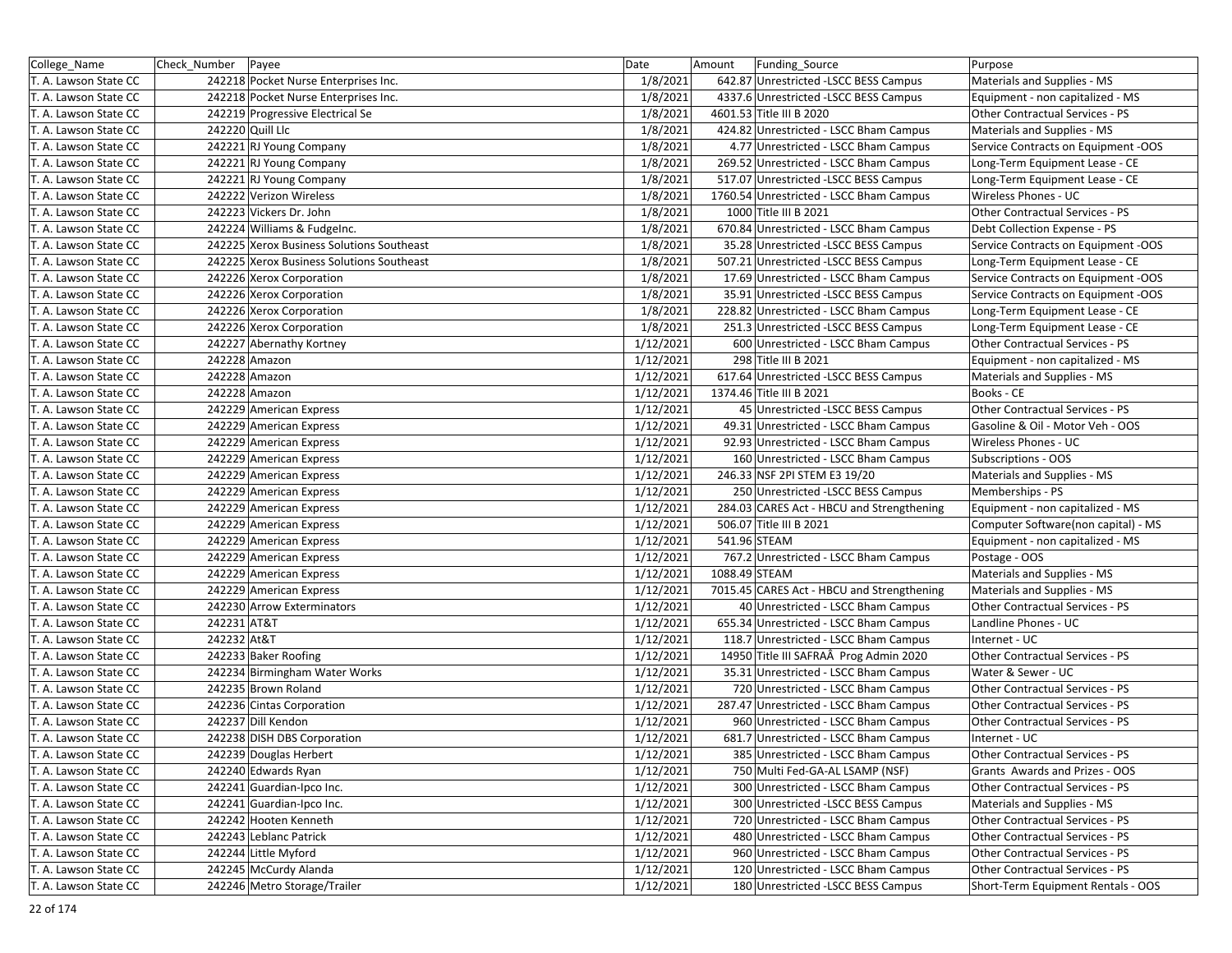| College_Name          | Check_Number Payee |                                           | Date      | Amount<br>Funding_Source                    | Purpose                                |
|-----------------------|--------------------|-------------------------------------------|-----------|---------------------------------------------|----------------------------------------|
| T. A. Lawson State CC |                    | 242246 Metro Storage/Trailer              | 1/12/2021 | 515 Unrestricted - LSCC Bham Campus         | Other Contractual Services - PS        |
| T. A. Lawson State CC |                    | 242247 Nasco Health Care                  | 1/12/2021 | 88.1 Vocational Ed/CTE                      | Materials and Supplies - MS            |
| T. A. Lawson State CC |                    | 242247 Nasco Health Care                  | 1/12/2021 | 2257.8 Unrestricted - LSCC BESS Campus      | Equipment - non capitalized - MS       |
| T. A. Lawson State CC |                    | 242248 Nash David                         | 1/12/2021 | 750 Multi Fed-GA-AL LSAMP (NSF)             | Grants Awards and Prizes - OOS         |
| T. A. Lawson State CC |                    | 242249 Oliver Ashton                      | 1/12/2021 | 750 Multi Fed-GA-AL LSAMP (NSF)             | Grants Awards and Prizes - OOS         |
| T. A. Lawson State CC |                    | 242250 Onin Staffing LLC                  | 1/12/2021 | 1333.85 Unrestricted - LSCC BESS Campus     | Other Contractual Services - PS        |
| T. A. Lawson State CC |                    | 242250 Onin Staffing LLC                  | 1/12/2021 | 2199.81 Unrestricted - LSCC Bham Campus     | Other Contractual Services - PS        |
| T. A. Lawson State CC |                    | 242251 Pep Boys Remittance Dept           | 1/12/2021 | 478.86 Unrestricted -LSCC BESS Campus       | Maintenance & Repairs - OOS            |
| T. A. Lawson State CC |                    | 242252 Powell Lee                         | 1/12/2021 | 960 Unrestricted - LSCC Bham Campus         | Other Contractual Services - PS        |
| T. A. Lawson State CC |                    | 242253 Regions Bank                       | 1/12/2021 | 3002.08 Bond 2012                           | Bonds - Interest Payments - CE         |
| T. A. Lawson State CC |                    | 242253 Regions Bank                       | 1/12/2021 | 39166.67 Bond 2012                          | Bonds - Principal Payments - CE        |
| T. A. Lawson State CC |                    | 242254 Regions Bank                       | 1/12/2021 | 11607.5 Bond 2007                           | Bonds - Interest Payments - CE         |
| T. A. Lawson State CC |                    | 242254 Regions Bank                       | 1/12/2021 | 18333.33 Bond 2007                          | Bonds - Principal Payments - CE        |
| T. A. Lawson State CC |                    | 242255 RJ Young Company                   | 1/12/2021 | 2.39 Unrestricted - LSCC Bham Campus        | Service Contracts on Equipment -OOS    |
| T. A. Lawson State CC |                    | 242255 RJ Young Company                   | 1/12/2021 | 659.14 Unrestricted -LSCC BESS Campus       | Long-Term Equipment Lease - CE         |
| T. A. Lawson State CC |                    | 242255 RJ Young Company                   | 1/12/2021 | 3717.23 Unrestricted - LSCC Bham Campus     | Long-Term Equipment Lease - CE         |
| T. A. Lawson State CC |                    | 242256 Standard Roofing of Montgomery Inc | 1/12/2021 | 2186 Unrestricted -LSCC BESS Campus         | Maintenance & Repairs - OOS            |
| T. A. Lawson State CC |                    | 242257 Stark Exterminators                | 1/12/2021 | 415 Unrestricted - LSCC Bham Campus         | Other Contractual Services - PS        |
| T. A. Lawson State CC |                    | 242258 Stevens Kendric                    | 1/12/2021 | 840 Unrestricted - LSCC Bham Campus         | Other Contractual Services - PS        |
| T. A. Lawson State CC |                    | 242259 Washington Tony                    | 1/12/2021 | 960 Unrestricted - LSCC Bham Campus         | Other Contractual Services - PS        |
| T. A. Lawson State CC |                    | 242260 Xerox Corporation                  | 1/12/2021 | 122.69 Unrestricted -LSCC BESS Campus       | Long-Term Equipment Lease - CE         |
| T. A. Lawson State CC |                    | 242261 Young Ladarius                     | 1/12/2021 | 600 Unrestricted - LSCC Bham Campus         | Other Contractual Services - PS        |
| T. A. Lawson State CC |                    | 242262 American Express                   | 1/14/2021 | 266.04 Unrestricted -LSCC BESS Campus       | Materials and Supplies - MS            |
| T. A. Lawson State CC |                    | 242262 American Express                   | 1/14/2021 | 1580 CARES Act - College Relief             | Other Contractual Services - PS        |
| T. A. Lawson State CC |                    | 242263 Blackwater Technologies            | 1/14/2021 | 318 Unrestricted - LSCC Bham Campus         | Other Contractual Services - PS        |
| T. A. Lawson State CC |                    | 242264 BSN Sports LLC                     | 1/14/2021 | 1179 Unrestricted - LSCC Bham Campus        | Materials and Supplies - MS            |
| T. A. Lawson State CC |                    | 242265 Canon Financial Solutions Inc      | 1/14/2021 | 235.5 Title III B 2021                      | Other Contractual Services - PS        |
| T. A. Lawson State CC |                    | 242266 Canon Financial Solutions Inc      | 1/14/2021 | 2.88 Unrestricted - LSCC Bham Campus        | Long-Term Equipment Lease - CE         |
| T. A. Lawson State CC |                    | 242266 Canon Financial Solutions Inc      | 1/14/2021 | 15.67 Unrestricted -LSCC BESS Campus        | Long-Term Equipment Lease - CE         |
| T. A. Lawson State CC |                    | 242267 CDW LLC                            | 1/14/2021 | 332.49 CARES Act - HBCU and Strengthening   | Other Contractual Services - PS        |
| T. A. Lawson State CC |                    | 242267 CDW LLC                            | 1/14/2021 | 830.28 CARES Act - HBCU and Strengthening   | Materials and Supplies - MS            |
| T. A. Lawson State CC |                    | 242267 CDW LLC                            | 1/14/2021 | 87699.54 CARES Act - HBCU and Strengthening | Equipment - non capitalized - MS       |
| T. A. Lawson State CC |                    | 242268 Cintas Corporation                 | 1/14/2021 | 135.88 Unrestricted - LSCC BESS Campus      | Other Contractual Services - PS        |
| T. A. Lawson State CC |                    | 242269 College Board                      | 1/14/2021 | 2340 Unrestricted - LSCC Bham Campus        | Other Contractual Services - PS        |
| T. A. Lawson State CC |                    | 242270 Compansol                          | 1/14/2021 | 4019.95 Student Support Service-Bess 19 20  | Other Contractual Services - PS        |
| T. A. Lawson State CC |                    | 242271 Design Compements LLC              | 1/14/2021 | 4320 Unrestricted - LSCC Bham Campus        | Advertising & Promotions - OOS         |
| T. A. Lawson State CC |                    | 242272 Fagnes Billy                       | 1/14/2021 | 4800 Unrestricted -LSCC BESS Campus         | Other Contractual Services - PS        |
| T. A. Lawson State CC |                    | 242273 FedEx Office                       | 1/14/2021 | 146.02 Unrestricted - LSCC Bham Campus      | Freight - OOS                          |
| T. A. Lawson State CC |                    | 242274 Ferguson Enterprises Inc           | 1/14/2021 | 11473.4 CARES Act - College Relief          | Materials and Supplies - MS            |
| T. A. Lawson State CC |                    | 242276 Manufacture Alabama                | 1/14/2021 | 1000 Unrestricted -LSCC BESS Campus         | Advertising & Promotions - OOS         |
| T. A. Lawson State CC |                    | 242277 Onin Staffing LLC                  | 1/14/2021 | 219.77 Unrestricted -LSCC BESS Campus       | <b>Other Contractual Services - PS</b> |
| T. A. Lawson State CC |                    | 242278 Onin Staffing LLC                  | 1/14/2021 | 200.03 Unrestricted -LSCC BESS Campus       | Other Contractual Services - PS        |
| T. A. Lawson State CC |                    | 242279 Pearson Vue                        | 1/14/2021 | 5370.42 Unrestricted - LSCC Bham Campus     | Institutional Use - OOS                |
| T. A. Lawson State CC |                    | 242280 People Ready                       | 1/14/2021 | 1776.41 Unrestricted - LSCC Bham Campus     | Other Contractual Services - PS        |
| T. A. Lawson State CC |                    | 242281 Prime Marketing                    | 1/14/2021 | 4440 Unrestricted - LSCC Bham Campus        | Advertising & Promotions - OOS         |
| T. A. Lawson State CC |                    | 242282 Progressive Electrical Se          | 1/14/2021 | 1109.25 Unrestricted - LSCC Bham Campus     | Other Contractual Services - PS        |
| T. A. Lawson State CC |                    | 242282 Progressive Electrical Se          | 1/14/2021 | 1830.42 R&R BESS Campus-LSCC                | Maintenance & Repairs - OOS            |
| T. A. Lawson State CC |                    | 242283 Republic Services Inc.             | 1/14/2021 | 359.05 Unrestricted - LSCC Bham Campus      | Other Contractual Services - PS        |
| T. A. Lawson State CC |                    | 242283 Republic Services Inc.             | 1/14/2021 | 1600.56 Unrestricted -LSCC BESS Campus      | Other Contractual Services - PS        |
| T. A. Lawson State CC |                    | 242284 RJ Young Company                   | 1/14/2021 | 283.26 Unrestricted - LSCC Bham Campus      | Service Contracts on Equipment -OOS    |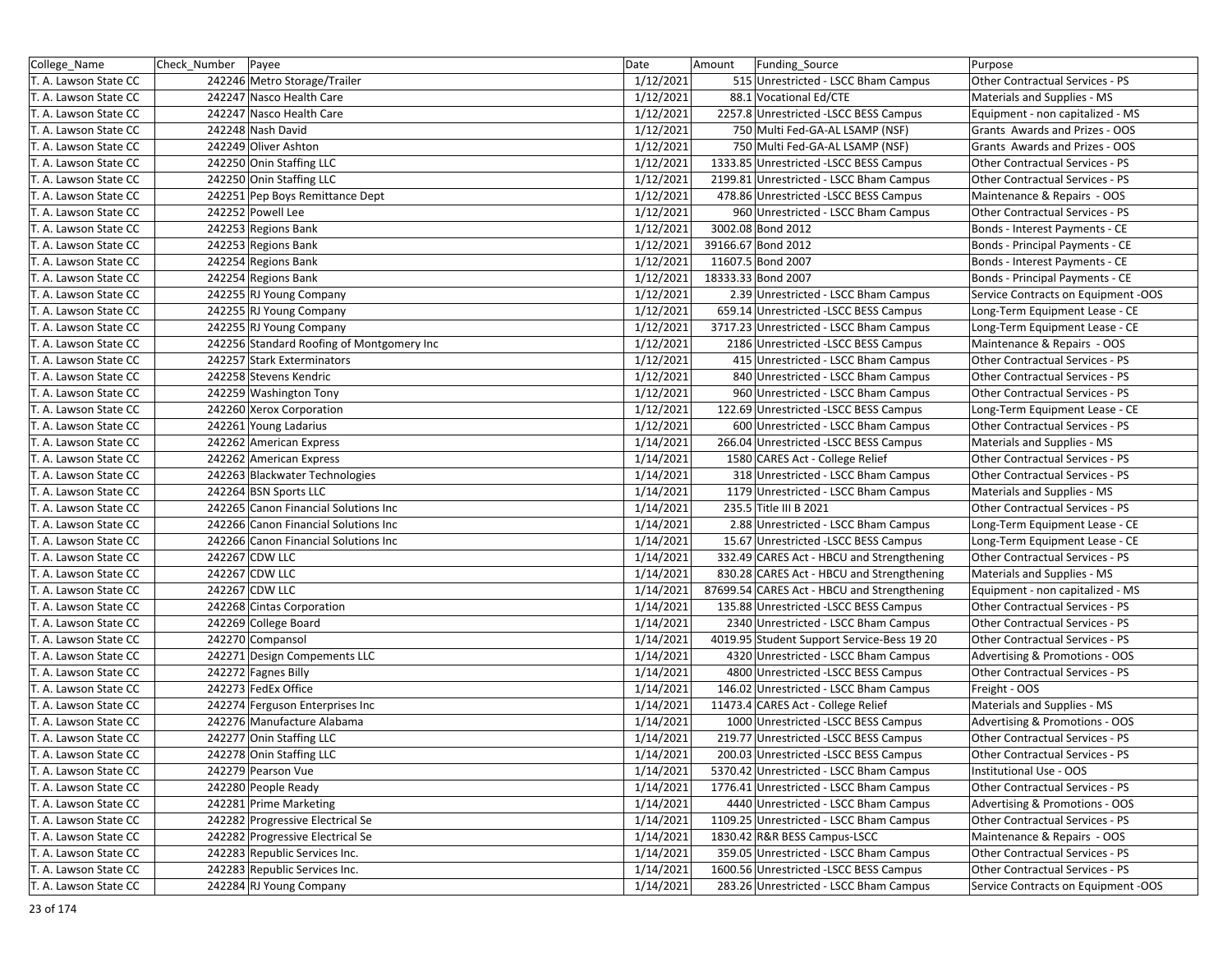| College Name          | Check Number | Payee                                         | Date      | Amount | Funding_Source                           | Purpose                             |
|-----------------------|--------------|-----------------------------------------------|-----------|--------|------------------------------------------|-------------------------------------|
| T. A. Lawson State CC |              | 242285 Strickland Companies                   | 1/14/2021 |        | 83.88 Unrestricted - LSCC Bham Campus    | Materials and Supplies - MS         |
| T. A. Lawson State CC |              | 242285 Strickland Companies                   | 1/14/2021 |        | 338 Student Support Service-Bhm 20 21    | Materials and Supplies - MS         |
| T. A. Lawson State CC |              | 242286 Taylor Linen Services                  | 1/14/2021 |        | 362.82 Food Services- BHM Campus         | Other Contractual Services - PS     |
| T. A. Lawson State CC |              | 242287 The Bancorp Bank                       | 1/14/2021 |        | 2854 Unrestricted - LSCC Bham Campus     | Long-Term Equipment Lease - CE      |
| T. A. Lawson State CC |              | 242288 The Hiller Companies Inc.              | 1/14/2021 |        | 2538.55 R&R BESS Campus-LSCC             | Other Contractual Services - PS     |
| T. A. Lawson State CC |              | 242289 TK Elevator Corporation                | 1/14/2021 |        | 195.69 Unrestricted - LSCC Bham Campus   | Other Contractual Services - PS     |
| T. A. Lawson State CC |              | 242290 Verified Credentials Inc               | 1/14/2021 |        | 69.6 Unrestricted - LSCC Bham Campus     | Other Contractual Services - PS     |
| T. A. Lawson State CC |              | 242291 Whatley Larry                          | 1/14/2021 |        | 550 Unrestricted - LSCC BESS Campus      | Other Contractual Services - PS     |
| T. A. Lawson State CC |              | 242292 Xerox Business Solutions Southeast     | 1/14/2021 |        | 8.11 Unrestricted - LSCC Bham Campus     | Service Contracts on Equipment -OOS |
| T. A. Lawson State CC |              | 242292 Xerox Business Solutions Southeast     | 1/14/2021 |        | 133.16 Unrestricted - LSCC Bham Campus   | Long-Term Equipment Lease - CE      |
| T. A. Lawson State CC |              | 242293 Alabama Graphics                       | 1/15/2021 |        | 2213.75 Unrestricted - LSCC Bham Campus  | Other Contractual Services - PS     |
| T. A. Lawson State CC |              | 242294 Blake Advertising                      | 1/15/2021 |        | 3890 STEAM                               | Materials and Supplies - MS         |
| T. A. Lawson State CC |              | 242295 Bradford Supply Inc.                   | 1/15/2021 |        | 750.19 Lineworker Program                | Materials and Supplies - MS         |
| T. A. Lawson State CC |              | 242296 Cintas Corporation                     | 1/15/2021 |        | 432.65 Unrestricted -LSCC BESS Campus    | Other Contractual Services - PS     |
| T. A. Lawson State CC |              | 242297 Cook's Pest Control                    | 1/15/2021 |        | 679 Unrestricted - LSCC Bham Campus      | Other Contractual Services - PS     |
| T. A. Lawson State CC |              | 242298 Follett Higher Edu Group               | 1/15/2021 |        | 3499 Unrestricted - LSCC Bham Campus     | Internal Purchases - Bookstore      |
| T. A. Lawson State CC |              | 242299 Hill Manufacturing Co                  | 1/15/2021 |        | 1394 Unrestricted - LSCC Bham Campus     | Materials and Supplies - MS         |
| T. A. Lawson State CC |              | 242300 Oreilly Auto Parts                     | 1/15/2021 |        | 146.14 Unrestricted -LSCC BESS Campus    | Materials and Supplies - MS         |
| T. A. Lawson State CC |              | 242301 Roper Christopher                      | 1/15/2021 |        | 720 Unrestricted - LSCC Bham Campus      | Other Contractual Services - PS     |
| T. A. Lawson State CC |              | 242302 Security Engineers Inc.                | 1/15/2021 |        | 17736.99 Unrestricted - LSCC Bham Campus | Other Contractual Services - PS     |
| T. A. Lawson State CC |              | 242303 Sherwin Williams Co.                   | 1/15/2021 |        | 315.71 Unrestricted -LSCC BESS Campus    | Materials and Supplies - MS         |
| T. A. Lawson State CC |              | 242303 Sherwin Williams Co.                   | 1/15/2021 |        | 576.84 Unrestricted - LSCC Bham Campus   | Materials and Supplies - MS         |
| T. A. Lawson State CC |              | 242304 Spire Alabama Inc.                     | 1/15/2021 |        | 4011.78 Unrestricted - LSCC Bham Campus  | Gas & Heating Fuel - UC             |
| T. A. Lawson State CC |              | 242305 Strickland Companies                   | 1/15/2021 |        | 212.43 Unrestricted - LSCC Bham Campus   | Materials and Supplies - MS         |
| T. A. Lawson State CC |              | 242306 Alabama Power Company                  | 1/20/2021 |        | 55723.24 Unrestricted - LSCC Bham Campus | Electricity - UC                    |
| T. A. Lawson State CC |              | 242307 American Express                       | 1/20/2021 |        | 264.64 Unrestricted -LSCC BESS Campus    | Materials and Supplies - MS         |
| T. A. Lawson State CC |              | 242307 American Express                       | 1/20/2021 |        | 399 Unrestricted - LSCC Bham Campus      | Advertising & Promotions - OOS      |
| T. A. Lawson State CC | 242308 AT&T  |                                               | 1/20/2021 |        | 480.65 Unrestricted - LSCC Bham Campus   | Cable - UC                          |
| T. A. Lawson State CC |              | 242309 Birmingham Water Works                 | 1/20/2021 |        | 978.3 Unrestricted - LSCC Bham Campus    | Water & Sewer - UC                  |
| T. A. Lawson State CC |              | 242310 BSN Sports LLC                         | 1/20/2021 |        | 341.25 Unrestricted - LSCC Bham Campus   | Materials and Supplies - MS         |
| T. A. Lawson State CC |              | 242312 Cintas Corporation                     | 1/20/2021 |        | 135.88 Unrestricted - LSCC BESS Campus   | Other Contractual Services - PS     |
| T. A. Lawson State CC |              | 242312 Cintas Corporation                     | 1/20/2021 |        | 287.47 Unrestricted - LSCC Bham Campus   | Other Contractual Services - PS     |
| T. A. Lawson State CC |              | 242313 De Lage Landen Fin Svc                 | 1/20/2021 |        | 326.76 Unrestricted - LSCC BESS Campus   | Long-Term Equipment Lease - CE      |
| T. A. Lawson State CC |              | 242314 DISH DBS Corporation                   | 1/20/2021 |        | 69.55 Unrestricted - LSCC Bham Campus    | Cable - UC                          |
| T. A. Lawson State CC |              | 242315 Fountain Building                      | 1/20/2021 |        | 4.47 Unrestricted -LSCC BESS Campus      | Materials and Supplies - MS         |
| T. A. Lawson State CC |              | 242316 Gilmore Martise                        | 1/20/2021 |        | 175 ARC Grant Part 2                     | Grants Awards and Prizes - OOS      |
| T. A. Lawson State CC |              | 242317 Hemphill Services Inc                  | 1/20/2021 |        | 441 Unrestricted - LSCC Bham Campus      | Other Contractual Services - PS     |
| T. A. Lawson State CC |              | 242319 Office Depot                           | 1/20/2021 |        | 174.57 Unrestricted - LSCC Bham Campus   | Materials and Supplies - MS         |
| T. A. Lawson State CC |              | 242321 People Ready                           | 1/20/2021 |        | 1639.83 Unrestricted - LSCC Bham Campus  | Other Contractual Services - PS     |
| T. A. Lawson State CC |              | 242322 Pep Boys Remittance Dept               | 1/20/2021 |        | 133.78 Unrestricted - LSCC BESS Campus   | Maintenance & Repairs - OOS         |
| T. A. Lawson State CC |              | 242322 Pep Boys Remittance Dept               | 1/20/2021 |        | 811.86 Unrestricted - LSCC Bham Campus   | Other Contractual Services - PS     |
| T. A. Lawson State CC |              | 242323 RJ Young Company                       | 1/20/2021 |        | 213.92 Unrestricted - LSCC Bham Campus   | Service Contracts on Equipment -OOS |
| T. A. Lawson State CC |              | 242324 Sesac Inc.                             | 1/20/2021 |        | 283 Unrestricted - LSCC Bham Campus      | Other Contractual Services - PS     |
| T. A. Lawson State CC |              | 242325 Sherwin Williams Co.                   | 1/20/2021 |        | 266.63 Unrestricted - LSCC Bham Campus   | Materials and Supplies - MS         |
| T. A. Lawson State CC |              | 242326 SirsiDynix                             | 1/20/2021 |        | 24791.61 Title III B 2021                | Other Contractual Services - PS     |
| T. A. Lawson State CC |              | 242327 Skelton Bradley                        | 1/20/2021 |        | 175 ARC Grant Part 2                     | Grants Awards and Prizes - OOS      |
| T. A. Lawson State CC |              | 242328 Strickland Paper Company Inc           | 1/20/2021 |        | 11.9 Unrestricted - LSCC Bham Campus     | Materials and Supplies - MS         |
| T. A. Lawson State CC |              | 242329 Taylor Linen Services                  | 1/20/2021 |        | 112.22 Food Services- BHM Campus         | Other Contractual Services - PS     |
| T. A. Lawson State CC |              | 242330 Verizon Wireless                       | 1/20/2021 |        | 1871.52 Unrestricted - LSCC Bham Campus  | Internet - UC                       |
| T. A. Lawson State CC |              | 242331 Warehouse Equipment and Supply Company | 1/20/2021 |        | 779 Lineworker Program                   | Materials and Supplies - MS         |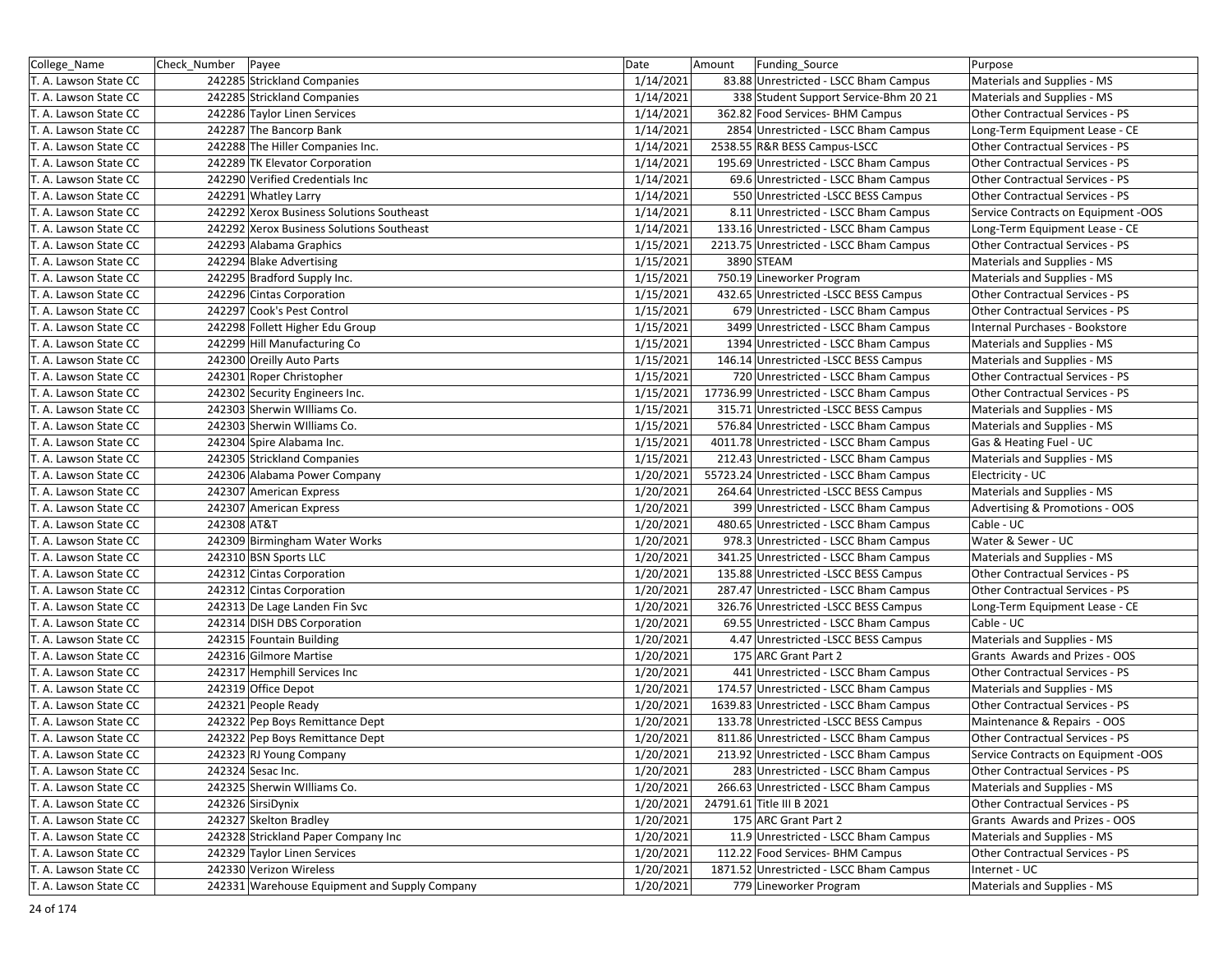| College_Name          | Check_Number   Payee |                                                | Date      | Amount<br><b>Funding Source</b>          | Purpose                             |
|-----------------------|----------------------|------------------------------------------------|-----------|------------------------------------------|-------------------------------------|
| T. A. Lawson State CC |                      | 242332 Whitehurst Detron                       | 1/20/2021 | 175 ARC Grant Part 2                     | Grants Awards and Prizes - OOS      |
| T. A. Lawson State CC |                      | 242333 Xerox Corporation                       | 1/20/2021 | 196.04 Unrestricted - LSCC Bham Campus   | Service Contracts on Equipment -OOS |
| T. A. Lawson State CC |                      | 242333 Xerox Corporation                       | 1/20/2021 | 744.12 Unrestricted - LSCC Bham Campus   | Long-Term Equipment Lease - CE      |
| T. A. Lawson State CC |                      | 242334 Alabama Association of Chiefs of Police | 1/21/2021 | 100 Unrestricted - LSCC Bham Campus      | Memberships - PS                    |
| T. A. Lawson State CC |                      | 242335 Beasley Sign                            | 1/21/2021 | 500 Unrestricted -LSCC BESS Campus       | Advertising & Promotions - OOS      |
| T. A. Lawson State CC |                      | 242336 Birmingham Water Works                  | 1/21/2021 | 12808.59 Unrestricted - LSCC Bham Campus | Water & Sewer - UC                  |
| T. A. Lawson State CC |                      | 242337 DirectTV                                | 1/21/2021 | 145.24 Unrestricted - LSCC Bham Campus   | Cable - UC                          |
| T. A. Lawson State CC |                      | 242337 DirectTV                                | 1/21/2021 | 188.23 Unrestricted - LSCC Bham Campus   | Internet - UC                       |
| T. A. Lawson State CC |                      | 242338 Cengage Learning Inc./Education to Go   | 1/21/2021 | 200 Title III B 2021                     | Other Contractual Services - PS     |
| T. A. Lawson State CC |                      | 242339 Lamar Companies                         | 1/21/2021 | 1000 Unrestricted -LSCC BESS Campus      | Advertising & Promotions - OOS      |
| T. A. Lawson State CC |                      | 242340 Medical Linen Service                   | 1/21/2021 | 66.56 Unrestricted - LSCC Bham Campus    | Service Contracts on Equipment -OOS |
| T. A. Lawson State CC |                      | 242341 National League of Nursing              | 1/21/2021 | 2160 Vocational Ed/CTE                   | Memberships - PS                    |
| T. A. Lawson State CC |                      | 242342 NELSON GLASS COMPANY                    | 1/21/2021 | 400 Title III B 2020                     | Maintenance & Repairs - OOS         |
| T. A. Lawson State CC |                      | 242343 Quill Llc                               | 1/21/2021 | 2862.17 NSF TSU-MAKERS 16/17             | Materials and Supplies - MS         |
| T. A. Lawson State CC |                      | 242344 Sherwin Williams Co.                    | 1/21/2021 | 1499.99 Unrestricted -LSCC BESS Campus   | Equipment - non capitalized - MS    |
| T. A. Lawson State CC |                      | 242345 Alabama Association of Chiefs of Police | 1/22/2021 | 255 Unrestricted - LSCC Bham Campus      | <b>Registration Fees-IS</b>         |
| T. A. Lawson State CC |                      | 242346 Canon Financial Solutions Inc           | 1/22/2021 | 253.82 Unrestricted - LSCC Bham Campus   | Long-Term Equipment Lease - CE      |
| T. A. Lawson State CC |                      | 242346 Canon Financial Solutions Inc           | 1/22/2021 | 1379.85 Unrestricted -LSCC BESS Campus   | Long-Term Equipment Lease - CE      |
| T. A. Lawson State CC |                      | 242347 Express Services Inc.                   | 1/22/2021 | 1875.2 Unrestricted - LSCC Bham Campus   | Other Contractual Services - PS     |
| T. A. Lawson State CC |                      | 242348 Express Services Inc.                   | 1/22/2021 | 1230.4 CARES Act - College Relief        | Other Contractual Services - PS     |
| T. A. Lawson State CC |                      | 242349 Gourmet Services Inc.                   | 1/22/2021 | 23650.4 Food Services- BHM Campus        | Other Contractual Services - PS     |
| T. A. Lawson State CC |                      | 242350 Mobile Communications America Inc       | 1/22/2021 | 187.5 Unrestricted - LSCC Bham Campus    | Maintenance & Repairs - OOS         |
| T. A. Lawson State CC |                      | 242351 STC World Wide LLC                      | 1/22/2021 | 15950 R&R BESS Campus-LSCC               | Maintenance & Repairs - OOS         |
| T. A. Lawson State CC | 242352 PEEHIP        |                                                | 1/25/2021 | 800 Unrestricted - LSCC BESS Campus      | Group Health Insurance - FB         |
| T. A. Lawson State CC |                      | 242353 State of Alabama                        | 1/25/2021 | 4538 Dep Liab- STSC General Scholarship  | Deposits Held for Others - Agency   |
| T. A. Lawson State CC |                      | 242354 95.7 JAMZ Radio Station                 | 1/27/2021 | 6245 Unrestricted - LSCC Bham Campus     | Advertising & Promotions - OOS      |
| T. A. Lawson State CC | 242355 AAPC          |                                                | 1/27/2021 | 3140.42 Unrestricted -LSCC BESS Campus   | Other Contractual Services - PS     |
| T. A. Lawson State CC |                      | 242356 Abernathy Kortney                       | 1/27/2021 | 480 Unrestricted - LSCC Bham Campus      | Other Contractual Services - PS     |
| T. A. Lawson State CC |                      | 242357 ACT Inc                                 | 1/27/2021 | 840 Unrestricted -LSCC BESS Campus       | Materials and Supplies - MS         |
| T. A. Lawson State CC |                      | 242358 Allsteel Fence Co.                      | 1/27/2021 | 121.2 Unrestricted - LSCC Bham Campus    | Other Contractual Services - PS     |
| T. A. Lawson State CC |                      | 242359 Amazon                                  | 1/27/2021 | 45 STEAM                                 | Materials and Supplies - MS         |
| T. A. Lawson State CC |                      | 242359 Amazon                                  | 1/27/2021 | 767.76 Unrestricted - LSCC Bham Campus   | Materials and Supplies - MS         |
| T. A. Lawson State CC |                      | 242360 American Osment                         | 1/27/2021 | 731.4 Unrestricted - LSCC Bham Campus    | Materials and Supplies - MS         |
| T. A. Lawson State CC |                      | 242361 Anixter Inc                             | 1/27/2021 | 415.8 Lineworker Program                 | Materials and Supplies - MS         |
| T. A. Lawson State CC | 242362 AT&T          |                                                | 1/27/2021 | 42.42 Unrestricted - LSCC Bham Campus    | Wireless Phones - UC                |
| T. A. Lawson State CC | 242363 AT&T          |                                                | 1/27/2021 | 163.44 Unrestricted -LSCC BESS Campus    | Landline Phones - UC                |
| T. A. Lawson State CC | 242363 AT&T          |                                                | 1/27/2021 | 1658.88 Unrestricted - LSCC Bham Campus  | Landline Phones - UC                |
| T. A. Lawson State CC |                      | 242364 AT&T Mobility II LLC                    | 1/27/2021 | 200.99 Unrestricted - LSCC Bham Campus   | Wireless Phones - UC                |
| T. A. Lawson State CC |                      | 242366 B & D Electric Motors Inc               | 1/27/2021 | 142.8 Unrestricted -LSCC BESS Campus     | Maintenance & Repairs - OOS         |
| T. A. Lawson State CC |                      | 242368 Birmingham Water Works                  | 1/27/2021 | 2694.03 Unrestricted - LSCC Bham Campus  | Water & Sewer - UC                  |
| T. A. Lawson State CC |                      | 242369 Brown Roland                            | 1/27/2021 | 720 Unrestricted - LSCC Bham Campus      | Other Contractual Services - PS     |
| T. A. Lawson State CC |                      | 242370 Canon Financial Solutions Inc           | 1/27/2021 | 50 Unrestricted -LSCC BESS Campus        | Service Contracts on Equipment -OOS |
| T. A. Lawson State CC |                      | 242370 Canon Financial Solutions Inc           | 1/27/2021 | 144.82 Unrestricted -LSCC BESS Campus    | Long-Term Equipment Lease - CE      |
| T. A. Lawson State CC |                      | 242371 Canon Financial Solutions Inc           | 1/27/2021 | 53.42 Title III B 2021                   | Other Contractual Services - PS     |
| T. A. Lawson State CC |                      | 242372 CDW LLC                                 | 1/27/2021 | 115.82 NSF 2PI STEM E3 20/21             | Materials and Supplies - MS         |
| T. A. Lawson State CC |                      | 242372 CDW LLC                                 | 1/27/2021 | 210.79 NSF 2PI STEM E3 20/21             | Equipment - non capitalized - MS    |
| T. A. Lawson State CC |                      | 242373 Cintas Corporation                      | 1/27/2021 | 109.55 Unrestricted -LSCC BESS Campus    | Other Contractual Services - PS     |
| T. A. Lawson State CC |                      | 242373 Cintas Corporation                      | 1/27/2021 | 287.47 Unrestricted - LSCC Bham Campus   | Other Contractual Services - PS     |
| T. A. Lawson State CC |                      | 242375 Cottingham Latisha                      | 1/27/2021 | 900 Unrestricted -LSCC BESS Campus       | Other Contractual Services - PS     |
| T. A. Lawson State CC |                      | 242376 Debrow Donald                           | 1/27/2021 | 1750 Unrestricted - LSCC Bham Campus     | Other Contractual Services - PS     |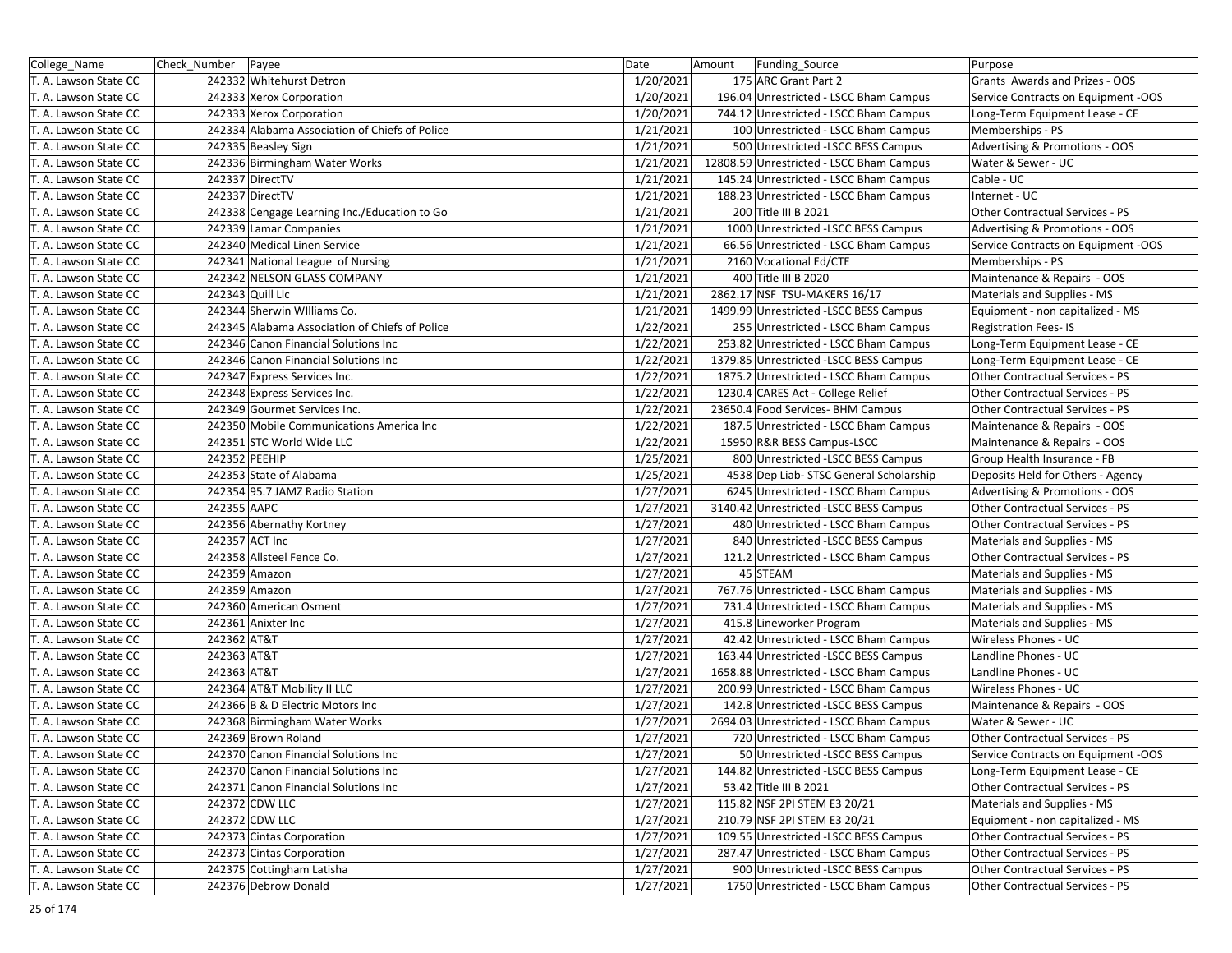| College Name          | Check_Number   Payee |                                  | Date      | Amount | Funding_Source                           | Purpose                             |
|-----------------------|----------------------|----------------------------------|-----------|--------|------------------------------------------|-------------------------------------|
| T. A. Lawson State CC |                      | 242377 Dick Coffee Enterprises   | 1/27/2021 |        | 650 Unrestricted - LSCC Bham Campus      | Advertising & Promotions - OOS      |
| T. A. Lawson State CC |                      | 242378 Dill Kendon               | 1/27/2021 |        | 840 Unrestricted - LSCC Bham Campus      | Other Contractual Services - PS     |
| T. A. Lawson State CC |                      | 242379 DISH DBS Corporation      | 1/27/2021 |        | 144.06 Unrestricted - LSCC Bham Campus   | Cable - UC                          |
| T. A. Lawson State CC |                      | 242380 Express Services Inc.     | 1/27/2021 |        | 784.38 Unrestricted -LSCC BESS Campus    | Other Contractual Services - PS     |
| T. A. Lawson State CC |                      | 242381 Ferguson Enterprises Inc  | 1/27/2021 |        | 412.9 Unrestricted -LSCC BESS Campus     | Materials and Supplies - MS         |
| T. A. Lawson State CC |                      | 242382 Fountain Building         | 1/27/2021 |        | 114.64 Unrestricted - LSCC BESS Campus   | Materials and Supplies - MS         |
| T. A. Lawson State CC |                      | 242383 Gibsons Sheet Metal Works | 1/27/2021 |        | 102.81 Unrestricted -LSCC BESS Campus    | Materials and Supplies - MS         |
| T. A. Lawson State CC |                      | 242385 Hampton Demetrius         | 1/27/2021 |        | 2000 Unrestricted -LSCC BESS Campus      | Other Contractual Services - PS     |
| T. A. Lawson State CC |                      | 242386 Hooten Kenneth            | 1/27/2021 |        | 720 Unrestricted - LSCC Bham Campus      | Other Contractual Services - PS     |
| T. A. Lawson State CC |                      | 242387 Jamco Inc.                | 1/27/2021 |        | 14292 Unrestricted -LSCC BESS Campus     | Maintenance & Repairs - OOS         |
| T. A. Lawson State CC |                      | 242388 Johnson Controls          | 1/27/2021 |        | 880 Unrestricted - LSCC Bham Campus      | Maintenance & Repairs - OOS         |
| T. A. Lawson State CC |                      | 242389 Johnstone Supply          | 1/27/2021 |        | 201.47 Unrestricted - LSCC Bham Campus   | Materials and Supplies - MS         |
| T. A. Lawson State CC |                      | 242390 Joiner Fire Sprinkler Co. | 1/27/2021 |        | 550 Unrestricted - LSCC Bham Campus      | Other Contractual Services - PS     |
| T. A. Lawson State CC |                      | 242391 Knox Pest Control         | 1/27/2021 |        | 190 Unrestricted - LSCC Bham Campus      | Other Contractual Services - PS     |
| T. A. Lawson State CC |                      | 242392 Leblanc Patrick           | 1/27/2021 |        | 240 Unrestricted - LSCC Bham Campus      | Other Contractual Services - PS     |
| T. A. Lawson State CC |                      | 242393 Level 3 Communications    | 1/27/2021 |        | 6612.54 Unrestricted - LSCC Bham Campus  | Internet - UC                       |
| T. A. Lawson State CC |                      | 242394 Little Myford             | 1/27/2021 |        | 960 Unrestricted - LSCC Bham Campus      | Other Contractual Services - PS     |
| T. A. Lawson State CC |                      | 242395 Lowe's Home Centers Inc   | 1/27/2021 |        | 131.64 Unrestricted - LSCC BESS Campus   | Materials and Supplies - MS         |
| T. A. Lawson State CC |                      | 242396 McCurdy Alanda            | 1/27/2021 |        | 480 Unrestricted - LSCC Bham Campus      | Other Contractual Services - PS     |
| T. A. Lawson State CC |                      | 242397 MEDCO School First Aid    | 1/27/2021 |        | 143.2 Unrestricted - LSCC Bham Campus    | Materials and Supplies - MS         |
| T. A. Lawson State CC |                      | 242399 Office Depot              | 1/27/2021 |        | 336.38 Unrestricted -LSCC BESS Campus    | Materials and Supplies - MS         |
| T. A. Lawson State CC |                      | 242400 Onin Staffing LLC         | 1/27/2021 |        | 2084.2 Unrestricted -LSCC BESS Campus    | Other Contractual Services - PS     |
| T. A. Lawson State CC |                      | 242400 Onin Staffing LLC         | 1/27/2021 |        | 3245.96 Unrestricted - LSCC Bham Campus  | Other Contractual Services - PS     |
| T. A. Lawson State CC |                      | 242401 People Ready              | 1/27/2021 |        | 2280.98 Unrestricted - LSCC Bham Campus  | Other Contractual Services - PS     |
| T. A. Lawson State CC |                      | 242402 Phillips Corporation      | 1/27/2021 |        | 229.98 Unrestricted -LSCC BESS Campus    | Materials and Supplies - MS         |
| T. A. Lawson State CC |                      | 242403 Pitney Bowes Credit Corp. | 1/27/2021 |        | 3863.91 Unrestricted - LSCC BESS Campus  | Long-Term Equipment Lease - CE      |
| T. A. Lawson State CC |                      | 242404 Powell Lee                | 1/27/2021 |        | 960 Unrestricted - LSCC Bham Campus      | Other Contractual Services - PS     |
| T. A. Lawson State CC |                      | 242405 Progressive Electrical Se | 1/27/2021 |        | 749.58 R&R BESS Campus-LSCC              | Maintenance & Repairs - OOS         |
| T. A. Lawson State CC |                      | 242406 PURCHASE POWER            | 1/27/2021 |        | 2336.31 Unrestricted -LSCC BESS Campus   | Postage - OOS                       |
| T. A. Lawson State CC |                      | 242408 Roper Christopher         | 1/27/2021 |        | 600 Unrestricted - LSCC Bham Campus      | Other Contractual Services - PS     |
| T. A. Lawson State CC |                      | 242409 Smith Andria              | 1/27/2021 |        | 750 Unrestricted - LSCC Bham Campus      | Other Contractual Services - PS     |
| T. A. Lawson State CC |                      | 242410 Spire Alabama Inc.        | 1/27/2021 |        | 10126.43 Unrestricted - LSCC Bham Campus | Gas & Heating Fuel - UC             |
| T. A. Lawson State CC |                      | 242410 Spire Alabama Inc.        | 1/27/2021 |        | 10978.1 Unrestricted -LSCC BESS Campus   | Gas & Heating Fuel - UC             |
| T. A. Lawson State CC |                      | 242411 STC World Wide LLC        | 1/27/2021 |        | 1470 Unrestricted - LSCC Bham Campus     | Maintenance & Repairs - OOS         |
| T. A. Lawson State CC |                      | 242412 Stevens Kendric           | 1/27/2021 |        | 960 Unrestricted - LSCC Bham Campus      | Other Contractual Services - PS     |
| T. A. Lawson State CC |                      | 242413 Strickland Companies      | 1/27/2021 |        | 230.66 Unrestricted - LSCC Bham Campus   | Materials and Supplies - MS         |
| T. A. Lawson State CC |                      | 242413 Strickland Companies      | 1/27/2021 |        | 458.67 Unrestricted -LSCC BESS Campus    | Materials and Supplies - MS         |
| T. A. Lawson State CC |                      | 242414 Verizon Wireless          | 1/27/2021 |        | 1821.35 Unrestricted - LSCC Bham Campus  | Wireless Phones - UC                |
| T. A. Lawson State CC |                      | 242415 Washington Tony           | 1/27/2021 |        | 600 Unrestricted - LSCC Bham Campus      | Other Contractual Services - PS     |
| T. A. Lawson State CC |                      | 242416 Washington Tony           | 1/27/2021 |        | 360 Unrestricted - LSCC Bham Campus      | Other Contractual Services - PS     |
| T. A. Lawson State CC |                      | 242417 Whitlow Jean              | 1/27/2021 |        | 2000 NSF 2PI STEM E3 20/21               | Other Contractual Services - PS     |
| T. A. Lawson State CC |                      | 242418 Xerox Corporation         | 1/27/2021 |        | 17.53 Unrestricted - LSCC Bham Campus    | Service Contracts on Equipment -OOS |
| T. A. Lawson State CC |                      | 242418 Xerox Corporation         | 1/27/2021 |        | 35.91 Unrestricted -LSCC BESS Campus     | Service Contracts on Equipment -OOS |
| T. A. Lawson State CC |                      | 242418 Xerox Corporation         | 1/27/2021 |        | 227.85 Unrestricted - LSCC Bham Campus   | Long-Term Equipment Lease - CE      |
| T. A. Lawson State CC |                      | 242418 Xerox Corporation         | 1/27/2021 |        | 251.3 Unrestricted -LSCC BESS Campus     | Long-Term Equipment Lease - CE      |
| T. A. Lawson State CC |                      | 242419 Young Ladarius            | 1/27/2021 |        | 720 Unrestricted - LSCC Bham Campus      | Other Contractual Services - PS     |
| T. A. Lawson State CC |                      | 242420 ACCC/Region 22            | 1/28/2021 |        | 4785 Unrestricted - LSCC Bham Campus     | Other Professional Fees - PS        |
| T. A. Lawson State CC |                      | 242421 ACT Inc                   | 1/28/2021 |        | 290 SNAP                                 | Materials and Supplies - MS         |
| T. A. Lawson State CC | 242422 AID           |                                  | 1/28/2021 |        | 7499.99 Title III SAFRAÂ Prog Admin 2020 | Other Contractual Services - PS     |
| T. A. Lawson State CC | 242422 AID           |                                  | 1/28/2021 |        | 15000.01 Title III B 2020                | Other Contractual Services - PS     |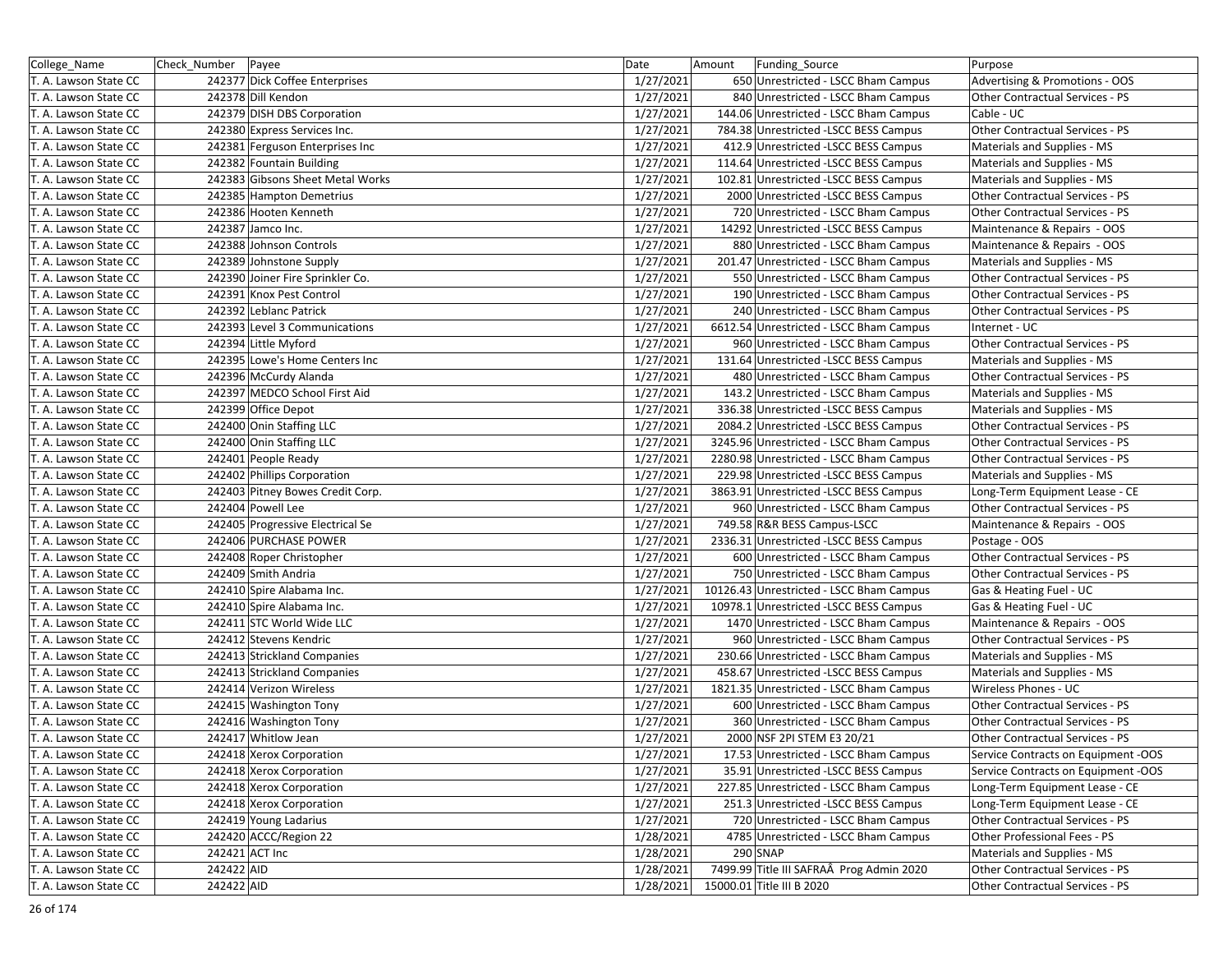| College_Name          | Check Number   Payee |                                                      | Date      | Amount<br>Funding_Source                   | Purpose                             |
|-----------------------|----------------------|------------------------------------------------------|-----------|--------------------------------------------|-------------------------------------|
| T. A. Lawson State CC |                      | 242423 Canon Financial Solutions Inc                 | 1/28/2021 | 724.86 AE - State Regular                  | Service Contracts on Equipment -OOS |
| T. A. Lawson State CC |                      | 242424 Express Services Inc.                         | 1/28/2021 | 1306.72 Unrestricted - LSCC Bham Campus    | Other Contractual Services - PS     |
| T. A. Lawson State CC |                      | 242425 Express Services Inc.                         | 1/28/2021 | 246.08 CARES Act - College Relief          | Other Contractual Services - PS     |
| T. A. Lawson State CC |                      | 242426 Follett Higher Education Group                |           | 1/28/2021 221340.52 Bookstore - BHM Campus | Bookstore - AP                      |
| T. A. Lawson State CC |                      | 242427 Holmes Jalen                                  | 1/28/2021 | 100 Unrestricted - LSCC Bham Campus        | Other Contractual Services - PS     |
| T. A. Lawson State CC |                      | 242428 Jefferson County Department Of Health         | 1/28/2021 | 253.89 SNAP                                | Materials and Supplies - MS         |
| T. A. Lawson State CC |                      | 242429 MEDCO School First Aid                        | 1/28/2021 | 10 Unrestricted - LSCC Bham Campus         | Materials and Supplies - MS         |
| T. A. Lawson State CC |                      | 242430 Miller Demetrius                              | 1/28/2021 | 140 Unrestricted - LSCC Bham Campus        | Other Contractual Services - PS     |
| T. A. Lawson State CC |                      | 242431 Minor Tequilla                                | 1/28/2021 | 70 Unrestricted - LSCC Bham Campus         | Other Contractual Services - PS     |
| T. A. Lawson State CC |                      | 242432 Nebraska Health Care Association              | 1/28/2021 | 395 Unrestricted -LSCC BESS Campus         | Memberships - PS                    |
| T. A. Lawson State CC |                      | 242432 Nebraska Health Care Association              | 1/28/2021 | 980 Unrestricted -LSCC BESS Campus         | Other Contractual Services - PS     |
| T. A. Lawson State CC |                      | 242434 Sam's Club                                    | 1/28/2021 | 170.86 Unrestricted - LSCC Bham Campus     | Materials and Supplies - MS         |
| T. A. Lawson State CC |                      | 242435 Sorenson Community Interpreting Services      | 1/28/2021 | 1930 Unrestricted - LSCC Bham Campus       | Other Contractual Services - PS     |
| T. A. Lawson State CC |                      | 242436 South East Basketball Officials Association   | 1/28/2021 | 3045 Unrestricted - LSCC Bham Campus       | Other Professional Fees - PS        |
| T. A. Lawson State CC |                      | 242437 Wright Fitness Inc.                           | 1/28/2021 | 3450 Title III Future                      | Materials and Supplies - MS         |
| T. A. Lawson State CC |                      | 242437 Wright Fitness Inc.                           | 1/28/2021 | 4470 Title III Future                      | Equipment - non capitalized - MS    |
| T. A. Lawson State CC |                      | 242438 Alabama Community College Umpires Association | 1/29/2021 | 250 Unrestricted - LSCC Bham Campus        | Other Professional Fees - PS        |
| T. A. Lawson State CC |                      | 242439 Baseball Coach                                | 1/29/2021 | 249.6 Unrestricted - LSCC Bham Campus      | Other Professional Fees - PS        |
| T. A. Lawson State CC |                      | 242440 Boone LaPromise                               | 1/29/2021 | 50 Unrestricted - LSCC Bham Campus         | Other Professional Fees - PS        |
| T. A. Lawson State CC |                      | 242441 Credentials Solutions LLC                     | 1/29/2021 | 611.9 Unrestricted -LSCC BESS Campus       | Materials and Supplies - MS         |
| T. A. Lawson State CC |                      | 242442 Henderson Darren                              | 1/29/2021 | 125 Unrestricted - LSCC Bham Campus        | Other Professional Fees - PS        |
| T. A. Lawson State CC |                      | 242443 Lockett Harold                                | 1/29/2021 | 125 Unrestricted - LSCC Bham Campus        | Other Professional Fees - PS        |
| T. A. Lawson State CC |                      | 242444 Lynch Walter                                  | 1/29/2021 | 50 Unrestricted - LSCC Bham Campus         | Other Professional Fees - PS        |
| T. A. Lawson State CC |                      | 242445 Rain-n-shine Irrigation                       | 1/29/2021 | 844.02 Unrestricted - LSCC Bham Campus     | Maintenance & Repairs - OOS         |
| T. A. Lawson State CC |                      | 242446 Sam's Club                                    | 1/29/2021 | 466.95 CARES Act - HBCU and Strengthening  | Materials and Supplies - MS         |
| T. A. Lawson State CC |                      | 242446 Sam's Club                                    | 1/29/2021 | 3894.95 CARES Act - HBCU and Strengthening | Equipment - non capitalized - MS    |
| T. A. Lawson State CC |                      | 242447 Shred It Usa Inc.                             | 1/29/2021 | 3365.34 Unrestricted -LSCC BESS Campus     | Other Contractual Services - PS     |
| T. A. Lawson State CC |                      | 242448 Taylor Linen Services                         | 1/29/2021 | 94.78 Food Services- BHM Campus            | Other Contractual Services - PS     |
| T. A. Lawson State CC |                      | 242449 Williams Vernona                              | 1/29/2021 | 235.93 Unrestricted -LSCC BESS Campus      | Materials and Supplies - MS         |
| T. A. Lawson State CC |                      | 242477 American Express                              | 2/1/2021  | 631.63 STEAM                               | Materials and Supplies - MS         |
| T. A. Lawson State CC |                      | 242478 ACCS Information Services Association         | 2/3/2021  | 500 Unrestricted - LSCC Bham Campus        | Memberships - PS                    |
| T. A. Lawson State CC |                      | 242481 ADT Commercial                                | 2/3/2021  | 613.98 Unrestricted -LSCC BESS Campus      | Other Contractual Services - PS     |
| T. A. Lawson State CC |                      | 242482 ADT LLC/Protection One Securtiy               | 2/3/2021  | 323.04 Unrestricted - LSCC Bham Campus     | Other Contractual Services - PS     |
| T. A. Lawson State CC | 242490 AT&T          |                                                      | 2/3/2021  | 1000.13 Unrestricted -LSCC BESS Campus     | Landline Phones - UC                |
| T. A. Lawson State CC | 242490 AT&T          |                                                      | 2/3/2021  | 5634.99 Unrestricted - LSCC Bham Campus    | Landline Phones - UC                |
| T. A. Lawson State CC | 242491 At&T          |                                                      | 2/3/2021  | 69.99 Unrestricted - LSCC Bham Campus      | Wireless Phones - UC                |
| T. A. Lawson State CC |                      | 242492 AT&T Long Distance                            | 2/3/2021  | 23.54 Unrestricted - LSCC Bham Campus      | Landline Phones - UC                |
| T. A. Lawson State CC |                      | 242532 Building Specialties Co                       | 2/3/2021  | 425 Unrestricted - LSCC Bham Campus        | Materials and Supplies - MS         |
| T. A. Lawson State CC |                      | 242549 Chef Clayton's Food Syste                     | 2/3/2021  | 4200 Unrestricted - LSCC Bham Campus       | Other Contractual Services - PS     |
| T. A. Lawson State CC |                      | 242551 Cintas Corporation                            | 2/3/2021  | 542.2 Unrestricted -LSCC BESS Campus       | Other Contractual Services - PS     |
| T. A. Lawson State CC |                      | 242551 Cintas Corporation                            | 2/3/2021  | 589.33 Unrestricted - LSCC Bham Campus     | Other Contractual Services - PS     |
| T. A. Lawson State CC |                      | 242562 Crawford Mattie                               | 2/3/2021  | 449.5 Upward Bound 20-21                   | Materials and Supplies - MS         |
| T. A. Lawson State CC |                      | 242586 Express Services Inc.                         | 2/3/2021  | 476.78 Unrestricted -LSCC BESS Campus      | Other Contractual Services - PS     |
| T. A. Lawson State CC |                      | 242587 Express Services Inc.                         | 2/3/2021  | 1552.8 Unrestricted - LSCC Bham Campus     | Other Contractual Services - PS     |
| T. A. Lawson State CC |                      | 242598 Fountain Building                             | 2/3/2021  | 109.18 Unrestricted -LSCC BESS Campus      | Materials and Supplies - MS         |
| T. A. Lawson State CC |                      | 242624 Hemphill Services Inc                         | 2/3/2021  | 590 R&R BESS Campus-LSCC                   | Other Contractual Services - PS     |
| T. A. Lawson State CC |                      | 242639 Icemakers Inc                                 | 2/3/2021  | 437.64 Unrestricted - LSCC Bham Campus     | Maintenance & Repairs - OOS         |
| T. A. Lawson State CC |                      | 242640 In10sity Interactive LLC                      | 2/3/2021  | 320.83 Unrestricted - LSCC Bham Campus     | Other Contractual Services - PS     |
| T. A. Lawson State CC |                      | 242668 Knox Pest Control                             | 2/3/2021  | 420 Unrestricted - LSCC Bham Campus        | Other Contractual Services - PS     |
| T. A. Lawson State CC |                      | 242671 Lang Robert                                   | 2/3/2021  | 1020 Upward Bound 20-21                    | Materials and Supplies - MS         |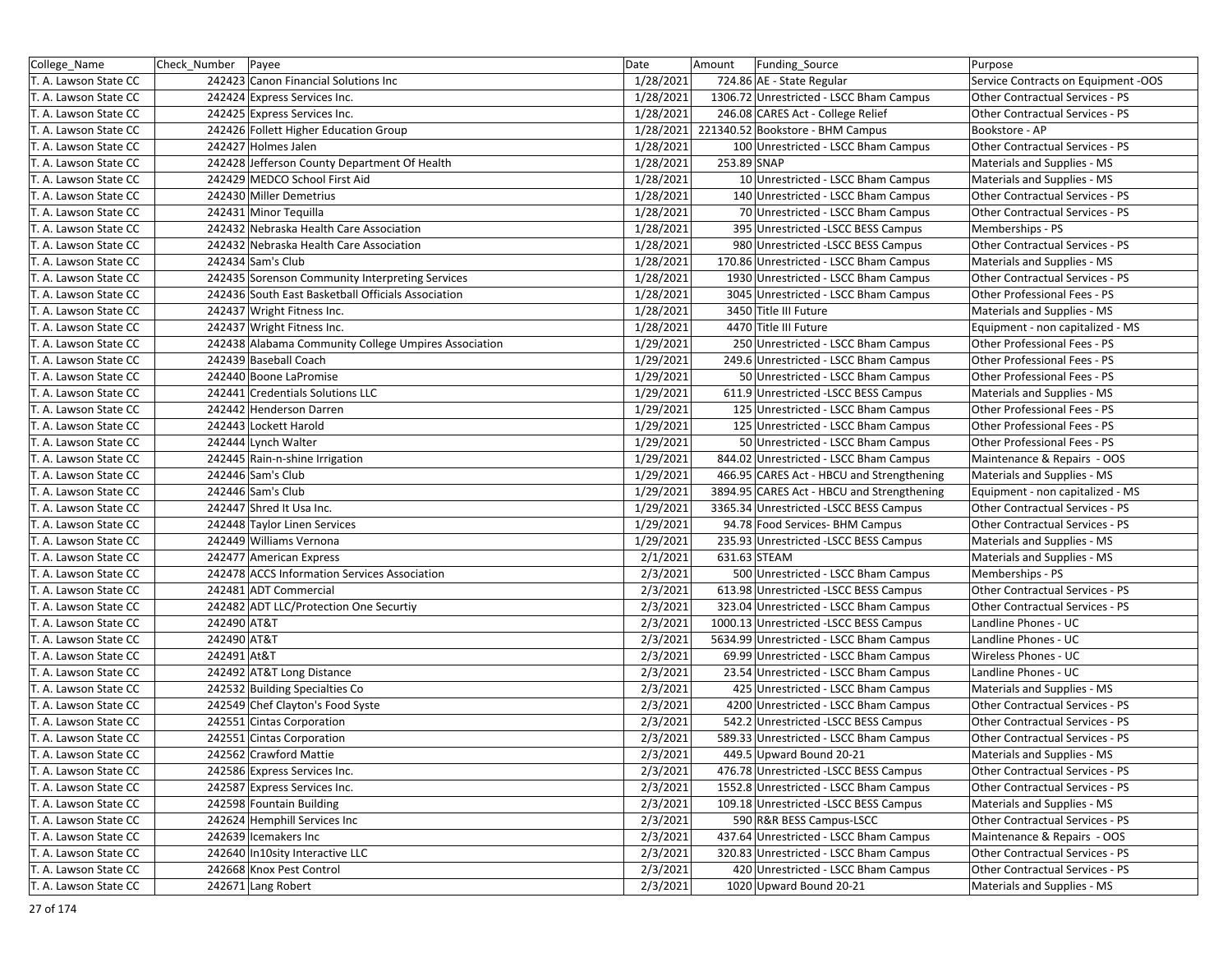| College_Name          | Check Number | Payee                                                            | Date      | Amount        | Funding_Source                              | Purpose                                |
|-----------------------|--------------|------------------------------------------------------------------|-----------|---------------|---------------------------------------------|----------------------------------------|
| T. A. Lawson State CC |              | 242729 NiTel Inc.                                                | 2/3/2021  |               | 895.69 Unrestricted - LSCC Bham Campus      | Internet - UC                          |
| T. A. Lawson State CC |              | 242729 NiTel Inc.                                                | 2/3/2021  |               | 2556.91 Unrestricted -LSCC BESS Campus      | Internet - UC                          |
| T. A. Lawson State CC |              | 242734 Office Depot                                              | 2/3/2021  |               | 312.59 Unrestricted - LSCC Bham Campus      | Materials and Supplies - MS            |
| T. A. Lawson State CC |              | 242736 Onin Staffing LLC                                         | 2/3/2021  |               | 1779.87 Unrestricted -LSCC BESS Campus      | Other Contractual Services - PS        |
| T. A. Lawson State CC |              | 242736 Onin Staffing LLC                                         | 2/3/2021  |               | 2914.94 Unrestricted - LSCC Bham Campus     | Other Contractual Services - PS        |
| T. A. Lawson State CC |              | 242740 People Ready                                              | 2/3/2021  |               | 1888.92 Unrestricted - LSCC Bham Campus     | Other Contractual Services - PS        |
| T. A. Lawson State CC |              | 242741 Pep Boys Remittance Dept                                  | 2/3/2021  |               | 338.72 Unrestricted - LSCC Bham Campus      | Other Contractual Services - PS        |
| T. A. Lawson State CC |              | 242750 Quill Llc                                                 | 2/3/2021  |               | 66.29 Unrestricted - LSCC Bham Campus       | Materials and Supplies - MS            |
| T. A. Lawson State CC |              | 242750 Quill Llc                                                 | 2/3/2021  |               | 12960.2 CARES Act - HBCU and Strengthening  | Equipment - non capitalized - MS       |
| T. A. Lawson State CC |              | 242750 Quill Llc                                                 | 2/3/2021  |               | 19245.74 CARES Act - HBCU and Strengthening | Materials and Supplies - MS            |
| T. A. Lawson State CC |              | 242758 RJ Young Company                                          | 2/3/2021  |               | 6.59 Unrestricted - LSCC Bham Campus        | Service Contracts on Equipment -OOS    |
| T. A. Lawson State CC |              | 242758 RJ Young Company                                          | 2/3/2021  |               | 455.76 Unrestricted -LSCC BESS Campus       | Long-Term Equipment Lease - CE         |
| T. A. Lawson State CC |              | 242758 RJ Young Company                                          | 2/3/2021  |               | 2112.27 Unrestricted - LSCC Bham Campus     | Long-Term Equipment Lease - CE         |
| T. A. Lawson State CC |              | 242799 Taylor Linen Services                                     | 2/3/2021  |               | 113.96 Food Services- BHM Campus            | Other Contractual Services - PS        |
| T. A. Lawson State CC |              | 242823 Walmart                                                   | 2/3/2021  |               | 112.46 Unrestricted -LSCC BESS Campus       | Materials and Supplies - MS            |
| T. A. Lawson State CC |              | 242823 Walmart                                                   | 2/3/2021  | 286.4 SNAP    |                                             | Materials and Supplies - MS            |
| T. A. Lawson State CC |              | 242823 Walmart                                                   | 2/3/2021  |               | 742.9 Upward Bound 19-20                    | Materials and Supplies - MS            |
| T. A. Lawson State CC |              | 242830 Warehouse Equipment and Supply Company                    | 2/3/2021  |               | 1893 ARC Grant Part 2                       | Materials and Supplies - MS            |
| T. A. Lawson State CC |              | 242837 WEX Inc                                                   | 2/3/2021  |               | 1282.69 Unrestricted - LSCC Bham Campus     | Gasoline & Oil - Motor Veh - OOS       |
| T. A. Lawson State CC |              | 242853 Wittichen Supply Company Inc.                             | 2/3/2021  |               | 22.87 Unrestricted -LSCC BESS Campus        | Materials and Supplies - MS            |
| T. A. Lawson State CC |              | 242865 Airgas Inc                                                | 2/4/2021  |               | 966.61 Unrestricted -LSCC BESS Campus       | Materials and Supplies - MS            |
| T. A. Lawson State CC |              | 242866 Amazon                                                    | 2/4/2021  | 1270.49 STEAM |                                             | Materials and Supplies - MS            |
| T. A. Lawson State CC |              | 242867 De Lage Landen Fin Svc                                    | 2/4/2021  |               | 304.37 Unrestricted -LSCC BESS Campus       | Long-Term Equipment Lease - CE         |
| T. A. Lawson State CC |              | 242868 Guardian-Ipco Inc.                                        | 2/4/2021  |               | 300 Unrestricted - LSCC Bham Campus         | Other Contractual Services - PS        |
| T. A. Lawson State CC |              | 242868 Guardian-Ipco Inc.                                        | 2/4/2021  |               | 300 Unrestricted -LSCC BESS Campus          | Materials and Supplies - MS            |
| T. A. Lawson State CC |              | 242869 Harris Insulation Inc.                                    | 2/4/2021  |               | 2382 R&R BESS Campus-LSCC                   | Maintenance & Repairs - OOS            |
| T. A. Lawson State CC |              | 242870 Metro Storage/Trailer                                     | 2/4/2021  |               | 155 Unrestricted - LSCC Bham Campus         | Other Contractual Services - PS        |
| T. A. Lawson State CC |              | 242870 Metro Storage/Trailer                                     | 2/4/2021  |               | 180 Unrestricted - LSCC BESS Campus         | Short-Term Equipment Rentals - OOS     |
| T. A. Lawson State CC |              | 242871 NELSON GLASS COMPANY                                      | 2/4/2021  |               | 463 Unrestricted - LSCC Bham Campus         | Other Contractual Services - PS        |
| T. A. Lawson State CC |              | 242872 Pep Boys Remittance Dept                                  | 2/4/2021  |               | 256.68 Unrestricted -LSCC BESS Campus       | Maintenance & Repairs - OOS            |
| T. A. Lawson State CC |              | 242873 Quill Llc                                                 | 2/4/2021  |               | 12738.68 CARES Act - HBCU and Strengthening | Materials and Supplies - MS            |
| T. A. Lawson State CC |              | 242874 Republic Services Inc.                                    | 2/4/2021  |               | 1884.84 Unrestricted -LSCC BESS Campus      | Other Contractual Services - PS        |
| T. A. Lawson State CC |              | 242874 Republic Services Inc.                                    | 2/4/2021  |               | 6402.52 Unrestricted - LSCC Bham Campus     | Other Contractual Services - PS        |
| T. A. Lawson State CC |              | 242875 RJ Young Company                                          | 2/4/2021  |               | 895.83 Unrestricted -LSCC BESS Campus       | Long-Term Equipment Lease - CE         |
| T. A. Lawson State CC |              | 242875 RJ Young Company                                          | 2/4/2021  |               | 1600 Unrestricted - LSCC Bham Campus        | Long-Term Equipment Lease - CE         |
| T. A. Lawson State CC |              | 242876 Town And Country Ford                                     | 2/4/2021  |               | 1191.31 Unrestricted - LSCC Bham Campus     | Maintenance & Repairs - OOS            |
| T. A. Lawson State CC |              | 242877 Xerox Corporation                                         | 2/4/2021  |               | 122.69 Unrestricted -LSCC BESS Campus       | Long-Term Equipment Lease - CE         |
| T. A. Lawson State CC |              | 242878 Abernathy Kortney                                         | 2/10/2021 |               | 480 Unrestricted - LSCC Bham Campus         | Other Contractual Services - PS        |
| T. A. Lawson State CC |              | 242879 ADS Security L.P.                                         | 2/10/2021 |               | 560.64 R&R BESS Campus-LSCC                 | Other Contractual Services - PS        |
| T. A. Lawson State CC |              | 242880 Alabama Community College System Facility & Safety Assoc. | 2/10/2021 |               | 250 Unrestricted - LSCC Bham Campus         | Memberships - PS                       |
| T. A. Lawson State CC |              | 242881 American Osment                                           | 2/10/2021 |               | 481.73 Unrestricted -LSCC BESS Campus       | <b>Other Contractual Services - PS</b> |
| T. A. Lawson State CC |              | 242882 Arrow Exterminators                                       | 2/10/2021 |               | 40 Unrestricted - LSCC Bham Campus          | Other Contractual Services - PS        |
| T. A. Lawson State CC | 242883 AT&T  |                                                                  | 2/10/2021 |               | 168.74 Unrestricted -LSCC BESS Campus       | Landline Phones - UC                   |
| T. A. Lawson State CC | 242883 AT&T  |                                                                  | 2/10/2021 |               | 327.48 Unrestricted - LSCC Bham Campus      | Landline Phones - UC                   |
| T. A. Lawson State CC | 242884 At&T  |                                                                  | 2/10/2021 |               | 118.7 Unrestricted - LSCC Bham Campus       | Internet - UC                          |
| T. A. Lawson State CC |              | 242885 B & D Electric Motors Inc                                 | 2/10/2021 |               | 983.4 Unrestricted - LSCC Bham Campus       | Maintenance & Repairs - OOS            |
| T. A. Lawson State CC |              | 242886 B & D Electric Motors Inc                                 | 2/10/2021 |               | 378.4 Unrestricted - LSCC Bham Campus       | Materials and Supplies - MS            |
| T. A. Lawson State CC |              | 242888 Bessemer Utilities                                        | 2/10/2021 |               | 967.2 Unrestricted -LSCC BESS Campus        | Water & Sewer - UC                     |
| T. A. Lawson State CC |              | 242888 Bessemer Utilities                                        | 2/10/2021 |               | 24009.01 Unrestricted -LSCC BESS Campus     | Electricity - UC                       |
| T. A. Lawson State CC |              | 242889 Birmingham Times                                          | 2/10/2021 |               | 450 Unrestricted - LSCC Bham Campus         | Advertising & Promotions - OOS         |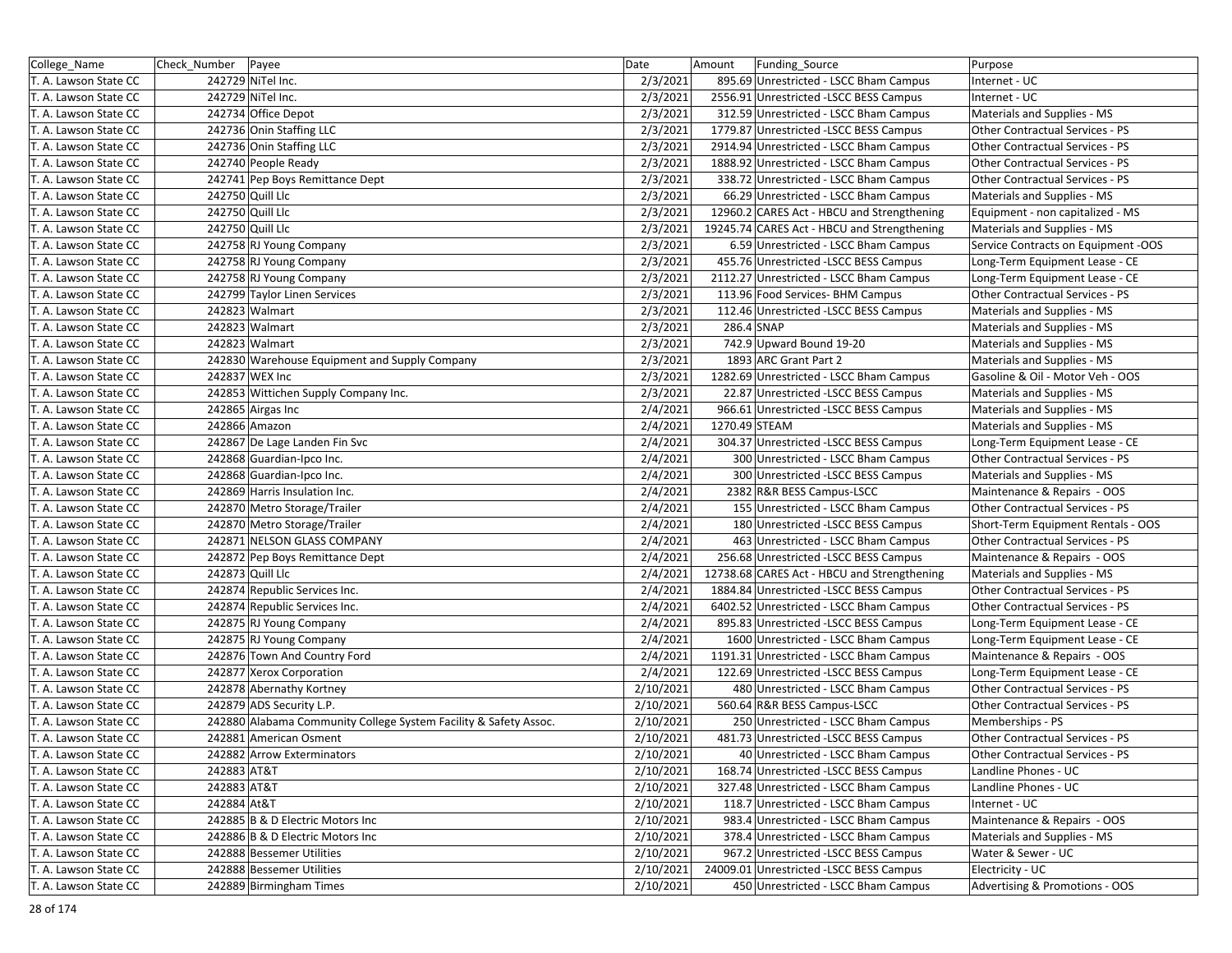| College_Name          | Check Number    | Payee                                | Date      | Funding_Source<br>Amount                  | Purpose                             |
|-----------------------|-----------------|--------------------------------------|-----------|-------------------------------------------|-------------------------------------|
| T. A. Lawson State CC |                 | 242890 Birmingham Water Works        | 2/10/2021 | 35.31 Unrestricted - LSCC Bham Campus     | Water & Sewer - UC                  |
| T. A. Lawson State CC |                 | 242891 Brown Roland                  | 2/10/2021 | 720 Unrestricted - LSCC Bham Campus       | Other Contractual Services - PS     |
| T. A. Lawson State CC |                 | 242892 Canon Financial Solutions Inc | 2/10/2021 | 236.67 Title III B 2021                   | Other Contractual Services - PS     |
| T. A. Lawson State CC |                 | 242893 Canon Financial Solutions Inc | 2/10/2021 | 5.33 Unrestricted - LSCC Bham Campus      | Long-Term Equipment Lease - CE      |
| T. A. Lawson State CC |                 | 242893 Canon Financial Solutions Inc | 2/10/2021 | 28.95 Unrestricted - LSCC BESS Campus     | Long-Term Equipment Lease - CE      |
| T. A. Lawson State CC |                 | 242894 CDW LLC                       | 2/10/2021 | 6.57 CARES Act - HBCU and Strengthening   | Other Contractual Services - PS     |
| T. A. Lawson State CC |                 | 242894 CDW LLC                       | 2/10/2021 | 16.4 CARES Act - HBCU and Strengthening   | Materials and Supplies - MS         |
| T. A. Lawson State CC |                 | 242894 CDW LLC                       | 2/10/2021 | 177.03 CARES Act - HBCU and Strengthening | Equipment - non capitalized - MS    |
| T. A. Lawson State CC |                 | 242895 Cintas Corporation            | 2/10/2021 | 287.47 Unrestricted - LSCC Bham Campus    | Other Contractual Services - PS     |
| T. A. Lawson State CC | 242898 DexYP    |                                      | 2/10/2021 | 1123.02 Unrestricted - LSCC Bham Campus   | Advertising & Promotions - OOS      |
| T. A. Lawson State CC |                 | 242899 Dill Kendon                   | 2/10/2021 | 960 Unrestricted - LSCC Bham Campus       | Other Contractual Services - PS     |
| T. A. Lawson State CC |                 | 242900 DISH DBS Corporation          | 2/10/2021 | 177.06 Unrestricted - LSCC Bham Campus    | Internet - UC                       |
| T. A. Lawson State CC |                 | 242904 Fagnes Billy                  | 2/10/2021 | 800 Unrestricted - LSCC Bham Campus       | Maintenance & Repairs - OOS         |
| T. A. Lawson State CC |                 | 242904 Fagnes Billy                  | 2/10/2021 | 3850 Title III B 2020                     | Maintenance & Repairs - OOS         |
| T. A. Lawson State CC |                 | 242905 Ferguson Enterprises Inc      | 2/10/2021 | 383.5 Title III SAFRAÂ Prog Admin 2020    | Other Contractual Services - PS     |
| T. A. Lawson State CC |                 | 242906 Fountain Building             | 2/10/2021 | 35.77 Unrestricted -LSCC BESS Campus      | Materials and Supplies - MS         |
| T. A. Lawson State CC |                 | 242908 Hemphill Services Inc         | 2/10/2021 | 1064.5 R&R BESS Campus-LSCC               | Other Contractual Services - PS     |
| T. A. Lawson State CC | 242909 HESI     |                                      | 2/10/2021 | 170 CARES Act - College Relief            | Other Contractual Services - PS     |
| T. A. Lawson State CC |                 | 242910 Holmes Jalen                  | 2/10/2021 | 100 Unrestricted - LSCC Bham Campus       | Other Contractual Services - PS     |
| T. A. Lawson State CC |                 | 242911 Hooten Kenneth                | 2/10/2021 | 720 Unrestricted - LSCC Bham Campus       | Other Contractual Services - PS     |
| T. A. Lawson State CC |                 | 242914 Leblanc Patrick               | 2/10/2021 | 120 Unrestricted - LSCC Bham Campus       | Other Contractual Services - PS     |
| T. A. Lawson State CC |                 | 242915 Little Myford                 | 2/10/2021 | 960 Unrestricted - LSCC Bham Campus       | Other Contractual Services - PS     |
| T. A. Lawson State CC |                 | 242916 McCurdy Alanda                | 2/10/2021 | 480 Unrestricted - LSCC Bham Campus       | Other Contractual Services - PS     |
| T. A. Lawson State CC |                 | 242917 Miller Demetrius              | 2/10/2021 | 210 Unrestricted - LSCC Bham Campus       | Other Contractual Services - PS     |
| T. A. Lawson State CC |                 | 242918 Minor Tequilla                | 2/10/2021 | 105 Unrestricted - LSCC Bham Campus       | Other Contractual Services - PS     |
| T. A. Lawson State CC |                 | 242919 Mold Testing Services LLC     | 2/10/2021 | 600 Title III B 2020                      | Other Contractual Services - PS     |
| T. A. Lawson State CC |                 | 242920 Moore 4 Productions           | 2/10/2021 | 300 Unrestricted - LSCC Bham Campus       | Other Contractual Services - PS     |
| T. A. Lawson State CC |                 | 242921 Office Depot                  | 2/10/2021 | 126.95 Unrestricted - LSCC Bham Campus    | Materials and Supplies - MS         |
| T. A. Lawson State CC |                 | 242922 Onin Staffing LLC             | 2/10/2021 | 1782.34 Unrestricted -LSCC BESS Campus    | Other Contractual Services - PS     |
| T. A. Lawson State CC |                 | 242922 Onin Staffing LLC             | 2/10/2021 | 3319.2 Unrestricted - LSCC Bham Campus    | Other Contractual Services - PS     |
| T. A. Lawson State CC |                 | 242923 People Ready                  | 2/10/2021 | 2452.08 Unrestricted - LSCC Bham Campus   | Other Contractual Services - PS     |
| T. A. Lawson State CC |                 | 242925 Powell Lee                    | 2/10/2021 | 960 Unrestricted - LSCC Bham Campus       | Other Contractual Services - PS     |
| T. A. Lawson State CC |                 | 242926 ProctorU Inc.                 | 2/10/2021 | 1308.5 Unrestricted - LSCC Bham Campus    | Institutional Use - OOS             |
| T. A. Lawson State CC | 242927 QCI Inc. |                                      | 2/10/2021 | 143.48 Unrestricted -LSCC BESS Campus     | Materials and Supplies - MS         |
| T. A. Lawson State CC |                 | 242928 Quill Llc                     | 2/10/2021 | 3297.52 Title III B 2021                  | Materials and Supplies - MS         |
| T. A. Lawson State CC |                 | 242928 Quill Llc                     | 2/10/2021 | 4721.46 AE-Federal Regular                | Materials and Supplies - MS         |
| T. A. Lawson State CC |                 | 242929 Regions Bank                  | 2/10/2021 | 3002.08 Bond 2012                         | Bonds - Interest Payments - CE      |
| T. A. Lawson State CC |                 | 242929 Regions Bank                  | 2/10/2021 | 39166.67 Bond 2012                        | Bonds - Principal Payments - CE     |
| T. A. Lawson State CC |                 | 242930 Regions Bank                  | 2/10/2021 | 11607.5 Bond 2007                         | Bonds - Interest Payments - CE      |
| T. A. Lawson State CC |                 | 242930 Regions Bank                  | 2/10/2021 | 18333.33 Bond 2007                        | Bonds - Principal Payments - CE     |
| T. A. Lawson State CC |                 | 242933 Roper Christopher             | 2/10/2021 | 720 Unrestricted - LSCC Bham Campus       | Other Contractual Services - PS     |
| T. A. Lawson State CC |                 | 242936 Sherwin Williams Co.          | 2/10/2021 | 118.92 Unrestricted -LSCC BESS Campus     | Materials and Supplies - MS         |
| T. A. Lawson State CC |                 | 242937 Stark Exterminators           | 2/10/2021 | 415 Unrestricted - LSCC Bham Campus       | Other Contractual Services - PS     |
| T. A. Lawson State CC |                 | 242938 STC World Wide LLC            | 2/10/2021 | 7450 R&R BESS Campus-LSCC                 | Maintenance & Repairs - OOS         |
| T. A. Lawson State CC |                 | 242939 Stevens Kendric               | 2/10/2021 | 960 Unrestricted - LSCC Bham Campus       | Other Contractual Services - PS     |
| T. A. Lawson State CC |                 | 242940 The Birmingham Market LLC     | 2/10/2021 | 800 Unrestricted - LSCC Bham Campus       | Advertising & Promotions - OOS      |
| T. A. Lawson State CC |                 | 242941 Washington Tony               | 2/10/2021 | 960 Unrestricted - LSCC Bham Campus       | Other Contractual Services - PS     |
| T. A. Lawson State CC |                 | 242943 Wolters Kluwer Health Inc     | 2/10/2021 | 4059.71 Unrestricted - LSCC Bham Campus   | Institutional Use - OOS             |
| T. A. Lawson State CC |                 | 242944 Xerox Corporation             | 2/10/2021 | 102.14 Unrestricted - LSCC Bham Campus    | Service Contracts on Equipment -OOS |
| T. A. Lawson State CC |                 | 242944 Xerox Corporation             | 2/10/2021 | 621.43 Unrestricted - LSCC Bham Campus    | Long-Term Equipment Lease - CE      |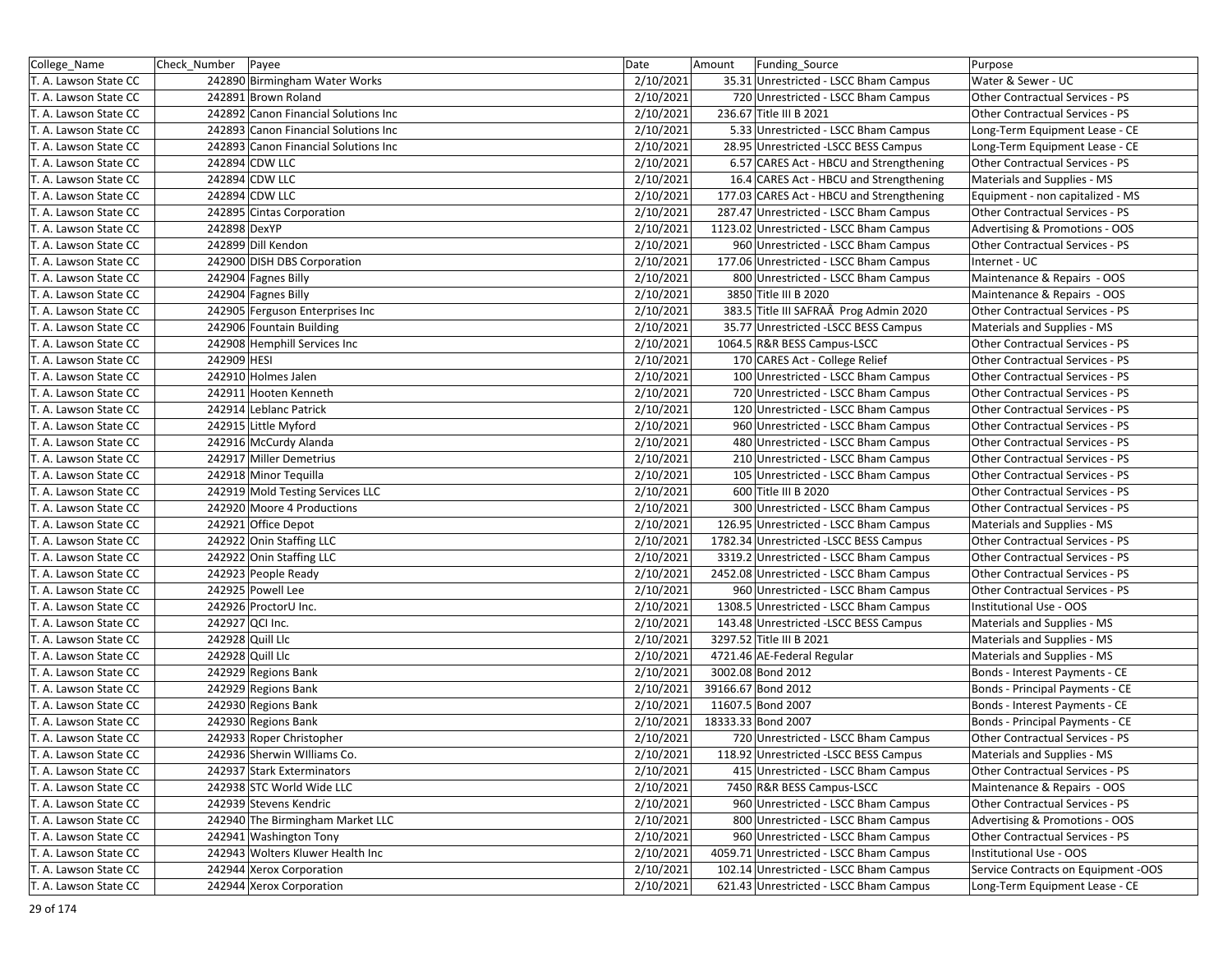| College_Name          | Check_Number Payee |                                               | Date      | Amount<br><b>Funding Source</b>             | Purpose                             |
|-----------------------|--------------------|-----------------------------------------------|-----------|---------------------------------------------|-------------------------------------|
| T. A. Lawson State CC |                    | 242945 Young Ladarius                         | 2/10/2021 | 720 Unrestricted - LSCC Bham Campus         | Other Contractual Services - PS     |
| T. A. Lawson State CC |                    | 242946 Anixter Inc                            | 2/11/2021 | 372 Lineworker Program                      | Materials and Supplies - MS         |
| T. A. Lawson State CC | 242947 AT&T        |                                               | 2/11/2021 | 430.27 Unrestricted -LSCC BESS Campus       | Landline Phones - UC                |
| T. A. Lawson State CC |                    | 242948 Benco Dental Co.                       | 2/11/2021 | 888.7 Unrestricted -LSCC BESS Campus        | Materials and Supplies - MS         |
| T. A. Lawson State CC |                    | 242949 CDW LLC                                | 2/11/2021 | 95 NSF 2PI STEM E3 20/21                    | Materials and Supplies - MS         |
| T. A. Lawson State CC |                    | 242949 CDW LLC                                | 2/11/2021 | 390.47 CARES Act - HBCU and Strengthening   | Materials and Supplies - MS         |
| T. A. Lawson State CC |                    | 242949 CDW LLC                                | 2/11/2021 | 22134.93 CARES Act - HBCU and Strengthening | Equipment - non capitalized - MS    |
| T. A. Lawson State CC |                    | 242951 Cintas Corporation                     | 2/11/2021 | 109.55 Unrestricted -LSCC BESS Campus       | Other Contractual Services - PS     |
| T. A. Lawson State CC |                    | 242951 Cintas Corporation                     | 2/11/2021 | 301.86 Unrestricted - LSCC Bham Campus      | Other Contractual Services - PS     |
| T. A. Lawson State CC |                    | 242952 Cook's Pest Control                    | 2/11/2021 | 422 Unrestricted - LSCC Bham Campus         | Other Contractual Services - PS     |
| T. A. Lawson State CC |                    | 242953 Express Services Inc.                  | 2/11/2021 | 538.3 Unrestricted -LSCC BESS Campus        | Other Contractual Services - PS     |
| T. A. Lawson State CC |                    | 242954 Express Services Inc.                  | 2/11/2021 | 615.2 Unrestricted - LSCC Bham Campus       | Other Contractual Services - PS     |
| T. A. Lawson State CC |                    | 242955 Ferrellgas                             | 2/11/2021 | 15 Unrestricted - LSCC BESS Campus          | Maintenance & Repairs - OOS         |
| T. A. Lawson State CC |                    | 242957 Lawson State Foundation                | 2/11/2021 | 2000 Unrestricted -LSCC BESS Campus         | Short-Term Building Rentals - OOS   |
| T. A. Lawson State CC |                    | 242958 Pep Boys Remittance Dept               | 2/11/2021 | 26.99 Unrestricted - LSCC Bham Campus       | Other Contractual Services - PS     |
| T. A. Lawson State CC |                    | 242959 Spire Alabama Inc.                     | 2/11/2021 | 14236.83 Unrestricted - LSCC Bham Campus    | Gas & Heating Fuel - UC             |
| T. A. Lawson State CC |                    | 242960 Warehouse Equipment and Supply Company | 2/11/2021 | 87 Lineworker Program                       | Materials and Supplies - MS         |
| T. A. Lawson State CC |                    | 242961 Xerox Business Solutions Southeast     | 2/11/2021 | 8.11 Unrestricted - LSCC Bham Campus        | Service Contracts on Equipment -OOS |
| T. A. Lawson State CC |                    | 242961 Xerox Business Solutions Southeast     | 2/11/2021 | 11.76 Unrestricted -LSCC BESS Campus        | Service Contracts on Equipment -OOS |
| T. A. Lawson State CC |                    | 242961 Xerox Business Solutions Southeast     | 2/11/2021 | 133.16 Unrestricted - LSCC Bham Campus      | Long-Term Equipment Lease - CE      |
| T. A. Lawson State CC |                    | 242961 Xerox Business Solutions Southeast     | 2/11/2021 | 169.07 Unrestricted -LSCC BESS Campus       | Long-Term Equipment Lease - CE      |
| T. A. Lawson State CC |                    | 242963 African American Publishing            | 2/12/2021 | 506.73 Unrestricted - LSCC Bham Campus      | Materials and Supplies - MS         |
| T. A. Lawson State CC |                    | 242964 Aho Architects LLC                     | 2/12/2021 | 2386.77 Title III B 2020                    | Engineering & Architectural Svc -PS |
| T. A. Lawson State CC |                    | 242965 Alabama Commission on Higher Education | 2/12/2021 | 200 Unrestricted - LSCC Bham Campus         | Memberships - PS                    |
| T. A. Lawson State CC |                    | 242966 American Express                       | 2/12/2021 | 45 Unrestricted - LSCC BESS Campus          | Other Contractual Services - PS     |
| T. A. Lawson State CC |                    | 242966 American Express                       | 2/12/2021 | 55 Unrestricted - LSCC Bham Campus          | Memberships - PS                    |
| T. A. Lawson State CC |                    | 242966 American Express                       | 2/12/2021 | 93.02 Unrestricted - LSCC Bham Campus       | Wireless Phones - UC                |
| T. A. Lawson State CC |                    | 242966 American Express                       | 2/12/2021 | 130 Title III B 2021                        | Computer Software(non capital) - MS |
| T. A. Lawson State CC |                    | 242966 American Express                       | 2/12/2021 | 160 Unrestricted - LSCC Bham Campus         | Subscriptions - OOS                 |
| T. A. Lawson State CC |                    | 242966 American Express                       | 2/12/2021 | 482.31 Title III B 2020                     | Equipment - non capitalized - MS    |
| T. A. Lawson State CC |                    | 242966 American Express                       | 2/12/2021 | 931.12 Title III SAFRAÂ Prog Admin 2020     | Other Contractual Services - PS     |
| T. A. Lawson State CC |                    | 242966 American Express                       | 2/12/2021 | 1068.19 NSF 2PI STEM E3 20/21               | Materials and Supplies - MS         |
| T. A. Lawson State CC |                    | 242966 American Express                       | 2/12/2021 | 1199.46 Title III B 2020                    | Materials and Supplies - MS         |
| T. A. Lawson State CC |                    | 242966 American Express                       | 2/12/2021 | 1575 Title III B 2020                       | Other Contractual Services - PS     |
| T. A. Lawson State CC |                    | 242966 American Express                       | 2/12/2021 | 1813 Unrestricted - LSCC Bham Campus        | Advertising & Promotions - OOS      |
| T. A. Lawson State CC |                    | 242966 American Express                       | 2/12/2021 | 2932.65 CARES Act - HBCU and Strengthening  | Other Contractual Services - PS     |
| T. A. Lawson State CC |                    | 242966 American Express                       | 2/12/2021 | 26003.63 CARES Act - HBCU and Strengthening | Materials and Supplies - MS         |
| T. A. Lawson State CC |                    | 242967 American Osment                        | 2/12/2021 | 1694 CARES Act - College Relief             | Materials and Supplies - MS         |
| T. A. Lawson State CC |                    | 242968 Berry James                            | 2/12/2021 | 45.68 Unrestricted -LSCC BESS Campus        | Materials and Supplies - MS         |
| T. A. Lawson State CC |                    | 242970 CDW LLC                                | 2/12/2021 | 15.09 NSF 2PI STEM E3 20/21                 | Materials and Supplies - MS         |
| T. A. Lawson State CC |                    | 242970 CDW LLC                                | 2/12/2021 | 27.47 NSF 2PI STEM E3 20/21                 | Equipment - non capitalized - MS    |
| T. A. Lawson State CC |                    | 242971 Corporate College of LSCC              | 2/12/2021 | 2856 SNAP                                   | Other Contractual Services - PS     |
| T. A. Lawson State CC |                    | 242973 EBSCO Industries Inc                   | 2/12/2021 | 4653 Title III B 2021                       | Other Contractual Services - PS     |
| T. A. Lawson State CC |                    | 242974 Express Services Inc.                  | 2/12/2021 | 937.6 Unrestricted - LSCC Bham Campus       | Other Contractual Services - PS     |
| T. A. Lawson State CC |                    | 242975 Graham Osula MD                        | 2/12/2021 | 7124 Dep Liab- STSC General Scholarship     | Deposits Held for Others - Agency   |
| T. A. Lawson State CC |                    | 242978 Kappa Beta Delta                       | 2/12/2021 | 845 Dep Liab - Kappa Beta Delta Club        | Deposits Held for Others - Agency   |
| T. A. Lawson State CC |                    | 242979 Lincoln Electric Company               | 2/12/2021 | 58.7 Welding Training Grant                 | Materials and Supplies - MS         |
| T. A. Lawson State CC |                    | 242980 Lsi Research Inc.                      | 2/12/2021 | 11800 Title III SAFRAÂ Prog Admin 2020      | Other Contractual Services - PS     |
| T. A. Lawson State CC |                    | 242981 OCLC Inc.                              | 2/12/2021 | 2384.43 Title III B 2021                    | Other Contractual Services - PS     |
| T. A. Lawson State CC |                    | 242982 Progressive Electrical Se              | 2/12/2021 | 1132.27 R&R BESS Campus-LSCC                | Maintenance & Repairs - OOS         |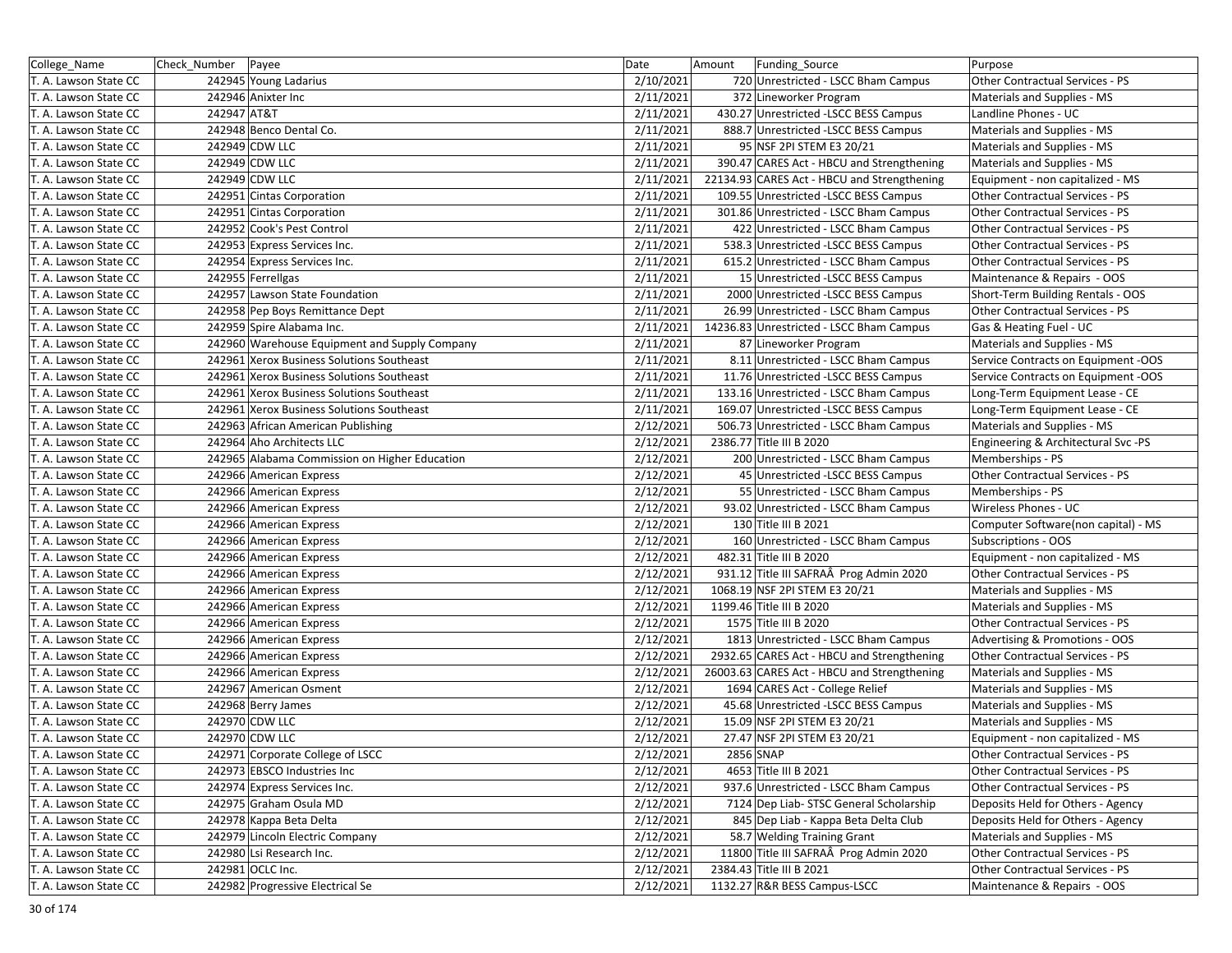| College_Name          | Check_Number   Payee |                                                 | Date      | Amount<br>Funding_Source                             | Purpose                             |
|-----------------------|----------------------|-------------------------------------------------|-----------|------------------------------------------------------|-------------------------------------|
| T. A. Lawson State CC | 242983 QCI Inc.      |                                                 | 2/12/2021 | 54 Unrestricted -LSCC BESS Campus                    | Materials and Supplies - MS         |
| T. A. Lawson State CC |                      | 242985 Sandy's Flowers                          | 2/12/2021 | 99 Unrestricted - LSCC Bham Campus                   | Materials and Supplies - MS         |
| T. A. Lawson State CC |                      | 242986 Spartan Chemical Company                 | 2/12/2021 | 600 Title III B 2020                                 | Computer Software(non capital) - MS |
| T. A. Lawson State CC |                      | 242987 Taylor Linen Services                    | 2/12/2021 | 113.96 Food Services- BHM Campus                     | Other Contractual Services - PS     |
| T. A. Lawson State CC |                      | 242989 Albright Geri                            | 2/17/2021 | 381.68 Unrestricted - LSCC Bham Campus               | Materials and Supplies - MS         |
| T. A. Lawson State CC |                      | 242990 AMERICAN DENTAL ASS                      | 2/17/2021 | 30 Unrestricted - LSCC Bham Campus                   | Subscriptions - OOS                 |
| T. A. Lawson State CC |                      | 242992 Brazil Brian                             | 2/17/2021 | 50 Unrestricted - LSCC Bham Campus                   | Other Contractual Services - PS     |
| T. A. Lawson State CC |                      | 242994 Cintas Corporation                       | 2/17/2021 | 287.47 Unrestricted - LSCC Bham Campus               | Other Contractual Services - PS     |
| T. A. Lawson State CC |                      | 242995 Clayton Tiffany                          | 2/17/2021 | 450 Unrestricted - LSCC Bham Campus                  | Other Contractual Services - PS     |
| T. A. Lawson State CC |                      | 242996 Cook's Pest Control                      | 2/17/2021 | 422 Unrestricted - LSCC Bham Campus                  | Other Contractual Services - PS     |
| T. A. Lawson State CC |                      | 242997 Credentials Solutions LLC                | 2/17/2021 | 369.2 Unrestricted -LSCC BESS Campus                 | Materials and Supplies - MS         |
| T. A. Lawson State CC |                      | 242999 Cengage Learning Inc./Education to Go    | 2/17/2021 | 1895 Unrestricted - LSCC BESS Campus                 | Materials and Supplies - MS         |
| T. A. Lawson State CC |                      | 243000 Express Services Inc.                    | 2/17/2021 | 1076.6 Unrestricted -LSCC BESS Campus                | Other Contractual Services - PS     |
| T. A. Lawson State CC |                      | 243001 Givhan Jeffrey                           | 2/17/2021 | 50 Unrestricted - LSCC Bham Campus                   | Other Contractual Services - PS     |
| T. A. Lawson State CC |                      | 243002 Holmes Jalen                             | 2/17/2021 | 50 Unrestricted - LSCC Bham Campus                   | Other Contractual Services - PS     |
| T. A. Lawson State CC |                      | 243004 Loggins Eddie                            | 2/17/2021 | 280 Unrestricted - LSCC Bham Campus                  | Other Professional Fees - PS        |
| T. A. Lawson State CC |                      | 243005 Lybrand William                          | 2/17/2021 | 107.18 Unrestricted -LSCC BESS Campus                | Materials and Supplies - MS         |
| T. A. Lawson State CC |                      | 243006 Miller Demetrius                         | 2/17/2021 | 70 Unrestricted - LSCC Bham Campus                   | Other Contractual Services - PS     |
| T. A. Lawson State CC |                      | 243007 Minor Tequilla                           | 2/17/2021 | 35 Unrestricted - LSCC Bham Campus                   | Other Contractual Services - PS     |
| T. A. Lawson State CC |                      | 243008 Onin Staffing LLC                        | 2/17/2021 | 1535.75 Unrestricted -LSCC BESS Campus               | Other Contractual Services - PS     |
| T. A. Lawson State CC |                      | 243008 Onin Staffing LLC                        | 2/17/2021 | 3218.17 Unrestricted - LSCC Bham Campus              | Other Contractual Services - PS     |
| T. A. Lawson State CC |                      | 243009 People Ready                             | 2/17/2021 | 2283.87 Unrestricted - LSCC Bham Campus              | Other Contractual Services - PS     |
| T. A. Lawson State CC | 243010 QCI Inc.      |                                                 | 2/17/2021 | 225.96 Unrestricted -LSCC BESS Campus                | Materials and Supplies - MS         |
| T. A. Lawson State CC | 243011 Quill Llc     |                                                 | 2/17/2021 | 219.86 Title III B 2021                              | Materials and Supplies - MS         |
| T. A. Lawson State CC |                      | 243012 Sherwin Williams Co.                     | 2/17/2021 | 299.26 Unrestricted -LSCC BESS Campus                | Materials and Supplies - MS         |
| T. A. Lawson State CC |                      | 243013 Sorenson Community Interpreting Services | 2/17/2021 | 1006.75 Unrestricted - LSCC Bham Campus              | Other Contractual Services - PS     |
| T. A. Lawson State CC |                      | 243014 Stars and Stripes LLC                    | 2/17/2021 | 1425 R&R BESS Campus-LSCC                            | Other Contractual Services - PS     |
| T. A. Lawson State CC |                      | 243015 Taylor Linen Services                    | 2/17/2021 | 113.96 Food Services- BHM Campus                     | Other Contractual Services - PS     |
| T. A. Lawson State CC |                      | 243016 Tompkins David                           | 2/17/2021 | 280 Unrestricted - LSCC Bham Campus                  | Other Professional Fees - PS        |
| T. A. Lawson State CC |                      | 243017 Vertiv Group Corporation                 | 2/17/2021 | 2276 Unrestricted - LSCC Bham Campus                 | Other Contractual Services - PS     |
| T. A. Lawson State CC |                      | 243017 Vertiv Group Corporation                 | 2/17/2021 | 2289 R&R BESS Campus-LSCC                            | Other Contractual Services - PS     |
| T. A. Lawson State CC |                      | 243018 Walmart                                  | 2/17/2021 | 619.12 Upward Bound 20-21                            | Materials and Supplies - MS         |
| T. A. Lawson State CC |                      | 243020 Alabama Power Company                    | 2/18/2021 | 58151.75 Unrestricted - LSCC Bham Campus             | Electricity - UC                    |
| T. A. Lawson State CC | 243023 AT&T          |                                                 | 2/18/2021 | 483.23 Unrestricted - LSCC Bham Campus               | Cable - UC                          |
| T. A. Lawson State CC |                      | 243024 AT&T Long Distance                       | 2/18/2021 | 562.37 Unrestricted - LSCC Bham Campus               | Landline Phones - UC                |
| T. A. Lawson State CC |                      | 243025 Birmingham Water Works                   | 2/18/2021 | 17425.62 Unrestricted - LSCC Bham Campus             | Water & Sewer - UC                  |
| T. A. Lawson State CC |                      | 243027 Bradford Supply Inc.                     | 2/18/2021 | 806 Lineworker Program                               | Materials and Supplies - MS         |
| T. A. Lawson State CC |                      | 243030 BSN Sports LLC                           | 2/18/2021 | 3609 Unrestricted - LSCC Bham Campus                 | Materials and Supplies - MS         |
| T. A. Lawson State CC |                      | 243031 BSN Sports LLC                           | 2/18/2021 | 168 Unrestricted - LSCC Bham Campus                  | Materials and Supplies - MS         |
| T. A. Lawson State CC |                      | 243032 Canon Financial Solutions Inc            | 2/18/2021 | 253.81 Unrestricted - LSCC Bham Campus               | Long-Term Equipment Lease - CE      |
| T. A. Lawson State CC |                      | 243032 Canon Financial Solutions Inc            | 2/18/2021 | 1379.85 Unrestricted -LSCC BESS Campus               | Long-Term Equipment Lease - CE      |
| T. A. Lawson State CC |                      | 243033 Cheek Tracy                              | 2/18/2021 | 140 Unrestricted - LSCC Bham Campus                  | Other Professional Fees - PS        |
| T. A. Lawson State CC |                      | 243037 Coston General Contractors Inc.          |           | 2/18/2021 118722.45 Title III SAFRAÂ Prog Admin 2020 | <b>Building Alterations - CE</b>    |
| T. A. Lawson State CC |                      | 243041 DISH DBS Corporation                     | 2/18/2021 | 69.56 Unrestricted - LSCC Bham Campus                | Cable - UC                          |
| T. A. Lawson State CC |                      | 243042 Express Services Inc.                    | 2/18/2021 | 1552.8 Unrestricted - LSCC Bham Campus               | Other Contractual Services - PS     |
| T. A. Lawson State CC |                      | 243043 Ferguson Enterprises Inc                 | 2/18/2021 | 19888.56 CARES Act - College Relief                  | Materials and Supplies - MS         |
| T. A. Lawson State CC | 243064 Quill Llc     |                                                 | 2/18/2021 | 9880 CARES Act - HBCU and Strengthening              | Materials and Supplies - MS         |
| T. A. Lawson State CC |                      | 243065 RJ Young Company                         | 2/18/2021 | 15.22 Unrestricted - LSCC Bham Campus                | Service Contracts on Equipment -OOS |
| T. A. Lawson State CC |                      | 243065 RJ Young Company                         | 2/18/2021 | 274.48 Unrestricted - LSCC Bham Campus               | Long-Term Equipment Lease - CE      |
| T. A. Lawson State CC |                      | 243066 RJ Young Company                         | 2/18/2021 | 213.92 Unrestricted - LSCC Bham Campus               | Service Contracts on Equipment -OOS |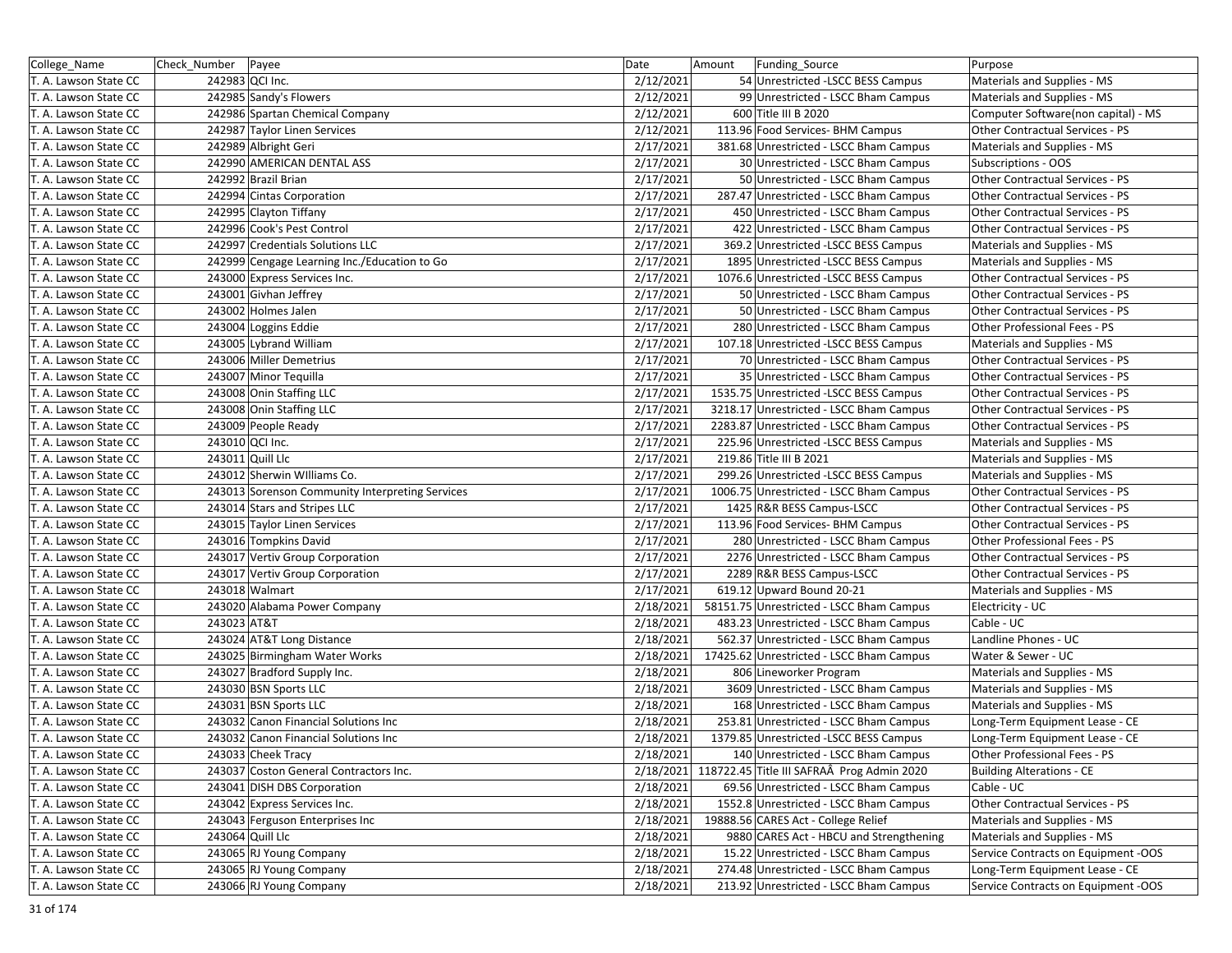| College_Name          | Check_Number Payee |                                              | Date      | Amount | Funding_Source                              | Purpose                             |
|-----------------------|--------------------|----------------------------------------------|-----------|--------|---------------------------------------------|-------------------------------------|
| T. A. Lawson State CC |                    | 243067 Xerox Corporation                     | 2/18/2021 |        | 24.97 Unrestricted - LSCC Bham Campus       | Service Contracts on Equipment -OOS |
| T. A. Lawson State CC |                    | 243067 Xerox Corporation                     | 2/18/2021 |        | 122.69 Unrestricted - LSCC Bham Campus      | Long-Term Equipment Lease - CE      |
| T. A. Lawson State CC |                    | 243068 Alabama Community College System      | 2/19/2021 |        | 500 Unrestricted - LSCC Bham Campus         | <b>Registration Fees-IS</b>         |
| T. A. Lawson State CC | 243069 AT&T        |                                              | 2/19/2021 |        | 1656.98 Unrestricted - LSCC Bham Campus     | Landline Phones - UC                |
| T. A. Lawson State CC |                    | 243070 BSN Sports LLC                        | 2/19/2021 |        | 75 Unrestricted - LSCC Bham Campus          | Materials and Supplies - MS         |
| T. A. Lawson State CC |                    | 243071 BSN Sports LLC                        | 2/19/2021 |        | 1294.95 Unrestricted - LSCC Bham Campus     | Materials and Supplies - MS         |
| T. A. Lawson State CC |                    | 243072 Canon Financial Solutions Inc         | 2/19/2021 |        | 50 Unrestricted - LSCC BESS Campus          | Service Contracts on Equipment -OOS |
| T. A. Lawson State CC |                    | 243072 Canon Financial Solutions Inc         | 2/19/2021 |        | 144.82 Unrestricted -LSCC BESS Campus       | Long-Term Equipment Lease - CE      |
| T. A. Lawson State CC |                    | 243072 Canon Financial Solutions Inc         | 2/19/2021 |        | 524.02 Unrestricted - LSCC Bham Campus      | Long-Term Equipment Lease - CE      |
| T. A. Lawson State CC |                    | 243073 CDW LLC                               | 2/19/2021 |        | 70313.58 CARES Act - HBCU and Strengthening | Equipment - non capitalized - MS    |
| T. A. Lawson State CC |                    | 243075 Central Paper Co Inc                  | 2/19/2021 |        | 105.99 Unrestricted - LSCC Bham Campus      | Materials and Supplies - MS         |
| T. A. Lawson State CC |                    | 243076 Cintas Corporation                    | 2/19/2021 |        | 589.33 Unrestricted - LSCC Bham Campus      | Other Contractual Services - PS     |
| T. A. Lawson State CC |                    | 243076 Cintas Corporation                    | 2/19/2021 |        | 672.7 Unrestricted -LSCC BESS Campus        | Other Contractual Services - PS     |
| T. A. Lawson State CC |                    | 243077 Coston General Contractors Inc.       | 2/19/2021 |        | 41230 Title III B 2020                      | Other Contractual Services - PS     |
| T. A. Lawson State CC |                    | 243078 East Alabama Portables Inc            | 2/19/2021 |        | 100 Lineworker Program                      | Materials and Supplies - MS         |
| T. A. Lawson State CC |                    | 243083 Fountain Building                     | 2/19/2021 |        | 133.28 Unrestricted - LSCC BESS Campus      | Materials and Supplies - MS         |
| T. A. Lawson State CC | 243087 HESI        |                                              | 2/19/2021 |        | 26887.55 Unrestricted - LSCC Bham Campus    | Institutional Use - OOS             |
| T. A. Lawson State CC |                    | 243088 Horton Outdoor Advertising LLC        | 2/19/2021 |        | 4553.57 Unrestricted - LSCC Bham Campus     | Advertising & Promotions - OOS      |
| T. A. Lawson State CC |                    | 243090 Loggins Eddie                         | 2/19/2021 |        | 140 Unrestricted - LSCC Bham Campus         | Other Professional Fees - PS        |
| T. A. Lawson State CC |                    | 243091 Meeks Environmental Services LLC      | 2/19/2021 |        | 455 Unrestricted - LSCC BESS Campus         | Other Contractual Services - PS     |
| T. A. Lawson State CC |                    | 243092 Metro Trailer Leasing Inc.            | 2/19/2021 |        | 813 Lineworker Program                      | Materials and Supplies - MS         |
| T. A. Lawson State CC |                    | 243093 OCLC Inc.                             | 2/19/2021 |        | 1339 Title III B 2021                       | Other Contractual Services - PS     |
| T. A. Lawson State CC |                    | 243096 Pitney Bowes Credit Corp.             | 2/19/2021 |        | 3863.91 Unrestricted -LSCC BESS Campus      | Long-Term Equipment Lease - CE      |
| T. A. Lawson State CC |                    | 243097 PURCHASE POWER                        | 2/19/2021 |        | 1238.11 Unrestricted -LSCC BESS Campus      | Postage - OOS                       |
| T. A. Lawson State CC |                    | 243098 Quill Llc                             | 2/19/2021 |        | 722.76 Title III B 2021                     | Materials and Supplies - MS         |
| T. A. Lawson State CC |                    | 243104 Standard Roofing of Montgomery Inc    | 2/19/2021 |        | 389 Unrestricted - LSCC Bham Campus         | Other Contractual Services - PS     |
| T. A. Lawson State CC |                    | 243105 State of Alabama                      | 2/19/2021 |        | 482.93 Title III B 2020                     | Other Contractual Services - PS     |
| T. A. Lawson State CC |                    | 243107 Ultraling Healthcare Solu             | 2/19/2021 |        | 1850 Vocational Ed/CTE                      | Equipment - non capitalized - MS    |
| T. A. Lawson State CC |                    | 243108 Verified Credentials Inc              | 2/19/2021 |        | 156.6 Unrestricted - LSCC Bham Campus       | Other Contractual Services - PS     |
| T. A. Lawson State CC |                    | 243109 Wittichen Supply Company Inc.         | 2/19/2021 |        | 22.84 Unrestricted - LSCC Bham Campus       | Materials and Supplies - MS         |
| T. A. Lawson State CC |                    | 243110 Xerox Corporation                     | 2/19/2021 |        | 20.57 Unrestricted -LSCC BESS Campus        | Service Contracts on Equipment -OOS |
| T. A. Lawson State CC |                    | 243110 Xerox Corporation                     | 2/19/2021 |        | 143.95 Unrestricted -LSCC BESS Campus       | Long-Term Equipment Lease - CE      |
| T. A. Lawson State CC |                    | 243112 #1 Stop Small Engine                  | 2/22/2021 |        | 904.75 Unrestricted - LSCC Bham Campus      | Other Contractual Services - PS     |
| T. A. Lawson State CC |                    | 243113 ACCS Financial Management Association | 2/22/2021 |        | 400 Title III B 2021                        | <b>Registration Fees-IS</b>         |
| T. A. Lawson State CC | 243114 ACT Inc     |                                              | 2/22/2021 |        | 294 AE - State Regular                      | Institutional Use - OOS             |
| T. A. Lawson State CC |                    | 243115 Blenkinsop Justin                     | 2/22/2021 |        | 175 ARC Grant Part 2                        | Grants Awards and Prizes - OOS      |
| T. A. Lawson State CC |                    | 243116 Burcham Tim                           | 2/22/2021 |        | 175 ARC Grant Part 2                        | Grants Awards and Prizes - OOS      |
| T. A. Lawson State CC |                    | 243117 Burmax                                | 2/22/2021 |        | 1324.51 Unrestricted - LSCC Bham Campus     | Equipment - non capitalized - MS    |
| T. A. Lawson State CC |                    | 243118 Caffey Timara                         | 2/22/2021 |        | 175 ARC Grant Part 2                        | Grants Awards and Prizes - OOS      |
| T. A. Lawson State CC |                    | 243120 Coker Kenneth                         | 2/22/2021 |        | 175 ARC Grant Part 2                        | Grants Awards and Prizes - OOS      |
| T. A. Lawson State CC |                    | 243123 Hemphill Services Inc                 | 2/22/2021 |        | 1134.99 Unrestricted - LSCC Bham Campus     | Maintenance & Repairs - OOS         |
| T. A. Lawson State CC | 243124 HESI        |                                              | 2/22/2021 |        | 710 CARES Act - College Relief              | Other Contractual Services - PS     |
| T. A. Lawson State CC |                    | 243125 Itac Solutions                        | 2/22/2021 |        | 2640 Title III B 2020                       | Other Contractual Services - PS     |
| T. A. Lawson State CC |                    | 243126 Jones Amber                           | 2/22/2021 |        | 175 ARC Grant Part 2                        | Grants Awards and Prizes - OOS      |
| T. A. Lawson State CC |                    | 243129 Lsi Research Inc.                     | 2/22/2021 |        | 2856 Title III B 2021                       | Other Contractual Services - PS     |
| T. A. Lawson State CC |                    | 243131 Onin Staffing LLC                     | 2/22/2021 |        | 1970.59 Unrestricted -LSCC BESS Campus      | Other Contractual Services - PS     |
| T. A. Lawson State CC |                    | 243131 Onin Staffing LLC                     | 2/22/2021 |        | 3275.58 Unrestricted - LSCC Bham Campus     | Other Contractual Services - PS     |
| T. A. Lawson State CC |                    | 243132 Phillips Eric                         | 2/22/2021 |        | 175 ARC Grant Part 2                        | Grants Awards and Prizes - OOS      |
| T. A. Lawson State CC |                    | 243133 Progressive Electrical Se             | 2/22/2021 |        | 300 Title III B 2020                        | Maintenance & Repairs - OOS         |
| T. A. Lawson State CC |                    | 243133 Progressive Electrical Se             | 2/22/2021 |        | 400 R&R BESS Campus-LSCC                    | Maintenance & Repairs - OOS         |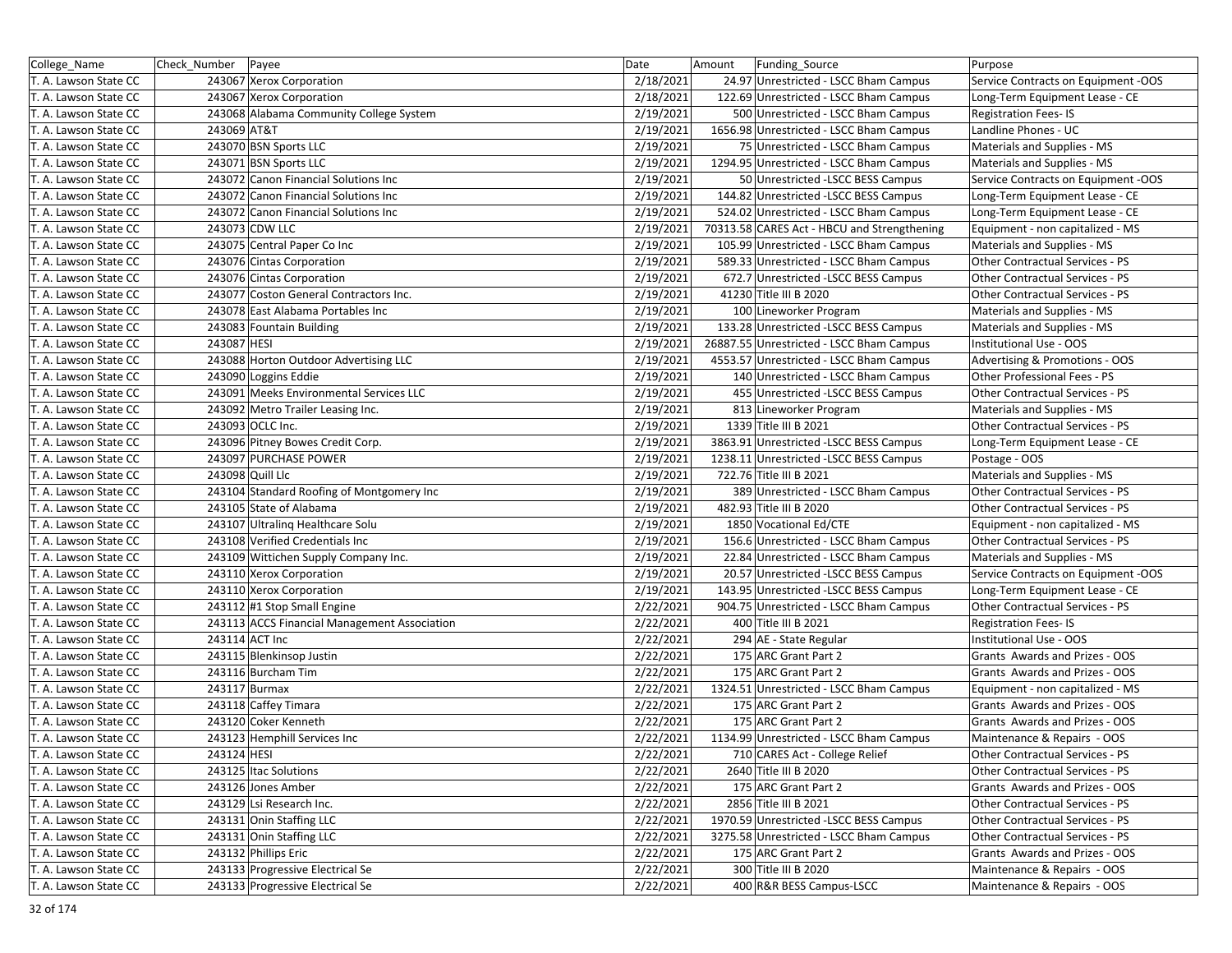| College_Name          | Check Number Payee |                                                 | Date      | Amount | Funding_Source                              | Purpose                               |
|-----------------------|--------------------|-------------------------------------------------|-----------|--------|---------------------------------------------|---------------------------------------|
| T. A. Lawson State CC |                    | 243133 Progressive Electrical Se                | 2/22/2021 |        | 11227.99 CARES Act - HBCU and Strengthening | Other Contractual Services - PS       |
| T. A. Lawson State CC |                    | 243135 Ross Timothy                             | 2/22/2021 |        | 175 ARC Grant Part 2                        | Grants Awards and Prizes - OOS        |
| T. A. Lawson State CC |                    | 243136 Shadow Health LLC                        | 2/22/2021 |        | 15657.37 CARES Act - College Relief         | Other Contractual Services - PS       |
| T. A. Lawson State CC |                    | 243139 The Solutions Team Inc                   | 2/22/2021 |        | 450.06 Title III B 2020                     | Other Contractual Services - PS       |
| T. A. Lawson State CC |                    | 243140 Vickers Dr. John                         | 2/22/2021 |        | 1000 Title III B 2021                       | Other Contractual Services - PS       |
| T. A. Lawson State CC |                    | 243141 Wynn Scott                               | 2/22/2021 |        | 140 Unrestricted - LSCC Bham Campus         | Other Professional Fees - PS          |
| T. A. Lawson State CC |                    | 243142 Abernathy Kortney                        | 2/24/2021 |        | 480 Unrestricted - LSCC Bham Campus         | Other Contractual Services - PS       |
| T. A. Lawson State CC |                    | 243143 Alabama Graphics                         | 2/24/2021 |        | 304 CARES Act - College Relief              | Materials and Supplies - MS           |
| T. A. Lawson State CC |                    | 243144 AT&T Mobility II LLC                     | 2/24/2021 |        | 201.01 Unrestricted - LSCC Bham Campus      | Wireless Phones - UC                  |
| T. A. Lawson State CC |                    | 243145 B & H Photo                              | 2/24/2021 |        | 2356.62 Title III B 2020                    | Materials and Supplies - MS           |
| T. A. Lawson State CC |                    | 243146 Best Buy                                 | 2/24/2021 |        | 1956.91 Unrestricted - LSCC Bham Campus     | Equipment - non capitalized - MS      |
| T. A. Lawson State CC |                    | 243147 Birmingham Water Works                   | 2/24/2021 |        | 2201.7 Unrestricted - LSCC Bham Campus      | Water & Sewer - UC                    |
| T. A. Lawson State CC |                    | 243148 Blue Eon Solutions                       | 2/24/2021 |        | 3050 Title III B 2021                       | Computer Software(non capital) - MS   |
| T. A. Lawson State CC |                    | 243149 Cae Health Care                          | 2/24/2021 |        | 916.64 Title III Future                     | Materials and Supplies - MS           |
| T. A. Lawson State CC |                    | 243149 Cae Health Care                          | 2/24/2021 |        | 4439.08 Title III Future                    | Equipment - non capitalized - MS      |
| T. A. Lawson State CC |                    | 243149 Cae Health Care                          | 2/24/2021 |        | 9010.56 Title III Future                    | Computer Software(non capital) - MS   |
| T. A. Lawson State CC |                    | 243149 Cae Health Care                          | 2/24/2021 |        | 14016.15 Title III Future                   | Furniture and Equip \$5K - \$25K - CE |
| T. A. Lawson State CC |                    | 243149 Cae Health Care                          | 2/24/2021 |        | 42578.85 Title III Future                   | Furniture and Equip > \$25K - CE      |
| T. A. Lawson State CC |                    | 243150 CDW LLC                                  | 2/24/2021 |        | 23.13 CARES Act - HBCU and Strengthening    | Other Contractual Services - PS       |
| T. A. Lawson State CC |                    | 243150 CDW LLC                                  | 2/24/2021 |        | 57.76 CARES Act - HBCU and Strengthening    | Materials and Supplies - MS           |
| T. A. Lawson State CC |                    | 243150 CDW LLC                                  | 2/24/2021 |        | 623.47 CARES Act - HBCU and Strengthening   | Equipment - non capitalized - MS      |
| T. A. Lawson State CC |                    | 243151 Cintas Corporation                       | 2/24/2021 |        | 106.08 Unrestricted -LSCC BESS Campus       | Other Contractual Services - PS       |
| T. A. Lawson State CC |                    | 243151 Cintas Corporation                       | 2/24/2021 |        | 589.33 Unrestricted - LSCC Bham Campus      | Other Contractual Services - PS       |
| T. A. Lawson State CC |                    | 243153 Debrow Donald                            | 2/24/2021 |        | 1750 Unrestricted - LSCC Bham Campus        | Other Contractual Services - PS       |
| T. A. Lawson State CC |                    | 243154 Dill Kendon                              | 2/24/2021 |        | 360 Unrestricted - LSCC Bham Campus         | Other Contractual Services - PS       |
| T. A. Lawson State CC |                    | 243155 DirectTV                                 | 2/24/2021 |        | 143.99 Unrestricted - LSCC Bham Campus      | Internet - UC                         |
| T. A. Lawson State CC |                    | 243155 DirectTV                                 | 2/24/2021 |        | 186.98 Unrestricted - LSCC Bham Campus      | Cable - UC                            |
| T. A. Lawson State CC |                    | 243158 Givhan Jeffrey                           | 2/24/2021 |        | 100 Unrestricted - LSCC Bham Campus         | Other Contractual Services - PS       |
| T. A. Lawson State CC |                    | 243159 Gourmet Services Inc.                    | 2/24/2021 |        | 30800 Food Services- BHM Campus             | Other Contractual Services - PS       |
| T. A. Lawson State CC |                    | 243161 Holmes Jalen                             | 2/24/2021 |        | 100 Unrestricted - LSCC Bham Campus         | Other Contractual Services - PS       |
| T. A. Lawson State CC |                    | 243163 Joiner Fire Sprinkler Co.                | 2/24/2021 |        | 1010 Unrestricted - LSCC Bham Campus        | Other Contractual Services - PS       |
| T. A. Lawson State CC |                    | 243166 Leblanc Patrick                          | 2/24/2021 |        | 240 Unrestricted - LSCC Bham Campus         | Other Contractual Services - PS       |
| T. A. Lawson State CC |                    | 243169 McCurdy Alanda                           | 2/24/2021 |        | 240 Unrestricted - LSCC Bham Campus         | Other Contractual Services - PS       |
| T. A. Lawson State CC |                    | 243170 Miller Demetrius                         | 2/24/2021 |        | 140 Unrestricted - LSCC Bham Campus         | Other Contractual Services - PS       |
| T. A. Lawson State CC |                    | 243171 Minor Tequilla                           | 2/24/2021 |        | 70 Unrestricted - LSCC Bham Campus          | Other Contractual Services - PS       |
| T. A. Lawson State CC |                    | 243172 Powell Lee                               | 2/24/2021 |        | 960 Unrestricted - LSCC Bham Campus         | Other Contractual Services - PS       |
| T. A. Lawson State CC |                    | 243173 Quill Llc                                | 2/24/2021 |        | 152.94 Title III B 2021                     | Materials and Supplies - MS           |
| T. A. Lawson State CC |                    | 243174 Smith Andria                             | 2/24/2021 |        | 750 Unrestricted - LSCC Bham Campus         | Other Contractual Services - PS       |
| T. A. Lawson State CC |                    | 243175 Sorenson Community Interpreting Services | 2/24/2021 |        | 3556.81 Unrestricted - LSCC Bham Campus     | Other Contractual Services - PS       |
| T. A. Lawson State CC |                    | 243176 Spire Alabama Inc.                       | 2/24/2021 |        | 11465.8 Unrestricted - LSCC Bham Campus     | Gas & Heating Fuel - UC               |
| T. A. Lawson State CC |                    | 243176 Spire Alabama Inc.                       | 2/24/2021 |        | 11539.8 Unrestricted -LSCC BESS Campus      | Gas & Heating Fuel - UC               |
| T. A. Lawson State CC |                    | 243177 Stevens Kendric                          | 2/24/2021 |        | 960 Unrestricted - LSCC Bham Campus         | Other Contractual Services - PS       |
| T. A. Lawson State CC |                    | 243178 Taylor Linen Services                    | 2/24/2021 |        | 113.96 Food Services- BHM Campus            | Other Contractual Services - PS       |
| T. A. Lawson State CC |                    | 243179 Verizon Wireless                         | 2/24/2021 |        | 840.82 Unrestricted - LSCC Bham Campus      | Internet - UC                         |
| T. A. Lawson State CC |                    | 243180 Verizon Wireless                         | 2/24/2021 |        | 1751.6 Unrestricted - LSCC Bham Campus      | Wireless Phones - UC                  |
| T. A. Lawson State CC |                    | 243181 Washington Tony                          | 2/24/2021 |        | 960 Unrestricted - LSCC Bham Campus         | Other Contractual Services - PS       |
| T. A. Lawson State CC |                    | 243182 Whitlow Jean                             | 2/24/2021 |        | 2000 NSF 2PI STEM E3 20/21                  | Other Contractual Services - PS       |
| T. A. Lawson State CC |                    | 243183 Wittichen Supply Company Inc.            | 2/24/2021 |        | 143.02 Unrestricted -LSCC BESS Campus       | Materials and Supplies - MS           |
| T. A. Lawson State CC |                    | 243184 Xerox Corporation                        | 2/24/2021 |        | 17.59 Unrestricted - LSCC Bham Campus       | Service Contracts on Equipment -OOS   |
| T. A. Lawson State CC |                    | 243184 Xerox Corporation                        | 2/24/2021 |        | 105.51 Unrestricted - LSCC Bham Campus      | Long-Term Equipment Lease - CE        |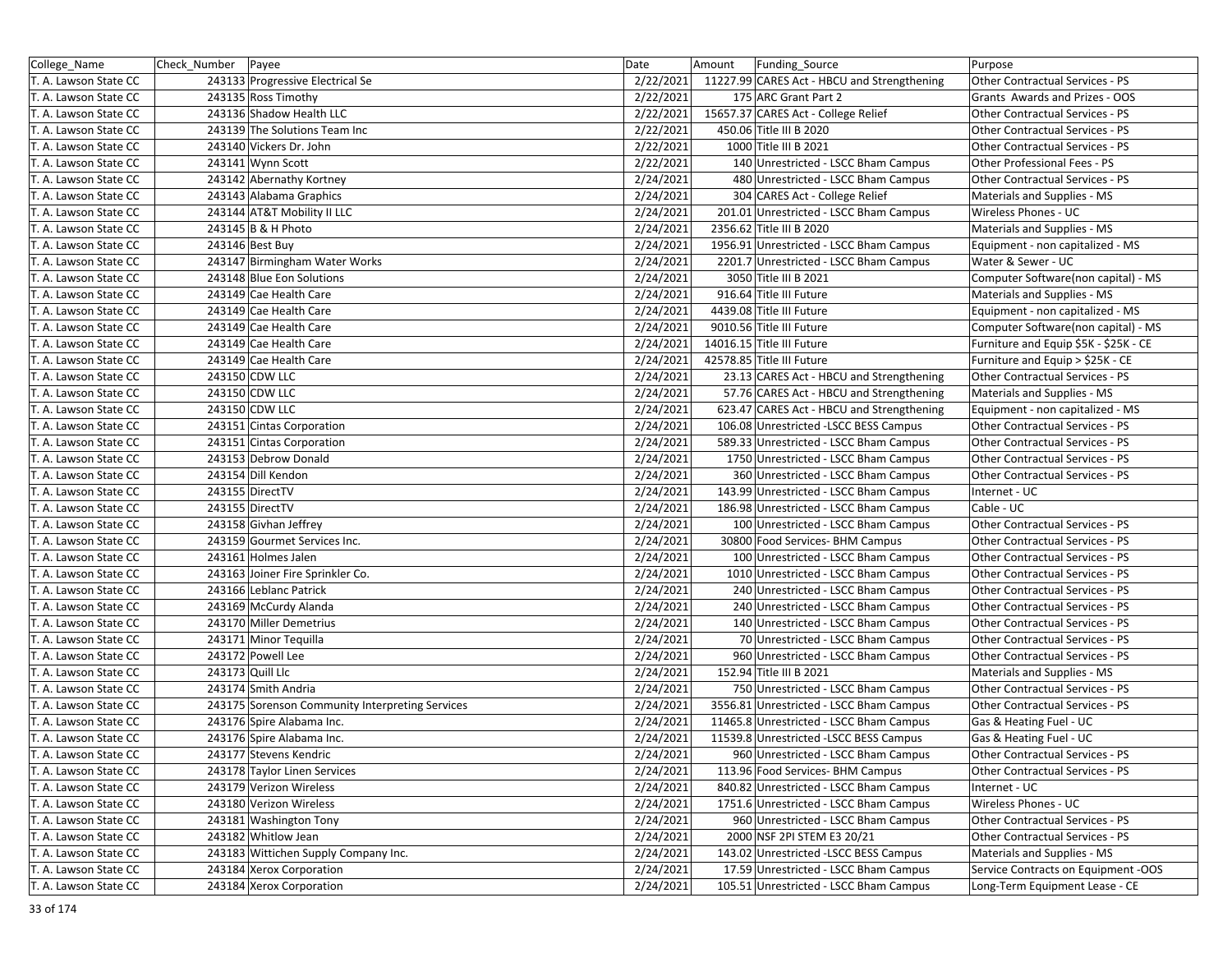| College_Name          | Check Number | Payee                                                          | Date      | Amount | <b>Funding Source</b>                    | Purpose                             |
|-----------------------|--------------|----------------------------------------------------------------|-----------|--------|------------------------------------------|-------------------------------------|
| T. A. Lawson State CC |              | 243185 Young Ladarius                                          | 2/24/2021 |        | 600 Unrestricted - LSCC Bham Campus      | Other Contractual Services - PS     |
| T. A. Lawson State CC |              | 243186 ADT Commercial                                          | 2/26/2021 |        | 1258.02 Unrestricted - LSCC Bham Campus  | Other Contractual Services - PS     |
| T. A. Lawson State CC |              | 243188 Brown Roland                                            | 2/26/2021 |        | 720 Unrestricted - LSCC Bham Campus      | Other Contractual Services - PS     |
| T. A. Lawson State CC |              | 243191 Hooten Kenneth                                          | 2/26/2021 |        | 840 Unrestricted - LSCC Bham Campus      | Other Contractual Services - PS     |
| T. A. Lawson State CC |              | 243197 Roper Christopher                                       | 2/26/2021 |        | 720 Unrestricted - LSCC Bham Campus      | Other Contractual Services - PS     |
| T. A. Lawson State CC |              | 243201 Standard Roofing of Montgomery Inc                      | 2/26/2021 |        | 1309 Unrestricted - LSCC Bham Campus     | Maintenance & Repairs - OOS         |
| T. A. Lawson State CC |              | 243232 AAEOPP                                                  | 3/4/2021  |        | 375 Student Support Service-Bess 20 21   | <b>Registration Fees-IS</b>         |
| T. A. Lawson State CC |              | 243232 AAEOPP                                                  | 3/4/2021  |        | 850 Student Support Service-Bhm 20 21    | <b>Registration Fees-IS</b>         |
| T. A. Lawson State CC |              | 243233 AAEOPP                                                  | 3/4/2021  |        | 750 Student Support Service-Bess 20 21   | <b>Registration Fees-IS</b>         |
| T. A. Lawson State CC |              | 243234 ACCS Deans of Student Affairs Association               | 3/4/2021  |        | 275 Unrestricted - LSCC Bham Campus      | Memberships - PS                    |
| T. A. Lawson State CC |              | 243235 Alabama Tool & Supply Co. Inc.                          | 3/4/2021  |        | 147.6 Welding Training Grant             | Materials and Supplies - MS         |
| T. A. Lawson State CC |              | 243237 Association for Career and Technical Education          | 3/4/2021  |        | 155 Unrestricted - LSCC Bham Campus      | <b>Registration Fees-IS</b>         |
| T. A. Lawson State CC |              | 243238 B & D Electric Motors Inc                               | 3/4/2021  |        | 1978.68 Unrestricted - LSCC Bham Campus  | Maintenance & Repairs - OOS         |
| T. A. Lawson State CC |              | 243240 Beam Ryan                                               | 3/4/2021  |        | 140 Unrestricted - LSCC Bham Campus      | Other Professional Fees - PS        |
| T. A. Lawson State CC |              | 243241 Booker Kenith                                           | 3/4/2021  |        | 125 Unrestricted - LSCC Bham Campus      | Other Professional Fees - PS        |
| T. A. Lawson State CC |              | 243242 Brazil Brian                                            | 3/4/2021  |        | 50 Unrestricted - LSCC Bham Campus       | Other Contractual Services - PS     |
| T. A. Lawson State CC |              | 243243 BSN Sports LLC                                          | 3/4/2021  |        | 11315 Unrestricted - LSCC Bham Campus    | Materials and Supplies - MS         |
| T. A. Lawson State CC |              | 243244 Cobbs Allen & Hall Inc.                                 | 3/4/2021  |        | 16248.39 Unrestricted - LSCC Bham Campus | Insurance and Bonding - PS          |
| T. A. Lawson State CC |              | 243246 Coleman Patrica                                         | 3/4/2021  |        | 50 Unrestricted - LSCC Bham Campus       | Other Professional Fees - PS        |
| T. A. Lawson State CC |              | 243246 Coleman Patrica                                         | 3/4/2021  |        | 125 Unrestricted - LSCC Bham Campus      | Other Contractual Services - PS     |
| T. A. Lawson State CC |              | 243247 Compansol                                               | 3/4/2021  |        | 2358 Upward Bound 20-21                  | Materials and Supplies - MS         |
| T. A. Lawson State CC |              | 243248 Concerned Citizens Of Hue                               | 3/4/2021  |        | 100 Unrestricted - LSCC Bham Campus      | Advertising & Promotions - OOS      |
| T. A. Lawson State CC |              | 243251 Express Services Inc.                                   | 3/4/2021  |        | 492.16 Unrestricted - LSCC Bham Campus   | Other Contractual Services - PS     |
| T. A. Lawson State CC |              | 243252 Ferguson Enterprises Inc                                | 3/4/2021  |        | 1371 Unrestricted - LSCC Bham Campus     | Maintenance & Repairs - OOS         |
| T. A. Lawson State CC | 243254 Galls |                                                                | 3/4/2021  |        | 75 Unrestricted - LSCC Bham Campus       | Materials and Supplies - MS         |
| T. A. Lawson State CC |              | 243255 Givhan Jeffrey                                          | 3/4/2021  |        | 50 Unrestricted - LSCC Bham Campus       | Other Contractual Services - PS     |
| T. A. Lawson State CC |              | 243256 Godspeed ESA-Hoover                                     | 3/4/2021  |        | 2025 Unrestricted - LSCC Bham Campus     | Other Contractual Services - PS     |
| T. A. Lawson State CC |              | 243259 Henderson Darren                                        | 3/4/2021  |        | 125 Unrestricted - LSCC Bham Campus      | Other Professional Fees - PS        |
| T. A. Lawson State CC |              | 243261 Holmes Jalen                                            | 3/4/2021  |        | 100 Unrestricted - LSCC Bham Campus      | Other Contractual Services - PS     |
| T. A. Lawson State CC |              | 243269 Lynch Walter                                            | 3/4/2021  |        | 200 Unrestricted - LSCC Bham Campus      | Other Professional Fees - PS        |
| T. A. Lawson State CC |              | 243271 Medical Linen Service                                   | 3/4/2021  |        | 130.75 Unrestricted - LSCC Bham Campus   | Service Contracts on Equipment -OOS |
| T. A. Lawson State CC |              | 243272 Miller Demetrius                                        | 3/4/2021  |        | 70 Unrestricted - LSCC Bham Campus       | Other Contractual Services - PS     |
| T. A. Lawson State CC |              | 243273 Minor Tequilla                                          | 3/4/2021  |        | 35 Unrestricted - LSCC Bham Campus       | Other Contractual Services - PS     |
| T. A. Lawson State CC |              | 243274 Mitchell William                                        | 3/4/2021  |        | 125 Unrestricted - LSCC Bham Campus      | Other Professional Fees - PS        |
| T. A. Lawson State CC |              | 243276 Moore 4 Productions                                     | 3/4/2021  |        | 150 Unrestricted - LSCC Bham Campus      | Other Contractual Services - PS     |
| T. A. Lawson State CC |              | 243277 NACADA: The Global Community for Academic Advising Inc. | 3/4/2021  |        | 350 Student Support Service-Bhm 20 21    | Memberships - PS                    |
| T. A. Lawson State CC |              | 243278 NC3 Nat'l Coalition of Certification Cntrs              | 3/4/2021  |        | 395 Vocational Ed/CTE                    | <b>Registration Fees-OS</b>         |
| T. A. Lawson State CC |              | 243278 NC3 Nat'l Coalition of Certification Cntrs              | 3/4/2021  |        | 1985 Vocational Ed/CTE                   | <b>Registration Fees-IS</b>         |
| T. A. Lawson State CC |              | 243279 Office Depot                                            | 3/4/2021  |        | 121.6 Unrestricted -LSCC BESS Campus     | Materials and Supplies - MS         |
| T. A. Lawson State CC |              | 243279 Office Depot                                            | 3/4/2021  |        | 164.98 Unrestricted - LSCC Bham Campus   | Materials and Supplies - MS         |
| T. A. Lawson State CC |              | 243280 Oreilly Auto Parts                                      | 3/4/2021  |        | 141.19 Unrestricted - LSCC Bham Campus   | Materials and Supplies - MS         |
| T. A. Lawson State CC |              | 243283 Progressive Image Comm                                  | 3/4/2021  |        | 4650 CARES Act - HBCU and Strengthening  | Materials and Supplies - MS         |
| T. A. Lawson State CC |              | 243286 Robert E Pickett                                        | 3/4/2021  |        | 125 Unrestricted - LSCC Bham Campus      | Other Professional Fees - PS        |
| T. A. Lawson State CC |              | 243291 STC World Wide LLC                                      | 3/4/2021  |        | 1267.48 R&R BESS Campus-LSCC             | Maintenance & Repairs - OOS         |
| T. A. Lawson State CC |              | 243294 The Hiller Companies Inc.                               | 3/4/2021  |        | 1284 R&R BESS Campus-LSCC                | Other Contractual Services - PS     |
| T. A. Lawson State CC |              | 243294 The Hiller Companies Inc.                               | 3/4/2021  |        | 2389 R&R BESS Campus-LSCC                | Maintenance & Repairs - OOS         |
| T. A. Lawson State CC |              | 243296 Tomlinson Ronald                                        | 3/4/2021  |        | 250 Unrestricted - LSCC Bham Campus      | Other Professional Fees - PS        |
| T. A. Lawson State CC |              | 243297 Tompkins David                                          | 3/4/2021  |        | 125 Unrestricted - LSCC Bham Campus      | Other Professional Fees - PS        |
| T. A. Lawson State CC |              | 243298 Town And Country Ford                                   | 3/4/2021  |        | 1744.16 Unrestricted - LSCC Bham Campus  | Maintenance & Repairs - OOS         |
| T. A. Lawson State CC |              | 243299 Tri-State Utility Products                              | 3/4/2021  |        | 3214.62 Lineworker Program               | Materials and Supplies - MS         |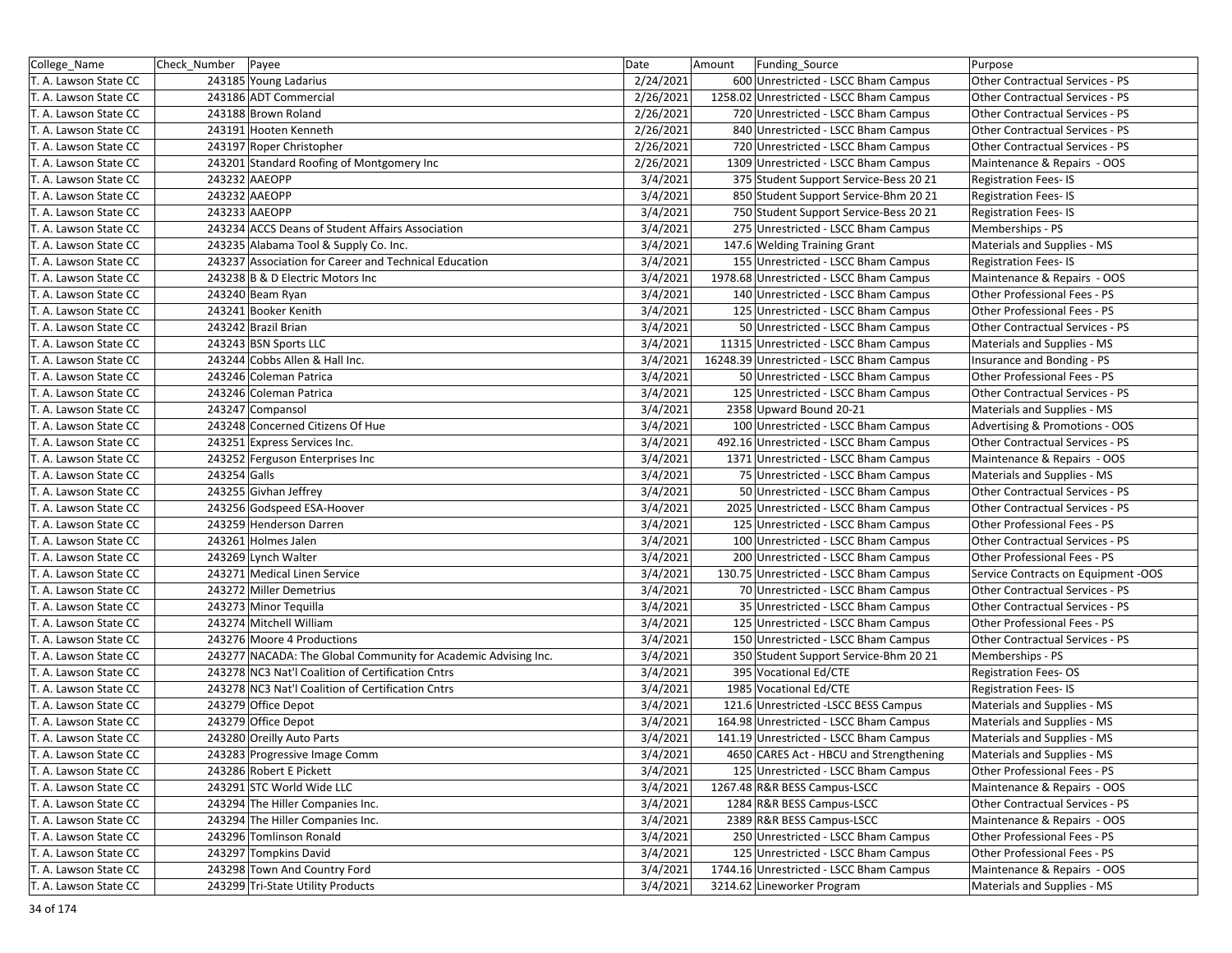| College_Name          | Check Number | Payee                                                          | Date      | Amount<br>Funding Source                    | Purpose                             |
|-----------------------|--------------|----------------------------------------------------------------|-----------|---------------------------------------------|-------------------------------------|
| T. A. Lawson State CC |              | 243301 Ward Mia                                                | 3/4/2021  | 100 Unrestricted - LSCC Bham Campus         | Other Professional Fees - PS        |
| T. A. Lawson State CC |              | 243302 Wolters Kluwer Health Inc                               | 3/4/2021  | 2239.95 Unrestricted - LSCC Bham Campus     | Institutional Use - OOS             |
| T. A. Lawson State CC |              | 243303 Brazil Brian                                            | 3/5/2021  | 50 Unrestricted - LSCC Bham Campus          | Other Contractual Services - PS     |
| T. A. Lawson State CC |              | 243304 Givhan Jeffrey                                          | 3/5/2021  | 50 Unrestricted - LSCC Bham Campus          | Other Contractual Services - PS     |
| T. A. Lawson State CC |              | 243305 Holmes Jalen                                            | 3/5/2021  | 100 Unrestricted - LSCC Bham Campus         | Other Contractual Services - PS     |
| T. A. Lawson State CC |              | 243306 Miller Demetrius                                        | 3/5/2021  | 70 Unrestricted - LSCC Bham Campus          | Other Contractual Services - PS     |
| T. A. Lawson State CC |              | 243307 Minor Tequilla                                          | 3/5/2021  | 35 Unrestricted - LSCC Bham Campus          | Other Contractual Services - PS     |
| T. A. Lawson State CC |              | 243308 Abernathy Kortney                                       | 3/12/2021 | 360 Unrestricted - LSCC Bham Campus         | Other Contractual Services - PS     |
| T. A. Lawson State CC |              | 243310 Alabama College System Human Resources Management Assoc | 3/12/2021 | 250 Unrestricted - LSCC Bham Campus         | <b>Registration Fees-IS</b>         |
| T. A. Lawson State CC |              | 243311 American Express                                        | 3/12/2021 | 59.99 Unrestricted - LSCC Bham Campus       | Memberships - PS                    |
| T. A. Lawson State CC |              | 243311 American Express                                        | 3/12/2021 | 130 Title III B 2021                        | Computer Software(non capital) - MS |
| T. A. Lawson State CC |              | 243311 American Express                                        | 3/12/2021 | 399 Unrestricted - LSCC Bham Campus         | Advertising & Promotions - OOS      |
| T. A. Lawson State CC |              | 243311 American Express                                        | 3/12/2021 | 468.09 Unrestricted - LSCC Bham Campus      | Materials and Supplies - MS         |
| T. A. Lawson State CC |              | 243311 American Express                                        | 3/12/2021 | 1075 SNAP                                   | Other Contractual Services - PS     |
| T. A. Lawson State CC |              | 243312 American Express                                        | 3/12/2021 | 45 Unrestricted - LSCC BESS Campus          | Other Contractual Services - PS     |
| T. A. Lawson State CC |              | 243312 American Express                                        | 3/12/2021 | 59.99 Unrestricted - LSCC Bham Campus       | Advertising & Promotions - OOS      |
| T. A. Lawson State CC |              | 243312 American Express                                        | 3/12/2021 | 86.89 Unrestricted - LSCC Bham Campus       | Gasoline & Oil - Motor Veh - OOS    |
| T. A. Lawson State CC |              | 243312 American Express                                        | 3/12/2021 | 94 Unrestricted - LSCC Bham Campus          | Bank Card Fees - PS                 |
| T. A. Lawson State CC |              | 243312 American Express                                        | 3/12/2021 | 160 Unrestricted - LSCC Bham Campus         | Subscriptions - OOS                 |
| T. A. Lawson State CC |              | 243312 American Express                                        | 3/12/2021 | 189 Unrestricted - LSCC Bham Campus         | Other Travel Expenses - IS          |
| T. A. Lawson State CC |              | 243312 American Express                                        | 3/12/2021 | 203.02 Unrestricted - LSCC Bham Campus      | Wireless Phones - UC                |
| T. A. Lawson State CC |              | 243312 American Express                                        | 3/12/2021 | 236.88 Lineworker Program                   | Equipment - non capitalized - MS    |
| T. A. Lawson State CC |              | 243312 American Express                                        | 3/12/2021 | 532.77 Unrestricted -LSCC BESS Campus       | Materials and Supplies - MS         |
| T. A. Lawson State CC |              | 243312 American Express                                        | 3/12/2021 | 536.28 Lineworker Program                   | Short-Term Equipment Rentals - OOS  |
| T. A. Lawson State CC |              | 243312 American Express                                        | 3/12/2021 | 1006.98 Unrestricted - LSCC Bham Campus     | Materials and Supplies - MS         |
| T. A. Lawson State CC |              | 243312 American Express                                        | 3/12/2021 | 1042.67 Title III B 2020                    | Equipment - non capitalized - MS    |
| T. A. Lawson State CC |              | 243312 American Express                                        | 3/12/2021 | 1311.12 Title III B 2020                    | Materials and Supplies - MS         |
| T. A. Lawson State CC |              | 243312 American Express                                        | 3/12/2021 | 1476.84 Lineworker Program                  | Advertising & Promotions - OOS      |
| T. A. Lawson State CC |              | 243312 American Express                                        | 3/12/2021 | 1580 CARES Act - College Relief             | Other Contractual Services - PS     |
| T. A. Lawson State CC |              | 243312 American Express                                        | 3/12/2021 | 1750 Unrestricted -LSCC BESS Campus         | Freight - OOS                       |
| T. A. Lawson State CC |              | 243312 American Express                                        | 3/12/2021 | 3735 Unrestricted - LSCC Bham Campus        | Institutional Use - OOS             |
| T. A. Lawson State CC |              | 243312 American Express                                        | 3/12/2021 | 4395 Unrestricted - LSCC Bham Campus        | Memberships - PS                    |
| T. A. Lawson State CC |              | 243312 American Express                                        | 3/12/2021 | 4404.68 CARES Act - HBCU and Strengthening  | Equipment - non capitalized - MS    |
| T. A. Lawson State CC |              | 243312 American Express                                        | 3/12/2021 | 20159.68 CARES Act - HBCU and Strengthening | Materials and Supplies - MS         |
| T. A. Lawson State CC |              | 243313 B & H Photo                                             | 3/12/2021 | 1316.8 Title III B 2020                     | Materials and Supplies - MS         |
| T. A. Lawson State CC |              | 243314 Baseball Coach                                          | 3/12/2021 | 648.46 Unrestricted - LSCC Bham Campus      | Conus (meals) - IS                  |
| T. A. Lawson State CC |              | 243316 Birmingham Water Works                                  | 3/12/2021 | 35.31 Unrestricted - LSCC Bham Campus       | Water & Sewer - UC                  |
| T. A. Lawson State CC |              | 243317 BK Interactive LLC                                      | 3/12/2021 | 1878 AE-Fed Institutional                   | Materials and Supplies - MS         |
| T. A. Lawson State CC |              | 243317 BK Interactive LLC                                      | 3/12/2021 | 3847 AE - State Inst'l                      | Materials and Supplies - MS         |
| T. A. Lawson State CC |              | 243317 BK Interactive LLC                                      | 3/12/2021 | 6158 AE-Federal Regular                     | Materials and Supplies - MS         |
| T. A. Lawson State CC |              | 243318 Brazil Brian                                            | 3/12/2021 | 100 Unrestricted - LSCC Bham Campus         | Other Contractual Services - PS     |
| T. A. Lawson State CC |              | 243319 Brown Roland                                            | 3/12/2021 | 720 Unrestricted - LSCC Bham Campus         | Other Contractual Services - PS     |
| T. A. Lawson State CC |              | 243320 Chef Clayton's Food Syste                               | 3/12/2021 | 2100 Unrestricted - LSCC Bham Campus        | Other Contractual Services - PS     |
| T. A. Lawson State CC |              | 243321 Cintas Corporation                                      | 3/12/2021 | 328.36 Unrestricted -LSCC BESS Campus       | Other Contractual Services - PS     |
| T. A. Lawson State CC |              | 243322 Cintas Corporation                                      | 3/12/2021 | 1149.88 Unrestricted - LSCC Bham Campus     | Other Contractual Services - PS     |
| T. A. Lawson State CC |              | 243323 Cottingham Latisha                                      | 3/12/2021 | 1800 Unrestricted -LSCC BESS Campus         | Other Contractual Services - PS     |
| T. A. Lawson State CC |              | 243324 Design Compliments                                      | 3/12/2021 | 4533 Unrestricted - LSCC Bham Campus        | Advertising & Promotions - OOS      |
| T. A. Lawson State CC |              | 243325 Dill Kendon                                             | 3/12/2021 | 600 Unrestricted - LSCC Bham Campus         | Other Contractual Services - PS     |
| T. A. Lawson State CC |              | 243326 DISH DBS Corporation                                    | 3/12/2021 | 144.06 Unrestricted - LSCC Bham Campus      | Cable - UC                          |
| T. A. Lawson State CC |              | 243328 Evans Zoe                                               | 3/12/2021 | 500 NSF 2PI STEM E3 20/21                   | Student Stipends - OOS              |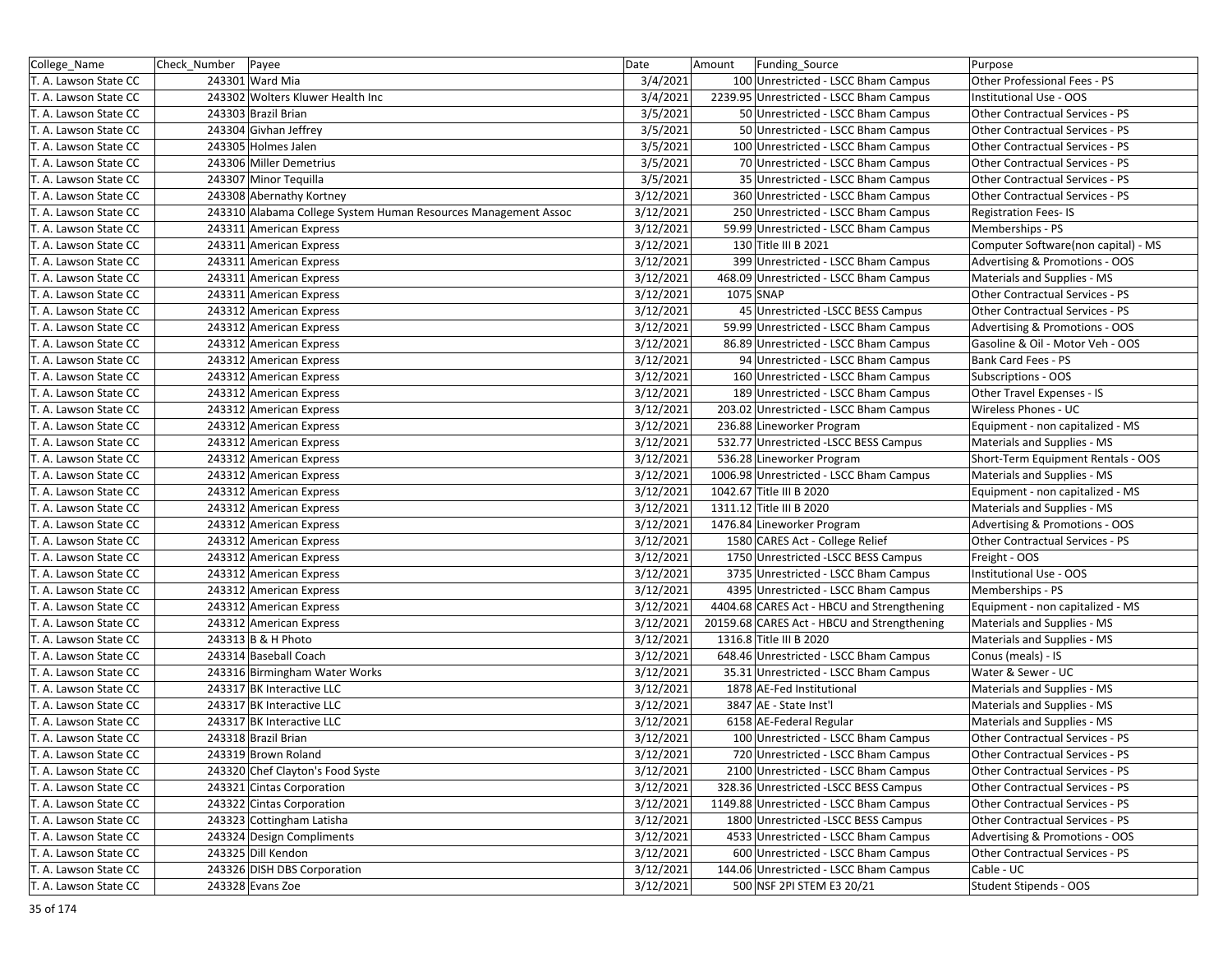| College_Name          | Check_Number   Payee |                                                 | Date      | Funding_Source<br>Amount                | Purpose                             |
|-----------------------|----------------------|-------------------------------------------------|-----------|-----------------------------------------|-------------------------------------|
| T. A. Lawson State CC |                      | 243329 Express Services Inc.                    | 3/12/2021 | 1661.04 Unrestricted -LSCC BESS Campus  | Other Contractual Services - PS     |
| T. A. Lawson State CC |                      | 243330 Express Services Inc.                    | 3/12/2021 | 2490.4 Unrestricted - LSCC Bham Campus  | Other Contractual Services - PS     |
| T. A. Lawson State CC |                      | 243331 Fagnes Billy                             | 3/12/2021 | 1700 Title III B 2021                   | Other Contractual Services - PS     |
| T. A. Lawson State CC |                      | 243332 Fountain Building                        | 3/12/2021 | 41.83 Unrestricted -LSCC BESS Campus    | Materials and Supplies - MS         |
| T. A. Lawson State CC |                      | 243333 Givhan Jeffrey                           | 3/12/2021 | 50 Unrestricted - LSCC Bham Campus      | Other Contractual Services - PS     |
| T. A. Lawson State CC |                      | 243334 Guardian-Ipco Inc.                       | 3/12/2021 | 300 Unrestricted - LSCC Bham Campus     | Other Contractual Services - PS     |
| T. A. Lawson State CC |                      | 243334 Guardian-Ipco Inc.                       | 3/12/2021 | 300 Unrestricted -LSCC BESS Campus      | Materials and Supplies - MS         |
| T. A. Lawson State CC |                      | 243335 Hammonds Michael                         | 3/12/2021 | 280 Unrestricted - LSCC Bham Campus     | Other Professional Fees - PS        |
| T. A. Lawson State CC |                      | 243336 Health Care Connection                   | 3/12/2021 | 1680 AE - State Regular                 | Institutional Use - OOS             |
| T. A. Lawson State CC |                      | 243338 Holmes Jalen                             | 3/12/2021 | 100 Unrestricted - LSCC Bham Campus     | Other Contractual Services - PS     |
| T. A. Lawson State CC |                      | 243339 Home Depot                               | 3/12/2021 | 204.32 Unrestricted - LSCC Bham Campus  | Materials and Supplies - MS         |
| T. A. Lawson State CC |                      | 243339 Home Depot                               | 3/12/2021 | 405.45 Unrestricted -LSCC BESS Campus   | Materials and Supplies - MS         |
| T. A. Lawson State CC |                      | 243340 Hooten Kenneth                           | 3/12/2021 | 720 Unrestricted - LSCC Bham Campus     | Other Contractual Services - PS     |
| T. A. Lawson State CC |                      | 243341 Howard Erin                              | 3/12/2021 | 500 NSF 2PI STEM E3 20/21               | Student Stipends - OOS              |
| T. A. Lawson State CC |                      | 243342 In10sity Interactive LLC                 | 3/12/2021 | 320.83 Unrestricted - LSCC Bham Campus  | Other Contractual Services - PS     |
| T. A. Lawson State CC |                      | 243343 Insurance Office of America              | 3/12/2021 | 2963 Unrestricted - LSCC Bham Campus    | Insurance and Bonding - PS          |
| T. A. Lawson State CC |                      | 243344 Itac Solutions                           | 3/12/2021 | 1518 Title III B 2021                   | Other Contractual Services - PS     |
| T. A. Lawson State CC |                      | 243345 Jenkins Kaitlyn                          | 3/12/2021 | 500 NSF 2PI STEM E3 20/21               | Student Stipends - OOS              |
| T. A. Lawson State CC |                      | 243346 Kelly David                              | 3/12/2021 | 280 Unrestricted - LSCC Bham Campus     | Other Professional Fees - PS        |
| T. A. Lawson State CC |                      | 243347 Leblanc Patrick                          | 3/12/2021 | 120 Unrestricted - LSCC Bham Campus     | Other Contractual Services - PS     |
| T. A. Lawson State CC |                      | 243348 Little Myford                            | 3/12/2021 | 600 Unrestricted - LSCC Bham Campus     | Other Contractual Services - PS     |
| T. A. Lawson State CC |                      | 243349 Lsi Research Inc.                        | 3/12/2021 | 11800 Title III SAFRAÂ Prog Admin 2020  | Other Contractual Services - PS     |
| T. A. Lawson State CC |                      | 243350 McCurdy Alanda                           | 3/12/2021 | 480 Unrestricted - LSCC Bham Campus     | Other Contractual Services - PS     |
| T. A. Lawson State CC |                      | 243351 Medical Linen Service                    | 3/12/2021 | 300 Unrestricted - LSCC Bham Campus     | Service Contracts on Equipment -OOS |
| T. A. Lawson State CC |                      | 243352 Miller Demetrius                         | 3/12/2021 | 140 Unrestricted - LSCC Bham Campus     | Other Contractual Services - PS     |
| T. A. Lawson State CC |                      | 243353 Minor Tequilla                           | 3/12/2021 | 70 Unrestricted - LSCC Bham Campus      | Other Contractual Services - PS     |
| T. A. Lawson State CC |                      | 243354 Moore 4 Productions                      | 3/12/2021 | 100 Unrestricted - LSCC Bham Campus     | Other Contractual Services - PS     |
| T. A. Lawson State CC |                      | 243355 Nucleus Robotics LLC                     | 3/12/2021 | 5300 Upward Bound 20-21                 | Materials and Supplies - MS         |
| T. A. Lawson State CC |                      | 243356 Office Depot                             | 3/12/2021 | 328.16 Unrestricted -LSCC BESS Campus   | Materials and Supplies - MS         |
| T. A. Lawson State CC |                      | 243357 Onin Staffing LLC                        | 3/12/2021 | 1636.01 Unrestricted - LSCC Bham Campus | Other Contractual Services - PS     |
| T. A. Lawson State CC |                      | 243357 Onin Staffing LLC                        | 3/12/2021 | 3684.98 Unrestricted -LSCC BESS Campus  | Other Contractual Services - PS     |
| T. A. Lawson State CC |                      | 243359 Pep Boys Remittance Dept                 | 3/12/2021 | 660 Unrestricted - LSCC Bham Campus     | Other Contractual Services - PS     |
| T. A. Lawson State CC |                      | 243360 Pike Christopher                         | 3/12/2021 | 280 Unrestricted - LSCC Bham Campus     | Other Professional Fees - PS        |
| T. A. Lawson State CC |                      | 243361 Pineda Hailey                            | 3/12/2021 | 500 NSF 2PI STEM E3 20/21               | Student Stipends - OOS              |
| T. A. Lawson State CC |                      | 243362 Powell Lee                               | 3/12/2021 | 840 Unrestricted - LSCC Bham Campus     | Other Contractual Services - PS     |
| T. A. Lawson State CC |                      | 243363 QCI Inc.                                 | 3/12/2021 | 453.08 Unrestricted - LSCC Bham Campus  | Materials and Supplies - MS         |
| T. A. Lawson State CC |                      | 243364 Ray Jaylon                               | 3/12/2021 | 500 NSF 2PI STEM E3 20/21               | Student Stipends - OOS              |
| T. A. Lawson State CC |                      | 243366 Reslife.net Ltd.                         | 3/12/2021 | 1012 Unrestricted - LSCC Bham Campus    | Other Contractual Services - PS     |
| T. A. Lawson State CC |                      | 243367 Roper Christopher                        | 3/12/2021 | 720 Unrestricted - LSCC Bham Campus     | Other Contractual Services - PS     |
| T. A. Lawson State CC |                      | 243368 Sam's Club                               | 3/12/2021 | 124.73 NSF 2PI STEM E3 20/21            | Materials and Supplies - MS         |
| T. A. Lawson State CC |                      | 243368 Sam's Club                               | 3/12/2021 | 1094.73 Unrestricted - LSCC Bham Campus | Materials and Supplies - MS         |
| T. A. Lawson State CC |                      | 243369 Sam's Club                               | 3/12/2021 | 185.32 Unrestricted - LSCC Bham Campus  | Bank Card Fees - PS                 |
| T. A. Lawson State CC |                      | 243370 Sam's Club                               | 3/12/2021 | 243.5 Unrestricted - LSCC Bham Campus   | Materials and Supplies - MS         |
| T. A. Lawson State CC |                      | 243371 Sherwin Williams Co.                     | 3/12/2021 | 220.84 Unrestricted -LSCC BESS Campus   | Materials and Supplies - MS         |
| T. A. Lawson State CC |                      | 243372 Sorenson Community Interpreting Services | 3/12/2021 | 630 Unrestricted - LSCC Bham Campus     | Other Contractual Services - PS     |
| T. A. Lawson State CC |                      | 243373 STC World Wide LLC                       | 3/12/2021 | 2277.8 Unrestricted - LSCC Bham Campus  | Maintenance & Repairs - OOS         |
| T. A. Lawson State CC |                      | 243374 Stevens Kendric                          | 3/12/2021 | 840 Unrestricted - LSCC Bham Campus     | Other Contractual Services - PS     |
| T. A. Lawson State CC |                      | 243375 Taylor Linen Services                    | 3/12/2021 | 254.6 Food Services- BHM Campus         | Other Contractual Services - PS     |
| T. A. Lawson State CC |                      | 243376 Thomas A'Lissia                          | 3/12/2021 | 500 NSF 2PI STEM E3 20/21               | Student Stipends - OOS              |
| T. A. Lawson State CC |                      | 243377 Thompson Steven                          | 3/12/2021 | 500 NSF 2PI STEM E3 20/21               | Student Stipends - OOS              |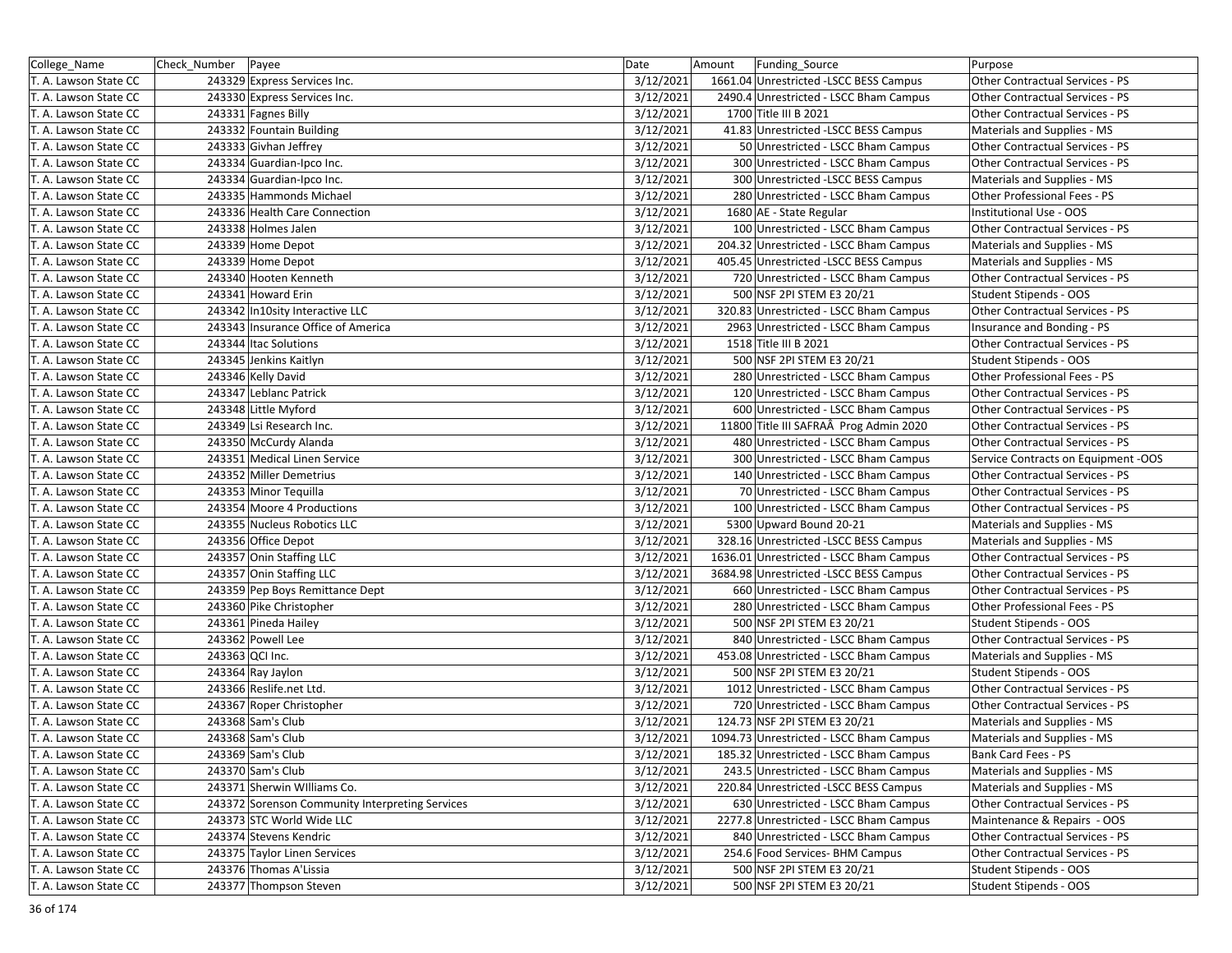| College Name          | Check_Number Payee |                                                 | Date      | Amount | Funding Source                             | Purpose                             |
|-----------------------|--------------------|-------------------------------------------------|-----------|--------|--------------------------------------------|-------------------------------------|
| T. A. Lawson State CC |                    | 243378 TK Elevator Corporation                  | 3/12/2021 |        | 2477.7 Title III B 2019                    | Other Contractual Services - PS     |
| T. A. Lawson State CC |                    | 243379 Tompkins David                           | 3/12/2021 |        | 280 Unrestricted - LSCC Bham Campus        | Other Professional Fees - PS        |
| T. A. Lawson State CC |                    | 243380 Tompkins David                           | 3/12/2021 |        | 280 Unrestricted - LSCC Bham Campus        | Other Professional Fees - PS        |
| T. A. Lawson State CC |                    | 243381 Town And Country Ford                    | 3/12/2021 |        | 349.71 Unrestricted - LSCC Bham Campus     | Maintenance & Repairs - OOS         |
| T. A. Lawson State CC |                    | 243382 Tractor Supply Company                   | 3/12/2021 |        | 237.98 Unrestricted - LSCC Bham Campus     | Materials and Supplies - MS         |
| T. A. Lawson State CC |                    | 243382 Tractor Supply Company                   | 3/12/2021 |        | 576.94 Unrestricted -LSCC BESS Campus      | Materials and Supplies - MS         |
| T. A. Lawson State CC |                    | 243383 Verified Credentials Inc                 | 3/12/2021 |        | 104.4 Unrestricted - LSCC Bham Campus      | Other Contractual Services - PS     |
| T. A. Lawson State CC |                    | 243384 Ward Mia                                 | 3/12/2021 |        | 50 Unrestricted - LSCC Bham Campus         | Other Professional Fees - PS        |
| T. A. Lawson State CC |                    | 243385 Washington Tony                          | 3/12/2021 |        | 960 Unrestricted - LSCC Bham Campus        | Other Contractual Services - PS     |
| T. A. Lawson State CC |                    | 243386 Weems Lance                              | 3/12/2021 |        | 280 Unrestricted - LSCC Bham Campus        | Other Professional Fees - PS        |
| T. A. Lawson State CC |                    | 243389 Young Ladarius                           | 3/12/2021 |        | 720 Unrestricted - LSCC Bham Campus        | Other Contractual Services - PS     |
| T. A. Lawson State CC |                    | 243390 ADT LLC/Protection One Securtiy          | 3/19/2021 |        | 334.75 Unrestricted - LSCC Bham Campus     | Other Contractual Services - PS     |
| T. A. Lawson State CC |                    | 243391 Amazon                                   | 3/19/2021 |        | 7111.53 Title III B 2020                   | Materials and Supplies - MS         |
| T. A. Lawson State CC |                    | 243392 AMERICAN DENTAL ASS                      | 3/19/2021 |        | 2050 Vocational Ed/CTE                     | Memberships - PS                    |
| T. A. Lawson State CC | 243394 AT&T        |                                                 | 3/19/2021 |        | 2477.93 Unrestricted - LSCC Bham Campus    | Landline Phones - UC                |
| T. A. Lawson State CC |                    | 243395 Baseball Coach                           | 3/19/2021 |        | 1200 Unrestricted - LSCC Bham Campus       | Conus (meals) - IS                  |
| T. A. Lawson State CC |                    | 243396 Bessemer Utilities                       | 3/19/2021 |        | 987.31 Unrestricted -LSCC BESS Campus      | Water & Sewer - UC                  |
| T. A. Lawson State CC |                    | 243396 Bessemer Utilities                       | 3/19/2021 |        | 23833.27 Unrestricted -LSCC BESS Campus    | Electricity - UC                    |
| T. A. Lawson State CC |                    | 243397 Brazil Brian                             | 3/19/2021 |        | 50 Unrestricted - LSCC Bham Campus         | Other Contractual Services - PS     |
| T. A. Lawson State CC |                    | 243399 CDW LLC                                  | 3/19/2021 |        | 8635.63 CARES Act - HBCU and Strengthening | Equipment - non capitalized - MS    |
| T. A. Lawson State CC |                    | 243400 Cintas Corporation                       | 3/19/2021 |        | 79.8 Unrestricted -LSCC BESS Campus        | Other Contractual Services - PS     |
| T. A. Lawson State CC |                    | 243402 Coleman Patrica                          | 3/19/2021 |        | 50 Unrestricted - LSCC Bham Campus         | Other Professional Fees - PS        |
| T. A. Lawson State CC |                    | 243404 Commission on Adult Basic Education Inc. | 3/19/2021 |        | 1620 AE - State Regular                    | Professional Development - PS       |
| T. A. Lawson State CC |                    | 243409 Design Compliments                       | 3/19/2021 |        | 4195 Unrestricted - LSCC Bham Campus       | Advertising & Promotions - OOS      |
| T. A. Lawson State CC |                    | 243410 DISH DBS Corporation                     | 3/19/2021 |        | 69.56 Unrestricted - LSCC Bham Campus      | Cable - UC                          |
| T. A. Lawson State CC |                    | 243410 DISH DBS Corporation                     | 3/19/2021 |        | 177.06 Unrestricted - LSCC Bham Campus     | Internet - UC                       |
| T. A. Lawson State CC |                    | 243412 Express Services Inc.                    | 3/19/2021 |        | 1552.8 Unrestricted - LSCC Bham Campus     | Other Contractual Services - PS     |
| T. A. Lawson State CC |                    | 243415 Gray Eddie                               | 3/19/2021 |        | 125 Unrestricted - LSCC Bham Campus        | Other Professional Fees - PS        |
| T. A. Lawson State CC |                    | 243419 Henry Jr. Roger                          | 3/19/2021 |        | 1005 Unrestricted -LSCC BESS Campus        | Other Contractual Services - PS     |
| T. A. Lawson State CC |                    | 243422 Holmes Jalen                             | 3/19/2021 |        | 100 Unrestricted - LSCC Bham Campus        | Other Contractual Services - PS     |
| T. A. Lawson State CC | 243423 Hudl        |                                                 | 3/19/2021 |        | 1350 Unrestricted - LSCC Bham Campus       | Other Contractual Services - PS     |
| T. A. Lawson State CC |                    | 243426 Kilgore International Inc                | 3/19/2021 |        | 290.15 Vocational Ed/CTE                   | Materials and Supplies - MS         |
| T. A. Lawson State CC |                    | 243427 Landmark Media Solutions                 | 3/19/2021 |        | 2295 Unrestricted - LSCC Bham Campus       | Other Contractual Services - PS     |
| T. A. Lawson State CC |                    | 243430 Loggins Eddie                            | 3/19/2021 |        | 125 Unrestricted - LSCC Bham Campus        | Other Professional Fees - PS        |
| T. A. Lawson State CC |                    | 243431 Lynch Walter                             | 3/19/2021 |        | 100 Unrestricted - LSCC Bham Campus        | Other Professional Fees - PS        |
| T. A. Lawson State CC |                    | 243432 Medical Linen Service                    | 3/19/2021 |        | 53.09 Unrestricted - LSCC Bham Campus      | Service Contracts on Equipment -OOS |
| T. A. Lawson State CC |                    | 243433 Men's Basketball Coach                   | 3/19/2021 |        | 216 Unrestricted - LSCC Bham Campus        | Conus (meals) - IS                  |
| T. A. Lawson State CC |                    | 243434 Miller Demetrius                         | 3/19/2021 |        | 70 Unrestricted - LSCC Bham Campus         | Other Contractual Services - PS     |
| T. A. Lawson State CC |                    | 243436 Minor Tequilla                           | 3/19/2021 |        | 35 Unrestricted - LSCC Bham Campus         | Other Contractual Services - PS     |
| T. A. Lawson State CC |                    | 243437 Moore 4 Productions                      | 3/19/2021 |        | 150 Unrestricted - LSCC Bham Campus        | Other Contractual Services - PS     |
| T. A. Lawson State CC |                    | 243439 National Print + Promo                   | 3/19/2021 |        | 966.75 Unrestricted - LSCC Bham Campus     | Materials and Supplies - MS         |
| T. A. Lawson State CC |                    | 243440 Onin Staffing LLC                        | 3/19/2021 |        | 1659.91 Unrestricted -LSCC BESS Campus     | Other Contractual Services - PS     |
| T. A. Lawson State CC |                    | 243441 People Ready                             | 3/19/2021 |        | 6668.74 Unrestricted - LSCC Bham Campus    | Other Contractual Services - PS     |
| T. A. Lawson State CC |                    | 243442 Pretnar Michael                          | 3/19/2021 |        | 125 Unrestricted - LSCC Bham Campus        | Other Professional Fees - PS        |
| T. A. Lawson State CC |                    | 243443 Progressive Electrical Se                | 3/19/2021 |        | 17875.64 CARES Act - College Relief        | Other Contractual Services - PS     |
| T. A. Lawson State CC |                    | 243444 Promo I.D.                               | 3/19/2021 |        | 525 Unrestricted - LSCC Bham Campus        | Materials and Supplies - MS         |
| T. A. Lawson State CC |                    | 243446 Rasmussen Steven                         | 3/19/2021 |        | 125 Unrestricted - LSCC Bham Campus        | Other Professional Fees - PS        |
| T. A. Lawson State CC |                    | 243447 Regions Bank                             | 3/19/2021 |        | 3002.08 Bond 2012                          | Bonds - Interest Payments - CE      |
| T. A. Lawson State CC |                    | 243447 Regions Bank                             | 3/19/2021 |        | 11607.5 Bond 2007                          | Bonds - Interest Payments - CE      |
| T. A. Lawson State CC |                    | 243447 Regions Bank                             | 3/19/2021 |        | 18333.33 Bond 2007                         | Bonds - Principal Payments - CE     |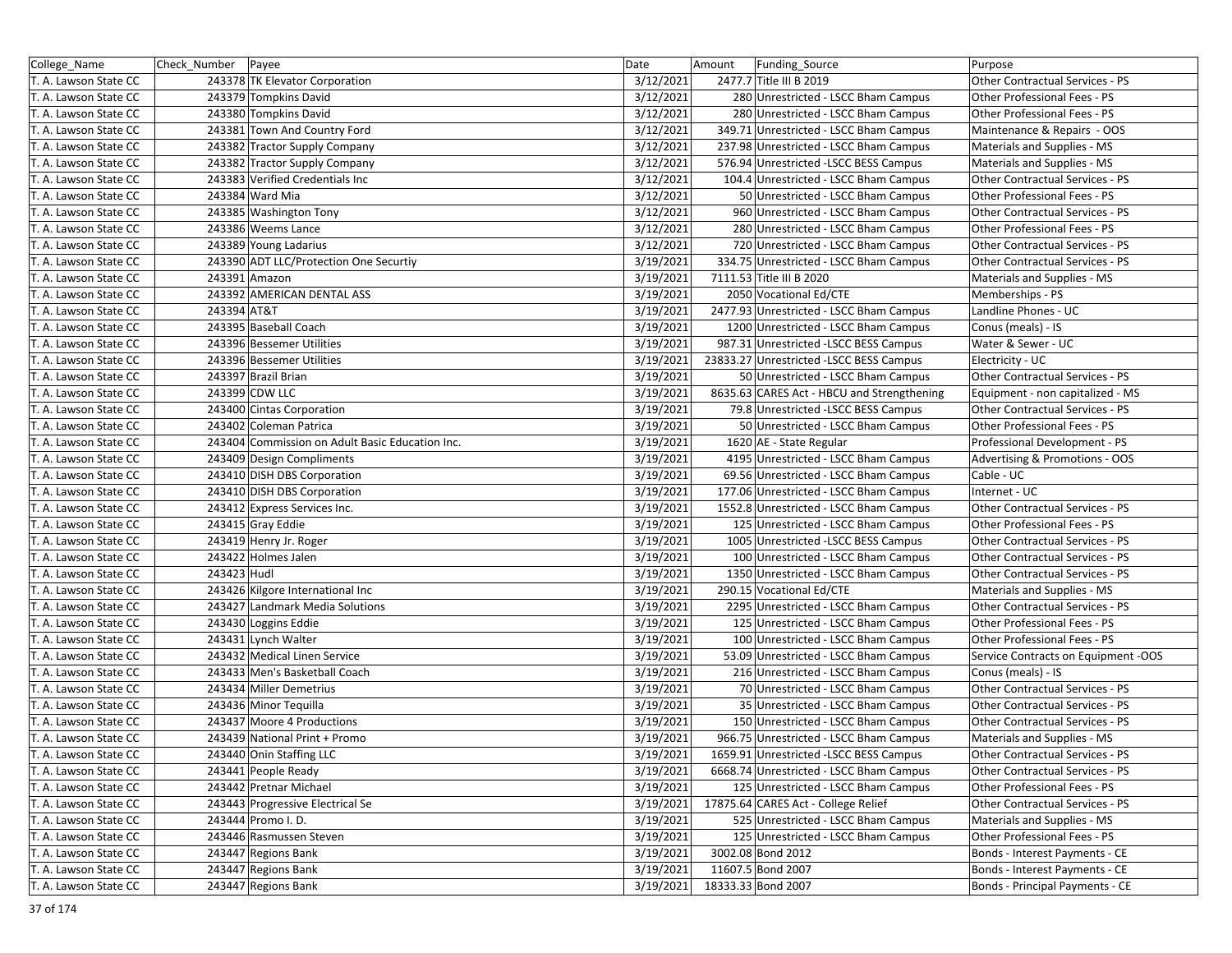| College_Name          | Check Number | Payee                                           | Date      | Amount<br><b>Funding Source</b>          | Purpose                             |
|-----------------------|--------------|-------------------------------------------------|-----------|------------------------------------------|-------------------------------------|
| T. A. Lawson State CC |              | 243447 Regions Bank                             | 3/19/2021 | 39166.67 Bond 2012                       | Bonds - Principal Payments - CE     |
| T. A. Lawson State CC | 243448 S/P2  |                                                 | 3/19/2021 | 897 Vocational Ed/CTE                    | Computer Software(non capital) - MS |
| T. A. Lawson State CC |              | 243449 Sorenson Community Interpreting Services | 3/19/2021 | 876.25 Unrestricted - LSCC Bham Campus   | Other Contractual Services - PS     |
| T. A. Lawson State CC |              | 243453 Verizon Wireless                         | 3/19/2021 | 1330.44 CARES Act - College Relief       | Internet - UC                       |
| T. A. Lawson State CC |              | 243454 Volleyball Coach                         | 3/19/2021 | 228 Unrestricted - LSCC Bham Campus      | Conus (meals) - IS                  |
| T. A. Lawson State CC |              | 243455 Ward Mia                                 | 3/19/2021 | 50 Unrestricted - LSCC Bham Campus       | Other Professional Fees - PS        |
| T. A. Lawson State CC |              | 243456 Women's Basketball Coach                 | 3/19/2021 | 156 Unrestricted - LSCC Bham Campus      | Conus (meals) - IS                  |
| T. A. Lawson State CC |              | 243457 Xerox Corporation                        | 3/19/2021 | 135.86 Unrestricted - LSCC Bham Campus   | Service Contracts on Equipment -OOS |
| T. A. Lawson State CC |              | 243457 Xerox Corporation                        | 3/19/2021 | 621.43 Unrestricted - LSCC Bham Campus   | Long-Term Equipment Lease - CE      |
| T. A. Lawson State CC | 243458 AT&T  |                                                 | 3/20/2021 | 163.1 Unrestricted -LSCC BESS Campus     | Landline Phones - UC                |
| T. A. Lawson State CC | 243458 AT&T  |                                                 | 3/20/2021 | 5076.47 Unrestricted - LSCC Bham Campus  | Landline Phones - UC                |
| T. A. Lawson State CC |              | 243472 Men's Basketball Coach                   | 3/20/2021 | 432 Unrestricted - LSCC Bham Campus      | Conus (meals) - IS                  |
| T. A. Lawson State CC |              | 243476 Parker Waller Insurance LLC              | 3/20/2021 | 19869.15 Unrestricted - LSCC Bham Campus | Institutional Use - OOS             |
| T. A. Lawson State CC |              | 243504 Women's Basketball Coach                 | 3/20/2021 | 312 Unrestricted - LSCC Bham Campus      | Conus (meals) - IS                  |
| T. A. Lawson State CC |              | 243507 Abernathy Kortney                        | 3/23/2021 | 360 Unrestricted - LSCC Bham Campus      | Other Contractual Services - PS     |
| T. A. Lawson State CC |              | 243508 Alabama Power Company                    | 3/23/2021 | 58174.13 Unrestricted - LSCC Bham Campus | Electricity - UC                    |
| T. A. Lawson State CC | 243509 AT&T  |                                                 | 3/23/2021 | 69.99 Unrestricted - LSCC Bham Campus    | Internet - UC                       |
| T. A. Lawson State CC | 243510 AT&T  |                                                 | 3/23/2021 | 42.42 Unrestricted - LSCC Bham Campus    | Wireless Phones - UC                |
| T. A. Lawson State CC | 243511 AT&T  |                                                 | 3/23/2021 | 118.7 Unrestricted - LSCC Bham Campus    | Internet - UC                       |
| T. A. Lawson State CC |              | 243512 AT&T Long Distance                       | 3/23/2021 | 158.51 Unrestricted - LSCC Bham Campus   | Landline Phones - UC                |
| T. A. Lawson State CC |              | 243513 AT&T Mobility II LLC                     | 3/23/2021 | 201.01 Unrestricted - LSCC Bham Campus   | Wireless Phones - UC                |
| T. A. Lawson State CC |              | 243514 Baseball Coach                           | 3/23/2021 | 600 Unrestricted - LSCC Bham Campus      | Conus (meals) - IS                  |
| T. A. Lawson State CC |              | 243515 Birmingham Water Works                   | 3/23/2021 | 85.87 Unrestricted - LSCC Bham Campus    | Freight - OOS                       |
| T. A. Lawson State CC |              | 243515 Birmingham Water Works                   | 3/23/2021 | 941.71 Unrestricted - LSCC Bham Campus   | Water & Sewer - UC                  |
| T. A. Lawson State CC |              | 243516 Brown Roland                             | 3/23/2021 | 840 Unrestricted - LSCC Bham Campus      | Other Contractual Services - PS     |
| T. A. Lawson State CC |              | 243517 Cintas Corporation                       | 3/23/2021 | 287.47 Unrestricted - LSCC Bham Campus   | Other Contractual Services - PS     |
| T. A. Lawson State CC |              | 243518 Cook's Pest Control                      | 3/23/2021 | 257 Unrestricted - LSCC Bham Campus      | Other Contractual Services - PS     |
| T. A. Lawson State CC |              | 243518 Cook's Pest Control                      | 3/23/2021 | 588 Unrestricted -LSCC BESS Campus       | Other Contractual Services - PS     |
| T. A. Lawson State CC |              | 243519 Dill Kendon                              | 3/23/2021 | 240 Unrestricted - LSCC Bham Campus      | Other Contractual Services - PS     |
| T. A. Lawson State CC |              | 243520 Fountain Building Supply                 | 3/23/2021 | 762.99 Unrestricted - LSCC Bham Campus   | Materials and Supplies - MS         |
| T. A. Lawson State CC |              | 243521 Hemphill Services Inc                    | 3/23/2021 | 510 Unrestricted - LSCC Bham Campus      | Maintenance & Repairs - OOS         |
| T. A. Lawson State CC |              | 243522 Hooten Kenneth                           | 3/23/2021 | 720 Unrestricted - LSCC Bham Campus      | Other Contractual Services - PS     |
| T. A. Lawson State CC |              | 243524 Leblanc Patrick                          | 3/23/2021 | 120 Unrestricted - LSCC Bham Campus      | Other Contractual Services - PS     |
| T. A. Lawson State CC |              | 243525 Little Myford                            | 3/23/2021 | 960 Unrestricted - LSCC Bham Campus      | Other Contractual Services - PS     |
| T. A. Lawson State CC |              | 243526 McCurdy Alanda                           | 3/23/2021 | 480 Unrestricted - LSCC Bham Campus      | Other Contractual Services - PS     |
| T. A. Lawson State CC |              | 243527 Men's Basketball Coach                   | 3/23/2021 | 432 Unrestricted - LSCC Bham Campus      | Conus (meals) - IS                  |
| T. A. Lawson State CC |              | 243528 Onin Staffing LLC                        | 3/23/2021 | 3140.9 Unrestricted - LSCC Bham Campus   | Other Contractual Services - PS     |
| T. A. Lawson State CC |              | 243529 Powell Lee                               | 3/23/2021 | 960 Unrestricted - LSCC Bham Campus      | Other Contractual Services - PS     |
| T. A. Lawson State CC |              | 243530 Progressive Image Comm                   | 3/23/2021 | 7849.3 Unrestricted - LSCC Bham Campus   | Advertising & Promotions - OOS      |
| T. A. Lawson State CC |              | 243531 Quill Llc                                | 3/23/2021 | 1.69 Unrestricted - LSCC BESS Campus     | Materials and Supplies - MS         |
| T. A. Lawson State CC |              | 243532 Quill Llc                                | 3/23/2021 | 320.92 Unrestricted -LSCC BESS Campus    | Materials and Supplies - MS         |
| T. A. Lawson State CC |              | 243532 Quill Llc                                | 3/23/2021 | 638.82 Title III B 2021                  | Materials and Supplies - MS         |
| T. A. Lawson State CC |              | 243532 Quill Llc                                | 3/23/2021 | 761.96 Unrestricted - LSCC Bham Campus   | Materials and Supplies - MS         |
| T. A. Lawson State CC |              | 243533 R&B Transportation                       | 3/23/2021 | 2600 Unrestricted - LSCC Bham Campus     | Other Contractual Services - PS     |
| T. A. Lawson State CC |              | 243534 Roper Christopher                        | 3/23/2021 | 360 Unrestricted - LSCC Bham Campus      | Other Contractual Services - PS     |
| T. A. Lawson State CC |              | 243535 Sherwin Williams Co.                     | 3/23/2021 | 299.26 Unrestricted -LSCC BESS Campus    | Materials and Supplies - MS         |
| T. A. Lawson State CC |              | 243536 Stevens Kendric                          | 3/23/2021 | 360 Unrestricted - LSCC Bham Campus      | Other Contractual Services - PS     |
| T. A. Lawson State CC |              | 243537 Tri-State Utility Products               | 3/23/2021 | 3418.52 Lineworker Program               | Materials and Supplies - MS         |
| T. A. Lawson State CC |              | 243538 Washington Tony                          | 3/23/2021 | 960 Unrestricted - LSCC Bham Campus      | Other Contractual Services - PS     |
| T. A. Lawson State CC |              | 243539 Women's Basketball Coach                 | 3/23/2021 | 312 Unrestricted - LSCC Bham Campus      | Conus (meals) - IS                  |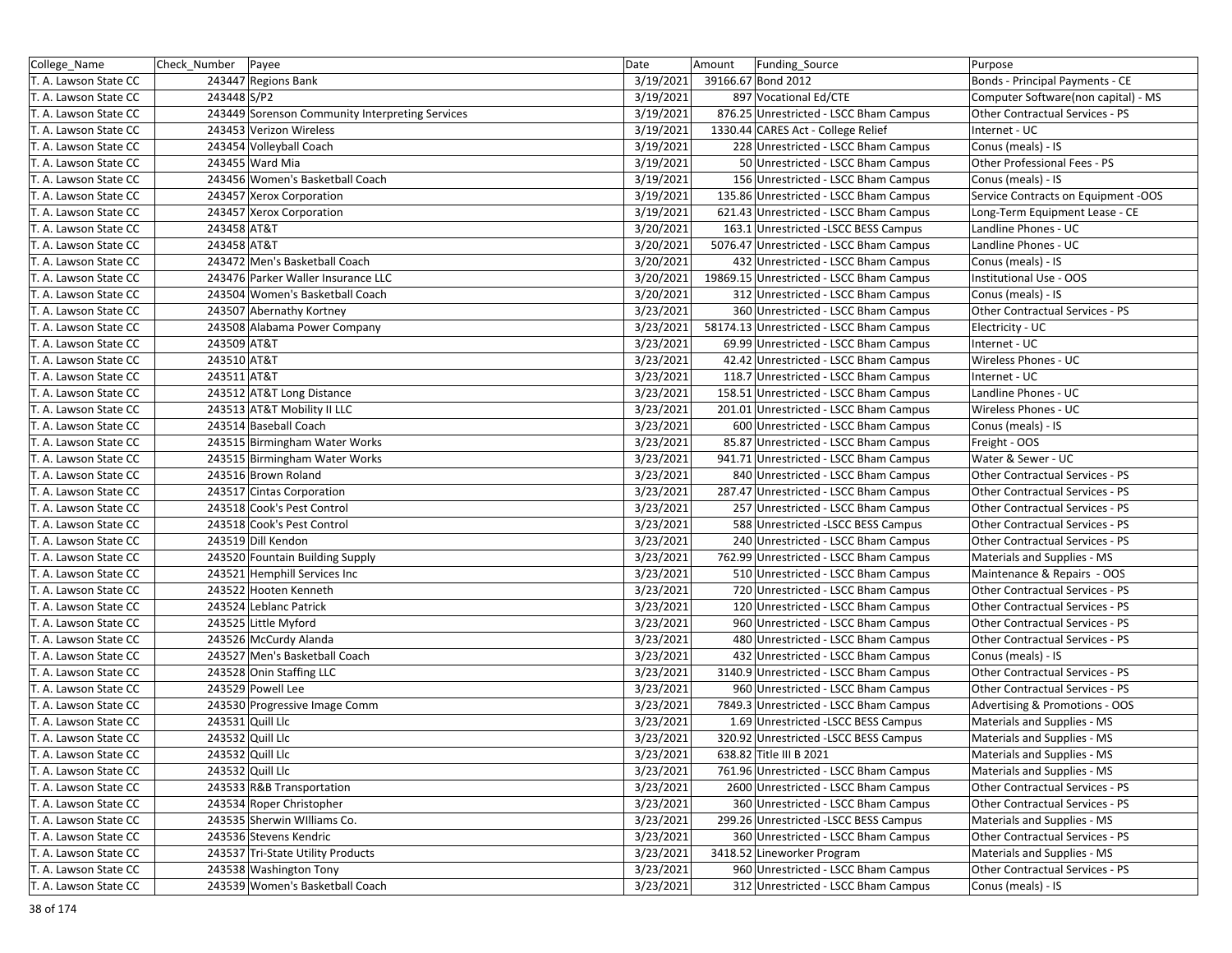| College_Name          | Check_Number   Payee |                                                 | Date      | Amount | <b>Funding Source</b>                        | Purpose                          |
|-----------------------|----------------------|-------------------------------------------------|-----------|--------|----------------------------------------------|----------------------------------|
| T. A. Lawson State CC |                      | 243540 Young Ladarius                           | 3/23/2021 |        | 600 Unrestricted - LSCC Bham Campus          | Other Contractual Services - PS  |
| T. A. Lawson State CC | 243541 AT&T          |                                                 | 3/24/2021 |        | 963.88 Unrestricted - LSCC Bham Campus       | Cable - UC                       |
| T. A. Lawson State CC | 243542 AT&T          |                                                 | 3/24/2021 |        | 1594.64 Unrestricted -LSCC BESS Campus       | Landline Phones - UC             |
| T. A. Lawson State CC |                      | 243559 Baseball Coach                           | 3/31/2021 |        | 1200 Unrestricted - LSCC Bham Campus         | Conus (meals) - IS               |
| T. A. Lawson State CC |                      | 243589 Chef Clayton's Food Syste                | 3/31/2021 |        | 2100 Unrestricted - LSCC Bham Campus         | Other Contractual Services - PS  |
| T. A. Lawson State CC |                      | 243599 Commission on Adult Basic Education Inc. | 3/31/2021 |        | 810 AE-Federal Regular                       | Professional Development - PS    |
| T. A. Lawson State CC |                      | 243612 Debrow Donald                            | 3/31/2021 |        | 1750 Unrestricted - LSCC Bham Campus         | Other Contractual Services - PS  |
| T. A. Lawson State CC |                      | 243635 Gourmet Services Inc.                    | 3/31/2021 |        | 38500 Food Services- BHM Campus              | Other Contractual Services - PS  |
| T. A. Lawson State CC |                      | 243640 Hammonds Michael                         | 3/31/2021 |        | 280 Unrestricted - LSCC Bham Campus          | Other Professional Fees - PS     |
| T. A. Lawson State CC |                      | 243700 Lsi Research Inc.                        | 3/31/2021 |        | 11880 Title III SAFRAÂ Prog Admin 2020       | Other Contractual Services - PS  |
| T. A. Lawson State CC |                      | 243700 Lsi Research Inc.                        | 3/31/2021 |        | 50994.97 CARES Act - HBCU and Strengthening  | Materials and Supplies - MS      |
| T. A. Lawson State CC |                      | 243700 Lsi Research Inc.                        | 3/31/2021 |        | 55662.31 CARES Act - HBCU and Strengthening  | Equipment - non capitalized - MS |
| T. A. Lawson State CC |                      | 243700 Lsi Research Inc.                        | 3/31/2021 |        | 105119.35 CARES Act - HBCU and Strengthening | Other Contractual Services - PS  |
| T. A. Lawson State CC |                      | 243712 Men's Basketball Coach                   | 3/31/2021 |        | 432 Unrestricted - LSCC Bham Campus          | Conus (meals) - IS               |
| T. A. Lawson State CC |                      | 243715 Miller Demetrius                         | 3/31/2021 |        | 70 Unrestricted - LSCC Bham Campus           | Other Contractual Services - PS  |
| T. A. Lawson State CC |                      | 243717 Minor Tequilla                           | 3/31/2021 |        | 35 Unrestricted - LSCC Bham Campus           | Other Contractual Services - PS  |
| T. A. Lawson State CC |                      | 243733 Pike Christopher                         | 3/31/2021 |        | 280 Unrestricted - LSCC Bham Campus          | Other Contractual Services - PS  |
| T. A. Lawson State CC |                      | 243758 Shepherd Kendrick                        | 3/31/2021 |        | 50 Unrestricted - LSCC Bham Campus           | Other Contractual Services - PS  |
| T. A. Lawson State CC |                      | 243761 Smith Andria                             | 3/31/2021 |        | 750 Unrestricted - LSCC Bham Campus          | Other Contractual Services - PS  |
| T. A. Lawson State CC |                      | 243792 Volleyball Coach                         | 3/31/2021 |        | 456 Unrestricted - LSCC Bham Campus          | Conus (meals) - IS               |
| T. A. Lawson State CC |                      | 243815 Women's Basketball Coach                 | 3/31/2021 |        | 312 Unrestricted - LSCC Bham Campus          | Conus (meals) - IS               |
| T. A. Lawson State CC |                      | 243818 Baseball Coach                           | 4/1/2021  |        | 1200 Unrestricted - LSCC Bham Campus         | Conus (meals) - IS               |
| T. A. Lawson State CC |                      | 243819 Block Out Volleyball Academy             | 4/1/2021  |        | 1600 Unrestricted - LSCC Bham Campus         | Other Contractual Services - PS  |
| T. A. Lawson State CC |                      | 243820 Brazil Brian                             | 4/1/2021  |        | 100 Unrestricted - LSCC Bham Campus          | Other Contractual Services - PS  |
| T. A. Lawson State CC |                      | 243821 Cameron James                            | 4/1/2021  |        | 280 Unrestricted - LSCC Bham Campus          | Other Professional Fees - PS     |
| T. A. Lawson State CC |                      | 243822 Givhan Jeffrey                           | 4/1/2021  |        | 100 Unrestricted - LSCC Bham Campus          | Other Contractual Services - PS  |
| T. A. Lawson State CC |                      | 243823 Holmes Jalen                             | 4/1/2021  |        | 100 Unrestricted - LSCC Bham Campus          | Other Contractual Services - PS  |
| T. A. Lawson State CC |                      | 243824 Men's Basketball Coach                   | 4/1/2021  |        | 432 Unrestricted - LSCC Bham Campus          | Conus (meals) - IS               |
| T. A. Lawson State CC |                      | 243825 Miller Demetrius                         | 4/1/2021  |        | 70 Unrestricted - LSCC Bham Campus           | Other Contractual Services - PS  |
| T. A. Lawson State CC |                      | 243826 Minor Tequilla                           | 4/1/2021  |        | 35 Unrestricted - LSCC Bham Campus           | Other Contractual Services - PS  |
| T. A. Lawson State CC |                      | 243827 Volleyball Coach                         | 4/1/2021  |        | 456 Unrestricted - LSCC Bham Campus          | Conus (meals) - IS               |
| T. A. Lawson State CC |                      | 243828 Women's Basketball Coach                 | 4/1/2021  |        | 312 Unrestricted - LSCC Bham Campus          | Conus (meals) - IS               |
| T. A. Lawson State CC |                      | 243829 #1 Stop Small Engine                     | 4/2/2021  |        | 1556.88 Unrestricted - LSCC Bham Campus      | Maintenance & Repairs - OOS      |
| T. A. Lawson State CC |                      | 243830 ACT Inc                                  | 4/2/2021  |        | 703.5 ARC Grant Part 2                       | Materials and Supplies - MS      |
| T. A. Lawson State CC |                      | 243831 Advanced Mower                           | 4/2/2021  |        | 199.56 Unrestricted -LSCC BESS Campus        | Materials and Supplies - MS      |
| T. A. Lawson State CC |                      | 243832 Alabama Possible                         | 4/2/2021  |        | 30 Unrestricted - LSCC Bham Campus           | Registration Fees-IS             |
| T. A. Lawson State CC |                      | 243833 Altidor Zion                             | 4/2/2021  |        | 40 Upward Bound 20-21                        | <b>Student Travel -OOS</b>       |
| T. A. Lawson State CC |                      | 243833 Altidor Zion                             | 4/2/2021  |        | 64 Upward Bound 20-21                        | Student Stipends - OOS           |
| T. A. Lawson State CC | 243834 AT&T          |                                                 | 4/2/2021  |        | 42.42 Unrestricted - LSCC Bham Campus        | Wireless Phones - UC             |
| T. A. Lawson State CC | 243835 AT&T          |                                                 | 4/2/2021  |        | 79.98 Unrestricted - LSCC Bham Campus        | Internet - UC                    |
| T. A. Lawson State CC | 243836 AT&T          |                                                 | 4/2/2021  |        | 609.42 Unrestricted -LSCC BESS Campus        | Landline Phones - UC             |
| T. A. Lawson State CC | 243836 AT&T          |                                                 | 4/2/2021  |        | 5412.73 Unrestricted - LSCC Bham Campus      | Landline Phones - UC             |
| T. A. Lawson State CC |                      | 243837 B & D Electric Motors Inc                | 4/2/2021  |        | 438.6 Unrestricted - LSCC BESS Campus        | Maintenance & Repairs - OOS      |
| T. A. Lawson State CC |                      | 243838 Baseball Coach                           | 4/2/2021  |        | 1200 Unrestricted - LSCC Bham Campus         | Conus (meals) - IS               |
| T. A. Lawson State CC |                      | 243839 Berry LaKiera                            | 4/2/2021  |        | 90 Upward Bound 20-21                        | <b>Student Travel -OOS</b>       |
| T. A. Lawson State CC |                      | 243839 Berry LaKiera                            | 4/2/2021  |        | 144 Upward Bound 20-21                       | Student Stipends - OOS           |
| T. A. Lawson State CC |                      | 243840 Birchfield Jordyn                        | 4/2/2021  |        | 90 Upward Bound 20-21                        | <b>Student Travel -OOS</b>       |
| T. A. Lawson State CC |                      | 243840 Birchfield Jordyn                        | 4/2/2021  |        | 144 Upward Bound 20-21                       | Student Stipends - OOS           |
| T. A. Lawson State CC |                      | 243841 Birmingham Water Works                   | 4/2/2021  |        | 7619.64 Unrestricted - LSCC Bham Campus      | Water & Sewer - UC               |
| T. A. Lawson State CC |                      | 243842 Booker Kenith                            | 4/2/2021  |        | 125 Unrestricted - LSCC Bham Campus          | Other Professional Fees - PS     |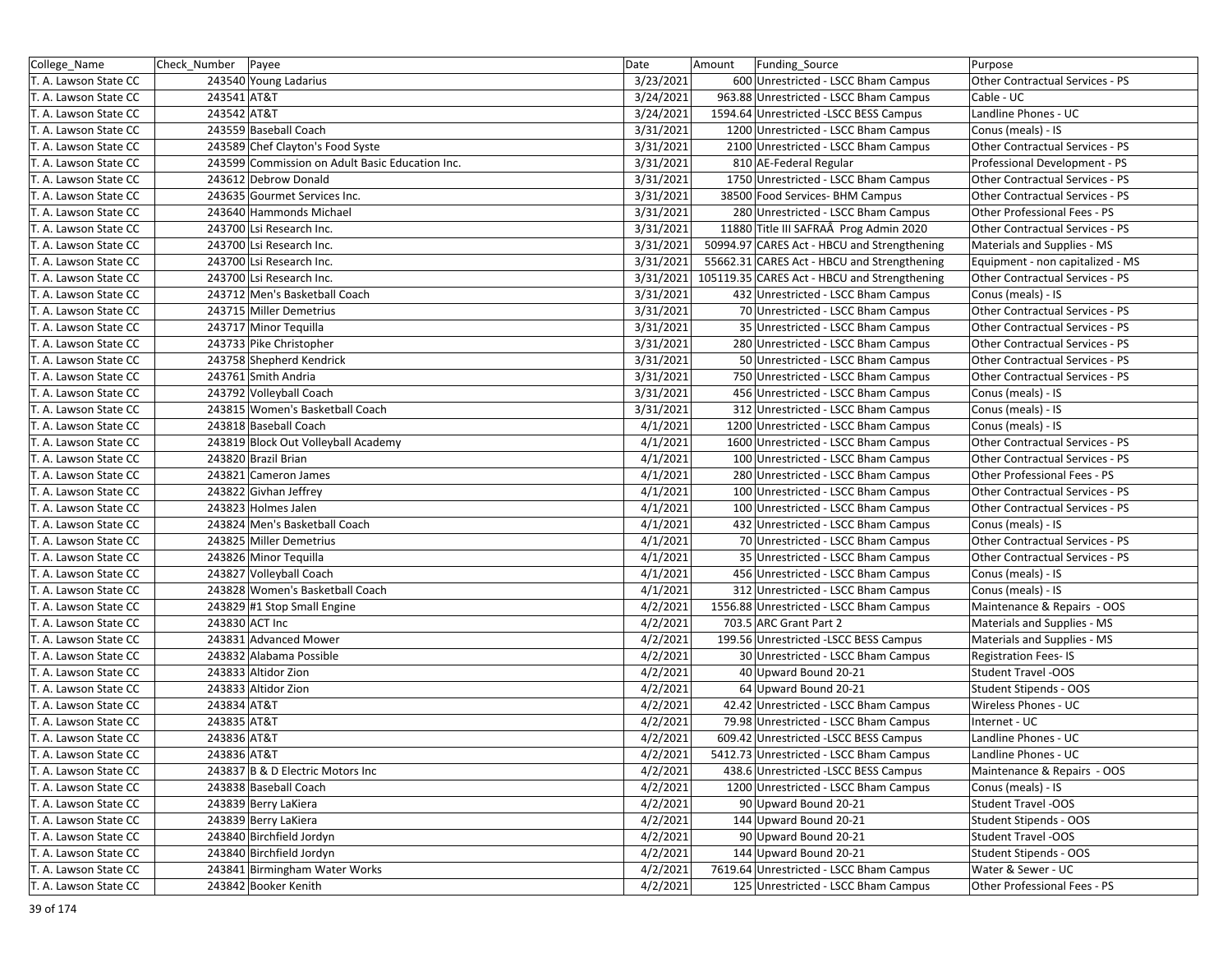| College_Name          | Check_Number   Payee                    | Date     | Amount | Funding_Source                          | Purpose                             |
|-----------------------|-----------------------------------------|----------|--------|-----------------------------------------|-------------------------------------|
| T. A. Lawson State CC | 243843 Bouyer Derrick                   | 4/2/2021 |        | 90 Upward Bound 20-21                   | Student Travel -OOS                 |
| T. A. Lawson State CC | 243843 Bouyer Derrick                   | 4/2/2021 |        | 144 Upward Bound 20-21                  | Student Stipends - OOS              |
| T. A. Lawson State CC | 243844 Bouyer Kayla                     | 4/2/2021 |        | 90 Upward Bound 20-21                   | Student Travel -OOS                 |
| T. A. Lawson State CC | 243844 Bouyer Kayla                     | 4/2/2021 |        | 144 Upward Bound 20-21                  | Student Stipends - OOS              |
| T. A. Lawson State CC | 243845 Bray Amarie                      | 4/2/2021 |        | 90 Upward Bound 20-21                   | <b>Student Travel -OOS</b>          |
| T. A. Lawson State CC | 243845 Bray Amarie                      | 4/2/2021 |        | 144 Upward Bound 20-21                  | Student Stipends - OOS              |
| T. A. Lawson State CC | 243846 Bufford Anthony                  | 4/2/2021 |        | 90 Upward Bound 20-21                   | Student Travel -OOS                 |
| T. A. Lawson State CC | 243846 Bufford Anthony                  | 4/2/2021 |        | 144 Upward Bound 20-21                  | Student Stipends - OOS              |
| T. A. Lawson State CC | 243847 Building & Property Sciences LLC | 4/2/2021 |        | 3382.5 Unrestricted - LSCC BESS Campus  | Other Contractual Services - PS     |
| T. A. Lawson State CC | 243848 Burkes Jordan                    | 4/2/2021 |        | 90 Upward Bound 20-21                   | <b>Student Travel -OOS</b>          |
| T. A. Lawson State CC | 243848 Burkes Jordan                    | 4/2/2021 |        | 144 Upward Bound 20-21                  | Student Stipends - OOS              |
| T. A. Lawson State CC | 243849 Caldwell Roderick                | 4/2/2021 |        | 90 Upward Bound 20-21                   | <b>Student Travel -OOS</b>          |
| T. A. Lawson State CC | 243849 Caldwell Roderick                | 4/2/2021 |        | 144 Upward Bound 20-21                  | Student Stipends - OOS              |
| T. A. Lawson State CC | 243850 Canon Solutions America          | 4/2/2021 |        | 7.85 Unrestricted - LSCC BESS Campus    | Long-Term Equipment Lease - CE      |
| T. A. Lawson State CC | 243850 Canon Solutions America          | 4/2/2021 |        | 14.27 Unrestricted - LSCC Bham Campus   | Long-Term Equipment Lease - CE      |
| T. A. Lawson State CC | 243850 Canon Solutions America          | 4/2/2021 |        | 50.95 AE - State Regular                | Service Contracts on Equipment -OOS |
| T. A. Lawson State CC | 243850 Canon Solutions America          | 4/2/2021 |        | 343.03 Title III B 2021                 | Other Contractual Services - PS     |
| T. A. Lawson State CC | 243851 Carter Camari                    | 4/2/2021 |        | 90 Upward Bound 20-21                   | Student Travel -OOS                 |
| T. A. Lawson State CC | 243851 Carter Camari                    | 4/2/2021 |        | 144 Upward Bound 20-21                  | Student Stipends - OOS              |
| T. A. Lawson State CC | 243852 Carter Tyneisha                  | 4/2/2021 |        | 90 Upward Bound 20-21                   | <b>Student Travel -OOS</b>          |
| T. A. Lawson State CC | 243852 Carter Tyneisha                  | 4/2/2021 |        | 144 Upward Bound 20-21                  | Student Stipends - OOS              |
| T. A. Lawson State CC | 243853 Cintas Corporation               | 4/2/2021 |        | 750.89 Unrestricted -LSCC BESS Campus   | Other Contractual Services - PS     |
| T. A. Lawson State CC | 243854 Coleman Patrica                  | 4/2/2021 |        | 50 Unrestricted - LSCC Bham Campus      | Other Professional Fees - PS        |
| T. A. Lawson State CC | 243855 Cottingham Latisha               | 4/2/2021 |        | 900 Unrestricted -LSCC BESS Campus      | Other Contractual Services - PS     |
| T. A. Lawson State CC | 243856 Cowans Jaidyn                    | 4/2/2021 |        | 90 Upward Bound 20-21                   | <b>Student Travel -OOS</b>          |
| T. A. Lawson State CC | 243856 Cowans Jaidyn                    | 4/2/2021 |        | 144 Upward Bound 20-21                  | Student Stipends - OOS              |
| T. A. Lawson State CC | 243857 Credentials Solutions LLC        | 4/2/2021 |        | 356.55 Unrestricted -LSCC BESS Campus   | Materials and Supplies - MS         |
| T. A. Lawson State CC | 243858 Custom Trophies/plaques          | 4/2/2021 |        | 990.5 Upward Bound 20-21                | Grants Awards and Prizes - OOS      |
| T. A. Lawson State CC | 243859 Davis Alexandria                 | 4/2/2021 |        | 90 Upward Bound 20-21                   | <b>Student Travel -OOS</b>          |
| T. A. Lawson State CC | 243859 Davis Alexandria                 | 4/2/2021 |        | 144 Upward Bound 20-21                  | Student Stipends - OOS              |
| T. A. Lawson State CC | 243860 De Lage Landen Fin Svc           | 4/2/2021 |        | 304.37 Unrestricted -LSCC BESS Campus   | Long-Term Equipment Lease - CE      |
| T. A. Lawson State CC | 243861 Diallo Hassatou                  | 4/2/2021 |        | 90 Upward Bound 20-21                   | Student Travel -OOS                 |
| T. A. Lawson State CC | 243861 Diallo Hassatou                  | 4/2/2021 |        | 144 Upward Bound 20-21                  | Student Stipends - OOS              |
| T. A. Lawson State CC | 243862 DirectTV                         | 4/2/2021 |        | 143.99 Unrestricted - LSCC Bham Campus  | Internet - UC                       |
| T. A. Lawson State CC | 243862 DirectTV                         | 4/2/2021 |        | 186.98 Unrestricted - LSCC Bham Campus  | Cable - UC                          |
| T. A. Lawson State CC | 243863 Elmore Reagan                    | 4/2/2021 |        | 90 Upward Bound 20-21                   | <b>Student Travel -OOS</b>          |
| T. A. Lawson State CC | 243863 Elmore Reagan                    | 4/2/2021 |        | 144 Upward Bound 20-21                  | Student Stipends - OOS              |
| T. A. Lawson State CC | 243864 Express Services Inc.            | 4/2/2021 |        | 1822.53 Unrestricted -LSCC BESS Campus  | Other Contractual Services - PS     |
| T. A. Lawson State CC | 243865 Express Services Inc.            | 4/2/2021 |        | 5027.52 Unrestricted - LSCC Bham Campus | Other Contractual Services - PS     |
| T. A. Lawson State CC | 243866 Fagnes Billy                     | 4/2/2021 |        | 1300 Title III B 2021                   | Maintenance & Repairs - OOS         |
| T. A. Lawson State CC | 243867 Fountain Building                | 4/2/2021 |        | 294.4 Unrestricted -LSCC BESS Campus    | Materials and Supplies - MS         |
| T. A. Lawson State CC | 243868 Foy Jaimya                       | 4/2/2021 |        | 40 Upward Bound 20-21                   | Student Travel -OOS                 |
| T. A. Lawson State CC | 243868 Foy Jaimya                       | 4/2/2021 |        | 64 Upward Bound 20-21                   | Student Stipends - OOS              |
| T. A. Lawson State CC | 243869 Foy Jermaine                     | 4/2/2021 |        | 40 Upward Bound 20-21                   | Student Travel -OOS                 |
| T. A. Lawson State CC | 243869 Foy Jermaine                     | 4/2/2021 |        | 64 Upward Bound 20-21                   | Student Stipends - OOS              |
| T. A. Lawson State CC | 243870 Francis Josalyn                  | 4/2/2021 |        | 90 Upward Bound 20-21                   | Student Travel -OOS                 |
| T. A. Lawson State CC | 243870 Francis Josalyn                  | 4/2/2021 |        | 144 Upward Bound 20-21                  | Student Stipends - OOS              |
| T. A. Lawson State CC | 243871 Frederick Tiffany                | 4/2/2021 |        | 29.98 Unrestricted - LSCC Bham Campus   | Deposits Held for Others - Agency   |
| T. A. Lawson State CC | 243872 Gaines Alexis                    | 4/2/2021 |        | 90 Upward Bound 20-21                   | Student Travel -OOS                 |
| T. A. Lawson State CC | 243872 Gaines Alexis                    | 4/2/2021 |        | 144 Upward Bound 20-21                  | Student Stipends - OOS              |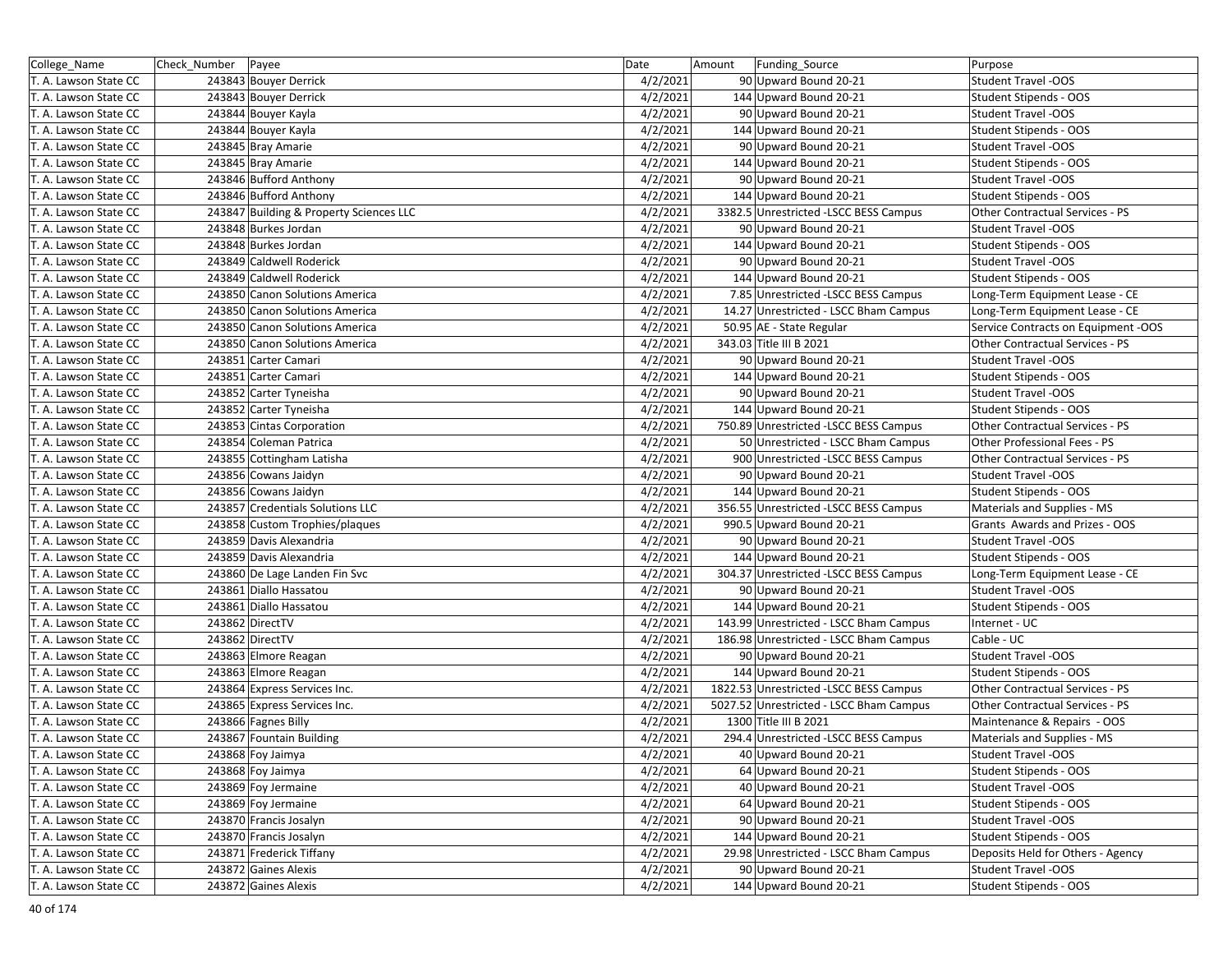| College_Name          | Check_Number   Payee |                                                                | Date     | Amount    | Funding Source                        | Purpose                         |
|-----------------------|----------------------|----------------------------------------------------------------|----------|-----------|---------------------------------------|---------------------------------|
| T. A. Lawson State CC |                      | 243873 George Jasmine                                          | 4/2/2021 |           | 30 Upward Bound 20-21                 | <b>Student Travel -OOS</b>      |
| T. A. Lawson State CC |                      | 243873 George Jasmine                                          | 4/2/2021 |           | 48 Upward Bound 20-21                 | Student Stipends - OOS          |
| T. A. Lawson State CC |                      | 243874 George Scherian                                         | 4/2/2021 |           | 30 Upward Bound 20-21                 | <b>Student Travel -OOS</b>      |
| T. A. Lawson State CC |                      | 243874 George Scherian                                         | 4/2/2021 |           | 48 Upward Bound 20-21                 | Student Stipends - OOS          |
| T. A. Lawson State CC |                      | 243875 Givhan Jeffrey                                          | 4/2/2021 |           | 50 Unrestricted - LSCC Bham Campus    | Other Contractual Services - PS |
| T. A. Lawson State CC |                      | 243876 Hall Jada                                               | 4/2/2021 |           | 90 Upward Bound 20-21                 | <b>Student Travel -OOS</b>      |
| T. A. Lawson State CC |                      | 243876 Hall Jada                                               | 4/2/2021 |           | 144 Upward Bound 20-21                | Student Stipends - OOS          |
| T. A. Lawson State CC |                      | 243877 Hall Maya                                               | 4/2/2021 |           | 90 Upward Bound 20-21                 | <b>Student Travel -OOS</b>      |
| T. A. Lawson State CC |                      | 243877 Hall Maya                                               | 4/2/2021 |           | 144 Upward Bound 20-21                | Student Stipends - OOS          |
| T. A. Lawson State CC |                      | 243878 Harris Brayden                                          | 4/2/2021 |           | 90 Upward Bound 20-21                 | <b>Student Travel -OOS</b>      |
| T. A. Lawson State CC |                      | 243878 Harris Brayden                                          | 4/2/2021 |           | 144 Upward Bound 20-21                | Student Stipends - OOS          |
| T. A. Lawson State CC |                      | 243879 Hemphill Services Inc                                   | 4/2/2021 |           | 740 Title III B 2020                  | Maintenance & Repairs - OOS     |
| T. A. Lawson State CC |                      | 243880 Henderson Darren                                        | 4/2/2021 |           | 125 Unrestricted - LSCC Bham Campus   | Other Professional Fees - PS    |
| T. A. Lawson State CC |                      | 243881 Hill Lloyd                                              | 4/2/2021 | 3750 TANF |                                       | Other Contractual Services - PS |
| T. A. Lawson State CC |                      | 243882 Holmes Jalen                                            | 4/2/2021 |           | 100 Unrestricted - LSCC Bham Campus   | Other Contractual Services - PS |
| T. A. Lawson State CC |                      | 243883 Howard Lakaria                                          | 4/2/2021 |           | 90 Upward Bound 20-21                 | <b>Student Travel -OOS</b>      |
| T. A. Lawson State CC |                      | 243883 Howard Lakaria                                          | 4/2/2021 |           | 144 Upward Bound 20-21                | Student Stipends - OOS          |
| T. A. Lawson State CC |                      | 243884 Itac Solutions                                          | 4/2/2021 |           | 2508 Title III B 2021                 | Other Contractual Services - PS |
| T. A. Lawson State CC |                      | 243885 Johnson Efrem                                           | 4/2/2021 |           | 90 Upward Bound 20-21                 | <b>Student Travel -OOS</b>      |
| T. A. Lawson State CC |                      | 243885 Johnson Efrem                                           | 4/2/2021 |           | 144 Upward Bound 20-21                | Student Stipends - OOS          |
| T. A. Lawson State CC |                      | 243886 Johnson Isaiah                                          | 4/2/2021 |           | 90 Upward Bound 20-21                 | <b>Student Travel -OOS</b>      |
| T. A. Lawson State CC |                      | 243886 Johnson Isaiah                                          | 4/2/2021 |           | 144 Upward Bound 20-21                | Student Stipends - OOS          |
| T. A. Lawson State CC |                      | 243887 Joiner Fire Sprinkler Co.                               | 4/2/2021 |           | 1250 Unrestricted - LSCC Bham Campus  | Other Contractual Services - PS |
| T. A. Lawson State CC |                      | 243888 Jones Gerald                                            | 4/2/2021 |           | 21175 Unrestricted -LSCC BESS Campus  | Other Contractual Services - PS |
| T. A. Lawson State CC |                      | 243889 Jones Quincy                                            | 4/2/2021 |           | 90 Upward Bound 20-21                 | <b>Student Travel -OOS</b>      |
| T. A. Lawson State CC |                      | 243889 Jones Quincy                                            | 4/2/2021 |           | 144 Upward Bound 20-21                | Student Stipends - OOS          |
| T. A. Lawson State CC |                      | 243890 Keenum Andrew                                           | 4/2/2021 |           | 280 Unrestricted - LSCC Bham Campus   | Other Professional Fees - PS    |
| T. A. Lawson State CC |                      | 243891 King Kevin                                              | 4/2/2021 |           | 90 Upward Bound 20-21                 | <b>Student Travel -OOS</b>      |
| T. A. Lawson State CC |                      | 243891 King Kevin                                              | 4/2/2021 |           | 144 Upward Bound 20-21                | Student Stipends - OOS          |
| T. A. Lawson State CC |                      | 243892 Landmark Media Solutions                                | 4/2/2021 |           | 450 Unrestricted - LSCC Bham Campus   | Other Contractual Services - PS |
| T. A. Lawson State CC |                      | 243893 Leonard JaMarius                                        | 4/2/2021 |           | 90 Upward Bound 20-21                 | <b>Student Travel -OOS</b>      |
| T. A. Lawson State CC |                      | 243893 Leonard JaMarius                                        | 4/2/2021 |           | 144 Upward Bound 20-21                | Student Stipends - OOS          |
| T. A. Lawson State CC |                      | 243894 Lockett Harold                                          | 4/2/2021 |           | 125 Unrestricted - LSCC Bham Campus   | Other Professional Fees - PS    |
| T. A. Lawson State CC |                      | 243895 London Preston                                          | 4/2/2021 |           | 500 Multi Fed-GA-AL LSAMP (NSF)       | Student Stipends - OOS          |
| T. A. Lawson State CC |                      | 243896 Martin Tommy                                            | 4/2/2021 |           | 280 Unrestricted - LSCC Bham Campus   | Other Professional Fees - PS    |
| T. A. Lawson State CC |                      | 243897 Mayer Electric Supply Co Inc                            | 4/2/2021 |           | 283.2 Unrestricted - LSCC Bham Campus | Materials and Supplies - MS     |
| T. A. Lawson State CC |                      | 243898 McCall l'Aisa                                           | 4/2/2021 |           | 90 Upward Bound 20-21                 | <b>Student Travel -OOS</b>      |
| T. A. Lawson State CC |                      | 243898 McCall l'Aisa                                           | 4/2/2021 |           | 144 Upward Bound 20-21                | Student Stipends - OOS          |
| T. A. Lawson State CC |                      | 243899 McCall Tadajah                                          | 4/2/2021 |           | 90 Upward Bound 20-21                 | <b>Student Travel -OOS</b>      |
| T. A. Lawson State CC |                      | 243899 McCall Tadajah                                          | 4/2/2021 |           | 144 Upward Bound 20-21                | Student Stipends - OOS          |
| T. A. Lawson State CC |                      | 243900 McKinney Valencia                                       | 4/2/2021 |           | 90 Upward Bound 20-21                 | <b>Student Travel -OOS</b>      |
| T. A. Lawson State CC |                      | 243900 McKinney Valencia                                       | 4/2/2021 |           | 144 Upward Bound 20-21                | Student Stipends - OOS          |
| T. A. Lawson State CC |                      | 243901 Meeks Environmental Services LLC                        | 4/2/2021 |           | 455 Unrestricted - LSCC BESS Campus   | Other Contractual Services - PS |
| T. A. Lawson State CC |                      | 243903 Miller Demetrius                                        | 4/2/2021 |           | 140 Unrestricted - LSCC Bham Campus   | Other Contractual Services - PS |
| T. A. Lawson State CC |                      | 243904 Minor Tequilla                                          | 4/2/2021 |           | 70 Unrestricted - LSCC Bham Campus    | Other Contractual Services - PS |
| T. A. Lawson State CC |                      | 243905 Mitchell William                                        | 4/2/2021 |           | 50 Unrestricted - LSCC Bham Campus    | Other Professional Fees - PS    |
| T. A. Lawson State CC |                      | 243906 Moore 4 Productions                                     | 4/2/2021 |           | 150 Unrestricted - LSCC Bham Campus   | Other Contractual Services - PS |
| T. A. Lawson State CC |                      | 243907 Murry Ariyana                                           | 4/2/2021 |           | 30 Upward Bound 20-21                 | <b>Student Travel -OOS</b>      |
| T. A. Lawson State CC |                      | 243907 Murry Ariyana                                           | 4/2/2021 |           | 48 Upward Bound 20-21                 | Student Stipends - OOS          |
| T. A. Lawson State CC |                      | 243908 NACADA: The Global Community for Academic Advising Inc. | 4/2/2021 |           | 150 Student Support Service-Bhm 20 21 | Professional Development - PS   |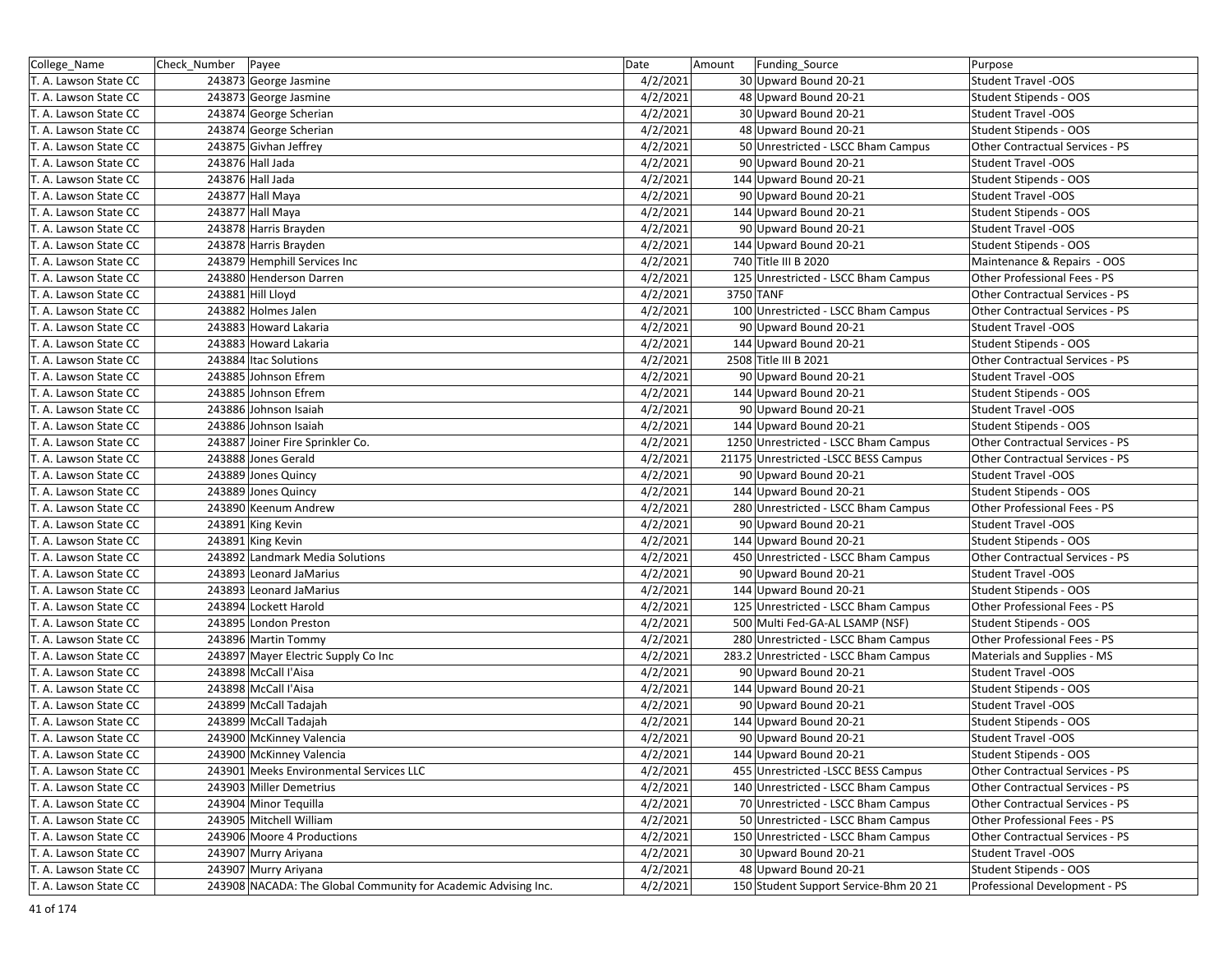| College_Name          | Check_Number   Payee                      | Date     | Amount | Funding_Source                          | Purpose                         |
|-----------------------|-------------------------------------------|----------|--------|-----------------------------------------|---------------------------------|
| T. A. Lawson State CC | 243909 Nixon Kedarrius                    | 4/2/2021 |        | 30 Upward Bound 20-21                   | <b>Student Travel -OOS</b>      |
| T. A. Lawson State CC | 243909 Nixon Kedarrius                    | 4/2/2021 |        | 48 Upward Bound 20-21                   | Student Stipends - OOS          |
| T. A. Lawson State CC | 243910 Oliver Ashton                      | 4/2/2021 |        | 500 Multi Fed-GA-AL LSAMP (NSF)         | Student Stipends - OOS          |
| T. A. Lawson State CC | 243911 Onin Staffing LLC                  | 4/2/2021 |        | 3412 Unrestricted -LSCC BESS Campus     | Other Contractual Services - PS |
| T. A. Lawson State CC | 243912 Palmer Devin                       | 4/2/2021 |        | 40 Upward Bound 20-21                   | Student Travel -OOS             |
| T. A. Lawson State CC | 243912 Palmer Devin                       | 4/2/2021 |        | 64 Upward Bound 20-21                   | Student Stipends - OOS          |
| T. A. Lawson State CC | 243913 People Ready                       | 4/2/2021 |        | 4269.15 Unrestricted - LSCC Bham Campus | Other Contractual Services - PS |
| T. A. Lawson State CC | 243914 Pep Boys Remittance Dept           | 4/2/2021 |        | 503.96 Unrestricted -LSCC BESS Campus   | Maintenance & Repairs - OOS     |
| T. A. Lawson State CC | 243915 Perry Mia                          | 4/2/2021 |        | 90 Upward Bound 20-21                   | <b>Student Travel -OOS</b>      |
| T. A. Lawson State CC | 243915 Perry Mia                          | 4/2/2021 |        | 144 Upward Bound 20-21                  | Student Stipends - OOS          |
| T. A. Lawson State CC | 243916 Progressive Electrical Se          | 4/2/2021 |        | 2284.11 Title III B 2020                | Other Contractual Services - PS |
| T. A. Lawson State CC | 243916 Progressive Electrical Se          | 4/2/2021 |        | 3082.73 CARES Act - College Relief      | Other Contractual Services - PS |
| T. A. Lawson State CC | 243917 Quill Llc                          | 4/2/2021 |        | 109.21 Unrestricted - LSCC Bham Campus  | Materials and Supplies - MS     |
| T. A. Lawson State CC | 243917 Quill Llc                          | 4/2/2021 |        | 355.6 Unrestricted -LSCC BESS Campus    | Materials and Supplies - MS     |
| T. A. Lawson State CC | 243918 Quill Llc                          | 4/2/2021 |        | 223.02 Unrestricted -LSCC BESS Campus   | Materials and Supplies - MS     |
| T. A. Lawson State CC | 243919 R&B Transportation                 | 4/2/2021 |        | 1200 Unrestricted - LSCC Bham Campus    | Other Contractual Services - PS |
| T. A. Lawson State CC | 243920 Radcliff Cullen                    | 4/2/2021 |        | 40 Upward Bound 20-21                   | Student Travel -OOS             |
| T. A. Lawson State CC | 243920 Radcliff Cullen                    | 4/2/2021 |        | 64 Upward Bound 20-21                   | Student Stipends - OOS          |
| T. A. Lawson State CC | 243921 Republic Services Inc.             | 4/2/2021 |        | 3192.45 Unrestricted -LSCC BESS Campus  | Other Contractual Services - PS |
| T. A. Lawson State CC | 243922 Rhodes Don                         | 4/2/2021 |        | 90 Upward Bound 20-21                   | <b>Student Travel -OOS</b>      |
| T. A. Lawson State CC | 243922 Rhodes Don                         | 4/2/2021 |        | 144 Upward Bound 20-21                  | Student Stipends - OOS          |
| T. A. Lawson State CC | 243923 Rodgers Jamaiah                    | 4/2/2021 |        | 90 Upward Bound 20-21                   | <b>Student Travel -OOS</b>      |
| T. A. Lawson State CC | 243923 Rodgers Jamaiah                    | 4/2/2021 |        | 144 Upward Bound 20-21                  | Student Stipends - OOS          |
| T. A. Lawson State CC | 243924 Rogers Demarcus                    | 4/2/2021 |        | 90 Upward Bound 20-21                   | Student Travel -OOS             |
| T. A. Lawson State CC | 243924 Rogers Demarcus                    | 4/2/2021 |        | 144 Upward Bound 20-21                  | Student Stipends - OOS          |
| T. A. Lawson State CC | 243925 Rutledge Arkista                   | 4/2/2021 |        | 90 Upward Bound 20-21                   | <b>Student Travel -OOS</b>      |
| T. A. Lawson State CC | 243925 Rutledge Arkista                   | 4/2/2021 |        | 144 Upward Bound 20-21                  | Student Stipends - OOS          |
| T. A. Lawson State CC | 243926 Scott Devin                        | 4/2/2021 |        | 90 Upward Bound 20-21                   | Student Travel -OOS             |
| T. A. Lawson State CC | 243926 Scott Devin                        | 4/2/2021 |        | 144 Upward Bound 20-21                  | Student Stipends - OOS          |
| T. A. Lawson State CC | 243927 Select Medical Systems Inc.        | 4/2/2021 |        | 490 Unrestricted - LSCC Bham Campus     | Other Contractual Services - PS |
| T. A. Lawson State CC | 243928 Shackleford Laron                  | 4/2/2021 |        | 500 Multi Fed-GA-AL LSAMP (NSF)         | Student Stipends - OOS          |
| T. A. Lawson State CC | 243929 Shepherd Kendrick                  | 4/2/2021 |        | 150 Unrestricted - LSCC Bham Campus     | Other Contractual Services - PS |
| T. A. Lawson State CC | 243930 Sherwin Williams Co.               | 4/2/2021 |        | 68.01 Unrestricted -LSCC BESS Campus    | Materials and Supplies - MS     |
| T. A. Lawson State CC | 243931 Shred It Usa Inc.                  | 4/2/2021 |        | 2899.51 Unrestricted -LSCC BESS Campus  | Other Contractual Services - PS |
| T. A. Lawson State CC | 243932 Smith Peyton                       | 4/2/2021 |        | 90 Upward Bound 20-21                   | <b>Student Travel -OOS</b>      |
| T. A. Lawson State CC | 243932 Smith Peyton                       | 4/2/2021 |        | 144 Upward Bound 20-21                  | Student Stipends - OOS          |
| T. A. Lawson State CC | 243933 Solomon John                       | 4/2/2021 |        | 125 Unrestricted - LSCC Bham Campus     | Other Professional Fees - PS    |
| T. A. Lawson State CC | 243934 Spire Alabama Inc.                 | 4/2/2021 |        | 6108.97 Unrestricted - LSCC Bham Campus | Gas & Heating Fuel - UC         |
| T. A. Lawson State CC | 243934 Spire Alabama Inc.                 | 4/2/2021 |        | 8005.71 Unrestricted -LSCC BESS Campus  | Gas & Heating Fuel - UC         |
| T. A. Lawson State CC | 243935 Spire Alabama Inc.                 | 4/2/2021 |        | 7107.41 Unrestricted - LSCC Bham Campus | Gas & Heating Fuel - UC         |
| T. A. Lawson State CC | 243936 Springshare LLC                    | 4/2/2021 |        | 2730 Title III B 2021                   | Other Contractual Services - PS |
| T. A. Lawson State CC | 243937 Standard Roofing of Montgomery Inc | 4/2/2021 |        | 1600 R&R BESS Campus-LSCC               | Maintenance & Repairs - OOS     |
| T. A. Lawson State CC | 243938 Standard Roofing of Montgomery Inc | 4/2/2021 |        | 545 Unrestricted - LSCC Bham Campus     | Other Contractual Services - PS |
| T. A. Lawson State CC | 243938 Standard Roofing of Montgomery Inc | 4/2/2021 |        | 1112 Unrestricted - LSCC Bham Campus    | Maintenance & Repairs - OOS     |
| T. A. Lawson State CC | 243940 Tate Makayla                       | 4/2/2021 |        | 30 Upward Bound 20-21                   | <b>Student Travel -OOS</b>      |
| T. A. Lawson State CC | 243940 Tate Makayla                       | 4/2/2021 |        | 48 Upward Bound 20-21                   | <b>Student Stipends - OOS</b>   |
| T. A. Lawson State CC | 243941 The Bancorp Bank                   | 4/2/2021 |        | 1427 Unrestricted - LSCC Bham Campus    | Long-Term Equipment Lease - CE  |
| T. A. Lawson State CC | 243942 The Hiller Companies Inc.          | 4/2/2021 |        | 565 Unrestricted - LSCC Bham Campus     | Other Contractual Services - PS |
| T. A. Lawson State CC | 243943 The Riley Group                    | 4/2/2021 |        | 3651.26 Title III B 2021                | Other Contractual Services - PS |
| T. A. Lawson State CC | 243944 The Solutions Team Inc             | 4/2/2021 |        | 143 Title III B 2020                    | Other Contractual Services - PS |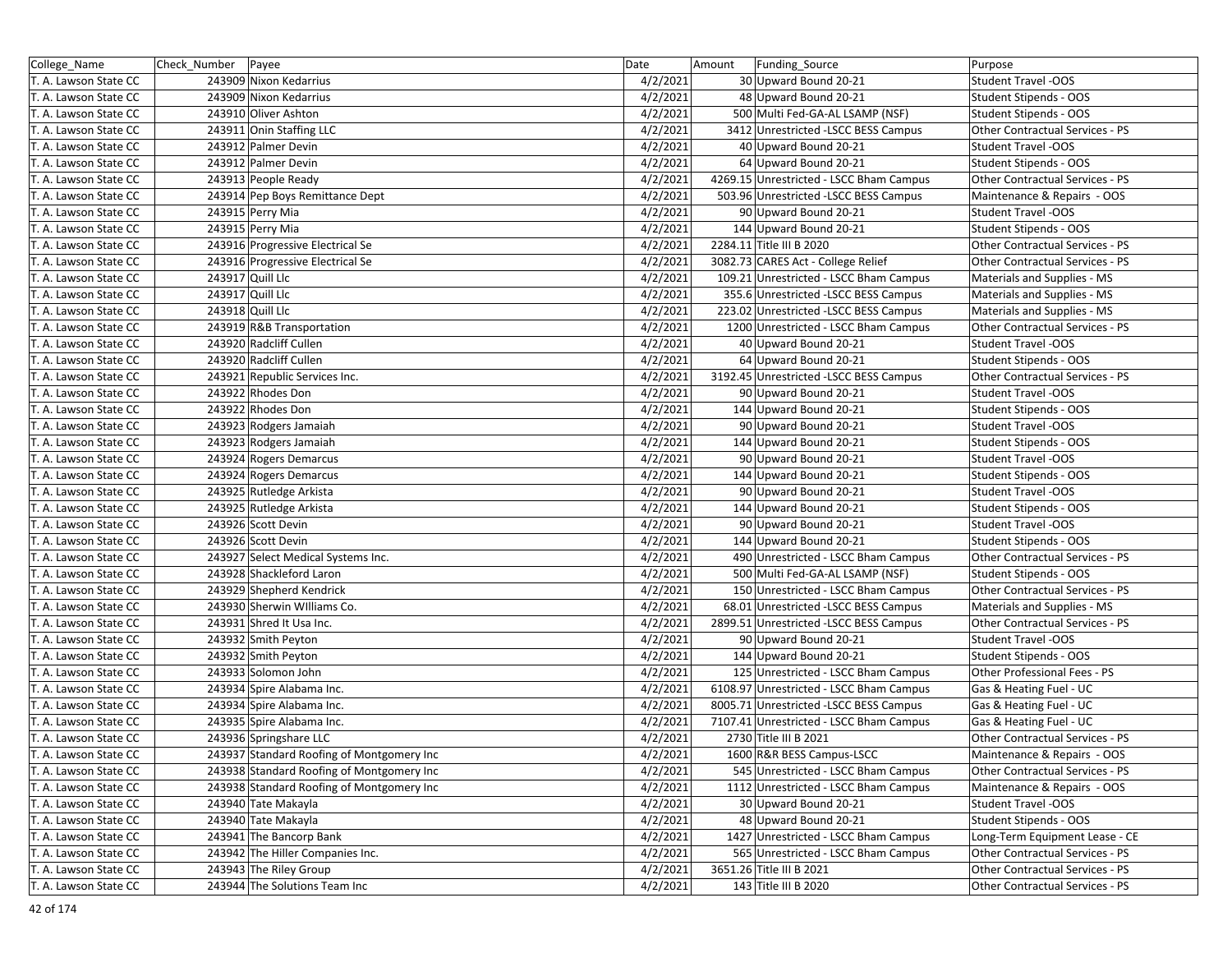| College_Name          | Check_Number   Payee                    | Date     | Amount      | Funding_Source                            | Purpose                             |
|-----------------------|-----------------------------------------|----------|-------------|-------------------------------------------|-------------------------------------|
| T. A. Lawson State CC | 243945 Thomas DeMarco                   | 4/2/2021 |             | 30 Upward Bound 20-21                     | <b>Student Travel -OOS</b>          |
| T. A. Lawson State CC | 243945 Thomas DeMarco                   | 4/2/2021 |             | 48 Upward Bound 20-21                     | Student Stipends - OOS              |
| T. A. Lawson State CC | 243946 Thompson A'Myah                  | 4/2/2021 |             | 90 Upward Bound 20-21                     | <b>Student Travel -OOS</b>          |
| T. A. Lawson State CC | 243946 Thompson A'Myah                  | 4/2/2021 |             | 144 Upward Bound 20-21                    | Student Stipends - OOS              |
| T. A. Lawson State CC | 243947 TK Elevator Corporation          | 4/2/2021 |             | 202.11 Unrestricted -LSCC BESS Campus     | Other Contractual Services - PS     |
| T. A. Lawson State CC | 243948 Tommy Barber Sports              | 4/2/2021 |             | 1150 Unrestricted - LSCC Bham Campus      | Maintenance & Repairs - OOS         |
| T. A. Lawson State CC | 243949 Tompkins David                   | 4/2/2021 |             | 280 Unrestricted - LSCC Bham Campus       | Other Professional Fees - PS        |
| T. A. Lawson State CC | 243950 Volleyball Coach                 | 4/2/2021 |             | 456 Unrestricted - LSCC Bham Campus       | Conus (meals) - IS                  |
| T. A. Lawson State CC | 243951 Walmart                          | 4/2/2021 | 427.38 SNAP |                                           | Materials and Supplies - MS         |
| T. A. Lawson State CC | 243951 Walmart                          | 4/2/2021 |             | 440 Unrestricted - LSCC Bham Campus       | Materials and Supplies - MS         |
| T. A. Lawson State CC | 243952 Walmart                          | 4/2/2021 |             | 194.83 NSF 2PI STEM E3 19/20              | Materials and Supplies - MS         |
| T. A. Lawson State CC | 243953 Ward Imani                       | 4/2/2021 |             | 90 Upward Bound 20-21                     | <b>Student Travel -OOS</b>          |
| T. A. Lawson State CC | 243953 Ward Imani                       | 4/2/2021 |             | 144 Upward Bound 20-21                    | Student Stipends - OOS              |
| T. A. Lawson State CC | 243954 Ward Mia                         | 4/2/2021 |             | 100 Unrestricted - LSCC Bham Campus       | Other Professional Fees - PS        |
| T. A. Lawson State CC | 243955 Ware LaKenya                     | 4/2/2021 |             | 40 Upward Bound 20-21                     | <b>Student Travel -OOS</b>          |
| T. A. Lawson State CC | 243955 Ware LaKenya                     | 4/2/2021 |             | 64 Upward Bound 20-21                     | Student Stipends - OOS              |
| T. A. Lawson State CC | 243956 WEX Inc                          | 4/2/2021 |             | 168.33 Unrestricted - LSCC Bham Campus    | Maintenance & Repairs - OOS         |
| T. A. Lawson State CC | 243956 WEX Inc                          | 4/2/2021 |             | 3235.25 Unrestricted - LSCC Bham Campus   | Gasoline & Oil - Motor Veh - OOS    |
| T. A. Lawson State CC | 243957 Whitlow Jean                     | 4/2/2021 |             | 2000 NSF 2PI STEM E3 20/21                | Other Contractual Services - PS     |
| T. A. Lawson State CC | 243958 Williams & Fudgelnc.             | 4/2/2021 |             | 54.01 Unrestricted - LSCC Bham Campus     | Debt Collection Expense - PS        |
| T. A. Lawson State CC | 243960 Wyatt Ariana                     | 4/2/2021 |             | 90 Upward Bound 20-21                     | <b>Student Travel -OOS</b>          |
| T. A. Lawson State CC | 243960 Wyatt Ariana                     | 4/2/2021 |             | 144 Upward Bound 20-21                    | Student Stipends - OOS              |
| T. A. Lawson State CC | 243961 Baseball Coach                   | 4/6/2021 |             | 600 Unrestricted - LSCC Bham Campus       | Conus (meals) - IS                  |
| T. A. Lawson State CC | 243962 Robinson April                   | 4/6/2021 |             | 104 Upward Bound 20-21                    | <b>Student Travel -OOS</b>          |
| T. A. Lawson State CC | 243963 Abernathy Kortney                | 4/8/2021 |             | 360 Unrestricted - LSCC Bham Campus       | Other Contractual Services - PS     |
| T. A. Lawson State CC | 243964 ACT Inc                          | 4/8/2021 |             | 388.5 ARC Grant Part 2                    | Materials and Supplies - MS         |
| T. A. Lawson State CC | 243966 Advanced Mower                   | 4/8/2021 |             | 1748.57 Unrestricted - LSCC Bham Campus   | Maintenance & Repairs - OOS         |
| T. A. Lawson State CC | 243967 Advanced Welding Supply          | 4/8/2021 |             | 255 Unrestricted -LSCC BESS Campus        | Maintenance & Repairs - OOS         |
| T. A. Lawson State CC | 243967 Advanced Welding Supply          | 4/8/2021 |             | 957.36 Unrestricted -LSCC BESS Campus     | Materials and Supplies - MS         |
| T. A. Lawson State CC | 243968 Aho Architects LLC               | 4/8/2021 |             | 1000.37 Title III B 2020                  | Engineering & Architectural Svc -PS |
| T. A. Lawson State CC | 243969 Aho Architects LLC               | 4/8/2021 |             | 2953.52 Title III B 2019                  | Other Contractual Services - PS     |
| T. A. Lawson State CC | 243970 AL Assoc of Student Fin Aid Adm  | 4/8/2021 |             | 50 Unrestricted - LSCC BESS Campus        | <b>Registration Fees-IS</b>         |
| T. A. Lawson State CC | 243971 Alabama Community College System | 4/8/2021 |             | 300 Unrestricted - LSCC Bham Campus       | <b>Registration Fees-IS</b>         |
| T. A. Lawson State CC | 243972 Anthony Cynthia                  | 4/8/2021 |             | 199.36 Unrestricted - LSCC Bham Campus    | Mileage - IS                        |
| T. A. Lawson State CC | 243973 APPA                             | 4/8/2021 |             | 86 Unrestricted - LSCC Bham Campus        | Memberships - PS                    |
| T. A. Lawson State CC | 243974 AT&T                             | 4/8/2021 |             | 104.41 Unrestricted -LSCC BESS Campus     | Landline Phones - UC                |
| T. A. Lawson State CC | 243974 AT&T                             | 4/8/2021 |             | 835.48 Unrestricted - LSCC Bham Campus    | Landline Phones - UC                |
| T. A. Lawson State CC | 243976 Baseball Coach                   | 4/8/2021 |             | 600 Unrestricted - LSCC Bham Campus       | Conus (meals) - IS                  |
| T. A. Lawson State CC | 243977 Berryman Thomas                  | 4/8/2021 |             | 175 Unrestricted - LSCC BESS Campus       | Materials and Supplies - MS         |
| T. A. Lawson State CC | 243978 Bessemer Utilities               | 4/8/2021 |             | 826.56 Unrestricted -LSCC BESS Campus     | Water & Sewer - UC                  |
| T. A. Lawson State CC | 243978 Bessemer Utilities               | 4/8/2021 |             | 21985.46 Unrestricted - LSCC BESS Campus  | Electricity - UC                    |
| T. A. Lawson State CC | 243979 Best Buy                         | 4/8/2021 |             | 207 Unrestricted - LSCC Bham Campus       | Equipment - non capitalized - MS    |
| T. A. Lawson State CC | 243980 Birmingham Water Works           | 4/8/2021 |             | 35.31 Unrestricted - LSCC Bham Campus     | Water & Sewer - UC                  |
| T. A. Lawson State CC | 243981 Brown Roland                     | 4/8/2021 |             | 960 Unrestricted - LSCC Bham Campus       | Other Contractual Services - PS     |
| T. A. Lawson State CC | 243982 Building Specialties Co          | 4/8/2021 |             | 75 Unrestricted - LSCC Bham Campus        | Other Contractual Services - PS     |
| T. A. Lawson State CC | 243982 Building Specialties Co          | 4/8/2021 |             | 1407 R&R BESS Campus-LSCC                 | Maintenance & Repairs - OOS         |
| T. A. Lawson State CC | 243983 Canon Financial Solutions Inc    | 4/8/2021 |             | 236.67 Title III B 2021                   | Other Contractual Services - PS     |
| T. A. Lawson State CC | 243983 Canon Financial Solutions Inc    | 4/8/2021 |             | 253.81 Unrestricted - LSCC Bham Campus    | Long-Term Equipment Lease - CE      |
| T. A. Lawson State CC | 243983 Canon Financial Solutions Inc    | 4/8/2021 |             | 1379.85 Unrestricted -LSCC BESS Campus    | Long-Term Equipment Lease - CE      |
| T. A. Lawson State CC | 243984 CDW LLC                          | 4/8/2021 |             | 250.09 Student Support Service-Bess 20 21 | Materials and Supplies - MS         |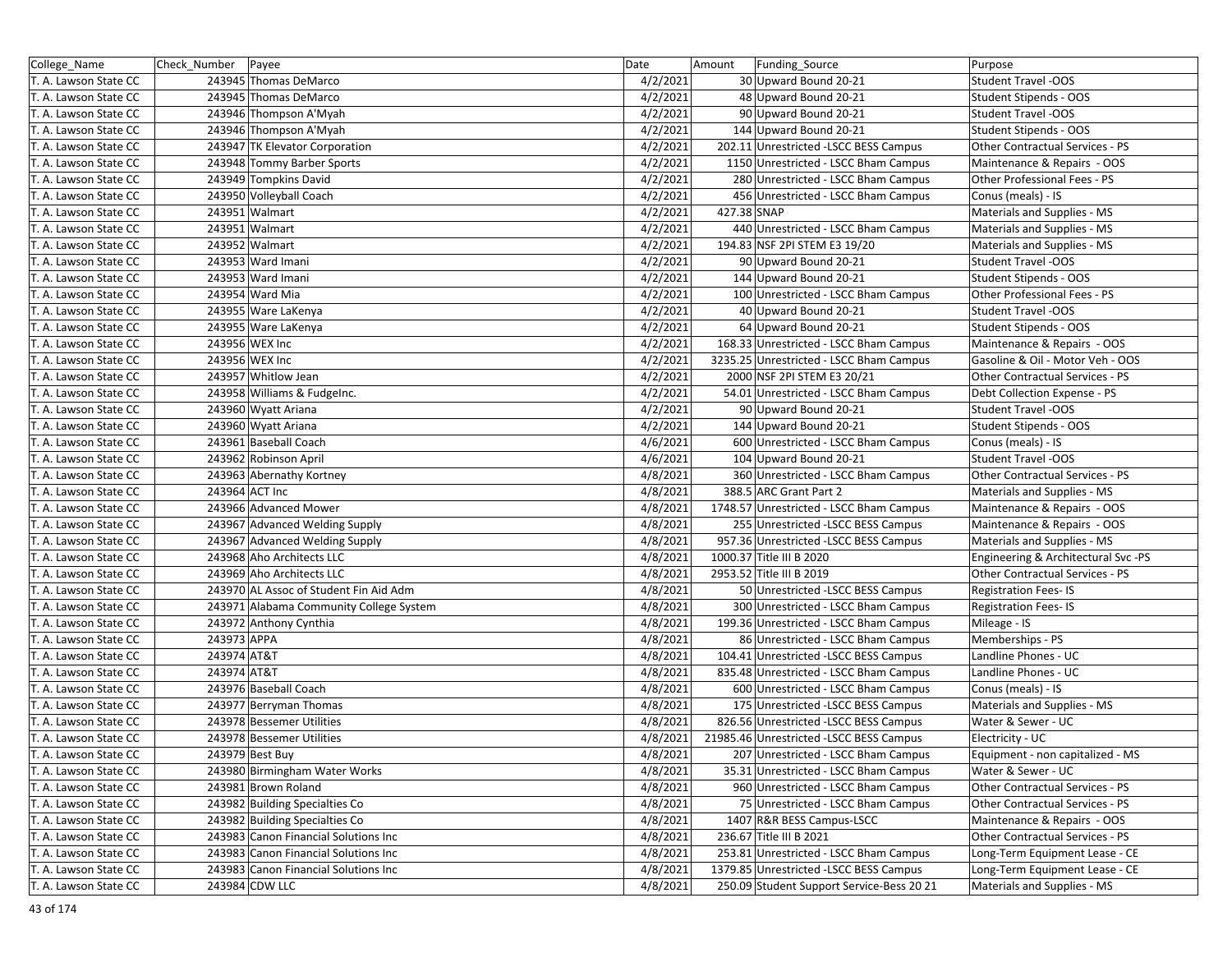| College_Name          | Check Number | Payee                                              | Date     | Amount | Funding Source                             | Purpose                                |
|-----------------------|--------------|----------------------------------------------------|----------|--------|--------------------------------------------|----------------------------------------|
| T. A. Lawson State CC |              | 243985 Cook's Pest Control                         | 4/8/2021 |        | 37 Unrestricted - LSCC Bham Campus         | Other Contractual Services - PS        |
| T. A. Lawson State CC |              | 243985 Cook's Pest Control                         | 4/8/2021 |        | 588 Unrestricted -LSCC BESS Campus         | <b>Other Contractual Services - PS</b> |
| T. A. Lawson State CC |              | 243986 De Lage Landen Fin Svc                      | 4/8/2021 |        | 304.37 Unrestricted -LSCC BESS Campus      | Long-Term Equipment Lease - CE         |
| T. A. Lawson State CC |              | 243987 DISH DBS Corporation                        | 4/8/2021 |        | 144.06 Unrestricted - LSCC Bham Campus     | Cable - UC                             |
| T. A. Lawson State CC |              | 243988 DISH DBS Corporation                        | 4/8/2021 |        | 187.06 Unrestricted - LSCC Bham Campus     | Cable - UC                             |
| T. A. Lawson State CC |              | 243989 East Alabama Portables Inc                  | 4/8/2021 |        | 150 Lineworker Program                     | Other Contractual Services - PS        |
| T. A. Lawson State CC |              | 243990 EBSCO Industries Inc                        | 4/8/2021 |        | 611.04 Unrestricted -LSCC BESS Campus      | Subscriptions - OOS                    |
| T. A. Lawson State CC |              | 243991 Express Services Inc.                       | 4/8/2021 |        | 515.23 Unrestricted -LSCC BESS Campus      | Other Contractual Services - PS        |
| T. A. Lawson State CC |              | 243992 Ferguson Enterprises Inc                    | 4/8/2021 |        | 8875.02 CARES Act - HBCU and Strengthening | Equipment - non capitalized - MS       |
| T. A. Lawson State CC |              | 243992 Ferguson Enterprises Inc                    | 4/8/2021 |        | 9565.96 CARES Act - HBCU and Strengthening | Materials and Supplies - MS            |
| T. A. Lawson State CC |              | 243993 Follett Higher Education Group              | 4/8/2021 |        | 35.8 Unrestricted -LSCC BESS Campus        | Materials and Supplies - MS            |
| T. A. Lawson State CC |              | 243994 Fountain Building                           | 4/8/2021 |        | 12.49 Unrestricted -LSCC BESS Campus       | Materials and Supplies - MS            |
| T. A. Lawson State CC |              | 243995 Fountain Building Supply                    | 4/8/2021 |        | 762.99 Unrestricted - LSCC Bham Campus     | Materials and Supplies - MS            |
| T. A. Lawson State CC |              | 243996 Graybar Electric                            | 4/8/2021 |        | 1547.12 Unrestricted -LSCC BESS Campus     | Materials and Supplies - MS            |
| T. A. Lawson State CC |              | 243997 Guardian-Ipco Inc.                          | 4/8/2021 |        | 300 Unrestricted - LSCC Bham Campus        | Other Contractual Services - PS        |
| T. A. Lawson State CC |              | 243997 Guardian-Ipco Inc.                          | 4/8/2021 |        | 300 Unrestricted -LSCC BESS Campus         | Materials and Supplies - MS            |
| T. A. Lawson State CC |              | 243998 Harris Jadia                                | 4/8/2021 |        | 90 Upward Bound 20-21                      | <b>Student Travel -OOS</b>             |
| T. A. Lawson State CC |              | 243998 Harris Jadia                                | 4/8/2021 |        | 144 Upward Bound 20-21                     | Student Stipends - OOS                 |
| T. A. Lawson State CC |              | 243999 Hemphill Services Inc                       | 4/8/2021 |        | 645 R&R BESS Campus-LSCC                   | <b>Other Contractual Services - PS</b> |
| T. A. Lawson State CC | 244000 HESI  |                                                    | 4/8/2021 |        | 8236.2 Unrestricted - LSCC Bham Campus     | Institutional Use - OOS                |
| T. A. Lawson State CC |              | 244001 Hooten Kenneth                              | 4/8/2021 |        | 720 Unrestricted - LSCC Bham Campus        | Other Contractual Services - PS        |
| T. A. Lawson State CC |              | 244002 Jefferson County Commission                 | 4/8/2021 |        | 441.52 Unrestricted - LSCC Bham Campus     | Memberships - PS                       |
| T. A. Lawson State CC |              | 244003 Leblanc Patrick                             | 4/8/2021 |        | 240 Unrestricted - LSCC Bham Campus        | Other Contractual Services - PS        |
| T. A. Lawson State CC |              | 244004 Level 3 Communications                      | 4/8/2021 |        | 1029.48 Unrestricted - LSCC Bham Campus    | Internet - UC                          |
| T. A. Lawson State CC |              | 244004 Level 3 Communications                      | 4/8/2021 |        | 2270.7 Unrestricted -LSCC BESS Campus      | Internet - UC                          |
| T. A. Lawson State CC |              | 244005 Little Myford                               | 4/8/2021 |        | 960 Unrestricted - LSCC Bham Campus        | Other Contractual Services - PS        |
| T. A. Lawson State CC |              | 244006 McCurdy Alanda                              | 4/8/2021 |        | 120 Unrestricted - LSCC Bham Campus        | Other Contractual Services - PS        |
| T. A. Lawson State CC |              | 244007 Meeks Environmental Services LLC            | 4/8/2021 |        | 910 Unrestricted -LSCC BESS Campus         | Other Contractual Services - PS        |
| T. A. Lawson State CC |              | 244009 Mercer Health & Benefits Administration LLC | 4/8/2021 |        | 3438 Unrestricted - LSCC Bham Campus       | Institutional Use - OOS                |
| T. A. Lawson State CC |              | 244010 Metro Storage/Trailer                       | 4/8/2021 |        | 310 Unrestricted - LSCC Bham Campus        | Other Contractual Services - PS        |
| T. A. Lawson State CC |              | 244010 Metro Storage/Trailer                       | 4/8/2021 |        | 360 Unrestricted -LSCC BESS Campus         | Short-Term Equipment Rentals - OOS     |
| T. A. Lawson State CC |              | 244011 Mims Lashundria                             | 4/8/2021 |        | 500 Dep Liab - Phi Beta Lambda Club        | Deposits Held for Others - Agency      |
| T. A. Lawson State CC |              | 244012 Mobile Communications America Inc           | 4/8/2021 |        | 386.4 Unrestricted - LSCC Bham Campus      | Maintenance & Repairs - OOS            |
| T. A. Lawson State CC |              | 244013 People Ready                                | 4/8/2021 |        | 2091.6 Unrestricted - LSCC Bham Campus     | Other Contractual Services - PS        |
| T. A. Lawson State CC |              | 244014 Powell Lee                                  | 4/8/2021 |        | 960 Unrestricted - LSCC Bham Campus        | Other Contractual Services - PS        |
| T. A. Lawson State CC |              | 244015 ProctorU Inc.                               | 4/8/2021 |        | 13059 Unrestricted - LSCC Bham Campus      | Institutional Use - OOS                |
| T. A. Lawson State CC |              | 244016 Progressive Image Comm                      | 4/8/2021 |        | 4950 Unrestricted - LSCC Bham Campus       | Advertising & Promotions - OOS         |
| T. A. Lawson State CC |              | 244017 Quill Llc                                   | 4/8/2021 |        | 2300 Unrestricted - LSCC Bham Campus       | Equipment - non capitalized - MS       |
| T. A. Lawson State CC |              | 244018 Quill Llc                                   | 4/8/2021 |        | 3.23 CARES Act - HBCU and Strengthening    | Equipment - non capitalized - MS       |
| T. A. Lawson State CC |              | 244018 Quill Llc                                   | 4/8/2021 |        | 52.57 CARES Act - HBCU and Strengthening   | Materials and Supplies - MS            |
| T. A. Lawson State CC |              | 244018 Quill Llc                                   | 4/8/2021 |        | 4977.9 AE - State Regular                  | Materials and Supplies - MS            |
| T. A. Lawson State CC |              | 244019 Rauls Joseph                                | 4/8/2021 |        | 175 ARC Grant Part 2                       | Grants Awards and Prizes - OOS         |
| T. A. Lawson State CC |              | 244020 Regions Bank                                | 4/8/2021 |        | 3002.08 Bond 2012                          | Bonds - Interest Payments - CE         |
| T. A. Lawson State CC |              | 244020 Regions Bank                                | 4/8/2021 |        | 39166.67 Bond 2012                         | <b>Bonds - Principal Payments - CE</b> |
| T. A. Lawson State CC |              | 244021 Regions Bank                                | 4/8/2021 |        | 11607.5 Bond 2007                          | Bonds - Interest Payments - CE         |
| T. A. Lawson State CC |              | 244021 Regions Bank                                | 4/8/2021 |        | 18333.33 Bond 2007                         | Bonds - Principal Payments - CE        |
| T. A. Lawson State CC |              | 244022 RJ Young Company                            | 4/8/2021 |        | 3.91 Unrestricted - LSCC Bham Campus       | Service Contracts on Equipment -OOS    |
| T. A. Lawson State CC |              | 244022 RJ Young Company                            | 4/8/2021 |        | 1955.5 Unrestricted -LSCC BESS Campus      | Long-Term Equipment Lease - CE         |
| T. A. Lawson State CC |              | 244022 RJ Young Company                            | 4/8/2021 |        | 3724.53 Unrestricted - LSCC Bham Campus    | Long-Term Equipment Lease - CE         |
| T. A. Lawson State CC |              | 244023 Roper Christopher                           | 4/8/2021 |        | 600 Unrestricted - LSCC Bham Campus        | Other Contractual Services - PS        |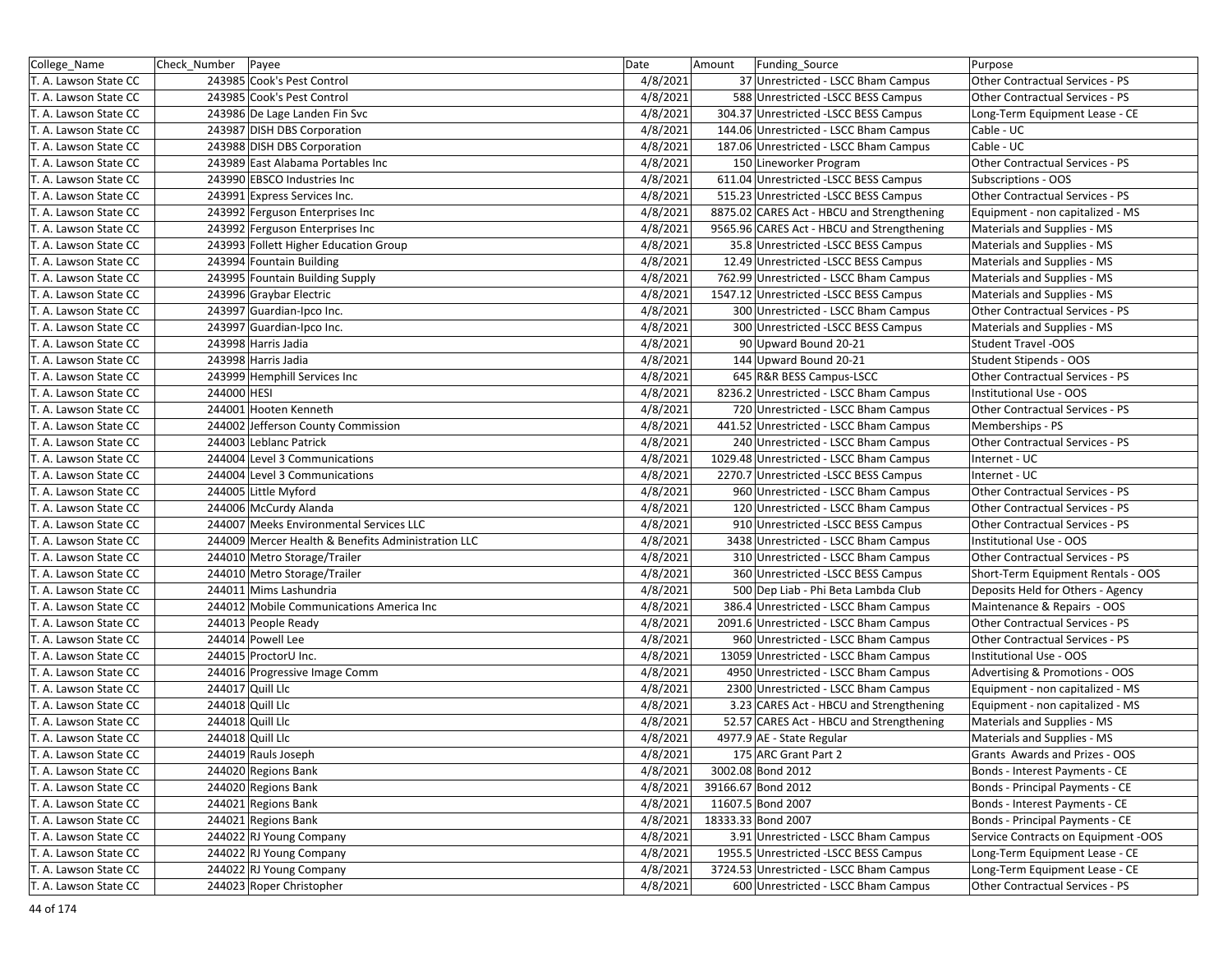| College_Name          | Check Number   Payee |                                                   | Date      | Amount | Funding_Source                           | Purpose                               |
|-----------------------|----------------------|---------------------------------------------------|-----------|--------|------------------------------------------|---------------------------------------|
| T. A. Lawson State CC |                      | 244024 Safety Kleen Systems Inc                   | 4/8/2021  |        | 2270.97 Unrestricted -LSCC BESS Campus   | Other Contractual Services - PS       |
| T. A. Lawson State CC |                      | 244025 Snap-On Incorporated                       | 4/8/2021  |        | 2093.04 Unrestricted -LSCC BESS Campus   | Computer Software(non capital) - MS   |
| T. A. Lawson State CC |                      | 244026 Sorenson Community Interpreting Services   | 4/8/2021  |        | 2493.75 Unrestricted - LSCC Bham Campus  | Other Contractual Services - PS       |
| T. A. Lawson State CC |                      | 244027 Stevens Kendric                            | 4/8/2021  |        | 240 Unrestricted - LSCC Bham Campus      | Other Contractual Services - PS       |
| T. A. Lawson State CC |                      | 244028 Taylor Linen Services                      | 4/8/2021  |        | 227.92 Food Services- BHM Campus         | Other Contractual Services - PS       |
| T. A. Lawson State CC |                      | 244029 Totalscape Farms                           | 4/8/2021  |        | 766.75 Unrestricted - LSCC Bham Campus   | Materials and Supplies - MS           |
| T. A. Lawson State CC |                      | 244030 Trajecsys Corporation                      | 4/8/2021  |        | 900 Vocational Ed/CTE                    | Computer Software(non capital) - MS   |
| T. A. Lawson State CC |                      | 244031 Uab Printing And Mailing                   | 4/8/2021  |        | 482.64 Unrestricted - LSCC Bham Campus   | Materials and Supplies - MS           |
| T. A. Lawson State CC |                      | 244032 Veritext Corp                              | 4/8/2021  |        | 421.55 Unrestricted - LSCC Bham Campus   | Legal Services - PS                   |
| T. A. Lawson State CC |                      | 244033 Washington Tony                            | 4/8/2021  |        | 960 Unrestricted - LSCC Bham Campus      | Other Contractual Services - PS       |
| T. A. Lawson State CC |                      | 244035 Xerox Business Solutions Southeast         | 4/8/2021  |        | 11.76 Unrestricted -LSCC BESS Campus     | Service Contracts on Equipment -OOS   |
| T. A. Lawson State CC |                      | 244035 Xerox Business Solutions Southeast         | 4/8/2021  |        | 169.07 Unrestricted -LSCC BESS Campus    | Long-Term Equipment Lease - CE        |
| T. A. Lawson State CC |                      | 244036 Xerox Corporation                          | 4/8/2021  |        | 49.83 Unrestricted - LSCC Bham Campus    | Service Contracts on Equipment -OOS   |
| T. A. Lawson State CC |                      | 244036 Xerox Corporation                          | 4/8/2021  |        | 51.25 Unrestricted -LSCC BESS Campus     | Service Contracts on Equipment -OOS   |
| T. A. Lawson State CC |                      | 244036 Xerox Corporation                          | 4/8/2021  |        | 358.65 Unrestricted -LSCC BESS Campus    | Long-Term Equipment Lease - CE        |
| T. A. Lawson State CC |                      | 244036 Xerox Corporation                          | 4/8/2021  |        | 578.39 Unrestricted - LSCC Bham Campus   | Long-Term Equipment Lease - CE        |
| T. A. Lawson State CC |                      | 244037 Yancy Jonathan                             | 4/8/2021  |        | 25.01 Unrestricted - LSCC Bham Campus    | Gasoline & Oil - Motor Veh - OOS      |
| T. A. Lawson State CC |                      | 244038 Cook's Pest Control                        | 4/9/2021  |        | 499 Unrestricted -LSCC BESS Campus       | Other Contractual Services - PS       |
| T. A. Lawson State CC |                      | 244039 Florida Transformer                        | 4/9/2021  |        | 1000 Lineworker Program                  | Materials and Supplies - MS           |
| T. A. Lawson State CC |                      | 244040 Forbes Distributing Compa                  | 4/9/2021  |        | 392.71 Unrestricted -LSCC BESS Campus    | Materials and Supplies - MS           |
| T. A. Lawson State CC |                      | 244041 Fountain Building                          | 4/9/2021  |        | 78.28 Unrestricted -LSCC BESS Campus     | Materials and Supplies - MS           |
| T. A. Lawson State CC |                      | 244042 NC3 Nat'l Coalition of Certification Cntrs | 4/9/2021  |        | 2985 Lumina Foundation Grant             | <b>Registration Fees-OS</b>           |
| T. A. Lawson State CC |                      | 244043 NiTel Inc.                                 | 4/9/2021  |        | 895.69 Unrestricted - LSCC Bham Campus   | Internet - UC                         |
| T. A. Lawson State CC |                      | 244043 NiTel Inc.                                 | 4/9/2021  |        | 2556.91 Unrestricted -LSCC BESS Campus   | Internet - UC                         |
| T. A. Lawson State CC |                      | 244044 Pensacola State College                    | 4/9/2021  |        | 400 Vocational Ed/CTE                    | Memberships - PS                      |
| T. A. Lawson State CC |                      | 244045 Quill Llc                                  | 4/9/2021  |        | 29.9 AE - State Regular                  | Materials and Supplies - MS           |
| T. A. Lawson State CC |                      | 244046 Xerox Corporation                          | 4/9/2021  |        | 122.69 Unrestricted -LSCC BESS Campus    | Long-Term Equipment Lease - CE        |
| T. A. Lawson State CC |                      | 244047 Young Ladarius                             | 4/9/2021  |        | 600 Unrestricted - LSCC Bham Campus      | Other Contractual Services - PS       |
| T. A. Lawson State CC |                      | 244048 Aho Architects LLC                         | 4/12/2021 |        | 596.69 Title III B 2020                  | Engineering & Architectural Svc -PS   |
| T. A. Lawson State CC |                      | 244049 Alabama Possible                           | 4/12/2021 |        | 1000 Unrestricted - LSCC Bham Campus     | Memberships - PS                      |
| T. A. Lawson State CC |                      | 244050 American Osment                            | 4/12/2021 |        | 593.6 CARES Act - College Relief         | Materials and Supplies - MS           |
| T. A. Lawson State CC | 244051 APPA          |                                                   | 4/12/2021 |        | 575 Unrestricted - LSCC Bham Campus      | Memberships - PS                      |
| T. A. Lawson State CC | 244052 AT&T          |                                                   | 4/12/2021 |        | 331.7 Unrestricted - LSCC Bham Campus    | Landline Phones - UC                  |
| T. A. Lawson State CC |                      | 244053 B & H Photo                                | 4/12/2021 |        | 194.81 Title III B 2020                  | Materials and Supplies - MS           |
| T. A. Lawson State CC |                      | 244054 Benco Dental Co.                           | 4/12/2021 |        | 163.96 Vocational Ed/CTE                 | Materials and Supplies - MS           |
| T. A. Lawson State CC |                      | 244055 Berry James                                | 4/12/2021 |        | 112.83 Unrestricted -LSCC BESS Campus    | Materials and Supplies - MS           |
| T. A. Lawson State CC |                      | 244056 Business Systems & Consultants Inc         | 4/12/2021 |        | 15328 CARES Act - HBCU and Strengthening | Furniture and Equip \$5K - \$25K - CE |
| T. A. Lawson State CC |                      | 244057 Camfil USA Inc                             | 4/12/2021 |        | 2152.17 Unrestricted -LSCC BESS Campus   | Materials and Supplies - MS           |
| T. A. Lawson State CC |                      | 244058 Camfil USA Inc                             | 4/12/2021 |        | 330.48 Unrestricted -LSCC BESS Campus    | Materials and Supplies - MS           |
| T. A. Lawson State CC |                      | 244059 Canon Financial Solutions Inc              | 4/12/2021 |        | 50 Unrestricted -LSCC BESS Campus        | Service Contracts on Equipment -OOS   |
| T. A. Lawson State CC |                      | 244059 Canon Financial Solutions Inc              | 4/12/2021 |        | 144.82 Unrestricted -LSCC BESS Campus    | Long-Term Equipment Lease - CE        |
| T. A. Lawson State CC |                      | 244060 Cook's Pest Control                        | 4/12/2021 |        | 220 Unrestricted - LSCC Bham Campus      | Other Contractual Services - PS       |
| T. A. Lawson State CC |                      | 244061 Dental Sales and Service LLC               | 4/12/2021 |        | 534.94 Vocational Ed/CTE                 | Equipment - non capitalized - MS      |
| T. A. Lawson State CC |                      | 244062 Dept of Veterans Affairs Debt Mgmt Center  | 4/12/2021 |        | 958 Unrestricted - LSCC Bham Campus      | Third Party - AR                      |
| T. A. Lawson State CC |                      | 244063 East Alabama Portables Inc                 | 4/12/2021 |        | 150 Lineworker Program                   | Other Contractual Services - PS       |
| T. A. Lawson State CC |                      | 244064 Express Services Inc.                      | 4/12/2021 |        | 1552.8 Unrestricted - LSCC Bham Campus   | Other Contractual Services - PS       |
| T. A. Lawson State CC |                      | 244065 Givhan Jeffrey                             | 4/12/2021 |        | 100 Unrestricted - LSCC Bham Campus      | Other Contractual Services - PS       |
| T. A. Lawson State CC |                      | 244066 Grimes Vanessa                             | 4/12/2021 |        | 70 Unrestricted - LSCC Bham Campus       | Other Contractual Services - PS       |
| T. A. Lawson State CC |                      | 244067 Holmes Jalen                               | 4/12/2021 |        | 100 Unrestricted - LSCC Bham Campus      | Other Contractual Services - PS       |
| T. A. Lawson State CC |                      | 244068 Industrial Training Solutions              | 4/12/2021 |        | 593.87 Unrestricted -LSCC BESS Campus    | Maintenance & Repairs - OOS           |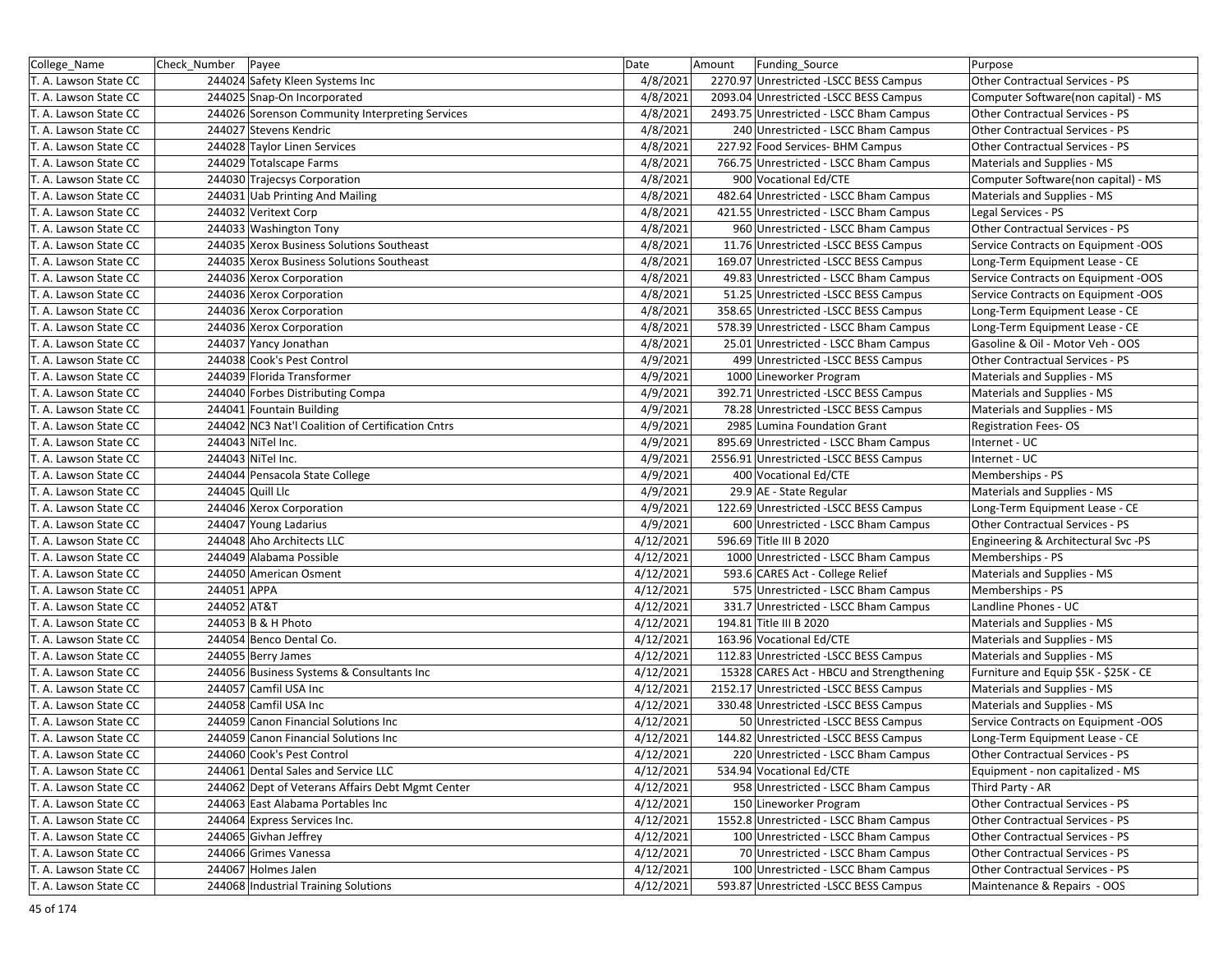| College_Name          | Check Number    | Payee                                               | Date      | Amount | Funding Source                          | Purpose                             |
|-----------------------|-----------------|-----------------------------------------------------|-----------|--------|-----------------------------------------|-------------------------------------|
| T. A. Lawson State CC |                 | 244069 Johnson Controls                             | 4/12/2021 |        | 890 Unrestricted - LSCC Bham Campus     | Maintenance & Repairs - OOS         |
| T. A. Lawson State CC |                 | 244070 Miller Demetrius                             | 4/12/2021 |        | 140 Unrestricted - LSCC Bham Campus     | Other Contractual Services - PS     |
| T. A. Lawson State CC |                 | 244071 Moore Coal Company                           | 4/12/2021 |        | 165.33 R&R BESS Campus-LSCC             | Other Contractual Services - PS     |
| T. A. Lawson State CC |                 | 244072 Nebraska Health Care Association             | 4/12/2021 |        | 902.43 Unrestricted -LSCC BESS Campus   | Materials and Supplies - MS         |
| T. A. Lawson State CC |                 | 244073 NiTel Inc.                                   | 4/12/2021 |        | 911.48 Unrestricted - LSCC Bham Campus  | Internet - UC                       |
| T. A. Lawson State CC |                 | 244073 NiTel Inc.                                   | 4/12/2021 |        | 2556.91 Unrestricted -LSCC BESS Campus  | Internet - UC                       |
| T. A. Lawson State CC |                 | 244074 Olive Lisa                                   | 4/12/2021 |        | 7.98 Unrestricted - LSCC Bham Campus    | Materials and Supplies - MS         |
| T. A. Lawson State CC | 244075 QCI Inc. |                                                     | 4/12/2021 |        | 2001.46 R&R BESS Campus-LSCC            | Materials and Supplies - MS         |
| T. A. Lawson State CC |                 | 244076 Quill Llc                                    | 4/12/2021 |        | 145.08 AE-Federal Regular               | Materials and Supplies - MS         |
| T. A. Lawson State CC |                 | 244077 R&B Transportation                           | 4/12/2021 |        | 1800 Unrestricted - LSCC Bham Campus    | Other Contractual Services - PS     |
| T. A. Lawson State CC |                 | 244078 Recreational Off-Highway Vehicle Association | 4/12/2021 |        | 1500 Lineworker Program                 | Other Contractual Services - PS     |
| T. A. Lawson State CC |                 | 244079 Republic Services Inc.                       | 4/12/2021 |        | 834.9 Unrestricted - LSCC Bham Campus   | Other Contractual Services - PS     |
| T. A. Lawson State CC |                 | 244080 RJ Young Company                             | 4/12/2021 |        | 121.36 Unrestricted -LSCC BESS Campus   | Long-Term Equipment Lease - CE      |
| T. A. Lawson State CC |                 | 244080 RJ Young Company                             | 4/12/2021 |        | 2112.27 Unrestricted - LSCC Bham Campus | Long-Term Equipment Lease - CE      |
| T. A. Lawson State CC |                 | 244081 SID Tool Co Inc                              | 4/12/2021 |        | 8775.94 Vocational Ed/CTE               | Equipment - non capitalized - MS    |
| T. A. Lawson State CC |                 | 244082 Snap-On Incorporated                         | 4/12/2021 |        | 1498.38 Vocational Ed/CTE               | Computer Software(non capital) - MS |
| T. A. Lawson State CC |                 | 244083 Strickland Companies                         | 4/12/2021 |        | 108.24 Unrestricted -LSCC BESS Campus   | Materials and Supplies - MS         |
| T. A. Lawson State CC |                 | 244084 Uab Printing And Mailing                     | 4/12/2021 |        | 605.49 Unrestricted - LSCC Bham Campus  | Materials and Supplies - MS         |
| T. A. Lawson State CC |                 | 244085 Verified Credentials Inc                     | 4/12/2021 |        | 121.8 Unrestricted - LSCC Bham Campus   | Other Contractual Services - PS     |
| T. A. Lawson State CC |                 | 244086 Volleyball Coach                             | 4/12/2021 |        | 2340 Unrestricted - LSCC Bham Campus    | Conus (meals) - OS                  |
| T. A. Lawson State CC |                 | 244087 Walmart                                      | 4/12/2021 |        | 169 Unrestricted - LSCC Bham Campus     | Materials and Supplies - MS         |
| T. A. Lawson State CC |                 | 244087 Walmart                                      | 4/12/2021 |        | 299 Lineworker Program                  | Materials and Supplies - MS         |
| T. A. Lawson State CC |                 | 244088 Walmart                                      | 4/12/2021 |        | 138.42 Unrestricted - LSCC Bham Campus  | Materials and Supplies - MS         |
| T. A. Lawson State CC |                 | 244089 Walmart                                      | 4/12/2021 |        | 181.13 Unrestricted - LSCC Bham Campus  | Materials and Supplies - MS         |
| T. A. Lawson State CC |                 | 244090 Xerox Business Solutions Southeast           | 4/12/2021 |        | 16.22 Unrestricted - LSCC Bham Campus   | Service Contracts on Equipment -OOS |
| T. A. Lawson State CC |                 | 244090 Xerox Business Solutions Southeast           | 4/12/2021 |        | 266.32 Unrestricted - LSCC Bham Campus  | Long-Term Equipment Lease - CE      |
| T. A. Lawson State CC |                 | 244091 Xerox Corporation                            | 4/12/2021 |        | 154.95 Unrestricted - LSCC Bham Campus  | Service Contracts on Equipment -OOS |
| T. A. Lawson State CC |                 | 244091 Xerox Corporation                            | 4/12/2021 |        | 621.43 Unrestricted - LSCC Bham Campus  | Long-Term Equipment Lease - CE      |
| T. A. Lawson State CC |                 | 244092 Yancy Jonathan                               | 4/12/2021 |        | 90 Unrestricted -LSCC BESS Campus       | Gasoline & Oil - Motor Veh - OOS    |
| T. A. Lawson State CC |                 | 244093 Aho Architects LLC                           | 4/14/2021 |        | 5807.46 Title III B 2020                | Engineering & Architectural Svc -PS |
| T. A. Lawson State CC |                 | 244094 All-Alabama Academic Team                    | 4/14/2021 |        | 1800 Unrestricted - LSCC Bham Campus    | <b>Registration Fees-OS</b>         |
| T. A. Lawson State CC |                 | 244095 American Culinary Federation                 | 4/14/2021 |        | 235 Title III B 2021                    | <b>Culinary Consumables</b>         |
| T. A. Lawson State CC |                 | 244096 American Express                             | 4/14/2021 |        | 9 Unrestricted - LSCC Bham Campus       | Bank Card Fees - PS                 |
| T. A. Lawson State CC |                 | 244096 American Express                             | 4/14/2021 |        | 45 Unrestricted - LSCC BESS Campus      | Other Contractual Services - PS     |
| T. A. Lawson State CC |                 | 244096 American Express                             | 4/14/2021 |        | 55 Unrestricted - LSCC Bham Campus      | Wireless Phones - UC                |
| T. A. Lawson State CC |                 | 244096 American Express                             | 4/14/2021 |        | 129.95 Vocational Ed/CTE                | <b>Registration Fees-IS</b>         |
| T. A. Lawson State CC |                 | 244096 American Express                             | 4/14/2021 |        | 130 Title III B 2021                    | Computer Software(non capital) - MS |
| T. A. Lawson State CC |                 | 244096 American Express                             | 4/14/2021 |        | 155 NSF 2PI STEM E3 20/21               | <b>Registration Fees-IS</b>         |
| T. A. Lawson State CC |                 | 244096 American Express                             | 4/14/2021 |        | 160 Unrestricted - LSCC Bham Campus     | Subscriptions - OOS                 |
| T. A. Lawson State CC |                 | 244096 American Express                             | 4/14/2021 |        | 179.47 Unrestricted - LSCC Bham Campus  | Materials and Supplies - MS         |
| T. A. Lawson State CC |                 | 244096 American Express                             | 4/14/2021 |        | 399 Unrestricted - LSCC Bham Campus     | Advertising & Promotions - OOS      |
| T. A. Lawson State CC |                 | 244096 American Express                             | 4/14/2021 |        | 514.89 Lineworker Program               | Equipment - non capitalized - MS    |
| T. A. Lawson State CC |                 | 244096 American Express                             | 4/14/2021 |        | 595 Student Support Service-Bhm 20 21   | Professional Development - PS       |
| T. A. Lawson State CC |                 | 244096 American Express                             | 4/14/2021 |        | 1100 Student Support Service-Bess 20 21 | <b>Registration Fees-IS</b>         |
| T. A. Lawson State CC |                 | 244096 American Express                             | 4/14/2021 |        | 1135 NSF 2PI STEM E3 20/21              | Grants Awards and Prizes - OOS      |
| T. A. Lawson State CC |                 | 244096 American Express                             | 4/14/2021 |        | 1165.65 Lineworker Program              | Short-Term Equipment Rentals - OOS  |
| T. A. Lawson State CC |                 | 244096 American Express                             | 4/14/2021 |        | 1248.99 Vocational Ed/CTE               | Materials and Supplies - MS         |
| T. A. Lawson State CC |                 | 244096 American Express                             | 4/14/2021 |        | 2818 Vocational Ed/CTE                  | Equipment - non capitalized - MS    |
| T. A. Lawson State CC |                 | 244096 American Express                             | 4/14/2021 |        | 3210.06 Lineworker Program              | Advertising & Promotions - OOS      |
| T. A. Lawson State CC |                 | 244096 American Express                             | 4/14/2021 |        | 3800 Unrestricted - LSCC Bham Campus    | Institutional Use - OOS             |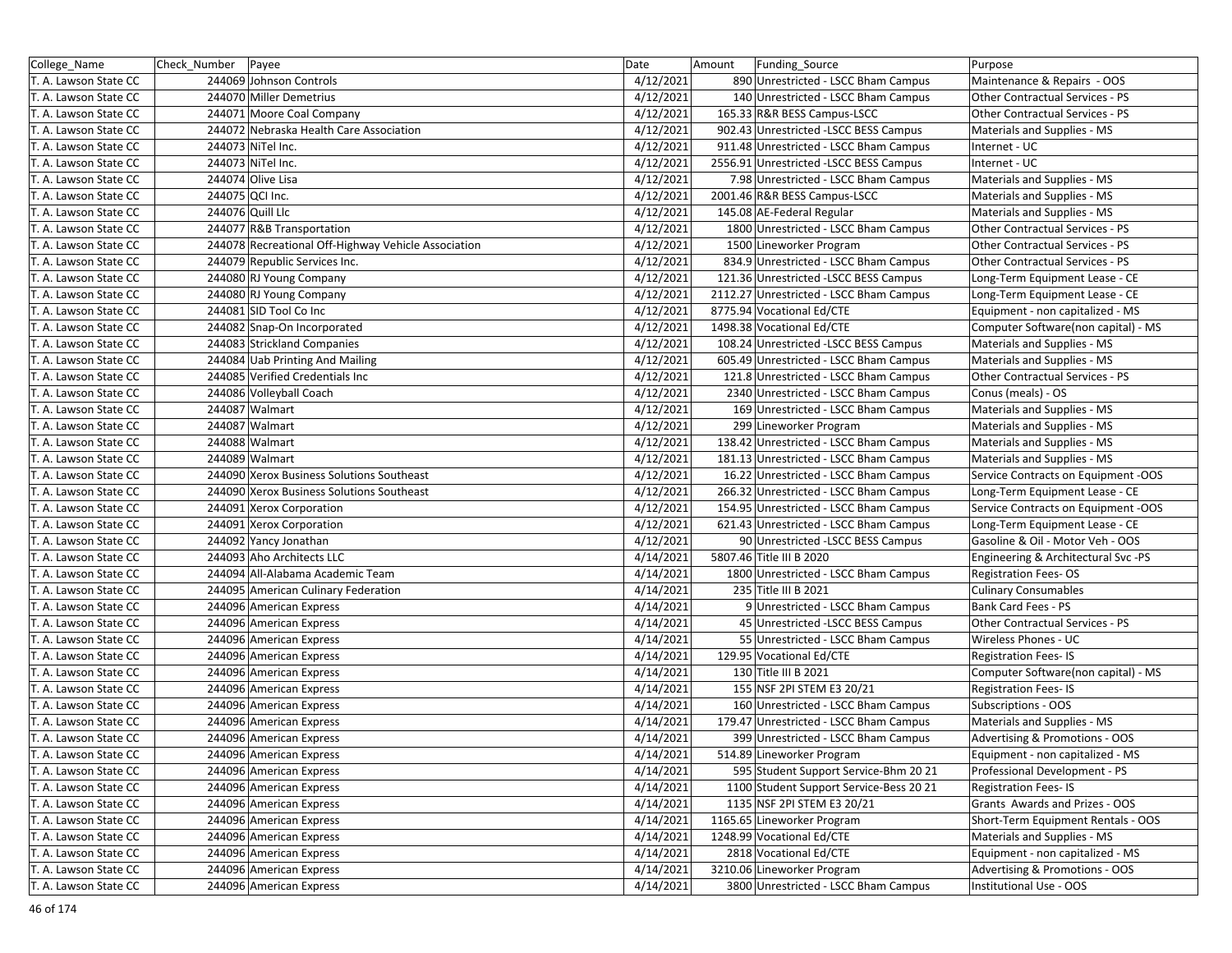| College_Name          | Check_Number Payee |                                                                | Date      | Amount | Funding_Source                             | Purpose                                |
|-----------------------|--------------------|----------------------------------------------------------------|-----------|--------|--------------------------------------------|----------------------------------------|
| T. A. Lawson State CC |                    | 244096 American Express                                        | 4/14/2021 |        | 7800.16 CARES Act - HBCU and Strengthening | Materials and Supplies - MS            |
| T. A. Lawson State CC | 244097 AT&T        |                                                                | 4/14/2021 |        | 128.69 Unrestricted - LSCC Bham Campus     | Internet - UC                          |
| T. A. Lawson State CC |                    | 244098 Baseball Coach                                          | 4/14/2021 |        | 1200 Unrestricted - LSCC Bham Campus       | Conus (meals) - IS                     |
| T. A. Lawson State CC |                    | 244099 Bht Grease Trap Services                                | 4/14/2021 |        | 600 Unrestricted - LSCC Bham Campus        | Other Contractual Services - PS        |
| T. A. Lawson State CC |                    | 244101 Calhoun James                                           | 4/14/2021 |        | 325 Unrestricted - LSCC Bham Campus        | Other Contractual Services - PS        |
| T. A. Lawson State CC |                    | 244103 CDW LLC                                                 | 4/14/2021 |        | 56.1 Student Support Service-Bess 20 21    | Materials and Supplies - MS            |
| T. A. Lawson State CC |                    | 244103 CDW LLC                                                 | 4/14/2021 |        | 526.21 NSF 2PI STEM E3 20/21               | Materials and Supplies - MS            |
| T. A. Lawson State CC |                    | 244103 CDW LLC                                                 | 4/14/2021 |        | 957.69 NSF 2PI STEM E3 20/21               | Equipment - non capitalized - MS       |
| T. A. Lawson State CC |                    | 244103 CDW LLC                                                 | 4/14/2021 |        | 2997 Upward Bound 19-20                    | Materials and Supplies - MS            |
| T. A. Lawson State CC |                    | 244103 CDW LLC                                                 | 4/14/2021 |        | 32891.9 Unrestricted - LSCC Bham Campus    | Service Contracts on Equipment -OOS    |
| T. A. Lawson State CC |                    | 244104 Cook's Pest Control                                     | 4/14/2021 |        | 422 Unrestricted - LSCC Bham Campus        | Other Contractual Services - PS        |
| T. A. Lawson State CC |                    | 244105 DISH DBS Corporation                                    | 4/14/2021 |        | 177.06 Unrestricted - LSCC Bham Campus     | Cable - UC                             |
| T. A. Lawson State CC |                    | 244107 Ferrellgas                                              | 4/14/2021 |        | 96.04 Unrestricted -LSCC BESS Campus       | Maintenance & Repairs - OOS            |
| T. A. Lawson State CC | 244109 Galls       |                                                                | 4/14/2021 |        | 96.45 Unrestricted - LSCC Bham Campus      | Materials and Supplies - MS            |
| T. A. Lawson State CC |                    | 244111 Home Depot                                              | 4/14/2021 |        | 60.4 Unrestricted -LSCC BESS Campus        | Materials and Supplies - MS            |
| T. A. Lawson State CC |                    | 244111 Home Depot                                              | 4/14/2021 |        | 252.31 Unrestricted - LSCC Bham Campus     | Materials and Supplies - MS            |
| T. A. Lawson State CC |                    | 244112 Industrial Training Solutions                           | 4/14/2021 |        | 35 Unrestricted - LSCC BESS Campus         | Maintenance & Repairs - OOS            |
| T. A. Lawson State CC |                    | 244113 Itac Solutions                                          | 4/14/2021 |        | 2970 Title III B 2021                      | <b>Other Contractual Services - PS</b> |
| T. A. Lawson State CC |                    | 244115 Johnson Controls                                        | 4/14/2021 |        | 5534.8 Title III B 2021                    | Maintenance & Repairs - OOS            |
| T. A. Lawson State CC |                    | 244119 Metro Storage/Trailer                                   | 4/14/2021 |        | 1080 Unrestricted - LSCC Bham Campus       | Short-Term Equipment Rentals - OOS     |
| T. A. Lawson State CC |                    | 244121 Pitney Bowes Credit Corp.                               | 4/14/2021 |        | 1346.79 Unrestricted - LSCC Bham Campus    | Long-Term Equipment Lease - CE         |
| T. A. Lawson State CC | 244122 QCI Inc.    |                                                                | 4/14/2021 |        | 1007.46 Unrestricted - LSCC Bham Campus    | Materials and Supplies - MS            |
| T. A. Lawson State CC |                    | 244123 Quill Llc                                               | 4/14/2021 |        | 5.12 Unrestricted - LSCC Bham Campus       | Materials and Supplies - MS            |
| T. A. Lawson State CC |                    | 244124 Quill Llc                                               | 4/14/2021 |        | 134.86 Title III B 2021                    | Materials and Supplies - MS            |
| T. A. Lawson State CC |                    | 244125 R&B Transportation                                      | 4/14/2021 |        | 1200 Unrestricted - LSCC Bham Campus       | Other Contractual Services - PS        |
| T. A. Lawson State CC |                    | 244127 RJ Young Company                                        | 4/14/2021 |        | 8.48 Unrestricted - LSCC Bham Campus       | Service Contracts on Equipment -OOS    |
| T. A. Lawson State CC |                    | 244127 RJ Young Company                                        | 4/14/2021 |        | 274.48 Unrestricted - LSCC Bham Campus     | Long-Term Equipment Lease - CE         |
| T. A. Lawson State CC |                    | 244128 Sam's Club                                              | 4/14/2021 |        | 93.36 Unrestricted - LSCC Bham Campus      | Bank Card Fees - PS                    |
| T. A. Lawson State CC |                    | 244128 Sam's Club                                              | 4/14/2021 |        | 185.51 NSF 2PI STEM E3 20/21               | Materials and Supplies - MS            |
| T. A. Lawson State CC |                    | 244128 Sam's Club                                              | 4/14/2021 |        | 229.77 Unrestricted - LSCC Bham Campus     | Materials and Supplies - MS            |
| T. A. Lawson State CC |                    | 244129 Securty Engineers                                       | 4/14/2021 |        | 61017.53 Unrestricted - LSCC Bham Campus   | Other Contractual Services - PS        |
| T. A. Lawson State CC |                    | 244130 Shred-It                                                | 4/14/2021 |        | 217 Unrestricted -LSCC BESS Campus         | Other Contractual Services - PS        |
| T. A. Lawson State CC |                    | 244131 Spire Alabama Inc.                                      | 4/14/2021 |        | 9830.35 Unrestricted - LSCC Bham Campus    | Gas & Heating Fuel - UC                |
| T. A. Lawson State CC |                    | 244132 STC World Wide LLC                                      | 4/14/2021 |        | 3114.14 R&R BESS Campus-LSCC               | Maintenance & Repairs - OOS            |
| T. A. Lawson State CC |                    | 244133 The Bancorp Bank                                        | 4/14/2021 |        | 2854 Unrestricted - LSCC Bham Campus       | Long-Term Equipment Lease - CE         |
| T. A. Lawson State CC |                    | 244134 Vickers Dr. John                                        | 4/14/2021 |        | 2000 Title III B 2021                      | Other Contractual Services - PS        |
| T. A. Lawson State CC |                    | 244135 WEX Inc                                                 | 4/14/2021 |        | 234.83 Unrestricted - LSCC Bham Campus     | Maintenance & Repairs - OOS            |
| T. A. Lawson State CC |                    | 244135 WEX Inc                                                 | 4/14/2021 |        | 3201.87 Unrestricted - LSCC Bham Campus    | Gasoline & Oil - Motor Veh - OOS       |
| T. A. Lawson State CC |                    | 244137 Williams Bobcat Services LLC                            | 4/14/2021 |        | 6200 CARES Act - College Relief            | Other Contractual Services - PS        |
| T. A. Lawson State CC |                    | 244139 Yancy Jonathan                                          | 4/14/2021 |        | 130 Unrestricted - LSCC Bham Campus        | Gasoline & Oil - Motor Veh - OOS       |
| T. A. Lawson State CC |                    | 245099 Accreditation Council for Business Schools and Programs | 4/15/2021 |        | 2950 Vocational Ed/CTE                     | Memberships - PS                       |
| T. A. Lawson State CC |                    | 245100 American Pipe & Supply                                  | 4/15/2021 |        | 236.43 Unrestricted - LSCC Bham Campus     | Maintenance & Repairs - OOS            |
| T. A. Lawson State CC |                    | 245101 Cintas Corporation                                      | 4/15/2021 |        | 538.73 Unrestricted -LSCC BESS Campus      | Other Contractual Services - PS        |
| T. A. Lawson State CC |                    | 245102 Cintas Corporation                                      | 4/15/2021 |        | 435.45 Unrestricted - LSCC Bham Campus     | Other Contractual Services - PS        |
| T. A. Lawson State CC |                    | 245103 Cook's Pest Control                                     | 4/15/2021 |        | 679 Unrestricted - LSCC Bham Campus        | Other Contractual Services - PS        |
| T. A. Lawson State CC |                    | 245104 Douglas Marcy                                           | 4/15/2021 |        | 400 League of Innovation 19/20             | Other Contractual Services - PS        |
| T. A. Lawson State CC |                    | 245105 Fountain Building                                       | 4/15/2021 |        | 19.3 Unrestricted -LSCC BESS Campus        | Materials and Supplies - MS            |
| T. A. Lawson State CC |                    | 245107 Johnstone Supply                                        | 4/15/2021 |        | 239.92 Unrestricted - LSCC Bham Campus     | Materials and Supplies - MS            |
| T. A. Lawson State CC |                    | 245108 Lawson State Foundation                                 | 4/15/2021 |        | 2000 Unrestricted -LSCC BESS Campus        | Short-Term Building Rentals - OOS      |
| T. A. Lawson State CC |                    | 245109 MEDCO School First Aid                                  | 4/15/2021 |        | 33.81 Unrestricted - LSCC Bham Campus      | Materials and Supplies - MS            |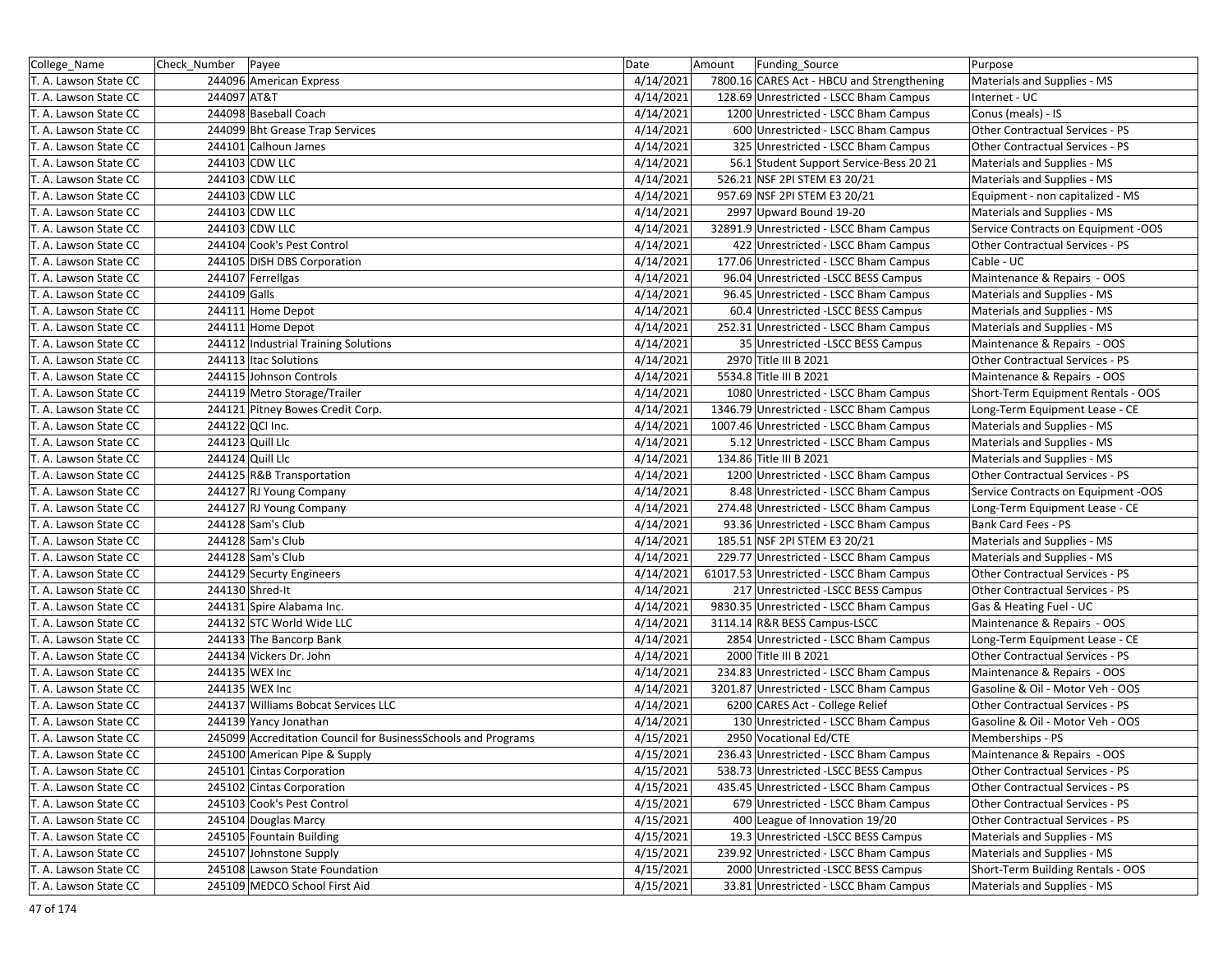| College Name          | Check Number Payee |                                                     | Date      | Amount | Funding_Source                            | Purpose                             |
|-----------------------|--------------------|-----------------------------------------------------|-----------|--------|-------------------------------------------|-------------------------------------|
| T. A. Lawson State CC |                    | 245110 Mobile Communications America Inc            | 4/15/2021 |        | 1370.4 R&R BESS Campus-LSCC               | Maintenance & Repairs - OOS         |
| T. A. Lawson State CC |                    | 245111 Moore Coal Company                           | 4/15/2021 |        | 1048.37 Unrestricted - LSCC Bham Campus   | Other Contractual Services - PS     |
| T. A. Lawson State CC |                    | 245112 Onin Staffing LLC                            | 4/15/2021 |        | 1352.64 Unrestricted -LSCC BESS Campus    | Other Contractual Services - PS     |
| T. A. Lawson State CC |                    | 245112 Onin Staffing LLC                            | 4/15/2021 |        | 3290.57 Unrestricted - LSCC Bham Campus   | Other Contractual Services - PS     |
| T. A. Lawson State CC |                    | 245113 Oreilly Auto Parts                           | 4/15/2021 |        | 61.37 Unrestricted - LSCC Bham Campus     | Materials and Supplies - MS         |
| T. A. Lawson State CC |                    | 245114 People Ready                                 | 4/15/2021 |        | 1384.39 Unrestricted -LSCC BESS Campus    | Other Contractual Services - PS     |
| T. A. Lawson State CC |                    | 245115 People Ready                                 | 4/15/2021 |        | 1829.94 Unrestricted - LSCC Bham Campus   | Other Contractual Services - PS     |
| T. A. Lawson State CC |                    | 245118 QCI Inc.                                     | 4/15/2021 |        | 2233.05 Title III B 2020                  | Maintenance & Repairs - OOS         |
| T. A. Lawson State CC |                    | 245119 Republic Services Inc.                       | 4/15/2021 |        | 2633.98 Unrestricted -LSCC BESS Campus    | Other Contractual Services - PS     |
| T. A. Lawson State CC |                    | 245119 Republic Services Inc.                       | 4/15/2021 |        | 6043.47 Unrestricted - LSCC Bham Campus   | Other Contractual Services - PS     |
| T. A. Lawson State CC |                    | 245120 Securty Engineers                            | 4/15/2021 |        | 4439.88 Unrestricted - LSCC Bham Campus   | Other Contractual Services - PS     |
| T. A. Lawson State CC |                    | 245121 Sherwin Williams Co.                         | 4/15/2021 |        | 163.04 Unrestricted - LSCC Bham Campus    | Materials and Supplies - MS         |
| T. A. Lawson State CC |                    | 245122 Strickland Companies                         | 4/15/2021 |        | 1719 Unrestricted -LSCC BESS Campus       | Materials and Supplies - MS         |
| T. A. Lawson State CC |                    | 245123 Strickland Companies                         | 4/15/2021 |        | 50.15 Unrestricted - LSCC Bham Campus     | Materials and Supplies - MS         |
| T. A. Lawson State CC |                    | 245124 Taylor Linen Services                        | 4/15/2021 |        | 227.92 Food Services- BHM Campus          | Other Contractual Services - PS     |
| T. A. Lawson State CC |                    | 245125 Totalscape Farms                             | 4/15/2021 |        | 424 Unrestricted - LSCC Bham Campus       | Materials and Supplies - MS         |
| T. A. Lawson State CC |                    | 245125 Totalscape Farms                             | 4/15/2021 |        | 4763.25 Unrestricted -LSCC BESS Campus    | Materials and Supplies - MS         |
| T. A. Lawson State CC |                    | 245126 Verizon Wireless                             | 4/15/2021 |        | 419.86 CARES Act - College Relief         | Internet - UC                       |
| T. A. Lawson State CC |                    | 245127 Xerox Business Solutions Southeast           | 4/15/2021 |        | 180.83 Unrestricted -LSCC BESS Campus     | Long-Term Equipment Lease - CE      |
| T. A. Lawson State CC |                    | 245128 #1 Stop Small Engine                         | 4/16/2021 |        | 1934 Unrestricted - LSCC Bham Campus      | Other Contractual Services - PS     |
| T. A. Lawson State CC | 245129 AT&T        |                                                     | 4/16/2021 |        | 1.31 Unrestricted - LSCC Bham Campus      | Cable - UC                          |
| T. A. Lawson State CC |                    | 245130 AT&T Long Distance                           | 4/16/2021 |        | 350.01 Unrestricted - LSCC Bham Campus    | Landline Phones - UC                |
| T. A. Lawson State CC |                    | 245131 CDW LLC                                      | 4/16/2021 |        | 969.03 Vocational Ed/CTE                  | Equipment - non capitalized - MS    |
| T. A. Lawson State CC |                    | 245132 DISH DBS Corporation                         | 4/16/2021 |        | 69.56 Unrestricted - LSCC Bham Campus     | Internet - UC                       |
| T. A. Lawson State CC |                    | 245133 Express Services Inc.                        | 4/16/2021 |        | 988.17 Unrestricted -LSCC BESS Campus     | Other Contractual Services - PS     |
| T. A. Lawson State CC |                    | 245134 Express Services Inc.                        | 4/16/2021 |        | 1552.8 Unrestricted - LSCC Bham Campus    | Other Contractual Services - PS     |
| T. A. Lawson State CC |                    | 245135 Infobase                                     | 4/16/2021 |        | 3598.57 Title III B 2021                  | Subscriptions - OOS                 |
| T. A. Lawson State CC |                    | 245136 Meltwater News Us Inc                        | 4/16/2021 |        | 2800 Unrestricted - LSCC Bham Campus      | Advertising & Promotions - OOS      |
| T. A. Lawson State CC |                    | 245137 Mold Testing Services LLC                    | 4/16/2021 |        | 600 Title III B 2020                      | Other Contractual Services - PS     |
| T. A. Lawson State CC |                    | 245138 NC3 Nat'l Coalition of Certification Cntrs   | 4/16/2021 |        | 5000 Vocational Ed/CTE                    | Memberships - PS                    |
| T. A. Lawson State CC |                    | 245139 Oreilly Auto Parts                           | 4/16/2021 |        | 224.82 Unrestricted -LSCC BESS Campus     | Materials and Supplies - MS         |
| T. A. Lawson State CC |                    | 245141 People Ready                                 | 4/16/2021 |        | 2123.56 Unrestricted - LSCC Bham Campus   | Other Contractual Services - PS     |
| T. A. Lawson State CC |                    | 245142 Quill Llc                                    | 4/16/2021 |        | 100.29 Upward Bound 19-20                 | Materials and Supplies - MS         |
| T. A. Lawson State CC |                    | 245143 R&B Transportation                           | 4/16/2021 |        | 6500 Unrestricted - LSCC Bham Campus      | Other Contractual Services - PS     |
| T. A. Lawson State CC |                    | 245144 Recreational Off-Highway Vehicle Association | 4/16/2021 |        | 1500 Lineworker Program                   | Other Contractual Services - PS     |
| T. A. Lawson State CC |                    | 245145 RJ Young Company                             | 4/16/2021 |        | 213.92 Unrestricted - LSCC Bham Campus    | Service Contracts on Equipment -OOS |
| T. A. Lawson State CC |                    | 245146 State of Alabama                             | 4/16/2021 |        | 177.83 Title III B 2019                   | Other Contractual Services - PS     |
| T. A. Lawson State CC |                    | 245147 State of Alabama                             | 4/16/2021 |        | 375 Unrestricted - LSCC Bham Campus       | Maintenance & Repairs - OOS         |
| T. A. Lawson State CC |                    | 245148 The Solutions Team Inc                       | 4/16/2021 |        | 143 Title III B 2020                      | Other Contractual Services - PS     |
| T. A. Lawson State CC |                    | 245149 Underwood George                             | 4/16/2021 |        | 175 ARC Grant Part 2                      | Grants Awards and Prizes - OOS      |
| T. A. Lawson State CC |                    | 245150 Woodburn Press LLC                           | 4/16/2021 |        | 340.08 Student Support Service-Bess 20 21 | Materials and Supplies - MS         |
| T. A. Lawson State CC |                    | 245151 Abernathy Kortney                            | 4/22/2021 |        | 480 Unrestricted - LSCC Bham Campus       | Other Contractual Services - PS     |
| T. A. Lawson State CC |                    | 245152 Advanced Mower                               | 4/22/2021 |        | 265.48 Unrestricted - LSCC Bham Campus    | Maintenance & Repairs - OOS         |
| T. A. Lawson State CC |                    | 245153 Alabama Power Company                        | 4/22/2021 |        | 48193.45 Unrestricted - LSCC Bham Campus  | Electricity - UC                    |
| T. A. Lawson State CC |                    | 245154 Arrow Exterminators                          | 4/22/2021 |        | 40 Unrestricted - LSCC Bham Campus        | Other Contractual Services - PS     |
| T. A. Lawson State CC | 245155 AT&T        |                                                     | 4/22/2021 |        | 1659.88 Unrestricted - LSCC Bham Campus   | Landline Phones - UC                |
| T. A. Lawson State CC | 245155 AT&T        |                                                     | 4/22/2021 |        | 2024.42 Unrestricted -LSCC BESS Campus    | Landline Phones - UC                |
| T. A. Lawson State CC |                    | 245156 AT&T Mobility II LLC                         | 4/22/2021 |        | 201.01 Unrestricted - LSCC Bham Campus    | Wireless Phones - UC                |
| T. A. Lawson State CC |                    | 245157 Baseball Coach                               | 4/22/2021 |        | 1200 Unrestricted - LSCC Bham Campus      | Conus (meals) - IS                  |
| T. A. Lawson State CC |                    | 245158 Batteries Plus                               | 4/22/2021 |        | 71.9 Unrestricted - LSCC Bham Campus      | Materials and Supplies - MS         |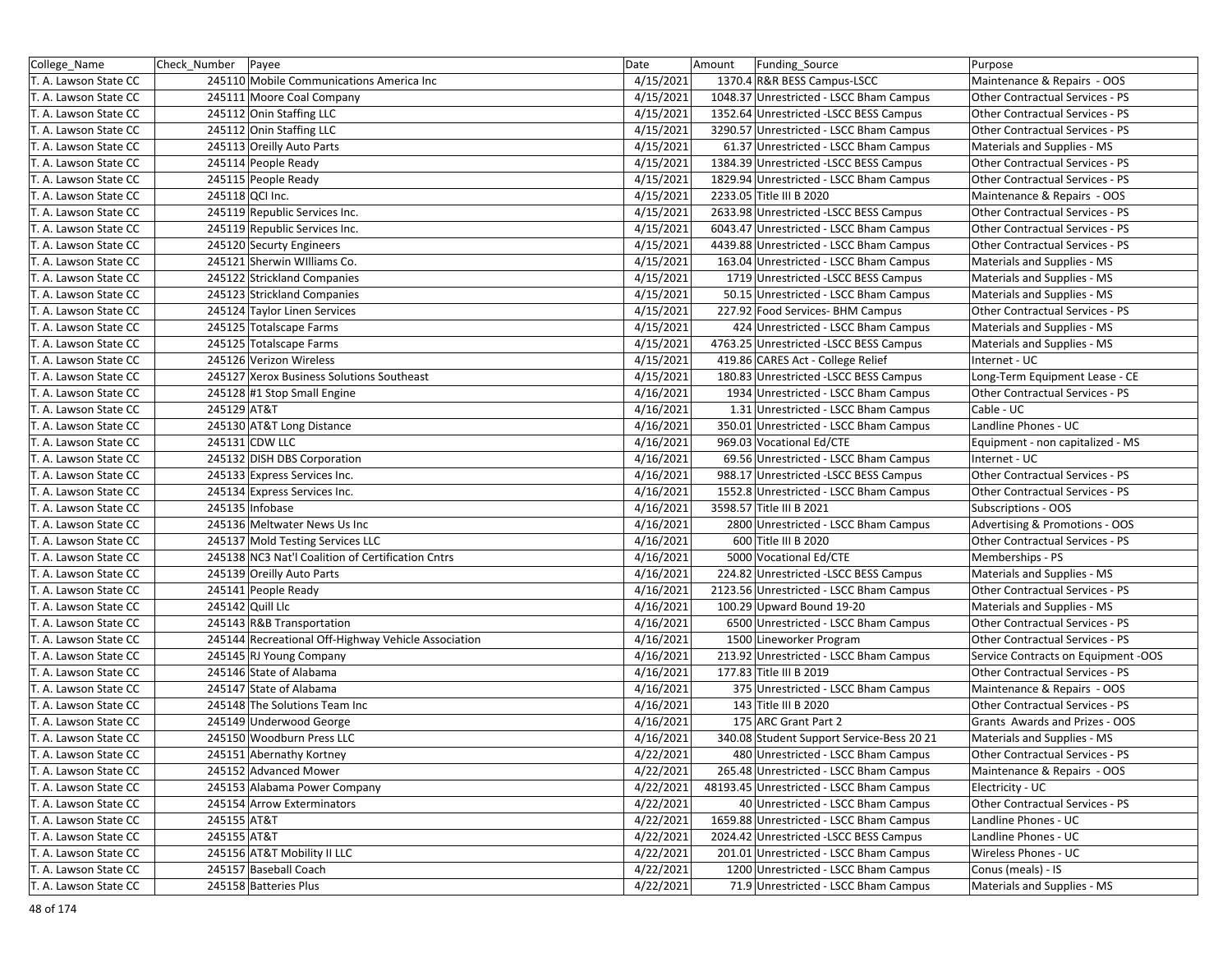| College_Name          | Check_Number   Payee |                                      | Date      | Amount<br>Funding_Source                | Purpose                             |
|-----------------------|----------------------|--------------------------------------|-----------|-----------------------------------------|-------------------------------------|
| T. A. Lawson State CC |                      | 245159 Bessemer Area Chamber Of      | 4/22/2021 | 600 Unrestricted - LSCC BESS Campus     | Advertising & Promotions - OOS      |
| T. A. Lawson State CC |                      | 245160 Birmingham Water Works        | 4/22/2021 | 1936.59 Unrestricted - LSCC Bham Campus | Water & Sewer - UC                  |
| T. A. Lawson State CC |                      | 245161 Brown Roland                  | 4/22/2021 | 960 Unrestricted - LSCC Bham Campus     | Other Contractual Services - PS     |
| T. A. Lawson State CC |                      | 245162 BSN Sports LLC                | 4/22/2021 | 4085 Unrestricted - LSCC Bham Campus    | Materials and Supplies - MS         |
| T. A. Lawson State CC |                      | 245163 BSN Sports LLC                | 4/22/2021 | 1056 Dep Liab - Baseball Booster Club   | Deposits Held for Others - Agency   |
| T. A. Lawson State CC |                      | 245164 Canon Financial Solutions Inc | 4/22/2021 | 50 Unrestricted - LSCC BESS Campus      | Service Contracts on Equipment -OOS |
| T. A. Lawson State CC |                      | 245164 Canon Financial Solutions Inc | 4/22/2021 | 253.81 Unrestricted - LSCC Bham Campus  | Long-Term Equipment Lease - CE      |
| T. A. Lawson State CC |                      | 245164 Canon Financial Solutions Inc | 4/22/2021 | 1563.09 Unrestricted -LSCC BESS Campus  | Long-Term Equipment Lease - CE      |
| T. A. Lawson State CC |                      | 245165 Canon Financial Solutions Inc | 4/22/2021 | 2.16 Unrestricted - LSCC Bham Campus    | Long-Term Equipment Lease - CE      |
| T. A. Lawson State CC |                      | 245165 Canon Financial Solutions Inc | 4/22/2021 | 11.74 Unrestricted -LSCC BESS Campus    | Long-Term Equipment Lease - CE      |
| T. A. Lawson State CC |                      | 245165 Canon Financial Solutions Inc | 4/22/2021 | 107.45 Title III B 2021                 | Other Contractual Services - PS     |
| T. A. Lawson State CC |                      | 245166 Central Paper Co Inc          | 4/22/2021 | 105.99 Unrestricted - LSCC Bham Campus  | Materials and Supplies - MS         |
| T. A. Lawson State CC |                      | 245167 Cintas Corporation            | 4/22/2021 | 106.08 Unrestricted -LSCC BESS Campus   | Other Contractual Services - PS     |
| T. A. Lawson State CC |                      | 245167 Cintas Corporation            | 4/22/2021 | 435.45 Unrestricted - LSCC Bham Campus  | Other Contractual Services - PS     |
| T. A. Lawson State CC |                      | 245168 Cook's Pest Control           | 4/22/2021 | 588 Unrestricted -LSCC BESS Campus      | Other Contractual Services - PS     |
| T. A. Lawson State CC |                      | 245169 Crawford Raymond              | 4/22/2021 | 280 Unrestricted - LSCC Bham Campus     | Other Professional Fees - PS        |
| T. A. Lawson State CC |                      | 245170 Credentials Solutions LLC     | 4/22/2021 | 190.85 Unrestricted -LSCC BESS Campus   | Materials and Supplies - MS         |
| T. A. Lawson State CC |                      | 245171 Dental Sales and Service LLC  | 4/22/2021 | 4070 Vocational Ed/CTE                  | Equipment - non capitalized - MS    |
| T. A. Lawson State CC |                      | 245172 EBSCO Industries Inc          | 4/22/2021 | 3180.16 Title III B 2021                | Other Contractual Services - PS     |
| T. A. Lawson State CC |                      | 245173 Hemphill Services Inc         | 4/22/2021 | 1367.04 Unrestricted - LSCC Bham Campus | Other Contractual Services - PS     |
| T. A. Lawson State CC |                      | 245174 Hill Manufacturing Co         | 4/22/2021 | 1099 Unrestricted - LSCC Bham Campus    | Materials and Supplies - MS         |
| T. A. Lawson State CC |                      | 245175 Hooten Kenneth                | 4/22/2021 | 720 Unrestricted - LSCC Bham Campus     | Other Contractual Services - PS     |
| T. A. Lawson State CC |                      | 245176 Icemakers Inc                 | 4/22/2021 | 280 Unrestricted - LSCC Bham Campus     | Maintenance & Repairs - OOS         |
| T. A. Lawson State CC |                      | 245177 Infobase                      | 4/22/2021 | 1236.23 Title III B 2021                | Other Contractual Services - PS     |
| T. A. Lawson State CC |                      | 245178 Interior Cleaning Systems     | 4/22/2021 | 2780 Title III B 2020                   | Other Contractual Services - PS     |
| T. A. Lawson State CC |                      | 245179 Johnstone Supply              | 4/22/2021 | 8964.9 Unrestricted - LSCC Bham Campus  | Equipment - non capitalized - MS    |
| T. A. Lawson State CC |                      | 245179 Johnstone Supply              | 4/22/2021 | 10631.53 Title III B 2020               | Materials and Supplies - MS         |
| T. A. Lawson State CC |                      | 245180 Leblanc Patrick               | 4/22/2021 | 120 Unrestricted - LSCC Bham Campus     | Other Contractual Services - PS     |
| T. A. Lawson State CC |                      | 245181 Little Myford                 | 4/22/2021 | 960 Unrestricted - LSCC Bham Campus     | Other Contractual Services - PS     |
| T. A. Lawson State CC |                      | 245182 Loggins Eddie                 | 4/22/2021 | 280 Unrestricted - LSCC Bham Campus     | Other Professional Fees - PS        |
| T. A. Lawson State CC |                      | 245183 MPE Services LLC              | 4/22/2021 | 183.75 Unrestricted - LSCC Bham Campus  | Other Contractual Services - PS     |
| T. A. Lawson State CC |                      | 245184 NELSON GLASS COMPANY          | 4/22/2021 | 635 R&R BESS Campus-LSCC                | Maintenance & Repairs - OOS         |
| T. A. Lawson State CC |                      | 245185 Onin Staffing LLC             | 4/22/2021 | 1759.7 Unrestricted -LSCC BESS Campus   | Other Contractual Services - PS     |
| T. A. Lawson State CC |                      | 245185 Onin Staffing LLC             | 4/22/2021 | 4556.84 Unrestricted - LSCC Bham Campus | Other Contractual Services - PS     |
| T. A. Lawson State CC |                      | 245186 People Ready                  | 4/22/2021 | 578.55 Unrestricted -LSCC BESS Campus   | Other Contractual Services - PS     |
| T. A. Lawson State CC |                      | 245186 People Ready                  | 4/22/2021 | 2685.38 Unrestricted - LSCC Bham Campus | Other Contractual Services - PS     |
| T. A. Lawson State CC |                      | 245187 Pep Boys Remittance Dept      | 4/22/2021 | 337.46 Unrestricted -LSCC BESS Campus   | Maintenance & Repairs - OOS         |
| T. A. Lawson State CC |                      | 245188 Powell Lee                    | 4/22/2021 | 960 Unrestricted - LSCC Bham Campus     | Other Contractual Services - PS     |
| T. A. Lawson State CC |                      | 245189 Progressive Electrical Se     | 4/22/2021 | 702.65 Unrestricted - LSCC Bham Campus  | Other Contractual Services - PS     |
| T. A. Lawson State CC |                      | 245190 Quill Llc                     | 4/22/2021 | 1 AE - State Regular                    | Materials and Supplies - MS         |
| T. A. Lawson State CC |                      | 245191 RJ Young Company              | 4/22/2021 | 786.66 Unrestricted - LSCC Bham Campus  | Long-Term Equipment Lease - CE      |
| T. A. Lawson State CC |                      | 245191 RJ Young Company              | 4/22/2021 | 1351.12 Unrestricted -LSCC BESS Campus  | Long-Term Equipment Lease - CE      |
| T. A. Lawson State CC |                      | 245192 Roper Christopher             | 4/22/2021 | 720 Unrestricted - LSCC Bham Campus     | Other Contractual Services - PS     |
| T. A. Lawson State CC |                      | 245193 Scantron Corporation          | 4/22/2021 | 1314.77 Unrestricted -LSCC BESS Campus  | Materials and Supplies - MS         |
| T. A. Lawson State CC |                      | 245194 Stark Exterminators           | 4/22/2021 | 415 Unrestricted - LSCC Bham Campus     | Other Contractual Services - PS     |
| T. A. Lawson State CC |                      | 245195 STC World Wide LLC            | 4/22/2021 | 1062 Title III B 2021                   | Other Contractual Services - PS     |
| T. A. Lawson State CC |                      | 245195 STC World Wide LLC            | 4/22/2021 | 3475 Title III SAFRAÂ Prog Admin 2020   | Other Contractual Services - PS     |
| T. A. Lawson State CC |                      | 245195 STC World Wide LLC            | 4/22/2021 | 33175 Title III B 2020                  | Other Contractual Services - PS     |
| T. A. Lawson State CC |                      | 245196 Stevens Kendric               | 4/22/2021 | 720 Unrestricted - LSCC Bham Campus     | Other Contractual Services - PS     |
| T. A. Lawson State CC |                      | 245197 Technical Training Aids Inc   | 4/22/2021 | 950 Vocational Ed/CTE                   | Computer Software(non capital) - MS |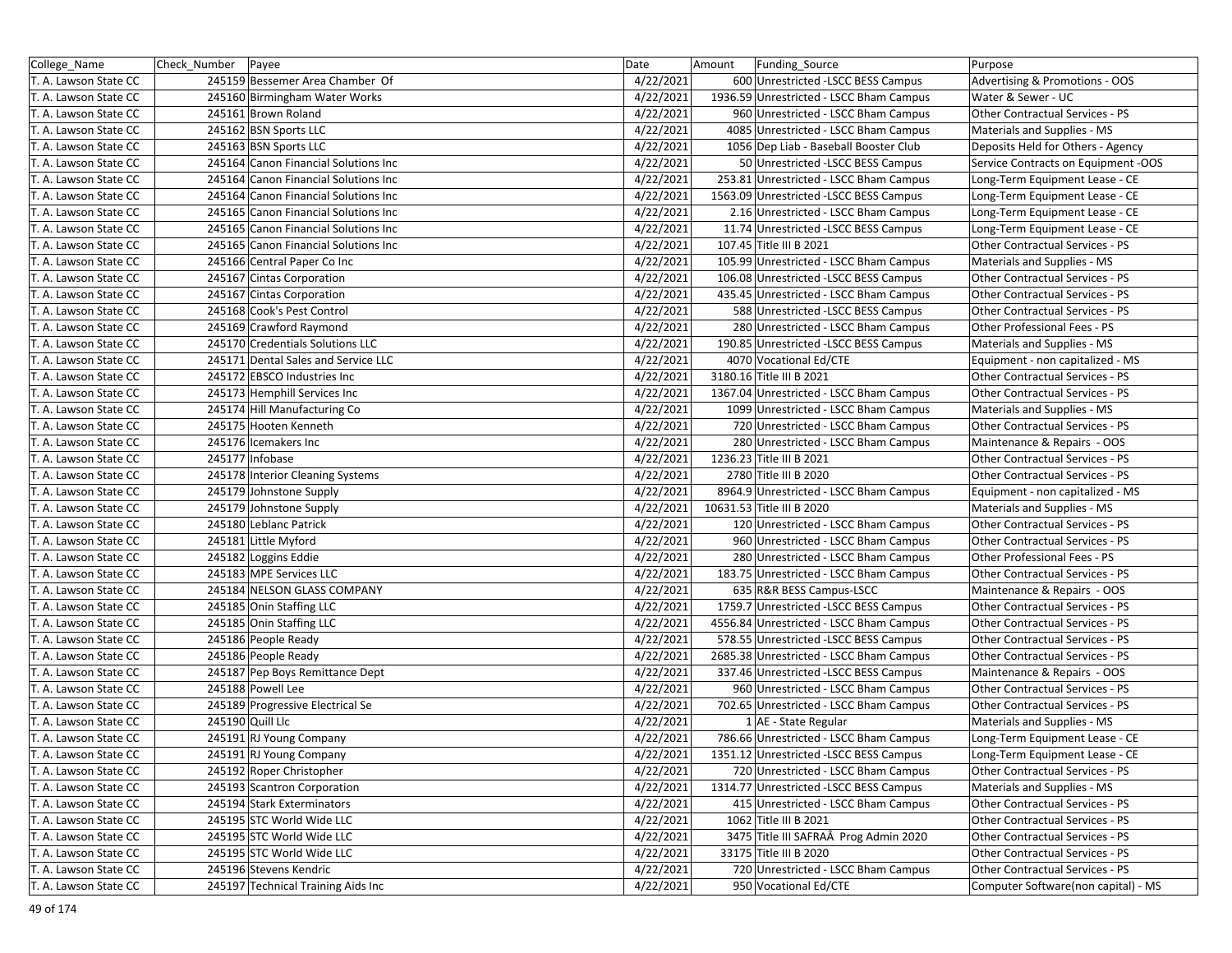| College_Name          | Check_Number   Payee |                                            | Date      | Amount | <b>Funding Source</b>                    | Purpose                             |
|-----------------------|----------------------|--------------------------------------------|-----------|--------|------------------------------------------|-------------------------------------|
| T. A. Lawson State CC |                      | 245198 Tompkins David                      | 4/22/2021 |        | 280 Unrestricted - LSCC Bham Campus      | Other Professional Fees - PS        |
| T. A. Lawson State CC |                      | 245199 United Medco Inc                    | 4/22/2021 |        | 14963.27 CARES Act - College Relief      | Materials and Supplies - MS         |
| T. A. Lawson State CC |                      | 245200 Washington Tony                     | 4/22/2021 |        | 960 Unrestricted - LSCC Bham Campus      | Other Contractual Services - PS     |
| T. A. Lawson State CC |                      | 245201 Weems Lance                         | 4/22/2021 |        | 280 Unrestricted - LSCC Bham Campus      | Other Professional Fees - PS        |
| T. A. Lawson State CC |                      | 245202 Weil Wrecker Service                | 4/22/2021 |        | 106 Unrestricted - LSCC Bham Campus      | Other Contractual Services - PS     |
| T. A. Lawson State CC |                      | 245203 Wittichen Supply Company Inc.       | 4/22/2021 |        | 174.42 Unrestricted -LSCC BESS Campus    | Materials and Supplies - MS         |
| T. A. Lawson State CC |                      | 245204 Xerox Corporation                   | 4/22/2021 |        | 11.55 Unrestricted - LSCC Bham Campus    | Service Contracts on Equipment -OOS |
| T. A. Lawson State CC |                      | 245204 Xerox Corporation                   | 4/22/2021 |        | 122.69 Unrestricted - LSCC Bham Campus   | Long-Term Equipment Lease - CE      |
| T. A. Lawson State CC |                      | 245205 Baseball Coach                      | 4/23/2021 |        | 600 Unrestricted - LSCC Bham Campus      | Conus (meals) - IS                  |
| T. A. Lawson State CC |                      | 245206 Birmingham Water Works              | 4/23/2021 |        | 13073.97 Unrestricted - LSCC Bham Campus | Water & Sewer - UC                  |
| T. A. Lawson State CC |                      | 245207 Blake Advertising                   | 4/23/2021 |        | 2500 NSF 2PI STEM E3 20/21               | Grants Awards and Prizes - OOS      |
| T. A. Lawson State CC |                      | 245208 Building Management Consultants LLC | 4/23/2021 |        | 1950 R&R BESS Campus-LSCC                | Other Contractual Services - PS     |
| T. A. Lawson State CC |                      | 245209 Cintas Corporation                  | 4/23/2021 |        | 432.65 Unrestricted -LSCC BESS Campus    | Other Contractual Services - PS     |
| T. A. Lawson State CC |                      | 245210 Express Services Inc.               | 4/23/2021 |        | 4044.94 Unrestricted -LSCC BESS Campus   | Other Contractual Services - PS     |
| T. A. Lawson State CC |                      | 245211 Express Services Inc.               | 4/23/2021 |        | 615.2 Unrestricted - LSCC Bham Campus    | Other Contractual Services - PS     |
| T. A. Lawson State CC |                      | 245214 Miller Demetrius                    | 4/23/2021 |        | 297 Unrestricted - LSCC Bham Campus      | Conus (meals) - OS                  |
| T. A. Lawson State CC |                      | 245215 Posten's Overhead Door              | 4/23/2021 |        | 688 Unrestricted - LSCC BESS Campus      | Maintenance & Repairs - OOS         |
| T. A. Lawson State CC |                      | 245216 Rice Carlton                        | 4/23/2021 |        | 538.9 Unrestricted - LSCC Bham Campus    | Mileage - OS                        |
| T. A. Lawson State CC |                      | 245218 Sherwin Williams Co.                | 4/23/2021 |        | 101.07 Unrestricted - LSCC Bham Campus   | Materials and Supplies - MS         |
| T. A. Lawson State CC |                      | 245219 Strickland Companies                | 4/23/2021 |        | 161.03 Unrestricted - LSCC Bham Campus   | Materials and Supplies - MS         |
| T. A. Lawson State CC |                      | 245221 Wiley Aubrey                        | 4/23/2021 |        | 297 Unrestricted - LSCC Bham Campus      | Conus (meals) - OS                  |
| T. A. Lawson State CC |                      | 245223 Beauchamp Matrika                   | 4/23/2021 |        | 118.32 Unrestricted - LSCC Bham Campus   | Conus (meals) - IS                  |
| T. A. Lawson State CC |                      | 245223 Beauchamp Matrika                   | 4/23/2021 |        | 293.54 Unrestricted - LSCC Bham Campus   | Overnight (non tax per diem)- IS    |
| T. A. Lawson State CC |                      | 245223 Beauchamp Matrika                   | 4/23/2021 |        | 319.14 Unrestricted - LSCC Bham Campus   | Mileage - IS                        |
| T. A. Lawson State CC |                      | 245224 Express Services Inc.               | 4/23/2021 |        | 937.6 Unrestricted - LSCC Bham Campus    | Other Contractual Services - PS     |
| T. A. Lawson State CC |                      | 245225 Young Ladarius                      | 4/23/2021 |        | 480 Unrestricted - LSCC Bham Campus      | Other Contractual Services - PS     |
| T. A. Lawson State CC |                      | 245226 A to Z Auto Inc.                    | 4/28/2021 |        | 6632.71 Unrestricted - LSCC Bham Campus  | Maintenance & Repairs - OOS         |
| T. A. Lawson State CC |                      | 245228 Airgas USA LLC                      | 4/28/2021 |        | 859.69 Unrestricted -LSCC BESS Campus    | Materials and Supplies - MS         |
| T. A. Lawson State CC |                      | 245229 Alabama Community College System    | 4/28/2021 |        | 66037.91 CARES Act - College Relief      | Other Contractual Services - PS     |
| T. A. Lawson State CC |                      | 245230 Alabama Graphics                    | 4/28/2021 |        | 12 Unrestricted -LSCC BESS Campus        | Other Contractual Services - PS     |
| T. A. Lawson State CC |                      | 245231 Albright Geri                       | 4/28/2021 |        | 10 Unrestricted - LSCC Bham Campus       | Materials and Supplies - MS         |
| T. A. Lawson State CC | 245232 AT&T          |                                            | 4/28/2021 |        | 42.93 Unrestricted - LSCC Bham Campus    | Wireless Phones - UC                |
| T. A. Lawson State CC |                      | 245233 Baseball Coach                      | 4/28/2021 |        | 600 Unrestricted - LSCC Bham Campus      | Conus (meals) - IS                  |
| T. A. Lawson State CC |                      | 245234 BSN Sports LLC                      | 4/28/2021 |        | 985 Unrestricted - LSCC Bham Campus      | Materials and Supplies - MS         |
| T. A. Lawson State CC |                      | 245235 Building Specialties Co             | 4/28/2021 |        | 2319 Title III B 2020                    | Other Contractual Services - PS     |
| T. A. Lawson State CC |                      | 245235 Building Specialties Co             | 4/28/2021 |        | 2645.3 R&R BESS Campus-LSCC              | Maintenance & Repairs - OOS         |
| T. A. Lawson State CC |                      | 245235 Building Specialties Co             | 4/28/2021 |        | 3167 Unrestricted - LSCC Bham Campus     | Other Contractual Services - PS     |
| T. A. Lawson State CC |                      | 245236 Camfil USA Inc                      | 4/28/2021 |        | 168.32 Unrestricted -LSCC BESS Campus    | Materials and Supplies - MS         |
| T. A. Lawson State CC |                      | 245237 Cintas Corporation                  | 4/28/2021 |        | 106.08 Unrestricted -LSCC BESS Campus    | Other Contractual Services - PS     |
| T. A. Lawson State CC |                      | 245239 Debrow Donald                       | 4/28/2021 |        | 1750 Unrestricted - LSCC Bham Campus     | Other Contractual Services - PS     |
| T. A. Lawson State CC |                      | 245240 Delta Sigma Theta Sorority Inc.     | 4/28/2021 |        | 100 Unrestricted - LSCC Bham Campus      | Advertising & Promotions - OOS      |
| T. A. Lawson State CC | 245241 DexYP         |                                            | 4/28/2021 |        | 10.32 Unrestricted - LSCC Bham Campus    | Advertising & Promotions - OOS      |
| T. A. Lawson State CC |                      | 245242 DirectTV                            | 4/28/2021 |        | 150.24 Unrestricted - LSCC Bham Campus   | Cable - UC                          |
| T. A. Lawson State CC |                      | 245242 DirectTV                            | 4/28/2021 |        | 193.23 Unrestricted - LSCC Bham Campus   | Internet - UC                       |
| T. A. Lawson State CC |                      | 245244 Fagnes Billy                        | 4/28/2021 |        | 500 Title III B 2020                     | Maintenance & Repairs - OOS         |
| T. A. Lawson State CC |                      | 245245 Ferguson Enterprises Inc            | 4/28/2021 |        | 111.69 Unrestricted - LSCC Bham Campus   | Materials and Supplies - MS         |
| T. A. Lawson State CC |                      | 245246 Gibsons Sheet Metal Works           | 4/28/2021 |        | 131.13 Unrestricted -LSCC BESS Campus    | Materials and Supplies - MS         |
| T. A. Lawson State CC |                      | 245247 Godspeed ESA-Hoover                 | 4/28/2021 |        | 2025 Unrestricted - LSCC Bham Campus     | Other Contractual Services - PS     |
| T. A. Lawson State CC |                      | 245248 Hemphill Services Inc               | 4/28/2021 |        | 595 Unrestricted - LSCC Bham Campus      | Other Contractual Services - PS     |
| T. A. Lawson State CC |                      | 245248 Hemphill Services Inc               | 4/28/2021 |        | 3146.46 R&R BESS Campus-LSCC             | Maintenance & Repairs - OOS         |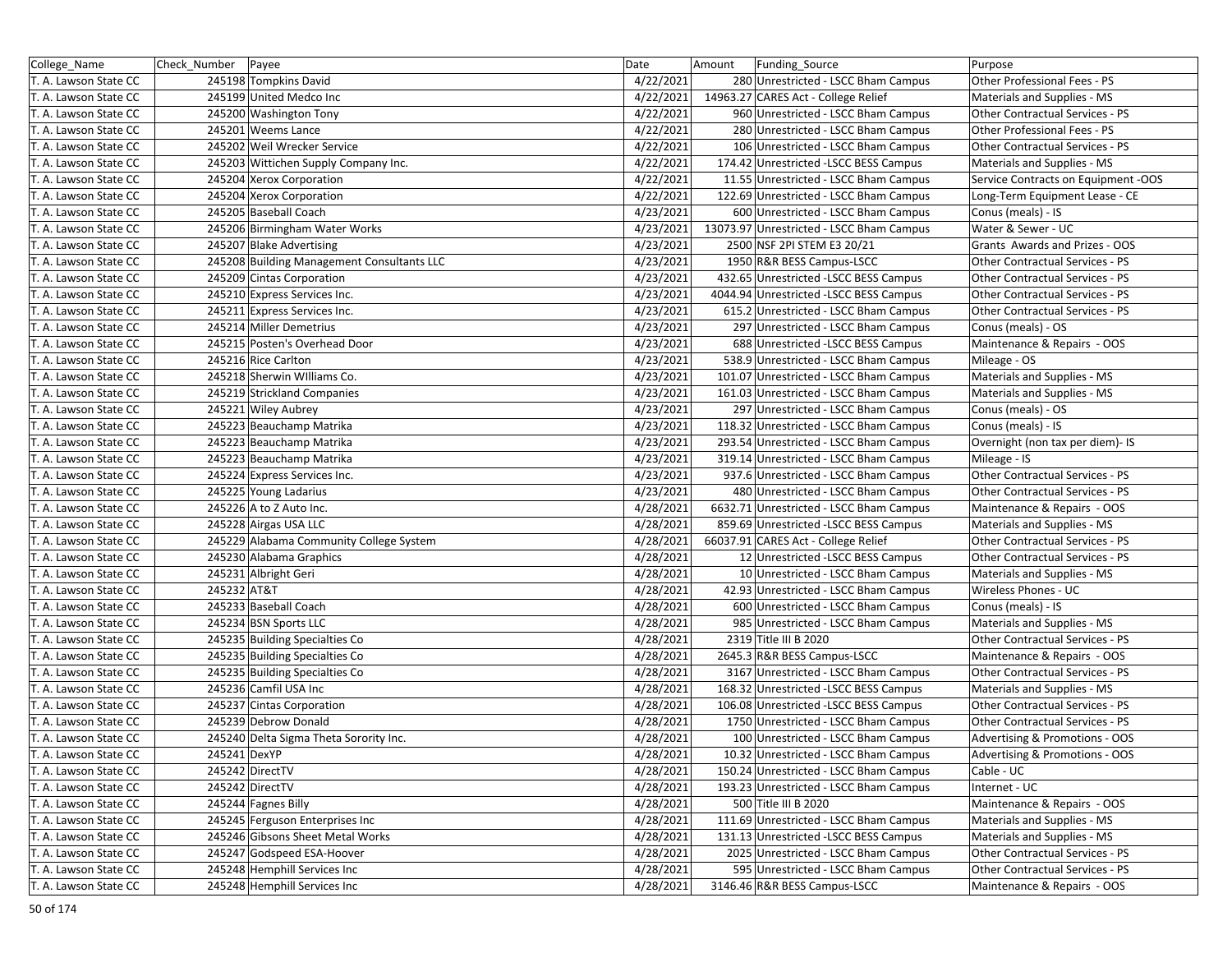| College_Name          | Check Number | Payee                                             | Date      | Amount | Funding_Source                          | Purpose                             |
|-----------------------|--------------|---------------------------------------------------|-----------|--------|-----------------------------------------|-------------------------------------|
| T. A. Lawson State CC |              | 245249 Horton Outdoor Advertising LLC             | 4/28/2021 |        | 5995 Unrestricted - LSCC Bham Campus    | Advertising & Promotions - OOS      |
| T. A. Lawson State CC |              | 245251 Kilgore International Inc                  | 4/28/2021 |        | 319 Vocational Ed/CTE                   | Equipment - non capitalized - MS    |
| T. A. Lawson State CC |              | 245252 Level 3 Communications                     | 4/28/2021 |        | 3304.24 Unrestricted - LSCC Bham Campus | Internet - UC                       |
| T. A. Lawson State CC |              | 245255 Lybrand William                            | 4/28/2021 |        | 106.62 Unrestricted -LSCC BESS Campus   | Gasoline & Oil - Motor Veh - OOS    |
| T. A. Lawson State CC |              | 245256 NC3 Nat'l Coalition of Certification Cntrs | 4/28/2021 |        | 1785 Vocational Ed/CTE                  | <b>Registration Fees-OS</b>         |
| T. A. Lawson State CC |              | 245257 NCS Pearson Inc                            | 4/28/2021 |        | 1375 Vocational Ed/CTE                  | Computer Software(non capital) - MS |
| T. A. Lawson State CC |              | 245259 Office Depot                               | 4/28/2021 |        | 143.88 Unrestricted - LSCC Bham Campus  | Materials and Supplies - MS         |
| T. A. Lawson State CC |              | 245260 Onin Staffing LLC                          | 4/28/2021 |        | 1117.21 Unrestricted -LSCC BESS Campus  | Other Contractual Services - PS     |
| T. A. Lawson State CC |              | 245260 Onin Staffing LLC                          | 4/28/2021 |        | 8954.15 Unrestricted - LSCC Bham Campus | Other Contractual Services - PS     |
| T. A. Lawson State CC |              | 245262 People Ready                               | 4/28/2021 |        | 330.6 Unrestricted -LSCC BESS Campus    | Other Contractual Services - PS     |
| T. A. Lawson State CC |              | 245263 People Ready                               | 4/28/2021 |        | 3059.27 Unrestricted - LSCC Bham Campus | Other Contractual Services - PS     |
| T. A. Lawson State CC |              | 245264 Pitney Bowes Credit Corp.                  | 4/28/2021 |        | 1346.79 Unrestricted -LSCC BESS Campus  | Long-Term Equipment Lease - CE      |
| T. A. Lawson State CC |              | 245265 Progressive Electrical Se                  | 4/28/2021 |        | 4538.39 R&R BHM Campus - LSCC           | Other Contractual Services - PS     |
| T. A. Lawson State CC |              | 245267 Securty Engineers                          | 4/28/2021 |        | 4403.25 Unrestricted - LSCC Bham Campus | Other Contractual Services - PS     |
| T. A. Lawson State CC |              | 245268 Sherwin Williams Co.                       | 4/28/2021 |        | 338.61 R&R BESS Campus-LSCC             | Materials and Supplies - MS         |
| T. A. Lawson State CC |              | 245269 Smith Andria                               | 4/28/2021 |        | 750 Unrestricted - LSCC Bham Campus     | Other Contractual Services - PS     |
| T. A. Lawson State CC |              | 245270 Spire Alabama Inc.                         | 4/28/2021 |        | 2974.36 Unrestricted -LSCC BESS Campus  | Gas & Heating Fuel - UC             |
| T. A. Lawson State CC |              | 245270 Spire Alabama Inc.                         | 4/28/2021 |        | 5399.62 Unrestricted - LSCC Bham Campus | Gas & Heating Fuel - UC             |
| T. A. Lawson State CC |              | 245271 Standard Roofing of Montgomery Inc         | 4/28/2021 |        | 2027 Unrestricted -LSCC BESS Campus     | Maintenance & Repairs - OOS         |
| T. A. Lawson State CC |              | 245273 Totes To Go                                | 4/28/2021 |        | 609.45 Unrestricted - LSCC Bham Campus  | Advertising & Promotions - OOS      |
| T. A. Lawson State CC |              | 245275 Verizon Wireless                           | 4/28/2021 |        | 1489.09 Unrestricted - LSCC Bham Campus | Wireless Phones - UC                |
| T. A. Lawson State CC |              | 245277 W W Grainger Inc                           | 4/28/2021 |        | 652.2 CARES Act - College Relief        | Materials and Supplies - MS         |
| T. A. Lawson State CC |              | 245278 W W Grainger Inc                           | 4/28/2021 |        | 340.17 R&R BESS Campus-LSCC             | Materials and Supplies - MS         |
| T. A. Lawson State CC |              | 245279 Whitlow Jean                               | 4/28/2021 |        | 2000 NSF 2PI STEM E3 20/21              | Other Contractual Services - PS     |
| T. A. Lawson State CC |              | 245280 Wittichen Supply Company Inc.              | 4/28/2021 |        | 444.48 Unrestricted -LSCC BESS Campus   | Materials and Supplies - MS         |
| T. A. Lawson State CC |              | 245281 Xerox Corporation                          | 4/28/2021 |        | 17.53 Unrestricted - LSCC Bham Campus   | Service Contracts on Equipment -OOS |
| T. A. Lawson State CC |              | 245281 Xerox Corporation                          | 4/28/2021 |        | 35.91 Unrestricted -LSCC BESS Campus    | Service Contracts on Equipment -OOS |
| T. A. Lawson State CC |              | 245281 Xerox Corporation                          | 4/28/2021 |        | 105.16 Unrestricted - LSCC Bham Campus  | Long-Term Equipment Lease - CE      |
| T. A. Lawson State CC |              | 245281 Xerox Corporation                          | 4/28/2021 |        | 251.3 Unrestricted -LSCC BESS Campus    | Long-Term Equipment Lease - CE      |
| T. A. Lawson State CC |              | 245282 ACT Inc                                    | 4/29/2021 |        | 2750 Unrestricted - LSCC Bham Campus    | Other Contractual Services - PS     |
| T. A. Lawson State CC |              | 245285 American Osment                            | 4/29/2021 |        | 547.6 CARES Act - College Relief        | Materials and Supplies - MS         |
| T. A. Lawson State CC | 245286 AT&T  |                                                   | 4/29/2021 |        | 69.99 Unrestricted - LSCC Bham Campus   | Wireless Phones - UC                |
| T. A. Lawson State CC | 245287 AT&T  |                                                   | 4/29/2021 |        | 999.9 Unrestricted -LSCC BESS Campus    | Landline Phones - UC                |
| T. A. Lawson State CC | 245287 AT&T  |                                                   | 4/29/2021 |        | 5902.6 Unrestricted - LSCC Bham Campus  | Landline Phones - UC                |
| T. A. Lawson State CC |              | 245288 Baseball Coach                             | 4/29/2021 |        | 600 Unrestricted - LSCC Bham Campus     | Conus (meals) - IS                  |
| T. A. Lawson State CC |              | 245292 Camelot Charters                           | 4/29/2021 |        | 1450 Unrestricted - LSCC Bham Campus    | Other Contractual Services - PS     |
| T. A. Lawson State CC |              | 245293 Chef Clayton's Food Syste                  | 4/29/2021 |        | 2100 Unrestricted - LSCC Bham Campus    | Other Contractual Services - PS     |
| T. A. Lawson State CC |              | 245309 Express Services Inc.                      | 4/29/2021 |        | 1173.96 Unrestricted -LSCC BESS Campus  | Other Contractual Services - PS     |
| T. A. Lawson State CC |              | 245316 In10sity Interactive LLC                   | 4/29/2021 |        | 320.83 Unrestricted - LSCC Bham Campus  | Other Contractual Services - PS     |
| T. A. Lawson State CC |              | 245355 Express Services Inc.                      | 5/3/2021  |        | 615.2 Unrestricted - LSCC Bham Campus   | Other Contractual Services - PS     |
| T. A. Lawson State CC |              | 245366 Abernathy Kortney                          | 5/5/2021  |        | 360 Unrestricted - LSCC Bham Campus     | Other Contractual Services - PS     |
| T. A. Lawson State CC |              | 245367 Advanced Mower                             | 5/5/2021  |        | 267.56 Unrestricted -LSCC BESS Campus   | Materials and Supplies - MS         |
| T. A. Lawson State CC | 245368 AT&T  |                                                   | 5/5/2021  |        | 892.41 Unrestricted -LSCC BESS Campus   | Landline Phones - UC                |
| T. A. Lawson State CC |              | 245369 Baseball Coach                             | 5/5/2021  |        | 6396 Unrestricted - LSCC Bham Campus    | Conus (meals) - IS                  |
| T. A. Lawson State CC |              | 245370 Batteries Plus                             | 5/5/2021  |        | 94.4 Unrestricted - LSCC Bham Campus    | Materials and Supplies - MS         |
| T. A. Lawson State CC |              | 245371 Bessemer Utilities                         | 5/5/2021  |        | 959.11 Unrestricted -LSCC BESS Campus   | Water & Sewer - UC                  |
| T. A. Lawson State CC |              | 245371 Bessemer Utilities                         | 5/5/2021  |        | 24340.59 Unrestricted -LSCC BESS Campus | Electricity - UC                    |
| T. A. Lawson State CC |              | 245372 Brown Roland                               | 5/5/2021  |        | 960 Unrestricted - LSCC Bham Campus     | Other Contractual Services - PS     |
| T. A. Lawson State CC |              | 245373 Canon Financial Solutions Inc              | 5/5/2021  |        | 60.05 AE - State Regular                | Service Contracts on Equipment -OOS |
| T. A. Lawson State CC |              | 245374 Canon Financial Solutions Inc              | 5/5/2021  |        | 4.65 Unrestricted - LSCC Bham Campus    | Long-Term Equipment Lease - CE      |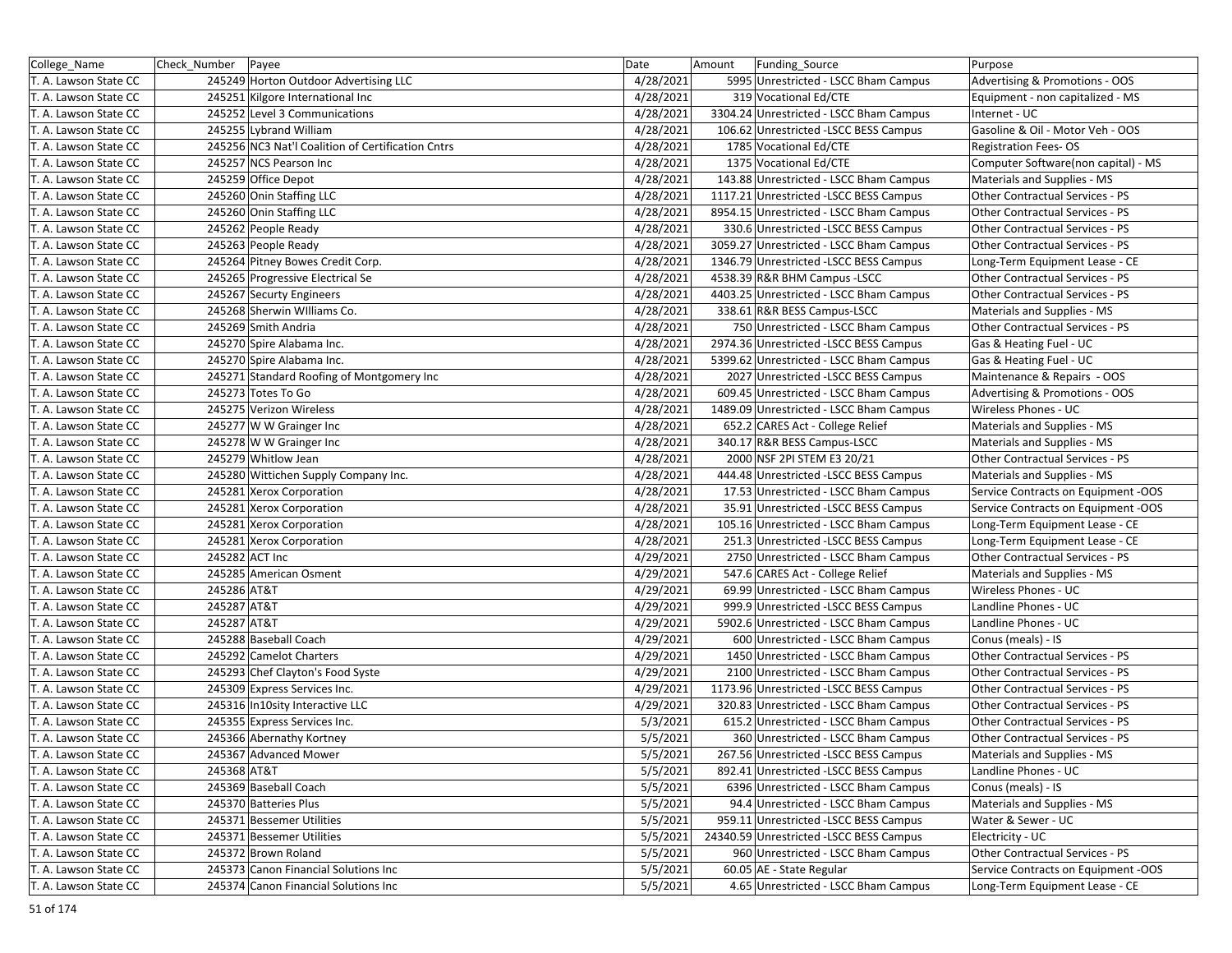| College_Name          | Check Number | Payee                                               | Date     | Amount | Funding Source                             | Purpose                               |
|-----------------------|--------------|-----------------------------------------------------|----------|--------|--------------------------------------------|---------------------------------------|
| T. A. Lawson State CC |              | 245374 Canon Financial Solutions Inc                | 5/5/2021 |        | 25.29 Unrestricted -LSCC BESS Campus       | Long-Term Equipment Lease - CE        |
| T. A. Lawson State CC |              | 245375 CDW LLC                                      | 5/5/2021 |        | 396.7 Upward Bound 19-20                   | Materials and Supplies - MS           |
| T. A. Lawson State CC |              | 245376 Cintas Corporation                           | 5/5/2021 |        | 1163.08 Unrestricted - LSCC Bham Campus    | Other Contractual Services - PS       |
| T. A. Lawson State CC |              | 245377 Corporate College of LSCC                    | 5/5/2021 |        | 3564 TANF                                  | Other - AP                            |
| T. A. Lawson State CC |              | 245378 Coston General Contractors Inc.              | 5/5/2021 |        | 82066.22 Title III SAFRAÂ Prog Admin 2020  | <b>Building Alterations - CE</b>      |
| T. A. Lawson State CC |              | 245379 DISH DBS Corporation                         | 5/5/2021 |        | 144.05 Unrestricted - LSCC Bham Campus     | Cable - UC                            |
| T. A. Lawson State CC |              | 245380 Edwards Ryan                                 | 5/5/2021 |        | 1000 Multi Fed-GA-AL LSAMP (NSF)           | Student Stipends - OOS                |
| T. A. Lawson State CC |              | 245381 Express Services Inc.                        | 5/5/2021 |        | 937.6 Unrestricted - LSCC Bham Campus      | Other Contractual Services - PS       |
| T. A. Lawson State CC |              | 245382 Fagnes Billy                                 | 5/5/2021 |        | 1400 Title III B 2020                      | Maintenance & Repairs - OOS           |
| T. A. Lawson State CC |              | 245382 Fagnes Billy                                 | 5/5/2021 |        | 2080 R&R BESS Campus-LSCC                  | Maintenance & Repairs - OOS           |
| T. A. Lawson State CC |              | 245383 Hooten Kenneth                               | 5/5/2021 |        | 360 Unrestricted - LSCC Bham Campus        | Other Contractual Services - PS       |
| T. A. Lawson State CC |              | 245384 Itac Solutions                               | 5/5/2021 |        | 3102 Title III B 2021                      | Other Contractual Services - PS       |
| T. A. Lawson State CC |              | 245385 Jefferson County Department Of Health        | 5/5/2021 |        | 150 Unrestricted - LSCC Bham Campus        | Other Contractual Services - PS       |
| T. A. Lawson State CC |              | 245386 Leblanc Patrick                              | 5/5/2021 |        | 120 Unrestricted - LSCC Bham Campus        | Other Contractual Services - PS       |
| T. A. Lawson State CC |              | 245387 Little Myford                                | 5/5/2021 |        | 960 Unrestricted - LSCC Bham Campus        | Other Contractual Services - PS       |
| T. A. Lawson State CC |              | 245388 London Preston                               | 5/5/2021 |        | 500 Multi Fed-GA-AL LSAMP (NSF)            | Student Stipends - OOS                |
| T. A. Lawson State CC |              | 245389 Nash David                                   | 5/5/2021 |        | 1000 Multi Fed-GA-AL LSAMP (NSF)           | Student Stipends - OOS                |
| T. A. Lawson State CC |              | 245390 NiTel Inc.                                   | 5/5/2021 |        | 1027.58 Unrestricted - LSCC Bham Campus    | Internet - UC                         |
| T. A. Lawson State CC |              | 245390 NiTel Inc.                                   | 5/5/2021 |        | 2655.52 Unrestricted -LSCC BESS Campus     | Internet - UC                         |
| T. A. Lawson State CC |              | 245391 Office Depot                                 | 5/5/2021 |        | 470.05 Unrestricted -LSCC BESS Campus      | Materials and Supplies - MS           |
| T. A. Lawson State CC |              | 245391 Office Depot                                 | 5/5/2021 |        | 3362.17 Student Support Service-Bhm 20 21  | Materials and Supplies - MS           |
| T. A. Lawson State CC |              | 245392 Oliver Ashton                                | 5/5/2021 |        | 500 Multi Fed-GA-AL LSAMP (NSF)            | Student Stipends - OOS                |
| T. A. Lawson State CC |              | 245393 Pitney Bowes Credit Corp.                    | 5/5/2021 |        | 2517.12 Unrestricted -LSCC BESS Campus     | Long-Term Equipment Lease - CE        |
| T. A. Lawson State CC |              | 245394 Regions Bank                                 | 5/5/2021 |        | 2052.06 Bond 2012                          | Bonds - Interest Payments - CE        |
| T. A. Lawson State CC |              | 245394 Regions Bank                                 | 5/5/2021 |        | 40000 Bond 2012                            | Bonds - Principal Payments - CE       |
| T. A. Lawson State CC |              | 245395 Roper Christopher                            | 5/5/2021 |        | 480 Unrestricted - LSCC Bham Campus        | Other Contractual Services - PS       |
| T. A. Lawson State CC |              | 245396 Salt Strickland                              | 5/5/2021 |        | 200 Unrestricted - LSCC Bham Campus        | <b>Registration Fees-OS</b>           |
| T. A. Lawson State CC |              | 245398 Securty Engineers                            | 5/5/2021 |        | 4458.87 Unrestricted - LSCC Bham Campus    | Other Contractual Services - PS       |
| T. A. Lawson State CC |              | 245399 Shackleford Laron                            | 5/5/2021 |        | 500 Multi Fed-GA-AL LSAMP (NSF)            | Student Stipends - OOS                |
| T. A. Lawson State CC |              | 245400 Siemens Industry Inc.                        | 5/5/2021 |        | 5000 Vocational Ed/CTE                     | Taxes & Licenses - OOS                |
| T. A. Lawson State CC |              | 245401 Simmons Sporting Goods Co. Inc               | 5/5/2021 |        | 456 Unrestricted - LSCC Bham Campus        | Materials and Supplies - MS           |
| T. A. Lawson State CC |              | 245402 Sorenson Community Interpreting Services     | 5/5/2021 |        | 11709.82 Unrestricted - LSCC Bham Campus   | Other Contractual Services - PS       |
| T. A. Lawson State CC |              | 245403 STC World Wide LLC                           | 5/5/2021 |        | 400 R&R BESS Campus-LSCC                   | Maintenance & Repairs - OOS           |
| T. A. Lawson State CC |              | 245403 STC World Wide LLC                           | 5/5/2021 |        | 1306 Unrestricted - LSCC Bham Campus       | Maintenance & Repairs - OOS           |
| T. A. Lawson State CC |              | 245404 Stevens Kendric                              | 5/5/2021 |        | 960 Unrestricted - LSCC Bham Campus        | Other Contractual Services - PS       |
| T. A. Lawson State CC |              | 245405 Taylor Linen Services                        | 5/5/2021 |        | 368.55 Food Services- BHM Campus           | Other Contractual Services - PS       |
| T. A. Lawson State CC |              | 245406 TK Elevator Corporation                      | 5/5/2021 |        | 3570 Title III B 2019                      | Other Contractual Services - PS       |
| T. A. Lawson State CC |              | 245407 Tri-State Utility Products                   | 5/5/2021 |        | 1652.22 Lineworker Program                 | Materials and Supplies - MS           |
| T. A. Lawson State CC |              | 245409 Verizon Wireless                             | 5/5/2021 |        | 3527.17 Unrestricted - LSCC Bham Campus    | Internet - UC                         |
| T. A. Lawson State CC |              | 245410 Walmart                                      | 5/5/2021 |        | 9.82 Lineworker Program                    | Materials and Supplies - MS           |
| T. A. Lawson State CC |              | 245411 Weems Lance                                  | 5/5/2021 |        | 280 Unrestricted - LSCC Bham Campus        | Other Professional Fees - PS          |
| T. A. Lawson State CC |              | 245412 Williams & FudgeInc.                         | 5/5/2021 |        | 491.02 Unrestricted - LSCC Bham Campus     | Debt Collection Expense - PS          |
| T. A. Lawson State CC |              | 245413 Wittichen Supply Company Inc.                | 5/5/2021 |        | 277.55 Unrestricted - LSCC BESS Campus     | Materials and Supplies - MS           |
| T. A. Lawson State CC |              | 245414 Wittichen Supply Company Inc.                | 5/5/2021 |        | 2165.51 Vocational Ed/CTE                  | Materials and Supplies - MS           |
| T. A. Lawson State CC |              | 245415 WUHT-FM                                      | 5/5/2021 |        | 2500 Unrestricted - LSCC Bham Campus       | Advertising & Promotions - OOS        |
| T. A. Lawson State CC |              | 245416 Young Ladarius                               | 5/5/2021 |        | 360 Unrestricted - LSCC Bham Campus        | Other Contractual Services - PS       |
| T. A. Lawson State CC |              | 245417 ADT Commercial                               | 5/6/2021 |        | 449.7 Unrestricted -LSCC BESS Campus       | Other Contractual Services - PS       |
| T. A. Lawson State CC |              | 245418 Airgas USA LLC                               | 5/6/2021 |        | 242.44 Unrestricted -LSCC BESS Campus      | Materials and Supplies - MS           |
| T. A. Lawson State CC |              | 245419 Alabama Association of Testing Professionals | 5/6/2021 |        | 100 Unrestricted - LSCC Bham Campus        | Memberships - PS                      |
| T. A. Lawson State CC |              | 245420 Business Systems & Consultants Inc           | 5/6/2021 |        | 26252.5 CRRSAA - HBCU and Strengthening II | Furniture and Equip \$5K - \$25K - CE |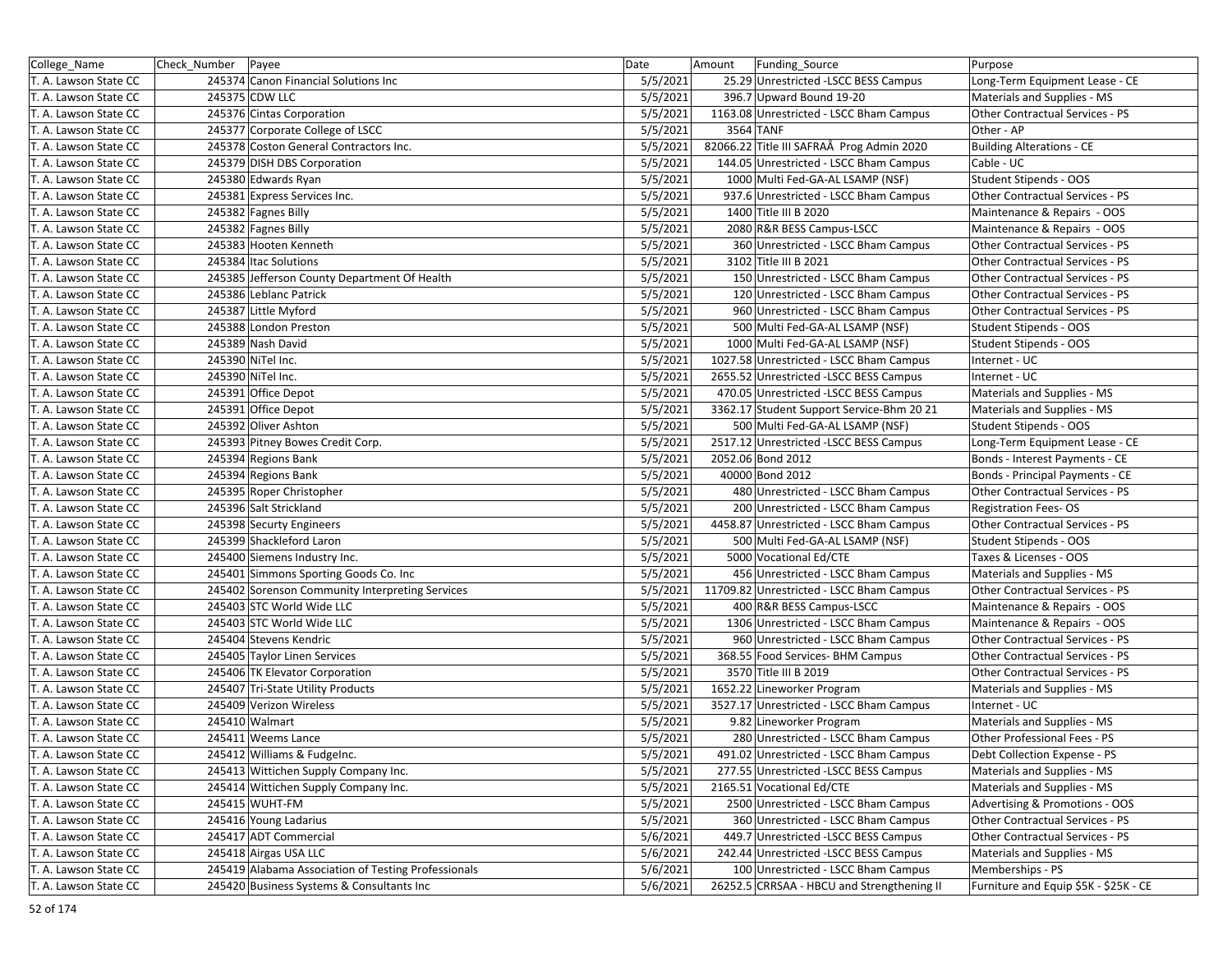| College Name          | Check_Number   Payee |                                          | Date      | Amount<br>Funding_Source                | Purpose                           |
|-----------------------|----------------------|------------------------------------------|-----------|-----------------------------------------|-----------------------------------|
| T. A. Lawson State CC |                      | 245422 CDW LLC                           | 5/6/2021  | 7922.03 Vocational Ed/CTE               | Materials and Supplies - MS       |
| T. A. Lawson State CC |                      | 245423 De Lage Landen Fin Svc            | 5/6/2021  | 320.73 Unrestricted -LSCC BESS Campus   | Long-Term Equipment Lease - CE    |
| T. A. Lawson State CC |                      | 245424 Express Services Inc.             | 5/6/2021  | 968.94 Unrestricted -LSCC BESS Campus   | Other Contractual Services - PS   |
| T. A. Lawson State CC |                      | 245425 Fagnes Billy                      | 5/6/2021  | 1550 Title III B 2020                   | Maintenance & Repairs - OOS       |
| T. A. Lawson State CC |                      | 245427 Game Day Athletic Surfaces        | 5/6/2021  | 1400 Unrestricted - LSCC Bham Campus    | Maintenance & Repairs - OOS       |
| T. A. Lawson State CC |                      | 245428 Home Depot                        | 5/6/2021  | 660.98 Unrestricted - LSCC Bham Campus  | Materials and Supplies - MS       |
| T. A. Lawson State CC |                      | 245429 Home Depot                        | 5/6/2021  | 274.62 Unrestricted - LSCC Bham Campus  | Materials and Supplies - MS       |
| T. A. Lawson State CC |                      | 245432 Landmark Media Solutions          | 5/6/2021  | 5040 Unrestricted - LSCC Bham Campus    | Other Contractual Services - PS   |
| T. A. Lawson State CC |                      | 245433 Life Fitness LLC                  | 5/6/2021  | 145.12 Title III Future                 | Other Contractual Services - PS   |
| T. A. Lawson State CC |                      | 245433 Life Fitness LLC                  | 5/6/2021  | 541.96 Title III Future                 | Materials and Supplies - MS       |
| T. A. Lawson State CC |                      | 245433 Life Fitness LLC                  | 5/6/2021  | 3569.17 Title III Future                | Equipment - non capitalized - MS  |
| T. A. Lawson State CC |                      | 245435 Midfield Hardware                 | 5/6/2021  | 2530 Unrestricted - LSCC Bham Campus    | Other Contractual Services - PS   |
| T. A. Lawson State CC |                      | 245436 Mobile Communications America Inc | 5/6/2021  | 1370.4 Unrestricted -LSCC BESS Campus   | Wireless Phones - UC              |
| T. A. Lawson State CC |                      | 245437 Office Depot                      | 5/6/2021  | 141.95 Unrestricted - LSCC Bham Campus  | Materials and Supplies - MS       |
| T. A. Lawson State CC |                      | 245438 Onin Staffing LLC                 | 5/6/2021  | 1188.9 Unrestricted -LSCC BESS Campus   | Other Contractual Services - PS   |
| T. A. Lawson State CC |                      | 245438 Onin Staffing LLC                 | 5/6/2021  | 6250.61 Unrestricted - LSCC Bham Campus | Other Contractual Services - PS   |
| T. A. Lawson State CC |                      | 245439 People Ready                      | 5/6/2021  | 99.18 Unrestricted -LSCC BESS Campus    | Other Contractual Services - PS   |
| T. A. Lawson State CC |                      | 245439 People Ready                      | 5/6/2021  | 1069.56 Unrestricted - LSCC Bham Campus | Other Contractual Services - PS   |
| T. A. Lawson State CC |                      | 245440 Progressive Electrical Se         | 5/6/2021  | 200 CARES Act - College Relief          | Other Contractual Services - PS   |
| T. A. Lawson State CC |                      | 245441 R&B Transportation                | 5/6/2021  | 2600 Unrestricted - LSCC Bham Campus    | Other Contractual Services - PS   |
| T. A. Lawson State CC |                      | 245442 RJ Young Company                  | 5/6/2021  | 182.67 Unrestricted -LSCC BESS Campus   | Long-Term Equipment Lease - CE    |
| T. A. Lawson State CC |                      | 245443 Securty Engineers                 | 5/6/2021  | 4621.1 Unrestricted - LSCC Bham Campus  | Other Contractual Services - PS   |
| T. A. Lawson State CC |                      | 245444 STC World Wide LLC                | 5/6/2021  | 1065.38 R&R BESS Campus-LSCC            | Maintenance & Repairs - OOS       |
| T. A. Lawson State CC |                      | 245445 The Solutions Team Inc            | 5/6/2021  | 143 Title III B 2020                    | Other Contractual Services - PS   |
| T. A. Lawson State CC |                      | 245447 Wittichen Supply Company Inc.     | 5/6/2021  | 168.3 Unrestricted -LSCC BESS Campus    | Materials and Supplies - MS       |
| T. A. Lawson State CC |                      | 245448 Cook Deshawn                      | 5/7/2021  | 840 Unrestricted - LSCC Bham Campus     | Other Contractual Services - PS   |
| T. A. Lawson State CC |                      | 245449 Cottingham Latisha                | 5/7/2021  | 900 Unrestricted -LSCC BESS Campus      | Other Contractual Services - PS   |
| T. A. Lawson State CC |                      | 245450 Fortner Bronwyn                   | 5/7/2021  | 480 Unrestricted - LSCC Bham Campus     | Other Contractual Services - PS   |
| T. A. Lawson State CC |                      | 245451 Powell Lee                        | 5/7/2021  | 960 Unrestricted - LSCC Bham Campus     | Other Contractual Services - PS   |
| T. A. Lawson State CC |                      | 245452 Washington Tony                   | 5/7/2021  | 960 Unrestricted - LSCC Bham Campus     | Other Contractual Services - PS   |
| T. A. Lawson State CC |                      | 245459 Gourmet Services Inc.             | 5/11/2021 | 30800 Food Services- BHM Campus         | Other Contractual Services - PS   |
| T. A. Lawson State CC |                      | 245463 Johnson Kyla                      | 5/11/2021 | 90 Upward Bound 20-21                   | <b>Student Travel -OOS</b>        |
| T. A. Lawson State CC |                      | 245463 Johnson Kyla                      | 5/11/2021 | 144 Upward Bound 20-21                  | Student Stipends - OOS            |
| T. A. Lawson State CC |                      | 245472 Adah International LLC            | 5/13/2021 | 4800 Unrestricted -LSCC BESS Campus     | Other Contractual Services - PS   |
| T. A. Lawson State CC |                      | 245473 Advanced Welding Supply           | 5/13/2021 | 631.3 Unrestricted -LSCC BESS Campus    | Materials and Supplies - MS       |
| T. A. Lawson State CC |                      | 245475 American Osment                   | 5/13/2021 | 614.07 CARES Act - College Relief       | Materials and Supplies - MS       |
| T. A. Lawson State CC |                      | 245476 American Pride Trophy's A         | 5/13/2021 | 280 Dep Liab - Phi Theta Kappa Club     | Deposits Held for Others - Agency |
| T. A. Lawson State CC | 245477 AT&T          |                                          | 5/13/2021 | 118.7 Unrestricted - LSCC Bham Campus   | Internet - UC                     |
| T. A. Lawson State CC |                      | 245478 Atis Elevator Inspections LLC     | 5/13/2021 | 100 R&R BESS Campus-LSCC                | Other Contractual Services - PS   |
| T. A. Lawson State CC |                      | 245479 Bessemer Utilities                | 5/13/2021 | 39.16 Unrestricted -LSCC BESS Campus    | Water & Sewer - UC                |
| T. A. Lawson State CC |                      | 245480 Birmingham Water Works            | 5/13/2021 | 1020.92 Unrestricted - LSCC Bham Campus | Water & Sewer - UC                |
| T. A. Lawson State CC |                      | 245482 Bradford Supply Inc.              | 5/13/2021 | 3327.92 Lineworker Program              | Materials and Supplies - MS       |
| T. A. Lawson State CC |                      | 245483 Cameron James                     | 5/13/2021 | 280 Unrestricted - LSCC Bham Campus     | Other Professional Fees - PS      |
| T. A. Lawson State CC |                      | 245484 Canon Financial Solutions Inc     | 5/13/2021 | 236.67 Title III B 2021                 | Other Contractual Services - PS   |
| T. A. Lawson State CC |                      | 245485 Cheek Tracy                       | 5/13/2021 | 280 Unrestricted - LSCC Bham Campus     | Other Professional Fees - PS      |
| T. A. Lawson State CC |                      | 245486 Cintas Corporation                | 5/13/2021 | 644.81 Unrestricted -LSCC BESS Campus   | Other Contractual Services - PS   |
| T. A. Lawson State CC |                      | 245486 Cintas Corporation                | 5/13/2021 | 1882.7 Unrestricted - LSCC Bham Campus  | Other Contractual Services - PS   |
| T. A. Lawson State CC |                      | 245488 East Alabama Portables Inc        | 5/13/2021 | 150 Lineworker Program                  | Other Contractual Services - PS   |
| T. A. Lawson State CC |                      | 245489 Enterprise Holdings Inc           | 5/13/2021 | 215.3 Unrestricted - LSCC Bham Campus   | Other Travel Expenses - OS        |
| T. A. Lawson State CC |                      | 245490 Evans Zoe                         | 5/13/2021 | 1000 NSF 2PI STEM E3 20/21              | Student Stipends - OOS            |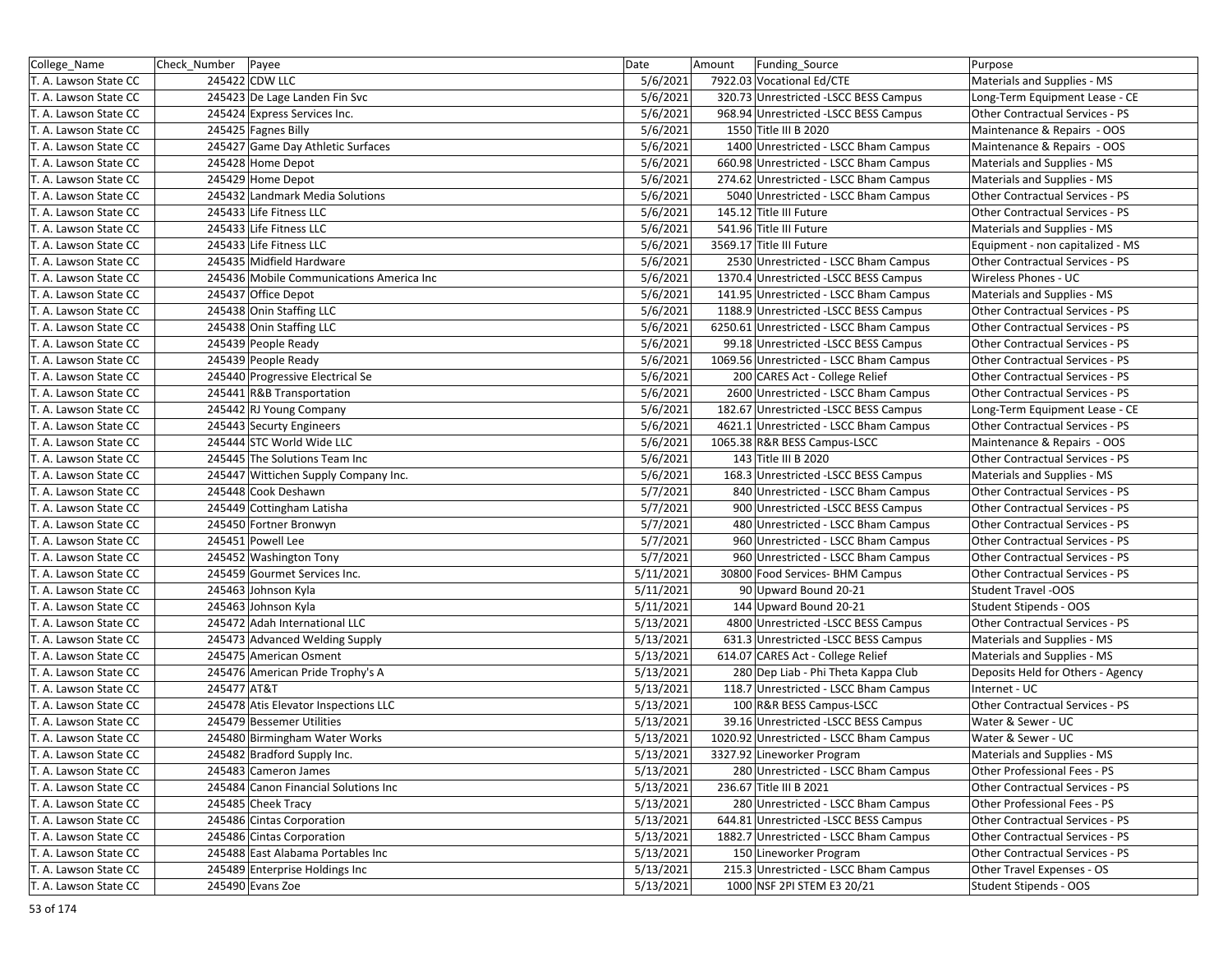| College_Name          | Check_Number   Payee |                                           | Date      | Funding_Source<br>Amount                   | Purpose                             |
|-----------------------|----------------------|-------------------------------------------|-----------|--------------------------------------------|-------------------------------------|
| T. A. Lawson State CC |                      | 245491 Express Services Inc.              | 5/13/2021 | 3105.6 Unrestricted - LSCC Bham Campus     | Other Contractual Services - PS     |
| T. A. Lawson State CC |                      | 245492 Fagnes Billy                       | 5/13/2021 | 2200 Unrestricted -LSCC BESS Campus        | Maintenance & Repairs - OOS         |
| T. A. Lawson State CC |                      | 245493 Graybar Electric                   | 5/13/2021 | 1113.82 CARES Act - College Relief         | Materials and Supplies - MS         |
| T. A. Lawson State CC |                      | 245494 Guardian-Ipco Inc.                 | 5/13/2021 | 300 Unrestricted - LSCC Bham Campus        | Other Contractual Services - PS     |
| T. A. Lawson State CC |                      | 245494 Guardian-Ipco Inc.                 | 5/13/2021 | 300 Unrestricted -LSCC BESS Campus         | Materials and Supplies - MS         |
| T. A. Lawson State CC |                      | 245495 Hemphill Services Inc              | 5/13/2021 | 1733.77 Unrestricted -LSCC BESS Campus     | Maintenance & Repairs - OOS         |
| T. A. Lawson State CC |                      | 245496 Hill's Commercial Interio          | 5/13/2021 | 2275 CARES Act - College Relief            | Other Contractual Services - PS     |
| T. A. Lawson State CC |                      | 245497 Howard Erin                        | 5/13/2021 | 750 NSF 2PI STEM E3 20/21                  | Student Stipends - OOS              |
| T. A. Lawson State CC |                      | 245501 Jones Clarence                     | 5/13/2021 | 297 Unrestricted - LSCC Bham Campus        | Other Travel Expenses - OS          |
| T. A. Lawson State CC |                      | 245503 Lsi Research Inc.                  | 5/13/2021 | 11800 Title III SAFRAÂ Prog Admin 2020     | Other Contractual Services - PS     |
| T. A. Lawson State CC |                      | 245504 Metro Storage/Trailer              | 5/13/2021 | 155 Unrestricted - LSCC Bham Campus        | Other Contractual Services - PS     |
| T. A. Lawson State CC |                      | 245504 Metro Storage/Trailer              | 5/13/2021 | 180 Unrestricted - LSCC BESS Campus        | Short-Term Equipment Rentals - OOS  |
| T. A. Lawson State CC |                      | 245504 Metro Storage/Trailer              | 5/13/2021 | 360 Unrestricted - LSCC Bham Campus        | Short-Term Equipment Rentals - OOS  |
| T. A. Lawson State CC |                      | 245507 Office Depot                       | 5/13/2021 | 11.55 Unrestricted -LSCC BESS Campus       | Materials and Supplies - MS         |
| T. A. Lawson State CC |                      | 245508 Phi Theta Kappa                    | 5/13/2021 | 1500 Dep Liab - Phi Theta Kappa Club       | Deposits Held for Others - Agency   |
| T. A. Lawson State CC |                      | 245509 Pineda Hailey                      | 5/13/2021 | 1000 NSF 2PI STEM E3 20/21                 | Student Stipends - OOS              |
| T. A. Lawson State CC |                      | 245510 Pocket Nurse Enterprises Inc.      | 5/13/2021 | 1223.59 SPECIAL POP-LTC CNA INITIATIVE     | Materials and Supplies - MS         |
| T. A. Lawson State CC |                      | 245510 Pocket Nurse Enterprises Inc.      | 5/13/2021 | 8107.1 SPECIAL POP-LTC CNA INITIATIVE      | Equipment - non capitalized - MS    |
| T. A. Lawson State CC |                      | 245511 Quill Llc                          | 5/13/2021 | 144.45 Upward Bound 19-20                  | Materials and Supplies - MS         |
| T. A. Lawson State CC |                      | 245512 Quill Llc                          | 5/13/2021 | 4310.2 Upward Bound 19-20                  | Materials and Supplies - MS         |
| T. A. Lawson State CC |                      | 245514 Ray Jaylon                         | 5/13/2021 | 1000 NSF 2PI STEM E3 20/21                 | Student Stipends - OOS              |
| T. A. Lawson State CC |                      | 245515 Regions Bank                       | 5/13/2021 | 11607.5 Bond 2007                          | Bonds - Interest Payments - CE      |
| T. A. Lawson State CC |                      | 245515 Regions Bank                       | 5/13/2021 | 18333.33 Bond 2007                         | Bonds - Principal Payments - CE     |
| T. A. Lawson State CC |                      | 245516 RJ Young Company                   | 5/13/2021 | 121.36 Unrestricted -LSCC BESS Campus      | Service Contracts on Equipment -OOS |
| T. A. Lawson State CC |                      | 245516 RJ Young Company                   | 5/13/2021 | 269.52 Unrestricted - LSCC Bham Campus     | Service Contracts on Equipment -OOS |
| T. A. Lawson State CC |                      | 245517 RJ Young Company                   | 5/13/2021 | 93.6 Unrestricted -LSCC BESS Campus        | Long-Term Equipment Lease - CE      |
| T. A. Lawson State CC |                      | 245517 RJ Young Company                   | 5/13/2021 | 240.8 Unrestricted -LSCC BESS Campus       | Service Contracts on Equipment -OOS |
| T. A. Lawson State CC |                      | 245517 RJ Young Company                   | 5/13/2021 | 943.5 Unrestricted - LSCC Bham Campus      | Long-Term Equipment Lease - CE      |
| T. A. Lawson State CC |                      | 245517 RJ Young Company                   | 5/13/2021 | 985.06 Unrestricted - LSCC Bham Campus     | Service Contracts on Equipment -OOS |
| T. A. Lawson State CC |                      | 245519 Sam's Club                         | 5/13/2021 | 168.98 Student Support Service-Bhm 20 21   | Materials and Supplies - MS         |
| T. A. Lawson State CC |                      | 245519 Sam's Club                         | 5/13/2021 | 374 Unrestricted - LSCC Bham Campus        | Materials and Supplies - MS         |
| T. A. Lawson State CC |                      | 245519 Sam's Club                         | 5/13/2021 | 2283.85 CARES Act - HBCU and Strengthening | Materials and Supplies - MS         |
| T. A. Lawson State CC |                      | 245519 Sam's Club                         | 5/13/2021 | 4720.98 CRRSAA - HBCU and Strengthening II | Equipment - non capitalized - MS    |
| T. A. Lawson State CC |                      | 245521 Shred It Usa Inc.                  | 5/13/2021 | 3276.91 Unrestricted -LSCC BESS Campus     | Other Contractual Services - PS     |
| T. A. Lawson State CC |                      | 245524 Taylor Linen Services              | 5/13/2021 | 107.44 Food Services- BHM Campus           | Other Contractual Services - PS     |
| T. A. Lawson State CC |                      | 245525 The Bancorp Bank                   | 5/13/2021 | 1427 Unrestricted - LSCC Bham Campus       | Long-Term Equipment Lease - CE      |
| T. A. Lawson State CC |                      | 245526 Thomas A'Lissia                    | 5/13/2021 | 500 NSF 2PI STEM E3 20/21                  | Student Stipends - OOS              |
| T. A. Lawson State CC |                      | 245527 Thompson Steven                    | 5/13/2021 | 1000 NSF 2PI STEM E3 20/21                 | Student Stipends - OOS              |
| T. A. Lawson State CC |                      | 245529 Tompkins David                     | 5/13/2021 | 280 Unrestricted - LSCC Bham Campus        | Other Professional Fees - PS        |
| T. A. Lawson State CC |                      | 245530 United Rentals                     | 5/13/2021 | 1122.2 Lineworker Program                  | Materials and Supplies - MS         |
| T. A. Lawson State CC |                      | 245531 USA Striping Company               | 5/13/2021 | 4150 R&R BESS Campus-LSCC                  | Maintenance & Repairs - OOS         |
| T. A. Lawson State CC |                      | 245532 Verified Credentials Inc           | 5/13/2021 | 69.6 Unrestricted - LSCC Bham Campus       | Other Contractual Services - PS     |
| T. A. Lawson State CC |                      | 245533 Vickers Dr. John                   | 5/13/2021 | 1000 Title III B 2021                      | Other Contractual Services - PS     |
| T. A. Lawson State CC |                      | 245534 Walmart                            | 5/13/2021 | 149.24 Unrestricted -LSCC BESS Campus      | Materials and Supplies - MS         |
| T. A. Lawson State CC |                      | 245534 Walmart                            | 5/13/2021 | 2137.73 Upward Bound 20-21                 | Materials and Supplies - MS         |
| T. A. Lawson State CC |                      | 245535 Wayne's Pest Control               | 5/13/2021 | 163.17 Unrestricted - LSCC Bham Campus     | Other Contractual Services - PS     |
| T. A. Lawson State CC |                      | 245536 Whitlow-Nixon Joaniteka            | 5/13/2021 | 300 NSF 2PI STEM E3 20/21                  | Other Contractual Services - PS     |
| T. A. Lawson State CC |                      | 245537 Williams & Fudgelnc.               | 5/13/2021 | 332.02 Unrestricted - LSCC Bham Campus     | Debt Collection Expense - PS        |
| T. A. Lawson State CC |                      | 245538 Wittichen Supply Company Inc.      | 5/13/2021 | 393 Unrestricted - LSCC BESS Campus        | Materials and Supplies - MS         |
| T. A. Lawson State CC |                      | 245539 Xerox Business Solutions Southeast | 5/13/2021 | 8.11 Unrestricted - LSCC Bham Campus       | Service Contracts on Equipment -OOS |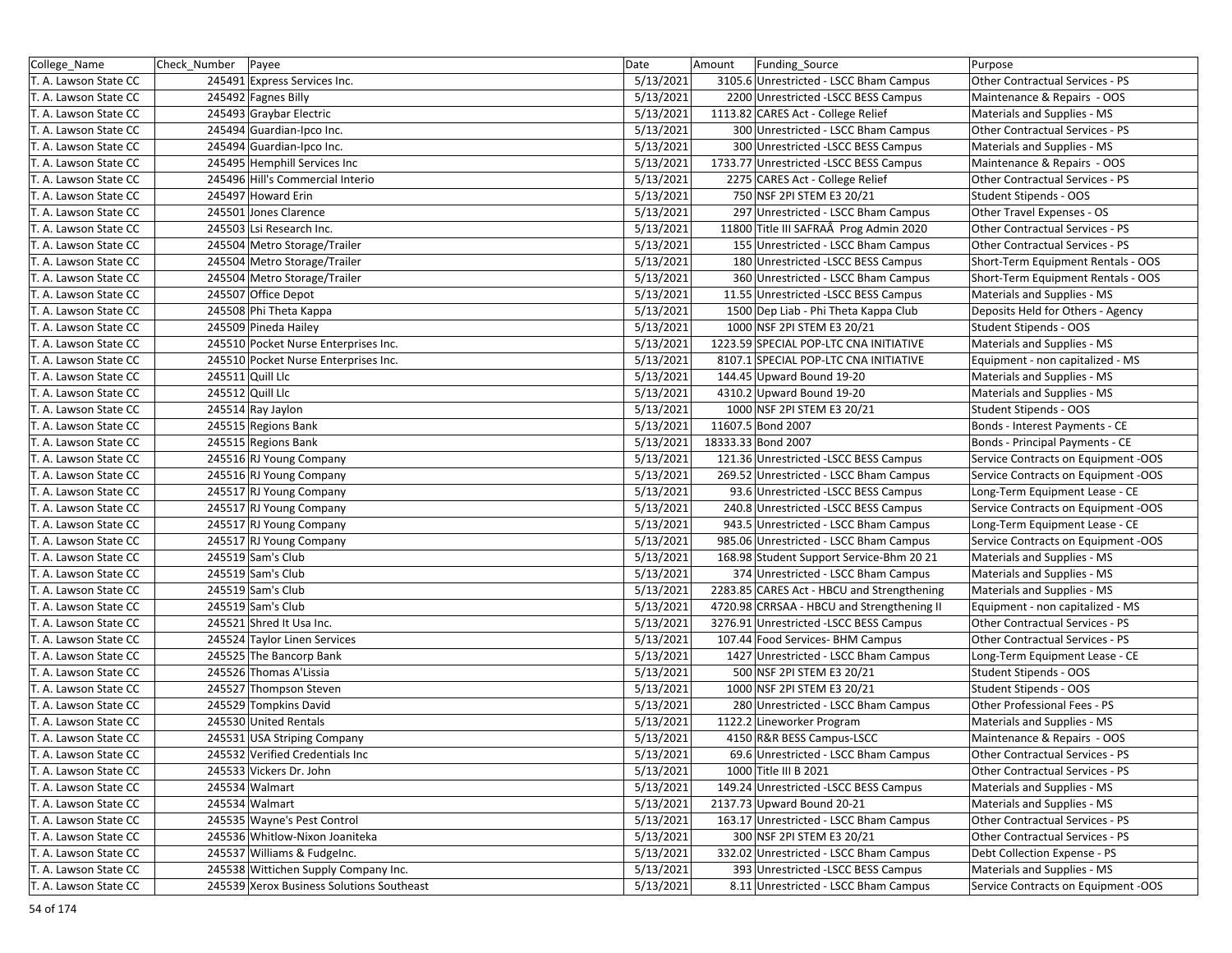| College_Name          | Check Number | Payee                                                               | Date      | Amount | Funding_Source                            | Purpose                             |
|-----------------------|--------------|---------------------------------------------------------------------|-----------|--------|-------------------------------------------|-------------------------------------|
| T. A. Lawson State CC |              | 245539 Xerox Business Solutions Southeast                           | 5/13/2021 |        | 11.76 Unrestricted -LSCC BESS Campus      | Service Contracts on Equipment -OOS |
| T. A. Lawson State CC |              | 245539 Xerox Business Solutions Southeast                           | 5/13/2021 |        | 133.16 Unrestricted - LSCC Bham Campus    | Long-Term Equipment Lease - CE      |
| T. A. Lawson State CC |              | 245539 Xerox Business Solutions Southeast                           | 5/13/2021 |        | 169.07 Unrestricted -LSCC BESS Campus     | Long-Term Equipment Lease - CE      |
| T. A. Lawson State CC |              | 245540 Xerox Corporation                                            | 5/13/2021 |        | 122.69 Unrestricted -LSCC BESS Campus     | Long-Term Equipment Lease - CE      |
| T. A. Lawson State CC |              | 245540 Xerox Corporation                                            | 5/13/2021 |        | 203.3 Unrestricted - LSCC Bham Campus     | Service Contracts on Equipment -OOS |
| T. A. Lawson State CC |              | 245540 Xerox Corporation                                            | 5/13/2021 |        | 989.5 Unrestricted - LSCC Bham Campus     | Long-Term Equipment Lease - CE      |
| T. A. Lawson State CC |              | 245542 ADT Commercial                                               | 5/14/2021 |        | 1007.94 Title III B 2020                  | Other Contractual Services - PS     |
| T. A. Lawson State CC |              | 245543 Aho Architects LLC                                           | 5/14/2021 |        | 2625.45 Title III B 2020                  | Engineering & Architectural Svc -PS |
| T. A. Lawson State CC |              | 245544 Alabama Association of College & University Business Officer | 5/14/2021 |        | 700 Title III B 2021                      | <b>Registration Fees-IS</b>         |
| T. A. Lawson State CC |              | 245545 Alabama Association of College & University Business Officer | 5/14/2021 |        | 500 Title III B 2021                      | Memberships - PS                    |
| T. A. Lawson State CC |              | 245546 American Express                                             | 5/14/2021 |        | 55 Unrestricted - LSCC Bham Campus        | Wireless Phones - UC                |
| T. A. Lawson State CC |              | 245546 American Express                                             | 5/14/2021 |        | 55.95 Unrestricted - LSCC Bham Campus     | Other Professional Fees - PS        |
| T. A. Lawson State CC |              | 245546 American Express                                             | 5/14/2021 |        | 75 Unrestricted - LSCC Bham Campus        | Memberships - PS                    |
| T. A. Lawson State CC |              | 245546 American Express                                             | 5/14/2021 |        | 130 Title III B 2021                      | Computer Software(non capital) - MS |
| T. A. Lawson State CC |              | 245546 American Express                                             | 5/14/2021 |        | 160 Unrestricted - LSCC Bham Campus       | Subscriptions - OOS                 |
| T. A. Lawson State CC |              | 245546 American Express                                             | 5/14/2021 |        | 200 Unrestricted -LSCC BESS Campus        | Other Contractual Services - PS     |
| T. A. Lawson State CC |              | 245546 American Express                                             | 5/14/2021 |        | 350.74 Unrestricted -LSCC BESS Campus     | Gasoline & Oil - Motor Veh - OOS    |
| T. A. Lawson State CC |              | 245546 American Express                                             | 5/14/2021 |        | 390.25 Unrestricted - LSCC Bham Campus    | Gasoline & Oil - Motor Veh - OOS    |
| T. A. Lawson State CC |              | 245546 American Express                                             | 5/14/2021 |        | 399 Unrestricted - LSCC Bham Campus       | Advertising & Promotions - OOS      |
| T. A. Lawson State CC |              | 245546 American Express                                             | 5/14/2021 |        | 843.83 Title III B 2021                   | Other Contractual Services - PS     |
| T. A. Lawson State CC |              | 245546 American Express                                             | 5/14/2021 |        | 953 Unrestricted - LSCC Bham Campus       | Freight - OOS                       |
| T. A. Lawson State CC |              | 245546 American Express                                             | 5/14/2021 |        | 1196 Title III B 2020                     | Other Travel Expenses - OS          |
| T. A. Lawson State CC |              | 245546 American Express                                             | 5/14/2021 |        | 4621.6 Unrestricted - LSCC Bham Campus    | Lodging - OS                        |
| T. A. Lawson State CC | 245547 AT&T  |                                                                     | 5/14/2021 |        | 591.37 Unrestricted - LSCC Bham Campus    | Landline Phones - UC                |
| T. A. Lawson State CC |              | 245548 Building & Property Sciences LLC                             | 5/14/2021 |        | 2668.75 R&R BESS Campus-LSCC              | Other Contractual Services - PS     |
| T. A. Lawson State CC |              | 245549 Canon Financial Solutions Inc                                | 5/14/2021 |        | 72.57 AE - State Regular                  | Service Contracts on Equipment -OOS |
| T. A. Lawson State CC |              | 245550 CDW LLC                                                      | 5/14/2021 |        | 13080 Wm Fd Phar Tech Non-CR              | Equipment - non capitalized - MS    |
| T. A. Lawson State CC |              | 245551 Central Paper Co Inc                                         | 5/14/2021 |        | 128 Unrestricted - LSCC Bham Campus       | Materials and Supplies - MS         |
| T. A. Lawson State CC |              | 245552 Cook's Pest Control                                          | 5/14/2021 |        | 588 Unrestricted -LSCC BESS Campus        | Other Contractual Services - PS     |
| T. A. Lawson State CC |              | 245553 Coston General Contractors Inc.                              | 5/14/2021 |        | 94150.91 Title III SAFRAÂ Prog Admin 2020 | <b>Building Alterations - CE</b>    |
| T. A. Lawson State CC |              | 245554 Daikin Applied                                               | 5/14/2021 |        | 1788 Title III B 2020                     | Other Contractual Services - PS     |
| T. A. Lawson State CC |              | 245555 Fagnes Billy                                                 | 5/14/2021 |        | 1300 Title III B 2020                     | Maintenance & Repairs - OOS         |
| T. A. Lawson State CC |              | 245556 Graybar Electric                                             | 5/14/2021 |        | 1067.84 Vocational Ed/CTE                 | Equipment - non capitalized - MS    |
| T. A. Lawson State CC |              | 245557 Hemphill Services Inc                                        | 5/14/2021 |        | 695 R&R BESS Campus-LSCC                  | Other Contractual Services - PS     |
| T. A. Lawson State CC |              | 245558 Hill Manufacturing Co                                        | 5/14/2021 |        | 3000 CARES Act - College Relief           | Materials and Supplies - MS         |
| T. A. Lawson State CC |              | 245559 Industrial Training Solutions                                | 5/14/2021 |        | 17350 Lumina Foundation Grant             | Computer Software(non capital) - MS |
| T. A. Lawson State CC |              | 245560 Joiner Fire Sprinkler Co.                                    | 5/14/2021 |        | 125 Title III B 2020                      | Other Contractual Services - PS     |
| T. A. Lawson State CC |              | 245561 McGraw Natasha                                               | 5/14/2021 |        | 1100 Unrestricted -LSCC BESS Campus       | Other Contractual Services - PS     |
| T. A. Lawson State CC |              | 245562 Mobile Communications America Inc                            | 5/14/2021 |        | 597 R&R BESS Campus-LSCC                  | Materials and Supplies - MS         |
| T. A. Lawson State CC |              | 245563 National Assoc of College and University Business Officers   | 5/14/2021 |        | 4395 Unrestricted - LSCC Bham Campus      | Memberships - PS                    |
| T. A. Lawson State CC |              | 245564 National Elevator Inspections Services Inc                   | 5/14/2021 |        | 648.9 Unrestricted - LSCC Bham Campus     | Other Contractual Services - PS     |
| T. A. Lawson State CC |              | 245565 People Ready                                                 | 5/14/2021 |        | 24.8 Unrestricted -LSCC BESS Campus       | Other Contractual Services - PS     |
| T. A. Lawson State CC |              | 245566 Pep Boys Remittance Dept                                     | 5/14/2021 |        | 843.29 Unrestricted - LSCC BESS Campus    | Maintenance & Repairs - OOS         |
| T. A. Lawson State CC |              | 245567 Progressive Electrical Se                                    | 5/14/2021 |        | 1271.51 CARES Act - College Relief        | Other Contractual Services - PS     |
| T. A. Lawson State CC |              | 245567 Progressive Electrical Se                                    | 5/14/2021 |        | 2428.06 Title III B 2020                  | Other Contractual Services - PS     |
| T. A. Lawson State CC |              | 245568 SACRAO                                                       | 5/14/2021 |        | 125 Unrestricted - LSCC BESS Campus       | Memberships - PS                    |
| T. A. Lawson State CC |              | 245569 Sam's Club                                                   | 5/14/2021 |        | 89.57 Unrestricted - LSCC Bham Campus     | Bank Card Fees - PS                 |
| T. A. Lawson State CC |              | 245570 Spire Alabama Inc.                                           | 5/14/2021 |        | 3750.72 Unrestricted - LSCC Bham Campus   | Gas & Heating Fuel - UC             |
| T. A. Lawson State CC |              | 245571 Standard Roofing of Montgomery Inc                           | 5/14/2021 |        | 568 R&R BESS Campus-LSCC                  | Other Contractual Services - PS     |
| T. A. Lawson State CC |              | 245572 Thompson Tractor Company                                     | 5/14/2021 |        | 3697.19 Title III B 2020                  | Other Contractual Services - PS     |
|                       |              |                                                                     |           |        |                                           |                                     |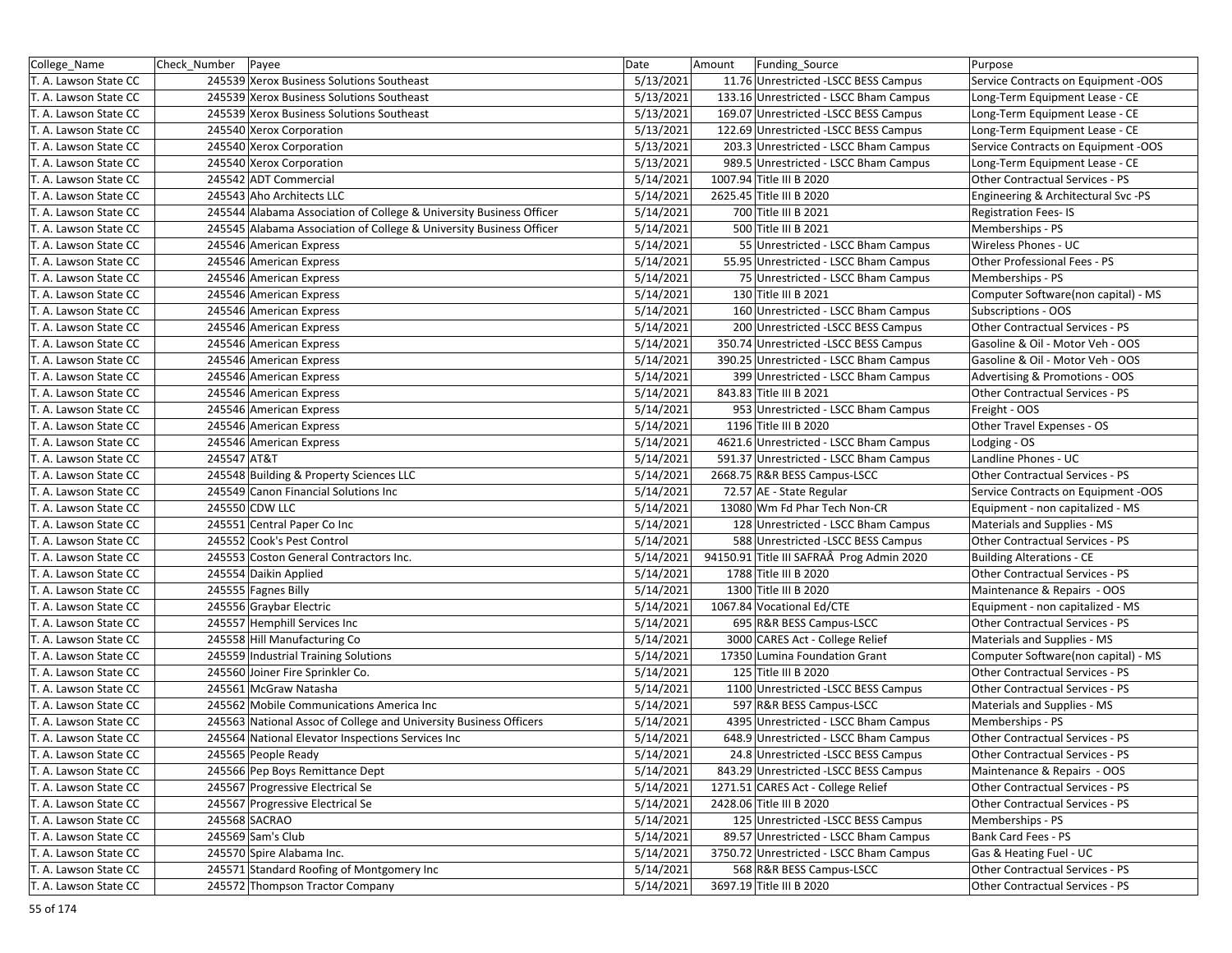| College_Name          | Check_Number Payee |                                       | Date      | Amount<br>Funding Source                 | Purpose                                |
|-----------------------|--------------------|---------------------------------------|-----------|------------------------------------------|----------------------------------------|
| T. A. Lawson State CC |                    | 245573 Walmart                        | 5/14/2021 | 39 Dep Liab - Ambassadors Club           | Deposits Held for Others - Agency      |
| T. A. Lawson State CC |                    | 245574 #1 Stop Small Engine           | 5/19/2021 | 866.4 Unrestricted -LSCC BESS Campus     | Other Contractual Services - PS        |
| T. A. Lawson State CC |                    | 245575 Abernathy Kortney              | 5/19/2021 | 360 Unrestricted - LSCC Bham Campus      | Other Contractual Services - PS        |
| T. A. Lawson State CC |                    | 245576 Alabama Power Company          | 5/19/2021 | 54622.25 Unrestricted - LSCC Bham Campus | Electricity - UC                       |
| T. A. Lawson State CC |                    | 245577 American Flag Inc.             | 5/19/2021 | 520 Unrestricted - LSCC Bham Campus      | Materials and Supplies - MS            |
| T. A. Lawson State CC |                    | 245578 Arrow Exterminators            | 5/19/2021 | 80 Unrestricted - LSCC Bham Campus       | Other Contractual Services - PS        |
| T. A. Lawson State CC | 245579 AT&T        |                                       | 5/19/2021 | 484.54 Unrestricted - LSCC Bham Campus   | Cable - UC                             |
| T. A. Lawson State CC | 245580 AT&T        |                                       | 5/19/2021 | 2061.18 Unrestricted - LSCC Bham Campus  | Landline Phones - UC                   |
| T. A. Lawson State CC |                    | 245581 AT&T Long Distance             | 5/19/2021 | 128.03 Unrestricted - LSCC Bham Campus   | Landline Phones - UC                   |
| T. A. Lawson State CC |                    | 245582 AT&T Mobility II LLC           | 5/19/2021 | 201.01 Unrestricted - LSCC Bham Campus   | Wireless Phones - UC                   |
| T. A. Lawson State CC |                    | 245583 Birmingham Water Works         | 5/19/2021 | 1233.98 Unrestricted - LSCC Bham Campus  | Water & Sewer - UC                     |
| T. A. Lawson State CC |                    | 245584 Canon Financial Solutions Inc  | 5/19/2021 | 338.98 Unrestricted - LSCC Bham Campus   | Long-Term Equipment Lease - CE         |
| T. A. Lawson State CC |                    | 245584 Canon Financial Solutions Inc  | 5/19/2021 | 1842.83 Unrestricted -LSCC BESS Campus   | Long-Term Equipment Lease - CE         |
| T. A. Lawson State CC |                    | 245585 CDW LLC                        | 5/19/2021 | 834 Title III B 2020                     | Equipment - non capitalized - MS       |
| T. A. Lawson State CC |                    | 245586 Cook Deshawn                   | 5/19/2021 | 720 Unrestricted - LSCC Bham Campus      | Other Contractual Services - PS        |
| T. A. Lawson State CC |                    | 245587 Cook's Pest Control            | 5/19/2021 | 679 Unrestricted - LSCC Bham Campus      | Other Contractual Services - PS        |
| T. A. Lawson State CC |                    | 245588 DISH DBS Corporation           | 5/19/2021 | 69.56 Unrestricted - LSCC Bham Campus    | Cable - UC                             |
| T. A. Lawson State CC |                    | 245589 Express Services Inc.          | 5/19/2021 | 1353.44 Unrestricted - LSCC BESS Campus  | Other Contractual Services - PS        |
| T. A. Lawson State CC |                    | 245590 Follett Higher Education Group | 5/19/2021 | 189428.08 Bookstore - BHM Campus         | Bookstore - AP                         |
| T. A. Lawson State CC |                    | 245591 Fortner Bronwyn                | 5/19/2021 | 960 Unrestricted - LSCC Bham Campus      | Other Contractual Services - PS        |
| T. A. Lawson State CC | 245592 Galls       |                                       | 5/19/2021 | 99.98 Unrestricted - LSCC Bham Campus    | Materials and Supplies - MS            |
| T. A. Lawson State CC |                    | 245593 Hill Manufacturing Co          | 5/19/2021 | 2130 CARES Act - College Relief          | Materials and Supplies - MS            |
| T. A. Lawson State CC |                    | 245594 Hooten Kenneth                 | 5/19/2021 | 720 Unrestricted - LSCC Bham Campus      | Other Contractual Services - PS        |
| T. A. Lawson State CC |                    | 245595 Lawson State Foundation        | 5/19/2021 | 2000 Unrestricted -LSCC BESS Campus      | Short-Term Building Rentals - OOS      |
| T. A. Lawson State CC |                    | 245596 Leblanc Patrick                | 5/19/2021 | 240 Unrestricted - LSCC Bham Campus      | Other Contractual Services - PS        |
| T. A. Lawson State CC |                    | 245597 Lincoln Electric Company       | 5/19/2021 | 446.22 Welding Training Grant            | Materials and Supplies - MS            |
| T. A. Lawson State CC |                    | 245598 Moore Coal Company             | 5/19/2021 | 173.2 R&R BESS Campus-LSCC               | Other Contractual Services - PS        |
| T. A. Lawson State CC |                    | 245599 People Ready                   | 5/19/2021 | 856.86 Unrestricted - LSCC Bham Campus   | Other Contractual Services - PS        |
| T. A. Lawson State CC |                    | 245600 Powell Lee                     | 5/19/2021 | 960 Unrestricted - LSCC Bham Campus      | Other Contractual Services - PS        |
| T. A. Lawson State CC |                    | 245601 Progressive Electrical Se      | 5/19/2021 | 465.16 Unrestricted - LSCC Bham Campus   | Other Contractual Services - PS        |
| T. A. Lawson State CC |                    | 245601 Progressive Electrical Se      | 5/19/2021 | 5503.86 R&R BESS Campus-LSCC             | Maintenance & Repairs - OOS            |
| T. A. Lawson State CC |                    | 245602 Quality ControlsInc.           | 5/19/2021 | 754 Title III B 2019                     | Other Contractual Services - PS        |
| T. A. Lawson State CC |                    | 245603 Roper Christopher              | 5/19/2021 | 480 Unrestricted - LSCC Bham Campus      | Other Contractual Services - PS        |
| T. A. Lawson State CC |                    | 245604 Securty Engineers              | 5/19/2021 | 4732.34 Unrestricted - LSCC Bham Campus  | Other Contractual Services - PS        |
| T. A. Lawson State CC |                    | 245606 Stark Exterminators            | 5/19/2021 | 790 Unrestricted - LSCC Bham Campus      | Other Contractual Services - PS        |
| T. A. Lawson State CC |                    | 245607 STC World Wide LLC             | 5/19/2021 | 998 R&R BESS Campus-LSCC                 | <b>Other Contractual Services - PS</b> |
| T. A. Lawson State CC |                    | 245608 Stevens Kendric                | 5/19/2021 | 840 Unrestricted - LSCC Bham Campus      | Other Contractual Services - PS        |
| T. A. Lawson State CC |                    | 245609 Strickland Companies           | 5/19/2021 | 202.92 Unrestricted - LSCC Bham Campus   | Materials and Supplies - MS            |
| T. A. Lawson State CC |                    | 245610 Strickland Companies           | 5/19/2021 | 252.96 Unrestricted - LSCC Bham Campus   | Materials and Supplies - MS            |
| T. A. Lawson State CC |                    | 245611 Strickland Companies           | 5/19/2021 | 2221.48 Unrestricted -LSCC BESS Campus   | Materials and Supplies - MS            |
| T. A. Lawson State CC |                    | 245612 Taylor Linen Services          | 5/19/2021 | 105.06 Food Services- BHM Campus         | Other Contractual Services - PS        |
| T. A. Lawson State CC |                    | 245613 United Laboratories            | 5/19/2021 | 2065.3 Unrestricted - LSCC Bham Campus   | Materials and Supplies - MS            |
| T. A. Lawson State CC |                    | 245614 Washington Tony                | 5/19/2021 | 960 Unrestricted - LSCC Bham Campus      | Other Contractual Services - PS        |
| T. A. Lawson State CC |                    | 245615 WEX Inc                        | 5/19/2021 | 46.78 Unrestricted - LSCC Bham Campus    | Maintenance & Repairs - OOS            |
| T. A. Lawson State CC |                    | 245615 WEX Inc                        | 5/19/2021 | 1843.47 Unrestricted - LSCC Bham Campus  | Gasoline & Oil - Motor Veh - OOS       |
| T. A. Lawson State CC |                    | 245616 ADS Security L.P.              | 5/20/2021 | 582.72 R&R BESS Campus-LSCC              | Other Contractual Services - PS        |
| T. A. Lawson State CC |                    | 245617 Alabama Department of Labor    | 5/20/2021 | 300 Title III B 2020                     | Other Contractual Services - PS        |
| T. A. Lawson State CC |                    | 245618 Alabama Lock & Key             | 5/20/2021 | 402 Unrestricted - LSCC Bham Campus      | Maintenance & Repairs - OOS            |
| T. A. Lawson State CC |                    | 245619 Aztec Software LLC             | 5/20/2021 | 920 AE - State Regular                   | Materials and Supplies - MS            |
| T. A. Lawson State CC |                    | 245620 Berryman Thomas                | 5/20/2021 | 114.44 Unrestricted -LSCC BESS Campus    | Materials and Supplies - MS            |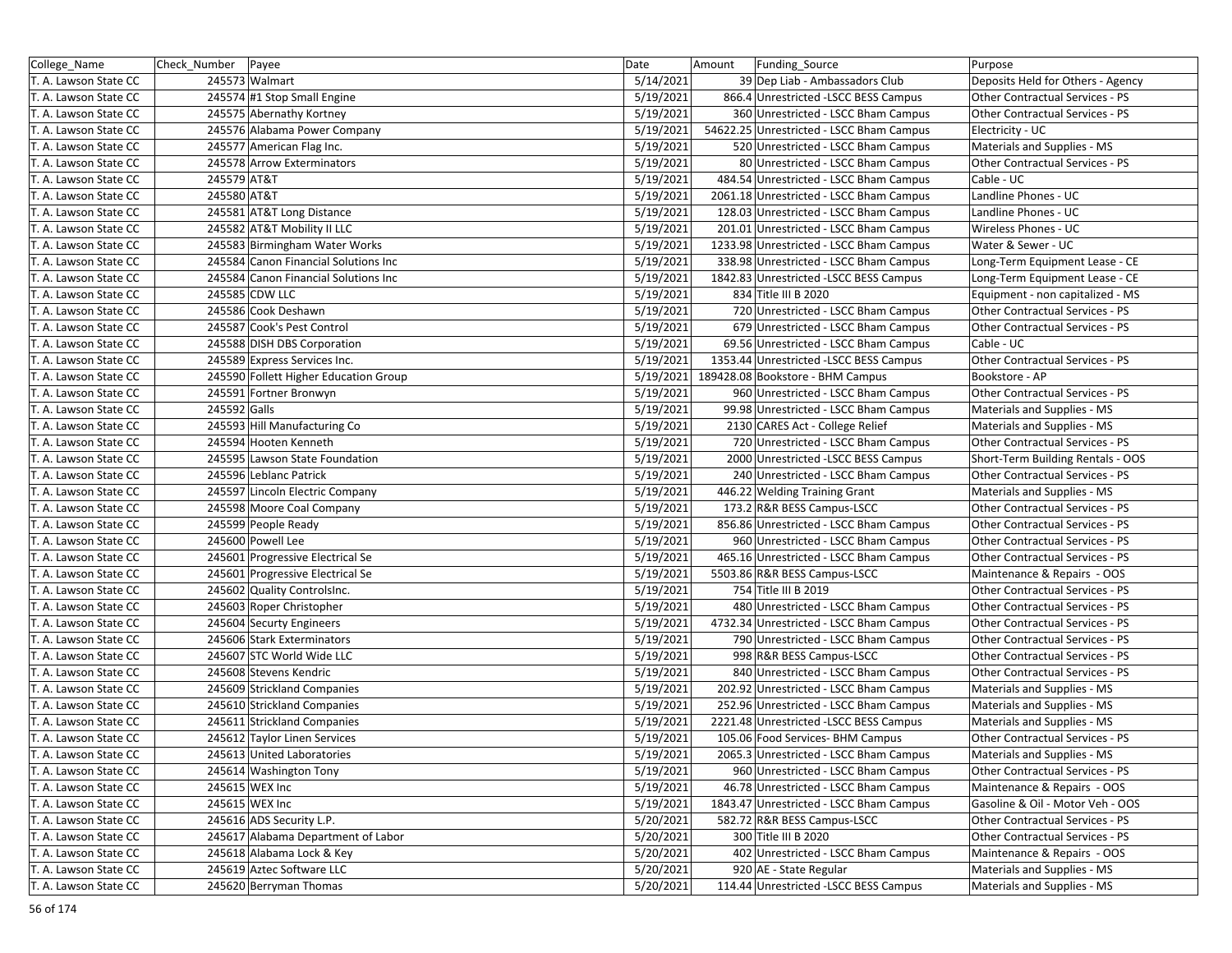| Date<br>College_Name<br>Check_Number   Payee<br>Amount<br>Funding_Source                                                     | Purpose                             |
|------------------------------------------------------------------------------------------------------------------------------|-------------------------------------|
| 5/20/2021<br>T. A. Lawson State CC<br>245621 Brown Roland<br>960 Unrestricted - LSCC Bham Campus                             | Other Contractual Services - PS     |
| 5/20/2021<br>212.16 Unrestricted -LSCC BESS Campus<br>T. A. Lawson State CC<br>245622 Cintas Corporation                     | Other Contractual Services - PS     |
| 245622 Cintas Corporation<br>5/20/2021<br>1161.67 Unrestricted - LSCC Bham Campus<br>T. A. Lawson State CC                   | Other Contractual Services - PS     |
| 5/20/2021<br>245623 Heartland Campus Solutions Ecsi<br>7193.6 Unrestricted - LSCC Bham Campus<br>T. A. Lawson State CC       | Other Contractual Services - PS     |
| 5/20/2021<br>3597 Title III B 2021<br>245624 Itac Solutions<br>T. A. Lawson State CC                                         | Other Contractual Services - PS     |
| 5/20/2021<br>245625 Little Myford<br>960 Unrestricted - LSCC Bham Campus<br>T. A. Lawson State CC                            | Other Contractual Services - PS     |
| 5/20/2021<br>1481.22 R&R BESS Campus-LSCC<br>T. A. Lawson State CC<br>245626 Mobile Communications America Inc               | Maintenance & Repairs - OOS         |
| 5/20/2021<br>1631.35 Unrestricted -LSCC BESS Campus<br>245627 Onin Staffing LLC<br>T. A. Lawson State CC                     | Other Contractual Services - PS     |
| 5/20/2021<br>245627 Onin Staffing LLC<br>3052.28 Unrestricted - LSCC Bham Campus<br>T. A. Lawson State CC                    | Other Contractual Services - PS     |
| 5/20/2021<br>245628 Republic Services Inc.<br>383.77 Unrestricted - LSCC Bham Campus<br>T. A. Lawson State CC                | Other Contractual Services - PS     |
| T. A. Lawson State CC<br>245629 Strickland Companies<br>5/20/2021<br>161.7 Unrestricted -LSCC BESS Campus                    | Materials and Supplies - MS         |
| T. A. Lawson State CC<br>245630 Taylor Linen Services<br>5/20/2021<br>96.16 Food Services- BHM Campus                        | Other Contractual Services - PS     |
| 245631 #1 Stop Small Engine<br>5/26/2021<br>984 Unrestricted - LSCC Bham Campus<br>T. A. Lawson State CC                     | Other Contractual Services - PS     |
| 5/26/2021<br>245632 ADEM<br>180 R&R BESS Campus-LSCC<br>T. A. Lawson State CC                                                | Other Contractual Services - PS     |
| 245633 AT&T<br>5/26/2021<br>T. A. Lawson State CC<br>610.63 Unrestricted -LSCC BESS Campus                                   | Landline Phones - UC                |
| 2733.38 Unrestricted - LSCC Bham Campus<br>T. A. Lawson State CC<br>245634 Birmingham Water Works<br>5/26/2021               | Water & Sewer - UC                  |
| 245635 BSN Sports LLC<br>5/26/2021<br>T. A. Lawson State CC<br>183 Unrestricted - LSCC Bham Campus                           | Materials and Supplies - MS         |
| 245636 Calhoun James<br>5/26/2021<br>90 Unrestricted - LSCC Bham Campus<br>T. A. Lawson State CC                             | Other Contractual Services - PS     |
| 5/26/2021<br>T. A. Lawson State CC<br>245637 Credentials Holdings LLC<br>322 Unrestricted -LSCC BESS Campus                  | Materials and Supplies - MS         |
| T. A. Lawson State CC<br>245638 DirectTV<br>5/26/2021<br>143.99 Unrestricted - LSCC Bham Campus                              | Cable - UC                          |
| 245638 DirectTV<br>5/26/2021<br>188.98 Unrestricted - LSCC Bham Campus<br>T. A. Lawson State CC                              | Internet - UC                       |
| 5/26/2021<br>245640 Express Services Inc.<br>1468.79 Unrestricted -LSCC BESS Campus<br>T. A. Lawson State CC                 | Other Contractual Services - PS     |
| 5/26/2021<br>245641 Express Services Inc.<br>615.2 Unrestricted - LSCC Bham Campus<br>T. A. Lawson State CC                  | Other Contractual Services - PS     |
| 245642 Galls<br>T. A. Lawson State CC<br>5/26/2021<br>8.95 Unrestricted - LSCC Bham Campus                                   | Materials and Supplies - MS         |
| 245645 Hemphill Services Inc<br>5/26/2021<br>435 Unrestricted - LSCC BESS Campus<br>T. A. Lawson State CC                    | Maintenance & Repairs - OOS         |
| 245646 HESI<br>5/26/2021<br>2888.25 Unrestricted - LSCC Bham Campus<br>T. A. Lawson State CC                                 | Institutional Use - OOS             |
| 245647 Level 3 Communications<br>5/26/2021<br>T. A. Lawson State CC<br>3304.24 Unrestricted - LSCC Bham Campus               | Internet - UC                       |
| 245650 NFI Parts<br>5/26/2021<br>124.4 Unrestricted - LSCC Bham Campus<br>T. A. Lawson State CC                              | Maintenance & Repairs - OOS         |
| 5/26/2021<br>245652 Securty Engineers<br>9265.37 Unrestricted - LSCC Bham Campus<br>T. A. Lawson State CC                    | Other Contractual Services - PS     |
| 245653 Smart Evals<br>5/26/2021<br>12816 Unrestricted - LSCC Bham Campus<br>T. A. Lawson State CC                            | Technology - non capitalized - MS   |
| 5/26/2021<br>245654 Southern Assoc of Colleges & Schools<br>8755 Unrestricted - LSCC Bham Campus<br>T. A. Lawson State CC    | Memberships - PS                    |
| 5/26/2021<br>T. A. Lawson State CC<br>245655 Spire Alabama Inc.<br>2430.29 Unrestricted -LSCC BESS Campus                    | Gas & Heating Fuel - UC             |
| 245656 STC World Wide LLC<br>5/26/2021<br>3386.5 Unrestricted -LSCC BESS Campus<br>T. A. Lawson State CC                     | Maintenance & Repairs - OOS         |
| 5/26/2021<br>245657 Summit Media LLC<br>1850 Unrestricted - LSCC Bham Campus<br>T. A. Lawson State CC                        | Advertising & Promotions - OOS      |
| 5/26/2021<br>245658 Summit Media LLC<br>10810 Unrestricted - LSCC Bham Campus<br>T. A. Lawson State CC                       | Advertising & Promotions - OOS      |
| T. A. Lawson State CC<br>245659 The Bancorp Bank<br>5/26/2021<br>1427 Unrestricted - LSCC Bham Campus                        | Long-Term Equipment Lease - CE      |
| 245660 The Birmingham Market LLC<br>5/26/2021<br>800 Unrestricted - LSCC Bham Campus<br>T. A. Lawson State CC                | Advertising & Promotions - OOS      |
| 245661 Accreditation Council for BusinessSchools and Programs<br>5/27/2021<br>400 Vocational Ed/CTE<br>T. A. Lawson State CC | Computer Software(non capital) - MS |
| 5/27/2021<br>245662 Anthony Cynthia<br>170 Unrestricted - LSCC Bham Campus<br>T. A. Lawson State CC                          | Other Travel Expenses - IS          |
| 245664 Benco Dental Co.<br>5/27/2021<br>T. A. Lawson State CC<br>57.52 Unrestricted -LSCC BESS Campus                        | Materials and Supplies - MS         |
| 245665 Berry James<br>T. A. Lawson State CC<br>5/27/2021<br>175 Unrestricted - LSCC BESS Campus                              | Other Professional Fees - PS        |
| 245665 Berry James<br>T. A. Lawson State CC<br>5/27/2021<br>199.57 Unrestricted -LSCC BESS Campus                            | Materials and Supplies - MS         |
| 5/27/2021<br>T. A. Lawson State CC<br>245666 BK Interactive LLC<br>1200 AE-Fed Institutional                                 | Materials and Supplies - MS         |
| T. A. Lawson State CC<br>245667 BSN Sports LLC<br>5/27/2021<br>1811.23 Unrestricted - LSCC Bham Campus                       | Materials and Supplies - MS         |
| T. A. Lawson State CC<br>245669 Business Systems & Consultants Inc<br>5/27/2021<br>15454.09 Title III B 2021                 | Service Contracts on Equipment -OOS |
| 245671 CDW LLC<br>5/27/2021<br>97.19 CRRSAA - HBCU and Strengthening II<br>T. A. Lawson State CC                             | Materials and Supplies - MS         |
| 245671 CDW LLC<br>5/27/2021<br>1483.95 Title III B 2021<br>T. A. Lawson State CC                                             | Equipment - non capitalized - MS    |
| 245671 CDW LLC<br>5/27/2021<br>12900.66 CRRSAA - HBCU and Strengthening II<br>T. A. Lawson State CC                          | Equipment - non capitalized - MS    |
| 5/27/2021<br>T. A. Lawson State CC<br>245671 CDW LLC<br>64633 CARES Act - College Relief                                     | Equipment - non capitalized - MS    |
| T. A. Lawson State CC<br>245672 Cengage Learning Inc./Education to Go<br>5/27/2021<br>1588.07 Title III B 2021               | Books - CE                          |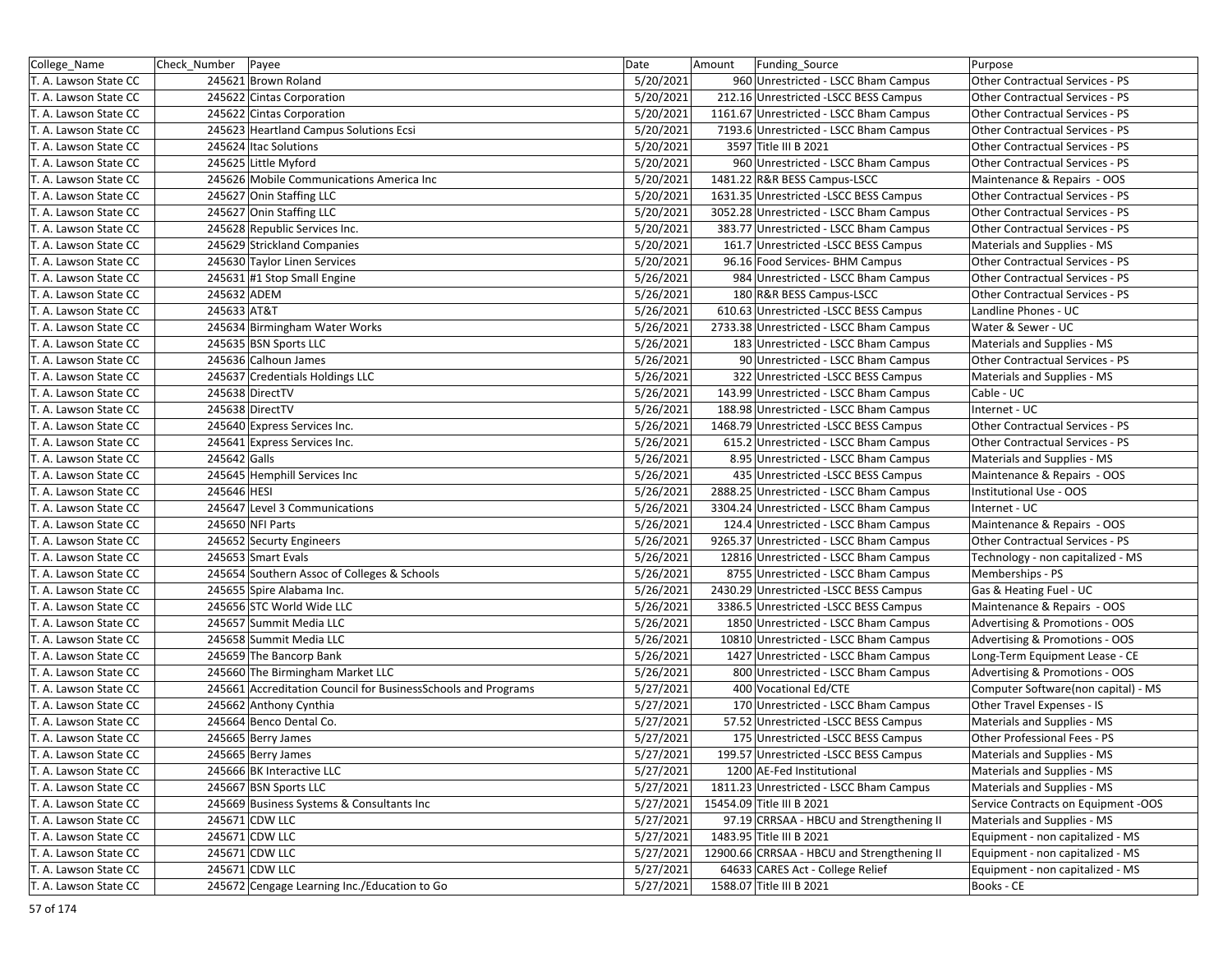| College Name          | Check Number | Payee                                            | Date      | Amount<br><b>Funding Source</b>             | Purpose                               |
|-----------------------|--------------|--------------------------------------------------|-----------|---------------------------------------------|---------------------------------------|
| T. A. Lawson State CC |              | 245673 Cintas Corporation                        | 5/27/2021 | 538.73 Unrestricted -LSCC BESS Campus       | Other Contractual Services - PS       |
| T. A. Lawson State CC |              | 245674 Debrow Donald                             | 5/27/2021 | 1750 Unrestricted - LSCC Bham Campus        | Other Contractual Services - PS       |
| T. A. Lawson State CC |              | 245675 Express Services Inc.                     | 5/27/2021 | 615.2 Unrestricted - LSCC Bham Campus       | Other Contractual Services - PS       |
| T. A. Lawson State CC | 245678 HESI  |                                                  | 5/27/2021 | 11262.3 Unrestricted - LSCC Bham Campus     | Institutional Use - OOS               |
| T. A. Lawson State CC |              | 245684 Office Depot                              | 5/27/2021 | 32.44 Unrestricted - LSCC Bham Campus       | Materials and Supplies - MS           |
| T. A. Lawson State CC |              | 245684 Office Depot                              | 5/27/2021 | 5333.29 CRRSAA - HBCU and Strengthening II  | Furniture and Equip \$5K - \$25K - CE |
| T. A. Lawson State CC |              | 245685 Onin Staffing LLC                         | 5/27/2021 | 1655.56 Unrestricted -LSCC BESS Campus      | Other Contractual Services - PS       |
| T. A. Lawson State CC |              | 245686 Oreilly Auto Parts                        | 5/27/2021 | 100.08 Unrestricted -LSCC BESS Campus       | Materials and Supplies - MS           |
| T. A. Lawson State CC |              | 245690 Smith Andria                              | 5/27/2021 | 750 Unrestricted - LSCC Bham Campus         | Other Contractual Services - PS       |
| T. A. Lawson State CC |              | 245693 Whitlow Jean                              | 5/27/2021 | 2000 NSF 2PI STEM E3 20/21                  | Other Contractual Services - PS       |
| T. A. Lawson State CC |              | 245697 Xerox Corporation                         | 5/27/2021 | 17.62 Unrestricted - LSCC Bham Campus       | Service Contracts on Equipment -OOS   |
| T. A. Lawson State CC |              | 245697 Xerox Corporation                         | 5/27/2021 | 35.91 Unrestricted -LSCC BESS Campus        | Service Contracts on Equipment -OOS   |
| T. A. Lawson State CC |              | 245697 Xerox Corporation                         | 5/27/2021 | 105.73 Unrestricted - LSCC Bham Campus      | Long-Term Equipment Lease - CE        |
| T. A. Lawson State CC |              | 245697 Xerox Corporation                         | 5/27/2021 | 251.3 Unrestricted -LSCC BESS Campus        | Long-Term Equipment Lease - CE        |
| T. A. Lawson State CC |              | 245698 ACCS Deans of Student Affairs Association | 5/28/2021 | 175 Unrestricted - LSCC Bham Campus         | <b>Registration Fees-OS</b>           |
| T. A. Lawson State CC |              | 245699 ADT Commercial                            | 5/28/2021 | 160.85 Unrestricted - LSCC Bham Campus      | Other Contractual Services - PS       |
| T. A. Lawson State CC |              | 245700 ADT Commercial                            | 5/28/2021 | 372 Unrestricted - LSCC Bham Campus         | Other Contractual Services - PS       |
| T. A. Lawson State CC |              | 245704 American Osment                           | 5/28/2021 | 1029.4 Unrestricted -LSCC BESS Campus       | Materials and Supplies - MS           |
| T. A. Lawson State CC |              | 245704 American Osment                           | 5/28/2021 | 8613.76 CARES Act - College Relief          | Materials and Supplies - MS           |
| T. A. Lawson State CC |              | 245704 American Osment                           | 5/28/2021 | 28622.52 CARES Act - College Relief         | Equipment - non capitalized - MS      |
| T. A. Lawson State CC | 245705 AT&T  |                                                  | 5/28/2021 | 42.93 Unrestricted - LSCC Bham Campus       | Wireless Phones - UC                  |
| T. A. Lawson State CC |              | 245706 AT&T Long Distance                        | 5/28/2021 | 2.28 Unrestricted - LSCC Bham Campus        | Landline Phones - UC                  |
| T. A. Lawson State CC |              | 245708 Canon Financial Solutions Inc             | 5/28/2021 | 69.96 Title III B 2021                      | Other Contractual Services - PS       |
| T. A. Lawson State CC |              | 245710 Cintas Corporation                        | 5/28/2021 | 106.08 Unrestricted -LSCC BESS Campus       | Other Contractual Services - PS       |
| T. A. Lawson State CC |              | 245710 Cintas Corporation                        | 5/28/2021 | 581.54 Unrestricted - LSCC Bham Campus      | Other Contractual Services - PS       |
| T. A. Lawson State CC |              | 245716 Cottingham Latisha                        | 5/28/2021 | 900 Unrestricted -LSCC BESS Campus          | Other Contractual Services - PS       |
| T. A. Lawson State CC |              | 245717 Cse Graphics/cse Sports                   | 5/28/2021 | 5890 Title III B 2021                       | Materials and Supplies - MS           |
| T. A. Lawson State CC |              | 245718 Doubletree                                | 5/28/2021 | 1013.61 Unrestricted - LSCC Bham Campus     | Lodging - IS                          |
| T. A. Lawson State CC |              | 245720 Energy Concept Inc                        | 5/28/2021 | 135.69 Unrestricted - LSCC Bham Campus      | Materials and Supplies - MS           |
| T. A. Lawson State CC |              | 245722 Express Services Inc.                     | 5/28/2021 | 1584.14 Unrestricted -LSCC BESS Campus      | Other Contractual Services - PS       |
| T. A. Lawson State CC |              | 245723 Express Services Inc.                     | 5/28/2021 | 937.6 Unrestricted - LSCC Bham Campus       | Other Contractual Services - PS       |
| T. A. Lawson State CC |              | 245724 Frederick Tiffany                         | 5/28/2021 | 327.96 Unrestricted - LSCC Bham Campus      | Other Travel Expenses - OS            |
| T. A. Lawson State CC |              | 245726 Graybar Electric                          | 5/28/2021 | 628.39 Vocational Ed/CTE                    | Equipment - non capitalized - MS      |
| T. A. Lawson State CC |              | 245727 Graybar Electric                          | 5/28/2021 | 313.98 Unrestricted - LSCC Bham Campus      | Materials and Supplies - MS           |
| T. A. Lawson State CC |              | 245729 In10sity Interactive LLC                  | 5/28/2021 | 641.66 Unrestricted - LSCC Bham Campus      | Other Contractual Services - PS       |
| T. A. Lawson State CC |              | 245734 Mayer Electric Supply Co Inc              | 5/28/2021 | 93.6 Unrestricted - LSCC Bham Campus        | Materials and Supplies - MS           |
| T. A. Lawson State CC |              | 245736 Office Depot                              | 5/28/2021 | 7327.82 CARES Act - HBCU and Strengthening  | Materials and Supplies - MS           |
| T. A. Lawson State CC |              | 245736 Office Depot                              | 5/28/2021 | 14791.69 CARES Act - HBCU and Strengthening | Equipment - non capitalized - MS      |
| T. A. Lawson State CC |              | 245736 Office Depot                              | 5/28/2021 | 49122.49 CRRSAA - HBCU and Strengthening II | Materials and Supplies - MS           |
| T. A. Lawson State CC |              | 245737 Onin Staffing LLC                         | 5/28/2021 | 1656.96 Unrestricted - LSCC BESS Campus     | Other Contractual Services - PS       |
| T. A. Lawson State CC |              | 245737 Onin Staffing LLC                         | 5/28/2021 | 5731.36 Unrestricted - LSCC Bham Campus     | Other Contractual Services - PS       |
| T. A. Lawson State CC |              | 245738 Oreilly Auto Parts                        | 5/28/2021 | 59.94 Unrestricted - LSCC Bham Campus       | Materials and Supplies - MS           |
| T. A. Lawson State CC |              | 245739 People Ready                              | 5/28/2021 | 93.45 Unrestricted - LSCC Bham Campus       | Other Contractual Services - PS       |
| T. A. Lawson State CC |              | 245740 Pep Boys Remittance Dept                  | 5/28/2021 | 22.9 Unrestricted - LSCC Bham Campus        | Other Contractual Services - PS       |
| T. A. Lawson State CC |              | 245741 Pocket Nurse Enterprises Inc.             | 5/28/2021 | 7699.95 SPECIAL POP-LTC CNA INITIATIVE      | Equipment - non capitalized - MS      |
| T. A. Lawson State CC |              | 245743 RJ Young Company                          | 5/28/2021 | 88.46 Unrestricted - LSCC Bham Campus       | Long-Term Equipment Lease - CE        |
| T. A. Lawson State CC |              | 245743 RJ Young Company                          | 5/28/2021 | 215.79 Unrestricted - LSCC Bham Campus      | Service Contracts on Equipment -OOS   |
| T. A. Lawson State CC |              | 245744 Sherwin Williams Co.                      | 5/28/2021 | 155.79 R&R BESS Campus-LSCC                 | Materials and Supplies - MS           |
| T. A. Lawson State CC |              | 245745 Spire Alabama Inc.                        | 5/28/2021 | 5452.86 Unrestricted - LSCC Bham Campus     | Gas & Heating Fuel - UC               |
| T. A. Lawson State CC |              | 245748 Summit Media LLC                          | 5/28/2021 | 1890 Unrestricted - LSCC Bham Campus        | Advertising & Promotions - OOS        |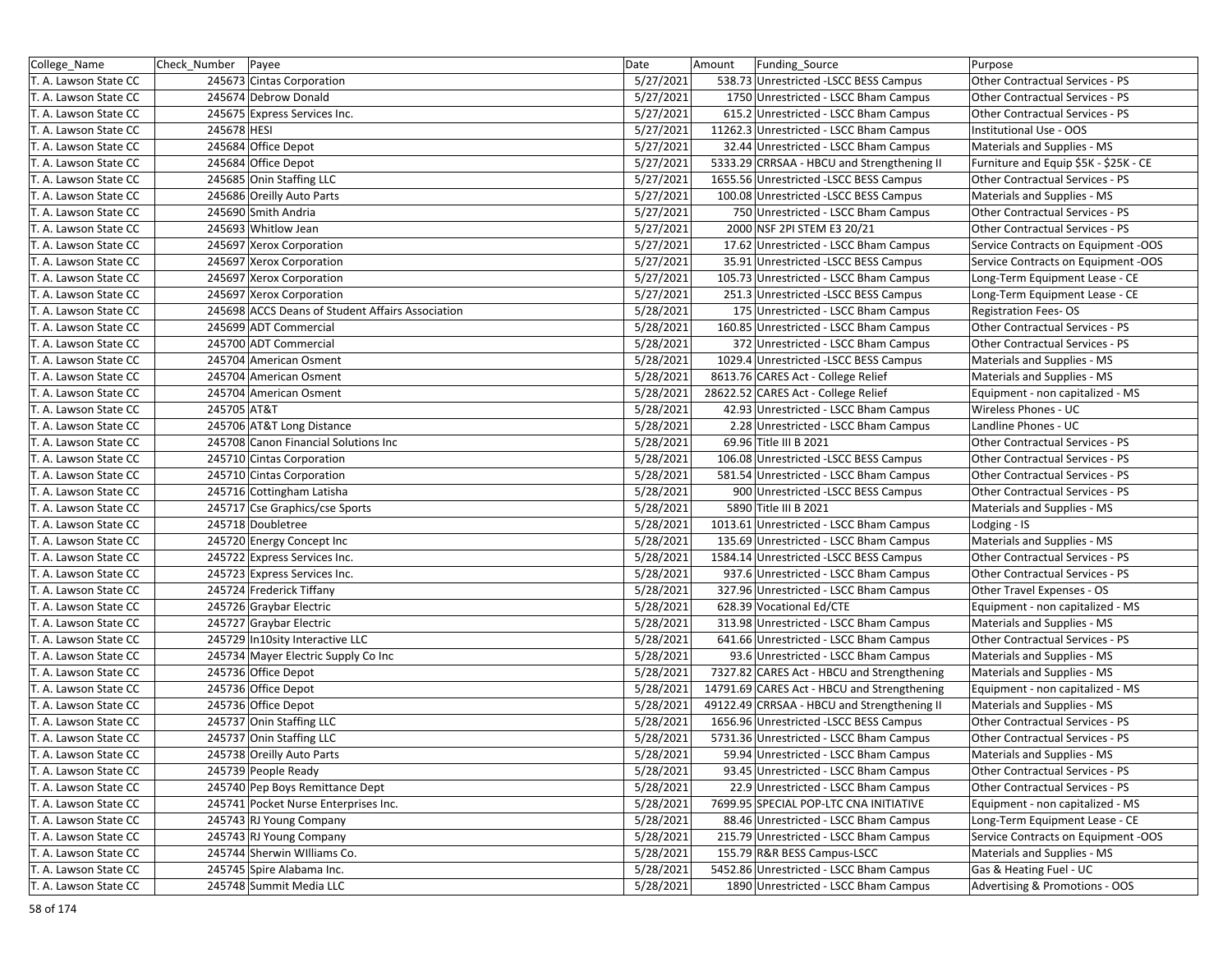| College_Name          | Check_Number   Payee |                                                | Date      | Amount | Funding_Source                              | Purpose                                   |
|-----------------------|----------------------|------------------------------------------------|-----------|--------|---------------------------------------------|-------------------------------------------|
| T. A. Lawson State CC |                      | 245749 The Solutions Team Inc                  | 5/28/2021 |        | 143 Title III B 2020                        | Other Contractual Services - PS           |
| T. A. Lawson State CC |                      | 245750 TruckPro Holding Corporation            | 5/28/2021 |        | 708.19 Vocational Ed/CTE                    | Materials and Supplies - MS               |
| T. A. Lawson State CC |                      | 245751 United Laboratories                     | 5/28/2021 |        | 7220.5 CARES Act - College Relief           | Materials and Supplies - MS               |
| T. A. Lawson State CC |                      | 245756 W W Grainger Inc                        | 5/28/2021 |        | 32.54 CARES Act - College Relief            | Materials and Supplies - MS               |
| T. A. Lawson State CC |                      | 245756 W W Grainger Inc                        | 5/28/2021 |        | 176.8 R&R BESS Campus-LSCC                  | Materials and Supplies - MS               |
| T. A. Lawson State CC |                      | 245757 Wittichen Supply Company Inc.           | 5/28/2021 |        | 161.17 Unrestricted - LSCC Bham Campus      | Materials and Supplies - MS               |
| T. A. Lawson State CC |                      | 245758 Abernathy Kortney                       | 6/2/2021  |        | 360 Unrestricted - LSCC Bham Campus         | Other Contractual Services - PS           |
| T. A. Lawson State CC |                      | 245759 ADT LLC/Protection One Securtiy         | 6/2/2021  |        | 248.76 Unrestricted - LSCC Bham Campus      | Other Contractual Services - PS           |
| T. A. Lawson State CC |                      | 245760 Alabama Association of Chiefs of Police | 6/2/2021  |        | 200 Unrestricted - LSCC Bham Campus         | Memberships - PS                          |
| T. A. Lawson State CC |                      | 245762 Apple Inc.                              | 6/2/2021  |        | 139.9 CARES Act - HBCU and Strengthening    | Materials and Supplies - MS               |
| T. A. Lawson State CC | 245763 AT&T          |                                                | 6/2/2021  |        | 69.99 Unrestricted - LSCC Bham Campus       | Wireless Phones - UC                      |
| T. A. Lawson State CC | 245764 AT&T          |                                                | 6/2/2021  |        | 1475 Unrestricted -LSCC BESS Campus         | Landline Phones - UC                      |
| T. A. Lawson State CC | 245764 AT&T          |                                                | 6/2/2021  |        | 5662.37 Unrestricted - LSCC Bham Campus     | Landline Phones - UC                      |
| T. A. Lawson State CC |                      | 245765 Birmingham Water Works                  | 6/2/2021  |        | 21906.64 Unrestricted - LSCC Bham Campus    | Water & Sewer - UC                        |
| T. A. Lawson State CC |                      | 245766 Brown Roland                            | 6/2/2021  |        | 960 Unrestricted - LSCC Bham Campus         | Other Contractual Services - PS           |
| T. A. Lawson State CC |                      | 245767 Camfil USA Inc                          | 6/2/2021  |        | 430.2 Unrestricted - LSCC Bham Campus       | Materials and Supplies - MS               |
| T. A. Lawson State CC |                      | 245767 Camfil USA Inc                          | 6/2/2021  |        | 4464.69 CARES Act - College Relief          | Materials and Supplies - MS               |
| T. A. Lawson State CC |                      | 245768 Canon Financial Solutions Inc           | 6/2/2021  |        | 179.24 Unrestricted -LSCC BESS Campus       | Long-Term Equipment Lease - CE            |
| T. A. Lawson State CC |                      | 245769 Canon Financial Solutions Inc           | 6/2/2021  |        | 2.75 Unrestricted - LSCC Bham Campus        | Long-Term Equipment Lease - CE            |
| T. A. Lawson State CC |                      | 245769 Canon Financial Solutions Inc           | 6/2/2021  |        | 14.96 Unrestricted -LSCC BESS Campus        | Long-Term Equipment Lease - CE            |
| T. A. Lawson State CC |                      | 245770 CDW LLC                                 | 6/2/2021  |        | 96.1 CRRSAA - HBCU and Strengthening II     | Materials and Supplies - MS               |
| T. A. Lawson State CC |                      | 245770 CDW LLC                                 | 6/2/2021  |        | 3100 Title III B 2021                       | Materials and Supplies - MS               |
| T. A. Lawson State CC |                      | 245770 CDW LLC                                 | 6/2/2021  |        | 12756.98 CRRSAA - HBCU and Strengthening II | Equipment - non capitalized - MS          |
| T. A. Lawson State CC |                      | 245771 Chef Clayton's Food Syste               | 6/2/2021  |        | 2100 Unrestricted - LSCC Bham Campus        | Other Contractual Services - PS           |
| T. A. Lawson State CC |                      | 245772 Cintas Corporation                      | 6/2/2021  |        | 118.24 Unrestricted -LSCC BESS Campus       | Other Contractual Services - PS           |
| T. A. Lawson State CC |                      | 245773 Cook Deshawn                            | 6/2/2021  |        | 960 Unrestricted - LSCC Bham Campus         | Other Contractual Services - PS           |
| T. A. Lawson State CC | 245774 Demco         |                                                | 6/2/2021  |        | 771.27 Title III B 2021                     |                                           |
| T. A. Lawson State CC |                      | 245775 DISH DBS Corporation                    | 6/2/2021  |        | 144.07 Unrestricted - LSCC Bham Campus      | Materials and Supplies - MS<br>Cable - UC |
|                       |                      | 245776 EBSCO Industries Inc                    | 6/2/2021  |        | 1240 Title III B 2021                       | Other Contractual Services - PS           |
| T. A. Lawson State CC |                      | 245777 Fagnes Billy                            | 6/2/2021  |        | 15500 R&R BHM Campus - LSCC                 | Other Contractual Services - PS           |
| T. A. Lawson State CC |                      |                                                | 6/2/2021  |        |                                             |                                           |
| T. A. Lawson State CC |                      | 245778 Ferguson Enterprises Inc                |           |        | 13678.8 CARES Act - College Relief          | Materials and Supplies - MS               |
| T. A. Lawson State CC |                      | 245779 Ferrellgas                              | 6/2/2021  |        | 81.04 Unrestricted -LSCC BESS Campus        | Maintenance & Repairs - OOS               |
| T. A. Lawson State CC |                      | 245780 Fortner Bronwyn                         | 6/2/2021  |        | 840 Unrestricted - LSCC Bham Campus         | Other Contractual Services - PS           |
| T. A. Lawson State CC |                      | 245781 Gray James                              | 6/2/2021  |        | 106.41 Lineworker Program                   | Materials and Supplies - MS               |
| T. A. Lawson State CC |                      | 245781 Gray James                              | 6/2/2021  |        | 211.68 Lineworker Program                   | Mileage - OS                              |
| T. A. Lawson State CC |                      | 245781 Gray James                              | 6/2/2021  |        | 260.5 Lineworker Program                    | Other Travel Expenses - OS                |
| T. A. Lawson State CC |                      | 245781 Gray James                              | 6/2/2021  |        | 430.78 Lineworker Program                   | Lodging - OS                              |
| T. A. Lawson State CC |                      | 245782 Hooten Kenneth                          | 6/2/2021  |        | 720 Unrestricted - LSCC Bham Campus         | Other Contractual Services - PS           |
| T. A. Lawson State CC |                      | 245783 Landmark Media Solutions                | 6/2/2021  |        | 2070 Unrestricted - LSCC Bham Campus        | Other Contractual Services - PS           |
| T. A. Lawson State CC |                      | 245784 Leblanc Patrick                         | 6/2/2021  |        | 240 Unrestricted - LSCC Bham Campus         | Other Contractual Services - PS           |
| T. A. Lawson State CC |                      | 245787 Little Myford                           | 6/2/2021  |        | 960 Unrestricted - LSCC Bham Campus         | Other Contractual Services - PS           |
| T. A. Lawson State CC |                      | 245788 Building Specialties Co                 | 6/2/2021  |        | 379 R&R BESS Campus-LSCC                    | Maintenance & Repairs - OOS               |
| T. A. Lawson State CC |                      | 245789 McCurdy Alanda                          | 6/2/2021  |        | 360 Unrestricted - LSCC Bham Campus         | Other Contractual Services - PS           |
| T. A. Lawson State CC |                      | 245790 Meeks Environmental Services LLC        | 6/2/2021  |        | 180 Unrestricted - LSCC BESS Campus         | Other Contractual Services - PS           |
| T. A. Lawson State CC |                      | 245790 Meeks Environmental Services LLC        | 6/2/2021  |        | 275 R&R BESS Campus-LSCC                    | Other Contractual Services - PS           |
| T. A. Lawson State CC |                      | 245791 Notar Public                            | 6/2/2021  |        | 204.5 Unrestricted - LSCC Bham Campus       | Materials and Supplies - MS               |
| T. A. Lawson State CC |                      | 245792 Office Depot                            | 6/2/2021  |        | 1854.97 CARES Act - HBCU and Strengthening  | Materials and Supplies - MS               |
| T. A. Lawson State CC |                      | 245792 Office Depot                            | 6/2/2021  |        | 3744.39 CARES Act - HBCU and Strengthening  | Equipment - non capitalized - MS          |
| T. A. Lawson State CC |                      | 245793 Onin Staffing LLC                       | 6/2/2021  |        | 1521.33 Unrestricted -LSCC BESS Campus      | Other Contractual Services - PS           |
| T. A. Lawson State CC |                      | 245793 Onin Staffing LLC                       | 6/2/2021  |        | 2994.93 Unrestricted - LSCC Bham Campus     | Other Contractual Services - PS           |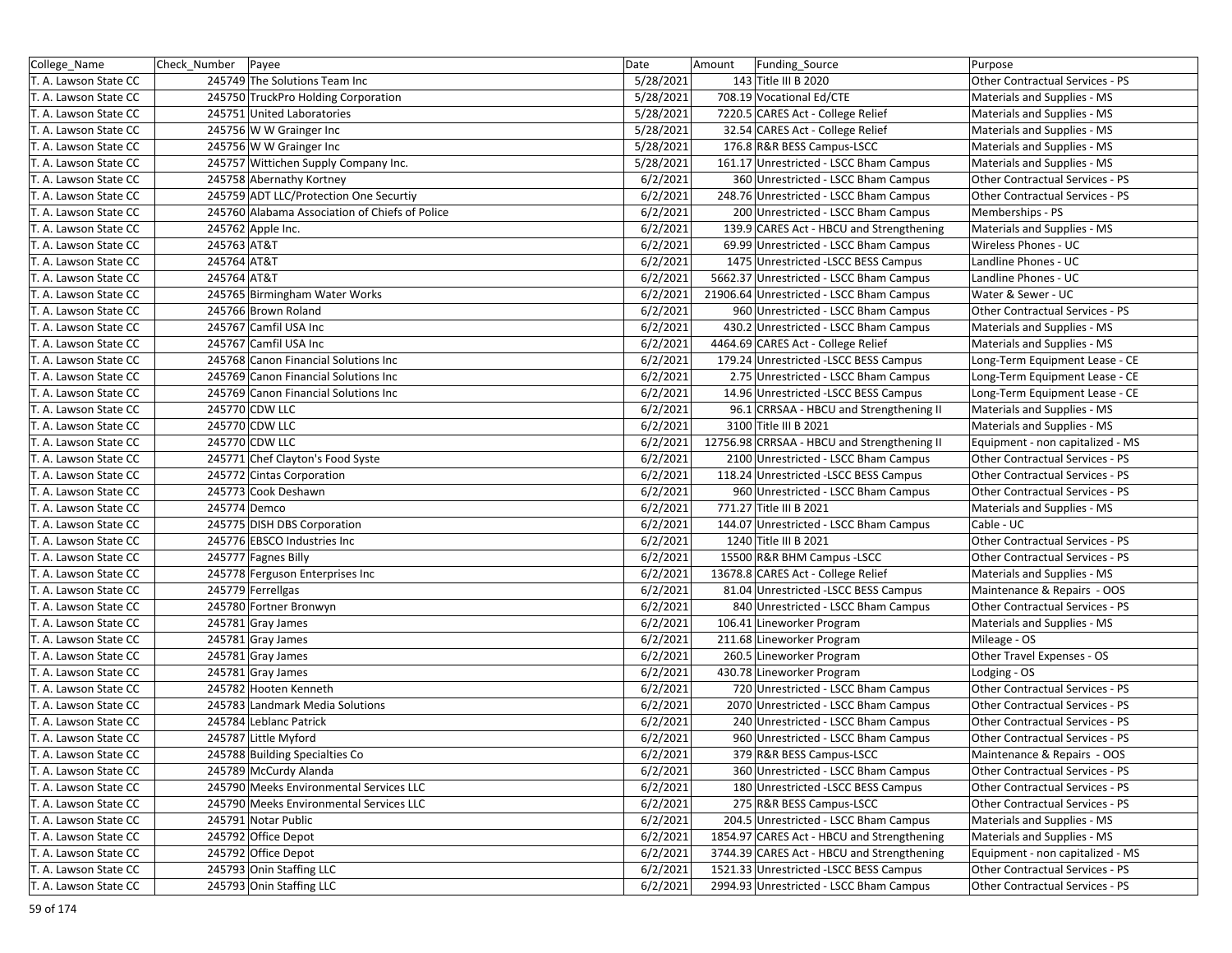| College_Name          | Check_Number Payee                                                 | Date     | Amount<br><b>Funding Source</b>          | Purpose                             |
|-----------------------|--------------------------------------------------------------------|----------|------------------------------------------|-------------------------------------|
| T. A. Lawson State CC | 245794 Pep Boys Remittance Dept                                    | 6/2/2021 | 897.09 Unrestricted - LSCC Bham Campus   | Other Contractual Services - PS     |
| T. A. Lawson State CC | 245796 Powell Lee                                                  | 6/2/2021 | 960 Unrestricted - LSCC Bham Campus      | Other Contractual Services - PS     |
| T. A. Lawson State CC | 245797 Quality Controlsinc.                                        | 6/2/2021 | 4361.55 R&R BESS Campus-LSCC             | Materials and Supplies - MS         |
| T. A. Lawson State CC | 245798 Rain-n-shine Irrigation                                     | 6/2/2021 | 339.83 Unrestricted - LSCC Bham Campus   | Other Contractual Services - PS     |
| T. A. Lawson State CC | 245799 Regency Technologies                                        | 6/2/2021 | 97.9 R&R BESS Campus-LSCC                | Other Contractual Services - PS     |
| T. A. Lawson State CC | 245799 Regency Technologies                                        | 6/2/2021 | 1000 Unrestricted -LSCC BESS Campus      | Other Contractual Services - PS     |
| T. A. Lawson State CC | 245800 Rehab Associates LLS                                        | 6/2/2021 | 5000 Unrestricted - LSCC Bham Campus     | Other Contractual Services - PS     |
| T. A. Lawson State CC | 245801 Roper Christopher                                           | 6/2/2021 | 120 Unrestricted - LSCC Bham Campus      | Other Contractual Services - PS     |
| T. A. Lawson State CC | 245802 Snap On Tools                                               | 6/2/2021 | 7784 Vocational Ed/CTE                   | Equipment - non capitalized - MS    |
| T. A. Lawson State CC | 245803 Sorenson Community Interpreting Services                    | 6/2/2021 | 12195.88 Unrestricted - LSCC Bham Campus | Other Contractual Services - PS     |
| T. A. Lawson State CC | 245804 Southern Radar Imaging Inc.                                 | 6/2/2021 | 1600 Lineworker Program                  | Other Contractual Services - PS     |
| T. A. Lawson State CC | 245805 State of Alabama                                            | 6/2/2021 | 36450 Unrestricted - LSCC Bham Campus    | Accounting & Auditing Services - PS |
| T. A. Lawson State CC | 245806 STC World Wide LLC                                          | 6/2/2021 | 178.29 Unrestricted - LSCC Bham Campus   | Maintenance & Repairs - OOS         |
| T. A. Lawson State CC | 245807 Stevens Kendric                                             | 6/2/2021 | 600 Unrestricted - LSCC Bham Campus      | Other Contractual Services - PS     |
| T. A. Lawson State CC | 245808 The Hiller Companies Inc.                                   | 6/2/2021 | 914.5 R&R BESS Campus-LSCC               | Maintenance & Repairs - OOS         |
| T. A. Lawson State CC | 245809 Totalscape Farms                                            | 6/2/2021 | 766.75 Unrestricted - LSCC Bham Campus   | Materials and Supplies - MS         |
| T. A. Lawson State CC | 245810 Tractor Supply Company                                      | 6/2/2021 | 513.94 Unrestricted - LSCC Bham Campus   | Materials and Supplies - MS         |
| T. A. Lawson State CC | 245811 University of Alabama at Birmingham                         | 6/2/2021 | 1535.38 NSF 2PI STEM E3 19/20            | Printing and Binding - OOS          |
| T. A. Lawson State CC | 245812 Verizon Wireless                                            | 6/2/2021 | 1797.48 Unrestricted - LSCC Bham Campus  | Wireless Phones - UC                |
| T. A. Lawson State CC | 245813 Walmart                                                     | 6/2/2021 | 220.94 Unrestricted - LSCC Bham Campus   | Materials and Supplies - MS         |
| T. A. Lawson State CC | 245814 Washington Tony                                             | 6/2/2021 | 960 Unrestricted - LSCC Bham Campus      | Other Contractual Services - PS     |
| T. A. Lawson State CC | 245815 ZipRecruiter                                                | 6/2/2021 | 913.84 Unrestricted - LSCC Bham Campus   | Advertising & Promotions - OOS      |
| T. A. Lawson State CC | 245816 ACT Inc                                                     | 6/3/2021 | 682.5 AE - State Regular                 | Institutional Use - OOS             |
| T. A. Lawson State CC | 245817 ADT Commercial                                              | 6/3/2021 | 219.55 Unrestricted -LSCC BESS Campus    | Other Contractual Services - PS     |
| T. A. Lawson State CC | 245818 Adult Education Director Asso                               | 6/3/2021 | 250 AE - State Regular                   | Memberships - PS                    |
| T. A. Lawson State CC | 245819 AT&T                                                        | 6/3/2021 | 186.66 Unrestricted -LSCC BESS Campus    | Landline Phones - UC                |
| T. A. Lawson State CC | 245820 Blackboard Inc                                              | 6/3/2021 | 5000 CARES Act - College Relief          | Other Contractual Services - PS     |
| T. A. Lawson State CC | 245821 Cintas Corporation                                          | 6/3/2021 | 537.16 Unrestricted - LSCC Bham Campus   | Other Contractual Services - PS     |
| T. A. Lawson State CC | 245822 Ekundayo Gwendolyn                                          | 6/3/2021 | 102.59 SNAP                              | Mileage - IS                        |
| T. A. Lawson State CC | 245823 Express Services Inc.                                       | 6/3/2021 | 615.2 Unrestricted - LSCC Bham Campus    | Other Contractual Services - PS     |
| T. A. Lawson State CC | 245824 Hampton Demetrius                                           | 6/3/2021 | 550 Lineworker Program                   | Other Contractual Services - PS     |
| T. A. Lawson State CC | 245825 Jefferson County Department Of Health                       | 6/3/2021 | 608.15 TANF                              | Materials and Supplies - MS         |
| T. A. Lawson State CC | 245826 Lsi Research Inc.                                           | 6/3/2021 | 11800 Title III SAFRAÂ Prog Admin 2020   | Other Contractual Services - PS     |
| T. A. Lawson State CC | 245827 Manufacturing Skill Standards Council                       | 6/3/2021 | 4272 ARC Grant Part 2                    | Grants Awards and Prizes - OOS      |
| T. A. Lawson State CC | 245828 Metro Storage/Trailer                                       | 6/3/2021 | 155 Unrestricted - LSCC Bham Campus      | Other Contractual Services - PS     |
| T. A. Lawson State CC | 245828 Metro Storage/Trailer                                       | 6/3/2021 | 180 Unrestricted - LSCC BESS Campus      | Short-Term Equipment Rentals - OOS  |
| T. A. Lawson State CC | 245828 Metro Storage/Trailer                                       | 6/3/2021 | 360 Unrestricted - LSCC Bham Campus      | Short-Term Equipment Rentals - OOS  |
| T. A. Lawson State CC | 245829 NiTel Inc.                                                  | 6/3/2021 | 906.26 Unrestricted - LSCC Bham Campus   | Internet - UC                       |
| T. A. Lawson State CC | 245829 NiTel Inc.                                                  | 6/3/2021 | 2400.62 Unrestricted -LSCC BESS Campus   | Internet - UC                       |
| T. A. Lawson State CC | 245830 Office Depot                                                | 6/3/2021 | 158.59 Student Support Service-Bhm 20 21 | Materials and Supplies - MS         |
| T. A. Lawson State CC | 245831 Progressive Electrical Se                                   | 6/3/2021 | 285.02 Unrestricted - LSCC Bham Campus   | Other Contractual Services - PS     |
| T. A. Lawson State CC | 245831 Progressive Electrical Se                                   | 6/3/2021 | 7695.75 Title III B 2020                 | Other Contractual Services - PS     |
| T. A. Lawson State CC | 245832 Rehab Associates LLS                                        | 6/3/2021 | 2800 CARES Act - HBCU and Strengthening  | Other Contractual Services - PS     |
| T. A. Lawson State CC | 245833 Securty Engineers                                           | 6/3/2021 | 4440.33 Unrestricted - LSCC Bham Campus  | Other Contractual Services - PS     |
| T. A. Lawson State CC | 245834 Xerox Corporation                                           | 6/3/2021 | 122.69 Unrestricted -LSCC BESS Campus    | Long-Term Equipment Lease - CE      |
| T. A. Lawson State CC | 245835 Advanced Mower                                              | 6/9/2021 | 364.96 Unrestricted -LSCC BESS Campus    | Materials and Supplies - MS         |
| T. A. Lawson State CC | 245836 Alabama Association for Public Continuing & Adult Education | 6/9/2021 | 3775 AE - State Summer Conf              | Registration Fees-IS                |
| T. A. Lawson State CC | 245838 Anthony Cynthia                                             | 6/9/2021 | 484.72 Unrestricted - LSCC Bham Campus   | Mileage - OS                        |
| T. A. Lawson State CC | 245839 Arrow Exterminators                                         | 6/9/2021 | 40 Unrestricted - LSCC Bham Campus       | Other Contractual Services - PS     |
| T. A. Lawson State CC | 245840 AT&T                                                        | 6/9/2021 | 118.7 Unrestricted - LSCC Bham Campus    | Internet - UC                       |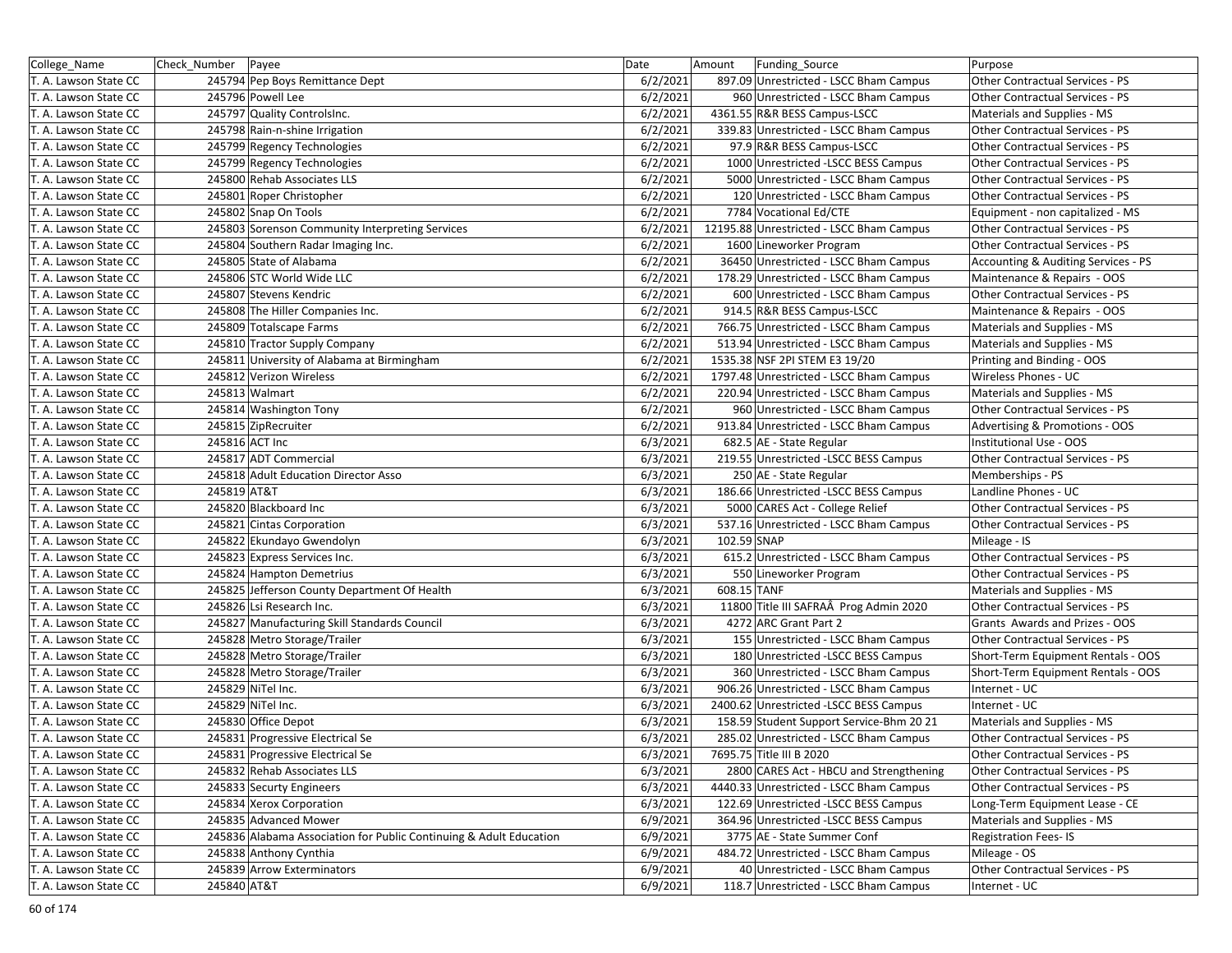| College_Name          | Check Number    | Payee                                     | Date     | Amount | Funding Source                            | Purpose                                |
|-----------------------|-----------------|-------------------------------------------|----------|--------|-------------------------------------------|----------------------------------------|
| T. A. Lawson State CC | 245841 AT&T     |                                           | 6/9/2021 |        | 543.96 Unrestricted - LSCC Bham Campus    | Landline Phones - UC                   |
| T. A. Lawson State CC |                 | 245842 Bessemer Utilities                 | 6/9/2021 |        | 898.69 Unrestricted -LSCC BESS Campus     | Water & Sewer - UC                     |
| T. A. Lawson State CC |                 | 245842 Bessemer Utilities                 | 6/9/2021 |        | 23078.51 Unrestricted -LSCC BESS Campus   | Electricity - UC                       |
| T. A. Lawson State CC |                 | 245843 Birmingham Water Works             | 6/9/2021 |        | 914.89 Unrestricted - LSCC Bham Campus    | Water & Sewer - UC                     |
| T. A. Lawson State CC |                 | 245844 Business Systems & Consultants Inc | 6/9/2021 |        | 7664 CARES Act - HBCU and Strengthening   | Furniture and Equip \$5K - \$25K - CE  |
| T. A. Lawson State CC |                 | 245845 Canon Financial Solutions Inc      | 6/9/2021 |        | 145.36 Unrestricted - LSCC Bham Campus    | Long-Term Equipment Lease - CE         |
| T. A. Lawson State CC |                 | 245845 Canon Financial Solutions Inc      | 6/9/2021 |        | 220.1 Title III B 2021                    | Other Contractual Services - PS        |
| T. A. Lawson State CC |                 | 245845 Canon Financial Solutions Inc      | 6/9/2021 |        | 225.82 AE - State Regular                 | Service Contracts on Equipment -OOS    |
| T. A. Lawson State CC |                 | 245845 Canon Financial Solutions Inc      | 6/9/2021 |        | 1164.1 Unrestricted -LSCC BESS Campus     | Long-Term Equipment Lease - CE         |
| T. A. Lawson State CC |                 | 245846 Cintas Corporation                 | 6/9/2021 |        | 326.96 Unrestricted - LSCC Bham Campus    | Other Contractual Services - PS        |
| T. A. Lawson State CC |                 | 245846 Cintas Corporation                 | 6/9/2021 |        | 402.99 Unrestricted -LSCC BESS Campus     | Other Contractual Services - PS        |
| T. A. Lawson State CC |                 | 245847 Cook's Pest Control                | 6/9/2021 |        | 525 Unrestricted -LSCC BESS Campus        | <b>Other Contractual Services - PS</b> |
| T. A. Lawson State CC |                 | 245848 Coston General Contractors Inc.    | 6/9/2021 |        | 57889.64 Title III SAFRAÂ Prog Admin 2020 | <b>Building Alterations - CE</b>       |
| T. A. Lawson State CC |                 | 245848 Coston General Contractors Inc.    | 6/9/2021 |        | 67505.1 Title III B 2020                  | <b>Building Alterations - CE</b>       |
| T. A. Lawson State CC |                 | 245849 Crews Sharon                       | 6/9/2021 |        | 115.36 Unrestricted - LSCC Bham Campus    | Mileage - IS                           |
| T. A. Lawson State CC |                 | 245849 Crews Sharon                       | 6/9/2021 |        | 300 Unrestricted - LSCC Bham Campus       | Overnight (non tax per diem)- IS       |
| T. A. Lawson State CC |                 | 245850 DISH DBS Corporation               | 6/9/2021 |        | 177.06 Unrestricted - LSCC Bham Campus    | Cable - UC                             |
| T. A. Lawson State CC |                 | 245853 Fagnes Billy                       | 6/9/2021 |        | 2300 Title III B 2020                     | Maintenance & Repairs - OOS            |
| T. A. Lawson State CC |                 | 245854 Ferguson Enterprises Inc           | 6/9/2021 |        | 234.8 Unrestricted -LSCC BESS Campus      | Materials and Supplies - MS            |
| T. A. Lawson State CC |                 | 245854 Ferguson Enterprises Inc           | 6/9/2021 |        | 432.66 Unrestricted - LSCC Bham Campus    | Materials and Supplies - MS            |
| T. A. Lawson State CC |                 | 245854 Ferguson Enterprises Inc           | 6/9/2021 |        | 662.44 Title III B 2020                   | Equipment - non capitalized - MS       |
| T. A. Lawson State CC |                 | 245854 Ferguson Enterprises Inc           | 6/9/2021 |        | 39505.95 CARES Act - College Relief       | Materials and Supplies - MS            |
| T. A. Lawson State CC |                 | 245855 Follett Higher Education Group     | 6/9/2021 |        | 129.5 Unrestricted - LSCC BESS Campus     | Materials and Supplies - MS            |
| T. A. Lawson State CC |                 | 245858 Gibsons Sheet Metal Works          | 6/9/2021 |        | 40 Unrestricted - LSCC BESS Campus        | Materials and Supplies - MS            |
| T. A. Lawson State CC |                 | 245859 Guardian-Ipco Inc.                 | 6/9/2021 |        | 300 Unrestricted - LSCC Bham Campus       | Other Contractual Services - PS        |
| T. A. Lawson State CC | 245863 HESI     |                                           | 6/9/2021 |        | 7568 Unrestricted - LSCC Bham Campus      | Institutional Use - OOS                |
| T. A. Lawson State CC |                 | 245864 Home Depot                         | 6/9/2021 |        | 128.97 Unrestricted - LSCC Bham Campus    | Materials and Supplies - MS            |
| T. A. Lawson State CC |                 | 245866 J R Hobbs Co                       | 6/9/2021 |        | 14932 Title III B 2021                    | Other Contractual Services - PS        |
| T. A. Lawson State CC |                 | 245868 Lsi Research Inc.                  | 6/9/2021 |        | 52215 CARES Act - HBCU and Strengthening  | Other Contractual Services - PS        |
| T. A. Lawson State CC |                 | 245869 Mayer Electric Supply Co Inc       | 6/9/2021 |        | 141.94 Unrestricted - LSCC Bham Campus    | Materials and Supplies - MS            |
| T. A. Lawson State CC |                 | 245872 Metro Trailer Leasing Inc.         | 6/9/2021 |        | 813 Lineworker Program                    | Short-Term Equipment Rentals - OOS     |
| T. A. Lawson State CC |                 | 245873 Onin Staffing LLC                  | 6/9/2021 |        | 1643 Unrestricted -LSCC BESS Campus       | Other Contractual Services - PS        |
| T. A. Lawson State CC |                 | 245873 Onin Staffing LLC                  | 6/9/2021 |        | 2836.1 Unrestricted - LSCC Bham Campus    | Other Contractual Services - PS        |
| T. A. Lawson State CC |                 | 245875 Pep Boys Remittance Dept           | 6/9/2021 |        | 252 Unrestricted - LSCC Bham Campus       | Other Contractual Services - PS        |
| T. A. Lawson State CC |                 | 245876 Pitney Bowes Credit Corp.          | 6/9/2021 |        | 1346.79 Unrestricted - LSCC Bham Campus   | Long-Term Equipment Lease - CE         |
| T. A. Lawson State CC | 245877 QCI Inc. |                                           | 6/9/2021 |        | 290.85 Unrestricted - LSCC Bham Campus    | Materials and Supplies - MS            |
| T. A. Lawson State CC |                 | 245878 Regions Bank                       | 6/9/2021 |        | 2071.88 Bond 2012                         | Bonds - Interest Payments - CE         |
| T. A. Lawson State CC |                 | 245878 Regions Bank                       | 6/9/2021 |        | 40000 Bond 2012                           | Bonds - Principal Payments - CE        |
| T. A. Lawson State CC |                 | 245879 Regions Bank                       | 6/9/2021 |        | 10814.48 Bond 2007                        | Bonds - Interest Payments - CE         |
| T. A. Lawson State CC |                 | 245879 Regions Bank                       | 6/9/2021 |        | 19166.67 Bond 2007                        | Bonds - Principal Payments - CE        |
| T. A. Lawson State CC |                 | 245880 Republic Services Inc.             | 6/9/2021 |        | 383.77 Unrestricted - LSCC Bham Campus    | Other Contractual Services - PS        |
| T. A. Lawson State CC |                 | 245881 RJ Young Company                   | 6/9/2021 |        | 10.11 Unrestricted - LSCC Bham Campus     | Service Contracts on Equipment -OOS    |
| T. A. Lawson State CC |                 | 245881 RJ Young Company                   | 6/9/2021 |        | 121.36 Unrestricted -LSCC BESS Campus     | Long-Term Equipment Lease - CE         |
| T. A. Lawson State CC |                 | 245881 RJ Young Company                   | 6/9/2021 |        | 274.48 Unrestricted - LSCC Bham Campus    | Long-Term Equipment Lease - CE         |
| T. A. Lawson State CC |                 | 245882 Sam's Club                         | 6/9/2021 |        | 741.06 Unrestricted - LSCC Bham Campus    | Materials and Supplies - MS            |
| T. A. Lawson State CC |                 | 245882 Sam's Club                         | 6/9/2021 |        | 3816.3 CRRSAA - HBCU and Strengthening II | Equipment - non capitalized - MS       |
| T. A. Lawson State CC |                 | 245885 Stark Exterminators                | 6/9/2021 |        | 415 Unrestricted - LSCC Bham Campus       | Other Contractual Services - PS        |
| T. A. Lawson State CC |                 | 245886 STC World Wide LLC                 | 6/9/2021 |        | 1224 Title III B 2020                     | Maintenance & Repairs - OOS            |
| T. A. Lawson State CC |                 | 245887 Strickland Paper Company Inc       | 6/9/2021 |        | 556.98 Vocational Ed/CTE                  | Materials and Supplies - MS            |
| T. A. Lawson State CC |                 | 245889 Taylor Linen Services              | 6/9/2021 |        | 78.38 Food Services- BHM Campus           | Other Contractual Services - PS        |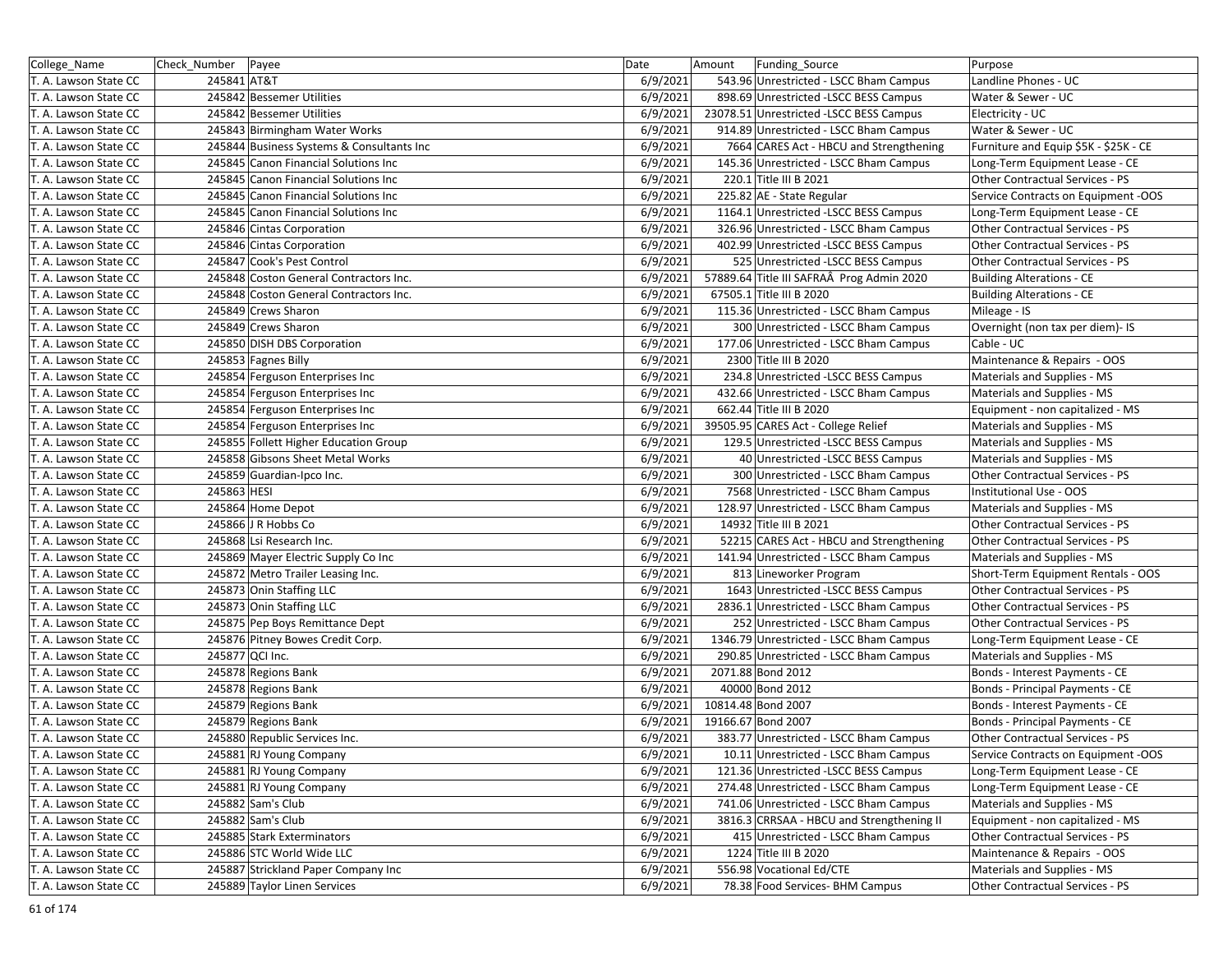| College_Name          | Check Number   Payee |                                                                       | Date      | Amount | Funding Source                             | Purpose                             |
|-----------------------|----------------------|-----------------------------------------------------------------------|-----------|--------|--------------------------------------------|-------------------------------------|
| T. A. Lawson State CC |                      | 245890 Tecta America Southeast LLC                                    | 6/9/2021  |        | 63354.67 Title III B 2021                  | Maintenance & Repairs - OOS         |
| T. A. Lawson State CC |                      | 245891 The Hiller Companies Inc.                                      | 6/9/2021  |        | 345 Unrestricted - LSCC Bham Campus        | Other Contractual Services - PS     |
| T. A. Lawson State CC |                      | 245892 Verified Credentials Inc                                       | 6/9/2021  |        | 226.2 Unrestricted - LSCC Bham Campus      | Other Contractual Services - PS     |
| T. A. Lawson State CC |                      | 245893 WEX Inc                                                        | 6/9/2021  |        | 157.24 Unrestricted - LSCC Bham Campus     | Maintenance & Repairs - OOS         |
| T. A. Lawson State CC |                      | 245893 WEX Inc                                                        | 6/9/2021  |        | 3206.22 Unrestricted - LSCC Bham Campus    | Gasoline & Oil - Motor Veh - OOS    |
| T. A. Lawson State CC |                      | 245894 Xerox Business Solutions Southeast                             | 6/9/2021  |        | 8.11 Unrestricted - LSCC Bham Campus       | Service Contracts on Equipment -OOS |
| T. A. Lawson State CC |                      | 245894 Xerox Business Solutions Southeast                             | 6/9/2021  |        | 133.16 Unrestricted - LSCC Bham Campus     | Long-Term Equipment Lease - CE      |
| T. A. Lawson State CC |                      | 245895 Xerox Corporation                                              | 6/9/2021  |        | 220.1 Unrestricted - LSCC Bham Campus      | Service Contracts on Equipment -OOS |
| T. A. Lawson State CC |                      | 245895 Xerox Corporation                                              | 6/9/2021  |        | 744.12 Unrestricted - LSCC Bham Campus     | Long-Term Equipment Lease - CE      |
| T. A. Lawson State CC |                      | 245903 Alabama Community College System                               | 6/10/2021 |        | 1000 Unrestricted - LSCC Bham Campus       | Memberships - PS                    |
| T. A. Lawson State CC |                      | 245996 Cintas Corporation                                             | 6/10/2021 |        | 105.32 Unrestricted -LSCC BESS Campus      | Other Contractual Services - PS     |
| T. A. Lawson State CC |                      | 246050 FedEx Office                                                   | 6/10/2021 |        | 112.55 Unrestricted -LSCC BESS Campus      | Materials and Supplies - MS         |
| T. A. Lawson State CC |                      | 246164 Johnstone Supply                                               | 6/10/2021 |        | 3703.06 Title III B 2020                   | Materials and Supplies - MS         |
| T. A. Lawson State CC |                      | 246199 Lawson State Foundation                                        | 6/10/2021 |        | 2000 Unrestricted -LSCC BESS Campus        | Short-Term Building Rentals - OOS   |
| T. A. Lawson State CC |                      | 246254 Mercer Health & Benefits Administration LLC                    | 6/10/2021 |        | 421 Unrestricted -LSCC BESS Campus         | Other Contractual Services - PS     |
| T. A. Lawson State CC |                      | 246279 MPE Services LLC                                               | 6/10/2021 |        | 258 Unrestricted - LSCC BESS Campus        | Maintenance & Repairs - OOS         |
| T. A. Lawson State CC |                      | 246288 Notar Public                                                   | 6/10/2021 |        | 204.5 Unrestricted - LSCC Bham Campus      | Materials and Supplies - MS         |
| T. A. Lawson State CC |                      | 246300 Pearson Vue                                                    | 6/10/2021 |        | 2160 Unrestricted -LSCC BESS Campus        | Materials and Supplies - MS         |
| T. A. Lawson State CC |                      | 246301 Pep Boys Remittance Dept                                       | 6/10/2021 |        | 252 Unrestricted - LSCC BESS Campus        | Materials and Supplies - MS         |
| T. A. Lawson State CC |                      | 246338 RJ Young Company                                               | 6/10/2021 |        | 269.52 Unrestricted - LSCC Bham Campus     | Long-Term Equipment Lease - CE      |
| T. A. Lawson State CC |                      | 246350 Sam's Club                                                     | 6/10/2021 |        | 194.96 Unrestricted - LSCC Bham Campus     | Bank Card Fees - PS                 |
| T. A. Lawson State CC |                      | 246389 STC World Wide LLC                                             | 6/10/2021 |        | 2082.8 R&R BESS Campus-LSCC                | Maintenance & Repairs - OOS         |
| T. A. Lawson State CC |                      | 246408 Taylor Linen Services                                          | 6/10/2021 |        | 51.7 Food Services- BHM Campus             | Other Contractual Services - PS     |
| T. A. Lawson State CC |                      | 246471 Xerox Corporation                                              | 6/10/2021 |        | 4.47 Unrestricted - LSCC Bham Campus       | Service Contracts on Equipment -OOS |
| T. A. Lawson State CC |                      | 246471 Xerox Corporation                                              | 6/10/2021 |        | 122.69 Unrestricted - LSCC Bham Campus     | Long-Term Equipment Lease - CE      |
| T. A. Lawson State CC |                      | 246606 Abernathy Kortney                                              | 6/16/2021 |        | 480 Unrestricted - LSCC Bham Campus        | Other Contractual Services - PS     |
| T. A. Lawson State CC |                      | 246607 ACT Inc                                                        | 6/16/2021 |        | 1438.5 ARC Grant Part 2                    | Grants Awards and Prizes - OOS      |
| T. A. Lawson State CC |                      | 246608 Adah International LLC                                         | 6/16/2021 |        | 2700 ARC Grant Part 2                      | Other Contractual Services - PS     |
| T. A. Lawson State CC |                      | 246609 Advanced Mower                                                 | 6/16/2021 |        | 406.93 Unrestricted - LSCC Bham Campus     | Maintenance & Repairs - OOS         |
| T. A. Lawson State CC |                      | 246610 Agee Angel                                                     | 6/16/2021 |        | 175 ARC Grant Part 2                       | Student Stipends - OOS              |
| T. A. Lawson State CC |                      | 246611 Aguirre-Garcia Jacqueline                                      | 6/16/2021 |        | 175 ARC Grant Part 2                       | Student Stipends - OOS              |
| T. A. Lawson State CC |                      | 246612 American National Red Cross & Its Constituent Chapters& Branch | 6/16/2021 |        | 172.8 Unrestricted - LSCC Bham Campus      | Other Contractual Services - PS     |
| T. A. Lawson State CC |                      | 246613 Anixter Inc                                                    | 6/16/2021 |        | 2037 Lineworker Program                    | Materials and Supplies - MS         |
| T. A. Lawson State CC |                      | 246614 Apple Inc.                                                     | 6/16/2021 |        | 134.71 CRRSAA - HBCU and Strengthening II  | Equipment - non capitalized - MS    |
| T. A. Lawson State CC |                      | 246614 Apple Inc.                                                     | 6/16/2021 |        | 1357.19 CRRSAA - HBCU and Strengthening II | Materials and Supplies - MS         |
| T. A. Lawson State CC | 246615 AT&T          |                                                                       | 6/16/2021 |        | 484.54 Unrestricted - LSCC Bham Campus     | Cable - UC                          |
| T. A. Lawson State CC |                      | 246616 Birmingham Water Works                                         | 6/16/2021 |        | 35.31 Unrestricted - LSCC Bham Campus      | Water & Sewer - UC                  |
| T. A. Lawson State CC |                      | 246617 Brown Roland                                                   | 6/16/2021 |        | 720 Unrestricted - LSCC Bham Campus        | Other Contractual Services - PS     |
| T. A. Lawson State CC |                      | 246618 CDW LLC                                                        | 6/16/2021 |        | 6243.13 Vocational Ed/CTE                  | Materials and Supplies - MS         |
| T. A. Lawson State CC |                      | 246619 Cintas Corporation                                             | 6/16/2021 |        | 864.12 Unrestricted - LSCC Bham Campus     | Other Contractual Services - PS     |
| T. A. Lawson State CC |                      | 246620 Cook Deshawn                                                   | 6/16/2021 |        | 840 Unrestricted - LSCC Bham Campus        | Other Contractual Services - PS     |
| T. A. Lawson State CC |                      | 246621 Cook's Pest Control                                            | 6/16/2021 |        | 220 Unrestricted - LSCC Bham Campus        | Other Contractual Services - PS     |
| T. A. Lawson State CC |                      | 246622 De Lage Landen Fin Svc                                         | 6/16/2021 |        | 304.37 Unrestricted -LSCC BESS Campus      | Long-Term Equipment Lease - CE      |
| T. A. Lawson State CC |                      | 246623 DISH DBS Corporation                                           | 6/16/2021 |        | 967.67 Unrestricted - LSCC Bham Campus     | Internet - UC                       |
| T. A. Lawson State CC |                      | 246624 East Alabama Portables Inc                                     | 6/16/2021 |        | 150 Lineworker Program                     | Other Contractual Services - PS     |
| T. A. Lawson State CC |                      | 246626 Follett Higher Education Group                                 | 6/16/2021 |        | 502.5 Unrestricted -LSCC BESS Campus       | Materials and Supplies - MS         |
| T. A. Lawson State CC |                      | 246627 Fortner Bronwyn                                                | 6/16/2021 |        | 960 Unrestricted - LSCC Bham Campus        | Other Contractual Services - PS     |
| T. A. Lawson State CC |                      | 246628 Furniss Gerald                                                 | 6/16/2021 |        | 175 ARC Grant Part 2                       | Student Stipends - OOS              |
| T. A. Lawson State CC |                      | 246629 Gossett Caleb                                                  | 6/16/2021 |        | 175 ARC Grant Part 2                       | Student Stipends - OOS              |
| T. A. Lawson State CC |                      | 246630 Hill's Commercial Interio                                      | 6/16/2021 |        | 8500 R&R BHM Campus - LSCC                 | Other Contractual Services - PS     |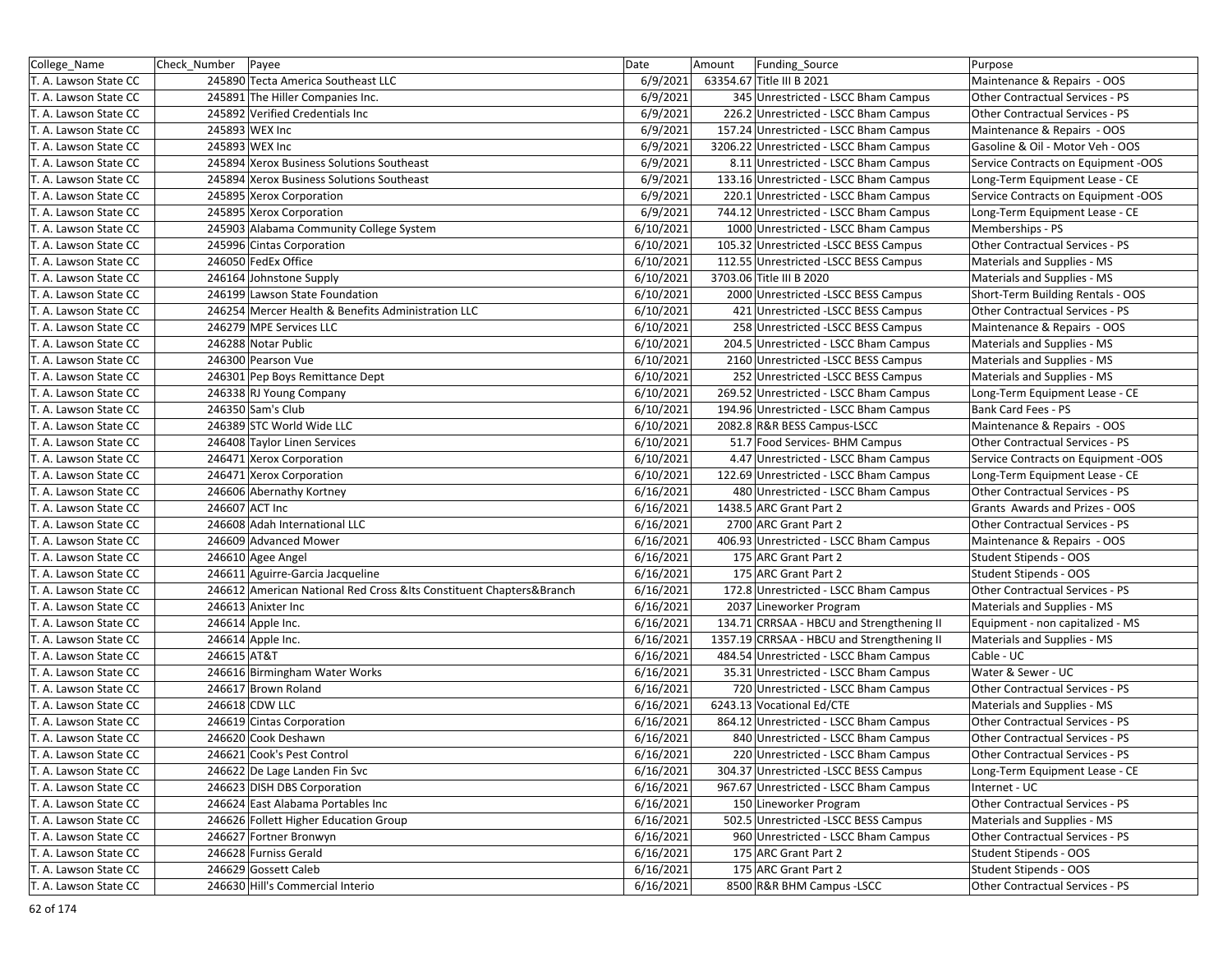| College_Name          | Check Number    | Payee                                        | Date      | Amount | Funding_Source                            | Purpose                               |
|-----------------------|-----------------|----------------------------------------------|-----------|--------|-------------------------------------------|---------------------------------------|
| T. A. Lawson State CC |                 | 246631 Hooten Kenneth                        | 6/16/2021 |        | 720 Unrestricted - LSCC Bham Campus       | Other Contractual Services - PS       |
| T. A. Lawson State CC |                 | 246632 Howard Technology Solutions           | 6/16/2021 |        | 17867 CARES Act - HBCU and Strengthening  | Furniture and Equip \$5K - \$25K - CE |
| T. A. Lawson State CC |                 | 246633 Idea Central                          | 6/16/2021 |        | 814.83 Title III B 2020                   | Materials and Supplies - MS           |
| T. A. Lawson State CC |                 | 246633 Idea Central                          | 6/16/2021 |        | 1694.37 Title III B 2020                  | Other Contractual Services - PS       |
| T. A. Lawson State CC |                 | 246633 Idea Central                          | 6/16/2021 |        | 3980.8 Title III B 2020                   | Equipment - non capitalized - MS      |
| T. A. Lawson State CC |                 | 246635 Leblanc Patrick                       | 6/16/2021 |        | 360 Unrestricted - LSCC Bham Campus       | Other Contractual Services - PS       |
| T. A. Lawson State CC |                 | 246636 Lyrasis/ Formerly Solinet             | 6/16/2021 |        | 460 Unrestricted - LSCC BESS Campus       | Subscriptions - OOS                   |
| T. A. Lawson State CC |                 | 246637 Manufacturing Skill Standards Council | 6/16/2021 |        | 1050 ARC Grant Part 2                     | Grants Awards and Prizes - OOS        |
| T. A. Lawson State CC |                 | 246638 McCurdy Alanda                        | 6/16/2021 |        | 360 Unrestricted - LSCC Bham Campus       | Other Contractual Services - PS       |
| T. A. Lawson State CC |                 | 246639 Onin Staffing LLC                     | 6/16/2021 |        | 1181.14 Unrestricted -LSCC BESS Campus    | Other Contractual Services - PS       |
| T. A. Lawson State CC |                 | 246639 Onin Staffing LLC                     | 6/16/2021 |        | 2804.99 Unrestricted - LSCC Bham Campus   | Other Contractual Services - PS       |
| T. A. Lawson State CC |                 | 246640 Payton Nevaeh                         | 6/16/2021 |        | 175 ARC Grant Part 2                      | <b>Student Stipends - OOS</b>         |
| T. A. Lawson State CC |                 | 246641 Platinum Hoods LLC                    | 6/16/2021 |        | 600 R&R BESS Campus-LSCC                  | Maintenance & Repairs - OOS           |
| T. A. Lawson State CC |                 | 246641 Platinum Hoods LLC                    | 6/16/2021 |        | 800 Unrestricted - LSCC Bham Campus       | Other Contractual Services - PS       |
| T. A. Lawson State CC |                 | 246642 Powell Lee                            | 6/16/2021 |        | 960 Unrestricted - LSCC Bham Campus       | Other Contractual Services - PS       |
| T. A. Lawson State CC | 246643 QCI Inc. |                                              | 6/16/2021 |        | 1010.92 Unrestricted - LSCC Bham Campus   | Materials and Supplies - MS           |
| T. A. Lawson State CC |                 | 246644 Republic Services Inc.                | 6/16/2021 |        | 139.62 Unrestricted -LSCC BESS Campus     | Other Contractual Services - PS       |
| T. A. Lawson State CC |                 | 246645 RJ Young Company                      | 6/16/2021 |        | 6.09 Unrestricted - LSCC Bham Campus      | Service Contracts on Equipment -OOS   |
| T. A. Lawson State CC |                 | 246645 RJ Young Company                      | 6/16/2021 |        | 182.67 Unrestricted -LSCC BESS Campus     | Long-Term Equipment Lease - CE        |
| T. A. Lawson State CC |                 | 246645 RJ Young Company                      | 6/16/2021 |        | 228.84 NSF 2PI STEM E3 20/21              | Other Contractual Services - PS       |
| T. A. Lawson State CC |                 | 246645 RJ Young Company                      | 6/16/2021 |        | 274.48 Unrestricted - LSCC Bham Campus    | Long-Term Equipment Lease - CE        |
| T. A. Lawson State CC |                 | 246646 Schuffert Jennifer                    | 6/16/2021 |        | 420 ARC Grant Part 2                      | Other Contractual Services - PS       |
| T. A. Lawson State CC |                 | 246647 Snag Equipment & Lubrication          | 6/16/2021 |        | 770 Unrestricted - LSCC BESS Campus       | Materials and Supplies - MS           |
| T. A. Lawson State CC |                 | 246648 Spire Alabama Inc.                    | 6/16/2021 |        | 3116.51 Unrestricted - LSCC Bham Campus   | Gas & Heating Fuel - UC               |
| T. A. Lawson State CC |                 | 246649 Stevens Kendric                       | 6/16/2021 |        | 840 Unrestricted - LSCC Bham Campus       | Other Contractual Services - PS       |
| T. A. Lawson State CC |                 | 246650 Taylor Linen Services                 | 6/16/2021 |        | 78.38 Food Services- BHM Campus           | Other Contractual Services - PS       |
| T. A. Lawson State CC |                 | 246651 The Bancorp Bank                      | 6/16/2021 |        | 1427 Unrestricted - LSCC Bham Campus      | Long-Term Equipment Lease - CE        |
| T. A. Lawson State CC |                 | 246652 Thomas Shawanda                       | 6/16/2021 |        | 619.25 STEAM                              | Materials and Supplies - MS           |
| T. A. Lawson State CC |                 | 246653 Vestavia Hills Chamber of Commerce    | 6/16/2021 |        | 125 Unrestricted - LSCC BESS Campus       | Memberships - PS                      |
| T. A. Lawson State CC |                 | 246654 W W Grainger Inc                      | 6/16/2021 |        | 97.62 CARES Act - College Relief          | Materials and Supplies - MS           |
| T. A. Lawson State CC |                 | 246655 Wallace Karnesha                      | 6/16/2021 |        | 175 ARC Grant Part 2                      | Student Stipends - OOS                |
| T. A. Lawson State CC |                 | 246656 Washington Tony                       | 6/16/2021 |        | 960 Unrestricted - LSCC Bham Campus       | Other Contractual Services - PS       |
| T. A. Lawson State CC |                 | 246657 Wet Out Now LLC                       | 6/16/2021 |        | 787.21 Title III B 2020                   | Maintenance & Repairs - OOS           |
| T. A. Lawson State CC |                 | 246658 Wittichen Supply Company Inc.         | 6/16/2021 |        | 1694.43 Unrestricted - LSCC BESS Campus   | Materials and Supplies - MS           |
| T. A. Lawson State CC |                 | 246659 Xerox Corporation                     | 6/16/2021 |        | 17.37 Unrestricted -LSCC BESS Campus      | Service Contracts on Equipment -OOS   |
| T. A. Lawson State CC |                 | 246659 Xerox Corporation                     | 6/16/2021 |        | 121.6 Unrestricted -LSCC BESS Campus      | Long-Term Equipment Lease - CE        |
| T. A. Lawson State CC |                 | 246660 Advanced Welding Supply               | 6/17/2021 |        | 1436.25 Unrestricted -LSCC BESS Campus    | Materials and Supplies - MS           |
| T. A. Lawson State CC |                 | 246661 American Express                      | 6/17/2021 |        | 55 Unrestricted - LSCC Bham Campus        | Wireless Phones - UC                  |
| T. A. Lawson State CC |                 | 246661 American Express                      | 6/17/2021 |        | 130 Title III B 2021                      | Computer Software(non capital) - MS   |
| T. A. Lawson State CC |                 | 246661 American Express                      | 6/17/2021 |        | 149 Unrestricted - LSCC Bham Campus       | Registration Fees-IS                  |
| T. A. Lawson State CC |                 | 246661 American Express                      | 6/17/2021 |        | 160 Unrestricted - LSCC Bham Campus       | <b>Subscriptions - OOS</b>            |
| T. A. Lawson State CC |                 | 246661 American Express                      | 6/17/2021 |        | 428.85 Unrestricted - LSCC Bham Campus    | Maintenance & Repairs - OOS           |
| T. A. Lawson State CC |                 | 246661 American Express                      | 6/17/2021 |        | 717.12 Unrestricted -LSCC BESS Campus     | Materials and Supplies - MS           |
| T. A. Lawson State CC |                 | 246661 American Express                      | 6/17/2021 |        | 1474.11 NSF 2PI STEM E3 20/21             | Materials and Supplies - MS           |
| T. A. Lawson State CC |                 | 246661 American Express                      | 6/17/2021 |        | 1632 Unrestricted - LSCC Bham Campus      | Lodging - IS                          |
| T. A. Lawson State CC |                 | 246661 American Express                      | 6/17/2021 |        | 3774.2 CARES Act - HBCU and Strengthening | Materials and Supplies - MS           |
| T. A. Lawson State CC |                 | 246662 American Osment                       | 6/17/2021 |        | 2618.3 CARES Act - College Relief         | Materials and Supplies - MS           |
| T. A. Lawson State CC |                 | 246663 Anthony Cynthia                       | 6/17/2021 |        | 300 Unrestricted - LSCC Bham Campus       | Conus (meals) - IS                    |
| T. A. Lawson State CC |                 | 246663 Anthony Cynthia                       | 6/17/2021 |        | 301.28 Unrestricted - LSCC Bham Campus    | Mileage - IS                          |
| T. A. Lawson State CC |                 | 246663 Anthony Cynthia                       | 6/17/2021 |        | 553.7 Unrestricted - LSCC Bham Campus     | Lodging - IS                          |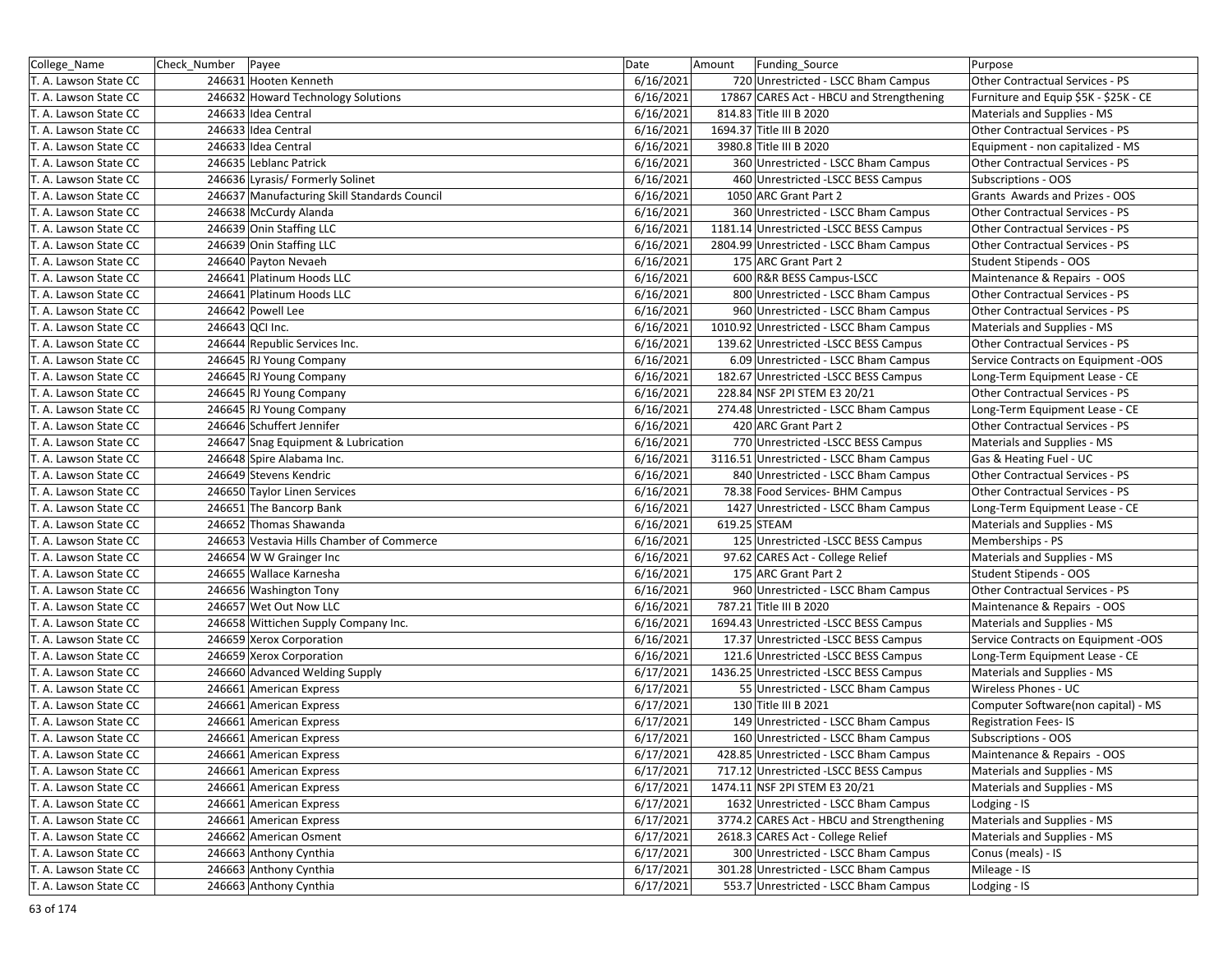| College_Name          | Check Number | Payee                                 | Date      | Amount<br>Funding_Source                   | Purpose                               |
|-----------------------|--------------|---------------------------------------|-----------|--------------------------------------------|---------------------------------------|
| T. A. Lawson State CC |              | 246664 Apple Inc.                     | 6/17/2021 | 13230 CARES Act - HBCU and Strengthening   | Materials and Supplies - MS           |
| T. A. Lawson State CC | 246665 AT&T  |                                       | 6/17/2021 | 1839.18 Unrestricted - LSCC Bham Campus    | Landline Phones - UC                  |
| T. A. Lawson State CC |              | 246666 AT&T Mobility II LLC           | 6/17/2021 | 201.01 Unrestricted - LSCC Bham Campus     | Wireless Phones - UC                  |
| T. A. Lawson State CC |              | 246668 Custom Trophy                  | 6/17/2021 | 65 Dep Liab - Stud Gov Assoc. Club         | Deposits Held for Others - Agency     |
| T. A. Lawson State CC |              | 246669 DISH DBS Corporation           | 6/17/2021 | 69.56 Unrestricted - LSCC Bham Campus      | Cable - UC                            |
| T. A. Lawson State CC |              | 246670 Express Services Inc.          | 6/17/2021 | 538.3 Unrestricted -LSCC BESS Campus       | Other Contractual Services - PS       |
| T. A. Lawson State CC |              | 246671 Ferguson Enterprises Inc       | 6/17/2021 | 32.91 Unrestricted -LSCC BESS Campus       | Materials and Supplies - MS           |
| T. A. Lawson State CC |              | 246672 Howard Technology Solutions    | 6/17/2021 | 2824.71 CARES Act - HBCU and Strengthening | Equipment - non capitalized - MS      |
| T. A. Lawson State CC |              | 246673 Interface Services             | 6/17/2021 | 4456.21 Title III B 2021                   | Other Contractual Services - PS       |
| T. A. Lawson State CC |              | 246675 Oreilly Auto Parts             | 6/17/2021 | 46.07 Unrestricted -LSCC BESS Campus       | Materials and Supplies - MS           |
| T. A. Lawson State CC |              | 246678 Aho Architects LLC             | 6/23/2021 | 1193.38 Title III B 2020                   | Engineering & Architectural Svc -PS   |
| T. A. Lawson State CC |              | 246679 Alabama Power Company          | 6/23/2021 | 56916.91 Unrestricted - LSCC Bham Campus   | Electricity - UC                      |
| T. A. Lawson State CC |              | 246680 American Osment                | 6/23/2021 | 46637.54 CARES Act - College Relief        | Materials and Supplies - MS           |
| T. A. Lawson State CC |              | 246681 AT&T Long Distance             | 6/23/2021 | 343.38 Unrestricted - LSCC Bham Campus     | Landline Phones - UC                  |
| T. A. Lawson State CC |              | 246682 Birmingham Water Works         | 6/23/2021 | 1058.2 Unrestricted - LSCC Bham Campus     | Water & Sewer - UC                    |
| T. A. Lawson State CC |              | 246683 Canon Financial Solutions Inc  | 6/23/2021 | 145.36 Unrestricted - LSCC Bham Campus     | Long-Term Equipment Lease - CE        |
| T. A. Lawson State CC |              | 246683 Canon Financial Solutions Inc  | 6/23/2021 | 225.82 AE - State Regular                  | Service Contracts on Equipment -OOS   |
| T. A. Lawson State CC |              | 246683 Canon Financial Solutions Inc  | 6/23/2021 | 1164.1 Unrestricted -LSCC BESS Campus      | Long-Term Equipment Lease - CE        |
| T. A. Lawson State CC |              | 246684 Canon Financial Solutions Inc  | 6/23/2021 | 113.64 Title III B 2021                    | Other Contractual Services - PS       |
| T. A. Lawson State CC |              | 246685 CDW LLC                        | 6/23/2021 | 480.88 Lineworker Program                  | Materials and Supplies - MS           |
| T. A. Lawson State CC |              | 246686 CDW LLC                        | 6/23/2021 | 1115.49 Lineworker Program                 | Materials and Supplies - MS           |
| T. A. Lawson State CC |              | 246687 Cintas Corporation             | 6/23/2021 | 326.96 Unrestricted - LSCC Bham Campus     | Other Contractual Services - PS       |
| T. A. Lawson State CC |              | 246687 Cintas Corporation             | 6/23/2021 | 635.35 Unrestricted -LSCC BESS Campus      | Other Contractual Services - PS       |
| T. A. Lawson State CC |              | 246688 Follett Higher Education Group | 6/23/2021 | 11309.05 SPECIAL POP-LTC CNA INITIATIVE    | Furniture and Equip \$5K - \$25K - CE |
| T. A. Lawson State CC |              | 246689 Forbes Distributing Compa      | 6/23/2021 | 329.41 Unrestricted -LSCC BESS Campus      | Materials and Supplies - MS           |
| T. A. Lawson State CC |              | 246691 Jones Clarence                 | 6/23/2021 | 31.4 Unrestricted - LSCC Bham Campus       | Gasoline & Oil - Motor Veh - OOS      |
| T. A. Lawson State CC |              | 246691 Jones Clarence                 | 6/23/2021 | 297 Unrestricted - LSCC Bham Campus        | Other Travel Expenses - OS            |
| T. A. Lawson State CC |              | 246692 Kendall Electric Company       | 6/23/2021 | 1025 Vocational Ed/CTE                     | Equipment - non capitalized - MS      |
| T. A. Lawson State CC |              | 246693 Pitney Bowes Credit Corp.      | 6/23/2021 | 1346.79 Unrestricted -LSCC BESS Campus     | Long-Term Equipment Lease - CE        |
| T. A. Lawson State CC |              | 246694 Pocket Nurse Enterprises Inc.  | 6/23/2021 | 120.97 SPECIAL POP-LTC CNA INITIATIVE      | Materials and Supplies - MS           |
| T. A. Lawson State CC |              | 246694 Pocket Nurse Enterprises Inc.  | 6/23/2021 | 1995 SPECIAL POP-LTC CNA INITIATIVE        | Equipment - non capitalized - MS      |
| T. A. Lawson State CC |              | 246695 Progressive Electrical Se      | 6/23/2021 | 200 Title III B 2020                       | Maintenance & Repairs - OOS           |
| T. A. Lawson State CC |              | 246696 Verizon Wireless               | 6/23/2021 | 1822.33 Unrestricted - LSCC Bham Campus    | Internet - UC                         |
| T. A. Lawson State CC |              | 246697 Wittichen Supply Company Inc.  | 6/23/2021 | 205.11 Unrestricted -LSCC BESS Campus      | Materials and Supplies - MS           |
| T. A. Lawson State CC |              | 246698 Xerox Corporation              | 6/23/2021 | 16.28 Unrestricted -LSCC BESS Campus       | Service Contracts on Equipment -OOS   |
| T. A. Lawson State CC |              | 246698 Xerox Corporation              | 6/23/2021 | 17.53 Unrestricted - LSCC Bham Campus      | Service Contracts on Equipment -OOS   |
| T. A. Lawson State CC |              | 246698 Xerox Corporation              | 6/23/2021 | 105.16 Unrestricted - LSCC Bham Campus     | Long-Term Equipment Lease - CE        |
| T. A. Lawson State CC |              | 246698 Xerox Corporation              | 6/23/2021 | 122.69 Unrestricted -LSCC BESS Campus      | Long-Term Equipment Lease - CE        |
| T. A. Lawson State CC |              | 246699 Haley Akilih                   | 6/23/2021 | 547.68 Unrestricted - LSCC Bham Campus     | Other Travel Expenses - IS            |
| T. A. Lawson State CC |              | 246700 Allen Darren                   | 6/24/2021 | 426.02 Unrestricted - LSCC Bham Campus     | Other Travel Expenses - IS            |
| T. A. Lawson State CC |              | 246701 American Express               | 6/24/2021 | 6455.9 CARES Act - HBCU and Strengthening  | Materials and Supplies - MS           |
| T. A. Lawson State CC |              | 246702 American Osment                | 6/24/2021 | 51176.87 CARES Act - College Relief        | Materials and Supplies - MS           |
| T. A. Lawson State CC |              | 246703 Anixter Inc                    | 6/24/2021 | 5250.79 Lineworker Program                 | Materials and Supplies - MS           |
| T. A. Lawson State CC | 246704 AT&T  |                                       | 6/24/2021 | 181.32 Unrestricted -LSCC BESS Campus      | Landline Phones - UC                  |
| T. A. Lawson State CC |              | 246705 Birmingham Water Works         | 6/24/2021 | 29809.51 Unrestricted - LSCC Bham Campus   | Water & Sewer - UC                    |
| T. A. Lawson State CC |              | 246707 Crews Sharon                   | 6/24/2021 | 179.45 Title III B 2021                    | Conus (meals) - IS                    |
| T. A. Lawson State CC |              | 246707 Crews Sharon                   | 6/24/2021 | 308.62 Title III B 2021                    | Mileage - IS                          |
| T. A. Lawson State CC |              | 246707 Crews Sharon                   | 6/24/2021 | 801.14 Title III B 2021                    | Lodging - IS                          |
| T. A. Lawson State CC |              | 246708 Express Services Inc.          | 6/24/2021 | 538.3 Unrestricted -LSCC BESS Campus       | Other Contractual Services - PS       |
| T. A. Lawson State CC |              | 246709 Express Services Inc.          | 6/24/2021 | 1722.56 Unrestricted - LSCC Bham Campus    | Other Contractual Services - PS       |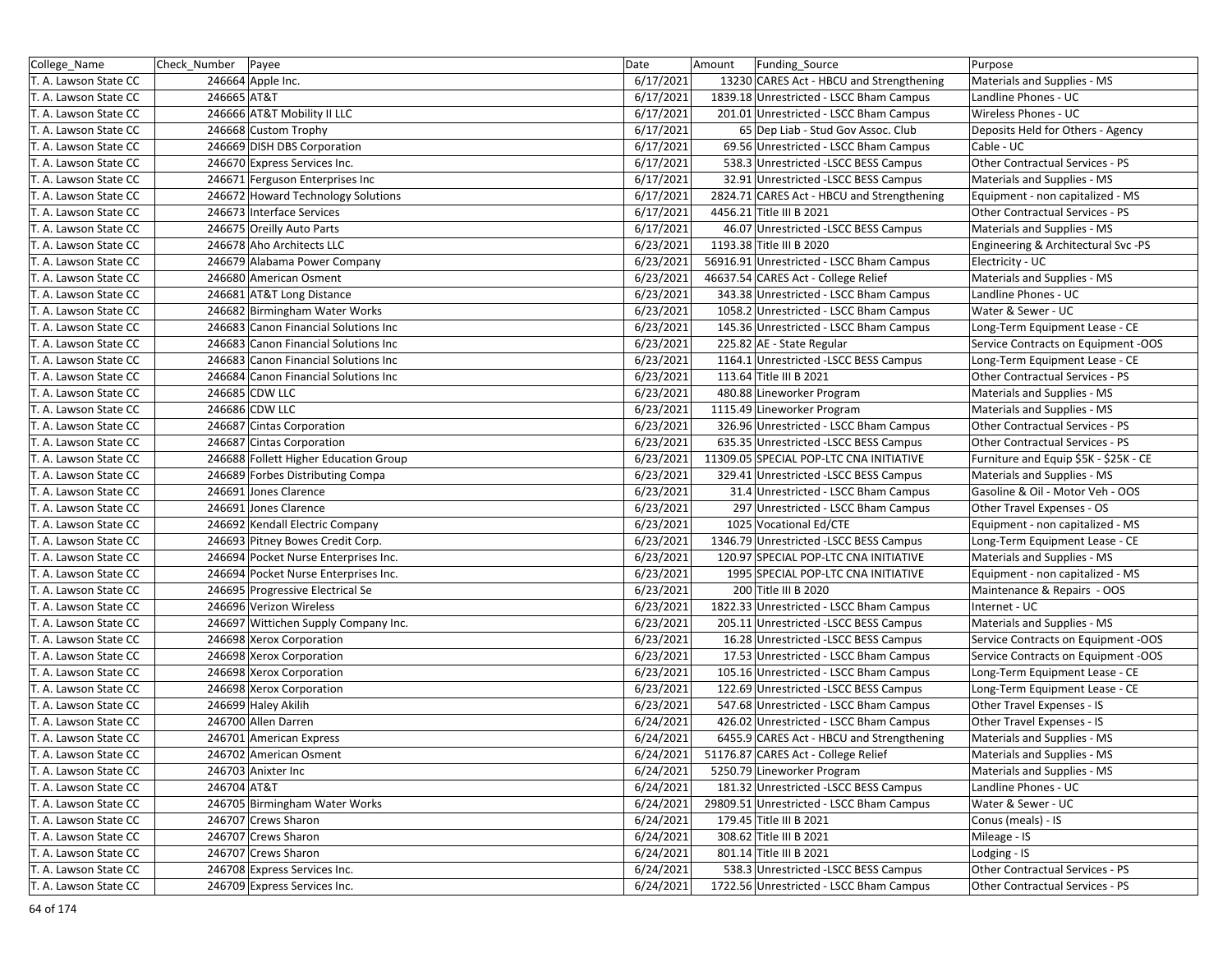| College_Name          | Check_Number   Payee |                                    | Date      | Amount<br>Funding_Source                  | Purpose                          |
|-----------------------|----------------------|------------------------------------|-----------|-------------------------------------------|----------------------------------|
| T. A. Lawson State CC |                      | 246710 Gourmet Services Inc.       | 6/24/2021 | 9900 Food Services- BHM Campus            | Other Contractual Services - PS  |
| T. A. Lawson State CC |                      | 246711 Halbert Alan                | 6/24/2021 | 175.03 Unrestricted -LSCC BESS Campus     | Materials and Supplies - MS      |
| T. A. Lawson State CC |                      | 246712 Hemphill Services Inc       | 6/24/2021 | 2040 Unrestricted - LSCC Bham Campus      | Other Contractual Services - PS  |
| T. A. Lawson State CC | 246713 HESI          |                                    | 6/24/2021 | 1922.96 Unrestricted - LSCC Bham Campus   | Institutional Use - OOS          |
| T. A. Lawson State CC |                      | 246714 Howard Technology Solutions | 6/24/2021 | 3846 CARES Act - HBCU and Strengthening   | Equipment - non capitalized - MS |
| T. A. Lawson State CC |                      | 246715 Joiner Fire Sprinkler Co.   | 6/24/2021 | 2100 Unrestricted - LSCC Bham Campus      | Other Contractual Services - PS  |
| T. A. Lawson State CC |                      | 246716 Onin Staffing LLC           | 6/24/2021 | 3521.73 Unrestricted -LSCC BESS Campus    | Other Contractual Services - PS  |
| T. A. Lawson State CC |                      | 246716 Onin Staffing LLC           | 6/24/2021 | 5489.25 Unrestricted - LSCC Bham Campus   | Other Contractual Services - PS  |
| T. A. Lawson State CC |                      | 246718 Silas Monique               | 6/24/2021 | 129.68 Title III B 2021                   | Conus (meals) - IS               |
| T. A. Lawson State CC |                      | 246718 Silas Monique               | 6/24/2021 | 303.52 Title III B 2021                   | Mileage - IS                     |
| T. A. Lawson State CC |                      | 246718 Silas Monique               | 6/24/2021 | 544.66 Title III B 2021                   | Lodging - IS                     |
| T. A. Lawson State CC |                      | 246719 Strickland Companies        | 6/24/2021 | 566.62 Vocational Ed/CTE                  | Equipment - non capitalized - MS |
| T. A. Lawson State CC |                      | 246720 Taylor Linen Services       | 6/24/2021 | 78.38 Food Services- BHM Campus           | Other Contractual Services - PS  |
| T. A. Lawson State CC |                      | 246721 Woodburn Press LLC          | 6/24/2021 | 979.86 Student Support Service-Bess 20 21 | Materials and Supplies - MS      |
| T. A. Lawson State CC |                      | 246723 Berry LaKiera               | 6/28/2021 | 90 Upward Bound 20-21                     | Student Travel -OOS              |
| T. A. Lawson State CC |                      | 246723 Berry LaKiera               | 6/28/2021 | 144 Upward Bound 20-21                    | Student Stipends - OOS           |
| T. A. Lawson State CC |                      | 246724 Birchfield Jordyn           | 6/28/2021 | 90 Upward Bound 20-21                     | Student Travel -OOS              |
| T. A. Lawson State CC |                      | 246724 Birchfield Jordyn           | 6/28/2021 | 144 Upward Bound 20-21                    | Student Stipends - OOS           |
| T. A. Lawson State CC |                      | 246725 Bouyer Derrick              | 6/28/2021 | 90 Upward Bound 20-21                     | <b>Student Travel -OOS</b>       |
| T. A. Lawson State CC |                      | 246725 Bouyer Derrick              | 6/28/2021 | 144 Upward Bound 20-21                    | Student Stipends - OOS           |
| T. A. Lawson State CC |                      | 246726 Bouyer Kayla                | 6/28/2021 | 90 Upward Bound 20-21                     | <b>Student Travel -OOS</b>       |
| T. A. Lawson State CC |                      | 246726 Bouyer Kayla                | 6/28/2021 | 144 Upward Bound 20-21                    | Student Stipends - OOS           |
| T. A. Lawson State CC |                      | 246727 Bray Amarie                 | 6/28/2021 | 90 Upward Bound 20-21                     | <b>Student Travel -OOS</b>       |
| T. A. Lawson State CC |                      | 246727 Bray Amarie                 | 6/28/2021 | 144 Upward Bound 20-21                    | Student Stipends - OOS           |
| T. A. Lawson State CC |                      | 246728 Bufford Anthony             | 6/28/2021 | 90 Upward Bound 20-21                     | <b>Student Travel -OOS</b>       |
| T. A. Lawson State CC |                      | 246728 Bufford Anthony             | 6/28/2021 | 144 Upward Bound 20-21                    | Student Stipends - OOS           |
| T. A. Lawson State CC |                      | 246729 Burkes Jordan               | 6/28/2021 | 90 Upward Bound 20-21                     | <b>Student Travel -OOS</b>       |
| T. A. Lawson State CC |                      | 246729 Burkes Jordan               | 6/28/2021 | 144 Upward Bound 20-21                    | Student Stipends - OOS           |
| T. A. Lawson State CC |                      | 246730 Caldwell Roderick           | 6/28/2021 | 90 Upward Bound 20-21                     | <b>Student Travel -OOS</b>       |
| T. A. Lawson State CC |                      | 246730 Caldwell Roderick           | 6/28/2021 | 144 Upward Bound 20-21                    | Student Stipends - OOS           |
| T. A. Lawson State CC |                      | 246731 Carter Camari               | 6/28/2021 | 90 Upward Bound 20-21                     | <b>Student Travel -OOS</b>       |
| T. A. Lawson State CC |                      | 246731 Carter Camari               | 6/28/2021 | 144 Upward Bound 20-21                    | Student Stipends - OOS           |
| T. A. Lawson State CC |                      | 246732 Carter Tyneisha             | 6/28/2021 | 90 Upward Bound 20-21                     | <b>Student Travel -OOS</b>       |
| T. A. Lawson State CC |                      | 246732 Carter Tyneisha             | 6/28/2021 | 144 Upward Bound 20-21                    | Student Stipends - OOS           |
| T. A. Lawson State CC |                      | 246733 Cowans Jaidyn               | 6/28/2021 | 90 Upward Bound 20-21                     | <b>Student Travel -OOS</b>       |
| T. A. Lawson State CC |                      | 246733 Cowans Jaidyn               | 6/28/2021 | 144 Upward Bound 20-21                    | <b>Student Stipends - OOS</b>    |
| T. A. Lawson State CC |                      | 246734 Davis Alexandria            | 6/28/2021 | 90 Upward Bound 20-21                     | <b>Student Travel -OOS</b>       |
| T. A. Lawson State CC |                      | 246734 Davis Alexandria            | 6/28/2021 | 144 Upward Bound 20-21                    | Student Stipends - OOS           |
| T. A. Lawson State CC |                      | 246735 Diallo Hassatou             | 6/28/2021 | 90 Upward Bound 20-21                     | <b>Student Travel -OOS</b>       |
| T. A. Lawson State CC |                      | 246735 Diallo Hassatou             | 6/28/2021 | 144 Upward Bound 20-21                    | Student Stipends - OOS           |
| T. A. Lawson State CC |                      | 246736 Elmore Reagan               | 6/28/2021 | 90 Upward Bound 20-21                     | <b>Student Travel -OOS</b>       |
| T. A. Lawson State CC |                      | 246736 Elmore Reagan               | 6/28/2021 | 144 Upward Bound 20-21                    | Student Stipends - OOS           |
| T. A. Lawson State CC |                      | 246737 Foy Jaimya                  | 6/28/2021 | 30 Upward Bound 20-21                     | Student Travel -OOS              |
| T. A. Lawson State CC |                      | 246737 Foy Jaimya                  | 6/28/2021 | 48 Upward Bound 20-21                     | Student Stipends - OOS           |
| T. A. Lawson State CC |                      | 246738 Foy Jermaine                | 6/28/2021 | 30 Upward Bound 20-21                     | <b>Student Travel -OOS</b>       |
| T. A. Lawson State CC |                      | 246738 Foy Jermaine                | 6/28/2021 | 48 Upward Bound 20-21                     | Student Stipends - OOS           |
| T. A. Lawson State CC |                      | 246739 Francis Josalyn             | 6/28/2021 | 90 Upward Bound 20-21                     | <b>Student Travel -OOS</b>       |
| T. A. Lawson State CC |                      | 246739 Francis Josalyn             | 6/28/2021 | 144 Upward Bound 20-21                    | Student Stipends - OOS           |
| T. A. Lawson State CC |                      | 246740 Gaines Alexis               | 6/28/2021 | 30 Upward Bound 20-21                     | <b>Student Travel -OOS</b>       |
| T. A. Lawson State CC |                      | 246740 Gaines Alexis               | 6/28/2021 | 48 Upward Bound 20-21                     | Student Stipends - OOS           |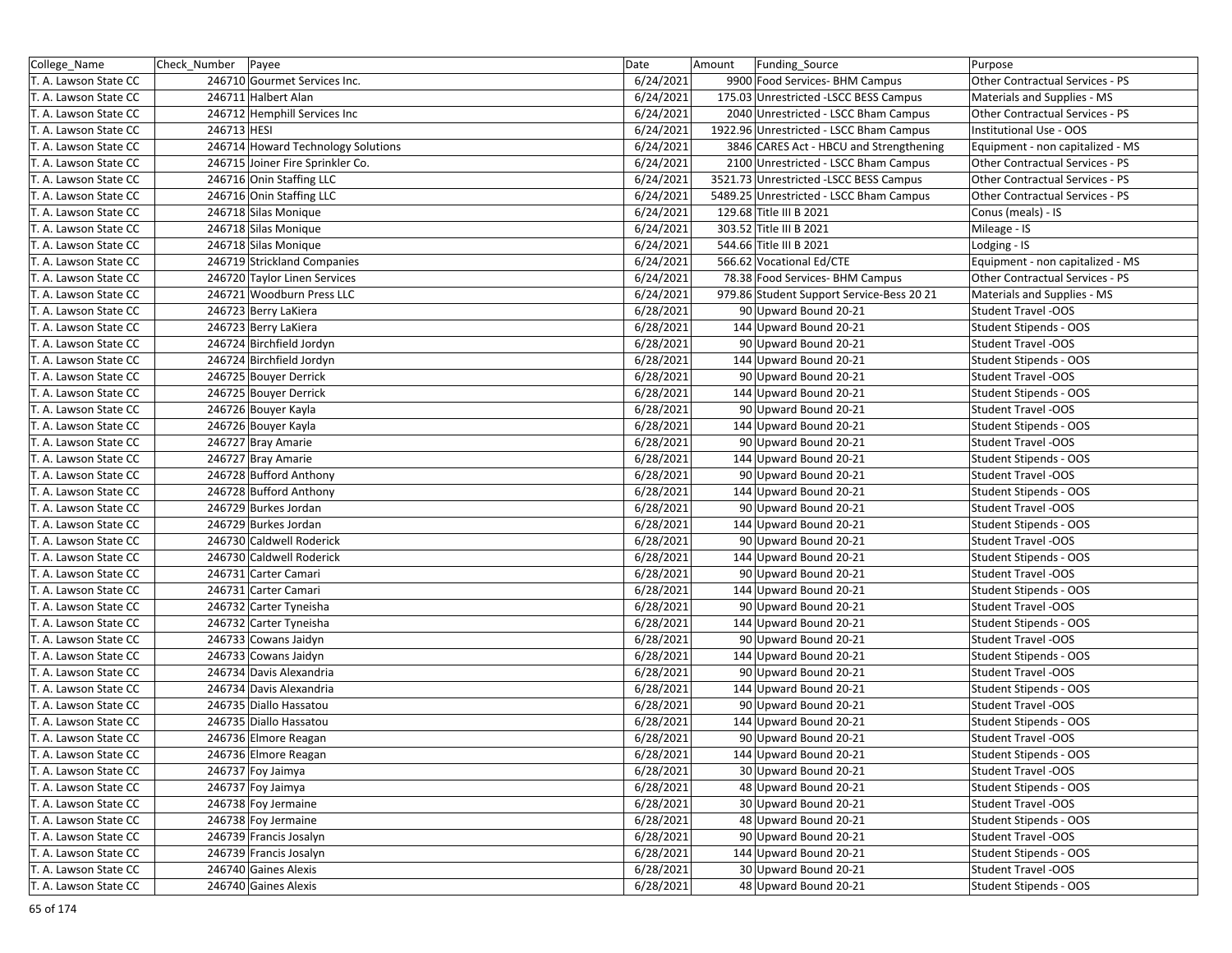| College_Name          | Check Number   Payee     | Date      | Funding_Source<br>Amount | Purpose                    |
|-----------------------|--------------------------|-----------|--------------------------|----------------------------|
| T. A. Lawson State CC | 246741 Hall Jada         | 6/28/2021 | 30 Upward Bound 20-21    | <b>Student Travel -OOS</b> |
| T. A. Lawson State CC | 246741 Hall Jada         | 6/28/2021 | 48 Upward Bound 20-21    | Student Stipends - OOS     |
| T. A. Lawson State CC | 246742 Hall Maya         | 6/28/2021 | 90 Upward Bound 20-21    | <b>Student Travel -OOS</b> |
| T. A. Lawson State CC | 246742 Hall Maya         | 6/28/2021 | 144 Upward Bound 20-21   | Student Stipends - OOS     |
| T. A. Lawson State CC | 246743 Harris Brayden    | 6/28/2021 | 90 Upward Bound 20-21    | <b>Student Travel -OOS</b> |
| T. A. Lawson State CC | 246743 Harris Brayden    | 6/28/2021 | 144 Upward Bound 20-21   | Student Stipends - OOS     |
| T. A. Lawson State CC | 246744 Harris Jadia      | 6/28/2021 | 30 Upward Bound 20-21    | <b>Student Travel -OOS</b> |
| T. A. Lawson State CC | 246744 Harris Jadia      | 6/28/2021 | 48 Upward Bound 20-21    | Student Stipends - OOS     |
| T. A. Lawson State CC | 246745 Howard Lakaria    | 6/28/2021 | 90 Upward Bound 20-21    | <b>Student Travel -OOS</b> |
| T. A. Lawson State CC | 246745 Howard Lakaria    | 6/28/2021 | 144 Upward Bound 20-21   | Student Stipends - OOS     |
| T. A. Lawson State CC | 246746 Johnson Efrem     | 6/28/2021 | 90 Upward Bound 20-21    | <b>Student Travel -OOS</b> |
| T. A. Lawson State CC | 246746 Johnson Efrem     | 6/28/2021 | 144 Upward Bound 20-21   | Student Stipends - OOS     |
| T. A. Lawson State CC | 246747 Johnson Isaiah    | 6/28/2021 | 90 Upward Bound 20-21    | <b>Student Travel -OOS</b> |
| T. A. Lawson State CC | 246747 Johnson Isaiah    | 6/28/2021 | 144 Upward Bound 20-21   | Student Stipends - OOS     |
| T. A. Lawson State CC | 246748 Johnson Kyla      | 6/28/2021 | 90 Upward Bound 20-21    | <b>Student Travel -OOS</b> |
| T. A. Lawson State CC | 246748 Johnson Kyla      | 6/28/2021 | 144 Upward Bound 20-21   | Student Stipends - OOS     |
| T. A. Lawson State CC | 246749 Jones Quincy      | 6/28/2021 | 90 Upward Bound 20-21    | <b>Student Travel -OOS</b> |
| T. A. Lawson State CC | 246749 Jones Quincy      | 6/28/2021 | 144 Upward Bound 20-21   | Student Stipends - OOS     |
| T. A. Lawson State CC | 246750 King Kevin        | 6/28/2021 | 90 Upward Bound 20-21    | <b>Student Travel -OOS</b> |
| T. A. Lawson State CC | 246750 King Kevin        | 6/28/2021 | 144 Upward Bound 20-21   | Student Stipends - OOS     |
| T. A. Lawson State CC | 246751 McCall l'Aisa     | 6/28/2021 | 90 Upward Bound 20-21    | <b>Student Travel -OOS</b> |
| T. A. Lawson State CC | 246751 McCall l'Aisa     | 6/28/2021 | 144 Upward Bound 20-21   | Student Stipends - OOS     |
| T. A. Lawson State CC | 246752 McCall Tadajah    | 6/28/2021 | 90 Upward Bound 20-21    | <b>Student Travel -OOS</b> |
| T. A. Lawson State CC | 246752 McCall Tadajah    | 6/28/2021 | 144 Upward Bound 20-21   | Student Stipends - OOS     |
| T. A. Lawson State CC | 246753 McKinney Valencia | 6/28/2021 | 90 Upward Bound 20-21    | <b>Student Travel -OOS</b> |
| T. A. Lawson State CC | 246753 McKinney Valencia | 6/28/2021 | 144 Upward Bound 20-21   | Student Stipends - OOS     |
| T. A. Lawson State CC | 246754 Murry Ariyana     | 6/28/2021 | 40 Upward Bound 20-21    | <b>Student Travel -OOS</b> |
| T. A. Lawson State CC | 246754 Murry Ariyana     | 6/28/2021 | 64 Upward Bound 20-21    | Student Stipends - OOS     |
| T. A. Lawson State CC | 246755 Nixon Kedarrius   | 6/28/2021 | 40 Upward Bound 20-21    | <b>Student Travel -OOS</b> |
| T. A. Lawson State CC | 246755 Nixon Kedarrius   | 6/28/2021 | 64 Upward Bound 20-21    | Student Stipends - OOS     |
| T. A. Lawson State CC | 246756 Palmer Devin      | 6/28/2021 | 30 Upward Bound 20-21    | <b>Student Travel -OOS</b> |
| T. A. Lawson State CC | 246756 Palmer Devin      | 6/28/2021 | 48 Upward Bound 20-21    | Student Stipends - OOS     |
| T. A. Lawson State CC | 246757 Perry Mia         | 6/28/2021 | 90 Upward Bound 20-21    | <b>Student Travel -OOS</b> |
| T. A. Lawson State CC | 246757 Perry Mia         | 6/28/2021 | 144 Upward Bound 20-21   | Student Stipends - OOS     |
| T. A. Lawson State CC | 246758 Radcliff Cullen   | 6/28/2021 | 40 Upward Bound 20-21    | <b>Student Travel -OOS</b> |
| T. A. Lawson State CC | 246758 Radcliff Cullen   | 6/28/2021 | 64 Upward Bound 20-21    | Student Stipends - OOS     |
| T. A. Lawson State CC | 246759 Rhodes Don        | 6/28/2021 | 90 Upward Bound 20-21    | <b>Student Travel -OOS</b> |
| T. A. Lawson State CC | 246759 Rhodes Don        | 6/28/2021 | 144 Upward Bound 20-21   | Student Stipends - OOS     |
| T. A. Lawson State CC | 246760 Robinson April    | 6/28/2021 | 40 Upward Bound 20-21    | <b>Student Travel -OOS</b> |
| T. A. Lawson State CC | 246760 Robinson April    | 6/28/2021 | 64 Upward Bound 20-21    | Student Stipends - OOS     |
| T. A. Lawson State CC | 246761 Rodgers Jamaiah   | 6/28/2021 | 90 Upward Bound 20-21    | <b>Student Travel -OOS</b> |
| T. A. Lawson State CC | 246761 Rodgers Jamaiah   | 6/28/2021 | 144 Upward Bound 20-21   | Student Stipends - OOS     |
| T. A. Lawson State CC | 246762 Rogers Demarcus   | 6/28/2021 | 90 Upward Bound 20-21    | <b>Student Travel -OOS</b> |
| T. A. Lawson State CC | 246762 Rogers Demarcus   | 6/28/2021 | 144 Upward Bound 20-21   | Student Stipends - OOS     |
| T. A. Lawson State CC | 246763 Rutledge Arkista  | 6/28/2021 | 90 Upward Bound 20-21    | <b>Student Travel -OOS</b> |
| T. A. Lawson State CC | 246763 Rutledge Arkista  | 6/28/2021 | 144 Upward Bound 20-21   | Student Stipends - OOS     |
| T. A. Lawson State CC | 246764 Scott Devin       | 6/28/2021 | 90 Upward Bound 20-21    | <b>Student Travel -OOS</b> |
| T. A. Lawson State CC | 246764 Scott Devin       | 6/28/2021 | 144 Upward Bound 20-21   | Student Stipends - OOS     |
| T. A. Lawson State CC | 246765 Smith Peyton      | 6/28/2021 | 90 Upward Bound 20-21    | <b>Student Travel -OOS</b> |
| T. A. Lawson State CC | 246765 Smith Peyton      | 6/28/2021 | 144 Upward Bound 20-21   | Student Stipends - OOS     |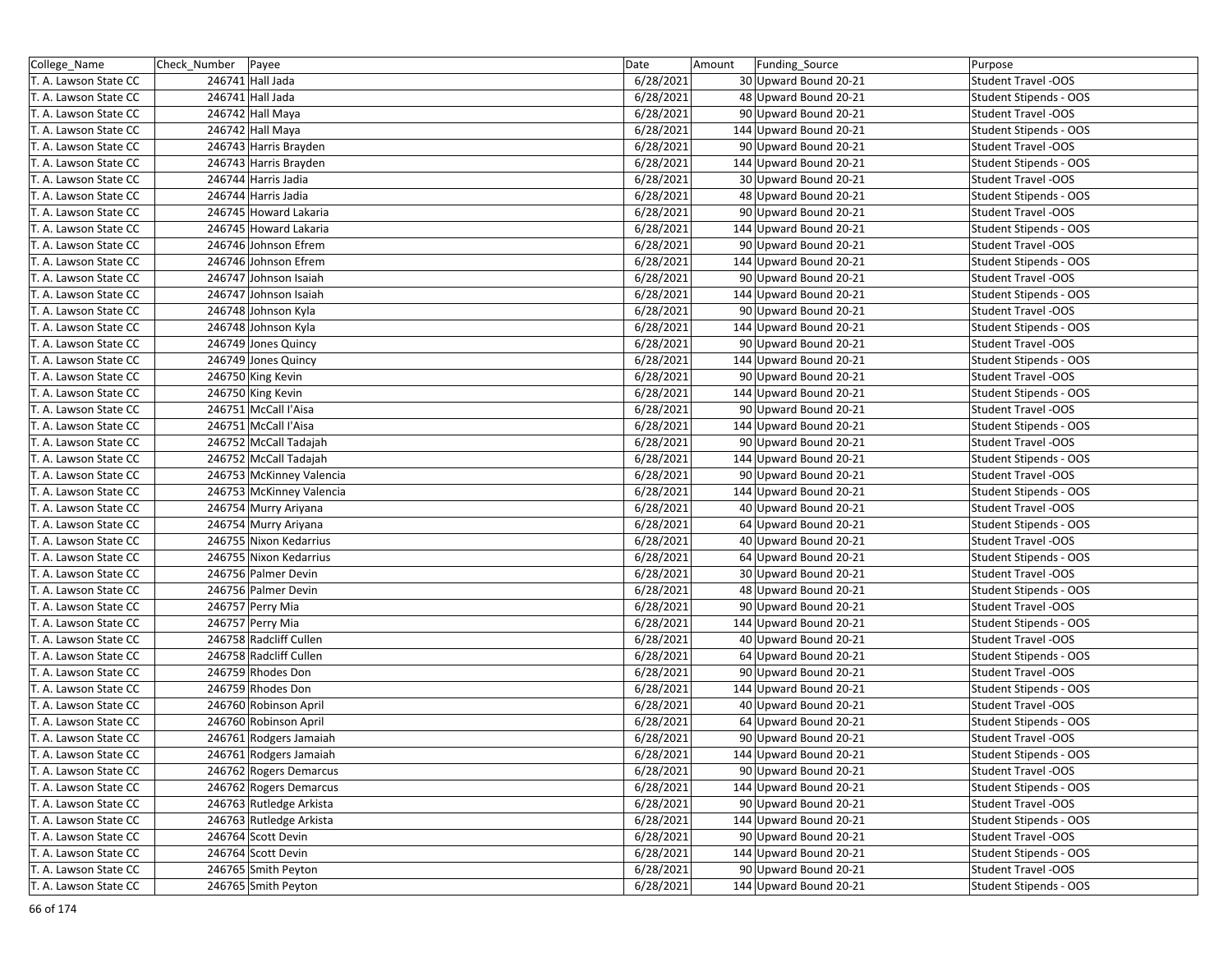| College_Name          | Check_Number   Payee             | Date      | Amount | Funding_Source                          | Purpose                             |
|-----------------------|----------------------------------|-----------|--------|-----------------------------------------|-------------------------------------|
| T. A. Lawson State CC | 246766 Tate Makayla              | 6/28/2021 |        | 30 Upward Bound 20-21                   | <b>Student Travel -OOS</b>          |
| T. A. Lawson State CC | 246766 Tate Makayla              | 6/28/2021 |        | 48 Upward Bound 20-21                   | Student Stipends - OOS              |
| T. A. Lawson State CC | 246767 Thomas DeMarco            | 6/28/2021 |        | 78 Upward Bound 20-21                   | Student Stipends - OOS              |
| T. A. Lawson State CC | 246768 Thompson A'Myah           | 6/28/2021 |        | 90 Upward Bound 20-21                   | <b>Student Travel -OOS</b>          |
| T. A. Lawson State CC | 246768 Thompson A'Myah           | 6/28/2021 |        | 144 Upward Bound 20-21                  | Student Stipends - OOS              |
| T. A. Lawson State CC | 246769 Ward Imani                | 6/28/2021 |        | 90 Upward Bound 20-21                   | <b>Student Travel -OOS</b>          |
| T. A. Lawson State CC | 246769 Ward Imani                | 6/28/2021 |        | 144 Upward Bound 20-21                  | Student Stipends - OOS              |
| T. A. Lawson State CC | 246770 Ware LaKenya              | 6/28/2021 |        | 90 Upward Bound 20-21                   | <b>Student Travel -OOS</b>          |
| T. A. Lawson State CC | 246770 Ware LaKenya              | 6/28/2021 |        | 144 Upward Bound 20-21                  | Student Stipends - OOS              |
| T. A. Lawson State CC | 246771 Wyatt Ariana              | 6/28/2021 |        | 90 Upward Bound 20-21                   | <b>Student Travel -OOS</b>          |
| T. A. Lawson State CC | 246771 Wyatt Ariana              | 6/28/2021 |        | 144 Upward Bound 20-21                  | Student Stipends - OOS              |
| T. A. Lawson State CC | 246772 Abernathy Kortney         | 6/30/2021 |        | 360 Unrestricted - LSCC Bham Campus     | Other Contractual Services - PS     |
| T. A. Lawson State CC | 246773 Altidor Zion              | 6/30/2021 |        | 30 Upward Bound 20-21                   | <b>Student Travel -OOS</b>          |
| T. A. Lawson State CC | 246773 Altidor Zion              | 6/30/2021 |        | 48 Upward Bound 20-21                   | Student Stipends - OOS              |
| T. A. Lawson State CC | 246774 American Osment           | 6/30/2021 |        | 6717.7 CARES Act - College Relief       | Materials and Supplies - MS         |
| T. A. Lawson State CC | 246774 American Osment           | 6/30/2021 |        | 48966.1 CARES Act - College Relief      | Equipment - non capitalized - MS    |
| T. A. Lawson State CC | 246776 Anixter Inc               | 6/30/2021 |        | 203.5 Lineworker Program                | Materials and Supplies - MS         |
| T. A. Lawson State CC | 246777 Apple Inc.                | 6/30/2021 |        | 716 CRRSAA - HBCU and Strengthening II  | Equipment - non capitalized - MS    |
| T. A. Lawson State CC | 246777 Apple Inc.                | 6/30/2021 |        | 1134 CARES Act - HBCU and Strengthening | Materials and Supplies - MS         |
| T. A. Lawson State CC | 246779 AT&T                      | 6/30/2021 |        | 615.97 Unrestricted -LSCC BESS Campus   | Landline Phones - UC                |
| T. A. Lawson State CC | 246781 Birmingham Water Works    | 6/30/2021 |        | 1999.88 Unrestricted - LSCC Bham Campus | Water & Sewer - UC                  |
| T. A. Lawson State CC | 246783 Brown Roland              | 6/30/2021 |        | 480 Unrestricted - LSCC Bham Campus     | Other Contractual Services - PS     |
| T. A. Lawson State CC | 246784 BSN Sports LLC            | 6/30/2021 |        | 8226.5 Unrestricted - LSCC Bham Campus  | Materials and Supplies - MS         |
| T. A. Lawson State CC | 246785 Canon Solutions America   | 6/30/2021 |        | 3.96 Unrestricted - LSCC Bham Campus    | Service Contracts on Equipment -OOS |
| T. A. Lawson State CC | 246785 Canon Solutions America   | 6/30/2021 |        | 12.32 Unrestricted -LSCC BESS Campus    | Service Contracts on Equipment -OOS |
| T. A. Lawson State CC | 246786 Cintas Corporation        | 6/30/2021 |        | 105.61 Unrestricted -LSCC BESS Campus   | Other Contractual Services - PS     |
| T. A. Lawson State CC | 246786 Cintas Corporation        | 6/30/2021 |        | 864.12 Unrestricted - LSCC Bham Campus  | Other Contractual Services - PS     |
| T. A. Lawson State CC | 246787 Cline Tours Inc           | 6/30/2021 |        | 1450 Unrestricted - LSCC Bham Campus    | Other Contractual Services - PS     |
| T. A. Lawson State CC | 246788 Cook Deshawn              | 6/30/2021 |        | 960 Unrestricted - LSCC Bham Campus     | Other Contractual Services - PS     |
| T. A. Lawson State CC | 246790 Credentials Solutions LLC | 6/30/2021 |        | 355.8 Unrestricted -LSCC BESS Campus    | Materials and Supplies - MS         |
| T. A. Lawson State CC | 246791 DirectTV                  | 6/30/2021 |        | 143.99 Unrestricted - LSCC Bham Campus  | Cable - UC                          |
| T. A. Lawson State CC | 246791 DirectTV                  | 6/30/2021 |        | 211.98 Unrestricted - LSCC Bham Campus  | Internet - UC                       |
| T. A. Lawson State CC | 246792 DISH DBS Corporation      | 6/30/2021 |        | 144.06 Unrestricted - LSCC Bham Campus  | Cable - UC                          |
| T. A. Lawson State CC | 246795 Express Services Inc.     | 6/30/2021 |        | 534.46 Unrestricted -LSCC BESS Campus   | Other Contractual Services - PS     |
| T. A. Lawson State CC | 246795 Express Services Inc.     | 6/30/2021 |        | 5967.44 R&R BESS Campus-LSCC            | Other Contractual Services - PS     |
| T. A. Lawson State CC | 246796 Fagnes Billy              | 6/30/2021 |        | 500 Unrestricted - LSCC Bham Campus     | Maintenance & Repairs - OOS         |
| T. A. Lawson State CC | 246797 Fortner Bronwyn           | 6/30/2021 |        | 960 Unrestricted - LSCC Bham Campus     | Other Contractual Services - PS     |
| T. A. Lawson State CC | 246799 Frederick Tiffany         | 6/30/2021 |        | 234.38 Unrestricted - LSCC Bham Campus  | Other Travel Expenses - OS          |
| T. A. Lawson State CC | 246800 Gurley Cook Agency        | 6/30/2021 |        | 78.5 Unrestricted -LSCC BESS Campus     | Materials and Supplies - MS         |
| T. A. Lawson State CC | 246802 Hemphill Services Inc     | 6/30/2021 |        | 1000.35 R&R BESS Campus-LSCC            | Other Contractual Services - PS     |
| T. A. Lawson State CC | 246803 Idea Central              | 6/30/2021 |        | 310.97 Title III B 2020                 | Materials and Supplies - MS         |
| T. A. Lawson State CC | 246803 Idea Central              | 6/30/2021 |        | 646.63 Title III B 2020                 | Other Contractual Services - PS     |
| T. A. Lawson State CC | 246803 Idea Central              | 6/30/2021 |        | 1519.2 Title III B 2020                 | Equipment - non capitalized - MS    |
| T. A. Lawson State CC | 246804 In10sity Interactive LLC  | 6/30/2021 |        | 320.83 Unrestricted - LSCC Bham Campus  | Other Contractual Services - PS     |
| T. A. Lawson State CC | 246809 Judge of Probate          | 6/30/2021 |        | 42 Unrestricted - LSCC BESS Campus      | Materials and Supplies - MS         |
| T. A. Lawson State CC | 246811 Landmark Media Solutions  | 6/30/2021 |        | 675 Unrestricted - LSCC Bham Campus     | Other Contractual Services - PS     |
| T. A. Lawson State CC | 246812 Leblanc Patrick           | 6/30/2021 |        | 360 Unrestricted - LSCC Bham Campus     | Other Contractual Services - PS     |
| T. A. Lawson State CC | 246814 McCurdy Alanda            | 6/30/2021 |        | 360 Unrestricted - LSCC Bham Campus     | Other Contractual Services - PS     |
| T. A. Lawson State CC | 246815 McGraw Natasha            | 6/30/2021 |        | 2200 Unrestricted -LSCC BESS Campus     | Other Contractual Services - PS     |
| T. A. Lawson State CC | 246817 Moore Coal Company        | 6/30/2021 |        | 674.68 R&R BESS Campus-LSCC             | Other Contractual Services - PS     |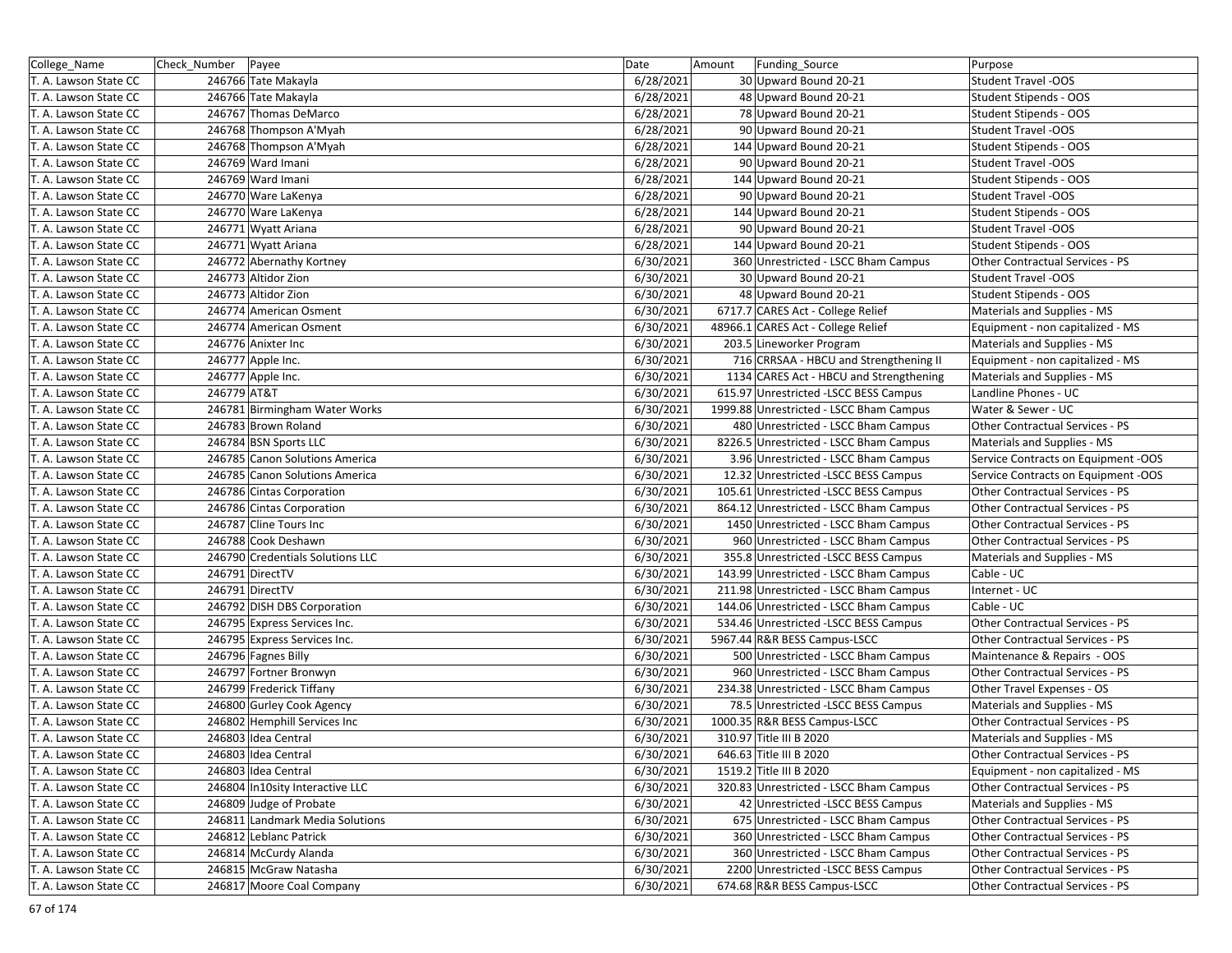| College_Name          | Check Number | Payee                                      | Date      | Amount | Funding_Source                           | Purpose                                |
|-----------------------|--------------|--------------------------------------------|-----------|--------|------------------------------------------|----------------------------------------|
| T. A. Lawson State CC |              | 246818 Office Depot                        | 6/30/2021 |        | 733.12 Unrestricted - LSCC Bham Campus   | Materials and Supplies - MS            |
| T. A. Lawson State CC |              | 246819 Onin Staffing LLC                   | 6/30/2021 |        | 1448.08 Unrestricted -LSCC BESS Campus   | Other Contractual Services - PS        |
| T. A. Lawson State CC |              | 246819 Onin Staffing LLC                   | 6/30/2021 |        | 3527.92 Unrestricted - LSCC Bham Campus  | Other Contractual Services - PS        |
| T. A. Lawson State CC |              | 246822 Pocket Nurse Enterprises Inc.       | 6/30/2021 |        | 133.67 Unrestricted - LSCC Bham Campus   | Materials and Supplies - MS            |
| T. A. Lawson State CC |              | 246823 Powell Lee                          | 6/30/2021 |        | 960 Unrestricted - LSCC Bham Campus      | Other Contractual Services - PS        |
| T. A. Lawson State CC |              | 246825 Republic Services Inc.              | 6/30/2021 |        | 6778.16 Unrestricted - LSCC Bham Campus  | Other Contractual Services - PS        |
| T. A. Lawson State CC |              | 246828 Securty Engineers                   | 6/30/2021 |        | 19067.45 Unrestricted - LSCC Bham Campus | Other Contractual Services - PS        |
| T. A. Lawson State CC |              | 246829 Sherwin Williams Co.                | 6/30/2021 |        | 214.95 Title III B 2020                  | Materials and Supplies - MS            |
| T. A. Lawson State CC |              | 246834 Southern Gas and Supply of Birm LLC | 6/30/2021 |        | 14400 Vocational Ed/CTE                  | Equipment - non capitalized - MS       |
| T. A. Lawson State CC |              | 246834 Southern Gas and Supply of Birm LLC | 6/30/2021 |        | 80703 Vocational Ed/CTE                  | Furniture and Equip > \$25K - CE       |
| T. A. Lawson State CC |              | 246835 Spire Alabama Inc.                  | 6/30/2021 |        | 1735.77 Unrestricted -LSCC BESS Campus   | Gas & Heating Fuel - UC                |
| T. A. Lawson State CC |              | 246835 Spire Alabama Inc.                  | 6/30/2021 |        | 4489.82 Unrestricted - LSCC Bham Campus  | Gas & Heating Fuel - UC                |
| T. A. Lawson State CC |              | 246836 Standard Roofing of Montgomery Inc  | 6/30/2021 |        | 20800 R&R BESS Campus-LSCC               | Other Contractual Services - PS        |
| T. A. Lawson State CC |              | 246837 STC World Wide LLC                  | 6/30/2021 |        | 5020.68 Title III B 2020                 | Maintenance & Repairs - OOS            |
| T. A. Lawson State CC |              | 246838 STEMedia Incorporated               | 6/30/2021 |        | 150 NSF 2PI STEM E3 20/21                | Other Contractual Services - PS        |
| T. A. Lawson State CC |              | 246840 Taylor Linen Services               | 6/30/2021 |        | 78.38 Food Services- BHM Campus          | Other Contractual Services - PS        |
| T. A. Lawson State CC |              | 246841 The Hiller Companies Inc.           | 6/30/2021 |        | 860 R&R BESS Campus-LSCC                 | Other Contractual Services - PS        |
| T. A. Lawson State CC |              | 246842 V&W Supply Company Inc.             | 6/30/2021 |        | 3234.97 Vocational Ed/CTE                | Equipment - non capitalized - MS       |
| T. A. Lawson State CC |              | 246843 W W Grainger Inc                    | 6/30/2021 |        | 294.66 Unrestricted - LSCC Bham Campus   | Materials and Supplies - MS            |
| T. A. Lawson State CC |              | 246844 Washington Tony                     | 6/30/2021 |        | 960 Unrestricted - LSCC Bham Campus      | Other Contractual Services - PS        |
| T. A. Lawson State CC |              | 246846 Whitlow Jean                        | 6/30/2021 |        | 2000 NSF 2PI STEM E3 20/21               | Other Contractual Services - PS        |
| T. A. Lawson State CC |              | 246848 Wittichen Supply Company Inc.       | 6/30/2021 |        | 112.79 Unrestricted -LSCC BESS Campus    | Materials and Supplies - MS            |
| T. A. Lawson State CC |              | 246849 Xerox Corporation                   | 6/30/2021 |        | 20.57 Unrestricted -LSCC BESS Campus     | Service Contracts on Equipment -OOS    |
| T. A. Lawson State CC |              | 246849 Xerox Corporation                   | 6/30/2021 |        | 143.95 Unrestricted -LSCC BESS Campus    | Long-Term Equipment Lease - CE         |
| T. A. Lawson State CC |              | 246851 #1 Stop Small Engine                | 7/1/2021  |        | 231.94 Unrestricted -LSCC BESS Campus    | Materials and Supplies - MS            |
| T. A. Lawson State CC |              | 246851 #1 Stop Small Engine                | 7/1/2021  |        | 450.5 Unrestricted -LSCC BESS Campus     | Other Contractual Services - PS        |
| T. A. Lawson State CC |              | 246852 A to Z Auto Inc.                    | 7/1/2021  |        | 8878.57 Unrestricted - LSCC Bham Campus  | Maintenance & Repairs - OOS            |
| T. A. Lawson State CC |              | 246853 ACT Inc                             | 7/1/2021  |        | 357 AE - State Regular                   | Institutional Use - OOS                |
| T. A. Lawson State CC |              | 246855 Aho Architects LLC                  | 7/1/2021  |        | 3072.28 Title III B 2020                 | Engineering & Architectural Svc -PS    |
| T. A. Lawson State CC |              | 246856 Alabama Department of Labor         | 7/1/2021  |        | 185 R&R BESS Campus-LSCC                 | <b>Other Contractual Services - PS</b> |
| T. A. Lawson State CC |              | 246857 American Express                    | 7/1/2021  |        | 399 Unrestricted - LSCC Bham Campus      | Advertising & Promotions - OOS         |
| T. A. Lawson State CC |              | 246857 American Express                    | 7/1/2021  |        | 1329.17 NSF 2PI STEM E3 20/21            | Materials and Supplies - MS            |
| T. A. Lawson State CC | 246860 AT&T  |                                            | 7/1/2021  |        | 42.93 Unrestricted - LSCC Bham Campus    | Wireless Phones - UC                   |
| T. A. Lawson State CC | 246861 AT&T  |                                            | 7/1/2021  |        | 69.99 Unrestricted - LSCC Bham Campus    | Wireless Phones - UC                   |
| T. A. Lawson State CC | 246862 AT&T  |                                            | 7/1/2021  |        | 1457 Unrestricted -LSCC BESS Campus      | Landline Phones - UC                   |
| T. A. Lawson State CC | 246862 AT&T  |                                            | 7/1/2021  |        | 5662.37 Unrestricted - LSCC Bham Campus  | Landline Phones - UC                   |
| T. A. Lawson State CC |              | 246863 AT&T Long Distance                  | 7/1/2021  |        | 16.07 Unrestricted - LSCC Bham Campus    | Landline Phones - UC                   |
| T. A. Lawson State CC |              | 246864 B & D Electric Motors Inc           | 7/1/2021  |        | 116.8 Unrestricted - LSCC Bham Campus    | Maintenance & Repairs - OOS            |
| T. A. Lawson State CC |              | 246865 Bessemer Utilities                  | 7/1/2021  |        | 1038.73 Unrestricted -LSCC BESS Campus   | Water & Sewer - UC                     |
| T. A. Lawson State CC |              | 246865 Bessemer Utilities                  | 7/1/2021  |        | 26469.23 Unrestricted -LSCC BESS Campus  | Electricity - UC                       |
| T. A. Lawson State CC |              | 246868 Cintas Corporation                  | 7/1/2021  |        | 635.06 Unrestricted -LSCC BESS Campus    | Other Contractual Services - PS        |
| T. A. Lawson State CC |              | 246872 Community College of Appalachia     | 7/1/2021  |        | 750 Unrestricted - LSCC Bham Campus      | Memberships - PS                       |
| T. A. Lawson State CC |              | 246879 Itac Solutions                      | 7/1/2021  |        | 1320 Title III B 2021                    | Other Contractual Services - PS        |
| T. A. Lawson State CC |              | 246883 Level 3 Communications              | 7/1/2021  |        | 3304.24 Unrestricted - LSCC Bham Campus  | Internet - UC                          |
| T. A. Lawson State CC |              | 246886 Lippincott Williams & Wilkins       | 7/1/2021  |        | 1819.9 Unrestricted - LSCC Bham Campus   | Institutional Use - OOS                |
| T. A. Lawson State CC |              | 246887 Building Specialties Co             | 7/1/2021  |        | 493 Unrestricted - LSCC Bham Campus      | Other Contractual Services - PS        |
| T. A. Lawson State CC |              | 246888 Lsi Research Inc.                   | 7/1/2021  |        | 11800 Title III SAFRAÂ Prog Admin 2020   | Other Contractual Services - PS        |
| T. A. Lawson State CC |              | 246890 People Ready                        | 7/1/2021  |        | 4873.33 Unrestricted - LSCC Bham Campus  | Other Contractual Services - PS        |
| T. A. Lawson State CC |              | 246891 Platinum Hoods LLC                  | 7/1/2021  |        | 225 Unrestricted - LSCC Bham Campus      | Maintenance & Repairs - OOS            |
| T. A. Lawson State CC |              | 246893 Progressive Electrical Se           | 7/1/2021  |        | 542.06 Unrestricted - LSCC Bham Campus   | Maintenance & Repairs - OOS            |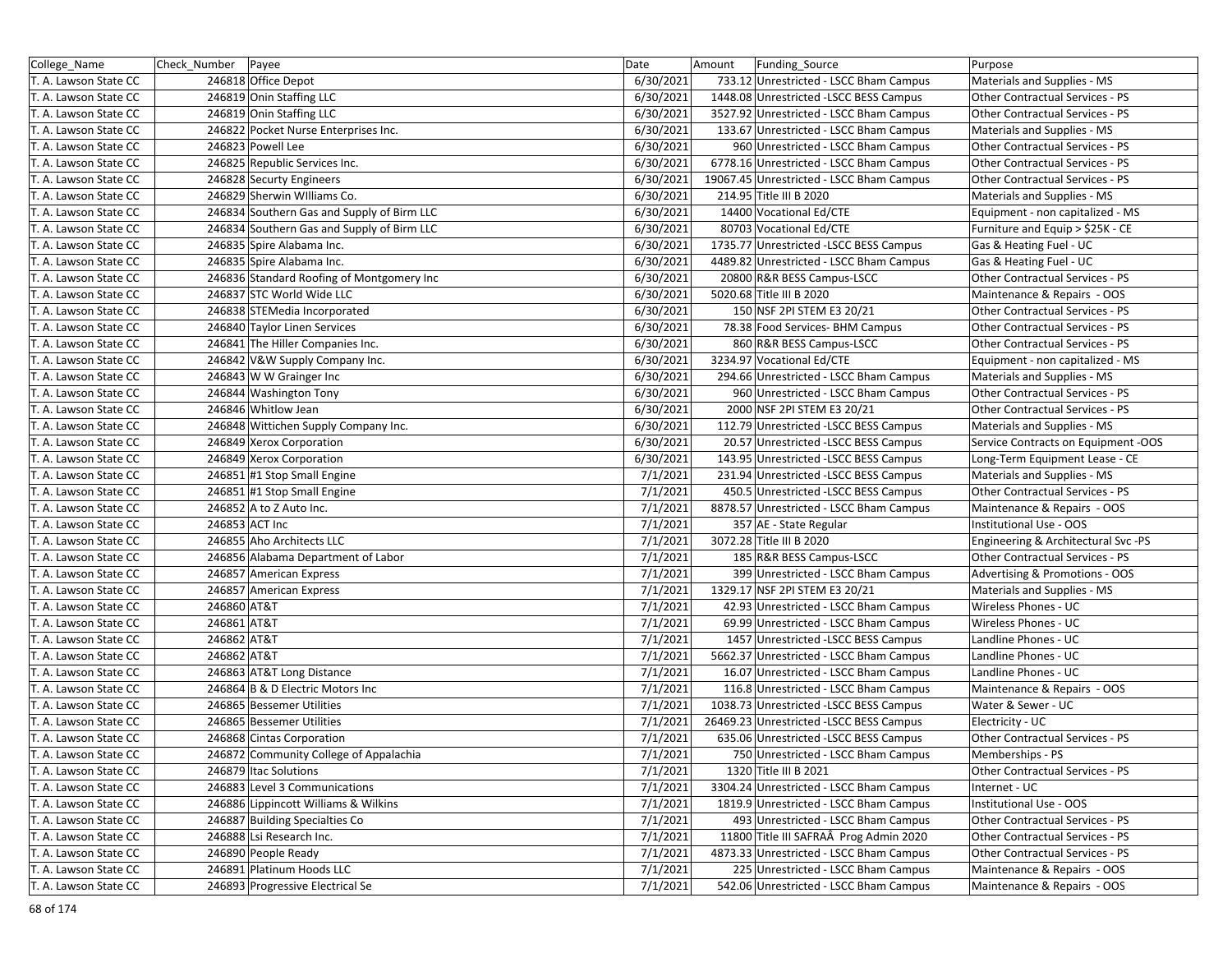| College_Name          | Check_Number   Payee |                                            | Date     | Amount<br>Funding_Source                | Purpose                             |
|-----------------------|----------------------|--------------------------------------------|----------|-----------------------------------------|-------------------------------------|
| T. A. Lawson State CC |                      | 246894 Regions Bank                        | 7/1/2021 | 2071.88 Bond 2012                       | Bonds - Interest Payments - CE      |
| T. A. Lawson State CC |                      | 246894 Regions Bank                        | 7/1/2021 | 40000 Bond 2012                         | Bonds - Principal Payments - CE     |
| T. A. Lawson State CC |                      | 246895 Regions Bank                        | 7/1/2021 | 10828.33 Bond 2007                      | Bonds - Interest Payments - CE      |
| T. A. Lawson State CC |                      | 246895 Regions Bank                        | 7/1/2021 | 19166.67 Bond 2007                      | Bonds - Principal Payments - CE     |
| T. A. Lawson State CC |                      | 246896 Rittenhouse                         | 7/1/2021 | 400 Unrestricted - LSCC Bham Campus     | Subscriptions - OOS                 |
| T. A. Lawson State CC |                      | 246897 Sherwin Williams Co.                | 7/1/2021 | 4711.65 R&R BHM Campus - LSCC           | Materials and Supplies - MS         |
| T. A. Lawson State CC |                      | 246900 STC World Wide LLC                  | 7/1/2021 | 11.1 R&R BESS Campus-LSCC               | Materials and Supplies - MS         |
| T. A. Lawson State CC |                      | 246900 STC World Wide LLC                  | 7/1/2021 | 1590 R&R BESS Campus-LSCC               | Maintenance & Repairs - OOS         |
| T. A. Lawson State CC |                      | 246901 Stevens Kendric                     | 7/1/2021 | 840 Unrestricted - LSCC Bham Campus     | Other Contractual Services - PS     |
| T. A. Lawson State CC |                      | 246902 Strickland Companies                | 7/1/2021 | 822.77 Unrestricted - LSCC Bham Campus  | Materials and Supplies - MS         |
| T. A. Lawson State CC |                      | 246903 The Solutions Team Inc              | 7/1/2021 | 143 Title III B 2020                    | Other Contractual Services - PS     |
| T. A. Lawson State CC |                      | 246904 TK Elevator Corporation             | 7/1/2021 | 202.11 Unrestricted - LSCC Bham Campus  | Other Contractual Services - PS     |
| T. A. Lawson State CC |                      | 246904 TK Elevator Corporation             | 7/1/2021 | 280.56 Unrestricted -LSCC BESS Campus   | Other Contractual Services - PS     |
| T. A. Lawson State CC |                      | 246905 Transfr Inc.                        | 7/1/2021 | 36000 Ready to Work                     | Computer Software(non capital) - MS |
| T. A. Lawson State CC |                      | 246909 Verizon Wireless                    | 7/1/2021 | 1716.76 Unrestricted - LSCC Bham Campus | Wireless Phones - UC                |
| T. A. Lawson State CC |                      | 246911 Abernathy Kyla                      | 7/7/2021 | 175 NSF 2PI STEM E3 19/20               | Student Stipends - OOS              |
| T. A. Lawson State CC |                      | 246912 ACT Inc                             | 7/7/2021 | 945 ARC Grant Part 2                    | Grants Awards and Prizes - OOS      |
| T. A. Lawson State CC |                      | 246913 Aigboose Triniti                    | 7/7/2021 | 450 NSF 2PI STEM E3 19/20               | Student Stipends - OOS              |
| T. A. Lawson State CC | 246914 AT&T          |                                            | 7/7/2021 | 182.36 Unrestricted - LSCC Bham Campus  | Landline Phones - UC                |
| T. A. Lawson State CC |                      | 246915 Banks Bryce                         | 7/7/2021 | 390 NSF 2PI STEM E3 19/20               | Student Stipends - OOS              |
| T. A. Lawson State CC |                      | 246916 Battle Mia                          | 7/7/2021 | 500 NSF 2PI STEM E3 19/20               | Student Stipends - OOS              |
| T. A. Lawson State CC |                      | 246917 Battle William                      | 7/7/2021 | 480 NSF 2PI STEM E3 19/20               | Student Stipends - OOS              |
| T. A. Lawson State CC |                      | 246918 Bell Elma                           | 7/7/2021 | 102.71 Unrestricted - LSCC Bham Campus  | Mileage - IS                        |
| T. A. Lawson State CC |                      | 246919 Bessemer Utilities                  | 7/7/2021 | 329.17 Unrestricted -LSCC BESS Campus   | Water & Sewer - UC                  |
| T. A. Lawson State CC |                      | 246920 Boykin Jaiden                       | 7/7/2021 | 500 NSF 2PI STEM E3 19/20               | Student Stipends - OOS              |
| T. A. Lawson State CC |                      | 246921 Burrow Micah                        | 7/7/2021 | 400 NSF 2PI STEM E3 19/20               | Student Stipends - OOS              |
| T. A. Lawson State CC |                      | 246922 Caldwell Lyric                      | 7/7/2021 | 575 NSF 2PI STEM E3 19/20               | Student Stipends - OOS              |
| T. A. Lawson State CC |                      | 246923 Cohill Albert                       | 7/7/2021 | 500 NSF 2PI STEM E3 19/20               | Student Stipends - OOS              |
| T. A. Lawson State CC |                      | 246924 Coleman Audrey                      | 7/7/2021 | 500 NSF 2PI STEM E3 19/20               | Student Stipends - OOS              |
| T. A. Lawson State CC |                      | 246925 Cotton Jakeithia                    | 7/7/2021 | 500 NSF 2PI STEM E3 19/20               | Student Stipends - OOS              |
| T. A. Lawson State CC |                      | 246926 Cottrell Cameron                    | 7/7/2021 | 375 NSF 2PI STEM E3 19/20               | Student Stipends - OOS              |
| T. A. Lawson State CC |                      | 246927 Davis Alexandria                    | 7/7/2021 | 240 NSF 2PI STEM E3 19/20               | Student Stipends - OOS              |
| T. A. Lawson State CC |                      | 246928 Dudley Kera                         | 7/7/2021 | 2000 NSF 2PI STEM E3 19/20              | Student Stipends - OOS              |
| T. A. Lawson State CC |                      | 246929 Eason Maia                          | 7/7/2021 | 375 NSF 2PI STEM E3 19/20               | Student Stipends - OOS              |
| T. A. Lawson State CC |                      | 246930 Express Services Inc.               | 7/7/2021 | 1230.4 Unrestricted - LSCC Bham Campus  | Other Contractual Services - PS     |
| T. A. Lawson State CC |                      | 246931 Fancher Shayla                      | 7/7/2021 | 500 NSF 2PI STEM E3 19/20               | Student Stipends - OOS              |
| T. A. Lawson State CC |                      | 246932 Gardner Isadore                     | 7/7/2021 | 2800 Unrestricted -LSCC BESS Campus     | Other Contractual Services - PS     |
| T. A. Lawson State CC |                      | 246933 Gardner Kya                         | 7/7/2021 | 500 NSF 2PI STEM E3 19/20               | Student Stipends - OOS              |
| T. A. Lawson State CC |                      | 246934 Gatson Gavin                        | 7/7/2021 | 500 NSF 2PI STEM E3 19/20               | Student Stipends - OOS              |
| T. A. Lawson State CC |                      | 246935 Gray Santana                        | 7/7/2021 | 525 NSF 2PI STEM E3 19/20               | Student Stipends - OOS              |
| T. A. Lawson State CC |                      | 246936 Green Tauni                         | 7/7/2021 | 550 NSF 2PI STEM E3 19/20               | Student Stipends - OOS              |
| T. A. Lawson State CC |                      | 246937 Harrell Caleb                       | 7/7/2021 | 410 NSF 2PI STEM E3 19/20               | Student Stipends - OOS              |
| T. A. Lawson State CC |                      | 246938 Hawkins Joshua                      | 7/7/2021 | 500 NSF 2PI STEM E3 19/20               | Student Stipends - OOS              |
| T. A. Lawson State CC |                      | 246939 Hemphill Services Inc               | 7/7/2021 | 1374.75 R&R BESS Campus-LSCC            | Other Contractual Services - PS     |
| T. A. Lawson State CC |                      | 246940 Henry Jeriah                        | 7/7/2021 | 1500 NSF 2PI STEM E3 19/20              | Student Stipends - OOS              |
| T. A. Lawson State CC |                      | 246941 Hicks Stevens                       | 7/7/2021 | 405 NSF 2PI STEM E3 19/20               | <b>Student Stipends - OOS</b>       |
| T. A. Lawson State CC |                      | 246942 Hill's Commercial Interio           | 7/7/2021 | 1475 R&R BHM Campus - LSCC              | Other Contractual Services - PS     |
| T. A. Lawson State CC |                      | 246943 Hilton The Lodge at Gulf State Park | 7/7/2021 | 674.61 Unrestricted - LSCC Bham Campus  | Lodging - IS                        |
| T. A. Lawson State CC |                      | 246945 Hunter Jayden                       | 7/7/2021 | 400 NSF 2PI STEM E3 19/20               | Student Stipends - OOS              |
| T. A. Lawson State CC |                      | 246946 Hurst Emilee                        | 7/7/2021 | 480 NSF 2PI STEM E3 19/20               | Student Stipends - OOS              |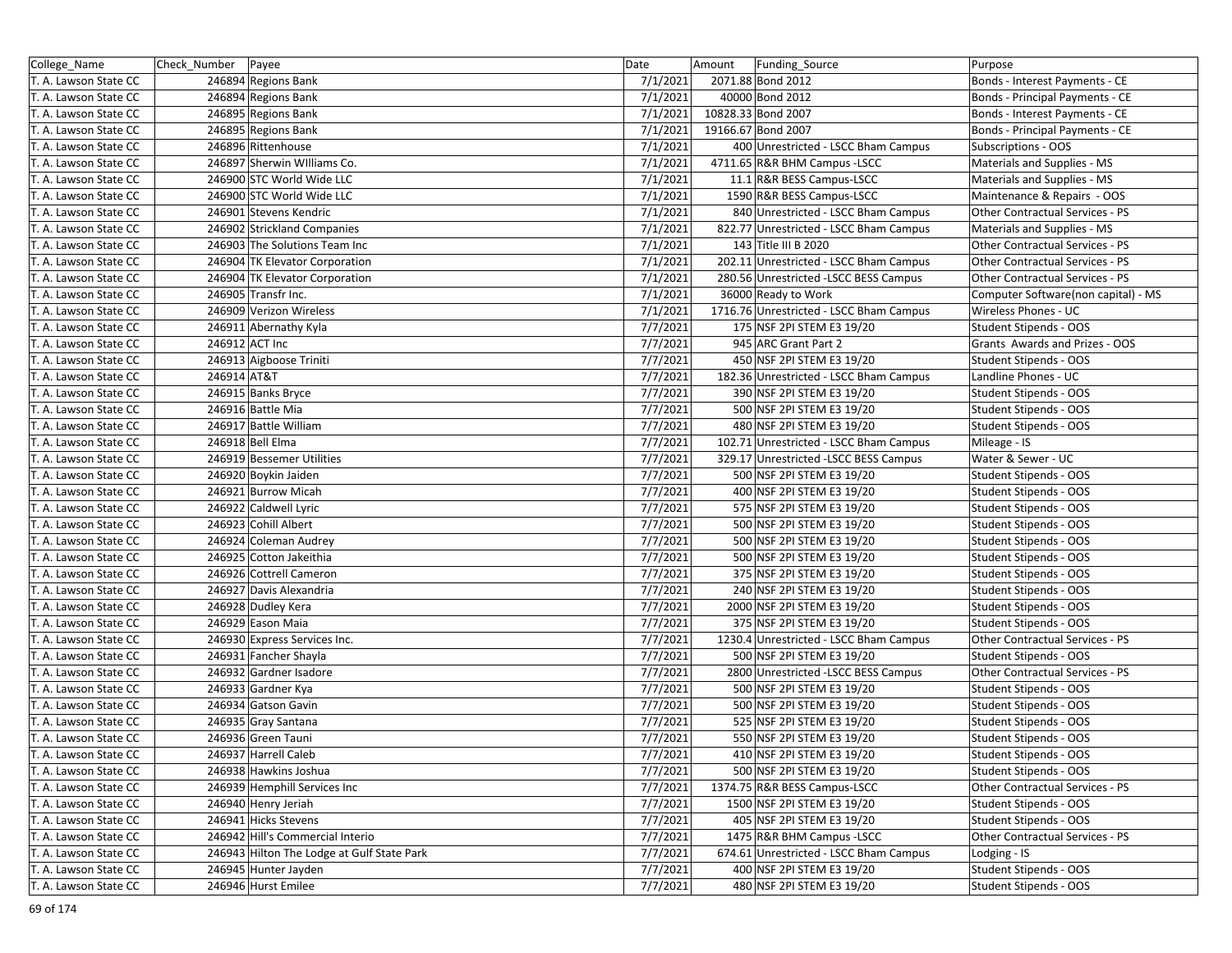| College_Name          | Check_Number   Payee                         | Date     | Amount | Funding_Source                           | Purpose                            |
|-----------------------|----------------------------------------------|----------|--------|------------------------------------------|------------------------------------|
| T. A. Lawson State CC | 246947 Hurst Jackie                          | 7/7/2021 |        | 500 NSF 2PI STEM E3 19/20                | Student Stipends - OOS             |
| T. A. Lawson State CC | 246948 Itac Solutions                        | 7/7/2021 |        | 2904 Title III B 2021                    | Other Contractual Services - PS    |
| T. A. Lawson State CC | 246949 Jones Zion                            | 7/7/2021 |        | 500 NSF 2PI STEM E3 19/20                | Student Stipends - OOS             |
| T. A. Lawson State CC | 246950 Kyles James                           | 7/7/2021 |        | 465 NSF 2PI STEM E3 19/20                | Student Stipends - OOS             |
| T. A. Lawson State CC | 246951 McGhee Ty'Asia                        | 7/7/2021 |        | 430 NSF 2PI STEM E3 19/20                | Student Stipends - OOS             |
| T. A. Lawson State CC | 246952 McIntosh Kayla                        | 7/7/2021 |        | 500 NSF 2PI STEM E3 19/20                | Student Stipends - OOS             |
| T. A. Lawson State CC | 246953 McIntosh Tayla                        | 7/7/2021 |        | 500 NSF 2PI STEM E3 19/20                | Student Stipends - OOS             |
| T. A. Lawson State CC | 246955 Morris Iyuana                         | 7/7/2021 |        | 2000 NSF 2PI STEM E3 19/20               | Student Stipends - OOS             |
| T. A. Lawson State CC | 246956 Mwangi Daisy                          | 7/7/2021 |        | 488.75 NSF 2PI STEM E3 19/20             | Student Stipends - OOS             |
| T. A. Lawson State CC | 246957 NELSON GLASS COMPANY                  | 7/7/2021 |        | 475 R&R BESS Campus-LSCC                 | Maintenance & Repairs - OOS        |
| T. A. Lawson State CC | 246958 Nixon Michael                         | 7/7/2021 |        | 500 NSF 2PI STEM E3 19/20                | Student Stipends - OOS             |
| T. A. Lawson State CC | 246959 Parker Serethia                       | 7/7/2021 |        | 425 NSF 2PI STEM E3 19/20                | Student Stipends - OOS             |
| T. A. Lawson State CC | 246960 Sanders Jordan                        | 7/7/2021 |        | 500 NSF 2PI STEM E3 19/20                | Student Stipends - OOS             |
| T. A. Lawson State CC | 246961 Seals Kayla                           | 7/7/2021 |        | 1000 NSF 2PI STEM E3 19/20               | Student Stipends - OOS             |
| T. A. Lawson State CC | 246962 Shamburger Devin                      | 7/7/2021 |        | 500 NSF 2PI STEM E3 19/20                | Student Stipends - OOS             |
| T. A. Lawson State CC | 246963 Shaw Bradley                          | 7/7/2021 |        | 420 NSF 2PI STEM E3 19/20                | Student Stipends - OOS             |
| T. A. Lawson State CC | 246966 Stinson Lindsey                       | 7/7/2021 |        | 250 NSF 2PI STEM E3 19/20                | Student Stipends - OOS             |
| T. A. Lawson State CC | 246967 Stokes Austin                         | 7/7/2021 |        | 500 NSF 2PI STEM E3 19/20                | Student Stipends - OOS             |
| T. A. Lawson State CC | 246968 Sullen Alexandria                     | 7/7/2021 |        | 463.75 NSF 2PI STEM E3 19/20             | Student Stipends - OOS             |
| T. A. Lawson State CC | 246971 Universal Cleaning Solutions          | 7/7/2021 |        | 1047.9 Title III B 2020                  | Other Contractual Services - PS    |
| T. A. Lawson State CC | 246972 Wilson Kierstan                       | 7/7/2021 |        | 500 NSF 2PI STEM E3 19/20                | Student Stipends - OOS             |
| T. A. Lawson State CC | 246973 Woods Zachery                         | 7/7/2021 |        | 500 NSF 2PI STEM E3 19/20                | Student Stipends - OOS             |
| T. A. Lawson State CC | 246975 Young Dextyni                         | 7/7/2021 |        | 500 NSF 2PI STEM E3 19/20                | Student Stipends - OOS             |
| T. A. Lawson State CC | 246976 #1 Stop Small Engine                  | 7/8/2021 |        | 1501.74 Unrestricted - LSCC Bham Campus  | Maintenance & Repairs - OOS        |
| T. A. Lawson State CC | 246977 Advanced Mower                        | 7/8/2021 |        | 445.62 Unrestricted - LSCC Bham Campus   | Maintenance & Repairs - OOS        |
| T. A. Lawson State CC | 246978 Alabama Lock & Key                    | 7/8/2021 |        | 6 Unrestricted - LSCC Bham Campus        | Maintenance & Repairs - OOS        |
| T. A. Lawson State CC | 246979 AT&T                                  | 7/8/2021 |        | 362.64 Unrestricted - LSCC Bham Campus   | Landline Phones - UC               |
| T. A. Lawson State CC | 246980 Premere Chevrolet                     | 7/8/2021 |        | 281 Unrestricted - LSCC Bham Campus      | Maintenance & Repairs - OOS        |
| T. A. Lawson State CC | 246981 Birmingham Water Works                | 7/8/2021 |        | 35.31 Unrestricted - LSCC Bham Campus    | Water & Sewer - UC                 |
| T. A. Lawson State CC | 246982 Canon Financial Solutions Inc         | 7/8/2021 |        | 220.1 Title III B 2021                   | Other Contractual Services - PS    |
| T. A. Lawson State CC | 246983 CDW LLC                               | 7/8/2021 |        | 444.51 SPECIAL POP-LTC CNA INITIATIVE    | Materials and Supplies - MS        |
| T. A. Lawson State CC | 246984 CHEA                                  | 7/8/2021 |        | 725 Unrestricted - LSCC Bham Campus      | Memberships - PS                   |
| T. A. Lawson State CC | 246985 DISH DBS Corporation                  | 7/8/2021 |        | 177.06 Unrestricted - LSCC Bham Campus   | Internet - UC                      |
| T. A. Lawson State CC | 246986 East Alabama Portables Inc            | 7/8/2021 |        | 150 Lineworker Program                   | Other Contractual Services - PS    |
| T. A. Lawson State CC | 246987 Ferrellgas                            | 7/8/2021 |        | 396.59 Unrestricted -LSCC BESS Campus    | Maintenance & Repairs - OOS        |
| T. A. Lawson State CC | 246988 Harris John                           | 7/8/2021 |        | 175 Unrestricted -LSCC BESS Campus       | Materials and Supplies - MS        |
| T. A. Lawson State CC | 246989 Home Depot                            | 7/8/2021 |        | 199.96 Unrestricted -LSCC BESS Campus    | Materials and Supplies - MS        |
| T. A. Lawson State CC | 246990 Johnson Controls                      | 7/8/2021 |        | 6742.41 Title III B 2020                 | Other Contractual Services - PS    |
| T. A. Lawson State CC | 246991 Manufacturing Skill Standards Council | 7/8/2021 |        | 615 ARC Grant Part 2                     | Grants Awards and Prizes - OOS     |
| T. A. Lawson State CC | 246992 MCI Service Parts                     | 7/8/2021 |        | 21316.06 Unrestricted - LSCC Bham Campus | Maintenance & Repairs - OOS        |
| T. A. Lawson State CC | 246993 Metro Storage/Trailer                 | 7/8/2021 |        | 180 Unrestricted - LSCC BESS Campus      | Short-Term Equipment Rentals - OOS |
| T. A. Lawson State CC | 246993 Metro Storage/Trailer                 | 7/8/2021 |        | 360 Unrestricted - LSCC Bham Campus      | Short-Term Equipment Rentals - OOS |
| T. A. Lawson State CC | 246994 Office Depot                          | 7/8/2021 |        | 74.97 Unrestricted - LSCC Bham Campus    | Materials and Supplies - MS        |
| T. A. Lawson State CC | 246995 People Ready                          | 7/8/2021 |        | 3225.88 Unrestricted - LSCC Bham Campus  | Other Contractual Services - PS    |
| T. A. Lawson State CC | 246996 Quill Llc                             | 7/8/2021 |        | 1253.52 AE - State Regular               | Materials and Supplies - MS        |
| T. A. Lawson State CC | 246997 Quill Llc                             | 7/8/2021 |        | 210.14 Unrestricted -LSCC BESS Campus    | Materials and Supplies - MS        |
| T. A. Lawson State CC | 246998 Quill Llc                             | 7/8/2021 |        | 102.6 Unrestricted -LSCC BESS Campus     | Materials and Supplies - MS        |
| T. A. Lawson State CC | 246998 Quill Llc                             | 7/8/2021 |        | 1438.98 Unrestricted - LSCC Bham Campus  | Materials and Supplies - MS        |
| T. A. Lawson State CC | 246998 Quill Llc                             | 7/8/2021 |        | 2584.95 AE-Federal Regular               | Materials and Supplies - MS        |
| T. A. Lawson State CC | 246999 Republic Services Inc.                | 7/8/2021 |        | 383.77 Unrestricted -LSCC BESS Campus    | Other Contractual Services - PS    |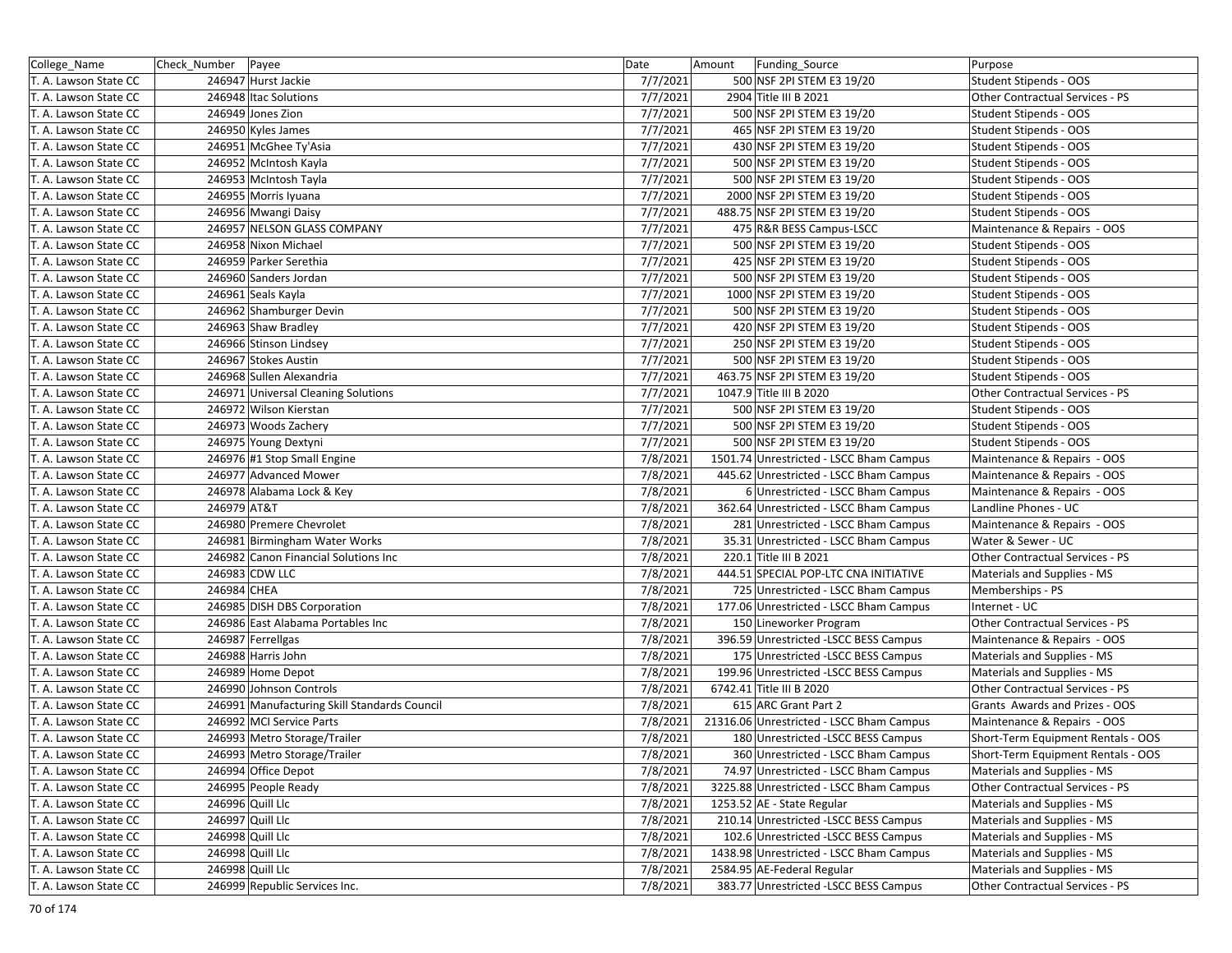| College_Name          | Check_Number   Payee |                                                                | Date      | Amount | Funding_Source                            | Purpose                                |
|-----------------------|----------------------|----------------------------------------------------------------|-----------|--------|-------------------------------------------|----------------------------------------|
| T. A. Lawson State CC |                      | 247000 Respondus                                               | 7/8/2021  |        | 9095 Title III B 2021                     | <b>Subscriptions - OOS</b>             |
| T. A. Lawson State CC |                      | 247001 RJ Young Company                                        | 7/8/2021  |        | 334.4 Unrestricted -LSCC BESS Campus      | Long-Term Equipment Lease - CE         |
| T. A. Lawson State CC |                      | 247001 RJ Young Company                                        | 7/8/2021  |        | 1012.32 Unrestricted - LSCC Bham Campus   | Service Contracts on Equipment -OOS    |
| T. A. Lawson State CC |                      | 247001 RJ Young Company                                        | 7/8/2021  |        | 10098.84 Unrestricted - LSCC Bham Campus  | Long-Term Equipment Lease - CE         |
| T. A. Lawson State CC |                      | 247002 RJ Young Company                                        | 7/8/2021  |        | 269.52 Unrestricted - LSCC Bham Campus    | Long-Term Equipment Lease - CE         |
| T. A. Lawson State CC |                      | 247003 RJ Young Company                                        | 7/8/2021  |        | 139.77 Unrestricted - LSCC Bham Campus    | Long-Term Equipment Lease - CE         |
| T. A. Lawson State CC |                      | 247004 Southern Association of Colleges with Associate Degrees | 7/8/2021  |        | 150 Unrestricted - LSCC Bham Campus       | Memberships - PS                       |
| T. A. Lawson State CC |                      | 247005 Walmart                                                 | 7/8/2021  |        | 29.44 Unrestricted - LSCC Bham Campus     | Materials and Supplies - MS            |
| T. A. Lawson State CC |                      | 247005 Walmart                                                 | 7/8/2021  |        | 289.23 NSF 2PI STEM E3 20/21              | Materials and Supplies - MS            |
| T. A. Lawson State CC |                      | 247006 Williams & FudgeInc.                                    | 7/8/2021  |        | 1321.04 Unrestricted - LSCC Bham Campus   | Debt Collection Expense - PS           |
| T. A. Lawson State CC |                      | 247007 Xerox Business Solutions Southeast                      | 7/8/2021  |        | 8.11 Unrestricted - LSCC Bham Campus      | Service Contracts on Equipment -OOS    |
| T. A. Lawson State CC |                      | 247007 Xerox Business Solutions Southeast                      | 7/8/2021  |        | 133.16 Unrestricted - LSCC Bham Campus    | Long-Term Equipment Lease - CE         |
| T. A. Lawson State CC |                      | 247008 Xerox Corporation                                       | 7/8/2021  |        | 208.67 Unrestricted - LSCC Bham Campus    | Service Contracts on Equipment -OOS    |
| T. A. Lawson State CC |                      | 247008 Xerox Corporation                                       | 7/8/2021  |        | 866.81 Unrestricted - LSCC Bham Campus    | Long-Term Equipment Lease - CE         |
| T. A. Lawson State CC |                      | 247009 Abernathy Kortney                                       | 7/13/2021 |        | 480 Unrestricted - LSCC Bham Campus       | Other Contractual Services - PS        |
| T. A. Lawson State CC |                      | 247011 Advanced Welding Supply                                 | 7/13/2021 |        | 432.45 Unrestricted -LSCC BESS Campus     | Materials and Supplies - MS            |
| T. A. Lawson State CC |                      | 247013 American Osment                                         | 7/13/2021 |        | 73.1 Unrestricted -LSCC BESS Campus       | Materials and Supplies - MS            |
| T. A. Lawson State CC |                      | 247015 Apple Inc.                                              | 7/13/2021 |        | 215.8 CRRSAA - HBCU and Strengthening II  | Equipment - non capitalized - MS       |
| T. A. Lawson State CC |                      | 247015 Apple Inc.                                              | 7/13/2021 |        | 2174.2 CRRSAA - HBCU and Strengthening II | Materials and Supplies - MS            |
| T. A. Lawson State CC |                      | 247016 Arrow Exterminators                                     | 7/13/2021 |        | 40 Unrestricted - LSCC Bham Campus        | Other Contractual Services - PS        |
| T. A. Lawson State CC | 247017 AT&T          |                                                                | 7/13/2021 |        | 118.4 Unrestricted - LSCC Bham Campus     | Wireless Phones - UC                   |
| T. A. Lawson State CC |                      | 247022 Blake Advertising                                       | 7/13/2021 |        | 2886.75 NSF 2PI STEM E3 20/21             | Materials and Supplies - MS            |
| T. A. Lawson State CC |                      | 247030 Brown Roland                                            | 7/13/2021 |        | 720 Unrestricted - LSCC Bham Campus       | Other Contractual Services - PS        |
| T. A. Lawson State CC |                      | 247036 Cintas Corporation                                      | 7/13/2021 |        | 105.61 Unrestricted -LSCC BESS Campus     | Other Contractual Services - PS        |
| T. A. Lawson State CC |                      | 247036 Cintas Corporation                                      | 7/13/2021 |        | 653.92 Unrestricted - LSCC Bham Campus    | Other Contractual Services - PS        |
| T. A. Lawson State CC |                      | 247039 Cook Deshawn                                            | 7/13/2021 |        | 600 Unrestricted - LSCC Bham Campus       | Other Contractual Services - PS        |
| T. A. Lawson State CC |                      | 247040 Cook's Pest Control                                     | 7/13/2021 |        | 651 Unrestricted -LSCC BESS Campus        | <b>Other Contractual Services - PS</b> |
| T. A. Lawson State CC |                      | 247041 Cottingham Latisha                                      | 7/13/2021 |        | 900 Unrestricted -LSCC BESS Campus        | Other Contractual Services - PS        |
| T. A. Lawson State CC |                      | 247050 Express Services Inc.                                   | 7/13/2021 |        | 499.85 Unrestricted -LSCC BESS Campus     | Other Contractual Services - PS        |
| T. A. Lawson State CC |                      | 247050 Express Services Inc.                                   | 7/13/2021 |        | 1599.52 R&R BESS Campus-LSCC              | Other Contractual Services - PS        |
| T. A. Lawson State CC |                      | 247057 Harris Insulation Inc.                                  | 7/13/2021 |        | 920 Title III B 2020                      | Other Contractual Services - PS        |
| T. A. Lawson State CC |                      | 247066 Hooten Kenneth                                          | 7/13/2021 |        | 720 Unrestricted - LSCC Bham Campus       | Other Contractual Services - PS        |
| T. A. Lawson State CC |                      | 247071 Idea Central                                            | 7/13/2021 |        | 5250 CARES Act - College Relief           | Other Contractual Services - PS        |
| T. A. Lawson State CC |                      | 247072 Itac Solutions                                          | 7/13/2021 |        | 2376 Title III B 2021                     | Other Contractual Services - PS        |
| T. A. Lawson State CC |                      | 247081 K Log Inc                                               | 7/13/2021 |        | 268.45 Student Support Service-Bess 20 21 | Materials and Supplies - MS            |
| T. A. Lawson State CC |                      | 247083 Lawson State Foundation                                 | 7/13/2021 |        | 2000 Unrestricted -LSCC BESS Campus       | Short-Term Building Rentals - OOS      |
| T. A. Lawson State CC |                      | 247084 Leblanc Patrick                                         | 7/13/2021 |        | 360 Unrestricted - LSCC Bham Campus       | Other Contractual Services - PS        |
| T. A. Lawson State CC |                      | 247085 Leblanc Patrick                                         | 7/13/2021 |        | 120 Unrestricted - LSCC Bham Campus       | Other Contractual Services - PS        |
| T. A. Lawson State CC |                      | 247086 Lee's Sporting Goods Inc                                | 7/13/2021 |        | 1131.8 Dep Liab - Baseball Booster Club   | Deposits Held for Others - Agency      |
| T. A. Lawson State CC |                      | 247098 Meeks Environmental Services LLC                        | 7/13/2021 |        | 975 R&R BESS Campus-LSCC                  | Maintenance & Repairs - OOS            |
| T. A. Lawson State CC |                      | 247105 NiTel Inc.                                              | 7/13/2021 |        | 906.26 Unrestricted - LSCC Bham Campus    | Internet - UC                          |
| T. A. Lawson State CC |                      | 247105 NiTel Inc.                                              | 7/13/2021 |        | 2575.12 Unrestricted -LSCC BESS Campus    | Internet - UC                          |
| T. A. Lawson State CC |                      | 247106 Office Depot                                            | 7/13/2021 |        | 794.55 Title III B 2021                   | Materials and Supplies - MS            |
| T. A. Lawson State CC |                      | 247109 Onin Staffing LLC                                       | 7/13/2021 |        | 1516.52 Unrestricted -LSCC BESS Campus    | Other Contractual Services - PS        |
| T. A. Lawson State CC |                      | 247109 Onin Staffing LLC                                       | 7/13/2021 |        | 3185.54 Unrestricted - LSCC Bham Campus   | Other Contractual Services - PS        |
| T. A. Lawson State CC |                      | 247112 Pocket Nurse Enterprises Inc.                           | 7/13/2021 |        | 4273.56 Unrestricted -LSCC BESS Campus    | Materials and Supplies - MS            |
| T. A. Lawson State CC |                      | 247113 Powell Lee                                              | 7/13/2021 |        | 960 Unrestricted - LSCC Bham Campus       | Other Contractual Services - PS        |
| T. A. Lawson State CC |                      | 247114 QCI Inc.                                                | 7/13/2021 |        | 143.63 Unrestricted -LSCC BESS Campus     | Materials and Supplies - MS            |
| T. A. Lawson State CC |                      | 247117 Republic Services Inc.                                  | 7/13/2021 |        | 2306.33 Unrestricted -LSCC BESS Campus    | Other Contractual Services - PS        |
| T. A. Lawson State CC |                      | 247124 Securty Engineers                                       | 7/13/2021 |        | 4698.96 Unrestricted - LSCC Bham Campus   | Other Contractual Services - PS        |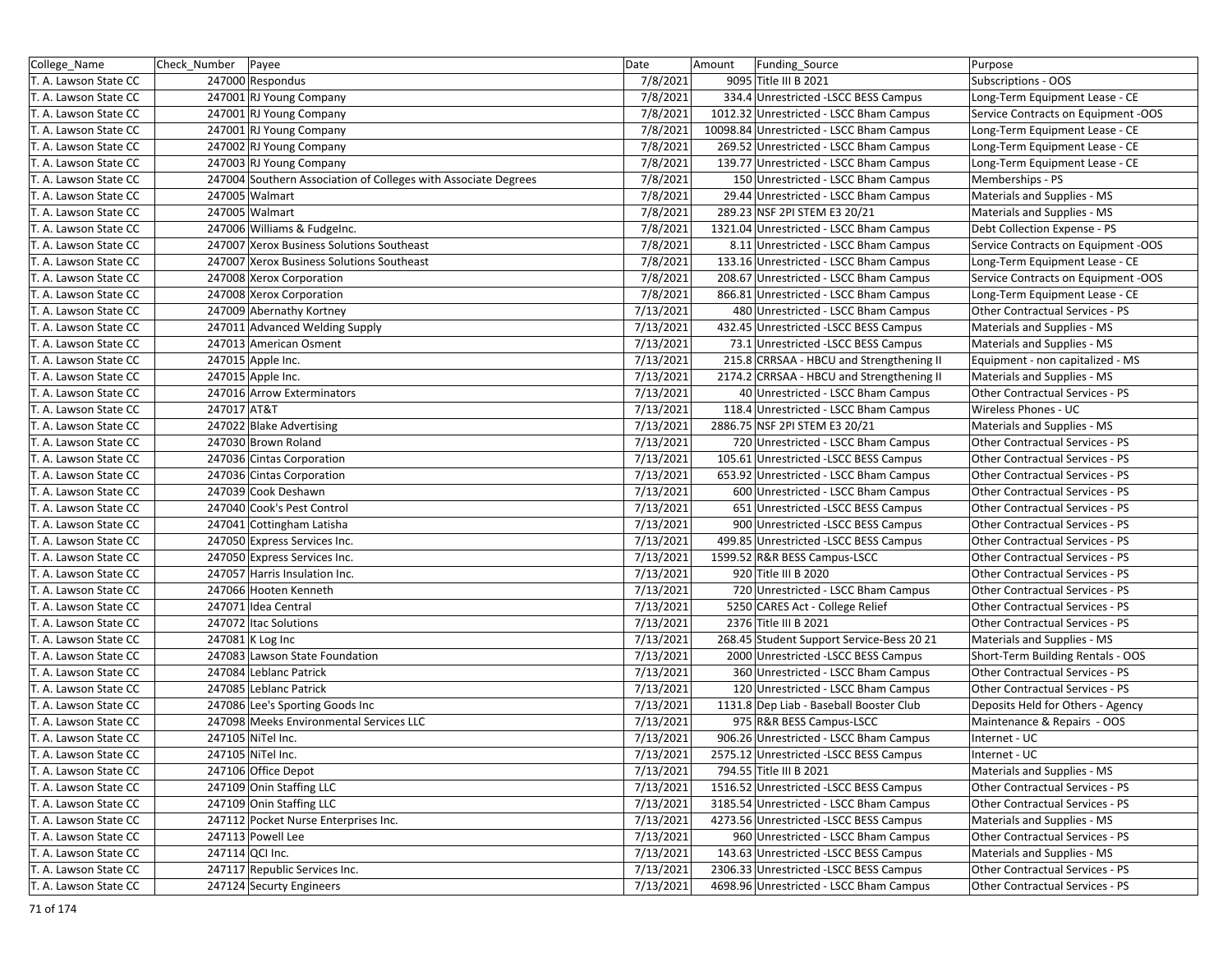| College Name          | Check_Number   Payee |                                           | Date      | Amount<br>Funding Source                   | Purpose                                |
|-----------------------|----------------------|-------------------------------------------|-----------|--------------------------------------------|----------------------------------------|
| T. A. Lawson State CC |                      | 247125 SID Tool Co Inc                    | 7/13/2021 | 6557.62 SPECIAL POP-LTC CNA INITIATIVE     | Equipment - non capitalized - MS       |
| T. A. Lawson State CC |                      | 247129 Strickland Companies               | 7/13/2021 | 691.46 Student Support Service-Bess 20 21  | Materials and Supplies - MS            |
| T. A. Lawson State CC |                      | 247131 Taylor Linen Services              | 7/13/2021 | 78.38 Food Services- BHM Campus            | Other Contractual Services - PS        |
| T. A. Lawson State CC |                      | 247133 Verizon Wireless                   | 7/13/2021 | 1120.28 Unrestricted - LSCC Bham Campus    | Internet - UC                          |
| T. A. Lawson State CC |                      | 247136 Washington Tony                    | 7/13/2021 | 960 Unrestricted - LSCC Bham Campus        | Other Contractual Services - PS        |
| T. A. Lawson State CC |                      | 247141 Wittichen Supply Company Inc.      | 7/13/2021 | 34.44 Unrestricted -LSCC BESS Campus       | Materials and Supplies - MS            |
| T. A. Lawson State CC |                      | 247143 Airgas USA LLC                     | 7/14/2021 | 605.69 Unrestricted -LSCC BESS Campus      | Materials and Supplies - MS            |
| T. A. Lawson State CC |                      | 247144 Allen Darren                       | 7/14/2021 | 203.1 Student Activities- BHM Campus       | Materials and Supplies - MS            |
| T. A. Lawson State CC |                      | 247145 American Express                   | 7/14/2021 | 19.95 Unrestricted - LSCC Bham Campus      | Materials and Supplies - MS            |
| T. A. Lawson State CC |                      | 247145 American Express                   | 7/14/2021 | 45 Unrestricted - LSCC BESS Campus         | Other Contractual Services - PS        |
| T. A. Lawson State CC |                      | 247145 American Express                   | 7/14/2021 | 55 Unrestricted - LSCC Bham Campus         | Wireless Phones - UC                   |
| T. A. Lawson State CC |                      | 247145 American Express                   | 7/14/2021 | 90.48 NSF 2PI STEM E3 19/20                | Materials and Supplies - MS            |
| T. A. Lawson State CC |                      | 247145 American Express                   | 7/14/2021 | 130 Title III B 2021                       | Computer Software(non capital) - MS    |
| T. A. Lawson State CC |                      | 247145 American Express                   | 7/14/2021 | 160 Unrestricted - LSCC Bham Campus        | Subscriptions - OOS                    |
| T. A. Lawson State CC |                      | 247145 American Express                   | 7/14/2021 | 350 Unrestricted - LSCC Bham Campus        | Other Contractual Services - PS        |
| T. A. Lawson State CC |                      | 247145 American Express                   | 7/14/2021 | 468.7 Unrestricted - LSCC Bham Campus      | Lodging - OS                           |
| T. A. Lawson State CC |                      | 247145 American Express                   | 7/14/2021 | 678.12 Unrestricted - LSCC Bham Campus     | Insurance and Bonding - PS             |
| T. A. Lawson State CC |                      | 247145 American Express                   | 7/14/2021 | 789.9 Title III B 2020                     | Materials and Supplies - MS            |
| T. A. Lawson State CC |                      | 247145 American Express                   | 7/14/2021 | 1015.43 NSF 2PI STEM E3 20/21              | Materials and Supplies - MS            |
| T. A. Lawson State CC |                      | 247145 American Express                   | 7/14/2021 | 1279.68 Title III B 2021                   | Materials and Supplies - MS            |
| T. A. Lawson State CC |                      | 247145 American Express                   | 7/14/2021 | 6860.8 CRRSAA - HBCU and Strengthening II  | Materials and Supplies - MS            |
| T. A. Lawson State CC |                      | 247145 American Express                   | 7/14/2021 | 7695.41 CRRSAA - HBCU and Strengthening II | Equipment - non capitalized - MS       |
| T. A. Lawson State CC |                      | 247146 Bessemer Area Chamber Of           | 7/14/2021 | 90 Unrestricted - LSCC BESS Campus         | Materials and Supplies - MS            |
| T. A. Lawson State CC |                      | 247147 Brannon Electric Motor             | 7/14/2021 | 3457.45 R&R BESS Campus-LSCC               | Materials and Supplies - MS            |
| T. A. Lawson State CC |                      | 247148 Business Council of Alabama        | 7/14/2021 | 550 Unrestricted -LSCC BESS Campus         | Memberships - PS                       |
| T. A. Lawson State CC |                      | 247149 Canon Financial Solutions Inc      | 7/14/2021 | 179.24 Unrestricted -LSCC BESS Campus      | Long-Term Equipment Lease - CE         |
| T. A. Lawson State CC |                      | 247150 Chef Clayton's Food Syste          | 7/14/2021 | 2100 Unrestricted - LSCC Bham Campus       | Other Contractual Services - PS        |
| T. A. Lawson State CC |                      | 247151 Cintas Corporation                 | 7/14/2021 | 537.16 Unrestricted - LSCC Bham Campus     | Other Contractual Services - PS        |
| T. A. Lawson State CC |                      | 247152 Cook's Pest Control                | 7/14/2021 | 220 Unrestricted - LSCC Bham Campus        | Other Contractual Services - PS        |
| T. A. Lawson State CC |                      | 247153 Employment Screening Services Inc  | 7/14/2021 | 20 Unrestricted - LSCC BESS Campus         | Other Contractual Services - PS        |
| T. A. Lawson State CC |                      | 247154 Hampton Demetrius                  | 7/14/2021 | 2000 ARC Grant Part 2                      | Other Contractual Services - PS        |
| T. A. Lawson State CC |                      | 247155 KGS Steel Inc                      | 7/14/2021 | 1082 SPECIAL POP-LTC CNA INITIATIVE        | Materials and Supplies - MS            |
| T. A. Lawson State CC |                      | 247156 Medical Linen Service              | 7/14/2021 | 27.25 Unrestricted - LSCC Bham Campus      | <b>Other Contractual Services - PS</b> |
| T. A. Lawson State CC |                      | 247157 Medical Linen Service              | 7/14/2021 | 106.8 Unrestricted - LSCC Bham Campus      | Other Contractual Services - PS        |
| T. A. Lawson State CC |                      | 247158 Miller Demetrius                   | 7/14/2021 | 1500 Unrestricted - LSCC Bham Campus       | Other Contractual Services - PS        |
| T. A. Lawson State CC |                      | 247159 Mobile Communications America Inc  | 7/14/2021 | 310 R&R BESS Campus-LSCC                   | Other Contractual Services - PS        |
| T. A. Lawson State CC |                      | 247160 Office Depot                       | 7/14/2021 | 309.9 Wm Fd Phar Tech Non-CR               | Materials and Supplies - MS            |
| T. A. Lawson State CC |                      | 247161 Onin Staffing LLC                  | 7/14/2021 | 1629.96 Unrestricted -LSCC BESS Campus     | Other Contractual Services - PS        |
| T. A. Lawson State CC |                      | 247161 Onin Staffing LLC                  | 7/14/2021 | 2846.58 Unrestricted - LSCC Bham Campus    | Other Contractual Services - PS        |
| T. A. Lawson State CC |                      | 247162 People Ready                       | 7/14/2021 | 2028.39 Unrestricted - LSCC Bham Campus    | Other Contractual Services - PS        |
| T. A. Lawson State CC |                      | 247163 Progressive Electrical Se          | 7/14/2021 | 492.32 R&R BESS Campus-LSCC                | Materials and Supplies - MS            |
| T. A. Lawson State CC |                      | 247163 Progressive Electrical Se          | 7/14/2021 | 930 R&R BESS Campus-LSCC                   | Other Contractual Services - PS        |
| T. A. Lawson State CC |                      | 247163 Progressive Electrical Se          | 7/14/2021 | 3473.72 Title III B 2021                   | Maintenance & Repairs - OOS            |
| T. A. Lawson State CC |                      | 247164 Quill Llc                          | 7/14/2021 | 6.79 Unrestricted - LSCC Bham Campus       | Materials and Supplies - MS            |
| T. A. Lawson State CC |                      | 247165 Red Wing Shoes                     | 7/14/2021 | 1800 Lineworker Program                    | Materials and Supplies - MS            |
| T. A. Lawson State CC |                      | 247166 Securty Engineers                  | 7/14/2021 | 4954.5 Unrestricted - LSCC Bham Campus     | Other Contractual Services - PS        |
| T. A. Lawson State CC |                      | 247167 Standard Roofing of Montgomery Inc | 7/14/2021 | 213 R&R BESS Campus-LSCC                   | Materials and Supplies - MS            |
| T. A. Lawson State CC |                      | 247167 Standard Roofing of Montgomery Inc | 7/14/2021 | 513 R&R BESS Campus-LSCC                   | Maintenance & Repairs - OOS            |
| T. A. Lawson State CC |                      | 247168 W W Grainger Inc                   | 7/14/2021 | 196.56 Unrestricted - LSCC Bham Campus     | Materials and Supplies - MS            |
| T. A. Lawson State CC |                      | 247169 Wiley Aubrey                       | 7/14/2021 | 106.82 Student Activities- BHM Campus      | Materials and Supplies - MS            |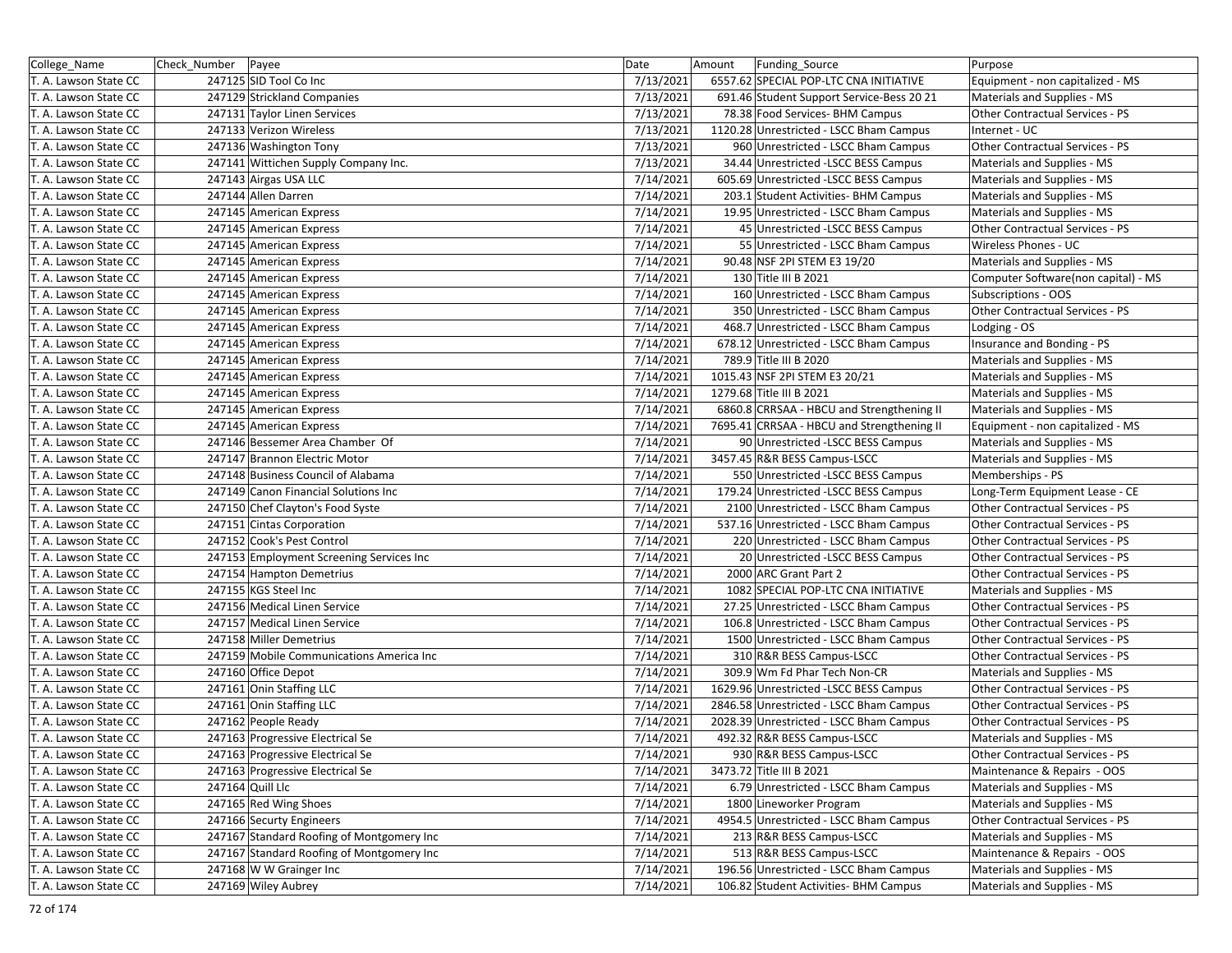| College_Name          | Check Number   Payee |                                                      | Date      | Funding_Source<br>Amount                 | Purpose                               |
|-----------------------|----------------------|------------------------------------------------------|-----------|------------------------------------------|---------------------------------------|
| T. A. Lawson State CC |                      | 247170 Xerox Business Solutions Southeast            | 7/14/2021 | 11.76 Unrestricted -LSCC BESS Campus     | Service Contracts on Equipment -OOS   |
| T. A. Lawson State CC |                      | 247170 Xerox Business Solutions Southeast            | 7/14/2021 | 169.07 Unrestricted -LSCC BESS Campus    | Long-Term Equipment Lease - CE        |
| T. A. Lawson State CC |                      | 247171 Adams Nathan                                  | 7/15/2021 | 175 ARC Grant Part 2                     | Student Stipends - OOS                |
| T. A. Lawson State CC |                      | 247173 Block Out Volleyball Academy                  | 7/15/2021 | 2500 Unrestricted - LSCC Bham Campus     | Other Contractual Services - PS       |
| T. A. Lawson State CC |                      | 247174 CDW LLC                                       | 7/15/2021 | 4.73 SPECIAL POP-LTC CNA INITIATIVE      | Materials and Supplies - MS           |
| T. A. Lawson State CC |                      | 247176 DISH DBS Corporation                          | 7/15/2021 | 69.56 Unrestricted - LSCC Bham Campus    | Internet - UC                         |
| T. A. Lawson State CC |                      | 247177 Energy Concept Inc                            | 7/15/2021 | 522.01 Vocational Ed/CTE                 | Equipment - non capitalized - MS      |
| T. A. Lawson State CC |                      | 247178 Enerspect Medical Solutions                   | 7/15/2021 | 166.54 Unrestricted - LSCC Bham Campus   | Materials and Supplies - MS           |
| T. A. Lawson State CC |                      | 247179 Express Services Inc.                         | 7/15/2021 | 326.83 Unrestricted -LSCC BESS Campus    | Other Contractual Services - PS       |
| T. A. Lawson State CC |                      | 247179 Express Services Inc.                         | 7/15/2021 | 492.16 CARES Act - College Relief        | Other Contractual Services - PS       |
| T. A. Lawson State CC |                      | 247179 Express Services Inc.                         | 7/15/2021 | 1184.26 R&R BESS Campus-LSCC             | Other Contractual Services - PS       |
| T. A. Lawson State CC |                      | 247180 FedEx Office                                  | 7/15/2021 | 47.25 Unrestricted - LSCC Bham Campus    | Postage - OOS                         |
| T. A. Lawson State CC |                      | 247181 Files Hezekiah                                | 7/15/2021 | 423.75 NSF 2PI STEM E3 19/20             | Student Stipends - OOS                |
| T. A. Lawson State CC |                      | 247182 Graham Creed                                  | 7/15/2021 | 175 ARC Grant Part 2                     | Student Stipends - OOS                |
| T. A. Lawson State CC |                      | 247183 Jackson John                                  | 7/15/2021 | 175 ARC Grant Part 2                     | Student Stipends - OOS                |
| T. A. Lawson State CC |                      | 247184 Jones Clarence                                | 7/15/2021 | 165 Unrestricted - LSCC Bham Campus      | Other Travel Expenses - OS            |
| T. A. Lawson State CC |                      | 247185 Lester Josiah                                 | 7/15/2021 | 175 ARC Grant Part 2                     | Student Stipends - OOS                |
| T. A. Lawson State CC |                      | 247186 Life Fitness LLC                              | 7/15/2021 | 1597.89 Title III Future                 | Other Contractual Services - PS       |
| T. A. Lawson State CC |                      | 247186 Life Fitness LLC                              | 7/15/2021 | 5967.48 Title III Future                 | Materials and Supplies - MS           |
| T. A. Lawson State CC |                      | 247186 Life Fitness LLC                              | 7/15/2021 | 11698.7 Title III Future                 | Furniture and Equip \$5K - \$25K - CE |
| T. A. Lawson State CC |                      | 247186 Life Fitness LLC                              | 7/15/2021 | 39300.21 Title III Future                | Equipment - non capitalized - MS      |
| T. A. Lawson State CC |                      | 247189 National Assoc Of Student Financial Aid Admin | 7/15/2021 | 1052 Unrestricted - LSCC Bham Campus     | Memberships - PS                      |
| T. A. Lawson State CC |                      | 247190 Pep Boys Remittance Dept                      | 7/15/2021 | 60 Unrestricted - LSCC BESS Campus       | Maintenance & Repairs - OOS           |
| T. A. Lawson State CC |                      | 247191 PURCHASE POWER                                | 7/15/2021 | 4010.64 Unrestricted - LSCC Bham Campus  | Postage - OOS                         |
| T. A. Lawson State CC |                      | 247192 Rice Derrick                                  | 7/15/2021 | 175 ARC Grant Part 2                     | Student Stipends - OOS                |
| T. A. Lawson State CC |                      | 247193 Roman-Betancourt Jesus                        | 7/15/2021 | 175 ARC Grant Part 2                     | Student Stipends - OOS                |
| T. A. Lawson State CC |                      | 247194 Shred It Usa Inc.                             | 7/15/2021 | 888.67 Unrestricted - LSCC Bham Campus   | Other Contractual Services - PS       |
| T. A. Lawson State CC |                      | 247194 Shred It Usa Inc.                             | 7/15/2021 | 2638.6 Unrestricted -LSCC BESS Campus    | Other Contractual Services - PS       |
| T. A. Lawson State CC |                      | 247195 SID Tool Co Inc                               | 7/15/2021 | 3655.08 SPECIAL POP-LTC CNA INITIATIVE   | Equipment - non capitalized - MS      |
| T. A. Lawson State CC |                      | 247196 Stringer Joi                                  | 7/15/2021 | 175 ARC Grant Part 2                     | Student Stipends - OOS                |
| T. A. Lawson State CC |                      | 247197 Summervielle John                             | 7/15/2021 | 480 NSF 2PI STEM E3 19/20                | Student Stipends - OOS                |
| T. A. Lawson State CC |                      | 247198 Taylor Linen Services                         | 7/15/2021 | 78.38 Food Services- BHM Campus          | Other Contractual Services - PS       |
| T. A. Lawson State CC |                      | 247199 Townsend Leterrious                           | 7/15/2021 | 175 ARC Grant Part 2                     | Student Stipends - OOS                |
| T. A. Lawson State CC |                      | 247200 Webb Cameron                                  | 7/15/2021 | 175 ARC Grant Part 2                     | Student Stipends - OOS                |
| T. A. Lawson State CC |                      | 247201 Fortner Bronwyn                               | 7/20/2021 | 960 Unrestricted - LSCC Bham Campus      | Other Contractual Services - PS       |
| T. A. Lawson State CC |                      | 247202 Stevens Kendric                               | 7/20/2021 | 765 Unrestricted - LSCC Bham Campus      | Other Contractual Services - PS       |
| T. A. Lawson State CC |                      | 247203 1918 Catering LLC                             | 7/21/2021 | 5000 Student Activities- BHM Campus      | Materials and Supplies - MS           |
| T. A. Lawson State CC |                      | 247204 ACT Inc                                       | 7/21/2021 | 1600 ARC Grant Part 2                    | Grants Awards and Prizes - OOS        |
| T. A. Lawson State CC |                      | 247205 Advanced Mower                                | 7/21/2021 | 169.8 Unrestricted -LSCC BESS Campus     | Materials and Supplies - MS           |
| T. A. Lawson State CC |                      | 247206 Alabama Power Company                         | 7/21/2021 | 64309.97 Unrestricted - LSCC Bham Campus | Electricity - UC                      |
| T. A. Lawson State CC | 247207 AT&T          |                                                      | 7/21/2021 | 480.65 Unrestricted - LSCC Bham Campus   | Cable - UC                            |
| T. A. Lawson State CC | 247208 AT&T          |                                                      | 7/21/2021 | 1836.68 Unrestricted - LSCC Bham Campus  | Landline Phones - UC                  |
| T. A. Lawson State CC |                      | 247209 AT&T Long Distance                            | 7/21/2021 | 245.97 Unrestricted - LSCC Bham Campus   | Landline Phones - UC                  |
| T. A. Lawson State CC |                      | 247210 Basesix Systems LLC                           | 7/21/2021 | 184 Title III B 2020                     | Materials and Supplies - MS           |
| T. A. Lawson State CC |                      | 247211 Birmingham Times                              | 7/21/2021 | 850 Unrestricted - LSCC Bham Campus      | Advertising & Promotions - OOS        |
| T. A. Lawson State CC |                      | 247212 Canon Financial Solutions Inc                 | 7/21/2021 | 145.36 Unrestricted - LSCC Bham Campus   | Long-Term Equipment Lease - CE        |
| T. A. Lawson State CC |                      | 247212 Canon Financial Solutions Inc                 | 7/21/2021 | 225.82 AE - State Regular                | Service Contracts on Equipment -OOS   |
| T. A. Lawson State CC |                      | 247212 Canon Financial Solutions Inc                 | 7/21/2021 | 373.84 Title III B 2021                  | Other Contractual Services - PS       |
| T. A. Lawson State CC |                      | 247212 Canon Financial Solutions Inc                 | 7/21/2021 | 1030.23 Unrestricted -LSCC BESS Campus   | Long-Term Equipment Lease - CE        |
| T. A. Lawson State CC |                      | 247213 Cintas Corporation                            | 7/21/2021 | 105.61 Unrestricted - LSCC BESS Campus   | Other Contractual Services - PS       |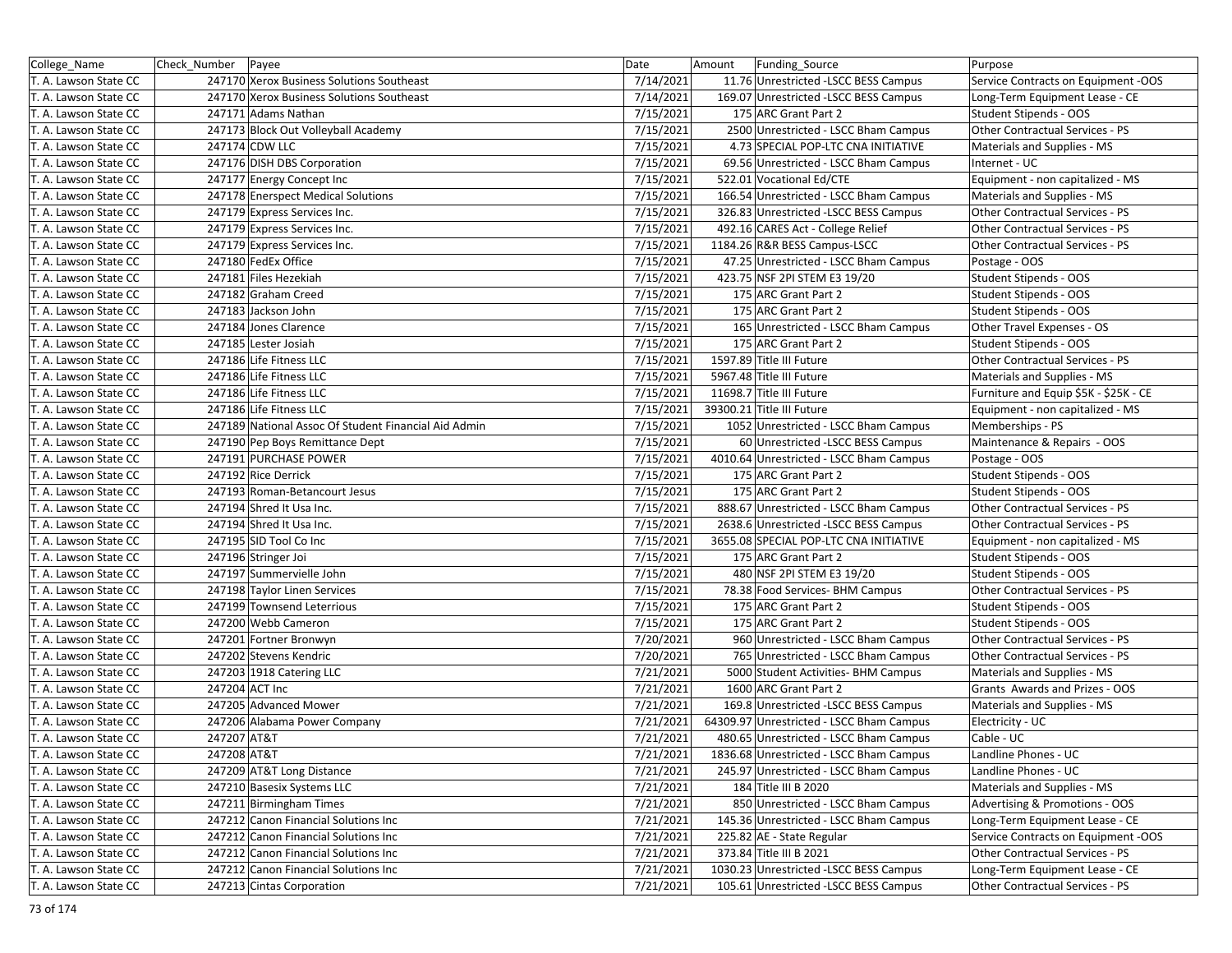| College_Name          | Check_Number   Payee |                                          | Date      | Amount | Funding_Source                              | Purpose                             |
|-----------------------|----------------------|------------------------------------------|-----------|--------|---------------------------------------------|-------------------------------------|
| T. A. Lawson State CC |                      | 247214 Cook's Pest Control               | 7/21/2021 |        | 2000 Title III B 2020                       | Maintenance & Repairs - OOS         |
| T. A. Lawson State CC |                      | 247215 Coston General Contractors Inc.   | 7/21/2021 |        | 67505.1 Title III B 2020                    | <b>Building Alterations - CE</b>    |
| T. A. Lawson State CC |                      | 247215 Coston General Contractors Inc.   | 7/21/2021 |        | 112073.6 Title III SAFRAÂ Prog Admin 2020   | <b>Building Alterations - CE</b>    |
| T. A. Lawson State CC |                      | 247216 Credentials Solutions LLC         | 7/21/2021 |        | 378.46 Unrestricted -LSCC BESS Campus       | Materials and Supplies - MS         |
| T. A. Lawson State CC |                      | 247217 Dude Solutions Inc                | 7/21/2021 |        | 270.99 Title III B 2020                     | Computer Software(non capital) - MS |
| T. A. Lawson State CC |                      | 247218 Fast Forward LLC                  | 7/21/2021 |        | 1182 Unrestricted - LSCC Bham Campus        | Advertising & Promotions - OOS      |
| T. A. Lawson State CC |                      | 247219 Finley Kelly                      | 7/21/2021 |        | 185.95 Unrestricted - LSCC Bham Campus      | Materials and Supplies - MS         |
| T. A. Lawson State CC |                      | 247220 Follett Higher Edu Group          | 7/21/2021 |        | 3953.87 Student Activities- BHM Campus      | Materials and Supplies - MS         |
| T. A. Lawson State CC |                      | 247221 Johnson Derrick                   | 7/21/2021 |        | 175 ARC Grant Part 2                        | <b>Student Stipends - OOS</b>       |
| T. A. Lawson State CC |                      | 247222 Johnson James                     | 7/21/2021 |        | 175 ARC Grant Part 2                        | <b>Student Stipends - OOS</b>       |
| T. A. Lawson State CC |                      | 247223 Johnson Controls                  | 7/21/2021 |        | 5847 Title III B 2020                       | Maintenance & Repairs - OOS         |
| T. A. Lawson State CC |                      | 247224 Mashburn Outdoor LLC              | 7/21/2021 |        | 1900 Unrestricted - LSCC Bham Campus        | Advertising & Promotions - OOS      |
| T. A. Lawson State CC |                      | 247225 Mobile Communications America Inc | 7/21/2021 |        | 333.54 Unrestricted - LSCC Bham Campus      | Materials and Supplies - MS         |
| T. A. Lawson State CC |                      | 247226 Office Depot                      | 7/21/2021 |        | 2.44 Title III B 2021                       | Materials and Supplies - MS         |
| T. A. Lawson State CC |                      | 247226 Office Depot                      | 7/21/2021 |        | 187.08 Unrestricted - LSCC Bham Campus      | Materials and Supplies - MS         |
| T. A. Lawson State CC |                      | 247227 Pep Boys Remittance Dept          | 7/21/2021 |        | 35.99 Unrestricted -LSCC BESS Campus        | Maintenance & Repairs - OOS         |
| T. A. Lawson State CC |                      | 247228 Progressive Electrical Se         | 7/21/2021 |        | 1058.95 Title III B 2020                    | Other Contractual Services - PS     |
| T. A. Lawson State CC |                      | 247228 Progressive Electrical Se         | 7/21/2021 |        | 1283.64 R&R BESS Campus-LSCC                | Materials and Supplies - MS         |
| T. A. Lawson State CC |                      | 247228 Progressive Electrical Se         | 7/21/2021 |        | 2175 R&R BESS Campus-LSCC                   | Other Contractual Services - PS     |
| T. A. Lawson State CC |                      | 247229 Reedy Eric                        | 7/21/2021 |        | 175 ARC Grant Part 2                        | Student Stipends - OOS              |
| T. A. Lawson State CC |                      | 247230 Spire Alabama Inc.                | 7/21/2021 |        | 982.1 Unrestricted - LSCC Bham Campus       | Gas & Heating Fuel - UC             |
| T. A. Lawson State CC |                      | 247231 STC World Wide LLC                | 7/21/2021 |        | 55 R&R BESS Campus-LSCC                     | Materials and Supplies - MS         |
| T. A. Lawson State CC |                      | 247231 STC World Wide LLC                | 7/21/2021 |        | 170 R&R BESS Campus-LSCC                    | Maintenance & Repairs - OOS         |
| T. A. Lawson State CC |                      | 247232 The Birmingham Market LLC         | 7/21/2021 |        | 800 Unrestricted - LSCC Bham Campus         | Advertising & Promotions - OOS      |
| T. A. Lawson State CC |                      | 247233 The Cutoff News                   | 7/21/2021 |        | 1500 Unrestricted - LSCC Bham Campus        | Advertising & Promotions - OOS      |
| T. A. Lawson State CC |                      | 247234 United Laboratories               | 7/21/2021 |        | 3620.5 CARES Act - College Relief           | Materials and Supplies - MS         |
| T. A. Lawson State CC |                      | 247235 United Laboratories               | 7/21/2021 |        | 9214.5 CARES Act - College Relief           | Materials and Supplies - MS         |
| T. A. Lawson State CC |                      | 247236 Verified Credentials Inc          | 7/21/2021 |        | 104.4 Unrestricted - LSCC Bham Campus       | Other Contractual Services - PS     |
| T. A. Lawson State CC |                      | 247237 Vickers Dr. John                  | 7/21/2021 |        | 1000 Title III B 2021                       | Other Contractual Services - PS     |
| T. A. Lawson State CC |                      | 247238 WESCO Distribution Inc.           | 7/21/2021 |        | 2215 Vocational Ed/CTE                      | Equipment - non capitalized - MS    |
| T. A. Lawson State CC |                      | 247239 Williams Who Dat Snoballs LLC     | 7/21/2021 |        | 1500 Student Activities- BHM Campus         | Materials and Supplies - MS         |
| T. A. Lawson State CC |                      | 247240 Xerox Corporation                 | 7/21/2021 |        | 17.53 Unrestricted - LSCC Bham Campus       | Service Contracts on Equipment -OOS |
| T. A. Lawson State CC |                      | 247240 Xerox Corporation                 | 7/21/2021 |        | 55.7 Unrestricted -LSCC BESS Campus         | Service Contracts on Equipment -OOS |
| T. A. Lawson State CC |                      | 247240 Xerox Corporation                 | 7/21/2021 |        | 105.16 Unrestricted - LSCC Bham Campus      | Long-Term Equipment Lease - CE      |
| T. A. Lawson State CC |                      | 247240 Xerox Corporation                 | 7/21/2021 |        | 398.62 Unrestricted -LSCC BESS Campus       | Long-Term Equipment Lease - CE      |
| T. A. Lawson State CC |                      | 247242 Anthony Cynthia                   | 7/22/2021 |        | 99.68 Unrestricted - LSCC Bham Campus       | Mileage - IS                        |
| T. A. Lawson State CC |                      | 247243 Buckingham MFG                    | 7/22/2021 |        | 4330.5 Lineworker Program                   | Materials and Supplies - MS         |
| T. A. Lawson State CC |                      | 247244 Canon Financial Solutions Inc     | 7/22/2021 |        | 0.67 Title III B 2021                       | Other Contractual Services - PS     |
| T. A. Lawson State CC |                      | 247245 Cintas Corporation                | 7/22/2021 |        | 105.61 Unrestricted -LSCC BESS Campus       | Other Contractual Services - PS     |
| T. A. Lawson State CC |                      | 247245 Cintas Corporation                | 7/22/2021 |        | 326.96 Unrestricted - LSCC Bham Campus      | Other Contractual Services - PS     |
| T. A. Lawson State CC |                      | 247246 Covington Flooring Co Inc         | 7/22/2021 |        | 5212 Unrestricted - LSCC Bham Campus        | Maintenance & Repairs - OOS         |
| T. A. Lawson State CC |                      | 247247 De Lage Landen Fin Svc            | 7/22/2021 |        | 304.37 Unrestricted -LSCC BESS Campus       | Long-Term Equipment Lease - CE      |
| T. A. Lawson State CC |                      | 247248 Design Compements LLC             | 7/22/2021 |        | 16155 Unrestricted - LSCC Bham Campus       | Advertising & Promotions - OOS      |
| T. A. Lawson State CC |                      | 247249 EBSCO Industries Inc              | 7/22/2021 |        | 38.04 Title III B 2021                      | Materials and Supplies - MS         |
| T. A. Lawson State CC |                      | 247250 Express Services Inc.             | 7/22/2021 |        | 238.39 Unrestricted -LSCC BESS Campus       | Other Contractual Services - PS     |
| T. A. Lawson State CC |                      | 247250 Express Services Inc.             | 7/22/2021 |        | 1507.24 R&R BESS Campus-LSCC                | Other Contractual Services - PS     |
| T. A. Lawson State CC |                      | 247251 Graybar Electric                  | 7/22/2021 |        | 228.4 Unrestricted - LSCC Bham Campus       | Materials and Supplies - MS         |
| T. A. Lawson State CC |                      | 247252 Guardian-Ipco Inc.                | 7/22/2021 |        | 300 Unrestricted - LSCC Bham Campus         | Other Contractual Services - PS     |
| T. A. Lawson State CC |                      | 247253 Lsi Research Inc.                 | 7/22/2021 |        | 97809.35 CARES Act - HBCU and Strengthening | Subscriptions - OOS                 |
| T. A. Lawson State CC |                      | 247254 Onin Staffing LLC                 | 7/22/2021 |        | 1315.39 Unrestricted - LSCC BESS Campus     | Other Contractual Services - PS     |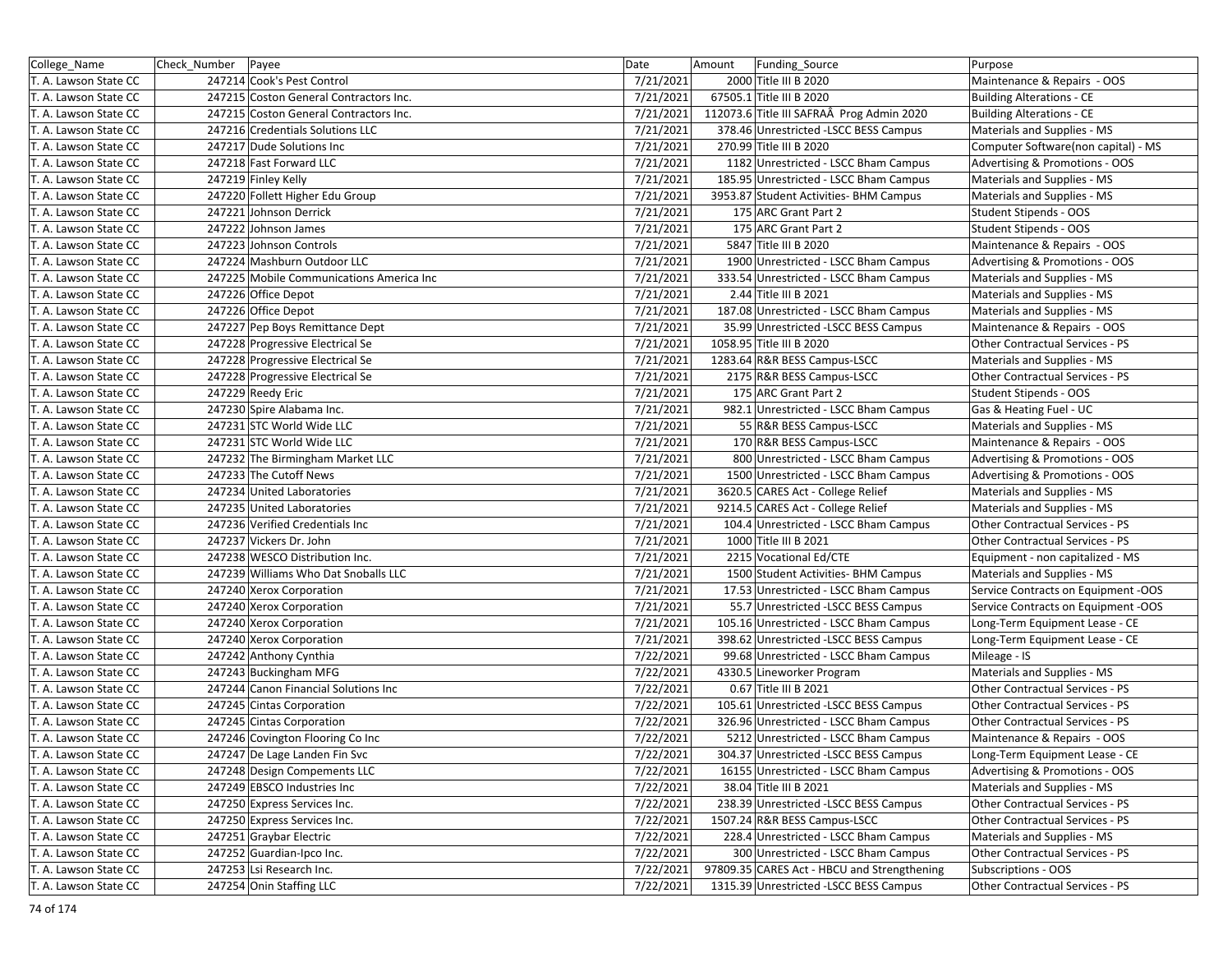| College_Name                                   | Check_Number Payee                           | Date      | Amount    | Funding Source                              | Purpose                             |
|------------------------------------------------|----------------------------------------------|-----------|-----------|---------------------------------------------|-------------------------------------|
| T. A. Lawson State CC                          | 247254 Onin Staffing LLC                     | 7/22/2021 |           | 2097.69 Unrestricted - LSCC Bham Campus     | Other Contractual Services - PS     |
| T. A. Lawson State CC                          | 247255 Pearson Vue                           | 7/22/2021 |           | 2702.22 Unrestricted - LSCC Bham Campus     | Institutional Use - OOS             |
| T. A. Lawson State CC                          | 247256 Pearson Vue                           | 7/22/2021 |           | 3200 AE-Federal Regular                     | Materials and Supplies - MS         |
| T. A. Lawson State CC                          | 247257 People Ready                          | 7/22/2021 |           | 1060.17 Unrestricted - LSCC Bham Campus     | Other Contractual Services - PS     |
| T. A. Lawson State CC                          | 247258 Platinum Educational Group LLC        | 7/22/2021 |           | 500 Vocational Ed/CTE                       | Computer Software(non capital) - MS |
| T. A. Lawson State CC                          | 247259 Prime Marketing                       | 7/22/2021 |           | 12955 Unrestricted - LSCC Bham Campus       | Advertising & Promotions - OOS      |
| T. A. Lawson State CC                          | 247260 Progressive Electrical Se             | 7/22/2021 |           | 7832.21 Title III B 2020                    | Other Contractual Services - PS     |
| T. A. Lawson State CC                          | 247260 Progressive Electrical Se             | 7/22/2021 |           | 16712.06 R&R BHM Campus -LSCC               | Other Contractual Services - PS     |
| T. A. Lawson State CC                          | 247260 Progressive Electrical Se             | 7/22/2021 |           | 44416.89 CARES Act - College Relief         | Other Contractual Services - PS     |
| T. A. Lawson State CC                          | 247261 QCI Inc.                              | 7/22/2021 |           | 618.27 Unrestricted - LSCC Bham Campus      | Materials and Supplies - MS         |
| T. A. Lawson State CC                          | 247262 Securty Engineers                     | 7/22/2021 |           | 4746.24 Unrestricted - LSCC Bham Campus     | Other Contractual Services - PS     |
| T. A. Lawson State CC                          | 247263 STC World Wide LLC                    | 7/22/2021 |           | 4875 R&R BESS Campus-LSCC                   | Materials and Supplies - MS         |
| T. A. Lawson State CC                          | 247263 STC World Wide LLC                    | 7/22/2021 |           | 12575 Title III B 2020                      | Other Contractual Services - PS     |
| T. A. Lawson State CC                          | 247264 Strickland Companies                  | 7/22/2021 |           | 252.62 Unrestricted - LSCC Bham Campus      | Materials and Supplies - MS         |
| T. A. Lawson State CC                          | 247265 Taylor Linen Services                 | 7/22/2021 |           | 78.38 Food Services- BHM Campus             | Other Contractual Services - PS     |
| T. A. Lawson State CC                          | 247266 The Hiller Companies Inc.             | 7/22/2021 |           | 1218 Unrestricted - LSCC Bham Campus        | Other Contractual Services - PS     |
| T. A. Lawson State CC                          | 247267 TK Elevator Corporation               | 7/22/2021 |           | 631.26 Title III B 2019                     | Other Contractual Services - PS     |
| T. A. Lawson State CC                          | 247268 W W Grainger Inc                      | 7/22/2021 |           | 32.54 CARES Act - College Relief            | Materials and Supplies - MS         |
| T. A. Lawson State CC                          | 247268 W W Grainger Inc                      | 7/22/2021 |           | 176.8 R&R BESS Campus-LSCC                  | Materials and Supplies - MS         |
| T. A. Lawson State CC                          | 247269 WBRC                                  | 7/22/2021 |           | 4200 Unrestricted - LSCC Bham Campus        | Advertising & Promotions - OOS      |
| T. A. Lawson State CC                          | 247291 Abernathy Kortney                     | 7/28/2021 |           | 360 Unrestricted - LSCC Bham Campus         | Other Contractual Services - PS     |
| T. A. Lawson State CC                          | 247292 ACT Inc                               | 7/28/2021 |           | 480.94 AE - State Regular                   | Institutional Use - OOS             |
| T. A. Lawson State CC                          | 247292 ACT Inc                               | 7/28/2021 |           | 735 ARC Grant Part 2                        | Grants Awards and Prizes - OOS      |
| T. A. Lawson State CC                          | 247293 Advanced Welding Supply               | 7/28/2021 |           | 21.8 Unrestricted - LSCC BESS Campus        | Materials and Supplies - MS         |
| T. A. Lawson State CC                          | 247294 Alabama Lock & Key                    | 7/28/2021 |           | 402 Unrestricted - LSCC Bham Campus         | Maintenance & Repairs - OOS         |
| T. A. Lawson State CC                          | 247295 Allen Darren                          | 7/28/2021 |           | 513.07 Student Activities- BHM Campus       | Materials and Supplies - MS         |
| T. A. Lawson State CC                          | 247297 Apple Inc.                            | 7/28/2021 |           | 1145.68 CRRSAA - HBCU and Strengthening II  | Equipment - non capitalized - MS    |
| T. A. Lawson State CC                          | 247297 Apple Inc.                            | 7/28/2021 |           | 11542.82 CRRSAA - HBCU and Strengthening II | Materials and Supplies - MS         |
| T. A. Lawson State CC                          | 247298 AT&T                                  | 7/28/2021 |           | 42.42 Unrestricted - LSCC Bham Campus       | Wireless Phones - UC                |
| T. A. Lawson State CC                          | 247299 AT&T                                  | 7/28/2021 |           | 69.99 Unrestricted - LSCC Bham Campus       | Wireless Phones - UC                |
| T. A. Lawson State CC                          | 247300 AT&T                                  | 7/28/2021 |           | 794.51 Unrestricted -LSCC BESS Campus       | Landline Phones - UC                |
| T. A. Lawson State CC                          | 247300 AT&T                                  | 7/28/2021 |           | 5472.16 Unrestricted - LSCC Bham Campus     | Landline Phones - UC                |
| T. A. Lawson State CC                          | 247301 AT&T Long Distance                    | 7/28/2021 |           | 36.49 Unrestricted - LSCC Bham Campus       | Landline Phones - UC                |
| T. A. Lawson State CC                          | 247302 Birmingham Water Works                | 7/28/2021 |           | 21619.19 Unrestricted - LSCC Bham Campus    | Water & Sewer - UC                  |
| T. A. Lawson State CC                          | 247308 Brown Roland                          | 7/28/2021 |           | 960 Unrestricted - LSCC Bham Campus         | Other Contractual Services - PS     |
| T. A. Lawson State CC                          | 247309 Buckingham MFG                        | 7/28/2021 |           | 1583.37 Lineworker Program                  | Materials and Supplies - MS         |
| T. A. Lawson State CC                          | 247311 Cengage Learning Inc./Education to Go | 7/28/2021 |           | 1595 Unrestricted -LSCC BESS Campus         | Other Contractual Services - PS     |
| T. A. Lawson State CC                          | 247312 Chef Clayton's Food Syste             | 7/28/2021 |           | 2100 Unrestricted - LSCC Bham Campus        | Other Contractual Services - PS     |
|                                                | 247313 Cintas Corporation                    | 7/28/2021 |           | 105.61 Unrestricted -LSCC BESS Campus       | Other Contractual Services - PS     |
| T. A. Lawson State CC<br>T. A. Lawson State CC | 247313 Cintas Corporation                    | 7/28/2021 |           | 864.12 Unrestricted - LSCC Bham Campus      | Other Contractual Services - PS     |
|                                                |                                              |           |           | 360 Unrestricted - LSCC Bham Campus         |                                     |
| T. A. Lawson State CC                          | 247316 Cook Deshawn                          | 7/28/2021 |           |                                             | Other Contractual Services - PS     |
| T. A. Lawson State CC                          | 247318 Crawford Bruce                        | 7/28/2021 |           | 173.95 Unrestricted - LSCC Bham Campus      | Materials and Supplies - MS         |
| T. A. Lawson State CC                          | 247319 DirectTV                              | 7/28/2021 |           | 143.99 Unrestricted - LSCC Bham Campus      | Internet - UC                       |
| T. A. Lawson State CC                          | 247319 DirectTV                              | 7/28/2021 |           | 211.98 Unrestricted - LSCC Bham Campus      | Cable - UC                          |
| T. A. Lawson State CC                          | 247320 DISH DBS Corporation                  | 7/28/2021 |           | 144.05 Unrestricted - LSCC Bham Campus      | Cable - UC                          |
| T. A. Lawson State CC                          | 247322 Express Services Inc.                 | 7/28/2021 |           | 668.04 Unrestricted - LSCC Bham Campus      | Other Contractual Services - PS     |
| T. A. Lawson State CC                          | 247322 Express Services Inc.                 | 7/28/2021 |           | 1230.4 CARES Act - College Relief           | Other Contractual Services - PS     |
| T. A. Lawson State CC                          | 247323 Fortner Bronwyn                       | 7/28/2021 |           | 960 Unrestricted - LSCC Bham Campus         | Other Contractual Services - PS     |
| T. A. Lawson State CC                          | 247325 Hill Lloyd                            | 7/28/2021 | 3750 TANF |                                             | Other Contractual Services - PS     |
| T. A. Lawson State CC                          | 247328 Hooten Kenneth                        | 7/28/2021 |           | 720 Unrestricted - LSCC Bham Campus         | Other Contractual Services - PS     |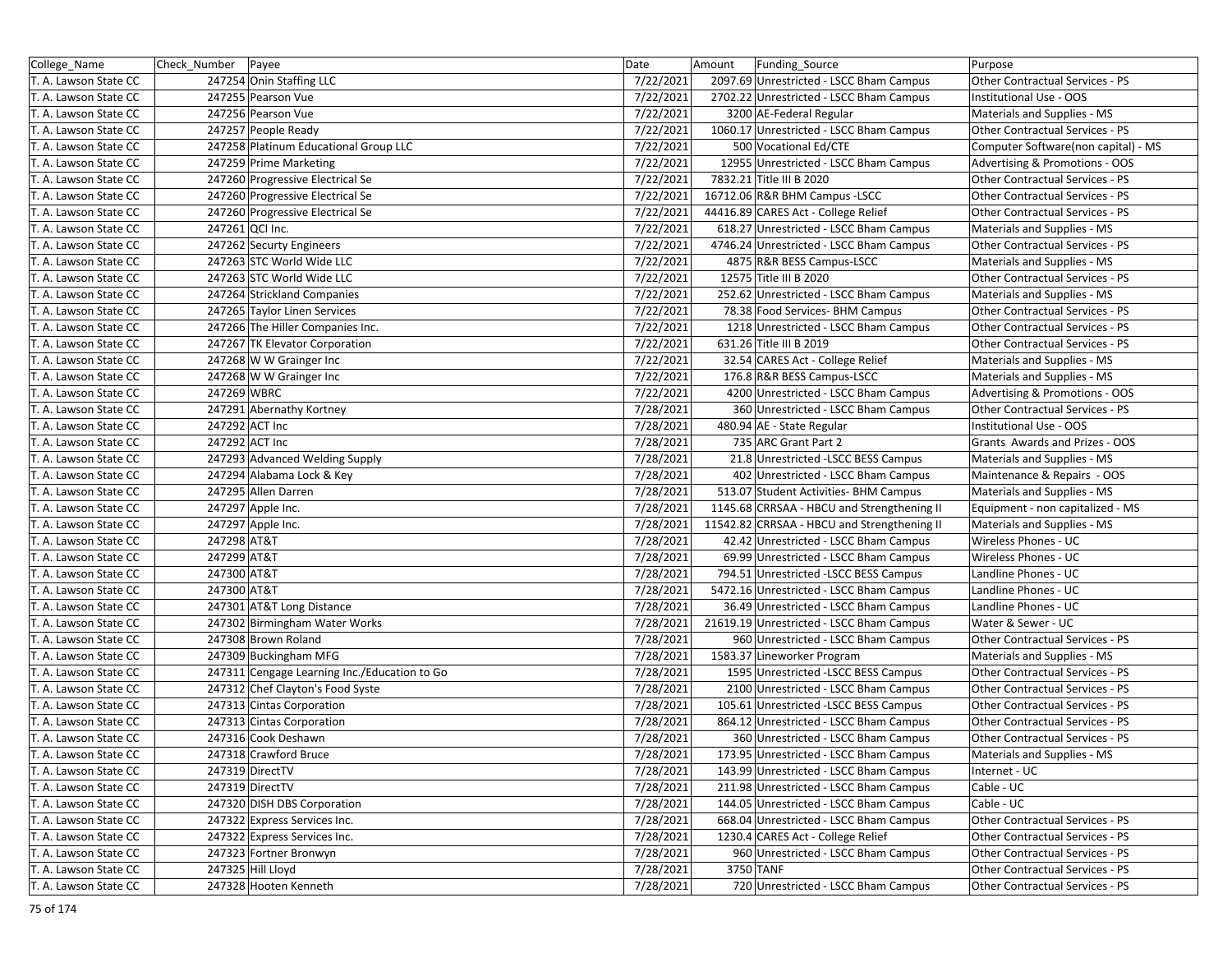| College_Name          | Check Number   Payee |                                  | Date      | Amount<br>Funding_Source                   | Purpose                          |
|-----------------------|----------------------|----------------------------------|-----------|--------------------------------------------|----------------------------------|
| T. A. Lawson State CC |                      | 247329 In10sity Interactive LLC  | 7/28/2021 | 320.83 Unrestricted - LSCC Bham Campus     | Other Contractual Services - PS  |
| T. A. Lawson State CC |                      | 247333 KG Group                  | 7/28/2021 | 4013.83 Unrestricted -LSCC BESS Campus     | Materials and Supplies - MS      |
| T. A. Lawson State CC |                      | 247337 Leblanc Patrick           | 7/28/2021 | 540 Unrestricted - LSCC Bham Campus        | Other Contractual Services - PS  |
| T. A. Lawson State CC |                      | 247339 Level 3 Communications    | 7/28/2021 | 3304.24 Unrestricted - LSCC Bham Campus    | Internet - UC                    |
| T. A. Lawson State CC |                      | 247340 Life Fitness LLC          | 7/28/2021 | 188.45 Title III Future                    | Other Contractual Services - PS  |
| T. A. Lawson State CC |                      | 247340 Life Fitness LLC          | 7/28/2021 | 703.82 Title III Future                    | Materials and Supplies - MS      |
| T. A. Lawson State CC |                      | 247340 Life Fitness LLC          | 7/28/2021 | 4635.18 Title III Future                   | Equipment - non capitalized - MS |
| T. A. Lawson State CC |                      | 247343 Miller Demetrius          | 7/28/2021 | 1000 Unrestricted - LSCC Bham Campus       | Other Contractual Services - PS  |
| T. A. Lawson State CC |                      | 247347 Moses Sherita             | 7/28/2021 | 150 NASA STEM Pass Thru Paragon TEC        | Other Contractual Services - PS  |
| T. A. Lawson State CC |                      | 247348 Office Depot              | 7/28/2021 | 6.36 Title III B 2021                      | Materials and Supplies - MS      |
| T. A. Lawson State CC |                      | 247348 Office Depot              | 7/28/2021 | 82.85 Unrestricted - LSCC Bham Campus      | Materials and Supplies - MS      |
| T. A. Lawson State CC |                      | 247349 Onin Staffing LLC         | 7/28/2021 | 1538.7 Unrestricted - LSCC BESS Campus     | Other Contractual Services - PS  |
| T. A. Lawson State CC |                      | 247349 Onin Staffing LLC         | 7/28/2021 | 3203.16 Unrestricted - LSCC Bham Campus    | Other Contractual Services - PS  |
| T. A. Lawson State CC |                      | 247350 People Ready              | 7/28/2021 | 1290.19 Unrestricted - LSCC Bham Campus    | Other Contractual Services - PS  |
| T. A. Lawson State CC |                      | 247353 Powell Lee                | 7/28/2021 | 960 Unrestricted - LSCC Bham Campus        | Other Contractual Services - PS  |
| T. A. Lawson State CC |                      | 247354 Quill Llc                 | 7/28/2021 | 2219.06 Title III B 2021                   | Materials and Supplies - MS      |
| T. A. Lawson State CC |                      | 247355 REACH Media Network       | 7/28/2021 | 3000 Title III B 2021                      | Taxes & Licenses - OOS           |
| T. A. Lawson State CC |                      | 247356 RJ Young Company          | 7/28/2021 | 209.85 TANF                                | Materials and Supplies - MS      |
| T. A. Lawson State CC |                      | 247359 Securty Engineers         | 7/28/2021 | 4741.61 Unrestricted - LSCC Bham Campus    | Other Contractual Services - PS  |
| T. A. Lawson State CC |                      | 247360 Sherwin Williams Co.      | 7/28/2021 | 40 Unrestricted - LSCC Bham Campus         | Materials and Supplies - MS      |
| T. A. Lawson State CC |                      | 247362 SID Tool Co Inc           | 7/28/2021 | 463.29 SPECIAL POP-LTC CNA INITIATIVE      | Equipment - non capitalized - MS |
| T. A. Lawson State CC |                      | 247364 Spectra Contract Flooring | 7/28/2021 | 3967.37 R&R BESS Campus-LSCC               | Maintenance & Repairs - OOS      |
| T. A. Lawson State CC |                      | 247366 Stevens Kendric           | 7/28/2021 | 510 Unrestricted - LSCC Bham Campus        | Other Contractual Services - PS  |
| T. A. Lawson State CC |                      | 247367 Strickland Companies      | 7/28/2021 | 138.22 Unrestricted - LSCC Bham Campus     | Materials and Supplies - MS      |
| T. A. Lawson State CC |                      | 247368 The Hiller Companies Inc. | 7/28/2021 | 2718.5 Unrestricted - LSCC Bham Campus     | Other Contractual Services - PS  |
| T. A. Lawson State CC |                      | 247370 TrustCare Health LLC      | 7/28/2021 | 1540 CARES Act - HBCU and Strengthening    | Materials and Supplies - MS      |
| T. A. Lawson State CC |                      | 247371 Verizon Wireless          | 7/28/2021 | 1658.01 Unrestricted - LSCC Bham Campus    | Wireless Phones - UC             |
| T. A. Lawson State CC |                      | 247372 W W Grainger Inc          | 7/28/2021 | 180.56 R&R BESS Campus-LSCC                | Materials and Supplies - MS      |
| T. A. Lawson State CC |                      | 247374 Washington Tony           | 7/28/2021 | 960 Unrestricted - LSCC Bham Campus        | Other Contractual Services - PS  |
| T. A. Lawson State CC |                      | 247375 Whitlow Jean              | 7/28/2021 | 2000 NSF 2PI STEM E3 20/21                 | Other Contractual Services - PS  |
| T. A. Lawson State CC |                      | 247376 Woodburn Press LLC        | 7/28/2021 | 243.07 Student Support Service-Bess 20 21  | Materials and Supplies - MS      |
| T. A. Lawson State CC |                      | 247383 Cintas Corporation        | 7/29/2021 | 529.74 Unrestricted -LSCC BESS Campus      | Other Contractual Services - PS  |
| T. A. Lawson State CC |                      | 247388 Cottingham Latisha        | 7/29/2021 | 900 Unrestricted -LSCC BESS Campus         | Other Contractual Services - PS  |
| T. A. Lawson State CC |                      | 247391 Express Services Inc.     | 7/29/2021 | 76.9 Unrestricted -LSCC BESS Campus        | Other Contractual Services - PS  |
| T. A. Lawson State CC |                      | 247391 Express Services Inc.     | 7/29/2021 | 1038.15 R&R BESS Campus-LSCC               | Other Contractual Services - PS  |
| T. A. Lawson State CC |                      | 247403 Taylor Linen Services     | 7/29/2021 | 78.38 Food Services- BHM Campus            | Other Contractual Services - PS  |
| T. A. Lawson State CC |                      | 247404 The Solutions Team Inc    | 7/29/2021 | 143 Title III B 2020                       | Other Contractual Services - PS  |
| T. A. Lawson State CC |                      | 247409 Graham Creed              | 7/29/2021 | 20 Unrestricted - LSCC Bham Campus         | Bank Card Fees - PS              |
| T. A. Lawson State CC |                      | 247410 Sam's Club                | 7/29/2021 | 794 Unrestricted - LSCC Bham Campus        | Bank Card Fees - PS              |
| T. A. Lawson State CC |                      | 247411 TK Elevator Corporation   | 7/29/2021 | 420.84 Unrestricted - LSCC Bham Campus     | Other Contractual Services - PS  |
| T. A. Lawson State CC |                      | 247412 American Express          | 8/2/2021  | 2229.84 CARES Act - HBCU and Strengthening | Other Contractual Services - PS  |
| T. A. Lawson State CC |                      | 247412 American Express          | 8/2/2021  | 5914.42 Title III B 2021                   | Materials and Supplies - MS      |
| T. A. Lawson State CC |                      | 247413 Cintas Corporation        | 8/2/2021  | 529.74 Unrestricted - LSCC BESS Campus     | Other Contractual Services - PS  |
| T. A. Lawson State CC |                      | 247414 Locke Johnathan           | 8/2/2021  | 175 ARC Grant Part 2                       | Student Stipends - OOS           |
| T. A. Lawson State CC |                      | 247415 Lollar Jon                | 8/2/2021  | 175 ARC Grant Part 2                       | Student Stipends - OOS           |
| T. A. Lawson State CC |                      | 247416 Herndon Renay             | 8/3/2021  | 5766.1 Unrestricted -LSCC BESS Campus      | Grants Awards and Prizes - OOS   |
| T. A. Lawson State CC |                      | 247418 American Express          | 8/4/2021  | 70 Vocational Ed/CTE                       | <b>Registration Fees-IS</b>      |
| T. A. Lawson State CC |                      | 247418 American Express          | 8/4/2021  | 121.56 Multi Fed -Robotic Grant (NSF)      | Materials and Supplies - MS      |
| T. A. Lawson State CC |                      | 247418 American Express          | 8/4/2021  | 208 Wm Fd Phar Tech Non-CR                 | Materials and Supplies - MS      |
| T. A. Lawson State CC |                      | 247418 American Express          | 8/4/2021  | 705 Unrestricted - LSCC Bham Campus        | Materials and Supplies - MS      |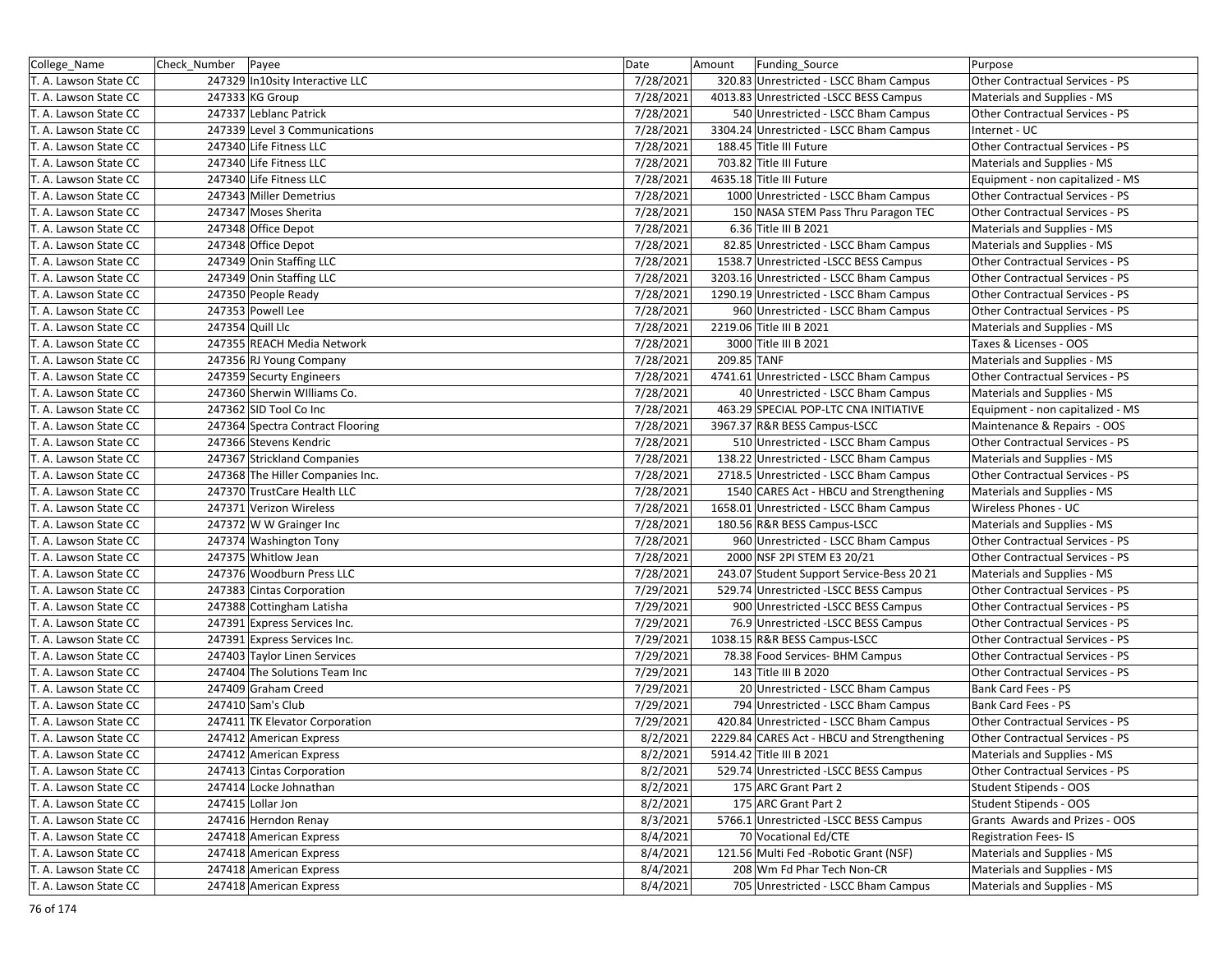| College Name          | Check_Number   Payee |                                         | Date      | Amount<br>Funding Source                    | Purpose                             |
|-----------------------|----------------------|-----------------------------------------|-----------|---------------------------------------------|-------------------------------------|
| T. A. Lawson State CC |                      | 247418 American Express                 | 8/4/2021  | 1098.17 Title III B 2021                    | Materials and Supplies - MS         |
| T. A. Lawson State CC |                      | 247418 American Express                 | 8/4/2021  | 1300 Unrestricted - LSCC Bham Campus        | Institutional Use - OOS             |
| T. A. Lawson State CC |                      | 247418 American Express                 | 8/4/2021  | 1837.32 AE-Federal Regular                  | Materials and Supplies - MS         |
| T. A. Lawson State CC |                      | 247418 American Express                 | 8/4/2021  | 2016 Student Activities- BHM Campus         | Materials and Supplies - MS         |
| T. A. Lawson State CC |                      | 247418 American Express                 | 8/4/2021  | 2555.9 CRRSAA - HBCU and Strengthening II   | Equipment - non capitalized - MS    |
| T. A. Lawson State CC |                      | 247418 American Express                 | 8/4/2021  | 5080 Title III B 2021                       | Computer Software(non capital) - MS |
| T. A. Lawson State CC |                      | 247418 American Express                 | 8/4/2021  | 80590.06 CRRSAA - HBCU and Strengthening II | Materials and Supplies - MS         |
| T. A. Lawson State CC | 247419 AT&T          |                                         | 8/4/2021  | 1545.88 Unrestricted -LSCC BESS Campus      | Landline Phones - UC                |
| T. A. Lawson State CC |                      | 247422 BarCharts Publishing Inc.        | 8/4/2021  | 187.65 Student Support Service-Bhm 20 21    | Materials and Supplies - MS         |
| T. A. Lawson State CC |                      | 247426 Birmingham Restaurant Supply     | 8/4/2021  | 120.37 Title III B 2020                     | Materials and Supplies - MS         |
| T. A. Lawson State CC |                      | 247427 Birmingham Times                 | 8/4/2021  | 2250 Unrestricted - LSCC Bham Campus        | Advertising & Promotions - OOS      |
| T. A. Lawson State CC |                      | 247429 Brannon Electric Motor           | 8/4/2021  | 1166.63 Title III B 2020                    | Materials and Supplies - MS         |
| T. A. Lawson State CC |                      | 247430 Britton Stephanie                | 8/4/2021  | 150 NASA STEM Pass Thru Paragon TEC         | Other Contractual Services - PS     |
| T. A. Lawson State CC |                      | 247440 Clay-Chalkville Football         | 8/4/2021  | 300 Unrestricted - LSCC Bham Campus         | Advertising & Promotions - OOS      |
| T. A. Lawson State CC |                      | 247446 De Lage Landen Fin Svc           | 8/4/2021  | 304.37 Unrestricted -LSCC BESS Campus       | Long-Term Equipment Lease - CE      |
| T. A. Lawson State CC |                      | 247448 Diamedical Usa Equipment Company | 8/4/2021  | 2674.69 Vocational Ed/CTE                   | Equipment - non capitalized - MS    |
| T. A. Lawson State CC |                      | 247452 Fletcher Tiera                   | 8/4/2021  | 150 NASA STEM Pass Thru Paragon TEC         | Other Contractual Services - PS     |
| T. A. Lawson State CC |                      | 247453 Greenwood Park                   | 8/4/2021  | 527 Unrestricted -LSCC BESS Campus          | Grants Awards and Prizes - OOS      |
| T. A. Lawson State CC |                      | 247454 Guardian-Ipco Inc.               | 8/4/2021  | 372.5 Title III B 2020                      | Materials and Supplies - MS         |
| T. A. Lawson State CC |                      | 247458 Horton Outdoor Advertising LLC   | 8/4/2021  | 4478.57 Unrestricted - LSCC Bham Campus     | Advertising & Promotions - OOS      |
| T. A. Lawson State CC |                      | 247465 Landmark Media Solutions         | 8/4/2021  | 5175 Unrestricted - LSCC Bham Campus        | Other Contractual Services - PS     |
| T. A. Lawson State CC |                      | 247474 Nebraska Health Care Association | 8/4/2021  | 751.69 Unrestricted -LSCC BESS Campus       | Materials and Supplies - MS         |
| T. A. Lawson State CC |                      | 247476 Parker Waller Insurance LLC      | 8/4/2021  | 6688.1 Unrestricted - LSCC Bham Campus      | Institutional Use - OOS             |
| T. A. Lawson State CC |                      | 247480 Pitney Bowes Credit Corp.        | 8/4/2021  | 2517.12 Unrestricted -LSCC BESS Campus      | Long-Term Equipment Lease - CE      |
| T. A. Lawson State CC |                      | 247484 Progressive Electrical Se        | 8/4/2021  | 460 Title III B 2020                        | Other Contractual Services - PS     |
| T. A. Lawson State CC | 247485 QCI Inc.      |                                         | 8/4/2021  | 839.32 Title III B 2020                     | Materials and Supplies - MS         |
| T. A. Lawson State CC |                      | 247490 Spire Alabama Inc.               | 8/4/2021  | 1410.17 Unrestricted - LSCC BESS Campus     | Gas & Heating Fuel - UC             |
| T. A. Lawson State CC |                      | 247491 STC World Wide LLC               | 8/4/2021  | 112.5 R&R BESS Campus-LSCC                  | Materials and Supplies - MS         |
| T. A. Lawson State CC |                      | 247491 STC World Wide LLC               | 8/4/2021  | 2100 R&R BESS Campus-LSCC                   | Other Contractual Services - PS     |
| T. A. Lawson State CC |                      | 247492 STC World Wide LLC               | 8/4/2021  | 240 R&R BESS Campus-LSCC                    | Other Contractual Services - PS     |
| T. A. Lawson State CC |                      | 247498 Xerox Corporation                | 8/4/2021  | 228.24 Unrestricted - LSCC Bham Campus      | Service Contracts on Equipment -OOS |
| T. A. Lawson State CC |                      | 247498 Xerox Corporation                | 8/4/2021  | 866.81 Unrestricted - LSCC Bham Campus      | Long-Term Equipment Lease - CE      |
| T. A. Lawson State CC |                      | 247502 Express Services Inc.            | 8/5/2021  | 334.02 Unrestricted - LSCC Bham Campus      | Other Contractual Services - PS     |
| T. A. Lawson State CC |                      | 247502 Express Services Inc.            | 8/5/2021  | 615.2 CARES Act - College Relief            | Other Contractual Services - PS     |
| T. A. Lawson State CC |                      | 247504 Metro Storage/Trailer            | 8/5/2021  | 180 Unrestricted - LSCC BESS Campus         | Short-Term Equipment Rentals - OOS  |
| T. A. Lawson State CC |                      | 247504 Metro Storage/Trailer            | 8/5/2021  | 360 Unrestricted - LSCC Bham Campus         | Short-Term Equipment Rentals - OOS  |
| T. A. Lawson State CC |                      | 247505 Spire Alabama Inc.               | 8/5/2021  | 2899.88 Unrestricted - LSCC Bham Campus     | Gas & Heating Fuel - UC             |
| T. A. Lawson State CC |                      | 247506 STC World Wide LLC               | 8/5/2021  | 295.5 R&R BESS Campus-LSCC                  | Materials and Supplies - MS         |
| T. A. Lawson State CC |                      | 247506 STC World Wide LLC               | 8/5/2021  | 1480 R&R BESS Campus-LSCC                   | Other Contractual Services - PS     |
| T. A. Lawson State CC |                      | 247508 700 Riverchase Apt               | 8/11/2021 | 1000 Unrestricted -LSCC BESS Campus         | Grants Awards and Prizes - OOS      |
| T. A. Lawson State CC |                      | 247509 Abernathy Kortney                | 8/11/2021 | 240 Unrestricted - LSCC Bham Campus         | Other Contractual Services - PS     |
| T. A. Lawson State CC |                      | 247510 Advanced Welding Supply          | 8/11/2021 | 813.6 Unrestricted -LSCC BESS Campus        | Materials and Supplies - MS         |
| T. A. Lawson State CC |                      | 247511 Arrow Exterminators              | 8/11/2021 | 40 Unrestricted - LSCC Bham Campus          | Other Contractual Services - PS     |
| T. A. Lawson State CC |                      | 247512 B & D Electric Motors Inc        | 8/11/2021 | 468.4 Title III B 2020                      | Materials and Supplies - MS         |
| T. A. Lawson State CC |                      | 247515 Canon Financial Solutions Inc    | 8/11/2021 | 220.1 Title III B 2021                      | Other Contractual Services - PS     |
| T. A. Lawson State CC |                      | 247516 Canon Solutions America          | 8/11/2021 | 11.73 Unrestricted - LSCC Bham Campus       | Service Contracts on Equipment -OOS |
| T. A. Lawson State CC |                      | 247516 Canon Solutions America          | 8/11/2021 | 36.51 Unrestricted -LSCC BESS Campus        | Service Contracts on Equipment -OOS |
| T. A. Lawson State CC |                      | 247517 Cintas Corporation               | 8/11/2021 | 653.92 Unrestricted - LSCC Bham Campus      | Other Contractual Services - PS     |
| T. A. Lawson State CC |                      | 247518 Cook Deshawn                     | 8/11/2021 | 120 Unrestricted - LSCC Bham Campus         | Other Contractual Services - PS     |
| T. A. Lawson State CC |                      | 247519 Cook's Pest Control              | 8/11/2021 | 588 Unrestricted -LSCC BESS Campus          | Other Contractual Services - PS     |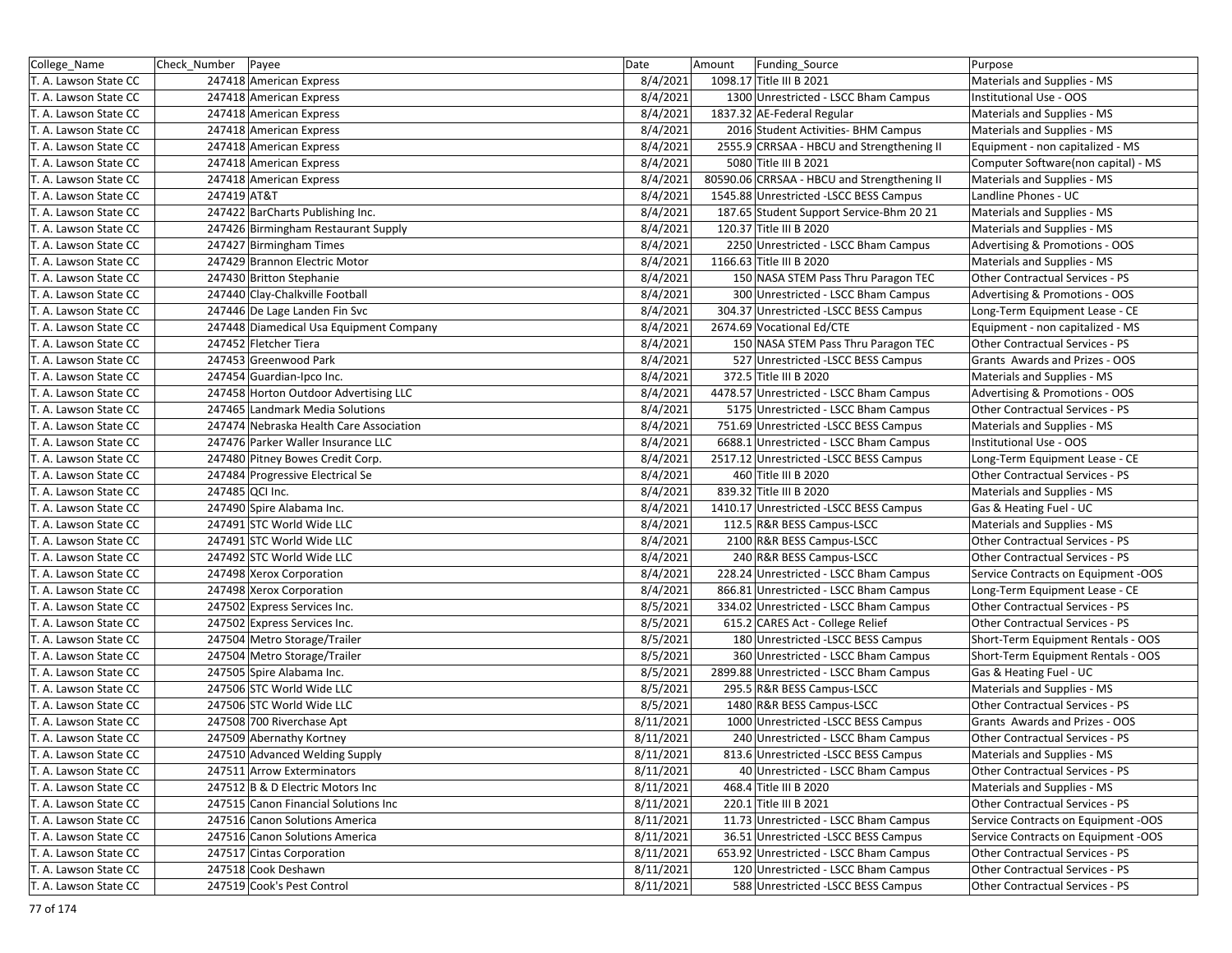| College_Name          | Check_Number   Payee              | Date      | Amount | Funding_Source                          | Purpose                          |
|-----------------------|-----------------------------------|-----------|--------|-----------------------------------------|----------------------------------|
| T. A. Lawson State CC | 247521 Express Services Inc.      | 8/11/2021 |        | 861.28 R&R BESS Campus-LSCC             | Other Contractual Services - PS  |
| T. A. Lawson State CC | 247522 Ferguson Enterprises Inc   | 8/11/2021 |        | 16.96 Unrestricted - LSCC Bham Campus   | Materials and Supplies - MS      |
| T. A. Lawson State CC | 247524 Green Myrtes               | 8/11/2021 |        | 113.68 Title III B 2021                 | Materials and Supplies - MS      |
| T. A. Lawson State CC | 247526 Home Depot                 | 8/11/2021 |        | 74.44 Unrestricted - LSCC Bham Campus   | Materials and Supplies - MS      |
| T. A. Lawson State CC | 247528 Jackson Lauryn             | 8/11/2021 |        | 125 NSF 2PI STEM E3 19/20               | Student Stipends - OOS           |
| T. A. Lawson State CC | 247530 Johnstone Supply           | 8/11/2021 |        | 4611.6 R&R BHM Campus - LSCC            | Equipment - non capitalized - MS |
| T. A. Lawson State CC | 247532 Leblanc Patrick            | 8/11/2021 |        | 240 Unrestricted - LSCC Bham Campus     | Other Contractual Services - PS  |
| T. A. Lawson State CC | 247534 Medical Linen Service      | 8/11/2021 |        | 48.62 Unrestricted - LSCC Bham Campus   | Other Contractual Services - PS  |
| T. A. Lawson State CC | 247536 Onin Staffing LLC          | 8/11/2021 |        | 1506.43 Unrestricted -LSCC BESS Campus  | Other Contractual Services - PS  |
| T. A. Lawson State CC | 247536 Onin Staffing LLC          | 8/11/2021 |        | 4932.98 Unrestricted - LSCC Bham Campus | Other Contractual Services - PS  |
| T. A. Lawson State CC | 247537 Pearson Vue                | 8/11/2021 |        | 5760 Unrestricted - LSCC Bham Campus    | Institutional Use - OOS          |
| T. A. Lawson State CC | 247538 People Ready               | 8/11/2021 |        | 247.96 Unrestricted -LSCC BESS Campus   | Other Contractual Services - PS  |
| T. A. Lawson State CC | 247538 People Ready               | 8/11/2021 |        | 3384.6 Unrestricted - LSCC Bham Campus  | Other Contractual Services - PS  |
| T. A. Lawson State CC | 247539 Pep Boys Remittance Dept   | 8/11/2021 |        | 32 Unrestricted - LSCC BESS Campus      | Maintenance & Repairs - OOS      |
| T. A. Lawson State CC | 247543 QCI Inc.                   | 8/11/2021 |        | 1989.21 Title III B 2020                | Materials and Supplies - MS      |
| T. A. Lawson State CC | 247545 Regions Bank               | 8/11/2021 |        | 2071.88 Bond 2012                       | Bonds - Interest Payments - CE   |
| T. A. Lawson State CC | 247545 Regions Bank               | 8/11/2021 |        | 40000 Bond 2012                         | Bonds - Principal Payments - CE  |
| T. A. Lawson State CC | 247546 Republic Services Inc.     | 8/11/2021 |        | 383.77 Unrestricted - LSCC Bham Campus  | Other Contractual Services - PS  |
| T. A. Lawson State CC | 247546 Republic Services Inc.     | 8/11/2021 |        | 1673.27 Unrestricted -LSCC BESS Campus  | Other Contractual Services - PS  |
| T. A. Lawson State CC | 247547 RJ Young Company           | 8/11/2021 |        | 1842.75 Unrestricted - LSCC Bham Campus | Long-Term Equipment Lease - CE   |
| T. A. Lawson State CC | 247549 Sherwin Williams Co.       | 8/11/2021 |        | 451.99 Unrestricted - LSCC Bham Campus  | Materials and Supplies - MS      |
| T. A. Lawson State CC | 247551 STC World Wide LLC         | 8/11/2021 |        | 2651.38 Title III B 2020                | Other Contractual Services - PS  |
| T. A. Lawson State CC | 247552 Strickland Companies       | 8/11/2021 |        | 225.35 Unrestricted -LSCC BESS Campus   | Materials and Supplies - MS      |
| T. A. Lawson State CC | 247553 Strickland Companies       | 8/11/2021 |        | 343.16 Unrestricted -LSCC BESS Campus   | Materials and Supplies - MS      |
| T. A. Lawson State CC | 247555 TK Elevator Corporation    | 8/11/2021 |        | 2640 R&R BHM Campus - LSCC              | Maintenance & Repairs - OOS      |
| T. A. Lawson State CC | 247555 TK Elevator Corporation    | 8/11/2021 |        | 3128.56 Title III B 2020                | Maintenance & Repairs - OOS      |
| T. A. Lawson State CC | 247556 Uab Printing And Mailing   | 8/11/2021 |        | 1245.28 NSF 2PI STEM E3 20/21           | Printing and Binding - OOS       |
| T. A. Lawson State CC | 247557 Washington Tony            | 8/11/2021 |        | 480 Unrestricted - LSCC Bham Campus     | Other Contractual Services - PS  |
| T. A. Lawson State CC | 247559 Wilson Faye                | 8/11/2021 |        | 100 Unrestricted - LSCC Bham Campus     | Other Professional Fees - PS     |
| T. A. Lawson State CC | 247560 Woodburn Press LLC         | 8/11/2021 |        | 998 Student Support Service-Bhm 20 21   | Subscriptions - OOS              |
| T. A. Lawson State CC | 247562 ADT Commercial             | 8/12/2021 |        | 669.25 R&R BESS Campus-LSCC             | Other Contractual Services - PS  |
| T. A. Lawson State CC | 247563 AT&T                       | 8/12/2021 |        | 118.4 Unrestricted - LSCC Bham Campus   | Internet - UC                    |
| T. A. Lawson State CC | 247564 AT&T                       | 8/12/2021 |        | 361.88 Unrestricted - LSCC Bham Campus  | Landline Phones - UC             |
| T. A. Lawson State CC | 247565 Blakemore Sam              | 8/12/2021 |        | 2500 Wm Fd Phar Tech Non-CR             | Other Contractual Services - PS  |
| T. A. Lawson State CC | 247566 Brannon Electric Motor     | 8/12/2021 |        | 2641.54 Title III B 2020                | Materials and Supplies - MS      |
| T. A. Lawson State CC | 247567 Building Specialties Co    | 8/12/2021 |        | 237 R&R BESS Campus-LSCC                | Maintenance & Repairs - OOS      |
| T. A. Lawson State CC | 247568 Carrier Corporation        | 8/12/2021 |        | 3142.62 Title III B 2020                | Maintenance & Repairs - OOS      |
| T. A. Lawson State CC | 247569 CDW LLC                    | 8/12/2021 |        | 2076.31 Title III B 2021                | Equipment - non capitalized - MS |
| T. A. Lawson State CC | 247570 Cintas Corporation         | 8/12/2021 |        | 105.61 Unrestricted -LSCC BESS Campus   | Other Contractual Services - PS  |
| T. A. Lawson State CC | 247570 Cintas Corporation         | 8/12/2021 |        | 476.37 Unrestricted - LSCC Bham Campus  | Other Contractual Services - PS  |
| T. A. Lawson State CC | 247571 DISH DBS Corporation       | 8/12/2021 |        | 177.06 Unrestricted - LSCC Bham Campus  | Internet - UC                    |
| T. A. Lawson State CC | 247572 East Alabama Portables Inc | 8/12/2021 |        | 150 Lineworker Program                  | Other Contractual Services - PS  |
| T. A. Lawson State CC | 247573 Enterprise Holdings Inc    | 8/12/2021 |        | 65.24 Unrestricted - LSCC Bham Campus   | Other Travel Expenses - OS       |
| T. A. Lawson State CC | 247575 Express Services Inc.      | 8/12/2021 |        | 1015.08 R&R BESS Campus-LSCC            | Other Contractual Services - PS  |
| T. A. Lawson State CC | 247577 Ferguson Enterprises Inc   | 8/12/2021 |        | 1149.61 Title III B 2020                | Materials and Supplies - MS      |
| T. A. Lawson State CC | 247578 Ferguson Enterprises Inc   | 8/12/2021 |        | 205.09 Title III B 2020                 | Materials and Supplies - MS      |
| T. A. Lawson State CC | 247579 Ferrellgas                 | 8/12/2021 |        | 12 Unrestricted - LSCC BESS Campus      | Maintenance & Repairs - OOS      |
| T. A. Lawson State CC | 247580 Guardian-Ipco Inc.         | 8/12/2021 |        | 300 Title III B 2020                    | Maintenance & Repairs - OOS      |
| T. A. Lawson State CC | 247582 Hemphill Services Inc      | 8/12/2021 |        | 1924.66 Title III B 2020                | Other Contractual Services - PS  |
| T. A. Lawson State CC | 247583 Henry Jeriah               | 8/12/2021 |        | 250 NSF 2PI STEM E3 19/20               | Student Stipends - OOS           |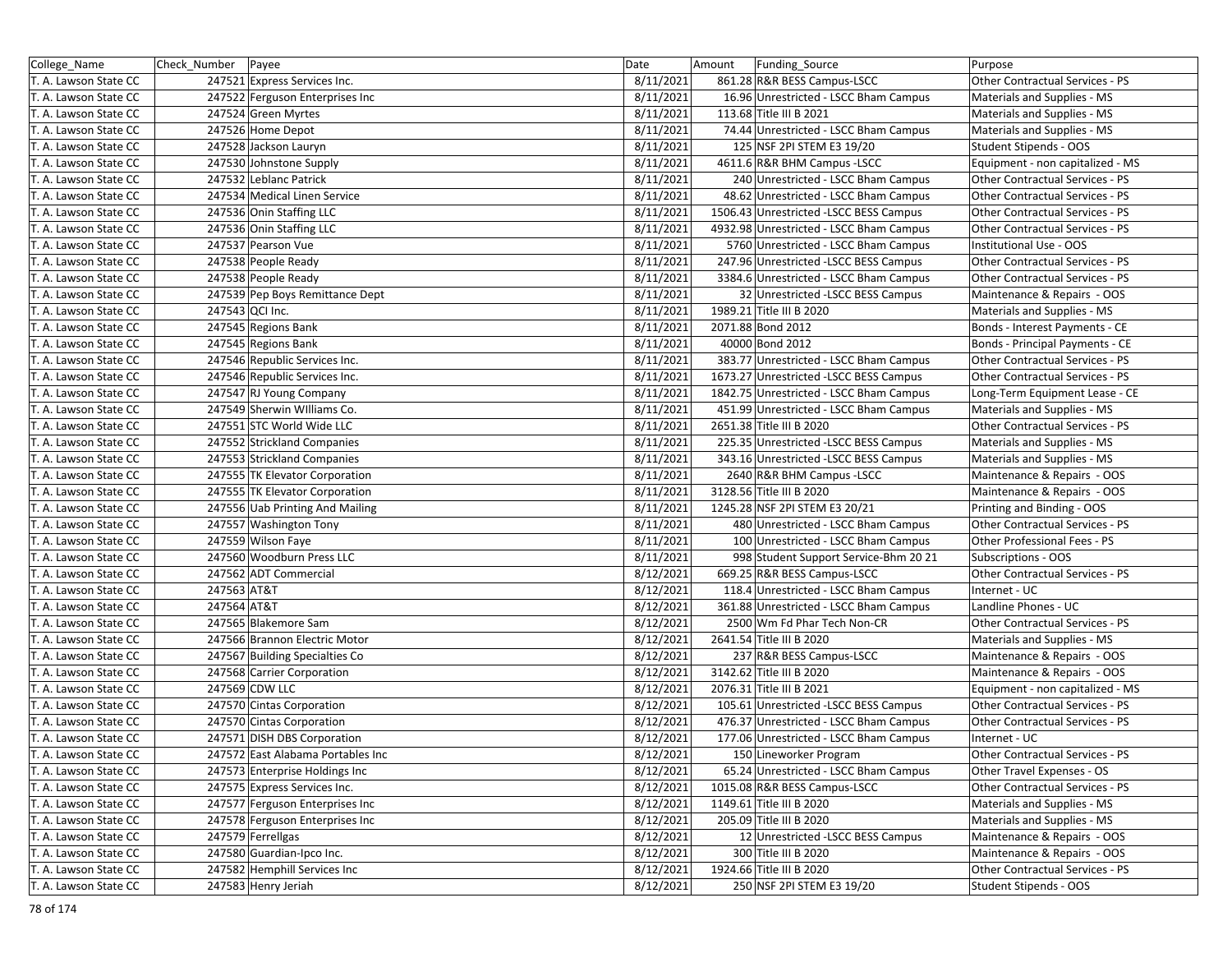| College_Name          | Check Number   Payee                              | Date      | Amount | Funding_Source                           | Purpose                             |
|-----------------------|---------------------------------------------------|-----------|--------|------------------------------------------|-------------------------------------|
| T. A. Lawson State CC | 247584 Johnson Controls                           | 8/12/2021 |        | 1557.21 Title III B 2020                 | Maintenance & Repairs - OOS         |
| T. A. Lawson State CC | 247585 Lawson State Foundation                    | 8/12/2021 |        | 2000 Unrestricted -LSCC BESS Campus      | Short-Term Building Rentals - OOS   |
| T. A. Lawson State CC | 247588 Martin Jourden                             | 8/12/2021 |        | 570 STEAM                                | Grant Awards - SW                   |
| T. A. Lawson State CC | 247590 Meeks Environmental Services LLC           | 8/12/2021 |        | 455 R&R BESS Campus-LSCC                 | Other Contractual Services - PS     |
| T. A. Lawson State CC | 247591 Moore Coal Company                         | 8/12/2021 |        | 1481.6 R&R BHM Campus - LSCC             | Other Contractual Services - PS     |
| T. A. Lawson State CC | 247591 Moore Coal Company                         | 8/12/2021 |        | 1518.21 R&R BESS Campus-LSCC             | Maintenance & Repairs - OOS         |
| T. A. Lawson State CC | 247592 Morris Iyuana                              | 8/12/2021 |        | 500 NSF 2PI STEM E3 19/20                | Student Stipends - OOS              |
| T. A. Lawson State CC | 247592 Morris Iyuana                              | 8/12/2021 |        | 915.6 STEAM                              | Grant Awards - SW                   |
| T. A. Lawson State CC | 247593 NC3 Nat'l Coalition of Certification Cntrs | 8/12/2021 |        | 390 Unrestricted - LSCC BESS Campus      | <b>Registration Fees-IS</b>         |
| T. A. Lawson State CC | 247594 Newsbank Inc                               | 8/12/2021 |        | 2260 Title III B 2021                    | Materials and Supplies - MS         |
| T. A. Lawson State CC | 247595 NiTel Inc.                                 | 8/12/2021 |        | 906.26 Unrestricted - LSCC Bham Campus   | Internet - UC                       |
| T. A. Lawson State CC | 247595 NiTel Inc.                                 | 8/12/2021 |        | 2575.12 Unrestricted -LSCC BESS Campus   | Internet - UC                       |
| T. A. Lawson State CC | 247597 Progressive Electrical Se                  | 8/12/2021 |        | 62.67 R&R BESS Campus-LSCC               | Materials and Supplies - MS         |
| T. A. Lawson State CC | 247597 Progressive Electrical Se                  | 8/12/2021 |        | 300 R&R BESS Campus-LSCC                 | Other Contractual Services - PS     |
| T. A. Lawson State CC | 247597 Progressive Electrical Se                  | 8/12/2021 |        | 2261.8 Title III B 2020                  | Other Contractual Services - PS     |
| T. A. Lawson State CC | 247598 Republic Services Inc.                     | 8/12/2021 |        | 5656.36 Unrestricted - LSCC Bham Campus  | Other Contractual Services - PS     |
| T. A. Lawson State CC | 247599 Securty Engineers                          | 8/12/2021 |        | 5043.2 Unrestricted - LSCC Bham Campus   | Other Contractual Services - PS     |
| T. A. Lawson State CC | 247600 Sherwin Williams Co.                       | 8/12/2021 |        | 15.88 Unrestricted - LSCC Bham Campus    | Materials and Supplies - MS         |
| T. A. Lawson State CC | 247601 Snap-On Incorporated                       | 8/12/2021 |        | 2012.24 Vocational Ed/CTE                | Materials and Supplies - MS         |
| T. A. Lawson State CC | 247602 Spire Alabama Inc.                         | 8/12/2021 |        | 5007.51 Unrestricted - LSCC Bham Campus  | Gas & Heating Fuel - UC             |
| T. A. Lawson State CC | 247603 STC World Wide LLC                         | 8/12/2021 |        | 96.86 R&R BESS Campus-LSCC               | Materials and Supplies - MS         |
| T. A. Lawson State CC | 247603 STC World Wide LLC                         | 8/12/2021 |        | 1610 R&R BESS Campus-LSCC                | Other Contractual Services - PS     |
| T. A. Lawson State CC | 247604 Strickland Companies                       | 8/12/2021 |        | 416.64 Student Support Service-Bhm 20 21 | Materials and Supplies - MS         |
| T. A. Lawson State CC | 247605 Taylor Linen Services                      | 8/12/2021 |        | 156.76 Food Services- BHM Campus         | Other Contractual Services - PS     |
| T. A. Lawson State CC | 247606 Thomas Stacee                              | 8/12/2021 |        | 1920 Unrestricted - LSCC Bham Campus     | Other Contractual Services - PS     |
| T. A. Lawson State CC | 247607 TK Elevator Corporation                    | 8/12/2021 |        | 2477.7 R&R BHM Campus - LSCC             | Maintenance & Repairs - OOS         |
| T. A. Lawson State CC | 247608 Totalscape Farms                           | 8/12/2021 |        | 1069 Unrestricted - LSCC Bham Campus     | Materials and Supplies - MS         |
| T. A. Lawson State CC | 247609 Verizon Wireless                           | 8/12/2021 |        | 1120.28 Unrestricted - LSCC Bham Campus  | Internet - UC                       |
| T. A. Lawson State CC | 247610 W W Grainger Inc                           | 8/12/2021 |        | 302 Title III B 2020                     | Materials and Supplies - MS         |
| T. A. Lawson State CC | 247612 Wet Out Now LLC                            | 8/12/2021 |        | 2000 R&R BESS Campus-LSCC                | Other Contractual Services - PS     |
| T. A. Lawson State CC | 247617 AT&T                                       | 8/18/2021 |        | 367.46 Unrestricted - LSCC Bham Campus   | Landline Phones - UC                |
| T. A. Lawson State CC | 247618 Bessemer Utilities                         | 8/18/2021 |        | 1459.02 Unrestricted -LSCC BESS Campus   | Water & Sewer - UC                  |
| T. A. Lawson State CC | 247618 Bessemer Utilities                         | 8/18/2021 |        | 35788.69 Unrestricted -LSCC BESS Campus  | Electricity - UC                    |
| T. A. Lawson State CC | 247619 Blanton James                              | 8/18/2021 |        | 213.06 Unrestricted - LSCC Bham Campus   | Conus (meals) - IS                  |
| T. A. Lawson State CC | 247619 Blanton James                              | 8/18/2021 |        | 326.36 Unrestricted - LSCC Bham Campus   | Mileage - IS                        |
| T. A. Lawson State CC | 247620 Brown Roland                               | 8/18/2021 |        | 360 Unrestricted - LSCC Bham Campus      | Other Contractual Services - PS     |
| T. A. Lawson State CC | 247623 Fortner Bronwyn                            | 8/18/2021 |        | 480 Unrestricted - LSCC Bham Campus      | Other Contractual Services - PS     |
| T. A. Lawson State CC | 247626 Jones Harris Angela                        | 8/18/2021 |        | 1166.68 Unrestricted -LSCC BESS Campus   | Other Contractual Services - PS     |
| T. A. Lawson State CC | 247628 Miller Demetrius                           | 8/18/2021 |        | 500 Unrestricted - LSCC Bham Campus      | Other Contractual Services - PS     |
| T. A. Lawson State CC | 247629 Powell Lee                                 | 8/18/2021 |        | 480 Unrestricted - LSCC Bham Campus      | Other Contractual Services - PS     |
| T. A. Lawson State CC | 247630 Quill Llc                                  | 8/18/2021 |        | 372.53 Vocational Ed/CTE                 | Materials and Supplies - MS         |
| T. A. Lawson State CC | 247631 Securty Engineers                          | 8/18/2021 |        | 4750.88 Unrestricted - LSCC Bham Campus  | Other Contractual Services - PS     |
| T. A. Lawson State CC | 247632 Summit Media LLC                           | 8/18/2021 |        | 1330 Unrestricted - LSCC Bham Campus     | Bank Operating-BBVA COMPASS         |
| T. A. Lawson State CC | 247632 Summit Media LLC                           | 8/18/2021 |        | 9420 Unrestricted - LSCC Bham Campus     | Advertising & Promotions - OOS      |
| T. A. Lawson State CC | 247633 Tuscaloosa Charter Service LLC             | 8/18/2021 |        | 775 Unrestricted - LSCC Bham Campus      | Other Contractual Services - PS     |
| T. A. Lawson State CC | 247634 Williams & Fudgelnc.                       | 8/18/2021 |        | 185.2 Unrestricted - LSCC Bham Campus    | Debt Collection Expense - PS        |
| T. A. Lawson State CC | 247635 Xerox Business Solutions Southeast         | 8/18/2021 |        | 8.11 Unrestricted - LSCC Bham Campus     | Service Contracts on Equipment -OOS |
| T. A. Lawson State CC | 247635 Xerox Business Solutions Southeast         | 8/18/2021 |        | 133.16 Unrestricted - LSCC Bham Campus   | Long-Term Equipment Lease - CE      |
| T. A. Lawson State CC | 247636 ADT Commercial                             | 8/19/2021 |        | 1525.26 Title III B 2020                 | Maintenance & Repairs - OOS         |
| T. A. Lawson State CC | 247637 Allen Asphalt Services                     | 8/19/2021 |        | 2200 R&R BESS Campus-LSCC                | Maintenance & Repairs - OOS         |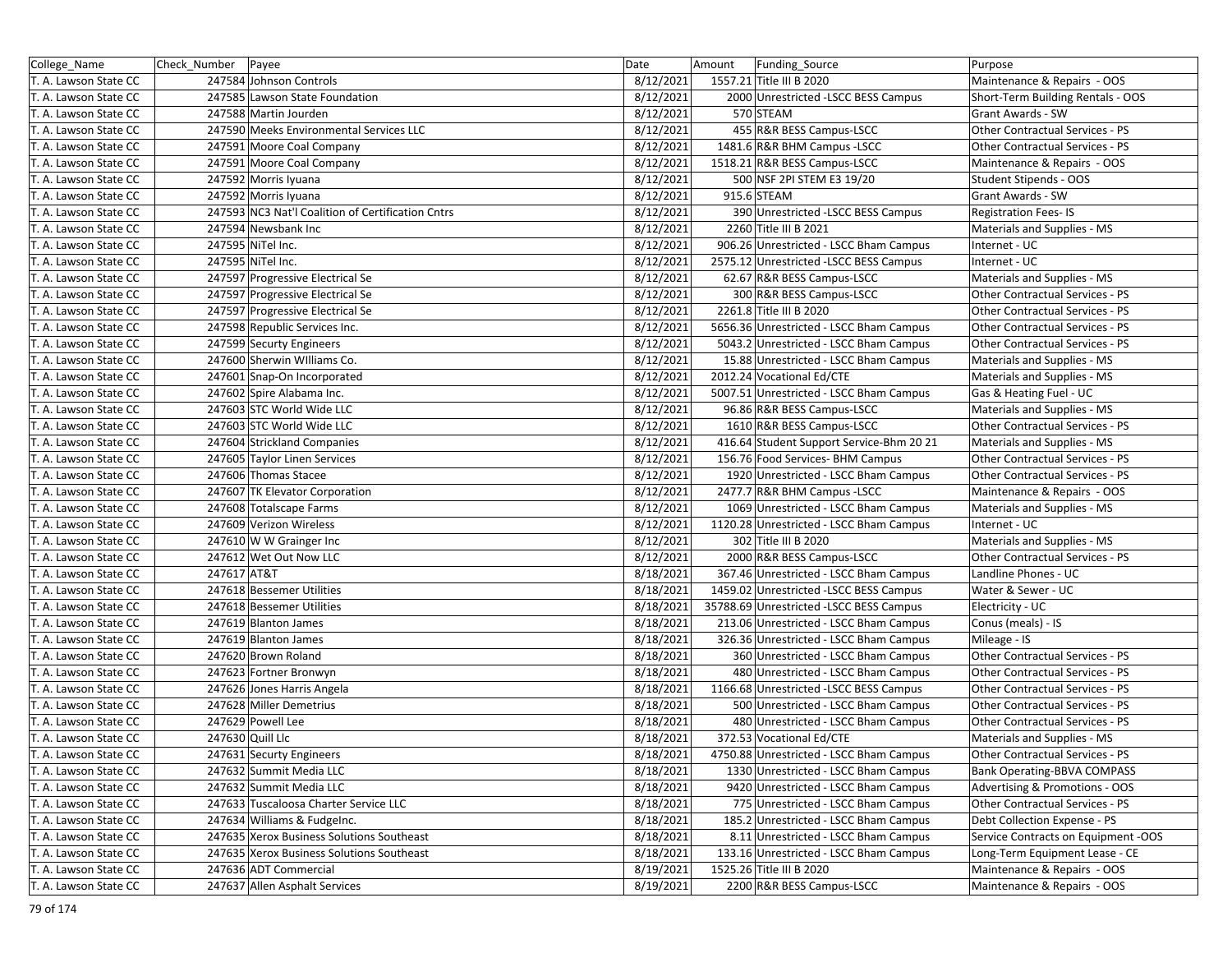| College_Name          | Check Number | Payee                                  | Date      | Amount | Funding Source                            | Purpose                                |
|-----------------------|--------------|----------------------------------------|-----------|--------|-------------------------------------------|----------------------------------------|
| T. A. Lawson State CC |              | 247638 American Osment                 | 8/19/2021 |        | 1503 CARES Act - College Relief           | Materials and Supplies - MS            |
| T. A. Lawson State CC |              | 247639 Anixter Inc                     | 8/19/2021 |        | 1088.56 Lineworker Program                | Materials and Supplies - MS            |
| T. A. Lawson State CC | 247640 AT&T  |                                        | 8/19/2021 |        | 480.65 Unrestricted - LSCC Bham Campus    | Cable - UC                             |
| T. A. Lawson State CC | 247641 AT&T  |                                        | 8/19/2021 |        | 1837.28 Unrestricted - LSCC Bham Campus   | Landline Phones - UC                   |
| T. A. Lawson State CC |              | 247642 AT&T Long Distance              | 8/19/2021 |        | 377.1 Unrestricted - LSCC Bham Campus     | Landline Phones - UC                   |
| T. A. Lawson State CC |              | 247643 Bht Grease Trap Services        | 8/19/2021 |        | 600 R&R BHM Campus -LSCC                  | Maintenance & Repairs - OOS            |
| T. A. Lawson State CC |              | 247644 Canon Financial Solutions Inc   | 8/19/2021 |        | 139.85 Title III B 2021                   | Other Contractual Services - PS        |
| T. A. Lawson State CC |              | 247644 Canon Financial Solutions Inc   | 8/19/2021 |        | 225.82 AE - State Regular                 | Service Contracts on Equipment -OOS    |
| T. A. Lawson State CC |              | 247644 Canon Financial Solutions Inc   | 8/19/2021 |        | 379.35 Unrestricted - LSCC Bham Campus    | Long-Term Equipment Lease - CE         |
| T. A. Lawson State CC |              | 247644 Canon Financial Solutions Inc   | 8/19/2021 |        | 969.5 Unrestricted -LSCC BESS Campus      | Long-Term Equipment Lease - CE         |
| T. A. Lawson State CC |              | 247645 Cintas Corporation              | 8/19/2021 |        | 326.96 Unrestricted - LSCC Bham Campus    | Other Contractual Services - PS        |
| T. A. Lawson State CC |              | 247645 Cintas Corporation              | 8/19/2021 |        | 742.4 Unrestricted -LSCC BESS Campus      | Other Contractual Services - PS        |
| T. A. Lawson State CC |              | 247646 Cook's Pest Control             | 8/19/2021 |        | 220 Unrestricted - LSCC Bham Campus       | Other Contractual Services - PS        |
| T. A. Lawson State CC |              | 247647 Coston General Contractors Inc. | 8/19/2021 |        | 57216.52 Title III SAFRAÂ Prog Admin 2020 | <b>Building Alterations - CE</b>       |
| T. A. Lawson State CC |              | 247648 DISH DBS Corporation            | 8/19/2021 |        | 69.56 Unrestricted - LSCC Bham Campus     | Cable - UC                             |
| T. A. Lawson State CC |              | 247650 Freeman Janiece                 | 8/19/2021 |        | 2000 Wm Fd Phar Tech Non-CR               | Other Contractual Services - PS        |
| T. A. Lawson State CC |              | 247651 Hemphill Services Inc           | 8/19/2021 |        | 614.94 R&R BESS Campus-LSCC               | Other Contractual Services - PS        |
| T. A. Lawson State CC |              | 247652 Hooten Kenneth                  | 8/19/2021 |        | 20 Unrestricted - LSCC Bham Campus        | Bank Card Fees - PS                    |
| T. A. Lawson State CC |              | 247653 Hwangpo Tony                    | 8/19/2021 |        | 1000 Wm Fd Phar Tech Non-CR               | Other Contractual Services - PS        |
| T. A. Lawson State CC |              | 247654 Johnstone Supply                | 8/19/2021 |        | 4611.6 R&R BHM Campus - LSCC              | Equipment - non capitalized - MS       |
| T. A. Lawson State CC |              | 247655 Lsi Research Inc.               | 8/19/2021 |        | 3366.5 Title III B 2020                   | Maintenance & Repairs - OOS            |
| T. A. Lawson State CC |              | 247655 Lsi Research Inc.               | 8/19/2021 |        | 11880 Title III SAFRAÂ Prog Admin 2020    | Other Contractual Services - PS        |
| T. A. Lawson State CC |              | 247656 Moore Coal Company              | 8/19/2021 |        | 512.77 R&R BESS Campus-LSCC               | <b>Other Contractual Services - PS</b> |
| T. A. Lawson State CC |              | 247657 Onin Staffing LLC               | 8/19/2021 |        | 1514.35 Unrestricted - LSCC BESS Campus   | Other Contractual Services - PS        |
| T. A. Lawson State CC |              | 247657 Onin Staffing LLC               | 8/19/2021 |        | 2537.29 Unrestricted - LSCC Bham Campus   | Other Contractual Services - PS        |
| T. A. Lawson State CC |              | 247658 People Ready                    | 8/19/2021 |        | 123.98 Unrestricted -LSCC BESS Campus     | <b>Other Contractual Services - PS</b> |
| T. A. Lawson State CC |              | 247658 People Ready                    | 8/19/2021 |        | 2731.24 Unrestricted - LSCC Bham Campus   | Other Contractual Services - PS        |
| T. A. Lawson State CC |              | 247659 Pep Boys Remittance Dept        | 8/19/2021 |        | 325.05 Unrestricted - LSCC Bham Campus    | Other Contractual Services - PS        |
| T. A. Lawson State CC |              | 247660 Pocket Nurse Enterprises Inc.   | 8/19/2021 |        | 1573.98 Vocational Ed/CTE                 | Equipment - non capitalized - MS       |
| T. A. Lawson State CC |              | 247661 Securty Engineers               | 8/19/2021 |        | 5072.75 Unrestricted - LSCC Bham Campus   | Other Contractual Services - PS        |
| T. A. Lawson State CC |              | 247662 Spectra Contract Flooring       | 8/19/2021 |        | 1346.73 R&R BESS Campus-LSCC              | Maintenance & Repairs - OOS            |
| T. A. Lawson State CC |              | 247663 Strickland Companies            | 8/19/2021 |        | 27.48 Student Support Service-Bhm 20 21   | Materials and Supplies - MS            |
| T. A. Lawson State CC |              | 247664 Survey Monkey Inc.              | 8/19/2021 |        | 276 Student Support Service-Bhm 20 21     | Computer Software(non capital) - MS    |
| T. A. Lawson State CC |              | 247665 Taylor Linen Services           | 8/19/2021 |        | 78.38 Food Services- BHM Campus           | Other Contractual Services - PS        |
| T. A. Lawson State CC |              | 247666 Tutor Matching Services         | 8/19/2021 |        | 2700 Student Support Service-Bhm 20 21    | Materials and Supplies - MS            |
| T. A. Lawson State CC |              | 247667 Universal Cleaning Solutions    | 8/19/2021 |        | 7489.8 CARES Act - College Relief         | Other Contractual Services - PS        |
| T. A. Lawson State CC |              | 247668 Verified Credentials Inc        | 8/19/2021 |        | 295.8 Unrestricted - LSCC Bham Campus     | Other Contractual Services - PS        |
| T. A. Lawson State CC |              | 247669 W W Grainger Inc                | 8/19/2021 |        | 130.5 Unrestricted - LSCC Bham Campus     | Materials and Supplies - MS            |
| T. A. Lawson State CC |              | 247670 Wittichen Supply Company Inc.   | 8/19/2021 |        | 66.88 Unrestricted - LSCC Bham Campus     | Materials and Supplies - MS            |
| T. A. Lawson State CC |              | 247671 Xerox Corporation               | 8/19/2021 |        | 17.53 Unrestricted - LSCC Bham Campus     | Service Contracts on Equipment -OOS    |
| T. A. Lawson State CC |              | 247671 Xerox Corporation               | 8/19/2021 |        | 55.41 Unrestricted -LSCC BESS Campus      | Service Contracts on Equipment -OOS    |
| T. A. Lawson State CC |              | 247671 Xerox Corporation               | 8/19/2021 |        | 105.16 Unrestricted - LSCC Bham Campus    | Long-Term Equipment Lease - CE         |
| T. A. Lawson State CC |              | 247671 Xerox Corporation               | 8/19/2021 |        | 398.25 Unrestricted -LSCC BESS Campus     | Long-Term Equipment Lease - CE         |
| T. A. Lawson State CC |              | 247672 American Osment                 | 8/20/2021 |        | 97.62 CARES Act - College Relief          | Materials and Supplies - MS            |
| T. A. Lawson State CC |              | 247673 Birmingham Water Works          | 8/20/2021 |        | 35.31 Unrestricted - LSCC Bham Campus     | Water & Sewer - UC                     |
| T. A. Lawson State CC |              | 247674 Blake Advertising               | 8/20/2021 |        | 2104 NASA STEM Pass Thru Paragon TEC      | Materials and Supplies - MS            |
| T. A. Lawson State CC |              | 247675 Dudley Kera                     | 8/20/2021 |        | 1000 NASA STEM Pass Thru Paragon TEC      | Student Stipends - OOS                 |
| T. A. Lawson State CC |              | 247676 Express Services Inc.           | 8/20/2021 |        | 668.04 Unrestricted - LSCC Bham Campus    | Other Contractual Services - PS        |
| T. A. Lawson State CC |              | 247676 Express Services Inc.           | 8/20/2021 |        | 1076.6 R&R BESS Campus-LSCC               | Other Contractual Services - PS        |
| T. A. Lawson State CC |              | 247676 Express Services Inc.           | 8/20/2021 |        | 1230.4 CARES Act - College Relief         | Other Contractual Services - PS        |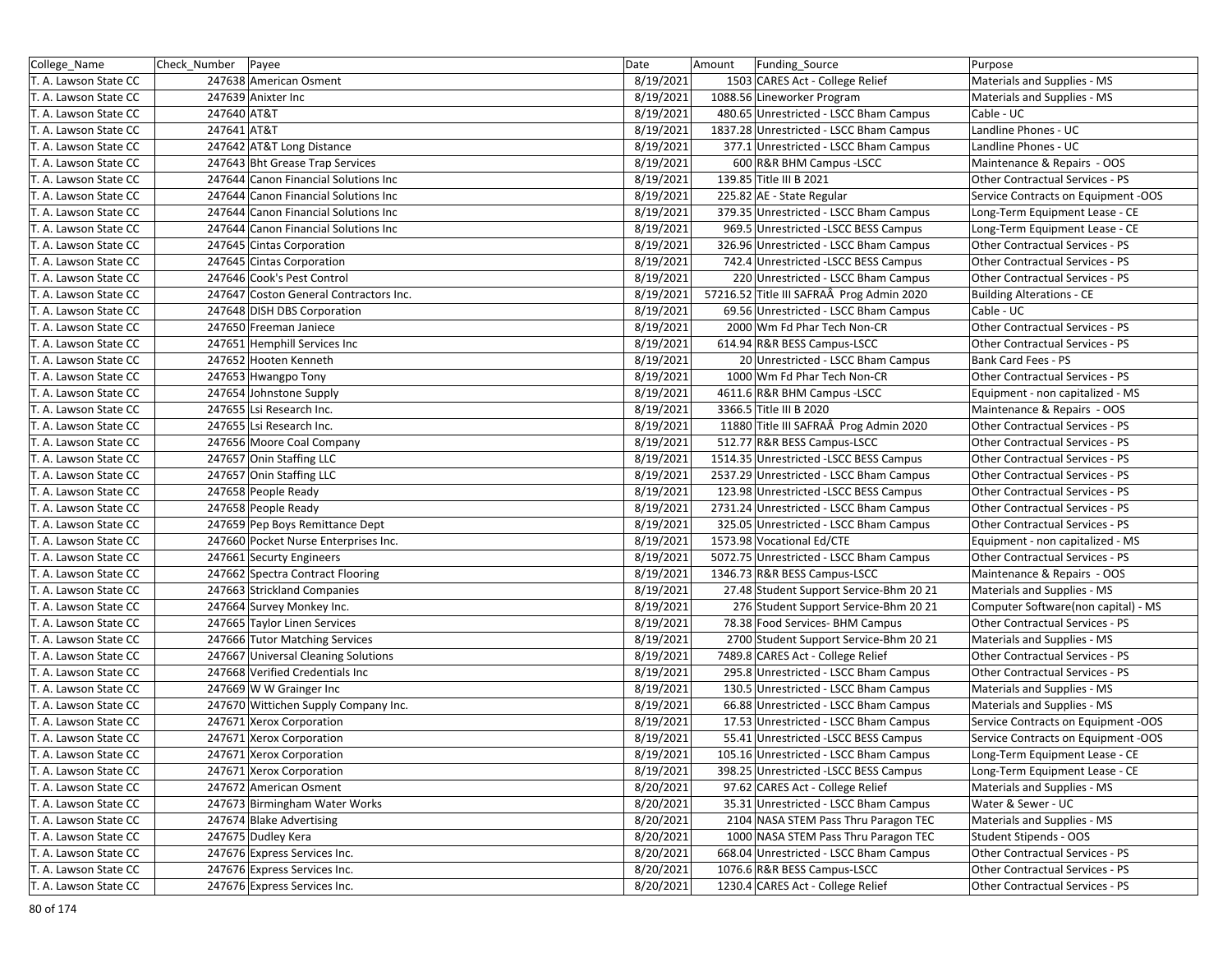| 8/20/2021<br>T. A. Lawson State CC<br>247677 Givens Mya<br>448.75 NSF 2PI STEM E3 19/20<br>Student Stipends - OOS<br>8/20/2021<br>513.6 Unrestricted -LSCC BESS Campus<br>T. A. Lawson State CC<br>247678 Holmes Kyteria<br><b>Other Contractual Services - PS</b><br>T. A. Lawson State CC<br>247679 Hooten Kenneth<br>8/20/2021<br>240 Unrestricted - LSCC Bham Campus<br>Other Contractual Services - PS<br>247680 Maddox Jordyn<br>8/20/2021<br>445 NSF 2PI STEM E3 19/20<br>T. A. Lawson State CC<br>Student Stipends - OOS<br>8/20/2021<br>247681 Marable Stephanie<br>180 Unrestricted - LSCC BESS Campus<br>Other Contractual Services - PS<br>T. A. Lawson State CC<br>247682 Miller Demetrius<br>8/20/2021<br>12 Unrestricted - LSCC Bham Campus<br>Bank Card Fees - PS<br>T. A. Lawson State CC<br>T. A. Lawson State CC<br>247683 Office Depot<br>8/20/2021<br>903.27 Student Support Service-Bhm 20 21<br>Materials and Supplies - MS<br>247684 Perkins Desi<br>217.5 Unrestricted -LSCC BESS Campus<br>Other Contractual Services - PS<br>T. A. Lawson State CC<br>8/20/2021<br>247685 Pocket Nurse Enterprises Inc.<br>8/20/2021<br>609.88 SPECIAL POP-LTC CNA INITIATIVE<br>Materials and Supplies - MS<br>T. A. Lawson State CC<br>247686 Powell Lee<br>8/20/2021<br>20 Unrestricted - LSCC Bham Campus<br>Bank Card Fees - PS<br>T. A. Lawson State CC<br>247687 Pritchett Kaisha<br>8/20/2021<br>150 NASA STEM Pass Thru Paragon TEC<br>Other Contractual Services - PS<br>T. A. Lawson State CC<br>247688 Sherwin Williams Co.<br>8/20/2021<br>167.8 R&R BESS Campus-LSCC<br>T. A. Lawson State CC<br>Materials and Supplies - MS<br>247689 Strickland Companies<br>8/20/2021<br>338.56 Unrestricted - LSCC Bham Campus<br>Materials and Supplies - MS<br>T. A. Lawson State CC<br>247692 Advanced Mower<br>8/24/2021<br>2056.07 Unrestricted - LSCC Bham Campus<br>Maintenance & Repairs - OOS<br>T. A. Lawson State CC<br>247693 AT&T<br>8/24/2021<br>181.13 Unrestricted -LSCC BESS Campus<br>Landline Phones - UC<br>T. A. Lawson State CC<br>247694 Birmingham Water Works<br>8/24/2021<br>1186.04 Unrestricted - LSCC Bham Campus<br>Water & Sewer - UC<br>T. A. Lawson State CC<br>247695 Black Girl Mathgic<br>8/24/2021<br>614.32 NASA STEM Pass Thru Paragon TEC<br>Materials and Supplies - MS<br>T. A. Lawson State CC<br>247696 Business Systems & Consultants Inc<br>8/24/2021<br>2180 CRRSAA - HBCU and Strengthening II<br>Other Contractual Services - PS<br>T. A. Lawson State CC<br>247696 Business Systems & Consultants Inc<br>8/24/2021<br>11500 CRRSAA - HBCU and Strengthening II<br>Equipment - non capitalized - MS<br>T. A. Lawson State CC<br>247697 Canon Financial Solutions Inc<br>8/24/2021<br>0.43 Title III B 2021<br>Other Contractual Services - PS<br>T. A. Lawson State CC<br>8/24/2021<br>521.18 Unrestricted - LSCC Bham Campus<br>Other Contractual Services - PS<br>T. A. Lawson State CC<br>247698 Cintas Corporation<br>247699 DirectTV<br>8/24/2021<br>150.24 Unrestricted - LSCC Bham Campus<br>Internet - UC<br>T. A. Lawson State CC<br>247699 DirectTV<br>8/24/2021<br>218.23 Unrestricted - LSCC Bham Campus<br>Cable - UC<br>T. A. Lawson State CC<br>T. A. Lawson State CC<br>247700 Graybar Electric<br>8/24/2021<br>557 Unrestricted - LSCC Bham Campus<br>Materials and Supplies - MS<br>247701 Kendall Electric Company<br>8/24/2021<br>3585.6 Vocational Ed/CTE<br>Computer Software(non capital) - MS<br>T. A. Lawson State CC<br>8/24/2021<br>440.94 SNAP<br>247702 Lejoy Uniforms Inc<br>Materials and Supplies - MS<br>T. A. Lawson State CC<br>247703 Lester Josiah<br>8/24/2021<br>175 ARC Grant Part 2<br>Student Stipends - OOS<br>T. A. Lawson State CC<br>8/24/2021<br>T. A. Lawson State CC<br>247704 Level 3 Communications<br>3304.24 Unrestricted - LSCC Bham Campus<br>Internet - UC<br>247705 Onin Staffing LLC<br>8/24/2021<br>1327.18 Unrestricted - LSCC Bham Campus<br>T. A. Lawson State CC<br>Other Contractual Services - PS<br>247706 People Ready<br>8/24/2021<br>2536.41 Unrestricted - LSCC Bham Campus<br>Other Contractual Services - PS<br>T. A. Lawson State CC<br>2054.82 CARES Act - College Relief<br>247707 Progressive Electrical Se<br>8/24/2021<br>Other Contractual Services - PS<br>T. A. Lawson State CC<br>8190.81 R&R BHM Campus -LSCC<br>T. A. Lawson State CC<br>247707 Progressive Electrical Se<br>8/24/2021<br>Other Contractual Services - PS<br>8/24/2021<br>35 Unrestricted - LSCC Bham Campus<br>T. A. Lawson State CC<br>247708 Republic Services Inc.<br>Other Contractual Services - PS<br>247709 Robinson Rachel<br>175 ARC Grant Part 2<br>8/24/2021<br>Student Stipends - OOS<br>T. A. Lawson State CC<br>247710 Sherwin Williams Co.<br>8/24/2021<br>214.95 Unrestricted - LSCC Bham Campus<br>T. A. Lawson State CC<br>Materials and Supplies - MS<br>355 Title III B 2020<br>247711 STC World Wide LLC<br>8/24/2021<br>Maintenance & Repairs - OOS<br>T. A. Lawson State CC<br>8/24/2021<br>3894.68 Title III B 2021<br>T. A. Lawson State CC<br>247712 Strickland Companies<br>Materials and Supplies - MS<br>247713 Strickland Companies<br>8/24/2021<br>Materials and Supplies - MS<br>T. A. Lawson State CC<br>31.19 Unrestricted - LSCC Bham Campus<br>247714 Strickland Paper Company Inc<br>8/24/2021<br>425.69 Unrestricted - LSCC Bham Campus<br>Materials and Supplies - MS<br>T. A. Lawson State CC<br>247715 Xerox Business Solutions Southeast<br>8/24/2021<br>11.76 Unrestricted -LSCC BESS Campus<br>T. A. Lawson State CC<br>247715 Xerox Business Solutions Southeast<br>8/24/2021<br>169.07 Unrestricted - LSCC BESS Campus<br>Long-Term Equipment Lease - CE<br>T. A. Lawson State CC<br>345.6 Unrestricted - LSCC Bham Campus | College_Name          | Check Number   Payee                                                  | Date      | Amount | <b>Funding Source</b> | Purpose                             |
|---------------------------------------------------------------------------------------------------------------------------------------------------------------------------------------------------------------------------------------------------------------------------------------------------------------------------------------------------------------------------------------------------------------------------------------------------------------------------------------------------------------------------------------------------------------------------------------------------------------------------------------------------------------------------------------------------------------------------------------------------------------------------------------------------------------------------------------------------------------------------------------------------------------------------------------------------------------------------------------------------------------------------------------------------------------------------------------------------------------------------------------------------------------------------------------------------------------------------------------------------------------------------------------------------------------------------------------------------------------------------------------------------------------------------------------------------------------------------------------------------------------------------------------------------------------------------------------------------------------------------------------------------------------------------------------------------------------------------------------------------------------------------------------------------------------------------------------------------------------------------------------------------------------------------------------------------------------------------------------------------------------------------------------------------------------------------------------------------------------------------------------------------------------------------------------------------------------------------------------------------------------------------------------------------------------------------------------------------------------------------------------------------------------------------------------------------------------------------------------------------------------------------------------------------------------------------------------------------------------------------------------------------------------------------------------------------------------------------------------------------------------------------------------------------------------------------------------------------------------------------------------------------------------------------------------------------------------------------------------------------------------------------------------------------------------------------------------------------------------------------------------------------------------------------------------------------------------------------------------------------------------------------------------------------------------------------------------------------------------------------------------------------------------------------------------------------------------------------------------------------------------------------------------------------------------------------------------------------------------------------------------------------------------------------------------------------------------------------------------------------------------------------------------------------------------------------------------------------------------------------------------------------------------------------------------------------------------------------------------------------------------------------------------------------------------------------------------------------------------------------------------------------------------------------------------------------------------------------------------------------------------------------------------------------------------------------------------------------------------------------------------------------------------------------------------------------------------------------------------------------------------------------------------------------------------------------------------------------------------------------------------------------------------------------------------------------------------------------------------------------------------------------------------------------------------------------------------------------------------------------------------------------------------------------------------------------------------------------------------------------------------------------------------------------------------------------------------------------------------------------------------------------------------------------------------------------------------------------------------------------------------------------------------------------------------------------------------------------------------------------------------------------------------------------------------------------------------------------------------------------------------------------------------------------------------------------------------------------------------------------------------------------------------------------------------------------------------------------------------------------------------------------------------------|-----------------------|-----------------------------------------------------------------------|-----------|--------|-----------------------|-------------------------------------|
|                                                                                                                                                                                                                                                                                                                                                                                                                                                                                                                                                                                                                                                                                                                                                                                                                                                                                                                                                                                                                                                                                                                                                                                                                                                                                                                                                                                                                                                                                                                                                                                                                                                                                                                                                                                                                                                                                                                                                                                                                                                                                                                                                                                                                                                                                                                                                                                                                                                                                                                                                                                                                                                                                                                                                                                                                                                                                                                                                                                                                                                                                                                                                                                                                                                                                                                                                                                                                                                                                                                                                                                                                                                                                                                                                                                                                                                                                                                                                                                                                                                                                                                                                                                                                                                                                                                                                                                                                                                                                                                                                                                                                                                                                                                                                                                                                                                                                                                                                                                                                                                                                                                                                                                                                                                                                                                                                                                                                                                                                                                                                                                                                                                                                                                                                                                             |                       |                                                                       |           |        |                       |                                     |
|                                                                                                                                                                                                                                                                                                                                                                                                                                                                                                                                                                                                                                                                                                                                                                                                                                                                                                                                                                                                                                                                                                                                                                                                                                                                                                                                                                                                                                                                                                                                                                                                                                                                                                                                                                                                                                                                                                                                                                                                                                                                                                                                                                                                                                                                                                                                                                                                                                                                                                                                                                                                                                                                                                                                                                                                                                                                                                                                                                                                                                                                                                                                                                                                                                                                                                                                                                                                                                                                                                                                                                                                                                                                                                                                                                                                                                                                                                                                                                                                                                                                                                                                                                                                                                                                                                                                                                                                                                                                                                                                                                                                                                                                                                                                                                                                                                                                                                                                                                                                                                                                                                                                                                                                                                                                                                                                                                                                                                                                                                                                                                                                                                                                                                                                                                                             |                       |                                                                       |           |        |                       |                                     |
|                                                                                                                                                                                                                                                                                                                                                                                                                                                                                                                                                                                                                                                                                                                                                                                                                                                                                                                                                                                                                                                                                                                                                                                                                                                                                                                                                                                                                                                                                                                                                                                                                                                                                                                                                                                                                                                                                                                                                                                                                                                                                                                                                                                                                                                                                                                                                                                                                                                                                                                                                                                                                                                                                                                                                                                                                                                                                                                                                                                                                                                                                                                                                                                                                                                                                                                                                                                                                                                                                                                                                                                                                                                                                                                                                                                                                                                                                                                                                                                                                                                                                                                                                                                                                                                                                                                                                                                                                                                                                                                                                                                                                                                                                                                                                                                                                                                                                                                                                                                                                                                                                                                                                                                                                                                                                                                                                                                                                                                                                                                                                                                                                                                                                                                                                                                             |                       |                                                                       |           |        |                       |                                     |
|                                                                                                                                                                                                                                                                                                                                                                                                                                                                                                                                                                                                                                                                                                                                                                                                                                                                                                                                                                                                                                                                                                                                                                                                                                                                                                                                                                                                                                                                                                                                                                                                                                                                                                                                                                                                                                                                                                                                                                                                                                                                                                                                                                                                                                                                                                                                                                                                                                                                                                                                                                                                                                                                                                                                                                                                                                                                                                                                                                                                                                                                                                                                                                                                                                                                                                                                                                                                                                                                                                                                                                                                                                                                                                                                                                                                                                                                                                                                                                                                                                                                                                                                                                                                                                                                                                                                                                                                                                                                                                                                                                                                                                                                                                                                                                                                                                                                                                                                                                                                                                                                                                                                                                                                                                                                                                                                                                                                                                                                                                                                                                                                                                                                                                                                                                                             |                       |                                                                       |           |        |                       |                                     |
|                                                                                                                                                                                                                                                                                                                                                                                                                                                                                                                                                                                                                                                                                                                                                                                                                                                                                                                                                                                                                                                                                                                                                                                                                                                                                                                                                                                                                                                                                                                                                                                                                                                                                                                                                                                                                                                                                                                                                                                                                                                                                                                                                                                                                                                                                                                                                                                                                                                                                                                                                                                                                                                                                                                                                                                                                                                                                                                                                                                                                                                                                                                                                                                                                                                                                                                                                                                                                                                                                                                                                                                                                                                                                                                                                                                                                                                                                                                                                                                                                                                                                                                                                                                                                                                                                                                                                                                                                                                                                                                                                                                                                                                                                                                                                                                                                                                                                                                                                                                                                                                                                                                                                                                                                                                                                                                                                                                                                                                                                                                                                                                                                                                                                                                                                                                             |                       |                                                                       |           |        |                       |                                     |
|                                                                                                                                                                                                                                                                                                                                                                                                                                                                                                                                                                                                                                                                                                                                                                                                                                                                                                                                                                                                                                                                                                                                                                                                                                                                                                                                                                                                                                                                                                                                                                                                                                                                                                                                                                                                                                                                                                                                                                                                                                                                                                                                                                                                                                                                                                                                                                                                                                                                                                                                                                                                                                                                                                                                                                                                                                                                                                                                                                                                                                                                                                                                                                                                                                                                                                                                                                                                                                                                                                                                                                                                                                                                                                                                                                                                                                                                                                                                                                                                                                                                                                                                                                                                                                                                                                                                                                                                                                                                                                                                                                                                                                                                                                                                                                                                                                                                                                                                                                                                                                                                                                                                                                                                                                                                                                                                                                                                                                                                                                                                                                                                                                                                                                                                                                                             |                       |                                                                       |           |        |                       |                                     |
|                                                                                                                                                                                                                                                                                                                                                                                                                                                                                                                                                                                                                                                                                                                                                                                                                                                                                                                                                                                                                                                                                                                                                                                                                                                                                                                                                                                                                                                                                                                                                                                                                                                                                                                                                                                                                                                                                                                                                                                                                                                                                                                                                                                                                                                                                                                                                                                                                                                                                                                                                                                                                                                                                                                                                                                                                                                                                                                                                                                                                                                                                                                                                                                                                                                                                                                                                                                                                                                                                                                                                                                                                                                                                                                                                                                                                                                                                                                                                                                                                                                                                                                                                                                                                                                                                                                                                                                                                                                                                                                                                                                                                                                                                                                                                                                                                                                                                                                                                                                                                                                                                                                                                                                                                                                                                                                                                                                                                                                                                                                                                                                                                                                                                                                                                                                             |                       |                                                                       |           |        |                       |                                     |
|                                                                                                                                                                                                                                                                                                                                                                                                                                                                                                                                                                                                                                                                                                                                                                                                                                                                                                                                                                                                                                                                                                                                                                                                                                                                                                                                                                                                                                                                                                                                                                                                                                                                                                                                                                                                                                                                                                                                                                                                                                                                                                                                                                                                                                                                                                                                                                                                                                                                                                                                                                                                                                                                                                                                                                                                                                                                                                                                                                                                                                                                                                                                                                                                                                                                                                                                                                                                                                                                                                                                                                                                                                                                                                                                                                                                                                                                                                                                                                                                                                                                                                                                                                                                                                                                                                                                                                                                                                                                                                                                                                                                                                                                                                                                                                                                                                                                                                                                                                                                                                                                                                                                                                                                                                                                                                                                                                                                                                                                                                                                                                                                                                                                                                                                                                                             |                       |                                                                       |           |        |                       |                                     |
|                                                                                                                                                                                                                                                                                                                                                                                                                                                                                                                                                                                                                                                                                                                                                                                                                                                                                                                                                                                                                                                                                                                                                                                                                                                                                                                                                                                                                                                                                                                                                                                                                                                                                                                                                                                                                                                                                                                                                                                                                                                                                                                                                                                                                                                                                                                                                                                                                                                                                                                                                                                                                                                                                                                                                                                                                                                                                                                                                                                                                                                                                                                                                                                                                                                                                                                                                                                                                                                                                                                                                                                                                                                                                                                                                                                                                                                                                                                                                                                                                                                                                                                                                                                                                                                                                                                                                                                                                                                                                                                                                                                                                                                                                                                                                                                                                                                                                                                                                                                                                                                                                                                                                                                                                                                                                                                                                                                                                                                                                                                                                                                                                                                                                                                                                                                             |                       |                                                                       |           |        |                       |                                     |
|                                                                                                                                                                                                                                                                                                                                                                                                                                                                                                                                                                                                                                                                                                                                                                                                                                                                                                                                                                                                                                                                                                                                                                                                                                                                                                                                                                                                                                                                                                                                                                                                                                                                                                                                                                                                                                                                                                                                                                                                                                                                                                                                                                                                                                                                                                                                                                                                                                                                                                                                                                                                                                                                                                                                                                                                                                                                                                                                                                                                                                                                                                                                                                                                                                                                                                                                                                                                                                                                                                                                                                                                                                                                                                                                                                                                                                                                                                                                                                                                                                                                                                                                                                                                                                                                                                                                                                                                                                                                                                                                                                                                                                                                                                                                                                                                                                                                                                                                                                                                                                                                                                                                                                                                                                                                                                                                                                                                                                                                                                                                                                                                                                                                                                                                                                                             |                       |                                                                       |           |        |                       |                                     |
|                                                                                                                                                                                                                                                                                                                                                                                                                                                                                                                                                                                                                                                                                                                                                                                                                                                                                                                                                                                                                                                                                                                                                                                                                                                                                                                                                                                                                                                                                                                                                                                                                                                                                                                                                                                                                                                                                                                                                                                                                                                                                                                                                                                                                                                                                                                                                                                                                                                                                                                                                                                                                                                                                                                                                                                                                                                                                                                                                                                                                                                                                                                                                                                                                                                                                                                                                                                                                                                                                                                                                                                                                                                                                                                                                                                                                                                                                                                                                                                                                                                                                                                                                                                                                                                                                                                                                                                                                                                                                                                                                                                                                                                                                                                                                                                                                                                                                                                                                                                                                                                                                                                                                                                                                                                                                                                                                                                                                                                                                                                                                                                                                                                                                                                                                                                             |                       |                                                                       |           |        |                       |                                     |
|                                                                                                                                                                                                                                                                                                                                                                                                                                                                                                                                                                                                                                                                                                                                                                                                                                                                                                                                                                                                                                                                                                                                                                                                                                                                                                                                                                                                                                                                                                                                                                                                                                                                                                                                                                                                                                                                                                                                                                                                                                                                                                                                                                                                                                                                                                                                                                                                                                                                                                                                                                                                                                                                                                                                                                                                                                                                                                                                                                                                                                                                                                                                                                                                                                                                                                                                                                                                                                                                                                                                                                                                                                                                                                                                                                                                                                                                                                                                                                                                                                                                                                                                                                                                                                                                                                                                                                                                                                                                                                                                                                                                                                                                                                                                                                                                                                                                                                                                                                                                                                                                                                                                                                                                                                                                                                                                                                                                                                                                                                                                                                                                                                                                                                                                                                                             |                       |                                                                       |           |        |                       |                                     |
|                                                                                                                                                                                                                                                                                                                                                                                                                                                                                                                                                                                                                                                                                                                                                                                                                                                                                                                                                                                                                                                                                                                                                                                                                                                                                                                                                                                                                                                                                                                                                                                                                                                                                                                                                                                                                                                                                                                                                                                                                                                                                                                                                                                                                                                                                                                                                                                                                                                                                                                                                                                                                                                                                                                                                                                                                                                                                                                                                                                                                                                                                                                                                                                                                                                                                                                                                                                                                                                                                                                                                                                                                                                                                                                                                                                                                                                                                                                                                                                                                                                                                                                                                                                                                                                                                                                                                                                                                                                                                                                                                                                                                                                                                                                                                                                                                                                                                                                                                                                                                                                                                                                                                                                                                                                                                                                                                                                                                                                                                                                                                                                                                                                                                                                                                                                             |                       |                                                                       |           |        |                       |                                     |
|                                                                                                                                                                                                                                                                                                                                                                                                                                                                                                                                                                                                                                                                                                                                                                                                                                                                                                                                                                                                                                                                                                                                                                                                                                                                                                                                                                                                                                                                                                                                                                                                                                                                                                                                                                                                                                                                                                                                                                                                                                                                                                                                                                                                                                                                                                                                                                                                                                                                                                                                                                                                                                                                                                                                                                                                                                                                                                                                                                                                                                                                                                                                                                                                                                                                                                                                                                                                                                                                                                                                                                                                                                                                                                                                                                                                                                                                                                                                                                                                                                                                                                                                                                                                                                                                                                                                                                                                                                                                                                                                                                                                                                                                                                                                                                                                                                                                                                                                                                                                                                                                                                                                                                                                                                                                                                                                                                                                                                                                                                                                                                                                                                                                                                                                                                                             |                       |                                                                       |           |        |                       |                                     |
|                                                                                                                                                                                                                                                                                                                                                                                                                                                                                                                                                                                                                                                                                                                                                                                                                                                                                                                                                                                                                                                                                                                                                                                                                                                                                                                                                                                                                                                                                                                                                                                                                                                                                                                                                                                                                                                                                                                                                                                                                                                                                                                                                                                                                                                                                                                                                                                                                                                                                                                                                                                                                                                                                                                                                                                                                                                                                                                                                                                                                                                                                                                                                                                                                                                                                                                                                                                                                                                                                                                                                                                                                                                                                                                                                                                                                                                                                                                                                                                                                                                                                                                                                                                                                                                                                                                                                                                                                                                                                                                                                                                                                                                                                                                                                                                                                                                                                                                                                                                                                                                                                                                                                                                                                                                                                                                                                                                                                                                                                                                                                                                                                                                                                                                                                                                             |                       |                                                                       |           |        |                       |                                     |
|                                                                                                                                                                                                                                                                                                                                                                                                                                                                                                                                                                                                                                                                                                                                                                                                                                                                                                                                                                                                                                                                                                                                                                                                                                                                                                                                                                                                                                                                                                                                                                                                                                                                                                                                                                                                                                                                                                                                                                                                                                                                                                                                                                                                                                                                                                                                                                                                                                                                                                                                                                                                                                                                                                                                                                                                                                                                                                                                                                                                                                                                                                                                                                                                                                                                                                                                                                                                                                                                                                                                                                                                                                                                                                                                                                                                                                                                                                                                                                                                                                                                                                                                                                                                                                                                                                                                                                                                                                                                                                                                                                                                                                                                                                                                                                                                                                                                                                                                                                                                                                                                                                                                                                                                                                                                                                                                                                                                                                                                                                                                                                                                                                                                                                                                                                                             |                       |                                                                       |           |        |                       |                                     |
|                                                                                                                                                                                                                                                                                                                                                                                                                                                                                                                                                                                                                                                                                                                                                                                                                                                                                                                                                                                                                                                                                                                                                                                                                                                                                                                                                                                                                                                                                                                                                                                                                                                                                                                                                                                                                                                                                                                                                                                                                                                                                                                                                                                                                                                                                                                                                                                                                                                                                                                                                                                                                                                                                                                                                                                                                                                                                                                                                                                                                                                                                                                                                                                                                                                                                                                                                                                                                                                                                                                                                                                                                                                                                                                                                                                                                                                                                                                                                                                                                                                                                                                                                                                                                                                                                                                                                                                                                                                                                                                                                                                                                                                                                                                                                                                                                                                                                                                                                                                                                                                                                                                                                                                                                                                                                                                                                                                                                                                                                                                                                                                                                                                                                                                                                                                             |                       |                                                                       |           |        |                       |                                     |
|                                                                                                                                                                                                                                                                                                                                                                                                                                                                                                                                                                                                                                                                                                                                                                                                                                                                                                                                                                                                                                                                                                                                                                                                                                                                                                                                                                                                                                                                                                                                                                                                                                                                                                                                                                                                                                                                                                                                                                                                                                                                                                                                                                                                                                                                                                                                                                                                                                                                                                                                                                                                                                                                                                                                                                                                                                                                                                                                                                                                                                                                                                                                                                                                                                                                                                                                                                                                                                                                                                                                                                                                                                                                                                                                                                                                                                                                                                                                                                                                                                                                                                                                                                                                                                                                                                                                                                                                                                                                                                                                                                                                                                                                                                                                                                                                                                                                                                                                                                                                                                                                                                                                                                                                                                                                                                                                                                                                                                                                                                                                                                                                                                                                                                                                                                                             |                       |                                                                       |           |        |                       |                                     |
|                                                                                                                                                                                                                                                                                                                                                                                                                                                                                                                                                                                                                                                                                                                                                                                                                                                                                                                                                                                                                                                                                                                                                                                                                                                                                                                                                                                                                                                                                                                                                                                                                                                                                                                                                                                                                                                                                                                                                                                                                                                                                                                                                                                                                                                                                                                                                                                                                                                                                                                                                                                                                                                                                                                                                                                                                                                                                                                                                                                                                                                                                                                                                                                                                                                                                                                                                                                                                                                                                                                                                                                                                                                                                                                                                                                                                                                                                                                                                                                                                                                                                                                                                                                                                                                                                                                                                                                                                                                                                                                                                                                                                                                                                                                                                                                                                                                                                                                                                                                                                                                                                                                                                                                                                                                                                                                                                                                                                                                                                                                                                                                                                                                                                                                                                                                             |                       |                                                                       |           |        |                       |                                     |
|                                                                                                                                                                                                                                                                                                                                                                                                                                                                                                                                                                                                                                                                                                                                                                                                                                                                                                                                                                                                                                                                                                                                                                                                                                                                                                                                                                                                                                                                                                                                                                                                                                                                                                                                                                                                                                                                                                                                                                                                                                                                                                                                                                                                                                                                                                                                                                                                                                                                                                                                                                                                                                                                                                                                                                                                                                                                                                                                                                                                                                                                                                                                                                                                                                                                                                                                                                                                                                                                                                                                                                                                                                                                                                                                                                                                                                                                                                                                                                                                                                                                                                                                                                                                                                                                                                                                                                                                                                                                                                                                                                                                                                                                                                                                                                                                                                                                                                                                                                                                                                                                                                                                                                                                                                                                                                                                                                                                                                                                                                                                                                                                                                                                                                                                                                                             |                       |                                                                       |           |        |                       |                                     |
|                                                                                                                                                                                                                                                                                                                                                                                                                                                                                                                                                                                                                                                                                                                                                                                                                                                                                                                                                                                                                                                                                                                                                                                                                                                                                                                                                                                                                                                                                                                                                                                                                                                                                                                                                                                                                                                                                                                                                                                                                                                                                                                                                                                                                                                                                                                                                                                                                                                                                                                                                                                                                                                                                                                                                                                                                                                                                                                                                                                                                                                                                                                                                                                                                                                                                                                                                                                                                                                                                                                                                                                                                                                                                                                                                                                                                                                                                                                                                                                                                                                                                                                                                                                                                                                                                                                                                                                                                                                                                                                                                                                                                                                                                                                                                                                                                                                                                                                                                                                                                                                                                                                                                                                                                                                                                                                                                                                                                                                                                                                                                                                                                                                                                                                                                                                             |                       |                                                                       |           |        |                       |                                     |
|                                                                                                                                                                                                                                                                                                                                                                                                                                                                                                                                                                                                                                                                                                                                                                                                                                                                                                                                                                                                                                                                                                                                                                                                                                                                                                                                                                                                                                                                                                                                                                                                                                                                                                                                                                                                                                                                                                                                                                                                                                                                                                                                                                                                                                                                                                                                                                                                                                                                                                                                                                                                                                                                                                                                                                                                                                                                                                                                                                                                                                                                                                                                                                                                                                                                                                                                                                                                                                                                                                                                                                                                                                                                                                                                                                                                                                                                                                                                                                                                                                                                                                                                                                                                                                                                                                                                                                                                                                                                                                                                                                                                                                                                                                                                                                                                                                                                                                                                                                                                                                                                                                                                                                                                                                                                                                                                                                                                                                                                                                                                                                                                                                                                                                                                                                                             |                       |                                                                       |           |        |                       |                                     |
|                                                                                                                                                                                                                                                                                                                                                                                                                                                                                                                                                                                                                                                                                                                                                                                                                                                                                                                                                                                                                                                                                                                                                                                                                                                                                                                                                                                                                                                                                                                                                                                                                                                                                                                                                                                                                                                                                                                                                                                                                                                                                                                                                                                                                                                                                                                                                                                                                                                                                                                                                                                                                                                                                                                                                                                                                                                                                                                                                                                                                                                                                                                                                                                                                                                                                                                                                                                                                                                                                                                                                                                                                                                                                                                                                                                                                                                                                                                                                                                                                                                                                                                                                                                                                                                                                                                                                                                                                                                                                                                                                                                                                                                                                                                                                                                                                                                                                                                                                                                                                                                                                                                                                                                                                                                                                                                                                                                                                                                                                                                                                                                                                                                                                                                                                                                             |                       |                                                                       |           |        |                       |                                     |
|                                                                                                                                                                                                                                                                                                                                                                                                                                                                                                                                                                                                                                                                                                                                                                                                                                                                                                                                                                                                                                                                                                                                                                                                                                                                                                                                                                                                                                                                                                                                                                                                                                                                                                                                                                                                                                                                                                                                                                                                                                                                                                                                                                                                                                                                                                                                                                                                                                                                                                                                                                                                                                                                                                                                                                                                                                                                                                                                                                                                                                                                                                                                                                                                                                                                                                                                                                                                                                                                                                                                                                                                                                                                                                                                                                                                                                                                                                                                                                                                                                                                                                                                                                                                                                                                                                                                                                                                                                                                                                                                                                                                                                                                                                                                                                                                                                                                                                                                                                                                                                                                                                                                                                                                                                                                                                                                                                                                                                                                                                                                                                                                                                                                                                                                                                                             |                       |                                                                       |           |        |                       |                                     |
|                                                                                                                                                                                                                                                                                                                                                                                                                                                                                                                                                                                                                                                                                                                                                                                                                                                                                                                                                                                                                                                                                                                                                                                                                                                                                                                                                                                                                                                                                                                                                                                                                                                                                                                                                                                                                                                                                                                                                                                                                                                                                                                                                                                                                                                                                                                                                                                                                                                                                                                                                                                                                                                                                                                                                                                                                                                                                                                                                                                                                                                                                                                                                                                                                                                                                                                                                                                                                                                                                                                                                                                                                                                                                                                                                                                                                                                                                                                                                                                                                                                                                                                                                                                                                                                                                                                                                                                                                                                                                                                                                                                                                                                                                                                                                                                                                                                                                                                                                                                                                                                                                                                                                                                                                                                                                                                                                                                                                                                                                                                                                                                                                                                                                                                                                                                             |                       |                                                                       |           |        |                       |                                     |
|                                                                                                                                                                                                                                                                                                                                                                                                                                                                                                                                                                                                                                                                                                                                                                                                                                                                                                                                                                                                                                                                                                                                                                                                                                                                                                                                                                                                                                                                                                                                                                                                                                                                                                                                                                                                                                                                                                                                                                                                                                                                                                                                                                                                                                                                                                                                                                                                                                                                                                                                                                                                                                                                                                                                                                                                                                                                                                                                                                                                                                                                                                                                                                                                                                                                                                                                                                                                                                                                                                                                                                                                                                                                                                                                                                                                                                                                                                                                                                                                                                                                                                                                                                                                                                                                                                                                                                                                                                                                                                                                                                                                                                                                                                                                                                                                                                                                                                                                                                                                                                                                                                                                                                                                                                                                                                                                                                                                                                                                                                                                                                                                                                                                                                                                                                                             |                       |                                                                       |           |        |                       |                                     |
|                                                                                                                                                                                                                                                                                                                                                                                                                                                                                                                                                                                                                                                                                                                                                                                                                                                                                                                                                                                                                                                                                                                                                                                                                                                                                                                                                                                                                                                                                                                                                                                                                                                                                                                                                                                                                                                                                                                                                                                                                                                                                                                                                                                                                                                                                                                                                                                                                                                                                                                                                                                                                                                                                                                                                                                                                                                                                                                                                                                                                                                                                                                                                                                                                                                                                                                                                                                                                                                                                                                                                                                                                                                                                                                                                                                                                                                                                                                                                                                                                                                                                                                                                                                                                                                                                                                                                                                                                                                                                                                                                                                                                                                                                                                                                                                                                                                                                                                                                                                                                                                                                                                                                                                                                                                                                                                                                                                                                                                                                                                                                                                                                                                                                                                                                                                             |                       |                                                                       |           |        |                       |                                     |
|                                                                                                                                                                                                                                                                                                                                                                                                                                                                                                                                                                                                                                                                                                                                                                                                                                                                                                                                                                                                                                                                                                                                                                                                                                                                                                                                                                                                                                                                                                                                                                                                                                                                                                                                                                                                                                                                                                                                                                                                                                                                                                                                                                                                                                                                                                                                                                                                                                                                                                                                                                                                                                                                                                                                                                                                                                                                                                                                                                                                                                                                                                                                                                                                                                                                                                                                                                                                                                                                                                                                                                                                                                                                                                                                                                                                                                                                                                                                                                                                                                                                                                                                                                                                                                                                                                                                                                                                                                                                                                                                                                                                                                                                                                                                                                                                                                                                                                                                                                                                                                                                                                                                                                                                                                                                                                                                                                                                                                                                                                                                                                                                                                                                                                                                                                                             |                       |                                                                       |           |        |                       |                                     |
|                                                                                                                                                                                                                                                                                                                                                                                                                                                                                                                                                                                                                                                                                                                                                                                                                                                                                                                                                                                                                                                                                                                                                                                                                                                                                                                                                                                                                                                                                                                                                                                                                                                                                                                                                                                                                                                                                                                                                                                                                                                                                                                                                                                                                                                                                                                                                                                                                                                                                                                                                                                                                                                                                                                                                                                                                                                                                                                                                                                                                                                                                                                                                                                                                                                                                                                                                                                                                                                                                                                                                                                                                                                                                                                                                                                                                                                                                                                                                                                                                                                                                                                                                                                                                                                                                                                                                                                                                                                                                                                                                                                                                                                                                                                                                                                                                                                                                                                                                                                                                                                                                                                                                                                                                                                                                                                                                                                                                                                                                                                                                                                                                                                                                                                                                                                             |                       |                                                                       |           |        |                       |                                     |
|                                                                                                                                                                                                                                                                                                                                                                                                                                                                                                                                                                                                                                                                                                                                                                                                                                                                                                                                                                                                                                                                                                                                                                                                                                                                                                                                                                                                                                                                                                                                                                                                                                                                                                                                                                                                                                                                                                                                                                                                                                                                                                                                                                                                                                                                                                                                                                                                                                                                                                                                                                                                                                                                                                                                                                                                                                                                                                                                                                                                                                                                                                                                                                                                                                                                                                                                                                                                                                                                                                                                                                                                                                                                                                                                                                                                                                                                                                                                                                                                                                                                                                                                                                                                                                                                                                                                                                                                                                                                                                                                                                                                                                                                                                                                                                                                                                                                                                                                                                                                                                                                                                                                                                                                                                                                                                                                                                                                                                                                                                                                                                                                                                                                                                                                                                                             |                       |                                                                       |           |        |                       |                                     |
|                                                                                                                                                                                                                                                                                                                                                                                                                                                                                                                                                                                                                                                                                                                                                                                                                                                                                                                                                                                                                                                                                                                                                                                                                                                                                                                                                                                                                                                                                                                                                                                                                                                                                                                                                                                                                                                                                                                                                                                                                                                                                                                                                                                                                                                                                                                                                                                                                                                                                                                                                                                                                                                                                                                                                                                                                                                                                                                                                                                                                                                                                                                                                                                                                                                                                                                                                                                                                                                                                                                                                                                                                                                                                                                                                                                                                                                                                                                                                                                                                                                                                                                                                                                                                                                                                                                                                                                                                                                                                                                                                                                                                                                                                                                                                                                                                                                                                                                                                                                                                                                                                                                                                                                                                                                                                                                                                                                                                                                                                                                                                                                                                                                                                                                                                                                             |                       |                                                                       |           |        |                       |                                     |
|                                                                                                                                                                                                                                                                                                                                                                                                                                                                                                                                                                                                                                                                                                                                                                                                                                                                                                                                                                                                                                                                                                                                                                                                                                                                                                                                                                                                                                                                                                                                                                                                                                                                                                                                                                                                                                                                                                                                                                                                                                                                                                                                                                                                                                                                                                                                                                                                                                                                                                                                                                                                                                                                                                                                                                                                                                                                                                                                                                                                                                                                                                                                                                                                                                                                                                                                                                                                                                                                                                                                                                                                                                                                                                                                                                                                                                                                                                                                                                                                                                                                                                                                                                                                                                                                                                                                                                                                                                                                                                                                                                                                                                                                                                                                                                                                                                                                                                                                                                                                                                                                                                                                                                                                                                                                                                                                                                                                                                                                                                                                                                                                                                                                                                                                                                                             |                       |                                                                       |           |        |                       |                                     |
|                                                                                                                                                                                                                                                                                                                                                                                                                                                                                                                                                                                                                                                                                                                                                                                                                                                                                                                                                                                                                                                                                                                                                                                                                                                                                                                                                                                                                                                                                                                                                                                                                                                                                                                                                                                                                                                                                                                                                                                                                                                                                                                                                                                                                                                                                                                                                                                                                                                                                                                                                                                                                                                                                                                                                                                                                                                                                                                                                                                                                                                                                                                                                                                                                                                                                                                                                                                                                                                                                                                                                                                                                                                                                                                                                                                                                                                                                                                                                                                                                                                                                                                                                                                                                                                                                                                                                                                                                                                                                                                                                                                                                                                                                                                                                                                                                                                                                                                                                                                                                                                                                                                                                                                                                                                                                                                                                                                                                                                                                                                                                                                                                                                                                                                                                                                             |                       |                                                                       |           |        |                       |                                     |
|                                                                                                                                                                                                                                                                                                                                                                                                                                                                                                                                                                                                                                                                                                                                                                                                                                                                                                                                                                                                                                                                                                                                                                                                                                                                                                                                                                                                                                                                                                                                                                                                                                                                                                                                                                                                                                                                                                                                                                                                                                                                                                                                                                                                                                                                                                                                                                                                                                                                                                                                                                                                                                                                                                                                                                                                                                                                                                                                                                                                                                                                                                                                                                                                                                                                                                                                                                                                                                                                                                                                                                                                                                                                                                                                                                                                                                                                                                                                                                                                                                                                                                                                                                                                                                                                                                                                                                                                                                                                                                                                                                                                                                                                                                                                                                                                                                                                                                                                                                                                                                                                                                                                                                                                                                                                                                                                                                                                                                                                                                                                                                                                                                                                                                                                                                                             |                       |                                                                       |           |        |                       |                                     |
|                                                                                                                                                                                                                                                                                                                                                                                                                                                                                                                                                                                                                                                                                                                                                                                                                                                                                                                                                                                                                                                                                                                                                                                                                                                                                                                                                                                                                                                                                                                                                                                                                                                                                                                                                                                                                                                                                                                                                                                                                                                                                                                                                                                                                                                                                                                                                                                                                                                                                                                                                                                                                                                                                                                                                                                                                                                                                                                                                                                                                                                                                                                                                                                                                                                                                                                                                                                                                                                                                                                                                                                                                                                                                                                                                                                                                                                                                                                                                                                                                                                                                                                                                                                                                                                                                                                                                                                                                                                                                                                                                                                                                                                                                                                                                                                                                                                                                                                                                                                                                                                                                                                                                                                                                                                                                                                                                                                                                                                                                                                                                                                                                                                                                                                                                                                             |                       |                                                                       |           |        |                       |                                     |
|                                                                                                                                                                                                                                                                                                                                                                                                                                                                                                                                                                                                                                                                                                                                                                                                                                                                                                                                                                                                                                                                                                                                                                                                                                                                                                                                                                                                                                                                                                                                                                                                                                                                                                                                                                                                                                                                                                                                                                                                                                                                                                                                                                                                                                                                                                                                                                                                                                                                                                                                                                                                                                                                                                                                                                                                                                                                                                                                                                                                                                                                                                                                                                                                                                                                                                                                                                                                                                                                                                                                                                                                                                                                                                                                                                                                                                                                                                                                                                                                                                                                                                                                                                                                                                                                                                                                                                                                                                                                                                                                                                                                                                                                                                                                                                                                                                                                                                                                                                                                                                                                                                                                                                                                                                                                                                                                                                                                                                                                                                                                                                                                                                                                                                                                                                                             |                       |                                                                       |           |        |                       |                                     |
|                                                                                                                                                                                                                                                                                                                                                                                                                                                                                                                                                                                                                                                                                                                                                                                                                                                                                                                                                                                                                                                                                                                                                                                                                                                                                                                                                                                                                                                                                                                                                                                                                                                                                                                                                                                                                                                                                                                                                                                                                                                                                                                                                                                                                                                                                                                                                                                                                                                                                                                                                                                                                                                                                                                                                                                                                                                                                                                                                                                                                                                                                                                                                                                                                                                                                                                                                                                                                                                                                                                                                                                                                                                                                                                                                                                                                                                                                                                                                                                                                                                                                                                                                                                                                                                                                                                                                                                                                                                                                                                                                                                                                                                                                                                                                                                                                                                                                                                                                                                                                                                                                                                                                                                                                                                                                                                                                                                                                                                                                                                                                                                                                                                                                                                                                                                             |                       |                                                                       |           |        |                       |                                     |
|                                                                                                                                                                                                                                                                                                                                                                                                                                                                                                                                                                                                                                                                                                                                                                                                                                                                                                                                                                                                                                                                                                                                                                                                                                                                                                                                                                                                                                                                                                                                                                                                                                                                                                                                                                                                                                                                                                                                                                                                                                                                                                                                                                                                                                                                                                                                                                                                                                                                                                                                                                                                                                                                                                                                                                                                                                                                                                                                                                                                                                                                                                                                                                                                                                                                                                                                                                                                                                                                                                                                                                                                                                                                                                                                                                                                                                                                                                                                                                                                                                                                                                                                                                                                                                                                                                                                                                                                                                                                                                                                                                                                                                                                                                                                                                                                                                                                                                                                                                                                                                                                                                                                                                                                                                                                                                                                                                                                                                                                                                                                                                                                                                                                                                                                                                                             |                       |                                                                       |           |        |                       |                                     |
|                                                                                                                                                                                                                                                                                                                                                                                                                                                                                                                                                                                                                                                                                                                                                                                                                                                                                                                                                                                                                                                                                                                                                                                                                                                                                                                                                                                                                                                                                                                                                                                                                                                                                                                                                                                                                                                                                                                                                                                                                                                                                                                                                                                                                                                                                                                                                                                                                                                                                                                                                                                                                                                                                                                                                                                                                                                                                                                                                                                                                                                                                                                                                                                                                                                                                                                                                                                                                                                                                                                                                                                                                                                                                                                                                                                                                                                                                                                                                                                                                                                                                                                                                                                                                                                                                                                                                                                                                                                                                                                                                                                                                                                                                                                                                                                                                                                                                                                                                                                                                                                                                                                                                                                                                                                                                                                                                                                                                                                                                                                                                                                                                                                                                                                                                                                             |                       |                                                                       |           |        |                       |                                     |
|                                                                                                                                                                                                                                                                                                                                                                                                                                                                                                                                                                                                                                                                                                                                                                                                                                                                                                                                                                                                                                                                                                                                                                                                                                                                                                                                                                                                                                                                                                                                                                                                                                                                                                                                                                                                                                                                                                                                                                                                                                                                                                                                                                                                                                                                                                                                                                                                                                                                                                                                                                                                                                                                                                                                                                                                                                                                                                                                                                                                                                                                                                                                                                                                                                                                                                                                                                                                                                                                                                                                                                                                                                                                                                                                                                                                                                                                                                                                                                                                                                                                                                                                                                                                                                                                                                                                                                                                                                                                                                                                                                                                                                                                                                                                                                                                                                                                                                                                                                                                                                                                                                                                                                                                                                                                                                                                                                                                                                                                                                                                                                                                                                                                                                                                                                                             |                       |                                                                       |           |        |                       | Service Contracts on Equipment -OOS |
|                                                                                                                                                                                                                                                                                                                                                                                                                                                                                                                                                                                                                                                                                                                                                                                                                                                                                                                                                                                                                                                                                                                                                                                                                                                                                                                                                                                                                                                                                                                                                                                                                                                                                                                                                                                                                                                                                                                                                                                                                                                                                                                                                                                                                                                                                                                                                                                                                                                                                                                                                                                                                                                                                                                                                                                                                                                                                                                                                                                                                                                                                                                                                                                                                                                                                                                                                                                                                                                                                                                                                                                                                                                                                                                                                                                                                                                                                                                                                                                                                                                                                                                                                                                                                                                                                                                                                                                                                                                                                                                                                                                                                                                                                                                                                                                                                                                                                                                                                                                                                                                                                                                                                                                                                                                                                                                                                                                                                                                                                                                                                                                                                                                                                                                                                                                             |                       |                                                                       |           |        |                       |                                     |
|                                                                                                                                                                                                                                                                                                                                                                                                                                                                                                                                                                                                                                                                                                                                                                                                                                                                                                                                                                                                                                                                                                                                                                                                                                                                                                                                                                                                                                                                                                                                                                                                                                                                                                                                                                                                                                                                                                                                                                                                                                                                                                                                                                                                                                                                                                                                                                                                                                                                                                                                                                                                                                                                                                                                                                                                                                                                                                                                                                                                                                                                                                                                                                                                                                                                                                                                                                                                                                                                                                                                                                                                                                                                                                                                                                                                                                                                                                                                                                                                                                                                                                                                                                                                                                                                                                                                                                                                                                                                                                                                                                                                                                                                                                                                                                                                                                                                                                                                                                                                                                                                                                                                                                                                                                                                                                                                                                                                                                                                                                                                                                                                                                                                                                                                                                                             | T. A. Lawson State CC | 247716 American National Red Cross & Its Constituent Chapters& Branch | 8/25/2021 |        |                       | Materials and Supplies - MS         |
| 8/25/2021<br>T. A. Lawson State CC<br>247717 Bevill State Community College<br>7550.4 Lineworker Program<br>Other Contractual Services - PS                                                                                                                                                                                                                                                                                                                                                                                                                                                                                                                                                                                                                                                                                                                                                                                                                                                                                                                                                                                                                                                                                                                                                                                                                                                                                                                                                                                                                                                                                                                                                                                                                                                                                                                                                                                                                                                                                                                                                                                                                                                                                                                                                                                                                                                                                                                                                                                                                                                                                                                                                                                                                                                                                                                                                                                                                                                                                                                                                                                                                                                                                                                                                                                                                                                                                                                                                                                                                                                                                                                                                                                                                                                                                                                                                                                                                                                                                                                                                                                                                                                                                                                                                                                                                                                                                                                                                                                                                                                                                                                                                                                                                                                                                                                                                                                                                                                                                                                                                                                                                                                                                                                                                                                                                                                                                                                                                                                                                                                                                                                                                                                                                                                 |                       |                                                                       |           |        |                       |                                     |
| T. A. Lawson State CC<br>247718 Building & Property Sciences LLC<br>8/25/2021<br>2850 R&R BESS Campus-LSCC<br>Other Contractual Services - PS                                                                                                                                                                                                                                                                                                                                                                                                                                                                                                                                                                                                                                                                                                                                                                                                                                                                                                                                                                                                                                                                                                                                                                                                                                                                                                                                                                                                                                                                                                                                                                                                                                                                                                                                                                                                                                                                                                                                                                                                                                                                                                                                                                                                                                                                                                                                                                                                                                                                                                                                                                                                                                                                                                                                                                                                                                                                                                                                                                                                                                                                                                                                                                                                                                                                                                                                                                                                                                                                                                                                                                                                                                                                                                                                                                                                                                                                                                                                                                                                                                                                                                                                                                                                                                                                                                                                                                                                                                                                                                                                                                                                                                                                                                                                                                                                                                                                                                                                                                                                                                                                                                                                                                                                                                                                                                                                                                                                                                                                                                                                                                                                                                               |                       |                                                                       |           |        |                       |                                     |
| T. A. Lawson State CC<br>8/25/2021<br>987 R&R BESS Campus-LSCC<br>Materials and Supplies - MS<br>247719 Building Specialties Co                                                                                                                                                                                                                                                                                                                                                                                                                                                                                                                                                                                                                                                                                                                                                                                                                                                                                                                                                                                                                                                                                                                                                                                                                                                                                                                                                                                                                                                                                                                                                                                                                                                                                                                                                                                                                                                                                                                                                                                                                                                                                                                                                                                                                                                                                                                                                                                                                                                                                                                                                                                                                                                                                                                                                                                                                                                                                                                                                                                                                                                                                                                                                                                                                                                                                                                                                                                                                                                                                                                                                                                                                                                                                                                                                                                                                                                                                                                                                                                                                                                                                                                                                                                                                                                                                                                                                                                                                                                                                                                                                                                                                                                                                                                                                                                                                                                                                                                                                                                                                                                                                                                                                                                                                                                                                                                                                                                                                                                                                                                                                                                                                                                             |                       |                                                                       |           |        |                       |                                     |
| 247719 Building Specialties Co<br>8/25/2021<br>1607.74 R&R BESS Campus-LSCC<br>Other Contractual Services - PS<br>T. A. Lawson State CC                                                                                                                                                                                                                                                                                                                                                                                                                                                                                                                                                                                                                                                                                                                                                                                                                                                                                                                                                                                                                                                                                                                                                                                                                                                                                                                                                                                                                                                                                                                                                                                                                                                                                                                                                                                                                                                                                                                                                                                                                                                                                                                                                                                                                                                                                                                                                                                                                                                                                                                                                                                                                                                                                                                                                                                                                                                                                                                                                                                                                                                                                                                                                                                                                                                                                                                                                                                                                                                                                                                                                                                                                                                                                                                                                                                                                                                                                                                                                                                                                                                                                                                                                                                                                                                                                                                                                                                                                                                                                                                                                                                                                                                                                                                                                                                                                                                                                                                                                                                                                                                                                                                                                                                                                                                                                                                                                                                                                                                                                                                                                                                                                                                     |                       |                                                                       |           |        |                       |                                     |
| T. A. Lawson State CC<br>247720 Cintas Corporation<br>8/25/2021<br>105.73 Unrestricted -LSCC BESS Campus<br>Other Contractual Services - PS                                                                                                                                                                                                                                                                                                                                                                                                                                                                                                                                                                                                                                                                                                                                                                                                                                                                                                                                                                                                                                                                                                                                                                                                                                                                                                                                                                                                                                                                                                                                                                                                                                                                                                                                                                                                                                                                                                                                                                                                                                                                                                                                                                                                                                                                                                                                                                                                                                                                                                                                                                                                                                                                                                                                                                                                                                                                                                                                                                                                                                                                                                                                                                                                                                                                                                                                                                                                                                                                                                                                                                                                                                                                                                                                                                                                                                                                                                                                                                                                                                                                                                                                                                                                                                                                                                                                                                                                                                                                                                                                                                                                                                                                                                                                                                                                                                                                                                                                                                                                                                                                                                                                                                                                                                                                                                                                                                                                                                                                                                                                                                                                                                                 |                       |                                                                       |           |        |                       |                                     |
| 247720 Cintas Corporation<br>T. A. Lawson State CC<br>8/25/2021<br>476.37 Unrestricted - LSCC Bham Campus<br>Other Contractual Services - PS                                                                                                                                                                                                                                                                                                                                                                                                                                                                                                                                                                                                                                                                                                                                                                                                                                                                                                                                                                                                                                                                                                                                                                                                                                                                                                                                                                                                                                                                                                                                                                                                                                                                                                                                                                                                                                                                                                                                                                                                                                                                                                                                                                                                                                                                                                                                                                                                                                                                                                                                                                                                                                                                                                                                                                                                                                                                                                                                                                                                                                                                                                                                                                                                                                                                                                                                                                                                                                                                                                                                                                                                                                                                                                                                                                                                                                                                                                                                                                                                                                                                                                                                                                                                                                                                                                                                                                                                                                                                                                                                                                                                                                                                                                                                                                                                                                                                                                                                                                                                                                                                                                                                                                                                                                                                                                                                                                                                                                                                                                                                                                                                                                                |                       |                                                                       |           |        |                       |                                     |
| T. A. Lawson State CC<br>247721 Employment Screening Services Inc<br>8/25/2021<br>208 Unrestricted - LSCC BESS Campus<br>Other Contractual Services - PS                                                                                                                                                                                                                                                                                                                                                                                                                                                                                                                                                                                                                                                                                                                                                                                                                                                                                                                                                                                                                                                                                                                                                                                                                                                                                                                                                                                                                                                                                                                                                                                                                                                                                                                                                                                                                                                                                                                                                                                                                                                                                                                                                                                                                                                                                                                                                                                                                                                                                                                                                                                                                                                                                                                                                                                                                                                                                                                                                                                                                                                                                                                                                                                                                                                                                                                                                                                                                                                                                                                                                                                                                                                                                                                                                                                                                                                                                                                                                                                                                                                                                                                                                                                                                                                                                                                                                                                                                                                                                                                                                                                                                                                                                                                                                                                                                                                                                                                                                                                                                                                                                                                                                                                                                                                                                                                                                                                                                                                                                                                                                                                                                                    |                       |                                                                       |           |        |                       |                                     |
| T. A. Lawson State CC<br>247722 Express Services Inc.<br>8/25/2021<br>1076.6 R&R BESS Campus-LSCC<br>Other Contractual Services - PS                                                                                                                                                                                                                                                                                                                                                                                                                                                                                                                                                                                                                                                                                                                                                                                                                                                                                                                                                                                                                                                                                                                                                                                                                                                                                                                                                                                                                                                                                                                                                                                                                                                                                                                                                                                                                                                                                                                                                                                                                                                                                                                                                                                                                                                                                                                                                                                                                                                                                                                                                                                                                                                                                                                                                                                                                                                                                                                                                                                                                                                                                                                                                                                                                                                                                                                                                                                                                                                                                                                                                                                                                                                                                                                                                                                                                                                                                                                                                                                                                                                                                                                                                                                                                                                                                                                                                                                                                                                                                                                                                                                                                                                                                                                                                                                                                                                                                                                                                                                                                                                                                                                                                                                                                                                                                                                                                                                                                                                                                                                                                                                                                                                        |                       |                                                                       |           |        |                       |                                     |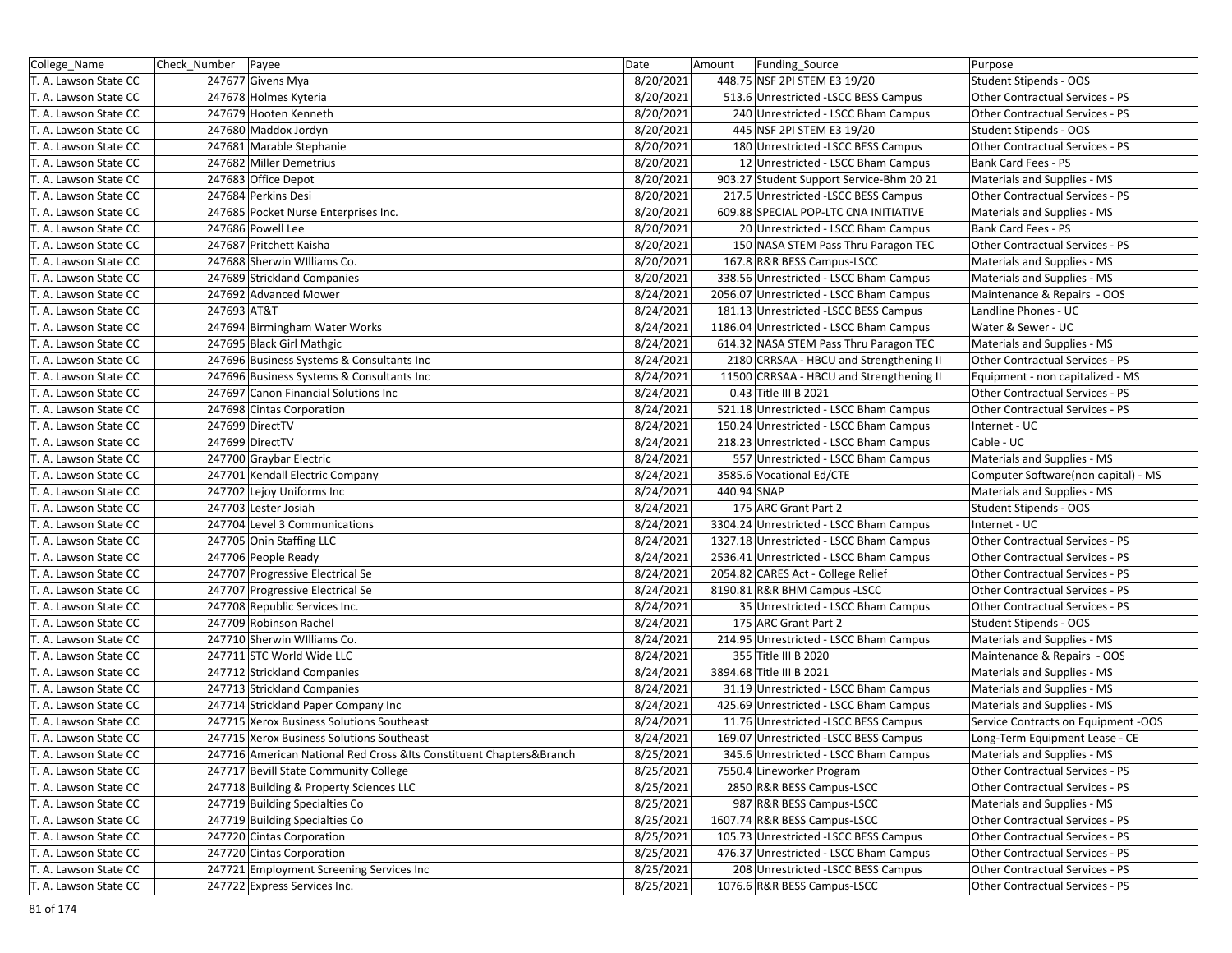| College_Name          | Check Number | Payee                                        | Date      | Amount | Funding_Source                           | Purpose                             |
|-----------------------|--------------|----------------------------------------------|-----------|--------|------------------------------------------|-------------------------------------|
| T. A. Lawson State CC |              | 247723 Keyplus                               | 8/25/2021 |        | 827 Unrestricted -LSCC BESS Campus       | Materials and Supplies - MS         |
| T. A. Lawson State CC |              | 247724 League for Innovation                 | 8/25/2021 |        | 855 Unrestricted - LSCC Bham Campus      | Memberships - PS                    |
| T. A. Lawson State CC |              | 247725 National Jr College Athletic Assoc    | 8/25/2021 |        | 3623 Unrestricted - LSCC Bham Campus     | Memberships - PS                    |
| T. A. Lawson State CC |              | 247726 Nebraska Health Care Association      | 8/25/2021 |        | 72.6 Unrestricted -LSCC BESS Campus      | Materials and Supplies - MS         |
| T. A. Lawson State CC |              | 247727 Progressive Electrical Se             | 8/25/2021 |        | 1183.53 R&R BESS Campus-LSCC             | Maintenance & Repairs - OOS         |
| T. A. Lawson State CC |              | 247727 Progressive Electrical Se             | 8/25/2021 |        | 2248.81 Unrestricted - LSCC Bham Campus  | Other Contractual Services - PS     |
| T. A. Lawson State CC |              | 247728 Scrip-Safe Security Products Inc.     | 8/25/2021 |        | 1512 Unrestricted -LSCC BESS Campus      | Materials and Supplies - MS         |
| T. A. Lawson State CC |              | 247729 Securty Engineers                     | 8/25/2021 |        | 4718.15 Unrestricted - LSCC Bham Campus  | Other Contractual Services - PS     |
| T. A. Lawson State CC |              | 247730 Strickland Companies                  | 8/25/2021 |        | 2549.47 Unrestricted - LSCC Bham Campus  | Materials and Supplies - MS         |
| T. A. Lawson State CC |              | 247731 Taylor Linen Services                 | 8/25/2021 |        | 78.38 Food Services- BHM Campus          | Other Contractual Services - PS     |
| T. A. Lawson State CC |              | 247732 The Hiller Companies Inc.             | 8/25/2021 |        | 690 R&R BESS Campus-LSCC                 | Maintenance & Repairs - OOS         |
| T. A. Lawson State CC |              | 247733 TriGreen Equipment LLC                | 8/25/2021 |        | 53.7 Unrestricted - LSCC Bham Campus     | Materials and Supplies - MS         |
| T. A. Lawson State CC |              | 247734 Wet Out Now LLC                       | 8/25/2021 |        | 675 R&R BESS Campus-LSCC                 | Maintenance & Repairs - OOS         |
| T. A. Lawson State CC |              | 247735 ACCS President's Association          | 8/26/2021 |        | 300 Unrestricted - LSCC Bham Campus      | <b>Registration Fees-IS</b>         |
| T. A. Lawson State CC |              | 247736 ACT Inc                               | 8/26/2021 |        | 420 ARC Grant Part 2                     | Grants Awards and Prizes - OOS      |
| T. A. Lawson State CC |              | 247737 Aho Architects LLC                    | 8/26/2021 |        | 855.01 Title III B 2021                  | Other Contractual Services - PS     |
| T. A. Lawson State CC |              | 247737 Aho Architects LLC                    | 8/26/2021 |        | 2258.09 Title III B 2020                 | Engineering & Architectural Svc -PS |
| T. A. Lawson State CC |              | 247738 Alabama Clean Fuels Coalition         | 8/26/2021 |        | 2000 Unrestricted -LSCC BESS Campus      | Memberships - PS                    |
| T. A. Lawson State CC |              | 247739 Alabama Power Company                 | 8/26/2021 |        | 68988.25 Unrestricted - LSCC Bham Campus | Electricity - UC                    |
| T. A. Lawson State CC |              | 247740 Anthony Cynthia                       | 8/26/2021 |        | 107.16 Unrestricted - LSCC Bham Campus   | Lodging - IS                        |
| T. A. Lawson State CC |              | 247740 Anthony Cynthia                       | 8/26/2021 |        | 162.52 Unrestricted - LSCC Bham Campus   | Mileage - IS                        |
| T. A. Lawson State CC | 247741 AT&T  |                                              | 8/26/2021 |        | 427.79 Unrestricted -LSCC BESS Campus    | Landline Phones - UC                |
| T. A. Lawson State CC |              | 247742 AT&T Long Distance                    | 8/26/2021 |        | 36.63 Unrestricted - LSCC Bham Campus    | Landline Phones - UC                |
| T. A. Lawson State CC |              | 247744 Birmingham Water Works                | 8/26/2021 |        | 7180.45 Unrestricted - LSCC Bham Campus  | Water & Sewer - UC                  |
| T. A. Lawson State CC |              | 247745 Burford Kashara                       | 8/26/2021 |        | 175 ARC Grant Part 2                     | Student Stipends - OOS              |
| T. A. Lawson State CC |              | 247746 Express Services Inc.                 | 8/26/2021 |        | 334.02 Unrestricted - LSCC Bham Campus   | Other Contractual Services - PS     |
| T. A. Lawson State CC |              | 247746 Express Services Inc.                 | 8/26/2021 |        | 615.2 CARES Act - College Relief         | Other Contractual Services - PS     |
| T. A. Lawson State CC |              | 247747 Fagnes Billy                          | 8/26/2021 |        | 3300 Unrestricted - LSCC Bham Campus     | Other Contractual Services - PS     |
| T. A. Lawson State CC |              | 247748 Hemphill Services Inc                 | 8/26/2021 |        | 1780.5 Title III B 2021                  | Maintenance & Repairs - OOS         |
| T. A. Lawson State CC |              | 247748 Hemphill Services Inc                 | 8/26/2021 |        | 5642.5 CARES Act - College Relief        | Other Contractual Services - PS     |
| T. A. Lawson State CC |              | 247749 Johnson Controls                      | 8/26/2021 |        | 7149.4 Unrestricted - LSCC Bham Campus   | Maintenance & Repairs - OOS         |
| T. A. Lawson State CC |              | 247750 MCI Service Parts                     | 8/26/2021 |        | 166.22 Unrestricted - LSCC Bham Campus   | Materials and Supplies - MS         |
| T. A. Lawson State CC |              | 247751 Metro Trailer Leasing Inc.            | 8/26/2021 |        | 2439 Lineworker Program                  | Short-Term Equipment Rentals - OOS  |
| T. A. Lawson State CC |              | 247752 Poole Annetra                         | 8/26/2021 |        | 175 ARC Grant Part 2                     | Student Stipends - OOS              |
| T. A. Lawson State CC |              | 247753 SID Tool Co Inc                       | 8/26/2021 |        | 638 Unrestricted - LSCC Bham Campus      | Materials and Supplies - MS         |
| T. A. Lawson State CC |              | 247754 Southeastern Temperature Controls Inc | 8/26/2021 |        | 1020 Title III B 2021                    | Other Contractual Services - PS     |
| T. A. Lawson State CC |              | 247755 Town And Country Ford                 | 8/26/2021 |        | 311.76 Unrestricted - LSCC Bham Campus   | Maintenance & Repairs - OOS         |
| T. A. Lawson State CC | 247756 AT&T  |                                              | 8/27/2021 |        | 42.42 Unrestricted - LSCC Bham Campus    | Wireless Phones - UC                |
| T. A. Lawson State CC | 247757 AT&T  |                                              | 8/27/2021 |        | 5654.63 Unrestricted - LSCC Bham Campus  | Landline Phones - UC                |
| T. A. Lawson State CC |              | 247758 Follett Higher Education Group        | 8/27/2021 |        | 75198.54 Bookstore - BHM Campus          | Bookstore - AP                      |
| T. A. Lawson State CC |              | 247759 Johnson Controls                      | 8/27/2021 |        | 3450 Title III B 2020                    | Maintenance & Repairs - OOS         |
| T. A. Lawson State CC |              | 247760 Johnstone Supply                      | 8/27/2021 |        | 6148.8 R&R BHM Campus -LSCC              | Equipment - non capitalized - MS    |
| T. A. Lawson State CC |              | 247761 Ovid Technologies Inc                 | 8/27/2021 |        | 300 Title III B 2021                     | Materials and Supplies - MS         |
| T. A. Lawson State CC |              | 247762 RJ Young Company                      | 8/27/2021 |        | 2137.78 Unrestricted - LSCC Bham Campus  | Long-Term Equipment Lease - CE      |
| T. A. Lawson State CC |              | 247763 Sam's Club                            | 8/27/2021 |        | 95.82 Unrestricted - LSCC Bham Campus    | Bank Card Fees - PS                 |
| T. A. Lawson State CC |              | 247763 Sam's Club                            | 8/27/2021 |        | 123.2 Multi Fed - Robotic Grant (NSF)    | Materials and Supplies - MS         |
| T. A. Lawson State CC |              | 247763 Sam's Club                            | 8/27/2021 |        | 247.16 NSF 2PI STEM E3 20/21             | Materials and Supplies - MS         |
| T. A. Lawson State CC |              | 247763 Sam's Club                            | 8/27/2021 |        | 281.27 Unrestricted - LSCC Bham Campus   | Materials and Supplies - MS         |
| T. A. Lawson State CC |              | 247763 Sam's Club                            | 8/27/2021 |        | 1395.42 Upward Bound 21-22               | Materials and Supplies - MS         |
| T. A. Lawson State CC |              | 247764 Sam's Club                            | 8/27/2021 |        | 248.29 Unrestricted - LSCC Bham Campus   | Materials and Supplies - MS         |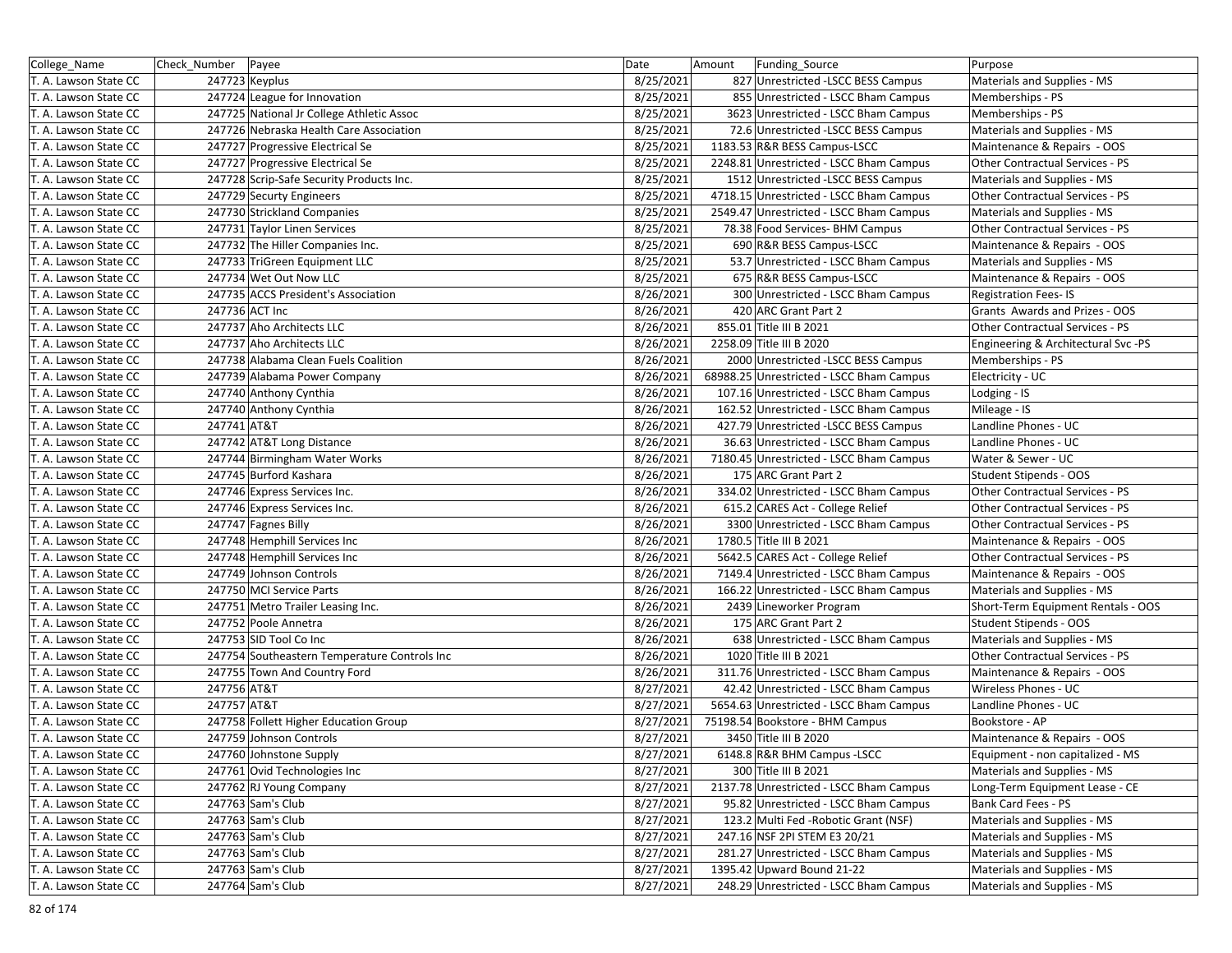| College_Name          | Check_Number Payee |                                       | Date      | Amount<br><b>Funding Source</b>            | Purpose                             |
|-----------------------|--------------------|---------------------------------------|-----------|--------------------------------------------|-------------------------------------|
| T. A. Lawson State CC |                    | 247765 Strickland Companies           | 8/27/2021 | 235.14 Unrestricted - LSCC Bham Campus     | Materials and Supplies - MS         |
| T. A. Lawson State CC |                    | 247766 Verizon Wireless               | 8/27/2021 | 1911.37 Unrestricted - LSCC Bham Campus    | Wireless Phones - UC                |
| T. A. Lawson State CC |                    | 247767 CDW LLC                        | 8/30/2021 | 4673.01 CRRSAA - HBCU and Strengthening II | Materials and Supplies - MS         |
| T. A. Lawson State CC |                    | 247768 Cintas Corporation             | 8/30/2021 | 426.22 Unrestricted - LSCC Bham Campus     | Other Contractual Services - PS     |
| T. A. Lawson State CC |                    | 247769 Dude Solutions Inc             | 8/30/2021 | 18014.37 Title III B 2021                  | Computer Software(non capital) - MS |
| T. A. Lawson State CC |                    | 247770 Educational Testing Service    | 8/30/2021 | 1312.5 Unrestricted - LSCC Bham Campus     | Other Contractual Services - PS     |
| T. A. Lawson State CC |                    | 247771 ESCO Institute                 | 8/30/2021 | 4430 Vocational Ed/CTE                     | Memberships - PS                    |
| T. A. Lawson State CC |                    | 247772 Fagnes Billy                   | 8/30/2021 | 2600 CRRSAA - HBCU and Strengthening II    | Materials and Supplies - MS         |
| T. A. Lawson State CC |                    | 247773 In10sity Interactive LLC       | 8/30/2021 | 320.83 Unrestricted - LSCC Bham Campus     | Other Contractual Services - PS     |
| T. A. Lawson State CC |                    | 247774 Jones Amber                    | 8/30/2021 | 175 ARC Grant Part 2                       | Student Stipends - OOS              |
| T. A. Lawson State CC |                    | 247775 Progressive Electrical Se      | 8/30/2021 | 125 R&R BESS Campus-LSCC                   | Maintenance & Repairs - OOS         |
| T. A. Lawson State CC |                    | 247775 Progressive Electrical Se      | 8/30/2021 | 1505.73 Title III B 2021                   | Other Contractual Services - PS     |
| T. A. Lawson State CC |                    | 247776 TK Elevator Corporation        | 8/30/2021 | 202.11 Unrestricted -LSCC BESS Campus      | Other Contractual Services - PS     |
| T. A. Lawson State CC |                    | 247777 Whitlow Jean                   | 8/30/2021 | 2000 NSF 2PI STEM E3 20/21                 | Other Contractual Services - PS     |
| T. A. Lawson State CC |                    | 247778 Aho Architects LLC             | 8/31/2021 | 1260.02 Title III B 2020                   | Engineering & Architectural Svc -PS |
| T. A. Lawson State CC |                    | 247779 Allen Darren                   | 8/31/2021 | 252.1 Student Activities- BHM Campus       | Materials and Supplies - MS         |
| T. A. Lawson State CC |                    | 247780 Anthony Cynthia                | 8/31/2021 | 108.42 Unrestricted - LSCC Bham Campus     | Mileage - IS                        |
| T. A. Lawson State CC |                    | 247781 Canon Financial Solutions Inc  | 8/31/2021 | 5.66 Unrestricted - LSCC Bham Campus       | Long-Term Equipment Lease - CE      |
| T. A. Lawson State CC |                    | 247781 Canon Financial Solutions Inc  | 8/31/2021 | 30.75 Unrestricted -LSCC BESS Campus       | Long-Term Equipment Lease - CE      |
| T. A. Lawson State CC |                    | 247783 Fagnes Billy                   | 8/31/2021 | 3500 R&R BESS Campus-LSCC                  | Maintenance & Repairs - OOS         |
| T. A. Lawson State CC |                    | 247783 Fagnes Billy                   | 8/31/2021 | 7900 Unrestricted - LSCC Bham Campus       | Other Contractual Services - PS     |
| T. A. Lawson State CC |                    | 247784 Hall Rosiezier                 | 8/31/2021 | 119.41 Unrestricted - LSCC Bham Campus     | Materials and Supplies - MS         |
| T. A. Lawson State CC | 247786 HESI        |                                       | 8/31/2021 | 11131.25 Unrestricted - LSCC Bham Campus   | Institutional Use - OOS             |
| T. A. Lawson State CC | 247787 HESI        |                                       | 8/31/2021 | 1716 Unrestricted - LSCC Bham Campus       | Institutional Use - OOS             |
| T. A. Lawson State CC |                    | 247788 Holmes Jalen                   | 8/31/2021 | 50 Unrestricted - LSCC Bham Campus         | Other Contractual Services - PS     |
| T. A. Lawson State CC |                    | 247789 Holmes Kyteria                 | 8/31/2021 | 856 Unrestricted -LSCC BESS Campus         | Other Contractual Services - PS     |
| T. A. Lawson State CC |                    | 247790 Horton Outdoor Advertising LLC | 8/31/2021 | 3053.57 AE - State Regular                 | Advertising & Promotions - OOS      |
| T. A. Lawson State CC | 247791 Hudl        |                                       | 8/31/2021 | 1250 Unrestricted - LSCC Bham Campus       | Other Contractual Services - PS     |
| T. A. Lawson State CC |                    | 247792 Lang Robert                    | 8/31/2021 | 2040 Upward Bound 21-22                    | Materials and Supplies - MS         |
| T. A. Lawson State CC |                    | 247793 Lejoy Uniforms Inc             | 8/31/2021 | 3256.86 Unrestricted - LSCC Bham Campus    | Materials and Supplies - MS         |
| T. A. Lawson State CC |                    | 247794 Lsi Research Inc.              | 8/31/2021 | 11800 Title III SAFRAÂ Prog Admin 2020     | Other Contractual Services - PS     |
| T. A. Lawson State CC |                    | 247795 Lynch Walter                   | 8/31/2021 | 50 Unrestricted - LSCC Bham Campus         | Other Professional Fees - PS        |
| T. A. Lawson State CC |                    | 247796 Marable Stephanie              | 8/31/2021 | 120 Unrestricted - LSCC BESS Campus        | Other Contractual Services - PS     |
| T. A. Lawson State CC |                    | 247797 Medical Linen Service          | 8/31/2021 | 58.9 Unrestricted - LSCC Bham Campus       | Other Contractual Services - PS     |
| T. A. Lawson State CC |                    | 247798 Modular Furniture Specs.       | 8/31/2021 | 3750 Title III B 2021                      | Other Contractual Services - PS     |
| T. A. Lawson State CC |                    | 247799 O. Jay Fence Company           | 8/31/2021 | 1696 R&R BESS Campus-LSCC                  | Maintenance & Repairs - OOS         |
| T. A. Lawson State CC |                    | 247800 Onin Staffing LLC              | 8/31/2021 | 1420.65 Unrestricted - LSCC Bham Campus    | Other Contractual Services - PS     |
| T. A. Lawson State CC |                    | 247801 Pearson Vue                    | 8/31/2021 | 600 Unrestricted -LSCC BESS Campus         | Materials and Supplies - MS         |
| T. A. Lawson State CC |                    | 247802 People Ready                   | 8/31/2021 | 2737.31 Unrestricted - LSCC Bham Campus    | Other Contractual Services - PS     |
| T. A. Lawson State CC |                    | 247803 Perkins Desi                   | 8/31/2021 | 82.5 Unrestricted -LSCC BESS Campus        | Other Contractual Services - PS     |
| T. A. Lawson State CC |                    | 247804 Progressive Electrical Se      | 8/31/2021 | 5335.64 R&R BESS Campus-LSCC               | Materials and Supplies - MS         |
| T. A. Lawson State CC |                    | 247804 Progressive Electrical Se      | 8/31/2021 | 11668.24 R&R BESS Campus-LSCC              | Other Contractual Services - PS     |
| T. A. Lawson State CC |                    | 247805 Robert E Pickett               | 8/31/2021 | 125 Unrestricted - LSCC Bham Campus        | Other Professional Fees - PS        |
| T. A. Lawson State CC |                    | 247806 Sam's Club                     | 8/31/2021 | 171.96 Student Activities- BHM Campus      | Materials and Supplies - MS         |
| T. A. Lawson State CC |                    | 247807 Smith Andria                   | 8/31/2021 | 750 Unrestricted - LSCC Bham Campus        | Other Contractual Services - PS     |
| T. A. Lawson State CC |                    | 247808 Solomon John                   | 8/31/2021 | 125 Unrestricted - LSCC Bham Campus        | Other Professional Fees - PS        |
| T. A. Lawson State CC |                    | 247809 Strickland Companies           | 8/31/2021 | 298.25 Unrestricted - LSCC Bham Campus     | Materials and Supplies - MS         |
| T. A. Lawson State CC |                    | 247810 Summit Media LLC               | 8/31/2021 | 12035 AE-Federal Regular                   | Advertising & Promotions - OOS      |
| T. A. Lawson State CC |                    | 247811 Symplicity Corporation         | 8/31/2021 | 7548.2 Unrestricted -LSCC BESS Campus      | Other Contractual Services - PS     |
| T. A. Lawson State CC |                    | 247812 The Solutions Team Inc         | 8/31/2021 | 143 Title III B 2020                       | Other Contractual Services - PS     |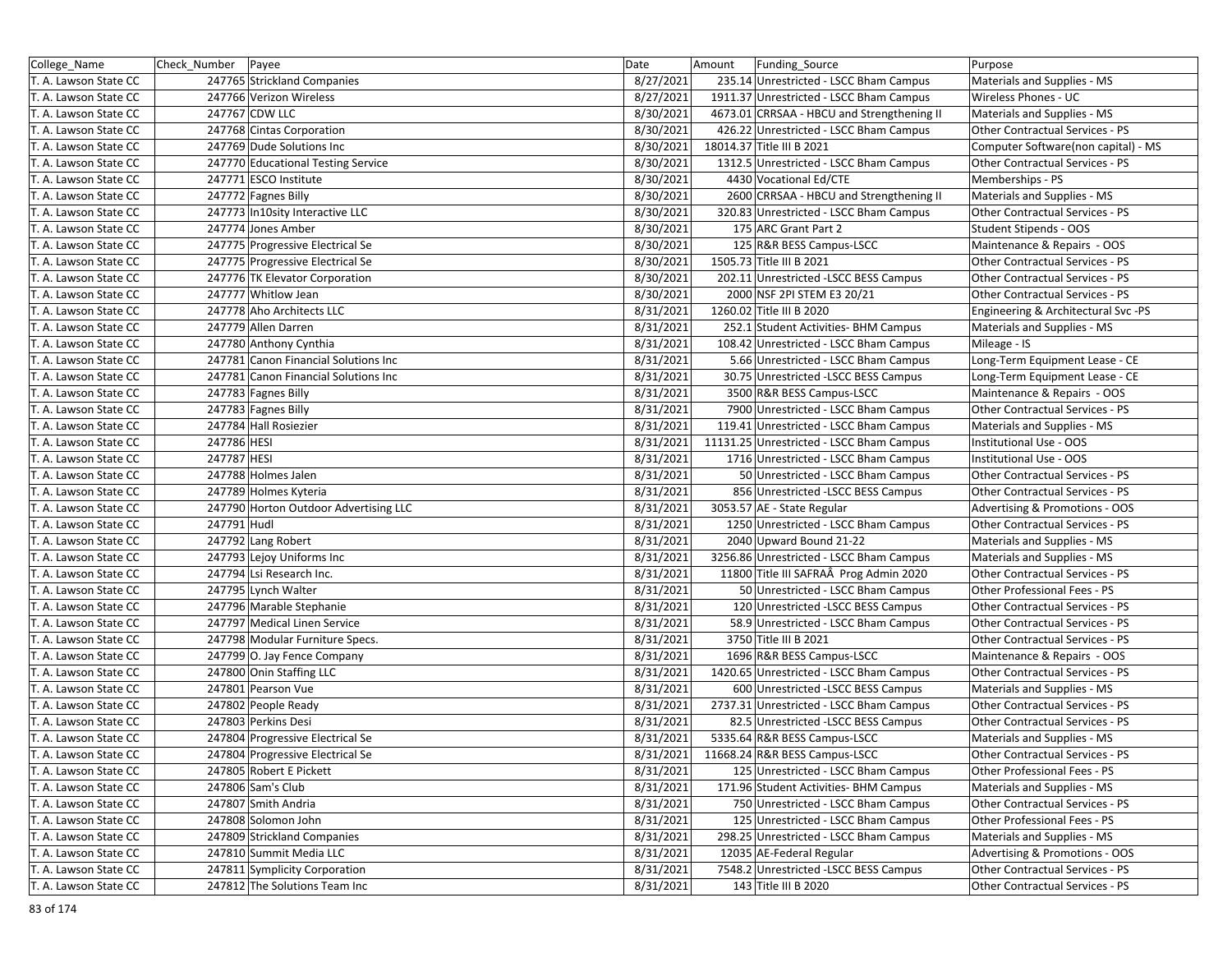| College_Name          | Check_Number Payee |                                  | Date      | Amount<br>Funding_Source                  | Purpose                                |
|-----------------------|--------------------|----------------------------------|-----------|-------------------------------------------|----------------------------------------|
| T. A. Lawson State CC |                    | 247813 Transportation South Inc. | 8/31/2021 | 364.52 Unrestricted - LSCC Bham Campus    | Maintenance & Repairs - OOS            |
| T. A. Lawson State CC |                    | 247814 Whitlow Jean              | 8/31/2021 | 500 NASA STEM Pass Thru Paragon TEC       | <b>Other Contractual Services - PS</b> |
| T. A. Lawson State CC |                    | 247815 Wiley Aubrey              | 8/31/2021 | 40.03 Student Activities- BHM Campus      | Materials and Supplies - MS            |
| T. A. Lawson State CC | 247820 AT&T        |                                  | 9/1/2021  | 2890.6 Unrestricted -LSCC BESS Campus     | Landline Phones - UC                   |
| T. A. Lawson State CC |                    | 247838 Napa Auto Parts           | 9/1/2021  | 63.58 Unrestricted - LSCC Bham Campus     | Materials and Supplies - MS            |
| T. A. Lawson State CC |                    | 247841 Ray-Connell Teresa        | 9/1/2021  | 277.96 Vocational Ed/CTE                  | Lodging - OS                           |
| T. A. Lawson State CC |                    | 247841 Ray-Connell Teresa        | 9/1/2021  | 285.67 Vocational Ed/CTE                  | Conus (meals) - OS                     |
| T. A. Lawson State CC |                    | 247841 Ray-Connell Teresa        | 9/1/2021  | 423.94 Vocational Ed/CTE                  | Mileage - OS                           |
| T. A. Lawson State CC |                    | 247841 Ray-Connell Teresa        | 9/1/2021  | 531.17 Vocational Ed/CTE                  | <b>Registration Fees-OS</b>            |
| T. A. Lawson State CC |                    | 247844 STC World Wide LLC        | 9/1/2021  | 1020 Title III B 2021                     | Other Contractual Services - PS        |
| T. A. Lawson State CC |                    | 247845 TK Elevator Corporation   | 9/1/2021  | 5872 R&R BHM Campus -LSCC                 | Maintenance & Repairs - OOS            |
| T. A. Lawson State CC |                    | 247851 Walmart                   | 9/1/2021  | 152.58 Unrestricted -LSCC BESS Campus     | Materials and Supplies - MS            |
| T. A. Lawson State CC |                    | 247852 Ward Mia                  | 9/1/2021  | 50 Unrestricted - LSCC Bham Campus        | Other Professional Fees - PS           |
| T. A. Lawson State CC |                    | 247853 AACRAO                    | 9/2/2021  | 798 Unrestricted - LSCC Bham Campus       | Memberships - PS                       |
| T. A. Lawson State CC |                    | 247854 Advanced Mower            | 9/2/2021  | 222.34 Unrestricted -LSCC BESS Campus     | Materials and Supplies - MS            |
| T. A. Lawson State CC | 247855 AT&T        |                                  | 9/2/2021  | 69.99 Unrestricted - LSCC Bham Campus     | Wireless Phones - UC                   |
| T. A. Lawson State CC | 247856 AT&T        |                                  | 9/2/2021  | 186.55 Unrestricted -LSCC BESS Campus     | Landline Phones - UC                   |
| T. A. Lawson State CC |                    | 247857 Bessemer Area Chamber Of  | 9/2/2021  | 2800 Unrestricted -LSCC BESS Campus       | Advertising & Promotions - OOS         |
| T. A. Lawson State CC |                    | 247858 Birmingham Water Works    | 9/2/2021  | 3582.41 Unrestricted - LSCC Bham Campus   | Water & Sewer - UC                     |
| T. A. Lawson State CC |                    | 247859 De Lage Landen Fin Svc    | 9/2/2021  | 304.37 Unrestricted -LSCC BESS Campus     | Long-Term Equipment Lease - CE         |
| T. A. Lawson State CC |                    | 247860 Debrow Donald             | 9/2/2021  | 1750 Unrestricted - LSCC Bham Campus      | Other Contractual Services - PS        |
| T. A. Lawson State CC |                    | 247861 Essential Education       | 9/2/2021  | 9278 AE-Federal Regular                   | Materials and Supplies - MS            |
| T. A. Lawson State CC |                    | 247862 Express Services Inc.     | 9/2/2021  | 1007.39 R&R BESS Campus-LSCC              | <b>Other Contractual Services - PS</b> |
| T. A. Lawson State CC |                    | 247863 NCS Pearson Inc           | 9/2/2021  | 5700 Vocational Ed/CTE                    | Computer Software(non capital) - MS    |
| T. A. Lawson State CC |                    | 247864 Pitney Bowes Credit Corp. | 9/2/2021  | 1346.79 Unrestricted -LSCC BESS Campus    | Long-Term Equipment Lease - CE         |
| T. A. Lawson State CC |                    | 247865 Regions Bank              | 9/2/2021  | 2071.88 Bond 2012                         | Bonds - Interest Payments - CE         |
| T. A. Lawson State CC |                    | 247865 Regions Bank              | 9/2/2021  | 40000 Bond 2012                           | Bonds - Principal Payments - CE        |
| T. A. Lawson State CC |                    | 247866 RJ Young Company          | 9/2/2021  | 1842.75 Unrestricted - LSCC Bham Campus   | Long-Term Equipment Lease - CE         |
| T. A. Lawson State CC |                    | 247867 Securty Engineers         | 9/2/2021  | 4998.88 Unrestricted - LSCC Bham Campus   | Other Contractual Services - PS        |
| T. A. Lawson State CC |                    | 247868 SID Tool Co Inc           | 9/2/2021  | 901.19 SPECIAL POP-LTC CNA INITIATIVE     | Equipment - non capitalized - MS       |
| T. A. Lawson State CC |                    | 247869 Spire Alabama Inc.        | 9/2/2021  | 1359.3 Unrestricted - LSCC BESS Campus    | Gas & Heating Fuel - UC                |
| T. A. Lawson State CC |                    | 247869 Spire Alabama Inc.        | 9/2/2021  | 2624.83 Unrestricted - LSCC Bham Campus   | Gas & Heating Fuel - UC                |
| T. A. Lawson State CC |                    | 247870 The Bancorp Bank          | 9/2/2021  | 1427 Unrestricted - LSCC Bham Campus      | Long-Term Equipment Lease - CE         |
| T. A. Lawson State CC |                    | 247871 ACT Inc                   | 9/2/2021  | 125.02 AE - State Inst'l                  | Institutional Use - OOS                |
| T. A. Lawson State CC |                    | 247872 Aztec Software LLC        | 9/2/2021  | 3680.02 AE - State Inst'l                 | Materials and Supplies - MS            |
| T. A. Lawson State CC |                    | 247872 Aztec Software LLC        | 9/2/2021  | 4600 AE-Fed Institutional                 | Materials and Supplies - MS            |
| T. A. Lawson State CC |                    | 247872 Aztec Software LLC        | 9/2/2021  | 6992 AE - State Regular                   | Materials and Supplies - MS            |
| T. A. Lawson State CC |                    | 247873 Beamon Mariah             | 9/2/2021  | 50 NASA STEM Pass Thru Paragon TEC        | Student Stipends - OOS                 |
| T. A. Lawson State CC |                    | 247874 Boone LaPromise           | 9/2/2021  | 50 Unrestricted - LSCC Bham Campus        | Other Professional Fees - PS           |
| T. A. Lawson State CC |                    | 247875 CDW LLC                   | 9/2/2021  | 319.13 CRRSAA - HBCU and Strengthening II | Materials and Supplies - MS            |
| T. A. Lawson State CC |                    | 247876 Chef Clayton's Food Syste | 9/2/2021  | 2100 Unrestricted - LSCC Bham Campus      | Other Contractual Services - PS        |
| T. A. Lawson State CC |                    | 247877 Guardian-Ipco Inc.        | 9/2/2021  | 100 Unrestricted -LSCC BESS Campus        | Materials and Supplies - MS            |
| T. A. Lawson State CC |                    | 247877 Guardian-Ipco Inc.        | 9/2/2021  | 800 R&R BESS Campus-LSCC                  | Materials and Supplies - MS            |
| T. A. Lawson State CC |                    | 247878 Henderson Darren          | 9/2/2021  | 125 Unrestricted - LSCC Bham Campus       | Other Professional Fees - PS           |
| T. A. Lawson State CC |                    | 247879 Holmes Jalen              | 9/2/2021  | 50 Unrestricted - LSCC Bham Campus        | Other Contractual Services - PS        |
| T. A. Lawson State CC |                    | 247880 January JaQuainna         | 9/2/2021  | 50 NASA STEM Pass Thru Paragon TEC        | Student Stipends - OOS                 |
| T. A. Lawson State CC |                    | 247881 Jones Gerald              | 9/2/2021  | 21175 Unrestricted -LSCC BESS Campus      | Other Contractual Services - PS        |
| T. A. Lawson State CC |                    | 247882 Lynch Walter              | 9/2/2021  | 50 Unrestricted - LSCC Bham Campus        | Other Professional Fees - PS           |
| T. A. Lawson State CC |                    | 247883 McIntosh Tayla            | 9/2/2021  | 50 NASA STEM Pass Thru Paragon TEC        | Student Stipends - OOS                 |
| T. A. Lawson State CC |                    | 247884 Moore 4 Productions       | 9/2/2021  | 100 Unrestricted - LSCC Bham Campus       | Other Contractual Services - PS        |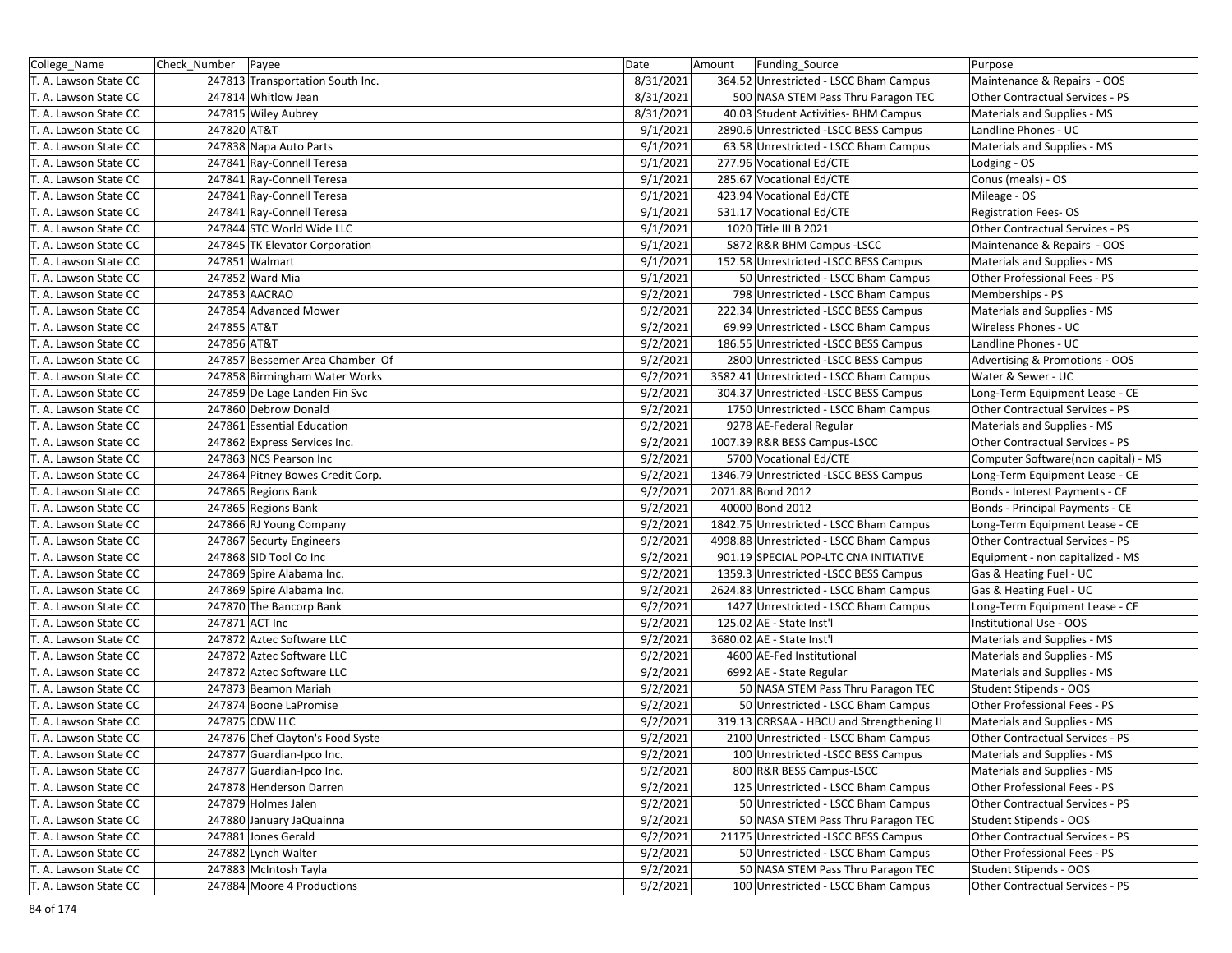| College Name          | Check Number | Payee                                                   | Date     | Amount      | Funding_Source                              | Purpose                             |
|-----------------------|--------------|---------------------------------------------------------|----------|-------------|---------------------------------------------|-------------------------------------|
| T. A. Lawson State CC |              | 247885 Nebraska Health Care Association                 | 9/2/2021 |             | 46.66 Unrestricted -LSCC BESS Campus        | Materials and Supplies - MS         |
| T. A. Lawson State CC |              | 247886 OCV LLC                                          | 9/2/2021 |             | 3800 Unrestricted - LSCC Bham Campus        | Advertising & Promotions - OOS      |
| T. A. Lawson State CC |              | 247887 Office Depot                                     | 9/2/2021 |             | 83.49 Unrestricted -LSCC BESS Campus        | Materials and Supplies - MS         |
| T. A. Lawson State CC |              | 247888 Streeter Morgan                                  | 9/2/2021 |             | 50 NASA STEM Pass Thru Paragon TEC          | Student Stipends - OOS              |
| T. A. Lawson State CC |              | 247889 Summit Media LLC                                 | 9/2/2021 |             | 1420 Unrestricted - LSCC Bham Campus        | Advertising & Promotions - OOS      |
| T. A. Lawson State CC |              | 247890 Tomlinson Ronald                                 | 9/2/2021 |             | 125 Unrestricted - LSCC Bham Campus         | Other Professional Fees - PS        |
| T. A. Lawson State CC |              | 247891 United States Postal Services                    | 9/2/2021 |             | 245 Unrestricted - LSCC Bham Campus         | Postage - OOS                       |
| T. A. Lawson State CC |              | 247892 Wilson Kierstan                                  | 9/2/2021 |             | 50 NASA STEM Pass Thru Paragon TEC          | Student Stipends - OOS              |
| T. A. Lawson State CC |              | 248602 Cintas Corporation                               | 9/3/2021 |             | 116.81 Unrestricted -LSCC BESS Campus       | Other Contractual Services - PS     |
| T. A. Lawson State CC |              | 248602 Cintas Corporation                               | 9/3/2021 |             | 394.76 Unrestricted - LSCC Bham Campus      | Other Contractual Services - PS     |
| T. A. Lawson State CC |              | 248606 Guardian-Ipco Inc.                               | 9/3/2021 |             | 300 Unrestricted - LSCC Bham Campus         | Other Contractual Services - PS     |
| T. A. Lawson State CC |              | 248610 Jones Harris Angela                              | 9/3/2021 |             | 1166.67 Unrestricted -LSCC BESS Campus      | Other Contractual Services - PS     |
| T. A. Lawson State CC |              | 248611 Strickland Companies                             | 9/3/2021 |             | 167.41 Unrestricted -LSCC BESS Campus       | Materials and Supplies - MS         |
| T. A. Lawson State CC |              | 248612 Taylor Linen Services                            | 9/3/2021 |             | 78.38 Food Services- BHM Campus             | Other Contractual Services - PS     |
| T. A. Lawson State CC |              | 248613 W W Grainger Inc                                 | 9/3/2021 |             | 232.72 R&R BESS Campus-LSCC                 | Materials and Supplies - MS         |
| T. A. Lawson State CC |              | 248614 1918 Catering LLC                                | 9/8/2021 |             | 949 Dep Liab - Ambassadors Club             | Deposits Held for Others - Agency   |
| T. A. Lawson State CC |              | 248616 AL Assoc of Student Fin Aid Adm                  | 9/8/2021 |             | 250 Unrestricted - LSCC BESS Campus         | Memberships - PS                    |
| T. A. Lawson State CC |              | 248617 AL Assoc of Collegiate Registrars & Adm Officers | 9/8/2021 |             | 200 Unrestricted - LSCC Bham Campus         | <b>Registration Fees-IS</b>         |
| T. A. Lawson State CC |              | 248618 Alabama Community College System                 | 9/8/2021 |             | 19694.6 Unrestricted - LSCC Bham Campus     | Bond Reserve Fee Expense - OOS      |
| T. A. Lawson State CC |              | 248618 Alabama Community College System                 | 9/8/2021 |             | 92880 Unrestricted - LSCC BESS Campus       | ACCS Enhancement Fee Expense - OOS  |
| T. A. Lawson State CC |              | 248619 Alabama Community College System                 | 9/8/2021 |             | 27548 Unrestricted - LSCC Bham Campus       | Bond Reserve Fee Expense - OOS      |
| T. A. Lawson State CC |              | 248619 Alabama Community College System                 | 9/8/2021 |             | 100430 Unrestricted -LSCC BESS Campus       | ACCS Enhancement Fee Expense - OOS  |
| T. A. Lawson State CC |              | 248620 Alabama Veterans Affairs Association             | 9/8/2021 |             | 300 Unrestricted -LSCC BESS Campus          | <b>Registration Fees-IS</b>         |
| T. A. Lawson State CC |              | 248621 American Express                                 | 9/8/2021 |             | 28 Unrestricted - LSCC Bham Campus          | Memberships - PS                    |
| T. A. Lawson State CC |              | 248621 American Express                                 | 9/8/2021 |             | 103.1 Title III B 2021                      | Materials and Supplies - MS         |
| T. A. Lawson State CC |              | 248621 American Express                                 | 9/8/2021 |             | 134.2 CRRSAA - HBCU and Strengthening II    | Computer Software(non capital) - MS |
| T. A. Lawson State CC |              | 248621 American Express                                 | 9/8/2021 |             | 505.5 Multi Fed - Robotic Grant (NSF)       | Materials and Supplies - MS         |
| T. A. Lawson State CC |              | 248621 American Express                                 | 9/8/2021 |             | 521.56 Title III B 2021                     | Books - CE                          |
| T. A. Lawson State CC |              | 248621 American Express                                 | 9/8/2021 |             | 823.05 Title III B 2021                     | Equipment - non capitalized - MS    |
| T. A. Lawson State CC |              | 248621 American Express                                 | 9/8/2021 | 2164.8 SNAP |                                             | Other Contractual Services - PS     |
| T. A. Lawson State CC |              | 248621 American Express                                 | 9/8/2021 |             | 2829.11 Unrestricted - LSCC Bham Campus     | Materials and Supplies - MS         |
| T. A. Lawson State CC |              | 248621 American Express                                 | 9/8/2021 |             | 4209.95 Student Support Service-Bhm 20 21   | Materials and Supplies - MS         |
| T. A. Lawson State CC |              | 248621 American Express                                 | 9/8/2021 |             | 4622.67 Unrestricted -LSCC BESS Campus      | Grants Awards and Prizes - OOS      |
| T. A. Lawson State CC |              | 248621 American Express                                 | 9/8/2021 |             | 6125 CRRSAA - HBCU and Strengthening II     | Taxes & Licenses - OOS              |
| T. A. Lawson State CC |              | 248621 American Express                                 | 9/8/2021 |             | 23530.01 CRRSAA - HBCU and Strengthening II | Equipment - non capitalized - MS    |
| T. A. Lawson State CC |              | 248621 American Express                                 | 9/8/2021 |             | 34022.73 CRRSAA - HBCU and Strengthening II | Materials and Supplies - MS         |
| T. A. Lawson State CC |              | 248622 Anthony Cynthia                                  | 9/8/2021 |             | 86.74 Unrestricted - LSCC Bham Campus       | Materials and Supplies - MS         |
| T. A. Lawson State CC | 248623 AT&T  |                                                         | 9/8/2021 |             | 549.08 Unrestricted - LSCC Bham Campus      | Landline Phones - UC                |
| T. A. Lawson State CC |              | 248624 Bell Dovie                                       | 9/8/2021 |             | 1637.66 Upward Bound 21-22                  | Materials and Supplies - MS         |
| T. A. Lawson State CC |              | 248625 Bessemer Utilities                               | 9/8/2021 |             | 2.69 Unrestricted -LSCC BESS Campus         | Water & Sewer - UC                  |
| T. A. Lawson State CC |              | 248625 Bessemer Utilities                               | 9/8/2021 |             | 33772.92 Unrestricted - LSCC BESS Campus    | Electricity - UC                    |
| T. A. Lawson State CC |              | 248626 Block Out Volleyball Academy                     | 9/8/2021 |             | 2500 Unrestricted - LSCC Bham Campus        | Other Contractual Services - PS     |
| T. A. Lawson State CC |              | 248628 Bradford Supply Inc.                             | 9/8/2021 |             | 3400.78 Lineworker Program                  | Materials and Supplies - MS         |
| T. A. Lawson State CC |              | 248629 C & A Tire Company                               | 9/8/2021 |             | 92 Unrestricted - LSCC Bham Campus          | Maintenance & Repairs - OOS         |
| T. A. Lawson State CC |              | 248630 Cintas Corporation                               | 9/8/2021 |             | 154.48 Unrestricted -LSCC BESS Campus       | Other Contractual Services - PS     |
| T. A. Lawson State CC |              | 248631 College Central Network Inc.                     | 9/8/2021 |             | 1736.44 Student Activities- BHM Campus      | Other Contractual Services - PS     |
| T. A. Lawson State CC |              | 248632 Cook's Pest Control                              | 9/8/2021 |             | 588 Unrestricted -LSCC BESS Campus          | Other Contractual Services - PS     |
| T. A. Lawson State CC |              | 248634 Credentials Solutions LLC                        | 9/8/2021 |             | 319.45 Unrestricted -LSCC BESS Campus       | Other Contractual Services - PS     |
| T. A. Lawson State CC |              | 248635 Custom Trophy                                    | 9/8/2021 |             | 100 Upward Bound 20-21                      | Grants Awards and Prizes - OOS      |
| T. A. Lawson State CC |              | 248636 Davis Lasheree                                   | 9/8/2021 |             | 1278.85 Upward Bound 21-22                  | Materials and Supplies - MS         |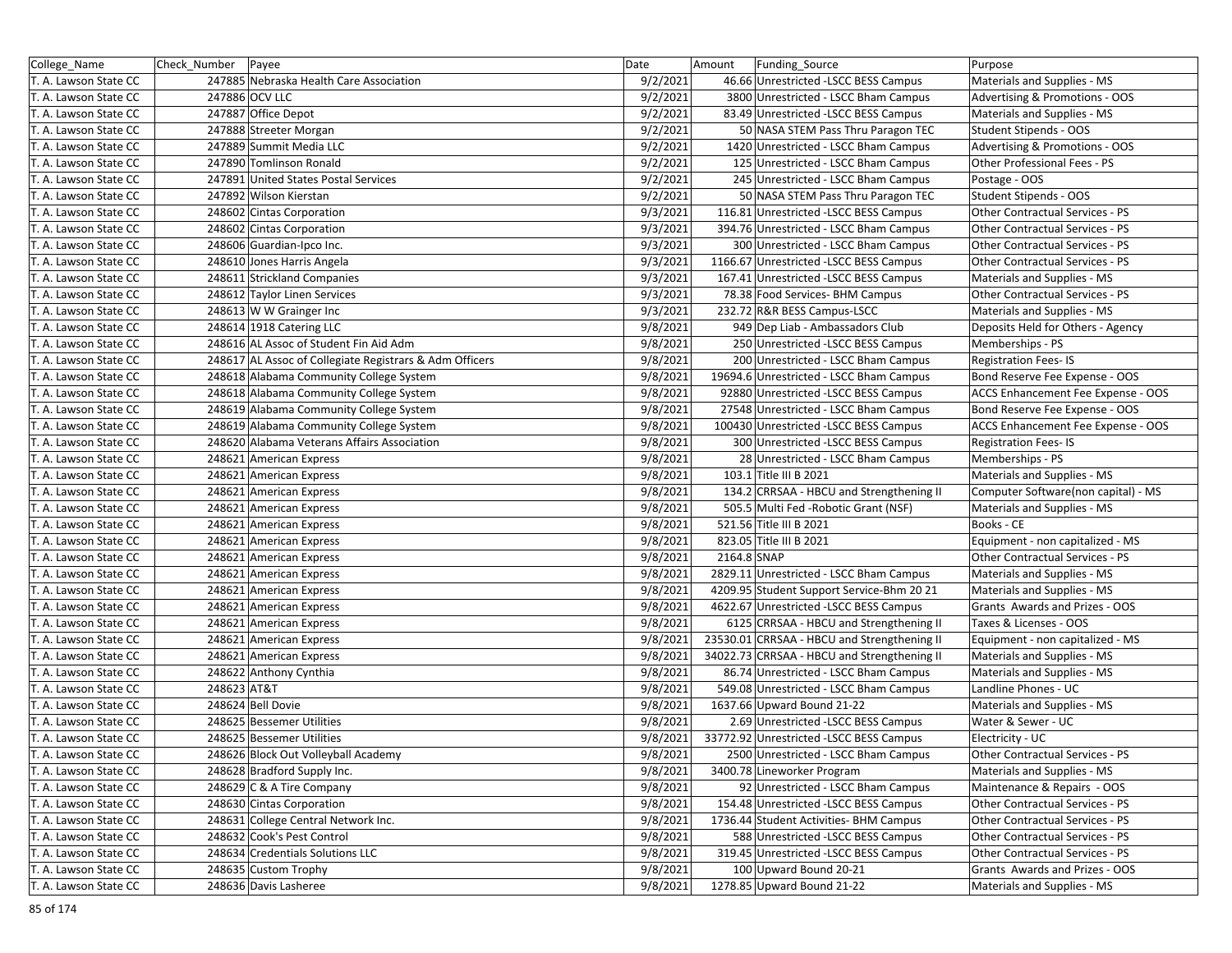| College_Name          | Check_Number   Payee |                                          | Date     | Amount<br>Funding_Source                   | Purpose                             |
|-----------------------|----------------------|------------------------------------------|----------|--------------------------------------------|-------------------------------------|
| T. A. Lawson State CC |                      | 248637 DISH DBS Corporation              | 9/8/2021 | 144.07 Unrestricted - LSCC Bham Campus     | Cable - UC                          |
| T. A. Lawson State CC |                      | 248640 Elom Christian                    | 9/8/2021 | 600 CARES Act - College Relief             | Other Contractual Services - PS     |
| T. A. Lawson State CC |                      | 248641 Employment Screening Services Inc | 9/8/2021 | 242 Unrestricted - LSCC BESS Campus        | Other Contractual Services - PS     |
| T. A. Lawson State CC |                      | 248642 Fast Forward LLC                  | 9/8/2021 | 1182 Unrestricted - LSCC Bham Campus       | Advertising & Promotions - OOS      |
| T. A. Lawson State CC |                      | 248645 Guardian-Ipco Inc.                | 9/8/2021 | 934.5 R&R BESS Campus-LSCC                 | Materials and Supplies - MS         |
| T. A. Lawson State CC |                      | 248646 HALO Branded Solutions Inc        | 9/8/2021 | 2488.29 Unrestricted -LSCC BESS Campus     | Materials and Supplies - MS         |
| T. A. Lawson State CC |                      | 248647 Harris Erica                      | 9/8/2021 | 842.87 Upward Bound 21-22                  | Materials and Supplies - MS         |
| T. A. Lawson State CC |                      | 248648 Health Care Connection            | 9/8/2021 | 560 SNAP                                   | Materials and Supplies - MS         |
| T. A. Lawson State CC |                      | 248649 Home Depot                        | 9/8/2021 | 435.7 Unrestricted - LSCC Bham Campus      | Materials and Supplies - MS         |
| T. A. Lawson State CC |                      | 248651 Judge of Probate                  | 9/8/2021 | 84 Unrestricted - LSCC Bham Campus         | Materials and Supplies - MS         |
| T. A. Lawson State CC |                      | 248653 McDaniel Chrysanthemum            | 9/8/2021 | 44.48 Upward Bound 21-22                   | Materials and Supplies - MS         |
| T. A. Lawson State CC |                      | 248654 Metro Storage/Trailer             | 9/8/2021 | 155 Unrestricted - LSCC Bham Campus        | Other Contractual Services - PS     |
| T. A. Lawson State CC |                      | 248654 Metro Storage/Trailer             | 9/8/2021 | 180 Unrestricted - LSCC BESS Campus        | Short-Term Equipment Rentals - OOS  |
| T. A. Lawson State CC |                      | 248655 Metro Trailer Leasing Inc.        | 9/8/2021 | 813 Lineworker Program                     | Short-Term Equipment Rentals - OOS  |
| T. A. Lawson State CC |                      | 248656 Moore Coal Company                | 9/8/2021 | 510 Unrestricted -LSCC BESS Campus         | Maintenance & Repairs - OOS         |
| T. A. Lawson State CC |                      | 248657 NiTel Inc.                        | 9/8/2021 | 906.26 Unrestricted - LSCC Bham Campus     | Internet - UC                       |
| T. A. Lawson State CC |                      | 248657 NiTel Inc.                        | 9/8/2021 | 2575.12 Unrestricted -LSCC BESS Campus     | Internet - UC                       |
| T. A. Lawson State CC |                      | 248658 nSide Inc                         | 9/8/2021 | 6930 Unrestricted - LSCC Bham Campus       | <b>Subscriptions - OOS</b>          |
| T. A. Lawson State CC |                      | 248659 Onin Staffing LLC                 | 9/8/2021 | 1690.74 Unrestricted - LSCC Bham Campus    | Other Contractual Services - PS     |
| T. A. Lawson State CC |                      | 248660 Onin Staffing LLC                 | 9/8/2021 | 4608.93 R&R BESS Campus-LSCC               | Other Contractual Services - PS     |
| T. A. Lawson State CC |                      | 248661 Oreilly Auto Parts                | 9/8/2021 | 113.9 Unrestricted - LSCC Bham Campus      | Materials and Supplies - MS         |
| T. A. Lawson State CC |                      | 248662 People Ready                      | 9/8/2021 | 635.4 Unrestricted - LSCC Bham Campus      | Other Contractual Services - PS     |
| T. A. Lawson State CC |                      | 248665 Pocket Nurse Enterprises Inc.     | 9/8/2021 | 8082 Vocational Ed/CTE                     | Equipment - non capitalized - MS    |
| T. A. Lawson State CC |                      | 248666 ProctorU Inc.                     | 9/8/2021 | 49777 Unrestricted - LSCC Bham Campus      | Institutional Use - OOS             |
| T. A. Lawson State CC |                      | 248667 Proforma Green Marketing          | 9/8/2021 | 167.95 Student Activities- BHM Campus      | Materials and Supplies - MS         |
| T. A. Lawson State CC |                      | 248668 Progressive Electrical Se         | 9/8/2021 | 2589.26 Title III B 2020                   | Other Contractual Services - PS     |
| T. A. Lawson State CC |                      | 248668 Progressive Electrical Se         | 9/8/2021 | 5011 CARES Act - College Relief            | Other Contractual Services - PS     |
| T. A. Lawson State CC |                      | 248669 Rehab Associates LLS              | 9/8/2021 | 2500 Unrestricted - LSCC Bham Campus       | Other Contractual Services - PS     |
| T. A. Lawson State CC |                      | 248670 Sherwin Williams Co.              | 9/8/2021 | 26.26 R&R BESS Campus-LSCC                 | Materials and Supplies - MS         |
| T. A. Lawson State CC |                      | 248671 STC World Wide LLC                | 9/8/2021 | 5129.12 Title III B 2020                   | Maintenance & Repairs - OOS         |
| T. A. Lawson State CC |                      | 248672 Taylor Linen Services             | 9/8/2021 | 78.38 Food Services- BHM Campus            | Other Contractual Services - PS     |
| T. A. Lawson State CC |                      | 248673 The Hiller Companies Inc.         | 9/8/2021 | 1545 Unrestricted - LSCC Bham Campus       | Maintenance & Repairs - OOS         |
| T. A. Lawson State CC |                      | 248673 The Hiller Companies Inc.         | 9/8/2021 | 2738 R&R BHM Campus - LSCC                 | Maintenance & Repairs - OOS         |
| T. A. Lawson State CC |                      | 248674 TK Elevator Corporation           | 9/8/2021 | 2484.75 Unrestricted - LSCC Bham Campus    | Maintenance & Repairs - OOS         |
| T. A. Lawson State CC |                      | 248675 ADT Commercial                    | 9/9/2021 | 334.75 Title III B 2021                    | Maintenance & Repairs - OOS         |
| T. A. Lawson State CC |                      | 248676 B & H Photo                       | 9/9/2021 | 1472.7 CRRSAA - HBCU and Strengthening II  | Materials and Supplies - MS         |
| T. A. Lawson State CC |                      | 248676 B & H Photo                       | 9/9/2021 | 2802.22 CRRSAA - HBCU and Strengthening II | Equipment - non capitalized - MS    |
| T. A. Lawson State CC |                      | 248678 CDW LLC                           | 9/9/2021 | 272.76 Student Support Service-Bhm 20 21   | Materials and Supplies - MS         |
| T. A. Lawson State CC |                      | 248678 CDW LLC                           | 9/9/2021 | 2991.74 Student Support Service-Bhm 20 21  | Equipment - non capitalized - MS    |
| T. A. Lawson State CC |                      | 248679 Coston General Contractors Inc.   | 9/9/2021 | 35574.5 Title III SAFRAÂ Prog Admin 2020   | <b>Building Alterations - CE</b>    |
| T. A. Lawson State CC |                      | 248680 Dick Coffee Enterprises           | 9/9/2021 | 700 Unrestricted - LSCC Bham Campus        | Advertising & Promotions - OOS      |
| T. A. Lawson State CC |                      | 248681 Express Services Inc.             | 9/9/2021 | 1045.84 R&R BESS Campus-LSCC               | Other Contractual Services - PS     |
| T. A. Lawson State CC |                      | 248684 Pep Boys Remittance Dept          | 9/9/2021 | 22.5 Unrestricted - LSCC BESS Campus       | Maintenance & Repairs - OOS         |
| T. A. Lawson State CC |                      | 248685 Pocket Nurse Enterprises Inc.     | 9/9/2021 | 298.6 Unrestricted - LSCC Bham Campus      | Materials and Supplies - MS         |
| T. A. Lawson State CC |                      | 248686 Progressive Image Comm            | 9/9/2021 | 28350 Unrestricted - LSCC Bham Campus      | Advertising & Promotions - OOS      |
| T. A. Lawson State CC |                      | 248687 RJ Young Company                  | 9/9/2021 | 86.36 Unrestricted - LSCC Bham Campus      | Service Contracts on Equipment -OOS |
| T. A. Lawson State CC |                      | 248687 RJ Young Company                  | 9/9/2021 | 2228.95 Unrestricted - LSCC Bham Campus    | Long-Term Equipment Lease - CE      |
| T. A. Lawson State CC |                      | 248688 Securty Engineers                 | 9/9/2021 | 5038.28 Unrestricted - LSCC Bham Campus    | Other Contractual Services - PS     |
| T. A. Lawson State CC |                      | 248689 STC World Wide LLC                | 9/9/2021 | 98.4 Title III B 2020                      | Materials and Supplies - MS         |
| T. A. Lawson State CC |                      | 248689 STC World Wide LLC                | 9/9/2021 | 499.3 Unrestricted - LSCC Bham Campus      | Maintenance & Repairs - OOS         |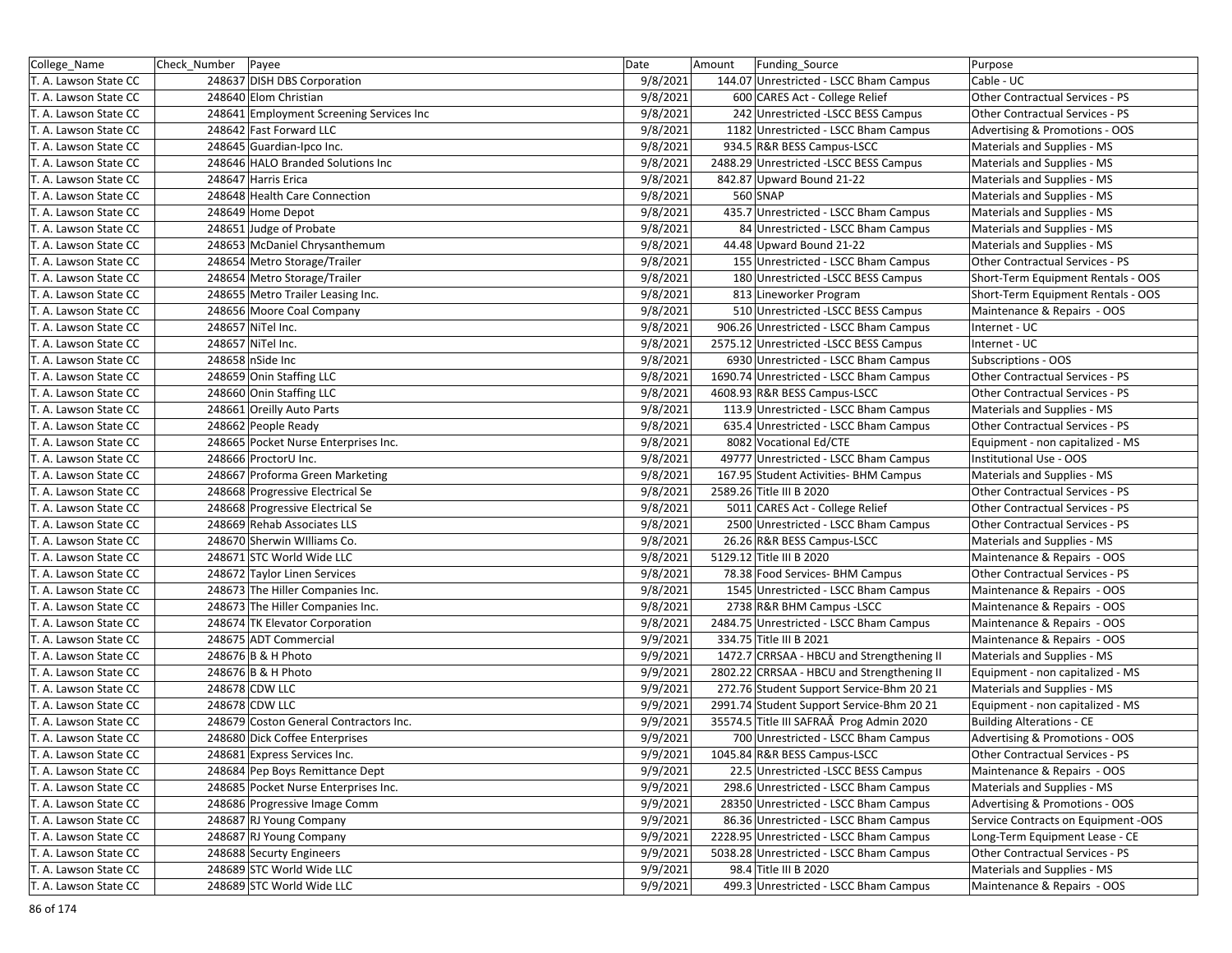| College_Name          | Check_Number   Payee |                                           | Date      | Amount | Funding_Source                              | Purpose                                |
|-----------------------|----------------------|-------------------------------------------|-----------|--------|---------------------------------------------|----------------------------------------|
| T. A. Lawson State CC |                      | 248689 STC World Wide LLC                 | 9/9/2021  |        | 700 Title III B 2020                        | Maintenance & Repairs - OOS            |
| T. A. Lawson State CC |                      | 248689 STC World Wide LLC                 | 9/9/2021  |        | 855.9 R&R BESS Campus-LSCC                  | Materials and Supplies - MS            |
| T. A. Lawson State CC |                      | 248689 STC World Wide LLC                 | 9/9/2021  |        | 2730 R&R BESS Campus-LSCC                   | Other Contractual Services - PS        |
| T. A. Lawson State CC |                      | 248690 The Bancorp Bank                   | 9/9/2021  |        | 1427 Unrestricted - LSCC Bham Campus        | Long-Term Equipment Lease - CE         |
| T. A. Lawson State CC |                      | 248692 Xerox Business Solutions Southeast | 9/9/2021  |        | 8.11 Unrestricted - LSCC Bham Campus        | Service Contracts on Equipment -OOS    |
| T. A. Lawson State CC |                      | 248692 Xerox Business Solutions Southeast | 9/9/2021  |        | 133.16 Unrestricted - LSCC Bham Campus      | Long-Term Equipment Lease - CE         |
| T. A. Lawson State CC |                      | 248693 Xerox Corporation                  | 9/9/2021  |        | 394.49 Unrestricted - LSCC Bham Campus      | Service Contracts on Equipment -OOS    |
| T. A. Lawson State CC |                      | 248693 Xerox Corporation                  | 9/9/2021  |        | 476.3 Unrestricted - LSCC Bham Campus       | Long-Term Equipment Lease - CE         |
| T. A. Lawson State CC | 248694 AT&T          |                                           | 9/10/2021 |        | 118.4 Unrestricted - LSCC Bham Campus       | Internet - UC                          |
| T. A. Lawson State CC | 248695 AT&T          |                                           | 9/10/2021 |        | 362.26 Unrestricted - LSCC Bham Campus      | Landline Phones - UC                   |
| T. A. Lawson State CC |                      | 248696 Canon Financial Solutions Inc      | 9/10/2021 |        | 39.32 AE - State Regular                    | Service Contracts on Equipment -OOS    |
| T. A. Lawson State CC |                      | 248697 CDW LLC                            | 9/10/2021 |        | 75 Student Support Service-Bess 20 21       | Furniture and Equip \$5K - \$25K - CE  |
| T. A. Lawson State CC |                      | 248697 CDW LLC                            | 9/10/2021 |        | 530.21 CRRSAA - HBCU and Strengthening II   | Materials and Supplies - MS            |
| T. A. Lawson State CC |                      | 248697 CDW LLC                            | 9/10/2021 |        | 6984 Title III B 2021                       | Equipment - non capitalized - MS       |
| T. A. Lawson State CC |                      | 248697 CDW LLC                            | 9/10/2021 |        | 70381.79 CRRSAA - HBCU and Strengthening II | Equipment - non capitalized - MS       |
| T. A. Lawson State CC |                      | 248698 Cintas Corporation                 | 9/10/2021 |        | 476.37 Unrestricted - LSCC Bham Campus      | Other Contractual Services - PS        |
| T. A. Lawson State CC |                      | 248699 DISH DBS Corporation               | 9/10/2021 |        | 177.06 Unrestricted - LSCC Bham Campus      | Internet - UC                          |
| T. A. Lawson State CC |                      | 248700 Dixie Acoustical Contractors Inc   | 9/10/2021 |        | 1312 Unrestricted - LSCC BESS Campus        | Materials and Supplies - MS            |
| T. A. Lawson State CC |                      | 248702 Lawson State Foundation            | 9/10/2021 |        | 2000 Unrestricted -LSCC BESS Campus         | Short-Term Building Rentals - OOS      |
| T. A. Lawson State CC |                      | 248704 Pocket Nurse Enterprises Inc.      | 9/10/2021 |        | 185.11 SPECIAL POP-LTC CNA INITIATIVE       | Materials and Supplies - MS            |
| T. A. Lawson State CC |                      | 248705 Republic Services Inc.             | 9/10/2021 |        | 383.77 Unrestricted - LSCC Bham Campus      | Other Contractual Services - PS        |
| T. A. Lawson State CC |                      | 248706 TK Elevator Corporation            | 9/10/2021 |        | 70.14 Unrestricted - LSCC Bham Campus       | Other Contractual Services - PS        |
| T. A. Lawson State CC |                      | 248707 Town And Country Ford              | 9/10/2021 |        | 971.6 Unrestricted -LSCC BESS Campus        | Materials and Supplies - MS            |
| T. A. Lawson State CC |                      | 248708 Williams Bobcat Services LLC       | 9/10/2021 |        | 3600 CARES Act - College Relief             | Other Contractual Services - PS        |
| T. A. Lawson State CC |                      | 248709 #1 Stop Small Engine               | 9/14/2021 |        | 1201.52 Unrestricted - LSCC Bham Campus     | Maintenance & Repairs - OOS            |
| T. A. Lawson State CC |                      | 248711 American Express                   | 9/14/2021 |        | 7 Unrestricted - LSCC Bham Campus           | Other Travel Expenses - OS             |
| T. A. Lawson State CC |                      | 248711 American Express                   | 9/14/2021 |        | 77 Title III B 2021                         | Taxes & Licenses - OOS                 |
| T. A. Lawson State CC |                      | 248711 American Express                   | 9/14/2021 |        | 95 Unrestricted - LSCC BESS Campus          | Other Contractual Services - PS        |
| T. A. Lawson State CC |                      | 248711 American Express                   | 9/14/2021 |        | 184.4 Unrestricted - LSCC Bham Campus       | Lodging - OS                           |
| T. A. Lawson State CC |                      | 248711 American Express                   | 9/14/2021 |        | 195 Unrestricted - LSCC Bham Campus         | Subscriptions - OOS                    |
| T. A. Lawson State CC |                      | 248711 American Express                   | 9/14/2021 |        | 399 Title III B 2021                        | <b>Registration Fees-OS</b>            |
| T. A. Lawson State CC |                      | 248711 American Express                   | 9/14/2021 |        | 449.87 Title III B 2021                     | Materials and Supplies - MS            |
| T. A. Lawson State CC |                      | 248711 American Express                   | 9/14/2021 |        | 1297.28 Student Activities- BHM Campus      | Materials and Supplies - MS            |
| T. A. Lawson State CC |                      | 248711 American Express                   | 9/14/2021 |        | 1393.53 CRRSAA - HBCU and Strengthening II  | Materials and Supplies - MS            |
| T. A. Lawson State CC |                      | 248711 American Express                   | 9/14/2021 |        | 3196.29 Upward Bound 21-22                  | Materials and Supplies - MS            |
| T. A. Lawson State CC |                      | 248712 American Osment                    | 9/14/2021 |        | 3558.21 CARES Act - College Relief          | Materials and Supplies - MS            |
| T. A. Lawson State CC |                      | 248713 American Osment                    | 9/14/2021 |        | 661.17 CARES Act - College Relief           | Materials and Supplies - MS            |
| T. A. Lawson State CC |                      | 248716 CDW LLC                            | 9/14/2021 |        | 771.21 Unrestricted - LSCC Bham Campus      | Materials and Supplies - MS            |
| T. A. Lawson State CC |                      | 248719 Cook's Pest Control                | 9/14/2021 |        | 220 Unrestricted - LSCC Bham Campus         | Other Contractual Services - PS        |
| T. A. Lawson State CC |                      | 248722 Express Services Inc.              | 9/14/2021 |        | 334.02 Unrestricted - LSCC Bham Campus      | Other Contractual Services - PS        |
| T. A. Lawson State CC |                      | 248722 Express Services Inc.              | 9/14/2021 |        | 492.16 CARES Act - College Relief           | <b>Other Contractual Services - PS</b> |
| T. A. Lawson State CC |                      | 248723 Foy Mack                           | 9/14/2021 |        | 625 Unrestricted - LSCC Bham Campus         | Other Contractual Services - PS        |
| T. A. Lawson State CC |                      | 248724 Guardian-Ipco Inc.                 | 9/14/2021 |        | 300 R&R BESS Campus-LSCC                    | Materials and Supplies - MS            |
| T. A. Lawson State CC |                      | 248725 Hemphill Services Inc              | 9/14/2021 |        | 461.95 R&R BESS Campus-LSCC                 | Maintenance & Repairs - OOS            |
| T. A. Lawson State CC |                      | 248732 MCI Service Parts                  | 9/14/2021 |        | 1758.57 Unrestricted - LSCC Bham Campus     | Maintenance & Repairs - OOS            |
| T. A. Lawson State CC |                      | 248734 Moore Coal Company                 | 9/14/2021 |        | 1569.84 Unrestricted - LSCC Bham Campus     | Other Contractual Services - PS        |
| T. A. Lawson State CC |                      | 248735 MPE Services LLC                   | 9/14/2021 |        | 507 Unrestricted - LSCC Bham Campus         | Other Contractual Services - PS        |
| T. A. Lawson State CC |                      | 248736 Office Depot                       | 9/14/2021 |        | 184.83 ARC Grant Part 2                     | Materials and Supplies - MS            |
| T. A. Lawson State CC |                      | 248737 Onin Staffing LLC                  | 9/14/2021 |        | 1287.85 Unrestricted - LSCC Bham Campus     | Other Contractual Services - PS        |
| T. A. Lawson State CC |                      | 248737 Onin Staffing LLC                  | 9/14/2021 |        | 3033.64 R&R BESS Campus-LSCC                | Other Contractual Services - PS        |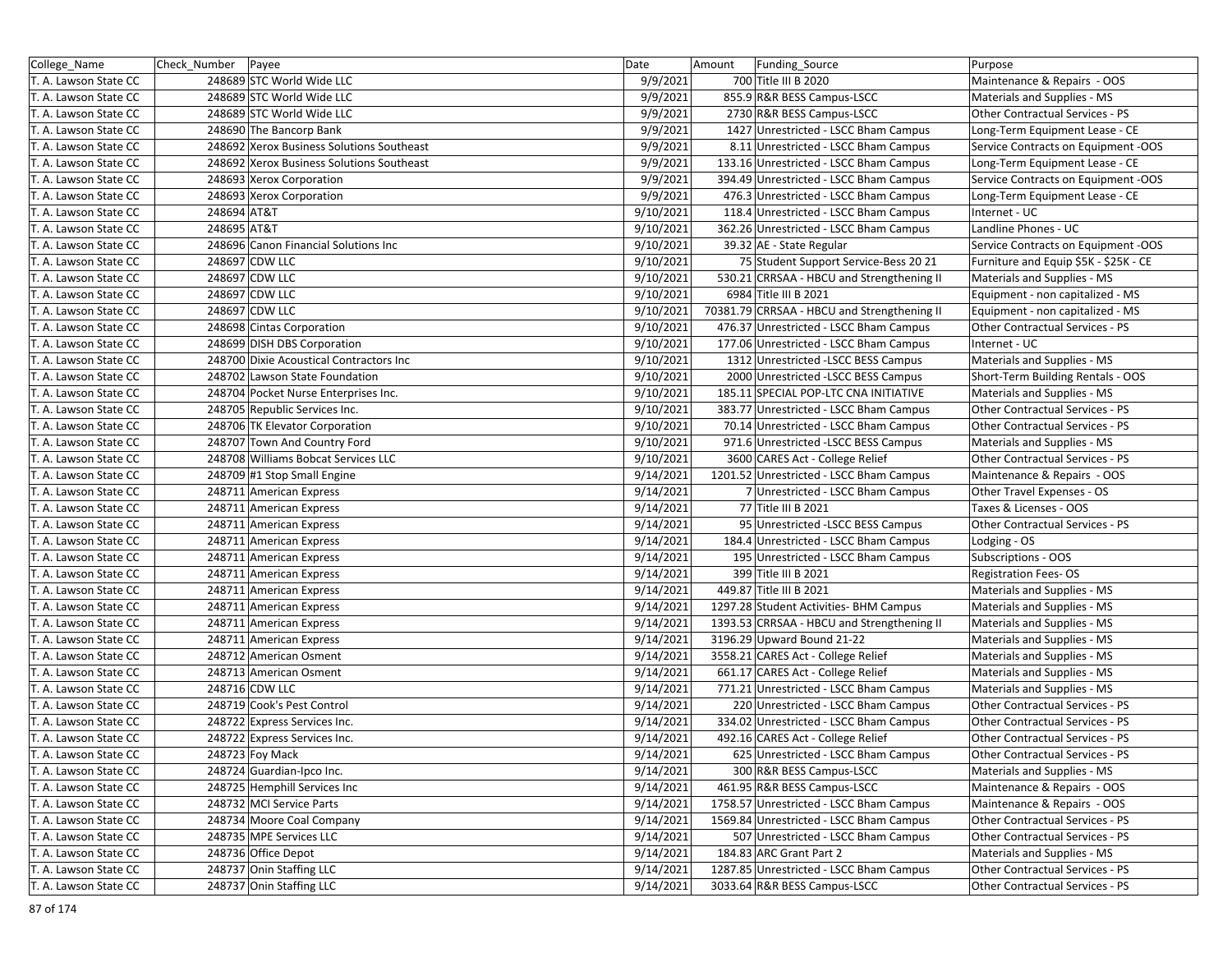| College_Name          | Check_Number Payee |                                           | Date      | Amount | Funding Source                             | Purpose                               |
|-----------------------|--------------------|-------------------------------------------|-----------|--------|--------------------------------------------|---------------------------------------|
| T. A. Lawson State CC |                    | 248739 Pep Boys Remittance Dept           | 9/14/2021 |        | 2246.52 Unrestricted - LSCC Bham Campus    | Other Contractual Services - PS       |
| T. A. Lawson State CC |                    | 248742 ProctorU Inc.                      | 9/14/2021 |        | 6586.5 Unrestricted - LSCC Bham Campus     | Institutional Use - OOS               |
| T. A. Lawson State CC |                    | 248743 Rain-n-shine Irrigation            | 9/14/2021 |        | 638.11 Unrestricted - LSCC Bham Campus     | Maintenance & Repairs - OOS           |
| T. A. Lawson State CC |                    | 248745 STC World Wide LLC                 | 9/14/2021 |        | 546 Unrestricted - LSCC Bham Campus        | Maintenance & Repairs - OOS           |
| T. A. Lawson State CC |                    | 248746 Strickland Companies               | 9/14/2021 |        | 322.04 Unrestricted - LSCC Bham Campus     | Materials and Supplies - MS           |
| T. A. Lawson State CC |                    | 248746 Strickland Companies               | 9/14/2021 |        | 512.68 AE-Fed Institutional                | Materials and Supplies - MS           |
| T. A. Lawson State CC |                    | 248746 Strickland Companies               | 9/14/2021 |        | 1981.91 Unrestricted -LSCC BESS Campus     | Materials and Supplies - MS           |
| T. A. Lawson State CC |                    | 248747 Strickland Paper Company Inc       | 9/14/2021 |        | -4.55 Unrestricted - LSCC Bham Campus      | Materials and Supplies - MS           |
| T. A. Lawson State CC |                    | 248747 Strickland Paper Company Inc       | 9/14/2021 |        | 3544.13 AE-Federal Regular                 | Materials and Supplies - MS           |
| T. A. Lawson State CC |                    | 248748 Todd Eula                          | 9/14/2021 |        | 212.42 CRRSAA - HBCU and Strengthening II  | Materials and Supplies - MS           |
| T. A. Lawson State CC |                    | 248749 Totalscape Farms                   | 9/14/2021 |        | 1496.5 Unrestricted -LSCC BESS Campus      | Materials and Supplies - MS           |
| T. A. Lawson State CC |                    | 248750 Xerox Corporation                  | 9/14/2021 |        | 45.29 Unrestricted - LSCC Bham Campus      | Service Contracts on Equipment -OOS   |
| T. A. Lawson State CC |                    | 248750 Xerox Corporation                  | 9/14/2021 |        | 218.1 Unrestricted - LSCC Bham Campus      | Long-Term Equipment Lease - CE        |
| T. A. Lawson State CC |                    | 248751 ADT Commercial                     | 9/15/2021 |        | 532.85 Unrestricted - LSCC Bham Campus     | Other Contractual Services - PS       |
| T. A. Lawson State CC |                    | 248752 American Express                   | 9/15/2021 |        | 55 Unrestricted - LSCC Bham Campus         | Wireless Phones - UC                  |
| T. A. Lawson State CC |                    | 248753 Arrow Exterminators                | 9/15/2021 |        | 1245 Unrestricted - LSCC Bham Campus       | Other Contractual Services - PS       |
| T. A. Lawson State CC | 248754 AT&T        |                                           | 9/15/2021 |        | 480.65 Unrestricted - LSCC Bham Campus     | Cable - UC                            |
| T. A. Lawson State CC |                    | 248755 B & H Photo                        | 9/15/2021 |        | 5619.96 CRRSAA - HBCU and Strengthening II | Materials and Supplies - MS           |
| T. A. Lawson State CC |                    | 248755 B & H Photo                        | 9/15/2021 |        | 10693.6 CRRSAA - HBCU and Strengthening II | Equipment - non capitalized - MS      |
| T. A. Lawson State CC |                    | 248756 Birmingham Times                   | 9/15/2021 |        | 450 Unrestricted - LSCC Bham Campus        | Advertising & Promotions - OOS        |
| T. A. Lawson State CC |                    | 248757 Blockhouse Company Inc.            | 9/15/2021 |        | 217612 R&R BHM Campus - LSCC               | Equipment - non capitalized - MS      |
| T. A. Lawson State CC |                    | 248758 Cintas Corporation                 | 9/15/2021 |        | 131.2 Unrestricted - LSCC BESS Campus      | Other Contractual Services - PS       |
| T. A. Lawson State CC |                    | 248759 Express Services Inc.              | 9/15/2021 |        | 545.99 R&R BESS Campus-LSCC                | Other Contractual Services - PS       |
| T. A. Lawson State CC |                    | 248760 Guardian-Ipco Inc.                 | 9/15/2021 |        | 300 Title III B 2020                       | Maintenance & Repairs - OOS           |
| T. A. Lawson State CC |                    | 248761 Hollywood Pools                    | 9/15/2021 |        | 337.99 Unrestricted - LSCC Bham Campus     | Other Contractual Services - PS       |
| T. A. Lawson State CC |                    | 248761 Hollywood Pools                    | 9/15/2021 |        | 905.08 Unrestricted - LSCC Bham Campus     | Materials and Supplies - MS           |
| T. A. Lawson State CC |                    | 248763 STC World Wide LLC                 | 9/15/2021 |        | 926 R&R BESS Campus-LSCC                   | Other Contractual Services - PS       |
| T. A. Lawson State CC |                    | 248764 Strickland Companies               | 9/15/2021 |        | 769.07 Unrestricted -LSCC BESS Campus      | Materials and Supplies - MS           |
| T. A. Lawson State CC |                    | 248765 Strickland Companies               | 9/15/2021 |        | 119.33 Unrestricted -LSCC BESS Campus      | Materials and Supplies - MS           |
| T. A. Lawson State CC |                    | 248766 Taylor Linen Services              | 9/15/2021 |        | 78.38 Food Services- BHM Campus            | Other Contractual Services - PS       |
| T. A. Lawson State CC |                    | 248767 Verizon Wireless                   | 9/15/2021 |        | 1120.28 Unrestricted - LSCC Bham Campus    | Internet - UC                         |
| T. A. Lawson State CC |                    | 248794 4Imprint Inc                       | 9/16/2021 |        | 1158.08 NSF TSU-MAKERS 16/17               | Materials and Supplies - MS           |
| T. A. Lawson State CC |                    | 248795 Benco Dental Co.                   | 9/16/2021 |        | 65.99 Unrestricted -LSCC BESS Campus       | Materials and Supplies - MS           |
| T. A. Lawson State CC |                    | 248796 CDW LLC                            | 9/16/2021 |        | 6999 Student Support Service-Bess 20 21    | Furniture and Equip \$5K - \$25K - CE |
| T. A. Lawson State CC |                    | 248797 Compansol                          | 9/16/2021 |        | 1590 Student Support Service-Bhm 20 21     | Computer Software(non capital) - MS   |
| T. A. Lawson State CC |                    | 248798 DISH DBS Corporation               | 9/16/2021 |        | 69.56 Unrestricted - LSCC Bham Campus      | Cable - UC                            |
| T. A. Lawson State CC |                    | 248799 Elom Christian                     | 9/16/2021 |        | 180 CARES Act - College Relief             | Other Contractual Services - PS       |
| T. A. Lawson State CC |                    | 248800 Express Services Inc.              | 9/16/2021 |        | 334.02 Unrestricted - LSCC Bham Campus     | Other Contractual Services - PS       |
| T. A. Lawson State CC |                    | 248800 Express Services Inc.              | 9/16/2021 |        | 615.2 CARES Act - College Relief           | Other Contractual Services - PS       |
| T. A. Lawson State CC |                    | 248801 Game Day Athletic Surfaces         | 9/16/2021 |        | 6885 Unrestricted - LSCC Bham Campus       | Other Contractual Services - PS       |
| T. A. Lawson State CC |                    | 248802 Innovative Educators Inc           | 9/16/2021 |        | 1495 Student Support Service-Bhm 20 21     | Subscriptions - OOS                   |
| T. A. Lawson State CC |                    | 248804 National League for Nursing        | 9/16/2021 |        | 4075 Vocational Ed/CTE                     | Memberships - PS                      |
| T. A. Lawson State CC |                    | 248805 Nosotros Education Center          | 9/16/2021 |        | 1000 Student Support Service-Bhm 20 21     | Professional Development - PS         |
| T. A. Lawson State CC |                    | 248805 Nosotros Education Center          | 9/16/2021 |        | 3500 Student Support Service-Bhm 20 21     | Other Contractual Services - PS       |
| T. A. Lawson State CC |                    | 248806 Quill Llc                          | 9/16/2021 |        | 179.59 UAB Merit Grant                     | Materials and Supplies - MS           |
| T. A. Lawson State CC |                    | 248806 Quill Llc                          | 9/16/2021 |        | 779.97 Ready to Work                       | Materials and Supplies - MS           |
| T. A. Lawson State CC |                    | 248807 RJ Young Company                   | 9/16/2021 |        | 19.2 Unrestricted -LSCC BESS Campus        | Service Contracts on Equipment -OOS   |
| T. A. Lawson State CC |                    | 248808 Snap On Tools                      | 9/16/2021 |        | 7784 Vocational Ed/CTE                     | Furniture and Equip \$5K - \$25K - CE |
| T. A. Lawson State CC |                    | 248809 Wittichen Supply Company Inc.      | 9/16/2021 |        | 3674.51 Vocational Ed/CTE                  | Equipment - non capitalized - MS      |
| T. A. Lawson State CC |                    | 248810 Xerox Business Solutions Southeast | 9/16/2021 |        | 11.87 Unrestricted -LSCC BESS Campus       | Service Contracts on Equipment -OOS   |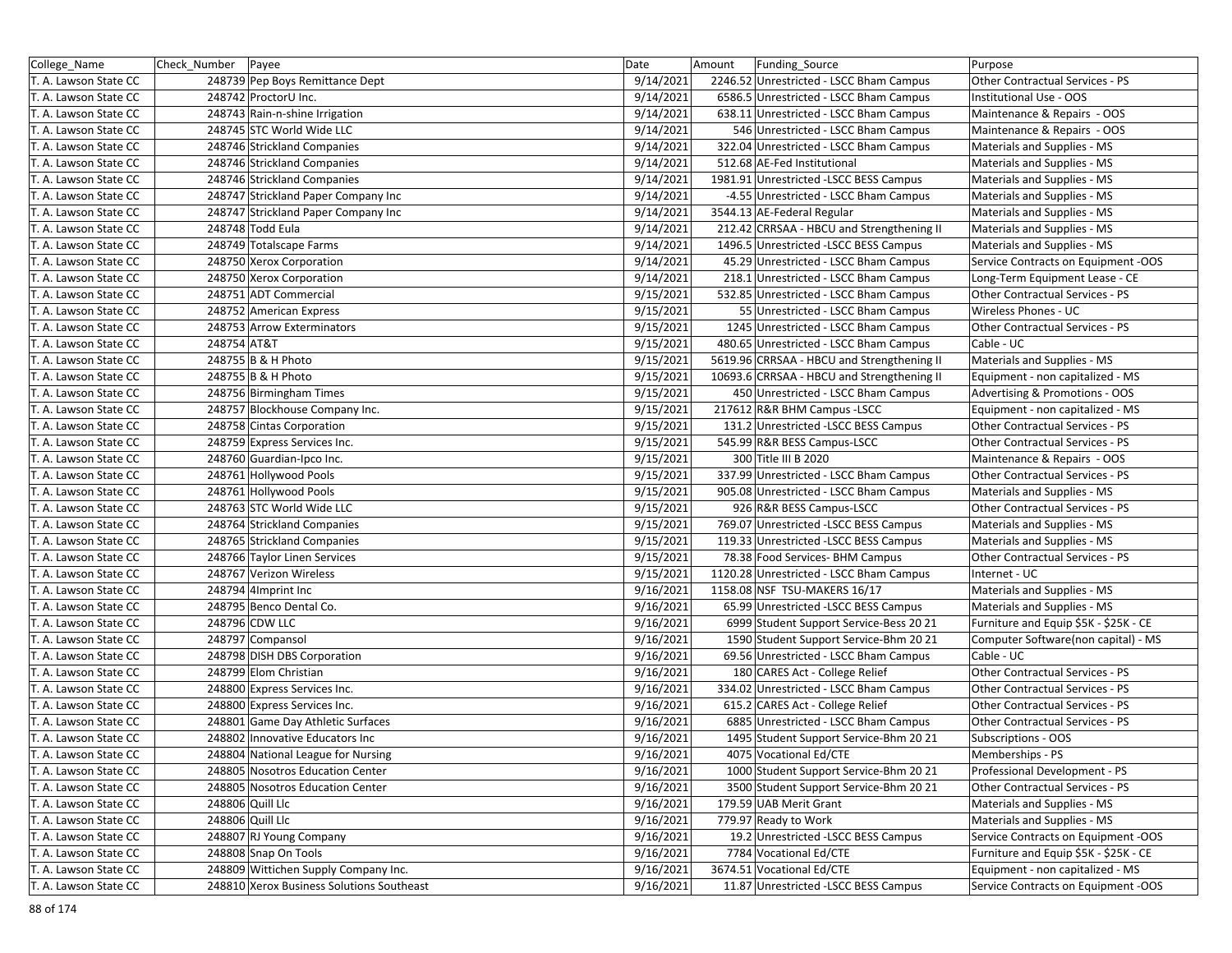| College_Name          | Check_Number Payee |                                             | Date      | Amount | Funding Source                              | Purpose                                |
|-----------------------|--------------------|---------------------------------------------|-----------|--------|---------------------------------------------|----------------------------------------|
| T. A. Lawson State CC |                    | 248810 Xerox Business Solutions Southeast   | 9/16/2021 |        | 169.07 Unrestricted -LSCC BESS Campus       | Long-Term Equipment Lease - CE         |
| T. A. Lawson State CC |                    | 248811 ACCC/Region 22                       | 9/17/2021 |        | 18859 Unrestricted - LSCC Bham Campus       | Memberships - PS                       |
| T. A. Lawson State CC |                    | 248812 Advanced Mower                       | 9/17/2021 |        | 380.53 Unrestricted -LSCC BESS Campus       | Materials and Supplies - MS            |
| T. A. Lawson State CC |                    | 248813 Alabama Veterans Affairs Association | 9/17/2021 |        | 700 Unrestricted - LSCC Bham Campus         | <b>Registration Fees-IS</b>            |
| T. A. Lawson State CC | 248814 AT&T        |                                             | 9/17/2021 |        | 1837.28 Unrestricted - LSCC Bham Campus     | Landline Phones - UC                   |
| T. A. Lawson State CC |                    | 248815 Birmingham Water Works               | 9/17/2021 |        | 35.31 Unrestricted - LSCC Bham Campus       | Water & Sewer - UC                     |
| T. A. Lawson State CC |                    | 248828 Council for Opportunity in Education | 9/17/2021 |        | 1350 Student Support Service-Bess 20 21     | Memberships - PS                       |
| T. A. Lawson State CC |                    | 248828 Council for Opportunity in Education | 9/17/2021 |        | 1350 Student Support Service-Bhm 20 21      | Memberships - PS                       |
| T. A. Lawson State CC |                    | 248829 Council for Opportunity in Education | 9/17/2021 |        | 1350 Upward Bound 20-21                     | Memberships - PS                       |
| T. A. Lawson State CC |                    | 248831 Credentials Solutions LLC            | 9/17/2021 |        | 386.85 Unrestricted - LSCC BESS Campus      | Other Contractual Services - PS        |
| T. A. Lawson State CC |                    | 248833 Finishmaster Inc.                    | 9/17/2021 |        | 580.63 R&R BHM Campus - LSCC                | Materials and Supplies - MS            |
| T. A. Lawson State CC |                    | 248834 Lsi Research Inc.                    | 9/17/2021 |        | 2029.99 CRRSAA - HBCU and Strengthening II  | Materials and Supplies - MS            |
| T. A. Lawson State CC |                    | 248834 Lsi Research Inc.                    | 9/17/2021 |        | 11621 CRRSAA - HBCU and Strengthening II    | Other Contractual Services - PS        |
| T. A. Lawson State CC |                    | 248834 Lsi Research Inc.                    | 9/17/2021 |        | 20409.21 CRRSAA - HBCU and Strengthening II | Equipment - non capitalized - MS       |
| T. A. Lawson State CC |                    | 248835 Progressive Electrical Se            | 9/17/2021 |        | 1040.13 Title III B 2020                    | Maintenance & Repairs - OOS            |
| T. A. Lawson State CC |                    | 248836 Quill Llc                            | 9/17/2021 |        | -524.93 Title III B 2021                    | Materials and Supplies - MS            |
| T. A. Lawson State CC |                    | 248836 Quill Llc                            | 9/17/2021 |        | 26.65 Unrestricted - LSCC Bham Campus       | Materials and Supplies - MS            |
| T. A. Lawson State CC |                    | 248836 Quill Llc                            | 9/17/2021 |        | 1111.95 Upward Bound 19-20                  | Materials and Supplies - MS            |
| T. A. Lawson State CC |                    | 248837 Quill Llc                            | 9/17/2021 |        | 13.25 UAB Merit Grant                       | Materials and Supplies - MS            |
| T. A. Lawson State CC |                    | 248838 Sam's Club                           | 9/17/2021 |        | 77.07 Unrestricted - LSCC Bham Campus       | Bank Card Fees - PS                    |
| T. A. Lawson State CC |                    | 248838 Sam's Club                           | 9/17/2021 |        | 82.72 Student Support Service-Bhm 20 21     | Materials and Supplies - MS            |
| T. A. Lawson State CC |                    | 248838 Sam's Club                           | 9/17/2021 |        | 539.12 Unrestricted - LSCC Bham Campus      | Equipment - non capitalized - MS       |
| T. A. Lawson State CC |                    | 248838 Sam's Club                           | 9/17/2021 |        | 584.06 Unrestricted - LSCC Bham Campus      | Materials and Supplies - MS            |
| T. A. Lawson State CC |                    | 248839 Strickland Companies                 | 9/17/2021 |        | 16.26 Unrestricted -LSCC BESS Campus        | Materials and Supplies - MS            |
| T. A. Lawson State CC |                    | 248839 Strickland Companies                 | 9/17/2021 |        | 118.68 AE-Fed Institutional                 | Materials and Supplies - MS            |
| T. A. Lawson State CC |                    | 248840 Xerox Business Solutions Southeast   | 9/17/2021 |        | 11.76 Unrestricted -LSCC BESS Campus        | Service Contracts on Equipment -OOS    |
| T. A. Lawson State CC |                    | 248840 Xerox Business Solutions Southeast   | 9/17/2021 |        | 169.07 Unrestricted -LSCC BESS Campus       | Long-Term Equipment Lease - CE         |
| T. A. Lawson State CC |                    | 248841 Xerox Corporation                    | 9/17/2021 |        | 39.21 Unrestricted -LSCC BESS Campus        | Service Contracts on Equipment -OOS    |
| T. A. Lawson State CC |                    | 248841 Xerox Corporation                    | 9/17/2021 |        | 274.46 Unrestricted -LSCC BESS Campus       | Long-Term Equipment Lease - CE         |
| T. A. Lawson State CC |                    | 248842 Alabama Lock & Key                   | 9/20/2021 |        | 12 Unrestricted - LSCC Bham Campus          | Materials and Supplies - MS            |
| T. A. Lawson State CC |                    | 248843 American Express                     | 9/20/2021 |        | 685 Vocational Ed/CTE                       | Materials and Supplies - MS            |
| T. A. Lawson State CC |                    | 248843 American Express                     | 9/20/2021 |        | 1760 Student Support Service-Bhm 20 21      | Materials and Supplies - MS            |
| T. A. Lawson State CC |                    | 248843 American Express                     | 9/20/2021 |        | 2541.47 CRRSAA - HBCU and Strengthening II  | Materials and Supplies - MS            |
| T. A. Lawson State CC |                    | 248844 Apple Inc.                           | 9/20/2021 |        | 4944 CRRSAA - HBCU and Strengthening II     | Equipment - non capitalized - MS       |
| T. A. Lawson State CC |                    | 248845 Auto-Owners Insurance                | 9/20/2021 |        | 33904.36 Unrestricted - LSCC Bham Campus    | Insurance and Bonding - PS             |
| T. A. Lawson State CC |                    | 248846 BadgePass Inc                        | 9/20/2021 |        | 3745.62 Unrestricted - LSCC Bham Campus     | Materials and Supplies - MS            |
| T. A. Lawson State CC |                    | 248847 Bessemer Area Chamber Of             | 9/20/2021 |        | 500 Unrestricted - LSCC Bham Campus         | Advertising & Promotions - OOS         |
| T. A. Lawson State CC |                    | 248848 Bht Grease Trap Services             | 9/20/2021 |        | 600 Unrestricted - LSCC Bham Campus         | Other Contractual Services - PS        |
| T. A. Lawson State CC |                    | 248849 BSN Sports LLC                       | 9/20/2021 |        | 8553.79 Unrestricted - LSCC Bham Campus     | Materials and Supplies - MS            |
| T. A. Lawson State CC |                    | 248850 Canon Financial Solutions Inc        | 9/20/2021 |        | 11506.85 Unrestricted - LSCC Bham Campus    | Long-Term Equipment Lease - CE         |
| T. A. Lawson State CC |                    | 248851 Cintas Corporation                   | 9/20/2021 |        | 1341.39 Unrestricted - LSCC Bham Campus     | <b>Other Contractual Services - PS</b> |
| T. A. Lawson State CC |                    | 248852 Cook's Pest Control                  | 9/20/2021 |        | 1340 Unrestricted - LSCC Bham Campus        | Other Contractual Services - PS        |
| T. A. Lawson State CC |                    | 248887 Home Depot                           | 9/20/2021 |        | 451.92 Vocational Ed/CTE                    | Materials and Supplies - MS            |
| T. A. Lawson State CC |                    | 248887 Home Depot                           | 9/20/2021 |        | 1246.99 Vocational Ed/CTE                   | Equipment - non capitalized - MS       |
| T. A. Lawson State CC |                    | 248892 Mashburn Outdoor LLC                 | 9/20/2021 |        | 2228.57 AE - State Regular                  | Advertising & Promotions - OOS         |
| T. A. Lawson State CC |                    | 248893 Metro Storage/Trailer                | 9/20/2021 |        | 670 Unrestricted - LSCC Bham Campus         | Short-Term Equipment Rentals - OOS     |
| T. A. Lawson State CC |                    | 248894 Modular Furniture Specs.             | 9/20/2021 |        | 3202.5 R&R BESS Campus-LSCC                 | Other Contractual Services - PS        |
| T. A. Lawson State CC |                    | 248894 Modular Furniture Specs.             | 9/20/2021 |        | 7981.25 Title III B 2021                    | Other Contractual Services - PS        |
| T. A. Lawson State CC |                    | 248895 RP Design LLC                        | 9/20/2021 |        | 975 Unrestricted - LSCC Bham Campus         | Advertising & Promotions - OOS         |
| T. A. Lawson State CC |                    | 248896 Securty Engineers                    | 9/20/2021 |        | 5584.95 Unrestricted - LSCC Bham Campus     | Other Contractual Services - PS        |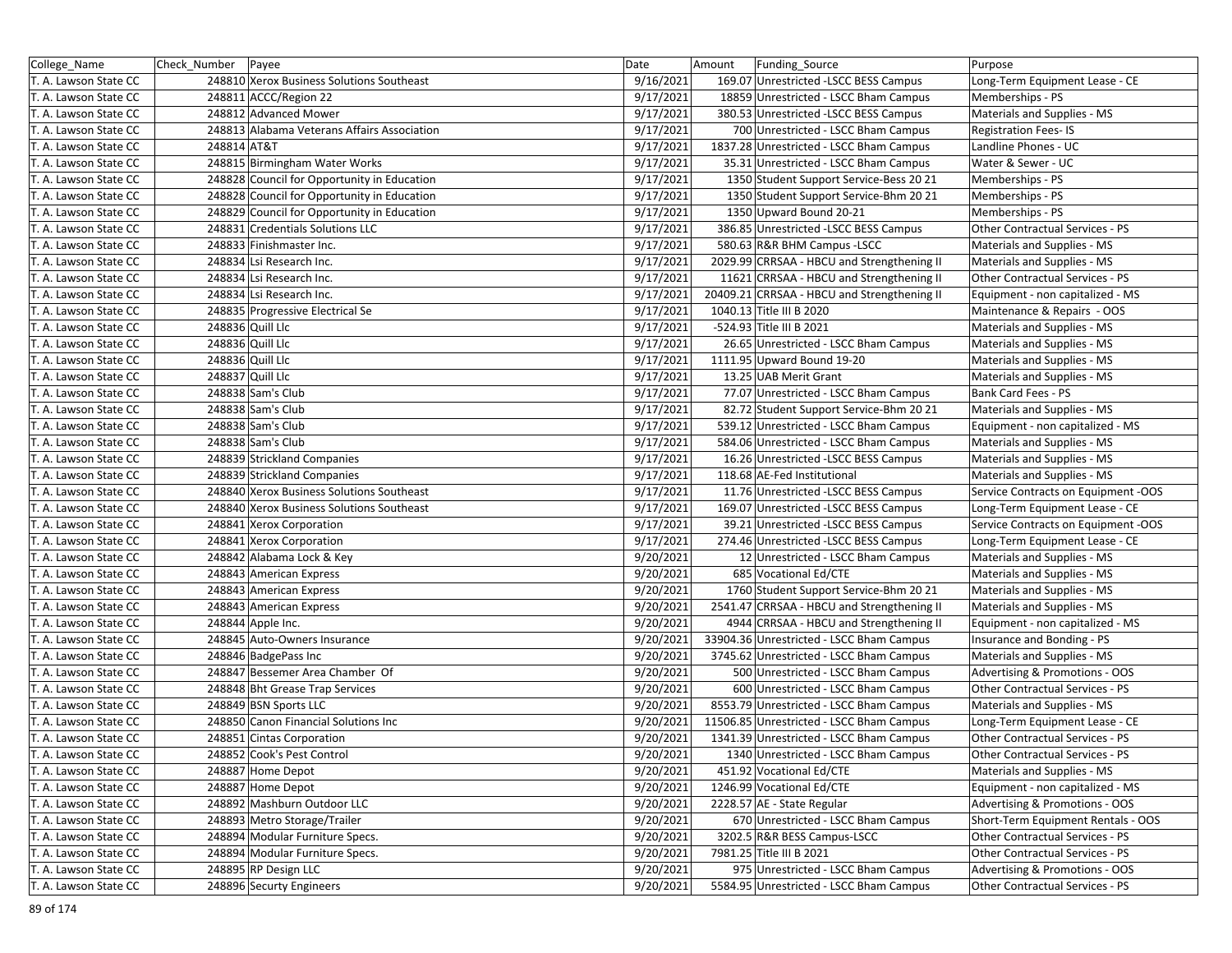| College_Name          | Check Number | Payee                                   | Date      | Amount       | Funding Source                            | Purpose                               |
|-----------------------|--------------|-----------------------------------------|-----------|--------------|-------------------------------------------|---------------------------------------|
| T. A. Lawson State CC |              | 248897 Silverback Sports LLC            | 9/20/2021 |              | 1375 Dep Liab - Baseball Booster Club     | Deposits Held for Others - Agency     |
| T. A. Lawson State CC |              | 248898 Strivven Media LLC               | 9/20/2021 |              | 2575 Student Support Service-Bhm 20 21    | Subscriptions - OOS                   |
| T. A. Lawson State CC |              | 248899 Wet Out Now LLC                  | 9/20/2021 |              | 1100 R&R BESS Campus-LSCC                 | Other Contractual Services - PS       |
| T. A. Lawson State CC |              | 248900 Advanced Welding Supply          | 9/21/2021 |              | 2009.9 Vocational Ed/CTE                  | Equipment - non capitalized - MS      |
| T. A. Lawson State CC |              | 248901 AT&T Long Distance               | 9/21/2021 |              | 319.25 Unrestricted - LSCC Bham Campus    | Landline Phones - UC                  |
| T. A. Lawson State CC |              | 248902 Bomarc Inc.                      | 9/21/2021 |              | 5968.5 Unrestricted - LSCC Bham Campus    | Advertising & Promotions - OOS        |
| T. A. Lawson State CC |              | 248903 Canon Financial Solutions Inc    | 9/21/2021 |              | 93.65 Unrestricted - LSCC Bham Campus     | Long-Term Equipment Lease - CE        |
| T. A. Lawson State CC |              | 248903 Canon Financial Solutions Inc    | 9/21/2021 |              | 178.47 Unrestricted - LSCC BESS Campus    | Service Contracts on Equipment -OOS   |
| T. A. Lawson State CC |              | 248903 Canon Financial Solutions Inc    | 9/21/2021 |              | 225.82 AE - State Regular                 | Service Contracts on Equipment -OOS   |
| T. A. Lawson State CC |              | 248903 Canon Financial Solutions Inc    | 9/21/2021 |              | 1911.96 Unrestricted - LSCC BESS Campus   | Long-Term Equipment Lease - CE        |
| T. A. Lawson State CC |              | 248923 Office Depot                     | 9/21/2021 |              | 887.15 Unrestricted - LSCC Bham Campus    | Materials and Supplies - MS           |
| T. A. Lawson State CC |              | 248924 Onin Staffing LLC                | 9/21/2021 |              | 1189.93 Unrestricted - LSCC Bham Campus   | Other Contractual Services - PS       |
| T. A. Lawson State CC |              | 248924 Onin Staffing LLC                | 9/21/2021 |              | 1271.95 R&R BESS Campus-LSCC              | Other Contractual Services - PS       |
| T. A. Lawson State CC |              | 248925 Pep Boys Remittance Dept         | 9/21/2021 |              | 669.6 Unrestricted - LSCC Bham Campus     | Other Contractual Services - PS       |
| T. A. Lawson State CC |              | 248926 Proforma Green Marketing         | 9/21/2021 |              | 1201.98 Student Activities- BHM Campus    | Materials and Supplies - MS           |
| T. A. Lawson State CC |              | 248927 Rain-n-shine Irrigation          | 9/21/2021 |              | 1802.8 Unrestricted - LSCC Bham Campus    | Maintenance & Repairs - OOS           |
| T. A. Lawson State CC |              | 248928 RP Design LLC                    | 9/21/2021 |              | 7087.6 Unrestricted - LSCC Bham Campus    | Advertising & Promotions - OOS        |
| T. A. Lawson State CC |              | 248929 STEMBoard LLC                    | 9/21/2021 |              | 82.79 NSF 2PI STEM E3 19/20               | Materials and Supplies - MS           |
| T. A. Lawson State CC |              | 248930 Strickland Companies             | 9/21/2021 |              | 90.89 Unrestricted -LSCC BESS Campus      | Materials and Supplies - MS           |
| T. A. Lawson State CC |              | 248930 Strickland Companies             | 9/21/2021 |              | 248.19 Unrestricted - LSCC Bham Campus    | Materials and Supplies - MS           |
| T. A. Lawson State CC |              | 248930 Strickland Companies             | 9/21/2021 |              | 2776.4 AE-Fed Institutional               | Materials and Supplies - MS           |
| T. A. Lawson State CC |              | 248931 Strickland Paper Company Inc     | 9/21/2021 |              | 2922.29 Unrestricted - LSCC Bham Campus   | Materials and Supplies - MS           |
| T. A. Lawson State CC |              | 248932 Ward's Natural Science           | 9/21/2021 |              | 366.19 Unrestricted - LSCC Bham Campus    | Materials and Supplies - MS           |
| T. A. Lawson State CC |              | 248933 American Express                 | 9/22/2021 |              | 30.21 Unrestricted - LSCC Bham Campus     | Memberships - PS                      |
| T. A. Lawson State CC |              | 248933 American Express                 | 9/22/2021 |              | 863.49 NSF 2PI STEM E3 20/21              | Materials and Supplies - MS           |
| T. A. Lawson State CC |              | 248933 American Express                 | 9/22/2021 |              | 1287.37 NSF 2PI STEM E3 19/20             | Materials and Supplies - MS           |
| T. A. Lawson State CC |              | 248934 Aztec Software LLC               | 9/22/2021 |              | 4769 AE-Fed Institutional                 | Materials and Supplies - MS           |
| T. A. Lawson State CC |              | 248934 Aztec Software LLC               | 9/22/2021 |              | 6992 AE-Federal IEL/CE                    | Materials and Supplies - MS           |
| T. A. Lawson State CC |              | 248936 BSN Sports LLC                   | 9/22/2021 |              | 2899.92 Unrestricted - LSCC Bham Campus   | Materials and Supplies - MS           |
| T. A. Lawson State CC |              | 248937 Carolina Biological Supply Co    | 9/22/2021 |              | 964.28 Unrestricted - LSCC Bham Campus    | Materials and Supplies - MS           |
| T. A. Lawson State CC |              | 248938 Cintas Corporation               | 9/22/2021 |              | 66.95 Unrestricted -LSCC BESS Campus      | Other Contractual Services - PS       |
| T. A. Lawson State CC |              | 248938 Cintas Corporation               | 9/22/2021 |              | 805.98 R&R BESS Campus-LSCC               | Other Contractual Services - PS       |
| T. A. Lawson State CC |              | 248939 Elom Christian                   | 9/22/2021 |              | 300 CARES Act - College Relief            | Other Contractual Services - PS       |
| T. A. Lawson State CC |              | 248940 Life Fitness LLC                 | 9/22/2021 |              | 3441.75 Title III Future                  | Furniture and Equip \$5K - \$25K - CE |
| T. A. Lawson State CC |              | 248959 Progressive Electrical Se        | 9/22/2021 |              | 328.5 Unrestricted - LSCC Bham Campus     | Other Contractual Services - PS       |
| T. A. Lawson State CC |              | 248960 Securty Engineers                | 9/22/2021 |              | 4097.6 Unrestricted - LSCC Bham Campus    | Other Contractual Services - PS       |
| T. A. Lawson State CC |              | 248961 Strickland Companies             | 9/22/2021 |              | 619.82 AE-Fed Institutional               | Materials and Supplies - MS           |
| T. A. Lawson State CC |              | 248962 Strickland Paper Company Inc     | 9/22/2021 |              | 468.89 AE-Federal Regular                 | Materials and Supplies - MS           |
| T. A. Lawson State CC |              | 248963 Taylor Linen Services            | 9/22/2021 |              | 78.38 Food Services- BHM Campus           | Other Contractual Services - PS       |
| T. A. Lawson State CC |              | 248964 The Print Shop                   | 9/22/2021 |              | 1875 Unrestricted - LSCC Bham Campus      | Materials and Supplies - MS           |
| T. A. Lawson State CC |              | 248965 Ward's Natural Science           | 9/22/2021 |              | 1597.75 Unrestricted - LSCC Bham Campus   | Materials and Supplies - MS           |
| T. A. Lawson State CC |              | 248966 Williams & Fudgelnc.             | 9/22/2021 |              | 482.22 Unrestricted - LSCC Bham Campus    | Debt Collection Expense - PS          |
| T. A. Lawson State CC |              | 248968 Alabama Community College System | 9/23/2021 |              | 94786 Title III B 2021                    | Other Contractual Services - PS       |
| T. A. Lawson State CC |              | 248969 American Express                 | 9/23/2021 |              | 388.67 CRRSAA - HBCU and Strengthening II | Materials and Supplies - MS           |
| T. A. Lawson State CC |              | 248970 Anatomical Worldwide LLC         | 9/23/2021 |              | 239.5 Vocational Ed/CTE                   | Materials and Supplies - MS           |
| T. A. Lawson State CC |              | 248971 Bailey Brothers Music LLC        | 9/23/2021 |              | 5098 Unrestricted - LSCC Bham Campus      | Maintenance & Repairs - OOS           |
| T. A. Lawson State CC |              | 248972 Birmingham Restaurant Supply     | 9/23/2021 |              | 6000 R&R BESS Campus-LSCC                 | Equipment - non capitalized - MS      |
| T. A. Lawson State CC |              | 248973 Black Girl Mathgic               | 9/23/2021 | 404.55 STEAM |                                           | Materials and Supplies - MS           |
| T. A. Lawson State CC |              | 248975 Cintas Corporation               | 9/23/2021 |              | 476.37 Unrestricted - LSCC Bham Campus    | Other Contractual Services - PS       |
| T. A. Lawson State CC |              | 248976 Elite Pool Services Inc.         | 9/23/2021 |              | 7088 Title III B 2021                     | Maintenance & Repairs - OOS           |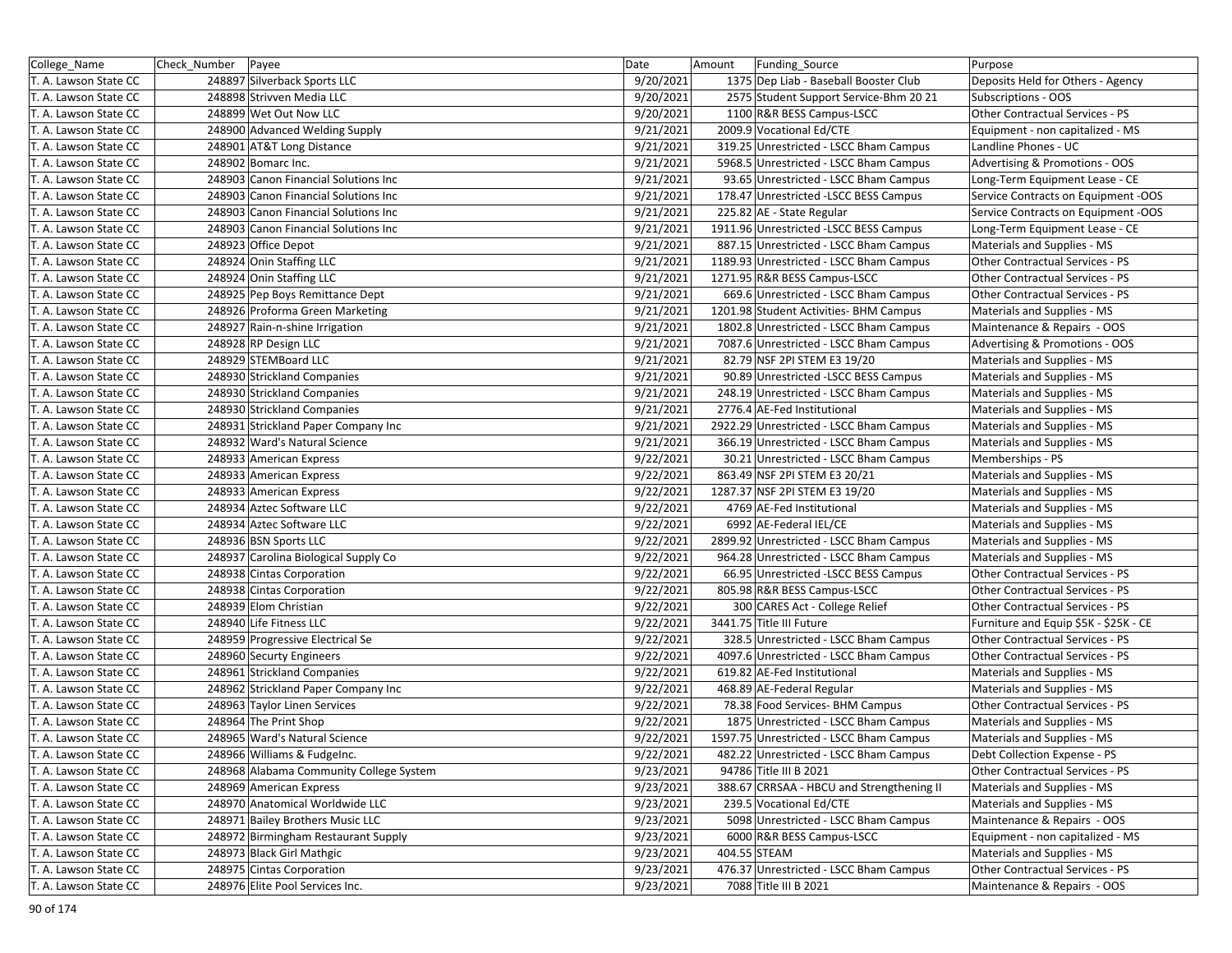| College_Name          | Check_Number Payee |                                      | Date      | Amount<br>Funding_Source                   | Purpose                                |
|-----------------------|--------------------|--------------------------------------|-----------|--------------------------------------------|----------------------------------------|
| T. A. Lawson State CC |                    | 248977 Elom Christian                | 9/23/2021 | 300 CARES Act - College Relief             | Other Contractual Services - PS        |
| T. A. Lawson State CC |                    | 248978 Express Services Inc.         | 9/23/2021 | 322.98 R&R BESS Campus-LSCC                | <b>Other Contractual Services - PS</b> |
| T. A. Lawson State CC |                    | 248979 Fagnes Billy                  | 9/23/2021 | 850 R&R BESS Campus-LSCC                   | Maintenance & Repairs - OOS            |
| T. A. Lawson State CC |                    | 248979 Fagnes Billy                  | 9/23/2021 | 2000 Unrestricted -LSCC BESS Campus        | Other Contractual Services - PS        |
| T. A. Lawson State CC |                    | 248980 Lincoln Electric Company      | 9/23/2021 | 3500 Vocational Ed/CTE                     | <b>Registration Fees-IS</b>            |
| T. A. Lawson State CC |                    | 248986 Pep Boys Remittance Dept      | 9/23/2021 | 161.13 Unrestricted -LSCC BESS Campus      | Materials and Supplies - MS            |
| T. A. Lawson State CC |                    | 248986 Pep Boys Remittance Dept      | 9/23/2021 | 556.34 Unrestricted -LSCC BESS Campus      | Other Contractual Services - PS        |
| T. A. Lawson State CC |                    | 248992 Quill Llc                     | 9/23/2021 | 2299.98 Ready to Work                      | Materials and Supplies - MS            |
| T. A. Lawson State CC |                    | 249023 American Express              | 9/24/2021 | 456.61 Unrestricted -LSCC BESS Campus      | Materials and Supplies - MS            |
| T. A. Lawson State CC |                    | 249023 American Express              | 9/24/2021 | 1332.38 Student Support Service-Bess 20 21 | Subscriptions - OOS                    |
| T. A. Lawson State CC |                    | 249029 AT&T Long Distance            | 9/24/2021 | 5.31 Unrestricted - LSCC Bham Campus       | Landline Phones - UC                   |
| T. A. Lawson State CC |                    | 249031 B & H Photo                   | 9/24/2021 | 1048.02 CRRSAA - HBCU and Strengthening II | Materials and Supplies - MS            |
| T. A. Lawson State CC |                    | 249031 B & H Photo                   | 9/24/2021 | 1994.18 CRRSAA - HBCU and Strengthening II | Equipment - non capitalized - MS       |
| T. A. Lawson State CC |                    | 249051 Building Specialties Co       | 9/24/2021 | 375 R&R BESS Campus-LSCC                   | Maintenance & Repairs - OOS            |
| T. A. Lawson State CC |                    | 249052 Burford Kashara               | 9/24/2021 | 175 ARC Grant Part 2                       | Student Stipends - OOS                 |
| T. A. Lawson State CC |                    | 249067 Cintas Corporation            | 9/24/2021 | 402.99 R&R BESS Campus-LSCC                | <b>Other Contractual Services - PS</b> |
| T. A. Lawson State CC |                    | 249084 DirectTV                      | 9/24/2021 | 143.99 Unrestricted - LSCC Bham Campus     | Internet - UC                          |
| T. A. Lawson State CC |                    | 249084 DirectTV                      | 9/24/2021 | 211.98 Unrestricted - LSCC Bham Campus     | Cable - UC                             |
| T. A. Lawson State CC |                    | 249091 Express Services Inc.         | 9/24/2021 | 263.7 Unrestricted - LSCC Bham Campus      | Other Contractual Services - PS        |
| T. A. Lawson State CC |                    | 249091 Express Services Inc.         | 9/24/2021 | 615.2 CARES Act - College Relief           | Other Contractual Services - PS        |
| T. A. Lawson State CC |                    | 249110 Green Allison                 | 9/24/2021 | 175 ARC Grant Part 2                       | Student Stipends - OOS                 |
| T. A. Lawson State CC |                    | 249140 Lanier Timothy                | 9/24/2021 | 175 ARC Grant Part 2                       | Student Stipends - OOS                 |
| T. A. Lawson State CC |                    | 249141 Level 3 Communications        | 9/24/2021 | 3304.24 Unrestricted - LSCC Bham Campus    | Internet - UC                          |
| T. A. Lawson State CC |                    | 249143 Msc Industrial Supply Company | 9/24/2021 | 15699 SPECIAL POP-LTC CNA INITIATIVE       | Furniture and Equip \$5K - \$25K - CE  |
| T. A. Lawson State CC |                    | 249144 Patel Viren                   | 9/24/2021 | 175 ARC Grant Part 2                       | Student Stipends - OOS                 |
| T. A. Lawson State CC |                    | 249145 People Ready                  | 9/24/2021 | 8382.85 Unrestricted - LSCC Bham Campus    | Other Contractual Services - PS        |
| T. A. Lawson State CC |                    | 249147 Pitney Bowes Credit Corp.     | 9/24/2021 | 1346.79 Unrestricted - LSCC Bham Campus    | Long-Term Equipment Lease - CE         |
| T. A. Lawson State CC |                    | 249148 Pocket Nurse Enterprises Inc. | 9/24/2021 | 44 SPECIAL POP-LTC CNA INITIATIVE          | Materials and Supplies - MS            |
| T. A. Lawson State CC |                    | 249148 Pocket Nurse Enterprises Inc. | 9/24/2021 | 767.99 SPECIAL POP-LTC CNA INITIATIVE      | Equipment - non capitalized - MS       |
| T. A. Lawson State CC |                    | 249149 Poole Annetra                 | 9/24/2021 | 175 ARC Grant Part 2                       | Student Stipends - OOS                 |
| T. A. Lawson State CC |                    | 249150 Pringle Tyler                 | 9/24/2021 | 175 ARC Grant Part 2                       | Student Stipends - OOS                 |
| T. A. Lawson State CC |                    | 249151 Progressive Electrical Se     | 9/24/2021 | 82.51 R&R BESS Campus-LSCC                 | Materials and Supplies - MS            |
| T. A. Lawson State CC |                    | 249151 Progressive Electrical Se     | 9/24/2021 | 425 R&R BESS Campus-LSCC                   | Maintenance & Repairs - OOS            |
| T. A. Lawson State CC |                    | 249152 Quill Llc                     | 9/24/2021 | 244.97 Truth Initiative SF                 | Materials and Supplies - MS            |
| T. A. Lawson State CC |                    | 249175 Strickland Companies          | 9/24/2021 | 3.29 Unrestricted - LSCC Bham Campus       | Materials and Supplies - MS            |
| T. A. Lawson State CC |                    | 249175 Strickland Companies          | 9/24/2021 | 90.56 AE-Fed Institutional                 | Materials and Supplies - MS            |
| T. A. Lawson State CC |                    | 249175 Strickland Companies          | 9/24/2021 | 11109.24 Ready to Work                     | Materials and Supplies - MS            |
| T. A. Lawson State CC |                    | 249187 Wittichen Supply Company Inc. | 9/24/2021 | 21.58 Unrestricted -LSCC BESS Campus       | Materials and Supplies - MS            |
| T. A. Lawson State CC |                    | 249188 Xerox Corporation             | 9/24/2021 | 15.31 Unrestricted -LSCC BESS Campus       | Service Contracts on Equipment -OOS    |
| T. A. Lawson State CC |                    | 249188 Xerox Corporation             | 9/24/2021 | 17.98 Unrestricted - LSCC Bham Campus      | Service Contracts on Equipment -OOS    |
| T. A. Lawson State CC |                    | 249188 Xerox Corporation             | 9/24/2021 | 107.87 Unrestricted - LSCC Bham Campus     | Long-Term Equipment Lease - CE         |
| T. A. Lawson State CC |                    | 249188 Xerox Corporation             | 9/24/2021 | 122.69 Unrestricted -LSCC BESS Campus      | Long-Term Equipment Lease - CE         |
| T. A. Lawson State CC |                    | 249319 Mccay Tiffany                 | 9/27/2021 | 740 Unrestricted - LSCC Bham Campus        | <b>Student Payables</b>                |
| T. A. Lawson State CC |                    | 249700 American Express              | 9/27/2021 | 294.27 Unrestricted -LSCC BESS Campus      | Grants Awards and Prizes - OOS         |
| T. A. Lawson State CC |                    | 249701 Brannon Electric Motor        | 9/27/2021 | 1889.87 Title III B 2020                   | Materials and Supplies - MS            |
| T. A. Lawson State CC |                    | 249702 Chef Clayton's Food Syste     | 9/27/2021 | 2100 Unrestricted - LSCC Bham Campus       | Other Contractual Services - PS        |
| T. A. Lawson State CC |                    | 249703 Cook's Pest Control           | 9/27/2021 | 496 Unrestricted - LSCC Bham Campus        | Other Contractual Services - PS        |
| T. A. Lawson State CC |                    | 249704 Debrow Donald                 | 9/27/2021 | 1750 Unrestricted - LSCC Bham Campus       | Other Contractual Services - PS        |
| T. A. Lawson State CC |                    | 249705 DISH DBS Corporation          | 9/27/2021 | 144.05 Unrestricted - LSCC Bham Campus     | Cable - UC                             |
| T. A. Lawson State CC |                    | 249706 Express Services Inc.         | 9/27/2021 | 334.02 Unrestricted - LSCC Bham Campus     | Other Contractual Services - PS        |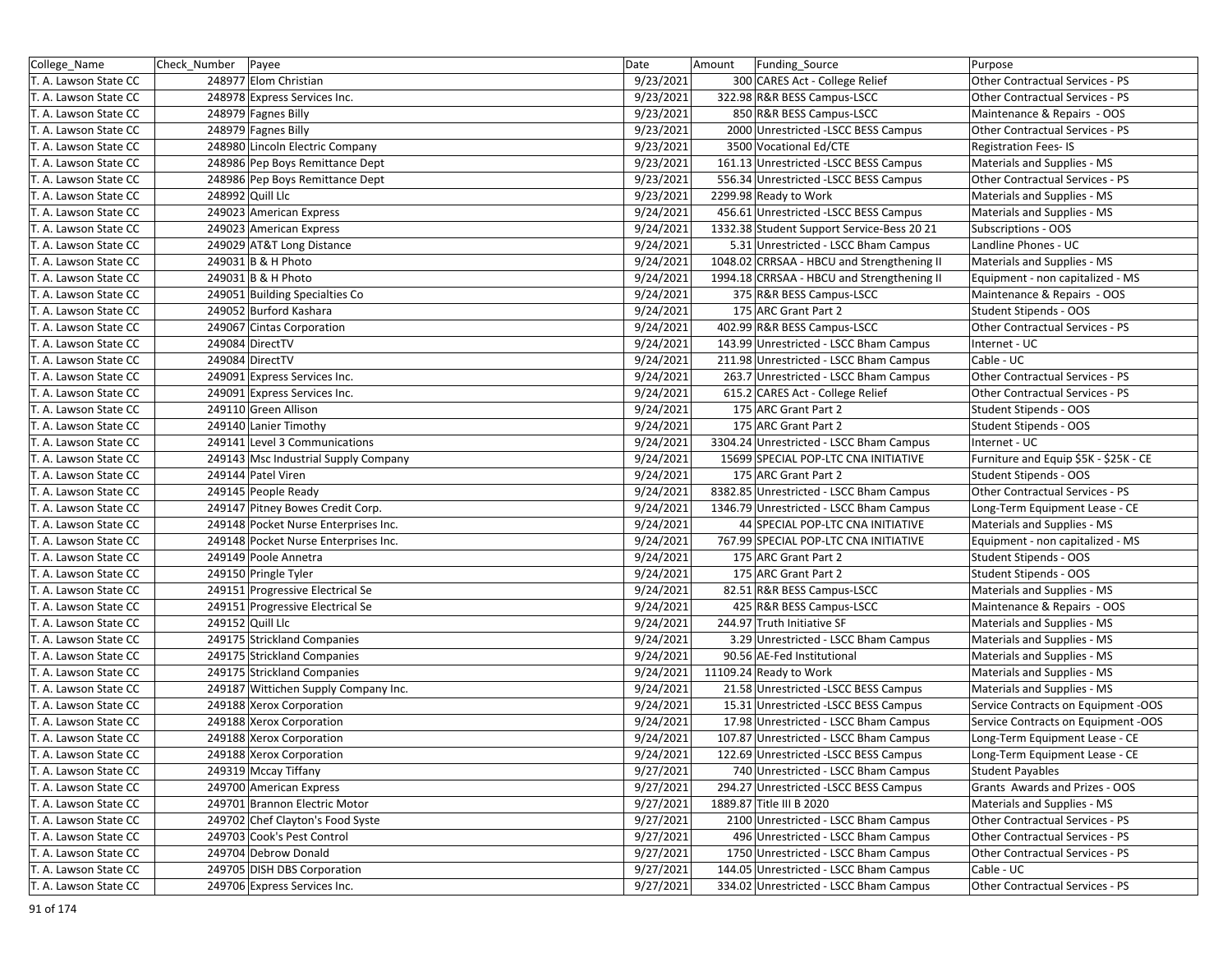| College_Name          | Check_Number Payee |                                      | Date      | Amount        | Funding Source                              | Purpose                                |
|-----------------------|--------------------|--------------------------------------|-----------|---------------|---------------------------------------------|----------------------------------------|
| T. A. Lawson State CC |                    | 249706 Express Services Inc.         | 9/27/2021 |               | 615.2 CARES Act - College Relief            | Other Contractual Services - PS        |
| T. A. Lawson State CC |                    | 249707 Green Myrtes                  | 9/27/2021 |               | 1203.41 Unrestricted - LSCC Bham Campus     | Other - AP                             |
| T. A. Lawson State CC |                    | 249708 Pitney Bowes Credit Corp.     | 9/27/2021 |               | 3863.91 Unrestricted -LSCC BESS Campus      | Long-Term Equipment Lease - CE         |
| T. A. Lawson State CC |                    | 249709 Pocket Nurse Enterprises Inc. | 9/27/2021 |               | 3778 Vocational Ed/CTE                      | Equipment - non capitalized - MS       |
| T. A. Lawson State CC |                    | 249710 Progressive Electrical Se     | 9/27/2021 |               | 303.24 Unrestricted - LSCC Bham Campus      | Maintenance & Repairs - OOS            |
| T. A. Lawson State CC |                    | 249712 Smith Andria                  | 9/27/2021 |               | 750 Unrestricted - LSCC Bham Campus         | Other Contractual Services - PS        |
| T. A. Lawson State CC |                    | 249713 Strickland Companies          | 9/27/2021 |               | 2300.75 Ready to Work                       | Materials and Supplies - MS            |
| T. A. Lawson State CC |                    | 249714 Whitlow Jean                  | 9/27/2021 |               | 2000 NSF 2PI STEM E3 20/21                  | Other Contractual Services - PS        |
| T. A. Lawson State CC | 249716 AT&T        |                                      | 9/28/2021 |               | 42.42 Unrestricted - LSCC Bham Campus       | Wireless Phones - UC                   |
| T. A. Lawson State CC | 249717 AT&T        |                                      | 9/28/2021 |               | 761.79 Unrestricted -LSCC BESS Campus       | Landline Phones - UC                   |
| T. A. Lawson State CC | 249717 AT&T        |                                      | 9/28/2021 |               | 6113.6 Unrestricted - LSCC Bham Campus      | Landline Phones - UC                   |
| T. A. Lawson State CC |                    | 249718 AT&T Long Distance            | 9/28/2021 |               | 10.28 Unrestricted - LSCC Bham Campus       | Landline Phones - UC                   |
| T. A. Lawson State CC |                    | 249719 CDW LLC                       | 9/28/2021 |               | 6995 Student Support Service-Bhm 20 21      | Equipment - non capitalized - MS       |
| T. A. Lawson State CC |                    | 249720 Cintas Corporation            | 9/28/2021 |               | 306.76 Unrestricted -LSCC BESS Campus       | Other Contractual Services - PS        |
| T. A. Lawson State CC |                    | 249720 Cintas Corporation            | 9/28/2021 |               | 385.78 Unrestricted - LSCC Bham Campus      | Other Contractual Services - PS        |
| T. A. Lawson State CC |                    | 249721 Dominick Kayln                | 9/28/2021 |               | 10 Unrestricted - LSCC Bham Campus          | <b>Student Payables</b>                |
| T. A. Lawson State CC |                    | 249722 Holmes D'adra                 | 9/28/2021 |               | 950 Unrestricted - LSCC Bham Campus         | <b>Student Payables</b>                |
| T. A. Lawson State CC |                    | 249723 Msc Industrial Supply Company | 9/28/2021 |               | 9890 SPECIAL POP-LTC CNA INITIATIVE         | Furniture and Equip \$5K - \$25K - CE  |
| T. A. Lawson State CC |                    | 249724 Office Depot                  | 9/28/2021 |               | 17677.67 CRRSAA - HBCU and Strengthening II | Materials and Supplies - MS            |
| T. A. Lawson State CC |                    | 249725 Onin Staffing LLC             | 9/28/2021 |               | 3104.23 R&R BESS Campus-LSCC                | <b>Other Contractual Services - PS</b> |
| T. A. Lawson State CC |                    | 249726 People Ready                  | 9/28/2021 |               | 1939.17 Unrestricted - LSCC Bham Campus     | Other Contractual Services - PS        |
| T. A. Lawson State CC |                    | 249727 Securty Engineers             | 9/28/2021 |               | 5274.68 Unrestricted - LSCC Bham Campus     | Other Contractual Services - PS        |
| T. A. Lawson State CC |                    | 249728 Spire Alabama Inc.            | 9/28/2021 |               | 1388.87 Unrestricted -LSCC BESS Campus      | Gas & Heating Fuel - UC                |
| T. A. Lawson State CC |                    | 249728 Spire Alabama Inc.            | 9/28/2021 |               | 8042.7 Unrestricted - LSCC Bham Campus      | Gas & Heating Fuel - UC                |
| T. A. Lawson State CC |                    | 249729 Ullman High Class of 1970     | 9/28/2021 |               | 150 Unrestricted - LSCC Bham Campus         | Advertising & Promotions - OOS         |
| T. A. Lawson State CC |                    | 249730 Verizon Wireless              | 9/28/2021 |               | 1667.04 Unrestricted - LSCC Bham Campus     | Wireless Phones - UC                   |
| T. A. Lawson State CC |                    | 249732 Alabama Power Company         | 9/29/2021 |               | 72618.98 Unrestricted - LSCC Bham Campus    | Electricity - UC                       |
| T. A. Lawson State CC | 249735 AT&T        |                                      | 9/29/2021 |               | 79.98 Unrestricted - LSCC Bham Campus       | Wireless Phones - UC                   |
| T. A. Lawson State CC |                    | 249744 Fagnes Billy                  | 9/29/2021 |               | 2000 Unrestricted - LSCC Bham Campus        | Other Contractual Services - PS        |
| T. A. Lawson State CC |                    | 249745 Follett Higher Edu Group      | 9/29/2021 |               | 4343.23 Bookstore - BHM Campus              | Bookstore - AP                         |
| T. A. Lawson State CC |                    | 249747 Gourmet Services Inc.         | 9/29/2021 |               | 71990 Food Services- BHM Campus             | Other Contractual Services - PS        |
| T. A. Lawson State CC |                    | 249756 Sam's Club                    | 9/29/2021 |               | 75.9 Unrestricted - LSCC Bham Campus        | Materials and Supplies - MS            |
| T. A. Lawson State CC |                    | 249758 STC World Wide LLC            | 9/29/2021 |               | 180 Unrestricted - LSCC Bham Campus         | Maintenance & Repairs - OOS            |
| T. A. Lawson State CC |                    | 249758 STC World Wide LLC            | 9/29/2021 |               | 2266.68 Title III B 2020                    | Maintenance & Repairs - OOS            |
| T. A. Lawson State CC |                    | 249759 Taylor Linen Services         | 9/29/2021 |               | 78.38 Food Services- BHM Campus             | Other Contractual Services - PS        |
| T. A. Lawson State CC |                    | 249764 Walmart                       | 9/29/2021 |               | 280.13 Unrestricted - LSCC Bham Campus      | Materials and Supplies - MS            |
| T. A. Lawson State CC |                    | 249764 Walmart                       | 9/29/2021 |               | 306.97 Dep Liab - Ambassadors Club          | Deposits Held for Others - Agency      |
| T. A. Lawson State CC |                    | 249766 American Express              | 9/30/2021 |               | 17 Unrestricted - LSCC Bham Campus          | Memberships - PS                       |
| T. A. Lawson State CC |                    | 249766 American Express              | 9/30/2021 |               | 130 CRRSAA - HBCU and Strengthening II      | Computer Software(non capital) - MS    |
| T. A. Lawson State CC |                    | 249766 American Express              | 9/30/2021 |               | 247.5 Student Activities- BHM Campus        | <b>Registration Fees-OS</b>            |
| T. A. Lawson State CC |                    | 249766 American Express              | 9/30/2021 |               | 435.36 Unrestricted -LSCC BESS Campus       | Materials and Supplies - MS            |
| T. A. Lawson State CC |                    | 249766 American Express              | 9/30/2021 |               | 574.49 Unrestricted - LSCC Bham Campus      | Equipment - non capitalized - MS       |
| T. A. Lawson State CC |                    | 249766 American Express              | 9/30/2021 |               | 774.57 Vocational Ed/CTE                    | Materials and Supplies - MS            |
| T. A. Lawson State CC |                    | 249766 American Express              | 9/30/2021 |               | 932.68 NSF 2PI STEM E3 19/20                | Materials and Supplies - MS            |
| T. A. Lawson State CC |                    | 249766 American Express              | 9/30/2021 | 1092.41 STEAM |                                             | Materials and Supplies - MS            |
| T. A. Lawson State CC |                    | 249766 American Express              | 9/30/2021 |               | 1299 Student Support Service-Bhm 20 21      | <b>Registration Fees-OS</b>            |
| T. A. Lawson State CC |                    | 249766 American Express              | 9/30/2021 |               | 1493.04 Unrestricted - LSCC Bham Campus     | Materials and Supplies - MS            |
| T. A. Lawson State CC |                    | 249766 American Express              | 9/30/2021 |               | 1590 Student Support Service-Bess 20 21     | Subscriptions - OOS                    |
| T. A. Lawson State CC |                    | 249766 American Express              | 9/30/2021 |               | 1615.14 Title III B 2021                    | Books - CE                             |
| T. A. Lawson State CC |                    | 249766 American Express              | 9/30/2021 |               | 3206.51 Vocational Ed/CTE                   | Equipment - non capitalized - MS       |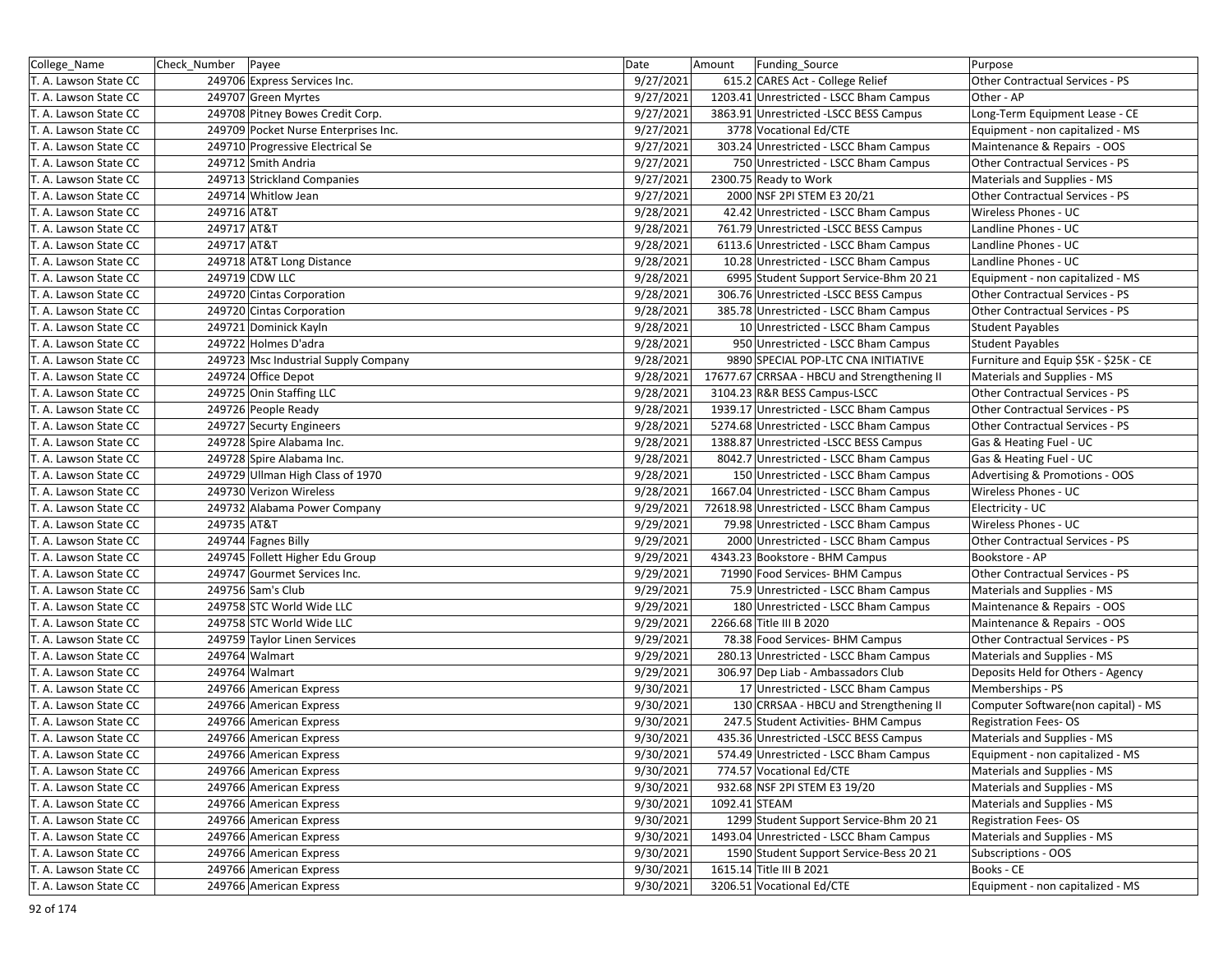| College_Name          | Check Number | Payee                                             | Date       | Amount | Funding Source                              | Purpose                                |
|-----------------------|--------------|---------------------------------------------------|------------|--------|---------------------------------------------|----------------------------------------|
| T. A. Lawson State CC |              | 249766 American Express                           | 9/30/2021  |        | 14967 CARES Act - College Relief            | Equipment - non capitalized - MS       |
| T. A. Lawson State CC |              | 249766 American Express                           | 9/30/2021  |        | 39001.98 CRRSAA - HBCU and Strengthening II | Materials and Supplies - MS            |
| T. A. Lawson State CC |              | 249767 Associates For Institution Development     | 9/30/2021  |        | 3750 Title III Future                       | Other Contractual Services - PS        |
| T. A. Lawson State CC |              | 249767 Associates For Institution Development     | 9/30/2021  |        | 7500 Title III B 2021                       | Other Contractual Services - PS        |
| T. A. Lawson State CC |              | 249768 Blue Jarvis                                | 9/30/2021  |        | 21 Unrestricted - LSCC Bham Campus          | Maintenance & Repairs - OOS            |
| T. A. Lawson State CC |              | 249770 Elom Christian                             | 9/30/2021  |        | 300 CARES Act - College Relief              | Other Contractual Services - PS        |
| T. A. Lawson State CC |              | 249771 Fagnes Billy                               | 9/30/2021  |        | 2600 Title III B 2020                       | Maintenance & Repairs - OOS            |
| T. A. Lawson State CC |              | 249772 Foy Mack                                   | 9/30/2021  |        | 475 Unrestricted - LSCC Bham Campus         | Other Contractual Services - PS        |
| T. A. Lawson State CC |              | 249773 Lsi Research Inc.                          | 9/30/2021  |        | 11880 Title III SAFRAÂ Prog Admin 2020      | Other Contractual Services - PS        |
| T. A. Lawson State CC |              | 249774 MPE Services LLC                           | 9/30/2021  |        | 208.5 R&R BESS Campus-LSCC                  | Maintenance & Repairs - OOS            |
| T. A. Lawson State CC |              | 249775 Progressive Electrical Se                  | 9/30/2021  |        | 45.6 R&R BESS Campus-LSCC                   | Materials and Supplies - MS            |
| T. A. Lawson State CC |              | 249775 Progressive Electrical Se                  | 9/30/2021  |        | 200 R&R BESS Campus-LSCC                    | Other Contractual Services - PS        |
| T. A. Lawson State CC |              | 249776 Public Affairs Research Council of Alabama | 9/30/2021  |        | 250 Unrestricted - LSCC Bham Campus         | Memberships - PS                       |
| T. A. Lawson State CC |              | 249777 Republic Services Inc.                     | 9/30/2021  |        | 1496.56 R&R BESS Campus-LSCC                | Other Contractual Services - PS        |
| T. A. Lawson State CC |              | 249779 STC World Wide LLC                         | 9/30/2021  |        | 567.9 R&R BESS Campus-LSCC                  | Materials and Supplies - MS            |
| T. A. Lawson State CC |              | 249779 STC World Wide LLC                         | 9/30/2021  |        | 2720 R&R BESS Campus-LSCC                   | Other Contractual Services - PS        |
| T. A. Lawson State CC |              | 249780 Walmart                                    | 9/30/2021  |        | 21.75 Unrestricted -LSCC BESS Campus        | Materials and Supplies - MS            |
| T. A. Lawson State CC |              | 249781 Walmart                                    | 9/30/2021  |        | 1.4 Unrestricted -LSCC BESS Campus          | Materials and Supplies - MS            |
| T. A. Lawson State CC |              | 249782 Wittichen Supply Company Inc.              | 9/30/2021  |        | 1421.92 Vocational Ed/CTE                   | Materials and Supplies - MS            |
| T. A. Lawson State CC |              | 249783 American Express                           | 9/30/2021  |        | 35 Unrestricted - LSCC Bham Campus          | Subscriptions - OOS                    |
| T. A. Lawson State CC |              | 249783 American Express                           | 9/30/2021  |        | 50 Unrestricted -LSCC BESS Campus           | <b>Other Contractual Services - PS</b> |
| T. A. Lawson State CC |              | 249783 American Express                           | 9/30/2021  |        | 225 Unrestricted - LSCC Bham Campus         | <b>Registration Fees-IS</b>            |
| T. A. Lawson State CC |              | 249783 American Express                           | 9/30/2021  |        | 336.5 Unrestricted - LSCC Bham Campus       | Insurance and Bonding - PS             |
| T. A. Lawson State CC |              | 1622 Anthony Cynthia                              | 10/30/2020 |        | 20833.33 Unrestricted - LSCC Bham Campus    | Payroll                                |
| T. A. Lawson State CC |              | 1623 Billiet Rebecca                              | 10/30/2020 |        | 4074.75 Unrestricted -LSCC BESS Campus      | Payroll                                |
| T. A. Lawson State CC |              | 1624 Hall Rosiezier                               | 10/30/2020 |        | 5477 Unrestricted - LSCC Bham Campus        | Payroll                                |
| T. A. Lawson State CC |              | 1625 Olive Lisa                                   | 10/30/2020 |        | 4570 Unrestricted - LSCC Bham Campus        | Payroll                                |
| T. A. Lawson State CC |              | 1626 Ward Perry                                   | 10/30/2020 |        | 18245.55 Unrestricted - LSCC Bham Campus    | Payroll                                |
| T. A. Lawson State CC |              | 1627 Williams Vernona                             | 10/30/2020 |        | 4652.5 Unrestricted - LSCC Bham Campus      | Payroll                                |
| T. A. Lawson State CC |              | 1628 Crawford Bruce                               | 10/30/2020 |        | 11911.09 Unrestricted - LSCC Bham Campus    | Payroll                                |
| T. A. Lawson State CC |              | 1629 McKenzie Kimberly                            | 10/30/2020 |        | 4652.5 Unrestricted - LSCC Bham Campus      | Payroll                                |
| T. A. Lawson State CC |              | 1630 Williams Roberta                             | 10/30/2020 |        | 4570 Unrestricted - LSCC Bham Campus        | Payroll                                |
| T. A. Lawson State CC |              | 1631 Christian Gala                               | 10/30/2020 |        | 4074.75 Unrestricted - LSCC Bham Campus     | Payroll                                |
| T. A. Lawson State CC |              | 1632 Crews Sharon                                 | 10/30/2020 |        | 11827.75 Unrestricted - LSCC Bham Campus    | Payroll                                |
| T. A. Lawson State CC |              | 1633 Agazie Kendralia                             | 10/30/2020 |        | 1762.56 Unrestricted -LSCC BESS Campus      | Payroll                                |
| T. A. Lawson State CC |              | 1634 Bizzell Deondra                              | 10/30/2020 |        | 1762.56 Unrestricted -LSCC BESS Campus      | Payroll                                |
| T. A. Lawson State CC |              | 1635 Bizzell Dorothy                              | 10/30/2020 |        | 6385.5 Unrestricted - LSCC Bham Campus      | Payroll                                |
| T. A. Lawson State CC |              | 1636 Canty Tawanna                                | 10/30/2020 |        | 1762.56 Unrestricted -LSCC BESS Campus      | Payroll                                |
| T. A. Lawson State CC |              | 1637 Chapple Maxine                               | 10/30/2020 |        | 1602.72 Unrestricted - LSCC Bham Campus     | Payroll                                |
| T. A. Lawson State CC |              | 1638 Clayton Jo Lynne                             | 10/30/2020 |        | 6640.67 Unrestricted - LSCC Bham Campus     | Payroll                                |
| T. A. Lawson State CC |              | 1639 Dougherty Sally                              | 10/30/2020 |        | 1762.56 Unrestricted - LSCC Bham Campus     | Payroll                                |
| T. A. Lawson State CC |              | 1640 French Demechiko                             | 10/30/2020 |        | 1872 Unrestricted -LSCC BESS Campus         | Payroll                                |
| T. A. Lawson State CC |              | 1641 Jackson Melva                                | 10/30/2020 |        | 1077.12 Unrestricted - LSCC Bham Campus     | Payroll                                |
| T. A. Lawson State CC |              | 1642 Johnson Catrena                              | 10/30/2020 |        | 783.36 Unrestricted - LSCC Bham Campus      | Payroll                                |
| T. A. Lawson State CC |              | 1643 Murphy Shannon                               | 10/30/2020 |        | 3580.25 Unrestricted - LSCC Bham Campus     | Payroll                                |
| T. A. Lawson State CC |              | 1644 Pleasant Santrice                            | 10/30/2020 |        | 1762.56 Unrestricted - LSCC Bham Campus     | Payroll                                |
| T. A. Lawson State CC |              | 1645 Prince Renee                                 | 10/30/2020 |        | 1602.72 Unrestricted -LSCC BESS Campus      | Payroll                                |
| T. A. Lawson State CC |              | 1646 Rodgers Charmaine                            | 10/30/2020 |        | 8020.89 Unrestricted - LSCC Bham Campus     | Payroll                                |
| T. A. Lawson State CC |              | 1647 Stubbs Michelle                              | 10/30/2020 |        | 1762.56 Unrestricted -LSCC BESS Campus      | Payroll                                |
| T. A. Lawson State CC |              | 1648 Thomas Chandra                               | 10/30/2020 |        | 1762.56 Unrestricted -LSCC BESS Campus      | Payroll                                |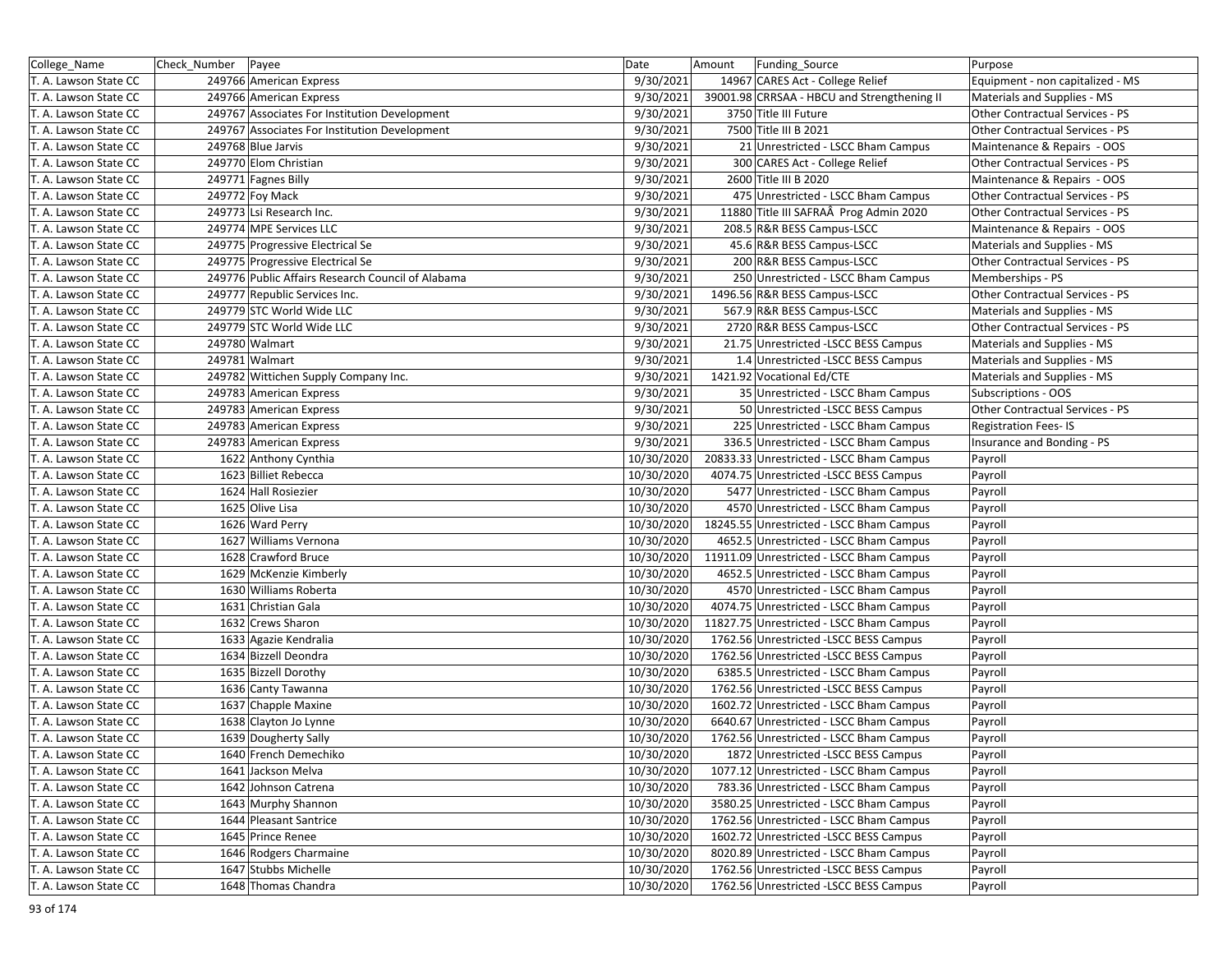| College_Name          | Check_Number   Payee |                             | Date       | Amount | Funding_Source                          | Purpose |
|-----------------------|----------------------|-----------------------------|------------|--------|-----------------------------------------|---------|
| T. A. Lawson State CC |                      | 1649 Williamson Licia       | 10/30/2020 |        | 6991.44 Unrestricted -LSCC BESS Campus  | Payroll |
| T. A. Lawson State CC |                      | 1650 Lee Jakierra           | 10/30/2020 |        | 587.5 Unrestricted -LSCC BESS Campus    | Payroll |
| T. A. Lawson State CC |                      | 1651 Ray-Connell Teresa     | 10/30/2020 |        | 8914 Unrestricted -LSCC BESS Campus     | Payroll |
| T. A. Lawson State CC |                      | 1652 Timmons Michelle       | 10/30/2020 |        | 1682.64 Unrestricted -LSCC BESS Campus  | Payroll |
| T. A. Lawson State CC |                      | 1653 Warner Kathleen        | 10/30/2020 |        | 6985.33 Unrestricted -LSCC BESS Campus  | Payroll |
| T. A. Lawson State CC |                      | 1654 Jackson Robert         | 10/30/2020 |        | 5676.56 Unrestricted - LSCC Bham Campus | Payroll |
| T. A. Lawson State CC |                      | 1655 Burroughs Adrienne     | 10/30/2020 |        | 4257.42 Unrestricted - LSCC BESS Campus | Payroll |
| T. A. Lawson State CC |                      | 1656 Duke Juanita           | 10/30/2020 |        | 4997.08 Unrestricted -LSCC BESS Campus  | Payroll |
| T. A. Lawson State CC |                      | 1657 Hayes Shelby           | 10/30/2020 |        | 5089 Unrestricted -LSCC BESS Campus     | Payroll |
| T. A. Lawson State CC |                      | 1658 Mays Tamera            | 10/30/2020 |        | 5347.89 Unrestricted -LSCC BESS Campus  | Payroll |
| T. A. Lawson State CC |                      | 1659 Moyo Nomsa             | 10/30/2020 |        | 6662.78 Unrestricted -LSCC BESS Campus  | Payroll |
| T. A. Lawson State CC |                      | 1660 Swain Katrina          | 10/30/2020 |        | 6415.67 Unrestricted -LSCC BESS Campus  | Payroll |
| T. A. Lawson State CC |                      | 1661 Young Dorothy          | 10/30/2020 |        | 3580.25 Unrestricted - LSCC BESS Campus | Payroll |
| T. A. Lawson State CC |                      | 1662 Marable Shelia         | 10/30/2020 |        | 8851.32 Unrestricted - LSCC Bham Campus | Payroll |
| T. A. Lawson State CC |                      | 1663 Armbrester James       | 10/30/2020 |        | 7062.78 Unrestricted -LSCC BESS Campus  | Payroll |
| T. A. Lawson State CC |                      | 1664 Watkins Norris         | 10/30/2020 |        | 7282.89 Unrestricted - LSCC Bham Campus | Payroll |
| T. A. Lawson State CC |                      | 1665 Bayles Doriane         | 10/30/2020 |        | 825 Unrestricted - LSCC Bham Campus     | Payroll |
| T. A. Lawson State CC |                      | 1666 Bester Karzetta        | 10/30/2020 |        | 200.41 Unrestricted - LSCC Bham Campus  | Payroll |
| T. A. Lawson State CC |                      | 1667 Coleman Tracey         | 10/30/2020 |        | 3085.58 Unrestricted - LSCC Bham Campus | Payroll |
| T. A. Lawson State CC |                      | 1668 Davis Sandra           | 10/30/2020 |        | 500 Unrestricted - LSCC Bham Campus     | Payroll |
| T. A. Lawson State CC |                      | 1669 Elders Ronald          | 10/30/2020 |        | 412.5 Unrestricted - LSCC Bham Campus   | Payroll |
| T. A. Lawson State CC |                      | 1670 Foy Michelle           | 10/30/2020 |        | 3002.5 Unrestricted - LSCC Bham Campus  | Payroll |
| T. A. Lawson State CC |                      | 1671 Gardner Yolande        | 10/30/2020 |        | 412.5 Unrestricted -LSCC BESS Campus    | Payroll |
| T. A. Lawson State CC |                      | 1672 Green Rebecca          | 10/30/2020 |        | 125 Unrestricted - LSCC Bham Campus     | Payroll |
| T. A. Lawson State CC |                      | 1673 Harris Gail            | 10/30/2020 |        | 275 Unrestricted - LSCC Bham Campus     | Payroll |
| T. A. Lawson State CC |                      | 1674 Holmes Tamika          | 10/30/2020 |        | 825 Unrestricted - LSCC Bham Campus     | Payroll |
| T. A. Lawson State CC |                      | 1675 Johnson Brenda         | 10/30/2020 |        | 687.5 Unrestricted - LSCC Bham Campus   | Payroll |
| T. A. Lawson State CC |                      | 1676 Johnson Clinton        | 10/30/2020 |        | 412.5 Unrestricted - LSCC Bham Campus   | Payroll |
| T. A. Lawson State CC |                      | 1677 Lavender Bridget       | 10/30/2020 |        | 412.5 Unrestricted - LSCC Bham Campus   | Payroll |
| T. A. Lawson State CC |                      | 1678 Malone Betty           | 10/30/2020 |        | 412.5 Unrestricted - LSCC Bham Campus   | Payroll |
| T. A. Lawson State CC |                      | 1679 Shaddix Scott          | 10/30/2020 |        | 412.5 Unrestricted - LSCC Bham Campus   | Payroll |
| T. A. Lawson State CC |                      | 1680 Thompson Tiana         | 10/30/2020 |        | 1237.5 Unrestricted - LSCC Bham Campus  | Payroll |
| T. A. Lawson State CC |                      | 1681 Wormley-Davis Adrienne | 10/30/2020 |        | 312.5 Unrestricted - LSCC Bham Campus   | Payroll |
| T. A. Lawson State CC |                      | 1682 Kelley Michael         | 10/30/2020 |        | 6334.11 Unrestricted -LSCC BESS Campus  | Payroll |
| T. A. Lawson State CC |                      | 1683 Denson Sherlita        | 10/30/2020 |        | 5335.58 Unrestricted -LSCC BESS Campus  | Payroll |
| T. A. Lawson State CC |                      | 1684 Henry Stephanie        | 10/30/2020 |        | 5645.83 Unrestricted -LSCC BESS Campus  | Payroll |
| T. A. Lawson State CC |                      | 1685 Milton Alice           | 10/30/2020 |        | 9755.42 Unrestricted - LSCC Bham Campus | Payroll |
| T. A. Lawson State CC |                      | 1686 Blankenship Lanette    | 10/30/2020 |        | 4010.92 Unrestricted - LSCC Bham Campus | Payroll |
| T. A. Lawson State CC |                      | 1687 Shelton Bessie         | 10/30/2020 |        | 5366.83 Unrestricted - LSCC Bham Campus | Payroll |
| T. A. Lawson State CC |                      | 1688 Greer Michael          | 10/30/2020 |        | 825 Unrestricted - LSCC Bham Campus     | Payroll |
| T. A. Lawson State CC |                      | 1689 Duncan Rebecca         | 10/30/2020 |        | 5735.58 Unrestricted -LSCC BESS Campus  | Payroll |
| T. A. Lawson State CC |                      | 1690 Carter Curtis          | 10/30/2020 |        | 5841 Unrestricted - LSCC Bham Campus    | Payroll |
| T. A. Lawson State CC |                      | 1691 Finley Kelly           | 10/30/2020 |        | 2920 Unrestricted - LSCC Bham Campus    | Payroll |
| T. A. Lawson State CC |                      | 1692 Gibbs James            | 10/30/2020 |        | 843.75 Unrestricted - LSCC Bham Campus  | Payroll |
| T. A. Lawson State CC |                      | 1693 Martin Cris            | 10/30/2020 |        | 562.5 Unrestricted -LSCC BESS Campus    | Payroll |
| T. A. Lawson State CC |                      | 1694 Rice Carlton           | 10/30/2020 |        | 5504 Unrestricted - LSCC Bham Campus    | Payroll |
| T. A. Lawson State CC |                      | 1695 Agee Eric              | 10/30/2020 |        | 7192.22 Unrestricted - LSCC Bham Campus | Payroll |
| T. A. Lawson State CC |                      | 1696 Anderson Kayla         | 10/30/2020 |        | 1333.33 Unrestricted - LSCC Bham Campus | Payroll |
| T. A. Lawson State CC |                      | 1697 Frederick Tiffany      | 10/30/2020 |        | 2777.78 Unrestricted - LSCC Bham Campus | Payroll |
| T. A. Lawson State CC |                      | 1698 Jefferson Jonathan     | 10/30/2020 |        | 1333.33 Unrestricted - LSCC Bham Campus | Payroll |
|                       |                      |                             |            |        |                                         |         |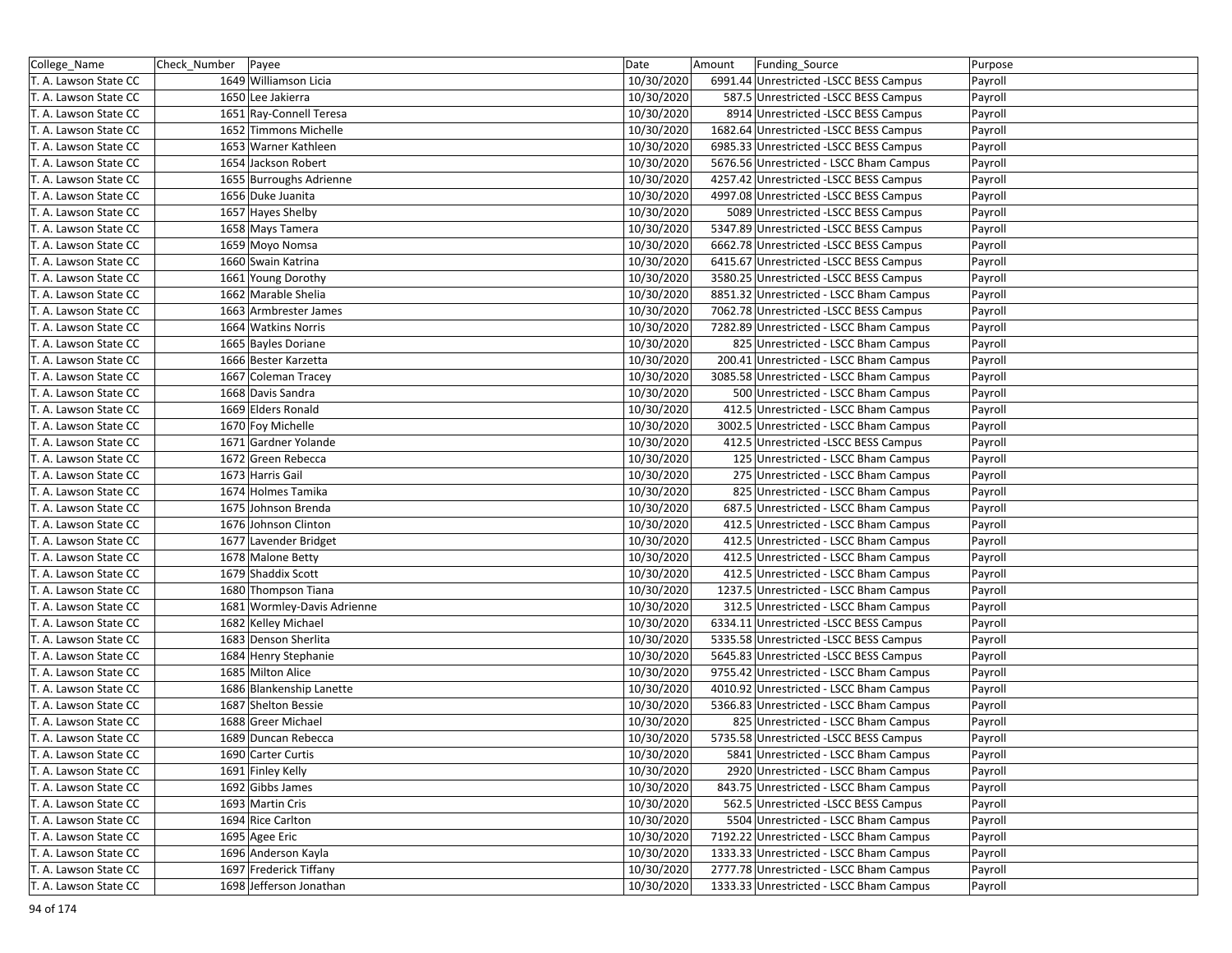| College_Name          | Check_Number   Payee |                              | Date       | Amount | Funding_Source                          | Purpose |
|-----------------------|----------------------|------------------------------|------------|--------|-----------------------------------------|---------|
| T. A. Lawson State CC |                      | 1699 Lewis Garrett           | 10/30/2020 |        | 4380.75 Unrestricted - LSCC Bham Campus | Payroll |
| T. A. Lawson State CC |                      | 1700 Sadler Thomas           | 10/30/2020 |        | 1666.67 Unrestricted - LSCC Bham Campus | Payroll |
| T. A. Lawson State CC |                      | 1701 Wiley Aubrey            | 10/30/2020 |        | 3992.58 Unrestricted - LSCC Bham Campus | Payroll |
| T. A. Lawson State CC |                      | 1702 Wilson Nancy            | 10/30/2020 |        | 8602.83 Unrestricted -LSCC BESS Campus  | Payroll |
| T. A. Lawson State CC |                      | 1703 Gwin Bethany            | 10/30/2020 |        | 4669.92 Unrestricted - LSCC Bham Campus | Payroll |
| T. A. Lawson State CC |                      | 1704 Bush Allison            | 10/30/2020 |        | 3549.25 Unrestricted -LSCC BESS Campus  | Payroll |
| T. A. Lawson State CC |                      | 1705 Wade Henry              | 10/30/2020 |        | 5335.58 Unrestricted -LSCC BESS Campus  | Payroll |
| T. A. Lawson State CC |                      | 1706 Sanders Hoyt            | 10/30/2020 |        | 4719.17 Unrestricted - LSCC Bham Campus | Payroll |
| T. A. Lawson State CC |                      | 1707 Raymond Charles         | 10/30/2020 |        | 6665.75 Unrestricted -LSCC BESS Campus  | Payroll |
| T. A. Lawson State CC |                      | 1708 Burnett Justin          | 10/30/2020 |        | 5130.33 Machine Tool Grant              | Payroll |
| T. A. Lawson State CC |                      | 1709 Allen Barry             | 10/30/2020 |        | 5061 Unrestricted - LSCC Bham Campus    | Payroll |
| T. A. Lawson State CC |                      | 1710 Willingham Mary         | 10/30/2020 |        | 3366.72 Unrestricted -LSCC BESS Campus  | Payroll |
| T. A. Lawson State CC |                      | 1711 Jenkins Charlene        | 10/30/2020 |        | 3497.17 Unrestricted -LSCC BESS Campus  | Payroll |
| T. A. Lawson State CC |                      | 1712 Castro Aisha            | 10/30/2020 |        | 1105 ARC Grant                          | Payroll |
| T. A. Lawson State CC |                      | 1713 Gray James              | 10/30/2020 |        | 4876 ARC Grant                          | Payroll |
| T. A. Lawson State CC |                      | 1714 Hicks Stephanie         | 10/30/2020 |        | 1105 ARC Grant                          | Payroll |
| T. A. Lawson State CC |                      | 1715 Hobbs Tommy             | 10/30/2020 |        | 7634.83 Unrestricted -LSCC BESS Campus  | Payroll |
| T. A. Lawson State CC |                      | 1716 Ward Phillip            | 10/30/2020 |        | 1105 ARC Grant                          | Payroll |
| T. A. Lawson State CC |                      | 1717 Green Kirsten           | 10/30/2020 |        | 4380.75 Unrestricted - LSCC Bham Campus | Payroll |
| T. A. Lawson State CC |                      | 1718 Rutledge Nathaniel      | 10/30/2020 |        | 412.5 Unrestricted - LSCC Bham Campus   | Payroll |
| T. A. Lawson State CC |                      | 1719 Brackett Kerry          | 10/30/2020 |        | 825 Unrestricted - LSCC BESS Campus     | Payroll |
| T. A. Lawson State CC |                      | 1720 Higginbotham Harold     | 10/30/2020 |        | 6142.5 Unrestricted - LSCC Bham Campus  | Payroll |
| T. A. Lawson State CC |                      | 1721 King Kelvin             | 10/30/2020 |        | 9007.11 Unrestricted - LSCC Bham Campus | Payroll |
| T. A. Lawson State CC |                      | 1722 Lucas Donna             | 10/30/2020 |        | 825 Unrestricted - LSCC Bham Campus     | Payroll |
| T. A. Lawson State CC |                      | 1723 Masimasi Vyavuka        | 10/30/2020 |        | 7555.78 Unrestricted - LSCC Bham Campus | Payroll |
| T. A. Lawson State CC |                      | 1724 Monti Stephen           | 10/30/2020 |        | 6640.67 Unrestricted - LSCC Bham Campus | Payroll |
| T. A. Lawson State CC |                      | 1725 Peoples Tineka          | 10/30/2020 |        | 412.5 Unrestricted - LSCC Bham Campus   | Payroll |
| T. A. Lawson State CC |                      | 1726 Swanberg Ann            | 10/30/2020 |        | 6465.67 Unrestricted -LSCC BESS Campus  | Payroll |
| T. A. Lawson State CC |                      | 1727 Branch Rhonda           | 10/30/2020 |        | 9270.89 Unrestricted - LSCC Bham Campus | Payroll |
| T. A. Lawson State CC |                      | 1728 Johnson Victoria        | 10/30/2020 |        | 1650 Unrestricted - LSCC Bham Campus    | Payroll |
| T. A. Lawson State CC |                      | 1729 Moore Sarah             | 10/30/2020 |        | 412.5 Unrestricted - LSCC Bham Campus   | Payroll |
| T. A. Lawson State CC |                      | 1730 Parsons Rex             | 10/30/2020 |        | 1237.5 Unrestricted - LSCC Bham Campus  | Payroll |
| T. A. Lawson State CC |                      | 1731 Scott Shervanae         | 10/30/2020 |        | 412.5 Unrestricted - LSCC Bham Campus   | Payroll |
| T. A. Lawson State CC |                      | 1732 Wilson Gregory          | 10/30/2020 |        | 825 Unrestricted - LSCC Bham Campus     | Payroll |
| T. A. Lawson State CC |                      | 1733 Johnson Williams Alicia | 10/30/2020 |        | 412.5 Unrestricted - LSCC Bham Campus   | Payroll |
| T. A. Lawson State CC |                      | 1734 Jones Gaybrielle        | 10/30/2020 |        | 450 Unrestricted - LSCC Bham Campus     | Payroll |
| T. A. Lawson State CC |                      | 1735 Howard Eva              | 10/30/2020 |        | 1875 Unrestricted - LSCC Bham Campus    | Payroll |
| T. A. Lawson State CC |                      | 1736 Woods Arlene            | 10/30/2020 |        | 2500 Unrestricted - LSCC Bham Campus    | Payroll |
| T. A. Lawson State CC |                      | 1737 Howard Toya             | 10/30/2020 |        | 6089.06 Unrestricted -LSCC BESS Campus  | Payroll |
| T. A. Lawson State CC |                      | 1738 Morris Carlos           | 10/30/2020 |        | 4997.08 Unrestricted - LSCC Bham Campus | Payroll |
| T. A. Lawson State CC |                      | 1739 Tubbs Venita            | 10/30/2020 |        | 7887.78 Unrestricted - LSCC Bham Campus | Payroll |
| T. A. Lawson State CC |                      | 1740 Morgan Rachel           | 10/30/2020 |        | 4750.58 Unrestricted - LSCC Bham Campus | Payroll |
| T. A. Lawson State CC |                      | 1741 Perdue Joshua           | 10/30/2020 |        | 1237.5 Unrestricted - LSCC Bham Campus  | Payroll |
| T. A. Lawson State CC |                      | 1742 Cartwell Zina           | 10/30/2020 |        | 412.5 Unrestricted - LSCC Bham Campus   | Payroll |
| T. A. Lawson State CC |                      | 1743 Landers James           | 10/30/2020 |        | 6005.33 Unrestricted - LSCC Bham Campus | Payroll |
| T. A. Lawson State CC |                      | 1744 McLain Kyle             | 10/30/2020 |        | 825 Unrestricted - LSCC Bham Campus     | Payroll |
| T. A. Lawson State CC |                      | 1745 West Matthew            | 10/30/2020 |        | 6540.28 Unrestricted - LSCC Bham Campus | Payroll |
| T. A. Lawson State CC |                      | 1746 Wyatt Likita            | 10/30/2020 |        | 412.5 Unrestricted - LSCC Bham Campus   | Payroll |
| T. A. Lawson State CC |                      | 1747 Hill Jahman             | 10/30/2020 |        | 825 Unrestricted - LSCC Bham Campus     | Payroll |
| T. A. Lawson State CC |                      | 1748 Rembert Marcus          | 10/30/2020 |        | 1237.5 Unrestricted -LSCC BESS Campus   | Payroll |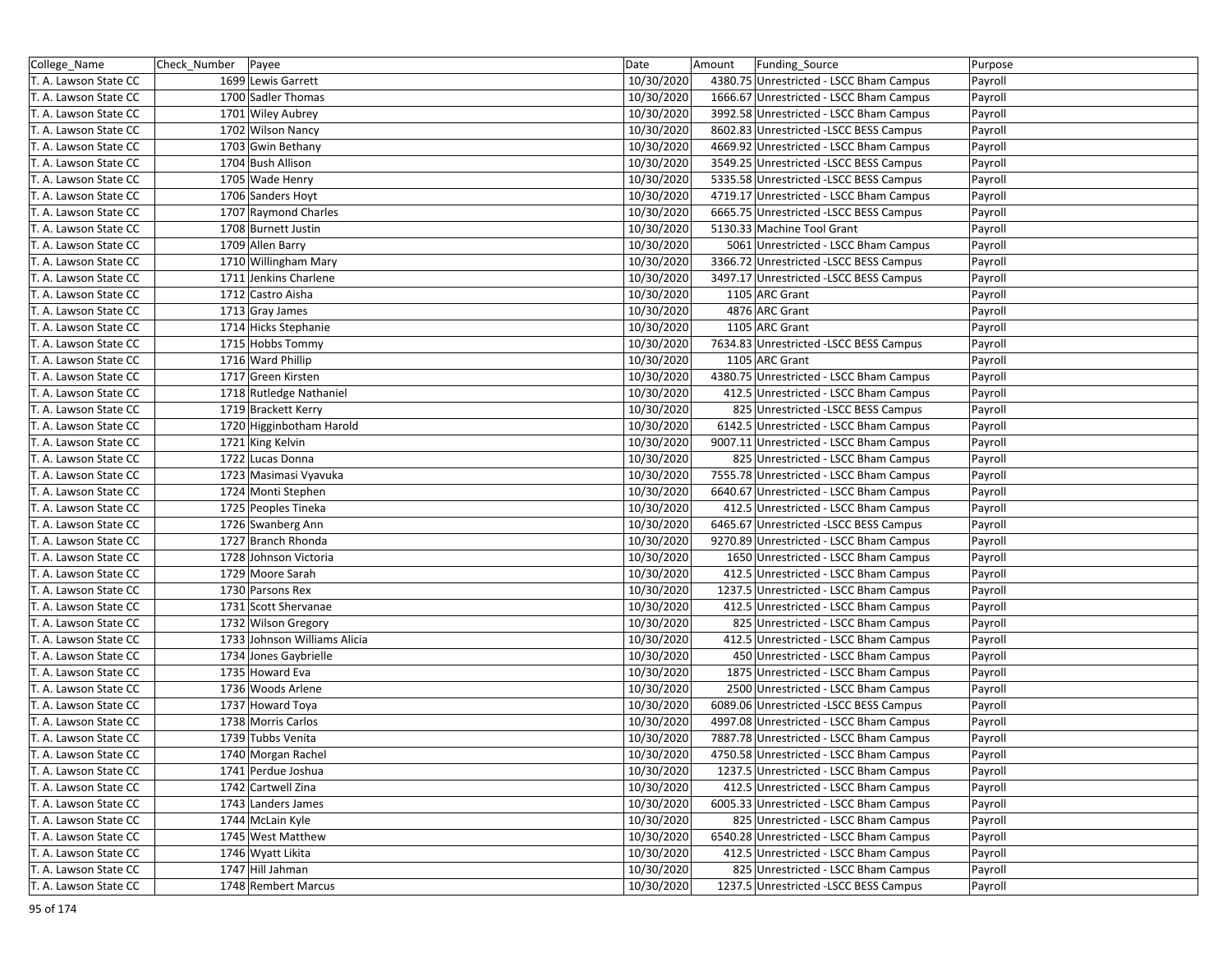| College_Name          | Check_Number | Payee                    | Date       | Amount       | Funding_Source                          | Purpose |
|-----------------------|--------------|--------------------------|------------|--------------|-----------------------------------------|---------|
| T. A. Lawson State CC |              | 1749 Wilson Melanie      | 10/30/2020 |              | 6417.83 Unrestricted - LSCC Bham Campus | Payroll |
| T. A. Lawson State CC |              | 1750 Guy Ann             | 10/30/2020 |              | 6878.58 Unrestricted - LSCC Bham Campus | Payroll |
| T. A. Lawson State CC |              | 1751 Chandler Malysa     | 10/30/2020 |              | 1100 Unrestricted - LSCC Bham Campus    | Payroll |
| T. A. Lawson State CC |              | 1752 Chapatwala Kirit    | 10/30/2020 |              | 600 Unrestricted - LSCC Bham Campus     | Payroll |
| T. A. Lawson State CC |              | 1753 Dansby Sharetha     | 10/30/2020 |              | 550 Unrestricted - LSCC Bham Campus     | Payroll |
| T. A. Lawson State CC |              | 1754 Ellison Mary        | 10/30/2020 |              | 600 Unrestricted -LSCC BESS Campus      | Payroll |
| T. A. Lawson State CC |              | 1754 Ellison Mary        | 10/30/2020 |              | 8020.89 Unrestricted - LSCC Bham Campus | Payroll |
| T. A. Lawson State CC |              | 1755 Flournoy Nikaela    | 10/30/2020 |              | 600 Unrestricted - LSCC Bham Campus     | Payroll |
| T. A. Lawson State CC |              | 1756 Gilbert Wynell      | 10/30/2020 |              | 6884.11 Unrestricted - LSCC Bham Campus | Payroll |
| T. A. Lawson State CC |              | 1757 Hare Trinity        | 10/30/2020 |              | 1050 Unrestricted - LSCC Bham Campus    | Payroll |
| T. A. Lawson State CC |              | 1758 Kellogg Laurie      | 10/30/2020 |              | 600 Unrestricted - LSCC Bham Campus     | Payroll |
| T. A. Lawson State CC |              | 1759 Lomax Lillie        | 10/30/2020 |              | 1200 Unrestricted - LSCC Bham Campus    | Payroll |
| T. A. Lawson State CC |              | 1760 Lopatina Nadejda    | 10/30/2020 |              | 7527.78 Unrestricted - LSCC Bham Campus | Payroll |
| T. A. Lawson State CC |              | 1761 Royster Tamara      | 10/30/2020 |              | 1100 Unrestricted - LSCC Bham Campus    | Payroll |
| T. A. Lawson State CC |              | 1762 Stewart Jeffery     | 10/30/2020 |              | 550 Unrestricted - LSCC Bham Campus     | Payroll |
| T. A. Lawson State CC |              | 1763 Sumler Chassidy     | 10/30/2020 |              | 1100 Unrestricted - LSCC Bham Campus    | Payroll |
| T. A. Lawson State CC |              | 1764 Wilson Tracey       | 10/30/2020 |              | 7985.5 Unrestricted - LSCC Bham Campus  | Payroll |
| T. A. Lawson State CC |              | 1765 Cowart-Brown Emily  | 10/30/2020 |              | 1100 Unrestricted - LSCC Bham Campus    | Payroll |
| T. A. Lawson State CC |              | 1766 Fowler Charles      | 10/30/2020 |              | 8914 Unrestricted -LSCC BESS Campus     | Payroll |
| T. A. Lawson State CC |              | 1767 Holloway Weymon     | 10/30/2020 |              | 1100 Unrestricted - LSCC Bham Campus    | Payroll |
| T. A. Lawson State CC |              | 1767 Holloway Weymon     | 10/30/2020 |              | 6784.11 Unrestricted -LSCC BESS Campus  | Payroll |
| T. A. Lawson State CC |              | 1768 Jaber Reem          | 10/30/2020 |              | 825 Unrestricted - LSCC Bham Campus     | Payroll |
| T. A. Lawson State CC |              | 1769 Jaraysi Naila       | 10/30/2020 |              | 4257.42 Unrestricted - LSCC Bham Campus | Payroll |
| T. A. Lawson State CC |              | 1770 Martin Darlene      | 10/30/2020 |              | 8157.11 Unrestricted - LSCC Bham Campus | Payroll |
| T. A. Lawson State CC |              | 1771 Monroe Jeanette     | 10/30/2020 |              | 1500 Unrestricted - LSCC Bham Campus    | Payroll |
| T. A. Lawson State CC |              | 1772 Thomas La'Tasha     | 10/30/2020 |              | 281.25 Unrestricted - LSCC Bham Campus  | Payroll |
| T. A. Lawson State CC |              | 1772 Thomas La'Tasha     | 10/30/2020 |              | 281.25 Unrestricted -LSCC BESS Campus   | Payroll |
| T. A. Lawson State CC |              | 1773 Thomas Shawanda     | 10/30/2020 | 616.67 STEAM |                                         | Payroll |
| T. A. Lawson State CC |              | 1773 Thomas Shawanda     | 10/30/2020 |              | 2258.33 Unrestricted -LSCC BESS Campus  | Payroll |
| T. A. Lawson State CC |              | 1773 Thomas Shawanda     | 10/30/2020 |              | 3387.5 Multi Fed- HBCU 2PI STEM E3 NSF  | Payroll |
| T. A. Lawson State CC |              | 1774 Bryant William      | 10/30/2020 |              | 1200 Unrestricted -LSCC BESS Campus     | Payroll |
| T. A. Lawson State CC |              | 1775 Appling Edna        | 10/30/2020 |              | 5064.33 AE - State Regular              | Payroll |
| T. A. Lawson State CC |              | 1776 Billingsley Tunisia | 10/30/2020 |              | 2309.58 AE - State Regular              | Payroll |
| T. A. Lawson State CC |              | 1777 Ekundayo Gwendolyn  | 10/30/2020 |              | 5838.58 AE-Federal Regular              | Payroll |
| T. A. Lawson State CC |              | 1778 Graves Willie       | 10/30/2020 |              | 1308.04 Unrestricted - LSCC Bham Campus | Payroll |
| T. A. Lawson State CC |              | 1778 Graves Willie       | 10/30/2020 |              | 5232.18 AE - State Regular              | Payroll |
| T. A. Lawson State CC |              | 1779 Lee Ricky           | 10/30/2020 |              | 1831.16 AE - State Regular              | Payroll |
| T. A. Lawson State CC |              | 1779 Lee Ricky           | 10/30/2020 |              | 1831.17 Unrestricted - LSCC Bham Campus | Payroll |
| T. A. Lawson State CC |              | 1780 Nix Alcedra         | 10/30/2020 |              | 2163.33 AE - State Regular              | Payroll |
| T. A. Lawson State CC |              | 1781 Rayfield Mary       | 10/30/2020 |              | 3415.17 AE-Federal Regular              | Payroll |
| T. A. Lawson State CC |              | 1782 White Charlette     | 10/30/2020 |              | 4899.25 AE-Federal Regular              | Payroll |
| T. A. Lawson State CC |              | 1783 Brazzill James      | 10/30/2020 |              | 962.5 Unrestricted - LSCC Bham Campus   | Payroll |
| T. A. Lawson State CC |              | 1784 Brown Mavis         | 10/30/2020 |              | 1100 Unrestricted -LSCC BESS Campus     | Payroll |
| T. A. Lawson State CC |              | 1785 Lewis Aisha         | 10/30/2020 |              | 6334.11 Unrestricted - LSCC Bham Campus | Payroll |
| T. A. Lawson State CC |              | 1786 Martin Cicely       | 10/30/2020 |              | 625 Unrestricted - LSCC Bham Campus     | Payroll |
| T. A. Lawson State CC |              | 1786 Martin Cicely       | 10/30/2020 |              | 2252 Student Support Service-Bess 20 21 | Payroll |
| T. A. Lawson State CC |              | 1786 Martin Cicely       | 10/30/2020 |              | 2802 Unrestricted -LSCC BESS Campus     | Payroll |
| T. A. Lawson State CC |              | 1787 Spencer Marilyn     | 10/30/2020 |              | 1237.5 Unrestricted - LSCC Bham Campus  | Payroll |
| T. A. Lawson State CC |              | 1788 Stallworth Emmit    | 10/30/2020 |              | 700 Unrestricted - LSCC Bham Campus     | Payroll |
| T. A. Lawson State CC |              | 1789 Burden Cedric       | 10/30/2020 |              | 7607.11 Unrestricted - LSCC Bham Campus | Payroll |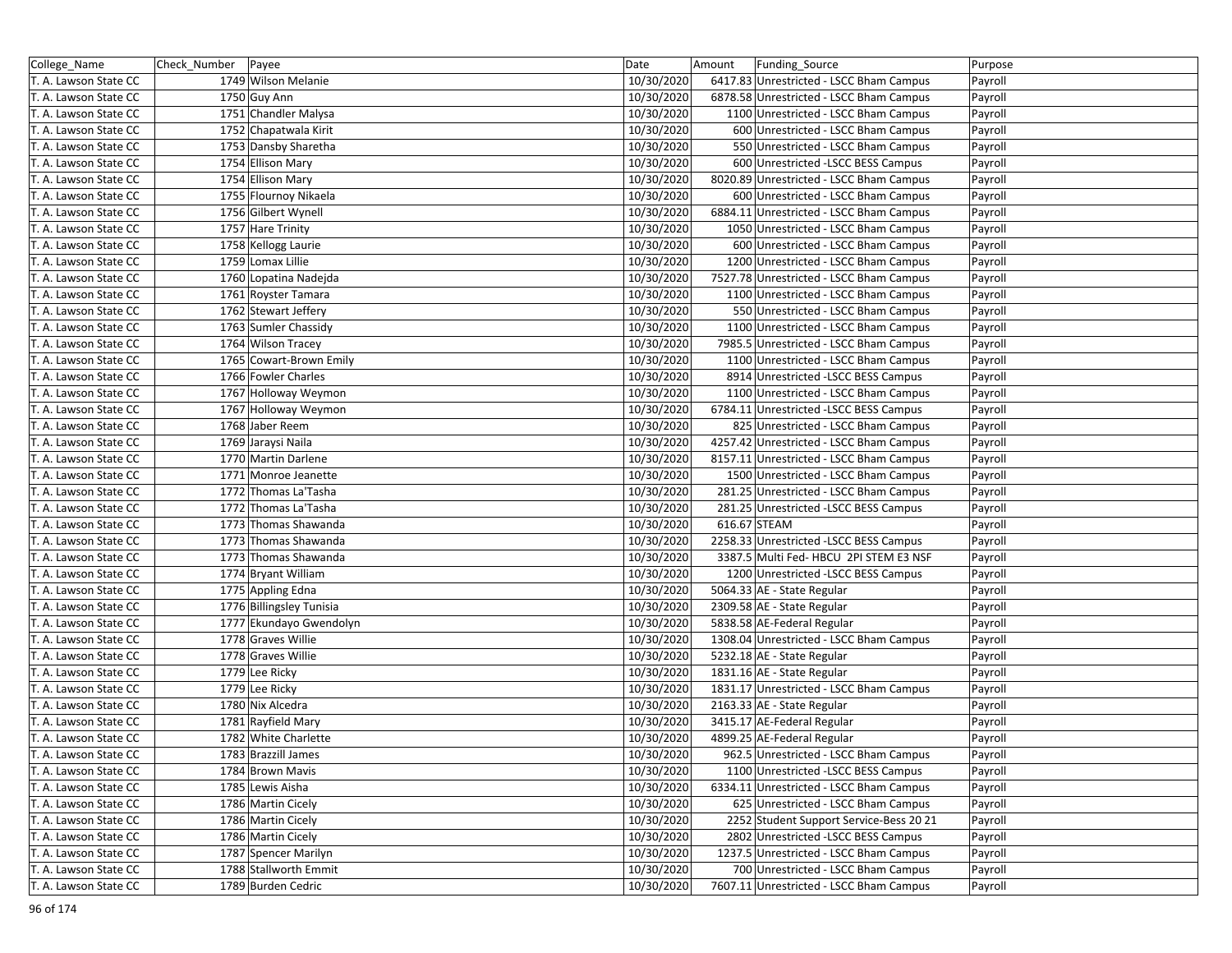| College_Name          | Check_Number Payee |                             | Date       | Amount | Funding_Source                           | Purpose |
|-----------------------|--------------------|-----------------------------|------------|--------|------------------------------------------|---------|
| T. A. Lawson State CC |                    | 1790 Hall Sandra            | 10/30/2020 |        | 1100 Unrestricted - LSCC Bham Campus     | Payroll |
| T. A. Lawson State CC |                    | 1790 Hall Sandra            | 10/30/2020 |        | 4997.08 Unrestricted -LSCC BESS Campus   | Payroll |
| T. A. Lawson State CC |                    | 1791 Millender Shelly       | 10/30/2020 |        | 7762.56 Title III B 2021                 | Payroll |
| T. A. Lawson State CC |                    | 1792 Harbour Clayton        | 10/30/2020 |        | 5089 Unrestricted -LSCC BESS Campus      | Payroll |
| T. A. Lawson State CC |                    | 1793 Moore Brian            | 10/30/2020 |        | 6334.11 Unrestricted -LSCC BESS Campus   | Payroll |
| T. A. Lawson State CC |                    | 1794 Sweatmon Rayburn       | 10/30/2020 |        | 7062.78 Unrestricted -LSCC BESS Campus   | Payroll |
| T. A. Lawson State CC |                    | 1795 Berry James            | 10/30/2020 |        | 6334.11 Unrestricted -LSCC BESS Campus   | Payroll |
| T. A. Lawson State CC |                    | 1796 Gatson Alga            | 10/30/2020 |        | 4997.08 Unrestricted - LSCC Bham Campus  | Payroll |
| T. A. Lawson State CC |                    | 1797 Rowe Darryl            | 10/30/2020 |        | 4658.67 Unrestricted - LSCC Bham Campus  | Payroll |
| T. A. Lawson State CC |                    | 1798 Halbert Alan           | 10/30/2020 |        | 4412.08 Unrestricted -LSCC BESS Campus   | Payroll |
| T. A. Lawson State CC |                    | 1799 Harris John            | 10/30/2020 |        | 6033.58 Unrestricted -LSCC BESS Campus   | Payroll |
| T. A. Lawson State CC |                    | 1800 Wilkerson Pier         | 10/30/2020 |        | 5735.58 Unrestricted - LSCC Bham Campus  | Payroll |
| T. A. Lawson State CC |                    | 1801 Williams Roosevelt     | 10/30/2020 |        | 4905.17 Unrestricted -LSCC BESS Campus   | Payroll |
| T. A. Lawson State CC |                    | 1802 Elliott Adam           | 10/30/2020 |        | 4412.08 Title III B 2021                 | Payroll |
| T. A. Lawson State CC |                    | 1803 Rinsky Laura           | 10/30/2020 |        | 4750.58 Unrestricted - LSCC Bham Campus  | Payroll |
| T. A. Lawson State CC |                    | 1804 Lyles Henry            | 10/30/2020 |        | 4165.67 Unrestricted -LSCC BESS Campus   | Payroll |
| T. A. Lawson State CC |                    | 1805 Gardner Isadore        | 10/30/2020 |        | 6662.78 Unrestricted - LSCC Bham Campus  | Payroll |
| T. A. Lawson State CC |                    | 1806 Jackson Wanda          | 10/30/2020 |        | 3167.5 Unrestricted - LSCC Bham Campus   | Payroll |
| T. A. Lawson State CC |                    | 1807 Lamb Allen             | 10/30/2020 |        | 5389.78 Unrestricted -LSCC BESS Campus   | Payroll |
| T. A. Lawson State CC |                    | 1808 Lybrand William        | 10/30/2020 |        | 5882.78 Unrestricted -LSCC BESS Campus   | Payroll |
| T. A. Lawson State CC |                    | 1809 Berryman Thomas        | 10/30/2020 |        | 8007.11 Unrestricted -LSCC BESS Campus   | Payroll |
| T. A. Lawson State CC |                    | 1810 Bennett Carolyn        | 10/30/2020 |        | 3992.58 Unrestricted - LSCC Bham Campus  | Payroll |
| T. A. Lawson State CC |                    | 1811 Davis Sherri           | 10/30/2020 |        | 1718.77 Unrestricted - LSCC Bham Campus  | Payroll |
| T. A. Lawson State CC |                    | 1811 Davis Sherri           | 10/30/2020 |        | 9739.74 Title III B 2021                 | Payroll |
| T. A. Lawson State CC |                    | 1812 Smith Kamille          | 10/30/2020 |        | 3415.17 Unrestricted -LSCC BESS Campus   | Payroll |
| T. A. Lawson State CC |                    | 1813 Billups Marcus         | 10/30/2020 |        | 4614.58 Title III B 2021                 | Payroll |
| T. A. Lawson State CC |                    | 1814 Mankowich James        | 10/30/2020 |        | 1374.27 Unrestricted - LSCC Bham Campus  | Payroll |
| T. A. Lawson State CC |                    | 1814 Mankowich James        | 10/30/2020 |        | 6260.56 Title III B 2021                 | Payroll |
| T. A. Lawson State CC |                    | 1815 Stephens Ronnie        | 10/30/2020 |        | 7925.33 Unrestricted -LSCC BESS Campus   | Payroll |
| T. A. Lawson State CC |                    | 1816 Beauchamp Matrika      | 10/30/2020 |        | 3414.67 Unrestricted - LSCC Bham Campus  | Payroll |
| T. A. Lawson State CC |                    | 1817 Champion Carol         | 10/30/2020 |        | 4652.5 Unrestricted -LSCC BESS Campus    | Payroll |
| T. A. Lawson State CC |                    | 1818 Henry Dorothy          | 10/30/2020 |        | 5064.33 Unrestricted -LSCC BESS Campus   | Payroll |
| T. A. Lawson State CC |                    | 1819 Minnifield Tomeka      | 10/30/2020 |        | 3827.33 Unrestricted - LSCC Bham Campus  | Payroll |
| T. A. Lawson State CC |                    | 1820 Rowry James            | 10/30/2020 |        | 3085.08 Unrestricted -LSCC BESS Campus   | Payroll |
| T. A. Lawson State CC |                    | 1821 Pruitt Karl            | 10/30/2020 |        | 10355.42 Unrestricted - LSCC Bham Campus | Payroll |
| T. A. Lawson State CC |                    | 1822 Saxton Rosemella       | 10/30/2020 |        | 3580.25 Unrestricted - LSCC Bham Campus  | Payroll |
| T. A. Lawson State CC |                    | 1823 James Kesha            | 10/30/2020 |        | 876.95 Unrestricted - LSCC Bham Campus   | Payroll |
| T. A. Lawson State CC |                    | 1823 James Kesha            | 10/30/2020 |        | 7892.55 Title III B 2021                 | Payroll |
| T. A. Lawson State CC |                    | 1824 Carroll Leigh          | 10/30/2020 |        | 3415.17 Title III B 2021                 | Payroll |
| T. A. Lawson State CC |                    | 1825 Dennard Harold         | 10/30/2020 |        | 3827.33 Unrestricted - LSCC Bham Campus  | Payroll |
| T. A. Lawson State CC |                    | 1826 Dyck Sabrina           | 10/30/2020 |        | 4595.83 Unrestricted - LSCC Bham Campus  | Payroll |
| T. A. Lawson State CC |                    | 1827 Glasco-Gueye Cassandra | 10/30/2020 |        | 2920 Unrestricted - LSCC Bham Campus     | Payroll |
| T. A. Lawson State CC |                    | 1828 Kennedy Julie          | 10/30/2020 |        | 6734.11 Unrestricted - LSCC Bham Campus  | Payroll |
| T. A. Lawson State CC |                    | 1829 Knolan Shanita         | 10/30/2020 |        | 3414.67 Unrestricted - LSCC Bham Campus  | Payroll |
| T. A. Lawson State CC |                    | 1830 Porter Michael         | 10/30/2020 |        | 6456.67 Unrestricted -LSCC BESS Campus   | Payroll |
| T. A. Lawson State CC |                    | 1831 Simpson Tracy          | 10/30/2020 |        | 5676.56 Unrestricted -LSCC BESS Campus   | Payroll |
| T. A. Lawson State CC |                    | 1832 Herndon Renay          | 10/30/2020 |        | 7062.78 Unrestricted -LSCC BESS Campus   | Payroll |
| T. A. Lawson State CC |                    | 1833 Jones Janine           | 10/30/2020 |        | 5342 Unrestricted - LSCC Bham Campus     | Payroll |
| T. A. Lawson State CC |                    | 1834 Moore Kimberly         | 10/30/2020 |        | 5342 Unrestricted -LSCC BESS Campus      | Payroll |
| T. A. Lawson State CC |                    | 1835 Thomas Lorenza         | 10/30/2020 |        | 5694.58 Unrestricted -LSCC BESS Campus   | Payroll |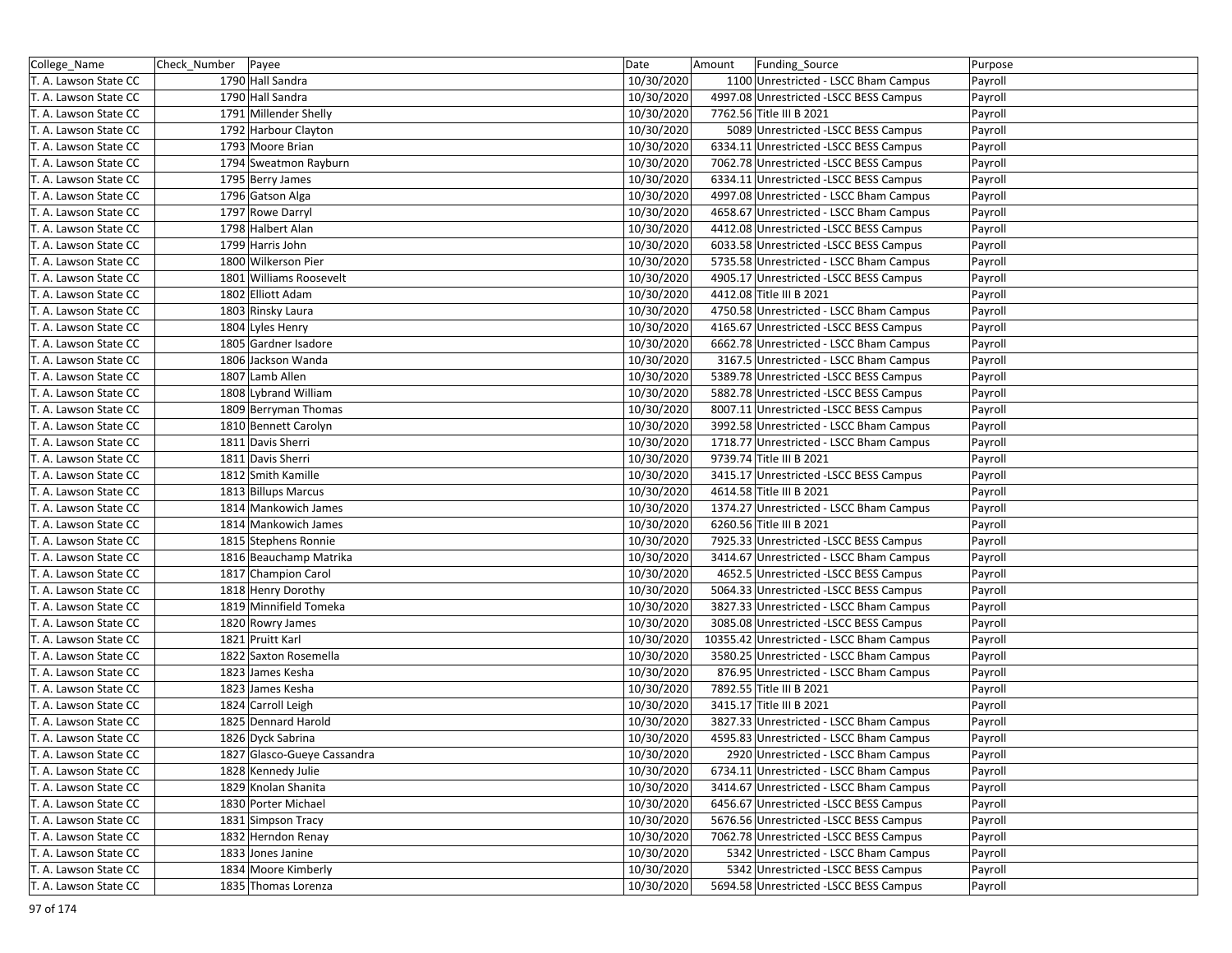| College_Name          | Check_Number   Payee |                         | Date       | Amount | Funding_Source                             | Purpose |
|-----------------------|----------------------|-------------------------|------------|--------|--------------------------------------------|---------|
| T. A. Lawson State CC |                      | 1836 Allen Darren       | 10/30/2020 |        | 9879.92 Unrestricted - LSCC Bham Campus    | Payroll |
| T. A. Lawson State CC |                      | 1837 Harviley Margaret  | 10/30/2020 |        | 2837.75 Unrestricted - LSCC Bham Campus    | Payroll |
| T. A. Lawson State CC |                      | 1838 Croskey Angela     | 10/30/2020 |        | 3992.58 Title III B 2021                   | Payroll |
| T. A. Lawson State CC |                      | 1839 Hollins Cassandra  | 10/30/2020 |        | 8764.08 Unrestricted - LSCC Bham Campus    | Payroll |
| T. A. Lawson State CC |                      | 1840 Jones Denise       | 10/30/2020 |        | 3580.25 Unrestricted -LSCC BESS Campus     | Payroll |
| T. A. Lawson State CC |                      | 1841 Lewis Courtney     | 10/30/2020 |        | 3250.08 Unrestricted -LSCC BESS Campus     | Payroll |
| T. A. Lawson State CC |                      | 1842 Rasbury Robin      | 10/30/2020 |        | 3745.42 Unrestricted - LSCC Bham Campus    | Payroll |
| T. A. Lawson State CC |                      | 1843 Tims Chandra       | 10/30/2020 |        | 2920.5 Unrestricted -LSCC BESS Campus      | Payroll |
| T. A. Lawson State CC |                      | 1844 Williams Sharon    | 10/30/2020 |        | 5916.17 Unrestricted -LSCC BESS Campus     | Payroll |
| T. A. Lawson State CC |                      | 1845 Alvarado Jose      | 10/30/2020 |        | 4656.49 Unrestricted - LSCC Bham Campus    | Payroll |
| T. A. Lawson State CC |                      | 1846 Harrell Katrina    | 10/30/2020 |        | 5279.92 Unrestricted - LSCC Bham Campus    | Payroll |
| T. A. Lawson State CC |                      | 1847 Hollins Joseph     | 10/30/2020 |        | 4864.83 Unrestricted -LSCC BESS Campus     | Payroll |
| T. A. Lawson State CC |                      | 1848 Holman Bernard     | 10/30/2020 |        | 3085.08 Unrestricted - LSCC Bham Campus    | Payroll |
| T. A. Lawson State CC |                      | 1849 Moore Chiquita     | 10/30/2020 |        | 2755.17 Unrestricted - LSCC Bham Campus    | Payroll |
| T. A. Lawson State CC |                      | 1850 Streety Audra      | 10/30/2020 |        | 3415.17 Unrestricted -LSCC BESS Campus     | Payroll |
| T. A. Lawson State CC |                      | 1851 Waluyn Dorian      | 10/30/2020 |        | 777.33 Title III B 2021                    | Payroll |
| T. A. Lawson State CC |                      | 1851 Waluyn Dorian      | 10/30/2020 |        | 5511.58 Unrestricted -LSCC BESS Campus     | Payroll |
| T. A. Lawson State CC |                      | 1852 Williams Amicka    | 10/30/2020 |        | 3580.25 Unrestricted -LSCC BESS Campus     | Payroll |
| T. A. Lawson State CC |                      | 1853 Williams Catherine | 10/30/2020 |        | 2672.67 Unrestricted -LSCC BESS Campus     | Payroll |
| T. A. Lawson State CC |                      | 1854 Atkins Torlise     | 10/30/2020 |        | 2672.67 Unrestricted - LSCC Bham Campus    | Payroll |
| T. A. Lawson State CC |                      | 1855 Bush Ashley        | 10/30/2020 |        | 2755.17 Unrestricted - LSCC BESS Campus    | Payroll |
| T. A. Lawson State CC |                      | 1856 Chisem Lori        | 10/30/2020 |        | 6942 Unrestricted -LSCC BESS Campus        | Payroll |
| T. A. Lawson State CC |                      | 1857 Hyde Brenda        | 10/30/2020 |        | 3250.08 Unrestricted -LSCC BESS Campus     | Payroll |
| T. A. Lawson State CC |                      | 1858 Wiley Ashley       | 10/30/2020 |        | 3662.33 Unrestricted -LSCC BESS Campus     | Payroll |
| T. A. Lawson State CC |                      | 1859 Harper Lesley      | 10/30/2020 |        | 4487 Title III B 2021                      | Payroll |
| T. A. Lawson State CC |                      | 1860 Bell Davina        | 10/30/2020 |        | 1100 Student Support Service-Bess 19 20    | Payroll |
| T. A. Lawson State CC |                      | 1861 Crawford Mattie    | 10/30/2020 |        | 6484.17 Upward Bound 20-21                 | Payroll |
| T. A. Lawson State CC |                      | 1862 Harris Lasharron   | 10/30/2020 |        | 4870.75 Student Support Service-Bess 20 21 | Payroll |
| T. A. Lawson State CC |                      | 1863 Hudson Nkenge      | 10/30/2020 |        | 4817.17 Student Support Service-Bhm 20 21  | Payroll |
| T. A. Lawson State CC |                      | 1864 Ike Dottie         | 10/30/2020 |        | 1905 Student Support Service-Bhm 20 21     | Payroll |
| T. A. Lawson State CC |                      | 1865 Lewis Keisha       | 10/30/2020 |        | 4437.08 Student Support Service-Bess 20 21 | Payroll |
| T. A. Lawson State CC |                      | 1866 Lewis Tomeka       | 10/30/2020 |        | 2755.17 Student Support Service-Bess 20 21 | Payroll |
| T. A. Lawson State CC |                      | 1867 Nix Latasha        | 10/30/2020 |        | 4709.33 Student Support Service-Bhm 20 21  | Payroll |
| T. A. Lawson State CC |                      | 1868 Rice Janice        | 10/30/2020 |        | 3002.75 Student Support Service-Bhm 20 21  | Payroll |
| T. A. Lawson State CC |                      | 1869 Moore Tanita       | 10/30/2020 |        | 3415.17 Unrestricted - LSCC Bham Campus    | Payroll |
| T. A. Lawson State CC |                      | 1870 Haley Akilih       | 10/30/2020 |        | 4654.27 Unrestricted -LSCC BESS Campus     | Payroll |
| T. A. Lawson State CC |                      | 1871 Odell Kiele        | 10/30/2020 |        | 2342.42 Unrestricted - LSCC Bham Campus    | Payroll |
| T. A. Lawson State CC |                      | 1872 Bennett Rashun     | 10/30/2020 |        | 4156.92 Unrestricted - LSCC Bham Campus    | Payroll |
| T. A. Lawson State CC |                      | 1873 Conwell Nicola     | 10/30/2020 |        | 3827.33 Unrestricted - LSCC Bham Campus    | Payroll |
| T. A. Lawson State CC |                      | 1874 Currington Juanita | 10/30/2020 |        | 4404.92 Unrestricted - LSCC Bham Campus    | Payroll |
| T. A. Lawson State CC |                      | 1875 Hall Angela        | 10/30/2020 |        | 1996.12 Unrestricted - LSCC Bham Campus    | Payroll |
| T. A. Lawson State CC |                      | 1875 Hall Angela        | 10/30/2020 |        | 1996.13 Title III B 2021                   | Payroll |
| T. A. Lawson State CC |                      | 1876 Johnson Sharon     | 10/30/2020 |        | 3580.25 Unrestricted -LSCC BESS Campus     | Payroll |
| T. A. Lawson State CC |                      | 1877 Lawrence Craig     | 10/30/2020 |        | 9110 Unrestricted -LSCC BESS Campus        | Payroll |
| T. A. Lawson State CC |                      | 1878 McCary Rosalyn     | 10/30/2020 |        | 2837.75 Unrestricted - LSCC Bham Campus    | Payroll |
| T. A. Lawson State CC |                      | 1879 Granville Alexis   | 10/30/2020 |        | 4845.33 Unrestricted - LSCC Bham Campus    | Payroll |
| T. A. Lawson State CC |                      | 1880 Silas Monique      | 10/30/2020 |        | 2290.45 Unrestricted - LSCC Bham Campus    | Payroll |
| T. A. Lawson State CC |                      | 1880 Silas Monique      | 10/30/2020 |        | 5344.38 Title III B 2021                   | Payroll |
| T. A. Lawson State CC |                      | 1881 Glass Jamie        | 10/30/2020 |        | 6277.67 Unrestricted -LSCC BESS Campus     | Payroll |
| T. A. Lawson State CC |                      | 1882 Owens Wynda        | 10/30/2020 |        | 3085.58 Unrestricted - LSCC Bham Campus    | Payroll |
|                       |                      |                         |            |        |                                            |         |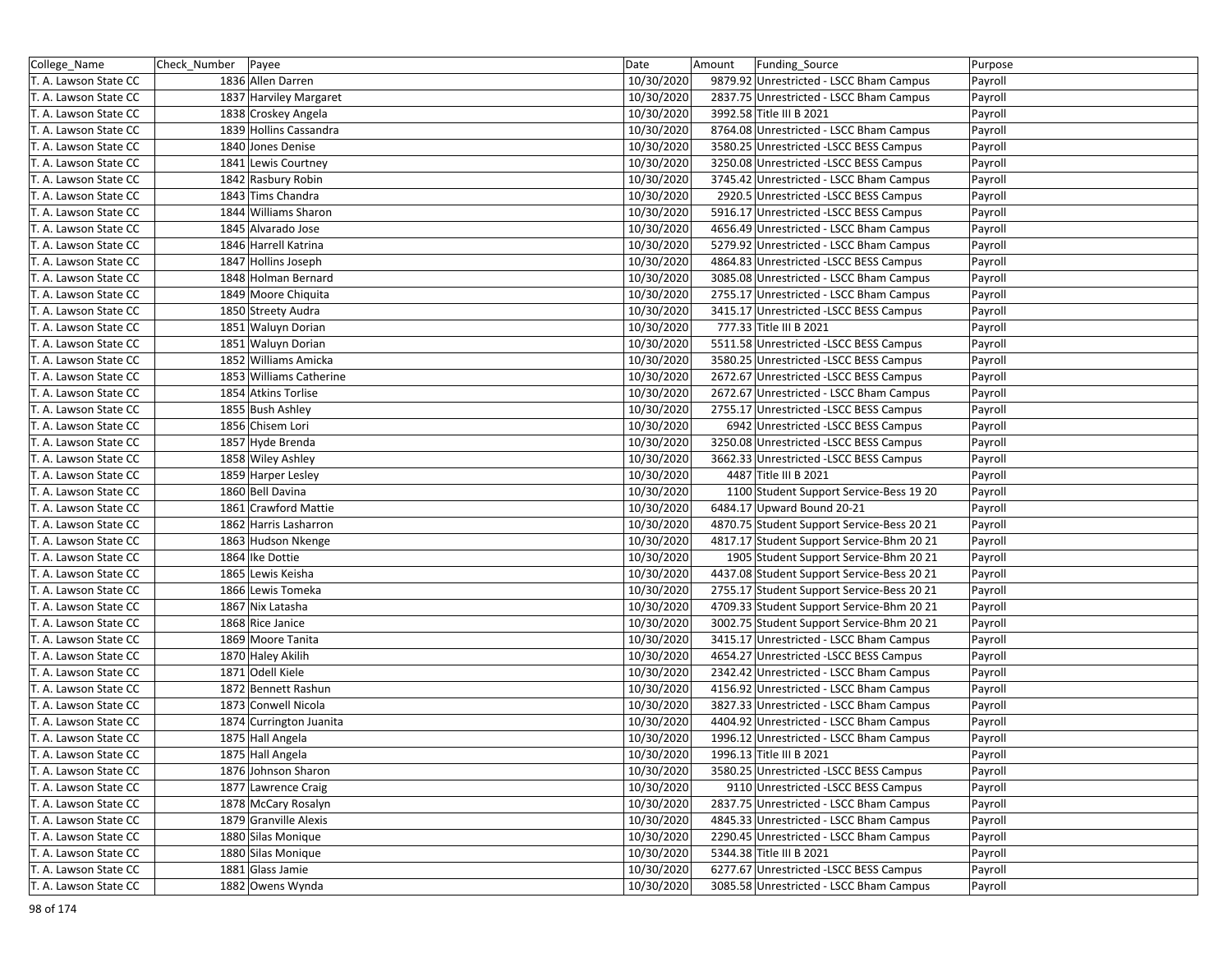| College_Name          | Check_Number Payee |                                            | Date                     | Amount | Funding_Source                          | Purpose |
|-----------------------|--------------------|--------------------------------------------|--------------------------|--------|-----------------------------------------|---------|
| T. A. Lawson State CC |                    | 1883 Riggins Traci                         | 10/30/2020               |        | 3167.92 Unrestricted -LSCC BESS Campus  | Payroll |
| T. A. Lawson State CC |                    | 1884 Spencer Victor                        | 10/30/2020               |        | 3167.92 Unrestricted - LSCC Bham Campus | Payroll |
| T. A. Lawson State CC |                    | 1885 Albright Geri                         | 10/30/2020               |        | 8764.08 Unrestricted - LSCC Bham Campus | Payroll |
| T. A. Lawson State CC |                    | 1886 Bryant Lola                           | 10/30/2020               |        | 4157.58 Unrestricted - LSCC Bham Campus | Payroll |
| T. A. Lawson State CC |                    | 1887 Kirk Naquela                          | 10/30/2020               |        | 3167.5 Unrestricted - LSCC Bham Campus  | Payroll |
| T. A. Lawson State CC |                    | 1888 Billingsley William                   | 10/30/2020               |        | 2837.75 Unrestricted -LSCC BESS Campus  | Payroll |
| T. A. Lawson State CC |                    | 1889 Blanton James                         | 10/30/2020               |        | 8118.75 Unrestricted - LSCC Bham Campus | Payroll |
| T. A. Lawson State CC |                    | 1890 Hubbart Ray                           | 10/30/2020               |        | 3002.75 Unrestricted - LSCC Bham Campus | Payroll |
| T. A. Lawson State CC |                    | 1891 Hudson Michelle                       | 10/30/2020               |        | 2755.42 Unrestricted - LSCC Bham Campus | Payroll |
| T. A. Lawson State CC |                    | 1892 Polk Tyrone                           | 10/30/2020               |        | 2590 Unrestricted - LSCC Bham Campus    | Payroll |
| T. A. Lawson State CC |                    | 1893 Watson Larry                          | 10/30/2020               |        | 2837.75 Unrestricted - LSCC Bham Campus | Payroll |
| T. A. Lawson State CC |                    | 1894 Green Myrtes                          | 10/30/2020               |        | 9755.42 Title III B 2021                | Payroll |
| T. A. Lawson State CC |                    | 1895 Horn Wendy                            | 10/30/2020               |        | 6483.25 Unrestricted - LSCC Bham Campus | Payroll |
| T. A. Lawson State CC |                    | 1896 Todd Eula                             | 10/30/2020               |        | 481.72 Unrestricted - LSCC Bham Campus  | Payroll |
| T. A. Lawson State CC |                    | 1896 Todd Eula                             | 10/30/2020               |        | 4335.45 Title III B 2021                | Payroll |
| T. A. Lawson State CC |                    | 1897 Best Leeann                           | 10/30/2020               |        | 4292.58 Unrestricted -LSCC BESS Campus  | Payroll |
| T. A. Lawson State CC |                    | 1898 Moon Jason                            | 10/30/2020               |        | 3745.42 Unrestricted -LSCC BESS Campus  | Payroll |
| T. A. Lawson State CC |                    | 1899 Yancy Jonathan                        | 10/30/2020               |        | 8118.75 Unrestricted -LSCC BESS Campus  | Payroll |
| T. A. Lawson State CC |                    | 1900 Blue Jarvis                           | 10/30/2020               |        | 5087.58 Unrestricted - LSCC Bham Campus | Payroll |
| T. A. Lawson State CC |                    | 1901 Byrd Ralph                            | 10/30/2020               |        | 3415.17 Unrestricted - LSCC Bham Campus | Payroll |
| T. A. Lawson State CC |                    | 1902 Caldwell Vincent                      | 10/30/2020               |        | 2201.5 Unrestricted - LSCC BESS Campus  | Payroll |
| T. A. Lawson State CC |                    | 1903 Grammer Roy                           | 10/30/2020               |        | 4404.92 Unrestricted -LSCC BESS Campus  | Payroll |
| T. A. Lawson State CC |                    | 1904 Jackson Tavarious                     | 10/30/2020               |        | 2755.42 Unrestricted - LSCC Bham Campus | Payroll |
| T. A. Lawson State CC |                    | 1905 Avery Lasundra                        | 10/30/2020               |        | 2128.25 Unrestricted - LSCC Bham Campus | Payroll |
| T. A. Lawson State CC |                    | 1906 Colston Chester                       | 10/30/2020               |        | 2563.17 Unrestricted - LSCC Bham Campus | Payroll |
| T. A. Lawson State CC |                    | 1907 Robertson Audrey                      | 10/30/2020               |        | 2636.33 Unrestricted - LSCC Bham Campus | Payroll |
| T. A. Lawson State CC |                    | 1908 Taylor Curtis                         | 10/30/2020               |        | 3220.5 Unrestricted -LSCC BESS Campus   | Payroll |
| T. A. Lawson State CC |                    | 1909 Underwood Pamala                      | 10/30/2020               |        | 2128.25 Unrestricted - LSCC Bham Campus | Payroll |
| T. A. Lawson State CC |                    | 1910 Wren Linda                            | 10/30/2020               |        | 3385.58 Unrestricted - LSCC Bham Campus | Payroll |
| T. A. Lawson State CC |                    | 1911 Griffin Jimmie                        | 10/30/2020               |        | 2201.5 Unrestricted -LSCC BESS Campus   | Payroll |
| T. A. Lawson State CC |                    | 1912 Jones Clarence                        | 10/30/2020               |        | 4240.17 Unrestricted - LSCC Bham Campus | Payroll |
| T. A. Lawson State CC |                    | 1913 Lewis Lashaundra                      | 10/30/2020               |        | 3827.33 Unrestricted - LSCC Bham Campus | Payroll |
| T. A. Lawson State CC |                    | 1914 Bloxom Klra                           | 10/30/2020               |        | 1762.56 Unrestricted -LSCC BESS Campus  | Payroll |
| T. A. Lawson State CC |                    | 1915 Nix Logan                             | 10/30/2020               |        | 1666.67 Unrestricted - LSCC Bham Campus | Payroll |
| T. A. Lawson State CC |                    | 1916 Worthy Kenya                          | 10/29/2020               |        | 720 Unrestricted -LSCC BESS Campus      | Payroll |
| T. A. Lawson State CC |                    | 1917 Frazier Amanda                        | 10/29/2020               |        | 676 Unrestricted - LSCC Bham Campus     | Payroll |
| T. A. Lawson State CC |                    | 1918 Harris Gail                           | 10/29/2020               |        | 780 Unrestricted - LSCC Bham Campus     | Payroll |
| T. A. Lawson State CC |                    | 1919 Maye Leonard                          | 10/29/2020               |        | 150 Unrestricted - LSCC Bham Campus     | Payroll |
| T. A. Lawson State CC |                    | 1920 Foster Willie                         | 10/29/2020               |        | 840 Unrestricted -LSCC BESS Campus      | Payroll |
| T. A. Lawson State CC |                    | 1921 Thomas Brenda                         | 10/29/2020               |        | 271.49 ARC Grant                        | Payroll |
| T. A. Lawson State CC |                    | 1921 Thomas Brenda                         | 10/29/2020               |        | 629.88 Unrestricted -LSCC BESS Campus   | Payroll |
| T. A. Lawson State CC |                    | 1922 Woods Arlene                          | 10/29/2020               |        | 590.63 Unrestricted - LSCC Bham Campus  | Payroll |
| T. A. Lawson State CC |                    | 1923 Dent Deborah                          | 10/29/2020               |        | 1680 AE - State Regular                 | Payroll |
| T. A. Lawson State CC |                    | 1924 Fletcher La'Toya                      | 10/29/2020               |        | 1340 AE - State Inst'l                  | Payroll |
| T. A. Lawson State CC |                    | 1925 Fowler Madilyn                        | 10/29/2020               |        | 1160 AE - State Regular                 | Payroll |
| T. A. Lawson State CC |                    | 1926 Howard Richard                        | 10/29/2020               |        | 792 AE-Federal Regular                  | Payroll |
| T. A. Lawson State CC |                    |                                            |                          |        | 618.8 AE - State Regular                |         |
| T. A. Lawson State CC |                    | 1927 James Bertha<br>1928 McDowell Cynthia | 10/29/2020<br>10/29/2020 |        | 1200 AE-Federal Regular                 | Payroll |
|                       |                    | 1929 Miles Carlia                          |                          |        | 1188 AE - State Regular                 | Payroll |
| T. A. Lawson State CC |                    | 1931 Owens Comenthia                       | 10/29/2020               |        |                                         | Payroll |
| T. A. Lawson State CC |                    |                                            | 10/29/2020               |        | 70 AE-Federal Regular                   | Payroll |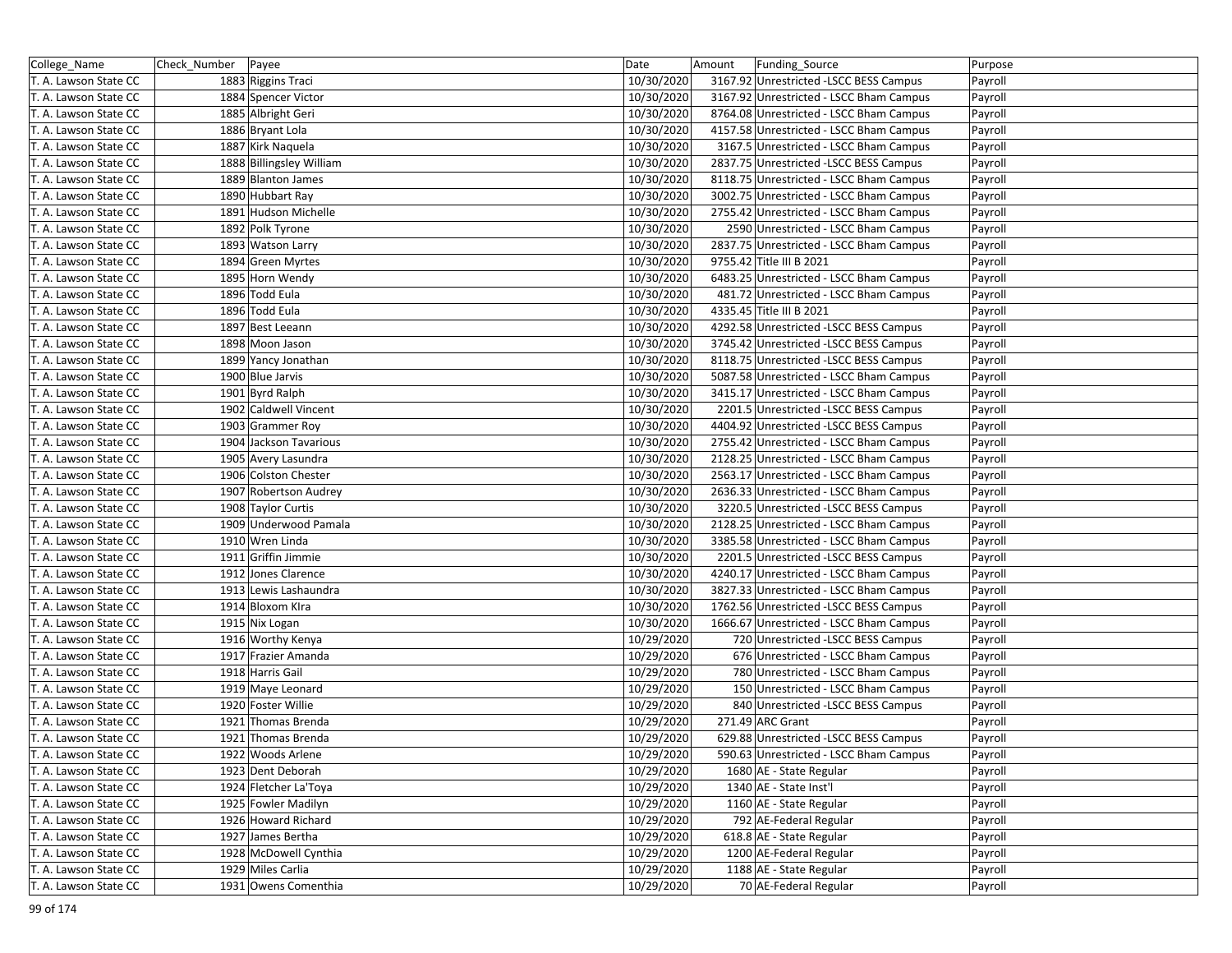| College_Name          | Check_Number Payee |                             | Date       | Amount | Funding_Source                            | Purpose |
|-----------------------|--------------------|-----------------------------|------------|--------|-------------------------------------------|---------|
| T. A. Lawson State CC |                    | 1932 Summerville Lorie      | 10/29/2020 |        | 1120 AE - State Regular                   | Payroll |
| T. A. Lawson State CC |                    | 1933 Wallace Ruth           | 10/29/2020 |        | 1804 AE - State Regular                   | Payroll |
| T. A. Lawson State CC |                    | 1934 Brown Mavis            | 10/29/2020 |        | 770.64 Student Support Service-Bess 20 21 | Payroll |
| T. A. Lawson State CC |                    | 1936 Powell Kellee          | 10/29/2020 |        | 923 Title III B 2021                      | Payroll |
| T. A. Lawson State CC |                    | 1937 Rayford Jeffrey        | 10/29/2020 |        | 880 Unrestricted -LSCC BESS Campus        | Payroll |
| T. A. Lawson State CC |                    | 1938 Carpenter Lawrence     | 10/29/2020 |        | 1656 Unrestricted - LSCC Bham Campus      | Payroll |
| T. A. Lawson State CC |                    | 1939 Maze Bryan             | 10/29/2020 |        | 1656 Unrestricted - LSCC Bham Campus      | Payroll |
| T. A. Lawson State CC |                    | 1940 Houston Robyn          | 10/29/2020 |        | 1380 Unrestricted - LSCC Bham Campus      | Payroll |
| T. A. Lawson State CC |                    | 1941 Worford Edwina         | 10/29/2020 |        | 1472 Unrestricted - LSCC Bham Campus      | Payroll |
| T. A. Lawson State CC |                    | 1942 Lake Tyrek             | 10/29/2020 |        | 830 Title III B 2021                      | Payroll |
| T. A. Lawson State CC |                    | 1943 Webb Chasten           | 10/29/2020 |        | 900 Title III B 2021                      | Payroll |
| T. A. Lawson State CC |                    | 1944 Alexander Quinton      | 10/29/2020 |        | 390 Upward Bound 20-21                    | Payroll |
| T. A. Lawson State CC |                    | 1945 Bell Davina            | 10/29/2020 |        | 928.72 Student Support Service-Bess 20 21 | Payroll |
| T. A. Lawson State CC |                    | 1946 Bell Dovie             | 10/29/2020 |        | 2730 Upward Bound 20-21                   | Payroll |
| T. A. Lawson State CC |                    | 1947 Davis Lasheree         | 10/29/2020 |        | 2184 Upward Bound 20-21                   | Payroll |
| T. A. Lawson State CC |                    | 1948 George Kimani          | 10/29/2020 |        | 286 Upward Bound 20-21                    | Payroll |
| T. A. Lawson State CC |                    | 1949 Harris Erica           | 10/29/2020 |        | 468 Upward Bound 20-21                    | Payroll |
| T. A. Lawson State CC |                    | 1950 McDaniel Chrysanthemum | 10/29/2020 |        | 457.6 Upward Bound 20-21                  | Payroll |
| T. A. Lawson State CC |                    | 1951 Morris Jesseca         | 10/29/2020 |        | 286 Upward Bound 20-21                    | Payroll |
| T. A. Lawson State CC |                    | 1952 Orange Janice          | 10/29/2020 |        | 468 Upward Bound 20-21                    | Payroll |
| T. A. Lawson State CC |                    | 1953 Thomas Naomi           | 10/29/2020 |        | 343.2 Upward Bound 20-21                  | Payroll |
| T. A. Lawson State CC |                    | 1954 Williams Teresa        | 10/29/2020 |        | 624 Upward Bound 20-21                    | Payroll |
| T. A. Lawson State CC |                    | 1955 Wynn Waynenecka        | 10/29/2020 |        | 343.2 Upward Bound 20-21                  | Payroll |
| T. A. Lawson State CC |                    | 1956 Conwell Nakiyah        | 10/29/2020 |        | 840 Unrestricted - LSCC Bham Campus       | Payroll |
| T. A. Lawson State CC |                    | 1957 Hendon Jerelle         | 10/29/2020 |        | 1243 AE - State Regular                   | Payroll |
| T. A. Lawson State CC |                    | 1958 Dozier Jr James        | 10/29/2020 |        | 960 Unrestricted - LSCC Bham Campus       | Payroll |
| T. A. Lawson State CC |                    | 1959 Hosey Elisha           | 10/29/2020 |        | 864 Unrestricted - LSCC Bham Campus       | Payroll |
| T. A. Lawson State CC |                    | 1970 Anthony Cynthia        | 11/30/2020 |        | 20833.33 Unrestricted - LSCC Bham Campus  | Payroll |
| T. A. Lawson State CC |                    | 1971 Billiet Rebecca        | 11/30/2020 |        | 4074.75 Unrestricted -LSCC BESS Campus    | Payroll |
| T. A. Lawson State CC |                    | 1972 Hall Rosiezier         | 11/30/2020 |        | 5477 Unrestricted - LSCC Bham Campus      | Payroll |
| T. A. Lawson State CC |                    | 1973 Olive Lisa             | 11/30/2020 |        | 4570 Unrestricted - LSCC Bham Campus      | Payroll |
| T. A. Lawson State CC |                    | 1974 Ward Perry             | 11/30/2020 |        | 18245.55 Unrestricted - LSCC Bham Campus  | Payroll |
| T. A. Lawson State CC |                    | 1975 Williams Vernona       | 11/30/2020 |        | 4652.5 Unrestricted - LSCC Bham Campus    | Payroll |
| T. A. Lawson State CC |                    | 1976 Crawford Bruce         | 11/30/2020 |        | 11911.09 Unrestricted - LSCC Bham Campus  | Payroll |
| T. A. Lawson State CC |                    | 1977 McKenzie Kimberly      | 11/30/2020 |        | 4652.5 Unrestricted - LSCC Bham Campus    | Payroll |
| T. A. Lawson State CC |                    | 1978 Williams Roberta       | 11/30/2020 |        | 4570 Unrestricted - LSCC Bham Campus      | Payroll |
| T. A. Lawson State CC |                    | 1979 Christian Gala         | 11/30/2020 |        | 4074.75 Unrestricted - LSCC Bham Campus   | Payroll |
| T. A. Lawson State CC |                    | 1980 Crews Sharon           | 11/30/2020 |        | 11827.75 Unrestricted - LSCC Bham Campus  | Payroll |
| T. A. Lawson State CC |                    | 1981 Agazie Kendralia       | 11/30/2020 |        | 1762.56 Unrestricted -LSCC BESS Campus    | Payroll |
| T. A. Lawson State CC |                    | 1982 Bizzell Deondra        | 11/30/2020 |        | 1762.56 Unrestricted -LSCC BESS Campus    | Payroll |
| T. A. Lawson State CC |                    | 1983 Bizzell Dorothy        | 11/30/2020 |        | 6385.5 Unrestricted - LSCC Bham Campus    | Payroll |
| T. A. Lawson State CC |                    | 1984 Bloxom Kira            | 11/30/2020 |        | 1762.56 Unrestricted -LSCC BESS Campus    | Payroll |
| T. A. Lawson State CC |                    | 1985 Canty Tawanna          | 11/30/2020 |        | 1762.56 Unrestricted -LSCC BESS Campus    | Payroll |
| T. A. Lawson State CC |                    | 1986 Chapple Maxine         | 11/30/2020 |        | 1602.72 Unrestricted - LSCC Bham Campus   | Payroll |
| T. A. Lawson State CC |                    | 1987 Clayton Jo Lynne       | 11/30/2020 |        | 6015.67 Unrestricted - LSCC Bham Campus   | Payroll |
| T. A. Lawson State CC |                    | 1988 Dougherty Sally        | 11/30/2020 |        | 1762.56 Unrestricted - LSCC Bham Campus   | Payroll |
| T. A. Lawson State CC |                    | 1989 French Demechiko       | 11/30/2020 |        | 1872 Unrestricted -LSCC BESS Campus       | Payroll |
| T. A. Lawson State CC |                    | 1990 Jackson Melva          | 11/30/2020 |        | 1077.12 Unrestricted - LSCC Bham Campus   | Payroll |
| T. A. Lawson State CC |                    | 1991 Johnson Catrena        | 11/30/2020 |        | 783.36 Unrestricted - LSCC Bham Campus    | Payroll |
| T. A. Lawson State CC |                    | 1992 Murphy Shannon         | 11/30/2020 |        | 3580.25 Unrestricted - LSCC Bham Campus   | Payroll |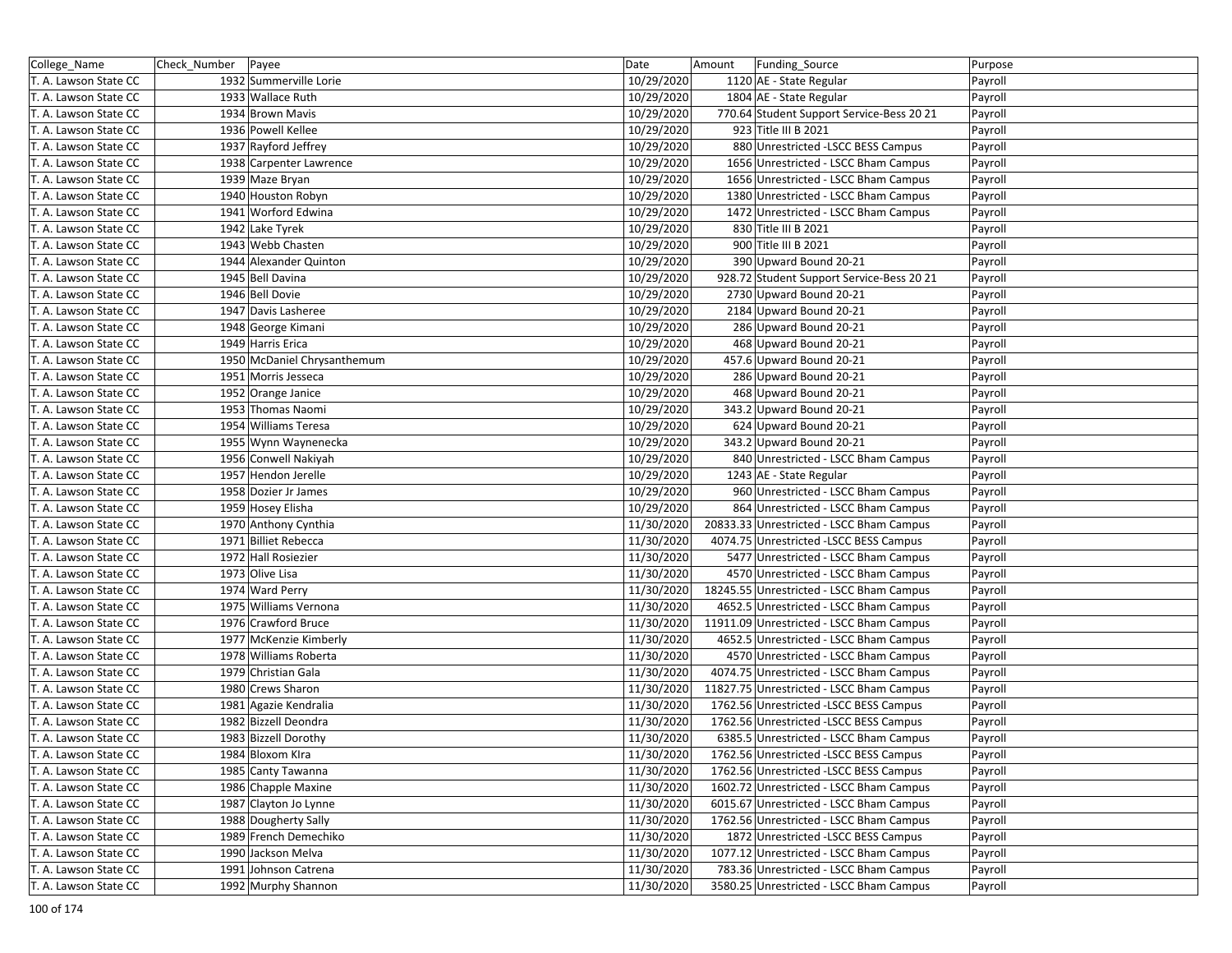| College_Name          | Check_Number   Payee |                             | Date       | Amount | Funding_Source                          | Purpose |
|-----------------------|----------------------|-----------------------------|------------|--------|-----------------------------------------|---------|
| T. A. Lawson State CC |                      | 1993 Pleasant Santrice      | 11/30/2020 |        | 1762.56 Unrestricted - LSCC Bham Campus | Payroll |
| T. A. Lawson State CC |                      | 1994 Prince Renee           | 11/30/2020 |        | 1602.72 Unrestricted -LSCC BESS Campus  | Payroll |
| T. A. Lawson State CC |                      | 1995 Rodgers Charmaine      | 11/30/2020 |        | 8020.89 Unrestricted - LSCC Bham Campus | Payroll |
| T. A. Lawson State CC |                      | 1996 Stubbs Michelle        | 11/30/2020 |        | 1762.56 Unrestricted -LSCC BESS Campus  | Payroll |
| T. A. Lawson State CC |                      | 1997 Thomas Chandra         | 11/30/2020 |        | 1762.56 Unrestricted -LSCC BESS Campus  | Payroll |
| T. A. Lawson State CC |                      | 1998 Williamson Licia       | 11/30/2020 |        | 6991.44 Unrestricted -LSCC BESS Campus  | Payroll |
| T. A. Lawson State CC |                      | 1999 Lee Jakierra           | 11/30/2020 |        | 587.5 Unrestricted -LSCC BESS Campus    | Payroll |
| T. A. Lawson State CC |                      | 2000 Ray-Connell Teresa     | 11/30/2020 |        | 8914 Unrestricted -LSCC BESS Campus     | Payroll |
| T. A. Lawson State CC |                      | 2001 Timmons Michelle       | 11/30/2020 |        | 1682.64 Unrestricted -LSCC BESS Campus  | Payroll |
| T. A. Lawson State CC |                      | 2002 Warner Kathleen        | 11/30/2020 |        | 6985.33 Unrestricted - LSCC Bham Campus | Payroll |
| T. A. Lawson State CC |                      | 2003 Jackson Robert         | 11/30/2020 |        | 5676.56 Unrestricted - LSCC Bham Campus | Payroll |
| T. A. Lawson State CC |                      | 2004 Burroughs Adrienne     | 11/30/2020 |        | 4257.42 Unrestricted -LSCC BESS Campus  | Payroll |
| T. A. Lawson State CC |                      | 2005 Duke Juanita           | 11/30/2020 |        | 4997.08 Unrestricted -LSCC BESS Campus  | Payroll |
| T. A. Lawson State CC |                      | 2006 Hayes Shelby           | 11/30/2020 |        | 5089 Unrestricted -LSCC BESS Campus     | Payroll |
| T. A. Lawson State CC |                      | 2007 Mays Tamera            | 11/30/2020 |        | 5347.89 Unrestricted -LSCC BESS Campus  | Payroll |
| T. A. Lawson State CC |                      | 2008 Moyo Nomsa             | 11/30/2020 |        | 6662.78 Unrestricted -LSCC BESS Campus  | Payroll |
| T. A. Lawson State CC |                      | 2009 Swain Katrina          | 11/30/2020 |        | 6415.67 Unrestricted -LSCC BESS Campus  | Payroll |
| T. A. Lawson State CC |                      | 2010 Young Dorothy          | 11/30/2020 |        | 3580.25 Unrestricted -LSCC BESS Campus  | Payroll |
| T. A. Lawson State CC |                      | 2011 Marable Shelia         | 11/30/2020 |        | 8851.32 Unrestricted - LSCC Bham Campus | Payroll |
| T. A. Lawson State CC |                      | 2012 Armbrester James       | 11/30/2020 |        | 7062.78 Unrestricted -LSCC BESS Campus  | Payroll |
| T. A. Lawson State CC |                      | 2013 Watkins Norris         | 11/30/2020 |        | 7920.39 Unrestricted - LSCC Bham Campus | Payroll |
| T. A. Lawson State CC |                      | 2014 Bayles Doriane         | 11/30/2020 |        | 825 Unrestricted - LSCC Bham Campus     | Payroll |
| T. A. Lawson State CC |                      | 2015 Bester Karzetta        | 11/30/2020 |        | 825 Unrestricted - LSCC Bham Campus     | Payroll |
| T. A. Lawson State CC |                      | 2016 Coleman Tracey         | 11/30/2020 |        | 3085.58 Unrestricted - LSCC Bham Campus | Payroll |
| T. A. Lawson State CC |                      | 2017 Davis Sandra           | 11/30/2020 |        | 500 Unrestricted - LSCC Bham Campus     | Payroll |
| T. A. Lawson State CC |                      | 2018 Elders Ronald          | 11/30/2020 |        | 412.5 Unrestricted - LSCC Bham Campus   | Payroll |
| T. A. Lawson State CC |                      | 2019 Foy Michelle           | 11/30/2020 |        | 3002.5 Unrestricted - LSCC Bham Campus  | Payroll |
| T. A. Lawson State CC |                      | 2020 Gardner Yolande        | 11/30/2020 |        | 412.5 Unrestricted -LSCC BESS Campus    | Payroll |
| T. A. Lawson State CC |                      | 2020 Gardner Yolande        | 11/30/2020 |        | 1650 Unrestricted - LSCC Bham Campus    | Payroll |
| T. A. Lawson State CC |                      | 2021 Green Rebecca          | 11/30/2020 |        | 125 Unrestricted - LSCC Bham Campus     | Payroll |
| T. A. Lawson State CC |                      | 2022 Harris Gail            | 11/30/2020 |        | 275 Unrestricted - LSCC Bham Campus     | Payroll |
| T. A. Lawson State CC |                      | 2023 Holmes Tamika          | 11/30/2020 |        | 825 Unrestricted - LSCC Bham Campus     | Payroll |
| T. A. Lawson State CC |                      | 2024 Johnson Brenda         | 11/30/2020 |        | 687.5 Unrestricted - LSCC Bham Campus   | Payroll |
| T. A. Lawson State CC |                      | 2025 Johnson Clinton        | 11/30/2020 |        | 2062.5 Unrestricted - LSCC Bham Campus  | Payroll |
| T. A. Lawson State CC |                      | 2026 Lavender Bridget       | 11/30/2020 |        | 412.5 Unrestricted - LSCC Bham Campus   | Payroll |
| T. A. Lawson State CC |                      | 2027 Malone Betty           | 11/30/2020 |        | 412.5 Unrestricted - LSCC Bham Campus   | Payroll |
| T. A. Lawson State CC |                      | 2028 Shaddix Scott          | 11/30/2020 |        | 412.5 Unrestricted - LSCC Bham Campus   | Payroll |
| T. A. Lawson State CC |                      | 2028 Shaddix Scott          | 11/30/2020 |        | 1650 Unrestricted -LSCC BESS Campus     | Payroll |
| T. A. Lawson State CC |                      | 2029 Thompson Tiana         | 11/30/2020 |        | 1237.5 Unrestricted - LSCC Bham Campus  | Payroll |
| T. A. Lawson State CC |                      | 2030 Wormley-Davis Adrienne | 11/30/2020 |        | 812.5 Unrestricted - LSCC Bham Campus   | Payroll |
| T. A. Lawson State CC |                      | 2031 Kelley Michael         | 11/30/2020 |        | 7984.11 Unrestricted -LSCC BESS Campus  | Payroll |
| T. A. Lawson State CC |                      | 2032 Denson Sherlita        | 11/30/2020 |        | 825 Unrestricted - LSCC Bham Campus     | Payroll |
| T. A. Lawson State CC |                      | 2032 Denson Sherlita        | 11/30/2020 |        | 5335.58 Unrestricted - LSCC BESS Campus | Payroll |
| T. A. Lawson State CC |                      | 2033 Henry Stephanie        | 11/30/2020 |        | 6545.83 Unrestricted -LSCC BESS Campus  | Payroll |
| T. A. Lawson State CC |                      | 2034 Milton Alice           | 11/30/2020 |        | 9755.42 Unrestricted - LSCC Bham Campus | Payroll |
| T. A. Lawson State CC |                      | 2035 Blankenship Lanette    | 11/30/2020 |        | 4010.92 Unrestricted - LSCC Bham Campus | Payroll |
| T. A. Lawson State CC |                      | 2036 Davidson William       | 11/30/2020 |        | 825 Unrestricted - LSCC Bham Campus     | Payroll |
| T. A. Lawson State CC |                      | 2037 Morgan Melissa         | 11/30/2020 |        | 825 Unrestricted - LSCC Bham Campus     | Payroll |
| T. A. Lawson State CC |                      | 2038 Olive Kayla            | 11/30/2020 |        | 1650 Unrestricted - LSCC Bham Campus    | Payroll |
| T. A. Lawson State CC |                      | 2039 Moore Makella          | 11/30/2020 |        | 825 Unrestricted - LSCC Bham Campus     | Payroll |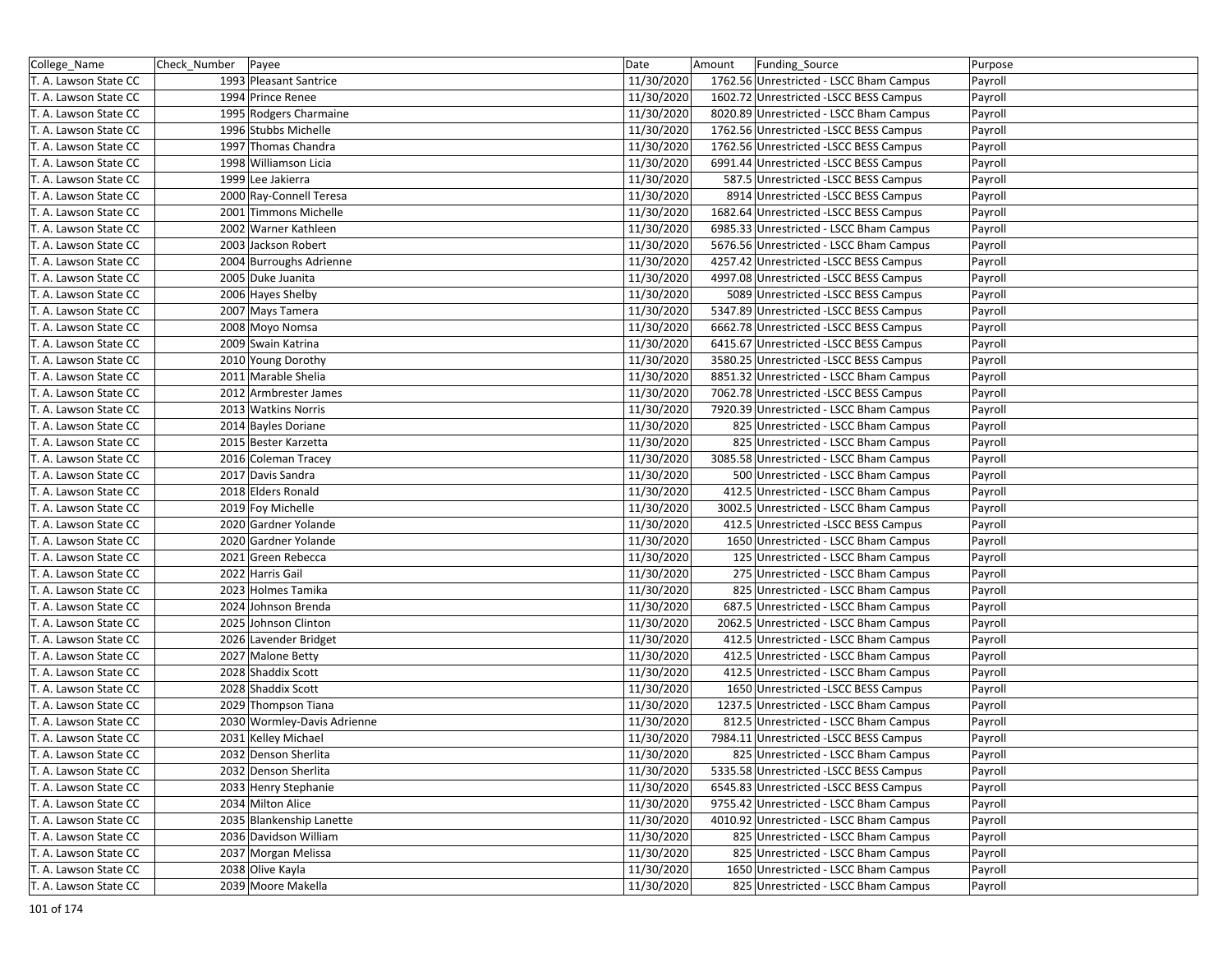| College_Name          | Check_Number Payee |                          | Date       | Amount | Funding_Source                          | Purpose |
|-----------------------|--------------------|--------------------------|------------|--------|-----------------------------------------|---------|
| T. A. Lawson State CC |                    | 2040 Shelton Bessie      | 11/30/2020 |        | 6191.83 Unrestricted - LSCC Bham Campus | Payroll |
| T. A. Lawson State CC |                    | 2041 Greer Michael       | 11/30/2020 |        | 825 Unrestricted - LSCC Bham Campus     | Payroll |
| T. A. Lawson State CC |                    | 2042 Duncan Rebecca      | 11/30/2020 |        | 6560.58 Unrestricted -LSCC BESS Campus  | Payroll |
| T. A. Lawson State CC |                    | 2043 Carter Curtis       | 11/30/2020 |        | 6666 Unrestricted - LSCC Bham Campus    | Payroll |
| T. A. Lawson State CC |                    | 2044 Finley Kelly        | 11/30/2020 |        | 2920 Unrestricted - LSCC Bham Campus    | Payroll |
| T. A. Lawson State CC |                    | 2045 Gibbs James         | 11/30/2020 |        | 1406.25 Unrestricted - LSCC Bham Campus | Payroll |
| T. A. Lawson State CC |                    | 2046 Martin Cris         | 11/30/2020 |        | 1125 Unrestricted -LSCC BESS Campus     | Payroll |
| T. A. Lawson State CC |                    | 2047 Maye Leonard        | 11/30/2020 |        | 150 Unrestricted - LSCC Bham Campus     | Payroll |
| T. A. Lawson State CC |                    | 2048 Rice Carlton        | 11/30/2020 |        | 6066.5 Unrestricted - LSCC Bham Campus  | Payroll |
| T. A. Lawson State CC |                    | 2049 Agee Eric           | 11/30/2020 |        | 9467.22 Unrestricted - LSCC Bham Campus | Payroll |
| T. A. Lawson State CC |                    | 2050 Anderson Kayla      | 11/30/2020 |        | 1333.33 Unrestricted - LSCC Bham Campus | Payroll |
| T. A. Lawson State CC |                    | 2051 Frederick Tiffany   | 11/30/2020 |        | 2777.78 Unrestricted - LSCC Bham Campus | Payroll |
| T. A. Lawson State CC |                    | 2052 Jefferson Jonathan  | 11/30/2020 |        | 1333.33 Unrestricted - LSCC Bham Campus | Payroll |
| T. A. Lawson State CC |                    | 2053 Lewis Garrett       | 11/30/2020 |        | 4380.75 Unrestricted - LSCC Bham Campus | Payroll |
| T. A. Lawson State CC |                    | 2054 Nix Logan           | 11/30/2020 |        | 1666.67 Unrestricted - LSCC Bham Campus | Payroll |
| T. A. Lawson State CC |                    | 2055 Sadler Thomas       | 11/30/2020 |        | 1666.67 Unrestricted - LSCC Bham Campus | Payroll |
| T. A. Lawson State CC |                    | 2056 Wiley Aubrey        | 11/30/2020 |        | 3992.58 Unrestricted - LSCC Bham Campus | Payroll |
| T. A. Lawson State CC |                    | 2057 Wilson Nancy        | 11/30/2020 |        | 8602.83 Unrestricted -LSCC BESS Campus  | Payroll |
| T. A. Lawson State CC |                    | 2058 Gwin Bethany        | 11/30/2020 |        | 4669.92 Unrestricted - LSCC Bham Campus | Payroll |
| T. A. Lawson State CC |                    | 2059 Bush Allison        | 11/30/2020 |        | 3549.25 Unrestricted -LSCC BESS Campus  | Payroll |
| T. A. Lawson State CC |                    | 2060 Wade Henry          | 11/30/2020 |        | 5335.58 Unrestricted -LSCC BESS Campus  | Payroll |
| T. A. Lawson State CC |                    | 2061 Sanders Hoyt        | 11/30/2020 |        | 4719.17 Unrestricted - LSCC Bham Campus | Payroll |
| T. A. Lawson State CC |                    | 2062 Raymond Charles     | 11/30/2020 |        | 6665.75 Unrestricted -LSCC BESS Campus  | Payroll |
| T. A. Lawson State CC |                    | 2063 Burnett Justin      | 11/30/2020 |        | 5130.33 Machine Tool Grant              | Payroll |
| T. A. Lawson State CC |                    | 2064 Allen Barry         | 11/30/2020 |        | 6426 Unrestricted -LSCC BESS Campus     | Payroll |
| T. A. Lawson State CC |                    | 2065 Willingham Mary     | 11/30/2020 |        | 3366.72 Unrestricted -LSCC BESS Campus  | Payroll |
| T. A. Lawson State CC |                    | 2066 Jenkins Charlene    | 11/30/2020 |        | 3497.17 Unrestricted - LSCC BESS Campus | Payroll |
| T. A. Lawson State CC |                    | 2067 Castro Aisha        | 11/30/2020 |        | 1105 ARC Grant                          | Payroll |
| T. A. Lawson State CC |                    | 2068 Gray James          | 11/30/2020 |        | 4876 ARC Grant                          | Payroll |
| T. A. Lawson State CC |                    | 2069 Hicks Stephanie     | 11/30/2020 |        | 1105 ARC Grant                          | Payroll |
| T. A. Lawson State CC |                    | 2070 Hobbs Tommy         | 11/30/2020 |        | 7634.83 Unrestricted -LSCC BESS Campus  | Payroll |
| T. A. Lawson State CC |                    | 2071 Ward Phillip        | 11/30/2020 |        | 1105 ARC Grant                          | Payroll |
| T. A. Lawson State CC |                    | 2072 Green Kirsten       | 11/30/2020 |        | 4380.75 Unrestricted - LSCC Bham Campus | Payroll |
| T. A. Lawson State CC |                    | 2073 Rutledge Nathaniel  | 11/30/2020 |        | 412.5 Unrestricted - LSCC Bham Campus   | Payroll |
| T. A. Lawson State CC |                    | 2074 Brackett Kerry      | 11/30/2020 |        | 1650 Unrestricted -LSCC BESS Campus     | Payroll |
| T. A. Lawson State CC |                    | 2075 Higginbotham Harold | 11/30/2020 |        | 6967.5 Unrestricted - LSCC Bham Campus  | Payroll |
| T. A. Lawson State CC |                    | 2076 Johnson Sarah       | 11/30/2020 |        | 900 Unrestricted - LSCC Bham Campus     | Payroll |
| T. A. Lawson State CC |                    | 2077 King Kelvin         | 11/30/2020 |        | 9907.11 Unrestricted - LSCC Bham Campus | Payroll |
| T. A. Lawson State CC |                    | 2078 Lucas Donna         | 11/30/2020 |        | 825 Unrestricted - LSCC Bham Campus     | Payroll |
| T. A. Lawson State CC |                    | 2078 Lucas Donna         | 11/30/2020 |        | 1100 Unrestricted -LSCC BESS Campus     | Payroll |
| T. A. Lawson State CC |                    | 2079 Masimasi Vyavuka    | 11/30/2020 |        | 8380.78 Unrestricted - LSCC Bham Campus | Payroll |
| T. A. Lawson State CC |                    | 2080 Monti Stephen       | 11/30/2020 |        | 6640.67 Unrestricted - LSCC Bham Campus | Payroll |
| T. A. Lawson State CC |                    | 2081 Peoples Tineka      | 11/30/2020 |        | 412.5 Unrestricted - LSCC Bham Campus   | Payroll |
| T. A. Lawson State CC |                    | 2081 Peoples Tineka      | 11/30/2020 |        | 825 Unrestricted -LSCC BESS Campus      | Payroll |
| T. A. Lawson State CC |                    | 2082 Swanberg Ann        | 11/30/2020 |        | 6465.67 Unrestricted -LSCC BESS Campus  | Payroll |
| T. A. Lawson State CC |                    | 2083 Branch Rhonda       | 11/30/2020 |        | 8645.89 Unrestricted - LSCC Bham Campus | Payroll |
| T. A. Lawson State CC |                    | 2084 Johnson Victoria    | 11/30/2020 |        | 825 Unrestricted - LSCC Bham Campus     | Payroll |
| T. A. Lawson State CC |                    | 2085 Moore Sarah         | 11/30/2020 |        | 412.5 Unrestricted - LSCC Bham Campus   | Payroll |
| T. A. Lawson State CC |                    | 2086 Nielsen Carolyn     | 11/30/2020 |        | 1650 Unrestricted - LSCC Bham Campus    | Payroll |
| T. A. Lawson State CC |                    | 2087 Parsons Rex         | 11/30/2020 |        | 1237.5 Unrestricted - LSCC Bham Campus  | Payroll |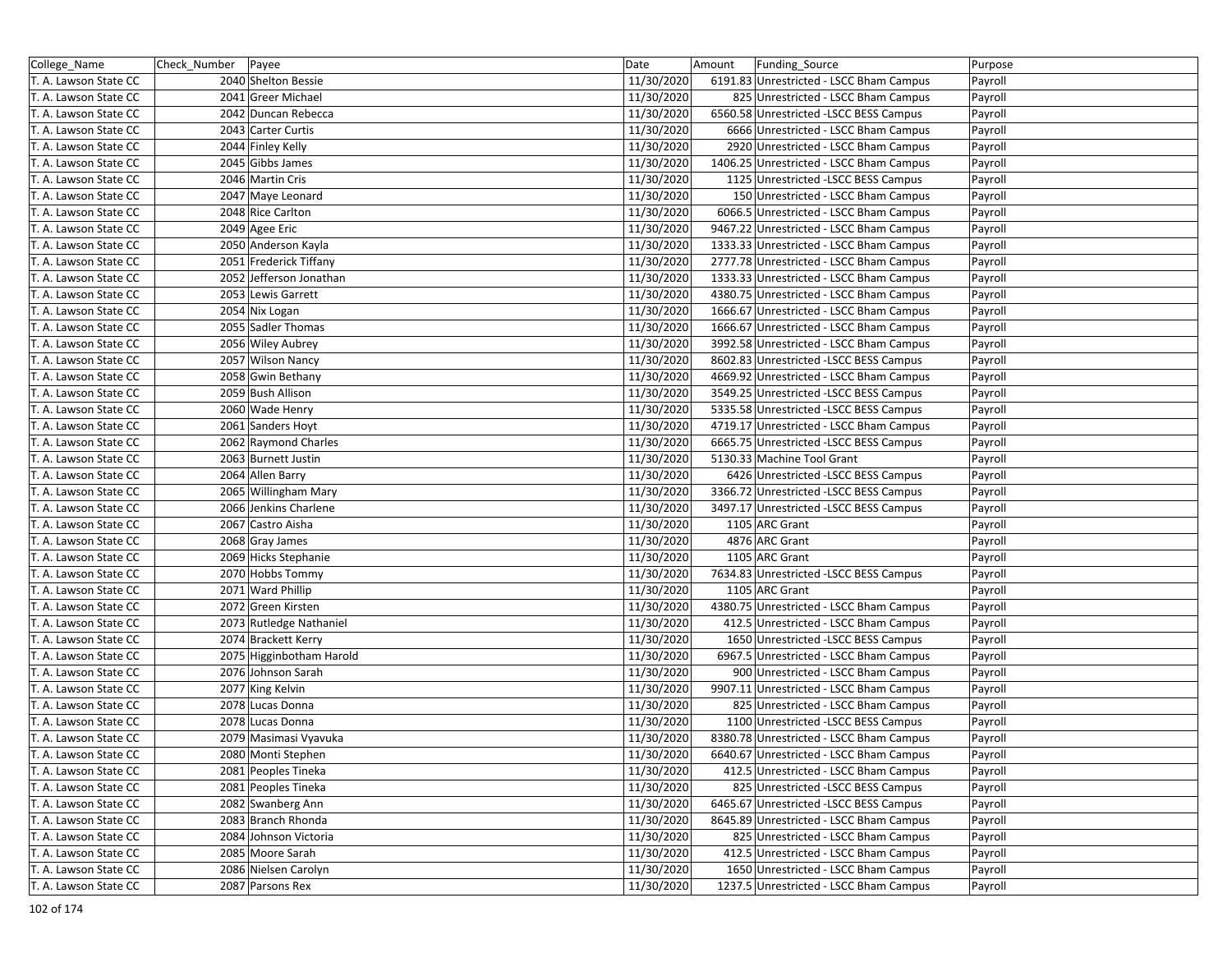| College_Name          | Check_Number Payee |                              | Date       | Amount | Funding_Source                          | Purpose |
|-----------------------|--------------------|------------------------------|------------|--------|-----------------------------------------|---------|
| T. A. Lawson State CC |                    | 2088 Scott Shervanae         | 11/30/2020 |        | 412.5 Unrestricted - LSCC Bham Campus   | Payroll |
| T. A. Lawson State CC |                    | 2089 Wilson Gregory          | 11/30/2020 |        | 825 Unrestricted - LSCC Bham Campus     | Payroll |
| T. A. Lawson State CC |                    | 2090 Johnson Williams Alicia | 11/30/2020 |        | 412.5 Unrestricted - LSCC Bham Campus   | Payroll |
| T. A. Lawson State CC |                    | 2091 Jones Gaybrielle        | 11/30/2020 |        | 1725 Unrestricted - LSCC Bham Campus    | Payroll |
| T. A. Lawson State CC |                    | 2092 Howard Eva              | 11/30/2020 |        | 1875 Unrestricted - LSCC Bham Campus    | Payroll |
| T. A. Lawson State CC |                    | 2093 Woods Arlene            | 11/30/2020 |        | 1875 Unrestricted - LSCC Bham Campus    | Payroll |
| T. A. Lawson State CC |                    | 2094 Datcher Korliss         | 11/30/2020 |        | 1031.25 Unrestricted - LSCC Bham Campus | Payroll |
| T. A. Lawson State CC |                    | 2095 Howard Toya             | 11/30/2020 |        | 825 Unrestricted - LSCC Bham Campus     | Payroll |
| T. A. Lawson State CC |                    | 2095 Howard Toya             | 11/30/2020 |        | 6089.06 Unrestricted -LSCC BESS Campus  | Payroll |
| T. A. Lawson State CC |                    | 2096 Morris Carlos           | 11/30/2020 |        | 6647.08 Unrestricted - LSCC Bham Campus | Payroll |
| T. A. Lawson State CC |                    | 2097 Roper Twaunta           | 11/30/2020 |        | 825 Unrestricted - LSCC Bham Campus     | Payroll |
| T. A. Lawson State CC |                    | 2098 Tubbs Venita            | 11/30/2020 |        | 7681.53 Unrestricted - LSCC Bham Campus | Payroll |
| T. A. Lawson State CC |                    | 2099 Morgan Rachel           | 11/30/2020 |        | 4750.58 Unrestricted - LSCC Bham Campus | Payroll |
| T. A. Lawson State CC |                    | 2100 Perdue Joshua           | 11/30/2020 |        | 1237.5 Unrestricted - LSCC Bham Campus  | Payroll |
| T. A. Lawson State CC |                    | 2101 Cartwell Zina           | 11/30/2020 |        | 412.5 Unrestricted - LSCC Bham Campus   | Payroll |
| T. A. Lawson State CC |                    | 2102 Landers James           | 11/30/2020 |        | 6830.33 Unrestricted - LSCC Bham Campus | Payroll |
| T. A. Lawson State CC |                    | 2103 West Matthew            | 11/30/2020 |        | 6540.28 Unrestricted - LSCC Bham Campus | Payroll |
| T. A. Lawson State CC |                    | 2104 Wyatt Likita            | 11/30/2020 |        | 2062.5 Unrestricted - LSCC Bham Campus  | Payroll |
| T. A. Lawson State CC |                    | 2105 Hill Jahman             | 11/30/2020 |        | 825 Unrestricted - LSCC Bham Campus     | Payroll |
| T. A. Lawson State CC |                    | 2106 Morgan Qunnice          | 11/30/2020 |        | 1650 Unrestricted - LSCC Bham Campus    | Payroll |
| T. A. Lawson State CC |                    | 2107 Rembert Marcus          | 11/30/2020 |        | 412.5 Unrestricted -LSCC BESS Campus    | Payroll |
| T. A. Lawson State CC |                    | 2107 Rembert Marcus          | 11/30/2020 |        | 825 Unrestricted - LSCC Bham Campus     | Payroll |
| T. A. Lawson State CC |                    | 2108 Rogers Natasha          | 11/30/2020 |        | 825 Unrestricted - LSCC Bham Campus     | Payroll |
| T. A. Lawson State CC |                    | 2109 Wilson Melanie          | 11/30/2020 |        | 6417.83 Unrestricted - LSCC Bham Campus | Payroll |
| T. A. Lawson State CC |                    | 2110 Guy Ann                 | 11/30/2020 |        | 6878.58 Unrestricted - LSCC Bham Campus | Payroll |
| T. A. Lawson State CC |                    | 2111 Chandler Malysa         | 11/30/2020 |        | 1100 Unrestricted - LSCC Bham Campus    | Payroll |
| T. A. Lawson State CC |                    | 2112 Chapatwala Kirit        | 11/30/2020 |        | 1800 Unrestricted - LSCC Bham Campus    | Payroll |
| T. A. Lawson State CC |                    | 2113 Dansby Sharetha         | 11/30/2020 |        | 550 Unrestricted - LSCC Bham Campus     | Payroll |
| T. A. Lawson State CC |                    | 2114 Ellison Mary            | 11/30/2020 |        | 600 Unrestricted -LSCC BESS Campus      | Payroll |
| T. A. Lawson State CC |                    | 2114 Ellison Mary            | 11/30/2020 |        | 8020.89 Unrestricted - LSCC Bham Campus | Payroll |
| T. A. Lawson State CC |                    | 2115 Flournoy Nikaela        | 11/30/2020 |        | 600 Unrestricted - LSCC Bham Campus     | Payroll |
| T. A. Lawson State CC |                    | 2116 Gilbert Wynell          | 11/30/2020 |        | 6884.11 Unrestricted - LSCC Bham Campus | Payroll |
| T. A. Lawson State CC |                    | 2117 Hare Trinity            | 11/30/2020 |        | 1050 Unrestricted - LSCC Bham Campus    | Payroll |
| T. A. Lawson State CC |                    | 2118 Johnson Shonteria       | 11/30/2020 |        | 1200 Unrestricted - LSCC Bham Campus    | Payroll |
| T. A. Lawson State CC |                    | 2119 Kellogg Laurie          | 11/30/2020 |        | 600 Unrestricted - LSCC Bham Campus     | Payroll |
| T. A. Lawson State CC |                    | 2120 Lomax Lillie            | 11/30/2020 |        | 2700 Unrestricted - LSCC Bham Campus    | Payroll |
| T. A. Lawson State CC |                    | 2121 Lopatina Nadejda        | 11/30/2020 |        | 8427.78 Unrestricted - LSCC Bham Campus | Payroll |
| T. A. Lawson State CC |                    | 2122 Royster Tamara          | 11/30/2020 |        | 1100 Unrestricted - LSCC Bham Campus    | Payroll |
| T. A. Lawson State CC |                    | 2123 Stewart Jeffery         | 11/30/2020 |        | 550 Unrestricted - LSCC Bham Campus     | Payroll |
| T. A. Lawson State CC |                    | 2124 Sumler Chassidy         | 11/30/2020 |        | 1100 Unrestricted - LSCC Bham Campus    | Payroll |
| T. A. Lawson State CC |                    | 2125 Wilson Tracey           | 11/30/2020 |        | 6785.5 Unrestricted - LSCC Bham Campus  | Payroll |
| T. A. Lawson State CC |                    | 2126 Cowart-Brown Emily      | 11/30/2020 |        | 1100 Unrestricted - LSCC Bham Campus    | Payroll |
| T. A. Lawson State CC |                    | 2127 Fowler Charles          | 11/30/2020 |        | 8914 Unrestricted -LSCC BESS Campus     | Payroll |
| T. A. Lawson State CC |                    | 2128 Holloway Weymon         | 11/30/2020 |        | 7884.11 Unrestricted -LSCC BESS Campus  | Payroll |
| T. A. Lawson State CC |                    | 2129 Jaber Reem              | 11/30/2020 |        | 825 Unrestricted - LSCC Bham Campus     | Payroll |
| T. A. Lawson State CC |                    | 2130 Jaraysi Naila           | 11/30/2020 |        | 5082.42 Unrestricted - LSCC Bham Campus | Payroll |
| T. A. Lawson State CC |                    | 2131 Martin Darlene          | 11/30/2020 |        | 8982.11 Unrestricted - LSCC Bham Campus | Payroll |
| T. A. Lawson State CC |                    | 2132 Monroe Jeanette         | 11/30/2020 |        | 600 Unrestricted - LSCC Bham Campus     | Payroll |
| T. A. Lawson State CC |                    | 2133 Thomas La'Tasha         | 11/30/2020 |        | 281.25 Unrestricted -LSCC BESS Campus   | Payroll |
| T. A. Lawson State CC |                    | 2133 Thomas La'Tasha         | 11/30/2020 |        | 1381.25 Unrestricted - LSCC Bham Campus | Payroll |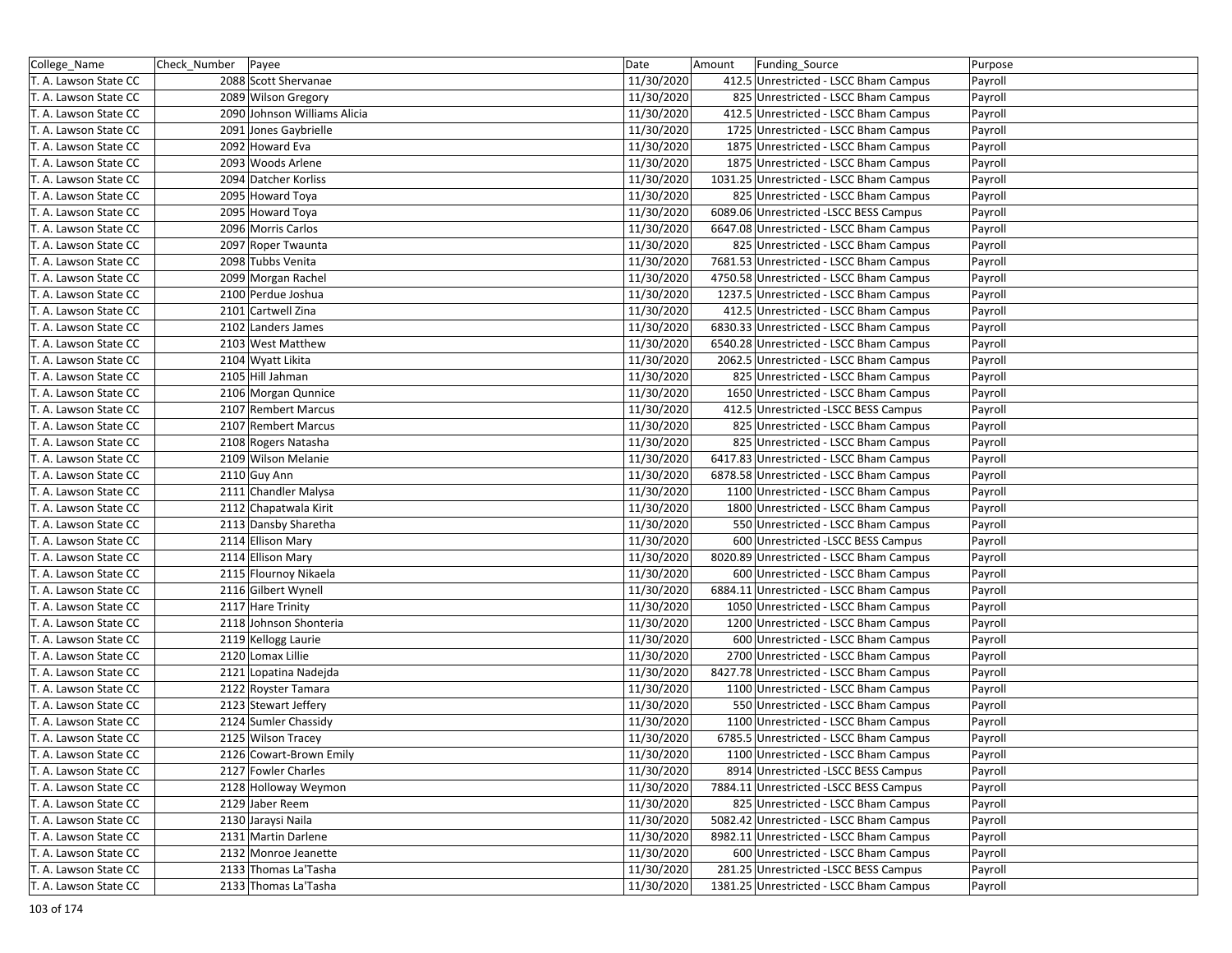| College_Name          | Check_Number   Payee     | Date       | Amount<br>Funding_Source                | Purpose |
|-----------------------|--------------------------|------------|-----------------------------------------|---------|
| T. A. Lawson State CC | 2134 Thomas Shawanda     | 11/30/2020 | 616.67 STEAM                            | Payroll |
| T. A. Lawson State CC | 2134 Thomas Shawanda     | 11/30/2020 | 2258.33 Unrestricted -LSCC BESS Campus  | Payroll |
| T. A. Lawson State CC | 2134 Thomas Shawanda     | 11/30/2020 | 3387.5 Multi Fed- HBCU 2PI STEM E3 NSF  | Payroll |
| T. A. Lawson State CC | 2135 Bryant William      | 11/30/2020 | 2400 Unrestricted -LSCC BESS Campus     | Payroll |
| T. A. Lawson State CC | 2136 Appling Edna        | 11/30/2020 | 5064.33 AE - State Regular              | Payroll |
| T. A. Lawson State CC | 2137 Billingsley Tunisia | 11/30/2020 | 2309.58 AE - State Regular              | Payroll |
| T. A. Lawson State CC | 2138 Ekundayo Gwendolyn  | 11/30/2020 | 5838.58 AE-Federal Regular              | Payroll |
| T. A. Lawson State CC | 2139 Graves Willie       | 11/30/2020 | 1308.04 Unrestricted - LSCC Bham Campus | Payroll |
| T. A. Lawson State CC | 2139 Graves Willie       | 11/30/2020 | 5232.18 AE - State Regular              | Payroll |
| T. A. Lawson State CC | 2140 Lee Ricky           | 11/30/2020 | 1831.16 AE - State Regular              | Payroll |
| T. A. Lawson State CC | 2140 Lee Ricky           | 11/30/2020 | 1831.17 Unrestricted - LSCC Bham Campus | Payroll |
| T. A. Lawson State CC | 2141 Nix Alcedra         | 11/30/2020 | 2163.33 AE - State Regular              | Payroll |
| T. A. Lawson State CC | 2142 Rayfield Mary       | 11/30/2020 | 3415.17 AE-Federal Regular              | Payroll |
| T. A. Lawson State CC | 2143 White Charlette     | 11/30/2020 | 4899.25 AE-Federal Regular              | Payroll |
| T. A. Lawson State CC | 2144 Brazzill James      | 11/30/2020 | 962.5 Unrestricted - LSCC Bham Campus   | Payroll |
| T. A. Lawson State CC | 2145 Brown Mavis         | 11/30/2020 | 1100 Unrestricted - LSCC Bham Campus    | Payroll |
| T. A. Lawson State CC | 2146 Lewis Aisha         | 11/30/2020 | 7159.11 Unrestricted - LSCC Bham Campus | Payroll |
| T. A. Lawson State CC | 2147 Martin Cicely       | 11/30/2020 | 2252 Student Support Service-Bess 20 21 | Payroll |
| T. A. Lawson State CC | 2147 Martin Cicely       | 11/30/2020 | 2802 Unrestricted -LSCC BESS Campus     | Payroll |
| T. A. Lawson State CC | 2148 Spencer Marilyn     | 11/30/2020 | 1237.5 Unrestricted - LSCC Bham Campus  | Payroll |
| T. A. Lawson State CC | 2149 Stallworth Emmit    | 11/30/2020 | 687.5 Unrestricted - LSCC Bham Campus   | Payroll |
| T. A. Lawson State CC | 2150 Burden Cedric       | 11/30/2020 | 8432.11 Unrestricted - LSCC Bham Campus | Payroll |
| T. A. Lawson State CC | 2151 French Joyce        | 11/30/2020 | 1100 Unrestricted - LSCC Bham Campus    | Payroll |
| T. A. Lawson State CC | 2152 Hall Sandra         | 11/30/2020 | 2550 Unrestricted - LSCC Bham Campus    | Payroll |
| T. A. Lawson State CC | 2152 Hall Sandra         | 11/30/2020 | 4997.08 Unrestricted -LSCC BESS Campus  | Payroll |
| T. A. Lawson State CC | 2153 Millender Shelly    | 11/30/2020 | 7762.56 Title III B 2021                | Payroll |
| T. A. Lawson State CC | 2154 Harbour Clayton     | 11/30/2020 | 5089 Unrestricted -LSCC BESS Campus     | Payroll |
| T. A. Lawson State CC | 2155 Moore Brian         | 11/30/2020 | 6334.11 Unrestricted -LSCC BESS Campus  | Payroll |
| T. A. Lawson State CC | 2156 Sweatmon Rayburn    | 11/30/2020 | 7062.78 Unrestricted -LSCC BESS Campus  | Payroll |
| T. A. Lawson State CC | 2157 Berry James         | 11/30/2020 | 6334.11 Unrestricted -LSCC BESS Campus  | Payroll |
| T. A. Lawson State CC | 2158 Gatson Alga         | 11/30/2020 | 4997.08 Unrestricted - LSCC Bham Campus | Payroll |
| T. A. Lawson State CC | 2159 Rowe Darryl         | 11/30/2020 | 4658.67 Unrestricted - LSCC Bham Campus | Payroll |
| T. A. Lawson State CC | 2160 Halbert Alan        | 11/30/2020 | 4412.08 Unrestricted -LSCC BESS Campus  | Payroll |
| T. A. Lawson State CC | 2161 Harris John         | 11/30/2020 | 5695.08 Unrestricted -LSCC BESS Campus  | Payroll |
| T. A. Lawson State CC | 2162 Wilkerson Pier      | 11/30/2020 | 5735.58 Unrestricted - LSCC Bham Campus | Payroll |
| T. A. Lawson State CC | 2163 Williams Roosevelt  | 11/30/2020 | 4905.17 Unrestricted -LSCC BESS Campus  | Payroll |
| T. A. Lawson State CC | 2164 Elliott Adam        | 11/30/2020 | 4412.08 Title III B 2021                | Payroll |
| T. A. Lawson State CC | 2165 Rinsky Laura        | 11/30/2020 | 4750.58 Unrestricted - LSCC Bham Campus | Payroll |
| T. A. Lawson State CC | 2166 Lyles Henry         | 11/30/2020 | 4165.67 Unrestricted -LSCC BESS Campus  | Payroll |
| T. A. Lawson State CC | 2167 Gardner Isadore     | 11/30/2020 | 6662.78 Unrestricted - LSCC Bham Campus | Payroll |
| T. A. Lawson State CC | 2168 Jackson Wanda       | 11/30/2020 | 3167.5 Unrestricted - LSCC Bham Campus  | Payroll |
| T. A. Lawson State CC | 2169 Lamb Allen          | 11/30/2020 | 5389.78 Unrestricted -LSCC BESS Campus  | Payroll |
| T. A. Lawson State CC | 2170 Lybrand William     | 11/30/2020 | 5882.78 Unrestricted -LSCC BESS Campus  | Payroll |
| T. A. Lawson State CC | 2171 Berryman Thomas     | 11/30/2020 | 8007.11 Unrestricted -LSCC BESS Campus  | Payroll |
| T. A. Lawson State CC | 2172 Bennett Carolyn     | 11/30/2020 | 3992.58 Unrestricted - LSCC Bham Campus | Payroll |
| T. A. Lawson State CC | 2173 Davis Sherri        | 11/30/2020 | 1718.77 Unrestricted - LSCC Bham Campus | Payroll |
| T. A. Lawson State CC | 2173 Davis Sherri        | 11/30/2020 | 9739.74 Title III B 2021                | Payroll |
| T. A. Lawson State CC | 2174 Smith Kamille       | 11/30/2020 | 3415.17 Unrestricted -LSCC BESS Campus  | Payroll |
| T. A. Lawson State CC | 2175 Billups Marcus      | 11/30/2020 | 4614.58 Title III B 2021                | Payroll |
| T. A. Lawson State CC | 2176 Mankowich James     | 11/30/2020 | 1374.27 Unrestricted - LSCC Bham Campus | Payroll |
|                       |                          |            |                                         |         |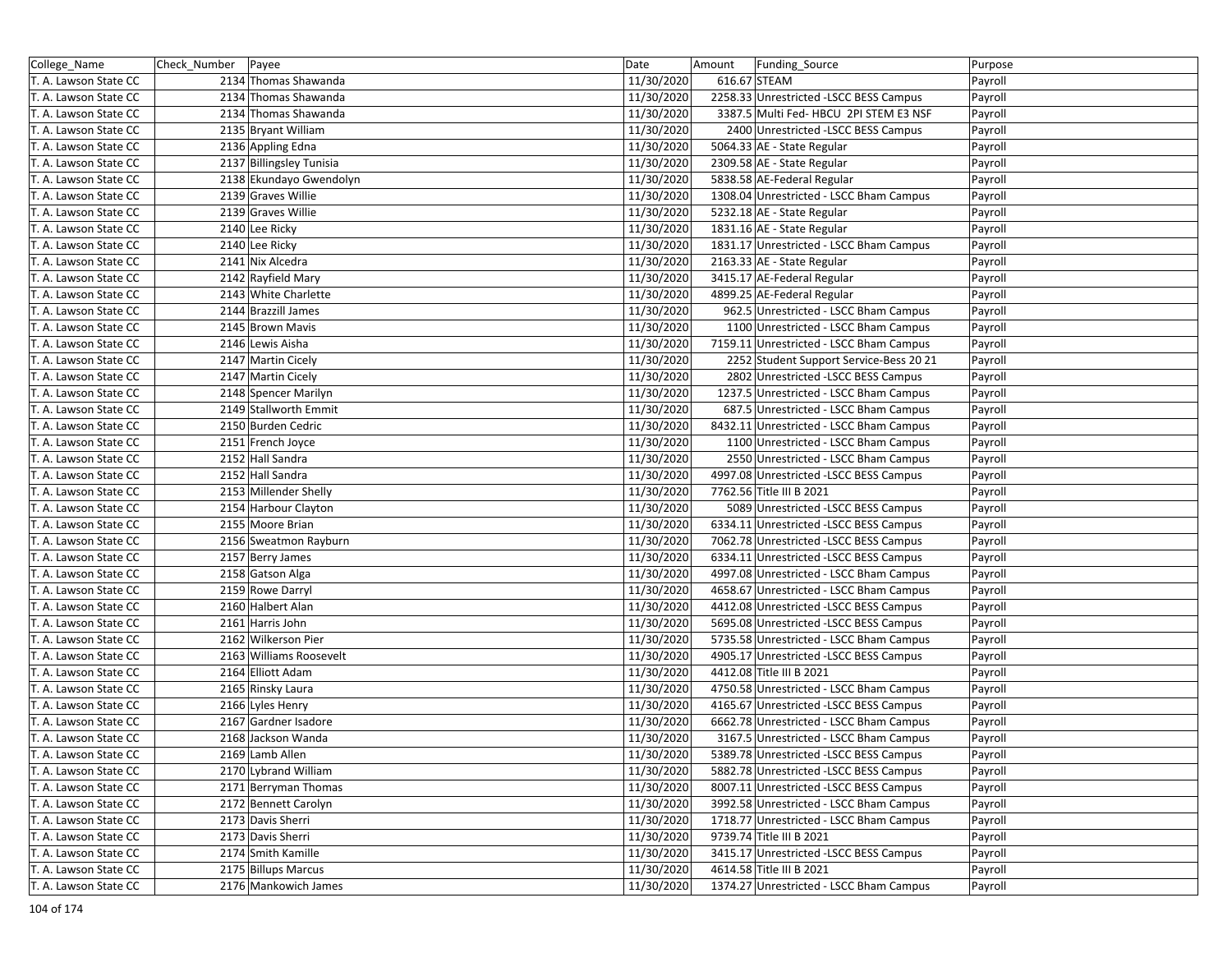| College_Name          | Check_Number   Payee |                                         | Date       | Amount | Funding_Source                           | Purpose |
|-----------------------|----------------------|-----------------------------------------|------------|--------|------------------------------------------|---------|
| T. A. Lawson State CC |                      | 2176 Mankowich James                    | 11/30/2020 |        | 6260.56 Title III B 2021                 | Payroll |
| T. A. Lawson State CC |                      | 2177 Stephens Ronnie                    | 11/30/2020 |        | 7925.33 Unrestricted -LSCC BESS Campus   | Payroll |
| T. A. Lawson State CC |                      | 2178 Beauchamp Matrika                  | 11/30/2020 |        | 3414.67 Unrestricted - LSCC Bham Campus  | Payroll |
| T. A. Lawson State CC |                      | 2179 Champion Carol                     | 11/30/2020 |        | 4652.5 Unrestricted -LSCC BESS Campus    | Payroll |
| T. A. Lawson State CC |                      | 2180 Henry Dorothy                      | 11/30/2020 |        | 5064.33 Unrestricted -LSCC BESS Campus   | Payroll |
| T. A. Lawson State CC |                      | 2181 Minnifield Tomeka                  | 11/30/2020 |        | 3827.33 Unrestricted - LSCC Bham Campus  | Payroll |
| T. A. Lawson State CC |                      | 2182 Rowry James                        | 11/30/2020 |        | 3085.08 Unrestricted -LSCC BESS Campus   | Payroll |
| T. A. Lawson State CC |                      | 2183 Pruitt Karl                        | 11/30/2020 |        | 10355.42 Unrestricted - LSCC Bham Campus | Payroll |
| T. A. Lawson State CC |                      | 2184 Saxton Rosemella                   | 11/30/2020 |        | 3580.25 Unrestricted - LSCC Bham Campus  | Payroll |
| T. A. Lawson State CC |                      | 2185 James Kesha                        | 11/30/2020 |        | 876.95 Unrestricted - LSCC Bham Campus   | Payroll |
| T. A. Lawson State CC |                      | 2185 James Kesha                        | 11/30/2020 |        | 1100 TM - J-STEM Enrollment              | Payroll |
| T. A. Lawson State CC |                      | 2185 James Kesha                        | 11/30/2020 |        | 7892.55 Title III B 2021                 | Payroll |
| T. A. Lawson State CC |                      | 2186 Carroll Leigh                      | 11/30/2020 |        | 3415.17 Title III B 2021                 | Payroll |
| T. A. Lawson State CC |                      | 2187 Dennard Harold                     | 11/30/2020 |        | 3827.33 Unrestricted - LSCC Bham Campus  | Payroll |
| T. A. Lawson State CC |                      | 2188 Dyck Sabrina                       | 11/30/2020 |        | 4595.83 Unrestricted - LSCC Bham Campus  | Payroll |
| T. A. Lawson State CC |                      | 2189 Glasco-Gueye Cassandra             | 11/30/2020 |        | 2920 Unrestricted - LSCC Bham Campus     | Payroll |
| T. A. Lawson State CC |                      | 2190 Kennedy Julie                      | 11/30/2020 |        | 6734.11 Unrestricted - LSCC Bham Campus  | Payroll |
| T. A. Lawson State CC |                      | 2191 Knolan Shanita                     | 11/30/2020 |        | 3414.67 Unrestricted - LSCC Bham Campus  | Payroll |
| T. A. Lawson State CC |                      | 2192 Porter Michael                     | 11/30/2020 |        | 6456.67 Unrestricted -LSCC BESS Campus   | Payroll |
| T. A. Lawson State CC |                      | 2193 Simpson Tracy                      | 11/30/2020 |        | 5676.56 Unrestricted -LSCC BESS Campus   | Payroll |
| T. A. Lawson State CC |                      | 2194 Herndon Renay                      | 11/30/2020 |        | 7062.78 Unrestricted - LSCC BESS Campus  | Payroll |
| T. A. Lawson State CC |                      | 2195 Jones Janine                       | 11/30/2020 |        | 5342 Unrestricted - LSCC Bham Campus     | Payroll |
| T. A. Lawson State CC |                      | 2196 Moore Kimberly                     | 11/30/2020 |        | 5342 Unrestricted -LSCC BESS Campus      | Payroll |
| T. A. Lawson State CC |                      | 2197 Thomas Lorenza                     | 11/30/2020 |        | 5694.58 Unrestricted -LSCC BESS Campus   | Payroll |
| T. A. Lawson State CC |                      | 2198 Allen Darren                       | 11/30/2020 |        | 9879.92 Unrestricted - LSCC Bham Campus  | Payroll |
| T. A. Lawson State CC |                      | 2199 Harviley Margaret                  | 11/30/2020 |        | 2837.75 Unrestricted - LSCC Bham Campus  | Payroll |
| T. A. Lawson State CC |                      | 2200 Croskey Angela                     | 11/30/2020 |        | 3992.58 Title III B 2021                 | Payroll |
| T. A. Lawson State CC |                      | 2201 Hollins Cassandra                  | 11/30/2020 |        | 8764.08 Unrestricted - LSCC Bham Campus  | Payroll |
| T. A. Lawson State CC |                      | 2202 Jones Denise                       | 11/30/2020 |        | 3580.25 Unrestricted -LSCC BESS Campus   |         |
| T. A. Lawson State CC |                      | 2203 Lewis Courtney                     | 11/30/2020 |        | 3250.08 Unrestricted -LSCC BESS Campus   | Payroll |
|                       |                      |                                         | 11/30/2020 |        |                                          | Payroll |
| T. A. Lawson State CC |                      | 2204 Rasbury Robin<br>2205 Tims Chandra | 11/30/2020 |        | 3745.42 Unrestricted - LSCC Bham Campus  | Payroll |
| T. A. Lawson State CC |                      |                                         |            |        | 2920.5 Unrestricted -LSCC BESS Campus    | Payroll |
| T. A. Lawson State CC |                      | 2206 Williams Sharon                    | 11/30/2020 |        | 5916.17 Unrestricted -LSCC BESS Campus   | Payroll |
| T. A. Lawson State CC |                      | 2207 Alvarado Jose                      | 11/30/2020 |        | 4656.49 Unrestricted - LSCC Bham Campus  | Payroll |
| T. A. Lawson State CC |                      | 2208 Harrell Katrina                    | 11/30/2020 |        | 5279.92 Unrestricted - LSCC Bham Campus  | Payroll |
| T. A. Lawson State CC |                      | 2209 Hollins Joseph                     | 11/30/2020 |        | 4864.83 Unrestricted -LSCC BESS Campus   | Payroll |
| T. A. Lawson State CC |                      | 2210 Holman Bernard                     | 11/30/2020 |        | 3085.08 Unrestricted - LSCC Bham Campus  | Payroll |
| T. A. Lawson State CC |                      | 2211 Moore Chiquita                     | 11/30/2020 |        | 2755.17 Unrestricted - LSCC Bham Campus  | Payroll |
| T. A. Lawson State CC |                      | 2212 Streety Audra                      | 11/30/2020 |        | 3415.17 Unrestricted -LSCC BESS Campus   | Payroll |
| T. A. Lawson State CC |                      | 2213 Waluyn Dorian                      | 11/30/2020 |        | 777.33 Title III B 2021                  | Payroll |
| T. A. Lawson State CC |                      | 2213 Waluyn Dorian                      | 11/30/2020 |        | 5511.58 Unrestricted -LSCC BESS Campus   | Payroll |
| T. A. Lawson State CC |                      | 2214 Williams Amicka                    | 11/30/2020 |        | 3580.25 Unrestricted -LSCC BESS Campus   | Payroll |
| T. A. Lawson State CC |                      | 2215 Williams Catherine                 | 11/30/2020 |        | 2672.67 Unrestricted - LSCC BESS Campus  | Payroll |
| T. A. Lawson State CC |                      | 2216 Atkins Torlise                     | 11/30/2020 |        | 2672.67 Unrestricted - LSCC Bham Campus  | Payroll |
| T. A. Lawson State CC |                      | 2217 Bush Ashley                        | 11/30/2020 |        | 2755.17 Unrestricted -LSCC BESS Campus   | Payroll |
| T. A. Lawson State CC |                      | 2218 Chisem Lori                        | 11/30/2020 |        | 6942 Unrestricted -LSCC BESS Campus      | Payroll |
| T. A. Lawson State CC |                      | 2219 Hyde Brenda                        | 11/30/2020 |        | 3250.08 Unrestricted -LSCC BESS Campus   | Payroll |
| T. A. Lawson State CC |                      | 2220 Wiley Ashley                       | 11/30/2020 |        | 3662.33 Unrestricted -LSCC BESS Campus   | Payroll |
| T. A. Lawson State CC |                      | 2221 Harper Lesley                      | 11/30/2020 |        | 4487 Title III B 2021                    | Payroll |
| T. A. Lawson State CC |                      | 2222 Bell Davina                        | 11/30/2020 |        | 1100 Student Support Service-Bess 19 20  | Payroll |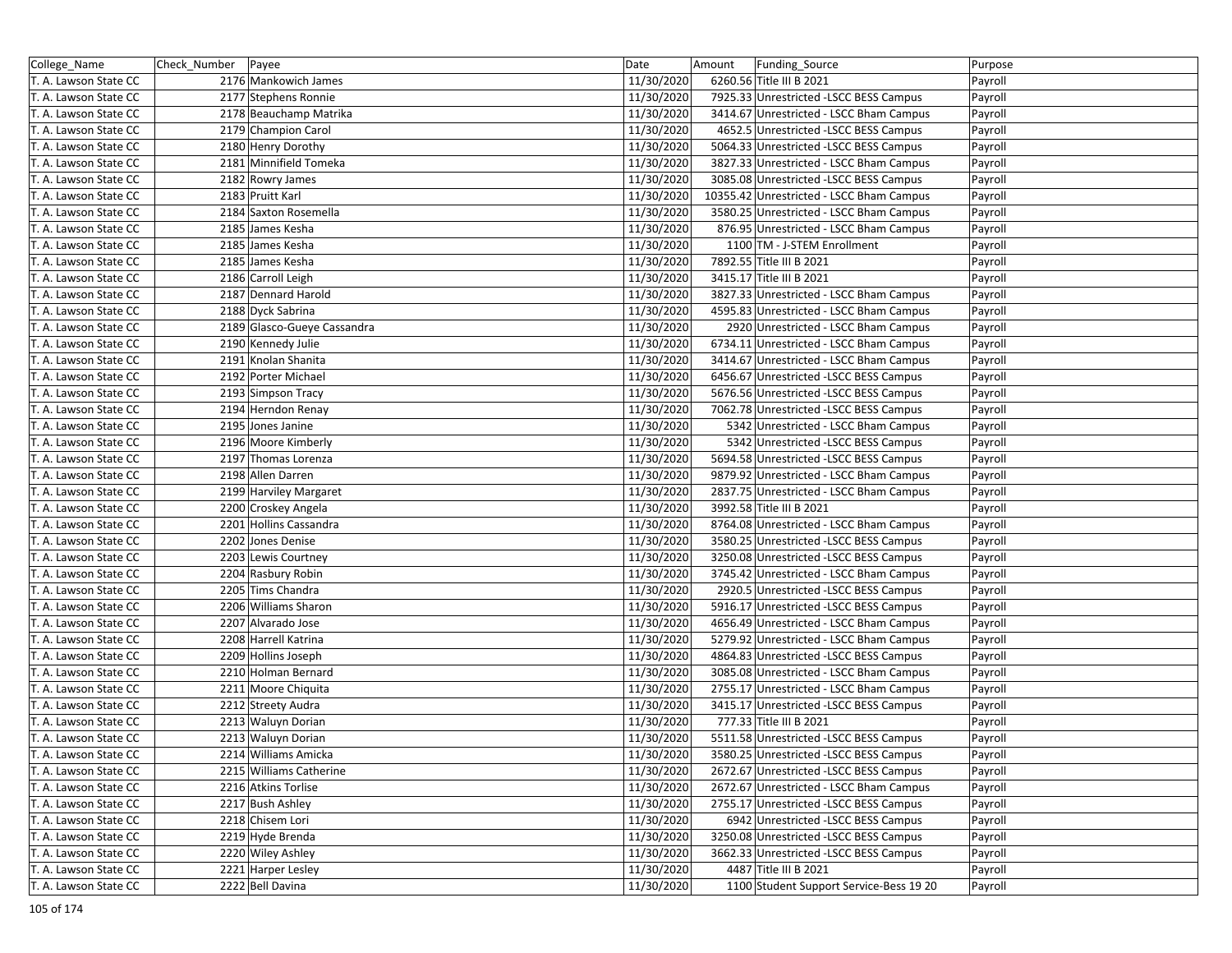| College_Name          | Check Number Payee |                          | Date       | Amount | Funding_Source                             | Purpose |
|-----------------------|--------------------|--------------------------|------------|--------|--------------------------------------------|---------|
| T. A. Lawson State CC |                    | 2223 Crawford Mattie     | 11/30/2020 |        | 6484.17 Upward Bound 20-21                 | Payroll |
| T. A. Lawson State CC |                    | 2224 Harris Lasharron    | 11/30/2020 |        | 4870.75 Student Support Service-Bess 20 21 | Payroll |
| T. A. Lawson State CC |                    | 2225 Hudson Nkenge       | 11/30/2020 |        | 4817.17 Student Support Service-Bhm 20 21  | Payroll |
| T. A. Lawson State CC |                    | 2226 Ike Dottie          | 11/30/2020 |        | 1905 Student Support Service-Bhm 20 21     | Payroll |
| T. A. Lawson State CC |                    | 2227 Lewis Keisha        | 11/30/2020 |        | 4437.08 Student Support Service-Bess 20 21 | Payroll |
| T. A. Lawson State CC |                    | 2228 Lewis Tomeka        | 11/30/2020 |        | 2755.17 Student Support Service-Bess 20 21 | Payroll |
| T. A. Lawson State CC |                    | 2229 Nix Latasha         | 11/30/2020 |        | 4709.33 Student Support Service-Bhm 20 21  | Payroll |
| T. A. Lawson State CC |                    | 2230 Rice Janice         | 11/30/2020 |        | 3002.75 Student Support Service-Bhm 20 21  | Payroll |
| T. A. Lawson State CC |                    | 2231 Moore Tanita        | 11/30/2020 |        | 3415.17 Unrestricted - LSCC Bham Campus    | Payroll |
| T. A. Lawson State CC |                    | 2232 Haley Akilih        | 11/30/2020 |        | 4654.27 Unrestricted -LSCC BESS Campus     | Payroll |
| T. A. Lawson State CC |                    | 2233 Odell Kiele         | 11/30/2020 |        | 2342.42 Unrestricted - LSCC Bham Campus    | Payroll |
| T. A. Lawson State CC |                    | 2234 Bennett Rashun      | 11/30/2020 |        | 4156.92 Unrestricted - LSCC Bham Campus    | Payroll |
| T. A. Lawson State CC |                    | 2235 Conwell Nicola      | 11/30/2020 |        | 3827.33 Unrestricted - LSCC Bham Campus    | Payroll |
| T. A. Lawson State CC |                    | 2236 Currington Juanita  | 11/30/2020 |        | 4404.92 Unrestricted - LSCC Bham Campus    | Payroll |
| T. A. Lawson State CC |                    | 2237 Hall Angela         | 11/30/2020 |        | 1996.12 Title III B 2021                   | Payroll |
| T. A. Lawson State CC |                    | 2237 Hall Angela         | 11/30/2020 |        | 1996.13 Unrestricted - LSCC Bham Campus    | Payroll |
| T. A. Lawson State CC |                    | 2238 Johnson Sharon      | 11/30/2020 |        | 3580.25 Unrestricted -LSCC BESS Campus     | Payroll |
| T. A. Lawson State CC |                    | 2239 Lawrence Craig      | 11/30/2020 |        | 9110 Unrestricted -LSCC BESS Campus        | Payroll |
| T. A. Lawson State CC |                    | 2240 McCary Rosalyn      | 11/30/2020 |        | 2837.75 Unrestricted - LSCC Bham Campus    | Payroll |
| T. A. Lawson State CC |                    | 2241 Granville Alexis    | 11/30/2020 |        | 4845.33 Unrestricted - LSCC Bham Campus    | Payroll |
| T. A. Lawson State CC |                    | 2242 Silas Monique       | 11/30/2020 |        | 2290.45 Unrestricted - LSCC Bham Campus    | Payroll |
| T. A. Lawson State CC |                    | 2242 Silas Monique       | 11/30/2020 |        | 5344.38 Title III B 2021                   | Payroll |
| T. A. Lawson State CC |                    | 2243 Glass Jamie         | 11/30/2020 |        | 6277.67 Unrestricted -LSCC BESS Campus     | Payroll |
| T. A. Lawson State CC |                    | 2244 Owens Wynda         | 11/30/2020 |        | 3085.58 Unrestricted - LSCC Bham Campus    | Payroll |
| T. A. Lawson State CC |                    | 2245 Riggins Traci       | 11/30/2020 |        | 3167.92 Unrestricted -LSCC BESS Campus     | Payroll |
| T. A. Lawson State CC |                    | 2246 Spencer Victor      | 11/30/2020 |        | 3167.92 Unrestricted - LSCC Bham Campus    | Payroll |
| T. A. Lawson State CC |                    | 2247 Albright Geri       | 11/30/2020 |        | 8764.08 Unrestricted - LSCC Bham Campus    | Payroll |
| T. A. Lawson State CC |                    | 2248 Bryant Lola         | 11/30/2020 |        | 4157.58 Unrestricted - LSCC Bham Campus    | Payroll |
| T. A. Lawson State CC |                    | 2249 Kirk Naquela        | 11/30/2020 |        | 3167.5 Unrestricted - LSCC Bham Campus     | Payroll |
| T. A. Lawson State CC |                    | 2250 Billingsley William | 11/30/2020 |        | 2837.75 Unrestricted -LSCC BESS Campus     | Payroll |
| T. A. Lawson State CC |                    | 2251 Blanton James       | 11/30/2020 |        | 8118.75 Unrestricted - LSCC Bham Campus    | Payroll |
| T. A. Lawson State CC |                    | 2252 Hubbart Ray         | 11/30/2020 |        | 3002.75 Unrestricted - LSCC Bham Campus    | Payroll |
| T. A. Lawson State CC |                    | 2253 Hudson Michelle     | 11/30/2020 |        | 2755.42 Unrestricted - LSCC Bham Campus    | Payroll |
| T. A. Lawson State CC |                    | 2254 Polk Tyrone         | 11/30/2020 |        | 2590 Unrestricted - LSCC Bham Campus       | Payroll |
| T. A. Lawson State CC |                    | 2255 Watson Larry        | 11/30/2020 |        | 2837.75 Unrestricted - LSCC Bham Campus    | Payroll |
| T. A. Lawson State CC |                    | 2256 Green Myrtes        | 11/30/2020 |        | 9755.42 Title III B 2021                   | Payroll |
| T. A. Lawson State CC |                    | 2257 Horn Wendy          | 11/30/2020 |        | 6483.25 Unrestricted - LSCC Bham Campus    | Payroll |
| T. A. Lawson State CC |                    | 2258 Todd Eula           | 11/30/2020 |        | 481.72 Unrestricted - LSCC Bham Campus     | Payroll |
| T. A. Lawson State CC |                    | 2258 Todd Eula           | 11/30/2020 |        | 4335.45 Title III B 2021                   | Payroll |
| T. A. Lawson State CC |                    | 2259 Best Leeann         | 11/30/2020 |        | 4292.58 Unrestricted -LSCC BESS Campus     | Payroll |
| T. A. Lawson State CC |                    | 2260 Moon Jason          | 11/30/2020 |        | 3745.42 Unrestricted -LSCC BESS Campus     | Payroll |
| T. A. Lawson State CC |                    | 2261 Yancy Jonathan      | 11/30/2020 |        | 8118.75 Unrestricted -LSCC BESS Campus     | Payroll |
| T. A. Lawson State CC |                    | 2262 Blue Jarvis         | 11/30/2020 |        | 5087.58 Unrestricted - LSCC Bham Campus    | Payroll |
| T. A. Lawson State CC |                    | 2263 Byrd Ralph          | 11/30/2020 |        | 3415.17 Unrestricted - LSCC Bham Campus    | Payroll |
| T. A. Lawson State CC |                    | 2264 Caldwell Vincent    | 11/30/2020 |        | 2201.5 Unrestricted -LSCC BESS Campus      | Payroll |
| T. A. Lawson State CC |                    | 2265 Grammer Roy         | 11/30/2020 |        | 4404.92 Unrestricted -LSCC BESS Campus     | Payroll |
| T. A. Lawson State CC |                    | 2266 Jackson Tavarious   | 11/30/2020 |        | 2755.42 Unrestricted - LSCC Bham Campus    | Payroll |
| T. A. Lawson State CC |                    | 2267 Avery Lasundra      | 11/30/2020 |        | 2128.25 Unrestricted - LSCC Bham Campus    | Payroll |
| T. A. Lawson State CC |                    | 2268 Colston Chester     | 11/30/2020 |        | 2563.17 Unrestricted - LSCC Bham Campus    | Payroll |
| T. A. Lawson State CC |                    | 2269 Robertson Audrey    | 11/30/2020 |        | 2636.33 Unrestricted - LSCC Bham Campus    | Payroll |
|                       |                    |                          |            |        |                                            |         |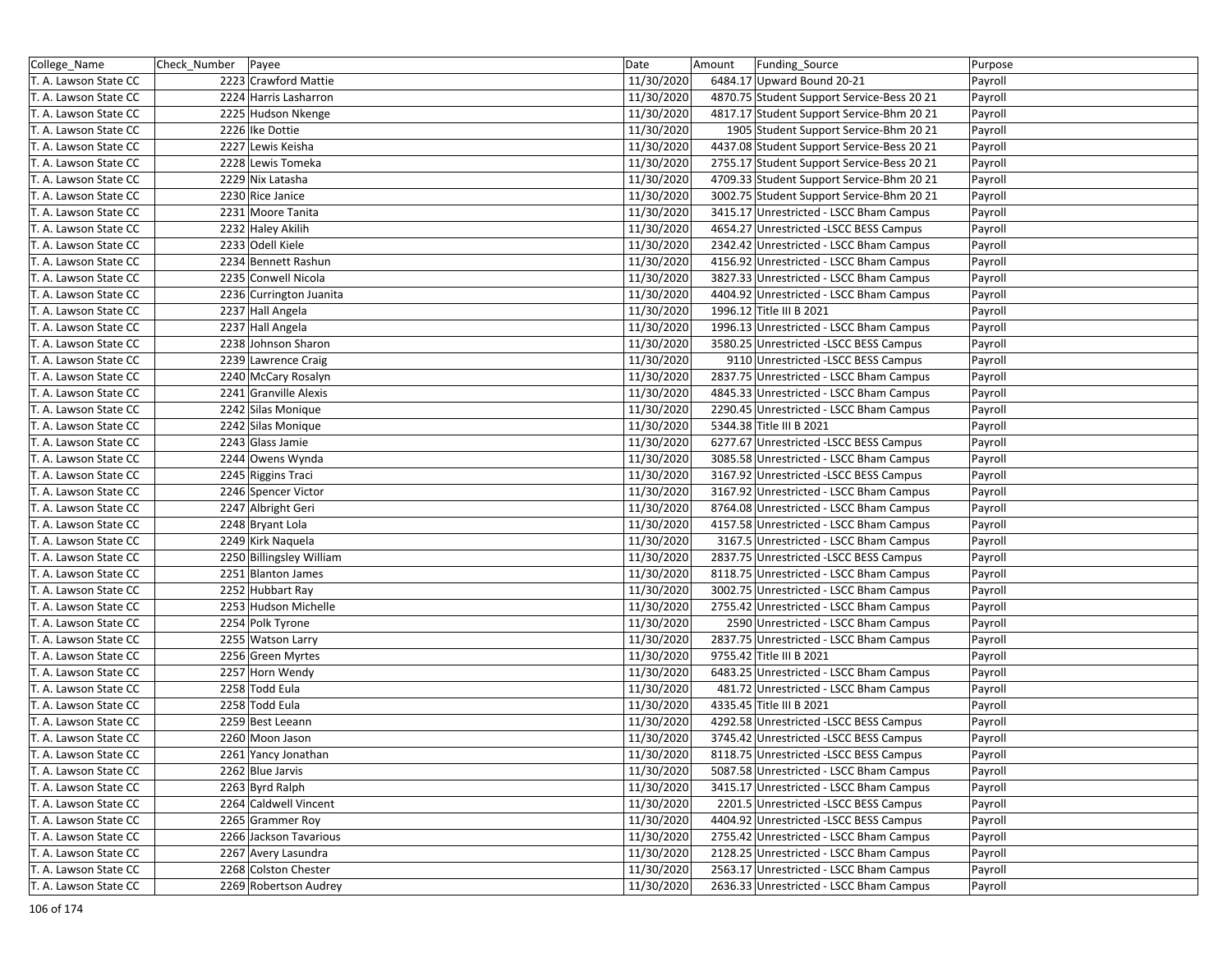| College_Name          | Check_Number   Payee |                             | Date       | Amount | Funding_Source                           | Purpose |
|-----------------------|----------------------|-----------------------------|------------|--------|------------------------------------------|---------|
| T. A. Lawson State CC |                      | 2270 Taylor Curtis          | 11/30/2020 |        | 3220.5 Unrestricted -LSCC BESS Campus    | Payroll |
| T. A. Lawson State CC |                      | 2271 Underwood Pamala       | 11/30/2020 |        | 2128.25 Unrestricted - LSCC Bham Campus  | Payroll |
| T. A. Lawson State CC |                      | 2272 Wren Linda             | 11/30/2020 |        | 3385.58 Unrestricted - LSCC Bham Campus  | Payroll |
| T. A. Lawson State CC |                      | 2273 Griffin Jimmie         | 11/30/2020 |        | 2201.5 Unrestricted -LSCC BESS Campus    | Payroll |
| T. A. Lawson State CC |                      | 2274 Jones Clarence         | 11/30/2020 |        | 4240.17 Unrestricted - LSCC Bham Campus  | Payroll |
| T. A. Lawson State CC |                      | 2275 Lewis Lashaundra       | 11/30/2020 |        | 3827.33 Unrestricted - LSCC Bham Campus  | Payroll |
| T. A. Lawson State CC |                      | 2276 Worthy Kenya           | 11/27/2020 |        | 1680 Unrestricted -LSCC BESS Campus      | Payroll |
| T. A. Lawson State CC |                      | 2277 Frazier Amanda         | 11/27/2020 |        | 754 Unrestricted - LSCC Bham Campus      | Payroll |
| T. A. Lawson State CC |                      | 2278 Harris Gail            | 11/27/2020 |        | 780 Unrestricted - LSCC Bham Campus      | Payroll |
| T. A. Lawson State CC |                      | 2279 Foster Willie          | 11/27/2020 |        | 440 Unrestricted -LSCC BESS Campus       | Payroll |
| T. A. Lawson State CC |                      | 2280 Thomas Brenda          | 11/27/2020 |        | 225.34 ARC Grant                         | Payroll |
| T. A. Lawson State CC |                      | 2280 Thomas Brenda          | 11/27/2020 |        | 676.03 Unrestricted -LSCC BESS Campus    | Payroll |
| T. A. Lawson State CC |                      | 2281 Woods Arlene           | 11/27/2020 |        | 459.38 Unrestricted - LSCC Bham Campus   | Payroll |
| T. A. Lawson State CC |                      | 2282 Dent Deborah           | 11/27/2020 |        | 1520 AE - State Regular                  | Payroll |
| T. A. Lawson State CC |                      | 2283 Fletcher La'Toya       | 11/27/2020 |        | 1020 AE - State Inst'l                   | Payroll |
| T. A. Lawson State CC |                      | 2284 Fowler Madilyn         | 11/27/2020 |        | 1080 AE - State Regular                  | Payroll |
| T. A. Lawson State CC |                      | 2285 Howard Richard         | 11/27/2020 |        | 704 AE-Federal Regular                   | Payroll |
| T. A. Lawson State CC |                      | 2286 James Bertha           | 11/27/2020 |        | 530.4 AE - State Regular                 | Payroll |
| T. A. Lawson State CC |                      | 2287 McDowell Cynthia       | 11/27/2020 |        | 1320 AE-Federal Regular                  | Payroll |
| T. A. Lawson State CC |                      | 2288 Miles Carlia           | 11/27/2020 |        | 1188 AE - State Regular                  | Payroll |
| T. A. Lawson State CC |                      | 2289 Nelson Donia           | 11/27/2020 |        | 1200 AE - State Regular                  | Payroll |
| T. A. Lawson State CC |                      | 2290 Owens Comenthia        | 11/27/2020 |        | 360 AE-Federal Regular                   | Payroll |
| T. A. Lawson State CC |                      | 2291 Wallace Ruth           | 11/27/2020 |        | 1474 AE - State Regular                  | Payroll |
| T. A. Lawson State CC |                      | 2292 Brown Mavis            | 11/27/2020 |        | 592.8 Student Support Service-Bess 20 21 | Payroll |
| T. A. Lawson State CC |                      | 2294 Powell Kellee          | 11/27/2020 |        | 994.5 Title III B 2021                   | Payroll |
| T. A. Lawson State CC |                      | 2295 Rayford Jeffrey        | 11/27/2020 |        | 880 Unrestricted -LSCC BESS Campus       | Payroll |
| T. A. Lawson State CC |                      | 2296 Carpenter Lawrence     | 11/27/2020 |        | 1656 Unrestricted - LSCC Bham Campus     | Payroll |
| T. A. Lawson State CC |                      | 2297 Maze Bryan             | 11/27/2020 |        | 1656 Unrestricted - LSCC Bham Campus     | Payroll |
| T. A. Lawson State CC |                      | 2298 Duke Whitney           | 11/27/2020 |        | 1472 Unrestricted - LSCC Bham Campus     | Payroll |
| T. A. Lawson State CC |                      | 2299 Houston Robyn          | 11/27/2020 |        | 1380 Unrestricted - LSCC Bham Campus     | Payroll |
| T. A. Lawson State CC |                      | 2300 Worford Edwina         | 11/27/2020 |        | 1472 Unrestricted - LSCC Bham Campus     | Payroll |
| T. A. Lawson State CC |                      | 2301 Lake Tyrek             | 11/27/2020 |        | 760 Title III B 2021                     | Payroll |
| T. A. Lawson State CC |                      | 2302 Webb Chasten           | 11/27/2020 |        | 830 Title III B 2021                     | Payroll |
| T. A. Lawson State CC |                      | 2303 Alexander Quinton      | 11/27/2020 |        | 390 Upward Bound 20-21                   | Payroll |
| T. A. Lawson State CC |                      | 2304 Bell Davina            | 11/27/2020 |        | 839.8 Student Support Service-Bess 20 21 | Payroll |
| T. A. Lawson State CC |                      | 2305 Bell Dovie             | 11/27/2020 |        | 2730 Upward Bound 20-21                  | Payroll |
| T. A. Lawson State CC |                      | 2306 Davis Lasheree         | 11/27/2020 |        | 2184 Upward Bound 20-21                  | Payroll |
| T. A. Lawson State CC |                      | 2307 George Kimani          | 11/27/2020 |        | 286 Upward Bound 20-21                   | Payroll |
| T. A. Lawson State CC |                      | 2308 Harris Erica           | 11/27/2020 |        | 624 Upward Bound 20-21                   | Payroll |
| T. A. Lawson State CC |                      | 2309 McDaniel Chrysanthemum | 11/27/2020 |        | 514.8 Upward Bound 20-21                 | Payroll |
| T. A. Lawson State CC |                      | 2310 Morris Jesseca         | 11/27/2020 |        | 286 Upward Bound 20-21                   | Payroll |
| T. A. Lawson State CC |                      | 2311 Orange Janice          | 11/27/2020 |        | 546 Upward Bound 20-21                   | Payroll |
| T. A. Lawson State CC |                      | 2312 Thomas Naomi           | 11/27/2020 |        | 457.6 Upward Bound 20-21                 | Payroll |
| T. A. Lawson State CC |                      | 2313 Williams Teresa        | 11/27/2020 |        | 702 Upward Bound 20-21                   | Payroll |
| T. A. Lawson State CC |                      | 2314 Wynn Waynenecka        | 11/27/2020 |        | 457.6 Upward Bound 20-21                 | Payroll |
| T. A. Lawson State CC |                      | 2315 Conwell Nakiyah        | 11/27/2020 |        | 816.7 Unrestricted - LSCC Bham Campus    | Payroll |
| T. A. Lawson State CC |                      | 2316 Hendon Jerelle         | 11/27/2020 |        | 1100 AE - State Regular                  | Payroll |
| T. A. Lawson State CC |                      | 2317 Dozier Jr James        | 11/27/2020 |        | 576 Unrestricted - LSCC Bham Campus      | Payroll |
| T. A. Lawson State CC |                      | 2318 Hosey Elisha           | 11/27/2020 |        | 672 Unrestricted - LSCC Bham Campus      | Payroll |
| T. A. Lawson State CC |                      | 2319 Anthony Cynthia        | 12/18/2020 |        | 20833.33 Unrestricted - LSCC Bham Campus | Payroll |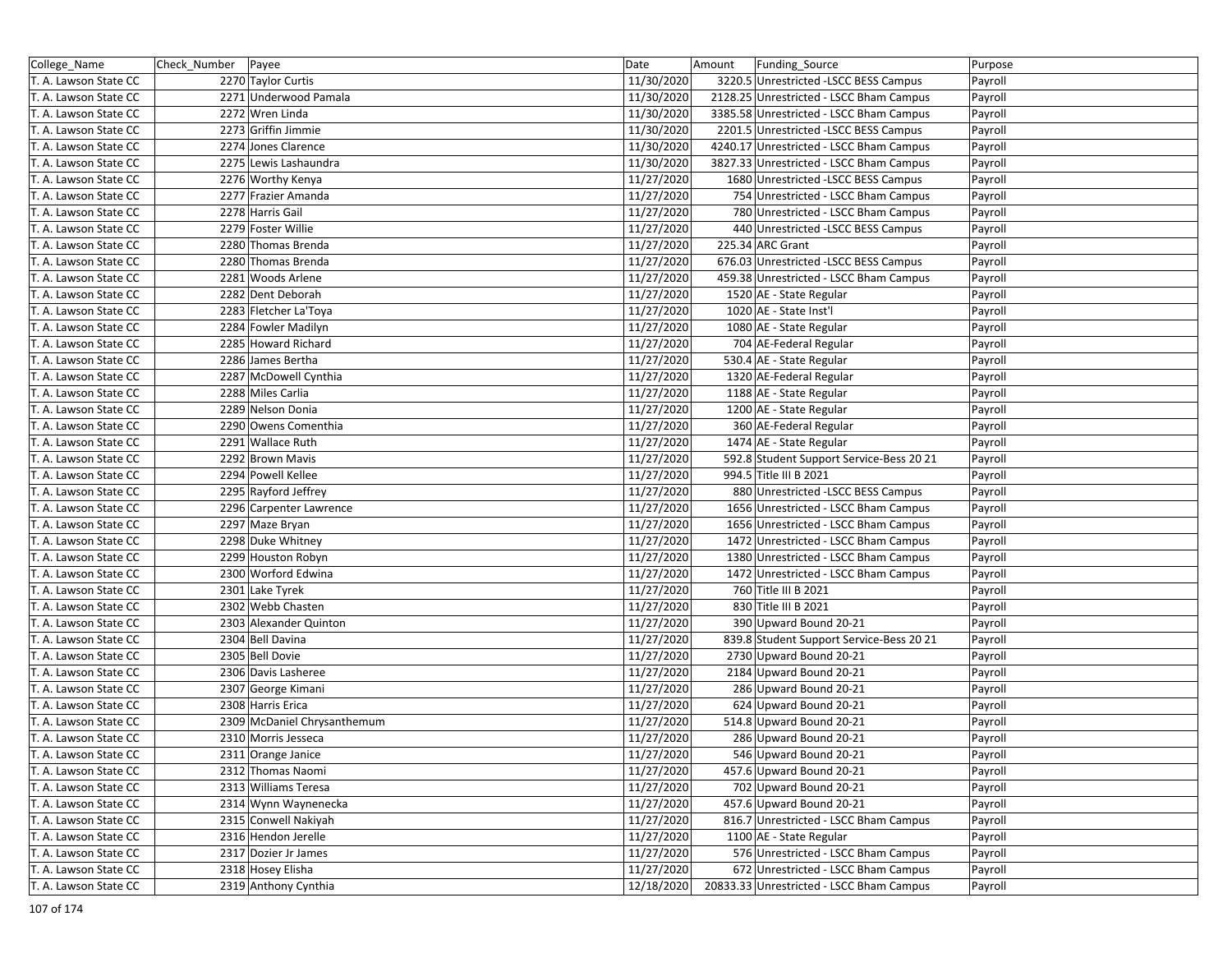| College_Name          | Check_Number   Payee |                         | Date       | Amount | Funding_Source                           | Purpose |
|-----------------------|----------------------|-------------------------|------------|--------|------------------------------------------|---------|
| T. A. Lawson State CC |                      | 2320 Billiet Rebecca    | 12/18/2020 |        | 4074.75 Unrestricted -LSCC BESS Campus   | Payroll |
| T. A. Lawson State CC |                      | 2321 Hall Rosiezier     | 12/18/2020 |        | 5477 Unrestricted - LSCC Bham Campus     | Payroll |
| T. A. Lawson State CC |                      | 2322 Olive Lisa         | 12/18/2020 |        | 4570 Unrestricted - LSCC Bham Campus     | Payroll |
| T. A. Lawson State CC |                      | 2323 Williams Vernona   | 12/18/2020 |        | 4652.5 Unrestricted - LSCC Bham Campus   | Payroll |
| T. A. Lawson State CC |                      | 2324 Crawford Bruce     | 12/18/2020 |        | 11911.09 Unrestricted - LSCC Bham Campus | Payroll |
| T. A. Lawson State CC |                      | 2325 McKenzie Kimberly  | 12/18/2020 |        | 4652.5 Unrestricted - LSCC Bham Campus   | Payroll |
| T. A. Lawson State CC |                      | 2326 Williams Roberta   | 12/18/2020 |        | 4570 Unrestricted - LSCC Bham Campus     | Payroll |
| T. A. Lawson State CC |                      | 2327 Christian Gala     | 12/18/2020 |        | 4074.75 Unrestricted - LSCC Bham Campus  | Payroll |
| T. A. Lawson State CC |                      | 2328 Crews Sharon       | 12/18/2020 |        | 11827.75 Unrestricted - LSCC Bham Campus | Payroll |
| T. A. Lawson State CC |                      | 2329 Agazie Kendralia   | 12/18/2020 |        | 1762.56 Unrestricted -LSCC BESS Campus   | Payroll |
| T. A. Lawson State CC |                      | 2330 Bizzell Deondra    | 12/18/2020 |        | 1762.56 Unrestricted -LSCC BESS Campus   | Payroll |
| T. A. Lawson State CC |                      | 2331 Bizzell Dorothy    | 12/18/2020 |        | 6385.5 Unrestricted - LSCC Bham Campus   | Payroll |
| T. A. Lawson State CC |                      | 2332 Bloxom Kira        | 12/18/2020 |        | 1762.56 Unrestricted - LSCC BESS Campus  | Payroll |
| T. A. Lawson State CC |                      | 2333 Canty Tawanna      | 12/18/2020 |        | 1762.56 Unrestricted -LSCC BESS Campus   | Payroll |
| T. A. Lawson State CC |                      | 2334 Chapple Maxine     | 12/18/2020 |        | 1602.72 Unrestricted - LSCC Bham Campus  | Payroll |
| T. A. Lawson State CC |                      | 2335 Clayton Jo Lynne   | 12/18/2020 |        | 6015.67 Unrestricted - LSCC Bham Campus  | Payroll |
| T. A. Lawson State CC |                      | 2336 Dougherty Sally    | 12/18/2020 |        | 1762.56 Unrestricted - LSCC Bham Campus  | Payroll |
| T. A. Lawson State CC |                      | 2337 French Demechiko   | 12/18/2020 |        | 1872 Unrestricted -LSCC BESS Campus      | Payroll |
| T. A. Lawson State CC |                      | 2338 Jackson Melva      | 12/18/2020 |        | 1077.12 Unrestricted - LSCC Bham Campus  | Payroll |
| T. A. Lawson State CC |                      | 2339 Johnson Catrena    | 12/18/2020 |        | 783.36 Unrestricted - LSCC Bham Campus   | Payroll |
| T. A. Lawson State CC |                      | 2340 Murphy Shannon     | 12/18/2020 |        | 3580.25 Unrestricted - LSCC Bham Campus  | Payroll |
| T. A. Lawson State CC |                      | 2341 Pleasant Santrice  | 12/18/2020 |        | 1762.56 Unrestricted - LSCC Bham Campus  | Payroll |
| T. A. Lawson State CC |                      | 2342 Prince Renee       | 12/18/2020 |        | 1602.72 Unrestricted -LSCC BESS Campus   | Payroll |
| T. A. Lawson State CC |                      | 2343 Rodgers Charmaine  | 12/18/2020 |        | 8020.89 Unrestricted - LSCC Bham Campus  | Payroll |
| T. A. Lawson State CC |                      | 2344 Stubbs Michelle    | 12/18/2020 |        | 1762.56 Unrestricted -LSCC BESS Campus   | Payroll |
| T. A. Lawson State CC |                      | 2345 Thomas Chandra     | 12/18/2020 |        | 1762.56 Unrestricted -LSCC BESS Campus   | Payroll |
| T. A. Lawson State CC |                      | 2346 Williamson Licia   | 12/18/2020 |        | 6991.44 Unrestricted -LSCC BESS Campus   | Payroll |
| T. A. Lawson State CC |                      | 2347 Lee Jakierra       | 12/18/2020 |        | 587.5 Unrestricted -LSCC BESS Campus     | Payroll |
| T. A. Lawson State CC |                      | 2348 Ray-Connell Teresa | 12/18/2020 |        | 8914 Unrestricted -LSCC BESS Campus      | Payroll |
| T. A. Lawson State CC |                      | 2349 Timmons Michelle   | 12/18/2020 |        | 1682.64 Unrestricted -LSCC BESS Campus   | Payroll |
| T. A. Lawson State CC |                      | 2350 Warner Kathleen    | 12/18/2020 |        | 6985.33 Unrestricted - LSCC Bham Campus  | Payroll |
| T. A. Lawson State CC |                      | 2351 Jackson Robert     | 12/18/2020 |        | 5676.56 Unrestricted - LSCC Bham Campus  | Payroll |
| T. A. Lawson State CC |                      | 2352 Burroughs Adrienne | 12/18/2020 |        | 4257.42 Unrestricted - LSCC BESS Campus  | Payroll |
| T. A. Lawson State CC |                      | 2353 Duke Juanita       | 12/18/2020 |        | 4997.08 Unrestricted -LSCC BESS Campus   | Payroll |
| T. A. Lawson State CC |                      | 2354 Hayes Shelby       | 12/18/2020 |        | 5089 Unrestricted -LSCC BESS Campus      | Payroll |
| T. A. Lawson State CC |                      | 2355 Mays Tamera        | 12/18/2020 |        | 5347.89 Unrestricted -LSCC BESS Campus   | Payroll |
| T. A. Lawson State CC |                      | 2356 Moyo Nomsa         | 12/18/2020 |        | 6662.78 Unrestricted -LSCC BESS Campus   | Payroll |
| T. A. Lawson State CC |                      | 2357 Swain Katrina      | 12/18/2020 |        | 6415.67 Unrestricted -LSCC BESS Campus   | Payroll |
| T. A. Lawson State CC |                      | 2358 Young Dorothy      | 12/18/2020 |        | 3580.25 Unrestricted -LSCC BESS Campus   | Payroll |
| T. A. Lawson State CC |                      | 2359 Armbrester James   | 12/18/2020 |        | 7062.78 Unrestricted -LSCC BESS Campus   | Payroll |
| T. A. Lawson State CC |                      | 2360 Watkins Norris     | 12/18/2020 |        | 7920.39 Unrestricted - LSCC Bham Campus  | Payroll |
| T. A. Lawson State CC |                      | 2361 Bayles Doriane     | 12/18/2020 |        | 825 Unrestricted - LSCC Bham Campus      | Payroll |
| T. A. Lawson State CC |                      | 2362 Bester Karzetta    | 12/18/2020 |        | 412.5 Unrestricted - LSCC Bham Campus    | Payroll |
| T. A. Lawson State CC |                      | 2363 Coleman Tracey     | 12/18/2020 |        | 3085.58 Unrestricted - LSCC Bham Campus  | Payroll |
| T. A. Lawson State CC |                      | 2364 Davis Sandra       | 12/18/2020 |        | 500 Unrestricted - LSCC Bham Campus      | Payroll |
| T. A. Lawson State CC |                      | 2365 Elders Ronald      | 12/18/2020 |        | 412.5 Unrestricted - LSCC Bham Campus    | Payroll |
| T. A. Lawson State CC |                      | 2366 Foy Michelle       | 12/18/2020 |        | 3002.5 Unrestricted - LSCC Bham Campus   | Payroll |
| T. A. Lawson State CC |                      | 2367 Gardner Yolande    | 12/18/2020 |        | 412.5 Unrestricted -LSCC BESS Campus     | Payroll |
| T. A. Lawson State CC |                      | 2367 Gardner Yolande    | 12/18/2020 |        | 1650 Unrestricted - LSCC Bham Campus     | Payroll |
| T. A. Lawson State CC |                      | 2368 Green Rebecca      | 12/18/2020 |        | 125 Unrestricted - LSCC Bham Campus      | Payroll |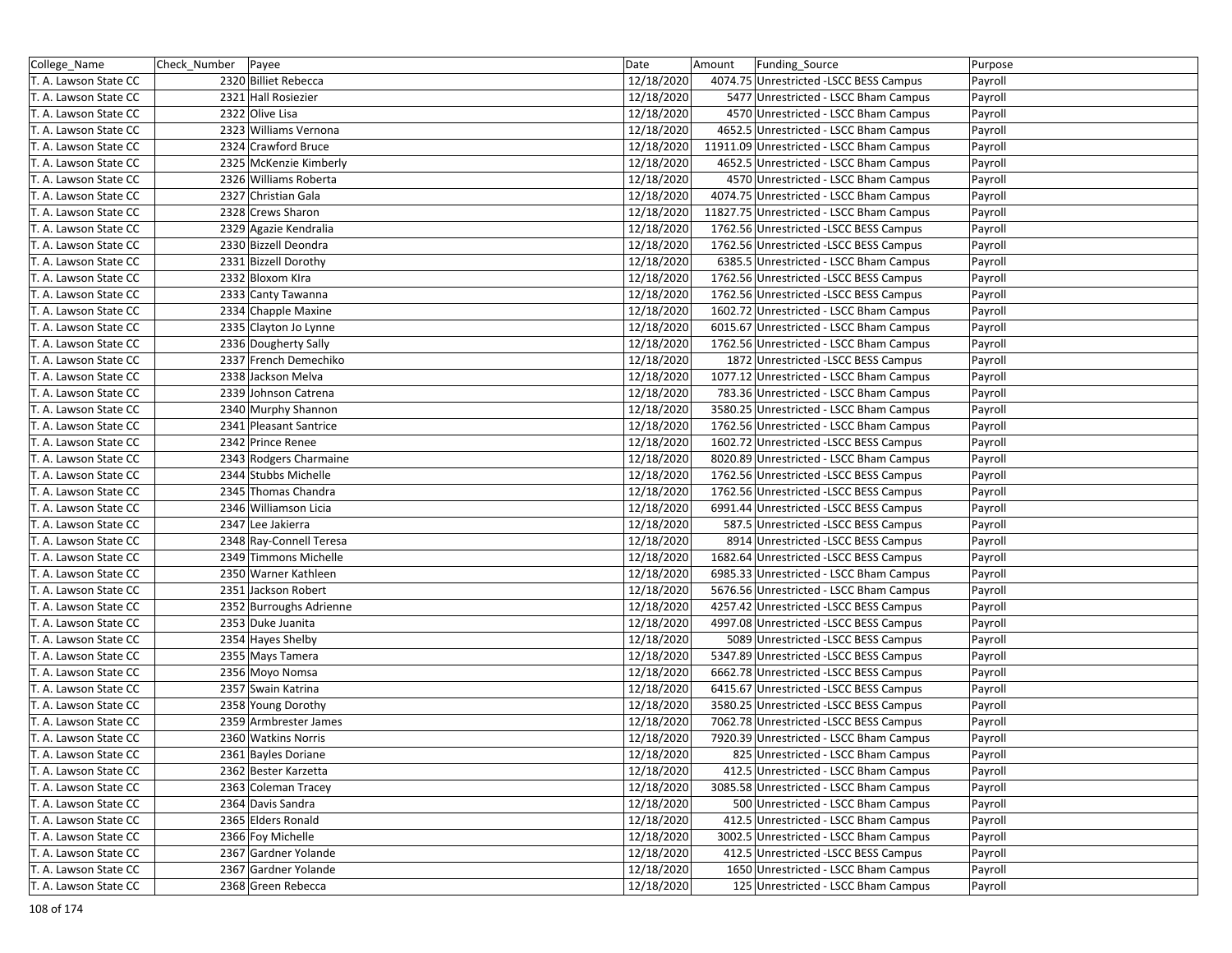| College_Name          | Check_Number   Payee |                             | Date       | Amount | Funding_Source                          | Purpose |
|-----------------------|----------------------|-----------------------------|------------|--------|-----------------------------------------|---------|
| T. A. Lawson State CC |                      | 2369 Harris Gail            | 12/18/2020 |        | 275 Unrestricted - LSCC Bham Campus     | Payroll |
| T. A. Lawson State CC |                      | 2370 Holmes Tamika          | 12/18/2020 |        | 825 Unrestricted - LSCC Bham Campus     | Payroll |
| T. A. Lawson State CC |                      | 2371 Johnson Brenda         | 12/18/2020 |        | 687.5 Unrestricted - LSCC Bham Campus   | Payroll |
| T. A. Lawson State CC |                      | 2372 Johnson Clinton        | 12/18/2020 |        | 2062.5 Unrestricted - LSCC Bham Campus  | Payroll |
| T. A. Lawson State CC |                      | 2373 Lavender Bridget       | 12/18/2020 |        | 412.5 Unrestricted - LSCC Bham Campus   | Payroll |
| T. A. Lawson State CC |                      | 2374 Malone Betty           | 12/18/2020 |        | 412.5 Unrestricted - LSCC Bham Campus   | Payroll |
| T. A. Lawson State CC |                      | 2375 Shaddix Scott          | 12/18/2020 |        | 412.5 Unrestricted - LSCC Bham Campus   | Payroll |
| T. A. Lawson State CC |                      | 2375 Shaddix Scott          | 12/18/2020 |        | 1650 Unrestricted -LSCC BESS Campus     | Payroll |
| T. A. Lawson State CC |                      | 2376 Thompson Tiana         | 12/18/2020 |        | 1237.5 Unrestricted - LSCC Bham Campus  | Payroll |
| T. A. Lawson State CC |                      | 2377 Wormley-Davis Adrienne | 12/18/2020 |        | 812.5 Unrestricted - LSCC Bham Campus   | Payroll |
| T. A. Lawson State CC |                      | 2378 Kelley Michael         | 12/18/2020 |        | 7984.11 Unrestricted -LSCC BESS Campus  | Payroll |
| T. A. Lawson State CC |                      | 2379 Denson Sherlita        | 12/18/2020 |        | 825 Unrestricted - LSCC Bham Campus     | Payroll |
| T. A. Lawson State CC |                      | 2379 Denson Sherlita        | 12/18/2020 |        | 5335.58 Unrestricted -LSCC BESS Campus  | Payroll |
| T. A. Lawson State CC |                      | 2380 Henry Stephanie        | 12/18/2020 |        | 6545.83 Unrestricted -LSCC BESS Campus  | Payroll |
| T. A. Lawson State CC |                      | 2381 Milton Alice           | 12/18/2020 |        | 9755.42 Unrestricted - LSCC Bham Campus | Payroll |
| T. A. Lawson State CC |                      | 2382 Blankenship Lanette    | 12/18/2020 |        | 4010.92 Unrestricted - LSCC Bham Campus | Payroll |
| T. A. Lawson State CC |                      | 2383 Davidson William       | 12/18/2020 |        | 825 Unrestricted - LSCC Bham Campus     | Payroll |
| T. A. Lawson State CC |                      | 2384 Morgan Melissa         | 12/18/2020 |        | 825 Unrestricted - LSCC Bham Campus     | Payroll |
| T. A. Lawson State CC |                      | 2385 Olive Kayla            | 12/18/2020 |        | 1650 Unrestricted - LSCC Bham Campus    | Payroll |
| T. A. Lawson State CC |                      | 2386 Moore Makella          | 12/18/2020 |        | 825 Unrestricted - LSCC Bham Campus     | Payroll |
| T. A. Lawson State CC |                      | 2387 Shelton Bessie         | 12/18/2020 |        | 6191.83 Unrestricted - LSCC Bham Campus | Payroll |
| T. A. Lawson State CC |                      | 2388 Greer Michael          | 12/18/2020 |        | 825 Unrestricted - LSCC Bham Campus     | Payroll |
| T. A. Lawson State CC |                      | 2389 Duncan Rebecca         | 12/18/2020 |        | 6560.58 Unrestricted -LSCC BESS Campus  | Payroll |
| T. A. Lawson State CC |                      | 2390 Carter Curtis          | 12/18/2020 |        | 6666 Unrestricted - LSCC Bham Campus    | Payroll |
| T. A. Lawson State CC |                      | 2391 Finley Kelly           | 12/18/2020 |        | 2920 Unrestricted - LSCC Bham Campus    | Payroll |
| T. A. Lawson State CC |                      | 2392 Gibbs James            | 12/18/2020 |        | 1406.25 Unrestricted - LSCC Bham Campus | Payroll |
| T. A. Lawson State CC |                      | 2393 Martin Cris            | 12/18/2020 |        | 1125 Unrestricted -LSCC BESS Campus     | Payroll |
| T. A. Lawson State CC |                      | 2394 Maye Leonard           | 12/18/2020 |        | 150 Unrestricted - LSCC Bham Campus     | Payroll |
| T. A. Lawson State CC |                      | 2395 Rice Carlton           | 12/18/2020 |        | 6066.5 Unrestricted - LSCC Bham Campus  | Payroll |
| T. A. Lawson State CC |                      | 2396 Agee Eric              | 12/18/2020 |        | 9467.22 Unrestricted - LSCC Bham Campus | Payroll |
| T. A. Lawson State CC |                      | 2397 Frederick Tiffany      | 12/18/2020 |        | 2777.78 Unrestricted - LSCC Bham Campus | Payroll |
| T. A. Lawson State CC |                      | 2398 Jefferson Jonathan     | 12/18/2020 |        | 1333.33 Unrestricted - LSCC Bham Campus | Payroll |
| T. A. Lawson State CC |                      | 2399 Lewis Garrett          | 12/18/2020 |        | 4380.75 Unrestricted - LSCC Bham Campus | Payroll |
| T. A. Lawson State CC |                      | 2400 Nix Logan              | 12/18/2020 |        | 1666.67 Unrestricted - LSCC Bham Campus | Payroll |
| T. A. Lawson State CC |                      | 2401 Sadler Thomas          | 12/18/2020 |        | 1666.67 Unrestricted - LSCC Bham Campus | Payroll |
| T. A. Lawson State CC |                      | 2402 Wiley Aubrey           | 12/18/2020 |        | 3992.58 Unrestricted - LSCC Bham Campus | Payroll |
| T. A. Lawson State CC |                      | 2403 Wilson Nancy           | 12/18/2020 |        | 8602.83 Unrestricted -LSCC BESS Campus  | Payroll |
| T. A. Lawson State CC |                      | 2404 Gwin Bethany           | 12/18/2020 |        | 4669.92 Unrestricted - LSCC Bham Campus | Payroll |
| T. A. Lawson State CC |                      | 2405 Bush Allison           | 12/18/2020 |        | 3549.25 Unrestricted -LSCC BESS Campus  | Payroll |
| T. A. Lawson State CC |                      | 2406 Wade Henry             | 12/18/2020 |        | 5335.58 Unrestricted -LSCC BESS Campus  | Payroll |
| T. A. Lawson State CC |                      | 2407 Sanders Hoyt           | 12/18/2020 |        | 4719.17 Unrestricted - LSCC Bham Campus | Payroll |
| T. A. Lawson State CC |                      | 2408 Raymond Charles        | 12/18/2020 |        | 6665.75 Unrestricted -LSCC BESS Campus  | Payroll |
| T. A. Lawson State CC |                      | 2409 Burnett Justin         | 12/18/2020 |        | 5130.33 Machine Tool Grant              | Payroll |
| T. A. Lawson State CC |                      | 2410 Allen Barry            | 12/18/2020 |        | 6426 Unrestricted -LSCC BESS Campus     | Payroll |
| T. A. Lawson State CC |                      | 2411 Willingham Mary        | 12/18/2020 |        | 3366.72 Unrestricted -LSCC BESS Campus  | Payroll |
| T. A. Lawson State CC |                      | 2412 Jenkins Charlene       | 12/18/2020 |        | 3497.17 Unrestricted -LSCC BESS Campus  | Payroll |
| T. A. Lawson State CC |                      | 2413 Castro Aisha           | 12/18/2020 |        | 1105 ARC Grant                          | Payroll |
| T. A. Lawson State CC |                      | 2414 Gray James             | 12/18/2020 |        | 1820 ARC Grant Part 2                   | Payroll |
| T. A. Lawson State CC |                      | 2414 Gray James             | 12/18/2020 |        | 4876 ARC Grant                          | Payroll |
| T. A. Lawson State CC |                      | 2415 Hicks Stephanie        | 12/18/2020 |        | 1105 ARC Grant                          | Payroll |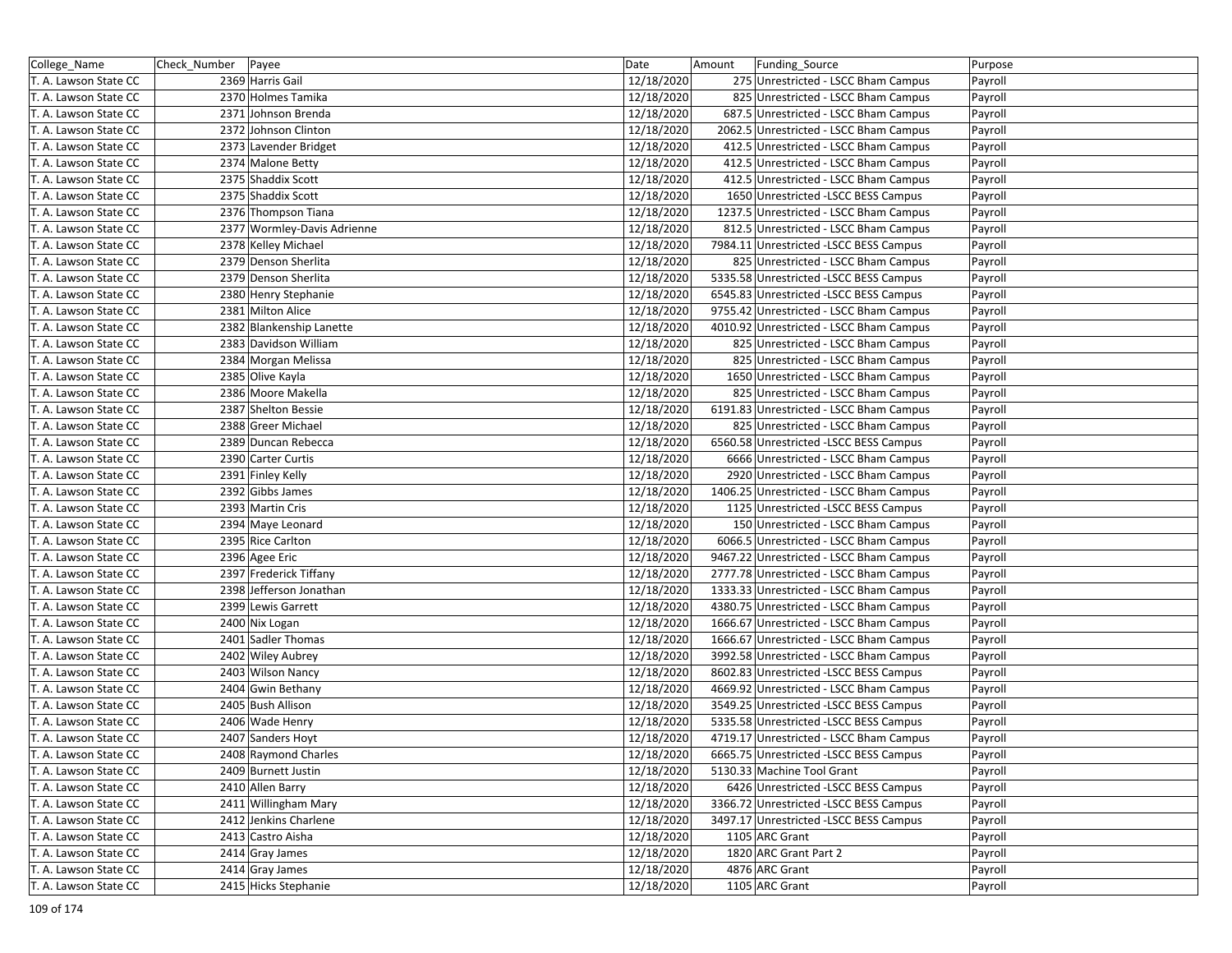| College_Name          | Check_Number | Payee                        | Date       | Amount | Funding_Source                          | Purpose |
|-----------------------|--------------|------------------------------|------------|--------|-----------------------------------------|---------|
| T. A. Lawson State CC |              | 2416 Hobbs Tommy             | 12/18/2020 |        | 7634.83 Unrestricted -LSCC BESS Campus  | Payroll |
| T. A. Lawson State CC |              | 2417 Ward Phillip            | 12/18/2020 |        | 1105 ARC Grant                          | Payroll |
| T. A. Lawson State CC |              | 2418 Green Kirsten           | 12/18/2020 |        | 5005.75 Unrestricted - LSCC Bham Campus | Payroll |
| T. A. Lawson State CC |              | 2419 Rutledge Nathaniel      | 12/18/2020 |        | 412.5 Unrestricted - LSCC Bham Campus   | Payroll |
| T. A. Lawson State CC |              | 2420 Brackett Kerry          | 12/18/2020 |        | 1650 Unrestricted -LSCC BESS Campus     | Payroll |
| T. A. Lawson State CC |              | 2421 Higginbotham Harold     | 12/18/2020 |        | 6967.5 Unrestricted - LSCC Bham Campus  | Payroll |
| T. A. Lawson State CC |              | 2422 Johnson Sarah           | 12/18/2020 |        | 900 Unrestricted - LSCC Bham Campus     | Payroll |
| T. A. Lawson State CC |              | 2423 King Kelvin             | 12/18/2020 |        | 9907.11 Unrestricted - LSCC Bham Campus | Payroll |
| T. A. Lawson State CC |              | 2424 Lucas Donna             | 12/18/2020 |        | 825 Unrestricted - LSCC Bham Campus     | Payroll |
| T. A. Lawson State CC |              | 2424 Lucas Donna             | 12/18/2020 |        | 1100 Unrestricted -LSCC BESS Campus     | Payroll |
| T. A. Lawson State CC |              | 2425 Masimasi Vyavuka        | 12/18/2020 |        | 8380.78 Unrestricted - LSCC Bham Campus | Payroll |
| T. A. Lawson State CC |              | 2426 Monti Stephen           | 12/18/2020 |        | 6640.67 Unrestricted - LSCC Bham Campus | Payroll |
| T. A. Lawson State CC |              | 2427 Peoples Tineka          | 12/18/2020 |        | 412.5 Unrestricted - LSCC Bham Campus   | Payroll |
| T. A. Lawson State CC |              | 2427 Peoples Tineka          | 12/18/2020 |        | 825 Unrestricted -LSCC BESS Campus      | Payroll |
| T. A. Lawson State CC |              | 2428 Swanberg Ann            | 12/18/2020 |        | 6465.67 Unrestricted -LSCC BESS Campus  | Payroll |
| T. A. Lawson State CC |              | 2429 Branch Rhonda           | 12/18/2020 |        | 8645.89 Unrestricted - LSCC Bham Campus | Payroll |
| T. A. Lawson State CC |              | 2430 Johnson Victoria        | 12/18/2020 |        | 825 Unrestricted - LSCC Bham Campus     | Payroll |
| T. A. Lawson State CC |              | 2431 Moore Sarah             | 12/18/2020 |        | 412.5 Unrestricted - LSCC Bham Campus   | Payroll |
| T. A. Lawson State CC |              | 2432 Nielsen Carolyn         | 12/18/2020 |        | 1650 Unrestricted - LSCC Bham Campus    | Payroll |
| T. A. Lawson State CC |              | 2433 Parsons Rex             | 12/18/2020 |        | 1237.5 Unrestricted - LSCC Bham Campus  | Payroll |
| T. A. Lawson State CC |              | 2434 Scott Shervanae         | 12/18/2020 |        | 412.5 Unrestricted - LSCC Bham Campus   | Payroll |
| T. A. Lawson State CC |              | 2435 Wilson Gregory          | 12/18/2020 |        | 825 Unrestricted - LSCC Bham Campus     | Payroll |
| T. A. Lawson State CC |              | 2436 Johnson Williams Alicia | 12/18/2020 |        | 412.5 Unrestricted - LSCC Bham Campus   | Payroll |
| T. A. Lawson State CC |              | 2437 Jones Gaybrielle        | 12/18/2020 |        | 825 Unrestricted - LSCC Bham Campus     | Payroll |
| T. A. Lawson State CC |              | 2438 Howard Eva              | 12/18/2020 |        | 1875 Unrestricted - LSCC Bham Campus    | Payroll |
| T. A. Lawson State CC |              | 2439 Woods Arlene            | 12/18/2020 |        | 1875 Unrestricted - LSCC Bham Campus    | Payroll |
| T. A. Lawson State CC |              | 2440 Howard Toya             | 12/18/2020 |        | 825 Unrestricted - LSCC Bham Campus     | Payroll |
| T. A. Lawson State CC |              | 2440 Howard Toya             | 12/18/2020 |        | 6089.06 Unrestricted -LSCC BESS Campus  | Payroll |
| T. A. Lawson State CC |              | 2441 Morris Carlos           | 12/18/2020 |        | 6647.08 Unrestricted - LSCC Bham Campus | Payroll |
| T. A. Lawson State CC |              | 2442 Roper Twaunta           | 12/18/2020 |        | 825 Unrestricted - LSCC Bham Campus     | Payroll |
| T. A. Lawson State CC |              | 2443 Tubbs Venita            | 12/18/2020 |        | 8712.78 Unrestricted - LSCC Bham Campus | Payroll |
| T. A. Lawson State CC |              | 2444 Morgan Rachel           | 12/18/2020 |        | 4750.58 Unrestricted - LSCC Bham Campus | Payroll |
| T. A. Lawson State CC |              | 2445 Perdue Joshua           | 12/18/2020 |        | 1237.5 Unrestricted - LSCC Bham Campus  | Payroll |
| T. A. Lawson State CC |              | 2446 Cartwell Zina           | 12/18/2020 |        | 412.5 Unrestricted - LSCC Bham Campus   | Payroll |
| T. A. Lawson State CC |              | 2447 Landers James           | 12/18/2020 |        | 6830.33 Unrestricted - LSCC Bham Campus | Payroll |
| T. A. Lawson State CC |              | 2448 West Matthew            | 12/18/2020 |        | 6540.28 Unrestricted - LSCC Bham Campus | Payroll |
| T. A. Lawson State CC |              | 2449 Wyatt Likita            | 12/18/2020 |        | 2062.5 Unrestricted - LSCC Bham Campus  | Payroll |
| T. A. Lawson State CC |              | 2450 Hill Jahman             | 12/18/2020 |        | 825 Unrestricted - LSCC Bham Campus     | Payroll |
| T. A. Lawson State CC |              | 2451 Morgan Qunnice          | 12/18/2020 |        | 1650 Unrestricted - LSCC Bham Campus    | Payroll |
| T. A. Lawson State CC |              | 2452 Rembert Marcus          | 12/18/2020 |        | 412.5 Unrestricted -LSCC BESS Campus    | Payroll |
| T. A. Lawson State CC |              | 2452 Rembert Marcus          | 12/18/2020 |        | 825 Unrestricted - LSCC Bham Campus     | Payroll |
| T. A. Lawson State CC |              | 2453 Rogers Natasha          | 12/18/2020 |        | 825 Unrestricted - LSCC Bham Campus     | Payroll |
| T. A. Lawson State CC |              | 2454 Wilson Melanie          | 12/18/2020 |        | 6417.83 Unrestricted - LSCC Bham Campus | Payroll |
| T. A. Lawson State CC |              | 2455 Guy Ann                 | 12/18/2020 |        | 6878.58 Unrestricted - LSCC Bham Campus | Payroll |
| T. A. Lawson State CC |              | 2456 Chandler Malysa         | 12/18/2020 |        | 1100 Unrestricted - LSCC Bham Campus    | Payroll |
| T. A. Lawson State CC |              | 2457 Chapatwala Kirit        | 12/18/2020 |        | 1800 Unrestricted - LSCC Bham Campus    | Payroll |
| T. A. Lawson State CC |              | 2458 Dansby Sharetha         | 12/18/2020 |        | 550 Unrestricted - LSCC Bham Campus     | Payroll |
| T. A. Lawson State CC |              | 2459 Ellison Mary            | 12/18/2020 |        | 600 Unrestricted -LSCC BESS Campus      | Payroll |
| T. A. Lawson State CC |              | 2459 Ellison Mary            | 12/18/2020 |        | 8020.89 Unrestricted - LSCC Bham Campus | Payroll |
| T. A. Lawson State CC |              | 2460 Flournoy Nikaela        | 12/18/2020 |        | 600 Unrestricted - LSCC Bham Campus     | Payroll |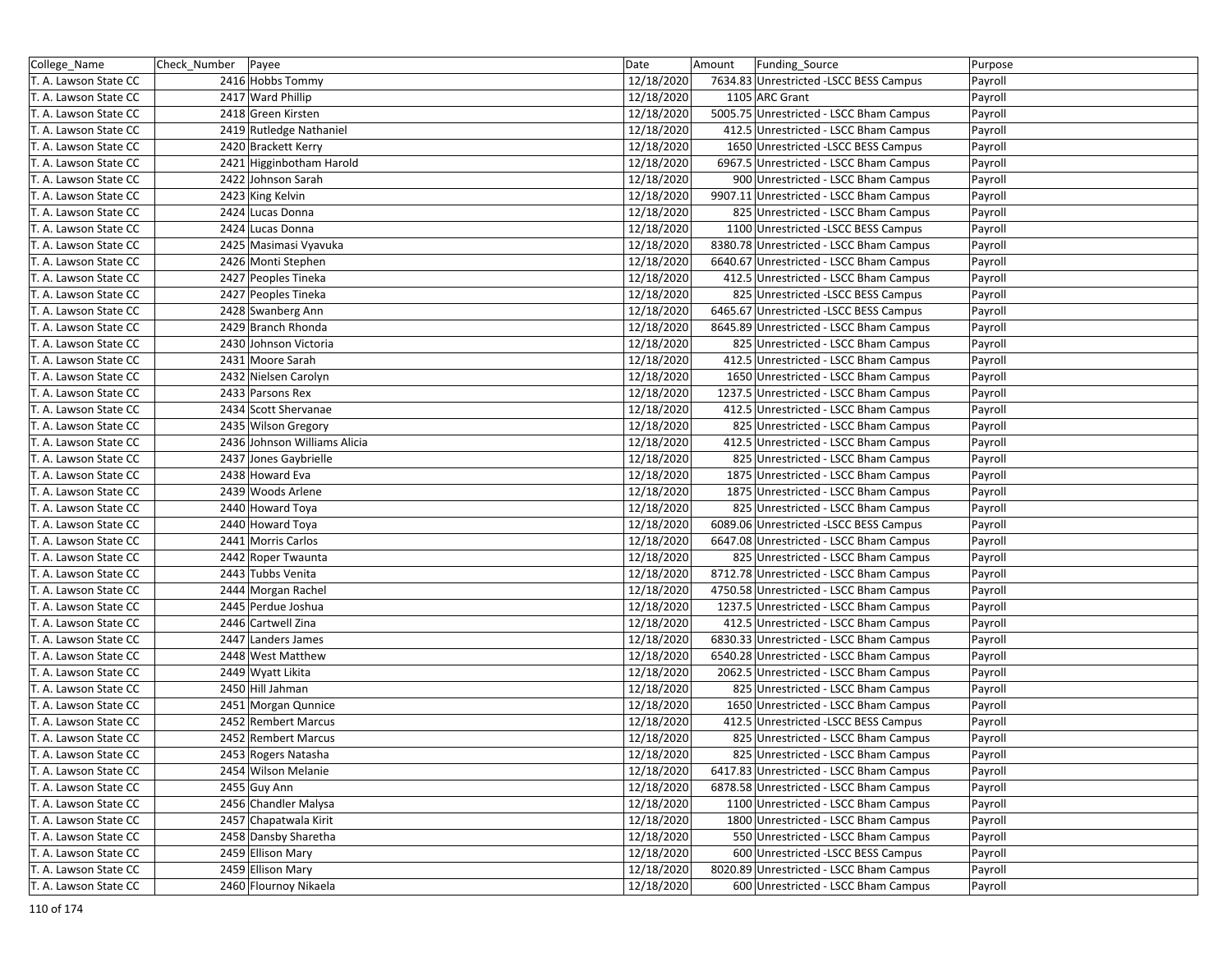| College_Name          | Check_Number Payee |                          | Date       | Amount       | Funding_Source                          | Purpose |
|-----------------------|--------------------|--------------------------|------------|--------------|-----------------------------------------|---------|
| T. A. Lawson State CC |                    | 2461 Gilbert Wynell      | 12/18/2020 |              | 6884.11 Unrestricted - LSCC Bham Campus | Payroll |
| T. A. Lawson State CC |                    | 2462 Hare Trinity        | 12/18/2020 |              | 1050 Unrestricted - LSCC Bham Campus    | Payroll |
| T. A. Lawson State CC |                    | 2463 Johnson Shonteria   | 12/18/2020 |              | 1200 Unrestricted - LSCC Bham Campus    | Payroll |
| T. A. Lawson State CC |                    | 2464 Kellogg Laurie      | 12/18/2020 |              | 600 Unrestricted - LSCC Bham Campus     | Payroll |
| T. A. Lawson State CC |                    | 2465 Lomax Lillie        | 12/18/2020 |              | 1200 Unrestricted - LSCC Bham Campus    | Payroll |
| T. A. Lawson State CC |                    | 2466 Lopatina Nadejda    | 12/18/2020 |              | 7527.78 Unrestricted - LSCC Bham Campus | Payroll |
| T. A. Lawson State CC |                    | 2467 Royster Tamara      | 12/18/2020 |              | 1100 Unrestricted - LSCC Bham Campus    | Payroll |
| T. A. Lawson State CC |                    | 2468 Stewart Jeffery     | 12/18/2020 |              | 550 Unrestricted - LSCC Bham Campus     | Payroll |
| T. A. Lawson State CC |                    | 2469 Sumler Chassidy     | 12/18/2020 |              | 1100 Unrestricted - LSCC Bham Campus    | Payroll |
| T. A. Lawson State CC |                    | 2470 Wilson Tracey       | 12/18/2020 |              | 6785.5 Unrestricted - LSCC Bham Campus  | Payroll |
| T. A. Lawson State CC |                    | 2471 Cowart-Brown Emily  | 12/18/2020 |              | 1100 Unrestricted - LSCC Bham Campus    | Payroll |
| T. A. Lawson State CC |                    | 2472 Fowler Charles      | 12/18/2020 |              | 8914 Unrestricted -LSCC BESS Campus     | Payroll |
| T. A. Lawson State CC |                    | 2473 Holloway Weymon     | 12/18/2020 |              | 7884.11 Unrestricted -LSCC BESS Campus  | Payroll |
| T. A. Lawson State CC |                    | 2474 Jaber Reem          | 12/18/2020 |              | 825 Unrestricted - LSCC Bham Campus     | Payroll |
| T. A. Lawson State CC |                    | 2475 Jaraysi Naila       | 12/18/2020 |              | 5082.42 Unrestricted - LSCC Bham Campus | Payroll |
| T. A. Lawson State CC |                    | 2476 Martin Darlene      | 12/18/2020 |              | 8982.11 Unrestricted - LSCC Bham Campus | Payroll |
| T. A. Lawson State CC |                    | 2477 Monroe Jeanette     | 12/18/2020 |              | 600 Unrestricted - LSCC Bham Campus     | Payroll |
| T. A. Lawson State CC |                    | 2478 Thomas La'Tasha     | 12/18/2020 |              | 281.25 Unrestricted -LSCC BESS Campus   | Payroll |
| T. A. Lawson State CC |                    | 2478 Thomas La'Tasha     | 12/18/2020 |              | 1381.25 Unrestricted - LSCC Bham Campus | Payroll |
| T. A. Lawson State CC |                    | 2479 Thomas Shawanda     | 12/18/2020 | 616.67 STEAM |                                         | Payroll |
| T. A. Lawson State CC |                    | 2479 Thomas Shawanda     | 12/18/2020 |              | 2258.33 Unrestricted -LSCC BESS Campus  | Payroll |
| T. A. Lawson State CC |                    | 2479 Thomas Shawanda     | 12/18/2020 |              | 3387.5 Multi Fed- HBCU 2PI STEM E3 NSF  | Payroll |
| T. A. Lawson State CC |                    | 2480 Bryant William      | 12/18/2020 |              | 2400 Unrestricted -LSCC BESS Campus     | Payroll |
| T. A. Lawson State CC |                    | 2481 Appling Edna        | 12/18/2020 |              | 5064.33 AE - State Regular              | Payroll |
| T. A. Lawson State CC |                    | 2482 Billingsley Tunisia | 12/18/2020 |              | 2309.58 AE - State Regular              | Payroll |
| T. A. Lawson State CC |                    | 2483 Ekundayo Gwendolyn  | 12/18/2020 |              | 5838.58 AE-Federal Regular              | Payroll |
| T. A. Lawson State CC |                    | 2484 Graves Willie       | 12/18/2020 |              | 1308.04 Unrestricted - LSCC Bham Campus | Payroll |
| T. A. Lawson State CC |                    | 2484 Graves Willie       | 12/18/2020 |              | 5232.18 AE - State Regular              | Payroll |
| T. A. Lawson State CC |                    | 2485 Lee Ricky           | 12/18/2020 |              | 1831.16 AE - State Regular              | Payroll |
| T. A. Lawson State CC |                    | 2485 Lee Ricky           | 12/18/2020 |              | 1831.17 Unrestricted - LSCC Bham Campus | Payroll |
| T. A. Lawson State CC |                    | 2486 Nix Alcedra         | 12/18/2020 |              | 2163.33 AE - State Regular              | Payroll |
| T. A. Lawson State CC |                    | 2487 Rayfield Mary       | 12/18/2020 |              | 3415.17 AE-Federal Regular              | Payroll |
| T. A. Lawson State CC |                    | 2488 White Charlette     | 12/18/2020 |              | 4899.25 AE-Federal Regular              | Payroll |
| T. A. Lawson State CC |                    | 2489 Brazzill James      | 12/18/2020 |              | 962.5 Unrestricted - LSCC Bham Campus   | Payroll |
| T. A. Lawson State CC |                    | 2490 Brown Mavis         | 12/18/2020 |              | 1100 Unrestricted - LSCC Bham Campus    | Payroll |
| T. A. Lawson State CC |                    | 2491 Lewis Aisha         | 12/18/2020 |              | 7159.11 Unrestricted - LSCC Bham Campus | Payroll |
| T. A. Lawson State CC |                    | 2492 Martin Cicely       | 12/18/2020 |              | 2252 Student Support Service-Bess 20 21 | Payroll |
| T. A. Lawson State CC |                    | 2492 Martin Cicely       | 12/18/2020 |              | 2802 Unrestricted -LSCC BESS Campus     | Payroll |
| T. A. Lawson State CC |                    | 2493 Spencer Marilyn     | 12/18/2020 |              | 1237.5 Unrestricted - LSCC Bham Campus  | Payroll |
| T. A. Lawson State CC |                    | 2494 Stallworth Emmit    | 12/18/2020 |              | 687.5 Unrestricted - LSCC Bham Campus   | Payroll |
| T. A. Lawson State CC |                    | 2495 Burden Cedric       | 12/18/2020 |              | 8432.11 Unrestricted - LSCC Bham Campus | Payroll |
| T. A. Lawson State CC |                    | 2496 French Joyce        | 12/18/2020 |              | 1100 Unrestricted - LSCC Bham Campus    | Payroll |
| T. A. Lawson State CC |                    | 2497 Hall Sandra         | 12/18/2020 |              | 2550 Unrestricted - LSCC Bham Campus    | Payroll |
| T. A. Lawson State CC |                    | 2497 Hall Sandra         | 12/18/2020 |              | 4997.08 Unrestricted -LSCC BESS Campus  | Payroll |
| T. A. Lawson State CC |                    | 2498 Millender Shelly    | 12/18/2020 |              | 7762.56 Title III B 2021                | Payroll |
| T. A. Lawson State CC |                    | 2499 Harbour Clayton     | 12/18/2020 |              | 8769 Unrestricted -LSCC BESS Campus     | Payroll |
| T. A. Lawson State CC |                    | 2500 Moore Brian         | 12/18/2020 |              | 10014.11 Unrestricted -LSCC BESS Campus | Payroll |
| T. A. Lawson State CC |                    | 2501 Sweatmon Rayburn    | 12/18/2020 |              | 7062.78 Unrestricted -LSCC BESS Campus  | Payroll |
| T. A. Lawson State CC |                    | 2502 Berry James         | 12/18/2020 |              | 6334.11 Unrestricted -LSCC BESS Campus  | Payroll |
| T. A. Lawson State CC |                    | 2503 Gatson Alga         | 12/18/2020 |              | 4997.08 Unrestricted - LSCC Bham Campus | Payroll |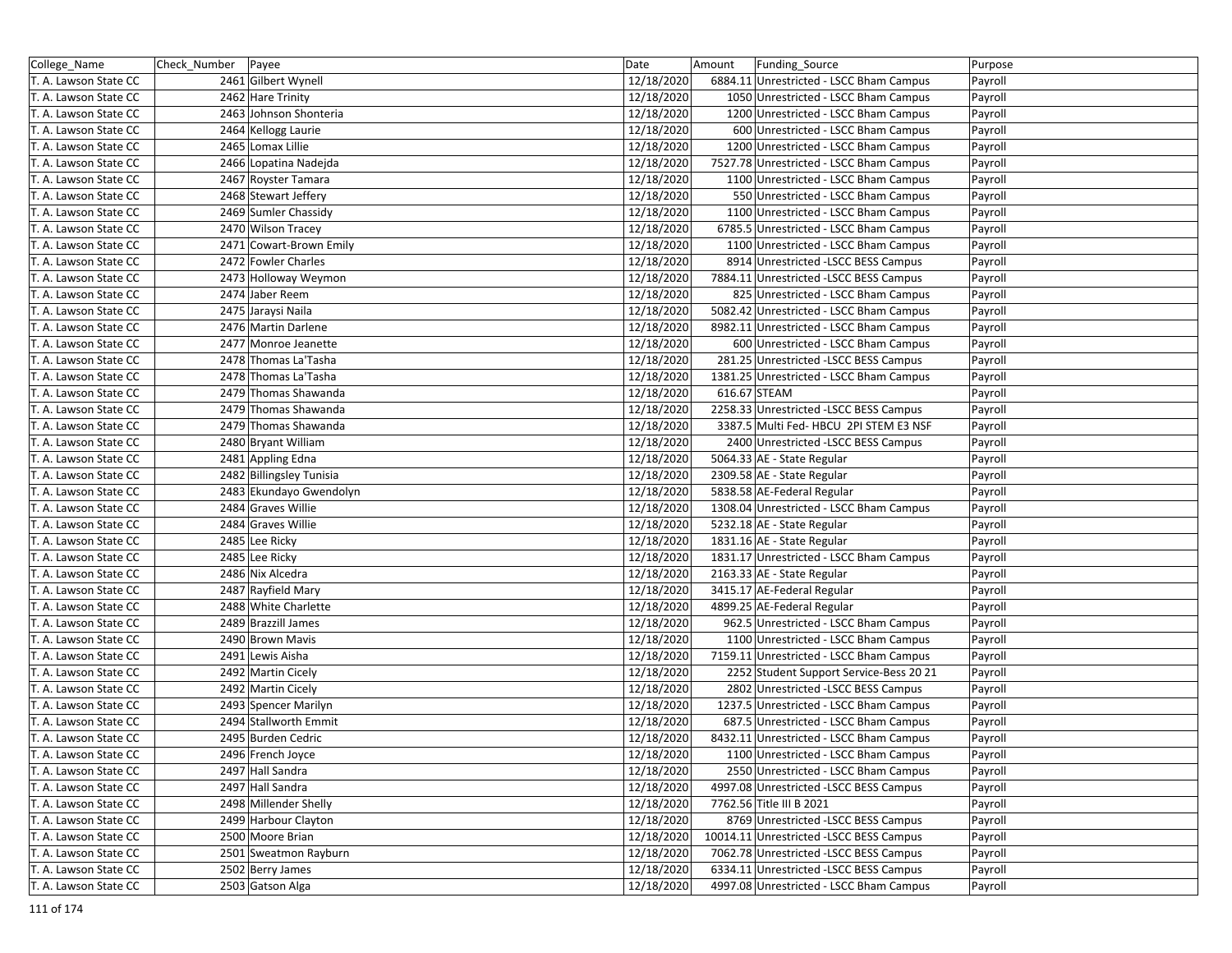| College_Name          | Check_Number   Payee                  | Date<br>12/18/2020       | Amount<br>Funding_Source<br>4658.67 Unrestricted - LSCC Bham Campus             | Purpose            |
|-----------------------|---------------------------------------|--------------------------|---------------------------------------------------------------------------------|--------------------|
| T. A. Lawson State CC | 2504 Rowe Darryl<br>2505 Halbert Alan | 12/18/2020               | 4412.08 Unrestricted -LSCC BESS Campus                                          | Payroll            |
| T. A. Lawson State CC | 2506 Harris John                      |                          |                                                                                 | Payroll            |
| T. A. Lawson State CC |                                       | 12/18/2020               | 5695.08 Unrestricted -LSCC BESS Campus                                          | Payroll            |
| T. A. Lawson State CC | 2507 Wilkerson Pier                   | 12/18/2020               | 5735.58 Unrestricted - LSCC Bham Campus                                         | Payroll            |
| T. A. Lawson State CC | 2508 Williams Roosevelt               | 12/18/2020               | 4905.17 Unrestricted -LSCC BESS Campus                                          | Payroll            |
| T. A. Lawson State CC | 2509 Elliott Adam                     | 12/18/2020               | 5212.08 Title III B 2021                                                        | Payroll            |
| T. A. Lawson State CC | 2510 Rinsky Laura                     | 12/18/2020               | 4750.58 Unrestricted - LSCC Bham Campus                                         | Payroll            |
| T. A. Lawson State CC | 2511 Lyles Henry                      | 12/18/2020               | 4165.67 Unrestricted -LSCC BESS Campus                                          | Payroll            |
| T. A. Lawson State CC | 2512 Gardner Isadore                  | 12/18/2020               | 6662.78 Unrestricted - LSCC Bham Campus                                         | Payroll            |
| T. A. Lawson State CC | 2513 Jackson Wanda                    | 12/18/2020               | 3167.5 Unrestricted - LSCC Bham Campus                                          | Payroll            |
| T. A. Lawson State CC | 2514 Lamb Allen                       | 12/18/2020               | 5389.78 Unrestricted -LSCC BESS Campus                                          | Payroll            |
| T. A. Lawson State CC | 2515 Lybrand William                  | 12/18/2020               | 5882.78 Unrestricted -LSCC BESS Campus                                          | Payroll            |
| T. A. Lawson State CC | 2516 Berryman Thomas                  | 12/18/2020               | 8007.11 Unrestricted -LSCC BESS Campus                                          | Payroll            |
| T. A. Lawson State CC | 2517 Bennett Carolyn                  | 12/18/2020               | 3992.58 Unrestricted - LSCC Bham Campus                                         | Payroll            |
| T. A. Lawson State CC | 2518 Davis Sherri                     | 12/18/2020               | 1718.77 Unrestricted - LSCC Bham Campus                                         | Payroll            |
| T. A. Lawson State CC | 2518 Davis Sherri                     | 12/18/2020               | 9739.74 Title III B 2021                                                        | Payroll            |
| T. A. Lawson State CC | 2519 Smith Kamille                    | 12/18/2020               | 3415.17 Unrestricted -LSCC BESS Campus                                          | Payroll            |
| T. A. Lawson State CC | 2520 Billups Marcus                   | 12/18/2020               | 4614.58 Title III B 2021                                                        | Payroll            |
| T. A. Lawson State CC | 2521 Mankowich James                  | 12/18/2020               | 1374.27 Unrestricted - LSCC Bham Campus                                         | Payroll            |
| T. A. Lawson State CC | 2521 Mankowich James                  | 12/18/2020               | 6260.56 Title III B 2021                                                        | Payroll            |
| T. A. Lawson State CC | 2522 Stephens Ronnie                  | 12/18/2020               | 7925.33 Unrestricted -LSCC BESS Campus                                          | Payroll            |
| T. A. Lawson State CC | 2523 Beauchamp Matrika                | 12/18/2020               | 3414.67 Unrestricted - LSCC Bham Campus                                         | Payroll            |
| T. A. Lawson State CC | 2524 Champion Carol                   | 12/18/2020               | 4652.5 Unrestricted -LSCC BESS Campus                                           | Payroll            |
| T. A. Lawson State CC | 2525 Henry Dorothy                    | 12/18/2020               | 2532.16 Unrestricted -LSCC BESS Campus                                          | Payroll            |
| T. A. Lawson State CC | 2525 Henry Dorothy                    | 12/18/2020               | 2532.17 Ready to Work                                                           | Payroll            |
| T. A. Lawson State CC | 2526 Minnifield Tomeka                | 12/18/2020               | 3827.33 Unrestricted - LSCC Bham Campus                                         | Payroll            |
| T. A. Lawson State CC | 2527 Rowry James                      | 12/18/2020               | 3085.08 Career Coach                                                            | Payroll            |
| T. A. Lawson State CC | 2528 Pruitt Karl                      | 12/18/2020               | 10355.42 Unrestricted - LSCC Bham Campus                                        | Payroll            |
| T. A. Lawson State CC | 2529 Saxton Rosemella                 | 12/18/2020               | 3580.25 Unrestricted - LSCC Bham Campus                                         | Payroll            |
| T. A. Lawson State CC | 2530 James Kesha                      | 12/18/2020               | 876.95 Unrestricted - LSCC Bham Campus                                          | Payroll            |
| T. A. Lawson State CC | 2530 James Kesha                      | 12/18/2020               | 1100 TM - J-STEM Enrollment                                                     | Payroll            |
| T. A. Lawson State CC | 2530 James Kesha                      | 12/18/2020               | 7892.55 Title III B 2021                                                        | Payroll            |
| T. A. Lawson State CC | 2531 Carroll Leigh                    | 12/18/2020               | 3415.17 Title III B 2021                                                        | Payroll            |
| T. A. Lawson State CC | 2532 Dennard Harold                   | 12/18/2020               | 3827.33 Unrestricted - LSCC Bham Campus                                         | Payroll            |
| T. A. Lawson State CC | 2533 Dyck Sabrina                     | 12/18/2020               | 4595.83 Unrestricted - LSCC Bham Campus                                         | Payroll            |
| T. A. Lawson State CC |                                       | 12/18/2020               |                                                                                 |                    |
| T. A. Lawson State CC | 2534 Glasco-Gueye Cassandra           |                          | 2920 Unrestricted - LSCC Bham Campus<br>6734.11 Unrestricted - LSCC Bham Campus | Payroll<br>Payroll |
|                       | 2535 Kennedy Julie                    | 12/18/2020<br>12/18/2020 |                                                                                 |                    |
| T. A. Lawson State CC | 2536 Knolan Shanita                   |                          | 3414.67 Unrestricted - LSCC Bham Campus                                         | Payroll            |
| T. A. Lawson State CC | 2537 Porter Michael                   | 12/18/2020               | 6456.67 Unrestricted -LSCC BESS Campus                                          | Payroll            |
| T. A. Lawson State CC | 2538 Simpson Tracy                    | 12/18/2020               | 5676.56 Unrestricted -LSCC BESS Campus                                          | Payroll            |
| T. A. Lawson State CC | 2539 Herndon Renay                    | 12/18/2020               | 7062.78 Unrestricted -LSCC BESS Campus                                          | Payroll            |
| T. A. Lawson State CC | $\overline{2540}$ Jones Janine        | 12/18/2020               | 5342 Unrestricted - LSCC Bham Campus                                            | Payroll            |
| T. A. Lawson State CC | 2541 Moore Kimberly                   | 12/18/2020               | 5342 Unrestricted -LSCC BESS Campus                                             | Payroll            |
| T. A. Lawson State CC | 2542 Thomas Lorenza                   | 12/18/2020               | 5694.58 Unrestricted -LSCC BESS Campus                                          | Payroll            |
| T. A. Lawson State CC | 2543 Allen Darren                     | 12/18/2020               | 9879.92 Unrestricted - LSCC Bham Campus                                         | Payroll            |
| T. A. Lawson State CC | 2544 Harviley Margaret                | 12/18/2020               | 2837.75 Unrestricted - LSCC Bham Campus                                         | Payroll            |
| T. A. Lawson State CC | 2545 Croskey Angela                   | 12/18/2020               | 3992.58 Title III B 2021                                                        | Payroll            |
| T. A. Lawson State CC | 2546 Hollins Cassandra                | 12/18/2020               | 8764.08 Unrestricted - LSCC Bham Campus                                         | Payroll            |
| T. A. Lawson State CC | 2547 Jones Denise                     | 12/18/2020               | 3580.25 Unrestricted -LSCC BESS Campus                                          | Payroll            |
| T. A. Lawson State CC | 2548 Lewis Courtney                   | 12/18/2020               | 3250.08 Unrestricted -LSCC BESS Campus                                          | Payroll            |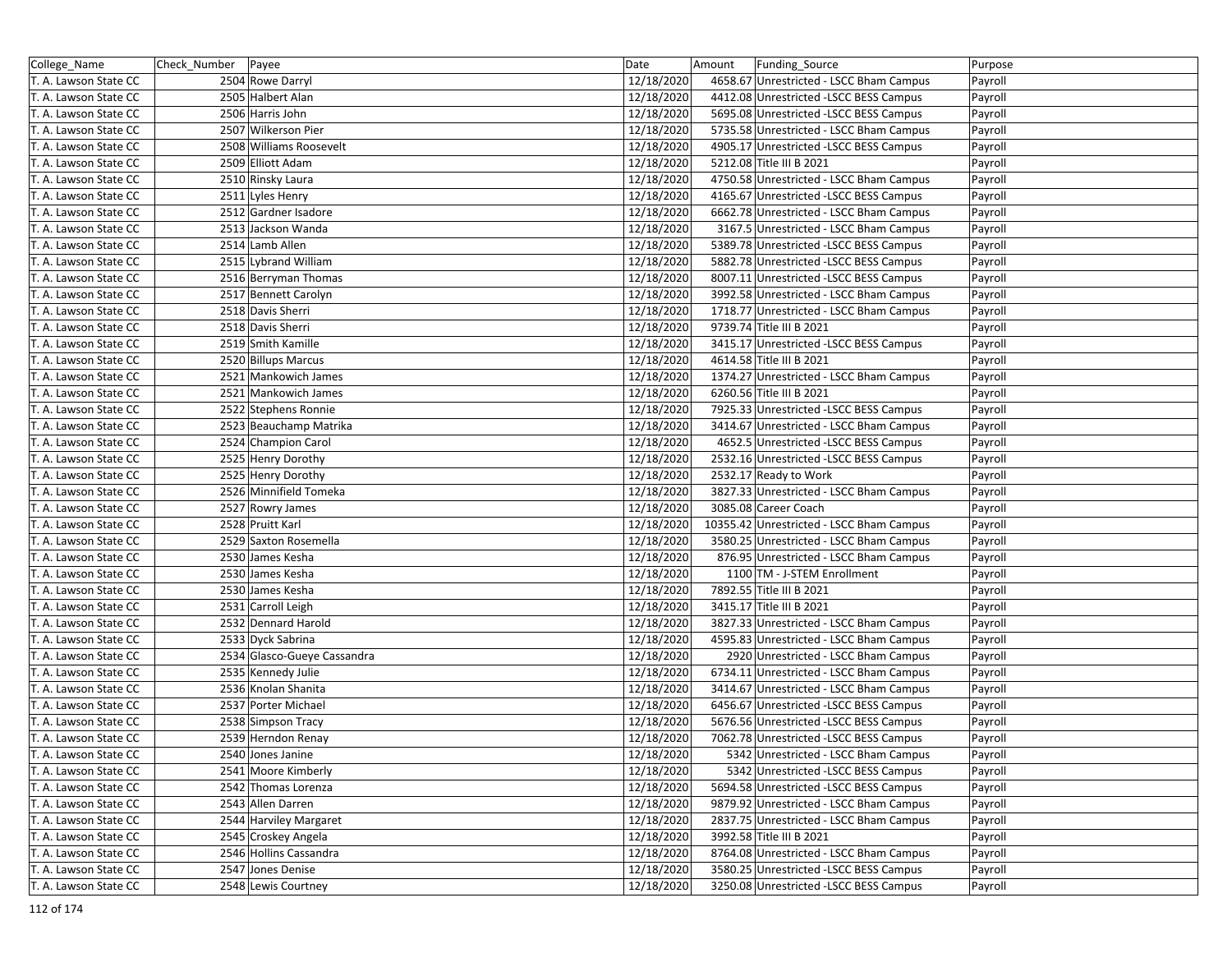| College_Name          | Check_Number | Payee                    | Date       | Funding_Source<br>Amount                   | Purpose |
|-----------------------|--------------|--------------------------|------------|--------------------------------------------|---------|
| T. A. Lawson State CC |              | 2549 Rasbury Robin       | 12/18/2020 | 3745.42 Unrestricted - LSCC Bham Campus    | Payroll |
| T. A. Lawson State CC |              | 2550 Tims Chandra        | 12/18/2020 | 2920.5 Unrestricted -LSCC BESS Campus      | Payroll |
| T. A. Lawson State CC |              | 2551 Williams Sharon     | 12/18/2020 | 5916.17 Unrestricted -LSCC BESS Campus     | Payroll |
| T. A. Lawson State CC |              | 2552 Alvarado Jose       | 12/18/2020 | 4656.49 Unrestricted - LSCC Bham Campus    | Payroll |
| T. A. Lawson State CC |              | 2553 Harrell Katrina     | 12/18/2020 | 5279.92 Unrestricted - LSCC Bham Campus    | Payroll |
| T. A. Lawson State CC |              | 2554 Hollins Joseph      | 12/18/2020 | 4864.83 Unrestricted -LSCC BESS Campus     | Payroll |
| T. A. Lawson State CC |              | 2555 Holman Bernard      | 12/18/2020 | 3085.08 Unrestricted - LSCC Bham Campus    | Payroll |
| T. A. Lawson State CC |              | 2556 Moore Chiquita      | 12/18/2020 | 2755.17 Unrestricted - LSCC Bham Campus    | Payroll |
| T. A. Lawson State CC |              | 2557 Streety Audra       | 12/18/2020 | 3415.17 Unrestricted -LSCC BESS Campus     | Payroll |
| T. A. Lawson State CC |              | 2558 Waluyn Dorian       | 12/18/2020 | 777.33 Title III B 2021                    | Payroll |
| T. A. Lawson State CC |              | 2558 Waluyn Dorian       | 12/18/2020 | 5511.58 Unrestricted -LSCC BESS Campus     | Payroll |
| T. A. Lawson State CC |              | 2559 Williams Amicka     | 12/18/2020 | 3580.25 Unrestricted -LSCC BESS Campus     | Payroll |
| T. A. Lawson State CC |              | 2560 Williams Catherine  | 12/18/2020 | 2672.67 Unrestricted - LSCC BESS Campus    | Payroll |
| T. A. Lawson State CC |              | 2561 Atkins Torlise      | 12/18/2020 | 2672.67 Unrestricted - LSCC Bham Campus    | Payroll |
| T. A. Lawson State CC |              | 2562 Bush Ashley         | 12/18/2020 | 2755.17 Unrestricted -LSCC BESS Campus     | Payroll |
| T. A. Lawson State CC |              | 2563 Chisem Lori         | 12/18/2020 | 6942 Unrestricted -LSCC BESS Campus        | Payroll |
| T. A. Lawson State CC |              | 2564 Hyde Brenda         | 12/18/2020 | 3250.08 Unrestricted -LSCC BESS Campus     | Payroll |
| T. A. Lawson State CC |              | 2565 Wiley Ashley        | 12/18/2020 | 3662.33 Unrestricted - LSCC BESS Campus    | Payroll |
| T. A. Lawson State CC |              | 2566 Harper Lesley       | 12/18/2020 | 4487 Title III B 2021                      | Payroll |
| T. A. Lawson State CC |              | 2567 Bell Davina         | 12/18/2020 | 1100 Student Support Service-Bess 19 20    | Payroll |
| T. A. Lawson State CC |              | 2568 Crawford Mattie     | 12/18/2020 | 6484.17 Upward Bound 20-21                 | Payroll |
| T. A. Lawson State CC |              | 2569 Harris Lasharron    | 12/18/2020 | 4870.75 Student Support Service-Bess 20 21 | Payroll |
| T. A. Lawson State CC |              | 2570 Hudson Nkenge       | 12/18/2020 | 4817.17 Student Support Service-Bhm 20 21  | Payroll |
| T. A. Lawson State CC |              | 2571 Ike Dottie          | 12/18/2020 | 1905 Student Support Service-Bhm 20 21     | Payroll |
| T. A. Lawson State CC |              | 2572 Lewis Keisha        | 12/18/2020 | 4437.08 Student Support Service-Bess 20 21 | Payroll |
| T. A. Lawson State CC |              | 2573 Lewis Tomeka        | 12/18/2020 | 2755.17 Student Support Service-Bess 20 21 | Payroll |
| T. A. Lawson State CC |              | 2574 Nix Latasha         | 12/18/2020 | 4709.33 Student Support Service-Bhm 20 21  | Payroll |
| T. A. Lawson State CC |              | 2575 Rice Janice         | 12/18/2020 | 3002.75 Student Support Service-Bhm 20 21  | Payroll |
| T. A. Lawson State CC |              | 2576 Moore Tanita        | 12/18/2020 | 3415.17 Unrestricted - LSCC Bham Campus    | Payroll |
| T. A. Lawson State CC |              | 2577 Haley Akilih        | 12/18/2020 | 4654.27 Unrestricted -LSCC BESS Campus     | Payroll |
| T. A. Lawson State CC |              | 2578 Odell Kiele         | 12/18/2020 | 2342.42 Unrestricted - LSCC Bham Campus    | Payroll |
| T. A. Lawson State CC |              | 2579 Bennett Rashun      | 12/18/2020 | 4156.92 Unrestricted - LSCC Bham Campus    | Payroll |
| T. A. Lawson State CC |              | 2580 Conwell Nicola      | 12/18/2020 | 3827.33 Unrestricted - LSCC Bham Campus    | Payroll |
| T. A. Lawson State CC |              | 2581 Currington Juanita  | 12/18/2020 | 4404.92 Unrestricted - LSCC Bham Campus    | Payroll |
| T. A. Lawson State CC |              | 2582 Hall Angela         | 12/18/2020 | 1996.12 Title III B 2021                   | Payroll |
| T. A. Lawson State CC |              | 2582 Hall Angela         | 12/18/2020 | 1996.13 Unrestricted - LSCC Bham Campus    | Payroll |
| T. A. Lawson State CC |              | 2583 Johnson Sharon      | 12/18/2020 | 3580.25 Unrestricted -LSCC BESS Campus     | Payroll |
| T. A. Lawson State CC |              | 2584 Lawrence Craig      | 12/18/2020 | 9110 Unrestricted -LSCC BESS Campus        | Payroll |
| T. A. Lawson State CC |              | 2585 McCary Rosalyn      | 12/18/2020 | 2837.75 Unrestricted - LSCC Bham Campus    | Payroll |
| T. A. Lawson State CC |              | 2586 Granville Alexis    | 12/18/2020 | 4845.33 Unrestricted - LSCC Bham Campus    | Payroll |
| T. A. Lawson State CC |              | 2587 Silas Monique       | 12/18/2020 | 2290.45 Unrestricted - LSCC Bham Campus    | Payroll |
| T. A. Lawson State CC |              | 2587 Silas Monique       | 12/18/2020 | 5344.38 Title III B 2021                   | Payroll |
| T. A. Lawson State CC |              | 2588 Glass Jamie         | 12/18/2020 | 6277.67 Unrestricted -LSCC BESS Campus     | Payroll |
| T. A. Lawson State CC |              | 2589 Owens Wynda         | 12/18/2020 | 3085.58 Unrestricted - LSCC Bham Campus    | Payroll |
| T. A. Lawson State CC |              | 2590 Riggins Traci       | 12/18/2020 | 3167.92 Unrestricted -LSCC BESS Campus     | Payroll |
| T. A. Lawson State CC |              | 2591 Spencer Victor      | 12/18/2020 | 3167.92 Unrestricted - LSCC Bham Campus    | Payroll |
| T. A. Lawson State CC |              | 2592 Albright Geri       | 12/18/2020 | 8764.08 Unrestricted - LSCC Bham Campus    | Payroll |
| T. A. Lawson State CC |              | 2593 Bryant Lola         | 12/18/2020 | 4157.58 Unrestricted - LSCC Bham Campus    | Payroll |
| T. A. Lawson State CC |              | 2594 Kirk Naquela        | 12/18/2020 | 3167.5 Unrestricted - LSCC Bham Campus     | Payroll |
| T. A. Lawson State CC |              | 2595 Billingsley William | 12/18/2020 | 2837.75 Unrestricted -LSCC BESS Campus     | Payroll |
|                       |              |                          |            |                                            |         |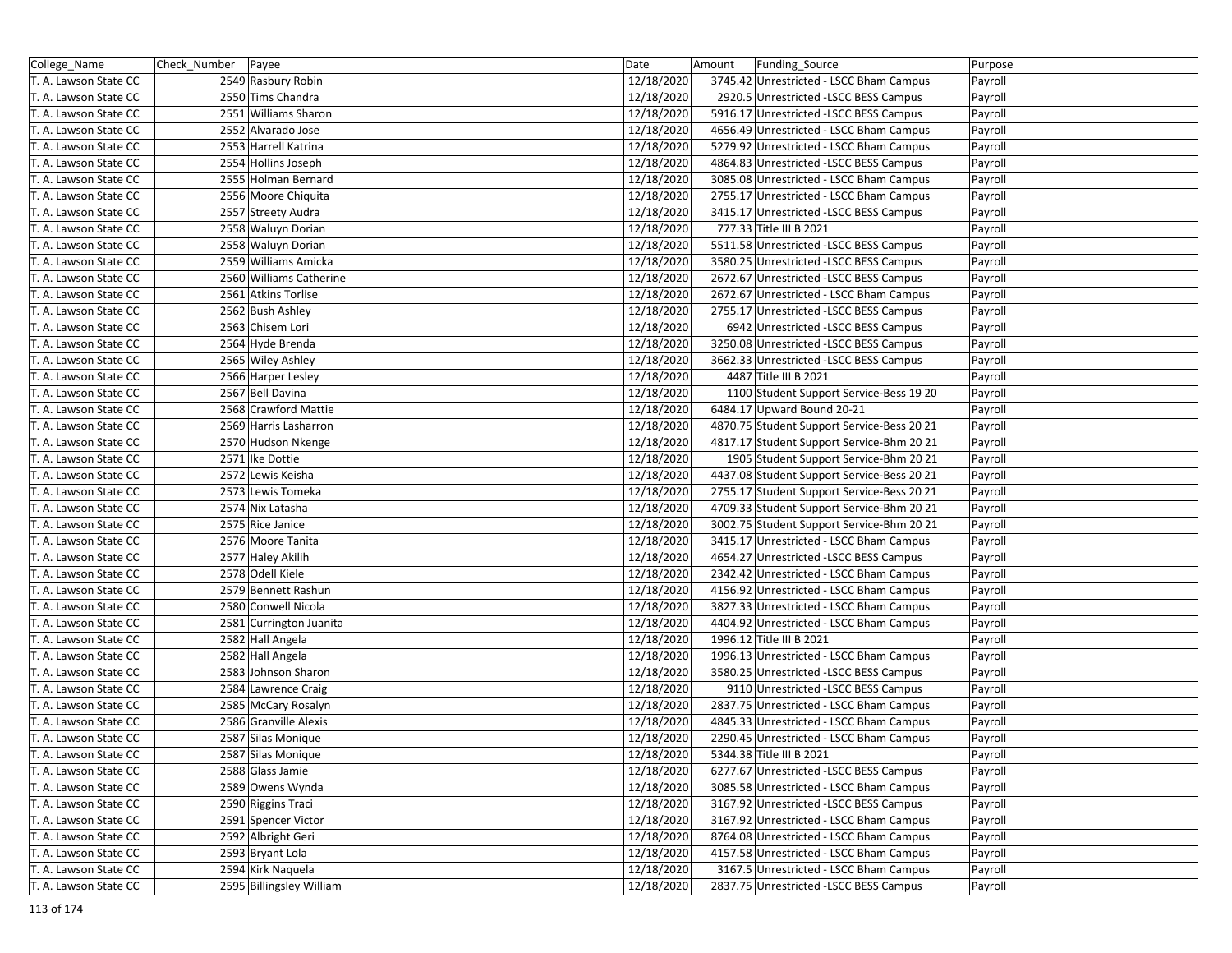| College_Name                                   | Check_Number Payee |                                                | Date                     | Funding Source<br>Amount                          | Purpose |
|------------------------------------------------|--------------------|------------------------------------------------|--------------------------|---------------------------------------------------|---------|
| T. A. Lawson State CC                          |                    | 2596 Blanton James                             | 12/18/2020               | 8118.75 Unrestricted - LSCC Bham Campus           | Payroll |
| T. A. Lawson State CC                          |                    | 2597 Hubbart Ray                               | 12/18/2020               | 3002.75 Unrestricted - LSCC Bham Campus           | Payroll |
| T. A. Lawson State CC                          |                    | 2598 Hudson Michelle                           | 12/18/2020               | 2755.42 Unrestricted - LSCC Bham Campus           | Payroll |
| T. A. Lawson State CC                          |                    | 2599 Polk Tyrone                               | 12/18/2020               | 2590 Unrestricted - LSCC Bham Campus              | Payroll |
| T. A. Lawson State CC                          |                    | 2600 Watson Larry                              | 12/18/2020               | 2837.75 Unrestricted - LSCC Bham Campus           | Payroll |
| T. A. Lawson State CC                          |                    | 2601 Green Myrtes                              | 12/18/2020               | 9755.42 Title III B 2021                          | Payroll |
| T. A. Lawson State CC                          |                    | 2602 Horn Wendy                                | 12/18/2020               | 6483.25 Unrestricted - LSCC Bham Campus           | Payroll |
| T. A. Lawson State CC                          |                    | 2603 Todd Eula                                 | 12/18/2020               | 481.72 Unrestricted - LSCC Bham Campus            | Payroll |
| T. A. Lawson State CC                          |                    | 2603 Todd Eula                                 | 12/18/2020               | 4335.45 Title III B 2021                          | Payroll |
| T. A. Lawson State CC                          |                    | 2604 Best Leeann                               | 12/18/2020               | 4292.58 Unrestricted -LSCC BESS Campus            | Payroll |
| T. A. Lawson State CC                          |                    | 2605 Moon Jason                                | 12/18/2020               | 3745.42 Unrestricted -LSCC BESS Campus            | Payroll |
| T. A. Lawson State CC                          |                    | 2606 Yancy Jonathan                            | 12/18/2020               | 8118.75 Unrestricted -LSCC BESS Campus            | Payroll |
| T. A. Lawson State CC                          |                    | 2607 Blue Jarvis                               | 12/18/2020               | 5087.58 Unrestricted - LSCC Bham Campus           | Payroll |
| T. A. Lawson State CC                          |                    | 2608 Byrd Ralph                                | 12/18/2020               | 3415.17 Unrestricted - LSCC Bham Campus           | Payroll |
| T. A. Lawson State CC                          |                    | 2609 Caldwell Vincent                          | 12/18/2020               | 2201.5 Unrestricted - LSCC BESS Campus            | Payroll |
| T. A. Lawson State CC                          |                    | 2610 Grammer Roy                               | 12/18/2020               | 4404.92 Unrestricted -LSCC BESS Campus            | Payroll |
| T. A. Lawson State CC                          |                    | 2611 Jackson Tavarious                         | 12/18/2020               | 2755.42 Unrestricted - LSCC Bham Campus           | Payroll |
| T. A. Lawson State CC                          |                    | 2612 Avery Lasundra                            | 12/18/2020               | 2128.25 Unrestricted - LSCC Bham Campus           | Payroll |
| T. A. Lawson State CC                          |                    | 2613 Colston Chester                           | 12/18/2020               | 2563.17 Unrestricted - LSCC Bham Campus           | Payroll |
| T. A. Lawson State CC                          |                    | 2614 Robertson Audrey                          | 12/18/2020               | 2636.33 Unrestricted - LSCC Bham Campus           | Payroll |
| T. A. Lawson State CC                          |                    | 2615 Taylor Curtis                             | 12/18/2020               | 3220.5 Unrestricted -LSCC BESS Campus             | Payroll |
| T. A. Lawson State CC                          |                    | 2616 Underwood Pamala                          | 12/18/2020               | 2128.25 Unrestricted - LSCC Bham Campus           | Payroll |
| T. A. Lawson State CC                          |                    | 2617 Wren Linda                                | 12/18/2020               | 3385.58 Unrestricted - LSCC Bham Campus           | Payroll |
| T. A. Lawson State CC                          |                    | 2618 Griffin Jimmie                            | 12/18/2020               | 2201.5 Unrestricted -LSCC BESS Campus             | Payroll |
| T. A. Lawson State CC                          |                    | 2619 Jones Clarence                            | 12/18/2020               | 4240.17 Unrestricted - LSCC Bham Campus           | Payroll |
| T. A. Lawson State CC                          |                    | 2620 Lewis Lashaundra                          | 12/18/2020               | 3827.33 Unrestricted - LSCC Bham Campus           | Payroll |
| T. A. Lawson State CC                          |                    | 2621 Frazier Amanda                            | 12/17/2020               | 780 Unrestricted - LSCC Bham Campus               | Payroll |
| T. A. Lawson State CC                          |                    | 2622 Harris Gail                               | 12/17/2020               | 780 Unrestricted - LSCC Bham Campus               | Payroll |
| T. A. Lawson State CC                          |                    | 2623 Foster Willie                             | 12/17/2020               | 220 Unrestricted -LSCC BESS Campus                | Payroll |
| T. A. Lawson State CC                          |                    | 2624 Thomas Brenda                             | 12/17/2020               | 321.88 Ready to Work                              | Payroll |
| T. A. Lawson State CC                          |                    | 2624 Thomas Brenda                             | 12/17/2020               | 579.49 Unrestricted -LSCC BESS Campus             | Payroll |
| T. A. Lawson State CC                          |                    | 2625 Woods Arlene                              | 12/17/2020               | 262.5 Unrestricted - LSCC Bham Campus             | Payroll |
| T. A. Lawson State CC                          |                    | 2626 Dent Deborah                              | 12/17/2020               | 1420 AE - State Regular                           | Payroll |
| T. A. Lawson State CC                          |                    | 2627 Fletcher La'Toya                          | 12/17/2020               | 1020 AE - State Inst'l                            | Payroll |
| T. A. Lawson State CC                          |                    | 2628 Fowler Madilyn                            | 12/17/2020               | 840 AE - State Regular                            | Payroll |
| T. A. Lawson State CC                          |                    | 2629 Howard Richard                            | 12/17/2020               | 440 AE-Federal Regular                            | Payroll |
| T. A. Lawson State CC                          |                    | 2630 James Bertha                              | 12/17/2020               | 512.72 AE - State Regular                         | Payroll |
| T. A. Lawson State CC                          |                    | 2631 McDowell Cynthia                          | 12/17/2020               | 1100 AE-Federal Regular                           | Payroll |
| T. A. Lawson State CC                          |                    | 2632 Miles Carlia                              | 12/17/2020               | 913 AE - State Regular                            | Payroll |
| T. A. Lawson State CC                          |                    | 2633 Nelson Donia                              | 12/17/2020               | 1120 AE - State Regular                           | Payroll |
|                                                |                    |                                                |                          |                                                   |         |
| T. A. Lawson State CC<br>T. A. Lawson State CC |                    | 2634 Owens Comenthia<br>2635 Summerville Lorie | 12/17/2020<br>12/17/2020 | 206 AE-Federal Regular<br>1040 AE - State Regular | Payroll |
|                                                |                    |                                                |                          |                                                   | Payroll |
| T. A. Lawson State CC                          |                    | 2636 Wallace Ruth                              | 12/17/2020               | 1606 AE - State Regular                           | Payroll |
| T. A. Lawson State CC                          |                    | 2637 Brown Mavis                               | 12/17/2020               | 316.16 Student Support Service-Bess 20 21         | Payroll |
| T. A. Lawson State CC                          |                    | 2639 Powell Kellee                             | 12/17/2020               | 988 Title III B 2021                              | Payroll |
| T. A. Lawson State CC                          |                    | 2640 Rayford Jeffrey                           | 12/17/2020               | 440 Unrestricted - LSCC BESS Campus               | Payroll |
| T. A. Lawson State CC                          |                    | 2641 Carpenter Lawrence                        | 12/17/2020               | 1656 Unrestricted - LSCC Bham Campus              | Payroll |
| T. A. Lawson State CC                          |                    | 2642 Maze Bryan                                | 12/17/2020               | 1656 Unrestricted - LSCC Bham Campus              | Payroll |
| T. A. Lawson State CC                          |                    | 2643 Duke Whitney                              | 12/17/2020               | 1472 Unrestricted - LSCC Bham Campus              | Payroll |
| T. A. Lawson State CC                          |                    | 2644 Houston Robyn                             | 12/17/2020               | 1380 Unrestricted - LSCC Bham Campus              | Payroll |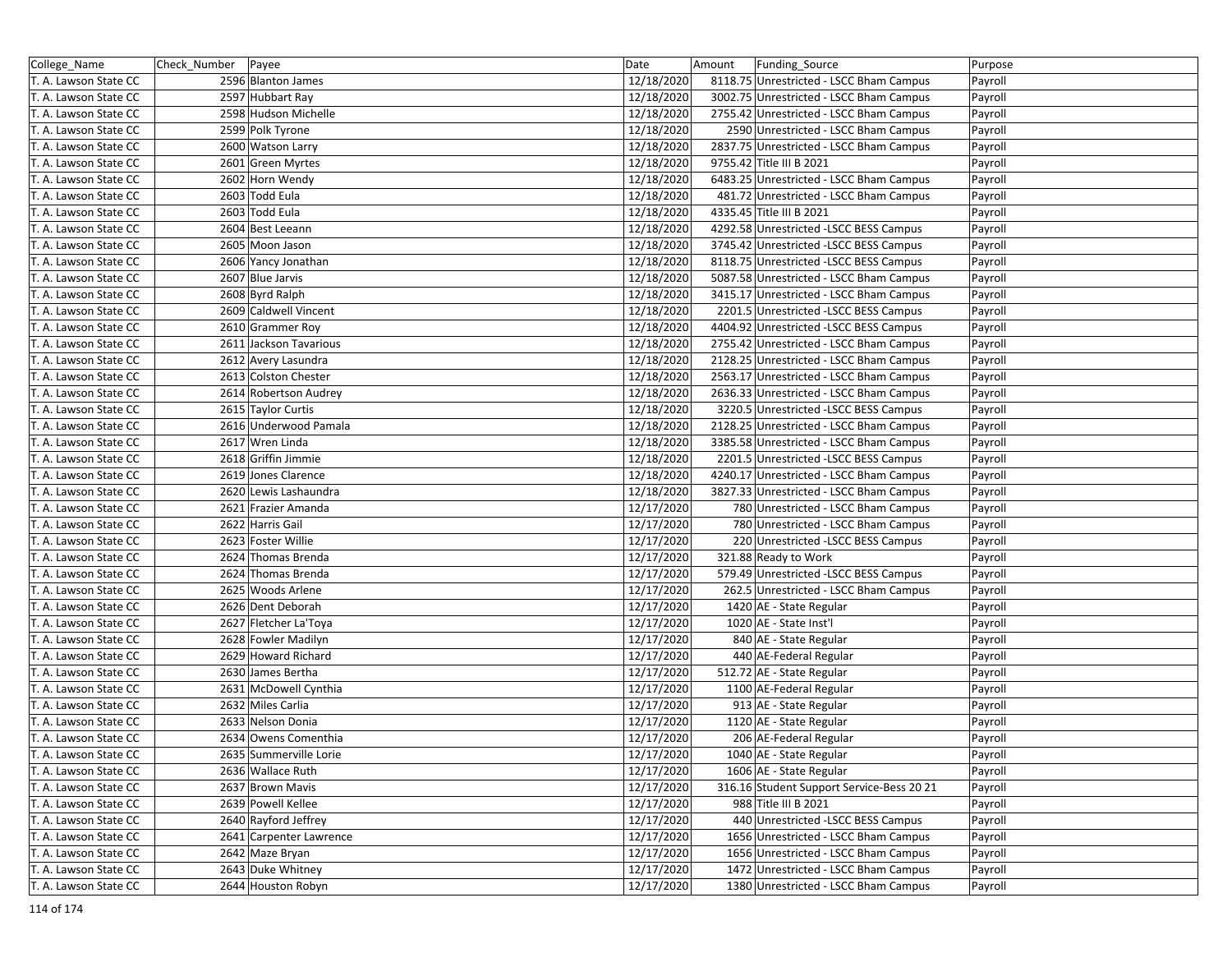| College_Name          | Check_Number   Payee |                             | Date       | Amount | Funding_Source                            | Purpose |
|-----------------------|----------------------|-----------------------------|------------|--------|-------------------------------------------|---------|
| T. A. Lawson State CC |                      | 2645 Worford Edwina         | 12/17/2020 |        | 1472 Unrestricted - LSCC Bham Campus      | Payroll |
| T. A. Lawson State CC |                      | 2646 Lake Tyrek             | 12/17/2020 |        | 690 Title III B 2021                      | Payroll |
| T. A. Lawson State CC |                      | 2647 Webb Chasten           | 12/17/2020 |        | 380 Title III B 2021                      | Payroll |
| T. A. Lawson State CC |                      | 2648 Alexander Quinton      | 12/17/2020 |        | 390 Upward Bound 20-21                    | Payroll |
| T. A. Lawson State CC |                      | 2649 Bell Davina            | 12/17/2020 |        | 661.96 Student Support Service-Bess 20 21 | Payroll |
| T. A. Lawson State CC |                      | 2650 Bell Dovie             | 12/17/2020 |        | 2730 Upward Bound 20-21                   | Payroll |
| T. A. Lawson State CC |                      | 2651 Davis Lasheree         | 12/17/2020 |        | 2184 Upward Bound 20-21                   | Payroll |
| T. A. Lawson State CC |                      | 2652 George Kimani          | 12/17/2020 |        | 171.6 Upward Bound 20-21                  | Payroll |
| T. A. Lawson State CC |                      | 2653 Harris Erica           | 12/17/2020 |        | 234 Upward Bound 20-21                    | Payroll |
| T. A. Lawson State CC |                      | 2654 McDaniel Chrysanthemum | 12/17/2020 |        | 514.8 Upward Bound 20-21                  | Payroll |
| T. A. Lawson State CC |                      | 2655 Morris Jesseca         | 12/17/2020 |        | 171.6 Upward Bound 20-21                  | Payroll |
| T. A. Lawson State CC |                      | 2656 Orange Janice          | 12/17/2020 |        | 546 Upward Bound 20-21                    | Payroll |
| T. A. Lawson State CC |                      | 2657 Thomas Naomi           | 12/17/2020 |        | 400.4 Upward Bound 20-21                  | Payroll |
| T. A. Lawson State CC |                      | 2658 Williams Teresa        | 12/17/2020 |        | 702 Upward Bound 20-21                    | Payroll |
| T. A. Lawson State CC |                      | 2659 Wynn Waynenecka        | 12/17/2020 |        | 400.4 Upward Bound 20-21                  | Payroll |
| T. A. Lawson State CC |                      | 2660 Conwell Nakiyah        | 12/17/2020 |        | 680 Unrestricted - LSCC Bham Campus       | Payroll |
| T. A. Lawson State CC |                      | 2661 Hendon Jerelle         | 12/17/2020 |        | 880 AE - State Regular                    | Payroll |
| T. A. Lawson State CC |                      | 2662 Dozier Jr James        | 12/17/2020 |        | 768 Unrestricted - LSCC Bham Campus       | Payroll |
| T. A. Lawson State CC |                      | 2663 Hosey Elisha           | 12/17/2020 |        | 960 Unrestricted - LSCC Bham Campus       | Payroll |
| T. A. Lawson State CC |                      | 2664 Anthony Cynthia        | 1/29/2021  |        | 20833.33 Unrestricted - LSCC Bham Campus  | Payroll |
| T. A. Lawson State CC |                      | 2665 Billiet Rebecca        | 1/29/2021  |        | 4074.75 Unrestricted -LSCC BESS Campus    | Payroll |
| T. A. Lawson State CC |                      | 2666 Hall Rosiezier         | 1/29/2021  |        | 5477 Unrestricted - LSCC Bham Campus      | Payroll |
| T. A. Lawson State CC |                      | 2667 Olive Lisa             | 1/29/2021  |        | 4570 Unrestricted - LSCC Bham Campus      | Payroll |
| T. A. Lawson State CC |                      | 2668 Williams Vernona       | 1/29/2021  |        | 4652.5 Unrestricted - LSCC Bham Campus    | Payroll |
| T. A. Lawson State CC |                      | 2669 Crawford Bruce         | 1/29/2021  |        | 11911.09 Unrestricted - LSCC Bham Campus  | Payroll |
| T. A. Lawson State CC |                      | 2670 McKenzie Kimberly      | 1/29/2021  |        | 4652.5 Unrestricted - LSCC Bham Campus    | Payroll |
| T. A. Lawson State CC |                      | 2671 Williams Roberta       | 1/29/2021  |        | 4570 Unrestricted - LSCC Bham Campus      | Payroll |
| T. A. Lawson State CC |                      | 2672 Christian Gala         | 1/29/2021  |        | 4074.75 Unrestricted - LSCC Bham Campus   | Payroll |
| T. A. Lawson State CC |                      | 2673 Crews Sharon           | 1/29/2021  |        | 11827.75 Unrestricted - LSCC Bham Campus  | Payroll |
| T. A. Lawson State CC |                      | 2674 Bizzell Dorothy        | 1/29/2021  |        | 6385.5 Unrestricted - LSCC Bham Campus    | Payroll |
| T. A. Lawson State CC |                      | 2675 Chapple Maxine         | 1/29/2021  |        | 1602.72 Unrestricted - LSCC Bham Campus   | Payroll |
| T. A. Lawson State CC |                      | 2676 Clayton Jo Lynne       | 1/29/2021  |        | 6015.67 Unrestricted - LSCC Bham Campus   | Payroll |
| T. A. Lawson State CC |                      | 2677 Murphy Shannon         | 1/29/2021  |        | 3580.25 Unrestricted - LSCC Bham Campus   | Payroll |
| T. A. Lawson State CC |                      | 2678 Rodgers Charmaine      | 1/29/2021  |        | 8020.89 Unrestricted - LSCC Bham Campus   | Payroll |
| T. A. Lawson State CC |                      | 2679 Williamson Licia       | 1/29/2021  |        | 6991.44 Unrestricted -LSCC BESS Campus    | Payroll |
| T. A. Lawson State CC |                      | 2680 Ray-Connell Teresa     | 1/29/2021  |        | 8914 Unrestricted -LSCC BESS Campus       | Payroll |
| T. A. Lawson State CC |                      | 2681 Warner Kathleen        | 1/29/2021  |        | 6985.33 Unrestricted - LSCC Bham Campus   | Payroll |
| T. A. Lawson State CC |                      | 2682 Jackson Robert         | 1/29/2021  |        | 5676.56 Unrestricted - LSCC Bham Campus   | Payroll |
| T. A. Lawson State CC |                      | 2683 Burroughs Adrienne     | 1/29/2021  |        | 4257.42 Unrestricted - LSCC BESS Campus   | Payroll |
| T. A. Lawson State CC |                      | 2684 Duke Juanita           | 1/29/2021  |        | 4997.08 Unrestricted -LSCC BESS Campus    | Payroll |
| T. A. Lawson State CC |                      | 2685 Hayes Shelby           | 1/29/2021  |        | 5089 Unrestricted -LSCC BESS Campus       | Payroll |
| T. A. Lawson State CC |                      | 2686 Mays Tamera            | 1/29/2021  |        | 5347.89 Unrestricted -LSCC BESS Campus    | Payroll |
| T. A. Lawson State CC |                      | 2687 Moyo Nomsa             | 1/29/2021  |        | 6662.78 Unrestricted -LSCC BESS Campus    | Payroll |
| T. A. Lawson State CC |                      | 2688 Swain Katrina          | 1/29/2021  |        | 6415.67 Unrestricted -LSCC BESS Campus    | Payroll |
| T. A. Lawson State CC |                      | 2689 Young Dorothy          | 1/29/2021  |        | 3580.25 Unrestricted -LSCC BESS Campus    | Payroll |
| T. A. Lawson State CC |                      | 2690 Armbrester James       | 1/29/2021  |        | 7062.78 Unrestricted -LSCC BESS Campus    | Payroll |
| T. A. Lawson State CC |                      | 2691 Watkins Norris         | 1/29/2021  |        | 6907.89 Unrestricted - LSCC Bham Campus   | Payroll |
| T. A. Lawson State CC |                      | 2692 Coleman Tracey         | 1/29/2021  |        | 3085.58 Unrestricted - LSCC Bham Campus   | Payroll |
| T. A. Lawson State CC |                      | 2693 Foy Michelle           | 1/29/2021  |        | 3002.5 Unrestricted - LSCC Bham Campus    | Payroll |
| T. A. Lawson State CC |                      | 2694 Kelley Michael         | 1/29/2021  |        | 6334.11 Unrestricted -LSCC BESS Campus    | Payroll |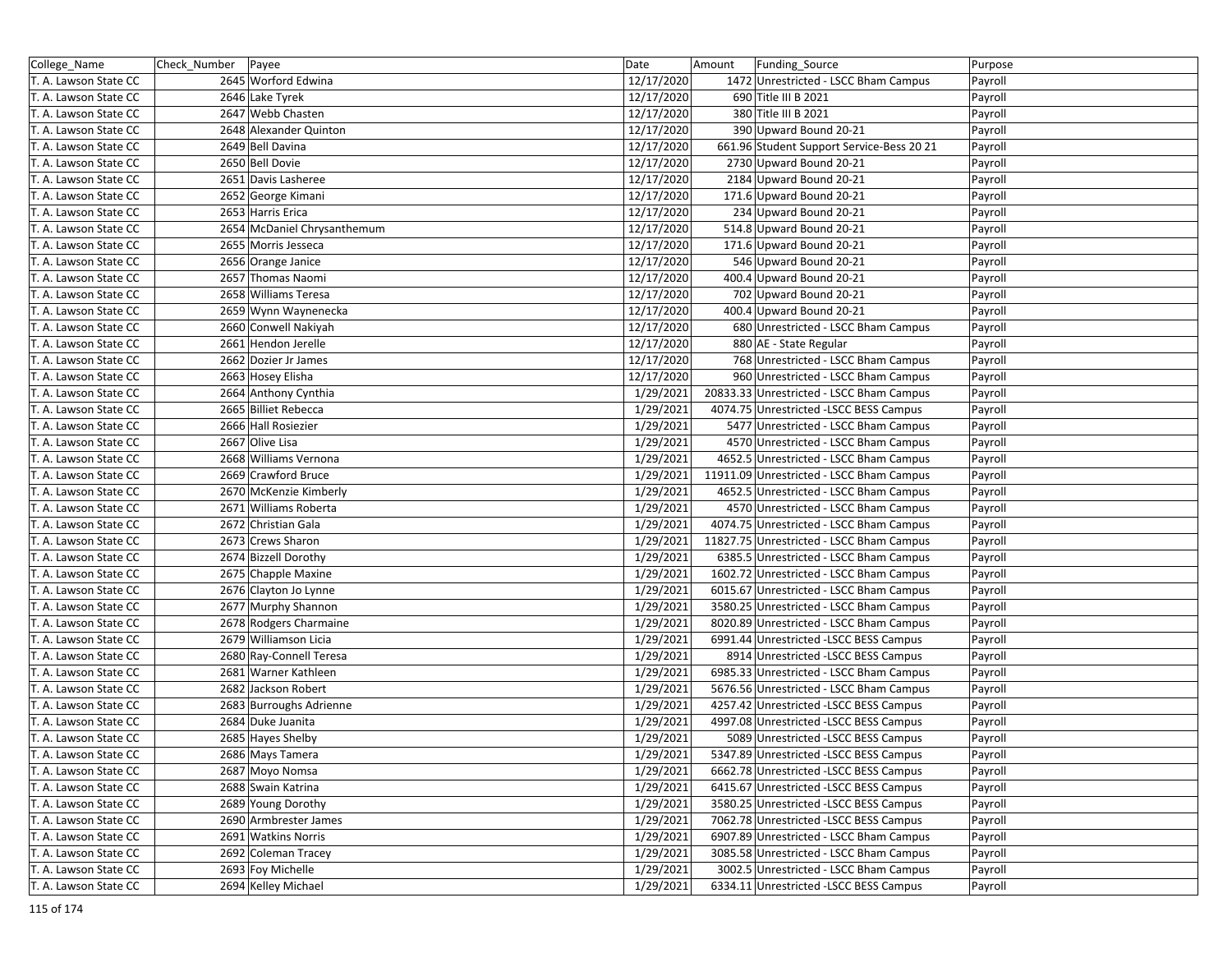| College_Name          | Check_Number | Payee                    | Date      | Amount | Funding_Source                          | Purpose |
|-----------------------|--------------|--------------------------|-----------|--------|-----------------------------------------|---------|
| T. A. Lawson State CC |              | 2695 Denson Sherlita     | 1/29/2021 |        | 5335.58 Unrestricted -LSCC BESS Campus  | Payroll |
| T. A. Lawson State CC |              | 2696 Henry Stephanie     | 1/29/2021 |        | 5645.83 Unrestricted -LSCC BESS Campus  | Payroll |
| T. A. Lawson State CC |              | 2697 Milton Alice        | 1/29/2021 |        | 9755.42 Unrestricted - LSCC Bham Campus | Payroll |
| T. A. Lawson State CC |              | 2698 Blankenship Lanette | 1/29/2021 |        | 4010.92 Unrestricted - LSCC Bham Campus | Payroll |
| T. A. Lawson State CC |              | 2699 Duncan Rebecca      | 1/29/2021 |        | 5735.58 Unrestricted -LSCC BESS Campus  | Payroll |
| T. A. Lawson State CC |              | 2700 Carter Curtis       | 1/29/2021 |        | 5841 Unrestricted - LSCC Bham Campus    | Payroll |
| T. A. Lawson State CC |              | 2701 Finley Kelly        | 1/29/2021 |        | 2920 Unrestricted - LSCC Bham Campus    | Payroll |
| T. A. Lawson State CC |              | 2702 Rice Carlton        | 1/29/2021 |        | 5504 Unrestricted - LSCC Bham Campus    | Payroll |
| T. A. Lawson State CC |              | 2703 Agee Eric           | 1/29/2021 |        | 6692.22 Unrestricted - LSCC Bham Campus | Payroll |
| T. A. Lawson State CC |              | 2704 Frederick Tiffany   | 1/29/2021 |        | 2777.78 Unrestricted - LSCC Bham Campus | Payroll |
| T. A. Lawson State CC |              | 2705 Jefferson Jonathan  | 1/29/2021 |        | 1333.33 Unrestricted - LSCC Bham Campus | Payroll |
| T. A. Lawson State CC |              | 2706 Lewis Garrett       | 1/29/2021 |        | 4380.75 Unrestricted - LSCC Bham Campus | Payroll |
| T. A. Lawson State CC |              | 2707 Nix Logan           | 1/29/2021 |        | 1666.67 Unrestricted - LSCC Bham Campus | Payroll |
| T. A. Lawson State CC |              | 2708 Sadler Thomas       | 1/29/2021 |        | 1666.67 Unrestricted - LSCC Bham Campus | Payroll |
| T. A. Lawson State CC |              | 2709 Wiley Aubrey        | 1/29/2021 |        | 3992.58 Unrestricted - LSCC Bham Campus | Payroll |
| T. A. Lawson State CC |              | 2710 Wilson Nancy        | 1/29/2021 |        | 8602.83 Unrestricted -LSCC BESS Campus  | Payroll |
| T. A. Lawson State CC |              | 2711 Gwin Bethany        | 1/29/2021 |        | 4257.42 Unrestricted - LSCC Bham Campus | Payroll |
| T. A. Lawson State CC |              | 2712 Bush Allison        | 1/29/2021 |        | 3549.25 Unrestricted -LSCC BESS Campus  | Payroll |
| T. A. Lawson State CC |              | 2713 Wade Henry          | 1/29/2021 |        | 5335.58 Unrestricted -LSCC BESS Campus  | Payroll |
| T. A. Lawson State CC |              | 2714 Sanders Hoyt        | 1/29/2021 |        | 4719.17 Unrestricted - LSCC Bham Campus | Payroll |
| T. A. Lawson State CC |              | 2715 Raymond Charles     | 1/29/2021 |        | 6665.75 Unrestricted -LSCC BESS Campus  | Payroll |
| T. A. Lawson State CC |              | 2716 Burnett Justin      | 1/29/2021 |        | 5130.33 Unrestricted -LSCC BESS Campus  | Payroll |
| T. A. Lawson State CC |              | 2717 Allen Barry         | 1/29/2021 |        | 5061 Unrestricted -LSCC BESS Campus     | Payroll |
| T. A. Lawson State CC |              | 2718 Willingham Mary     | 1/29/2021 |        | 3366.72 Unrestricted -LSCC BESS Campus  | Payroll |
| T. A. Lawson State CC |              | 2719 Jenkins Charlene    | 1/29/2021 |        | 3497.17 Unrestricted - LSCC BESS Campus | Payroll |
| T. A. Lawson State CC |              | 2720 Gray James          | 1/29/2021 |        | 4876 ARC Grant Part 2                   | Payroll |
| T. A. Lawson State CC |              | 2721 Hobbs Tommy         | 1/29/2021 |        | 7634.83 Unrestricted -LSCC BESS Campus  | Payroll |
| T. A. Lawson State CC |              | 2722 Green Kirsten       | 1/29/2021 |        | 5005.75 Unrestricted - LSCC Bham Campus | Payroll |
| T. A. Lawson State CC |              | 2723 Higginbotham Harold | 1/29/2021 |        | 6142.5 Unrestricted - LSCC Bham Campus  | Payroll |
| T. A. Lawson State CC |              | 2724 King Kelvin         | 1/29/2021 |        | 9007.11 Unrestricted - LSCC Bham Campus | Payroll |
| T. A. Lawson State CC |              | 2725 Masimasi Vyavuka    | 1/29/2021 |        | 7555.78 Unrestricted - LSCC Bham Campus | Payroll |
| T. A. Lawson State CC |              | 2726 Monti Stephen       | 1/29/2021 |        | 6015.67 Unrestricted - LSCC Bham Campus | Payroll |
| T. A. Lawson State CC |              | 2727 Swanberg Ann        | 1/29/2021 |        | 6015.67 Unrestricted -LSCC BESS Campus  | Payroll |
| T. A. Lawson State CC |              | 2728 Branch Rhonda       | 1/29/2021 |        | 8020.89 Unrestricted - LSCC Bham Campus | Payroll |
| T. A. Lawson State CC |              | 2729 Howard Toya         | 1/29/2021 |        | 5676.56 Unrestricted -LSCC BESS Campus  | Payroll |
| T. A. Lawson State CC |              | 2730 Morris Carlos       | 1/29/2021 |        | 4997.08 Unrestricted - LSCC Bham Campus | Payroll |
| T. A. Lawson State CC |              | 2731 Tubbs Venita        | 1/29/2021 |        | 7062.78 Unrestricted - LSCC Bham Campus | Payroll |
| T. A. Lawson State CC |              | 2732 Morgan Rachel       | 1/29/2021 |        | 4750.58 Unrestricted - LSCC Bham Campus | Payroll |
| T. A. Lawson State CC |              | 2733 Landers James       | 1/29/2021 |        | 6005.33 Unrestricted - LSCC Bham Campus | Payroll |
| T. A. Lawson State CC |              | 2734 West Matthew        | 1/29/2021 |        | 6540.28 Unrestricted - LSCC Bham Campus | Payroll |
| T. A. Lawson State CC |              | 2735 Wilson Melanie      | 1/29/2021 |        | 6005.33 Unrestricted - LSCC Bham Campus | Payroll |
| T. A. Lawson State CC |              | 2736 Guy Ann             | 1/29/2021 |        | 6878.58 Unrestricted - LSCC Bham Campus | Payroll |
| T. A. Lawson State CC |              | 2737 Ellison Mary        | 1/29/2021 |        | 8020.89 Unrestricted - LSCC Bham Campus | Payroll |
| T. A. Lawson State CC |              | 2738 Gilbert Wynell      | 1/29/2021 |        | 6334.11 Unrestricted - LSCC Bham Campus | Payroll |
| T. A. Lawson State CC |              | 2739 Lopatina Nadejda    | 1/29/2021 |        | 7527.78 Unrestricted - LSCC Bham Campus | Payroll |
| T. A. Lawson State CC |              | 2740 Wilson Tracey       | 1/29/2021 |        | 6785.5 Unrestricted - LSCC Bham Campus  | Payroll |
| T. A. Lawson State CC |              | 2741 Fowler Charles      | 1/29/2021 |        | 8914 Unrestricted -LSCC BESS Campus     | Payroll |
| T. A. Lawson State CC |              | 2742 Holloway Weymon     | 1/29/2021 |        | 6334.11 Unrestricted -LSCC BESS Campus  | Payroll |
| T. A. Lawson State CC |              | 2743 Jaraysi Naila       | 1/29/2021 |        | 4257.42 Unrestricted - LSCC Bham Campus | Payroll |
| T. A. Lawson State CC |              | 2744 Martin Darlene      | 1/29/2021 |        | 7607.11 Unrestricted - LSCC Bham Campus | Payroll |
|                       |              |                          |           |        |                                         |         |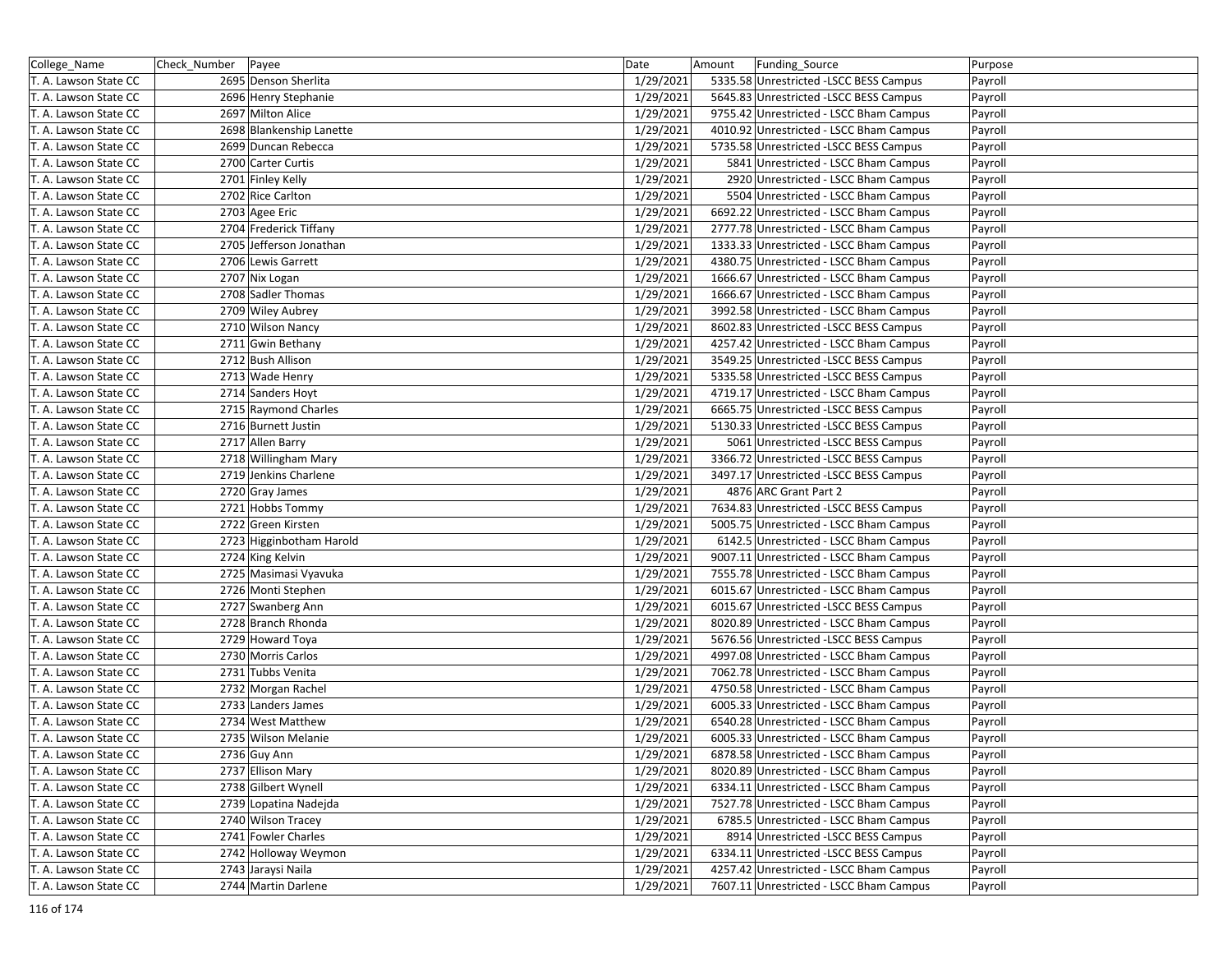| College_Name          | Check_Number<br>Payee                 | Date                   | Funding_Source<br>Amount                | Purpose |
|-----------------------|---------------------------------------|------------------------|-----------------------------------------|---------|
| T. A. Lawson State CC | 2745 Thomas Shawanda                  | 1/29/2021              | 2258.33 Unrestricted -LSCC BESS Campus  | Payroll |
| T. A. Lawson State CC | 2745 Thomas Shawanda                  | 1/29/2021              | 3387.5 Multi Fed- HBCU 2PI STEM E3 NSF  | Payroll |
| T. A. Lawson State CC | 2746 Appling Edna                     | 1/29/2021              | 5064.33 AE - State Regular              | Payroll |
| T. A. Lawson State CC | 2747 Billingsley Tunisia              | 1/29/2021              | 2309.58 AE - State Regular              | Payroll |
| T. A. Lawson State CC | 2748 Ekundayo Gwendolyn               | 1/29/2021              | 5838.58 AE-Federal Regular              | Payroll |
| T. A. Lawson State CC | 2749 Graves Willie                    | 1/29/2021              | 1308.04 Unrestricted - LSCC Bham Campus | Payroll |
| T. A. Lawson State CC | 2749 Graves Willie                    | 1/29/2021              | 5232.18 AE - State Regular              | Payroll |
| T. A. Lawson State CC | 2750 Lee Ricky                        | 1/29/2021              | 1831.16 AE - State Regular              | Payroll |
| T. A. Lawson State CC | 2750 Lee Ricky                        | 1/29/2021              | 1831.17 Unrestricted - LSCC Bham Campus | Payroll |
| T. A. Lawson State CC | 2751 Nix Alcedra                      | 1/29/2021              | 2163.33 AE - State Regular              | Payroll |
| T. A. Lawson State CC | 2752 Rayfield Mary                    | 1/29/2021              | 3415.17 AE-Federal Regular              | Payroll |
| T. A. Lawson State CC | 2753 White Charlette                  | 1/29/2021              | 4899.25 AE-Federal Regular              | Payroll |
| T. A. Lawson State CC | 2754 Lewis Aisha                      | 1/29/2021              | 6334.11 Unrestricted - LSCC Bham Campus | Payroll |
| T. A. Lawson State CC | 2755 Martin Cicely                    | 1/29/2021              | 2252 Student Support Service-Bess 20 21 | Payroll |
| T. A. Lawson State CC | 2755 Martin Cicely                    | 1/29/2021              | 2252 Unrestricted -LSCC BESS Campus     | Payroll |
| T. A. Lawson State CC | 2756 Burden Cedric                    | 1/29/2021              | 7607.11 Unrestricted - LSCC Bham Campus | Payroll |
| T. A. Lawson State CC | 2757 Hall Sandra                      | 1/29/2021              | 4997.08 Unrestricted -LSCC BESS Campus  | Payroll |
| T. A. Lawson State CC | 2758 Millender Shelly                 | 1/29/2021              | 7762.56 Title III B 2021                | Payroll |
| T. A. Lawson State CC | 2759 Harbour Clayton                  | 1/29/2021              | 5089 Unrestricted -LSCC BESS Campus     | Payroll |
| T. A. Lawson State CC | 2760 Moore Brian                      | 1/29/2021              | 6334.11 Unrestricted -LSCC BESS Campus  | Payroll |
| T. A. Lawson State CC | 2761 Berry James                      | 1/29/2021              | 6334.11 Unrestricted -LSCC BESS Campus  | Payroll |
| T. A. Lawson State CC | 2762 Gatson Alga                      | 1/29/2021              | 4997.08 Unrestricted - LSCC Bham Campus | Payroll |
| T. A. Lawson State CC | 2763 Rowe Darryl                      | 1/29/2021              | 4658.67 Unrestricted - LSCC Bham Campus | Payroll |
| T. A. Lawson State CC | 2764 Halbert Alan                     | 1/29/2021              | 4412.08 Unrestricted -LSCC BESS Campus  | Payroll |
| T. A. Lawson State CC | 2765 Harris John                      | 1/29/2021              | 5695.08 Unrestricted -LSCC BESS Campus  | Payroll |
| T. A. Lawson State CC | 2766 Wilkerson Pier                   | 1/29/2021              | 5735.58 Unrestricted - LSCC Bham Campus | Payroll |
| T. A. Lawson State CC | 2767 Williams Roosevelt               | 1/29/2021              | 4905.17 Unrestricted - LSCC BESS Campus | Payroll |
| T. A. Lawson State CC | 2768 Elliott Adam                     | 1/29/2021              | 4612.08 Title III B 2021                | Payroll |
|                       |                                       |                        | 4750.58 Unrestricted - LSCC Bham Campus |         |
| T. A. Lawson State CC | 2769 Rinsky Laura<br>2770 Lyles Henry | 1/29/2021<br>1/29/2021 | 4165.67 Unrestricted -LSCC BESS Campus  | Payroll |
| T. A. Lawson State CC |                                       |                        |                                         | Payroll |
| T. A. Lawson State CC | 2771 Jackson Wanda                    | 1/29/2021              | 3167.5 Unrestricted - LSCC Bham Campus  | Payroll |
| T. A. Lawson State CC | 2772 Lamb Allen                       | 1/29/2021              | 5389.78 Unrestricted -LSCC BESS Campus  | Payroll |
| T. A. Lawson State CC | 2773 Lybrand William                  | 1/29/2021              | 5882.78 Unrestricted -LSCC BESS Campus  | Payroll |
| T. A. Lawson State CC | 2774 Berryman Thomas                  | 1/29/2021              | 8007.11 Unrestricted -LSCC BESS Campus  | Payroll |
| T. A. Lawson State CC | 2775 Bennett Carolyn                  | 1/29/2021              | 3992.58 Unrestricted - LSCC Bham Campus | Payroll |
| T. A. Lawson State CC | 2776 Davis Sherri                     | 1/29/2021              | 1718.77 Unrestricted - LSCC Bham Campus | Payroll |
| T. A. Lawson State CC | 2776 Davis Sherri                     | 1/29/2021              | 9739.74 Title III B 2021                | Payroll |
| T. A. Lawson State CC | 2777 Smith Kamille                    | 1/29/2021              | 3415.17 Unrestricted -LSCC BESS Campus  | Payroll |
| T. A. Lawson State CC | 2778 Billups Marcus                   | 1/29/2021              | 4614.58 Title III B 2021                | Payroll |
| T. A. Lawson State CC | 2779 Mankowich James                  | 1/29/2021              | 1374.27 Unrestricted - LSCC Bham Campus | Payroll |
| T. A. Lawson State CC | 2779 Mankowich James                  | 1/29/2021              | 6260.56 Title III B 2021                | Payroll |
| T. A. Lawson State CC | 2780 Stephens Ronnie                  | 1/29/2021              | 7925.33 Unrestricted -LSCC BESS Campus  | Payroll |
| T. A. Lawson State CC | 2781 Beauchamp Matrika                | 1/29/2021              | 3414.67 Unrestricted - LSCC Bham Campus | Payroll |
| T. A. Lawson State CC | 2782 Bell Elma                        | 1/29/2021              | 3479.46 Unrestricted - LSCC Bham Campus | Payroll |
| T. A. Lawson State CC | 2783 Champion Carol                   | 1/29/2021              | 4652.5 Unrestricted -LSCC BESS Campus   | Payroll |
| T. A. Lawson State CC | 2784 Henry Dorothy                    | 1/29/2021              | 2532.16 Unrestricted -LSCC BESS Campus  | Payroll |
| T. A. Lawson State CC | 2784 Henry Dorothy                    | 1/29/2021              | 2532.17 Ready to Work                   | Payroll |
| T. A. Lawson State CC | 2785 Minnifield Tomeka                | 1/29/2021              | 3827.33 Unrestricted - LSCC Bham Campus | Payroll |
| T. A. Lawson State CC | 2786 Rowry James                      | 1/29/2021              | 3085.08 Career Coach                    | Payroll |
| T. A. Lawson State CC | 2787 Pruitt Karl                      | 1/29/2021              | 9755.42 Unrestricted - LSCC Bham Campus | Payroll |
|                       |                                       |                        |                                         |         |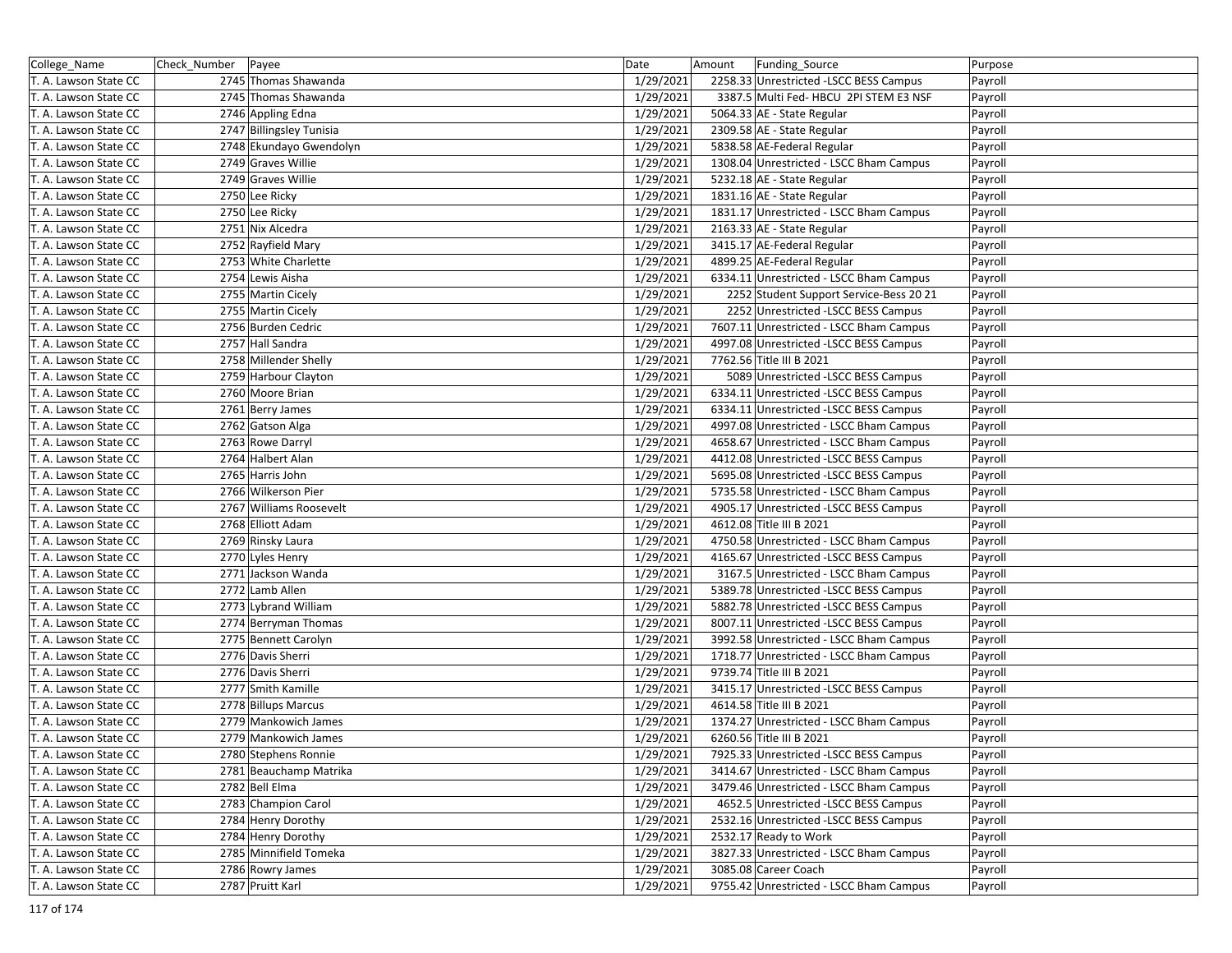| College_Name          | Check_Number | Payee                       | Date      | Amount | Funding_Source                             | Purpose |
|-----------------------|--------------|-----------------------------|-----------|--------|--------------------------------------------|---------|
| T. A. Lawson State CC |              | 2788 Saxton Rosemella       | 1/29/2021 |        | 3580.25 Unrestricted - LSCC Bham Campus    | Payroll |
| T. A. Lawson State CC |              | 2789 James Kesha            | 1/29/2021 |        | 876.95 Unrestricted - LSCC Bham Campus     | Payroll |
| T. A. Lawson State CC |              | 2789 James Kesha            | 1/29/2021 |        | 7892.55 Title III B 2021                   | Payroll |
| T. A. Lawson State CC |              | 2790 Carroll Leigh          | 1/29/2021 |        | 3415.17 Title III B 2021                   | Payroll |
| T. A. Lawson State CC |              | 2791 Dennard Harold         | 1/29/2021 |        | 3827.33 Unrestricted - LSCC Bham Campus    | Payroll |
| T. A. Lawson State CC |              | 2792 Dyck Sabrina           | 1/29/2021 |        | 4595.83 Unrestricted - LSCC Bham Campus    | Payroll |
| T. A. Lawson State CC |              | 2793 Glasco-Gueye Cassandra | 1/29/2021 |        | 2920 Unrestricted - LSCC Bham Campus       | Payroll |
| T. A. Lawson State CC |              | 2794 Kennedy Julie          | 1/29/2021 |        | 6734.11 Unrestricted - LSCC Bham Campus    | Payroll |
| T. A. Lawson State CC |              | 2795 Knolan Shanita         | 1/29/2021 |        | 3414.67 Unrestricted - LSCC Bham Campus    | Payroll |
| T. A. Lawson State CC |              | 2796 Porter Michael         | 1/29/2021 |        | 6456.67 Unrestricted -LSCC BESS Campus     | Payroll |
| T. A. Lawson State CC |              | 2797 Simpson Tracy          | 1/29/2021 |        | 5676.56 Unrestricted -LSCC BESS Campus     | Payroll |
| T. A. Lawson State CC |              | 2798 Herndon Renay          | 1/29/2021 |        | 7062.78 Unrestricted -LSCC BESS Campus     | Payroll |
| T. A. Lawson State CC |              | 2799 Jones Janine           | 1/29/2021 |        | 5342 Unrestricted - LSCC Bham Campus       | Payroll |
| T. A. Lawson State CC |              | 2800 Moore Kimberly         | 1/29/2021 |        | 5342 Unrestricted -LSCC BESS Campus        | Payroll |
| T. A. Lawson State CC |              | 2801 Thomas Lorenza         | 1/29/2021 |        | 5694.58 Unrestricted -LSCC BESS Campus     | Payroll |
| T. A. Lawson State CC |              | 2802 Allen Darren           | 1/29/2021 |        | 9879.92 Unrestricted - LSCC Bham Campus    | Payroll |
| T. A. Lawson State CC |              | 2803 Harviley Margaret      | 1/29/2021 |        | 2837.75 Unrestricted - LSCC Bham Campus    | Payroll |
| T. A. Lawson State CC |              | 2804 Croskey Angela         | 1/29/2021 |        | 3992.58 Title III B 2021                   | Payroll |
| T. A. Lawson State CC |              | 2805 Hollins Cassandra      | 1/29/2021 |        | 8764.08 Unrestricted - LSCC Bham Campus    | Payroll |
| T. A. Lawson State CC |              | 2806 Jones Denise           | 1/29/2021 |        | 3580.25 Unrestricted -LSCC BESS Campus     | Payroll |
| T. A. Lawson State CC |              | 2807 Lewis Courtney         | 1/29/2021 |        | 3250.08 Unrestricted - LSCC BESS Campus    | Payroll |
| T. A. Lawson State CC |              | 2808 Rasbury Robin          | 1/29/2021 |        | 3745.42 Unrestricted - LSCC Bham Campus    | Payroll |
| T. A. Lawson State CC |              | 2809 Tims Chandra           | 1/29/2021 |        | 2920.5 Unrestricted -LSCC BESS Campus      | Payroll |
| T. A. Lawson State CC |              | 2810 Williams Sharon        | 1/29/2021 |        | 5916.17 Unrestricted -LSCC BESS Campus     | Payroll |
| T. A. Lawson State CC |              | 2811 Alvarado Jose          | 1/29/2021 |        | 4656.49 Unrestricted - LSCC Bham Campus    | Payroll |
| T. A. Lawson State CC |              | 2812 Harrell Katrina        | 1/29/2021 |        | 4404.92 Unrestricted - LSCC Bham Campus    | Payroll |
| T. A. Lawson State CC |              | 2813 Hollins Joseph         | 1/29/2021 |        | 4239.83 Unrestricted -LSCC BESS Campus     | Payroll |
| T. A. Lawson State CC |              | 2814 Holman Bernard         | 1/29/2021 |        | 3085.08 Unrestricted - LSCC Bham Campus    | Payroll |
| T. A. Lawson State CC |              | 2815 Moore Chiquita         | 1/29/2021 |        | 2755.17 Unrestricted - LSCC Bham Campus    | Payroll |
| T. A. Lawson State CC |              | 2816 Streety Audra          | 1/29/2021 |        | 3415.17 Unrestricted -LSCC BESS Campus     | Payroll |
| T. A. Lawson State CC |              | 2817 Waluyn Dorian          | 1/29/2021 |        | 5511.58 Unrestricted -LSCC BESS Campus     | Payroll |
| T. A. Lawson State CC |              | 2818 Williams Amicka        | 1/29/2021 |        | 3580.25 Unrestricted -LSCC BESS Campus     | Payroll |
| T. A. Lawson State CC |              | 2819 Williams Catherine     | 1/29/2021 |        | 2672.67 Unrestricted -LSCC BESS Campus     | Payroll |
| T. A. Lawson State CC |              | 2820 Atkins Torlise         | 1/29/2021 |        | 2672.67 Unrestricted - LSCC Bham Campus    | Payroll |
| T. A. Lawson State CC |              | 2821 Bush Ashley            | 1/29/2021 |        | 2755.17 Unrestricted - LSCC BESS Campus    | Payroll |
| T. A. Lawson State CC |              | 2822 Chisem Lori            | 1/29/2021 |        | 6942 Unrestricted -LSCC BESS Campus        | Payroll |
| T. A. Lawson State CC |              | 2823 Hyde Brenda            | 1/29/2021 |        | 3250.08 Unrestricted -LSCC BESS Campus     | Payroll |
| T. A. Lawson State CC |              | 2824 Wiley Ashley           | 1/29/2021 |        | 3662.33 Unrestricted -LSCC BESS Campus     | Payroll |
| T. A. Lawson State CC |              | 2825 Harper Lesley          | 1/29/2021 |        | 4487 Title III B 2021                      | Payroll |
| T. A. Lawson State CC |              | 2826 Crawford Mattie        | 1/29/2021 |        | 6484.17 Upward Bound 20-21                 | Payroll |
| T. A. Lawson State CC |              | 2827 Harris Lasharron       | 1/29/2021 |        | 4870.75 Student Support Service-Bess 20 21 | Payroll |
| T. A. Lawson State CC |              | 2828 Hudson Nkenge          | 1/29/2021 |        | 4817.17 Student Support Service-Bhm 20 21  | Payroll |
| T. A. Lawson State CC |              | 2829 Ike Dottie             | 1/29/2021 |        | 1905 Student Support Service-Bhm 20 21     | Payroll |
| T. A. Lawson State CC |              | 2830 Lewis Keisha           | 1/29/2021 |        | 4437.08 Student Support Service-Bess 20 21 | Payroll |
| T. A. Lawson State CC |              | 2831 Lewis Tomeka           | 1/29/2021 |        | 2755.17 Student Support Service-Bess 20 21 | Payroll |
| T. A. Lawson State CC |              | 2832 Nix Latasha            | 1/29/2021 |        | 4709.33 Student Support Service-Bhm 20 21  | Payroll |
| T. A. Lawson State CC |              | 2833 Rice Janice            | 1/29/2021 |        | 3002.75 Student Support Service-Bhm 20 21  | Payroll |
| T. A. Lawson State CC |              | 2834 Moore Tanita           | 1/29/2021 |        | 3415.17 Unrestricted - LSCC Bham Campus    | Payroll |
| T. A. Lawson State CC |              | 2835 Haley Akilih           | 1/29/2021 |        | 4654.27 Unrestricted -LSCC BESS Campus     | Payroll |
| T. A. Lawson State CC |              | 2836 Odell Kiele            | 1/29/2021 |        | 2342.42 Unrestricted - LSCC Bham Campus    | Payroll |
|                       |              |                             |           |        |                                            |         |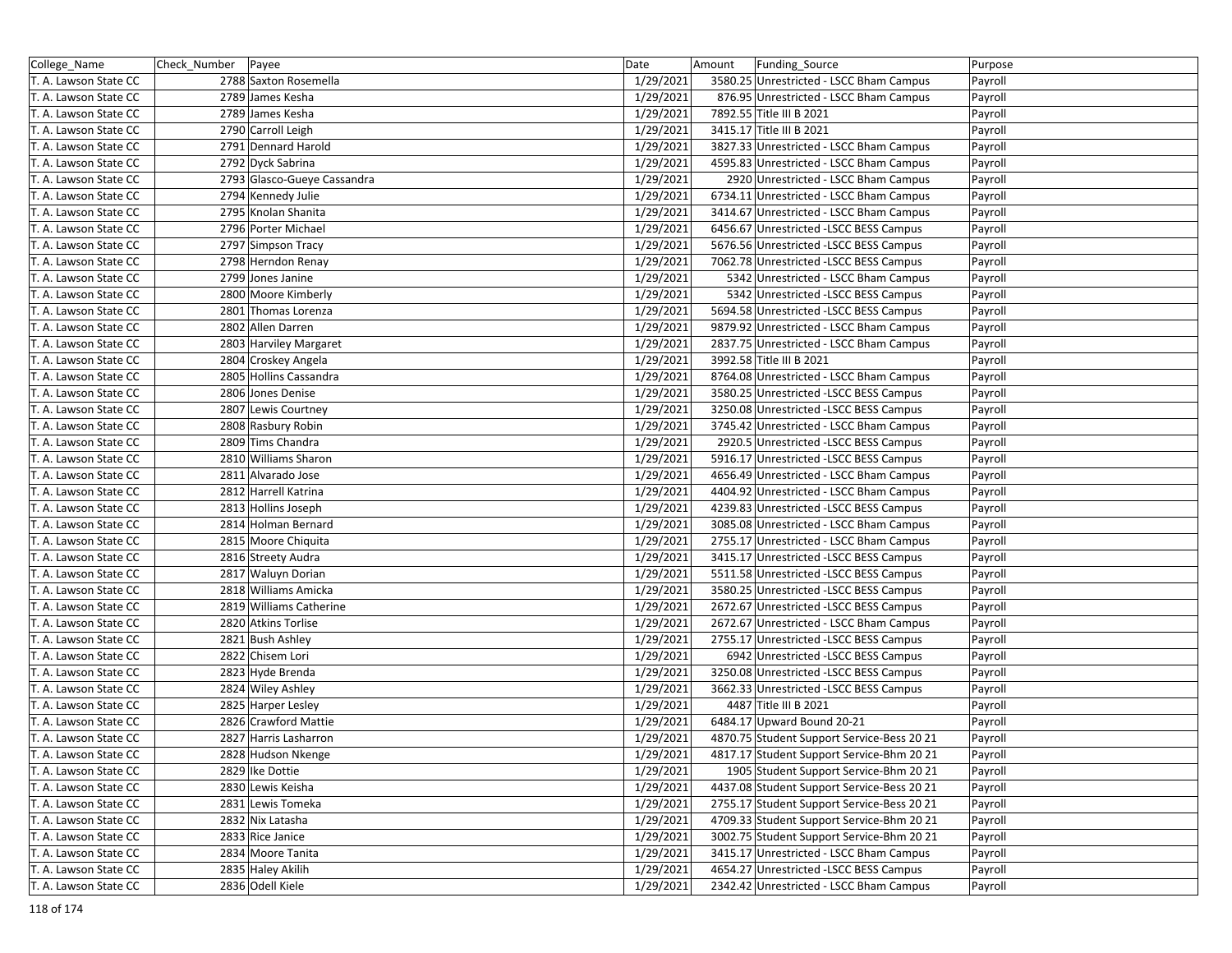| College_Name          | Check_Number   Payee |                          | Date      | Amount | Funding Source                          | Purpose |
|-----------------------|----------------------|--------------------------|-----------|--------|-----------------------------------------|---------|
| T. A. Lawson State CC |                      | 2837 Bennett Rashun      | 1/29/2021 |        | 4234.68 Unrestricted - LSCC Bham Campus | Payroll |
| T. A. Lawson State CC |                      | 2838 Conwell Nicola      | 1/29/2021 |        | 3827.33 Unrestricted - LSCC Bham Campus | Payroll |
| T. A. Lawson State CC |                      | 2839 Currington Juanita  | 1/29/2021 |        | 4404.92 Unrestricted - LSCC Bham Campus | Payroll |
| T. A. Lawson State CC |                      | 2840 Hall Angela         | 1/29/2021 |        | 1996.12 Unrestricted - LSCC Bham Campus | Payroll |
| T. A. Lawson State CC |                      | 2840 Hall Angela         | 1/29/2021 |        | 1996.13 Title III B 2021                | Payroll |
| T. A. Lawson State CC |                      | 2841 Johnson Sharon      | 1/29/2021 |        | 3580.25 Unrestricted -LSCC BESS Campus  | Payroll |
| T. A. Lawson State CC |                      | 2842 Lawrence Craig      | 1/29/2021 |        | 9110 Unrestricted -LSCC BESS Campus     | Payroll |
| T. A. Lawson State CC |                      | 2843 McCary Rosalyn      | 1/29/2021 |        | 2837.75 Unrestricted - LSCC Bham Campus | Payroll |
| T. A. Lawson State CC |                      | 2844 Granville Alexis    | 1/29/2021 |        | 4845.33 Unrestricted - LSCC Bham Campus | Payroll |
| T. A. Lawson State CC |                      | 2845 Silas Monique       | 1/29/2021 |        | 2290.45 Unrestricted - LSCC Bham Campus | Payroll |
| T. A. Lawson State CC |                      | 2845 Silas Monique       | 1/29/2021 |        | 5344.38 Title III B 2021                | Payroll |
| T. A. Lawson State CC |                      | 2846 Glass Jamie         | 1/29/2021 |        | 6277.67 Unrestricted -LSCC BESS Campus  | Payroll |
| T. A. Lawson State CC |                      | 2847 Owens Wynda         | 1/29/2021 |        | 3085.58 Unrestricted - LSCC Bham Campus | Payroll |
| T. A. Lawson State CC |                      | 2848 Riggins Traci       | 1/29/2021 |        | 3167.92 Unrestricted -LSCC BESS Campus  | Payroll |
| T. A. Lawson State CC |                      | 2849 Spencer Victor      | 1/29/2021 |        | 3167.92 Unrestricted - LSCC Bham Campus | Payroll |
| T. A. Lawson State CC |                      | 2850 Albright Geri       | 1/29/2021 |        | 8764.08 Unrestricted - LSCC Bham Campus | Payroll |
| T. A. Lawson State CC |                      | 2851 Bryant Lola         | 1/29/2021 |        | 4157.58 Unrestricted - LSCC Bham Campus | Payroll |
| T. A. Lawson State CC |                      | 2852 Kirk Naquela        | 1/29/2021 |        | 3167.5 Unrestricted - LSCC Bham Campus  | Payroll |
| T. A. Lawson State CC |                      | 2853 Billingsley William | 1/29/2021 |        | 2837.75 Unrestricted -LSCC BESS Campus  | Payroll |
| T. A. Lawson State CC |                      | 2854 Blanton James       | 1/29/2021 |        | 8118.75 Unrestricted - LSCC Bham Campus | Payroll |
| T. A. Lawson State CC |                      | 2855 Hubbart Ray         | 1/29/2021 |        | 3002.75 Unrestricted - LSCC Bham Campus | Payroll |
| T. A. Lawson State CC |                      | 2856 Hudson Michelle     | 1/29/2021 |        | 2755.42 Unrestricted - LSCC Bham Campus | Payroll |
| T. A. Lawson State CC |                      | 2857 Polk Tyrone         | 1/29/2021 |        | 2590 Unrestricted - LSCC Bham Campus    | Payroll |
| T. A. Lawson State CC |                      | 2858 Watson Larry        | 1/29/2021 |        | 2837.75 Unrestricted - LSCC Bham Campus | Payroll |
| T. A. Lawson State CC |                      | 2859 Green Myrtes        | 1/29/2021 |        | 9755.42 Title III B 2021                | Payroll |
| T. A. Lawson State CC |                      | 2860 Horn Wendy          | 1/29/2021 |        | 6033.25 Unrestricted - LSCC Bham Campus | Payroll |
| T. A. Lawson State CC |                      | 2861 Todd Eula           | 1/29/2021 |        | 481.72 Unrestricted - LSCC Bham Campus  | Payroll |
| T. A. Lawson State CC |                      | 2861 Todd Eula           | 1/29/2021 |        | 4335.45 Title III B 2021                | Payroll |
| T. A. Lawson State CC |                      | 2862 Best Leeann         | 1/29/2021 |        | 4292.58 Unrestricted -LSCC BESS Campus  | Payroll |
| T. A. Lawson State CC |                      | 2863 Moon Jason          | 1/29/2021 |        | 3745.42 Unrestricted -LSCC BESS Campus  | Payroll |
| T. A. Lawson State CC |                      | 2864 Yancy Jonathan      | 1/29/2021 |        | 8118.75 Unrestricted -LSCC BESS Campus  | Payroll |
| T. A. Lawson State CC |                      | 2865 Blue Jarvis         | 1/29/2021 |        | 5087.58 Unrestricted - LSCC Bham Campus | Payroll |
| T. A. Lawson State CC |                      | 2866 Byrd Ralph          | 1/29/2021 |        | 3415.17 Unrestricted - LSCC Bham Campus | Payroll |
| T. A. Lawson State CC |                      | 2867 Caldwell Vincent    | 1/29/2021 |        | 7663.95 Unrestricted -LSCC BESS Campus  | Payroll |
| T. A. Lawson State CC |                      | 2868 Grammer Roy         | 1/29/2021 |        | 4404.92 Unrestricted -LSCC BESS Campus  | Payroll |
| T. A. Lawson State CC |                      | 2869 Jackson Tavarious   | 1/29/2021 |        | 2755.42 Unrestricted - LSCC Bham Campus | Payroll |
| T. A. Lawson State CC |                      | 2870 Avery Lasundra      | 1/29/2021 |        | 1090.09 Unrestricted - LSCC Bham Campus | Payroll |
| T. A. Lawson State CC |                      | 2871 Colston Chester     | 1/29/2021 |        | 2563.17 Unrestricted - LSCC Bham Campus | Payroll |
| T. A. Lawson State CC |                      | 2872 Robertson Audrey    | 1/29/2021 |        | 2636.33 Unrestricted - LSCC Bham Campus | Payroll |
| T. A. Lawson State CC |                      | 2873 Taylor Curtis       | 1/29/2021 |        | 3220.5 Unrestricted -LSCC BESS Campus   | Payroll |
| T. A. Lawson State CC |                      | 2874 Underwood Pamala    | 1/29/2021 |        | 2128.25 Unrestricted - LSCC Bham Campus | Payroll |
| T. A. Lawson State CC |                      | 2875 Wren Linda          | 1/29/2021 |        | 3385.58 Unrestricted - LSCC Bham Campus | Payroll |
| T. A. Lawson State CC |                      | 2876 Griffin Jimmie      | 1/29/2021 |        | 6788.26 Unrestricted -LSCC BESS Campus  | Payroll |
| T. A. Lawson State CC |                      | 2877 Jones Clarence      | 1/29/2021 |        | 4240.17 Unrestricted - LSCC Bham Campus | Payroll |
| T. A. Lawson State CC |                      | 2878 Lewis Lashaundra    | 1/29/2021 |        | 3827.33 Unrestricted - LSCC Bham Campus | Payroll |
| T. A. Lawson State CC |                      | 2879 Frazier Amanda      | 1/28/2021 |        | 520 Unrestricted - LSCC Bham Campus     | Payroll |
| T. A. Lawson State CC |                      | 2880 Harris Gail         | 1/28/2021 |        | 780 Unrestricted - LSCC Bham Campus     | Payroll |
| T. A. Lawson State CC |                      | 2881 Thomas Brenda       | 1/28/2021 |        | 357.66 Ready to Work                    | Payroll |
| T. A. Lawson State CC |                      | 2881 Thomas Brenda       | 1/28/2021 |        | 543.71 Unrestricted -LSCC BESS Campus   | Payroll |
| T. A. Lawson State CC |                      | 2882 Woods Arlene        | 1/28/2021 |        | 225 Unrestricted - LSCC Bham Campus     | Payroll |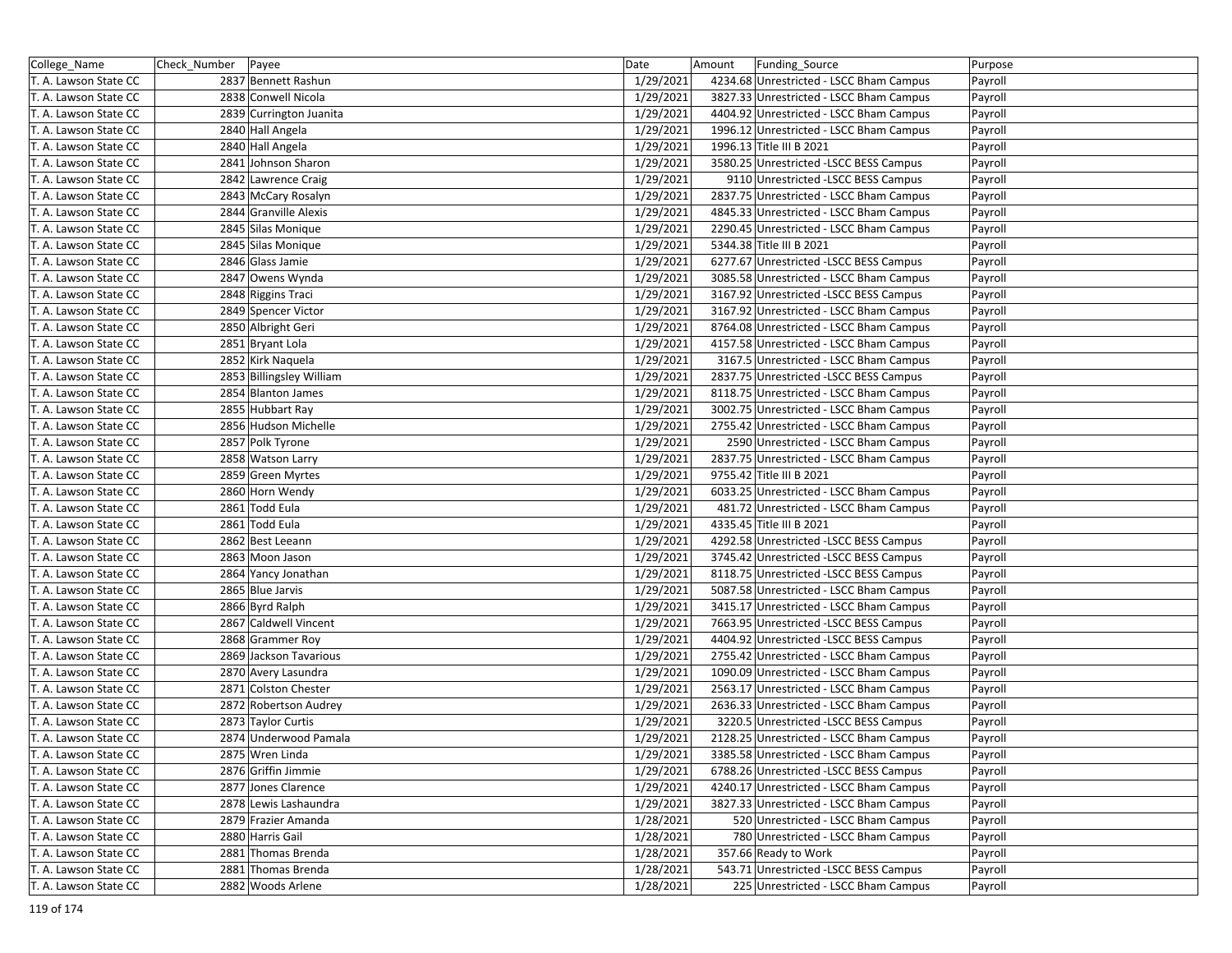| College_Name          | Check Number   Payee |                             | Date      | Amount | Funding_Source                           | Purpose |
|-----------------------|----------------------|-----------------------------|-----------|--------|------------------------------------------|---------|
| T. A. Lawson State CC |                      | 2883 Dent Deborah           | 1/28/2021 |        | 1080 AE - State Regular                  | Payroll |
| T. A. Lawson State CC |                      | 2884 Fletcher La'Toya       | 1/28/2021 |        | 700 AE - State Inst'l                    | Payroll |
| T. A. Lawson State CC |                      | 2885 Fowler Madilyn         | 1/28/2021 |        | 560 AE - State Regular                   | Payroll |
| T. A. Lawson State CC |                      | 2886 Howard Richard         | 1/28/2021 |        | 418 AE-Federal Regular                   | Payroll |
| T. A. Lawson State CC |                      | 2887 James Bertha           | 1/28/2021 |        | 521.56 AE - State Regular                | Payroll |
| T. A. Lawson State CC |                      | 2888 McDowell Cynthia       | 1/28/2021 |        | 680 AE-Federal Regular                   | Payroll |
| T. A. Lawson State CC |                      | 2889 Miles Carlia           | 1/28/2021 |        | 528 AE - State Regular                   | Payroll |
| T. A. Lawson State CC |                      | 2890 Nelson Donia           | 1/28/2021 |        | 760 AE - State Regular                   | Payroll |
| T. A. Lawson State CC |                      | 2891 Owens Comenthia        | 1/28/2021 |        | 80 AE-Federal Regular                    | Payroll |
| T. A. Lawson State CC |                      | 2893 Powell Kellee          | 1/28/2021 |        | 409.5 Title III B 2021                   | Payroll |
| T. A. Lawson State CC |                      | 2894 Waluyn Dorian          | 1/28/2021 |        | 583.4 Title III B 2021                   | Payroll |
| T. A. Lawson State CC |                      | 2895 Lake Tyrek             | 1/28/2021 |        | 340 Title III B 2021                     | Payroll |
| T. A. Lawson State CC |                      | 2896 Webb Chasten           | 1/28/2021 |        | 310 Title III B 2021                     | Payroll |
| T. A. Lawson State CC |                      | 2897 Alexander Quinton      | 1/28/2021 |        | 390 Upward Bound 20-21                   | Payroll |
| T. A. Lawson State CC |                      | 2898 Bell Dovie             | 1/28/2021 |        | 2730 Upward Bound 20-21                  | Payroll |
| T. A. Lawson State CC |                      | 2899 Davis Lasheree         | 1/28/2021 |        | 2184 Upward Bound 20-21                  | Payroll |
| T. A. Lawson State CC |                      | 2900 George Kimani          | 1/28/2021 |        | 286 Upward Bound 20-21                   | Payroll |
| T. A. Lawson State CC |                      | 2901 Harris Erica           | 1/28/2021 |        | 390 Upward Bound 20-21                   | Payroll |
| T. A. Lawson State CC |                      | 2902 McDaniel Chrysanthemum | 1/28/2021 |        | 514.8 Upward Bound 20-21                 | Payroll |
| T. A. Lawson State CC |                      | 2903 Morris Jesseca         | 1/28/2021 |        | 171.6 Upward Bound 20-21                 | Payroll |
| T. A. Lawson State CC |                      | 2904 Orange Janice          | 1/28/2021 |        | 546 Upward Bound 20-21                   | Payroll |
| T. A. Lawson State CC |                      | 2905 Thomas Naomi           | 1/28/2021 |        | 457.6 Upward Bound 20-21                 | Payroll |
| T. A. Lawson State CC |                      | 2906 Williams Teresa        | 1/28/2021 |        | 702 Upward Bound 20-21                   | Payroll |
| T. A. Lawson State CC |                      | 2907 Wynn Waynenecka        | 1/28/2021 |        | 400.4 Upward Bound 20-21                 | Payroll |
| T. A. Lawson State CC |                      | 2908 Conwell Nakiyah        | 1/28/2021 |        | 320 Unrestricted - LSCC Bham Campus      | Payroll |
| T. A. Lawson State CC |                      | 2909 Hendon Jerelle         | 1/28/2021 |        | 462 AE - State Regular                   | Payroll |
| T. A. Lawson State CC |                      | 2910 Dozier Jr James        | 1/28/2021 |        | 1056 Unrestricted - LSCC Bham Campus     | Payroll |
| T. A. Lawson State CC |                      | 2911 Hosey Elisha           | 1/28/2021 |        | 1152 Unrestricted - LSCC Bham Campus     | Payroll |
| T. A. Lawson State CC |                      | 2912 Anthony Cynthia        | 2/26/2021 |        | 20833.33 Unrestricted - LSCC Bham Campus | Payroll |
| T. A. Lawson State CC |                      | 2913 Billiet Rebecca        | 2/26/2021 |        | 4074.75 Unrestricted -LSCC BESS Campus   | Payroll |
| T. A. Lawson State CC |                      | 2914 Hall Rosiezier         | 2/26/2021 |        | 5477 Unrestricted - LSCC Bham Campus     | Payroll |
| T. A. Lawson State CC |                      | 2915 Olive Lisa             | 2/26/2021 |        | 4570 Unrestricted - LSCC Bham Campus     | Payroll |
| T. A. Lawson State CC |                      | 2916 Williams Vernona       | 2/26/2021 |        | 4652.5 Unrestricted - LSCC Bham Campus   | Payroll |
| T. A. Lawson State CC |                      | 2917 Crawford Bruce         | 2/26/2021 |        | 11911.09 Unrestricted - LSCC Bham Campus | Payroll |
| T. A. Lawson State CC |                      | 2918 McKenzie Kimberly      | 2/26/2021 |        | 4652.5 Unrestricted - LSCC Bham Campus   | Payroll |
| T. A. Lawson State CC |                      | 2919 Williams Roberta       | 2/26/2021 |        | 4570 Unrestricted - LSCC Bham Campus     | Payroll |
| T. A. Lawson State CC |                      | 2920 Christian Gala         | 2/26/2021 |        | 4074.75 Unrestricted - LSCC Bham Campus  | Payroll |
| T. A. Lawson State CC |                      | 2921 Crews Sharon           | 2/26/2021 |        | 11827.75 Unrestricted - LSCC Bham Campus | Payroll |
| T. A. Lawson State CC |                      | 2922 Agazie Kendralia       | 2/26/2021 |        | 1762.56 Unrestricted -LSCC BESS Campus   | Payroll |
| T. A. Lawson State CC |                      | 2923 Bizzell Deondra        | 2/26/2021 |        | 1762.56 Unrestricted -LSCC BESS Campus   | Payroll |
| T. A. Lawson State CC |                      | 2924 Bizzell Dorothy        | 2/26/2021 |        | 6385.5 Unrestricted - LSCC Bham Campus   | Payroll |
| T. A. Lawson State CC |                      | 2925 Canty Tawanna          | 2/26/2021 |        | 1762.56 Unrestricted -LSCC BESS Campus   | Payroll |
| T. A. Lawson State CC |                      | 2926 Chapple Maxine         | 2/26/2021 |        | 1602.72 Unrestricted - LSCC Bham Campus  | Payroll |
| T. A. Lawson State CC |                      | 2927 Clayton Jo Lynne       | 2/26/2021 |        | 6640.67 Unrestricted - LSCC Bham Campus  | Payroll |
| T. A. Lawson State CC |                      | 2928 Dougherty Sally        | 2/26/2021 |        | 1762.56 Unrestricted - LSCC Bham Campus  | Payroll |
| T. A. Lawson State CC |                      | 2929 Jackson Melva          | 2/26/2021 |        | 1077.12 Unrestricted - LSCC Bham Campus  | Payroll |
| T. A. Lawson State CC |                      | 2930 Johnson Catrena        | 2/26/2021 |        | 489.6 Unrestricted - LSCC Bham Campus    | Payroll |
| T. A. Lawson State CC |                      | 2931 Murphy Shannon         | 2/26/2021 |        | 3580.25 Unrestricted - LSCC Bham Campus  | Payroll |
| T. A. Lawson State CC |                      | 2932 Prince Renee           | 2/26/2021 |        | 1602.72 Unrestricted -LSCC BESS Campus   | Payroll |
| T. A. Lawson State CC |                      | 2933 Queen Sheria           | 2/26/2021 |        | 1602.72 Unrestricted - LSCC Bham Campus  | Payroll |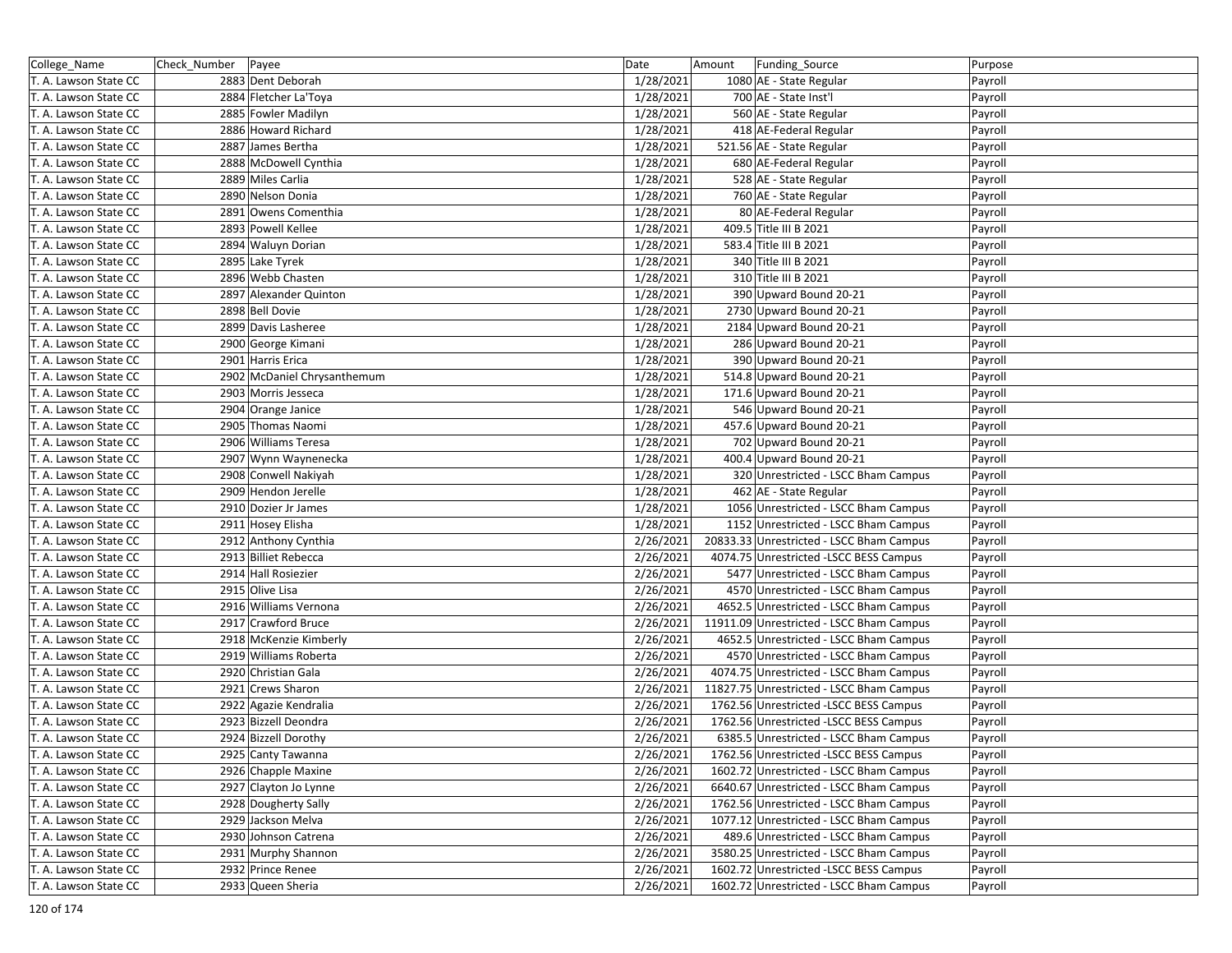| College_Name          | Check_Number   Payee |                             | Date      | Amount | Funding Source                          | Purpose |
|-----------------------|----------------------|-----------------------------|-----------|--------|-----------------------------------------|---------|
| T. A. Lawson State CC |                      | 2934 Rodgers Charmaine      | 2/26/2021 |        | 8020.89 Unrestricted - LSCC Bham Campus | Payroll |
| T. A. Lawson State CC |                      | 2935 Stubbs Michelle        | 2/26/2021 |        | 1762.56 Unrestricted -LSCC BESS Campus  | Payroll |
| T. A. Lawson State CC |                      | 2936 Thomas Chandra         | 2/26/2021 |        | 1762.56 Unrestricted -LSCC BESS Campus  | Payroll |
| T. A. Lawson State CC |                      | 2937 Williamson Licia       | 2/26/2021 |        | 6991.44 Unrestricted -LSCC BESS Campus  | Payroll |
| T. A. Lawson State CC |                      | 2938 Lee Jakierra           | 2/26/2021 |        | 1175.04 Unrestricted -LSCC BESS Campus  | Payroll |
| T. A. Lawson State CC |                      | 2939 Ray-Connell Teresa     | 2/26/2021 |        | 8914 Unrestricted -LSCC BESS Campus     | Payroll |
| T. A. Lawson State CC |                      | 2940 Timmons Michelle       | 2/26/2021 |        | 1682.64 Unrestricted -LSCC BESS Campus  | Payroll |
| T. A. Lawson State CC |                      | 2942 Warner Kathleen        | 2/26/2021 |        | 6985.33 Unrestricted - LSCC Bham Campus | Payroll |
| T. A. Lawson State CC |                      | 2943 Jackson Robert         | 2/26/2021 |        | 5676.56 Unrestricted - LSCC Bham Campus | Payroll |
| T. A. Lawson State CC |                      | 2944 Burroughs Adrienne     | 2/26/2021 |        | 4257.42 Unrestricted -LSCC BESS Campus  | Payroll |
| T. A. Lawson State CC |                      | 2945 Duke Juanita           | 2/26/2021 |        | 281.25 Unrestricted - LSCC Bham Campus  | Payroll |
| T. A. Lawson State CC |                      | 2945 Duke Juanita           | 2/26/2021 |        | 4997.08 Unrestricted -LSCC BESS Campus  | Payroll |
| T. A. Lawson State CC |                      | 2946 Hayes Shelby           | 2/26/2021 |        | 5089 Unrestricted -LSCC BESS Campus     | Payroll |
| T. A. Lawson State CC |                      | 2947 Mays Tamera            | 2/26/2021 |        | 5347.89 Unrestricted -LSCC BESS Campus  | Payroll |
| T. A. Lawson State CC |                      | 2948 Moyo Nomsa             | 2/26/2021 |        | 6662.78 Unrestricted -LSCC BESS Campus  | Payroll |
| T. A. Lawson State CC |                      | 2949 Swain Katrina          | 2/26/2021 |        | 6415.67 Unrestricted -LSCC BESS Campus  | Payroll |
| T. A. Lawson State CC |                      | 2950 Young Dorothy          | 2/26/2021 |        | 3580.25 Unrestricted - LSCC BESS Campus | Payroll |
| T. A. Lawson State CC |                      | 2951 Derico Sherika         | 2/26/2021 |        | 9594 Unrestricted - LSCC Bham Campus    | Payroll |
| T. A. Lawson State CC |                      | 2952 Armbrester James       | 2/26/2021 |        | 7062.78 Unrestricted -LSCC BESS Campus  | Payroll |
| T. A. Lawson State CC |                      | 2953 Watkins Norris         | 2/26/2021 |        | 6907.89 Unrestricted - LSCC Bham Campus | Payroll |
| T. A. Lawson State CC |                      | 2954 Bayles Doriane         | 2/26/2021 |        | 825 Unrestricted - LSCC Bham Campus     | Payroll |
| T. A. Lawson State CC |                      | 2955 Bester Karzetta        | 2/26/2021 |        | 412.5 Unrestricted - LSCC Bham Campus   | Payroll |
| T. A. Lawson State CC |                      | 2956 Coleman Tracey         | 2/26/2021 |        | 3085.58 Unrestricted - LSCC Bham Campus | Payroll |
| T. A. Lawson State CC |                      | 2957 Davis Sandra           | 2/26/2021 |        | 687.5 Unrestricted - LSCC Bham Campus   | Payroll |
| T. A. Lawson State CC |                      | 2958 Foy Michelle           | 2/26/2021 |        | 3002.5 Unrestricted - LSCC Bham Campus  | Payroll |
| T. A. Lawson State CC |                      | 2959 Gardner Yolande        | 2/26/2021 |        | 412.5 Unrestricted - LSCC Bham Campus   | Payroll |
| T. A. Lawson State CC |                      | 2960 Green Rebecca          | 2/26/2021 |        | 562.5 Unrestricted - LSCC Bham Campus   | Payroll |
| T. A. Lawson State CC |                      | 2961 Johnson Brenda         | 2/26/2021 |        | 937.5 Unrestricted - LSCC Bham Campus   | Payroll |
| T. A. Lawson State CC |                      | 2962 Johnson Clinton        | 2/26/2021 |        | 825 Unrestricted - LSCC Bham Campus     | Payroll |
| T. A. Lawson State CC |                      | 2963 Johnson Kathi          | 2/26/2021 |        | 412.5 Unrestricted - LSCC Bham Campus   | Payroll |
| T. A. Lawson State CC |                      | 2964 Lavender Bridget       | 2/26/2021 |        | 412.5 Unrestricted - LSCC Bham Campus   | Payroll |
| T. A. Lawson State CC |                      | 2965 Malone Betty           | 2/26/2021 |        | 825 Unrestricted - LSCC Bham Campus     | Payroll |
| T. A. Lawson State CC |                      | 2966 Thompson Tiana         | 2/26/2021 |        | 1237.5 Unrestricted - LSCC Bham Campus  | Payroll |
| T. A. Lawson State CC |                      | 2967 Wormley-Davis Adrienne | 2/26/2021 |        | 312.5 Unrestricted - LSCC Bham Campus   | Payroll |
| T. A. Lawson State CC |                      | 2968 Kelley Michael         | 2/26/2021 |        | 6334.11 Unrestricted -LSCC BESS Campus  | Payroll |
| T. A. Lawson State CC |                      | 2969 Denson Sherlita        | 2/26/2021 |        | 5335.58 Unrestricted -LSCC BESS Campus  | Payroll |
| T. A. Lawson State CC |                      | 2970 Henry Stephanie        | 2/26/2021 |        | 6095.83 Unrestricted -LSCC BESS Campus  | Payroll |
| T. A. Lawson State CC |                      | 2971 Milton Alice           | 2/26/2021 |        | 9755.42 Unrestricted - LSCC Bham Campus | Payroll |
| T. A. Lawson State CC |                      | 2972 Blankenship Lanette    | 2/26/2021 |        | 4010.92 Unrestricted - LSCC Bham Campus | Payroll |
| T. A. Lawson State CC |                      | 2973 Olive Kayla            | 2/26/2021 |        | 1237.5 Unrestricted - LSCC Bham Campus  | Payroll |
| T. A. Lawson State CC |                      | 2974 Kuhny Frank            | 2/26/2021 |        | 600 Unrestricted - LSCC Bham Campus     | Payroll |
| T. A. Lawson State CC |                      | 2975 Moore Makella          | 2/26/2021 |        | 825 Unrestricted - LSCC Bham Campus     | Payroll |
| T. A. Lawson State CC |                      | 2976 Shelton Bessie         | 2/26/2021 |        | 412.5 Unrestricted - LSCC Bham Campus   | Payroll |
| T. A. Lawson State CC |                      | 2977 Greer Michael          | 2/26/2021 |        | 825 Unrestricted - LSCC Bham Campus     | Payroll |
| T. A. Lawson State CC |                      | 2978 Duncan Rebecca         | 2/26/2021 |        | 6148.08 Unrestricted -LSCC BESS Campus  | Payroll |
| T. A. Lawson State CC |                      | 2979 Carter Curtis          | 2/26/2021 |        | 5841 Unrestricted - LSCC Bham Campus    | Payroll |
| T. A. Lawson State CC |                      | 2980 Finley Kelly           | 2/26/2021 |        | 2920 Unrestricted - LSCC Bham Campus    | Payroll |
| T. A. Lawson State CC |                      | 2981 Gibbs James            | 2/26/2021 |        | 843.75 Unrestricted - LSCC Bham Campus  | Payroll |
| T. A. Lawson State CC |                      | 2982 Martin Cris            | 2/26/2021 |        | 562.5 Unrestricted - LSCC Bham Campus   | Payroll |
| T. A. Lawson State CC |                      | 2982 Martin Cris            | 2/26/2021 |        | 562.5 Unrestricted -LSCC BESS Campus    | Payroll |
|                       |                      |                             |           |        |                                         |         |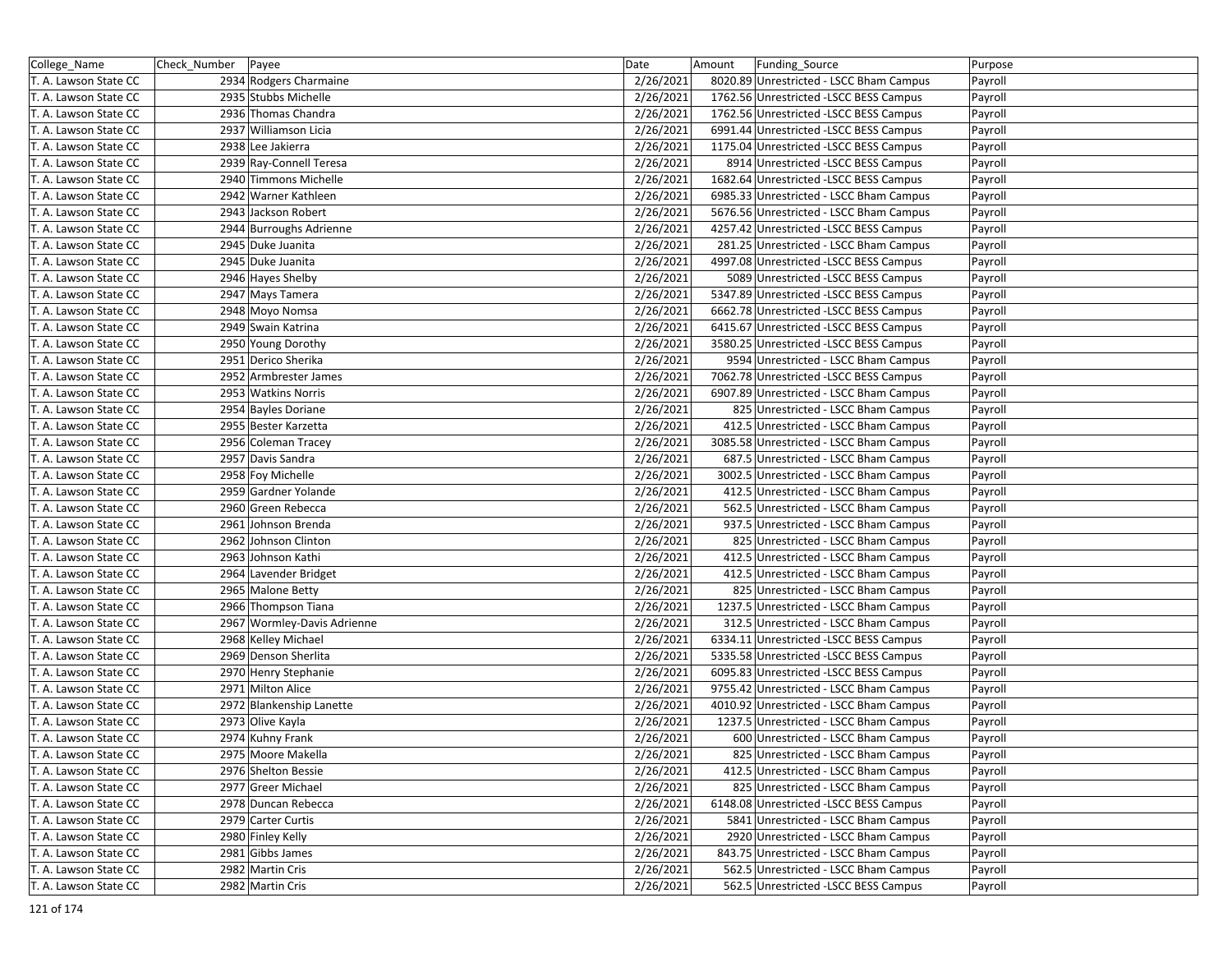| College_Name          | Check Number   Payee |                          | Date      | Amount | <b>Funding Source</b>                   | Purpose |
|-----------------------|----------------------|--------------------------|-----------|--------|-----------------------------------------|---------|
| T. A. Lawson State CC |                      | 2983 Rice Carlton        | 2/26/2021 |        | 5504 Unrestricted - LSCC Bham Campus    | Payroll |
| T. A. Lawson State CC |                      | 2984 Agee Eric           | 2/26/2021 |        | 6692.22 Unrestricted - LSCC Bham Campus | Payroll |
| T. A. Lawson State CC |                      | 2985 Frederick Tiffany   | 2/26/2021 |        | 2777.78 Unrestricted - LSCC Bham Campus | Payroll |
| T. A. Lawson State CC |                      | 2986 Jefferson Jonathan  | 2/26/2021 |        | 1333.33 Unrestricted - LSCC Bham Campus | Payroll |
| T. A. Lawson State CC |                      | 2987 Lewis Garrett       | 2/26/2021 |        | 4380.75 Unrestricted - LSCC Bham Campus | Payroll |
| T. A. Lawson State CC |                      | 2988 Nix Logan           | 2/26/2021 |        | 1666.67 Unrestricted - LSCC Bham Campus | Payroll |
| T. A. Lawson State CC |                      | 2989 Sadler Thomas       | 2/26/2021 |        | 1666.67 Unrestricted - LSCC Bham Campus | Payroll |
| T. A. Lawson State CC |                      | 2990 Wiley Aubrey        | 2/26/2021 |        | 3992.58 Unrestricted - LSCC Bham Campus | Payroll |
| T. A. Lawson State CC |                      | 2991 Wilson Nancy        | 2/26/2021 |        | 8602.83 Unrestricted -LSCC BESS Campus  | Payroll |
| T. A. Lawson State CC |                      | 2992 Gwin Bethany        | 2/26/2021 |        | 4257.42 Unrestricted - LSCC Bham Campus | Payroll |
| T. A. Lawson State CC |                      | 2993 Bush Allison        | 2/26/2021 |        | 3549.25 Unrestricted -LSCC BESS Campus  | Payroll |
| T. A. Lawson State CC |                      | 2994 Wade Henry          | 2/26/2021 |        | 5335.58 Unrestricted -LSCC BESS Campus  | Payroll |
| T. A. Lawson State CC |                      | 2995 Sanders Hoyt        | 2/26/2021 |        | 4719.17 Unrestricted - LSCC Bham Campus | Payroll |
| T. A. Lawson State CC |                      | 2996 Raymond Charles     | 2/26/2021 |        | 6665.75 Unrestricted -LSCC BESS Campus  | Payroll |
| T. A. Lawson State CC |                      | 2997 Burnett Justin      | 2/26/2021 |        | 5130.33 Unrestricted -LSCC BESS Campus  | Payroll |
| T. A. Lawson State CC |                      | 2998 Allen Barry         | 2/26/2021 |        | 5061 Unrestricted -LSCC BESS Campus     | Payroll |
| T. A. Lawson State CC |                      | 2999 Willingham Mary     | 2/26/2021 |        | 3366.72 Unrestricted -LSCC BESS Campus  | Payroll |
| T. A. Lawson State CC |                      | 3000 Jenkins Charlene    | 2/26/2021 |        | 3497.17 Unrestricted -LSCC BESS Campus  | Payroll |
| T. A. Lawson State CC |                      | 3001 Gray James          | 2/26/2021 |        | 4876 ARC Grant Part 2                   | Payroll |
| T. A. Lawson State CC |                      | 3002 Hobbs Tommy         | 2/26/2021 |        | 7634.83 Unrestricted -LSCC BESS Campus  | Payroll |
| T. A. Lawson State CC |                      | 3003 Green Kirsten       | 2/26/2021 |        | 4380.75 Unrestricted - LSCC Bham Campus | Payroll |
| T. A. Lawson State CC |                      | 3004 Brackett Kerry      | 2/26/2021 |        | 1650 Unrestricted -LSCC BESS Campus     | Payroll |
| T. A. Lawson State CC |                      | 3005 Higginbotham Harold | 2/26/2021 |        | 6142.5 Unrestricted - LSCC Bham Campus  | Payroll |
| T. A. Lawson State CC |                      | 3006 Johnson Sarah       | 2/26/2021 |        | 928.13 Unrestricted - LSCC Bham Campus  | Payroll |
| T. A. Lawson State CC |                      | 3007 King Kelvin         | 2/26/2021 |        | 9007.11 Unrestricted - LSCC Bham Campus | Payroll |
| T. A. Lawson State CC |                      | 3008 Lucas Donna         | 2/26/2021 |        | 137.5 Unrestricted -LSCC BESS Campus    | Payroll |
| T. A. Lawson State CC |                      | 3009 Masimasi Vyavuka    | 2/26/2021 |        | 7555.78 Unrestricted - LSCC Bham Campus | Payroll |
| T. A. Lawson State CC |                      | 3010 Monti Stephen       | 2/26/2021 |        | 6640.67 Unrestricted - LSCC Bham Campus | Payroll |
| T. A. Lawson State CC |                      | 3011 Swanberg Ann        | 2/26/2021 |        | 6015.67 Unrestricted -LSCC BESS Campus  | Payroll |
| T. A. Lawson State CC |                      | 3012 Branch Rhonda       | 2/26/2021 |        | 8020.89 Unrestricted - LSCC Bham Campus | Payroll |
| T. A. Lawson State CC |                      | 3013 Johnson Victoria    | 2/26/2021 |        | 825 Unrestricted - LSCC Bham Campus     | Payroll |
| T. A. Lawson State CC |                      | 3014 Moore Sarah         | 2/26/2021 |        | 412.5 Unrestricted - LSCC Bham Campus   | Payroll |
| T. A. Lawson State CC |                      | 3015 Parsons Rex         | 2/26/2021 |        | 1237.5 Unrestricted - LSCC Bham Campus  | Payroll |
| T. A. Lawson State CC |                      | 3016 Scott Shervanae     | 2/26/2021 |        | 825 Unrestricted - LSCC Bham Campus     | Payroll |
| T. A. Lawson State CC |                      | 3017 Wilson Gregory      | 2/26/2021 |        | 1237.5 Unrestricted - LSCC Bham Campus  | Payroll |
| T. A. Lawson State CC |                      | 3018 Barrino Antonio     | 2/26/2021 |        | 412.5 Unrestricted - LSCC Bham Campus   | Payroll |
| T. A. Lawson State CC |                      | 3019 Howard Eva          | 2/26/2021 |        | 1312.5 Unrestricted - LSCC Bham Campus  | Payroll |
| T. A. Lawson State CC |                      | 3020 Woods Arlene        | 2/26/2021 |        | 625 Unrestricted - LSCC Bham Campus     | Payroll |
| T. A. Lawson State CC |                      | 3021 Howard Toya         | 2/26/2021 |        | 6501.56 Unrestricted -LSCC BESS Campus  | Payroll |
| T. A. Lawson State CC |                      | 3022 Morris Carlos       | 2/26/2021 |        | 5822.08 Unrestricted - LSCC Bham Campus | Payroll |
| T. A. Lawson State CC |                      | 3023 Pegues Michele      | 2/26/2021 |        | 825 Unrestricted - LSCC Bham Campus     | Payroll |
| T. A. Lawson State CC |                      | 3024 Roper Twaunta       | 2/26/2021 |        | 412.5 Unrestricted - LSCC Bham Campus   | Payroll |
| T. A. Lawson State CC |                      | 3025 Tubbs Venita        | 2/26/2021 |        | 7887.78 Unrestricted - LSCC Bham Campus | Payroll |
| T. A. Lawson State CC |                      | 3026 Morgan Rachel       | 2/26/2021 |        | 4750.58 Unrestricted - LSCC Bham Campus | Payroll |
| T. A. Lawson State CC |                      | 3027 Perdue Joshua       | 2/26/2021 |        | 825 Unrestricted - LSCC Bham Campus     | Payroll |
| T. A. Lawson State CC |                      | 3028 Cartwell Zina       | 2/26/2021 |        | 412.5 Unrestricted - LSCC Bham Campus   | Payroll |
| T. A. Lawson State CC |                      | 3029 Landers James       | 2/26/2021 |        | 6005.33 Unrestricted - LSCC Bham Campus | Payroll |
| T. A. Lawson State CC |                      | 3030 McLain Kyle         | 2/26/2021 |        | 412.5 Unrestricted - LSCC Bham Campus   | Payroll |
| T. A. Lawson State CC |                      | 3031 West Matthew        | 2/26/2021 |        | 6540.28 Unrestricted - LSCC Bham Campus | Payroll |
| T. A. Lawson State CC |                      | 3033 Morgan Qunnice      | 2/26/2021 |        | 1237.5 Unrestricted - LSCC Bham Campus  | Payroll |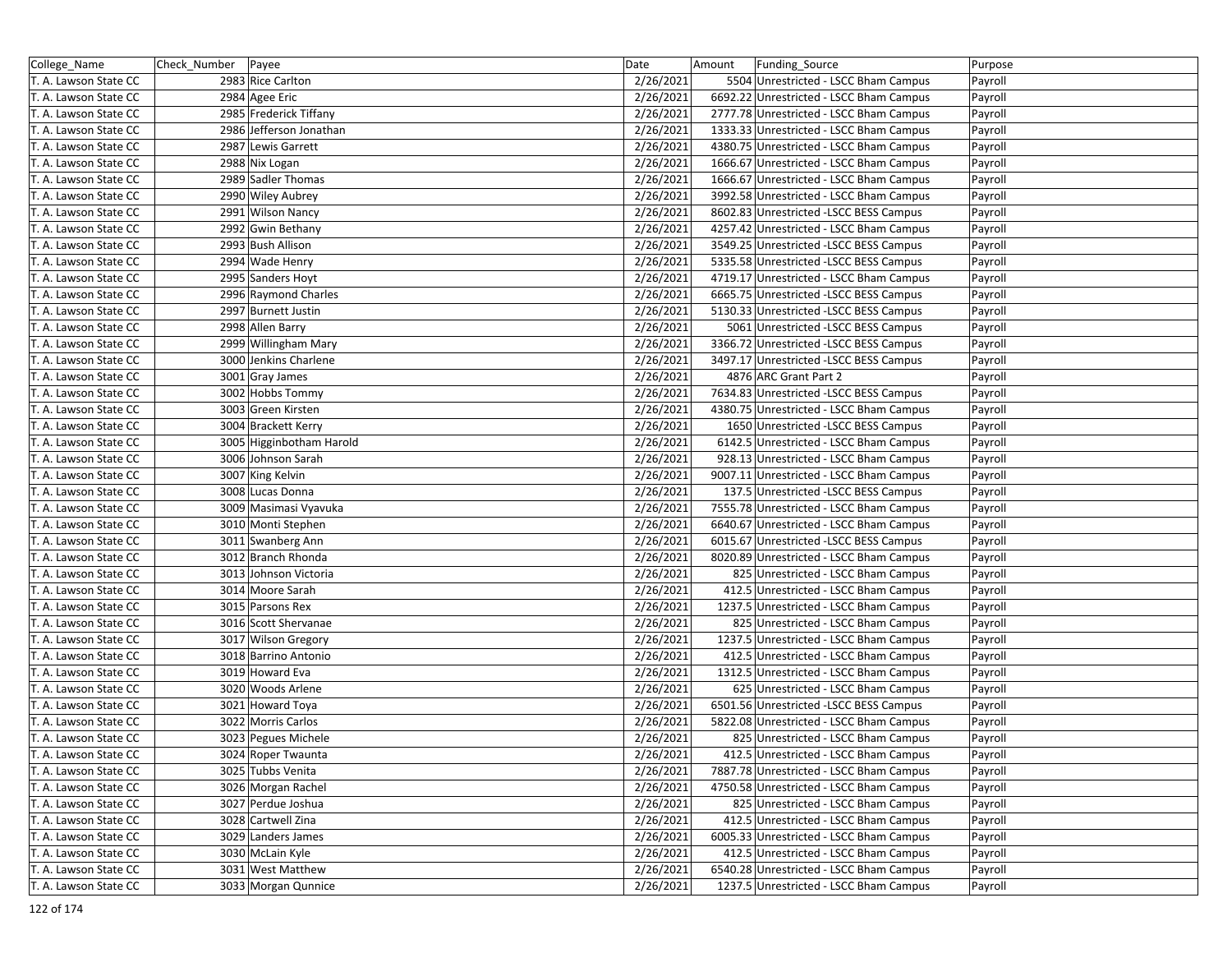| College_Name          | Check_Number | Payee                    | Date      | Amount | Funding_Source                          | Purpose |
|-----------------------|--------------|--------------------------|-----------|--------|-----------------------------------------|---------|
| T. A. Lawson State CC |              | 3034 Rembert Marcus      | 2/26/2021 |        | 412.5 Unrestricted - LSCC Bham Campus   | Payroll |
| T. A. Lawson State CC |              | 3035 Rogers Natasha      | 2/26/2021 |        | 412.5 Unrestricted - LSCC Bham Campus   | Payroll |
| T. A. Lawson State CC |              | 3036 Wilson Melanie      | 2/26/2021 |        | 6005.33 Unrestricted - LSCC Bham Campus | Payroll |
| T. A. Lawson State CC |              | 3037 Guy Ann             | 2/26/2021 |        | 6878.58 Unrestricted - LSCC Bham Campus | Payroll |
| T. A. Lawson State CC |              | 3038 Chandler Malysa     | 2/26/2021 |        | 1100 Unrestricted - LSCC Bham Campus    | Payroll |
| T. A. Lawson State CC |              | 3039 Chapatwala Kirit    | 2/26/2021 |        | 600 Unrestricted - LSCC Bham Campus     | Payroll |
| T. A. Lawson State CC |              | 3040 Ellison Mary        | 2/26/2021 |        | 8020.89 Unrestricted - LSCC Bham Campus | Payroll |
| T. A. Lawson State CC |              | 3041 Flournoy Nikaela    | 2/26/2021 |        | 1050 Unrestricted - LSCC Bham Campus    | Payroll |
| T. A. Lawson State CC |              | 3042 Gilbert Wynell      | 2/26/2021 |        | 6884.11 Unrestricted - LSCC Bham Campus | Payroll |
| T. A. Lawson State CC |              | 3043 Harbin Andrew       | 2/26/2021 |        | 1100 Unrestricted - LSCC Bham Campus    | Payroll |
| T. A. Lawson State CC |              | 3044 Kellogg Laurie      | 2/26/2021 |        | 1200 Unrestricted - LSCC Bham Campus    | Payroll |
| T. A. Lawson State CC |              | 3045 Lomax Lillie        | 2/26/2021 |        | 1800 Unrestricted - LSCC Bham Campus    | Payroll |
| T. A. Lawson State CC |              | 3046 Lopatina Nadejda    | 2/26/2021 |        | 7527.78 Unrestricted - LSCC Bham Campus | Payroll |
| T. A. Lawson State CC |              | 3047 Royster Tamara      | 2/26/2021 |        | 1100 Unrestricted - LSCC Bham Campus    | Payroll |
| T. A. Lawson State CC |              | 3048 Stewart Jeffery     | 2/26/2021 |        | 550 Unrestricted - LSCC Bham Campus     | Payroll |
| T. A. Lawson State CC |              | 3049 Sumler Chassidy     | 2/26/2021 |        | 1100 Unrestricted - LSCC Bham Campus    | Payroll |
| T. A. Lawson State CC |              | 3050 Wilson Tracey       | 2/26/2021 |        | 600 Unrestricted -LSCC BESS Campus      | Payroll |
| T. A. Lawson State CC |              | 3050 Wilson Tracey       | 2/26/2021 |        | 6785.5 Unrestricted - LSCC Bham Campus  | Payroll |
| T. A. Lawson State CC |              | 3051 Cowart-Brown Emily  | 2/26/2021 |        | 1100 Unrestricted - LSCC Bham Campus    | Payroll |
| T. A. Lawson State CC |              | 3052 Sullen Christopher  | 2/26/2021 |        | 1100 Unrestricted - LSCC Bham Campus    | Payroll |
| T. A. Lawson State CC |              | 3053 Fowler Charles      | 2/26/2021 |        | 8914 Unrestricted -LSCC BESS Campus     | Payroll |
| T. A. Lawson State CC |              | 3055 Jaber Reem          | 2/26/2021 |        | 825 Unrestricted - LSCC Bham Campus     | Payroll |
| T. A. Lawson State CC |              | 3056 Jaraysi Naila       | 2/26/2021 |        | 4257.42 Unrestricted - LSCC Bham Campus | Payroll |
| T. A. Lawson State CC |              | 3057 Martin Darlene      | 2/26/2021 |        | 8157.11 Unrestricted - LSCC Bham Campus | Payroll |
| T. A. Lawson State CC |              | 3058 Monroe Jeanette     | 2/26/2021 |        | 900 Unrestricted - LSCC Bham Campus     | Payroll |
| T. A. Lawson State CC |              | 3059 Thomas La'Tasha     | 2/26/2021 |        | 831.25 Unrestricted - LSCC Bham Campus  | Payroll |
| T. A. Lawson State CC |              | 3060 Thomas Shawanda     | 2/26/2021 |        | 2708.33 Unrestricted -LSCC BESS Campus  | Payroll |
| T. A. Lawson State CC |              | 3060 Thomas Shawanda     | 2/26/2021 |        | 3387.5 Multi Fed- HBCU 2PI STEM E3 NSF  | Payroll |
| T. A. Lawson State CC |              | 3061 Bryant William      | 2/26/2021 |        | 2100 Unrestricted -LSCC BESS Campus     | Payroll |
| T. A. Lawson State CC |              | 3062 Appling Edna        | 2/26/2021 |        | 5064.33 AE - State Regular              | Payroll |
| T. A. Lawson State CC |              | 3063 Billingsley Tunisia | 2/26/2021 |        | 2309.58 AE - State Regular              | Payroll |
| T. A. Lawson State CC |              | 3064 Ekundayo Gwendolyn  | 2/26/2021 |        | 5838.58 AE-Federal Regular              | Payroll |
| T. A. Lawson State CC |              | 3065 Graves Willie       | 2/26/2021 |        | 1308.04 Unrestricted - LSCC Bham Campus | Payroll |
| T. A. Lawson State CC |              | 3065 Graves Willie       | 2/26/2021 |        | 5232.18 AE - State Regular              | Payroll |
| T. A. Lawson State CC |              | 3066 Lee Ricky           | 2/26/2021 |        | 1831.16 AE - State Regular              | Payroll |
| T. A. Lawson State CC |              | 3066 Lee Ricky           | 2/26/2021 |        | 1831.17 Unrestricted - LSCC Bham Campus | Payroll |
| T. A. Lawson State CC |              | 3067 Nix Alcedra         | 2/26/2021 |        | 2163.33 AE - State Regular              | Payroll |
| T. A. Lawson State CC |              | 3068 Rayfield Mary       | 2/26/2021 |        | 3415.17 AE-Federal Regular              | Payroll |
| T. A. Lawson State CC |              | 3069 White Charlette     | 2/26/2021 |        | 4899.25 AE-Federal Regular              | Payroll |
| T. A. Lawson State CC |              | 3070 Brazzill James      | 2/26/2021 |        | 412.5 Unrestricted - LSCC Bham Campus   | Payroll |
| T. A. Lawson State CC |              | 3071 Brown Mavis         | 2/26/2021 |        | 825 Unrestricted - LSCC Bham Campus     | Payroll |
| T. A. Lawson State CC |              | 3072 Lewis Aisha         | 2/26/2021 |        | 6746.61 Unrestricted - LSCC Bham Campus | Payroll |
| T. A. Lawson State CC |              | 3073 Martin Cicely       | 2/26/2021 |        | 2252 Student Support Service-Bess 20 21 | Payroll |
| T. A. Lawson State CC |              | 3073 Martin Cicely       | 2/26/2021 |        | 3489.5 Unrestricted -LSCC BESS Campus   | Payroll |
| T. A. Lawson State CC |              | 3074 Spencer Marilyn     | 2/26/2021 |        | 550 Unrestricted - LSCC Bham Campus     | Payroll |
| T. A. Lawson State CC |              | 3075 Stallworth Emmit    | 2/26/2021 |        | 550 Unrestricted - LSCC Bham Campus     | Payroll |
| T. A. Lawson State CC |              | 3075 Stallworth Emmit    | 2/26/2021 |        | 3025.4 Unrestricted -LSCC BESS Campus   | Payroll |
| T. A. Lawson State CC |              | 3076 Burden Cedric       | 2/26/2021 |        | 7916.49 Unrestricted - LSCC Bham Campus | Payroll |
| T. A. Lawson State CC |              | 3077 French Joyce        | 2/26/2021 |        | 687.5 Unrestricted - LSCC Bham Campus   | Payroll |
| T. A. Lawson State CC |              | 3078 Hall Sandra         | 2/26/2021 |        | 4997.08 Unrestricted -LSCC BESS Campus  | Payroll |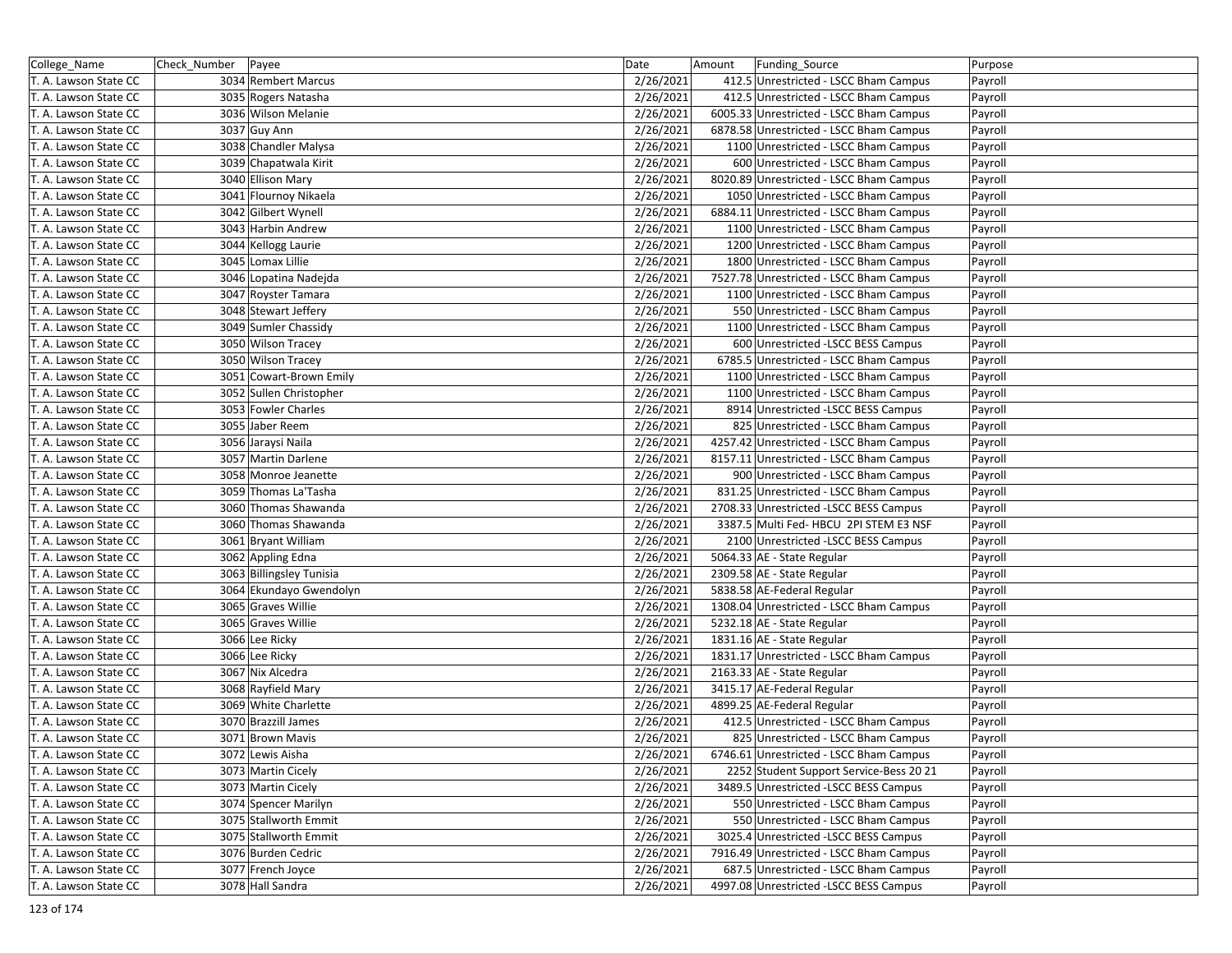| College_Name          | Check_Number Payee |                             | Date      | Amount | Funding Source                                                                   | Purpose |
|-----------------------|--------------------|-----------------------------|-----------|--------|----------------------------------------------------------------------------------|---------|
| T. A. Lawson State CC |                    | 3079 Millender Shelly       | 2/26/2021 |        | 7762.56 Title III B 2021                                                         | Payroll |
| T. A. Lawson State CC |                    | 3080 Harbour Clayton        | 2/26/2021 |        | 5089 Unrestricted -LSCC BESS Campus                                              | Payroll |
| T. A. Lawson State CC |                    | 3081 Moore Brian            | 2/26/2021 |        | 6334.11 Unrestricted -LSCC BESS Campus                                           | Payroll |
| T. A. Lawson State CC |                    | 3082 Rayford Jeffrey        | 2/26/2021 |        | 5554.22 Unrestricted -LSCC BESS Campus                                           | Payroll |
| T. A. Lawson State CC |                    | 3083 Berry James            | 2/26/2021 |        | 6334.11 Unrestricted -LSCC BESS Campus                                           | Payroll |
| T. A. Lawson State CC |                    | 3084 Gatson Alga            | 2/26/2021 |        | 4997.08 Unrestricted - LSCC Bham Campus                                          | Payroll |
| T. A. Lawson State CC |                    | 3085 Rowe Darryl            | 2/26/2021 |        | 4658.67 Unrestricted - LSCC Bham Campus                                          | Payroll |
| T. A. Lawson State CC |                    | 3086 Halbert Alan           | 2/26/2021 |        | 4412.08 Unrestricted -LSCC BESS Campus                                           | Payroll |
| T. A. Lawson State CC |                    | 3087 Harris John            | 2/26/2021 |        | 5695.08 Unrestricted -LSCC BESS Campus                                           | Payroll |
| T. A. Lawson State CC |                    | 3088 Wilkerson Pier         | 2/26/2021 |        | 5735.58 Unrestricted - LSCC Bham Campus                                          | Payroll |
| T. A. Lawson State CC |                    | 3089 Williams Roosevelt     | 2/26/2021 |        | 4905.17 Unrestricted -LSCC BESS Campus                                           | Payroll |
| T. A. Lawson State CC |                    | 3090 Elliott Adam           | 2/26/2021 |        | 4612.08 Title III B 2021                                                         | Payroll |
| T. A. Lawson State CC |                    | 3091 Rinsky Laura           | 2/26/2021 |        | 4750.58 Unrestricted - LSCC Bham Campus                                          | Payroll |
| T. A. Lawson State CC |                    | 3092 Lyles Henry            | 2/26/2021 |        | 4165.67 Unrestricted -LSCC BESS Campus                                           | Payroll |
| T. A. Lawson State CC |                    | 3093 Latham Michael         | 2/26/2021 |        | 4567.89 Unrestricted - LSCC Bham Campus                                          | Payroll |
|                       |                    |                             |           |        |                                                                                  |         |
| T. A. Lawson State CC |                    | 3094 Jackson Wanda          | 2/26/2021 |        | 3167.5 Unrestricted - LSCC Bham Campus                                           | Payroll |
| T. A. Lawson State CC |                    | 3095 Lamb Allen             | 2/26/2021 |        | 5389.78 Unrestricted -LSCC BESS Campus<br>5882.78 Unrestricted -LSCC BESS Campus | Payroll |
| T. A. Lawson State CC |                    | 3096 Lybrand William        | 2/26/2021 |        |                                                                                  | Payroll |
| T. A. Lawson State CC |                    | 3097 Berryman Thomas        | 2/26/2021 |        | 8007.11 Unrestricted -LSCC BESS Campus                                           | Payroll |
| T. A. Lawson State CC |                    | 3098 Bennett Carolyn        | 2/26/2021 |        | 3992.58 Unrestricted - LSCC Bham Campus                                          | Payroll |
| T. A. Lawson State CC |                    | 3099 Davis Sherri           | 2/26/2021 |        | 1718.77 Unrestricted - LSCC Bham Campus                                          | Payroll |
| T. A. Lawson State CC |                    | 3099 Davis Sherri           | 2/26/2021 |        | 9739.74 Title III B 2021                                                         | Payroll |
| T. A. Lawson State CC |                    | 3100 Smith Kamille          | 2/26/2021 |        | 3415.17 Unrestricted -LSCC BESS Campus                                           | Payroll |
| T. A. Lawson State CC |                    | 3101 Billups Marcus         | 2/26/2021 |        | 4614.58 Title III B 2021                                                         | Payroll |
| T. A. Lawson State CC |                    | 3102 Mankowich James        | 2/26/2021 |        | 1374.27 Unrestricted - LSCC Bham Campus                                          | Payroll |
| T. A. Lawson State CC |                    | 3102 Mankowich James        | 2/26/2021 |        | 6260.56 Title III B 2021                                                         | Payroll |
| T. A. Lawson State CC |                    | 3103 Stephens Ronnie        | 2/26/2021 |        | 7925.33 Unrestricted -LSCC BESS Campus                                           | Payroll |
| T. A. Lawson State CC |                    | 3104 Beauchamp Matrika      | 2/26/2021 |        | 3414.67 Unrestricted - LSCC Bham Campus                                          | Payroll |
| T. A. Lawson State CC |                    | 3105 Bell Elma              | 2/26/2021 |        | 8118.75 Unrestricted - LSCC Bham Campus                                          | Payroll |
| T. A. Lawson State CC |                    | 3106 Champion Carol         | 2/26/2021 |        | 4652.5 Unrestricted -LSCC BESS Campus                                            | Payroll |
| T. A. Lawson State CC |                    | 3107 Henry Dorothy          | 2/26/2021 |        | 2532.16 Unrestricted - LSCC BESS Campus                                          | Payroll |
| T. A. Lawson State CC |                    | 3107 Henry Dorothy          | 2/26/2021 |        | 2532.17 Ready to Work                                                            | Payroll |
| T. A. Lawson State CC |                    | 3108 Minnifield Tomeka      | 2/26/2021 |        | 3827.33 Unrestricted - LSCC Bham Campus                                          | Payroll |
| T. A. Lawson State CC |                    | 3109 Rowry James            | 2/26/2021 |        | 3085.08 Career Coach                                                             | Payroll |
| T. A. Lawson State CC |                    | 3110 Pruitt Karl            | 2/26/2021 |        | 10355.42 Unrestricted - LSCC Bham Campus                                         | Payroll |
| T. A. Lawson State CC |                    | 3111 Saxton Rosemella       | 2/26/2021 |        | 3580.25 Unrestricted - LSCC Bham Campus                                          | Payroll |
| T. A. Lawson State CC |                    | 3112 James Kesha            | 2/26/2021 |        | 876.95 Unrestricted - LSCC Bham Campus                                           | Payroll |
| T. A. Lawson State CC |                    | 3112 James Kesha            | 2/26/2021 |        | 7892.55 Title III B 2021                                                         | Payroll |
| T. A. Lawson State CC |                    | 3113 Carroll Leigh          | 2/26/2021 |        | 3415.17 Title III B 2021                                                         | Payroll |
| T. A. Lawson State CC |                    | 3114 Dennard Harold         | 2/26/2021 |        | 3827.33 Unrestricted - LSCC Bham Campus                                          | Payroll |
| T. A. Lawson State CC |                    | 3115 Dyck Sabrina           | 2/26/2021 |        | 4595.83 Unrestricted - LSCC Bham Campus                                          | Payroll |
| T. A. Lawson State CC |                    | 3116 Glasco-Gueye Cassandra | 2/26/2021 |        | 2920 Unrestricted - LSCC Bham Campus                                             | Payroll |
| T. A. Lawson State CC |                    | 3117 Kennedy Julie          | 2/26/2021 |        | 6734.11 Unrestricted - LSCC Bham Campus                                          | Payroll |
| T. A. Lawson State CC |                    | 3118 Knolan Shanita         | 2/26/2021 |        | 3414.67 Unrestricted - LSCC Bham Campus                                          | Payroll |
| T. A. Lawson State CC |                    | 3119 Porter Michael         | 2/26/2021 |        | 6456.67 Unrestricted -LSCC BESS Campus                                           | Payroll |
| T. A. Lawson State CC |                    | 3120 Simpson Tracy          | 2/26/2021 |        | 5676.56 Unrestricted -LSCC BESS Campus                                           | Payroll |
| T. A. Lawson State CC |                    | 3121 Herndon Renay          | 2/26/2021 |        | 7062.78 Unrestricted -LSCC BESS Campus                                           | Payroll |
| T. A. Lawson State CC |                    | 3122 Jones Janine           | 2/26/2021 |        | 5342 Unrestricted - LSCC Bham Campus                                             | Payroll |
| T. A. Lawson State CC |                    | 3123 Moore Kimberly         | 2/26/2021 |        | 5342 Unrestricted -LSCC BESS Campus                                              | Payroll |
| T. A. Lawson State CC |                    | 3124 Thomas Lorenza         | 2/26/2021 |        | 5694.58 Unrestricted -LSCC BESS Campus                                           | Payroll |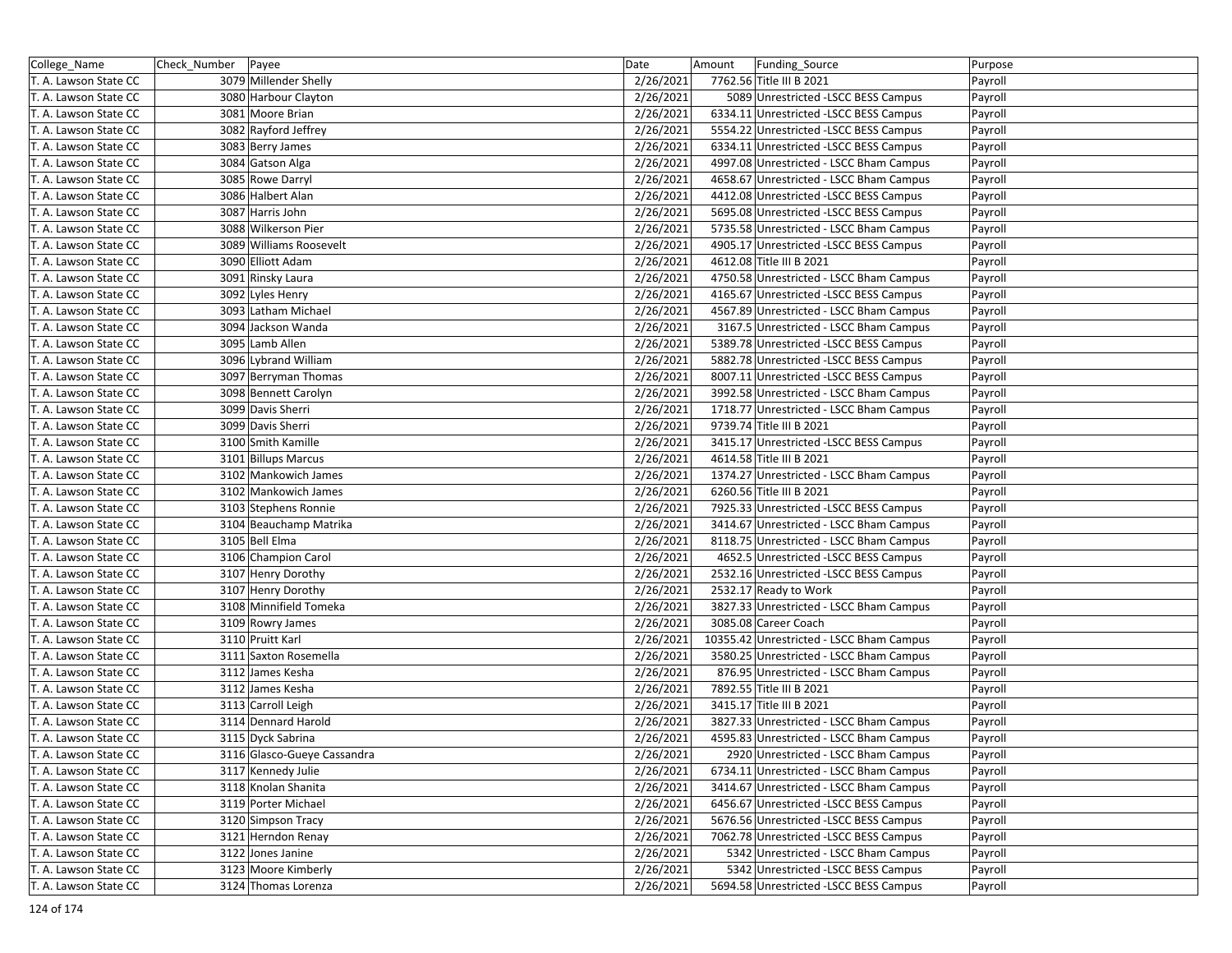| College_Name          | Check_Number   Payee |                         | Date      | Amount | Funding_Source                             | Purpose |
|-----------------------|----------------------|-------------------------|-----------|--------|--------------------------------------------|---------|
| T. A. Lawson State CC |                      | 3125 Allen Darren       | 2/26/2021 |        | 9879.92 Unrestricted - LSCC Bham Campus    | Payroll |
| T. A. Lawson State CC |                      | 3126 Harviley Margaret  | 2/26/2021 |        | 2837.75 Unrestricted - LSCC Bham Campus    | Payroll |
| T. A. Lawson State CC |                      | 3127 Croskey Angela     | 2/26/2021 |        | 3992.58 Title III B 2021                   | Payroll |
| T. A. Lawson State CC |                      | 3128 Hollins Cassandra  | 2/26/2021 |        | 8764.08 Unrestricted - LSCC Bham Campus    | Payroll |
| T. A. Lawson State CC |                      | 3129 Jones Denise       | 2/26/2021 |        | 3580.25 Unrestricted -LSCC BESS Campus     | Payroll |
| T. A. Lawson State CC |                      | 3130 Lewis Courtney     | 2/26/2021 |        | 3250.08 Unrestricted -LSCC BESS Campus     | Payroll |
| T. A. Lawson State CC |                      | 3131 Rasbury Robin      | 2/26/2021 |        | 3745.42 Unrestricted - LSCC Bham Campus    | Payroll |
| T. A. Lawson State CC |                      | 3132 Tims Chandra       | 2/26/2021 |        | 2920.5 Unrestricted -LSCC BESS Campus      | Payroll |
| T. A. Lawson State CC |                      | 3133 Williams Sharon    | 2/26/2021 |        | 5916.17 Unrestricted -LSCC BESS Campus     | Payroll |
| T. A. Lawson State CC |                      | 3134 Alvarado Jose      | 2/26/2021 |        | 4656.49 Unrestricted - LSCC Bham Campus    | Payroll |
| T. A. Lawson State CC |                      | 3135 Harrell Katrina    | 2/26/2021 |        | 4654.92 Unrestricted - LSCC Bham Campus    | Payroll |
| T. A. Lawson State CC |                      | 3136 Hollins Joseph     | 2/26/2021 |        | 4864.83 Unrestricted -LSCC BESS Campus     | Payroll |
| T. A. Lawson State CC |                      | 3137 Holman Bernard     | 2/26/2021 |        | 3085.08 Unrestricted - LSCC Bham Campus    | Payroll |
| T. A. Lawson State CC |                      | 3138 Moore Chiquita     | 2/26/2021 |        | 2755.17 Unrestricted - LSCC Bham Campus    | Payroll |
| T. A. Lawson State CC |                      | 3139 Streety Audra      | 2/26/2021 |        | 3415.17 Unrestricted -LSCC BESS Campus     | Payroll |
| T. A. Lawson State CC |                      | 3140 Waluyn Dorian      | 2/26/2021 |        | 923.72 Title III B 2021                    | Payroll |
| T. A. Lawson State CC |                      | 3140 Waluyn Dorian      | 2/26/2021 |        | 5511.58 Unrestricted -LSCC BESS Campus     | Payroll |
| T. A. Lawson State CC |                      | 3141 Williams Amicka    | 2/26/2021 |        | 3580.25 Unrestricted -LSCC BESS Campus     | Payroll |
| T. A. Lawson State CC |                      | 3142 Williams Catherine | 2/26/2021 |        | 2672.67 Unrestricted -LSCC BESS Campus     | Payroll |
| T. A. Lawson State CC |                      | 3143 Atkins Torlise     | 2/26/2021 |        | 2672.67 Unrestricted - LSCC Bham Campus    | Payroll |
| T. A. Lawson State CC |                      | 3144 Bush Ashley        | 2/26/2021 |        | 2755.17 Unrestricted - LSCC BESS Campus    | Payroll |
| T. A. Lawson State CC |                      | 3145 Chisem Lori        | 2/26/2021 |        | 6942 Unrestricted -LSCC BESS Campus        | Payroll |
| T. A. Lawson State CC |                      | 3146 Hyde Brenda        | 2/26/2021 |        | 3250.08 Unrestricted -LSCC BESS Campus     | Payroll |
| T. A. Lawson State CC |                      | 3147 Wiley Ashley       | 2/26/2021 |        | 3662.33 Unrestricted -LSCC BESS Campus     | Payroll |
| T. A. Lawson State CC |                      | 3148 Harper Lesley      | 2/26/2021 |        | 4487 Title III B 2021                      | Payroll |
| T. A. Lawson State CC |                      | 3149 Crawford Mattie    | 2/26/2021 |        | 6484.17 Upward Bound 20-21                 | Payroll |
| T. A. Lawson State CC |                      | 3150 Harris Lasharron   | 2/26/2021 |        | 4870.75 Student Support Service-Bess 20 21 | Payroll |
| T. A. Lawson State CC |                      | 3151 Hudson Nkenge      | 2/26/2021 |        | 4817.17 Student Support Service-Bhm 20 21  | Payroll |
| T. A. Lawson State CC |                      | 3152 Ike Dottie         | 2/26/2021 |        | 1905 Student Support Service-Bhm 20 21     | Payroll |
| T. A. Lawson State CC |                      | 3153 Lewis Keisha       | 2/26/2021 |        | 4437.08 Student Support Service-Bess 20 21 | Payroll |
| T. A. Lawson State CC |                      | 3154 Lewis Tomeka       | 2/26/2021 |        | 2755.17 Student Support Service-Bess 20 21 | Payroll |
| T. A. Lawson State CC |                      | 3155 Nix Latasha        | 2/26/2021 |        | 4709.33 Student Support Service-Bhm 20 21  | Payroll |
| T. A. Lawson State CC |                      | 3156 Rice Janice        | 2/26/2021 |        | 3002.75 Student Support Service-Bhm 20 21  | Payroll |
| T. A. Lawson State CC |                      | 3157 Moore Tanita       | 2/26/2021 |        | 3415.17 Unrestricted - LSCC Bham Campus    | Payroll |
| T. A. Lawson State CC |                      | 3158 Haley Akilih       | 2/26/2021 |        | 4654.27 Unrestricted -LSCC BESS Campus     | Payroll |
| T. A. Lawson State CC |                      | 3159 Odell Kiele        | 2/26/2021 |        | 2342.42 Unrestricted - LSCC Bham Campus    | Payroll |
| T. A. Lawson State CC |                      | 3160 Conwell Nicola     | 2/26/2021 |        | 3827.33 Unrestricted - LSCC Bham Campus    | Payroll |
| T. A. Lawson State CC |                      | 3161 Currington Juanita | 2/26/2021 |        | 4404.92 Unrestricted - LSCC Bham Campus    | Payroll |
| T. A. Lawson State CC |                      | 3162 Hall Angela        | 2/26/2021 |        | 1996.12 Unrestricted - LSCC Bham Campus    | Payroll |
| T. A. Lawson State CC |                      | 3162 Hall Angela        | 2/26/2021 |        | 1996.13 Title III B 2021                   | Payroll |
| T. A. Lawson State CC |                      | 3163 Johnson Sharon     | 2/26/2021 |        | 3580.25 Unrestricted -LSCC BESS Campus     | Payroll |
| T. A. Lawson State CC |                      | 3164 Lawrence Craig     | 2/26/2021 |        | 9110 Unrestricted -LSCC BESS Campus        | Payroll |
| T. A. Lawson State CC |                      | 3165 McCary Rosalyn     | 2/26/2021 |        | 2837.75 Unrestricted - LSCC Bham Campus    | Payroll |
| T. A. Lawson State CC |                      | 3166 Granville Alexis   | 2/26/2021 |        | 4845.33 Unrestricted - LSCC Bham Campus    | Payroll |
| T. A. Lawson State CC |                      | 3167 Silas Monique      | 2/26/2021 |        | 2290.45 Unrestricted - LSCC Bham Campus    | Payroll |
| T. A. Lawson State CC |                      | 3167 Silas Monique      | 2/26/2021 |        | 5344.38 Title III B 2021                   | Payroll |
| T. A. Lawson State CC |                      | 3168 Glass Jamie        | 2/26/2021 |        | 6277.67 Unrestricted -LSCC BESS Campus     | Payroll |
| T. A. Lawson State CC |                      | 3169 Owens Wynda        | 2/26/2021 |        | 3085.58 Unrestricted - LSCC Bham Campus    | Payroll |
| T. A. Lawson State CC |                      | 3170 Riggins Traci      | 2/26/2021 |        | 3167.92 Unrestricted -LSCC BESS Campus     | Payroll |
| T. A. Lawson State CC |                      | 3171 Spencer Victor     | 2/26/2021 |        | 3167.92 Unrestricted - LSCC Bham Campus    | Payroll |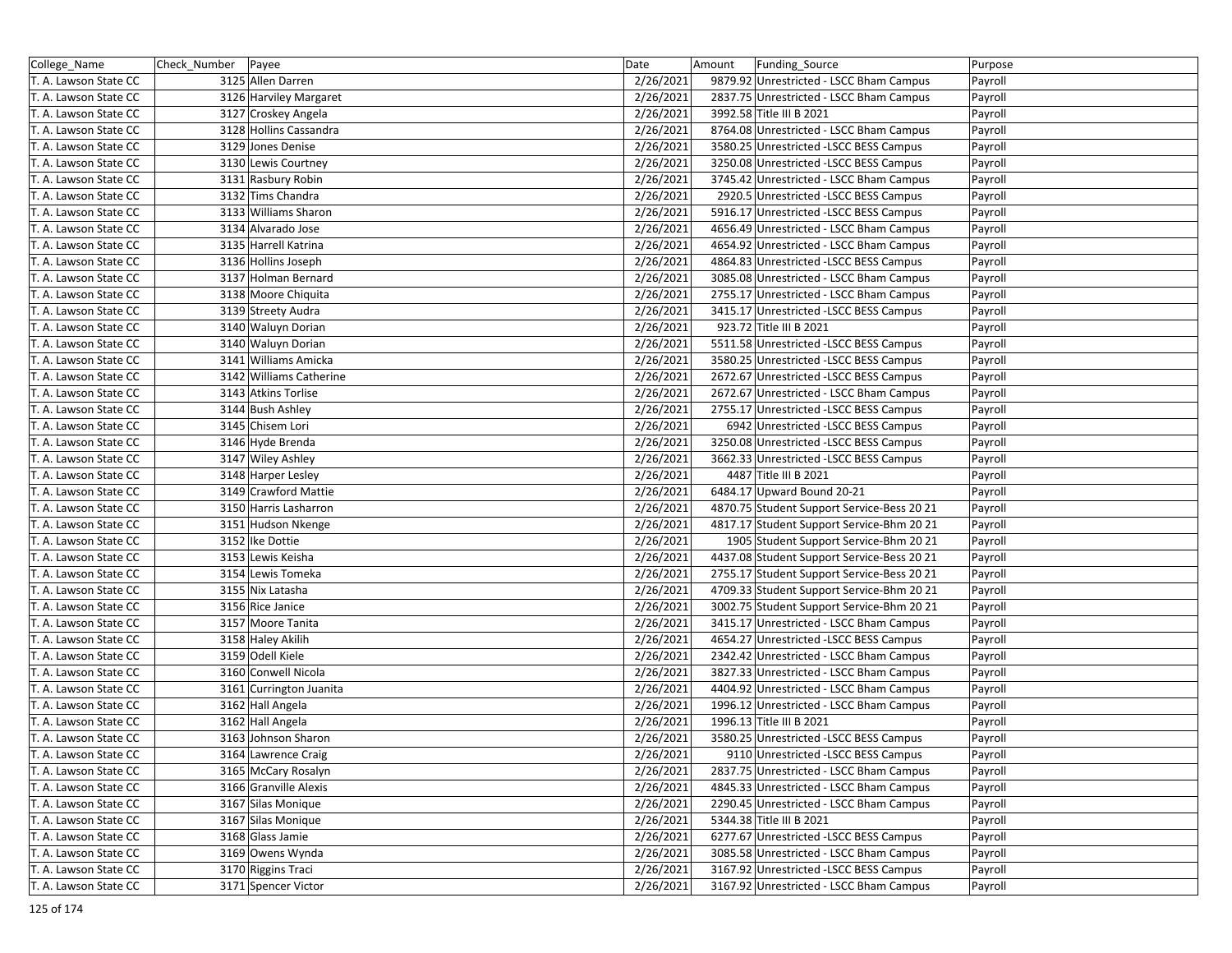| College_Name          | Check_Number Payee |                          | Date      | Amount | Funding Source                             | Purpose |
|-----------------------|--------------------|--------------------------|-----------|--------|--------------------------------------------|---------|
| T. A. Lawson State CC |                    | 3172 Albright Geri       | 2/26/2021 |        | 8764.08 Unrestricted - LSCC Bham Campus    | Payroll |
| T. A. Lawson State CC |                    | 3173 Bryant Lola         | 2/26/2021 |        | 4157.58 Unrestricted - LSCC Bham Campus    | Payroll |
| T. A. Lawson State CC |                    | 3174 Kirk Naquela        | 2/26/2021 |        | 3167.5 Unrestricted - LSCC Bham Campus     | Payroll |
| T. A. Lawson State CC |                    | 3175 Billingsley William | 2/26/2021 |        | 2837.75 Unrestricted -LSCC BESS Campus     | Payroll |
| T. A. Lawson State CC |                    | 3176 Blanton James       | 2/26/2021 |        | 8118.75 Unrestricted - LSCC Bham Campus    | Payroll |
| T. A. Lawson State CC |                    | 3177 Hubbart Ray         | 2/26/2021 |        | 3002.75 Unrestricted - LSCC Bham Campus    | Payroll |
| T. A. Lawson State CC |                    | 3178 Hudson Michelle     | 2/26/2021 |        | 2755.42 Unrestricted - LSCC Bham Campus    | Payroll |
| T. A. Lawson State CC |                    | 3179 Polk Tyrone         | 2/26/2021 |        | 2590 Unrestricted - LSCC Bham Campus       | Payroll |
| T. A. Lawson State CC |                    | 3180 Watson Larry        | 2/26/2021 |        | 2837.75 Unrestricted - LSCC Bham Campus    | Payroll |
| T. A. Lawson State CC |                    | 3181 Green Myrtes        | 2/26/2021 |        | 9755.42 Title III B 2021                   | Payroll |
| T. A. Lawson State CC |                    | 3182 Horn Wendy          | 2/26/2021 |        | 6033.25 Unrestricted - LSCC Bham Campus    | Payroll |
| T. A. Lawson State CC |                    | 3183 Todd Eula           | 2/26/2021 |        | 481.72 Unrestricted - LSCC Bham Campus     | Payroll |
| T. A. Lawson State CC |                    | 3183 Todd Eula           | 2/26/2021 |        | 4335.45 Title III B 2021                   | Payroll |
| T. A. Lawson State CC |                    | 3184 Best Leeann         | 2/26/2021 |        | 4292.58 Unrestricted -LSCC BESS Campus     | Payroll |
| T. A. Lawson State CC |                    | 3185 Moon Jason          | 2/26/2021 |        | 3745.42 Unrestricted -LSCC BESS Campus     | Payroll |
| T. A. Lawson State CC |                    | 3186 Yancy Jonathan      | 2/26/2021 |        | 8118.75 Unrestricted -LSCC BESS Campus     | Payroll |
| T. A. Lawson State CC |                    | 3187 Blue Jarvis         | 2/26/2021 |        | 5087.58 Unrestricted - LSCC Bham Campus    | Payroll |
| T. A. Lawson State CC |                    | 3188 Byrd Ralph          | 2/26/2021 |        | 3415.17 Unrestricted - LSCC Bham Campus    | Payroll |
| T. A. Lawson State CC |                    | 3189 Grammer Roy         | 2/26/2021 |        | 4404.92 Unrestricted -LSCC BESS Campus     | Payroll |
| T. A. Lawson State CC |                    | 3190 Jackson Tavarious   | 2/26/2021 |        | 2755.42 Unrestricted - LSCC Bham Campus    | Payroll |
| T. A. Lawson State CC |                    | 3191 Colston Chester     | 2/26/2021 |        | 2563.17 Unrestricted - LSCC Bham Campus    | Payroll |
| T. A. Lawson State CC |                    | 3192 Robertson Audrey    | 2/26/2021 |        | 2636.33 Unrestricted - LSCC Bham Campus    | Payroll |
| T. A. Lawson State CC |                    | 3193 Taylor Curtis       | 2/26/2021 |        | 3220.5 Unrestricted -LSCC BESS Campus      | Payroll |
| T. A. Lawson State CC |                    | 3194 Underwood Pamala    | 2/26/2021 |        | 2128.25 Unrestricted - LSCC Bham Campus    | Payroll |
| T. A. Lawson State CC |                    | 3195 Wren Linda          | 2/26/2021 |        | 3385.58 Unrestricted - LSCC Bham Campus    | Payroll |
| T. A. Lawson State CC |                    | 3196 Jones Clarence      | 2/26/2021 |        | 4240.17 Unrestricted - LSCC Bham Campus    | Payroll |
| T. A. Lawson State CC |                    | 3197 Lewis Lashaundra    | 2/26/2021 |        | 3827.33 Unrestricted - LSCC Bham Campus    | Payroll |
| T. A. Lawson State CC |                    | 3198 Frazier Amanda      | 2/25/2021 |        | 663 Unrestricted - LSCC Bham Campus        | Payroll |
| T. A. Lawson State CC |                    | 3199 Harris Gail         | 2/25/2021 |        | 780 Unrestricted - LSCC Bham Campus        | Payroll |
| T. A. Lawson State CC |                    | 3200 Foster Willie       | 2/25/2021 |        | 2520 Unrestricted -LSCC BESS Campus        | Payroll |
| T. A. Lawson State CC |                    | 3201 Thomas Brenda       | 2/25/2021 |        | 304.48 Ready to Work                       | Payroll |
| T. A. Lawson State CC |                    | 3201 Thomas Brenda       | 2/25/2021 |        | 596.89 Unrestricted -LSCC BESS Campus      | Payroll |
| T. A. Lawson State CC |                    | 3202 Woods Arlene        | 2/25/2021 |        | 975 Unrestricted - LSCC Bham Campus        | Payroll |
| T. A. Lawson State CC |                    | 3203 Dent Deborah        | 2/25/2021 |        | 1640 AE - State Regular                    | Payroll |
| T. A. Lawson State CC |                    | 3204 Fletcher La'Toya    | 2/25/2021 |        | 1080 AE - State Inst'l                     | Payroll |
| T. A. Lawson State CC |                    | 3205 Fowler Madilyn      | 2/25/2021 |        | 1063 AE - State Regular                    | Payroll |
| T. A. Lawson State CC |                    | 3206 Howard Richard      | 2/25/2021 |        | 792 AE-Federal Regular                     | Payroll |
| T. A. Lawson State CC |                    | 3207 James Bertha        | 2/25/2021 |        | 742.56 AE - State Regular                  | Payroll |
| T. A. Lawson State CC |                    | 3208 McDowell Cynthia    | 2/25/2021 |        | 1270 AE-Federal Regular                    | Payroll |
| T. A. Lawson State CC |                    | 3209 Miles Carlia        | 2/25/2021 |        | 1309 AE - State Regular                    | Payroll |
| T. A. Lawson State CC |                    | 3210 Nelson Donia        | 2/25/2021 |        | 1360 AE - State Regular                    | Payroll |
| T. A. Lawson State CC |                    | 3211 Brown Mavis         | 2/25/2021 |        | 1027.52 Student Support Service-Bess 20 21 | Payroll |
| T. A. Lawson State CC |                    | 3212 Stallworth Emmit    | 2/25/2021 |        | 880 Unrestricted - LSCC BESS Campus        | Payroll |
| T. A. Lawson State CC |                    | 3213 Powell Kellee       | 2/25/2021 |        | 968.5 Title III B 2021                     | Payroll |
| T. A. Lawson State CC |                    | 3214 Rayford Jeffrey     | 2/25/2021 |        | 880 Unrestricted - LSCC BESS Campus        | Payroll |
| T. A. Lawson State CC |                    | 3215 Maze Bryan          | 2/25/2021 |        | 1380 Unrestricted - LSCC Bham Campus       | Payroll |
| T. A. Lawson State CC |                    | 3216 Duke Whitney        | 2/25/2021 |        | 1104 Unrestricted - LSCC Bham Campus       | Payroll |
| T. A. Lawson State CC |                    | 3217 Worford Edwina      | 2/25/2021 |        | 1748 Unrestricted - LSCC Bham Campus       | Payroll |
| T. A. Lawson State CC |                    | 3218 Lake Tyrek          | 2/25/2021 |        | 760 Title III B 2021                       | Payroll |
| T. A. Lawson State CC |                    | 3219 Webb Chasten        | 2/25/2021 |        | 780 Title III B 2021                       | Payroll |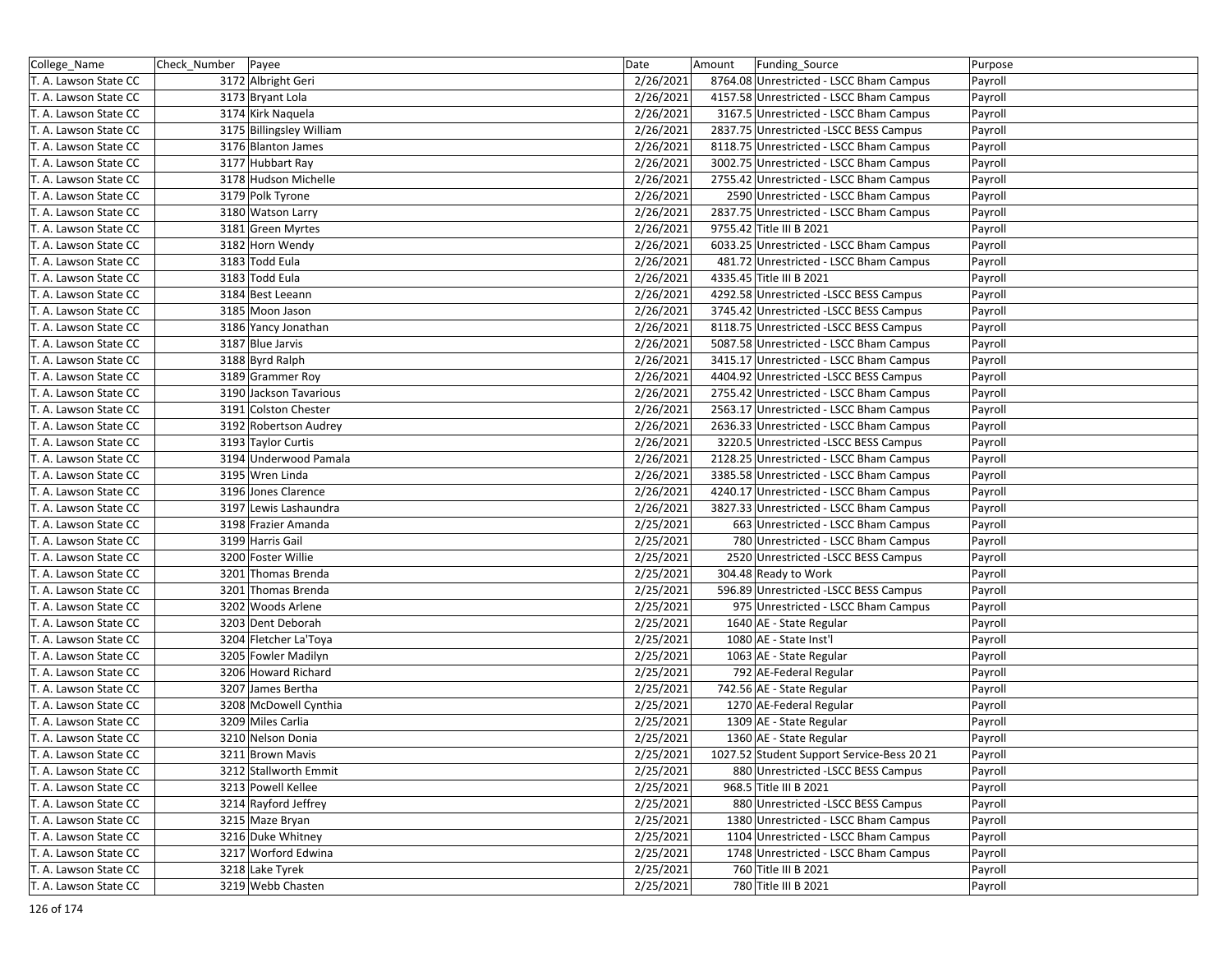| College_Name          | Check_Number | Payee                       | Date      | Amount | Funding_Source                           | Purpose |
|-----------------------|--------------|-----------------------------|-----------|--------|------------------------------------------|---------|
| T. A. Lawson State CC |              | 3220 Alexander Quinton      | 2/25/2021 |        | 468 Upward Bound 20-21                   | Payroll |
| T. A. Lawson State CC |              | 3221 Bell Dovie             | 2/25/2021 |        | 2860 Upward Bound 20-21                  | Payroll |
| T. A. Lawson State CC |              | 3222 Davis Lasheree         | 2/25/2021 |        | 2288 Upward Bound 20-21                  | Payroll |
| T. A. Lawson State CC |              | 3223 George Kimani          | 2/25/2021 |        | 286 Upward Bound 20-21                   | Payroll |
| T. A. Lawson State CC |              | 3224 Harris Erica           | 2/25/2021 |        | 624 Upward Bound 20-21                   | Payroll |
| T. A. Lawson State CC |              | 3225 McDaniel Chrysanthemum | 2/25/2021 |        | 572 Upward Bound 20-21                   | Payroll |
| T. A. Lawson State CC |              | 3226 Morris Jesseca         | 2/25/2021 |        | 286 Upward Bound 20-21                   | Payroll |
| T. A. Lawson State CC |              | 3227 Orange Janice          | 2/25/2021 |        | 624 Upward Bound 20-21                   | Payroll |
| T. A. Lawson State CC |              | 3228 Thomas Naomi           | 2/25/2021 |        | 572 Upward Bound 20-21                   | Payroll |
| T. A. Lawson State CC |              | 3229 Williams Teresa        | 2/25/2021 |        | 780 Upward Bound 20-21                   | Payroll |
| T. A. Lawson State CC |              | 3230 Wynn Waynenecka        | 2/25/2021 |        | 457.6 Upward Bound 20-21                 | Payroll |
| T. A. Lawson State CC |              | 3231 Conwell Nakiyah        | 2/25/2021 |        | 446.5 Unrestricted - LSCC Bham Campus    | Payroll |
| T. A. Lawson State CC |              | 3232 Hendon Jerelle         | 2/25/2021 |        | 1089 AE - State Regular                  | Payroll |
| T. A. Lawson State CC |              | 3233 Dozier Jr James        | 2/25/2021 |        | 1056 Unrestricted - LSCC Bham Campus     | Payroll |
| T. A. Lawson State CC |              | 3234 Hosey Elisha           | 2/25/2021 |        | 1248 Unrestricted - LSCC Bham Campus     | Payroll |
| T. A. Lawson State CC |              | 3236 Catron Stephanie       | 2/26/2021 |        | 616 Unrestricted - LSCC Bham Campus      | Payroll |
| T. A. Lawson State CC |              | 3245 Billiet Rebecca        | 3/31/2021 |        | 4074.75 Unrestricted -LSCC BESS Campus   | Payroll |
| T. A. Lawson State CC |              | 3246 Hall Rosiezier         | 3/31/2021 |        | 5477 Unrestricted - LSCC Bham Campus     | Payroll |
| T. A. Lawson State CC |              | 3247 Olive Lisa             | 3/31/2021 |        | 4570 Unrestricted - LSCC Bham Campus     | Payroll |
| T. A. Lawson State CC |              | 3248 Williams Vernona       | 3/31/2021 |        | 4652.5 Unrestricted - LSCC Bham Campus   | Payroll |
| T. A. Lawson State CC |              | 3249 Crawford Bruce         | 3/31/2021 |        | 11911.09 Unrestricted - LSCC Bham Campus | Payroll |
| T. A. Lawson State CC |              | 3250 McKenzie Kimberly      | 3/31/2021 |        | 4652.5 Unrestricted - LSCC Bham Campus   | Payroll |
| T. A. Lawson State CC |              | 3251 Williams Roberta       | 3/31/2021 |        | 4570 Unrestricted - LSCC Bham Campus     | Payroll |
| T. A. Lawson State CC |              | 3252 Christian Gala         | 3/31/2021 |        | 4074.75 Unrestricted - LSCC Bham Campus  | Payroll |
| T. A. Lawson State CC |              | 3253 Crews Sharon           | 3/31/2021 |        | 11827.75 Unrestricted - LSCC Bham Campus | Payroll |
| T. A. Lawson State CC |              | 3254 Agazie Kendralia       | 3/31/2021 |        | 1762.56 Unrestricted -LSCC BESS Campus   | Payroll |
| T. A. Lawson State CC |              | 3255 Bizzell Deondra        | 3/31/2021 |        | 1762.56 Unrestricted -LSCC BESS Campus   | Payroll |
| T. A. Lawson State CC |              | 3256 Bizzell Dorothy        | 3/31/2021 |        | 6385.5 Unrestricted - LSCC Bham Campus   | Payroll |
| T. A. Lawson State CC |              | 3257 Canty Tawanna          | 3/31/2021 |        | 1762.56 Unrestricted -LSCC BESS Campus   | Payroll |
| T. A. Lawson State CC |              | 3258 Chapple Maxine         | 3/31/2021 |        | 1602.72 Unrestricted - LSCC Bham Campus  | Payroll |
| T. A. Lawson State CC |              | 3259 Clayton Jo Lynne       | 3/31/2021 |        | 6640.67 Unrestricted - LSCC Bham Campus  | Payroll |
| T. A. Lawson State CC |              | 3260 Dougherty Sally        | 3/31/2021 |        | 1762.56 Unrestricted - LSCC Bham Campus  | Payroll |
| T. A. Lawson State CC |              | 3261 Jackson Melva          | 3/31/2021 |        | 1077.12 Unrestricted - LSCC Bham Campus  | Payroll |
| T. A. Lawson State CC |              | 3262 Johnson Catrena        | 3/31/2021 |        | 489.6 Unrestricted - LSCC Bham Campus    | Payroll |
| T. A. Lawson State CC |              | 3263 Murphy Shannon         | 3/31/2021 |        | 3580.25 Unrestricted - LSCC Bham Campus  | Payroll |
| T. A. Lawson State CC |              | 3264 Prince Renee           | 3/31/2021 |        | 1602.72 Unrestricted -LSCC BESS Campus   | Payroll |
| T. A. Lawson State CC |              | 3265 Queen Sheria           | 3/31/2021 |        | 1602.72 Unrestricted - LSCC Bham Campus  | Payroll |
| T. A. Lawson State CC |              | 3266 Rodgers Charmaine      | 3/31/2021 |        | 8020.89 Unrestricted - LSCC Bham Campus  | Payroll |
| T. A. Lawson State CC |              | 3267 Stubbs Michelle        | 3/31/2021 |        | 1762.56 Unrestricted - LSCC BESS Campus  | Payroll |
| T. A. Lawson State CC |              | 3268 Thomas Chandra         | 3/31/2021 |        | 1762.56 Unrestricted -LSCC BESS Campus   | Payroll |
| T. A. Lawson State CC |              | 3269 Williamson Licia       | 3/31/2021 |        | 6991.44 Unrestricted -LSCC BESS Campus   | Payroll |
| T. A. Lawson State CC |              | 3270 Lee Jakierra           | 3/31/2021 |        | 1175.04 Unrestricted -LSCC BESS Campus   | Payroll |
| T. A. Lawson State CC |              | 3271 Ray-Connell Teresa     | 3/31/2021 |        | 8914 Unrestricted -LSCC BESS Campus      | Payroll |
| T. A. Lawson State CC |              | 3272 Timmons Michelle       | 3/31/2021 |        | 1682.64 Unrestricted -LSCC BESS Campus   | Payroll |
| T. A. Lawson State CC |              | 3273 Catron Stephanie       | 3/31/2021 |        | 616 Unrestricted - LSCC Bham Campus      | Payroll |
| T. A. Lawson State CC |              | 3274 Warner Kathleen        | 3/31/2021 |        | 6985.33 Unrestricted - LSCC Bham Campus  | Payroll |
| T. A. Lawson State CC |              | 3275 Jackson Robert         | 3/31/2021 |        | 5676.56 Unrestricted - LSCC Bham Campus  | Payroll |
| T. A. Lawson State CC |              | 3276 Burroughs Adrienne     | 3/31/2021 |        | 4257.42 Unrestricted -LSCC BESS Campus   | Payroll |
| T. A. Lawson State CC |              | 3277 Duke Juanita           | 3/31/2021 |        | 281.25 Unrestricted - LSCC Bham Campus   | Payroll |
| T. A. Lawson State CC |              | 3277 Duke Juanita           | 3/31/2021 |        | 4997.08 Unrestricted -LSCC BESS Campus   | Payroll |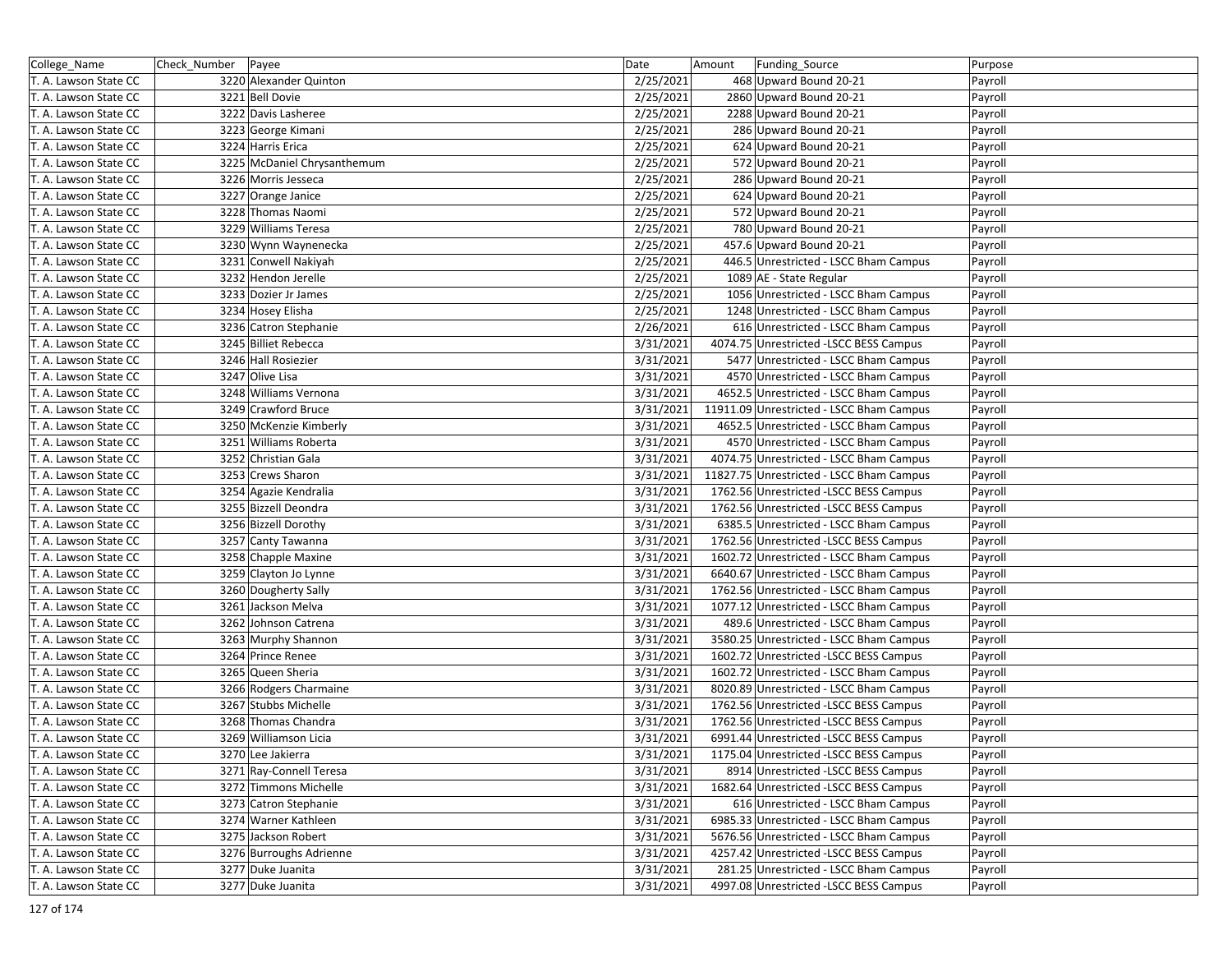| College_Name          | Check_Number   Payee |                             | Date      | Amount | Funding_Source                          | Purpose |
|-----------------------|----------------------|-----------------------------|-----------|--------|-----------------------------------------|---------|
| T. A. Lawson State CC |                      | 3278 Hayes Shelby           | 3/31/2021 |        | 5089 Unrestricted -LSCC BESS Campus     | Payroll |
| T. A. Lawson State CC |                      | 3279 Mays Tamera            | 3/31/2021 |        | 5347.89 Unrestricted -LSCC BESS Campus  | Payroll |
| T. A. Lawson State CC |                      | 3280 Moyo Nomsa             | 3/31/2021 |        | 6662.78 Unrestricted -LSCC BESS Campus  | Payroll |
| T. A. Lawson State CC |                      | 3281 Swain Katrina          | 3/31/2021 |        | 6415.67 Unrestricted -LSCC BESS Campus  | Payroll |
| T. A. Lawson State CC |                      | 3282 Young Dorothy          | 3/31/2021 |        | 3580.25 Unrestricted -LSCC BESS Campus  | Payroll |
| T. A. Lawson State CC |                      | 3283 Derico Sherika         | 3/31/2021 |        | 9594 Unrestricted - LSCC Bham Campus    | Payroll |
| T. A. Lawson State CC |                      | 3284 Armbrester James       | 3/31/2021 |        | 7062.78 Unrestricted -LSCC BESS Campus  | Payroll |
| T. A. Lawson State CC |                      | 3285 Watkins Norris         | 3/31/2021 |        | 6907.89 Unrestricted - LSCC Bham Campus | Payroll |
| T. A. Lawson State CC |                      | 3286 Bayles Doriane         | 3/31/2021 |        | 825 Unrestricted - LSCC Bham Campus     | Payroll |
| T. A. Lawson State CC |                      | 3287 Bester Karzetta        | 3/31/2021 |        | 412.5 Unrestricted - LSCC Bham Campus   | Payroll |
| T. A. Lawson State CC |                      | 3288 Coleman Tracey         | 3/31/2021 |        | 3085.58 Unrestricted - LSCC Bham Campus | Payroll |
| T. A. Lawson State CC |                      | 3289 Davis Sandra           | 3/31/2021 |        | 687.5 Unrestricted - LSCC Bham Campus   | Payroll |
| T. A. Lawson State CC |                      | 3290 Foy Michelle           | 3/31/2021 |        | 3002.5 Unrestricted - LSCC Bham Campus  | Payroll |
| T. A. Lawson State CC |                      | 3291 Gardner Yolande        | 3/31/2021 |        | 412.5 Unrestricted - LSCC Bham Campus   | Payroll |
| T. A. Lawson State CC |                      | 3292 Green Rebecca          | 3/31/2021 |        | 562.5 Unrestricted - LSCC Bham Campus   | Payroll |
| T. A. Lawson State CC |                      | 3293 Johnson Brenda         | 3/31/2021 |        | 937.5 Unrestricted - LSCC Bham Campus   | Payroll |
| T. A. Lawson State CC |                      | 3294 Johnson Clinton        | 3/31/2021 |        | 825 Unrestricted - LSCC Bham Campus     | Payroll |
| T. A. Lawson State CC |                      | 3295 Johnson Kathi          | 3/31/2021 |        | 412.5 Unrestricted - LSCC Bham Campus   | Payroll |
| T. A. Lawson State CC |                      | 3296 Lavender Bridget       | 3/31/2021 |        | 412.5 Unrestricted - LSCC Bham Campus   | Payroll |
| T. A. Lawson State CC |                      | 3297 Malone Betty           | 3/31/2021 |        | 825 Unrestricted - LSCC Bham Campus     | Payroll |
| T. A. Lawson State CC |                      | 3298 Thompson Tiana         | 3/31/2021 |        | 1237.5 Unrestricted - LSCC Bham Campus  | Payroll |
| T. A. Lawson State CC |                      | 3299 Wormley-Davis Adrienne | 3/31/2021 |        | 312.5 Unrestricted - LSCC Bham Campus   | Payroll |
| T. A. Lawson State CC |                      | 3300 Kelley Michael         | 3/31/2021 |        | 6334.11 Unrestricted -LSCC BESS Campus  | Payroll |
| T. A. Lawson State CC |                      | 3301 Denson Sherlita        | 3/31/2021 |        | 5335.58 Unrestricted -LSCC BESS Campus  | Payroll |
| T. A. Lawson State CC |                      | 3302 Henry Stephanie        | 3/31/2021 |        | 6095.83 Unrestricted -LSCC BESS Campus  | Payroll |
| T. A. Lawson State CC |                      | 3303 Milton Alice           | 3/31/2021 |        | 9755.42 Unrestricted - LSCC Bham Campus | Payroll |
| T. A. Lawson State CC |                      | 3304 Blankenship Lanette    | 3/31/2021 |        | 4010.92 Unrestricted - LSCC Bham Campus | Payroll |
| T. A. Lawson State CC |                      | 3305 Olive Kayla            | 3/31/2021 |        | 1237.5 Unrestricted - LSCC Bham Campus  | Payroll |
| T. A. Lawson State CC |                      | 3306 Kuhny Frank            | 3/31/2021 |        | 600 Unrestricted - LSCC Bham Campus     | Payroll |
| T. A. Lawson State CC |                      | 3307 Moore Makella          | 3/31/2021 |        | 825 Unrestricted - LSCC Bham Campus     | Payroll |
| T. A. Lawson State CC |                      | 3308 Shelton Bessie         | 3/31/2021 |        | 412.5 Unrestricted - LSCC Bham Campus   | Payroll |
| T. A. Lawson State CC |                      | 3309 Greer Michael          | 3/31/2021 |        | 825 Unrestricted - LSCC Bham Campus     | Payroll |
| T. A. Lawson State CC |                      | 3310 Duncan Rebecca         | 3/31/2021 |        | 6148.08 Unrestricted -LSCC BESS Campus  | Payroll |
| T. A. Lawson State CC |                      | 3311 Carter Curtis          | 3/31/2021 |        | 5841 Unrestricted - LSCC Bham Campus    | Payroll |
| T. A. Lawson State CC |                      | 3312 Finley Kelly           | 3/31/2021 |        | 2920 Unrestricted - LSCC Bham Campus    | Payroll |
| T. A. Lawson State CC |                      | 3313 Gibbs James            | 3/31/2021 |        | 843.75 Unrestricted - LSCC Bham Campus  | Payroll |
| T. A. Lawson State CC |                      | 3314 Martin Cris            | 3/31/2021 |        | 562.5 Unrestricted - LSCC Bham Campus   | Payroll |
| T. A. Lawson State CC |                      | 3314 Martin Cris            | 3/31/2021 |        | 562.5 Unrestricted -LSCC BESS Campus    | Payroll |
| T. A. Lawson State CC |                      | 3315 Rice Carlton           | 3/31/2021 |        | 5504 Unrestricted - LSCC Bham Campus    | Payroll |
| T. A. Lawson State CC |                      | 3316 Agee Eric              | 3/31/2021 |        | 6692.22 Unrestricted - LSCC Bham Campus | Payroll |
| T. A. Lawson State CC |                      | 3317 Frederick Tiffany      | 3/31/2021 |        | 2777.78 Unrestricted - LSCC Bham Campus | Payroll |
| T. A. Lawson State CC |                      | 3318 Jefferson Jonathan     | 3/31/2021 |        | 1333.33 Unrestricted - LSCC Bham Campus | Payroll |
| T. A. Lawson State CC |                      | 3319 Lewis Garrett          | 3/31/2021 |        | 4380.75 Unrestricted - LSCC Bham Campus | Payroll |
| T. A. Lawson State CC |                      | 3320 Nix Logan              | 3/31/2021 |        | 1666.67 Unrestricted - LSCC Bham Campus | Payroll |
| T. A. Lawson State CC |                      | 3321 Sadler Thomas          | 3/31/2021 |        | 1666.67 Unrestricted - LSCC Bham Campus | Payroll |
| T. A. Lawson State CC |                      | 3322 Wiley Aubrey           | 3/31/2021 |        | 3992.58 Unrestricted - LSCC Bham Campus | Payroll |
| T. A. Lawson State CC |                      | 3323 Wilson Nancy           | 3/31/2021 |        | 8602.83 Unrestricted -LSCC BESS Campus  | Payroll |
| T. A. Lawson State CC |                      | 3324 Gwin Bethany           | 3/31/2021 |        | 4257.42 Unrestricted - LSCC Bham Campus | Payroll |
| T. A. Lawson State CC |                      | 3325 Bush Allison           | 3/31/2021 |        | 3549.25 Unrestricted -LSCC BESS Campus  | Payroll |
| T. A. Lawson State CC |                      | 3326 Wade Henry             | 3/31/2021 |        | 5335.58 Unrestricted - LSCC BESS Campus | Payroll |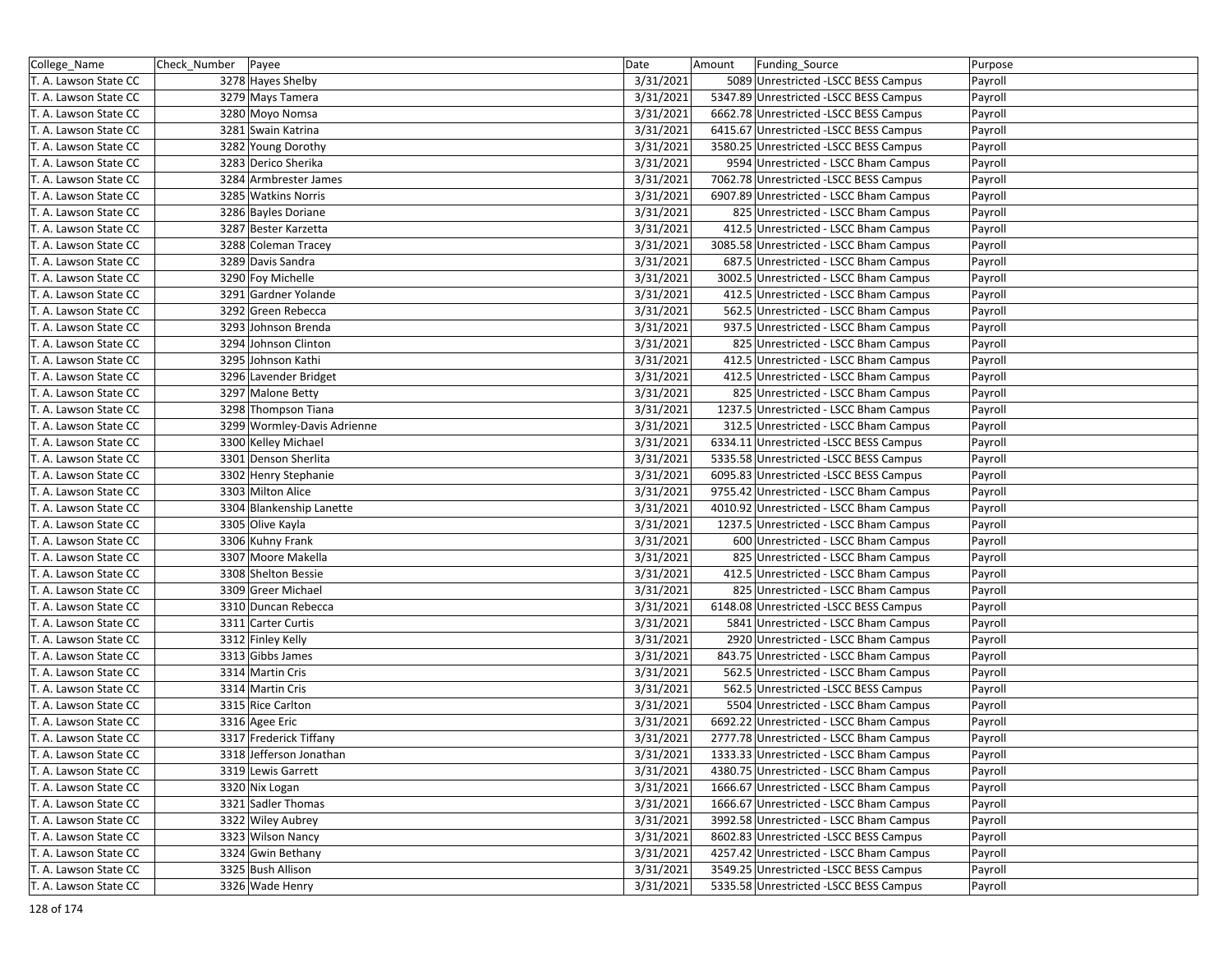| College_Name          | Check_Number   Payee |                          | Date      | Amount | Funding_Source                          | Purpose |
|-----------------------|----------------------|--------------------------|-----------|--------|-----------------------------------------|---------|
| T. A. Lawson State CC |                      | 3327 Sanders Hoyt        | 3/31/2021 |        | 4719.17 Unrestricted - LSCC Bham Campus | Payroll |
| T. A. Lawson State CC |                      | 3328 Raymond Charles     | 3/31/2021 |        | 6665.75 Unrestricted -LSCC BESS Campus  | Payroll |
| T. A. Lawson State CC |                      | 3329 Burnett Justin      | 3/31/2021 |        | 5130.33 Unrestricted -LSCC BESS Campus  | Payroll |
| T. A. Lawson State CC |                      | 3330 Allen Barry         | 3/31/2021 |        | 5061 Unrestricted -LSCC BESS Campus     | Payroll |
| T. A. Lawson State CC |                      | 3331 Willingham Mary     | 3/31/2021 |        | 3366.72 Unrestricted -LSCC BESS Campus  | Payroll |
| T. A. Lawson State CC |                      | 3332 Jenkins Charlene    | 3/31/2021 |        | 3497.17 Unrestricted - LSCC BESS Campus | Payroll |
| T. A. Lawson State CC |                      | 3333 Gray James          | 3/31/2021 |        | 4876 ARC Grant Part 2                   | Payroll |
| T. A. Lawson State CC |                      | 3334 Hobbs Tommy         | 3/31/2021 |        | 7634.83 Unrestricted -LSCC BESS Campus  | Payroll |
| T. A. Lawson State CC |                      | 3335 Green Kirsten       | 3/31/2021 |        | 4380.75 Unrestricted - LSCC Bham Campus | Payroll |
| T. A. Lawson State CC |                      | 3336 Brackett Kerry      | 3/31/2021 |        | 1650 Unrestricted -LSCC BESS Campus     | Payroll |
| T. A. Lawson State CC |                      | 3337 Higginbotham Harold | 3/31/2021 |        | 6142.5 Unrestricted - LSCC Bham Campus  | Payroll |
| T. A. Lawson State CC |                      | 3338 Johnson Sarah       | 3/31/2021 |        | 1096.87 Unrestricted - LSCC Bham Campus | Payroll |
| T. A. Lawson State CC |                      | 3339 King Kelvin         | 3/31/2021 |        | 9007.11 Unrestricted - LSCC Bham Campus | Payroll |
| T. A. Lawson State CC |                      | 3340 Lucas Donna         | 3/31/2021 |        | 137.5 Unrestricted -LSCC BESS Campus    | Payroll |
| T. A. Lawson State CC |                      | 3341 Masimasi Vyavuka    | 3/31/2021 |        | 7555.78 Unrestricted - LSCC Bham Campus | Payroll |
| T. A. Lawson State CC |                      | 3342 Monti Stephen       | 3/31/2021 |        | 6640.67 Unrestricted - LSCC Bham Campus | Payroll |
| T. A. Lawson State CC |                      | 3343 Swanberg Ann        | 3/31/2021 |        | 6015.67 Unrestricted -LSCC BESS Campus  | Payroll |
| T. A. Lawson State CC |                      | 3344 Branch Rhonda       | 3/31/2021 |        | 8020.89 Unrestricted - LSCC Bham Campus | Payroll |
| T. A. Lawson State CC |                      | 3345 Johnson Victoria    | 3/31/2021 |        | 825 Unrestricted - LSCC Bham Campus     | Payroll |
| T. A. Lawson State CC |                      | 3346 Moore Sarah         | 3/31/2021 |        | 412.5 Unrestricted - LSCC Bham Campus   | Payroll |
| T. A. Lawson State CC |                      | 3347 Parsons Rex         | 3/31/2021 |        | 1237.5 Unrestricted - LSCC Bham Campus  | Payroll |
| T. A. Lawson State CC |                      | 3348 Scott Shervanae     | 3/31/2021 |        | 825 Unrestricted - LSCC Bham Campus     | Payroll |
| T. A. Lawson State CC |                      | 3349 Wilson Gregory      | 3/31/2021 |        | 1237.5 Unrestricted - LSCC Bham Campus  | Payroll |
| T. A. Lawson State CC |                      | 3350 Barrino Antonio     | 3/31/2021 |        | 412.5 Unrestricted - LSCC Bham Campus   | Payroll |
| T. A. Lawson State CC |                      | 3351 Howard Eva          | 3/31/2021 |        | 1312.5 Unrestricted - LSCC Bham Campus  | Payroll |
| T. A. Lawson State CC |                      | 3352 Woods Arlene        | 3/31/2021 |        | 625 Unrestricted - LSCC Bham Campus     | Payroll |
| T. A. Lawson State CC |                      | 3353 Howard Toya         | 3/31/2021 |        | 6501.56 Unrestricted -LSCC BESS Campus  | Payroll |
| T. A. Lawson State CC |                      | 3354 Morris Carlos       | 3/31/2021 |        | 5822.08 Unrestricted - LSCC Bham Campus | Payroll |
| T. A. Lawson State CC |                      | 3355 Pegues Michele      | 3/31/2021 |        | 825 Unrestricted - LSCC Bham Campus     | Payroll |
| T. A. Lawson State CC |                      | 3356 Roper Twaunta       | 3/31/2021 |        | 412.5 Unrestricted - LSCC Bham Campus   | Payroll |
| T. A. Lawson State CC |                      | 3357 Tubbs Venita        | 3/31/2021 |        | 7887.78 Unrestricted - LSCC Bham Campus | Payroll |
| T. A. Lawson State CC |                      | 3358 Morgan Rachel       | 3/31/2021 |        | 4750.58 Unrestricted - LSCC Bham Campus | Payroll |
| T. A. Lawson State CC |                      | 3359 Perdue Joshua       | 3/31/2021 |        | 825 Unrestricted - LSCC Bham Campus     | Payroll |
| T. A. Lawson State CC |                      | 3360 Cartwell Zina       | 3/31/2021 |        | 412.5 Unrestricted - LSCC Bham Campus   | Payroll |
| T. A. Lawson State CC |                      | 3361 Landers James       | 3/31/2021 |        | 6005.33 Unrestricted - LSCC Bham Campus | Payroll |
| T. A. Lawson State CC |                      | 3362 McLain Kyle         | 3/31/2021 |        | 412.5 Unrestricted - LSCC Bham Campus   | Payroll |
| T. A. Lawson State CC |                      | 3363 West Matthew        | 3/31/2021 |        | 6540.28 Unrestricted - LSCC Bham Campus | Payroll |
| T. A. Lawson State CC |                      | 3364 Dortch Marlon       | 3/31/2021 |        | 412.5 Unrestricted - LSCC Bham Campus   | Payroll |
| T. A. Lawson State CC |                      | 3365 Morgan Qunnice      | 3/31/2021 |        | 1237.5 Unrestricted - LSCC Bham Campus  | Payroll |
| T. A. Lawson State CC |                      | 3366 Rembert Marcus      | 3/31/2021 |        | 412.5 Unrestricted - LSCC Bham Campus   | Payroll |
| T. A. Lawson State CC |                      | 3367 Rogers Natasha      | 3/31/2021 |        | 412.5 Unrestricted - LSCC Bham Campus   | Payroll |
| T. A. Lawson State CC |                      | 3368 Wilson Melanie      | 3/31/2021 |        | 6005.33 Unrestricted - LSCC Bham Campus | Payroll |
| T. A. Lawson State CC |                      | 3369 Guy Ann             | 3/31/2021 |        | 6878.58 Unrestricted - LSCC Bham Campus | Payroll |
| T. A. Lawson State CC |                      | 3370 Chandler Malysa     | 3/31/2021 |        | 1100 Unrestricted - LSCC Bham Campus    | Payroll |
| T. A. Lawson State CC |                      | 3371 Chapatwala Kirit    | 3/31/2021 |        | 600 Unrestricted - LSCC Bham Campus     | Payroll |
| T. A. Lawson State CC |                      | 3372 Ellison Mary        | 3/31/2021 |        | 8020.89 Unrestricted - LSCC Bham Campus | Payroll |
| T. A. Lawson State CC |                      | 3373 Flournoy Nikaela    | 3/31/2021 |        | 1050 Unrestricted - LSCC Bham Campus    | Payroll |
| T. A. Lawson State CC |                      | 3374 Gilbert Wynell      | 3/31/2021 |        | 6884.11 Unrestricted - LSCC Bham Campus | Payroll |
| T. A. Lawson State CC |                      | 3375 Harbin Andrew       | 3/31/2021 |        | 1100 Unrestricted - LSCC Bham Campus    | Payroll |
| T. A. Lawson State CC |                      | 3376 Kellogg Laurie      | 3/31/2021 |        | 1200 Unrestricted - LSCC Bham Campus    | Payroll |
|                       |                      |                          |           |        |                                         |         |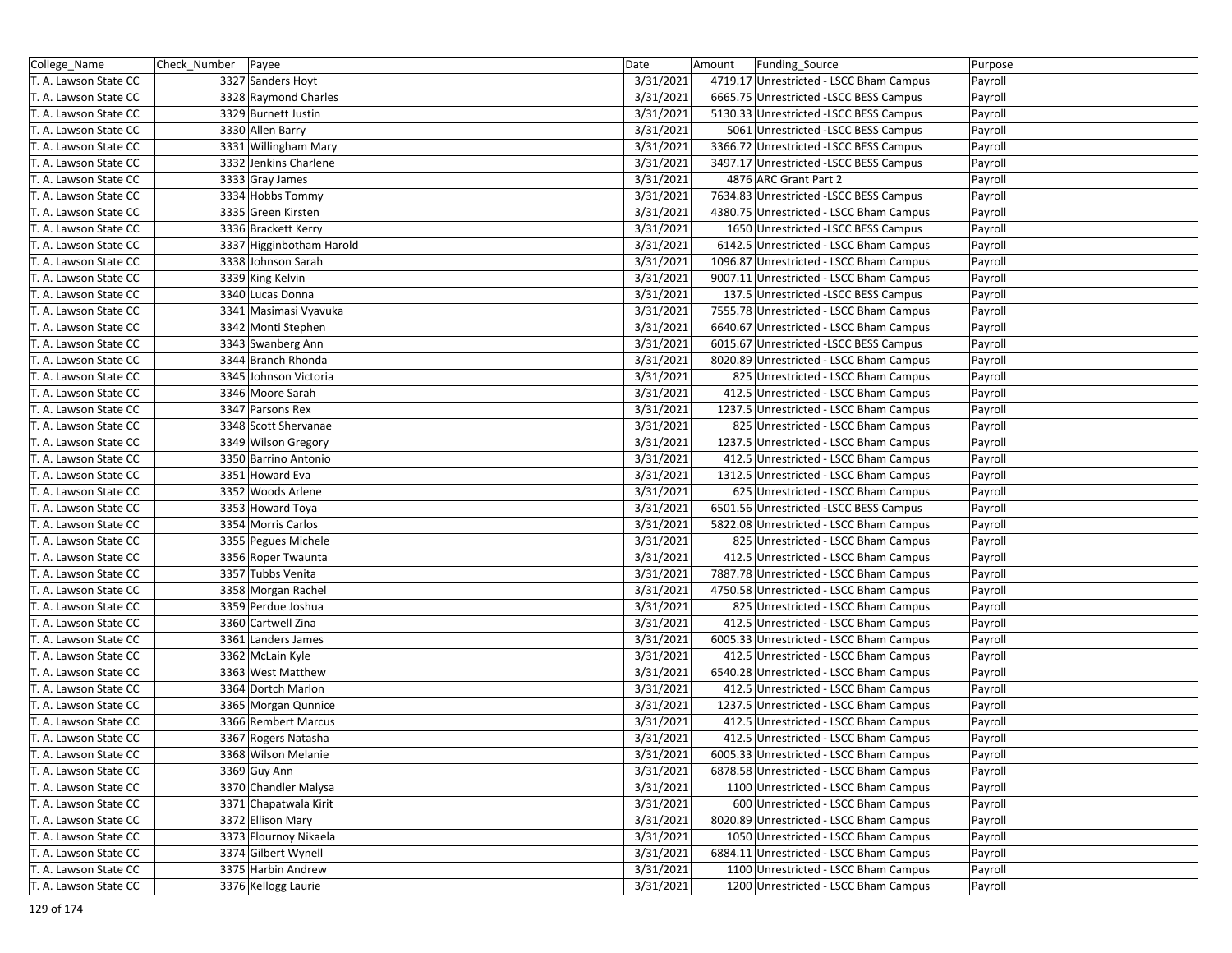| College_Name          | Check_Number   Payee |                          | Date      | Amount | Funding_Source                          | Purpose |
|-----------------------|----------------------|--------------------------|-----------|--------|-----------------------------------------|---------|
| T. A. Lawson State CC |                      | 3377 Lomax Lillie        | 3/31/2021 |        | 1800 Unrestricted - LSCC Bham Campus    | Payroll |
| T. A. Lawson State CC |                      | 3378 Lopatina Nadejda    | 3/31/2021 |        | 7527.78 Unrestricted - LSCC Bham Campus | Payroll |
| T. A. Lawson State CC |                      | 3379 Royster Tamara      | 3/31/2021 |        | 1100 Unrestricted - LSCC Bham Campus    | Payroll |
| T. A. Lawson State CC |                      | 3380 Stewart Jeffery     | 3/31/2021 |        | 550 Unrestricted - LSCC Bham Campus     | Payroll |
| T. A. Lawson State CC |                      | 3381 Sumler Chassidy     | 3/31/2021 |        | 1100 Unrestricted - LSCC Bham Campus    | Payroll |
| T. A. Lawson State CC |                      | 3382 Wilson Tracey       | 3/31/2021 |        | 600 Unrestricted -LSCC BESS Campus      | Payroll |
| T. A. Lawson State CC |                      | 3382 Wilson Tracey       | 3/31/2021 |        | 6785.5 Unrestricted - LSCC Bham Campus  | Payroll |
| T. A. Lawson State CC |                      | 3383 Cowart-Brown Emily  | 3/31/2021 |        | 1100 Unrestricted - LSCC Bham Campus    | Payroll |
| T. A. Lawson State CC |                      | 3384 Sullen Christopher  | 3/31/2021 |        | 1100 Unrestricted - LSCC Bham Campus    | Payroll |
| T. A. Lawson State CC |                      | 3385 Holloway Weymon     | 3/31/2021 |        | 6784.11 Unrestricted -LSCC BESS Campus  | Payroll |
| T. A. Lawson State CC |                      | 3386 Jaber Reem          | 3/31/2021 |        | 825 Unrestricted - LSCC Bham Campus     | Payroll |
| T. A. Lawson State CC |                      | 3387 Jaraysi Naila       | 3/31/2021 |        | 4807.42 Unrestricted - LSCC Bham Campus | Payroll |
| T. A. Lawson State CC |                      | 3388 Martin Darlene      | 3/31/2021 |        | 7607.11 Unrestricted - LSCC Bham Campus | Payroll |
| T. A. Lawson State CC |                      | 3389 Monroe Jeanette     | 3/31/2021 |        | 900 Unrestricted - LSCC Bham Campus     | Payroll |
| T. A. Lawson State CC |                      | 3390 Thomas La'Tasha     | 3/31/2021 |        | 831.25 Unrestricted - LSCC Bham Campus  | Payroll |
| T. A. Lawson State CC |                      | 3391 Thomas Shawanda     | 3/31/2021 |        | 2708.33 Unrestricted -LSCC BESS Campus  | Payroll |
| T. A. Lawson State CC |                      | 3391 Thomas Shawanda     | 3/31/2021 |        | 3387.5 Multi Fed- HBCU 2PI STEM E3 NSF  | Payroll |
| T. A. Lawson State CC |                      | 3392 Bryant William      | 3/31/2021 |        | 2100 Unrestricted -LSCC BESS Campus     | Payroll |
| T. A. Lawson State CC |                      | 3393 Appling Edna        | 3/31/2021 |        | 5064.33 AE - State Regular              | Payroll |
| T. A. Lawson State CC |                      | 3394 Billingsley Tunisia | 3/31/2021 |        | 2309.58 AE - State Regular              | Payroll |
| T. A. Lawson State CC |                      | 3395 Ekundayo Gwendolyn  | 3/31/2021 |        | 5838.58 AE-Federal Regular              | Payroll |
| T. A. Lawson State CC |                      | 3396 Graves Willie       | 3/31/2021 |        | 1308.04 Unrestricted - LSCC Bham Campus | Payroll |
| T. A. Lawson State CC |                      | 3396 Graves Willie       | 3/31/2021 |        | 5232.18 AE - State Regular              | Payroll |
| T. A. Lawson State CC |                      | 3397 Lee Ricky           | 3/31/2021 |        | 1831.16 AE - State Regular              | Payroll |
| T. A. Lawson State CC |                      | 3397 Lee Ricky           | 3/31/2021 |        | 1831.17 Unrestricted - LSCC Bham Campus | Payroll |
| T. A. Lawson State CC |                      | 3398 Nix Alcedra         | 3/31/2021 |        | 2163.33 AE - State Regular              | Payroll |
| T. A. Lawson State CC |                      | 3399 Rayfield Mary       | 3/31/2021 |        | 3415.17 AE-Federal Regular              | Payroll |
| T. A. Lawson State CC |                      | 3400 White Charlette     | 3/31/2021 |        | 4899.25 AE-Federal Regular              | Payroll |
| T. A. Lawson State CC |                      | 3401 Brazzill James      | 3/31/2021 |        | 412.5 Unrestricted - LSCC Bham Campus   | Payroll |
| T. A. Lawson State CC |                      | 3402 Brown Mavis         | 3/31/2021 |        | 825 Unrestricted - LSCC Bham Campus     | Payroll |
| T. A. Lawson State CC |                      | 3403 Lewis Aisha         | 3/31/2021 |        | 6746.61 Unrestricted - LSCC Bham Campus | Payroll |
| T. A. Lawson State CC |                      | 3404 Martin Cicely       | 3/31/2021 |        | 2252 Student Support Service-Bess 20 21 | Payroll |
| T. A. Lawson State CC |                      | 3404 Martin Cicely       | 3/31/2021 |        | 3489.5 Unrestricted -LSCC BESS Campus   | Payroll |
| T. A. Lawson State CC |                      | 3405 Spencer Marilyn     | 3/31/2021 |        | 550 Unrestricted - LSCC Bham Campus     | Payroll |
| T. A. Lawson State CC |                      | 3406 Stallworth Emmit    | 3/31/2021 |        | 6223.78 Unrestricted -LSCC BESS Campus  | Payroll |
| T. A. Lawson State CC |                      | 3407 Burden Cedric       | 3/31/2021 |        | 7916.49 Unrestricted - LSCC Bham Campus | Payroll |
| T. A. Lawson State CC |                      | 3408 French Joyce        | 3/31/2021 |        | 687.5 Unrestricted - LSCC Bham Campus   | Payroll |
| T. A. Lawson State CC |                      | 3409 Hall Sandra         | 3/31/2021 |        | 4997.08 Unrestricted -LSCC BESS Campus  | Payroll |
| T. A. Lawson State CC |                      | 3410 Millender Shelly    | 3/31/2021 |        | 7762.56 Title III B 2021                | Payroll |
| T. A. Lawson State CC |                      | 3411 Harbour Clayton     | 3/31/2021 |        | 5089 Unrestricted -LSCC BESS Campus     | Payroll |
| T. A. Lawson State CC |                      | 3412 Moore Brian         | 3/31/2021 |        | 6334.11 Unrestricted -LSCC BESS Campus  | Payroll |
| T. A. Lawson State CC |                      | 3413 Rayford Jeffrey     | 3/31/2021 |        | 5554.22 Unrestricted -LSCC BESS Campus  | Payroll |
| T. A. Lawson State CC |                      | 3414 Berry James         | 3/31/2021 |        | 6334.11 Unrestricted -LSCC BESS Campus  | Payroll |
| T. A. Lawson State CC |                      | 3415 Gatson Alga         | 3/31/2021 |        | 4997.08 Unrestricted - LSCC Bham Campus | Payroll |
| T. A. Lawson State CC |                      | 3416 Rowe Darryl         | 3/31/2021 |        | 4658.67 Unrestricted - LSCC Bham Campus | Payroll |
| T. A. Lawson State CC |                      | 3417 Halbert Alan        | 3/31/2021 |        | 4412.08 Unrestricted -LSCC BESS Campus  | Payroll |
| T. A. Lawson State CC |                      | 3418 Harris John         | 3/31/2021 |        | 5695.08 Unrestricted -LSCC BESS Campus  | Payroll |
| T. A. Lawson State CC |                      | 3419 Wilkerson Pier      | 3/31/2021 |        | 5735.58 Unrestricted - LSCC Bham Campus | Payroll |
| T. A. Lawson State CC |                      | 3420 Williams Roosevelt  | 3/31/2021 |        | 4905.17 Unrestricted -LSCC BESS Campus  | Payroll |
| T. A. Lawson State CC |                      | 3421 Elliott Adam        | 3/31/2021 |        | 4612.08 Title III B 2021                | Payroll |
|                       |                      |                          |           |        |                                         |         |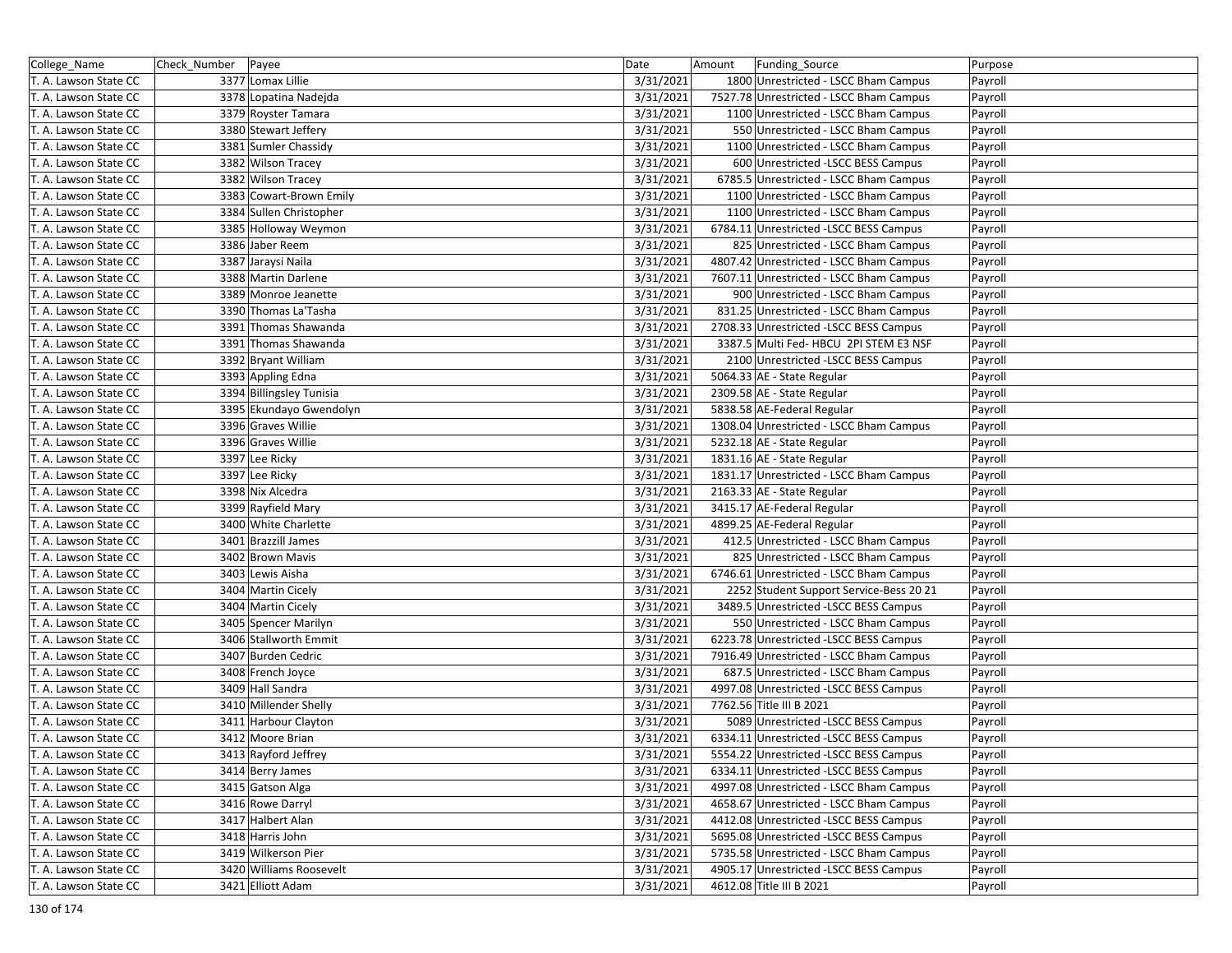| College_Name          | Check_Number   Payee |                             | Date      | Amount | Funding_Source                           | Purpose |
|-----------------------|----------------------|-----------------------------|-----------|--------|------------------------------------------|---------|
| T. A. Lawson State CC |                      | 3422 Rinsky Laura           | 3/31/2021 |        | 4750.58 Unrestricted - LSCC Bham Campus  | Payroll |
| T. A. Lawson State CC |                      | 3423 Lyles Henry            | 3/31/2021 |        | 4165.67 Unrestricted -LSCC BESS Campus   | Payroll |
| T. A. Lawson State CC |                      | 3424 Latham Michael         | 3/31/2021 |        | 4567.89 Unrestricted - LSCC Bham Campus  | Payroll |
| T. A. Lawson State CC |                      | 3425 Gunter Robert          | 3/31/2021 |        | 10691.92 Unrestricted - LSCC Bham Campus | Payroll |
| T. A. Lawson State CC |                      | 3426 Jackson Wanda          | 3/31/2021 |        | 3167.5 Unrestricted - LSCC Bham Campus   | Payroll |
| T. A. Lawson State CC |                      | 3427 Lamb Allen             | 3/31/2021 |        | 5389.78 Unrestricted -LSCC BESS Campus   | Payroll |
| T. A. Lawson State CC |                      | 3428 Lybrand William        | 3/31/2021 |        | 5882.78 Unrestricted -LSCC BESS Campus   | Payroll |
| T. A. Lawson State CC |                      | 3429 Berryman Thomas        | 3/31/2021 |        | 8007.11 Unrestricted -LSCC BESS Campus   | Payroll |
| T. A. Lawson State CC |                      | 3430 Bennett Carolyn        | 3/31/2021 |        | 3992.58 Unrestricted - LSCC Bham Campus  | Payroll |
| T. A. Lawson State CC |                      | 3431 Davis Sherri           | 3/31/2021 |        | 1718.77 Unrestricted - LSCC Bham Campus  | Payroll |
| T. A. Lawson State CC |                      | 3431 Davis Sherri           | 3/31/2021 |        | 9739.74 Title III B 2021                 | Payroll |
| T. A. Lawson State CC |                      | 3432 Smith Kamille          | 3/31/2021 |        | 3415.17 Unrestricted -LSCC BESS Campus   | Payroll |
| T. A. Lawson State CC |                      | 3433 Billups Marcus         | 3/31/2021 |        | 4614.58 Title III B 2021                 | Payroll |
| T. A. Lawson State CC |                      | 3434 Mankowich James        | 3/31/2021 |        | 1374.27 Unrestricted - LSCC Bham Campus  | Payroll |
| T. A. Lawson State CC |                      | 3434 Mankowich James        | 3/31/2021 |        | 6260.56 Title III B 2021                 | Payroll |
| T. A. Lawson State CC |                      | 3435 Stephens Ronnie        | 3/31/2021 |        | 7925.33 Unrestricted -LSCC BESS Campus   | Payroll |
| T. A. Lawson State CC |                      | 3436 Beauchamp Matrika      | 3/31/2021 |        | 3414.67 Unrestricted - LSCC Bham Campus  | Payroll |
| T. A. Lawson State CC |                      | 3437 Bell Elma              | 3/31/2021 |        | 8118.75 Unrestricted - LSCC Bham Campus  | Payroll |
| T. A. Lawson State CC |                      | 3438 Champion Carol         | 3/31/2021 |        | 4652.5 Unrestricted -LSCC BESS Campus    | Payroll |
| T. A. Lawson State CC |                      | 3439 Henry Dorothy          | 3/31/2021 |        | 2532.16 Unrestricted -LSCC BESS Campus   | Payroll |
| T. A. Lawson State CC |                      | 3439 Henry Dorothy          | 3/31/2021 |        | 2532.17 Ready to Work                    | Payroll |
| T. A. Lawson State CC |                      | 3440 Minnifield Tomeka      | 3/31/2021 |        | 3827.33 Unrestricted - LSCC Bham Campus  | Payroll |
| T. A. Lawson State CC |                      | 3441 Rowry James            | 3/31/2021 |        | 3085.08 Career Coach                     | Payroll |
| T. A. Lawson State CC |                      | 3442 Pruitt Karl            | 3/31/2021 |        | 10355.42 Unrestricted - LSCC Bham Campus | Payroll |
| T. A. Lawson State CC |                      | 3443 Saxton Rosemella       | 3/31/2021 |        | 3580.25 Unrestricted - LSCC Bham Campus  | Payroll |
| T. A. Lawson State CC |                      | 3444 James Kesha            | 3/31/2021 |        | 876.95 Unrestricted - LSCC Bham Campus   | Payroll |
| T. A. Lawson State CC |                      | 3444 James Kesha            | 3/31/2021 |        | 7892.55 Title III B 2021                 | Payroll |
| T. A. Lawson State CC |                      | 3445 Carroll Leigh          | 3/31/2021 |        | 3415.17 Title III B 2021                 | Payroll |
| T. A. Lawson State CC |                      | 3446 Dennard Harold         | 3/31/2021 |        | 3827.33 Unrestricted - LSCC Bham Campus  | Payroll |
| T. A. Lawson State CC |                      | 3447 Dyck Sabrina           | 3/31/2021 |        | 4595.83 Unrestricted - LSCC Bham Campus  | Payroll |
| T. A. Lawson State CC |                      | 3448 Glasco-Gueye Cassandra | 3/31/2021 |        | 2920 Unrestricted - LSCC Bham Campus     | Payroll |
| T. A. Lawson State CC |                      | 3449 Kennedy Julie          | 3/31/2021 |        | 6734.11 Unrestricted - LSCC Bham Campus  | Payroll |
| T. A. Lawson State CC |                      | 3450 Knolan Shanita         | 3/31/2021 |        | 3414.67 Unrestricted - LSCC Bham Campus  | Payroll |
| T. A. Lawson State CC |                      | 3451 Porter Michael         | 3/31/2021 |        | 6456.67 Unrestricted -LSCC BESS Campus   | Payroll |
| T. A. Lawson State CC |                      | 3452 Simpson Tracy          | 3/31/2021 |        | 5676.56 Unrestricted -LSCC BESS Campus   | Payroll |
| T. A. Lawson State CC |                      | 3453 Herndon Renay          | 3/31/2021 |        | 7062.78 Unrestricted - LSCC BESS Campus  | Payroll |
| T. A. Lawson State CC |                      | 3454 Jones Janine           | 3/31/2021 |        | 5342 Unrestricted - LSCC Bham Campus     | Payroll |
| T. A. Lawson State CC |                      | 3455 Moore Kimberly         | 3/31/2021 |        | 5342 Unrestricted -LSCC BESS Campus      | Payroll |
| T. A. Lawson State CC |                      | 3456 Thomas Lorenza         | 3/31/2021 |        | 5694.58 Unrestricted -LSCC BESS Campus   | Payroll |
| T. A. Lawson State CC |                      | 3457 Allen Darren           | 3/31/2021 |        | 9879.92 Unrestricted - LSCC Bham Campus  | Payroll |
| T. A. Lawson State CC |                      | 3458 Harviley Margaret      | 3/31/2021 |        | 2837.75 Unrestricted - LSCC Bham Campus  | Payroll |
| T. A. Lawson State CC |                      | 3459 Croskey Angela         | 3/31/2021 |        | 3992.58 Title III B 2021                 | Payroll |
| T. A. Lawson State CC |                      | 3460 Hollins Cassandra      | 3/31/2021 |        | 8764.08 Unrestricted - LSCC Bham Campus  | Payroll |
| T. A. Lawson State CC |                      | 3461 Jones Denise           | 3/31/2021 |        | 3580.25 Unrestricted -LSCC BESS Campus   | Payroll |
| T. A. Lawson State CC |                      | 3462 Lewis Courtney         | 3/31/2021 |        | 3250.08 Unrestricted -LSCC BESS Campus   | Payroll |
| T. A. Lawson State CC |                      | 3463 Rasbury Robin          | 3/31/2021 |        | 3745.42 Unrestricted - LSCC Bham Campus  | Payroll |
| T. A. Lawson State CC |                      | 3464 Tims Chandra           | 3/31/2021 |        | 2920.5 Unrestricted -LSCC BESS Campus    | Payroll |
| T. A. Lawson State CC |                      | 3465 Williams Sharon        | 3/31/2021 |        | 5916.17 Unrestricted -LSCC BESS Campus   | Payroll |
| T. A. Lawson State CC |                      | 3466 Alvarado Jose          | 3/31/2021 |        | 4656.49 Unrestricted - LSCC Bham Campus  | Payroll |
| T. A. Lawson State CC |                      | 3467 Harrell Katrina        | 3/31/2021 |        | 4654.92 Unrestricted - LSCC Bham Campus  | Payroll |
|                       |                      |                             |           |        |                                          |         |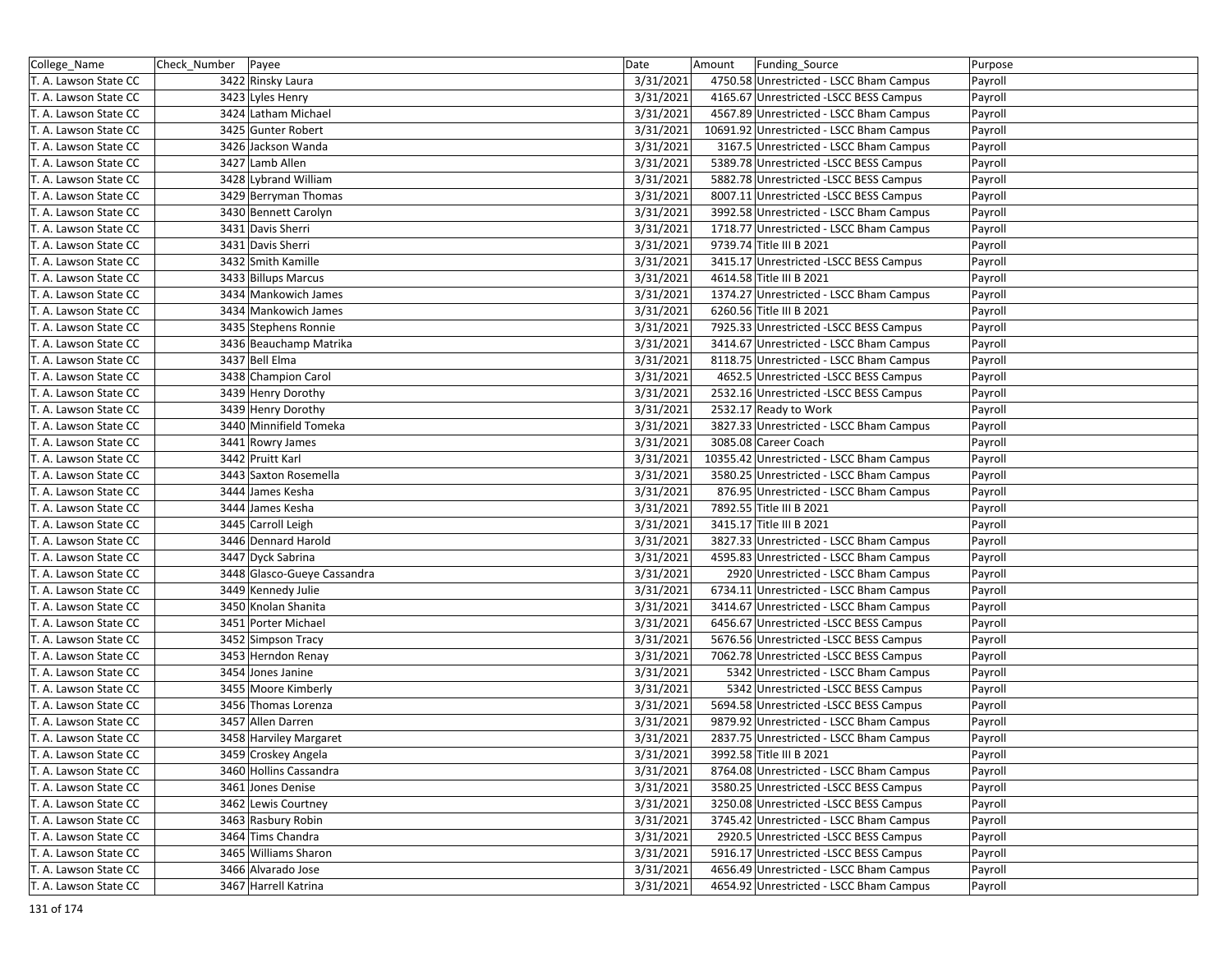| College_Name          | Check_Number   Payee |                          | Date      | Amount | Funding Source                             | Purpose |
|-----------------------|----------------------|--------------------------|-----------|--------|--------------------------------------------|---------|
| T. A. Lawson State CC |                      | 3468 Hollins Joseph      | 3/31/2021 |        | 4864.83 Unrestricted -LSCC BESS Campus     | Payroll |
| T. A. Lawson State CC |                      | 3469 Holman Bernard      | 3/31/2021 |        | 3085.08 Unrestricted - LSCC Bham Campus    | Payroll |
| T. A. Lawson State CC |                      | 3470 Moore Chiquita      | 3/31/2021 |        | 2755.17 Unrestricted - LSCC Bham Campus    | Payroll |
| T. A. Lawson State CC |                      | 3471 Streety Audra       | 3/31/2021 |        | 3415.17 Unrestricted -LSCC BESS Campus     | Payroll |
| T. A. Lawson State CC |                      | 3472 Waluyn Dorian       | 3/31/2021 |        | 583.4 Title III B 2021                     | Payroll |
| T. A. Lawson State CC |                      | 3472 Waluyn Dorian       | 3/31/2021 |        | 5511.58 Unrestricted -LSCC BESS Campus     | Payroll |
| T. A. Lawson State CC |                      | 3473 Williams Amicka     | 3/31/2021 |        | 3580.25 Unrestricted -LSCC BESS Campus     | Payroll |
| T. A. Lawson State CC |                      | 3475 Atkins Torlise      | 3/31/2021 |        | 2672.67 Unrestricted - LSCC Bham Campus    | Payroll |
| T. A. Lawson State CC |                      | 3476 Bush Ashley         | 3/31/2021 |        | 2755.17 Unrestricted -LSCC BESS Campus     | Payroll |
| T. A. Lawson State CC |                      | 3477 Chisem Lori         | 3/31/2021 |        | 6942 Unrestricted -LSCC BESS Campus        | Payroll |
| T. A. Lawson State CC |                      | 3478 Hyde Brenda         | 3/31/2021 |        | 3250.08 Unrestricted -LSCC BESS Campus     | Payroll |
| T. A. Lawson State CC |                      | 3479 Wiley Ashley        | 3/31/2021 |        | 3662.33 Unrestricted -LSCC BESS Campus     | Payroll |
| T. A. Lawson State CC |                      | 3480 Harper Lesley       | 3/31/2021 |        | 4487 Title III B 2021                      | Payroll |
| T. A. Lawson State CC |                      | 3481 Crawford Mattie     | 3/31/2021 |        | 6484.17 Upward Bound 20-21                 | Payroll |
| T. A. Lawson State CC |                      | 3482 Harris Lasharron    | 3/31/2021 |        | 4870.75 Student Support Service-Bess 20 21 | Payroll |
| T. A. Lawson State CC |                      | 3483 Hudson Nkenge       | 3/31/2021 |        | 4817.17 Student Support Service-Bhm 20 21  | Payroll |
| T. A. Lawson State CC |                      | 3484 Ike Dottie          | 3/31/2021 |        | 1905 Student Support Service-Bhm 20 21     | Payroll |
| T. A. Lawson State CC |                      | 3485 Lewis Keisha        | 3/31/2021 |        | 4437.08 Student Support Service-Bess 20 21 | Payroll |
| T. A. Lawson State CC |                      | 3486 Lewis Tomeka        | 3/31/2021 |        | 2755.17 Student Support Service-Bess 20 21 | Payroll |
| T. A. Lawson State CC |                      | 3487 Nix Latasha         | 3/31/2021 |        | 4709.33 Student Support Service-Bhm 20 21  | Payroll |
| T. A. Lawson State CC |                      | 3488 Rice Janice         | 3/31/2021 |        | 3002.75 Student Support Service-Bhm 20 21  | Payroll |
| T. A. Lawson State CC |                      | 3489 Moore Tanita        | 3/31/2021 |        | 3415.17 Unrestricted - LSCC Bham Campus    | Payroll |
| T. A. Lawson State CC |                      | 3490 Haley Akilih        | 3/31/2021 |        | 4654.27 Unrestricted -LSCC BESS Campus     | Payroll |
| T. A. Lawson State CC |                      | 3491 Odell Kiele         | 3/31/2021 |        | 2342.42 Unrestricted - LSCC Bham Campus    | Payroll |
| T. A. Lawson State CC |                      | 3492 Conwell Nicola      | 3/31/2021 |        | 3827.33 Unrestricted - LSCC Bham Campus    | Payroll |
| T. A. Lawson State CC |                      | 3493 Currington Juanita  | 3/31/2021 |        | 4404.92 Unrestricted - LSCC Bham Campus    | Payroll |
| T. A. Lawson State CC |                      | 3494 Hall Angela         | 3/31/2021 |        | 1996.12 Unrestricted - LSCC Bham Campus    | Payroll |
| T. A. Lawson State CC |                      | 3494 Hall Angela         | 3/31/2021 |        | 1996.13 Title III B 2021                   | Payroll |
| T. A. Lawson State CC |                      | 3495 Johnson Sharon      | 3/31/2021 |        | 3580.25 Unrestricted -LSCC BESS Campus     | Payroll |
| T. A. Lawson State CC |                      | 3496 Lawrence Craig      | 3/31/2021 |        | 9110 Unrestricted -LSCC BESS Campus        | Payroll |
| T. A. Lawson State CC |                      | 3497 McCary Rosalyn      | 3/31/2021 |        | 2837.75 Unrestricted - LSCC Bham Campus    | Payroll |
| T. A. Lawson State CC |                      | 3498 Granville Alexis    | 3/31/2021 |        | 4845.33 Unrestricted - LSCC Bham Campus    | Payroll |
| T. A. Lawson State CC |                      | 3499 Silas Monique       | 3/31/2021 |        | 2290.45 Unrestricted - LSCC Bham Campus    | Payroll |
| T. A. Lawson State CC |                      | 3499 Silas Monique       | 3/31/2021 |        | 5344.38 Title III B 2021                   | Payroll |
| T. A. Lawson State CC |                      | 3500 Glass Jamie         | 3/31/2021 |        | 6277.67 Unrestricted -LSCC BESS Campus     | Payroll |
| T. A. Lawson State CC |                      | 3501 Owens Wynda         | 3/31/2021 |        | 3085.58 Unrestricted - LSCC Bham Campus    | Payroll |
| T. A. Lawson State CC |                      | 3502 Riggins Traci       | 3/31/2021 |        | 3167.92 Unrestricted -LSCC BESS Campus     | Payroll |
| T. A. Lawson State CC |                      | 3503 Spencer Victor      | 3/31/2021 |        | 3167.92 Unrestricted - LSCC Bham Campus    | Payroll |
| T. A. Lawson State CC |                      | 3504 Albright Geri       | 3/31/2021 |        | 8764.08 Unrestricted - LSCC Bham Campus    | Payroll |
| T. A. Lawson State CC |                      | 3505 Bryant Lola         | 3/31/2021 |        | 4157.58 Unrestricted - LSCC Bham Campus    | Payroll |
| T. A. Lawson State CC |                      | 3506 Kirk Naquela        | 3/31/2021 |        | 3167.5 Unrestricted - LSCC Bham Campus     | Payroll |
| T. A. Lawson State CC |                      | 3507 Billingsley William | 3/31/2021 |        | 2837.75 Unrestricted -LSCC BESS Campus     | Payroll |
| T. A. Lawson State CC |                      | 3508 Blanton James       | 3/31/2021 |        | 8118.75 Unrestricted - LSCC Bham Campus    | Payroll |
| T. A. Lawson State CC |                      | 3509 Hubbart Ray         | 3/31/2021 |        | 3002.75 Unrestricted - LSCC Bham Campus    | Payroll |
| T. A. Lawson State CC |                      | 3510 Hudson Michelle     | 3/31/2021 |        | 2755.42 Unrestricted - LSCC Bham Campus    | Payroll |
| T. A. Lawson State CC |                      | 3511 Polk Tyrone         | 3/31/2021 |        | 2590 Unrestricted - LSCC Bham Campus       | Payroll |
| T. A. Lawson State CC |                      | 3512 Watson Larry        | 3/31/2021 |        | 2837.75 Unrestricted - LSCC Bham Campus    | Payroll |
| T. A. Lawson State CC |                      | 3513 Green Myrtes        | 3/31/2021 |        | 9755.42 Title III B 2021                   | Payroll |
| T. A. Lawson State CC |                      | 3514 Horn Wendy          | 3/31/2021 |        | 6033.25 Unrestricted - LSCC Bham Campus    | Payroll |
| T. A. Lawson State CC |                      | 3515 Todd Eula           | 3/31/2021 |        | 481.72 Unrestricted - LSCC Bham Campus     | Payroll |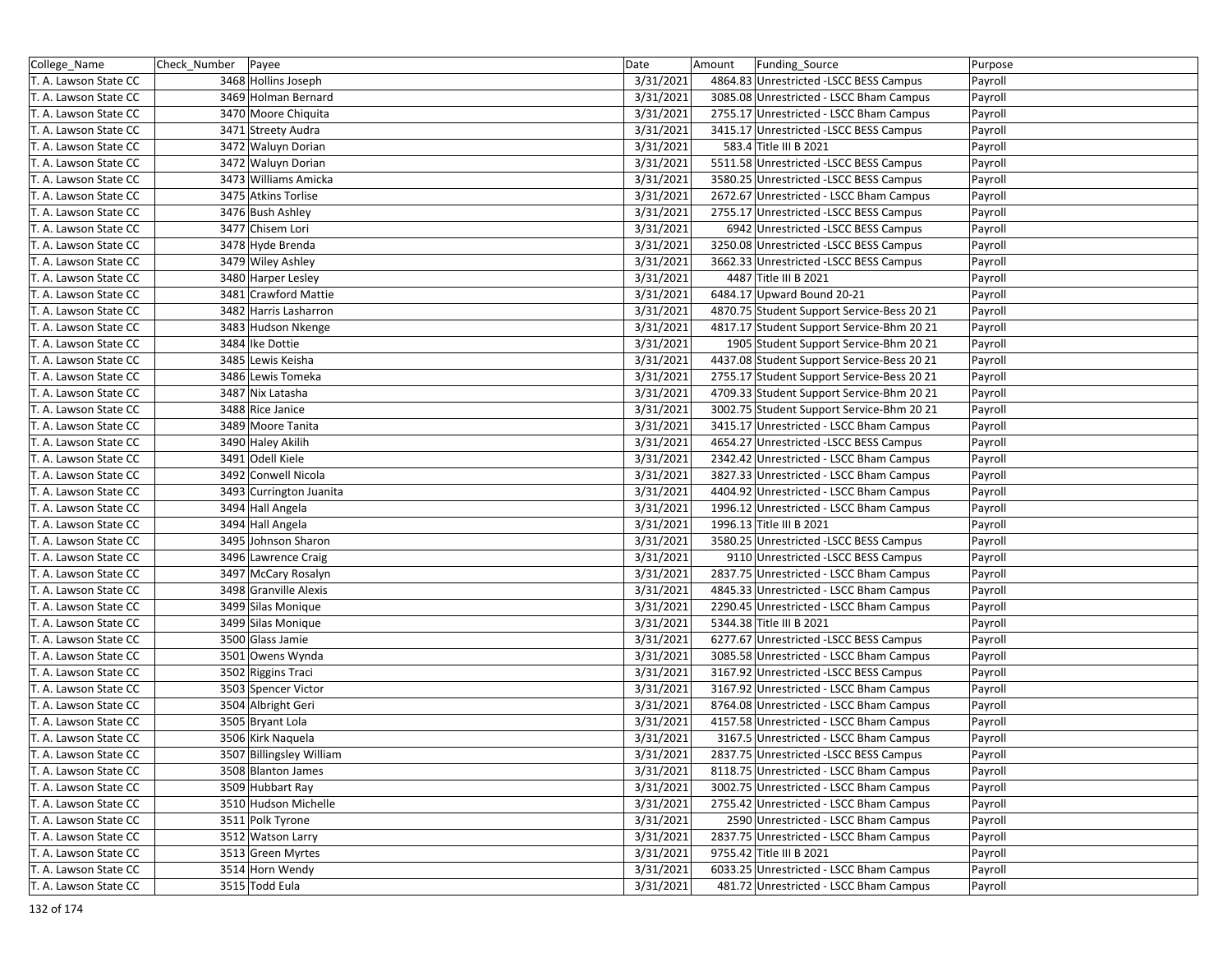| College_Name          | Check_Number   Payee |                             | Date      | Amount | Funding_Source                            | Purpose |
|-----------------------|----------------------|-----------------------------|-----------|--------|-------------------------------------------|---------|
| T. A. Lawson State CC |                      | 3515 Todd Eula              | 3/31/2021 |        | 4335.45 Title III B 2021                  | Payroll |
| T. A. Lawson State CC |                      | 3516 Best Leeann            | 3/31/2021 |        | 4292.58 Unrestricted -LSCC BESS Campus    | Payroll |
| T. A. Lawson State CC |                      | 3517 Moon Jason             | 3/31/2021 |        | 3745.42 Unrestricted -LSCC BESS Campus    | Payroll |
| T. A. Lawson State CC |                      | 3518 Yancy Jonathan         | 3/31/2021 |        | 8118.75 Unrestricted -LSCC BESS Campus    | Payroll |
| T. A. Lawson State CC |                      | 3519 Blue Jarvis            | 3/31/2021 |        | 5087.58 Unrestricted - LSCC Bham Campus   | Payroll |
| T. A. Lawson State CC |                      | 3520 Byrd Ralph             | 3/31/2021 |        | 3415.17 Unrestricted - LSCC Bham Campus   | Payroll |
| T. A. Lawson State CC |                      | 3521 Grammer Roy            | 3/31/2021 |        | 4404.92 Unrestricted -LSCC BESS Campus    | Payroll |
| T. A. Lawson State CC |                      | 3522 Jackson Tavarious      | 3/31/2021 |        | 2755.42 Unrestricted - LSCC Bham Campus   | Payroll |
| T. A. Lawson State CC |                      | 3523 Colston Chester        | 3/31/2021 |        | 2563.17 Unrestricted - LSCC Bham Campus   | Payroll |
| T. A. Lawson State CC |                      | 3524 Robertson Audrey       | 3/31/2021 |        | 2636.33 Unrestricted - LSCC Bham Campus   | Payroll |
| T. A. Lawson State CC |                      | 3525 Taylor Curtis          | 3/31/2021 |        | 3220.5 Unrestricted -LSCC BESS Campus     | Payroll |
| T. A. Lawson State CC |                      | 3526 Underwood Pamala       | 3/31/2021 |        | 2128.25 Unrestricted - LSCC Bham Campus   | Payroll |
| T. A. Lawson State CC |                      | 3527 Wren Linda             | 3/31/2021 |        | 3385.58 Unrestricted - LSCC Bham Campus   | Payroll |
| T. A. Lawson State CC |                      | 3528 Moorer Eddie           | 3/31/2021 |        | 2920.5 Unrestricted -LSCC BESS Campus     | Payroll |
| T. A. Lawson State CC |                      | 3529 Jones Clarence         | 3/31/2021 |        | 4240.17 Unrestricted - LSCC Bham Campus   | Payroll |
| T. A. Lawson State CC |                      | 3530 Lewis Lashaundra       | 3/31/2021 |        | 3827.33 Unrestricted - LSCC Bham Campus   | Payroll |
| T. A. Lawson State CC |                      | 3531 Eddins Alnyya          | 3/30/2021 |        | 2394 Unrestricted -LSCC BESS Campus       | Payroll |
| T. A. Lawson State CC |                      | 3532 Frazier Amanda         | 3/30/2021 |        | 585 Unrestricted - LSCC Bham Campus       | Payroll |
| T. A. Lawson State CC |                      | 3533 Harris Gail            | 3/30/2021 |        | 988 Unrestricted - LSCC Bham Campus       | Payroll |
| T. A. Lawson State CC |                      | 3534 Foster Willie          | 3/30/2021 |        | 1097.25 Unrestricted -LSCC BESS Campus    | Payroll |
| T. A. Lawson State CC |                      | 3535 Thomas Brenda          | 3/30/2021 |        | 193.23 Ready to Work                      | Payroll |
| T. A. Lawson State CC |                      | 3535 Thomas Brenda          | 3/30/2021 |        | 205.36 Unrestricted -LSCC BESS Campus     | Payroll |
| T. A. Lawson State CC |                      | 3536 Woods Arlene           | 3/30/2021 |        | 900 Unrestricted - LSCC Bham Campus       | Payroll |
| T. A. Lawson State CC |                      | 3537 Dent Deborah           | 3/30/2021 |        | 1340 AE - State Regular                   | Payroll |
| T. A. Lawson State CC |                      | 3538 Fletcher La'Toya       | 3/30/2021 |        | 840 AE - State Inst'l                     | Payroll |
| T. A. Lawson State CC |                      | 3539 Fowler Madilyn         | 3/30/2021 |        | 1020 AE - State Regular                   | Payroll |
| T. A. Lawson State CC |                      | 3540 Howard Richard         | 3/30/2021 |        | 704 AE-Federal Regular                    | Payroll |
| T. A. Lawson State CC |                      | 3541 James Bertha           | 3/30/2021 |        | 716.04 AE - State Regular                 | Payroll |
| T. A. Lawson State CC |                      | 3542 McDowell Cynthia       | 3/30/2021 |        | 1390 AE-Federal Regular                   | Payroll |
| T. A. Lawson State CC |                      | 3543 Miles Carlia           | 3/30/2021 |        | 1041.26 AE - State Regular                | Payroll |
| T. A. Lawson State CC |                      | 3544 Nelson Donia           | 3/30/2021 |        | 1280 AE - State Regular                   | Payroll |
| T. A. Lawson State CC |                      | 3545 Brown Mavis            | 3/30/2021 |        | 849.68 Student Support Service-Bess 20 21 | Payroll |
| T. A. Lawson State CC |                      | 3547 Powell Kellee          | 3/30/2021 |        | 1014 Title III B 2021                     | Payroll |
| T. A. Lawson State CC |                      | 3548 Maze Bryan             | 3/30/2021 |        | 1173 Unrestricted - LSCC Bham Campus      | Payroll |
| T. A. Lawson State CC |                      | 3549 Duke Whitney           | 3/30/2021 |        | 1150 Unrestricted - LSCC Bham Campus      | Payroll |
| T. A. Lawson State CC |                      | 3550 Worford Edwina         | 3/30/2021 |        | 1610 Unrestricted - LSCC Bham Campus      | Payroll |
| T. A. Lawson State CC |                      | 3551 Lake Tyrek             | 3/30/2021 |        | 760 Title III B 2021                      | Payroll |
| T. A. Lawson State CC |                      | 3552 Webb Chasten           | 3/30/2021 |        | 780 Title III B 2021                      | Payroll |
| T. A. Lawson State CC |                      | 3553 Alexander Quinton      | 3/30/2021 |        | 780 Upward Bound 20-21                    | Payroll |
| T. A. Lawson State CC |                      | 3554 Bell Dovie             | 3/30/2021 |        | 2990 Upward Bound 20-21                   | Payroll |
| T. A. Lawson State CC |                      | 3555 Davis Lasheree         | 3/30/2021 |        | 2392 Upward Bound 20-21                   | Payroll |
| T. A. Lawson State CC |                      | 3556 Edwards Sonya          | 3/30/2021 |        | 296.4 Student Support Service-Bess 20 21  | Payroll |
| T. A. Lawson State CC |                      | 3557 George Kimani          | 3/30/2021 |        | 457.6 Upward Bound 20-21                  | Payroll |
| T. A. Lawson State CC |                      | 3558 Harris Erica           | 3/30/2021 |        | 780 Upward Bound 20-21                    | Payroll |
| T. A. Lawson State CC |                      | 3559 McDaniel Chrysanthemum | 3/30/2021 |        | 686.4 Upward Bound 20-21                  | Payroll |
| T. A. Lawson State CC |                      | 3560 Morris Jesseca         | 3/30/2021 |        | 457.6 Upward Bound 20-21                  | Payroll |
| T. A. Lawson State CC |                      | 3561 Orange Janice          | 3/30/2021 |        | 780 Upward Bound 20-21                    | Payroll |
| T. A. Lawson State CC |                      | 3562 Thomas Naomi           | 3/30/2021 |        | 686.4 Upward Bound 20-21                  | Payroll |
| T. A. Lawson State CC |                      | 3563 Williams Teresa        | 3/30/2021 |        | 936 Upward Bound 20-21                    | Payroll |
| T. A. Lawson State CC |                      | 3564 Wynn Waynenecka        | 3/30/2021 |        | 572 Upward Bound 20-21                    | Payroll |
|                       |                      |                             |           |        |                                           |         |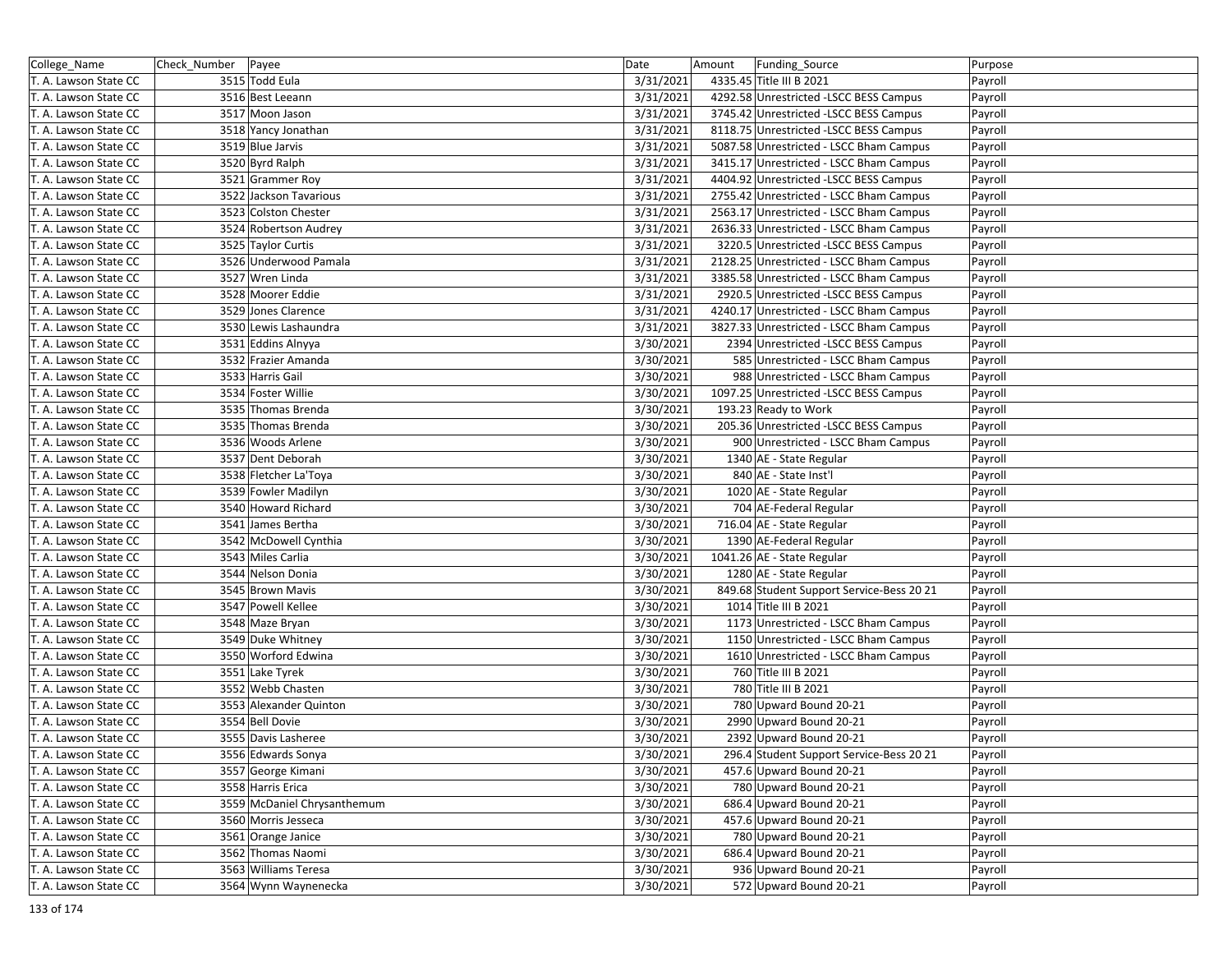| College_Name          | Check_Number   Payee |                         | Date      | Amount | Funding_Source                           | Purpose |
|-----------------------|----------------------|-------------------------|-----------|--------|------------------------------------------|---------|
| T. A. Lawson State CC |                      | 3565 Hendon Jerelle     | 3/30/2021 |        | 1017.5 AE - State Regular                | Payroll |
| T. A. Lawson State CC |                      | 3566 Dozier Jr James    | 3/30/2021 |        | 1056 Unrestricted - LSCC Bham Campus     | Payroll |
| T. A. Lawson State CC |                      | 3567 Hosey Elisha       | 3/30/2021 |        | 1248 Unrestricted - LSCC Bham Campus     | Payroll |
| T. A. Lawson State CC |                      | 3575 Anthony Cynthia    | 4/30/2021 |        | 22916.67 Unrestricted - LSCC Bham Campus | Payroll |
| T. A. Lawson State CC |                      | 3576 Billiet Rebecca    | 4/30/2021 |        | 4074.75 Unrestricted -LSCC BESS Campus   | Payroll |
| T. A. Lawson State CC |                      | 3577 Hall Rosiezier     | 4/30/2021 |        | 5477 Unrestricted - LSCC Bham Campus     | Payroll |
| T. A. Lawson State CC |                      | 3578 Olive Lisa         | 4/30/2021 |        | 4570 Unrestricted - LSCC Bham Campus     | Payroll |
| T. A. Lawson State CC |                      | 3579 Williams Vernona   | 4/30/2021 |        | 4652.5 Unrestricted - LSCC Bham Campus   | Payroll |
| T. A. Lawson State CC |                      | 3580 Crawford Bruce     | 4/30/2021 |        | 11911.09 Unrestricted - LSCC Bham Campus | Payroll |
| T. A. Lawson State CC |                      | 3581 McKenzie Kimberly  | 4/30/2021 |        | 4652.5 Unrestricted - LSCC Bham Campus   | Payroll |
| T. A. Lawson State CC |                      | 3582 Williams Roberta   | 4/30/2021 |        | 4570 Unrestricted - LSCC Bham Campus     | Payroll |
| T. A. Lawson State CC |                      | 3583 Christian Gala     | 4/30/2021 |        | 4074.75 Unrestricted - LSCC Bham Campus  | Payroll |
| T. A. Lawson State CC |                      | 3584 Crews Sharon       | 4/30/2021 |        | 11827.75 Unrestricted - LSCC Bham Campus | Payroll |
| T. A. Lawson State CC |                      | 3585 Agazie Kendralia   | 4/30/2021 |        | 1762.56 Unrestricted -LSCC BESS Campus   | Payroll |
| T. A. Lawson State CC |                      | 3586 Bizzell Deondra    | 4/30/2021 |        | 1762.56 Unrestricted -LSCC BESS Campus   | Payroll |
| T. A. Lawson State CC |                      | 3587 Bizzell Dorothy    | 4/30/2021 |        | 6385.5 Unrestricted - LSCC Bham Campus   | Payroll |
| T. A. Lawson State CC |                      | 3588 Canty Tawanna      | 4/30/2021 |        | 1762.56 Unrestricted -LSCC BESS Campus   | Payroll |
| T. A. Lawson State CC |                      | 3589 Chapple Maxine     | 4/30/2021 |        | 1602.72 Unrestricted - LSCC Bham Campus  | Payroll |
| T. A. Lawson State CC |                      | 3590 Clayton Jo Lynne   | 4/30/2021 |        | 6015.67 Unrestricted - LSCC Bham Campus  | Payroll |
| T. A. Lawson State CC |                      | 3591 Dougherty Sally    | 4/30/2021 |        | 1762.56 Unrestricted - LSCC Bham Campus  | Payroll |
| T. A. Lawson State CC |                      | 3592 Jackson Melva      | 4/30/2021 |        | 1077.12 Unrestricted - LSCC Bham Campus  | Payroll |
| T. A. Lawson State CC |                      | 3593 Johnson Catrena    | 4/30/2021 |        | 489.6 Unrestricted - LSCC Bham Campus    | Payroll |
| T. A. Lawson State CC |                      | 3594 Murphy Shannon     | 4/30/2021 |        | 3580.25 Unrestricted - LSCC Bham Campus  | Payroll |
| T. A. Lawson State CC |                      | 3595 Prince Renee       | 4/30/2021 |        | 1602.72 Unrestricted -LSCC BESS Campus   | Payroll |
| T. A. Lawson State CC |                      | 3596 Queen Sheria       | 4/30/2021 |        | 1602.72 Unrestricted - LSCC Bham Campus  | Payroll |
| T. A. Lawson State CC |                      | 3597 Rodgers Charmaine  | 4/30/2021 |        | 8020.89 Unrestricted - LSCC Bham Campus  | Payroll |
| T. A. Lawson State CC |                      | 3598 Stubbs Michelle    | 4/30/2021 |        | 1762.56 Unrestricted -LSCC BESS Campus   | Payroll |
| T. A. Lawson State CC |                      | 3599 Thomas Chandra     | 4/30/2021 |        | 1762.56 Unrestricted -LSCC BESS Campus   | Payroll |
| T. A. Lawson State CC |                      | 3600 Williamson Licia   | 4/30/2021 |        | 6991.44 Unrestricted -LSCC BESS Campus   | Payroll |
| T. A. Lawson State CC |                      | 3601 Lee Jakierra       | 4/30/2021 |        | 1175.04 Unrestricted -LSCC BESS Campus   | Payroll |
| T. A. Lawson State CC |                      | 3602 Ray-Connell Teresa | 4/30/2021 |        | 8914 Unrestricted -LSCC BESS Campus      | Payroll |
| T. A. Lawson State CC |                      | 3603 Timmons Michelle   | 4/30/2021 |        | 1682.64 Unrestricted -LSCC BESS Campus   | Payroll |
| T. A. Lawson State CC |                      | 3604 Catron Stephanie   | 4/30/2021 |        | 616 Unrestricted - LSCC Bham Campus      | Payroll |
| T. A. Lawson State CC |                      | 3605 Warner Kathleen    | 4/30/2021 |        | 6985.33 Unrestricted - LSCC Bham Campus  | Payroll |
| T. A. Lawson State CC |                      | 3606 Jackson Robert     | 4/30/2021 |        | 5676.56 Unrestricted - LSCC Bham Campus  | Payroll |
| T. A. Lawson State CC |                      | 3607 Burroughs Adrienne | 4/30/2021 |        | 4257.42 Unrestricted - LSCC BESS Campus  | Payroll |
| T. A. Lawson State CC |                      | 3608 Duke Juanita       | 4/30/2021 |        | 281.25 Unrestricted - LSCC Bham Campus   | Payroll |
| T. A. Lawson State CC |                      | 3608 Duke Juanita       | 4/30/2021 |        | 4997.08 Unrestricted -LSCC BESS Campus   | Payroll |
| T. A. Lawson State CC |                      | 3609 Hayes Shelby       | 4/30/2021 |        | 5089 Unrestricted -LSCC BESS Campus      | Payroll |
| T. A. Lawson State CC |                      | 3610 Mays Tamera        | 4/30/2021 |        | 5347.89 Unrestricted -LSCC BESS Campus   | Payroll |
| T. A. Lawson State CC |                      | 3611 Moyo Nomsa         | 4/30/2021 |        | 6662.78 Unrestricted -LSCC BESS Campus   | Payroll |
| T. A. Lawson State CC |                      | 3612 Swain Katrina      | 4/30/2021 |        | 6415.67 Unrestricted -LSCC BESS Campus   | Payroll |
| T. A. Lawson State CC |                      | 3613 Young Dorothy      | 4/30/2021 |        | 3580.25 Unrestricted - LSCC BESS Campus  | Payroll |
| T. A. Lawson State CC |                      | 3614 Derico Sherika     | 4/30/2021 |        | 9594 Unrestricted - LSCC Bham Campus     | Payroll |
| T. A. Lawson State CC |                      | 3615 Armbrester James   | 4/30/2021 |        | 7062.78 Unrestricted -LSCC BESS Campus   | Payroll |
| T. A. Lawson State CC |                      | 3616 Watkins Norris     | 4/30/2021 |        | 6907.89 Unrestricted - LSCC Bham Campus  | Payroll |
| T. A. Lawson State CC |                      | 3617 Bayles Doriane     | 4/30/2021 |        | 825 Unrestricted - LSCC Bham Campus      | Payroll |
| T. A. Lawson State CC |                      | 3618 Bester Karzetta    | 4/30/2021 |        | 412.5 Unrestricted - LSCC Bham Campus    | Payroll |
| T. A. Lawson State CC |                      | 3619 Coleman Tracey     | 4/30/2021 |        | 3085.58 Unrestricted - LSCC Bham Campus  | Payroll |
| T. A. Lawson State CC |                      | 3620 Davis Sandra       | 4/30/2021 |        | 687.5 Unrestricted - LSCC Bham Campus    | Payroll |
|                       |                      |                         |           |        |                                          |         |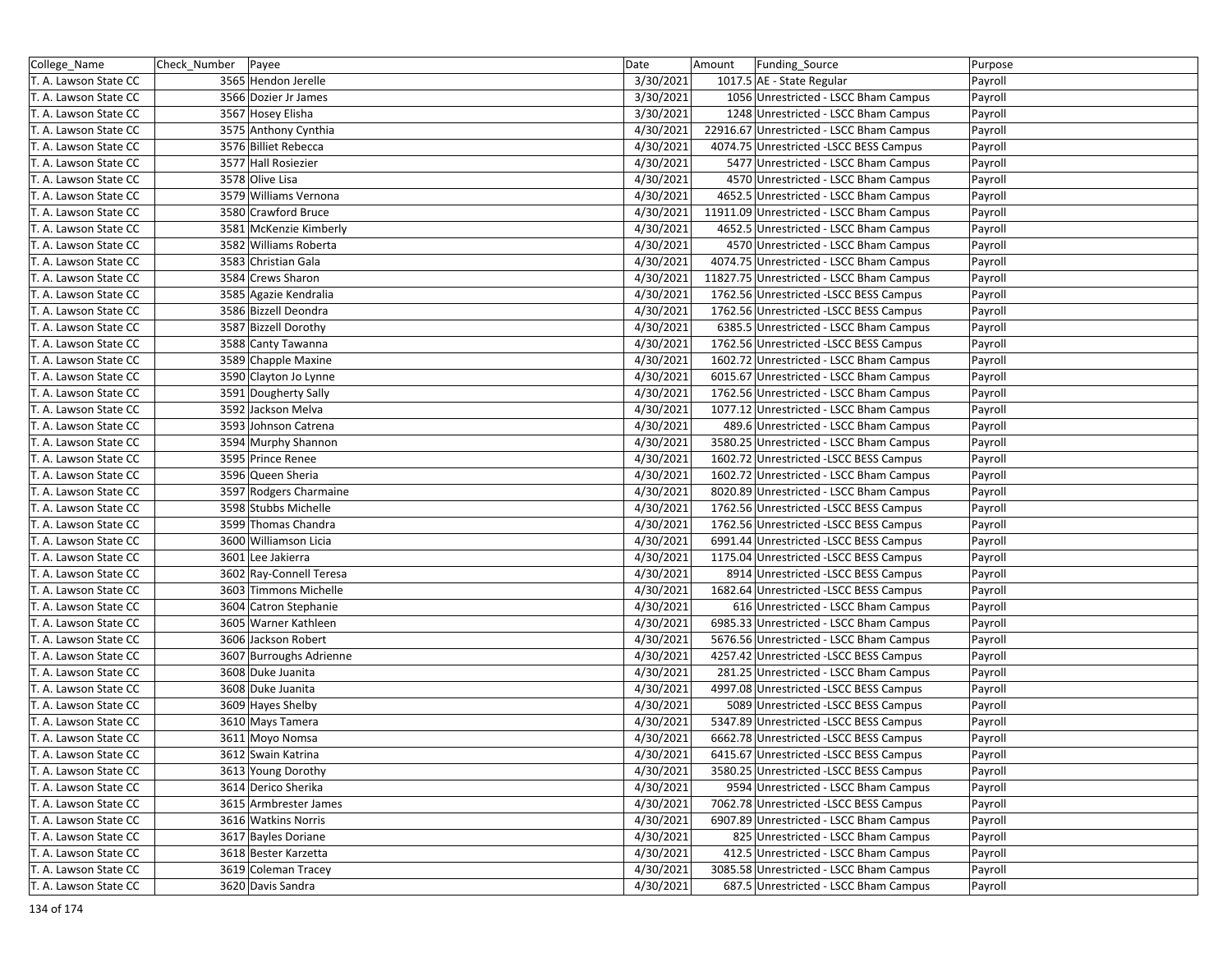| College_Name          | Check_Number   Payee |                             | Date      | Amount | Funding_Source                          | Purpose |
|-----------------------|----------------------|-----------------------------|-----------|--------|-----------------------------------------|---------|
| T. A. Lawson State CC |                      | 3621 Elders Ronald          | 4/30/2021 |        | 825 Unrestricted - LSCC Bham Campus     | Payroll |
| T. A. Lawson State CC |                      | 3622 Foy Michelle           | 4/30/2021 |        | 3002.5 Unrestricted - LSCC Bham Campus  | Payroll |
| T. A. Lawson State CC |                      | 3623 Gardner Yolande        | 4/30/2021 |        | 1237.5 Unrestricted - LSCC Bham Campus  | Payroll |
| T. A. Lawson State CC |                      | 3624 Green Rebecca          | 4/30/2021 |        | 562.5 Unrestricted - LSCC Bham Campus   | Payroll |
| T. A. Lawson State CC |                      | 3625 Holmes Tamika          | 4/30/2021 |        | 825 Unrestricted - LSCC Bham Campus     | Payroll |
| T. A. Lawson State CC |                      | 3626 Johnson Brenda         | 4/30/2021 |        | 937.5 Unrestricted - LSCC Bham Campus   | Payroll |
| T. A. Lawson State CC |                      | 3627 Johnson Clinton        | 4/30/2021 |        | 825 Unrestricted - LSCC Bham Campus     | Payroll |
| T. A. Lawson State CC |                      | 3628 Johnson Kathi          | 4/30/2021 |        | 412.5 Unrestricted - LSCC Bham Campus   | Payroll |
| T. A. Lawson State CC |                      | 3629 Lavender Bridget       | 4/30/2021 |        | 1237.5 Unrestricted - LSCC Bham Campus  | Payroll |
| T. A. Lawson State CC |                      | 3630 Malone Betty           | 4/30/2021 |        | 825 Unrestricted - LSCC Bham Campus     | Payroll |
| T. A. Lawson State CC |                      | 3631 Shaddix Scott          | 4/30/2021 |        | 1250 Unrestricted - LSCC BESS Campus    | Payroll |
| T. A. Lawson State CC |                      | 3632 Thompson Tiana         | 4/30/2021 |        | 1237.5 Unrestricted - LSCC Bham Campus  | Payroll |
| T. A. Lawson State CC |                      | 3633 Wormley-Davis Adrienne | 4/30/2021 |        | 937.5 Unrestricted - LSCC Bham Campus   | Payroll |
| T. A. Lawson State CC |                      | 3634 Kelley Michael         | 4/30/2021 |        | 7159.11 Unrestricted -LSCC BESS Campus  | Payroll |
| T. A. Lawson State CC |                      | 3635 Denson Sherlita        | 4/30/2021 |        | 825 Unrestricted - LSCC Bham Campus     | Payroll |
| T. A. Lawson State CC |                      | 3635 Denson Sherlita        | 4/30/2021 |        | 5335.58 Unrestricted -LSCC BESS Campus  | Payroll |
| T. A. Lawson State CC |                      | 3636 Henry Stephanie        | 4/30/2021 |        | 6995.83 Unrestricted -LSCC BESS Campus  | Payroll |
| T. A. Lawson State CC |                      | 3637 Milton Alice           | 4/30/2021 |        | 9755.42 Unrestricted - LSCC Bham Campus | Payroll |
| T. A. Lawson State CC |                      | 3638 Blankenship Lanette    | 4/30/2021 |        | 4010.92 Unrestricted - LSCC Bham Campus | Payroll |
| T. A. Lawson State CC |                      | 3639 Davidson William       | 4/30/2021 |        | 825 Unrestricted - LSCC Bham Campus     | Payroll |
| T. A. Lawson State CC |                      | 3640 Morgan Melissa         | 4/30/2021 |        | 825 Unrestricted - LSCC Bham Campus     | Payroll |
| T. A. Lawson State CC |                      | 3641 Olive Kayla            | 4/30/2021 |        | 412.5 Unrestricted - LSCC Bham Campus   | Payroll |
| T. A. Lawson State CC |                      | 3642 Kuhny Frank            | 4/30/2021 |        | 1500 Unrestricted - LSCC Bham Campus    | Payroll |
| T. A. Lawson State CC |                      | 3643 Shelton Bessie         | 4/30/2021 |        | 412.5 Unrestricted - LSCC Bham Campus   | Payroll |
| T. A. Lawson State CC |                      | 3644 Greer Michael          | 4/30/2021 |        | 825 Unrestricted - LSCC BESS Campus     | Payroll |
| T. A. Lawson State CC |                      | 3645 Duncan Rebecca         | 4/30/2021 |        | 6148.08 Unrestricted -LSCC BESS Campus  | Payroll |
| T. A. Lawson State CC |                      | 3646 Carter Curtis          | 4/30/2021 |        | 6666 Unrestricted - LSCC Bham Campus    | Payroll |
| T. A. Lawson State CC |                      | 3647 Finley Kelly           | 4/30/2021 |        | 2920 Unrestricted - LSCC Bham Campus    | Payroll |
| T. A. Lawson State CC |                      | 3648 Gibbs James            | 4/30/2021 |        | 843.75 Unrestricted - LSCC Bham Campus  | Payroll |
| T. A. Lawson State CC |                      | 3649 Martin Cris            | 4/30/2021 |        | 1125 Unrestricted - LSCC Bham Campus    | Payroll |
| T. A. Lawson State CC |                      | 3650 Rice Carlton           | 4/30/2021 |        | 6329 Unrestricted - LSCC Bham Campus    | Payroll |
| T. A. Lawson State CC |                      | 3651 Agee Eric              | 4/30/2021 |        | 7517.22 Unrestricted - LSCC Bham Campus | Payroll |
| T. A. Lawson State CC |                      | 3652 Frederick Tiffany      | 4/30/2021 |        | 2777.78 Unrestricted - LSCC Bham Campus | Payroll |
| T. A. Lawson State CC |                      | 3653 Jefferson Jonathan     | 4/30/2021 |        | 1895.83 Unrestricted - LSCC Bham Campus | Payroll |
| T. A. Lawson State CC |                      | 3654 Lewis Garrett          | 4/30/2021 |        | 4380.75 Unrestricted - LSCC Bham Campus | Payroll |
| T. A. Lawson State CC |                      | 3655 Nix Logan              | 4/30/2021 |        | 1666.67 Unrestricted - LSCC Bham Campus | Payroll |
| T. A. Lawson State CC |                      | 3656 Sadler Thomas          | 4/30/2021 |        | 1666.67 Unrestricted - LSCC Bham Campus | Payroll |
| T. A. Lawson State CC |                      | 3657 Wiley Aubrey           | 4/30/2021 |        | 3992.58 Unrestricted - LSCC Bham Campus | Payroll |
| T. A. Lawson State CC |                      | 3658 Wilson Nancy           | 4/30/2021 |        | 8602.83 Unrestricted -LSCC BESS Campus  | Payroll |
| T. A. Lawson State CC |                      | 3659 Gwin Bethany           | 4/30/2021 |        | 5907.42 Unrestricted - LSCC Bham Campus | Payroll |
| T. A. Lawson State CC |                      | 3660 Bush Allison           | 4/30/2021 |        | 3549.25 Unrestricted -LSCC BESS Campus  | Payroll |
| T. A. Lawson State CC |                      | 3661 Wade Henry             | 4/30/2021 |        | 5335.58 Unrestricted -LSCC BESS Campus  | Payroll |
| T. A. Lawson State CC |                      | 3662 Sanders Hoyt           | 4/30/2021 |        | 4719.17 Unrestricted - LSCC Bham Campus | Payroll |
| T. A. Lawson State CC |                      | 3663 Raymond Charles        | 4/30/2021 |        | 6665.75 Unrestricted -LSCC BESS Campus  | Payroll |
| T. A. Lawson State CC |                      | 3664 Burnett Justin         | 4/30/2021 |        | 5130.33 Unrestricted -LSCC BESS Campus  | Payroll |
| T. A. Lawson State CC |                      | 3665 Allen Barry            | 4/30/2021 |        | 5061 Unrestricted -LSCC BESS Campus     | Payroll |
| T. A. Lawson State CC |                      | 3666 Willingham Mary        | 4/30/2021 |        | 3366.72 Unrestricted -LSCC BESS Campus  | Payroll |
| T. A. Lawson State CC |                      | 3667 Jenkins Charlene       | 4/30/2021 |        | 3497.17 Unrestricted -LSCC BESS Campus  | Payroll |
| T. A. Lawson State CC |                      | 3668 Gray James             | 4/30/2021 |        | 4876 ARC Grant Part 2                   | Payroll |
| T. A. Lawson State CC |                      | 3669 Hobbs Tommy            | 4/30/2021 |        | 7634.83 Unrestricted -LSCC BESS Campus  | Payroll |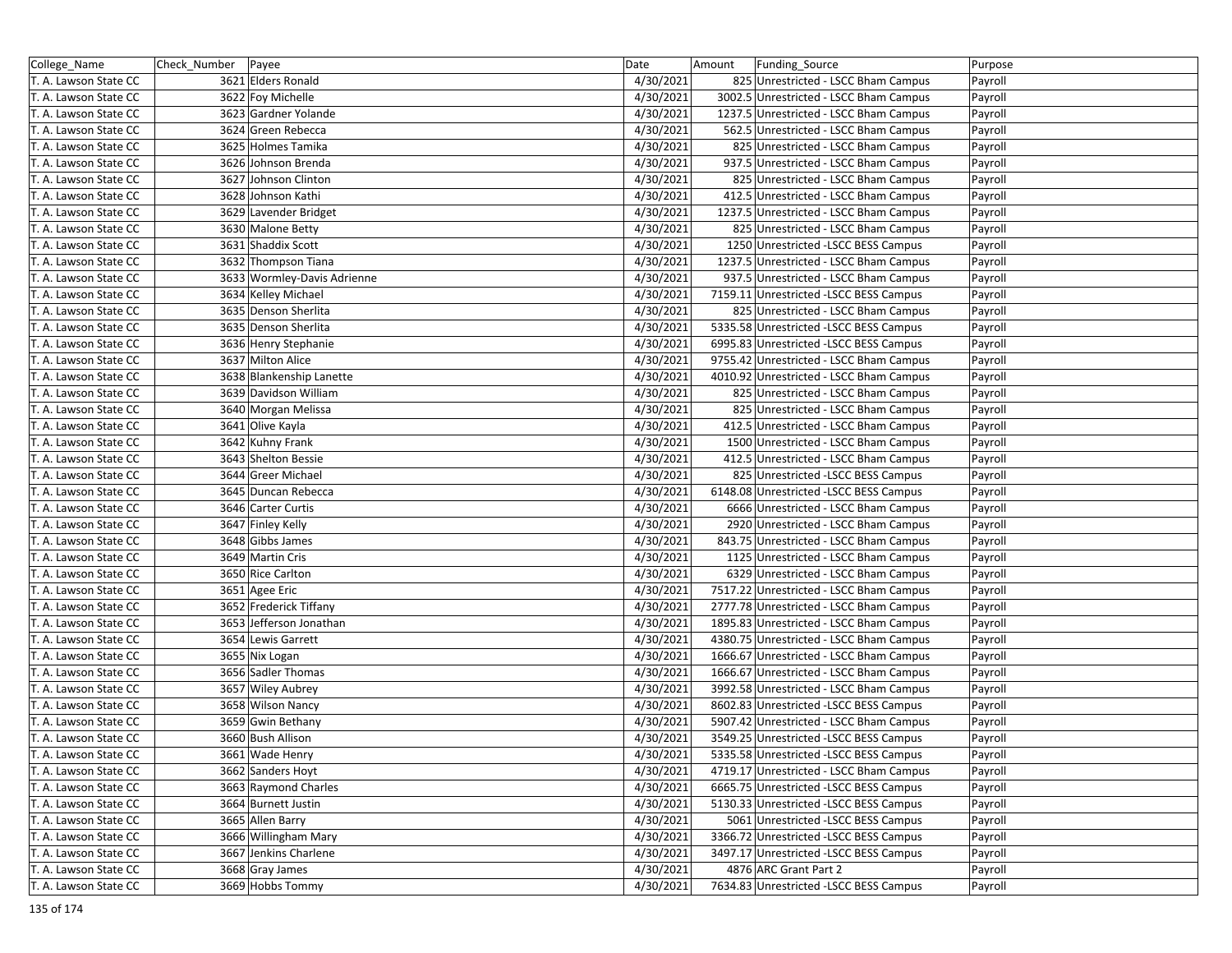| College_Name          | Check_Number   Payee |                          | Date      | Amount | Funding_Source                          | Purpose |
|-----------------------|----------------------|--------------------------|-----------|--------|-----------------------------------------|---------|
| T. A. Lawson State CC |                      | 3670 Green Kirsten       | 4/30/2021 |        | 4380.75 Unrestricted - LSCC Bham Campus | Payroll |
| T. A. Lawson State CC |                      | 3671 Brackett Kerry      | 4/30/2021 |        | 1650 Unrestricted -LSCC BESS Campus     | Payroll |
| T. A. Lawson State CC |                      | 3672 Higginbotham Harold | 4/30/2021 |        | 6142.5 Unrestricted - LSCC Bham Campus  | Payroll |
| T. A. Lawson State CC |                      | 3673 Johnson Sarah       | 4/30/2021 |        | 1012.5 Unrestricted - LSCC Bham Campus  | Payroll |
| T. A. Lawson State CC |                      | 3674 King Kelvin         | 4/30/2021 |        | 9907.11 Unrestricted - LSCC Bham Campus | Payroll |
| T. A. Lawson State CC |                      | 3675 Lucas Donna         | 4/30/2021 |        | 137.5 Unrestricted -LSCC BESS Campus    | Payroll |
| T. A. Lawson State CC |                      | 3676 Masimasi Vyavuka    | 4/30/2021 |        | 7555.78 Unrestricted - LSCC Bham Campus | Payroll |
| T. A. Lawson State CC |                      | 3677 Monti Stephen       | 4/30/2021 |        | 6640.67 Unrestricted - LSCC Bham Campus | Payroll |
| T. A. Lawson State CC |                      | 3678 Peoples Tineka      | 4/30/2021 |        | 825 Unrestricted - LSCC Bham Campus     | Payroll |
| T. A. Lawson State CC |                      | 3679 Swanberg Ann        | 4/30/2021 |        | 6015.67 Unrestricted -LSCC BESS Campus  | Payroll |
| T. A. Lawson State CC |                      | 3680 Branch Rhonda       | 4/30/2021 |        | 8020.89 Unrestricted - LSCC Bham Campus | Payroll |
| T. A. Lawson State CC |                      | 3681 Johnson Victoria    | 4/30/2021 |        | 1650 Unrestricted - LSCC Bham Campus    | Payroll |
| T. A. Lawson State CC |                      | 3682 Moore Sarah         | 4/30/2021 |        | 412.5 Unrestricted - LSCC Bham Campus   | Payroll |
| T. A. Lawson State CC |                      | 3683 Parsons Rex         | 4/30/2021 |        | 1237.5 Unrestricted - LSCC Bham Campus  | Payroll |
| T. A. Lawson State CC |                      | 3684 Scott Shervanae     | 4/30/2021 |        | 825 Unrestricted - LSCC Bham Campus     | Payroll |
| T. A. Lawson State CC |                      | 3685 Wilson Gregory      | 4/30/2021 |        | 1237.5 Unrestricted - LSCC Bham Campus  | Payroll |
| T. A. Lawson State CC |                      | 3686 Barrino Antonio     | 4/30/2021 |        | 412.5 Unrestricted - LSCC Bham Campus   | Payroll |
| T. A. Lawson State CC |                      | 3687 Howard Eva          | 4/30/2021 |        | 1937.5 Unrestricted - LSCC Bham Campus  | Payroll |
| T. A. Lawson State CC |                      | 3689 Datcher Korliss     | 4/30/2021 |        | 825 Unrestricted - LSCC Bham Campus     | Payroll |
| T. A. Lawson State CC |                      | 3690 Howard Toya         | 4/30/2021 |        | 6501.56 Unrestricted -LSCC BESS Campus  | Payroll |
| T. A. Lawson State CC |                      | 3691 Morris Carlos       | 4/30/2021 |        | 5822.08 Unrestricted - LSCC Bham Campus | Payroll |
| T. A. Lawson State CC |                      | 3692 Pegues Michele      | 4/30/2021 |        | 825 Unrestricted - LSCC Bham Campus     | Payroll |
| T. A. Lawson State CC |                      | 3693 Roper Twaunta       | 4/30/2021 |        | 412.5 Unrestricted - LSCC Bham Campus   | Payroll |
| T. A. Lawson State CC |                      | 3694 Tubbs Venita        | 4/30/2021 |        | 7062.78 Unrestricted - LSCC Bham Campus | Payroll |
| T. A. Lawson State CC |                      | 3695 Walker Brenda       | 4/30/2021 |        | 825 Unrestricted - LSCC Bham Campus     | Payroll |
| T. A. Lawson State CC |                      | 3696 Willis Arnetta      | 4/30/2021 |        | 825 Unrestricted - LSCC Bham Campus     | Payroll |
| T. A. Lawson State CC |                      | 3697 Morgan Rachel       | 4/30/2021 |        | 4750.58 Unrestricted - LSCC Bham Campus | Payroll |
| T. A. Lawson State CC |                      | 3698 Perdue Joshua       | 4/30/2021 |        | 825 Unrestricted - LSCC Bham Campus     | Payroll |
| T. A. Lawson State CC |                      | 3699 Cartwell Zina       | 4/30/2021 |        | 1237.5 Unrestricted - LSCC Bham Campus  | Payroll |
| T. A. Lawson State CC |                      | 3700 Landers James       | 4/30/2021 |        | 7655.33 Unrestricted - LSCC Bham Campus | Payroll |
| T. A. Lawson State CC |                      | 3701 McLain Kyle         | 4/30/2021 |        | 1237.5 Unrestricted - LSCC Bham Campus  | Payroll |
| T. A. Lawson State CC |                      | 3702 West Matthew        | 4/30/2021 |        | 7365.28 Unrestricted - LSCC Bham Campus | Payroll |
| T. A. Lawson State CC |                      | 3703 Wyatt Likita        | 4/30/2021 |        | 1650 Unrestricted - LSCC Bham Campus    | Payroll |
| T. A. Lawson State CC |                      | 3704 Dortch Marlon       | 4/30/2021 |        | 412.5 Unrestricted - LSCC Bham Campus   | Payroll |
| T. A. Lawson State CC |                      | 3705 Morgan Qunnice      | 4/30/2021 |        | 825 Unrestricted - LSCC Bham Campus     | Payroll |
| T. A. Lawson State CC |                      | 3706 Rembert Marcus      | 4/30/2021 |        | 825 Unrestricted - LSCC Bham Campus     | Payroll |
| T. A. Lawson State CC |                      | 3707 Rogers Natasha      | 4/30/2021 |        | 412.5 Unrestricted - LSCC Bham Campus   | Payroll |
| T. A. Lawson State CC |                      | 3708 Wilson Melanie      | 4/30/2021 |        | 6830.33 Unrestricted - LSCC Bham Campus | Payroll |
| T. A. Lawson State CC |                      | 3709 Guy Ann             | 4/30/2021 |        | 7778.58 Unrestricted - LSCC Bham Campus | Payroll |
| T. A. Lawson State CC |                      | 3710 Chandler Malysa     | 4/30/2021 |        | 1100 Unrestricted - LSCC Bham Campus    | Payroll |
| T. A. Lawson State CC |                      | 3711 Chapatwala Kirit    | 4/30/2021 |        | 1800 Unrestricted - LSCC Bham Campus    | Payroll |
| T. A. Lawson State CC |                      | 3712 Ellison Mary        | 4/30/2021 |        | 1200 Unrestricted -LSCC BESS Campus     | Payroll |
| T. A. Lawson State CC |                      | 3712 Ellison Mary        | 4/30/2021 |        | 8020.89 Unrestricted - LSCC Bham Campus | Payroll |
| T. A. Lawson State CC |                      | 3713 Flournoy Nikaela    | 4/30/2021 |        | 1050 Unrestricted - LSCC Bham Campus    | Payroll |
| T. A. Lawson State CC |                      | 3714 Gilbert Wynell      | 4/30/2021 |        | 7984.11 Unrestricted - LSCC Bham Campus | Payroll |
| T. A. Lawson State CC |                      | 3715 Harbin Andrew       | 4/30/2021 |        | 1100 Unrestricted - LSCC Bham Campus    | Payroll |
| T. A. Lawson State CC |                      | 3716 Hare Trinity        | 4/30/2021 |        | 900 Unrestricted - LSCC BESS Campus     | Payroll |
| T. A. Lawson State CC |                      | 3716 Hare Trinity        | 4/30/2021 |        | 1200 Unrestricted - LSCC Bham Campus    | Payroll |
| T. A. Lawson State CC |                      | 3717 Kellogg Laurie      | 4/30/2021 |        | 1200 Unrestricted - LSCC Bham Campus    | Payroll |
| T. A. Lawson State CC |                      | 3718 Lomax Lillie        | 4/30/2021 |        | 600 Unrestricted - LSCC Bham Campus     | Payroll |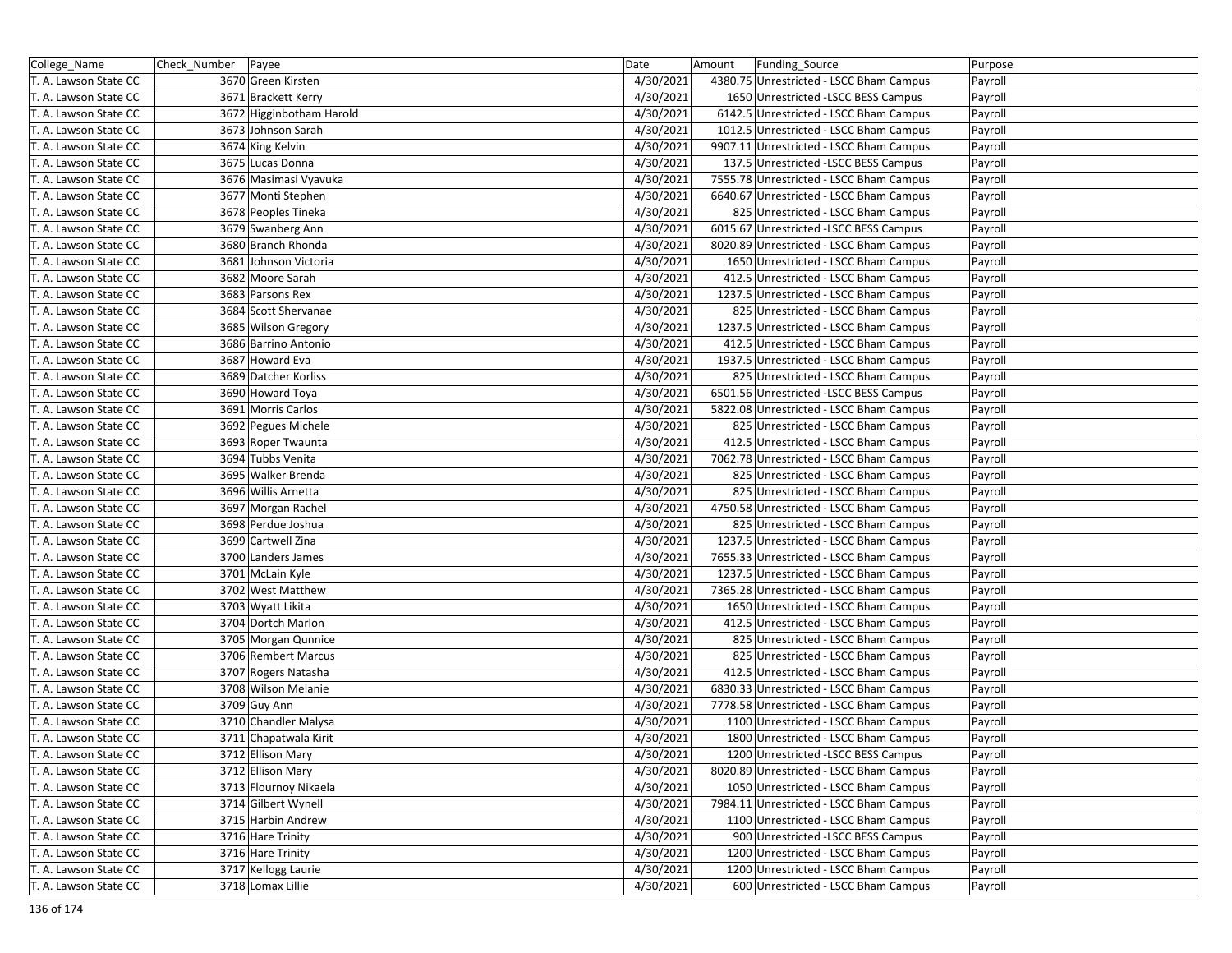| College_Name          | Check_Number   Payee     | Date      | Amount<br>Funding_Source                | Purpose |
|-----------------------|--------------------------|-----------|-----------------------------------------|---------|
| T. A. Lawson State CC | 3719 Lopatina Nadejda    | 4/30/2021 | 7527.78 Unrestricted - LSCC Bham Campus | Payroll |
| T. A. Lawson State CC | 3720 Royster Tamara      | 4/30/2021 | 1100 Unrestricted - LSCC Bham Campus    | Payroll |
| T. A. Lawson State CC | 3721 Stewart Jeffery     | 4/30/2021 | 1650 Unrestricted - LSCC Bham Campus    | Payroll |
| T. A. Lawson State CC | 3722 Sumler Chassidy     | 4/30/2021 | 1100 Unrestricted - LSCC Bham Campus    | Payroll |
| T. A. Lawson State CC | 3723 Wilson Tracey       | 4/30/2021 | 1800 Unrestricted -LSCC BESS Campus     | Payroll |
| T. A. Lawson State CC | 3723 Wilson Tracey       | 4/30/2021 | 6785.5 Unrestricted - LSCC Bham Campus  | Payroll |
| T. A. Lawson State CC | 3724 Cowart-Brown Emily  | 4/30/2021 | 1100 Unrestricted - LSCC Bham Campus    | Payroll |
| T. A. Lawson State CC | 3725 Sullen Christopher  | 4/30/2021 | 1100 Unrestricted - LSCC Bham Campus    | Payroll |
| T. A. Lawson State CC | 3726 Holloway Weymon     | 4/30/2021 | 6784.11 Unrestricted -LSCC BESS Campus  | Payroll |
| T. A. Lawson State CC | 3727 Jaber Reem          | 4/30/2021 | 1650 Unrestricted - LSCC Bham Campus    | Payroll |
| T. A. Lawson State CC | 3728 Jaraysi Naila       | 4/30/2021 | 4807.42 Unrestricted - LSCC Bham Campus | Payroll |
| T. A. Lawson State CC | 3729 Martin Darlene      | 4/30/2021 | 8157.11 Unrestricted - LSCC Bham Campus | Payroll |
| T. A. Lawson State CC | 3730 Monroe Jeanette     | 4/30/2021 | 900 Unrestricted - LSCC Bham Campus     | Payroll |
| T. A. Lawson State CC | 3731 Thomas La'Tasha     | 4/30/2021 | 2281.25 Unrestricted - LSCC Bham Campus | Payroll |
| T. A. Lawson State CC | 3732 Thomas Shawanda     | 4/30/2021 | 2708.33 Unrestricted -LSCC BESS Campus  | Payroll |
| T. A. Lawson State CC | 3732 Thomas Shawanda     | 4/30/2021 | 3387.5 Multi Fed- HBCU 2PI STEM E3 NSF  | Payroll |
| T. A. Lawson State CC | 3733 Broaden April       | 4/30/2021 | 1100 Unrestricted - LSCC Bham Campus    | Payroll |
| T. A. Lawson State CC | 3734 Bryant William      | 4/30/2021 | 900 Unrestricted -LSCC BESS Campus      | Payroll |
| T. A. Lawson State CC | 3735 Appling Edna        | 4/30/2021 | 5064.33 AE - State Regular              | Payroll |
| T. A. Lawson State CC | 3736 Billingsley Tunisia | 4/30/2021 | 2309.58 AE - State Regular              | Payroll |
| T. A. Lawson State CC | 3737 Ekundayo Gwendolyn  | 4/30/2021 | 5838.58 AE-Federal Regular              | Payroll |
| T. A. Lawson State CC | 3738 Graves Willie       | 4/30/2021 | 1308.04 Unrestricted - LSCC Bham Campus | Payroll |
| T. A. Lawson State CC | 3738 Graves Willie       | 4/30/2021 | 5232.18 AE - State Regular              | Payroll |
| T. A. Lawson State CC | 3739 Lee Ricky           | 4/30/2021 | 1831.16 AE - State Regular              | Payroll |
| T. A. Lawson State CC | 3739 Lee Ricky           | 4/30/2021 | 1831.17 Unrestricted - LSCC Bham Campus | Payroll |
| T. A. Lawson State CC | 3740 Nix Alcedra         | 4/30/2021 | 2163.33 AE - State Regular              | Payroll |
| T. A. Lawson State CC | 3741 Rayfield Mary       | 4/30/2021 | 3415.17 AE-Federal Regular              | Payroll |
| T. A. Lawson State CC | 3742 White Charlette     | 4/30/2021 | 4899.25 AE-Federal Regular              | Payroll |
| T. A. Lawson State CC | 3743 Brazzill James      | 4/30/2021 | 1512.5 Unrestricted - LSCC Bham Campus  | Payroll |
| T. A. Lawson State CC | 3744 Lewis Aisha         | 4/30/2021 | 7846.61 Unrestricted - LSCC Bham Campus | Payroll |
| T. A. Lawson State CC | 3745 Martin Cicely       | 4/30/2021 | 2252 Student Support Service-Bess 20 21 | Payroll |
| T. A. Lawson State CC | 3745 Martin Cicely       | 4/30/2021 | 2664.5 Unrestricted -LSCC BESS Campus   | Payroll |
| T. A. Lawson State CC | 3746 Spencer Marilyn     | 4/30/2021 | 550 Unrestricted - LSCC Bham Campus     | Payroll |
| T. A. Lawson State CC | 3747 Stallworth Emmit    | 4/30/2021 | 5882.78 Unrestricted -LSCC BESS Campus  | Payroll |
| T. A. Lawson State CC | 3748 Burden Cedric       | 4/30/2021 | 8741.49 Unrestricted - LSCC Bham Campus | Payroll |
| T. A. Lawson State CC | 3749 French Joyce        | 4/30/2021 | 687.5 Unrestricted - LSCC Bham Campus   | Payroll |
| T. A. Lawson State CC | 3750 Hall Sandra         | 4/30/2021 | 4997.08 Unrestricted -LSCC BESS Campus  | Payroll |
| T. A. Lawson State CC | 3751 Millender Shelly    | 4/30/2021 | 7762.56 Title III B 2021                | Payroll |
| T. A. Lawson State CC | 3752 Harbour Clayton     | 4/30/2021 | 5089 Unrestricted -LSCC BESS Campus     | Payroll |
| T. A. Lawson State CC | 3753 Moore Brian         | 4/30/2021 | 6334.11 Unrestricted -LSCC BESS Campus  | Payroll |
| T. A. Lawson State CC | 3754 Rayford Jeffrey     | 4/30/2021 | 5444.22 Unrestricted -LSCC BESS Campus  | Payroll |
| T. A. Lawson State CC | 3755 Berry James         | 4/30/2021 | 6334.11 Unrestricted -LSCC BESS Campus  | Payroll |
| T. A. Lawson State CC | 3756 Gatson Alga         | 4/30/2021 | 4997.08 Unrestricted - LSCC Bham Campus | Payroll |
| T. A. Lawson State CC | 3757 Rowe Darryl         | 4/30/2021 | 4658.67 Unrestricted - LSCC Bham Campus | Payroll |
| T. A. Lawson State CC | 3758 Halbert Alan        | 4/30/2021 | 4412.08 Unrestricted -LSCC BESS Campus  | Payroll |
| T. A. Lawson State CC | 3759 Harris John         | 4/30/2021 | 5695.08 Unrestricted -LSCC BESS Campus  | Payroll |
| T. A. Lawson State CC | 3760 Wilkerson Pier      | 4/30/2021 | 5735.58 Unrestricted - LSCC Bham Campus | Payroll |
| T. A. Lawson State CC | 3761 Williams Roosevelt  | 4/30/2021 | 4905.17 Unrestricted -LSCC BESS Campus  | Payroll |
| T. A. Lawson State CC | 3762 Elliott Adam        | 4/30/2021 | 4612.08 Title III B 2021                | Payroll |
| T. A. Lawson State CC | 3763 Rinsky Laura        | 4/30/2021 | 4750.58 Unrestricted - LSCC Bham Campus | Payroll |
|                       |                          |           |                                         |         |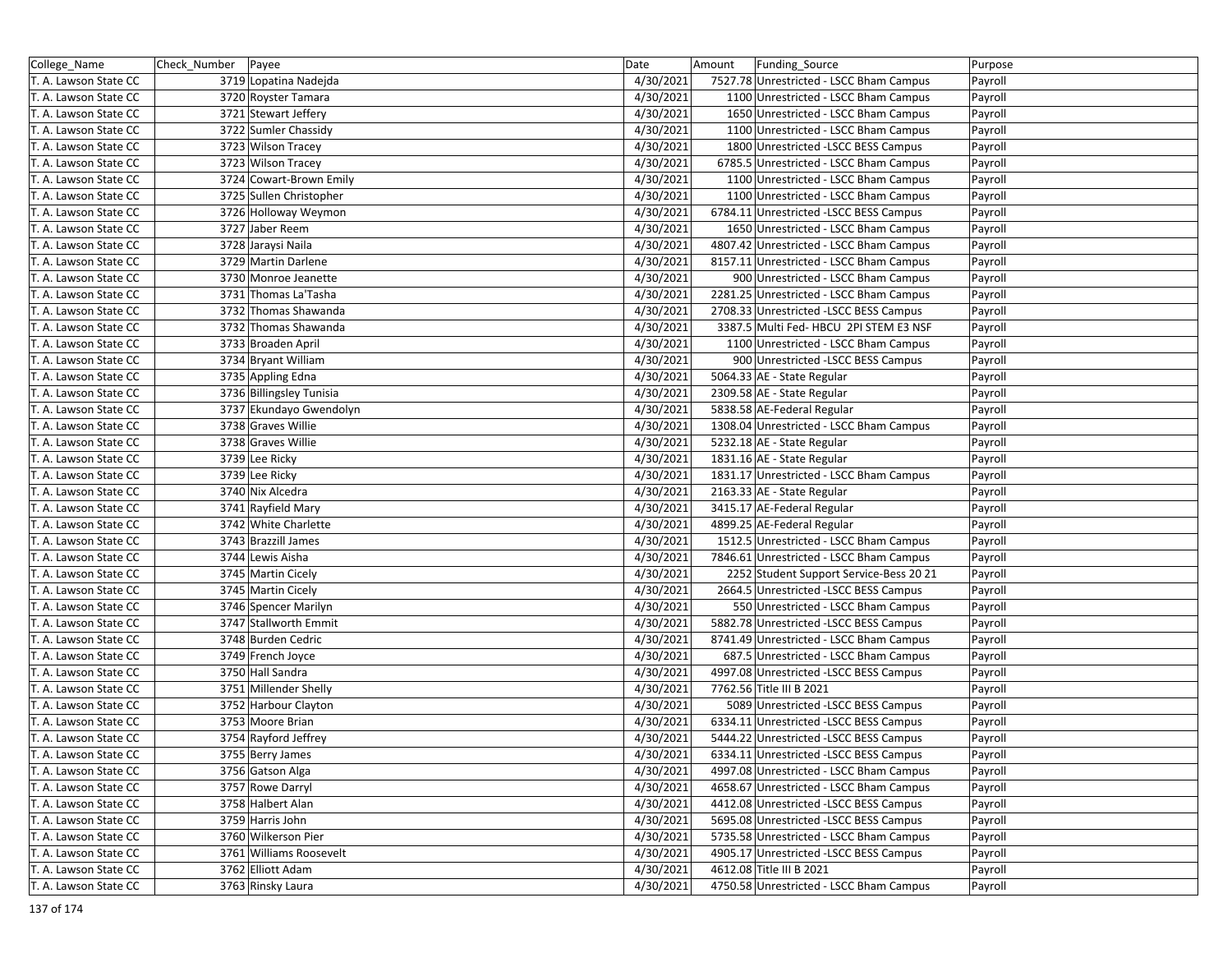| College_Name          | Check_Number   Payee        | Date      | Amount<br>Funding_Source                 | Purpose |
|-----------------------|-----------------------------|-----------|------------------------------------------|---------|
| T. A. Lawson State CC | 3764 Lyles Henry            | 4/30/2021 | 4165.67 Unrestricted -LSCC BESS Campus   | Payroll |
| T. A. Lawson State CC | 3765 Latham Michael         | 4/30/2021 | 4567.89 Unrestricted - LSCC Bham Campus  | Payroll |
| T. A. Lawson State CC | 3766 Gunter Robert          | 4/30/2021 | 10691.92 Unrestricted - LSCC Bham Campus | Payroll |
| T. A. Lawson State CC | 3767 Jackson Wanda          | 4/30/2021 | 3167.5 Unrestricted - LSCC Bham Campus   |         |
|                       | 3768 Lamb Allen             | 4/30/2021 | 5389.78 Unrestricted -LSCC BESS Campus   | Payroll |
| T. A. Lawson State CC |                             |           |                                          | Payroll |
| T. A. Lawson State CC | 3769 Lybrand William        | 4/30/2021 | 5882.78 Unrestricted -LSCC BESS Campus   | Payroll |
| T. A. Lawson State CC | 3770 Berryman Thomas        | 4/30/2021 | 8007.11 Unrestricted -LSCC BESS Campus   | Payroll |
| T. A. Lawson State CC | 3771 Bennett Carolyn        | 4/30/2021 | 3992.58 Unrestricted - LSCC Bham Campus  | Payroll |
| T. A. Lawson State CC | 3772 Davis Sherri           | 4/30/2021 | 1718.77 Unrestricted - LSCC Bham Campus  | Payroll |
| T. A. Lawson State CC | 3772 Davis Sherri           | 4/30/2021 | 9739.74 Title III B 2021                 | Payroll |
| T. A. Lawson State CC | 3773 Smith Kamille          | 4/30/2021 | 3415.17 Unrestricted -LSCC BESS Campus   | Payroll |
| T. A. Lawson State CC | 3774 Billups Marcus         | 4/30/2021 | 4614.58 Title III B 2021                 | Payroll |
| T. A. Lawson State CC | 3775 Mankowich James        | 4/30/2021 | 1374.27 Unrestricted - LSCC Bham Campus  | Payroll |
| T. A. Lawson State CC | 3775 Mankowich James        | 4/30/2021 | 6260.56 Title III B 2021                 | Payroll |
| T. A. Lawson State CC | 3776 Stephens Ronnie        | 4/30/2021 | 29872.82 Unrestricted -LSCC BESS Campus  | Payroll |
| T. A. Lawson State CC | 3777 Beauchamp Matrika      | 4/30/2021 | 3414.67 Unrestricted - LSCC Bham Campus  | Payroll |
| T. A. Lawson State CC | 3778 Bell Elma              | 4/30/2021 | 8118.75 Unrestricted - LSCC Bham Campus  | Payroll |
| T. A. Lawson State CC | 3779 Champion Carol         | 4/30/2021 | 4652.5 Unrestricted -LSCC BESS Campus    | Payroll |
| T. A. Lawson State CC | 3780 Henry Dorothy          | 4/30/2021 | 2532.16 Unrestricted -LSCC BESS Campus   | Payroll |
| T. A. Lawson State CC | 3780 Henry Dorothy          | 4/30/2021 | 2532.17 Ready to Work                    | Payroll |
| T. A. Lawson State CC | 3781 Minnifield Tomeka      | 4/30/2021 | 3827.33 Unrestricted - LSCC Bham Campus  | Payroll |
| T. A. Lawson State CC | 3782 Rowry James            | 4/30/2021 | 3085.08 Career Coach                     | Payroll |
| T. A. Lawson State CC | 3783 Pruitt Karl            | 4/30/2021 | 10355.42 Unrestricted - LSCC Bham Campus | Payroll |
| T. A. Lawson State CC | 3784 Saxton Rosemella       | 4/30/2021 | 3580.25 Unrestricted - LSCC Bham Campus  | Payroll |
| T. A. Lawson State CC | 3785 James Kesha            | 4/30/2021 | 876.95 Unrestricted - LSCC Bham Campus   | Payroll |
| T. A. Lawson State CC | 3785 James Kesha            | 4/30/2021 | 7892.55 Title III B 2021                 | Payroll |
| T. A. Lawson State CC | 3786 Carroll Leigh          | 4/30/2021 | 3415.17 Title III B 2021                 | Payroll |
| T. A. Lawson State CC | 3787 Dennard Harold         | 4/30/2021 | 3827.33 Unrestricted - LSCC Bham Campus  | Payroll |
| T. A. Lawson State CC | 3788 Dyck Sabrina           | 4/30/2021 | 4595.83 Unrestricted - LSCC Bham Campus  | Payroll |
| T. A. Lawson State CC | 3789 Glasco-Gueye Cassandra | 4/30/2021 | 2920 Unrestricted - LSCC Bham Campus     | Payroll |
| T. A. Lawson State CC | 3790 Kennedy Julie          | 4/30/2021 | 6734.11 Unrestricted - LSCC Bham Campus  | Payroll |
| T. A. Lawson State CC | 3791 Knolan Shanita         | 4/30/2021 | 3414.67 Unrestricted - LSCC Bham Campus  | Payroll |
| T. A. Lawson State CC | 3792 Porter Michael         | 4/30/2021 | 6456.67 Unrestricted -LSCC BESS Campus   | Payroll |
| T. A. Lawson State CC | 3793 Simpson Tracy          | 4/30/2021 | 5676.56 Unrestricted -LSCC BESS Campus   | Payroll |
| T. A. Lawson State CC | 3794 Herndon Renay          | 4/30/2021 | 7062.78 Unrestricted -LSCC BESS Campus   | Payroll |
| T. A. Lawson State CC | 3795 Jones Janine           | 4/30/2021 | 5342 Unrestricted - LSCC Bham Campus     | Payroll |
| T. A. Lawson State CC | 3796 Moore Kimberly         | 4/30/2021 | 5342 Unrestricted -LSCC BESS Campus      | Payroll |
| T. A. Lawson State CC | 3797 Thomas Lorenza         | 4/30/2021 | 5694.58 Unrestricted -LSCC BESS Campus   | Payroll |
| T. A. Lawson State CC | 3798 Allen Darren           | 4/30/2021 | 9879.92 Unrestricted - LSCC Bham Campus  | Payroll |
| T. A. Lawson State CC | 3799 Harviley Margaret      | 4/30/2021 | 2837.75 Unrestricted - LSCC Bham Campus  | Payroll |
| T. A. Lawson State CC | 3800 Croskey Angela         | 4/30/2021 | 3992.58 Title III B 2021                 | Payroll |
| T. A. Lawson State CC | 3801 Hollins Cassandra      | 4/30/2021 | 8764.08 Unrestricted - LSCC Bham Campus  |         |
|                       |                             |           |                                          | Payroll |
| T. A. Lawson State CC | 3802 Jones Denise           | 4/30/2021 | 3580.25 Unrestricted -LSCC BESS Campus   | Payroll |
| T. A. Lawson State CC | 3803 Lewis Courtney         | 4/30/2021 | 3250.08 Unrestricted -LSCC BESS Campus   | Payroll |
| T. A. Lawson State CC | 3804 Rasbury Robin          | 4/30/2021 | 3745.42 Unrestricted - LSCC Bham Campus  | Payroll |
| T. A. Lawson State CC | 3805 Tims Chandra           | 4/30/2021 | 2920.5 Unrestricted -LSCC BESS Campus    | Payroll |
| T. A. Lawson State CC | 3806 Williams Sharon        | 4/30/2021 | 5916.17 Unrestricted -LSCC BESS Campus   | Payroll |
| T. A. Lawson State CC | 3807 Alvarado Jose          | 4/30/2021 | 4656.49 Unrestricted - LSCC Bham Campus  | Payroll |
| T. A. Lawson State CC | 3808 Harrell Katrina        | 4/30/2021 | 4654.92 Unrestricted - LSCC Bham Campus  | Payroll |
| T. A. Lawson State CC | 3809 Hollins Joseph         | 4/30/2021 | 4864.83 Unrestricted -LSCC BESS Campus   | Payroll |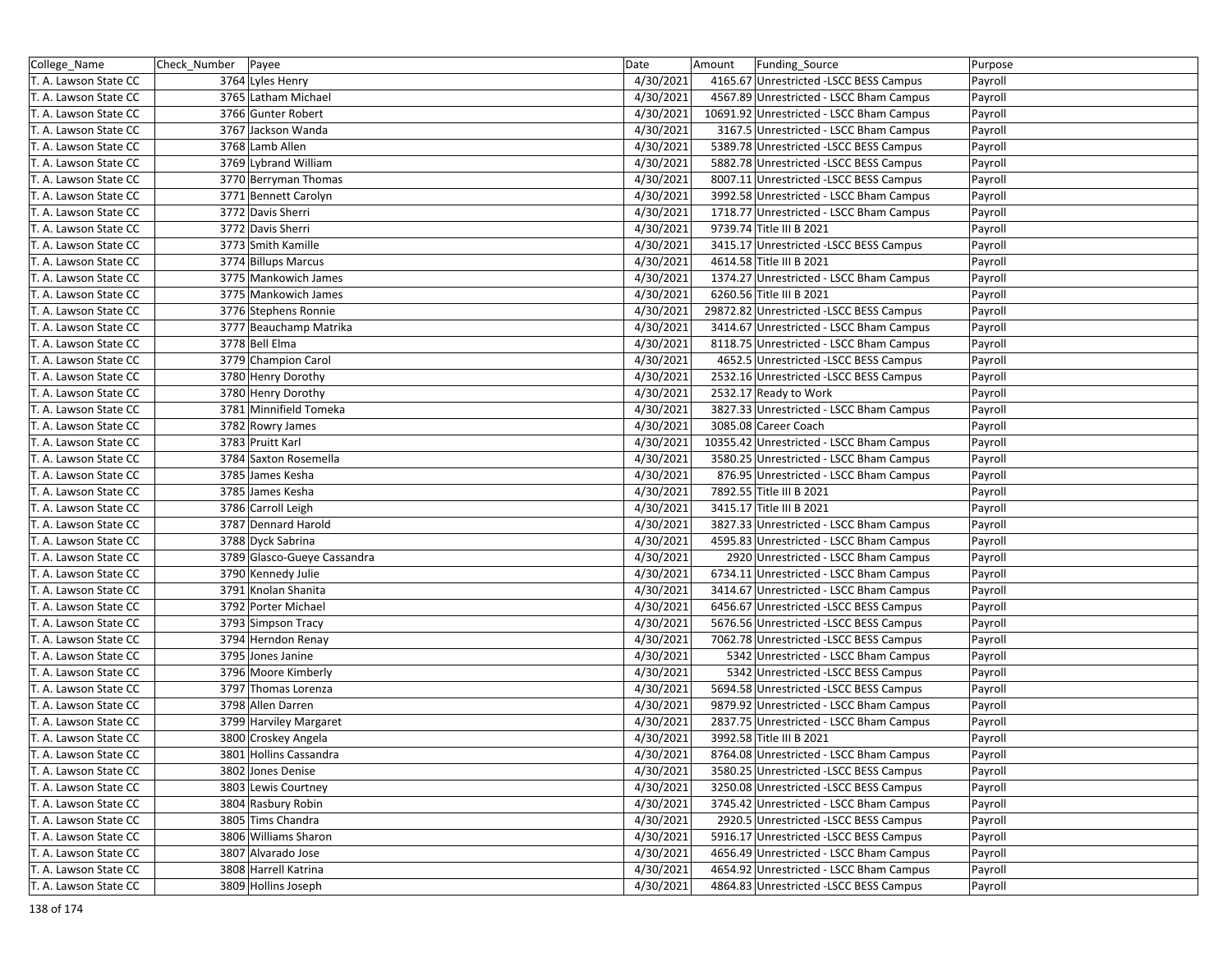| College_Name          | Check_Number   Payee |                          | Date      | Amount | Funding Source                             | Purpose |
|-----------------------|----------------------|--------------------------|-----------|--------|--------------------------------------------|---------|
| T. A. Lawson State CC |                      | 3810 Holman Bernard      | 4/30/2021 |        | 3085.08 Unrestricted - LSCC Bham Campus    | Payroll |
| T. A. Lawson State CC |                      | 3811 Moore Chiquita      | 4/30/2021 |        | 2755.17 Unrestricted - LSCC Bham Campus    | Payroll |
| T. A. Lawson State CC |                      | 3812 Streety Audra       | 4/30/2021 |        | 3415.17 Unrestricted -LSCC BESS Campus     | Payroll |
| T. A. Lawson State CC |                      | 3813 Waluyn Dorian       | 4/30/2021 |        | 583.4 Title III B 2021                     | Payroll |
| T. A. Lawson State CC |                      | 3813 Waluyn Dorian       | 4/30/2021 |        | 5511.58 Unrestricted -LSCC BESS Campus     | Payroll |
| T. A. Lawson State CC |                      | 3814 Williams Amicka     | 4/30/2021 |        | 3580.25 Unrestricted -LSCC BESS Campus     | Payroll |
| T. A. Lawson State CC |                      | 3815 Atkins Torlise      | 4/30/2021 |        | 2672.67 Unrestricted - LSCC Bham Campus    | Payroll |
| T. A. Lawson State CC |                      | 3816 Bush Ashley         | 4/30/2021 |        | 2755.17 Unrestricted -LSCC BESS Campus     | Payroll |
| T. A. Lawson State CC |                      | 3817 Chisem Lori         | 4/30/2021 |        | 6942 Unrestricted -LSCC BESS Campus        | Payroll |
| T. A. Lawson State CC |                      | 3818 Hyde Brenda         | 4/30/2021 |        | 3250.08 Unrestricted -LSCC BESS Campus     | Payroll |
| T. A. Lawson State CC |                      | 3819 Wiley Ashley        | 4/30/2021 |        | 3662.33 Unrestricted -LSCC BESS Campus     | Payroll |
| T. A. Lawson State CC |                      | 3820 Harper Lesley       | 4/30/2021 |        | 4487 Title III B 2021                      | Payroll |
| T. A. Lawson State CC |                      | 3821 Crawford Mattie     | 4/30/2021 |        | 17956.51 Upward Bound 20-21                | Payroll |
| T. A. Lawson State CC |                      | 3822 Harris Lasharron    | 4/30/2021 |        | 4870.75 Student Support Service-Bess 20 21 | Payroll |
| T. A. Lawson State CC |                      | 3823 Hudson Nkenge       | 4/30/2021 |        | 4817.17 Student Support Service-Bhm 20 21  | Payroll |
| T. A. Lawson State CC |                      | 3824 Ike Dottie          | 4/30/2021 |        | 1905 Student Support Service-Bhm 20 21     | Payroll |
| T. A. Lawson State CC |                      | 3825 Lewis Keisha        | 4/30/2021 |        | 4437.08 Student Support Service-Bess 20 21 | Payroll |
| T. A. Lawson State CC |                      | 3826 Lewis Tomeka        | 4/30/2021 |        | 2755.17 Student Support Service-Bess 20 21 | Payroll |
| T. A. Lawson State CC |                      | 3827 Nix Latasha         | 4/30/2021 |        | 4709.33 Student Support Service-Bhm 20 21  | Payroll |
| T. A. Lawson State CC |                      | 3828 Rice Janice         | 4/30/2021 |        | 3002.75 Student Support Service-Bhm 20 21  | Payroll |
| T. A. Lawson State CC |                      | 3829 Moore Tanita        | 4/30/2021 |        | 3415.17 Unrestricted - LSCC Bham Campus    | Payroll |
| T. A. Lawson State CC |                      | 3830 Haley Akilih        | 4/30/2021 |        | 4654.27 Unrestricted -LSCC BESS Campus     | Payroll |
| T. A. Lawson State CC |                      | 3831 Odell Kiele         | 4/30/2021 |        | 2342.42 Unrestricted - LSCC Bham Campus    | Payroll |
| T. A. Lawson State CC |                      | 3832 Conwell Nicola      | 4/30/2021 |        | 3827.33 Unrestricted - LSCC Bham Campus    | Payroll |
| T. A. Lawson State CC |                      | 3833 Currington Juanita  | 4/30/2021 |        | 4404.92 Unrestricted - LSCC Bham Campus    | Payroll |
| T. A. Lawson State CC |                      | 3834 Hall Angela         | 4/30/2021 |        | 1996.12 Unrestricted - LSCC Bham Campus    | Payroll |
| T. A. Lawson State CC |                      | 3834 Hall Angela         | 4/30/2021 |        | 1996.13 Title III B 2021                   | Payroll |
| T. A. Lawson State CC |                      | 3835 Johnson Sharon      | 4/30/2021 |        | 3580.25 Unrestricted -LSCC BESS Campus     | Payroll |
| T. A. Lawson State CC |                      | 3836 Lawrence Craig      | 4/30/2021 |        | 9110 Unrestricted -LSCC BESS Campus        | Payroll |
| T. A. Lawson State CC |                      | 3837 McCary Rosalyn      | 4/30/2021 |        | 2837.75 Unrestricted - LSCC Bham Campus    | Payroll |
| T. A. Lawson State CC |                      | 3838 Granville Alexis    | 4/30/2021 |        | 4845.33 Unrestricted - LSCC Bham Campus    | Payroll |
| T. A. Lawson State CC |                      | 3839 Silas Monique       | 4/30/2021 |        | 2290.45 Unrestricted - LSCC Bham Campus    | Payroll |
| T. A. Lawson State CC |                      | 3839 Silas Monique       | 4/30/2021 |        | 5344.38 Title III B 2021                   | Payroll |
| T. A. Lawson State CC |                      | 3840 Glass Jamie         | 4/30/2021 |        | 6277.67 Unrestricted -LSCC BESS Campus     | Payroll |
| T. A. Lawson State CC |                      | 3841 Owens Wynda         | 4/30/2021 |        | 3085.58 Unrestricted - LSCC Bham Campus    | Payroll |
| T. A. Lawson State CC |                      | 3842 Riggins Traci       | 4/30/2021 |        | 3167.92 Unrestricted -LSCC BESS Campus     | Payroll |
| T. A. Lawson State CC |                      | 3843 Spencer Victor      | 4/30/2021 |        | 3167.92 Unrestricted - LSCC Bham Campus    | Payroll |
| T. A. Lawson State CC |                      | 3844 Albright Geri       | 4/30/2021 |        | 8764.08 Unrestricted - LSCC Bham Campus    | Payroll |
| T. A. Lawson State CC |                      | 3845 Bryant Lola         | 4/30/2021 |        | 4157.58 Unrestricted - LSCC Bham Campus    | Payroll |
| T. A. Lawson State CC |                      | 3846 Kirk Naquela        | 4/30/2021 |        | 3167.5 Unrestricted - LSCC Bham Campus     | Payroll |
| T. A. Lawson State CC |                      | 3847 Billingsley William | 4/30/2021 |        | 2837.75 Unrestricted - LSCC BESS Campus    | Payroll |
| T. A. Lawson State CC |                      | 3848 Blanton James       | 4/30/2021 |        | 8118.75 Unrestricted - LSCC Bham Campus    | Payroll |
| T. A. Lawson State CC |                      | 3849 Hubbart Ray         | 4/30/2021 |        | 3002.75 Unrestricted - LSCC Bham Campus    | Payroll |
| T. A. Lawson State CC |                      | 3850 Hudson Michelle     | 4/30/2021 |        | 2755.42 Unrestricted - LSCC Bham Campus    | Payroll |
| T. A. Lawson State CC |                      | 3851 Polk Tyrone         | 4/30/2021 |        | 2590 Unrestricted - LSCC Bham Campus       | Payroll |
| T. A. Lawson State CC |                      | 3852 Watson Larry        | 4/30/2021 |        | 2837.75 Unrestricted - LSCC Bham Campus    | Payroll |
| T. A. Lawson State CC |                      | 3853 Green Myrtes        | 4/30/2021 |        | 9755.42 Title III B 2021                   | Payroll |
| T. A. Lawson State CC |                      | 3854 Horn Wendy          | 4/30/2021 |        | 6933.25 Unrestricted - LSCC Bham Campus    | Payroll |
| T. A. Lawson State CC |                      | 3855 Todd Eula           | 4/30/2021 |        | 481.72 Unrestricted - LSCC Bham Campus     | Payroll |
| T. A. Lawson State CC |                      | 3855 Todd Eula           | 4/30/2021 |        | 4335.45 Title III B 2021                   | Payroll |
|                       |                      |                          |           |        |                                            |         |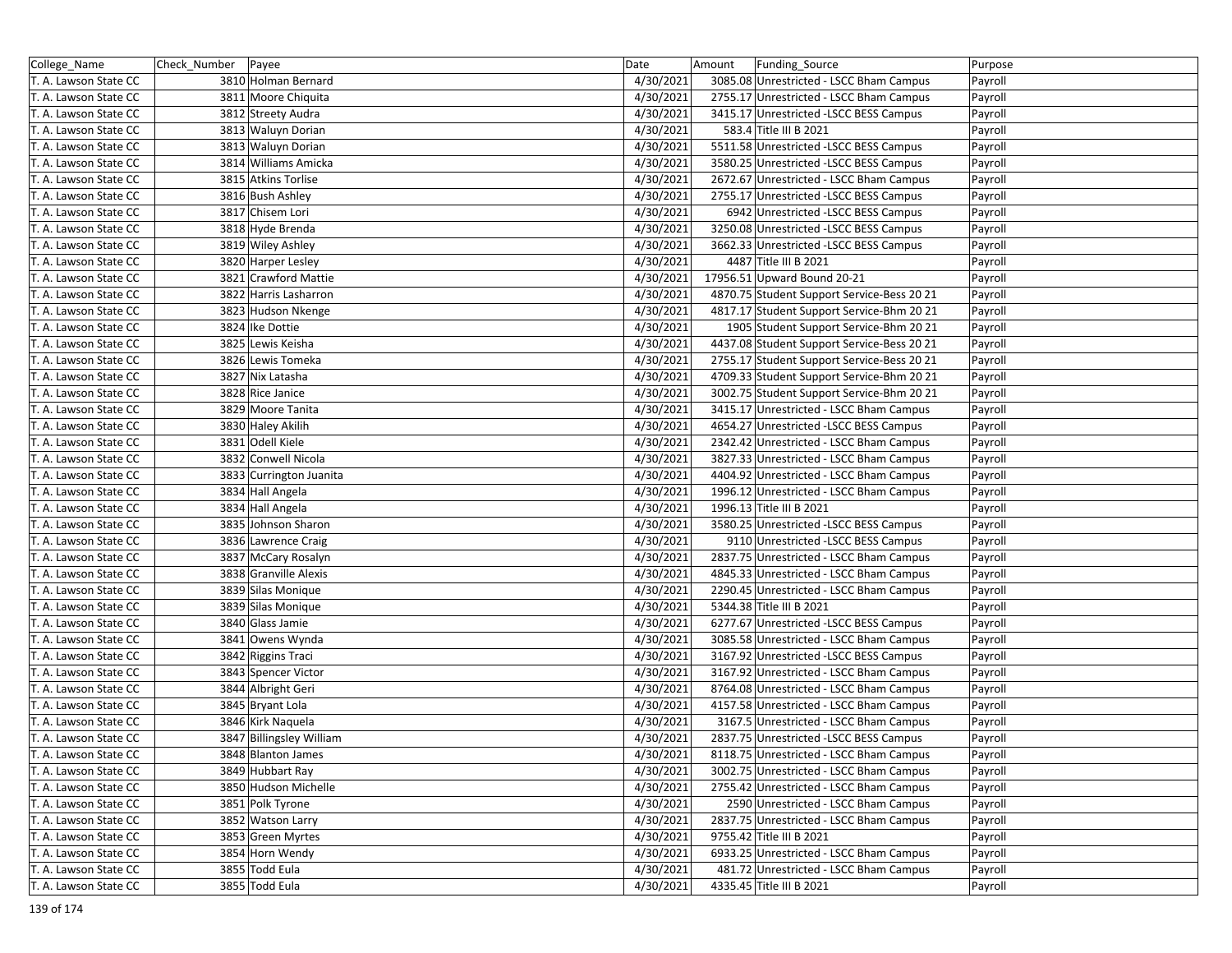| College_Name          | Check_Number   Payee |                             | Date      | Amount | Funding_Source                             | Purpose |
|-----------------------|----------------------|-----------------------------|-----------|--------|--------------------------------------------|---------|
| T. A. Lawson State CC |                      | 3856 Best Leeann            | 4/30/2021 |        | 4292.58 Unrestricted -LSCC BESS Campus     | Payroll |
| T. A. Lawson State CC |                      | 3857 Moon Jason             | 4/30/2021 |        | 3745.42 Unrestricted -LSCC BESS Campus     | Payroll |
| T. A. Lawson State CC |                      | 3858 Yancy Jonathan         | 4/30/2021 |        | 8118.75 Unrestricted -LSCC BESS Campus     | Payroll |
| T. A. Lawson State CC |                      | 3859 Blue Jarvis            | 4/30/2021 |        | 5087.58 Unrestricted - LSCC Bham Campus    | Payroll |
| T. A. Lawson State CC |                      | 3860 Byrd Ralph             | 4/30/2021 |        | 3415.17 Unrestricted - LSCC Bham Campus    | Payroll |
| T. A. Lawson State CC |                      | 3861 Grammer Roy            | 4/30/2021 |        | 4404.92 Unrestricted -LSCC BESS Campus     | Payroll |
| T. A. Lawson State CC |                      | 3862 Jackson Tavarious      | 4/30/2021 |        | 2755.42 Unrestricted - LSCC Bham Campus    | Payroll |
| T. A. Lawson State CC |                      | 3863 Colston Chester        | 4/30/2021 |        | 2563.17 Unrestricted - LSCC Bham Campus    | Payroll |
| T. A. Lawson State CC |                      | 3864 Robertson Audrey       | 4/30/2021 |        | 2636.33 Unrestricted - LSCC Bham Campus    | Payroll |
| T. A. Lawson State CC |                      | 3865 Taylor Curtis          | 4/30/2021 |        | 3220.5 Unrestricted -LSCC BESS Campus      | Payroll |
| T. A. Lawson State CC |                      | 3866 Underwood Pamala       | 4/30/2021 |        | 2128.25 Unrestricted - LSCC Bham Campus    | Payroll |
| T. A. Lawson State CC |                      | 3867 Wren Linda             | 4/30/2021 |        | 3385.58 Unrestricted - LSCC Bham Campus    | Payroll |
| T. A. Lawson State CC |                      | 3868 Moorer Eddie           | 4/30/2021 |        | 2920.5 Unrestricted -LSCC BESS Campus      | Payroll |
| T. A. Lawson State CC |                      | 3869 Jones Clarence         | 4/30/2021 |        | 4240.17 Unrestricted - LSCC Bham Campus    | Payroll |
| T. A. Lawson State CC |                      | 3870 Lewis Lashaundra       | 4/30/2021 |        | 3827.33 Unrestricted - LSCC Bham Campus    | Payroll |
| T. A. Lawson State CC |                      | 3871 Frazier Amanda         | 4/29/2021 |        | 676 Unrestricted - LSCC Bham Campus        | Payroll |
| T. A. Lawson State CC |                      | 3872 Harris Gail            | 4/29/2021 |        | 1514.5 Unrestricted - LSCC Bham Campus     | Payroll |
| T. A. Lawson State CC |                      | 3873 Wynn-Scott Tarsha      | 4/29/2021 |        | 2024 Unrestricted -LSCC BESS Campus        | Payroll |
| T. A. Lawson State CC |                      | 3874 Thomas Brenda          | 4/29/2021 |        | 245.2 Ready to Work                        | Payroll |
| T. A. Lawson State CC |                      | 3874 Thomas Brenda          | 4/29/2021 |        | 621.19 Unrestricted -LSCC BESS Campus      | Payroll |
| T. A. Lawson State CC |                      | 3876 Dent Deborah           | 4/29/2021 |        | 1430 AE - State Regular                    | Payroll |
| T. A. Lawson State CC |                      | 3877 Fletcher La'Toya       | 4/29/2021 |        | 920 AE - State Inst'l                      | Payroll |
| T. A. Lawson State CC |                      | 3878 Fowler Madilyn         | 4/29/2021 |        | 970 AE - State Regular                     | Payroll |
| T. A. Lawson State CC |                      | 3879 Hendon Jerelle         | 4/29/2021 |        | 1281.5 AE - State Regular                  | Payroll |
| T. A. Lawson State CC |                      | 3880 Howard Richard         | 4/29/2021 |        | 704 AE-Federal Regular                     | Payroll |
| T. A. Lawson State CC |                      | 3881 James Bertha           | 4/29/2021 |        | 724.88 AE - State Regular                  | Payroll |
| T. A. Lawson State CC |                      | 3882 McDowell Cynthia       | 4/29/2021 |        | 1490 AE-Federal Regular                    | Payroll |
| T. A. Lawson State CC |                      | 3883 Miles Carlia           | 4/29/2021 |        | 1232 AE - State Regular                    | Payroll |
| T. A. Lawson State CC |                      | 3884 Nelson Donia           | 4/29/2021 |        | 1420 AE - State Regular                    | Payroll |
| T. A. Lawson State CC |                      | 3885 Brown Mavis            | 4/29/2021 |        | 1027.52 Student Support Service-Bess 20 21 | Payroll |
| T. A. Lawson State CC |                      | 3887 Powell Kellee          | 4/29/2021 |        | 1092 Title III B 2021                      | Payroll |
| T. A. Lawson State CC |                      | 3888 Maze Bryan             | 4/29/2021 |        | 1196 Unrestricted - LSCC Bham Campus       | Payroll |
| T. A. Lawson State CC |                      | 3889 Duke Whitney           | 4/29/2021 |        | 1219 Unrestricted - LSCC Bham Campus       | Payroll |
| T. A. Lawson State CC |                      | 3890 Worford Edwina         | 4/29/2021 |        | 1656 Unrestricted - LSCC Bham Campus       | Payroll |
| T. A. Lawson State CC |                      | 3892 Webb Chasten           | 4/29/2021 |        | 920 Title III B 2021                       | Payroll |
| T. A. Lawson State CC |                      | 3893 Alexander Quinton      | 4/29/2021 |        | 468 Upward Bound 20-21                     | Payroll |
| T. A. Lawson State CC |                      | 3894 Bell Dovie             | 4/29/2021 |        | 2860 Upward Bound 20-21                    | Payroll |
| T. A. Lawson State CC |                      | 3895 Davis Lasheree         | 4/29/2021 |        | 2392 Upward Bound 20-21                    | Payroll |
| T. A. Lawson State CC |                      | 3896 Edwards Sonya          | 4/29/2021 |        | 829.92 Student Support Service-Bess 20 21  | Payroll |
| T. A. Lawson State CC |                      | 3897 George Kimani          | 4/29/2021 |        | 286 Upward Bound 20-21                     | Payroll |
| T. A. Lawson State CC |                      | 3898 Harris Erica           | 4/29/2021 |        | 624 Upward Bound 20-21                     | Payroll |
| T. A. Lawson State CC |                      | 3899 McDaniel Chrysanthemum | 4/29/2021 |        | 572 Upward Bound 20-21                     | Payroll |
| T. A. Lawson State CC |                      | 3900 Morris Jesseca         | 4/29/2021 |        | 286 Upward Bound 20-21                     | Payroll |
| T. A. Lawson State CC |                      | 3901 Orange Janice          | 4/29/2021 |        | 624 Upward Bound 20-21                     | Payroll |
| T. A. Lawson State CC |                      | 3902 Thomas Naomi           | 4/29/2021 |        | 572 Upward Bound 20-21                     | Payroll |
| T. A. Lawson State CC |                      | 3903 Williams Teresa        | 4/29/2021 |        | 780 Upward Bound 20-21                     | Payroll |
| T. A. Lawson State CC |                      | 3904 Wynn Waynenecka        | 4/29/2021 |        | 457.6 Upward Bound 20-21                   | Payroll |
| T. A. Lawson State CC |                      | 3905 Hosey Elisha           | 4/29/2021 |        | 1344 Unrestricted - LSCC Bham Campus       | Payroll |
| T. A. Lawson State CC |                      | 3913 Anthony Cynthia        | 5/28/2021 |        | 22916.67 Unrestricted - LSCC Bham Campus   | Payroll |
| T. A. Lawson State CC |                      | 3914 Billiet Rebecca        | 5/28/2021 |        | 4074.75 Unrestricted -LSCC BESS Campus     | Payroll |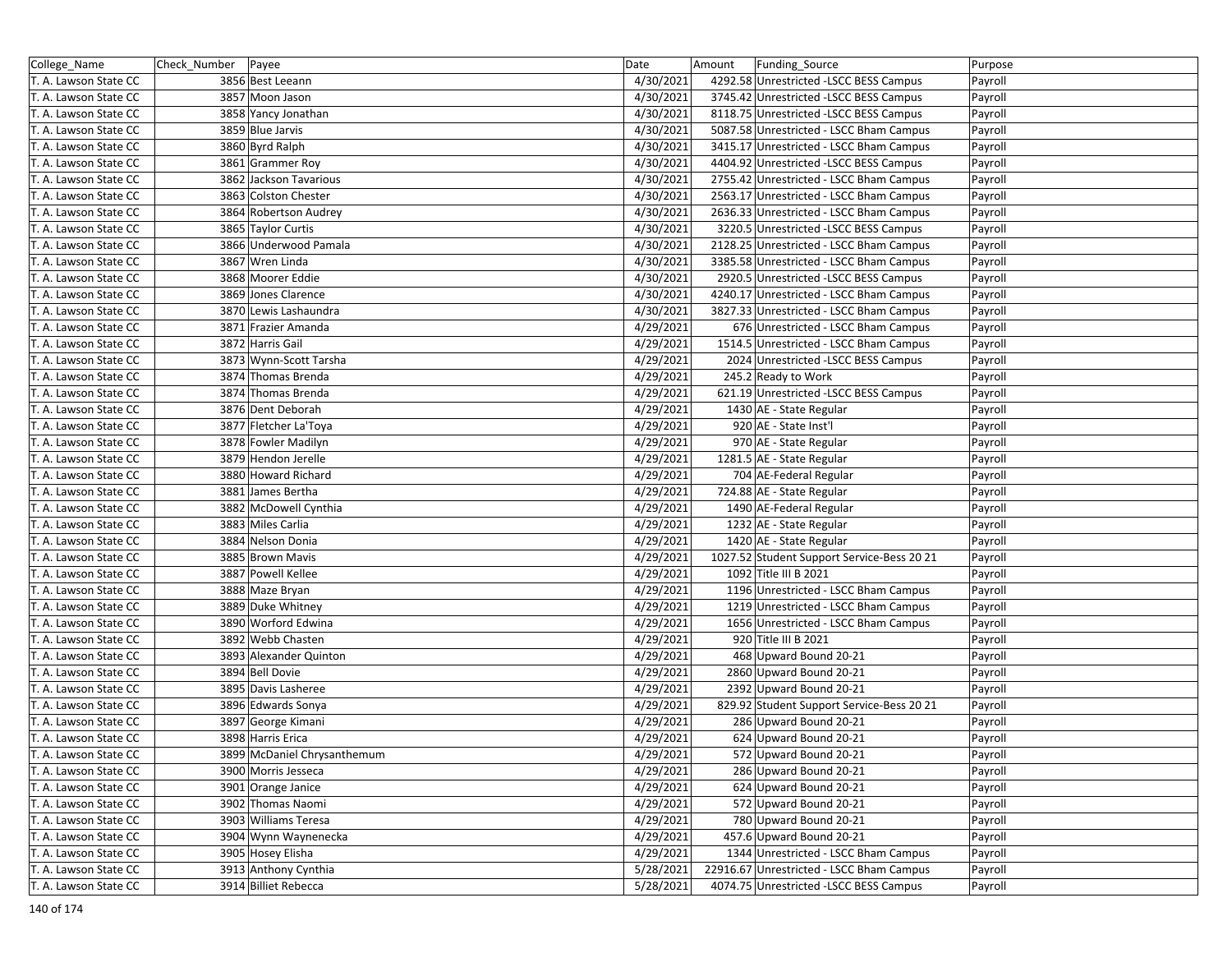| College_Name          | Check_Number   Payee |                         | Date      | Amount | Funding_Source                           | Purpose |
|-----------------------|----------------------|-------------------------|-----------|--------|------------------------------------------|---------|
| T. A. Lawson State CC |                      | 3915 Hall Rosiezier     | 5/28/2021 |        | 5477 Unrestricted - LSCC Bham Campus     | Payroll |
| T. A. Lawson State CC |                      | 3916 Olive Lisa         | 5/28/2021 |        | 4570 Unrestricted - LSCC Bham Campus     | Payroll |
| T. A. Lawson State CC |                      | 3917 Williams Vernona   | 5/28/2021 |        | 4652.5 Unrestricted - LSCC Bham Campus   | Payroll |
| T. A. Lawson State CC |                      | 3918 Crawford Bruce     | 5/28/2021 |        | 11911.09 Unrestricted - LSCC Bham Campus | Payroll |
| T. A. Lawson State CC |                      | 3919 McKenzie Kimberly  | 5/28/2021 |        | 4652.5 Unrestricted - LSCC Bham Campus   | Payroll |
| T. A. Lawson State CC |                      | 3920 Williams Roberta   | 5/28/2021 |        | 4570 Unrestricted - LSCC Bham Campus     | Payroll |
| T. A. Lawson State CC |                      | 3921 Christian Gala     | 5/28/2021 |        | 4074.75 Unrestricted - LSCC Bham Campus  | Payroll |
| T. A. Lawson State CC |                      | 3922 Crews Sharon       | 5/28/2021 |        | 11827.75 Unrestricted - LSCC Bham Campus | Payroll |
| T. A. Lawson State CC |                      | 3923 Agazie Kendralia   | 5/28/2021 |        | 1762.56 Unrestricted -LSCC BESS Campus   | Payroll |
| T. A. Lawson State CC |                      | 3924 Bizzell Deondra    | 5/28/2021 |        | 1762.56 Unrestricted -LSCC BESS Campus   | Payroll |
| T. A. Lawson State CC |                      | 3925 Bizzell Dorothy    | 5/28/2021 |        | 6385.5 Unrestricted - LSCC Bham Campus   | Payroll |
| T. A. Lawson State CC |                      | 3926 Canty Tawanna      | 5/28/2021 |        | 1762.56 Unrestricted -LSCC BESS Campus   | Payroll |
| T. A. Lawson State CC |                      | 3927 Clayton Jo Lynne   | 5/28/2021 |        | 6015.67 Unrestricted - LSCC Bham Campus  | Payroll |
| T. A. Lawson State CC |                      | 3928 Dougherty Sally    | 5/28/2021 |        | 1762.56 Unrestricted - LSCC Bham Campus  | Payroll |
| T. A. Lawson State CC |                      | 3929 Jackson Melva      | 5/28/2021 |        | 1077.12 Unrestricted - LSCC Bham Campus  | Payroll |
| T. A. Lawson State CC |                      | 3930 Johnson Catrena    | 5/28/2021 |        | 489.6 Unrestricted - LSCC Bham Campus    | Payroll |
| T. A. Lawson State CC |                      | 3931 Murphy Shannon     | 5/28/2021 |        | 3580.25 Unrestricted - LSCC Bham Campus  | Payroll |
| T. A. Lawson State CC |                      | 3932 Prince Renee       | 5/28/2021 |        | 1602.72 Unrestricted -LSCC BESS Campus   | Payroll |
| T. A. Lawson State CC |                      | 3933 Queen Sheria       | 5/28/2021 |        | 1602.72 Unrestricted - LSCC Bham Campus  | Payroll |
| T. A. Lawson State CC |                      | 3934 Rodgers Charmaine  | 5/28/2021 |        | 8020.89 Unrestricted - LSCC Bham Campus  | Payroll |
| T. A. Lawson State CC |                      | 3935 Stubbs Michelle    | 5/28/2021 |        | 1762.56 Unrestricted -LSCC BESS Campus   | Payroll |
| T. A. Lawson State CC |                      | 3936 Thomas Chandra     | 5/28/2021 |        | 1762.56 Unrestricted -LSCC BESS Campus   | Payroll |
| T. A. Lawson State CC |                      | 3937 Williamson Licia   | 5/28/2021 |        | 6991.44 Unrestricted -LSCC BESS Campus   | Payroll |
| T. A. Lawson State CC |                      | 3938 Lee Jakierra       | 5/28/2021 |        | 1175.04 Unrestricted -LSCC BESS Campus   | Payroll |
| T. A. Lawson State CC |                      | 3939 Ray-Connell Teresa | 5/28/2021 |        | 8914 Unrestricted -LSCC BESS Campus      | Payroll |
| T. A. Lawson State CC |                      | 3940 Timmons Michelle   | 5/28/2021 |        | 1682.64 Unrestricted -LSCC BESS Campus   | Payroll |
| T. A. Lawson State CC |                      | 3941 Catron Stephanie   | 5/28/2021 |        | 616 Unrestricted - LSCC Bham Campus      | Payroll |
| T. A. Lawson State CC |                      | 3942 Warner Kathleen    | 5/28/2021 |        | 6985.33 Unrestricted - LSCC Bham Campus  | Payroll |
| T. A. Lawson State CC |                      | 3943 Jackson Robert     | 5/28/2021 |        | 5676.56 Unrestricted - LSCC Bham Campus  | Payroll |
| T. A. Lawson State CC |                      | 3944 Burroughs Adrienne | 5/28/2021 |        | 4257.42 Unrestricted - LSCC BESS Campus  | Payroll |
| T. A. Lawson State CC |                      | 3945 Duke Juanita       | 5/28/2021 |        | 281.25 Unrestricted - LSCC Bham Campus   | Payroll |
| T. A. Lawson State CC |                      | 3945 Duke Juanita       | 5/28/2021 |        | 4997.08 Unrestricted -LSCC BESS Campus   | Payroll |
| T. A. Lawson State CC |                      | 3946 Hayes Shelby       | 5/28/2021 |        | 5089 Unrestricted -LSCC BESS Campus      | Payroll |
| T. A. Lawson State CC |                      | 3947 Mays Tamera        | 5/28/2021 |        | 5347.89 Unrestricted -LSCC BESS Campus   | Payroll |
| T. A. Lawson State CC |                      | 3948 Moyo Nomsa         | 5/28/2021 |        | 6662.78 Unrestricted -LSCC BESS Campus   | Payroll |
| T. A. Lawson State CC |                      | 3949 Swain Katrina      | 5/28/2021 |        | 6415.67 Unrestricted -LSCC BESS Campus   | Payroll |
| T. A. Lawson State CC |                      | 3950 Young Dorothy      | 5/28/2021 |        | 3580.25 Unrestricted - LSCC BESS Campus  | Payroll |
| T. A. Lawson State CC |                      | 3951 Derico Sherika     | 5/28/2021 |        | 9594 Unrestricted - LSCC Bham Campus     | Payroll |
| T. A. Lawson State CC |                      | 3952 Armbrester James   | 5/28/2021 |        | 7062.78 Unrestricted -LSCC BESS Campus   | Payroll |
| T. A. Lawson State CC |                      | 3953 Watkins Norris     | 5/28/2021 |        | 6907.89 Unrestricted - LSCC Bham Campus  | Payroll |
| T. A. Lawson State CC |                      | 3954 Bayles Doriane     | 5/28/2021 |        | 825 Unrestricted - LSCC Bham Campus      | Payroll |
| T. A. Lawson State CC |                      | 3955 Bester Karzetta    | 5/28/2021 |        | 412.5 Unrestricted - LSCC Bham Campus    | Payroll |
| T. A. Lawson State CC |                      | 3956 Coleman Tracey     | 5/28/2021 |        | 3085.58 Unrestricted - LSCC Bham Campus  | Payroll |
| T. A. Lawson State CC |                      | 3957 Davis Sandra       | 5/28/2021 |        | 687.5 Unrestricted - LSCC Bham Campus    | Payroll |
| T. A. Lawson State CC |                      | 3958 Elders Ronald      | 5/28/2021 |        | 825 Unrestricted - LSCC Bham Campus      | Payroll |
| T. A. Lawson State CC |                      | 3959 Foy Michelle       | 5/28/2021 |        | 3002.5 Unrestricted - LSCC Bham Campus   | Payroll |
| T. A. Lawson State CC |                      | 3960 Gardner Yolande    | 5/28/2021 |        | 1237.5 Unrestricted - LSCC Bham Campus   | Payroll |
| T. A. Lawson State CC |                      | 3961 Green Rebecca      | 5/28/2021 |        | 562.5 Unrestricted - LSCC Bham Campus    | Payroll |
| T. A. Lawson State CC |                      | 3962 Holmes Tamika      | 5/28/2021 |        | 825 Unrestricted - LSCC Bham Campus      | Payroll |
| T. A. Lawson State CC |                      | 3963 Johnson Brenda     | 5/28/2021 |        | 937.5 Unrestricted - LSCC Bham Campus    | Payroll |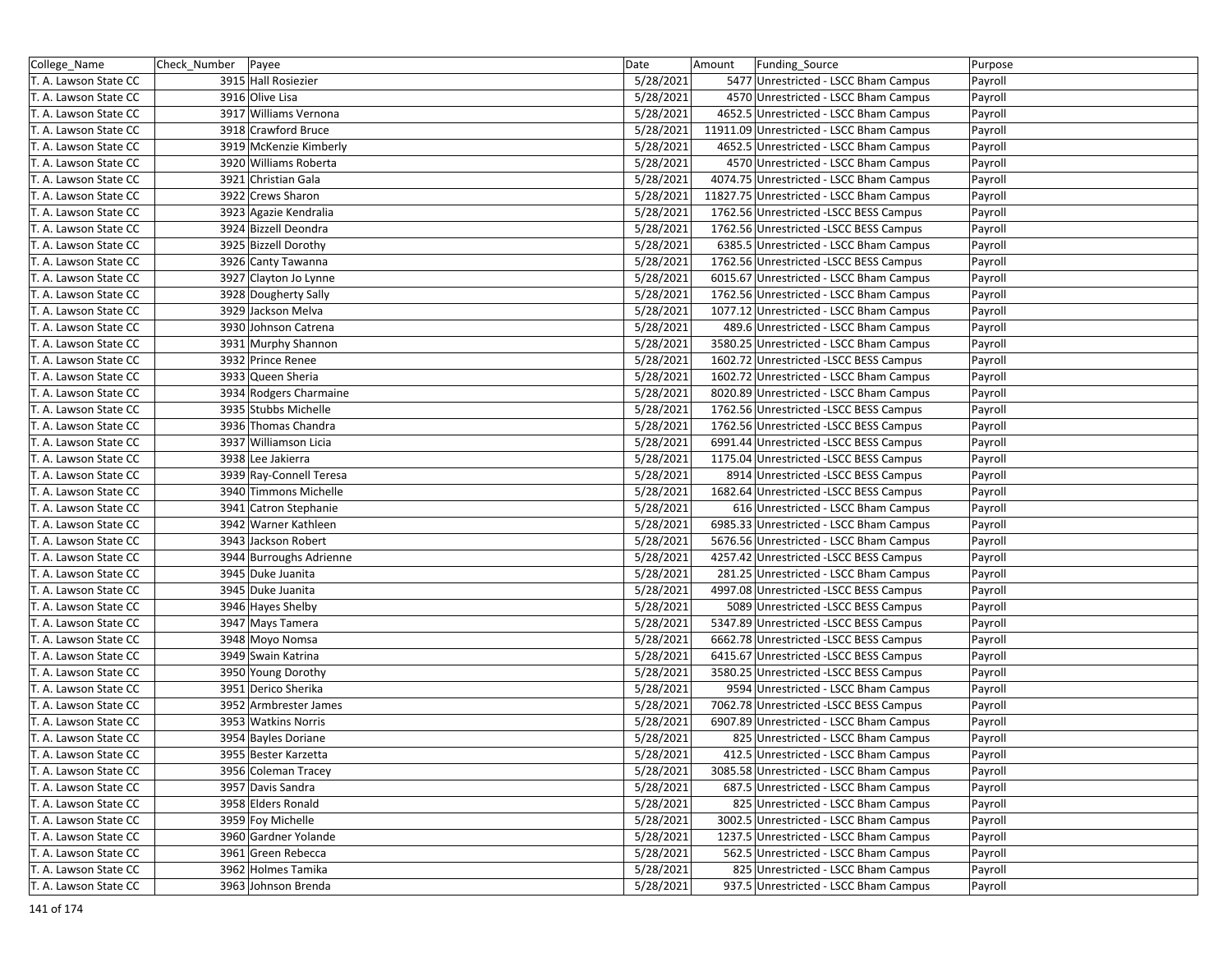| College_Name          | Check_Number | Payee                       | Date      | Amount | Funding_Source                          | Purpose |
|-----------------------|--------------|-----------------------------|-----------|--------|-----------------------------------------|---------|
| T. A. Lawson State CC |              | 3964 Johnson Clinton        | 5/28/2021 |        | 825 Unrestricted - LSCC Bham Campus     | Payroll |
| T. A. Lawson State CC |              | 3965 Johnson Kathi          | 5/28/2021 |        | 412.5 Unrestricted - LSCC Bham Campus   | Payroll |
| T. A. Lawson State CC |              | 3966 Lavender Bridget       | 5/28/2021 |        | 1237.5 Unrestricted - LSCC Bham Campus  | Payroll |
| T. A. Lawson State CC |              | 3967 Malone Betty           | 5/28/2021 |        | 825 Unrestricted - LSCC Bham Campus     | Payroll |
| T. A. Lawson State CC |              | 3968 Shaddix Scott          | 5/28/2021 |        | 1250 Unrestricted -LSCC BESS Campus     | Payroll |
| T. A. Lawson State CC |              | 3969 Thompson Tiana         | 5/28/2021 |        | 1237.5 Unrestricted - LSCC Bham Campus  | Payroll |
| T. A. Lawson State CC |              | 3970 Wormley-Davis Adrienne | 5/28/2021 |        | 937.5 Unrestricted - LSCC Bham Campus   | Payroll |
| T. A. Lawson State CC |              | 3971 Kelley Michael         | 5/28/2021 |        | 7159.11 Unrestricted -LSCC BESS Campus  | Payroll |
| T. A. Lawson State CC |              | 3972 Denson Sherlita        | 5/28/2021 |        | 825 Unrestricted - LSCC Bham Campus     | Payroll |
| T. A. Lawson State CC |              | 3972 Denson Sherlita        | 5/28/2021 |        | 5335.58 Unrestricted -LSCC BESS Campus  | Payroll |
| T. A. Lawson State CC |              | 3973 Henry Stephanie        | 5/28/2021 |        | 6995.83 Unrestricted -LSCC BESS Campus  | Payroll |
| T. A. Lawson State CC |              | 3974 Milton Alice           | 5/28/2021 |        | 9755.42 Unrestricted - LSCC Bham Campus | Payroll |
| T. A. Lawson State CC |              | 3976 Davidson William       | 5/28/2021 |        | 825 Unrestricted - LSCC Bham Campus     | Payroll |
| T. A. Lawson State CC |              | 3977 Morgan Melissa         | 5/28/2021 |        | 825 Unrestricted - LSCC Bham Campus     | Payroll |
| T. A. Lawson State CC |              | 3978 Olive Kayla            | 5/28/2021 |        | 412.5 Unrestricted - LSCC Bham Campus   | Payroll |
| T. A. Lawson State CC |              | 3979 Kuhny Frank            | 5/28/2021 |        | 1500 Unrestricted - LSCC Bham Campus    | Payroll |
| T. A. Lawson State CC |              | 3980 Shelton Bessie         | 5/28/2021 |        | 412.5 Unrestricted - LSCC Bham Campus   | Payroll |
| T. A. Lawson State CC |              | 3981 Greer Michael          | 5/28/2021 |        | 825 Unrestricted -LSCC BESS Campus      | Payroll |
| T. A. Lawson State CC |              | 3982 Duncan Rebecca         | 5/28/2021 |        | 6148.08 Unrestricted -LSCC BESS Campus  | Payroll |
| T. A. Lawson State CC |              | 3983 Carter Curtis          | 5/28/2021 |        | 6666 Unrestricted - LSCC Bham Campus    | Payroll |
| T. A. Lawson State CC |              | 3984 Finley Kelly           | 5/28/2021 |        | 2920 Unrestricted - LSCC Bham Campus    | Payroll |
| T. A. Lawson State CC |              | 3985 Gibbs James            | 5/28/2021 |        | 843.75 Unrestricted - LSCC Bham Campus  | Payroll |
| T. A. Lawson State CC |              | 3986 Martin Cris            | 5/28/2021 |        | 1125 Unrestricted - LSCC Bham Campus    | Payroll |
| T. A. Lawson State CC |              | 3987 Rice Carlton           | 5/28/2021 |        | 6329 Unrestricted - LSCC Bham Campus    | Payroll |
| T. A. Lawson State CC |              | 3988 Agee Eric              | 5/28/2021 |        | 7517.22 Unrestricted - LSCC Bham Campus | Payroll |
| T. A. Lawson State CC |              | 3989 Frederick Tiffany      | 5/28/2021 |        | 2777.78 Unrestricted - LSCC Bham Campus | Payroll |
| T. A. Lawson State CC |              | 3990 Jefferson Jonathan     | 5/28/2021 |        | 1895.83 Unrestricted - LSCC Bham Campus | Payroll |
| T. A. Lawson State CC |              | 3991 Lewis Garrett          | 5/28/2021 |        | 4380.75 Unrestricted - LSCC Bham Campus | Payroll |
| T. A. Lawson State CC |              | 3992 Nix Logan              | 5/28/2021 |        | 1587.3 Unrestricted - LSCC Bham Campus  | Payroll |
| T. A. Lawson State CC |              | 3993 Sadler Thomas          | 5/28/2021 |        | 1666.67 Unrestricted - LSCC Bham Campus | Payroll |
| T. A. Lawson State CC |              | 3994 Wiley Aubrey           | 5/28/2021 |        | 3992.58 Unrestricted - LSCC Bham Campus | Payroll |
| T. A. Lawson State CC |              | 3995 Wilson Nancy           | 5/28/2021 |        | 8602.83 Unrestricted - LSCC BESS Campus | Payroll |
| T. A. Lawson State CC |              | 3996 Gwin Bethany           | 5/28/2021 |        | 5907.42 Unrestricted - LSCC Bham Campus | Payroll |
| T. A. Lawson State CC |              | 3997 Bush Allison           | 5/28/2021 |        | 3549.25 Unrestricted -LSCC BESS Campus  | Payroll |
| T. A. Lawson State CC |              | 3998 Wade Henry             | 5/28/2021 |        | 5335.58 Unrestricted -LSCC BESS Campus  | Payroll |
| T. A. Lawson State CC |              | 3999 Sanders Hoyt           | 5/28/2021 |        | 4719.17 Unrestricted - LSCC Bham Campus | Payroll |
| T. A. Lawson State CC |              | 4000 Raymond Charles        | 5/28/2021 |        | 6665.75 Unrestricted -LSCC BESS Campus  | Payroll |
| T. A. Lawson State CC |              | 4001 Burnett Justin         | 5/28/2021 |        | 5130.33 Unrestricted -LSCC BESS Campus  | Payroll |
| T. A. Lawson State CC |              | 4002 Allen Barry            | 5/28/2021 |        | 5061 Unrestricted -LSCC BESS Campus     | Payroll |
| T. A. Lawson State CC |              | 4003 Willingham Mary        | 5/28/2021 |        | 3366.72 Unrestricted -LSCC BESS Campus  | Payroll |
| T. A. Lawson State CC |              | 4004 Jenkins Charlene       | 5/28/2021 |        | 7996.5 Unrestricted -LSCC BESS Campus   | Payroll |
| T. A. Lawson State CC |              | 4005 Gray James             | 5/28/2021 |        | 4876 ARC Grant Part 2                   | Payroll |
| T. A. Lawson State CC |              | 4006 Hobbs Tommy            | 5/28/2021 |        | 7634.83 Unrestricted -LSCC BESS Campus  | Payroll |
| T. A. Lawson State CC |              | 4007 Green Kirsten          | 5/28/2021 |        | 4380.75 Unrestricted - LSCC Bham Campus | Payroll |
| T. A. Lawson State CC |              | 4008 Brackett Kerry         | 5/28/2021 |        | 1650 Unrestricted -LSCC BESS Campus     | Payroll |
| T. A. Lawson State CC |              | 4009 Higginbotham Harold    | 5/28/2021 |        | 6142.5 Unrestricted - LSCC Bham Campus  | Payroll |
| T. A. Lawson State CC |              | 4010 Johnson Sarah          | 5/28/2021 |        | 1012.5 Unrestricted - LSCC Bham Campus  | Payroll |
| T. A. Lawson State CC |              | 4011 King Kelvin            | 5/28/2021 |        | 9907.11 Unrestricted - LSCC Bham Campus | Payroll |
| T. A. Lawson State CC |              | 4012 Lucas Donna            | 5/28/2021 |        | 137.5 Unrestricted -LSCC BESS Campus    | Payroll |
| T. A. Lawson State CC |              | 4013 Masimasi Vyavuka       | 5/28/2021 |        | 7555.78 Unrestricted - LSCC Bham Campus | Payroll |
|                       |              |                             |           |        |                                         |         |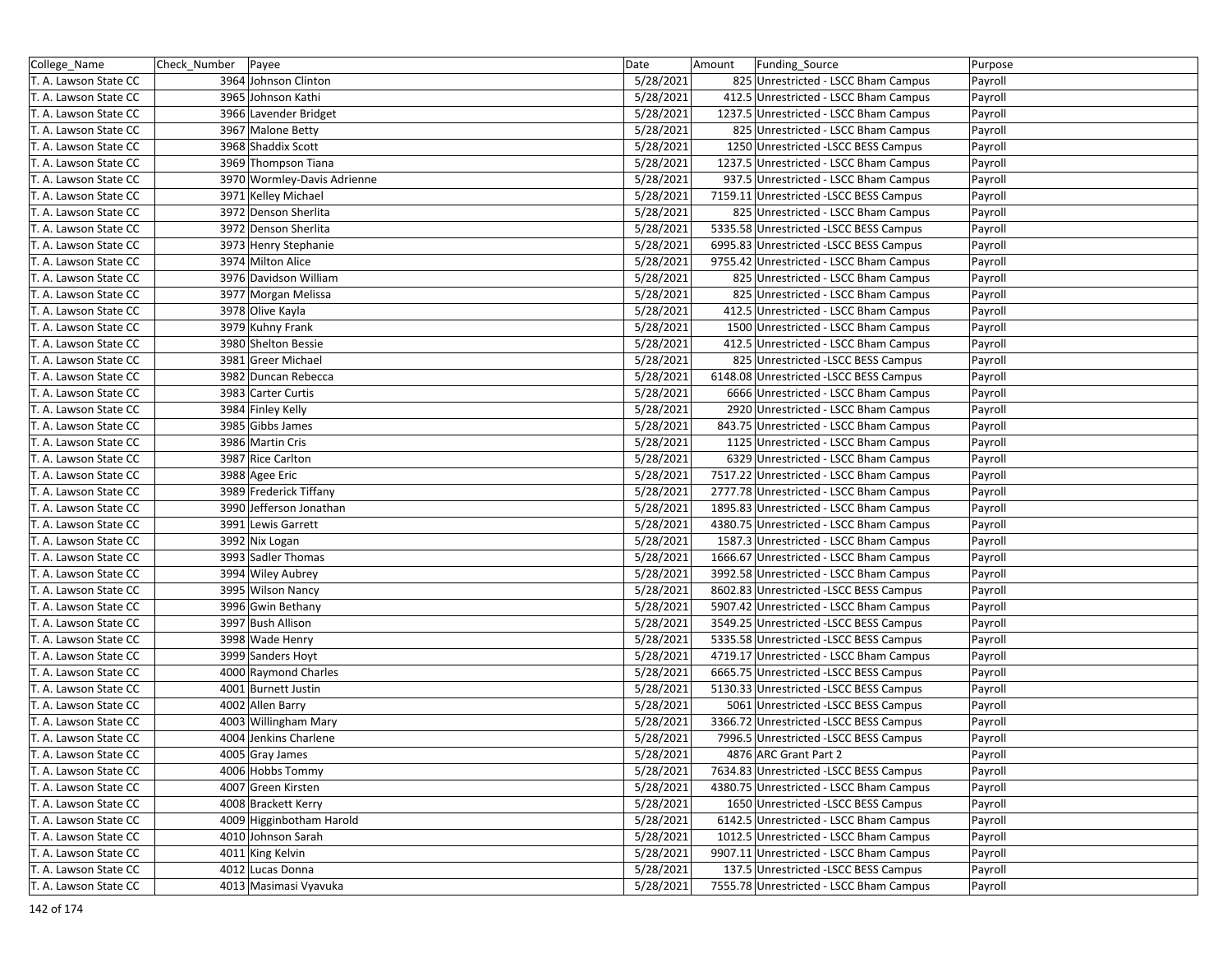| College_Name          | Check Number   Payee |                       | Date      | Amount | Funding_Source                          | Purpose |
|-----------------------|----------------------|-----------------------|-----------|--------|-----------------------------------------|---------|
| T. A. Lawson State CC |                      | 4014 Monti Stephen    | 5/28/2021 |        | 6640.67 Unrestricted - LSCC Bham Campus | Payroll |
| T. A. Lawson State CC |                      | 4015 Peoples Tineka   | 5/28/2021 |        | 825 Unrestricted - LSCC Bham Campus     | Payroll |
| T. A. Lawson State CC |                      | 4016 Swanberg Ann     | 5/28/2021 |        | 6015.67 Unrestricted -LSCC BESS Campus  | Payroll |
| T. A. Lawson State CC |                      | 4017 Branch Rhonda    | 5/28/2021 |        | 8020.89 Unrestricted - LSCC Bham Campus | Payroll |
| T. A. Lawson State CC |                      | 4018 Johnson Victoria | 5/28/2021 |        | 1650 Unrestricted - LSCC Bham Campus    | Payroll |
| T. A. Lawson State CC |                      | 4019 Moore Sarah      | 5/28/2021 |        | 412.5 Unrestricted - LSCC Bham Campus   | Payroll |
| T. A. Lawson State CC |                      | 4020 Parsons Rex      | 5/28/2021 |        | 1237.5 Unrestricted - LSCC Bham Campus  | Payroll |
| T. A. Lawson State CC |                      | 4021 Scott Shervanae  | 5/28/2021 |        | 825 Unrestricted - LSCC Bham Campus     | Payroll |
| T. A. Lawson State CC |                      | 4022 Wilson Gregory   | 5/28/2021 |        | 1237.5 Unrestricted - LSCC Bham Campus  | Payroll |
| T. A. Lawson State CC |                      | 4023 Barrino Antonio  | 5/28/2021 |        | 412.5 Unrestricted - LSCC Bham Campus   | Payroll |
| T. A. Lawson State CC |                      | 4024 Howard Eva       | 5/28/2021 |        | 1937.5 Unrestricted - LSCC Bham Campus  | Payroll |
| T. A. Lawson State CC |                      | 4025 Woods Arlene     | 5/28/2021 |        | 1875 Unrestricted - LSCC Bham Campus    | Payroll |
| T. A. Lawson State CC |                      | 4026 Datcher Korliss  | 5/28/2021 |        | 825 Unrestricted - LSCC Bham Campus     | Payroll |
| T. A. Lawson State CC |                      | 4027 Howard Toya      | 5/28/2021 |        | 6501.56 Unrestricted -LSCC BESS Campus  | Payroll |
| T. A. Lawson State CC |                      | 4028 Morris Carlos    | 5/28/2021 |        | 5822.08 Unrestricted - LSCC Bham Campus | Payroll |
| T. A. Lawson State CC |                      | 4029 Pegues Michele   | 5/28/2021 |        | 825 Unrestricted - LSCC Bham Campus     | Payroll |
| T. A. Lawson State CC |                      | 4030 Roper Twaunta    | 5/28/2021 |        | 412.5 Unrestricted - LSCC Bham Campus   | Payroll |
| T. A. Lawson State CC |                      | 4031 Tubbs Venita     | 5/28/2021 |        | 8712.78 Unrestricted - LSCC Bham Campus | Payroll |
| T. A. Lawson State CC |                      | 4032 Walker Brenda    | 5/28/2021 |        | 825 Unrestricted - LSCC Bham Campus     | Payroll |
| T. A. Lawson State CC |                      | 4033 Willis Arnetta   | 5/28/2021 |        | 825 Unrestricted - LSCC Bham Campus     | Payroll |
| T. A. Lawson State CC |                      | 4034 Morgan Rachel    | 5/28/2021 |        | 4750.58 Unrestricted - LSCC Bham Campus | Payroll |
| T. A. Lawson State CC |                      | 4035 Perdue Joshua    | 5/28/2021 |        | 825 Unrestricted - LSCC Bham Campus     | Payroll |
| T. A. Lawson State CC |                      | 4036 Cartwell Zina    | 5/28/2021 |        | 1237.5 Unrestricted - LSCC Bham Campus  | Payroll |
| T. A. Lawson State CC |                      | 4037 Landers James    | 5/28/2021 |        | 7655.33 Unrestricted - LSCC Bham Campus | Payroll |
| T. A. Lawson State CC |                      | 4038 McLain Kyle      | 5/28/2021 |        | 1237.5 Unrestricted - LSCC Bham Campus  | Payroll |
| T. A. Lawson State CC |                      | 4039 West Matthew     | 5/28/2021 |        | 6952.78 Unrestricted - LSCC Bham Campus | Payroll |
| T. A. Lawson State CC |                      | 4040 Wyatt Likita     | 5/28/2021 |        | 1650 Unrestricted - LSCC Bham Campus    | Payroll |
| T. A. Lawson State CC |                      | 4041 Dortch Marlon    | 5/28/2021 |        | 412.5 Unrestricted - LSCC Bham Campus   | Payroll |
| T. A. Lawson State CC |                      | 4042 Morgan Qunnice   | 5/28/2021 |        | 825 Unrestricted - LSCC Bham Campus     | Payroll |
| T. A. Lawson State CC |                      | 4043 Rembert Marcus   | 5/28/2021 |        | 825 Unrestricted - LSCC Bham Campus     | Payroll |
| T. A. Lawson State CC |                      | 4044 Rogers Natasha   | 5/28/2021 |        | 412.5 Unrestricted - LSCC Bham Campus   | Payroll |
| T. A. Lawson State CC |                      | 4045 Wilson Melanie   | 5/28/2021 |        | 6830.33 Unrestricted - LSCC Bham Campus | Payroll |
| T. A. Lawson State CC |                      | 4046 Guy Ann          | 5/28/2021 |        | 7778.58 Unrestricted - LSCC Bham Campus | Payroll |
| T. A. Lawson State CC |                      | 4047 Chandler Malysa  | 5/28/2021 |        | 1100 Unrestricted - LSCC Bham Campus    | Payroll |
| T. A. Lawson State CC |                      | 4048 Chapatwala Kirit | 5/28/2021 |        | 1800 Unrestricted - LSCC Bham Campus    | Payroll |
| T. A. Lawson State CC |                      | 4049 Ellison Mary     | 5/28/2021 |        | 1200 Unrestricted -LSCC BESS Campus     | Payroll |
| T. A. Lawson State CC |                      | 4049 Ellison Mary     | 5/28/2021 |        | 8020.89 Unrestricted - LSCC Bham Campus | Payroll |
| T. A. Lawson State CC |                      | 4050 Flournoy Nikaela | 5/28/2021 |        | 1050 Unrestricted - LSCC Bham Campus    | Payroll |
| T. A. Lawson State CC |                      | 4051 Gilbert Wynell   | 5/28/2021 |        | 7984.11 Unrestricted - LSCC Bham Campus | Payroll |
| T. A. Lawson State CC |                      | 4052 Harbin Andrew    | 5/28/2021 |        | 1100 Unrestricted - LSCC Bham Campus    | Payroll |
| T. A. Lawson State CC |                      | 4053 Hare Trinity     | 5/28/2021 |        | 900 Unrestricted -LSCC BESS Campus      | Payroll |
| T. A. Lawson State CC |                      | 4053 Hare Trinity     | 5/28/2021 |        | 1200 Unrestricted - LSCC Bham Campus    | Payroll |
| T. A. Lawson State CC |                      | 4054 Kellogg Laurie   | 5/28/2021 |        | 1200 Unrestricted - LSCC Bham Campus    | Payroll |
| T. A. Lawson State CC |                      | 4055 Lomax Lillie     | 5/28/2021 |        | 600 Unrestricted - LSCC Bham Campus     | Payroll |
| T. A. Lawson State CC |                      | 4056 Lopatina Nadejda | 5/28/2021 |        | 7527.78 Unrestricted - LSCC Bham Campus | Payroll |
| T. A. Lawson State CC |                      | 4057 Royster Tamara   | 5/28/2021 |        | 1100 Unrestricted - LSCC Bham Campus    | Payroll |
| T. A. Lawson State CC |                      | 4058 Stewart Jeffery  | 5/28/2021 |        | 1650 Unrestricted - LSCC Bham Campus    | Payroll |
| T. A. Lawson State CC |                      | 4059 Sumler Chassidy  | 5/28/2021 |        | 1100 Unrestricted - LSCC Bham Campus    | Payroll |
| T. A. Lawson State CC |                      | 4060 Wilson Tracey    | 5/28/2021 |        | 1800 Unrestricted -LSCC BESS Campus     | Payroll |
| T. A. Lawson State CC |                      | 4060 Wilson Tracey    | 5/28/2021 |        | 6785.5 Unrestricted - LSCC Bham Campus  | Payroll |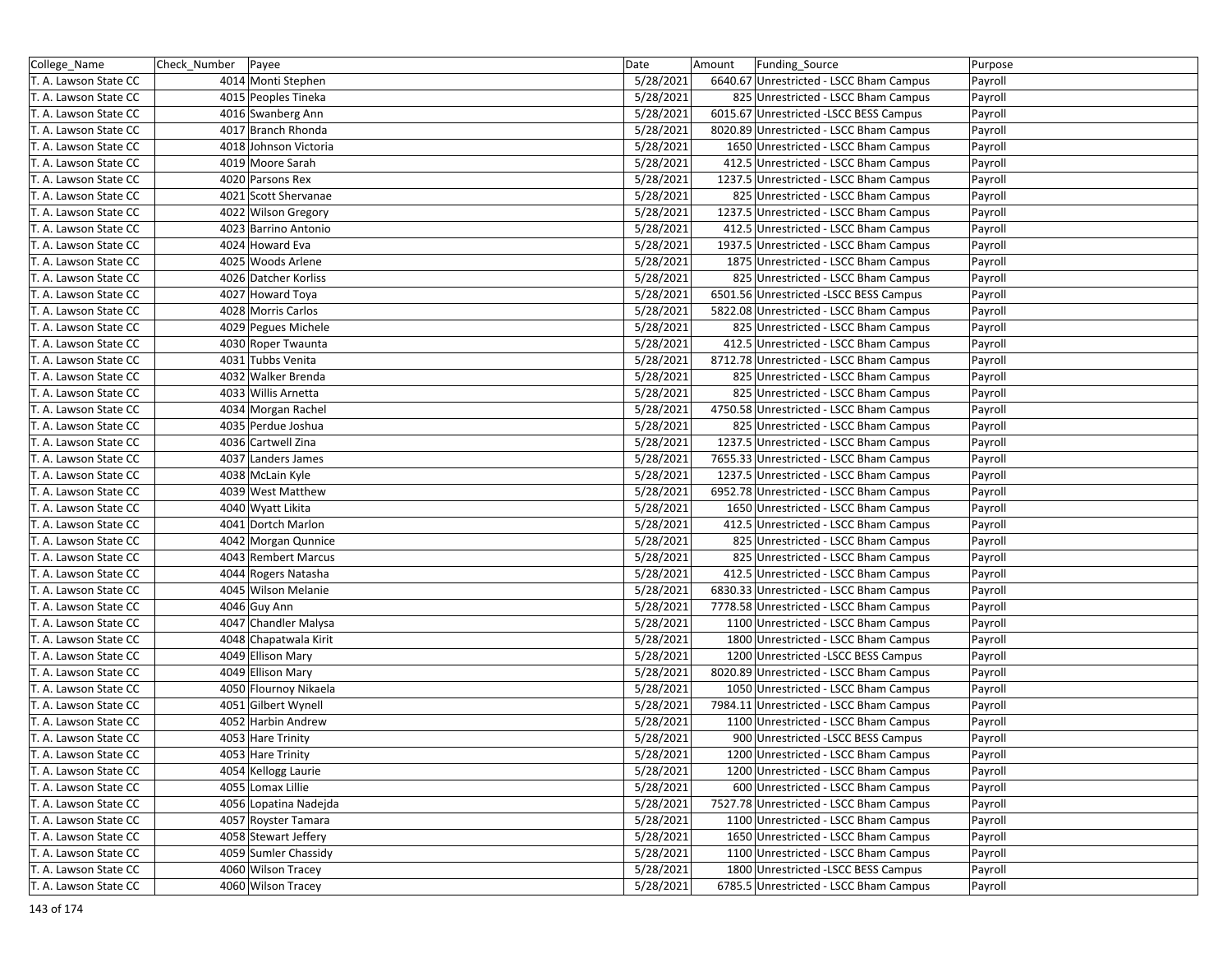| College_Name          | Check_Number | Payee                    | Date      | Amount | Funding_Source                           | Purpose |
|-----------------------|--------------|--------------------------|-----------|--------|------------------------------------------|---------|
| T. A. Lawson State CC |              | 4061 Cowart-Brown Emily  | 5/28/2021 |        | 1100 Unrestricted - LSCC Bham Campus     | Payroll |
| T. A. Lawson State CC |              | 4062 Sullen Christopher  | 5/28/2021 |        | 1100 Unrestricted - LSCC Bham Campus     | Payroll |
| T. A. Lawson State CC |              | 4063 Holloway Weymon     | 5/28/2021 |        | 3000 Multi Fed-GA-AL LSAMP (NSF)         | Payroll |
| T. A. Lawson State CC |              | 4063 Holloway Weymon     | 5/28/2021 |        | 6784.11 Unrestricted -LSCC BESS Campus   | Payroll |
| T. A. Lawson State CC |              | 4064 Jaber Reem          | 5/28/2021 |        | 1650 Unrestricted - LSCC Bham Campus     | Payroll |
| T. A. Lawson State CC |              | 4065 Jaraysi Naila       | 5/28/2021 |        | 4807.42 Unrestricted - LSCC Bham Campus  | Payroll |
| T. A. Lawson State CC |              | 4066 Martin Darlene      | 5/28/2021 |        | 8157.11 Unrestricted - LSCC Bham Campus  | Payroll |
| T. A. Lawson State CC |              | 4067 Monroe Jeanette     | 5/28/2021 |        | 900 Unrestricted - LSCC Bham Campus      | Payroll |
| T. A. Lawson State CC |              | 4068 Thomas La'Tasha     | 5/28/2021 |        | 2281.25 Unrestricted - LSCC Bham Campus  | Payroll |
| T. A. Lawson State CC |              | 4069 Thomas Shawanda     | 5/28/2021 |        | 2708.33 Unrestricted -LSCC BESS Campus   | Payroll |
| T. A. Lawson State CC |              | 4069 Thomas Shawanda     | 5/28/2021 |        | 3387.5 Multi Fed- HBCU 2PI STEM E3 NSF   | Payroll |
| T. A. Lawson State CC |              | 4070 Broaden April       | 5/28/2021 |        | 1100 Unrestricted - LSCC Bham Campus     | Payroll |
| T. A. Lawson State CC |              | 4071 Bryant William      | 5/28/2021 |        | 900 Unrestricted -LSCC BESS Campus       | Payroll |
| T. A. Lawson State CC |              | 4072 Appling Edna        | 5/28/2021 |        | 5064.33 AE - State Regular               | Payroll |
| T. A. Lawson State CC |              | 4073 Billingsley Tunisia | 5/28/2021 |        | 2309.58 AE - State Regular               | Payroll |
| T. A. Lawson State CC |              | 4074 Ekundayo Gwendolyn  | 5/28/2021 |        | 5838.58 AE-Federal Regular               | Payroll |
| T. A. Lawson State CC |              | 4075 Graves Willie       | 5/28/2021 |        | 1308.04 Unrestricted - LSCC Bham Campus  | Payroll |
| T. A. Lawson State CC |              | 4075 Graves Willie       | 5/28/2021 |        | 5232.18 AE - State Regular               | Payroll |
| T. A. Lawson State CC |              | 4076 Lee Ricky           | 5/28/2021 |        | 3479.24 AE - State Regular               | Payroll |
| T. A. Lawson State CC |              | 4076 Lee Ricky           | 5/28/2021 |        | 3479.25 Unrestricted - LSCC Bham Campus  | Payroll |
| T. A. Lawson State CC |              | 4077 Nix Alcedra         | 5/28/2021 |        | 2163.33 AE - State Regular               | Payroll |
| T. A. Lawson State CC |              | 4078 Rayfield Mary       | 5/28/2021 |        | 3415.17 AE-Federal Regular               | Payroll |
| T. A. Lawson State CC |              | 4079 White Charlette     | 5/28/2021 |        | 4899.25 AE-Federal Regular               | Payroll |
| T. A. Lawson State CC |              | 4080 Brazzill James      | 5/28/2021 |        | 1512.5 Unrestricted - LSCC Bham Campus   | Payroll |
| T. A. Lawson State CC |              | 4081 Lewis Aisha         | 5/28/2021 |        | 7846.61 Unrestricted - LSCC Bham Campus  | Payroll |
| T. A. Lawson State CC |              | 4082 Martin Cicely       | 5/28/2021 |        | 2252 Student Support Service-Bess 20 21  | Payroll |
| T. A. Lawson State CC |              | 4082 Martin Cicely       | 5/28/2021 |        | 2664.5 Unrestricted -LSCC BESS Campus    | Payroll |
| T. A. Lawson State CC |              | 4083 Spencer Marilyn     | 5/28/2021 |        | 550 Unrestricted - LSCC Bham Campus      | Payroll |
| T. A. Lawson State CC |              | 4084 Stallworth Emmit    | 5/28/2021 |        | 5882.78 Unrestricted -LSCC BESS Campus   | Payroll |
| T. A. Lawson State CC |              | 4085 Burden Cedric       | 5/28/2021 |        | 8741.49 Unrestricted - LSCC Bham Campus  | Payroll |
| T. A. Lawson State CC |              | 4086 French Joyce        | 5/28/2021 |        | 687.5 Unrestricted - LSCC Bham Campus    | Payroll |
| T. A. Lawson State CC |              | 4087 Hall Sandra         | 5/28/2021 |        | 4997.08 Unrestricted -LSCC BESS Campus   | Payroll |
| T. A. Lawson State CC |              | 4088 Millender Shelly    | 5/28/2021 |        | 7762.56 Title III B 2021                 | Payroll |
| T. A. Lawson State CC |              | 4089 Harbour Clayton     | 5/28/2021 |        | 5089 Unrestricted -LSCC BESS Campus      | Payroll |
| T. A. Lawson State CC |              | 4090 Moore Brian         | 5/28/2021 |        | 6334.11 Unrestricted -LSCC BESS Campus   | Payroll |
| T. A. Lawson State CC |              | 4091 Rayford Jeffrey     | 5/28/2021 |        | 5444.22 Unrestricted -LSCC BESS Campus   | Payroll |
| T. A. Lawson State CC |              | 4092 Berry James         | 5/28/2021 |        | 6334.11 Unrestricted -LSCC BESS Campus   | Payroll |
| T. A. Lawson State CC |              | 4093 Gatson Alga         | 5/28/2021 |        | 4997.08 Unrestricted - LSCC Bham Campus  | Payroll |
| T. A. Lawson State CC |              | 4094 Rowe Darryl         | 5/28/2021 |        | 4658.67 Unrestricted - LSCC Bham Campus  | Payroll |
| T. A. Lawson State CC |              | 4095 Halbert Alan        | 5/28/2021 |        | 4412.08 Unrestricted -LSCC BESS Campus   | Payroll |
| T. A. Lawson State CC |              | 4096 Harris John         | 5/28/2021 |        | 5695.08 Unrestricted -LSCC BESS Campus   | Payroll |
| T. A. Lawson State CC |              | 4097 Wilkerson Pier      | 5/28/2021 |        | 5735.58 Unrestricted - LSCC Bham Campus  | Payroll |
| T. A. Lawson State CC |              | 4098 Williams Roosevelt  | 5/28/2021 |        | 4905.17 Unrestricted - LSCC BESS Campus  | Payroll |
| T. A. Lawson State CC |              | 4099 Elliott Adam        | 5/28/2021 |        | 4612.08 Title III B 2021                 | Payroll |
| T. A. Lawson State CC |              | 4100 Rinsky Laura        | 5/28/2021 |        | 4750.58 Unrestricted - LSCC Bham Campus  | Payroll |
| T. A. Lawson State CC |              | 4101 Lyles Henry         | 5/28/2021 |        | 4165.67 Unrestricted -LSCC BESS Campus   | Payroll |
| T. A. Lawson State CC |              | 4102 Latham Michael      | 5/28/2021 |        | 4567.89 Unrestricted - LSCC Bham Campus  | Payroll |
| T. A. Lawson State CC |              | 4103 Gunter Robert       | 5/28/2021 |        | 10691.92 Unrestricted - LSCC Bham Campus | Payroll |
| T. A. Lawson State CC |              | 4104 Jackson Wanda       | 5/28/2021 |        | 3167.5 Unrestricted - LSCC Bham Campus   | Payroll |
| T. A. Lawson State CC |              | 4105 Lamb Allen          | 5/28/2021 |        | 5389.78 Unrestricted -LSCC BESS Campus   | Payroll |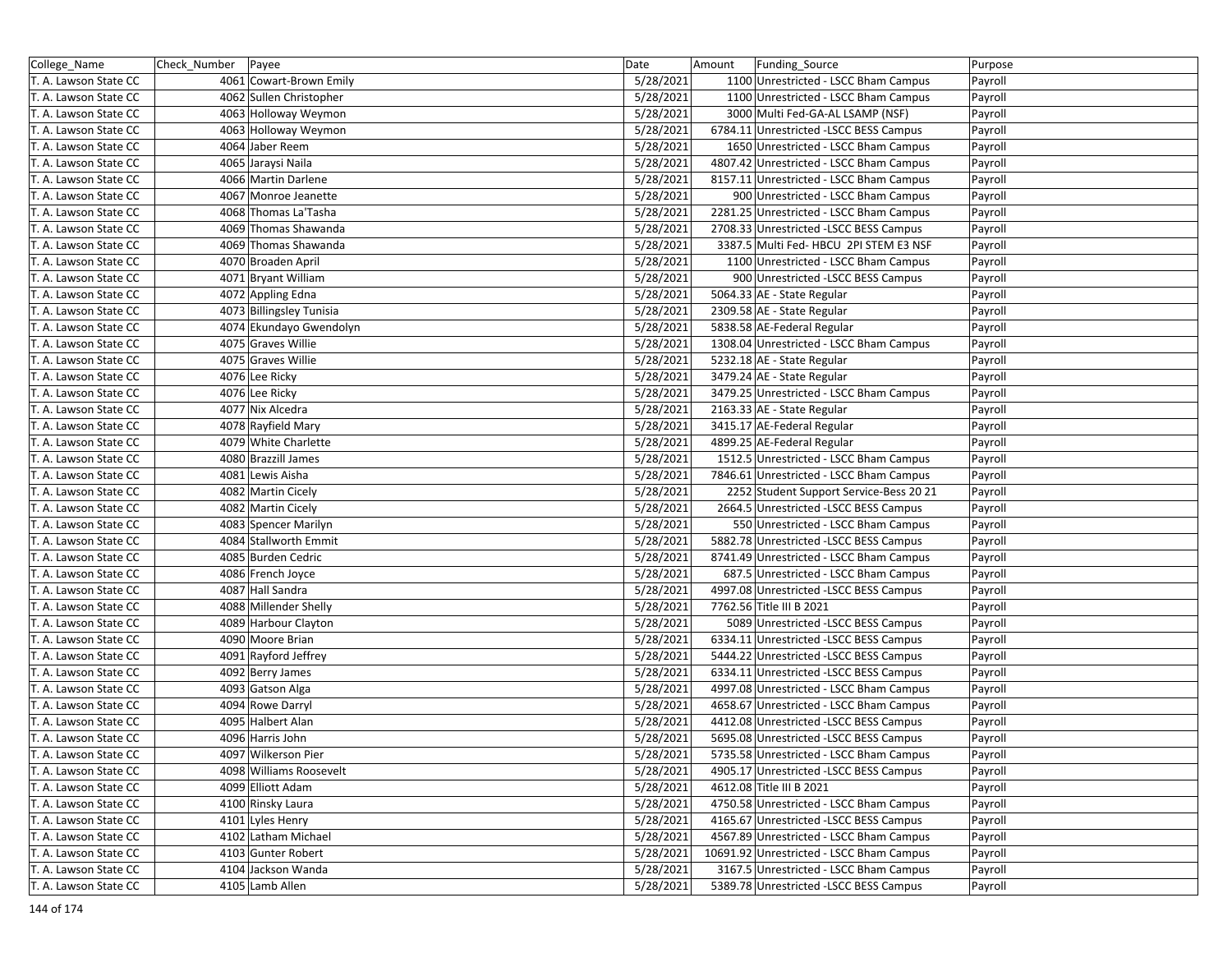| College_Name          | Check_Number Payee |                             | Date      | Funding_Source<br>Amount                 | Purpose |
|-----------------------|--------------------|-----------------------------|-----------|------------------------------------------|---------|
| T. A. Lawson State CC |                    | 4106 Lybrand William        | 5/28/2021 | 5882.78 Unrestricted -LSCC BESS Campus   | Payroll |
| T. A. Lawson State CC |                    | 4107 Berryman Thomas        | 5/28/2021 | 8007.11 Unrestricted -LSCC BESS Campus   | Payroll |
| T. A. Lawson State CC |                    | 4108 Bennett Carolyn        | 5/28/2021 | 3992.58 Unrestricted - LSCC Bham Campus  | Payroll |
| T. A. Lawson State CC |                    | 4109 Davis Sherri           | 5/28/2021 | 1718.77 Unrestricted - LSCC Bham Campus  | Payroll |
| T. A. Lawson State CC |                    | 4109 Davis Sherri           | 5/28/2021 | 9739.74 Title III B 2021                 | Payroll |
| T. A. Lawson State CC |                    | 4110 Smith Kamille          | 5/28/2021 | 3415.17 Unrestricted -LSCC BESS Campus   | Payroll |
| T. A. Lawson State CC |                    | 4111 Billups Marcus         | 5/28/2021 | 4614.58 Title III B 2021                 | Payroll |
| T. A. Lawson State CC |                    | 4112 Mankowich James        | 5/28/2021 | 1374.27 Unrestricted - LSCC Bham Campus  | Payroll |
| T. A. Lawson State CC |                    | 4112 Mankowich James        | 5/28/2021 | 6260.56 Title III B 2021                 | Payroll |
| T. A. Lawson State CC |                    | 4113 Beauchamp Matrika      | 5/28/2021 | 3414.67 Unrestricted - LSCC Bham Campus  | Payroll |
| T. A. Lawson State CC |                    | 4114 Bell Elma              | 5/28/2021 | 8118.75 Unrestricted - LSCC Bham Campus  | Payroll |
| T. A. Lawson State CC |                    | 4115 Champion Carol         | 5/28/2021 | 4652.5 Unrestricted -LSCC BESS Campus    | Payroll |
| T. A. Lawson State CC |                    | 4116 Henry Dorothy          | 5/28/2021 | 2532.16 Unrestricted -LSCC BESS Campus   | Payroll |
| T. A. Lawson State CC |                    | 4116 Henry Dorothy          | 5/28/2021 | 2532.17 Ready to Work                    | Payroll |
| T. A. Lawson State CC |                    | 4117 Minnifield Tomeka      | 5/28/2021 | 3827.33 Unrestricted - LSCC Bham Campus  | Payroll |
| T. A. Lawson State CC |                    | 4118 Rowry James            | 5/28/2021 | 3085.08 Career Coach                     | Payroll |
| T. A. Lawson State CC |                    | 4119 Pruitt Karl            | 5/28/2021 | 10355.42 Unrestricted - LSCC Bham Campus | Payroll |
| T. A. Lawson State CC |                    | 4120 Saxton Rosemella       | 5/28/2021 | 3580.25 Unrestricted - LSCC Bham Campus  | Payroll |
| T. A. Lawson State CC |                    | 4121 James Kesha            | 5/28/2021 | 876.95 Unrestricted - LSCC Bham Campus   | Payroll |
| T. A. Lawson State CC |                    | 4121 James Kesha            | 5/28/2021 | 7892.55 Title III B 2021                 | Payroll |
| T. A. Lawson State CC |                    | 4122 Carroll Leigh          | 5/28/2021 | 3415.17 Title III B 2021                 | Payroll |
| T. A. Lawson State CC |                    | 4123 Dennard Harold         | 5/28/2021 | 3827.33 Unrestricted - LSCC Bham Campus  | Payroll |
| T. A. Lawson State CC |                    | 4124 Dyck Sabrina           | 5/28/2021 | 4595.83 Unrestricted - LSCC Bham Campus  | Payroll |
| T. A. Lawson State CC |                    | 4125 Glasco-Gueye Cassandra | 5/28/2021 | 2920 Unrestricted - LSCC Bham Campus     | Payroll |
| T. A. Lawson State CC |                    | 4126 Kennedy Julie          | 5/28/2021 | 6734.11 Unrestricted - LSCC Bham Campus  | Payroll |
| T. A. Lawson State CC |                    | 4127 Knolan Shanita         | 5/28/2021 | 3414.67 Unrestricted - LSCC Bham Campus  | Payroll |
| T. A. Lawson State CC |                    | 4128 Porter Michael         | 5/28/2021 | 6456.67 Unrestricted -LSCC BESS Campus   | Payroll |
| T. A. Lawson State CC |                    | 4129 Simpson Tracy          | 5/28/2021 | 5676.56 Unrestricted -LSCC BESS Campus   | Payroll |
| T. A. Lawson State CC |                    | 4130 Herndon Renay          | 5/28/2021 | 7062.78 Unrestricted -LSCC BESS Campus   | Payroll |
| T. A. Lawson State CC |                    | 4131 Jones Janine           | 5/28/2021 | 5342 Unrestricted - LSCC Bham Campus     | Payroll |
| T. A. Lawson State CC |                    | 4132 Moore Kimberly         | 5/28/2021 | 5342 Unrestricted -LSCC BESS Campus      | Payroll |
| T. A. Lawson State CC |                    | 4133 Thomas Lorenza         | 5/28/2021 | 5694.58 Unrestricted -LSCC BESS Campus   | Payroll |
| T. A. Lawson State CC |                    | 4134 Allen Darren           | 5/28/2021 | 9879.92 Unrestricted - LSCC Bham Campus  | Payroll |
| T. A. Lawson State CC |                    | 4135 Harviley Margaret      | 5/28/2021 | 2837.75 Unrestricted - LSCC Bham Campus  | Payroll |
| T. A. Lawson State CC |                    | 4136 Croskey Angela         | 5/28/2021 | 3992.58 Title III B 2021                 | Payroll |
| T. A. Lawson State CC |                    | 4137 Hollins Cassandra      | 5/28/2021 | 8764.08 Unrestricted - LSCC Bham Campus  | Payroll |
| T. A. Lawson State CC |                    | 4138 Jones Denise           | 5/28/2021 | 3580.25 Unrestricted -LSCC BESS Campus   | Payroll |
| T. A. Lawson State CC |                    | 4139 Lewis Courtney         | 5/28/2021 | 3250.08 Unrestricted -LSCC BESS Campus   | Payroll |
| T. A. Lawson State CC |                    | 4140 Rasbury Robin          | 5/28/2021 | 3745.42 Unrestricted - LSCC Bham Campus  | Payroll |
| T. A. Lawson State CC |                    | 4141 Tims Chandra           | 5/28/2021 | 2920.5 Unrestricted -LSCC BESS Campus    | Payroll |
| T. A. Lawson State CC |                    | 4142 Williams Sharon        | 5/28/2021 | 5916.17 Unrestricted -LSCC BESS Campus   | Payroll |
| T. A. Lawson State CC |                    | 4143 Alvarado Jose          | 5/28/2021 | 4656.49 Unrestricted - LSCC Bham Campus  | Payroll |
| T. A. Lawson State CC |                    | 4144 Harrell Katrina        | 5/28/2021 | 4654.92 Unrestricted - LSCC Bham Campus  | Payroll |
| T. A. Lawson State CC |                    | 4145 Hollins Joseph         | 5/28/2021 | 4864.83 Unrestricted -LSCC BESS Campus   | Payroll |
| T. A. Lawson State CC |                    | 4146 Holman Bernard         | 5/28/2021 | 3085.08 Unrestricted - LSCC Bham Campus  | Payroll |
| T. A. Lawson State CC |                    | 4147 Moore Chiquita         | 5/28/2021 | 2755.17 Unrestricted - LSCC Bham Campus  | Payroll |
| T. A. Lawson State CC |                    | 4148 Streety Audra          | 5/28/2021 | 3415.17 Unrestricted -LSCC BESS Campus   | Payroll |
| T. A. Lawson State CC |                    | 4149 Waluyn Dorian          | 5/28/2021 | 583.4 Title III B 2021                   | Payroll |
| T. A. Lawson State CC |                    | 4149 Waluyn Dorian          | 5/28/2021 | 5511.58 Unrestricted -LSCC BESS Campus   | Payroll |
| T. A. Lawson State CC |                    | 4150 Williams Amicka        | 5/28/2021 | 3580.25 Unrestricted -LSCC BESS Campus   | Payroll |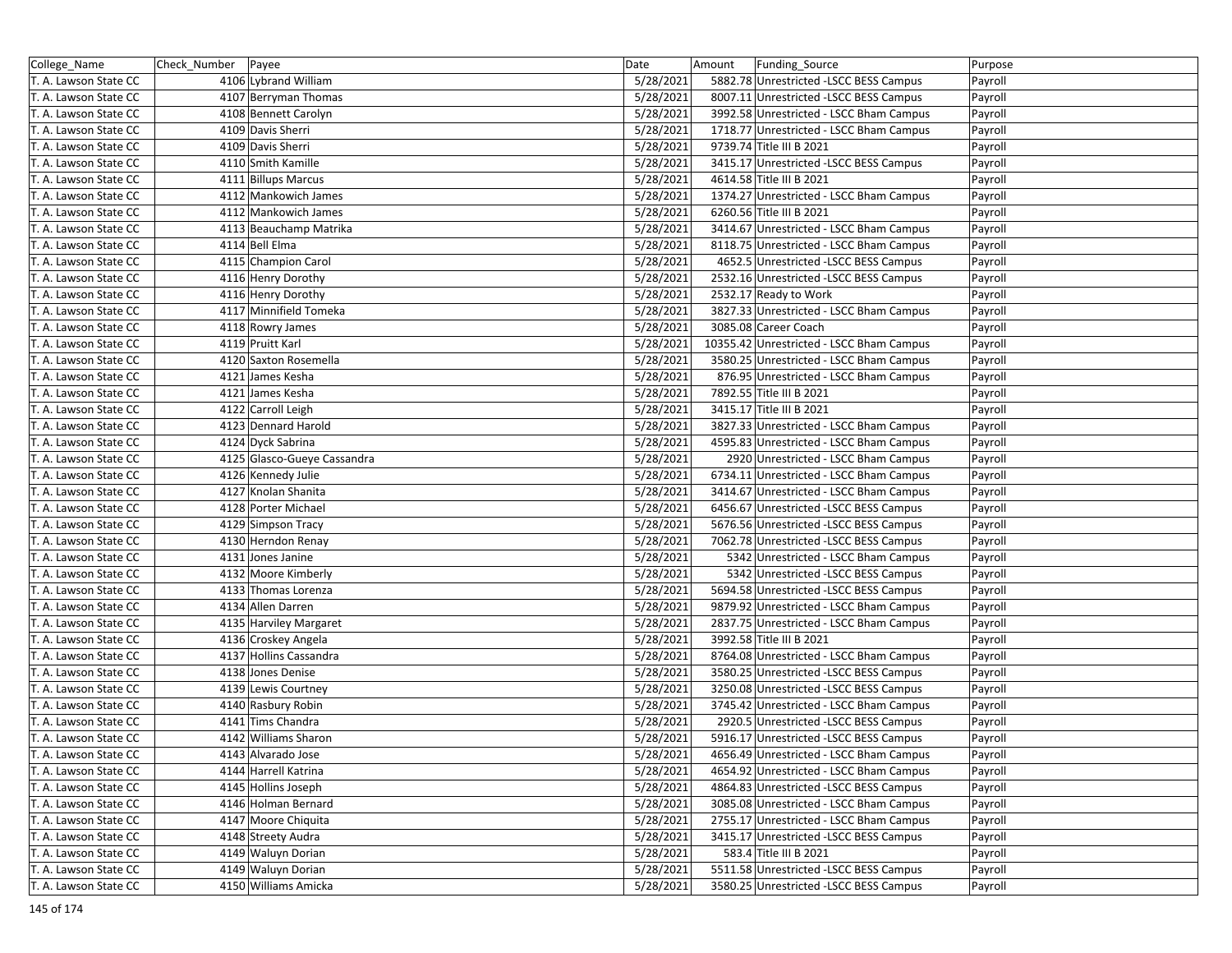| College_Name          | Check_Number<br>Payee                  | Date                   | Amount<br>Funding Source                                                                | Purpose |
|-----------------------|----------------------------------------|------------------------|-----------------------------------------------------------------------------------------|---------|
| T. A. Lawson State CC | 4151 Atkins Torlise                    | 5/28/2021              | 2672.67 Unrestricted - LSCC Bham Campus                                                 | Payroll |
| T. A. Lawson State CC | 4152 Bush Ashley                       | 5/28/2021              | 2755.17 Unrestricted - LSCC BESS Campus                                                 | Payroll |
| T. A. Lawson State CC | 4153 Chisem Lori                       | 5/28/2021              | 6942 Unrestricted -LSCC BESS Campus                                                     | Payroll |
| T. A. Lawson State CC | 4154 Hyde Brenda                       | 5/28/2021              | 3250.08 Unrestricted -LSCC BESS Campus                                                  | Payroll |
| T. A. Lawson State CC | 4155 Wiley Ashley                      | 5/28/2021              | 3662.33 Unrestricted -LSCC BESS Campus                                                  | Payroll |
| T. A. Lawson State CC | 4156 Harper Lesley                     | 5/28/2021              | 4487 Title III B 2021                                                                   | Payroll |
| T. A. Lawson State CC | 4157 Harris Lasharron                  | 5/28/2021              |                                                                                         |         |
| T. A. Lawson State CC | 4158 Hudson Nkenge                     | 5/28/2021              | 4870.75 Student Support Service-Bess 20 21<br>4817.17 Student Support Service-Bhm 20 21 | Payroll |
|                       |                                        |                        |                                                                                         | Payroll |
| T. A. Lawson State CC | 4159 Ike Dottie                        | 5/28/2021              | 1905 Student Support Service-Bhm 20 21<br>4437.08 Student Support Service-Bess 20 21    | Payroll |
| T. A. Lawson State CC | 4160 Lewis Keisha<br>4161 Lewis Tomeka | 5/28/2021<br>5/28/2021 | 2755.17 Student Support Service-Bess 20 21                                              | Payroll |
| T. A. Lawson State CC |                                        |                        |                                                                                         | Payroll |
| T. A. Lawson State CC | 4162 Nix Latasha                       | 5/28/2021              | 4709.33 Student Support Service-Bhm 20 21                                               | Payroll |
| T. A. Lawson State CC | 4163 Rice Janice                       | 5/28/2021              | 3002.75 Student Support Service-Bhm 20 21                                               | Payroll |
| T. A. Lawson State CC | 4164 Moore Tanita                      | 5/28/2021              | 3415.17 Unrestricted - LSCC Bham Campus                                                 | Payroll |
| T. A. Lawson State CC | 4165 Haley Akilih                      | 5/28/2021              | 4654.27 Unrestricted -LSCC BESS Campus                                                  | Payroll |
| T. A. Lawson State CC | 4166 Odell Kiele                       | 5/28/2021              | 2342.42 Unrestricted - LSCC Bham Campus                                                 | Payroll |
| T. A. Lawson State CC | 4167 Conwell Nicola                    | 5/28/2021              | 3827.33 Unrestricted - LSCC Bham Campus                                                 | Payroll |
| T. A. Lawson State CC | 4168 Currington Juanita                | 5/28/2021              | 4404.92 Unrestricted - LSCC Bham Campus                                                 | Payroll |
| T. A. Lawson State CC | 4169 Godwin Romika                     | 5/28/2021              | 2436.76 Unrestricted - LSCC Bham Campus                                                 | Payroll |
| T. A. Lawson State CC | 4170 Granville Alexis                  | 5/28/2021              | 4845.33 Unrestricted - LSCC Bham Campus                                                 | Payroll |
| T. A. Lawson State CC | 4171 Gregg Jalyn                       | 5/28/2021              | 1831.72 Unrestricted - LSCC Bham Campus                                                 | Payroll |
| T. A. Lawson State CC | 4172 Hall Angela                       | 5/28/2021              | 1996.12 Unrestricted - LSCC Bham Campus                                                 | Payroll |
| T. A. Lawson State CC | 4172 Hall Angela                       | 5/28/2021              | 1996.13 Title III B 2021                                                                | Payroll |
| T. A. Lawson State CC | 4173 Johnson Sharon                    | 5/28/2021              | 3580.25 Unrestricted -LSCC BESS Campus                                                  | Payroll |
| T. A. Lawson State CC | 4174 Lawrence Craig                    | 5/28/2021              | 9110 Unrestricted -LSCC BESS Campus                                                     | Payroll |
| T. A. Lawson State CC | 4175 McCary Rosalyn                    | 5/28/2021              | 2837.75 Unrestricted - LSCC Bham Campus                                                 | Payroll |
| T. A. Lawson State CC | 4176 Silas Monique                     | 5/28/2021              | 2290.45 Unrestricted - LSCC Bham Campus                                                 | Payroll |
| T. A. Lawson State CC | 4176 Silas Monique                     | 5/28/2021              | 5344.38 Title III B 2021                                                                | Payroll |
| T. A. Lawson State CC | 4177 Glass Jamie                       | 5/28/2021              | 6277.67 Unrestricted -LSCC BESS Campus                                                  | Payroll |
| T. A. Lawson State CC | 4178 Owens Wynda                       | 5/28/2021              | 3085.58 Unrestricted - LSCC Bham Campus                                                 | Payroll |
| T. A. Lawson State CC | 4179 Riggins Traci                     | 5/28/2021              | 3167.92 Unrestricted -LSCC BESS Campus                                                  | Payroll |
| T. A. Lawson State CC | 4180 Spencer Victor                    | 5/28/2021              | 3167.92 Unrestricted - LSCC Bham Campus                                                 | Payroll |
| T. A. Lawson State CC | 4181 Albright Geri                     | 5/28/2021              | 8764.08 Unrestricted - LSCC Bham Campus                                                 | Payroll |
| T. A. Lawson State CC | 4182 Bryant Lola                       | 5/28/2021              | 4157.58 Unrestricted - LSCC Bham Campus                                                 | Payroll |
| T. A. Lawson State CC | 4183 Kirk Naquela                      | 5/28/2021              | 3167.5 Unrestricted - LSCC Bham Campus                                                  | Payroll |
| T. A. Lawson State CC | 4184 Billingsley William               | 5/28/2021              | 2837.75 Unrestricted - LSCC BESS Campus                                                 | Payroll |
| T. A. Lawson State CC | 4185 Blanton James                     | 5/28/2021              | 8118.75 Unrestricted - LSCC Bham Campus                                                 | Payroll |
| T. A. Lawson State CC | 4186 Hubbart Ray                       | 5/28/2021              | 3002.75 Unrestricted - LSCC Bham Campus                                                 | Payroll |
| T. A. Lawson State CC | 4187 Hudson Michelle                   | 5/28/2021              | 2755.42 Unrestricted - LSCC Bham Campus                                                 | Payroll |
| T. A. Lawson State CC | 4188 Polk Tyrone                       | 5/28/2021              | 2590 Unrestricted - LSCC Bham Campus                                                    | Payroll |
| T. A. Lawson State CC | 4189 Watson Larry                      | 5/28/2021              | 2837.75 Unrestricted - LSCC Bham Campus                                                 | Payroll |
| T. A. Lawson State CC | 4190 Green Myrtes                      | 5/28/2021              | 9755.42 Title III B 2021                                                                | Payroll |
| T. A. Lawson State CC | 4191 Horn Wendy                        | 5/28/2021              | 6933.25 Unrestricted - LSCC Bham Campus                                                 | Payroll |
| T. A. Lawson State CC | 4192 Todd Eula                         | 5/28/2021              | 481.72 Unrestricted - LSCC Bham Campus                                                  | Payroll |
| T. A. Lawson State CC | 4192 Todd Eula                         | 5/28/2021              | 4335.45 Title III B 2021                                                                | Payroll |
| T. A. Lawson State CC | 4193 Best Leeann                       | 5/28/2021              | 4292.58 Unrestricted -LSCC BESS Campus                                                  | Payroll |
| T. A. Lawson State CC | 4194 Moon Jason                        | 5/28/2021              | 3745.42 Unrestricted -LSCC BESS Campus                                                  | Payroll |
| T. A. Lawson State CC | 4195 Yancy Jonathan                    | 5/28/2021              | 8118.75 Unrestricted -LSCC BESS Campus                                                  | Payroll |
| T. A. Lawson State CC | 4196 Blue Jarvis                       | 5/28/2021              | 5087.58 Unrestricted - LSCC Bham Campus                                                 | Payroll |
| T. A. Lawson State CC | 4197 Byrd Ralph                        | 5/28/2021              | 3415.17 Unrestricted - LSCC Bham Campus                                                 | Payroll |
|                       |                                        |                        |                                                                                         |         |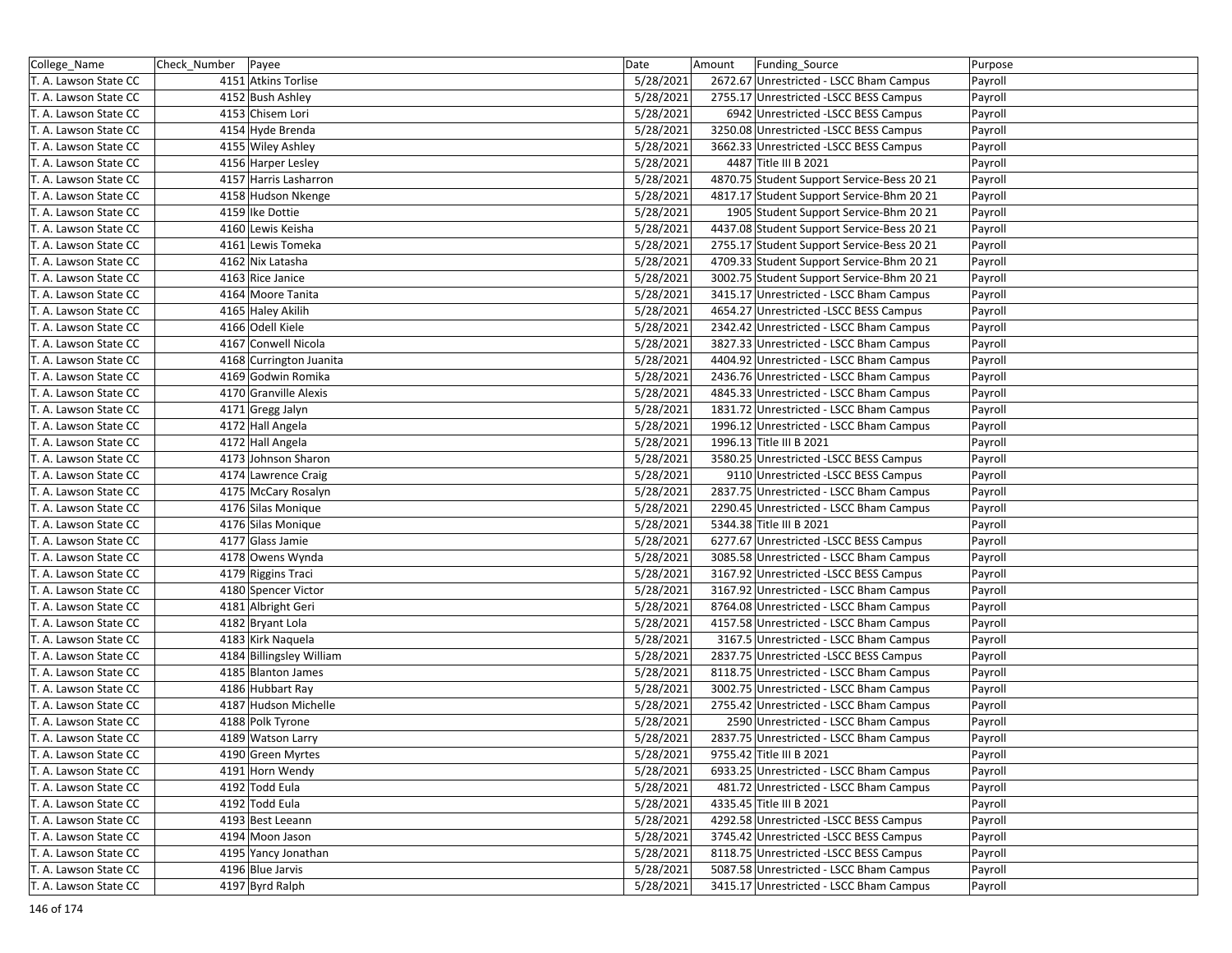| College_Name          | Check_Number | Payee                       | Date      | Amount | Funding_Source                            | Purpose |
|-----------------------|--------------|-----------------------------|-----------|--------|-------------------------------------------|---------|
| T. A. Lawson State CC |              | 4198 Grammer Roy            | 5/28/2021 |        | 13274.23 Unrestricted -LSCC BESS Campus   | Payroll |
| T. A. Lawson State CC |              | 4199 Jackson Tavarious      | 5/28/2021 |        | 2755.42 Unrestricted - LSCC Bham Campus   | Payroll |
| T. A. Lawson State CC |              | 4200 Colston Chester        | 5/28/2021 |        | 2563.17 Unrestricted - LSCC Bham Campus   | Payroll |
| T. A. Lawson State CC |              | 4201 Robertson Audrey       | 5/28/2021 |        | 2636.33 Unrestricted - LSCC Bham Campus   | Payroll |
| T. A. Lawson State CC |              | 4202 Taylor Curtis          | 5/28/2021 |        | 3220.5 Unrestricted -LSCC BESS Campus     | Payroll |
| T. A. Lawson State CC |              | 4203 Underwood Pamala       | 5/28/2021 |        | 2128.25 Unrestricted - LSCC Bham Campus   | Payroll |
| T. A. Lawson State CC |              | 4204 Wren Linda             | 5/28/2021 |        | 3385.58 Unrestricted - LSCC Bham Campus   | Payroll |
| T. A. Lawson State CC |              | 4205 Moorer Eddie           | 5/28/2021 |        | 2920.5 Unrestricted -LSCC BESS Campus     | Payroll |
| T. A. Lawson State CC |              | 4206 Jones Clarence         | 5/28/2021 |        | 4240.17 Unrestricted - LSCC Bham Campus   | Payroll |
| T. A. Lawson State CC |              | 4207 Lewis Lashaundra       | 5/28/2021 |        | 3827.33 Unrestricted - LSCC Bham Campus   | Payroll |
| T. A. Lawson State CC |              | 4208 Frazier Amanda         | 5/27/2021 |        | 588.25 Unrestricted - LSCC Bham Campus    | Payroll |
| T. A. Lawson State CC |              | 4209 Harris Gail            | 5/27/2021 |        | 926.25 Unrestricted - LSCC Bham Campus    | Payroll |
| T. A. Lawson State CC |              | 4210 Wynn-Scott Tarsha      | 5/27/2021 |        | 572 Unrestricted -LSCC BESS Campus        | Payroll |
| T. A. Lawson State CC |              | 4211 Thomas Brenda          | 5/27/2021 |        | 259.96 Ready to Work                      | Payroll |
| T. A. Lawson State CC |              | 4211 Thomas Brenda          | 5/27/2021 |        | 530.44 Unrestricted -LSCC BESS Campus     | Payroll |
| T. A. Lawson State CC |              | 4212 Woods Arlene           | 5/27/2021 |        | 450 Unrestricted - LSCC Bham Campus       | Payroll |
| T. A. Lawson State CC |              | 4213 Dent Deborah           | 5/27/2021 |        | 1260 AE - State Regular                   | Payroll |
| T. A. Lawson State CC |              | 4214 Fletcher La'Toya       | 5/27/2021 |        | 960 AE - State Inst'l                     | Payroll |
| T. A. Lawson State CC |              | 4215 Fowler Madilyn         | 5/27/2021 |        | 900 AE - State Regular                    | Payroll |
| T. A. Lawson State CC |              | 4216 Hendon Jerelle         | 5/27/2021 |        | 1540 AE - State Regular                   | Payroll |
| T. A. Lawson State CC |              | 4217 Howard Richard         | 5/27/2021 |        | 704 AE-Federal Regular                    | Payroll |
| T. A. Lawson State CC |              | 4218 James Bertha           | 5/27/2021 |        | 760.24 AE - State Regular                 | Payroll |
| T. A. Lawson State CC |              | 4219 McDowell Cynthia       | 5/27/2021 |        | 1460 AE-Federal Regular                   | Payroll |
| T. A. Lawson State CC |              | 4220 Miles Carlia           | 5/27/2021 |        | 1021.24 AE - State Regular                | Payroll |
| T. A. Lawson State CC |              | 4221 Nelson Donia           | 5/27/2021 |        | 1360 AE - State Regular                   | Payroll |
| T. A. Lawson State CC |              | 4222 Brown Mavis            | 5/27/2021 |        | 434.72 Student Support Service-Bess 20 21 | Payroll |
| T. A. Lawson State CC |              | 4224 Powell Kellee          | 5/27/2021 |        | 468 Title III B 2021                      | Payroll |
| T. A. Lawson State CC |              | 4225 Maze Bryan             | 5/27/2021 |        | 759 Unrestricted - LSCC Bham Campus       | Payroll |
| T. A. Lawson State CC |              | 4226 Duke Whitney           | 5/27/2021 |        | 506 Unrestricted - LSCC Bham Campus       | Payroll |
| T. A. Lawson State CC |              | 4227 Worford Edwina         | 5/27/2021 |        | 943 Unrestricted - LSCC Bham Campus       | Payroll |
| T. A. Lawson State CC |              | 4228 Lake Tyrek             | 5/27/2021 |        | 340 Title III B 2021                      | Payroll |
| T. A. Lawson State CC |              | 4229 Webb Chasten           | 5/27/2021 |        | 280 Title III B 2021                      | Payroll |
| T. A. Lawson State CC |              | 4230 Alexander Quinton      | 5/27/2021 |        | 468 Upward Bound 20-21                    | Payroll |
| T. A. Lawson State CC |              | 4231 Bell Dovie             | 5/27/2021 |        | 2990 Upward Bound 20-21                   | Payroll |
| T. A. Lawson State CC |              | 4232 Davis Lasheree         | 5/27/2021 |        | 2392 Upward Bound 20-21                   | Payroll |
| T. A. Lawson State CC |              | 4233 Edwards Sonya          | 5/27/2021 |        | 533.52 Student Support Service-Bess 20 21 | Payroll |
| T. A. Lawson State CC |              | 4234 George Kimani          | 5/27/2021 |        | 286 Upward Bound 20-21                    | Payroll |
| T. A. Lawson State CC |              | 4235 Harris Erica           | 5/27/2021 |        | 624 Upward Bound 20-21                    | Payroll |
| T. A. Lawson State CC |              | 4236 McDaniel Chrysanthemum | 5/27/2021 |        | 629.2 Upward Bound 20-21                  | Payroll |
| T. A. Lawson State CC |              | 4237 Morris Jesseca         | 5/27/2021 |        | 228.8 Upward Bound 20-21                  | Payroll |
| T. A. Lawson State CC |              | 4238 Orange Janice          | 5/27/2021 |        | 702 Upward Bound 20-21                    | Payroll |
| T. A. Lawson State CC |              | 4239 Thomas Naomi           | 5/27/2021 |        | 572 Upward Bound 20-21                    | Payroll |
| T. A. Lawson State CC |              | 4240 Williams Teresa        | 5/27/2021 |        | 858 Upward Bound 20-21                    | Payroll |
| T. A. Lawson State CC |              | 4241 Wynn Waynenecka        | 5/27/2021 |        | 457.6 Upward Bound 20-21                  | Payroll |
| T. A. Lawson State CC |              | 4242 Hosey Elisha           | 5/27/2021 |        | 1056 Unrestricted - LSCC Bham Campus      | Payroll |
| T. A. Lawson State CC |              | 4243 Blankenship Lanette    | 5/28/2021 |        | 4010.92 Unrestricted - LSCC Bham Campus   | Payroll |
| T. A. Lawson State CC |              | 4248 Harris Gail            | 6/29/2021 |        | 624 Unrestricted - LSCC Bham Campus       | Payroll |
| T. A. Lawson State CC |              | 4249 Wynn-Scott Tarsha      | 6/29/2021 |        | 1320 Unrestricted -LSCC BESS Campus       | Payroll |
| T. A. Lawson State CC |              | 4250 Thomas Brenda          | 6/29/2021 |        | 260.02 Ready to Work                      | Payroll |
| T. A. Lawson State CC |              | 4250 Thomas Brenda          | 6/29/2021 |        | 592.78 Unrestricted -LSCC BESS Campus     | Payroll |
|                       |              |                             |           |        |                                           |         |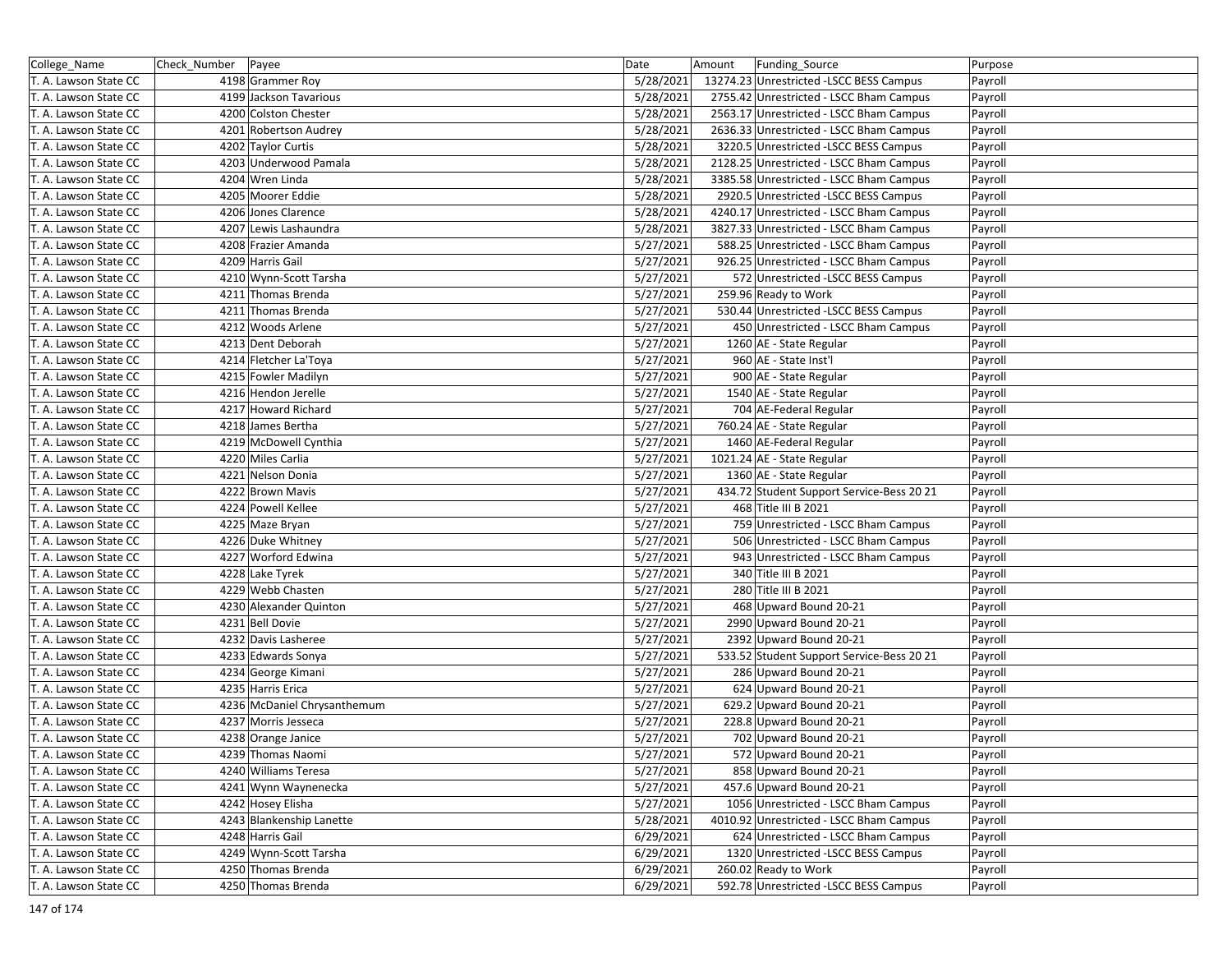| College_Name          | Check_Number Payee |                             | Date      | Amount | Funding_Source                            | Purpose |
|-----------------------|--------------------|-----------------------------|-----------|--------|-------------------------------------------|---------|
| T. A. Lawson State CC |                    | 4251 Howard Eva             | 6/29/2021 |        | 675 Unrestricted - LSCC Bham Campus       | Payroll |
| T. A. Lawson State CC |                    | 4252 Woods Arlene           | 6/29/2021 |        | 562.5 Unrestricted - LSCC Bham Campus     | Payroll |
| T. A. Lawson State CC |                    | 4253 Bond Olivia            | 6/29/2021 |        | 448.4 AE - State Regular                  | Payroll |
| T. A. Lawson State CC |                    | 4254 Carmichael Barry       | 6/29/2021 |        | 180 AE - State Regular                    | Payroll |
| T. A. Lawson State CC |                    | 4255 Carter Kitwana         | 6/29/2021 |        | 265 AE - State Regular                    | Payroll |
| T. A. Lawson State CC |                    | 4256 Dent Deborah           | 6/29/2021 |        | 1690 AE - State Regular                   | Payroll |
| T. A. Lawson State CC |                    | 4257 Fletcher La'Toya       | 6/29/2021 |        | 1180 AE - State Inst'l                    | Payroll |
| T. A. Lawson State CC |                    | 4258 Fowler Madilyn         | 6/29/2021 |        | 1180 AE - State Regular                   | Payroll |
| T. A. Lawson State CC |                    | 4259 Hendon Jerelle         | 6/29/2021 |        | 1551 AE - State Regular                   | Payroll |
| T. A. Lawson State CC |                    | 4260 James Bertha           | 6/29/2021 |        | 822.12 AE - State Regular                 | Payroll |
| T. A. Lawson State CC |                    | 4261 Lee Ricky              | 6/29/2021 |        | 720 AE - State Regular                    | Payroll |
| T. A. Lawson State CC |                    | 4262 McDowell Cynthia       | 6/29/2021 |        | 1600 AE-Federal Regular                   | Payroll |
| T. A. Lawson State CC |                    | 4263 Miles Carlia           | 6/29/2021 |        | 1474 AE - State Regular                   | Payroll |
| T. A. Lawson State CC |                    | 4264 Nelson Donia           | 6/29/2021 |        | 1580 AE - State Regular                   | Payroll |
| T. A. Lawson State CC |                    | 4265 Williams Chiquitta     | 6/29/2021 |        | 268.2 AE - State Regular                  | Payroll |
| T. A. Lawson State CC |                    | 4266 Wyss Samantha          | 6/29/2021 |        | 163.4 AE-Federal Regular                  | Payroll |
| T. A. Lawson State CC |                    | 4267 Brown Mavis            | 6/29/2021 |        | 266.76 Student Support Service-Bess 19 20 | Payroll |
| T. A. Lawson State CC |                    | 4268 Murphy Falisia         | 6/29/2021 |        | 190 Title III B 2021                      | Payroll |
| T. A. Lawson State CC |                    | 4269 Paster Logan           | 6/29/2021 |        | 550 Unrestricted - LSCC Bham Campus       | Payroll |
| T. A. Lawson State CC |                    | 4270 Lake Tyrek             | 6/29/2021 |        | 710 Title III B 2021                      | Payroll |
| T. A. Lawson State CC |                    | 4271 Webb Chasten           | 6/29/2021 |        | 750 Title III B 2021                      | Payroll |
| T. A. Lawson State CC |                    | 4272 Alexander Quinton      | 6/29/2021 |        | 1248 Upward Bound 21-22                   | Payroll |
| T. A. Lawson State CC |                    | 4273 Bell Dovie             | 6/29/2021 |        | 2860 Upward Bound 21-22                   | Payroll |
| T. A. Lawson State CC |                    | 4274 Davis Lasheree         | 6/29/2021 |        | 2288 Upward Bound 21-22                   | Payroll |
| T. A. Lawson State CC |                    | 4275 Edwards Sonya          | 6/29/2021 |        | 622.44 Student Support Service-Bess 20 21 | Payroll |
| T. A. Lawson State CC |                    | 4276 George Kimani          | 6/29/2021 |        | 1029.6 Upward Bound 21-22                 | Payroll |
| T. A. Lawson State CC |                    | 4277 Harris Erica           | 6/29/2021 |        | 1560 Upward Bound 21-22                   | Payroll |
| T. A. Lawson State CC |                    | 4278 Law Nastassia          | 6/29/2021 |        | 681.72 Student Support Service-Bess 20 21 | Payroll |
| T. A. Lawson State CC |                    | 4279 McDaniel Chrysanthemum | 6/29/2021 |        | 1144 Upward Bound 21-22                   | Payroll |
| T. A. Lawson State CC |                    | 4280 Morris Jesseca         | 6/29/2021 |        | 1029.6 Upward Bound 21-22                 | Payroll |
| T. A. Lawson State CC |                    | 4281 Orange Janice          | 6/29/2021 |        | 1248 Upward Bound 21-22                   | Payroll |
| T. A. Lawson State CC |                    | 4282 Thomas Naomi           | 6/29/2021 |        | 1144 Upward Bound 21-22                   | Payroll |
| T. A. Lawson State CC |                    | 4283 Williams Teresa        | 6/29/2021 |        | 1560 Upward Bound 21-22                   | Payroll |
| T. A. Lawson State CC |                    | 4284 Wynn Waynenecka        | 6/29/2021 |        | 1029.6 Upward Bound 21-22                 | Payroll |
| T. A. Lawson State CC |                    | 4285 Hosey Elisha           | 6/29/2021 |        | 1440 Unrestricted - LSCC Bham Campus      | Payroll |
| T. A. Lawson State CC |                    | 4286 Anthony Cynthia        | 6/30/2021 |        | 22916.67 Unrestricted - LSCC Bham Campus  | Payroll |
| T. A. Lawson State CC |                    | 4287 Billiet Rebecca        | 6/30/2021 |        | 4074.75 Unrestricted -LSCC BESS Campus    | Payroll |
| T. A. Lawson State CC |                    | 4288 Hall Rosiezier         | 6/30/2021 |        | 5477 Unrestricted - LSCC Bham Campus      | Payroll |
| T. A. Lawson State CC |                    | 4289 Olive Lisa             | 6/30/2021 |        | 4570 Unrestricted - LSCC Bham Campus      | Payroll |
| T. A. Lawson State CC |                    | 4290 Williams Vernona       | 6/30/2021 |        | 4652.5 Unrestricted - LSCC Bham Campus    | Payroll |
| T. A. Lawson State CC |                    | 4291 Crawford Bruce         | 6/30/2021 |        | 11911.09 Unrestricted - LSCC Bham Campus  | Payroll |
| T. A. Lawson State CC |                    | 4292 McKenzie Kimberly      | 6/30/2021 |        | 4652.5 Unrestricted - LSCC Bham Campus    | Payroll |
| T. A. Lawson State CC |                    | 4293 Williams Roberta       | 6/30/2021 |        | 4570 Unrestricted - LSCC Bham Campus      | Payroll |
| T. A. Lawson State CC |                    | 4294 Christian Gala         | 6/30/2021 |        | 4074.75 Unrestricted - LSCC Bham Campus   | Payroll |
| T. A. Lawson State CC |                    | 4295 Crews Sharon           | 6/30/2021 |        | 11827.75 Unrestricted - LSCC Bham Campus  | Payroll |
| T. A. Lawson State CC |                    | 4296 Agazie Kendralia       | 6/30/2021 |        | 1468.8 Unrestricted - LSCC Bham Campus    | Payroll |
| T. A. Lawson State CC |                    | 4297 Bizzell Dorothy        | 6/30/2021 |        | 7897.33 Unrestricted - LSCC Bham Campus   | Payroll |
| T. A. Lawson State CC |                    | 4298 Bloxom Klra            | 6/30/2021 |        | 1468.8 Unrestricted -LSCC BESS Campus     | Payroll |
| T. A. Lawson State CC |                    | 4299 Canty Tawanna          | 6/30/2021 |        | 1468.8 Unrestricted -LSCC BESS Campus     | Payroll |
| T. A. Lawson State CC |                    | 4300 Chapple Maxine         | 6/30/2021 |        | 1335.6 Unrestricted - LSCC Bham Campus    | Payroll |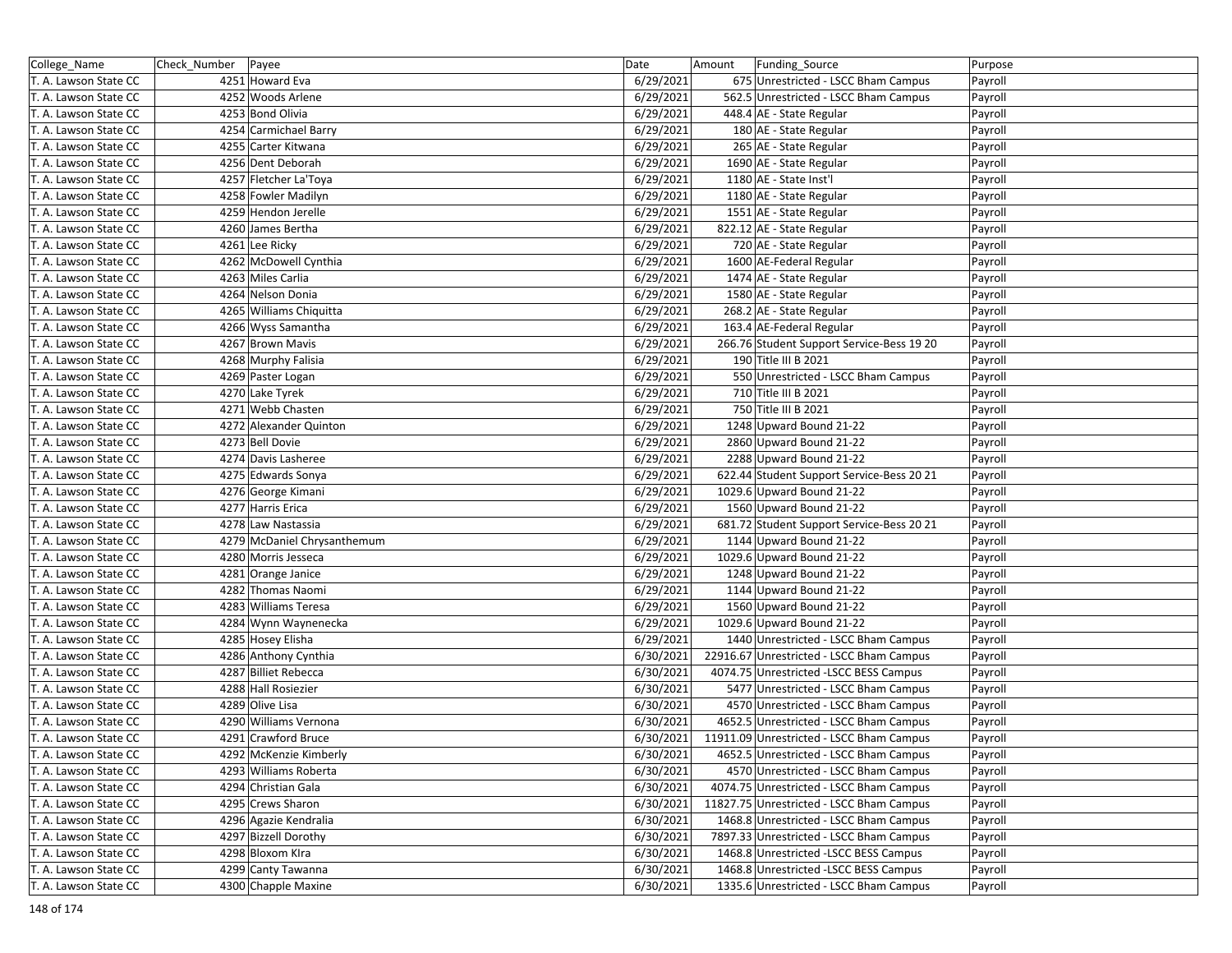| College_Name          | Check_Number | Payee                   | Date      | Amount | Funding_Source                          | Purpose |
|-----------------------|--------------|-------------------------|-----------|--------|-----------------------------------------|---------|
| T. A. Lawson State CC |              | 4302 Dougherty Sally    | 6/30/2021 |        | 1468.8 Unrestricted - LSCC Bham Campus  | Payroll |
| T. A. Lawson State CC |              | 4303 Jackson Melva      | 6/30/2021 |        | 1060.8 Unrestricted - LSCC Bham Campus  | Payroll |
| T. A. Lawson State CC |              | 4304 Johnson Catrena    | 6/30/2021 |        | 550 Unrestricted - LSCC Bham Campus     | Payroll |
| T. A. Lawson State CC |              | 4305 Murphy Shannon     | 6/30/2021 |        | 3580.25 Unrestricted - LSCC Bham Campus | Payroll |
| T. A. Lawson State CC |              | 4306 Pleasant Santrice  | 6/30/2021 |        | 1560 Unrestricted - LSCC Bham Campus    | Payroll |
| T. A. Lawson State CC |              | 4307 Rodgers Charmaine  | 6/30/2021 |        | 7438 Unrestricted - LSCC Bham Campus    | Payroll |
| T. A. Lawson State CC |              | 4308 Stubbs Michelle    | 6/30/2021 |        | 1468.8 Unrestricted -LSCC BESS Campus   | Payroll |
| T. A. Lawson State CC |              | 4309 Thomas Chandra     | 6/30/2021 |        | 1468.8 Unrestricted -LSCC BESS Campus   | Payroll |
| T. A. Lawson State CC |              | 4310 Lee Jakierra       | 6/30/2021 |        | 326.4 Unrestricted -LSCC BESS Campus    | Payroll |
| T. A. Lawson State CC |              | 4311 Ray-Connell Teresa | 6/30/2021 |        | 8297.33 Unrestricted -LSCC BESS Campus  | Payroll |
| T. A. Lawson State CC |              | 4312 Timmons Michelle   | 6/30/2021 |        | 1090.6 Unrestricted -LSCC BESS Campus   | Payroll |
| T. A. Lawson State CC |              | 4313 Catron Stephanie   | 6/30/2021 |        | 513.33 Unrestricted - LSCC Bham Campus  | Payroll |
| T. A. Lawson State CC |              | 4314 Warner Kathleen    | 6/30/2021 |        | 200 Unrestricted - LSCC Bham Campus     | Payroll |
| T. A. Lawson State CC |              | 4314 Warner Kathleen    | 6/30/2021 |        | 3146 Unrestricted -LSCC BESS Campus     | Payroll |
| T. A. Lawson State CC |              | 4315 Jackson Robert     | 6/30/2021 |        | 3947 Unrestricted - LSCC Bham Campus    | Payroll |
| T. A. Lawson State CC |              | 4316 Burroughs Adrienne | 6/30/2021 |        | 5262.67 Unrestricted -LSCC BESS Campus  | Payroll |
| T. A. Lawson State CC |              | 4317 Davis Regina       | 6/30/2021 |        | 1468.8 Unrestricted - LSCC Bham Campus  | Payroll |
| T. A. Lawson State CC |              | 4318 Duke Juanita       | 6/30/2021 |        | 6180.67 Unrestricted -LSCC BESS Campus  | Payroll |
| T. A. Lawson State CC |              | 4319 Eddins Alnyya      | 6/30/2021 |        | 711.36 Unrestricted -LSCC BESS Campus   | Payroll |
| T. A. Lawson State CC |              | 4321 Mays Tamera        | 6/30/2021 |        | 4956.33 Unrestricted -LSCC BESS Campus  | Payroll |
| T. A. Lawson State CC |              | 4322 Moyo Nomsa         | 6/30/2021 |        | 6180.67 Unrestricted -LSCC BESS Campus  | Payroll |
| T. A. Lawson State CC |              | 4323 Swain Katrina      | 6/30/2021 |        | 7838 Unrestricted -LSCC BESS Campus     | Payroll |
| T. A. Lawson State CC |              | 4324 Young Dorothy      | 6/30/2021 |        | 3580.25 Unrestricted -LSCC BESS Campus  | Payroll |
| T. A. Lawson State CC |              | 4325 Derico Sherika     | 6/30/2021 |        | 9594 Unrestricted - LSCC Bham Campus    | Payroll |
| T. A. Lawson State CC |              | 4326 Armbrester James   | 6/30/2021 |        | 5035.5 Unrestricted -LSCC BESS Campus   | Payroll |
| T. A. Lawson State CC |              | 4327 Watkins Norris     | 6/30/2021 |        | 4803 Unrestricted - LSCC Bham Campus    | Payroll |
| T. A. Lawson State CC |              | 4328 Bayles Doriane     | 6/30/2021 |        | 1100 Unrestricted - LSCC Bham Campus    | Payroll |
| T. A. Lawson State CC |              | 4329 Bester Karzetta    | 6/30/2021 |        | 550 Unrestricted - LSCC Bham Campus     | Payroll |
| T. A. Lawson State CC |              | 4330 Coleman Tracey     | 6/30/2021 |        | 3085.58 Unrestricted - LSCC Bham Campus | Payroll |
| T. A. Lawson State CC |              | 4331 Davis Sandra       | 6/30/2021 |        | 416.67 Unrestricted - LSCC Bham Campus  | Payroll |
| T. A. Lawson State CC |              | 4332 Foy Michelle       | 6/30/2021 |        | 3002.5 Unrestricted - LSCC Bham Campus  | Payroll |
| T. A. Lawson State CC |              | 4333 Green Rebecca      | 6/30/2021 |        | 600 Unrestricted - LSCC Bham Campus     | Payroll |
| T. A. Lawson State CC |              | 4334 Harris Gail        | 6/30/2021 |        | 550 Unrestricted - LSCC Bham Campus     | Payroll |
| T. A. Lawson State CC |              | 4335 Kelley Michael     | 6/30/2021 |        | 5874.67 Unrestricted -LSCC BESS Campus  | Payroll |
| T. A. Lawson State CC |              | 4336 Denson Sherlita    | 6/30/2021 |        | 3298.83 Unrestricted -LSCC BESS Campus  | Payroll |
| T. A. Lawson State CC |              | 4337 Henry Stephanie    | 6/30/2021 |        | 7529 Unrestricted -LSCC BESS Campus     | Payroll |
| T. A. Lawson State CC |              | 4338 Milton Alice       | 6/30/2021 |        | 9755.42 Unrestricted - LSCC Bham Campus | Payroll |
| T. A. Lawson State CC |              | 4340 Morgan Melissa     | 6/30/2021 |        | 2200 Unrestricted - LSCC Bham Campus    | Payroll |
| T. A. Lawson State CC |              | 4341 Kuhny Frank        | 6/30/2021 |        | 600 Unrestricted - LSCC Bham Campus     | Payroll |
| T. A. Lawson State CC |              | 4342 Duncan Rebecca     | 6/30/2021 |        | 6997.67 Unrestricted -LSCC BESS Campus  | Payroll |
| T. A. Lawson State CC |              | 4343 Carter Curtis      | 6/30/2021 |        | 4061.75 Unrestricted - LSCC Bham Campus | Payroll |
| T. A. Lawson State CC |              | 4344 Finley Kelly       | 6/30/2021 |        | 2920 Unrestricted - LSCC Bham Campus    | Payroll |
| T. A. Lawson State CC |              | 4345 Rice Carlton       | 6/30/2021 |        | 4731.23 Unrestricted - LSCC Bham Campus | Payroll |
| T. A. Lawson State CC |              | 4347 Frederick Tiffany  | 6/30/2021 |        | 1000 Unrestricted - LSCC Bham Campus    | Payroll |
| T. A. Lawson State CC |              | 4348 Jefferson Jonathan | 6/30/2021 |        | 1000 Unrestricted - LSCC Bham Campus    | Payroll |
| T. A. Lawson State CC |              | 4349 Lewis Garrett      | 6/30/2021 |        | 4061.75 Unrestricted - LSCC Bham Campus | Payroll |
| T. A. Lawson State CC |              | 4350 Wiley Aubrey       | 6/30/2021 |        | 3992.58 Unrestricted - LSCC Bham Campus | Payroll |
| T. A. Lawson State CC |              | 4351 Wilson Nancy       | 6/30/2021 |        | 8602.83 Unrestricted -LSCC BESS Campus  | Payroll |
| T. A. Lawson State CC |              | 4352 Gwin Bethany       | 6/30/2021 |        | 5812.67 Unrestricted - LSCC Bham Campus | Payroll |
| T. A. Lawson State CC |              | 4353 Bush Allison       | 6/30/2021 |        | 2193 Unrestricted -LSCC BESS Campus     | Payroll |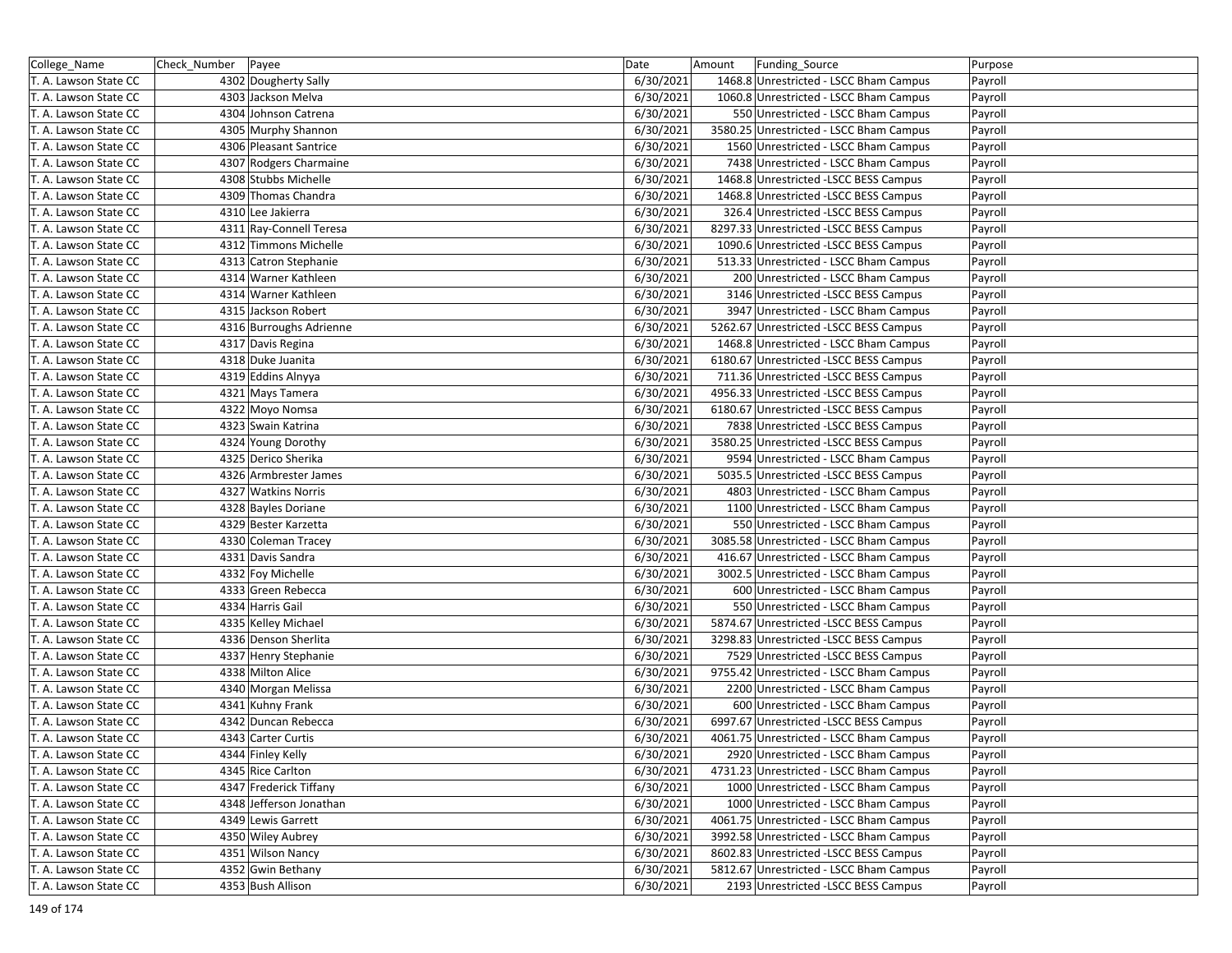| College_Name          | Check_Number Payee |                                  | Date      | Amount | Funding_Source                          | Purpose |
|-----------------------|--------------------|----------------------------------|-----------|--------|-----------------------------------------|---------|
| T. A. Lawson State CC |                    | 4355 Sanders Hoyt                | 6/30/2021 |        | 1458.17 Unrestricted - LSCC Bham Campus | Payroll |
| T. A. Lawson State CC |                    | 4356 Raymond Charles             | 6/30/2021 |        | 1453.19 Multi Fed - Robotic Grant (NSF) | Payroll |
| T. A. Lawson State CC |                    | 4356 Raymond Charles             | 6/30/2021 |        | 4759.56 Unrestricted -LSCC BESS Campus  | Payroll |
| T. A. Lawson State CC |                    | 4358 Allen Barry                 | 6/30/2021 |        | 1173 Multi Fed - Robotic Grant (NSF)    | Payroll |
| T. A. Lawson State CC |                    | 4359 Willingham Mary             | 6/30/2021 |        | 2193 Unrestricted -LSCC BESS Campus     | Payroll |
| T. A. Lawson State CC |                    | 4360 Gray James                  | 6/30/2021 |        | 4876 ARC Grant Part 2                   | Payroll |
| T. A. Lawson State CC |                    | 4361 Hobbs Tommy                 | 6/30/2021 |        | 7634.83 Unrestricted -LSCC BESS Campus  | Payroll |
| T. A. Lawson State CC |                    | 4362 Green Kirsten               | 6/30/2021 |        | 1770.59 Unrestricted - LSCC Bham Campus | Payroll |
| T. A. Lawson State CC |                    | 4364 Johnson Sarah               | 6/30/2021 |        | 1012.5 Unrestricted - LSCC Bham Campus  | Payroll |
| T. A. Lawson State CC |                    | 4365 King Kelvin                 | 6/30/2021 |        | 6267 Unrestricted - LSCC Bham Campus    | Payroll |
| T. A. Lawson State CC |                    | 4366 Monti Stephen               | 6/30/2021 |        | 5995.17 Unrestricted - LSCC Bham Campus | Payroll |
| T. A. Lawson State CC |                    | 4368 Branch Rhonda               | 6/30/2021 |        | 4939.04 Unrestricted - LSCC Bham Campus | Payroll |
| T. A. Lawson State CC |                    | 4369 Wilson Gregory              | 6/30/2021 |        | 550 Unrestricted - LSCC Bham Campus     | Payroll |
| T. A. Lawson State CC |                    | 4370 Woods Arlene                | 6/30/2021 |        | 1250 Unrestricted - LSCC Bham Campus    | Payroll |
| T. A. Lawson State CC |                    | 4371 Howard Toya                 | 6/30/2021 |        | 3947 Unrestricted -LSCC BESS Campus     | Payroll |
| T. A. Lawson State CC |                    | 4372 Morris Carlos               | 6/30/2021 |        | 6180.67 Unrestricted - LSCC Bham Campus | Payroll |
| T. A. Lawson State CC |                    | 4373 Tubbs Venita                | 6/30/2021 |        | 6580.67 Unrestricted - LSCC Bham Campus | Payroll |
| T. A. Lawson State CC |                    | 4375 West Matthew                | 6/30/2021 |        | 5679.67 Unrestricted - LSCC Bham Campus | Payroll |
| T. A. Lawson State CC |                    | 4376 Morgan Qunnice              | 6/30/2021 |        | 357.5 Unrestricted - LSCC Bham Campus   | Payroll |
| T. A. Lawson State CC |                    | 4377 Wilson Melanie              | 6/30/2021 |        | 3042.25 Unrestricted - LSCC Bham Campus | Payroll |
| T. A. Lawson State CC |                    | 4378 Guy Ann                     | 6/30/2021 |        | 8509.33 Unrestricted - LSCC Bham Campus | Payroll |
| T. A. Lawson State CC |                    | 4379 Chandler Malysa             | 6/30/2021 |        | 1466.67 Unrestricted - LSCC Bham Campus | Payroll |
| T. A. Lawson State CC |                    | 4380 Chapatwala Kirit            | 6/30/2021 |        | 800 Unrestricted - LSCC Bham Campus     | Payroll |
| T. A. Lawson State CC |                    | 4381 Ellison Mary                | 6/30/2021 |        | 7438 Unrestricted - LSCC Bham Campus    | Payroll |
| T. A. Lawson State CC |                    | 4382 Flournoy Nikaela            | 6/30/2021 |        | 600 Unrestricted - LSCC Bham Campus     | Payroll |
| T. A. Lawson State CC |                    | 4383 Gilbert Wynell              | 6/30/2021 |        | 5874.67 Unrestricted - LSCC Bham Campus | Payroll |
| T. A. Lawson State CC |                    | 4384 Hare Trinity                | 6/30/2021 |        | 3200 Unrestricted - LSCC Bham Campus    | Payroll |
| T. A. Lawson State CC |                    | 4385 Kellogg Laurie              | 6/30/2021 |        | 800 Unrestricted - LSCC Bham Campus     | Payroll |
| T. A. Lawson State CC |                    | 4386 Lomax Lillie                | 6/30/2021 |        | 800 Unrestricted - LSCC Bham Campus     | Payroll |
| T. A. Lawson State CC |                    | 4387 Lopatina Nadejda            | 6/30/2021 |        | 6979 Unrestricted - LSCC Bham Campus    | Payroll |
| T. A. Lawson State CC |                    | 4388 Stewart Jeffery             | 6/30/2021 |        | 733.33 Unrestricted - LSCC Bham Campus  | Payroll |
| T. A. Lawson State CC |                    | 4389 Sumler Chassidy             | 6/30/2021 |        | 1466.67 Unrestricted - LSCC Bham Campus | Payroll |
| T. A. Lawson State CC |                    | 4390 Wilson Tracey               | 6/30/2021 |        | 400 Unrestricted - LSCC Bham Campus     | Payroll |
| T. A. Lawson State CC |                    | 4391 Cowart-Brown Emily          | 6/30/2021 |        | 1466.67 Unrestricted - LSCC Bham Campus | Payroll |
| T. A. Lawson State CC |                    | 4392 Galpothdeniya Waduge Indika | 6/30/2021 |        | 800 Unrestricted - LSCC Bham Campus     | Payroll |
| T. A. Lawson State CC |                    | 4393 Mishra Vinod                | 6/30/2021 |        | 1600 Unrestricted - LSCC Bham Campus    | Payroll |
| T. A. Lawson State CC |                    | 4394 Holloway Weymon             | 6/30/2021 |        | 1650 Unrestricted - LSCC Bham Campus    | Payroll |
| T. A. Lawson State CC |                    | 4394 Holloway Weymon             | 6/30/2021 |        | 5006 Unrestricted -LSCC BESS Campus     | Payroll |
| T. A. Lawson State CC |                    | 4395 Jaraysi Naila               | 6/30/2021 |        | 5262.67 Unrestricted - LSCC Bham Campus | Payroll |
| T. A. Lawson State CC |                    | 4396 Martin Darlene              | 6/30/2021 |        | 7057 Unrestricted - LSCC Bham Campus    | Payroll |
| T. A. Lawson State CC |                    | 4397 Thomas La'Tasha             | 6/30/2021 |        | 1700 Unrestricted - LSCC Bham Campus    | Payroll |
| T. A. Lawson State CC |                    | 4398 Thomas Shawanda             | 6/30/2021 |        | 6979 NSF 2PI STEM E3 20/21              | Payroll |
| T. A. Lawson State CC |                    | 4399 Broaden April               | 6/30/2021 |        | 1133.33 Unrestricted - LSCC Bham Campus | Payroll |
| T. A. Lawson State CC |                    | 4400 Bryant William              | 6/30/2021 |        | 1600 Unrestricted -LSCC BESS Campus     | Payroll |
| T. A. Lawson State CC |                    | 4401 Appling Edna                | 6/30/2021 |        | 15414.75 AE - State Regular             | Payroll |
| T. A. Lawson State CC |                    | 4402 Billingsley Tunisia         | 6/30/2021 |        | 2309.58 AE - State Regular              | Payroll |
| T. A. Lawson State CC |                    | 4403 Ekundayo Gwendolyn          | 6/30/2021 |        | 5838.58 AE-Federal Regular              | Payroll |
| T. A. Lawson State CC |                    | 4404 Graves Willie               | 6/30/2021 |        | 6069 AE - State Regular                 | Payroll |
| T. A. Lawson State CC |                    | 4405 Nix Alcedra                 | 6/30/2021 |        | 2163.33 AE - State Regular              | Payroll |
| T. A. Lawson State CC |                    | 4406 Rayfield Mary               | 6/30/2021 |        | 3415.17 AE-Federal Regular              | Payroll |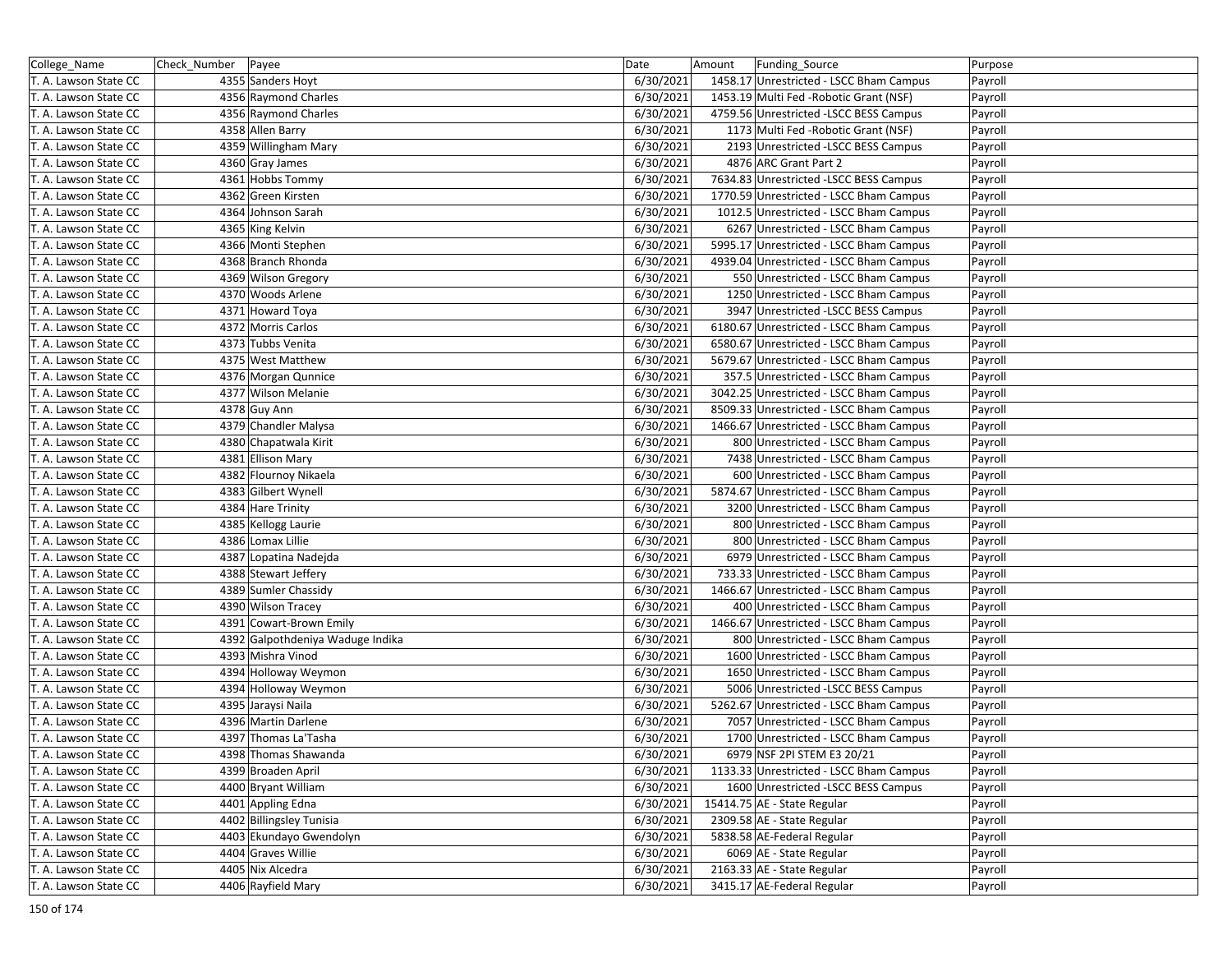| College_Name          | Check Number   Payee |                             | Date      | Amount | Funding_Source                           | Purpose |
|-----------------------|----------------------|-----------------------------|-----------|--------|------------------------------------------|---------|
| T. A. Lawson State CC |                      | 4407 White Charlette        | 6/30/2021 |        | 4899.25 AE-Federal Regular               | Payroll |
| T. A. Lawson State CC |                      | 4408 Lewis Aisha            | 6/30/2021 |        | 6058 Unrestricted - LSCC Bham Campus     | Payroll |
| T. A. Lawson State CC |                      | 4410 Stallworth Emmit       | 6/30/2021 |        | 5457.33 Unrestricted -LSCC BESS Campus   | Payroll |
| T. A. Lawson State CC |                      | 4411 Burden Cedric          | 6/30/2021 |        | 5292.75 Unrestricted - LSCC Bham Campus  | Payroll |
| T. A. Lawson State CC |                      | 4412 Hall Sandra            | 6/30/2021 |        | 4635.5 Unrestricted -LSCC BESS Campus    | Payroll |
| T. A. Lawson State CC |                      | 4413 Millender Shelly       | 6/30/2021 |        | 7199.33 Title III B 2020                 | Payroll |
| T. A. Lawson State CC |                      | 4414 Harbour Clayton        | 6/30/2021 |        | 6292 Unrestricted -LSCC BESS Campus      | Payroll |
| T. A. Lawson State CC |                      | 4415 Moore Brian            | 6/30/2021 |        | 5874.67 Unrestricted -LSCC BESS Campus   | Payroll |
| T. A. Lawson State CC |                      | 4416 Rayford Jeffrey        | 6/30/2021 |        | 5151 Unrestricted -LSCC BESS Campus      | Payroll |
| T. A. Lawson State CC |                      | 4417 Berry James            | 6/30/2021 |        | 2937.33 Unrestricted -LSCC BESS Campus   | Payroll |
| T. A. Lawson State CC |                      | 4420 Halbert Alan           | 6/30/2021 |        | 2728.67 Unrestricted -LSCC BESS Campus   | Payroll |
| T. A. Lawson State CC |                      | 4421 Harris John            | 6/30/2021 |        | 3528.5 Unrestricted -LSCC BESS Campus    | Payroll |
| T. A. Lawson State CC |                      | 4422 Wilkerson Pier         | 6/30/2021 |        | 2049.42 Unrestricted - LSCC Bham Campus  | Payroll |
| T. A. Lawson State CC |                      | 4424 Elliott Adam           | 6/30/2021 |        | 200 Title III B 2021                     | Payroll |
| T. A. Lawson State CC |                      | 4425 Rinsky Laura           | 6/30/2021 |        | 1956.26 Unrestricted - LSCC Bham Campus  | Payroll |
| T. A. Lawson State CC |                      | 4426 Lyles Henry            | 6/30/2021 |        | 2575.5 Unrestricted -LSCC BESS Campus    | Payroll |
| T. A. Lawson State CC |                      | 4427 Latham Michael         | 6/30/2021 |        | 4232.67 Unrestricted - LSCC Bham Campus  | Payroll |
| T. A. Lawson State CC |                      | 4428 Gunter Robert          | 6/30/2021 |        | 10691.92 Unrestricted - LSCC Bham Campus | Payroll |
| T. A. Lawson State CC |                      | 4429 Jackson Wanda          | 6/30/2021 |        | 3167.5 Unrestricted - LSCC Bham Campus   | Payroll |
| T. A. Lawson State CC |                      | 4430 Lamb Allen             | 6/30/2021 |        | 2499.17 Unrestricted -LSCC BESS Campus   | Payroll |
| T. A. Lawson State CC |                      | 4431 Berryman Thomas        | 6/30/2021 |        | 3928.5 Unrestricted -LSCC BESS Campus    | Payroll |
| T. A. Lawson State CC |                      | 4432 Bennett Carolyn        | 6/30/2021 |        | 3992.58 Unrestricted - LSCC Bham Campus  | Payroll |
| T. A. Lawson State CC |                      | 4433 Davis Sherri           | 6/30/2021 |        | 1718.77 Unrestricted - LSCC Bham Campus  | Payroll |
| T. A. Lawson State CC |                      | 4433 Davis Sherri           | 6/30/2021 |        | 9739.74 Title III B 2021                 | Payroll |
| T. A. Lawson State CC |                      | 4434 Smith Kamille          | 6/30/2021 |        | 3415.17 Unrestricted -LSCC BESS Campus   | Payroll |
| T. A. Lawson State CC |                      | 4435 Billups Marcus         | 6/30/2021 |        | 4614.58 Title III B 2021                 | Payroll |
| T. A. Lawson State CC |                      | 4436 Mankowich James        | 6/30/2021 |        | 1374.27 Unrestricted - LSCC Bham Campus  | Payroll |
| T. A. Lawson State CC |                      | 4436 Mankowich James        | 6/30/2021 |        | 6260.56 Title III B 2021                 | Payroll |
| T. A. Lawson State CC |                      | 4437 Beauchamp Matrika      | 6/30/2021 |        | 3414.67 Unrestricted - LSCC Bham Campus  | Payroll |
| T. A. Lawson State CC |                      | 4438 Bell Elma              | 6/30/2021 |        | 8118.75 Unrestricted - LSCC Bham Campus  | Payroll |
| T. A. Lawson State CC |                      | 4439 Champion Carol         | 6/30/2021 |        | 4652.5 Unrestricted -LSCC BESS Campus    | Payroll |
| T. A. Lawson State CC |                      | 4440 Henry Dorothy          | 6/30/2021 |        | 2532.16 Unrestricted -LSCC BESS Campus   | Payroll |
| T. A. Lawson State CC |                      | 4440 Henry Dorothy          | 6/30/2021 |        | 2532.17 Ready to Work                    | Payroll |
| T. A. Lawson State CC |                      | 4441 Minnifield Tomeka      | 6/30/2021 |        | 3827.33 Unrestricted - LSCC Bham Campus  | Payroll |
| T. A. Lawson State CC |                      | 4442 Rowry James            | 6/30/2021 |        | 3085.08 Career Coach                     | Payroll |
| T. A. Lawson State CC |                      | 4443 Pruitt Karl            | 6/30/2021 |        | 10555.42 Unrestricted - LSCC Bham Campus | Payroll |
| T. A. Lawson State CC |                      | 4444 Saxton Rosemella       | 6/30/2021 |        | 3580.25 Unrestricted - LSCC Bham Campus  | Payroll |
| T. A. Lawson State CC |                      | 4445 James Kesha            | 6/30/2021 |        | 876.95 Unrestricted - LSCC Bham Campus   | Payroll |
| T. A. Lawson State CC |                      | 4445 James Kesha            | 6/30/2021 |        | 7892.55 Title III B 2021                 | Payroll |
| T. A. Lawson State CC |                      | 4446 Carroll Leigh          | 6/30/2021 |        | 3415.17 Title III B 2021                 | Payroll |
| T. A. Lawson State CC |                      | 4447 Dennard Harold         | 6/30/2021 |        | 3827.33 Unrestricted - LSCC Bham Campus  | Payroll |
| T. A. Lawson State CC |                      | 4448 Dyck Sabrina           | 6/30/2021 |        | 5679.67 Unrestricted - LSCC Bham Campus  | Payroll |
| T. A. Lawson State CC |                      | 4449 Glasco-Gueye Cassandra | 6/30/2021 |        | 2920 Unrestricted - LSCC Bham Campus     | Payroll |
| T. A. Lawson State CC |                      | 4450 Kennedy Julie          | 6/30/2021 |        | 6274.67 Unrestricted - LSCC Bham Campus  | Payroll |
| T. A. Lawson State CC |                      | 4451 Knolan Shanita         | 6/30/2021 |        | 3414.67 Unrestricted - LSCC Bham Campus  | Payroll |
| T. A. Lawson State CC |                      | 4452 Porter Michael         | 6/30/2021 |        | 5986 Unrestricted -LSCC BESS Campus      | Payroll |
| T. A. Lawson State CC |                      | 4453 Simpson Tracy          | 6/30/2021 |        | 5262.67 Unrestricted -LSCC BESS Campus   | Payroll |
| T. A. Lawson State CC |                      | 4455 Jones Janine           | 6/30/2021 |        | 5342 Unrestricted - LSCC Bham Campus     | Payroll |
| T. A. Lawson State CC |                      | 4456 Moore Kimberly         | 6/30/2021 |        | 5342 Unrestricted -LSCC BESS Campus      | Payroll |
| T. A. Lawson State CC |                      | 4457 Thomas Lorenza         | 6/30/2021 |        | 5694.58 Unrestricted -LSCC BESS Campus   | Payroll |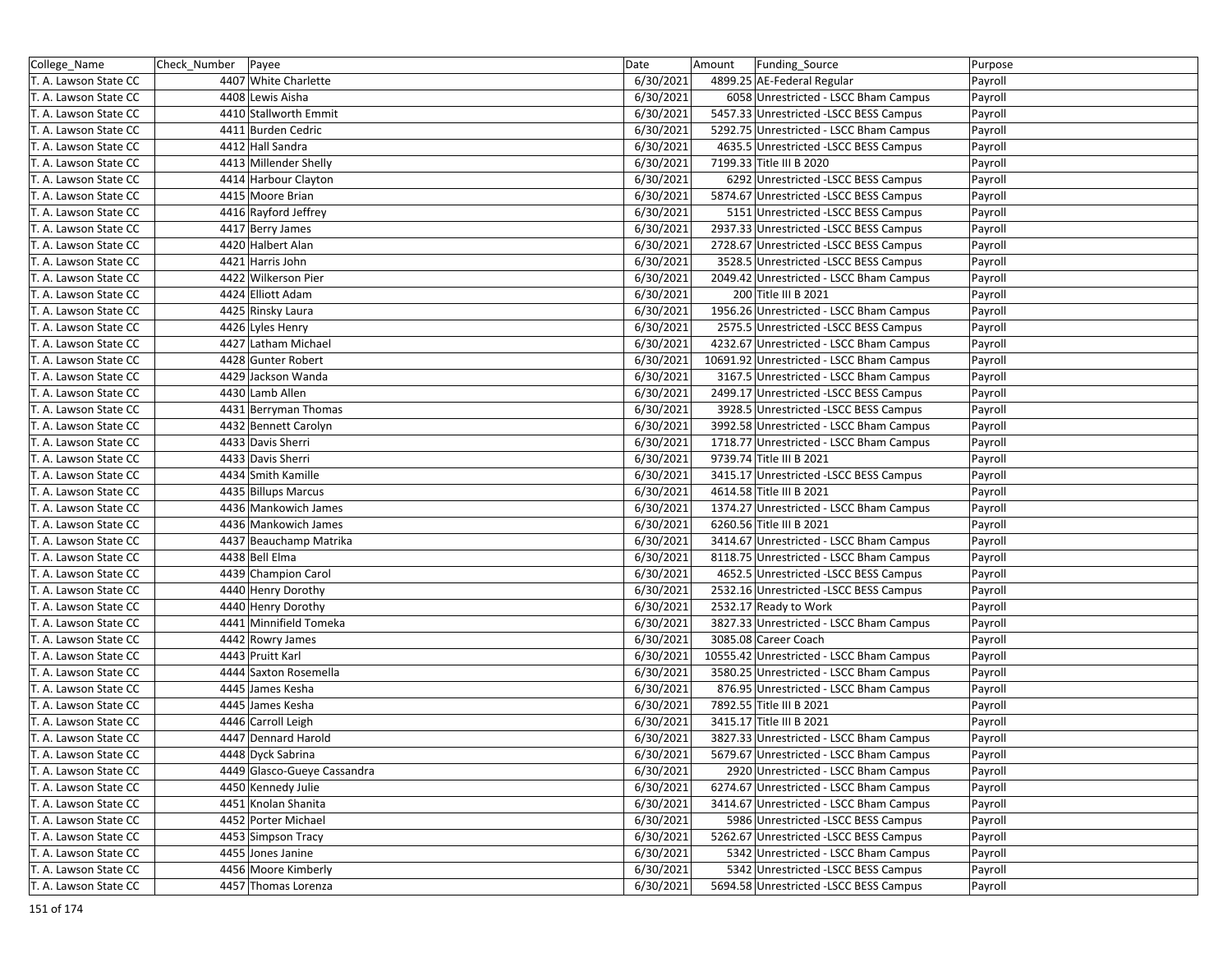| College_Name          | Check_Number   Payee |                         | Date      | Amount | Funding_Source                             | Purpose |
|-----------------------|----------------------|-------------------------|-----------|--------|--------------------------------------------|---------|
| T. A. Lawson State CC |                      | 4458 Allen Darren       | 6/30/2021 |        | 9879.92 Unrestricted - LSCC Bham Campus    | Payroll |
| T. A. Lawson State CC |                      | 4459 Harviley Margaret  | 6/30/2021 |        | 2837.75 Unrestricted - LSCC Bham Campus    | Payroll |
| T. A. Lawson State CC |                      | 4460 Croskey Angela     | 6/30/2021 |        | 3992.58 Title III B 2021                   | Payroll |
| T. A. Lawson State CC |                      | 4461 Hollins Cassandra  | 6/30/2021 |        | 8764.08 Unrestricted - LSCC Bham Campus    | Payroll |
| T. A. Lawson State CC |                      | 4462 Jones Denise       | 6/30/2021 |        | 3580.25 Unrestricted -LSCC BESS Campus     | Payroll |
| T. A. Lawson State CC |                      | 4463 Lewis Courtney     | 6/30/2021 |        | 3250.08 Unrestricted -LSCC BESS Campus     | Payroll |
| T. A. Lawson State CC |                      | 4464 Rasbury Robin      | 6/30/2021 |        | 3745.42 Unrestricted - LSCC Bham Campus    | Payroll |
| T. A. Lawson State CC |                      | 4465 Tims Chandra       | 6/30/2021 |        | 2920.5 Unrestricted -LSCC BESS Campus      | Payroll |
| T. A. Lawson State CC |                      | 4466 Williams Sharon    | 6/30/2021 |        | 5916.17 Unrestricted -LSCC BESS Campus     | Payroll |
| T. A. Lawson State CC |                      | 4467 Alvarado Jose      | 6/30/2021 |        | 4656.49 Unrestricted - LSCC Bham Campus    | Payroll |
| T. A. Lawson State CC |                      | 4468 Harrell Katrina    | 6/30/2021 |        | 4404.92 Unrestricted - LSCC Bham Campus    | Payroll |
| T. A. Lawson State CC |                      | 4469 Hollins Joseph     | 6/30/2021 |        | 4239.83 Unrestricted -LSCC BESS Campus     | Payroll |
| T. A. Lawson State CC |                      | 4470 Holman Bernard     | 6/30/2021 |        | 3085.08 Unrestricted - LSCC Bham Campus    | Payroll |
| T. A. Lawson State CC |                      | 4471 Moore Chiquita     | 6/30/2021 |        | 2755.17 Unrestricted - LSCC Bham Campus    | Payroll |
| T. A. Lawson State CC |                      | 4472 Streety Audra      | 6/30/2021 |        | 3415.17 Unrestricted -LSCC BESS Campus     | Payroll |
| T. A. Lawson State CC |                      | 4473 Waluyn Dorian      | 6/30/2021 |        | 5511.58 Unrestricted -LSCC BESS Campus     | Payroll |
| T. A. Lawson State CC |                      | 4474 Williams Amicka    | 6/30/2021 |        | 3580.25 Unrestricted -LSCC BESS Campus     | Payroll |
| T. A. Lawson State CC |                      | 4475 Atkins Torlise     | 6/30/2021 |        | 2672.67 Unrestricted - LSCC Bham Campus    | Payroll |
| T. A. Lawson State CC |                      | 4476 Bush Ashley        | 6/30/2021 |        | 2755.17 Unrestricted -LSCC BESS Campus     | Payroll |
| T. A. Lawson State CC |                      | 4477 Chisem Lori        | 6/30/2021 |        | 6942 Unrestricted -LSCC BESS Campus        | Payroll |
| T. A. Lawson State CC |                      | 4478 Hyde Brenda        | 6/30/2021 |        | 3250.08 Unrestricted -LSCC BESS Campus     | Payroll |
| T. A. Lawson State CC |                      | 4479 Wiley Ashley       | 6/30/2021 |        | 3662.33 Unrestricted -LSCC BESS Campus     | Payroll |
| T. A. Lawson State CC |                      | 4480 Harper Lesley      | 6/30/2021 |        | 4487 Title III B 2021                      | Payroll |
| T. A. Lawson State CC |                      | 4481 Harris Lasharron   | 6/30/2021 |        | 4870.75 Student Support Service-Bess 20 21 | Payroll |
| T. A. Lawson State CC |                      | 4482 Hudson Nkenge      | 6/30/2021 |        | 4817.17 Student Support Service-Bhm 20 21  | Payroll |
| T. A. Lawson State CC |                      | 4483 Ike Dottie         | 6/30/2021 |        | 1905 Student Support Service-Bhm 20 21     | Payroll |
| T. A. Lawson State CC |                      | 4484 Lewis Keisha       | 6/30/2021 |        | 4437.08 Student Support Service-Bess 20 21 | Payroll |
| T. A. Lawson State CC |                      | 4485 Lewis Tomeka       | 6/30/2021 |        | 2755.17 Student Support Service-Bess 20 21 | Payroll |
| T. A. Lawson State CC |                      | 4486 Nix Latasha        | 6/30/2021 |        | 4709.33 Student Support Service-Bhm 20 21  | Payroll |
| T. A. Lawson State CC |                      | 4487 Rice Janice        | 6/30/2021 |        | 3002.75 Student Support Service-Bhm 20 21  | Payroll |
| T. A. Lawson State CC |                      | 4488 Moore Tanita       | 6/30/2021 |        | 3415.17 Unrestricted - LSCC Bham Campus    | Payroll |
| T. A. Lawson State CC |                      | 4489 Haley Akilih       | 6/30/2021 |        | 4654.27 Unrestricted -LSCC BESS Campus     | Payroll |
| T. A. Lawson State CC |                      | 4490 Odell Kiele        | 6/30/2021 |        | 2342.42 Unrestricted - LSCC Bham Campus    | Payroll |
| T. A. Lawson State CC |                      | 4491 Conwell Nicola     | 6/30/2021 |        | 3827.33 Unrestricted - LSCC Bham Campus    | Payroll |
| T. A. Lawson State CC |                      | 4492 Currington Juanita | 6/30/2021 |        | 4404.92 Unrestricted - LSCC Bham Campus    | Payroll |
| T. A. Lawson State CC |                      | 4493 Godwin Romika      | 6/30/2021 |        | 4652 Unrestricted - LSCC Bham Campus       | Payroll |
| T. A. Lawson State CC |                      | 4494 Granville Alexis   | 6/30/2021 |        | 4845.33 Unrestricted - LSCC Bham Campus    | Payroll |
| T. A. Lawson State CC |                      | 4495 Gregg Jalyn        | 6/30/2021 |        | 3496.92 Unrestricted - LSCC Bham Campus    | Payroll |
| T. A. Lawson State CC |                      | 4496 Hall Angela        | 6/30/2021 |        | 1996.12 Unrestricted - LSCC Bham Campus    | Payroll |
| T. A. Lawson State CC |                      | 4496 Hall Angela        | 6/30/2021 |        | 1996.13 Title III B 2021                   | Payroll |
| T. A. Lawson State CC |                      | 4497 Johnson Sharon     | 6/30/2021 |        | 3580.25 Unrestricted -LSCC BESS Campus     | Payroll |
| T. A. Lawson State CC |                      | 4498 Lawrence Craig     | 6/30/2021 |        | 9110 Unrestricted -LSCC BESS Campus        | Payroll |
| T. A. Lawson State CC |                      | 4499 McCary Rosalyn     | 6/30/2021 |        | 2837.75 Unrestricted - LSCC Bham Campus    | Payroll |
| T. A. Lawson State CC |                      | 4500 Silas Monique      | 6/30/2021 |        | 2290.45 Unrestricted - LSCC Bham Campus    | Payroll |
| T. A. Lawson State CC |                      | 4500 Silas Monique      | 6/30/2021 |        | 5344.38 Title III B 2021                   | Payroll |
| T. A. Lawson State CC |                      | 4501 Glass Jamie        | 6/30/2021 |        | 6277.67 Unrestricted -LSCC BESS Campus     | Payroll |
| T. A. Lawson State CC |                      | 4502 Owens Wynda        | 6/30/2021 |        | 3085.58 Unrestricted - LSCC Bham Campus    | Payroll |
| T. A. Lawson State CC |                      | 4503 Riggins Traci      | 6/30/2021 |        | 3167.92 Unrestricted -LSCC BESS Campus     | Payroll |
| T. A. Lawson State CC |                      | 4504 Spencer Victor     | 6/30/2021 |        | 3167.92 Unrestricted - LSCC Bham Campus    | Payroll |
| T. A. Lawson State CC |                      | 4505 Albright Geri      | 6/30/2021 |        | 8764.08 Unrestricted - LSCC Bham Campus    | Payroll |
|                       |                      |                         |           |        |                                            |         |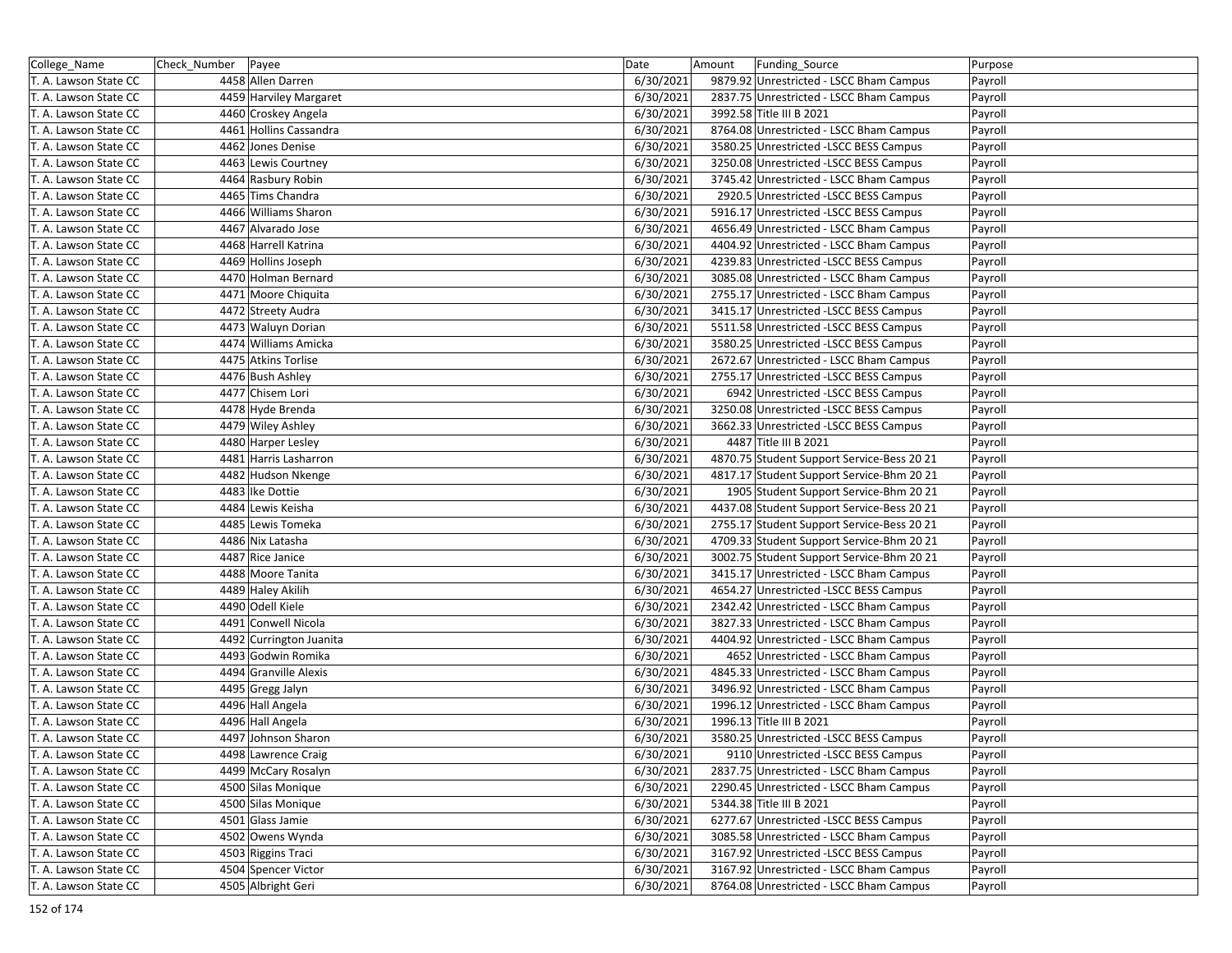| College_Name          | Check_Number   Payee |                          | Date      | Amount | Funding Source                            | Purpose |
|-----------------------|----------------------|--------------------------|-----------|--------|-------------------------------------------|---------|
| T. A. Lawson State CC |                      | 4506 Bryant Lola         | 6/30/2021 |        | 4157.58 Unrestricted - LSCC Bham Campus   | Payroll |
| T. A. Lawson State CC |                      | 4507 Kirk Naquela        | 6/30/2021 |        | 3167.5 Unrestricted - LSCC Bham Campus    | Payroll |
| T. A. Lawson State CC |                      | 4508 Billingsley William | 6/30/2021 |        | 2837.75 Unrestricted -LSCC BESS Campus    | Payroll |
| T. A. Lawson State CC |                      | 4509 Blanton James       | 6/30/2021 |        | 8118.75 Unrestricted - LSCC Bham Campus   | Payroll |
| T. A. Lawson State CC |                      | 4510 Hubbart Ray         | 6/30/2021 |        | 3002.75 Unrestricted - LSCC Bham Campus   | Payroll |
| T. A. Lawson State CC |                      | 4511 Hudson Michelle     | 6/30/2021 |        | 2755.42 Unrestricted - LSCC Bham Campus   | Payroll |
| T. A. Lawson State CC |                      | 4512 Polk Tyrone         | 6/30/2021 |        | 2590 Unrestricted - LSCC Bham Campus      | Payroll |
| T. A. Lawson State CC |                      | 4513 Watson Larry        | 6/30/2021 |        | 2837.75 Unrestricted - LSCC Bham Campus   | Payroll |
| T. A. Lawson State CC |                      | 4514 Green Myrtes        | 6/30/2021 |        | 9755.42 Title III B 2021                  | Payroll |
| T. A. Lawson State CC |                      | 4515 Horn Wendy          | 6/30/2021 |        | 6033.25 Unrestricted - LSCC Bham Campus   | Payroll |
| T. A. Lawson State CC |                      | 4516 Todd Eula           | 6/30/2021 |        | 481.72 Unrestricted - LSCC Bham Campus    | Payroll |
| T. A. Lawson State CC |                      | 4516 Todd Eula           | 6/30/2021 |        | 4335.45 Title III B 2021                  | Payroll |
| T. A. Lawson State CC |                      | 4517 Best Leeann         | 6/30/2021 |        | 4292.58 Unrestricted -LSCC BESS Campus    | Payroll |
| T. A. Lawson State CC |                      | 4518 Moon Jason          | 6/30/2021 |        | 3745.42 Unrestricted -LSCC BESS Campus    | Payroll |
| T. A. Lawson State CC |                      | 4519 Yancy Jonathan      | 6/30/2021 |        | 8118.75 Unrestricted -LSCC BESS Campus    | Payroll |
| T. A. Lawson State CC |                      | 4520 Blue Jarvis         | 6/30/2021 |        | 5087.58 Unrestricted - LSCC Bham Campus   | Payroll |
| T. A. Lawson State CC |                      | 4521 Byrd Ralph          | 6/30/2021 |        | 3415.17 Unrestricted - LSCC Bham Campus   | Payroll |
| T. A. Lawson State CC |                      | 4522 Jackson Tavarious   | 6/30/2021 |        | 2755.42 Unrestricted - LSCC Bham Campus   | Payroll |
| T. A. Lawson State CC |                      | 4523 Colston Chester     | 6/30/2021 |        | 2563.17 Unrestricted - LSCC Bham Campus   | Payroll |
| T. A. Lawson State CC |                      | 4524 Robertson Audrey    | 6/30/2021 |        | 2636.33 Unrestricted - LSCC Bham Campus   | Payroll |
| T. A. Lawson State CC |                      | 4525 Taylor Curtis       | 6/30/2021 |        | 3220.5 Unrestricted -LSCC BESS Campus     | Payroll |
| T. A. Lawson State CC |                      | 4526 Underwood Pamala    | 6/30/2021 |        | 2128.25 Unrestricted - LSCC Bham Campus   | Payroll |
| T. A. Lawson State CC |                      | 4527 Wren Linda          | 6/30/2021 |        | 3385.58 Unrestricted - LSCC Bham Campus   | Payroll |
| T. A. Lawson State CC |                      | 4528 Moorer Eddie        | 6/30/2021 |        | 2920.5 Unrestricted -LSCC BESS Campus     | Payroll |
| T. A. Lawson State CC |                      | 4529 Jones Clarence      | 6/30/2021 |        | 13585.03 Unrestricted - LSCC Bham Campus  | Payroll |
| T. A. Lawson State CC |                      | 4530 Lewis Lashaundra    | 6/30/2021 |        | 3827.33 Unrestricted - LSCC Bham Campus   | Payroll |
| T. A. Lawson State CC |                      | 4531 Agee Eric           | 6/30/2021 |        | 5241.11 Unrestricted - LSCC Bham Campus   | Payroll |
| T. A. Lawson State CC |                      | 4532 Herndon Renay       | 6/30/2021 |        | 6580.67 Unrestricted -LSCC BESS Campus    | Payroll |
| T. A. Lawson State CC |                      | 4537 Harris Gail         | 7/28/2021 |        | 858 Unrestricted - LSCC Bham Campus       | Payroll |
| T. A. Lawson State CC |                      | 4538 Cook James          | 7/28/2021 |        | 675 Multi Fed - Robotic Grant (NSF)       | Payroll |
| T. A. Lawson State CC |                      | 4539 Wynn-Scott Tarsha   | 7/28/2021 |        | 704 Unrestricted -LSCC BESS Campus        | Payroll |
| T. A. Lawson State CC |                      | 4540 Thomas Brenda       | 7/28/2021 |        | 215.8 Ready to Work                       | Payroll |
| T. A. Lawson State CC |                      | 4540 Thomas Brenda       | 7/28/2021 |        | 647.4 Unrestricted -LSCC BESS Campus      | Payroll |
| T. A. Lawson State CC |                      | 4541 Howard Eva          | 7/28/2021 |        | 1406.25 Unrestricted - LSCC Bham Campus   | Payroll |
| T. A. Lawson State CC |                      | 4542 Woods Arlene        | 7/28/2021 |        | 1181.25 Unrestricted - LSCC Bham Campus   | Payroll |
| T. A. Lawson State CC |                      | 4543 Thomas La'Tasha     | 7/28/2021 |        | 434.72 Student Support Service-Bess 20 21 | Payroll |
| T. A. Lawson State CC |                      | 4544 Ball Franklin       | 7/28/2021 |        | 330 AE - State Inst'l                     | Payroll |
| T. A. Lawson State CC |                      | 4545 Bond Olivia         | 7/28/2021 |        | 151.6 AE - State Regular                  | Payroll |
| T. A. Lawson State CC |                      | 4546 Carmichael Barry    | 7/28/2021 |        | 240 AE-Federal Regular                    | Payroll |
| T. A. Lawson State CC |                      | 4547 Carter Kitwana      | 7/28/2021 |        | 310 AE - State Regular                    | Payroll |
| T. A. Lawson State CC |                      | 4548 Dent Deborah        | 7/28/2021 |        | 1430 AE - State Regular                   | Payroll |
| T. A. Lawson State CC |                      | 4549 Fletcher La'Toya    | 7/28/2021 |        | 960 AE - State Inst'l                     | Payroll |
| T. A. Lawson State CC |                      | 4550 Fowler Madilyn      | 7/28/2021 |        | 1000 AE - State Regular                   | Payroll |
| T. A. Lawson State CC |                      | 4551 Hendon Jerelle      | 7/28/2021 |        | 1309 AE - State Regular                   | Payroll |
| T. A. Lawson State CC |                      | 4552 James Bertha        | 7/28/2021 |        | 707.2 AE - State Regular                  | Payroll |
| T. A. Lawson State CC |                      | 4553 Lee Ricky           | 7/28/2021 |        | 1400 AE - State Regular                   | Payroll |
| T. A. Lawson State CC |                      | 4554 McDowell Cynthia    | 7/28/2021 |        | 1410 AE-Federal Regular                   | Payroll |
| T. A. Lawson State CC |                      | 4555 Miles Carlia        | 7/28/2021 |        | 990 AE - State Regular                    | Payroll |
| T. A. Lawson State CC |                      | 4556 Nelson Donia        | 7/28/2021 |        | 1320 AE - State Regular                   | Payroll |
| T. A. Lawson State CC |                      | 4557 Walton Jason        | 7/28/2021 |        | 1450 AE-Federal Regular                   | Payroll |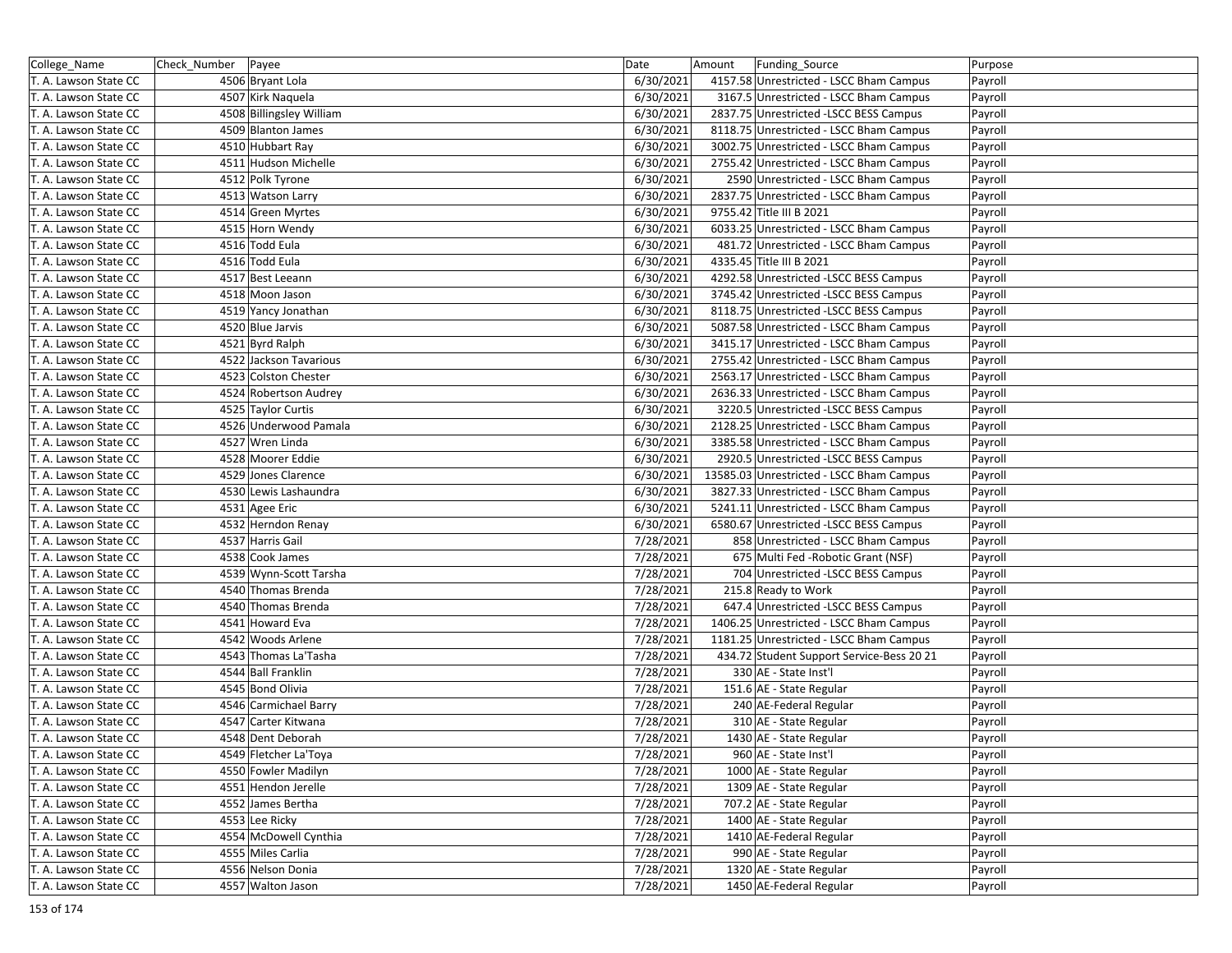| College_Name          | Check_Number   Payee |                             | Date      | Amount | Funding_Source                            | Purpose |
|-----------------------|----------------------|-----------------------------|-----------|--------|-------------------------------------------|---------|
| T. A. Lawson State CC |                      | 4558 Williams Chiquitta     | 7/28/2021 |        | 375 AE - State Regular                    | Payroll |
| T. A. Lawson State CC |                      | 4559 Wyss Samantha          | 7/28/2021 |        | 258.4 AE-Federal Regular                  | Payroll |
| T. A. Lawson State CC |                      | 4560 Brown Mavis            | 7/28/2021 |        | 474.24 Student Support Service-Bess 19 20 | Payroll |
| T. A. Lawson State CC |                      | 4561 Murphy Falisia         | 7/28/2021 |        | 200 Title III B 2021                      | Payroll |
| T. A. Lawson State CC |                      | 4562 Powell Kellee          | 7/28/2021 |        | 1014 Title III B 2020                     | Payroll |
| T. A. Lawson State CC |                      | 4563 Paster Logan           | 7/28/2021 |        | 638 Unrestricted - LSCC Bham Campus       | Payroll |
| T. A. Lawson State CC |                      | 4564 Lake Tyrek             | 7/28/2021 |        | 790 Title III B 2021                      | Payroll |
| T. A. Lawson State CC |                      | 4565 Webb Chasten           | 7/28/2021 |        | 830 Title III B 2021                      | Payroll |
| T. A. Lawson State CC |                      | 4566 Alexander Quinton      | 7/28/2021 |        | 1248 Upward Bound 21-22                   | Payroll |
| T. A. Lawson State CC |                      | 4567 Bell Dovie             | 7/28/2021 |        | 2990 Upward Bound 21-22                   | Payroll |
| T. A. Lawson State CC |                      | 4568 Davis Lasheree         | 7/28/2021 |        | 2392 Upward Bound 21-22                   | Payroll |
| T. A. Lawson State CC |                      | 4569 Edwards Sonya          | 7/28/2021 |        | 691.6 Student Support Service-Bess 20 21  | Payroll |
| T. A. Lawson State CC |                      | 4570 George Kimani          | 7/28/2021 |        | 1029.6 Upward Bound 21-22                 | Payroll |
| T. A. Lawson State CC |                      | 4571 Harris Erica           | 7/28/2021 |        | 1560 Upward Bound 21-22                   | Payroll |
| T. A. Lawson State CC |                      | 4572 Law Nastassia          | 7/28/2021 |        | 978.12 Student Support Service-Bess 20 21 | Payroll |
| T. A. Lawson State CC |                      | 4573 McDaniel Chrysanthemum | 7/28/2021 |        | 1144 Upward Bound 21-22                   | Payroll |
| T. A. Lawson State CC |                      | 4574 Morris Jesseca         | 7/28/2021 |        | 1086.8 Upward Bound 21-22                 | Payroll |
| T. A. Lawson State CC |                      | 4575 Orange Janice          | 7/28/2021 |        | 1248 Upward Bound 21-22                   | Payroll |
| T. A. Lawson State CC |                      | 4576 Thomas Naomi           | 7/28/2021 |        | 1144 Upward Bound 21-22                   | Payroll |
| T. A. Lawson State CC |                      | 4577 Williams Teresa        | 7/28/2021 |        | 1560 Upward Bound 21-22                   | Payroll |
| T. A. Lawson State CC |                      | 4578 Wynn Waynenecka        | 7/28/2021 |        | 1029.6 Upward Bound 21-22                 | Payroll |
| T. A. Lawson State CC |                      | 4579 Hosey Elisha           | 7/28/2021 |        | 1152 Unrestricted - LSCC Bham Campus      | Payroll |
| T. A. Lawson State CC |                      | 4580 Anthony Cynthia        | 7/29/2021 |        | 22916.67 Unrestricted - LSCC Bham Campus  | Payroll |
| T. A. Lawson State CC |                      | 4581 Billiet Rebecca        | 7/29/2021 |        | 4074.75 Unrestricted -LSCC BESS Campus    | Payroll |
| T. A. Lawson State CC |                      | 4582 Hall Rosiezier         | 7/29/2021 |        | 5477 Unrestricted - LSCC Bham Campus      | Payroll |
| T. A. Lawson State CC |                      | 4583 Olive Lisa             | 7/29/2021 |        | 4570 Unrestricted - LSCC Bham Campus      | Payroll |
| T. A. Lawson State CC |                      | 4584 Williams Vernona       | 7/29/2021 |        | 4652.5 Unrestricted - LSCC Bham Campus    | Payroll |
| T. A. Lawson State CC |                      | 4585 Crawford Bruce         | 7/29/2021 |        | 11911.09 Unrestricted - LSCC Bham Campus  | Payroll |
| T. A. Lawson State CC |                      | 4586 McKenzie Kimberly      | 7/29/2021 |        | 4652.5 Unrestricted - LSCC Bham Campus    | Payroll |
| T. A. Lawson State CC |                      | 4587 Williams Roberta       | 7/29/2021 |        | 4570 Unrestricted - LSCC Bham Campus      | Payroll |
| T. A. Lawson State CC |                      | 4588 Christian Gala         | 7/29/2021 |        | 4074.75 Unrestricted - LSCC Bham Campus   | Payroll |
| T. A. Lawson State CC |                      | 4589 Crews Sharon           | 7/29/2021 |        | 11827.75 Unrestricted - LSCC Bham Campus  | Payroll |
| T. A. Lawson State CC |                      | 4590 Agazie Kendralia       | 7/29/2021 |        | 1468.8 Unrestricted - LSCC Bham Campus    | Payroll |
| T. A. Lawson State CC |                      | 4591 Bizzell Dorothy        | 7/29/2021 |        | 7897.33 Unrestricted - LSCC Bham Campus   | Payroll |
| T. A. Lawson State CC |                      | 4592 Bloxom Kira            | 7/29/2021 |        | 1468.8 Unrestricted -LSCC BESS Campus     | Payroll |
| T. A. Lawson State CC |                      | 4593 Canty Tawanna          | 7/29/2021 |        | 1468.8 Unrestricted -LSCC BESS Campus     | Payroll |
| T. A. Lawson State CC |                      | 4594 Chapple Maxine         | 7/29/2021 |        | 1335.6 Unrestricted - LSCC Bham Campus    | Payroll |
| T. A. Lawson State CC |                      | 4596 Dougherty Sally        | 7/29/2021 |        | 1468.8 Unrestricted - LSCC Bham Campus    | Payroll |
| T. A. Lawson State CC |                      | 4597 Jackson Melva          | 7/29/2021 |        | 1060.8 Unrestricted - LSCC Bham Campus    | Payroll |
| T. A. Lawson State CC |                      | 4598 Johnson Catrena        | 7/29/2021 |        | 550 Unrestricted - LSCC Bham Campus       | Payroll |
| T. A. Lawson State CC |                      | 4599 Murphy Shannon         | 7/29/2021 |        | 3580.25 Unrestricted - LSCC Bham Campus   | Payroll |
| T. A. Lawson State CC |                      | 4600 Pleasant Santrice      | 7/29/2021 |        | 1560 Unrestricted - LSCC Bham Campus      | Payroll |
| T. A. Lawson State CC |                      | 4601 Rodgers Charmaine      | 7/29/2021 |        | 7438 Unrestricted - LSCC Bham Campus      | Payroll |
| T. A. Lawson State CC |                      | 4602 Stubbs Michelle        | 7/29/2021 |        | 1468.8 Unrestricted -LSCC BESS Campus     | Payroll |
| T. A. Lawson State CC |                      | 4603 Thomas Chandra         | 7/29/2021 |        | 1468.8 Unrestricted -LSCC BESS Campus     | Payroll |
| T. A. Lawson State CC |                      | 4604 Lee Jakierra           | 7/29/2021 |        | 326.4 Unrestricted -LSCC BESS Campus      | Payroll |
| T. A. Lawson State CC |                      | 4605 Ray-Connell Teresa     | 7/29/2021 |        | 8297.33 Unrestricted -LSCC BESS Campus    | Payroll |
| T. A. Lawson State CC |                      | 4606 Timmons Michelle       | 7/29/2021 |        | 1090.6 Unrestricted -LSCC BESS Campus     | Payroll |
| T. A. Lawson State CC |                      | 4607 Catron Stephanie       | 7/29/2021 |        | 513.33 Unrestricted - LSCC Bham Campus    | Payroll |
| T. A. Lawson State CC |                      | 4608 Warner Kathleen        | 7/29/2021 |        | 200 Unrestricted - LSCC Bham Campus       | Payroll |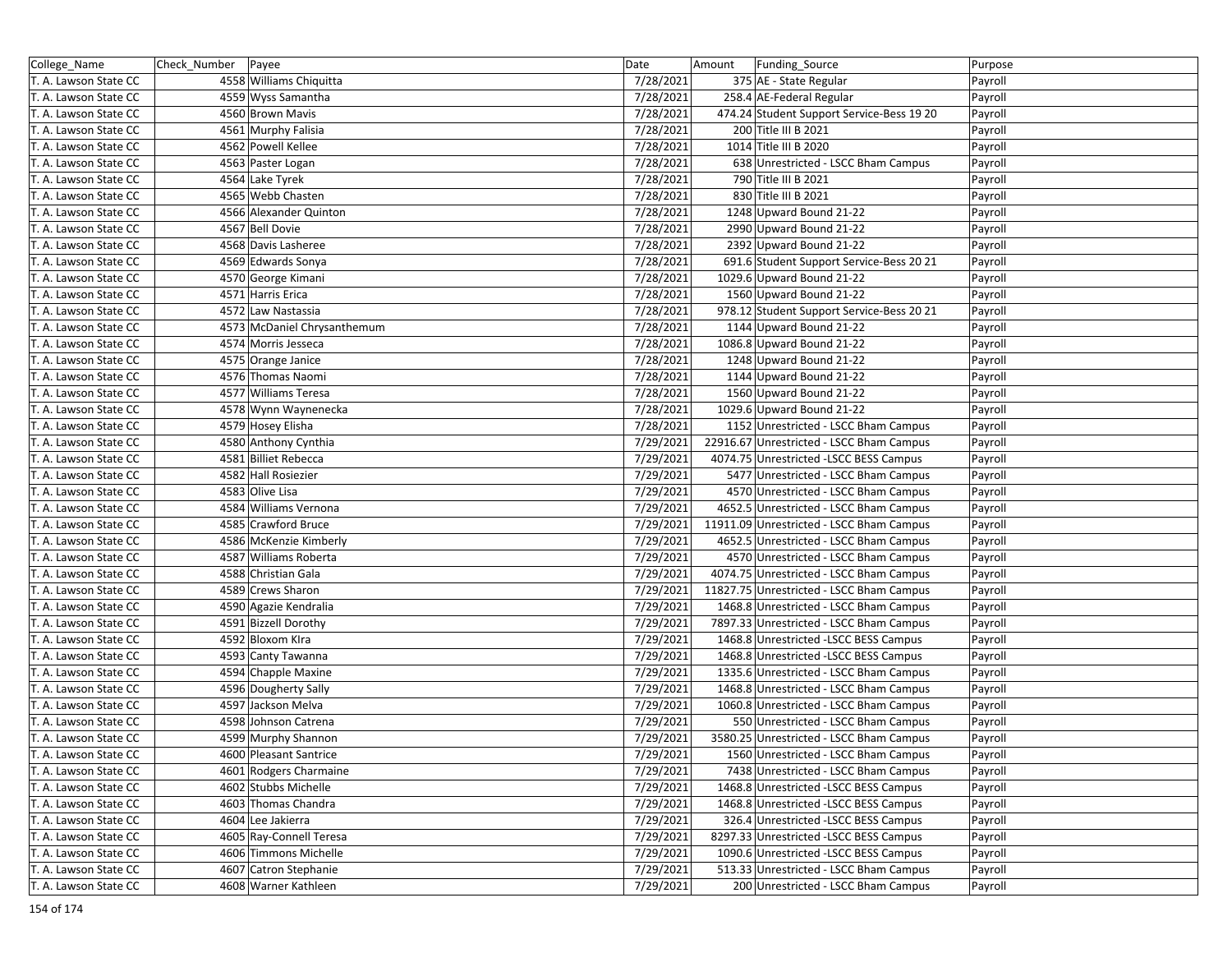| College_Name          | Check_Number | Payee                    | Date      | Amount | Funding_Source                          | Purpose |
|-----------------------|--------------|--------------------------|-----------|--------|-----------------------------------------|---------|
| T. A. Lawson State CC |              | 4608 Warner Kathleen     | 7/29/2021 |        | 3146 Unrestricted -LSCC BESS Campus     | Payroll |
| T. A. Lawson State CC |              | 4609 Jackson Robert      | 7/29/2021 |        | 3947 Unrestricted - LSCC Bham Campus    | Payroll |
| T. A. Lawson State CC |              | 4610 Burroughs Adrienne  | 7/29/2021 |        | 5262.67 Unrestricted -LSCC BESS Campus  | Payroll |
| T. A. Lawson State CC |              | 4611 Davis Regina        | 7/29/2021 |        | 1468.8 Unrestricted - LSCC Bham Campus  | Payroll |
| T. A. Lawson State CC |              | 4612 Duke Juanita        | 7/29/2021 |        | 6180.67 Unrestricted -LSCC BESS Campus  | Payroll |
| T. A. Lawson State CC |              | 4613 Eddins Alnyya       | 7/29/2021 |        | 711.36 Unrestricted -LSCC BESS Campus   | Payroll |
| T. A. Lawson State CC |              | 4615 Mays Tamera         | 7/29/2021 |        | 4956.33 Unrestricted -LSCC BESS Campus  | Payroll |
| T. A. Lawson State CC |              | 4616 Moyo Nomsa          | 7/29/2021 |        | 6180.67 Unrestricted -LSCC BESS Campus  | Payroll |
| T. A. Lawson State CC |              | 4617 Swain Katrina       | 7/29/2021 |        | 7838 Unrestricted -LSCC BESS Campus     | Payroll |
| T. A. Lawson State CC |              | 4618 Young Dorothy       | 7/29/2021 |        | 3580.25 Unrestricted -LSCC BESS Campus  | Payroll |
| T. A. Lawson State CC |              | 4619 Derico Sherika      | 7/29/2021 |        | 9594 Unrestricted - LSCC Bham Campus    | Payroll |
| T. A. Lawson State CC |              | 4620 Armbrester James    | 7/29/2021 |        | 7353.26 Unrestricted -LSCC BESS Campus  | Payroll |
| T. A. Lawson State CC |              | 4621 Watkins Norris      | 7/29/2021 |        | 7204.5 Unrestricted - LSCC Bham Campus  | Payroll |
| T. A. Lawson State CC |              | 4622 Bayles Doriane      | 7/29/2021 |        | 1100 Unrestricted - LSCC Bham Campus    | Payroll |
| T. A. Lawson State CC |              | 4623 Bester Karzetta     | 7/29/2021 |        | 550 Unrestricted - LSCC Bham Campus     | Payroll |
| T. A. Lawson State CC |              | 4624 Coleman Tracey      | 7/29/2021 |        | 3085.58 Unrestricted - LSCC Bham Campus | Payroll |
| T. A. Lawson State CC |              | 4625 Davis Sandra        | 7/29/2021 |        | 416.67 Unrestricted - LSCC Bham Campus  | Payroll |
| T. A. Lawson State CC |              | 4626 Foy Michelle        | 7/29/2021 |        | 3002.5 Unrestricted - LSCC Bham Campus  | Payroll |
| T. A. Lawson State CC |              | 4627 Gardner Yolande     | 7/29/2021 |        | 825 Unrestricted - LSCC Bham Campus     | Payroll |
| T. A. Lawson State CC |              | 4628 Green Rebecca       | 7/29/2021 |        | 600 Unrestricted - LSCC Bham Campus     | Payroll |
| T. A. Lawson State CC |              | 4629 Harris Gail         | 7/29/2021 |        | 550 Unrestricted - LSCC Bham Campus     | Payroll |
| T. A. Lawson State CC |              | 4630 Johnson Clinton     | 7/29/2021 |        | 825 Unrestricted - LSCC Bham Campus     | Payroll |
| T. A. Lawson State CC |              | 4631 Kelley Michael      | 7/29/2021 |        | 5874.67 Unrestricted -LSCC BESS Campus  | Payroll |
| T. A. Lawson State CC |              | 4632 Denson Sherlita     | 7/29/2021 |        | 3298.83 Unrestricted -LSCC BESS Campus  | Payroll |
| T. A. Lawson State CC |              | 4633 Henry Stephanie     | 7/29/2021 |        | 7629 Unrestricted -LSCC BESS Campus     | Payroll |
| T. A. Lawson State CC |              | 4634 Milton Alice        | 7/29/2021 |        | 9755.42 Unrestricted - LSCC Bham Campus | Payroll |
| T. A. Lawson State CC |              | 4636 Morgan Melissa      | 7/29/2021 |        | 2200 Unrestricted - LSCC Bham Campus    | Payroll |
| T. A. Lawson State CC |              | 4637 Gooden Chrystinique | 7/29/2021 |        | 825 Unrestricted - LSCC Bham Campus     | Payroll |
| T. A. Lawson State CC |              | 4638 Kuhny Frank         | 7/29/2021 |        | 600 Unrestricted - LSCC Bham Campus     | Payroll |
| T. A. Lawson State CC |              | 4639 Greer Michael       | 7/29/2021 |        | 825 Unrestricted -LSCC BESS Campus      | Payroll |
| T. A. Lawson State CC |              | 4640 Duncan Rebecca      | 7/29/2021 |        | 6997.67 Unrestricted -LSCC BESS Campus  | Payroll |
| T. A. Lawson State CC |              | 4641 Carter Curtis       | 7/29/2021 |        | 6092.63 Unrestricted - LSCC Bham Campus | Payroll |
| T. A. Lawson State CC |              | 4642 Finley Kelly        | 7/29/2021 |        | 2920 Unrestricted - LSCC Bham Campus    | Payroll |
| T. A. Lawson State CC |              | 4643 Rice Carlton        | 7/29/2021 |        | 4731.23 Unrestricted - LSCC Bham Campus | Payroll |
| T. A. Lawson State CC |              | 4644 Agee Eric           | 7/29/2021 |        | 6728.45 Unrestricted - LSCC Bham Campus | Payroll |
| T. A. Lawson State CC |              | 4645 Frederick Tiffany   | 7/29/2021 |        | 1000 Unrestricted - LSCC Bham Campus    | Payroll |
| T. A. Lawson State CC |              | 4646 Jefferson Jonathan  | 7/29/2021 |        | 1000 Unrestricted - LSCC Bham Campus    | Payroll |
| T. A. Lawson State CC |              | 4647 Lewis Garrett       | 7/29/2021 |        | 4061.75 Unrestricted - LSCC Bham Campus | Payroll |
| T. A. Lawson State CC |              | 4648 Wiley Aubrey        | 7/29/2021 |        | 3992.58 Unrestricted - LSCC Bham Campus | Payroll |
| T. A. Lawson State CC |              | 4649 Wilson Nancy        | 7/29/2021 |        | 8602.83 Unrestricted -LSCC BESS Campus  | Payroll |
| T. A. Lawson State CC |              | 4650 Gwin Bethany        | 7/29/2021 |        | 5812.67 Unrestricted - LSCC Bham Campus | Payroll |
| T. A. Lawson State CC |              | 4651 Bush Allison        | 7/29/2021 |        | 2193 Unrestricted -LSCC BESS Campus     | Payroll |
| T. A. Lawson State CC |              | 4653 Sanders Hoyt        | 7/29/2021 |        | 1458.17 Unrestricted - LSCC Bham Campus | Payroll |
| T. A. Lawson State CC |              | 4654 Raymond Charles     | 7/29/2021 |        | 1453.19 Multi Fed - Robotic Grant (NSF) | Payroll |
| T. A. Lawson State CC |              | 4654 Raymond Charles     | 7/29/2021 |        | 4759.56 Unrestricted -LSCC BESS Campus  | Payroll |
| T. A. Lawson State CC |              | 4656 Allen Barry         | 7/29/2021 |        | 1173 Unrestricted -LSCC BESS Campus     | Payroll |
| T. A. Lawson State CC |              | 4657 Willingham Mary     | 7/29/2021 |        | 2193 Unrestricted -LSCC BESS Campus     | Payroll |
| T. A. Lawson State CC |              | 4658 Gray James          | 7/29/2021 |        | 525 Ready to Work                       | Payroll |
| T. A. Lawson State CC |              | 4658 Gray James          | 7/29/2021 |        | 4876 ARC Grant Part 2                   | Payroll |
| T. A. Lawson State CC |              | 4659 Hobbs Tommy         | 7/29/2021 |        | 7634.83 Unrestricted -LSCC BESS Campus  | Payroll |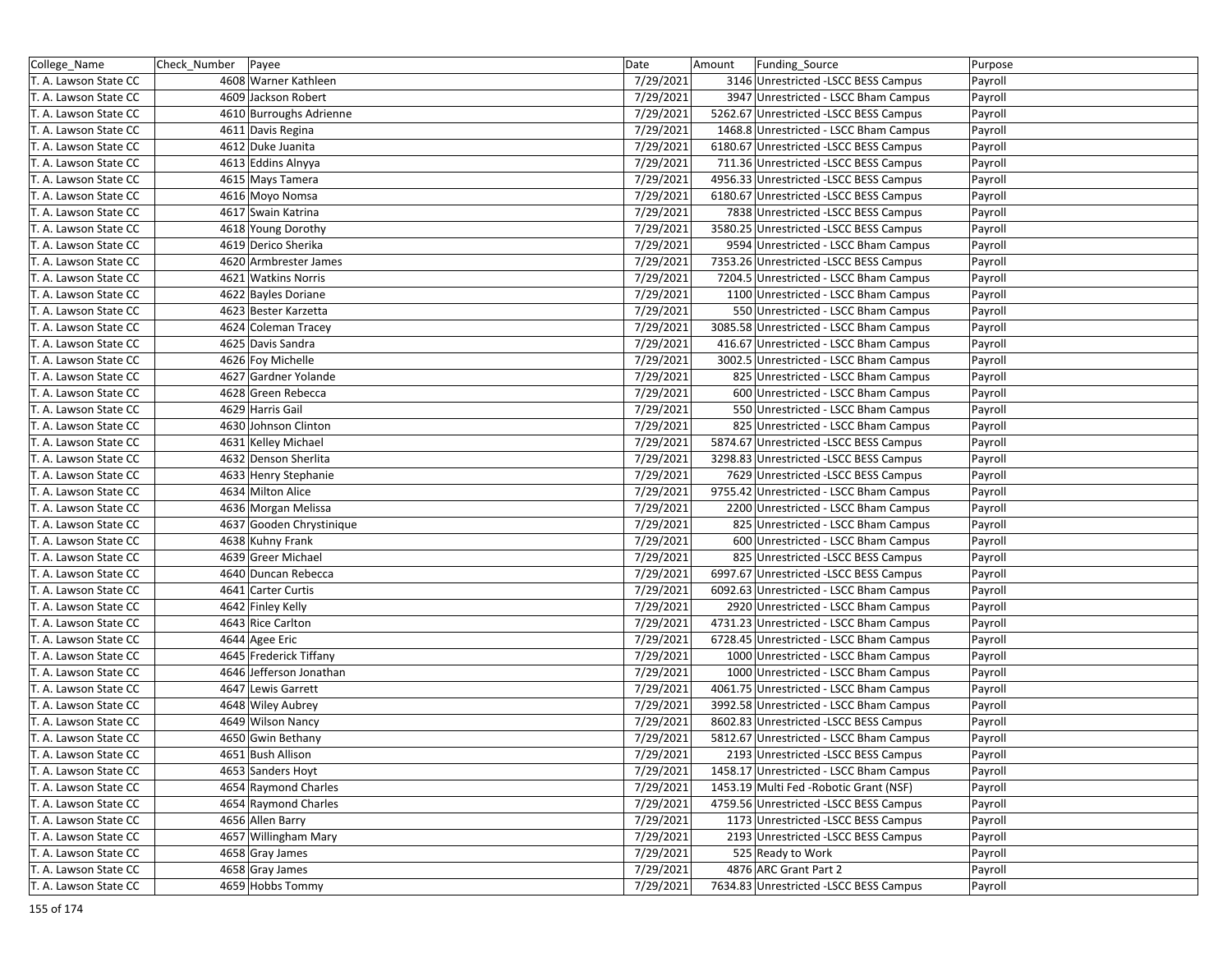| College_Name          | Check_Number | Payee                            | Date      | Amount | Funding_Source                          | Purpose |
|-----------------------|--------------|----------------------------------|-----------|--------|-----------------------------------------|---------|
| T. A. Lawson State CC |              | 4660 Green Kirsten               | 7/29/2021 |        | 2395.59 Unrestricted - LSCC Bham Campus | Payroll |
| T. A. Lawson State CC |              | 4662 Johnson Sarah               | 7/29/2021 |        | 1012.5 Unrestricted - LSCC Bham Campus  | Payroll |
| T. A. Lawson State CC |              | 4663 King Kelvin                 | 7/29/2021 |        | 9400.5 Unrestricted - LSCC Bham Campus  | Payroll |
| T. A. Lawson State CC |              | 4664 Monti Stephen               | 7/29/2021 |        | 5995.17 Unrestricted - LSCC Bham Campus | Payroll |
| T. A. Lawson State CC |              | 4666 Branch Rhonda               | 7/29/2021 |        | 9624.98 Unrestricted - LSCC Bham Campus | Payroll |
| T. A. Lawson State CC |              | 4667 Johnson Victoria            | 7/29/2021 |        | 825 Unrestricted - LSCC Bham Campus     | Payroll |
| T. A. Lawson State CC |              | 4668 Wilson Gregory              | 7/29/2021 |        | 550 Unrestricted - LSCC Bham Campus     | Payroll |
| T. A. Lawson State CC |              | 4669 Howard Toya                 | 7/29/2021 |        | 3947 Unrestricted -LSCC BESS Campus     | Payroll |
| T. A. Lawson State CC |              | 4670 Morris Carlos               | 7/29/2021 |        | 6180.67 Unrestricted - LSCC Bham Campus | Payroll |
| T. A. Lawson State CC |              | 4671 Tubbs Venita                | 7/29/2021 |        | 6580.67 Unrestricted - LSCC Bham Campus | Payroll |
| T. A. Lawson State CC |              | 4673 Landers James               | 7/29/2021 |        | 4872.88 Unrestricted - LSCC Bham Campus | Payroll |
| T. A. Lawson State CC |              | 4674 West Matthew                | 7/29/2021 |        | 5679.67 Unrestricted - LSCC Bham Campus | Payroll |
| T. A. Lawson State CC |              | 4675 Hill Jahman                 | 7/29/2021 |        | 495 Unrestricted - LSCC Bham Campus     | Payroll |
| T. A. Lawson State CC |              | 4676 Morgan Qunnice              | 7/29/2021 |        | 357.5 Unrestricted - LSCC Bham Campus   | Payroll |
| T. A. Lawson State CC |              | 4677 Rembert Marcus              | 7/29/2021 |        | 660 Unrestricted - LSCC Bham Campus     | Payroll |
| T. A. Lawson State CC |              | 4678 Rogers Natasha              | 7/29/2021 |        | 825 Unrestricted - LSCC Bham Campus     | Payroll |
| T. A. Lawson State CC |              | 4679 Wilson Melanie              | 7/29/2021 |        | 2352.42 Unrestricted - LSCC Bham Campus | Payroll |
| T. A. Lawson State CC |              | 4680 Guy Ann                     | 7/29/2021 |        | 8509.33 Unrestricted - LSCC Bham Campus | Payroll |
| T. A. Lawson State CC |              | 4681 Chandler Malysa             | 7/29/2021 |        | 1466.67 Unrestricted - LSCC Bham Campus | Payroll |
| T. A. Lawson State CC |              | 4682 Chapatwala Kirit            | 7/29/2021 |        | 800 Unrestricted - LSCC Bham Campus     | Payroll |
| T. A. Lawson State CC |              | 4683 Ellison Mary                | 7/29/2021 |        | 7438 Unrestricted - LSCC Bham Campus    | Payroll |
| T. A. Lawson State CC |              | 4684 Flournoy Nikaela            | 7/29/2021 |        | 600 Unrestricted - LSCC Bham Campus     | Payroll |
| T. A. Lawson State CC |              | 4685 Gilbert Wynell              | 7/29/2021 |        | 5874.67 Unrestricted - LSCC Bham Campus | Payroll |
| T. A. Lawson State CC |              | 4686 Hare Trinity                | 7/29/2021 |        | 800 Unrestricted - LSCC Bham Campus     | Payroll |
| T. A. Lawson State CC |              | 4687 Kellogg Laurie              | 7/29/2021 |        | 800 Unrestricted - LSCC Bham Campus     | Payroll |
| T. A. Lawson State CC |              | 4688 Lomax Lillie                | 7/29/2021 |        | 800 Unrestricted - LSCC Bham Campus     | Payroll |
| T. A. Lawson State CC |              | 4689 Lopatina Nadejda            | 7/29/2021 |        | 6979 Unrestricted - LSCC Bham Campus    | Payroll |
| T. A. Lawson State CC |              | 4690 Stewart Jeffery             | 7/29/2021 |        | 733.33 Unrestricted - LSCC Bham Campus  | Payroll |
| T. A. Lawson State CC |              | 4691 Sumler Chassidy             | 7/29/2021 |        | 1466.67 Unrestricted - LSCC Bham Campus | Payroll |
| T. A. Lawson State CC |              | 4692 Wilson Tracey               | 7/29/2021 |        | 400 Unrestricted - LSCC Bham Campus     | Payroll |
| T. A. Lawson State CC |              | 4693 Cowart-Brown Emily          | 7/29/2021 |        | 1466.67 Unrestricted - LSCC Bham Campus | Payroll |
| T. A. Lawson State CC |              | 4694 Galpothdeniya Waduge Indika | 7/29/2021 |        | 800 Unrestricted - LSCC Bham Campus     | Payroll |
| T. A. Lawson State CC |              | 4695 Mishra Vinod                | 7/29/2021 |        | 1600 Unrestricted - LSCC Bham Campus    | Payroll |
| T. A. Lawson State CC |              | 4696 Holloway Weymon             | 7/29/2021 |        | 1500 Multi Fed-GA-AL LSAMP (NSF)        | Payroll |
| T. A. Lawson State CC |              | 4696 Holloway Weymon             | 7/29/2021 |        | 5006 Unrestricted -LSCC BESS Campus     | Payroll |
| T. A. Lawson State CC |              | 4697 Jaraysi Naila               | 7/29/2021 |        | 5262.67 Unrestricted - LSCC Bham Campus | Payroll |
| T. A. Lawson State CC |              | 4698 Jones Dutchess              | 7/29/2021 |        | 825 Unrestricted - LSCC Bham Campus     | Payroll |
| T. A. Lawson State CC |              | 4699 Martin Darlene              | 7/29/2021 |        | 7057 Unrestricted - LSCC Bham Campus    | Payroll |
| T. A. Lawson State CC |              | 4700 Thomas La'Tasha             | 7/29/2021 |        | 1700 Unrestricted - LSCC Bham Campus    | Payroll |
| T. A. Lawson State CC |              | 4701 Thomas Shawanda             | 7/29/2021 |        | 1850 STEAM                              | Payroll |
| T. A. Lawson State CC |              | 4701 Thomas Shawanda             | 7/29/2021 |        | 6979 NSF 2PI STEM E3 20/21              | Payroll |
| T. A. Lawson State CC |              | 4702 Broaden April               | 7/29/2021 |        | 2233.33 Unrestricted - LSCC Bham Campus | Payroll |
| T. A. Lawson State CC |              | 4703 Bryant William              | 7/29/2021 |        | 1600 Unrestricted -LSCC BESS Campus     | Payroll |
| T. A. Lawson State CC |              | 4704 Billingsley Tunisia         | 7/29/2021 |        | 2309.58 AE - State Regular              | Payroll |
| T. A. Lawson State CC |              | 4705 Ekundayo Gwendolyn          | 7/29/2021 |        | 5838.58 AE-Federal Regular              | Payroll |
| T. A. Lawson State CC |              | 4706 Graves Willie               | 7/29/2021 |        | 1213.8 Unrestricted - LSCC Bham Campus  | Payroll |
| T. A. Lawson State CC |              | 4706 Graves Willie               | 7/29/2021 |        | 4855.2 AE - State Regular               | Payroll |
| T. A. Lawson State CC |              | 4707 Nix Alcedra                 | 7/29/2021 |        | 2163.33 AE - State Regular              | Payroll |
| T. A. Lawson State CC |              | 4708 Rayfield Mary               | 7/29/2021 |        | 3415.17 AE-Federal Regular              | Payroll |
| T. A. Lawson State CC |              | 4709 White Charlette             | 7/29/2021 |        | 4899.25 AE-Federal Regular              | Payroll |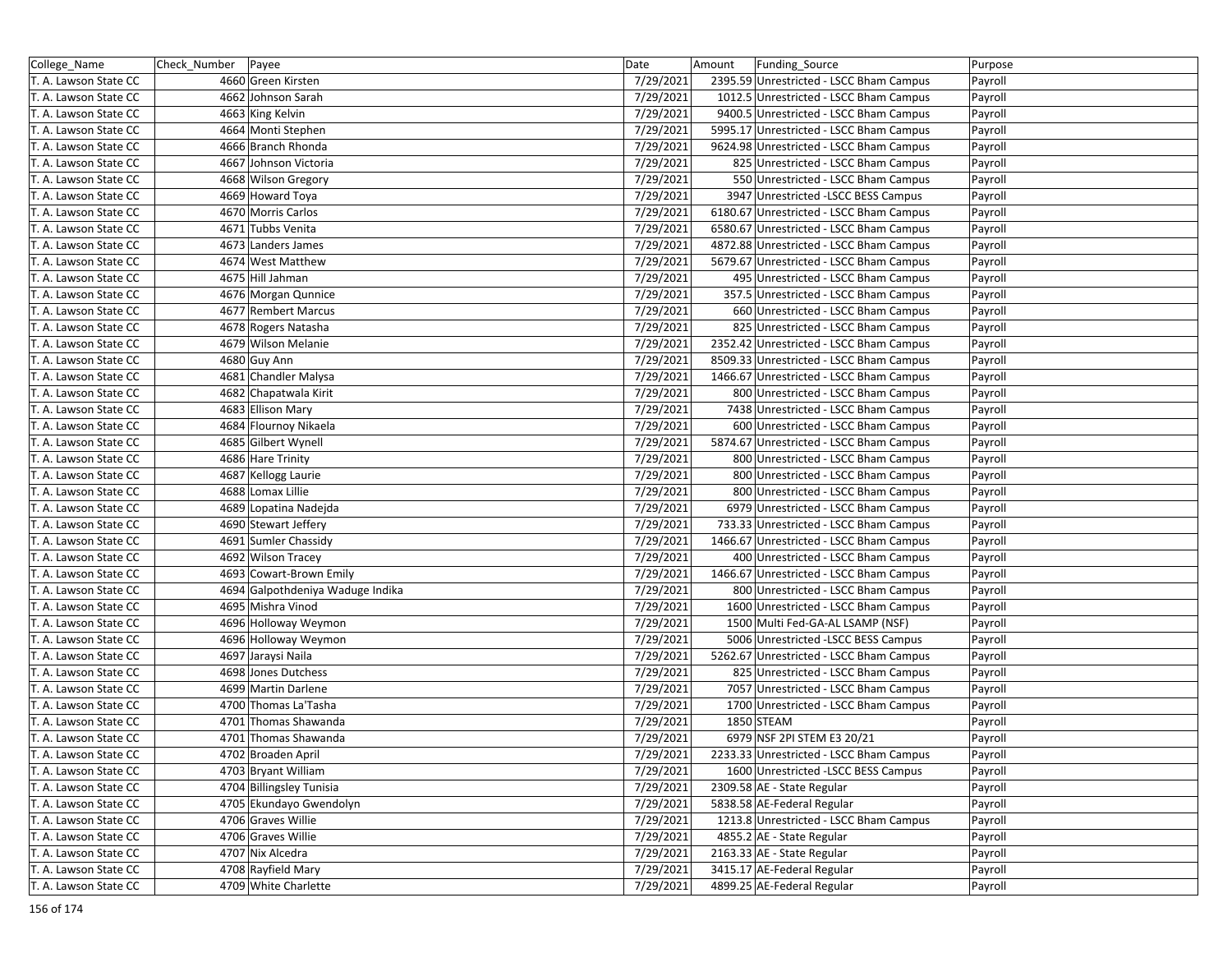| College_Name          | Check_Number   Payee |                             | Date      | Amount | Funding_Source                           | Purpose |
|-----------------------|----------------------|-----------------------------|-----------|--------|------------------------------------------|---------|
| T. A. Lawson State CC |                      | 4710 Lewis Aisha            | 7/29/2021 |        | 6058 Unrestricted - LSCC Bham Campus     | Payroll |
| T. A. Lawson State CC |                      | 4712 Stallworth Emmit       | 7/29/2021 |        | 5457.33 Unrestricted -LSCC BESS Campus   | Payroll |
| T. A. Lawson State CC |                      | 4713 Burden Cedric          | 7/29/2021 |        | 7939.13 Unrestricted - LSCC Bham Campus  | Payroll |
| T. A. Lawson State CC |                      | 4714 Hall Sandra            | 7/29/2021 |        | 6953.26 Unrestricted -LSCC BESS Campus   | Payroll |
| T. A. Lawson State CC |                      | 4715 Millender Shelly       | 7/29/2021 |        | 7199.33 Title III B 2020                 | Payroll |
| T. A. Lawson State CC |                      | 4716 Harbour Clayton        | 7/29/2021 |        | 6292 Unrestricted -LSCC BESS Campus      | Payroll |
| T. A. Lawson State CC |                      | 4717 Moore Brian            | 7/29/2021 |        | 5874.67 Unrestricted -LSCC BESS Campus   | Payroll |
| T. A. Lawson State CC |                      | 4718 Rayford Jeffrey        | 7/29/2021 |        | 5151 Unrestricted -LSCC BESS Campus      | Payroll |
| T. A. Lawson State CC |                      | 4719 Berry James            | 7/29/2021 |        | 7343.34 Unrestricted -LSCC BESS Campus   | Payroll |
| T. A. Lawson State CC |                      | 4722 Halbert Alan           | 7/29/2021 |        | 6821.66 Unrestricted -LSCC BESS Campus   | Payroll |
| T. A. Lawson State CC |                      | 4723 Harris John            | 7/29/2021 |        | 8821.25 Unrestricted -LSCC BESS Campus   | Payroll |
| T. A. Lawson State CC |                      | 4724 Wilkerson Pier         | 7/29/2021 |        | 2049.42 Unrestricted - LSCC Bham Campus  | Payroll |
| T. A. Lawson State CC |                      | 4726 Elliott Adam           | 7/29/2021 |        | 200 Title III B 2021                     | Payroll |
| T. A. Lawson State CC |                      | 4727 Rinsky Laura           | 7/29/2021 |        | 1956.26 Unrestricted - LSCC Bham Campus  | Payroll |
| T. A. Lawson State CC |                      | 4728 Lyles Henry            | 7/29/2021 |        | 4507.13 Unrestricted -LSCC BESS Campus   | Payroll |
| T. A. Lawson State CC |                      | 4729 Latham Michael         | 7/29/2021 |        | 4232.67 Unrestricted - LSCC Bham Campus  | Payroll |
| T. A. Lawson State CC |                      | 4730 Gunter Robert          | 7/29/2021 |        | 10691.92 Unrestricted - LSCC Bham Campus | Payroll |
| T. A. Lawson State CC |                      | 4731 Jackson Wanda          | 7/29/2021 |        | 3167.5 Unrestricted - LSCC Bham Campus   | Payroll |
| T. A. Lawson State CC |                      | 4732 Lamb Allen             | 7/29/2021 |        | 6247.91 Unrestricted -LSCC BESS Campus   | Payroll |
| T. A. Lawson State CC |                      | 4733 Berryman Thomas        | 7/29/2021 |        | 6574.88 Unrestricted -LSCC BESS Campus   | Payroll |
| T. A. Lawson State CC |                      | 4734 Bennett Carolyn        | 7/29/2021 |        | 3992.58 Unrestricted - LSCC Bham Campus  | Payroll |
| T. A. Lawson State CC |                      | 4735 Davis Sherri           | 7/29/2021 |        | 1718.77 Unrestricted - LSCC Bham Campus  | Payroll |
| T. A. Lawson State CC |                      | 4735 Davis Sherri           | 7/29/2021 |        | 9739.74 Title III B 2021                 | Payroll |
| T. A. Lawson State CC |                      | 4736 Smith Kamille          | 7/29/2021 |        | 3415.17 Unrestricted -LSCC BESS Campus   | Payroll |
| T. A. Lawson State CC |                      | 4737 Billups Marcus         | 7/29/2021 |        | 4614.58 Title III B 2021                 | Payroll |
| T. A. Lawson State CC |                      | 4738 Mankowich James        | 7/29/2021 |        | 1374.27 Unrestricted - LSCC Bham Campus  | Payroll |
| T. A. Lawson State CC |                      | 4738 Mankowich James        | 7/29/2021 |        | 6260.56 Title III B 2021                 | Payroll |
| T. A. Lawson State CC |                      | 4739 Beauchamp Matrika      | 7/29/2021 |        | 3414.67 Unrestricted - LSCC Bham Campus  | Payroll |
| T. A. Lawson State CC |                      | 4740 Bell Elma              | 7/29/2021 |        | 8118.75 Unrestricted - LSCC Bham Campus  | Payroll |
| T. A. Lawson State CC |                      | 4741 Champion Carol         | 7/29/2021 |        | 4652.5 Unrestricted -LSCC BESS Campus    | Payroll |
| T. A. Lawson State CC |                      | 4742 Henry Dorothy          | 7/29/2021 |        | 2532.16 Unrestricted - LSCC BESS Campus  | Payroll |
| T. A. Lawson State CC |                      | 4742 Henry Dorothy          | 7/29/2021 |        | 2532.17 Ready to Work                    | Payroll |
| T. A. Lawson State CC |                      | 4743 Minnifield Tomeka      | 7/29/2021 |        | 3827.33 Unrestricted - LSCC Bham Campus  | Payroll |
| T. A. Lawson State CC |                      | 4744 Rowry James            | 7/29/2021 |        | 3085.08 Career Coach                     | Payroll |
| T. A. Lawson State CC |                      | 4745 Pruitt Karl            | 7/29/2021 |        | 10555.42 Unrestricted - LSCC Bham Campus | Payroll |
| T. A. Lawson State CC |                      | 4746 Saxton Rosemella       | 7/29/2021 |        | 3580.25 Unrestricted - LSCC Bham Campus  | Payroll |
| T. A. Lawson State CC |                      | 4747 James Kesha            | 7/29/2021 |        | 625 NSF 2PI STEM E3 20/21                | Payroll |
| T. A. Lawson State CC |                      | 4747 James Kesha            | 7/29/2021 |        | 876.95 Unrestricted - LSCC Bham Campus   | Payroll |
| T. A. Lawson State CC |                      | 4747 James Kesha            | 7/29/2021 |        | 7892.55 Title III B 2021                 | Payroll |
| T. A. Lawson State CC |                      | 4748 Carroll Leigh          | 7/29/2021 |        | 3415.17 Title III B 2021                 | Payroll |
| T. A. Lawson State CC |                      | 4749 Dennard Harold         | 7/29/2021 |        | 3827.33 Unrestricted - LSCC Bham Campus  | Payroll |
| T. A. Lawson State CC |                      | 4750 Dyck Sabrina           | 7/29/2021 |        | 5679.67 Unrestricted - LSCC Bham Campus  | Payroll |
| T. A. Lawson State CC |                      | 4751 Glasco-Gueye Cassandra | 7/29/2021 |        | 2920 Unrestricted - LSCC Bham Campus     | Payroll |
| T. A. Lawson State CC |                      | 4752 Kennedy Julie          | 7/29/2021 |        | 6274.67 Unrestricted - LSCC Bham Campus  | Payroll |
| T. A. Lawson State CC |                      | 4753 Knolan Shanita         | 7/29/2021 |        | 3414.67 Unrestricted - LSCC Bham Campus  | Payroll |
| T. A. Lawson State CC |                      | 4754 Porter Michael         | 7/29/2021 |        | 5986 Unrestricted -LSCC BESS Campus      | Payroll |
| T. A. Lawson State CC |                      | 4755 Simpson Tracy          | 7/29/2021 |        | 5262.67 Unrestricted -LSCC BESS Campus   | Payroll |
| T. A. Lawson State CC |                      | 4756 Herndon Renay          | 7/29/2021 |        | 6580.67 Unrestricted -LSCC BESS Campus   | Payroll |
| T. A. Lawson State CC |                      | 4757 Jones Janine           | 7/29/2021 |        | 5342 Unrestricted - LSCC Bham Campus     | Payroll |
| T. A. Lawson State CC |                      | 4758 Moore Kimberly         | 7/29/2021 |        | 5342 Unrestricted -LSCC BESS Campus      | Payroll |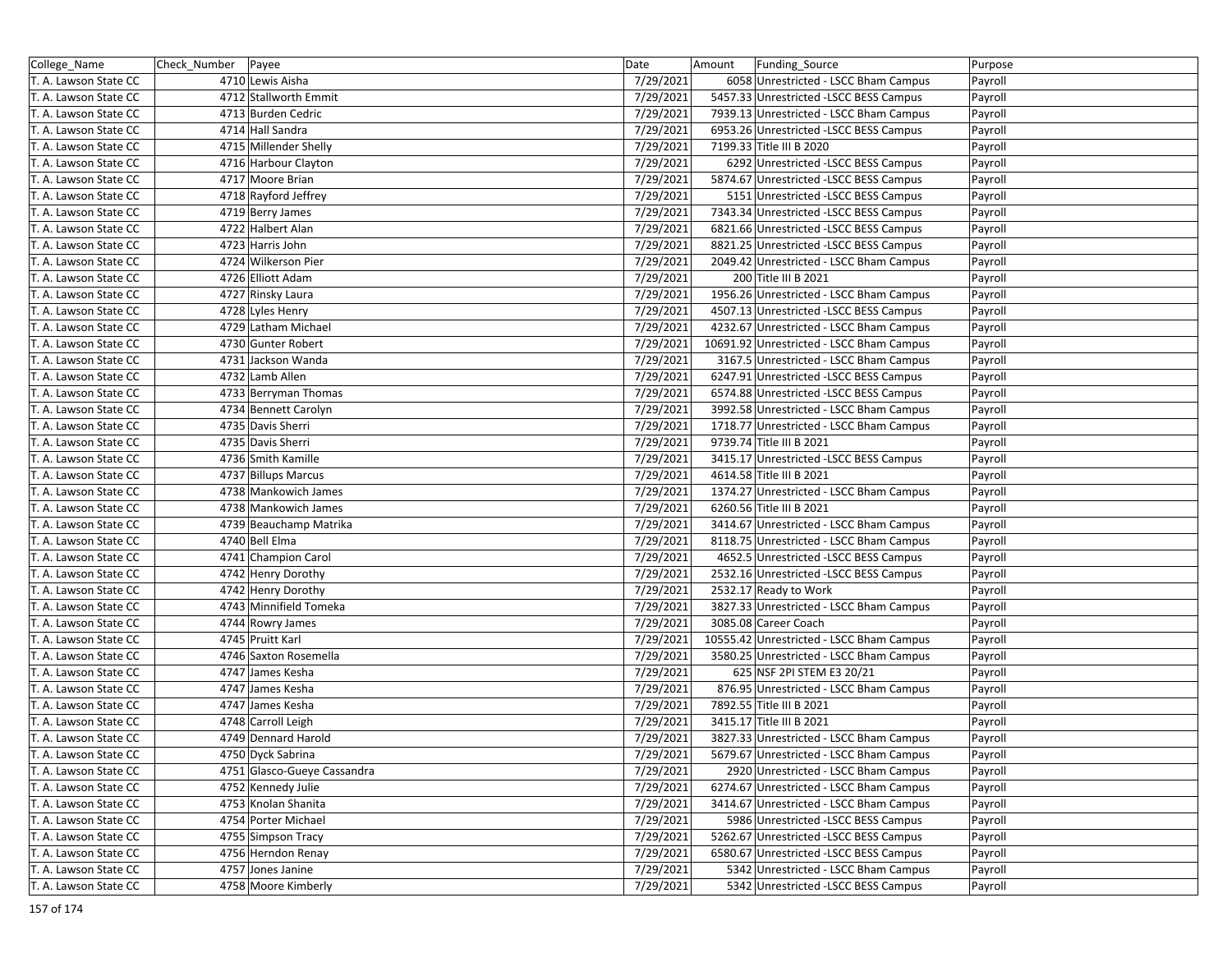| College_Name          | Check_Number | Payee                   | Date      | Amount | Funding_Source                             | Purpose |
|-----------------------|--------------|-------------------------|-----------|--------|--------------------------------------------|---------|
| T. A. Lawson State CC |              | 4759 Thomas Lorenza     | 7/29/2021 |        | 5694.58 Unrestricted -LSCC BESS Campus     | Payroll |
| T. A. Lawson State CC |              | 4760 Allen Darren       | 7/29/2021 |        | 9879.92 Unrestricted - LSCC Bham Campus    | Payroll |
| T. A. Lawson State CC |              | 4761 Harviley Margaret  | 7/29/2021 |        | 2837.75 Unrestricted - LSCC Bham Campus    | Payroll |
| T. A. Lawson State CC |              | 4762 Croskey Angela     | 7/29/2021 |        | 3992.58 Title III B 2021                   | Payroll |
| T. A. Lawson State CC |              | 4763 Hollins Cassandra  | 7/29/2021 |        | 8764.08 Unrestricted - LSCC Bham Campus    | Payroll |
| T. A. Lawson State CC |              | 4764 Jones Denise       | 7/29/2021 |        | 3580.25 Unrestricted -LSCC BESS Campus     | Payroll |
| T. A. Lawson State CC |              | 4765 Lewis Courtney     | 7/29/2021 |        | 3250.08 Unrestricted - LSCC BESS Campus    | Payroll |
| T. A. Lawson State CC |              | 4766 Rasbury Robin      | 7/29/2021 |        | 3745.42 Unrestricted - LSCC Bham Campus    | Payroll |
| T. A. Lawson State CC |              | 4767 Tims Chandra       | 7/29/2021 |        | 2920.5 Unrestricted -LSCC BESS Campus      | Payroll |
| T. A. Lawson State CC |              | 4768 Williams Sharon    | 7/29/2021 |        | 5916.17 Unrestricted -LSCC BESS Campus     | Payroll |
| T. A. Lawson State CC |              | 4769 Alvarado Jose      | 7/29/2021 |        | 4656.49 Unrestricted - LSCC Bham Campus    | Payroll |
| T. A. Lawson State CC |              | 4770 Harrell Katrina    | 7/29/2021 |        | 4404.92 Unrestricted - LSCC Bham Campus    | Payroll |
| T. A. Lawson State CC |              | 4771 Hollins Joseph     | 7/29/2021 |        | 4239.83 Unrestricted -LSCC BESS Campus     | Payroll |
| T. A. Lawson State CC |              | 4772 Holman Bernard     | 7/29/2021 |        | 3085.08 Unrestricted - LSCC Bham Campus    | Payroll |
| T. A. Lawson State CC |              | 4773 Moore Chiquita     | 7/29/2021 |        | 2755.17 Unrestricted - LSCC Bham Campus    | Payroll |
| T. A. Lawson State CC |              | 4774 Streety Audra      | 7/29/2021 |        | 3415.17 Unrestricted -LSCC BESS Campus     | Payroll |
| T. A. Lawson State CC |              | 4775 Waluyn Dorian      | 7/29/2021 |        | 874.5 Title III B 2021                     | Payroll |
| T. A. Lawson State CC |              | 4775 Waluyn Dorian      | 7/29/2021 |        | 5511.58 Unrestricted -LSCC BESS Campus     | Payroll |
| T. A. Lawson State CC |              | 4776 Williams Amicka    | 7/29/2021 |        | 3580.25 Unrestricted -LSCC BESS Campus     | Payroll |
| T. A. Lawson State CC |              | 4777 Atkins Torlise     | 7/29/2021 |        | 2672.67 Unrestricted - LSCC Bham Campus    | Payroll |
| T. A. Lawson State CC |              | 4778 Bush Ashley        | 7/29/2021 |        | 2755.17 Unrestricted - LSCC BESS Campus    | Payroll |
| T. A. Lawson State CC |              | 4779 Chisem Lori        | 7/29/2021 |        | 6942 Unrestricted -LSCC BESS Campus        | Payroll |
| T. A. Lawson State CC |              | 4780 Hyde Brenda        | 7/29/2021 |        | 3250.08 Unrestricted -LSCC BESS Campus     | Payroll |
| T. A. Lawson State CC |              | 4781 Wiley Ashley       | 7/29/2021 |        | 3662.33 Unrestricted - LSCC BESS Campus    | Payroll |
| T. A. Lawson State CC |              | 4782 Harper Lesley      | 7/29/2021 |        | 4487 Title III B 2021                      | Payroll |
| T. A. Lawson State CC |              | 4783 Harris Lasharron   | 7/29/2021 |        | 4870.75 Student Support Service-Bess 20 21 | Payroll |
| T. A. Lawson State CC |              | 4784 Hudson Nkenge      | 7/29/2021 |        | 4817.17 Student Support Service-Bhm 20 21  | Payroll |
| T. A. Lawson State CC |              | 4785 Ike Dottie         | 7/29/2021 |        | 1905 Student Support Service-Bhm 20 21     | Payroll |
| T. A. Lawson State CC |              | 4786 Lewis Keisha       | 7/29/2021 |        | 4437.08 Student Support Service-Bess 20 21 | Payroll |
| T. A. Lawson State CC |              | 4787 Lewis Tomeka       | 7/29/2021 |        | 2755.17 Student Support Service-Bess 20 21 | Payroll |
| T. A. Lawson State CC |              | 4788 Nix Latasha        | 7/29/2021 |        | 4709.33 Student Support Service-Bhm 20 21  | Payroll |
| T. A. Lawson State CC |              | 4789 Rice Janice        | 7/29/2021 |        | 3002.75 Student Support Service-Bhm 20 21  | Payroll |
| T. A. Lawson State CC |              | 4790 Moore Tanita       | 7/29/2021 |        | 3415.17 Unrestricted - LSCC Bham Campus    | Payroll |
| T. A. Lawson State CC |              | 4791 Haley Akilih       | 7/29/2021 |        | 2327.14 Unrestricted -LSCC BESS Campus     | Payroll |
| T. A. Lawson State CC |              | 4792 Odell Kiele        | 7/29/2021 |        | 2342.42 Unrestricted - LSCC Bham Campus    | Payroll |
| T. A. Lawson State CC |              | 4793 Conwell Nicola     | 7/29/2021 |        | 3827.33 Unrestricted - LSCC Bham Campus    | Payroll |
| T. A. Lawson State CC |              | 4794 Currington Juanita | 7/29/2021 |        | 4404.92 Unrestricted - LSCC Bham Campus    | Payroll |
| T. A. Lawson State CC |              | 4795 Godwin Romika      | 7/29/2021 |        | 4652 Unrestricted - LSCC Bham Campus       | Payroll |
| T. A. Lawson State CC |              | 4796 Granville Alexis   | 7/29/2021 |        | 4845.33 Unrestricted - LSCC Bham Campus    | Payroll |
| T. A. Lawson State CC |              | 4797 Gregg Jalyn        | 7/29/2021 |        | 3496.92 Unrestricted - LSCC Bham Campus    | Payroll |
| T. A. Lawson State CC |              | 4798 Hall Angela        | 7/29/2021 |        | 1996.12 Unrestricted - LSCC Bham Campus    | Payroll |
| T. A. Lawson State CC |              | 4798 Hall Angela        | 7/29/2021 |        | 1996.13 Title III B 2021                   | Payroll |
| T. A. Lawson State CC |              | 4799 Johnson Sharon     | 7/29/2021 |        | 3580.25 Unrestricted -LSCC BESS Campus     | Payroll |
| T. A. Lawson State CC |              | 4800 Lawrence Craig     | 7/29/2021 |        | 9110 Unrestricted -LSCC BESS Campus        | Payroll |
| T. A. Lawson State CC |              | 4801 McCary Rosalyn     | 7/29/2021 |        | 2837.75 Unrestricted - LSCC Bham Campus    | Payroll |
| T. A. Lawson State CC |              | 4802 Silas Monique      | 7/29/2021 |        | 2290.45 Unrestricted - LSCC Bham Campus    | Payroll |
| T. A. Lawson State CC |              | 4802 Silas Monique      | 7/29/2021 |        | 5344.38 Title III B 2021                   | Payroll |
| T. A. Lawson State CC |              | 4803 Glass Jamie        | 7/29/2021 |        | 6277.67 Unrestricted -LSCC BESS Campus     | Payroll |
| T. A. Lawson State CC |              | 4804 Owens Wynda        | 7/29/2021 |        | 3085.58 Unrestricted - LSCC Bham Campus    | Payroll |
| T. A. Lawson State CC |              | 4805 Riggins Traci      | 7/29/2021 |        | 3167.92 Unrestricted -LSCC BESS Campus     | Payroll |
|                       |              |                         |           |        |                                            |         |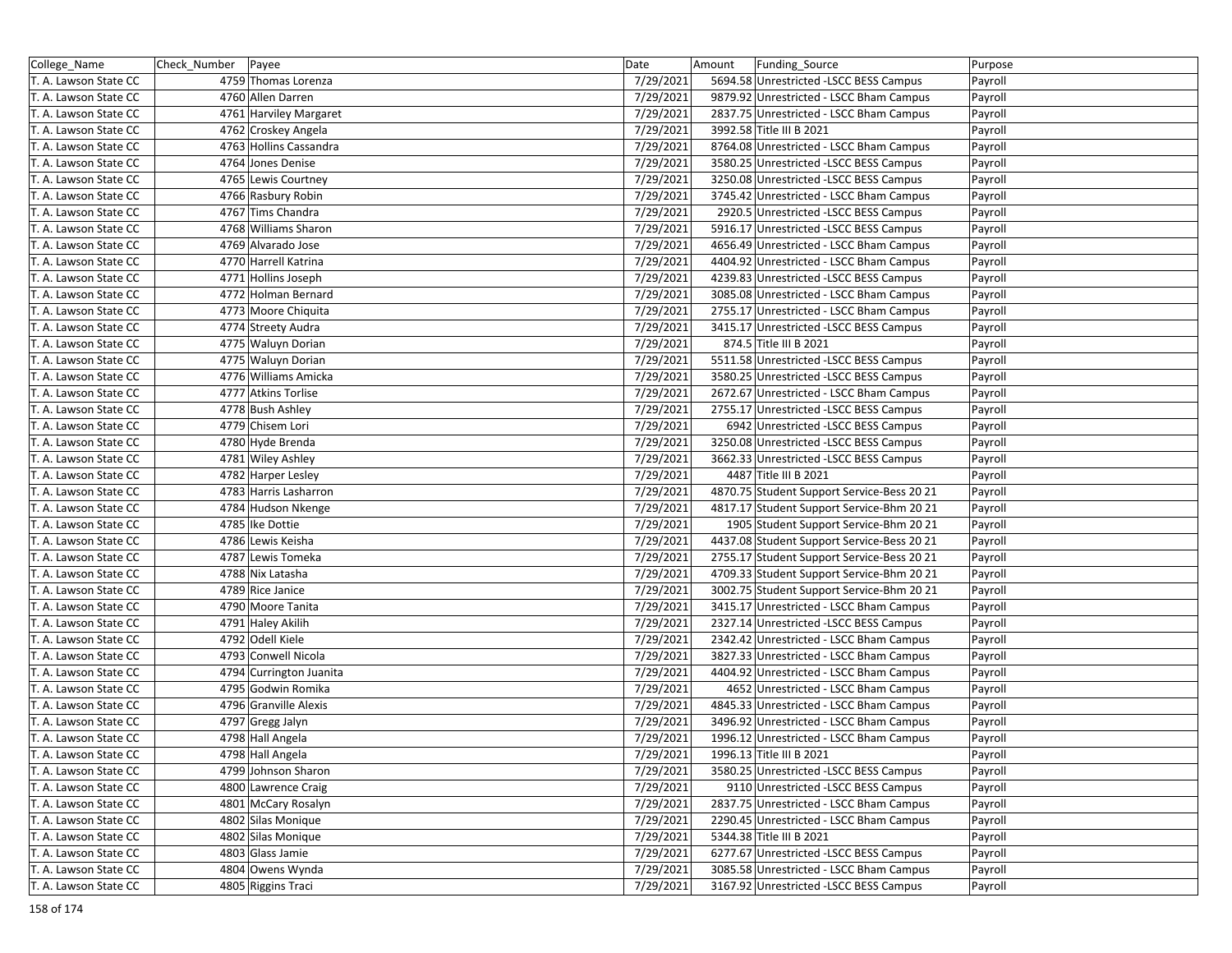| College_Name          | Check_Number | Payee                    | Date      | Amount | Funding_Source                            | Purpose |
|-----------------------|--------------|--------------------------|-----------|--------|-------------------------------------------|---------|
| T. A. Lawson State CC |              | 4806 Spencer Victor      | 7/29/2021 |        | 3167.92 Unrestricted - LSCC Bham Campus   | Payroll |
| T. A. Lawson State CC |              | 4807 Albright Geri       | 7/29/2021 |        | 8764.08 Unrestricted - LSCC Bham Campus   | Payroll |
| T. A. Lawson State CC |              | 4808 Bryant Lola         | 7/29/2021 |        | 4157.58 Unrestricted - LSCC Bham Campus   | Payroll |
| T. A. Lawson State CC |              | 4809 Kirk Naquela        | 7/29/2021 |        | 3167.5 Unrestricted - LSCC Bham Campus    | Payroll |
| T. A. Lawson State CC |              | 4810 Billingsley William | 7/29/2021 |        | 2837.75 Unrestricted -LSCC BESS Campus    | Payroll |
| T. A. Lawson State CC |              | 4811 Blanton James       | 7/29/2021 |        | 8118.75 Unrestricted - LSCC Bham Campus   | Payroll |
| T. A. Lawson State CC |              | 4812 Hubbart Ray         | 7/29/2021 |        | 3002.75 Unrestricted - LSCC Bham Campus   | Payroll |
| T. A. Lawson State CC |              | 4813 Hudson Michelle     | 7/29/2021 |        | 2755.42 Unrestricted - LSCC Bham Campus   | Payroll |
| T. A. Lawson State CC |              | 4814 Polk Tyrone         | 7/29/2021 |        | 2590 Unrestricted - LSCC Bham Campus      | Payroll |
| T. A. Lawson State CC |              | 4815 Watson Larry        | 7/29/2021 |        | 2837.75 Unrestricted - LSCC Bham Campus   | Payroll |
| T. A. Lawson State CC |              | 4816 Green Myrtes        | 7/29/2021 |        | 9755.42 Title III B 2021                  | Payroll |
| T. A. Lawson State CC |              | 4817 Horn Wendy          | 7/29/2021 |        | 6033.25 Unrestricted - LSCC Bham Campus   | Payroll |
| T. A. Lawson State CC |              | 4818 Todd Eula           | 7/29/2021 |        | 481.72 Unrestricted - LSCC Bham Campus    | Payroll |
| T. A. Lawson State CC |              | 4818 Todd Eula           | 7/29/2021 |        | 4335.45 Title III B 2021                  | Payroll |
| T. A. Lawson State CC |              | 4819 Best Leeann         | 7/29/2021 |        | 4292.58 Unrestricted -LSCC BESS Campus    | Payroll |
| T. A. Lawson State CC |              | 4820 Moon Jason          | 7/29/2021 |        | 3745.42 Unrestricted -LSCC BESS Campus    | Payroll |
| T. A. Lawson State CC |              | 4821 Yancy Jonathan      | 7/29/2021 |        | 8118.75 Unrestricted -LSCC BESS Campus    | Payroll |
| T. A. Lawson State CC |              | 4822 Blue Jarvis         | 7/29/2021 |        | 5087.58 Unrestricted - LSCC Bham Campus   | Payroll |
| T. A. Lawson State CC |              | 4823 Byrd Ralph          | 7/29/2021 |        | 3415.17 Unrestricted - LSCC Bham Campus   | Payroll |
| T. A. Lawson State CC |              | 4824 Jackson Tavarious   | 7/29/2021 |        | 2755.42 Unrestricted - LSCC Bham Campus   | Payroll |
| T. A. Lawson State CC |              | 4825 Colston Chester     | 7/29/2021 |        | 2563.17 Unrestricted - LSCC Bham Campus   | Payroll |
| T. A. Lawson State CC |              | 4826 Robertson Audrey    | 7/29/2021 |        | 2636.33 Unrestricted - LSCC Bham Campus   | Payroll |
| T. A. Lawson State CC |              | 4827 Taylor Curtis       | 7/29/2021 |        | 3220.5 Unrestricted -LSCC BESS Campus     | Payroll |
| T. A. Lawson State CC |              | 4828 Underwood Pamala    | 7/29/2021 |        | 2128.25 Unrestricted - LSCC Bham Campus   | Payroll |
| T. A. Lawson State CC |              | 4829 Wren Linda          | 7/29/2021 |        | 3385.58 Unrestricted - LSCC Bham Campus   | Payroll |
| T. A. Lawson State CC |              | 4830 Moorer Eddie        | 7/29/2021 |        | 2920.5 Unrestricted -LSCC BESS Campus     | Payroll |
| T. A. Lawson State CC |              | 4831 Lewis Lashaundra    | 7/29/2021 |        | 3827.33 Unrestricted - LSCC Bham Campus   | Payroll |
| T. A. Lawson State CC |              | 4832 Harris Gail         | 8/30/2021 |        | 845 Unrestricted - LSCC Bham Campus       | Payroll |
| T. A. Lawson State CC |              | 4833 Cook James          | 8/30/2021 |        | 360 Multi Fed - Robotic Grant (NSF)       | Payroll |
| T. A. Lawson State CC |              | 4834 Thomas Brenda       | 8/30/2021 |        | 260.02 Ready to Work                      | Payroll |
| T. A. Lawson State CC |              | 4834 Thomas Brenda       | 8/30/2021 |        | 592.78 Unrestricted -LSCC BESS Campus     | Payroll |
| T. A. Lawson State CC |              | 4835 Howard Eva          | 8/30/2021 |        | 581.25 Unrestricted - LSCC Bham Campus    | Payroll |
| T. A. Lawson State CC |              | 4836 Woods Arlene        | 8/30/2021 |        | 393.75 Unrestricted - LSCC Bham Campus    | Payroll |
| T. A. Lawson State CC |              | 4837 Thomas La'Tasha     | 8/30/2021 |        | 434.72 Student Support Service-Bess 20 21 | Payroll |
| T. A. Lawson State CC |              | 4838 Bond Olivia         | 8/30/2021 |        | 180 AE - State Regular                    | Payroll |
| T. A. Lawson State CC |              | 4839 Carter Kitwana      | 8/30/2021 |        | 120 AE - State Regular                    | Payroll |
| T. A. Lawson State CC |              | 4840 Dent Deborah        | 8/30/2021 |        | 1480 AE - State Regular                   | Payroll |
| T. A. Lawson State CC |              | 4841 Fletcher La'Toya    | 8/30/2021 |        | 900 AE - State Inst'l                     | Payroll |
| T. A. Lawson State CC |              | 4842 Fowler Madilyn      | 8/30/2021 |        | 1000 AE - State Regular                   | Payroll |
| T. A. Lawson State CC |              | 4843 Hendon Jerelle      | 8/30/2021 |        | 1408 AE - State Regular                   | Payroll |
| T. A. Lawson State CC |              | 4844 James Bertha        | 8/30/2021 |        | 707.2 AE - State Regular                  | Payroll |
| T. A. Lawson State CC |              | 4845 Lee Ricky           | 8/30/2021 |        | 1390 AE - State Regular                   | Payroll |
| T. A. Lawson State CC |              | 4846 McDowell Cynthia    | 8/30/2021 |        | 1120 AE-Federal Regular                   | Payroll |
| T. A. Lawson State CC |              | 4847 Miles Carlia        | 8/30/2021 |        | 1287 AE - State Regular                   | Payroll |
| T. A. Lawson State CC |              | 4848 Nelson Donia        | 8/30/2021 |        | 1340 AE - State Regular                   | Payroll |
| T. A. Lawson State CC |              | 4849 Walton Jason        | 8/30/2021 |        | 1200 AE-Federal Regular                   | Payroll |
| T. A. Lawson State CC |              | 4850 Murphy Falisia      | 8/30/2021 |        | 140 Title III B 2021                      | Payroll |
| T. A. Lawson State CC |              | 4851 Powell Kellee       | 8/30/2021 |        | 624 Title III B 2021                      | Payroll |
| T. A. Lawson State CC |              | 4852 Paster Logan        | 8/30/2021 |        | 277.2 Unrestricted - LSCC Bham Campus     | Payroll |
| T. A. Lawson State CC |              | 4853 Lake Tyrek          | 8/30/2021 |        | 380 Title III B 2021                      | Payroll |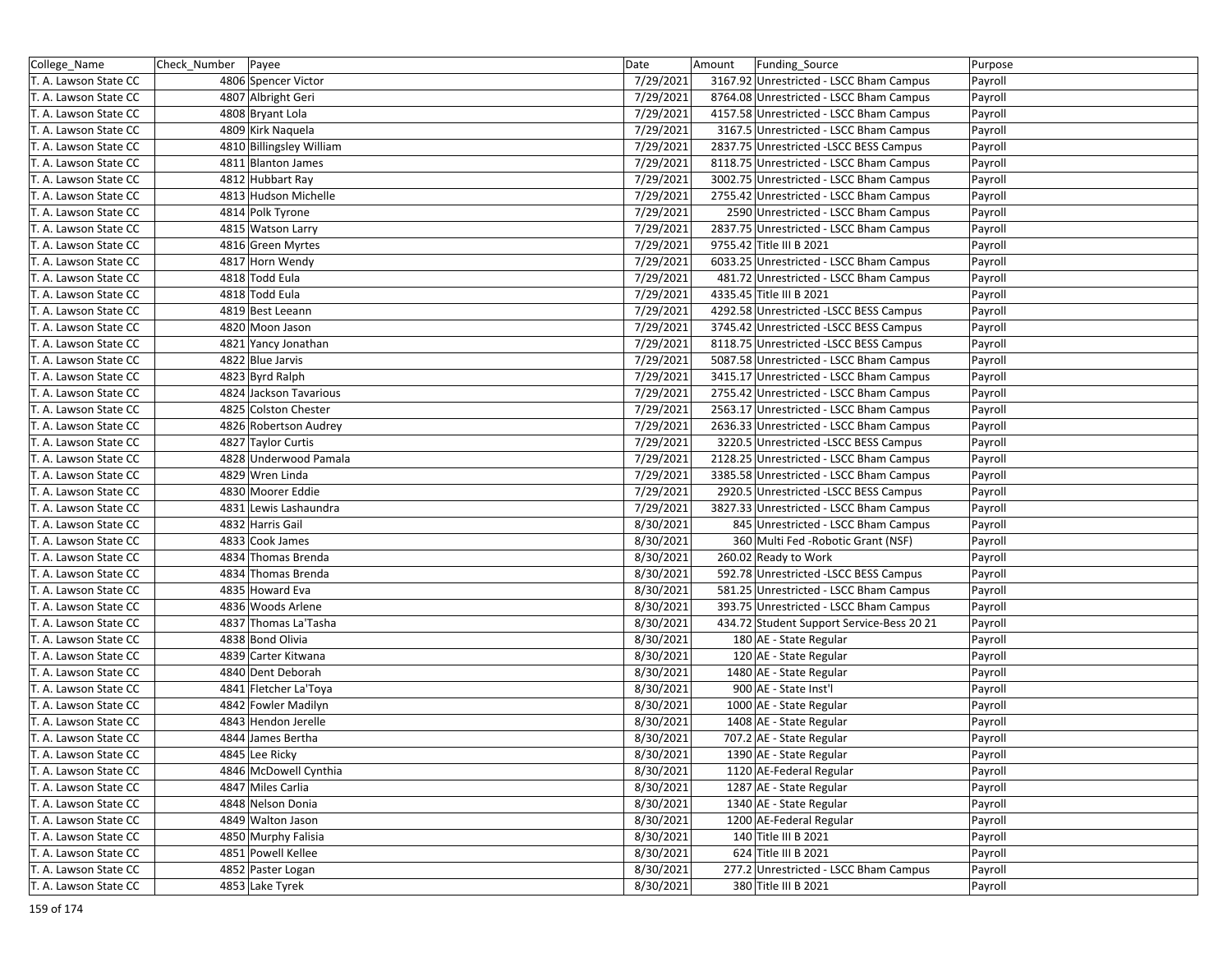| College_Name          | Check_Number Payee |                             | Date      | Amount | Funding_Source                            | Purpose |
|-----------------------|--------------------|-----------------------------|-----------|--------|-------------------------------------------|---------|
| T. A. Lawson State CC |                    | 4854 Webb Chasten           | 8/30/2021 |        | 1090 Title III B 2021                     | Payroll |
| T. A. Lawson State CC |                    | 4855 Alexander Quinton      | 8/30/2021 |        | 390 Upward Bound 21-22                    | Payroll |
| T. A. Lawson State CC |                    | 4856 Bell Dovie             | 8/30/2021 |        | 2860 Upward Bound 21-22                   | Payroll |
| T. A. Lawson State CC |                    | 4857 Davis Lasheree         | 8/30/2021 |        | 2288 Upward Bound 21-22                   | Payroll |
| T. A. Lawson State CC |                    | 4858 George Kimani          | 8/30/2021 |        | 400.4 Upward Bound 21-22                  | Payroll |
| T. A. Lawson State CC |                    | 4859 Harris Erica           | 8/30/2021 |        | 1170 Upward Bound 21-22                   | Payroll |
| T. A. Lawson State CC |                    | 4860 Law Nastassia          | 8/30/2021 |        | 217.36 Student Support Service-Bess 20 21 | Payroll |
| T. A. Lawson State CC |                    | 4861 McDaniel Chrysanthemum | 8/30/2021 |        | 1029.6 Upward Bound 21-22                 | Payroll |
| T. A. Lawson State CC |                    | 4862 Morris Jesseca         | 8/30/2021 |        | 228.8 Upward Bound 21-22                  | Payroll |
| T. A. Lawson State CC |                    | 4863 Orange Janice          | 8/30/2021 |        | 780 Upward Bound 21-22                    | Payroll |
| T. A. Lawson State CC |                    | 4864 Thomas Naomi           | 8/30/2021 |        | 572 Upward Bound 21-22                    | Payroll |
| T. A. Lawson State CC |                    | 4865 Williams Teresa        | 8/30/2021 |        | 1404 Upward Bound 21-22                   | Payroll |
| T. A. Lawson State CC |                    | 4866 Wynn Waynenecka        | 8/30/2021 |        | 400.4 Upward Bound 21-22                  | Payroll |
| T. A. Lawson State CC |                    | 4867 Abernathy Kortney      | 8/30/2021 |        | 360 Unrestricted - LSCC Bham Campus       | Payroll |
| T. A. Lawson State CC |                    | 4868 Brown Roland           | 8/30/2021 |        | 780 Unrestricted - LSCC Bham Campus       | Payroll |
| T. A. Lawson State CC |                    | 4869 Cook Deshawn           | 8/30/2021 |        | 120 Unrestricted - LSCC Bham Campus       | Payroll |
| T. A. Lawson State CC |                    | 4870 Coulon Paul            | 8/30/2021 |        | 720 Unrestricted - LSCC Bham Campus       | Payroll |
| T. A. Lawson State CC |                    | 4871 Fortner Bronwyn        | 8/30/2021 |        | 885 Unrestricted - LSCC Bham Campus       | Payroll |
| T. A. Lawson State CC |                    | 4872 Hosey Elisha           | 8/30/2021 |        | 1248 Unrestricted - LSCC Bham Campus      | Payroll |
| T. A. Lawson State CC |                    | 4873 Jordan Jeremy          | 8/30/2021 |        | 720 Unrestricted - LSCC Bham Campus       | Payroll |
| T. A. Lawson State CC |                    | 4874 Leblanc Patrick        | 8/30/2021 |        | 720 Unrestricted - LSCC Bham Campus       | Payroll |
| T. A. Lawson State CC |                    | 4875 Phillips Tamieka       | 8/30/2021 |        | 645 Unrestricted - LSCC Bham Campus       | Payroll |
| T. A. Lawson State CC |                    | 4876 Powell Lee             | 8/30/2021 |        | 960 Unrestricted - LSCC Bham Campus       | Payroll |
| T. A. Lawson State CC |                    | 4877 Washington Tony        | 8/30/2021 |        | 885 Unrestricted - LSCC Bham Campus       | Payroll |
| T. A. Lawson State CC |                    | 4878 Whitt Jeffery          | 8/30/2021 |        | 855 Unrestricted - LSCC Bham Campus       | Payroll |
| T. A. Lawson State CC |                    | 4879 Anthony Cynthia        | 8/31/2021 |        | 22916.67 Unrestricted - LSCC Bham Campus  | Payroll |
| T. A. Lawson State CC |                    | 4880 Billiet Rebecca        | 8/31/2021 |        | 4074.75 Unrestricted -LSCC BESS Campus    | Payroll |
| T. A. Lawson State CC |                    | 4881 Hall Rosiezier         | 8/31/2021 |        | 5477 Unrestricted - LSCC Bham Campus      | Payroll |
| T. A. Lawson State CC |                    | 4882 Olive Lisa             | 8/31/2021 |        | 4570 Unrestricted - LSCC Bham Campus      | Payroll |
| T. A. Lawson State CC |                    | 4883 Williams Vernona       | 8/31/2021 |        | 4652.5 Unrestricted - LSCC Bham Campus    | Payroll |
| T. A. Lawson State CC |                    | 4884 Crawford Bruce         | 8/31/2021 |        | 11911.09 Unrestricted - LSCC Bham Campus  | Payroll |
| T. A. Lawson State CC |                    | 4885 McKenzie Kimberly      | 8/31/2021 |        | 4652.5 Unrestricted - LSCC Bham Campus    | Payroll |
| T. A. Lawson State CC |                    | 4886 Williams Roberta       | 8/31/2021 |        | 4570 Unrestricted - LSCC Bham Campus      | Payroll |
| T. A. Lawson State CC |                    | 4887 Christian Gala         | 8/31/2021 |        | 4074.75 Unrestricted - LSCC Bham Campus   | Payroll |
| T. A. Lawson State CC |                    | 4888 Crews Sharon           | 8/31/2021 |        | 11827.75 Unrestricted - LSCC Bham Campus  | Payroll |
| T. A. Lawson State CC |                    | 4889 Agazie Kendralia       | 8/31/2021 |        | 1468.8 Unrestricted - LSCC Bham Campus    | Payroll |
| T. A. Lawson State CC |                    | 4890 Bizzell Dorothy        | 8/31/2021 |        | 7897.33 Unrestricted - LSCC Bham Campus   | Payroll |
| T. A. Lawson State CC |                    | 4891 Bloxom Klra            | 8/31/2021 |        | 1468.8 Unrestricted -LSCC BESS Campus     | Payroll |
| T. A. Lawson State CC |                    | 4892 Canty Tawanna          | 8/31/2021 |        | 1468.8 Unrestricted -LSCC BESS Campus     | Payroll |
| T. A. Lawson State CC |                    | 4893 Chapple Maxine         | 8/31/2021 |        | 1335.6 Unrestricted - LSCC Bham Campus    | Payroll |
| T. A. Lawson State CC |                    | 4895 Dougherty Sally        | 8/31/2021 |        | 1468.8 Unrestricted - LSCC Bham Campus    | Payroll |
| T. A. Lawson State CC |                    | 4896 Jackson Melva          | 8/31/2021 |        | 1060.8 Unrestricted - LSCC Bham Campus    | Payroll |
| T. A. Lawson State CC |                    | 4897 Johnson Catrena        | 8/31/2021 |        | 550 Unrestricted - LSCC Bham Campus       | Payroll |
| T. A. Lawson State CC |                    | 4898 Murphy Shannon         | 8/31/2021 |        | 3580.25 Unrestricted - LSCC Bham Campus   | Payroll |
| T. A. Lawson State CC |                    | 4899 Pleasant Santrice      | 8/31/2021 |        | 1560 Unrestricted - LSCC Bham Campus      | Payroll |
| T. A. Lawson State CC |                    | 4900 Rodgers Charmaine      | 8/31/2021 |        | 7438 Unrestricted - LSCC Bham Campus      | Payroll |
| T. A. Lawson State CC |                    | 4901 Stubbs Michelle        | 8/31/2021 |        | 1468.8 Unrestricted -LSCC BESS Campus     | Payroll |
| T. A. Lawson State CC |                    | 4902 Thomas Chandra         | 8/31/2021 |        | 1468.8 Unrestricted -LSCC BESS Campus     | Payroll |
| T. A. Lawson State CC |                    | 4903 Lee Jakierra           | 8/31/2021 |        | 326.4 Unrestricted -LSCC BESS Campus      | Payroll |
| T. A. Lawson State CC |                    | 4904 Ray-Connell Teresa     | 8/31/2021 |        | 8297.33 Unrestricted -LSCC BESS Campus    | Payroll |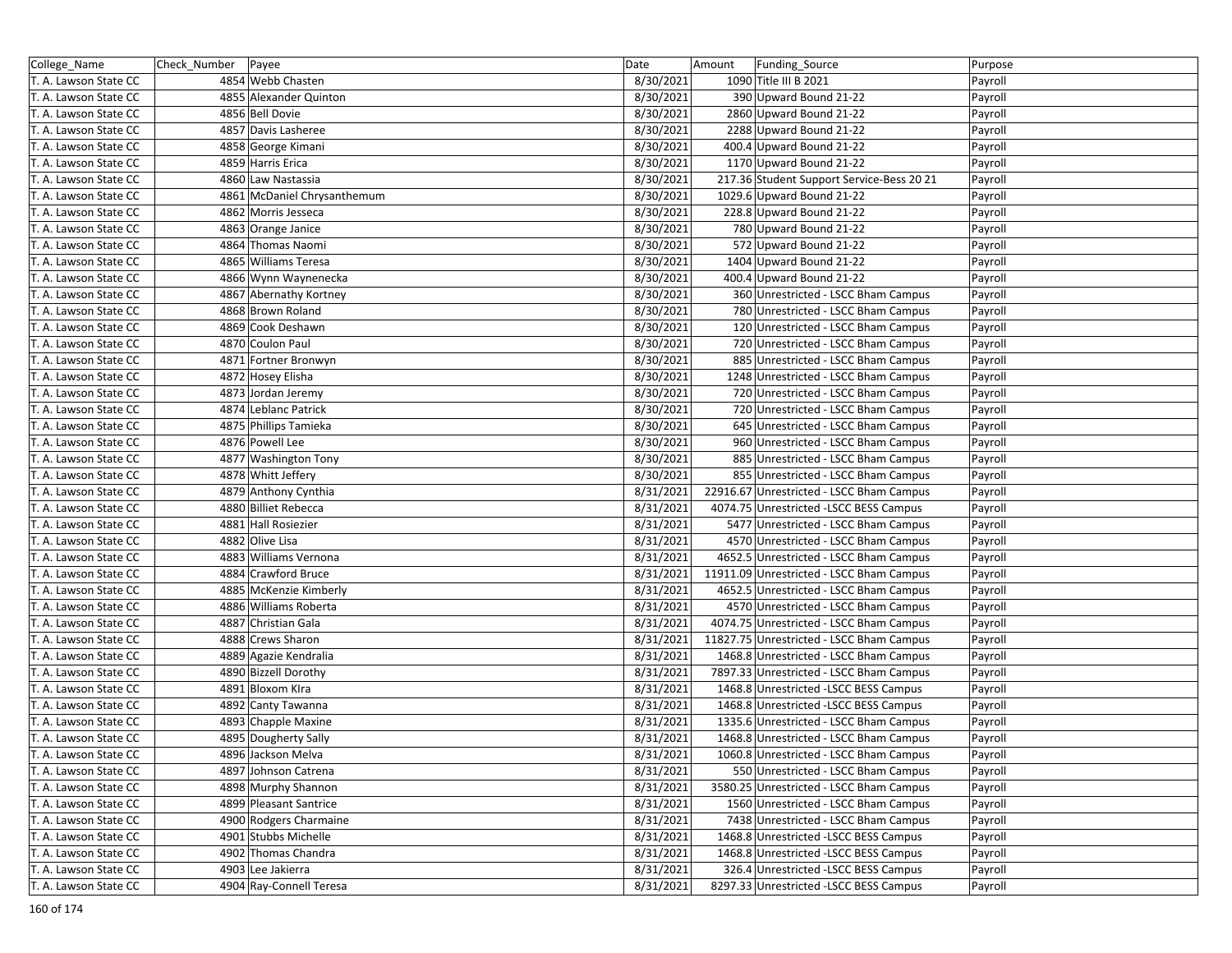| College_Name          | Check Number Payee |                          | Date      | Amount | Funding_Source                          | Purpose |
|-----------------------|--------------------|--------------------------|-----------|--------|-----------------------------------------|---------|
| T. A. Lawson State CC |                    | 4905 Timmons Michelle    | 8/31/2021 |        | 1090.6 Unrestricted -LSCC BESS Campus   | Payroll |
| T. A. Lawson State CC |                    | 4906 Catron Stephanie    | 8/31/2021 |        | 513.33 Unrestricted - LSCC Bham Campus  | Payroll |
| T. A. Lawson State CC |                    | 4907 Warner Kathleen     | 8/31/2021 |        | 200 Unrestricted - LSCC Bham Campus     | Payroll |
| T. A. Lawson State CC |                    | 4907 Warner Kathleen     | 8/31/2021 |        | 3146 Unrestricted -LSCC BESS Campus     | Payroll |
| T. A. Lawson State CC |                    | 4908 Jackson Robert      | 8/31/2021 |        | 3947 Unrestricted - LSCC Bham Campus    | Payroll |
| T. A. Lawson State CC |                    | 4909 Burroughs Adrienne  | 8/31/2021 |        | 5262.67 Unrestricted -LSCC BESS Campus  | Payroll |
| T. A. Lawson State CC |                    | 4910 Davis Regina        | 8/31/2021 |        | 1468.8 Unrestricted - LSCC Bham Campus  | Payroll |
| T. A. Lawson State CC |                    | 4911 Duke Juanita        | 8/31/2021 |        | 6180.67 Unrestricted -LSCC BESS Campus  | Payroll |
| T. A. Lawson State CC |                    | 4912 Eddins Alnyya       | 8/31/2021 |        | 711.36 Unrestricted -LSCC BESS Campus   | Payroll |
| T. A. Lawson State CC |                    | 4914 Mays Tamera         | 8/31/2021 |        | 4956.33 Unrestricted -LSCC BESS Campus  | Payroll |
| T. A. Lawson State CC |                    | 4915 Moyo Nomsa          | 8/31/2021 |        | 6180.67 Unrestricted -LSCC BESS Campus  | Payroll |
| T. A. Lawson State CC |                    | 4916 Swain Katrina       | 8/31/2021 |        | 7838 Unrestricted -LSCC BESS Campus     | Payroll |
| T. A. Lawson State CC |                    | 4917 Young Dorothy       | 8/31/2021 |        | 3580.25 Unrestricted -LSCC BESS Campus  | Payroll |
| T. A. Lawson State CC |                    | 4918 Derico Sherika      | 8/31/2021 |        | 9594 Unrestricted - LSCC Bham Campus    | Payroll |
| T. A. Lawson State CC |                    | 4919 Armbrester James    | 8/31/2021 |        | 7353.26 Unrestricted -LSCC BESS Campus  | Payroll |
| T. A. Lawson State CC |                    | 4920 Watkins Norris      | 8/31/2021 |        | 7204.5 Unrestricted - LSCC Bham Campus  | Payroll |
| T. A. Lawson State CC |                    | 4921 Bayles Doriane      | 8/31/2021 |        | 1100 Unrestricted - LSCC Bham Campus    | Payroll |
| T. A. Lawson State CC |                    | 4922 Bester Karzetta     | 8/31/2021 |        | 550 Unrestricted - LSCC Bham Campus     | Payroll |
| T. A. Lawson State CC |                    | 4923 Coleman Tracey      | 8/31/2021 |        | 3085.58 Unrestricted - LSCC Bham Campus | Payroll |
| T. A. Lawson State CC |                    | 4924 Davis Sandra        | 8/31/2021 |        | 416.67 Unrestricted - LSCC Bham Campus  | Payroll |
| T. A. Lawson State CC |                    | 4925 Foy Michelle        | 8/31/2021 |        | 3002.5 Unrestricted - LSCC Bham Campus  | Payroll |
| T. A. Lawson State CC |                    | 4926 Gardner Yolande     | 8/31/2021 |        | 825 Unrestricted - LSCC Bham Campus     | Payroll |
| T. A. Lawson State CC |                    | 4927 Green Rebecca       | 8/31/2021 |        | 600 Unrestricted - LSCC Bham Campus     | Payroll |
| T. A. Lawson State CC |                    | 4928 Harris Gail         | 8/31/2021 |        | 550 Unrestricted - LSCC Bham Campus     | Payroll |
| T. A. Lawson State CC |                    | 4929 Johnson Clinton     | 8/31/2021 |        | 825 Unrestricted - LSCC Bham Campus     | Payroll |
| T. A. Lawson State CC |                    | 4930 Kelley Michael      | 8/31/2021 |        | 5874.67 Unrestricted -LSCC BESS Campus  | Payroll |
| T. A. Lawson State CC |                    | 4931 Denson Sherlita     | 8/31/2021 |        | 3298.83 Unrestricted -LSCC BESS Campus  | Payroll |
| T. A. Lawson State CC |                    | 4932 Henry Stephanie     | 8/31/2021 |        | 7579 Unrestricted -LSCC BESS Campus     | Payroll |
| T. A. Lawson State CC |                    | 4933 Milton Alice        | 8/31/2021 |        | 9755.42 Unrestricted - LSCC Bham Campus | Payroll |
| T. A. Lawson State CC |                    | 4935 Morgan Melissa      | 8/31/2021 |        | 550 Unrestricted - LSCC Bham Campus     | Payroll |
| T. A. Lawson State CC |                    | 4936 Gooden Chrystinique | 8/31/2021 |        | 825 Unrestricted - LSCC Bham Campus     | Payroll |
| T. A. Lawson State CC |                    | 4937 Kuhny Frank         | 8/31/2021 |        | 600 Unrestricted - LSCC Bham Campus     | Payroll |
| T. A. Lawson State CC |                    | 4938 Greer Michael       | 8/31/2021 |        | 825 Unrestricted -LSCC BESS Campus      | Payroll |
| T. A. Lawson State CC |                    | 4939 Duncan Rebecca      | 8/31/2021 |        | 6997.67 Unrestricted -LSCC BESS Campus  | Payroll |
| T. A. Lawson State CC |                    | 4940 Carter Curtis       | 8/31/2021 |        | 6092.63 Unrestricted - LSCC Bham Campus | Payroll |
| T. A. Lawson State CC |                    | 4941 Finley Kelly        | 8/31/2021 |        | 2920 Unrestricted - LSCC Bham Campus    | Payroll |
| T. A. Lawson State CC |                    | 4942 Rice Carlton        | 8/31/2021 |        | 4731.23 Unrestricted - LSCC Bham Campus | Payroll |
| T. A. Lawson State CC |                    | 4943 Agee Eric           | 8/31/2021 |        | 6728.45 Unrestricted - LSCC Bham Campus | Payroll |
| T. A. Lawson State CC |                    | 4944 Casimir Cynthia     | 8/31/2021 |        | 494.95 Unrestricted - LSCC Bham Campus  | Payroll |
| T. A. Lawson State CC |                    | 4945 Chafetz Cameron     | 8/31/2021 |        | 1000 Unrestricted - LSCC Bham Campus    | Payroll |
| T. A. Lawson State CC |                    | 4946 Frederick Tiffany   | 8/31/2021 |        | 1000 Unrestricted - LSCC Bham Campus    | Payroll |
| T. A. Lawson State CC |                    | 4947 Jefferson Jonathan  | 8/31/2021 |        | 1000 Unrestricted - LSCC Bham Campus    | Payroll |
| T. A. Lawson State CC |                    | 4948 Lewis Garrett       | 8/31/2021 |        | 4061.75 Unrestricted - LSCC Bham Campus | Payroll |
| T. A. Lawson State CC |                    | 4949 Lowery III Thomas   | 8/31/2021 |        | 1000 Unrestricted - LSCC Bham Campus    | Payroll |
| T. A. Lawson State CC |                    | 4950 Wiley Aubrey        | 8/31/2021 |        | 3992.58 Unrestricted - LSCC Bham Campus | Payroll |
| T. A. Lawson State CC |                    | 4951 Wilson Nancy        | 8/31/2021 |        | 8602.83 Unrestricted -LSCC BESS Campus  | Payroll |
| T. A. Lawson State CC |                    | 4952 Gwin Bethany        | 8/31/2021 |        | 5812.67 Unrestricted - LSCC Bham Campus | Payroll |
| T. A. Lawson State CC |                    | 4953 Bush Allison        | 8/31/2021 |        | 2193 Unrestricted -LSCC BESS Campus     | Payroll |
| T. A. Lawson State CC |                    | 4955 Sanders Hoyt        | 8/31/2021 |        | 1458.17 Unrestricted - LSCC Bham Campus | Payroll |
| T. A. Lawson State CC |                    | 4956 Raymond Charles     | 8/31/2021 |        | 1453.19 Multi Fed - Robotic Grant (NSF) | Payroll |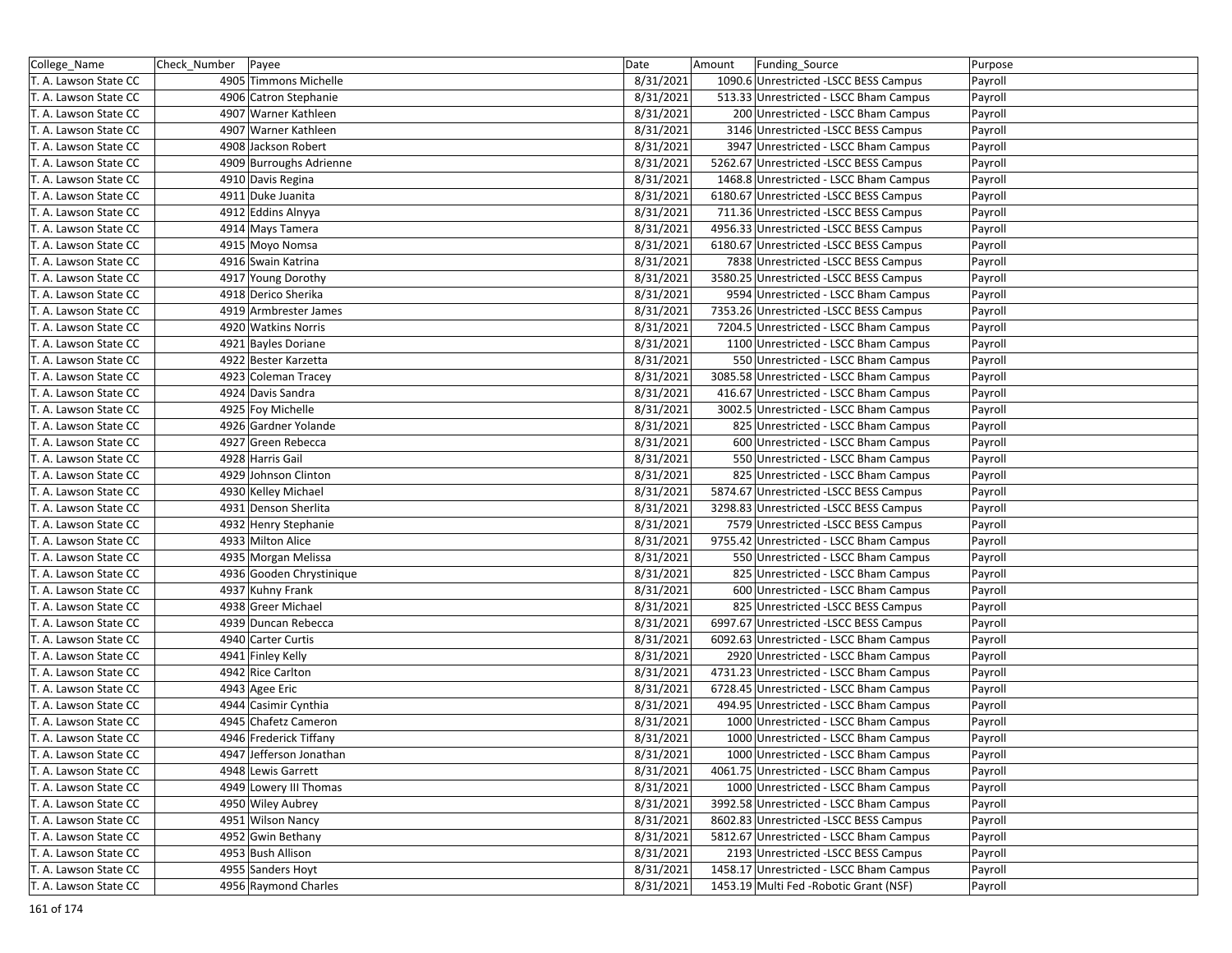| College_Name          | Check_Number Payee |                                  | Date      | Amount | Funding_Source                          | Purpose |
|-----------------------|--------------------|----------------------------------|-----------|--------|-----------------------------------------|---------|
| T. A. Lawson State CC |                    | 4956 Raymond Charles             | 8/31/2021 |        | 4759.56 Unrestricted -LSCC BESS Campus  | Payroll |
| T. A. Lawson State CC |                    | 4958 Allen Barry                 | 8/31/2021 |        | 1173 Unrestricted -LSCC BESS Campus     | Payroll |
| T. A. Lawson State CC |                    | 4959 Willingham Mary             | 8/31/2021 |        | 2193 Unrestricted -LSCC BESS Campus     | Payroll |
| T. A. Lawson State CC |                    | 4960 Gray James                  | 8/31/2021 |        | 525 Ready to Work                       | Payroll |
| T. A. Lawson State CC |                    | 4960 Gray James                  | 8/31/2021 |        | 4876 ARC Grant Part 2                   | Payroll |
| T. A. Lawson State CC |                    | 4961 Hobbs Tommy                 | 8/31/2021 |        | 7634.83 Unrestricted -LSCC BESS Campus  | Payroll |
| T. A. Lawson State CC |                    | 4962 Green Kirsten               | 8/31/2021 |        | 2395.59 Unrestricted - LSCC Bham Campus | Payroll |
| T. A. Lawson State CC |                    | 4964 Johnson Sarah               | 8/31/2021 |        | 1012.5 Unrestricted - LSCC Bham Campus  | Payroll |
| T. A. Lawson State CC |                    | 4965 King Kelvin                 | 8/31/2021 |        | 9400.5 Unrestricted - LSCC Bham Campus  | Payroll |
| T. A. Lawson State CC |                    | 4966 Monti Stephen               | 8/31/2021 |        | 5995.17 Unrestricted - LSCC Bham Campus | Payroll |
| T. A. Lawson State CC |                    | 4968 Branch Rhonda               | 8/31/2021 |        | 8999.98 Unrestricted - LSCC Bham Campus | Payroll |
| T. A. Lawson State CC |                    | 4969 Johnson Victoria            | 8/31/2021 |        | 825 Unrestricted - LSCC Bham Campus     | Payroll |
| T. A. Lawson State CC |                    | 4970 Wilson Gregory              | 8/31/2021 |        | 550 Unrestricted - LSCC Bham Campus     | Payroll |
| T. A. Lawson State CC |                    | 4971 Howard Toya                 | 8/31/2021 |        | 3947 Unrestricted -LSCC BESS Campus     | Payroll |
| T. A. Lawson State CC |                    | 4972 Morris Carlos               | 8/31/2021 |        | 6180.67 Unrestricted - LSCC Bham Campus | Payroll |
| T. A. Lawson State CC |                    | 4973 Tubbs Venita                | 8/31/2021 |        | 6580.67 Unrestricted - LSCC Bham Campus | Payroll |
| T. A. Lawson State CC |                    | 4975 Landers James               | 8/31/2021 |        | 4872.88 Unrestricted - LSCC Bham Campus | Payroll |
| T. A. Lawson State CC |                    | 4976 West Matthew                | 8/31/2021 |        | 5679.67 Unrestricted - LSCC Bham Campus | Payroll |
| T. A. Lawson State CC |                    | 4977 Hill Jahman                 | 8/31/2021 |        | 495 Unrestricted - LSCC Bham Campus     | Payroll |
| T. A. Lawson State CC |                    | 4978 Morgan Qunnice              | 8/31/2021 |        | 357.5 Unrestricted - LSCC Bham Campus   | Payroll |
| T. A. Lawson State CC |                    | 4979 Rogers Natasha              | 8/31/2021 |        | 825 Unrestricted - LSCC Bham Campus     | Payroll |
| T. A. Lawson State CC |                    | 4980 Wilson Melanie              | 8/31/2021 |        | 1392.25 Unrestricted - LSCC Bham Campus | Payroll |
| T. A. Lawson State CC |                    | 4981 Guy Ann                     | 8/31/2021 |        | 8509.33 Unrestricted - LSCC Bham Campus | Payroll |
| T. A. Lawson State CC |                    | 4982 Chandler Malysa             | 8/31/2021 |        | 1466.67 Unrestricted - LSCC Bham Campus | Payroll |
| T. A. Lawson State CC |                    | 4983 Chapatwala Kirit            | 8/31/2021 |        | 800 Unrestricted - LSCC Bham Campus     | Payroll |
| T. A. Lawson State CC |                    | 4984 Ellison Mary                | 8/31/2021 |        | 7438 Unrestricted - LSCC Bham Campus    | Payroll |
| T. A. Lawson State CC |                    | 4985 Flournoy Nikaela            | 8/31/2021 |        | 600 Unrestricted - LSCC Bham Campus     | Payroll |
| T. A. Lawson State CC |                    | 4986 Gilbert Wynell              | 8/31/2021 |        | 5874.67 Unrestricted - LSCC Bham Campus | Payroll |
| T. A. Lawson State CC |                    | 4987 Hare Trinity                | 8/31/2021 |        | 800 Unrestricted - LSCC Bham Campus     | Payroll |
| T. A. Lawson State CC |                    | 4988 Kellogg Laurie              | 8/31/2021 |        | 800 Unrestricted - LSCC Bham Campus     | Payroll |
| T. A. Lawson State CC |                    | 4989 Lomax Lillie                | 8/31/2021 |        | 800 Unrestricted - LSCC Bham Campus     | Payroll |
| T. A. Lawson State CC |                    | 4990 Lopatina Nadejda            | 8/31/2021 |        | 6979 Unrestricted - LSCC Bham Campus    | Payroll |
| T. A. Lawson State CC |                    | 4991 Stewart Jeffery             | 8/31/2021 |        | 733.33 Unrestricted - LSCC Bham Campus  | Payroll |
| T. A. Lawson State CC |                    | 4992 Sumler Chassidy             | 8/31/2021 |        | 1466.67 Unrestricted - LSCC Bham Campus | Payroll |
| T. A. Lawson State CC |                    | 4993 Wilson Tracey               | 8/31/2021 |        | 400 Unrestricted - LSCC Bham Campus     | Payroll |
| T. A. Lawson State CC |                    | 4994 Cowart-Brown Emily          | 8/31/2021 |        | 1466.67 Unrestricted - LSCC Bham Campus | Payroll |
| T. A. Lawson State CC |                    | 4995 Galpothdeniya Waduge Indika | 8/31/2021 |        | 800 Unrestricted - LSCC Bham Campus     | Payroll |
| T. A. Lawson State CC |                    | 4996 Mishra Vinod                | 8/31/2021 |        | 1600 Unrestricted - LSCC Bham Campus    | Payroll |
| T. A. Lawson State CC |                    | 4997 Holloway Weymon             | 8/31/2021 |        | 1500 Multi Fed-GA-AL LSAMP (NSF)        | Payroll |
| T. A. Lawson State CC |                    | 4997 Holloway Weymon             | 8/31/2021 |        | 9412 Unrestricted -LSCC BESS Campus     | Payroll |
| T. A. Lawson State CC |                    | 4998 Jaraysi Naila               | 8/31/2021 |        | 5262.67 Unrestricted - LSCC Bham Campus | Payroll |
| T. A. Lawson State CC |                    | 4999 Jones Dutchess              | 8/31/2021 |        | 825 Unrestricted - LSCC Bham Campus     | Payroll |
| T. A. Lawson State CC |                    | 4999 Jones Dutchess              | 8/31/2021 |        | 1800 STEAM                              | Payroll |
| T. A. Lawson State CC |                    | 5000 Martin Darlene              | 8/31/2021 |        | 7057 Unrestricted - LSCC Bham Campus    | Payroll |
| T. A. Lawson State CC |                    | 5001 Thomas La'Tasha             | 8/31/2021 |        | 1700 Unrestricted - LSCC Bham Campus    | Payroll |
| T. A. Lawson State CC |                    | 5002 Thomas Shawanda             | 8/31/2021 |        | 1850 NASA STEM Pass Thru Paragon TEC    | Payroll |
| T. A. Lawson State CC |                    | 5002 Thomas Shawanda             | 8/31/2021 |        | 6979 NSF 2PI STEM E3 20/21              | Payroll |
| T. A. Lawson State CC |                    | 5003 Broaden April               | 8/31/2021 |        | 2233.33 Unrestricted - LSCC Bham Campus | Payroll |
| T. A. Lawson State CC |                    | 5004 Bryant William              | 8/31/2021 |        | 1600 Unrestricted -LSCC BESS Campus     | Payroll |
| T. A. Lawson State CC |                    | 5005 Billingsley Tunisia         | 8/31/2021 |        | 2309.58 AE - State Regular              | Payroll |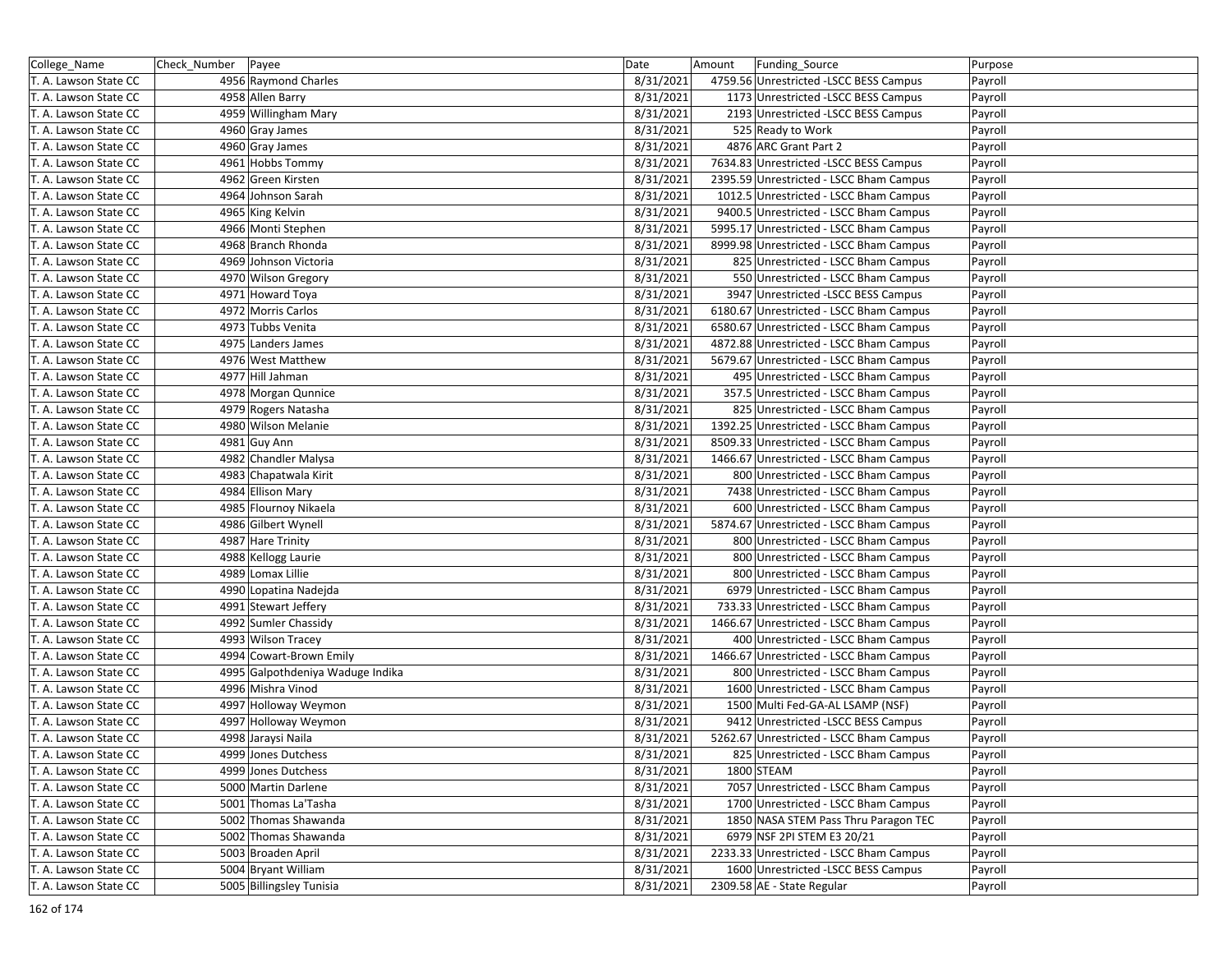| College_Name          | Check_Number Payee |                             | Date      | Amount | Funding_Source                           | Purpose |
|-----------------------|--------------------|-----------------------------|-----------|--------|------------------------------------------|---------|
| T. A. Lawson State CC |                    | 5006 Ekundayo Gwendolyn     | 8/31/2021 |        | 5838.58 AE-Federal Regular               | Payroll |
| T. A. Lawson State CC |                    | 5007 Graves Willie          | 8/31/2021 |        | 1213.8 Unrestricted - LSCC Bham Campus   | Payroll |
| T. A. Lawson State CC |                    | 5007 Graves Willie          | 8/31/2021 |        | 4855.2 AE - State Regular                | Payroll |
| T. A. Lawson State CC |                    | 5008 Nix Alcedra            | 8/31/2021 |        | 2163.33 AE - State Regular               | Payroll |
| T. A. Lawson State CC |                    | 5009 Rayfield Mary          | 8/31/2021 |        | 3415.17 AE-Federal Regular               | Payroll |
| T. A. Lawson State CC |                    | 5010 White Charlette        | 8/31/2021 |        | 4899.25 AE-Federal Regular               | Payroll |
| T. A. Lawson State CC |                    | 5011 Lewis Aisha            | 8/31/2021 |        | 6058 Unrestricted - LSCC Bham Campus     | Payroll |
| T. A. Lawson State CC |                    | 5013 Stallworth Emmit       | 8/31/2021 |        | 5457.33 Unrestricted -LSCC BESS Campus   | Payroll |
| T. A. Lawson State CC |                    | 5014 Burden Cedric          | 8/31/2021 |        | 7939.13 Unrestricted - LSCC Bham Campus  | Payroll |
| T. A. Lawson State CC |                    | 5015 Hall Sandra            | 8/31/2021 |        | 8618.9 Unrestricted -LSCC BESS Campus    | Payroll |
| T. A. Lawson State CC |                    | 5016 Millender Shelly       | 8/31/2021 |        | 7199.33 Title III B 2021                 | Payroll |
| T. A. Lawson State CC |                    | 5017 Harbour Clayton        | 8/31/2021 |        | 6292 Unrestricted -LSCC BESS Campus      | Payroll |
| T. A. Lawson State CC |                    | 5018 Moore Brian            | 8/31/2021 |        | 5874.67 Unrestricted -LSCC BESS Campus   | Payroll |
| T. A. Lawson State CC |                    | 5019 Rayford Jeffrey        | 8/31/2021 |        | 5151 Unrestricted -LSCC BESS Campus      | Payroll |
| T. A. Lawson State CC |                    | 5020 Berry James            | 8/31/2021 |        | 7343.34 Unrestricted -LSCC BESS Campus   | Payroll |
| T. A. Lawson State CC |                    | 5021 Gatson Alga            | 8/31/2021 |        | 2500 Unrestricted - LSCC Bham Campus     | Payroll |
| T. A. Lawson State CC |                    | 5023 Halbert Alan           | 8/31/2021 |        | 6821.66 Unrestricted -LSCC BESS Campus   | Payroll |
| T. A. Lawson State CC |                    | 5024 Harris John            | 8/31/2021 |        | 8821.25 Unrestricted -LSCC BESS Campus   | Payroll |
| T. A. Lawson State CC |                    | 5025 Wilkerson Pier         | 8/31/2021 |        | 2049.42 Unrestricted - LSCC Bham Campus  | Payroll |
| T. A. Lawson State CC |                    | 5027 Elliott Adam           | 8/31/2021 |        | 200 Title III B 2021                     | Payroll |
| T. A. Lawson State CC |                    | 5028 Rinsky Laura           | 8/31/2021 |        | 1956.26 Unrestricted - LSCC Bham Campus  | Payroll |
| T. A. Lawson State CC |                    | 5029 Lyles Henry            | 8/31/2021 |        | 4507.13 Unrestricted -LSCC BESS Campus   | Payroll |
| T. A. Lawson State CC |                    | 5030 Latham Michael         | 8/31/2021 |        | 4232.67 Unrestricted - LSCC Bham Campus  | Payroll |
| T. A. Lawson State CC |                    | 5031 Gunter Robert          | 8/31/2021 |        | 10691.92 Unrestricted - LSCC Bham Campus | Payroll |
| T. A. Lawson State CC |                    | 5032 Jackson Wanda          | 8/31/2021 |        | 3167.5 Unrestricted - LSCC Bham Campus   | Payroll |
| T. A. Lawson State CC |                    | 5033 Lamb Allen             | 8/31/2021 |        | 6247.91 Unrestricted -LSCC BESS Campus   | Payroll |
| T. A. Lawson State CC |                    | 5034 Berryman Thomas        | 8/31/2021 |        | 6574.88 Unrestricted -LSCC BESS Campus   | Payroll |
| T. A. Lawson State CC |                    | 5035 Bennett Carolyn        | 8/31/2021 |        | 3992.58 Unrestricted - LSCC Bham Campus  | Payroll |
| T. A. Lawson State CC |                    | 5036 Davis Sherri           | 8/31/2021 |        | 1718.77 Unrestricted - LSCC Bham Campus  | Payroll |
| T. A. Lawson State CC |                    | 5036 Davis Sherri           | 8/31/2021 |        | 9739.74 Title III B 2021                 | Payroll |
| T. A. Lawson State CC |                    | 5037 Smith Kamille          | 8/31/2021 |        | 3415.17 Unrestricted -LSCC BESS Campus   | Payroll |
| T. A. Lawson State CC |                    | 5038 Billups Marcus         | 8/31/2021 |        | 4614.58 Title III B 2021                 | Payroll |
| T. A. Lawson State CC |                    | 5039 Mankowich James        | 8/31/2021 |        | 1374.27 Unrestricted - LSCC Bham Campus  | Payroll |
| T. A. Lawson State CC |                    | 5039 Mankowich James        | 8/31/2021 |        | 6260.56 Title III B 2021                 | Payroll |
| T. A. Lawson State CC |                    | 5040 Beauchamp Matrika      | 8/31/2021 |        | 3414.67 Unrestricted - LSCC Bham Campus  | Payroll |
| T. A. Lawson State CC |                    | 5041 Bell Elma              | 8/31/2021 |        | 8118.75 Unrestricted - LSCC Bham Campus  | Payroll |
| T. A. Lawson State CC |                    | 5042 Champion Carol         | 8/31/2021 |        | 4652.5 Unrestricted -LSCC BESS Campus    | Payroll |
| T. A. Lawson State CC |                    | 5043 Henry Dorothy          | 8/31/2021 |        | 2532.16 Unrestricted -LSCC BESS Campus   | Payroll |
| T. A. Lawson State CC |                    | 5043 Henry Dorothy          | 8/31/2021 |        | 2532.17 Ready to Work                    | Payroll |
| T. A. Lawson State CC |                    | 5044 Minnifield Tomeka      | 8/31/2021 |        | 3827.33 Unrestricted - LSCC Bham Campus  | Payroll |
| T. A. Lawson State CC |                    | 5045 Rowry James            | 8/31/2021 |        | 3085.08 Career Coach                     | Payroll |
| T. A. Lawson State CC |                    | 5046 Pruitt Karl            | 8/31/2021 |        | 10555.42 Unrestricted - LSCC Bham Campus | Payroll |
| T. A. Lawson State CC |                    | 5047 Saxton Rosemella       | 8/31/2021 |        | 3580.25 Unrestricted - LSCC Bham Campus  | Payroll |
| T. A. Lawson State CC |                    | 5048 James Kesha            | 8/31/2021 |        | 625 NSF 2PI STEM E3 20/21                | Payroll |
| T. A. Lawson State CC |                    | 5048 James Kesha            | 8/31/2021 |        | 876.95 Unrestricted - LSCC Bham Campus   | Payroll |
| T. A. Lawson State CC |                    | 5048 James Kesha            | 8/31/2021 |        | 7892.55 Title III B 2021                 | Payroll |
| T. A. Lawson State CC |                    | 5049 Carroll Leigh          | 8/31/2021 |        | 3415.17 Title III B 2021                 | Payroll |
| T. A. Lawson State CC |                    | 5050 Dennard Harold         | 8/31/2021 |        | 3827.33 Unrestricted - LSCC Bham Campus  | Payroll |
| T. A. Lawson State CC |                    | 5051 Dyck Sabrina           | 8/31/2021 |        | 5679.67 Unrestricted - LSCC Bham Campus  | Payroll |
| T. A. Lawson State CC |                    | 5052 Glasco-Gueye Cassandra | 8/31/2021 |        | 2920 Unrestricted - LSCC Bham Campus     | Payroll |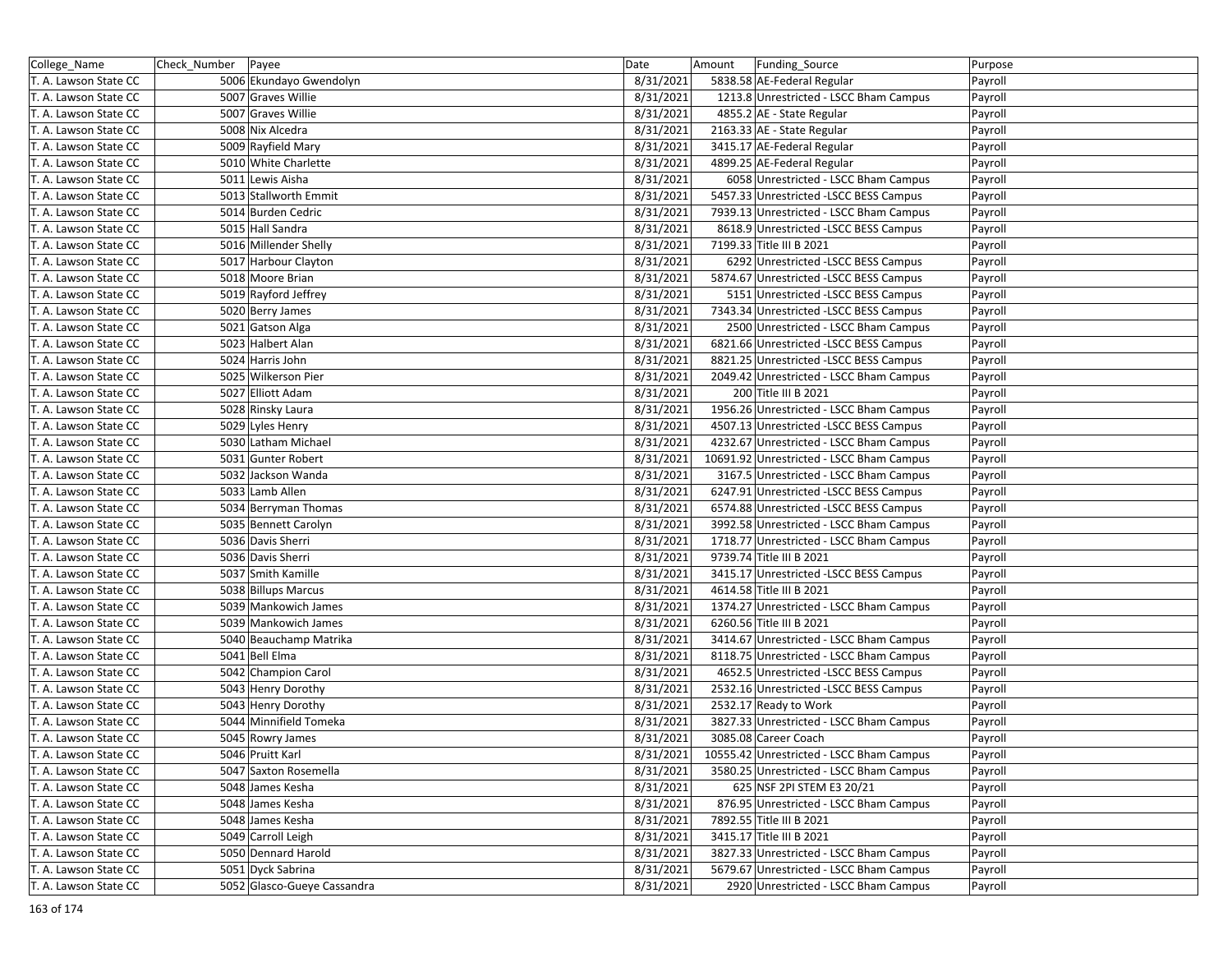| College_Name          | Check_Number | Payee                   | Date      | Amount | Funding_Source                             | Purpose |
|-----------------------|--------------|-------------------------|-----------|--------|--------------------------------------------|---------|
| T. A. Lawson State CC |              | 5053 Kennedy Julie      | 8/31/2021 |        | 6274.67 Unrestricted - LSCC Bham Campus    | Payroll |
| T. A. Lawson State CC |              | 5054 Knolan Shanita     | 8/31/2021 |        | 3414.67 Unrestricted - LSCC Bham Campus    | Payroll |
| T. A. Lawson State CC |              | 5055 Porter Michael     | 8/31/2021 |        | 5986 Unrestricted -LSCC BESS Campus        | Payroll |
| T. A. Lawson State CC |              | 5056 Simpson Tracy      | 8/31/2021 |        | 5262.67 Unrestricted -LSCC BESS Campus     | Payroll |
| T. A. Lawson State CC |              | 5057 Herndon Renay      | 8/31/2021 |        | 6580.67 Unrestricted -LSCC BESS Campus     | Payroll |
| T. A. Lawson State CC |              | 5058 Jones Janine       | 8/31/2021 |        | 5342 Unrestricted - LSCC Bham Campus       | Payroll |
| T. A. Lawson State CC |              | 5059 Moore Kimberly     | 8/31/2021 |        | 5342 Unrestricted -LSCC BESS Campus        | Payroll |
| T. A. Lawson State CC |              | 5060 Thomas Lorenza     | 8/31/2021 |        | 8472.32 Unrestricted -LSCC BESS Campus     | Payroll |
| T. A. Lawson State CC |              | 5061 Allen Darren       | 8/31/2021 |        | 9879.92 Unrestricted - LSCC Bham Campus    | Payroll |
| T. A. Lawson State CC |              | 5062 Harviley Margaret  | 8/31/2021 |        | 2837.75 Unrestricted - LSCC Bham Campus    | Payroll |
| T. A. Lawson State CC |              | 5063 Croskey Angela     | 8/31/2021 |        | 3992.58 Title III B 2021                   | Payroll |
| T. A. Lawson State CC |              | 5064 Hollins Cassandra  | 8/31/2021 |        | 8764.08 Unrestricted - LSCC Bham Campus    | Payroll |
| T. A. Lawson State CC |              | 5065 Jones Denise       | 8/31/2021 |        | 3580.25 Unrestricted - LSCC BESS Campus    | Payroll |
| T. A. Lawson State CC |              | 5066 Lewis Courtney     | 8/31/2021 |        | 3250.08 Unrestricted - LSCC BESS Campus    | Payroll |
| T. A. Lawson State CC |              | 5067 Rasbury Robin      | 8/31/2021 |        | 3745.42 Unrestricted - LSCC Bham Campus    | Payroll |
| T. A. Lawson State CC |              | 5068 Tims Chandra       | 8/31/2021 |        | 2920.5 Unrestricted -LSCC BESS Campus      | Payroll |
| T. A. Lawson State CC |              | 5069 Williams Sharon    | 8/31/2021 |        | 5916.17 Unrestricted -LSCC BESS Campus     | Payroll |
| T. A. Lawson State CC |              | 5070 Alvarado Jose      | 8/31/2021 |        | 4656.49 Unrestricted - LSCC Bham Campus    | Payroll |
| T. A. Lawson State CC |              | 5071 Harrell Katrina    | 8/31/2021 |        | 4404.92 Unrestricted - LSCC Bham Campus    | Payroll |
| T. A. Lawson State CC |              | 5072 Hollins Joseph     | 8/31/2021 |        | 4239.83 Unrestricted -LSCC BESS Campus     | Payroll |
| T. A. Lawson State CC |              | 5073 Holman Bernard     | 8/31/2021 |        | 3085.08 Unrestricted - LSCC Bham Campus    | Payroll |
| T. A. Lawson State CC |              | 5074 Webster Emmett     | 8/31/2021 |        | 1871.7 Unrestricted - LSCC Bham Campus     | Payroll |
| T. A. Lawson State CC |              | 5075 Moore Chiquita     | 8/31/2021 |        | 2755.17 Unrestricted - LSCC Bham Campus    | Payroll |
| T. A. Lawson State CC |              | 5076 Streety Audra      | 8/31/2021 |        | 3415.17 Unrestricted -LSCC BESS Campus     | Payroll |
| T. A. Lawson State CC |              | 5077 Waluyn Dorian      | 8/31/2021 |        | 874.5 Title III B 2021                     | Payroll |
| T. A. Lawson State CC |              | 5077 Waluyn Dorian      | 8/31/2021 |        | 5511.58 Unrestricted -LSCC BESS Campus     | Payroll |
| T. A. Lawson State CC |              | 5078 Williams Amicka    | 8/31/2021 |        | 3580.25 Unrestricted -LSCC BESS Campus     | Payroll |
| T. A. Lawson State CC |              | 5079 Atkins Torlise     | 8/31/2021 |        | 2672.67 Unrestricted - LSCC Bham Campus    | Payroll |
| T. A. Lawson State CC |              | 5080 Bush Ashley        | 8/31/2021 |        | 2755.17 Unrestricted -LSCC BESS Campus     | Payroll |
| T. A. Lawson State CC |              | 5081 Chisem Lori        | 8/31/2021 |        | 6942 Unrestricted -LSCC BESS Campus        | Payroll |
| T. A. Lawson State CC |              | 5082 Hyde Brenda        | 8/31/2021 |        | 3250.08 Unrestricted -LSCC BESS Campus     | Payroll |
| T. A. Lawson State CC |              | 5083 Wiley Ashley       | 8/31/2021 |        | 3662.33 Unrestricted - LSCC BESS Campus    | Payroll |
| T. A. Lawson State CC |              | 5084 Harper Lesley      | 8/31/2021 |        | 4487 Title III B 2021                      | Payroll |
| T. A. Lawson State CC |              | 5085 Harris Lasharron   | 8/31/2021 |        | 4870.75 Student Support Service-Bess 20 21 | Payroll |
| T. A. Lawson State CC |              | 5086 Hudson Nkenge      | 8/31/2021 |        | 4817.17 Student Support Service-Bhm 20 21  | Payroll |
| T. A. Lawson State CC |              | 5087 Ike Dottie         | 8/31/2021 |        | 1905 Student Support Service-Bhm 20 21     | Payroll |
| T. A. Lawson State CC |              | 5088 Lewis Keisha       | 8/31/2021 |        | 4437.08 Student Support Service-Bess 20 21 | Payroll |
| T. A. Lawson State CC |              | 5089 Lewis Tomeka       | 8/31/2021 |        | 2755.17 Student Support Service-Bess 20 21 | Payroll |
| T. A. Lawson State CC |              | 5090 Nix Latasha        | 8/31/2021 |        | 4709.33 Student Support Service-Bhm 20 21  | Payroll |
| T. A. Lawson State CC |              | 5091 Rice Janice        | 8/31/2021 |        | 3002.75 Student Support Service-Bhm 20 21  | Payroll |
| T. A. Lawson State CC |              | 5092 Moore Tanita       | 8/31/2021 |        | 3415.17 Unrestricted - LSCC Bham Campus    | Payroll |
| T. A. Lawson State CC |              | 5093 Haley Akilih       | 8/31/2021 |        | 2327.14 Unrestricted -LSCC BESS Campus     | Payroll |
| T. A. Lawson State CC |              | 5094 Odell Kiele        | 8/31/2021 |        | 2342.42 Unrestricted - LSCC Bham Campus    | Payroll |
| T. A. Lawson State CC |              | 5095 Conwell Nicola     | 8/31/2021 |        | 3827.33 Unrestricted - LSCC Bham Campus    | Payroll |
| T. A. Lawson State CC |              | 5096 Currington Juanita | 8/31/2021 |        | 4404.92 Unrestricted - LSCC Bham Campus    | Payroll |
| T. A. Lawson State CC |              | 5097 Godwin Romika      | 8/31/2021 |        | 4652 Unrestricted - LSCC Bham Campus       | Payroll |
| T. A. Lawson State CC |              | 5098 Granville Alexis   | 8/31/2021 |        | 4845.33 Unrestricted - LSCC Bham Campus    | Payroll |
| T. A. Lawson State CC |              | 5099 Gregg Jalyn        | 8/31/2021 |        | 3496.92 Unrestricted - LSCC Bham Campus    | Payroll |
| T. A. Lawson State CC |              | 5100 Hall Angela        | 8/31/2021 |        | 1996.12 Unrestricted - LSCC Bham Campus    | Payroll |
| T. A. Lawson State CC |              | 5100 Hall Angela        | 8/31/2021 |        | 1996.13 Title III B 2021                   | Payroll |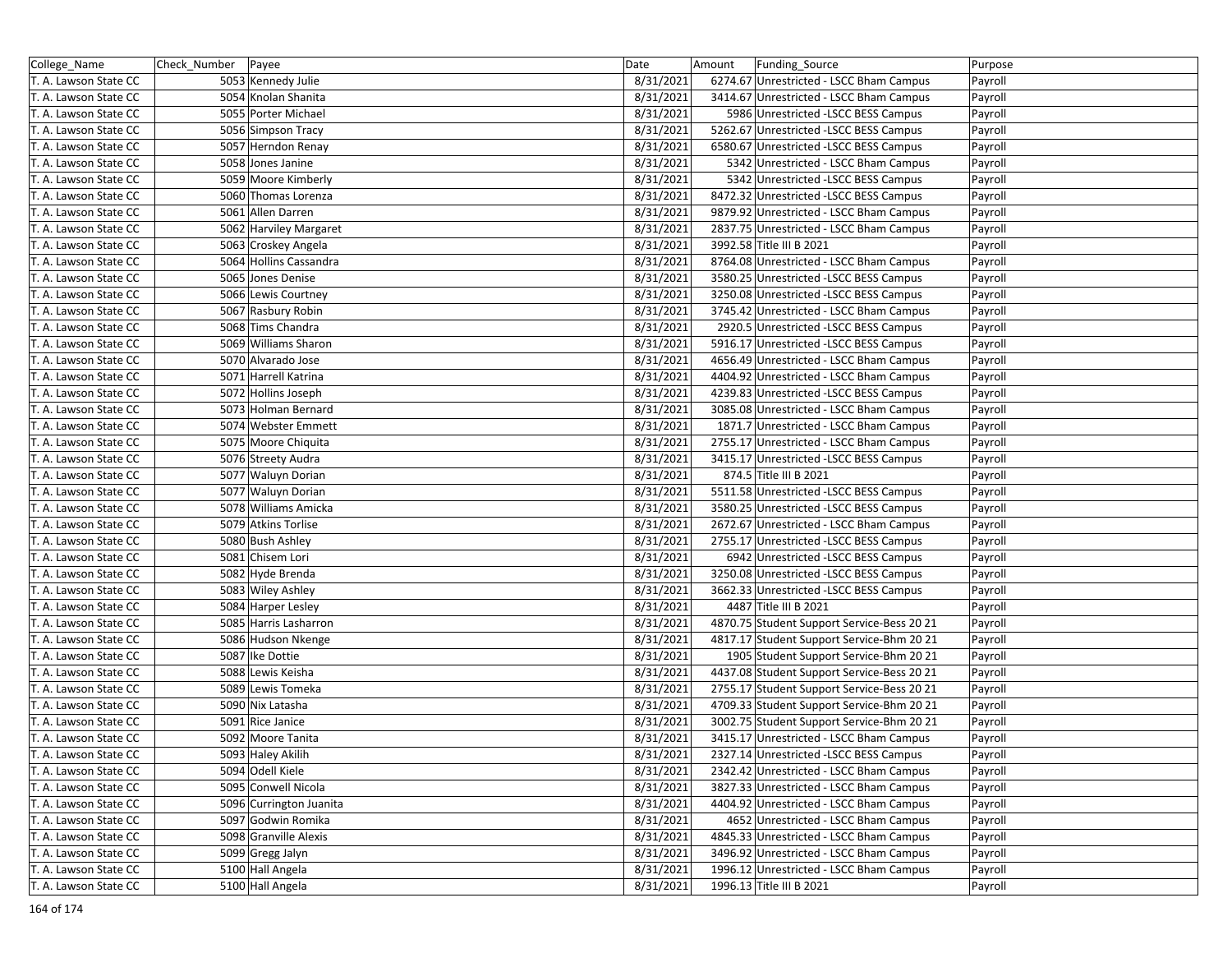| College_Name          | Check_Number Payee |                          | Date      | Amount | Funding_Source                           | Purpose |
|-----------------------|--------------------|--------------------------|-----------|--------|------------------------------------------|---------|
| T. A. Lawson State CC |                    | 5101 Johnson Sharon      | 8/31/2021 |        | 3580.25 Unrestricted -LSCC BESS Campus   | Payroll |
| T. A. Lawson State CC |                    | 5102 Lawrence Craig      | 8/31/2021 |        | 9110 Unrestricted -LSCC BESS Campus      | Payroll |
| T. A. Lawson State CC |                    | 5103 McCary Rosalyn      | 8/31/2021 |        | 2837.75 Unrestricted - LSCC Bham Campus  | Payroll |
| T. A. Lawson State CC |                    | 5104 Silas Monique       | 8/31/2021 |        | 2290.45 Unrestricted - LSCC Bham Campus  | Payroll |
| T. A. Lawson State CC |                    | 5104 Silas Monique       | 8/31/2021 |        | 5344.38 Title III B 2021                 | Payroll |
| T. A. Lawson State CC |                    | 5105 Glass Jamie         | 8/31/2021 |        | 6277.67 Unrestricted -LSCC BESS Campus   | Payroll |
| T. A. Lawson State CC |                    | 5106 Owens Wynda         | 8/31/2021 |        | 3085.58 Unrestricted - LSCC Bham Campus  | Payroll |
| T. A. Lawson State CC |                    | 5107 Riggins Traci       | 8/31/2021 |        | 3167.92 Unrestricted -LSCC BESS Campus   | Payroll |
| T. A. Lawson State CC |                    | 5108 Spencer Victor      | 8/31/2021 |        | 3167.92 Unrestricted - LSCC Bham Campus  | Payroll |
| T. A. Lawson State CC |                    | 5109 Albright Geri       | 8/31/2021 |        | 8764.08 Unrestricted - LSCC Bham Campus  | Payroll |
| T. A. Lawson State CC |                    | 5110 Bryant Lola         | 8/31/2021 |        | 4157.58 Unrestricted - LSCC Bham Campus  | Payroll |
| T. A. Lawson State CC |                    | 5111 Kirk Naquela        | 8/31/2021 |        | 3167.5 Unrestricted - LSCC Bham Campus   | Payroll |
| T. A. Lawson State CC |                    | 5112 Billingsley William | 8/31/2021 |        | 2837.75 Unrestricted - LSCC BESS Campus  | Payroll |
| T. A. Lawson State CC |                    | 5113 Blanton James       | 8/31/2021 |        | 8118.75 Unrestricted - LSCC Bham Campus  | Payroll |
| T. A. Lawson State CC |                    | 5114 Hooten Kenneth      | 8/31/2021 |        | 2590 Unrestricted - LSCC Bham Campus     | Payroll |
| T. A. Lawson State CC |                    | 5115 Hubbart Ray         | 8/31/2021 |        | 3002.75 Unrestricted - LSCC Bham Campus  | Payroll |
| T. A. Lawson State CC |                    | 5116 Hudson Michelle     | 8/31/2021 |        | 2755.42 Unrestricted - LSCC Bham Campus  | Payroll |
| T. A. Lawson State CC |                    | 5117 Polk Tyrone         | 8/31/2021 |        | 2590 Unrestricted - LSCC Bham Campus     | Payroll |
| T. A. Lawson State CC |                    | 5118 Watson Larry        | 8/31/2021 |        | 2837.75 Unrestricted - LSCC Bham Campus  | Payroll |
| T. A. Lawson State CC |                    | 5119 Green Myrtes        | 8/31/2021 |        | 9755.42 Title III B 2021                 | Payroll |
| T. A. Lawson State CC |                    | 5120 Horn Wendy          | 8/31/2021 |        | 6033.25 Unrestricted - LSCC Bham Campus  | Payroll |
| T. A. Lawson State CC |                    | 5121 Todd Eula           | 8/31/2021 |        | 450 NASA STEM Pass Thru Paragon TEC      | Payroll |
| T. A. Lawson State CC |                    | 5121 Todd Eula           | 8/31/2021 |        | 481.72 Unrestricted - LSCC Bham Campus   | Payroll |
| T. A. Lawson State CC |                    | 5121 Todd Eula           | 8/31/2021 |        | 4335.45 Title III B 2021                 | Payroll |
| T. A. Lawson State CC |                    | 5122 Best Leeann         | 8/31/2021 |        | 4292.58 Unrestricted -LSCC BESS Campus   | Payroll |
| T. A. Lawson State CC |                    | 5123 Moon Jason          | 8/31/2021 |        | 3745.42 Unrestricted -LSCC BESS Campus   | Payroll |
| T. A. Lawson State CC |                    | 5124 Yancy Jonathan      | 8/31/2021 |        | 8118.75 Unrestricted -LSCC BESS Campus   | Payroll |
| T. A. Lawson State CC |                    | 5125 Blue Jarvis         | 8/31/2021 |        | 5087.58 Unrestricted - LSCC Bham Campus  | Payroll |
| T. A. Lawson State CC |                    | 5126 Byrd Ralph          | 8/31/2021 |        | 3415.17 Unrestricted - LSCC Bham Campus  | Payroll |
| T. A. Lawson State CC |                    | 5127 Jackson Tavarious   | 8/31/2021 |        | 2755.42 Unrestricted - LSCC Bham Campus  | Payroll |
| T. A. Lawson State CC |                    | 5128 Colston Chester     | 8/31/2021 |        | 2563.17 Unrestricted - LSCC Bham Campus  | Payroll |
| T. A. Lawson State CC |                    | 5129 Comeaux Roy Yvette  | 8/31/2021 |        | 320.56 Unrestricted - LSCC Bham Campus   | Payroll |
| T. A. Lawson State CC |                    | 5130 Render Carla        | 8/31/2021 |        | 1682.74 Unrestricted - LSCC Bham Campus  | Payroll |
| T. A. Lawson State CC |                    | 5131 Robertson Audrey    | 8/31/2021 |        | 2636.33 Unrestricted - LSCC Bham Campus  | Payroll |
| T. A. Lawson State CC |                    | 5132 Taylor Curtis       | 8/31/2021 |        | 3220.5 Unrestricted -LSCC BESS Campus    | Payroll |
| T. A. Lawson State CC |                    | 5133 Underwood Pamala    | 8/31/2021 |        | 2128.25 Unrestricted - LSCC Bham Campus  | Payroll |
| T. A. Lawson State CC |                    | 5134 Watkins Tyesha      | 8/31/2021 |        | 2001.69 Unrestricted - LSCC Bham Campus  | Payroll |
| T. A. Lawson State CC |                    | 5135 Wren Linda          | 8/31/2021 |        | 3385.58 Unrestricted - LSCC Bham Campus  | Payroll |
| T. A. Lawson State CC |                    | 5136 Moorer Eddie        | 8/31/2021 |        | 2920.5 Unrestricted -LSCC BESS Campus    | Payroll |
| T. A. Lawson State CC |                    | 5137 Lewis Lashaundra    | 8/31/2021 |        | 3827.33 Unrestricted - LSCC Bham Campus  | Payroll |
| T. A. Lawson State CC |                    | 5138 Harris Gail         | 9/29/2021 |        | 754 Unrestricted - LSCC Bham Campus      | Payroll |
| T. A. Lawson State CC |                    | 5139 Thomas Brenda       | 9/29/2021 |        | 260.04 Ready to Work                     | Payroll |
| T. A. Lawson State CC |                    | 5139 Thomas Brenda       | 9/29/2021 |        | 727.96 Unrestricted -LSCC BESS Campus    | Payroll |
| T. A. Lawson State CC |                    | 5140 Peoples Tineka      | 9/29/2021 |        | 938.6 Student Support Service-Bess 21 22 | Payroll |
| T. A. Lawson State CC |                    | 5141 Woods Arlene        | 9/29/2021 |        | 487.5 Unrestricted - LSCC Bham Campus    | Payroll |
| T. A. Lawson State CC |                    | 5142 Bond Olivia         | 9/29/2021 |        | 405 AE - State Regular                   | Payroll |
| T. A. Lawson State CC |                    | 5143 Carter Kitwana      | 9/29/2021 |        | 400 AE - State Regular                   | Payroll |
| T. A. Lawson State CC |                    | 5144 Dent Deborah        | 9/29/2021 |        | 1640 AE - State Regular                  | Payroll |
| T. A. Lawson State CC |                    | 5145 Fletcher La'Toya    | 9/29/2021 |        | 1080 AE - State Inst'l                   | Payroll |
| T. A. Lawson State CC |                    | 5146 Fowler Madilyn      | 9/29/2021 |        | 1000 AE - State Regular                  | Payroll |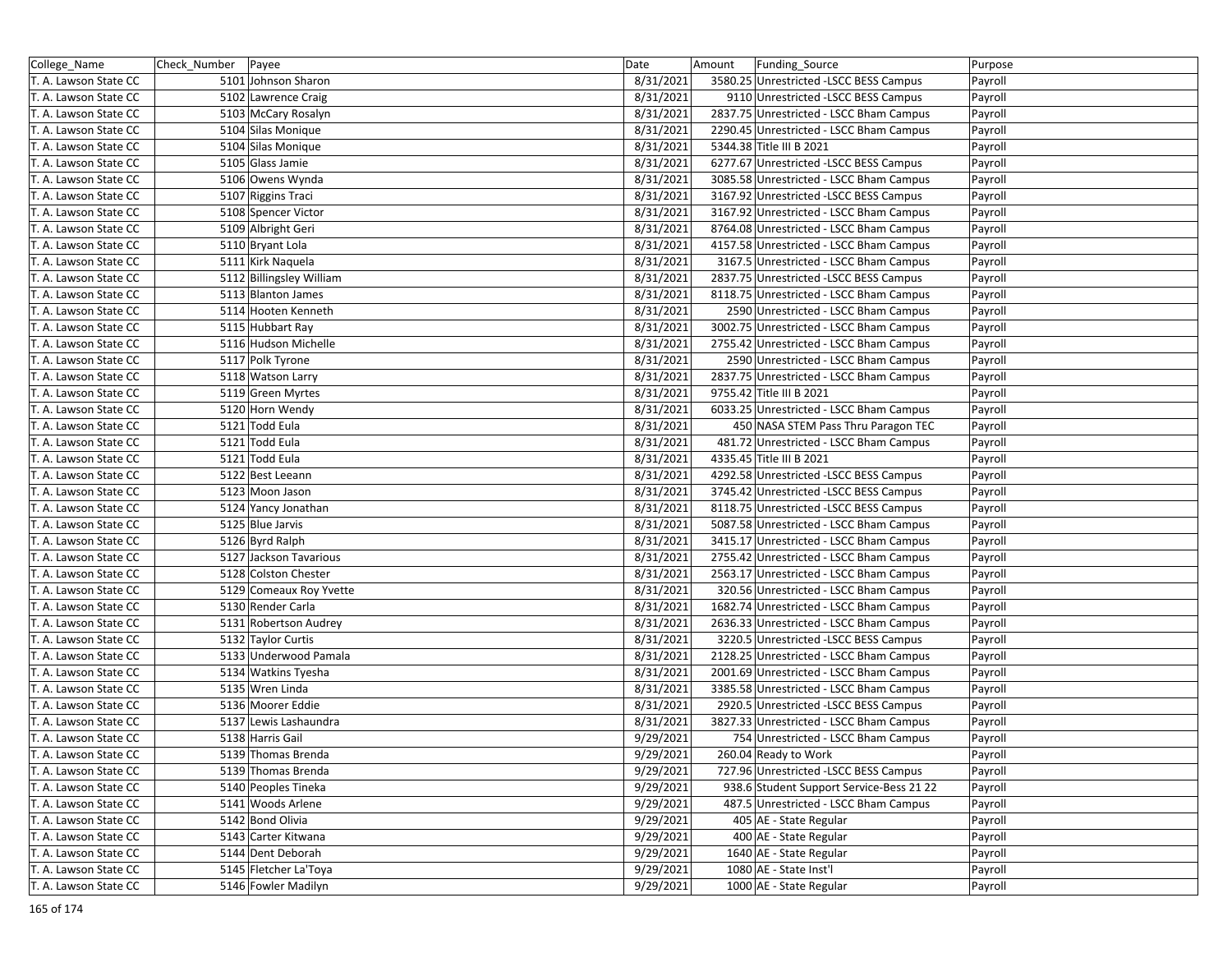| College_Name          | Check_Number   Payee        | Date      | Funding_Source<br>Amount                  | Purpose |
|-----------------------|-----------------------------|-----------|-------------------------------------------|---------|
| T. A. Lawson State CC | 5147 Hendon Jerelle         | 9/29/2021 | 726 AE - State Regular                    | Payroll |
| T. A. Lawson State CC | 5148 James Bertha           | 9/29/2021 | 707.2 AE - State Regular                  | Payroll |
| T. A. Lawson State CC | 5149 Lee Ricky              | 9/29/2021 | 1540 AE - State Regular                   | Payroll |
| T. A. Lawson State CC | 5150 McDowell Cynthia       | 9/29/2021 | 1440 AE-Federal Regular                   | Payroll |
| T. A. Lawson State CC | 5151 Miles Carlia           | 9/29/2021 | 1248.5 AE - State Regular                 | Payroll |
| T. A. Lawson State CC | 5152 Nelson Donia           | 9/29/2021 | 1500 AE - State Regular                   | Payroll |
| T. A. Lawson State CC | 5153 Walton Jason           | 9/29/2021 | 1360 AE-Federal Regular                   | Payroll |
| T. A. Lawson State CC | 5155 Powell Kellee          | 9/29/2021 | 1014 Title III B 2021                     | Payroll |
| T. A. Lawson State CC | 5156 Maze Bryan             | 9/29/2021 | 1863 Unrestricted - LSCC Bham Campus      | Payroll |
| T. A. Lawson State CC | 5157 Duke Whitney           | 9/29/2021 | 1403 Unrestricted - LSCC Bham Campus      | Payroll |
| T. A. Lawson State CC | 5158 Worford Edwina         | 9/29/2021 | 2408.1 Unrestricted - LSCC Bham Campus    | Payroll |
| T. A. Lawson State CC | 5159 Lake Tyrek             | 9/29/2021 | 800 Title III B 2021                      | Payroll |
| T. A. Lawson State CC | 5160 Webb Chasten           | 9/29/2021 | 950 Title III B 2021                      | Payroll |
| T. A. Lawson State CC | 5161 Alexander Quinton      | 9/29/2021 | 156 Upward Bound 20-21                    | Payroll |
| T. A. Lawson State CC | 5162 Bell Dovie             | 9/29/2021 | 2730 Upward Bound 20-21                   | Payroll |
| T. A. Lawson State CC | 5163 Davis Lasheree         | 9/29/2021 | 2184 Upward Bound 20-21                   | Payroll |
| T. A. Lawson State CC | 5164 Edwards Sonya          | 9/29/2021 | 652.08 Student Support Service-Bess 21 22 | Payroll |
| T. A. Lawson State CC | 5165 George Kimani          | 9/29/2021 | 228.8 Upward Bound 20-21                  | Payroll |
| T. A. Lawson State CC | 5166 Harris Erica           | 9/29/2021 | 702 Upward Bound 20-21                    | Payroll |
| T. A. Lawson State CC | 5167 Law Nastassia          | 9/29/2021 | 869.44 Student Support Service-Bess 21 22 | Payroll |
| T. A. Lawson State CC | 5168 McDaniel Chrysanthemum | 9/29/2021 | 686.4 Upward Bound 20-21                  | Payroll |
| T. A. Lawson State CC | 5169 Morris Jesseca         | 9/29/2021 | 171.6 Upward Bound 20-21                  | Payroll |
| T. A. Lawson State CC | 5170 Orange Janice          | 9/29/2021 | 702 Upward Bound 20-21                    | Payroll |
| T. A. Lawson State CC | 5171 Thomas Naomi           | 9/29/2021 | 514.8 Upward Bound 20-21                  | Payroll |
| T. A. Lawson State CC | 5172 Williams Teresa        | 9/29/2021 | 702 Upward Bound 20-21                    | Payroll |
| T. A. Lawson State CC | 5173 Wynn Waynenecka        | 9/29/2021 | 286 Upward Bound 20-21                    | Payroll |
| T. A. Lawson State CC | 5174 Abernathy Kortney      | 9/29/2021 | 480 Unrestricted - LSCC Bham Campus       | Payroll |
| T. A. Lawson State CC | 5175 Brown Roland           | 9/29/2021 | 960 Unrestricted - LSCC Bham Campus       | Payroll |
| T. A. Lawson State CC | 5176 Coulon Paul            | 9/29/2021 | 1200 Unrestricted - LSCC Bham Campus      | Payroll |
| T. A. Lawson State CC | 5177 Fortner Bronwyn        | 9/29/2021 | 720 Unrestricted - LSCC Bham Campus       | Payroll |
| T. A. Lawson State CC | 5178 Hosey Elisha           | 9/29/2021 | 1440 Unrestricted - LSCC Bham Campus      | Payroll |
| T. A. Lawson State CC | 5179 Jordan Jeremy          | 9/29/2021 |                                           |         |
|                       |                             |           | 1080 Unrestricted - LSCC Bham Campus      | Payroll |
| T. A. Lawson State CC | 5180 Leblanc Patrick        | 9/29/2021 | 705 Unrestricted - LSCC Bham Campus       | Payroll |
| T. A. Lawson State CC | 5181 Phillips Tamieka       | 9/29/2021 | 720 Unrestricted - LSCC Bham Campus       | Payroll |
| T. A. Lawson State CC | 5182 Powell Lee             | 9/29/2021 | 990 Unrestricted - LSCC Bham Campus       | Payroll |
| T. A. Lawson State CC | 5183 Washington Tony        | 9/29/2021 | 1080 Unrestricted - LSCC Bham Campus      | Payroll |
| T. A. Lawson State CC | 5184 Whitt Jeffery          | 9/29/2021 | 1282.5 Unrestricted - LSCC Bham Campus    | Payroll |
| T. A. Lawson State CC | 5185 Anthony Cynthia        | 9/30/2021 | 22916.67 Unrestricted - LSCC Bham Campus  | Payroll |
| T. A. Lawson State CC | 5186 Billiet Rebecca        | 9/30/2021 | 4156.25 Unrestricted -LSCC BESS Campus    | Payroll |
| T. A. Lawson State CC | 5187 Hall Rosiezier         | 9/30/2021 | 5586.5 Unrestricted - LSCC Bham Campus    | Payroll |
| T. A. Lawson State CC | 5188 Olive Lisa             | 9/30/2021 | 4661.42 Unrestricted - LSCC Bham Campus   | Payroll |
| T. A. Lawson State CC | 5189 Williams Vernona       | 9/30/2021 | 4745.58 Unrestricted - LSCC Bham Campus   | Payroll |
| T. A. Lawson State CC | 5190 Crawford Bruce         | 9/30/2021 | 12142.67 Unrestricted - LSCC Bham Campus  | Payroll |
| T. A. Lawson State CC | 5191 McKenzie Kimberly      | 9/30/2021 | 4745.58 Unrestricted - LSCC Bham Campus   | Payroll |
| T. A. Lawson State CC | 5192 Williams Roberta       | 9/30/2021 | 4661.42 Unrestricted - LSCC Bham Campus   | Payroll |
| T. A. Lawson State CC | 5193 Christian Gala         | 9/30/2021 | 4156.25 Unrestricted - LSCC Bham Campus   | Payroll |
| T. A. Lawson State CC | 5194 Crews Sharon           | 9/30/2021 | 11809.33 Unrestricted - LSCC Bham Campus  | Payroll |
| T. A. Lawson State CC | 5195 Agazie Kendralia       | 9/30/2021 | 1652.4 Unrestricted - LSCC Bham Campus    | Payroll |
| T. A. Lawson State CC | 5196 Bizzell Dorothy        | 9/30/2021 | 6513.25 Unrestricted - LSCC Bham Campus   | Payroll |
| T. A. Lawson State CC | 5197 Canty Tawanna          | 9/30/2021 | 1652.4 Unrestricted -LSCC BESS Campus     | Payroll |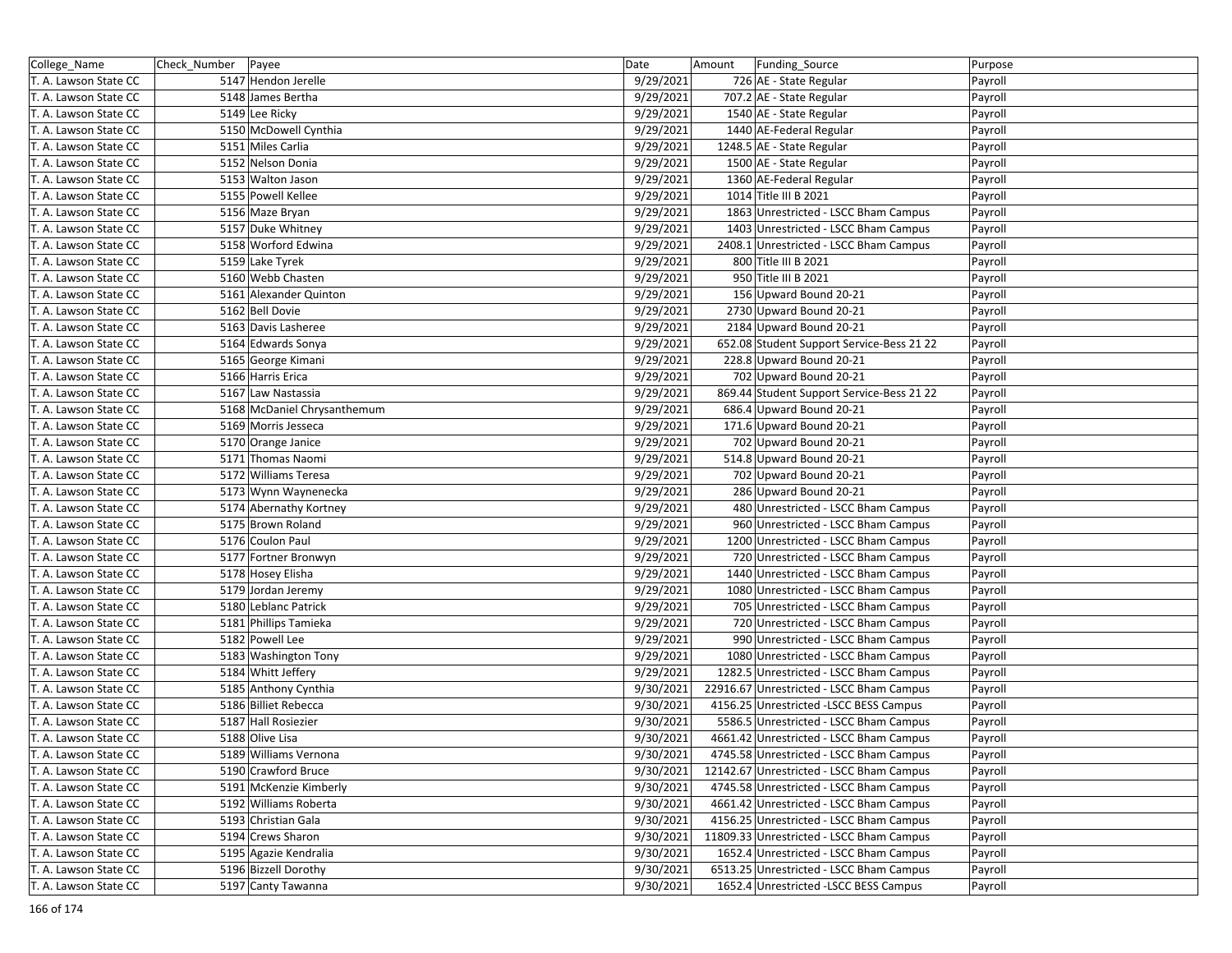| College_Name          | Check_Number   Payee |                             | Date      | Amount | Funding_Source                          | Purpose |
|-----------------------|----------------------|-----------------------------|-----------|--------|-----------------------------------------|---------|
| T. A. Lawson State CC |                      | 5198 Chapple Maxine         | 9/30/2021 |        | 1502.55 Unrestricted - LSCC Bham Campus | Payroll |
| T. A. Lawson State CC |                      | 5199 Clayton Jo Lynne       | 9/30/2021 |        | 6761 Unrestricted - LSCC Bham Campus    | Payroll |
| T. A. Lawson State CC |                      | 5200 Dougherty Sally        | 9/30/2021 |        | 1652.4 Unrestricted - LSCC Bham Campus  | Payroll |
| T. A. Lawson State CC |                      | 5201 Jackson Melva          | 9/30/2021 |        | 1285.2 Unrestricted - LSCC Bham Campus  | Payroll |
| T. A. Lawson State CC |                      | 5202 Johnson Catrena        | 9/30/2021 |        | 412.5 Unrestricted - LSCC Bham Campus   | Payroll |
| T. A. Lawson State CC |                      | 5203 Murphy Shannon         | 9/30/2021 |        | 3651.83 Unrestricted - LSCC Bham Campus | Payroll |
| T. A. Lawson State CC |                      | 5204 Murray Eddie           | 9/30/2021 |        | 1652.4 Unrestricted -LSCC BESS Campus   | Payroll |
| T. A. Lawson State CC |                      | 5205 Payne Congraleatha     | 9/30/2021 |        | 1432.08 Unrestricted -LSCC BESS Campus  | Payroll |
| T. A. Lawson State CC |                      | 5206 Pleasant Santrice      | 9/30/2021 |        | 1755 Unrestricted - LSCC Bham Campus    | Payroll |
| T. A. Lawson State CC |                      | 5207 Rodgers Charmaine      | 9/30/2021 |        | 8181.33 Unrestricted - LSCC Bham Campus | Payroll |
| T. A. Lawson State CC |                      | 5208 Stubbs Michelle        | 9/30/2021 |        | 1652.4 Unrestricted -LSCC BESS Campus   | Payroll |
| T. A. Lawson State CC |                      | 5211 Timmons Michelle       | 9/30/2021 |        | 701.1 Unrestricted -LSCC BESS Campus    | Payroll |
| T. A. Lawson State CC |                      | 5212 Catron Stephanie       | 9/30/2021 |        | 495 Unrestricted - LSCC Bham Campus     | Payroll |
| T. A. Lawson State CC |                      | 5213 Warner Kathleen        | 9/30/2021 |        | 7121 Unrestricted - LSCC Bham Campus    | Payroll |
| T. A. Lawson State CC |                      | 5214 Jackson Robert         | 9/30/2021 |        | 5957.78 Unrestricted - LSCC Bham Campus | Payroll |
| T. A. Lawson State CC |                      | 5215 Burroughs Adrienne     | 9/30/2021 |        | 4468.33 Unrestricted -LSCC BESS Campus  | Payroll |
| T. A. Lawson State CC |                      | 5216 Davis Regina           | 9/30/2021 |        | 1652.4 Unrestricted - LSCC Bham Campus  | Payroll |
| T. A. Lawson State CC |                      | 5217 Duke Juanita           | 9/30/2021 |        | 5097 Unrestricted -LSCC BESS Campus     | Payroll |
| T. A. Lawson State CC |                      | 5218 Duncan Nicole          | 9/30/2021 |        | 1502.55 Unrestricted - LSCC BESS Campus | Payroll |
| T. A. Lawson State CC |                      | 5219 Hayes Shelby           | 9/30/2021 |        | 5190.75 Unrestricted -LSCC BESS Campus  | Payroll |
| T. A. Lawson State CC |                      | 5220 Mays Tamera            | 9/30/2021 |        | 5622.33 Unrestricted -LSCC BESS Campus  | Payroll |
| T. A. Lawson State CC |                      | 5221 Moyo Nomsa             | 9/30/2021 |        | 6796 Unrestricted -LSCC BESS Campus     | Payroll |
| T. A. Lawson State CC |                      | 5222 Swain Katrina          | 9/30/2021 |        | 6536 Unrestricted -LSCC BESS Campus     | Payroll |
| T. A. Lawson State CC |                      | 5223 Young Dorothy          | 9/30/2021 |        | 3651.83 Unrestricted -LSCC BESS Campus  | Payroll |
| T. A. Lawson State CC |                      | 5224 Derico Sherika         | 9/30/2021 |        | 9782.59 Unrestricted - LSCC Bham Campus | Payroll |
| T. A. Lawson State CC |                      | 5225 Armbrester James       | 9/30/2021 |        | 7196 Unrestricted -LSCC BESS Campus     | Payroll |
| T. A. Lawson State CC |                      | 5226 Watkins Norris         | 9/30/2021 |        | 7481.89 Unrestricted - LSCC Bham Campus | Payroll |
| T. A. Lawson State CC |                      | 5227 Bayles Doriane         | 9/30/2021 |        | 825 Unrestricted - LSCC Bham Campus     | Payroll |
| T. A. Lawson State CC |                      | 5228 Bester Karzetta        | 9/30/2021 |        | 412.5 Unrestricted - LSCC Bham Campus   | Payroll |
| T. A. Lawson State CC |                      | 5229 Coleman Tracey         | 9/30/2021 |        | 3147.33 Unrestricted - LSCC Bham Campus | Payroll |
| T. A. Lawson State CC |                      | 5231 Davis Sandra           | 9/30/2021 |        | 825 Unrestricted - LSCC Bham Campus     | Payroll |
| T. A. Lawson State CC |                      | 5232 Elders Ronald          | 9/30/2021 |        | 312.5 Unrestricted -LSCC BESS Campus    | Payroll |
| T. A. Lawson State CC |                      | 5233 Foy Michelle           | 9/30/2021 |        | 3146.75 Unrestricted - LSCC Bham Campus | Payroll |
| T. A. Lawson State CC |                      | 5234 Gardner Yolande        | 9/30/2021 |        | 412.5 Unrestricted - LSCC Bham Campus   | Payroll |
| T. A. Lawson State CC |                      | 5235 Green Rebecca          | 9/30/2021 |        | 600 Unrestricted - LSCC Bham Campus     | Payroll |
| T. A. Lawson State CC |                      | 5237 Johnson Brenda         | 9/30/2021 |        | 1512.5 Unrestricted - LSCC Bham Campus  | Payroll |
| T. A. Lawson State CC |                      | 5238 Johnson Clinton        | 9/30/2021 |        | 412.5 Unrestricted - LSCC Bham Campus   | Payroll |
| T. A. Lawson State CC |                      | 5239 Lavender Bridget       | 9/30/2021 |        | 412.5 Unrestricted - LSCC Bham Campus   | Payroll |
| T. A. Lawson State CC |                      | 5240 Malone Betty           | 9/30/2021 |        | 412.5 Unrestricted - LSCC Bham Campus   | Payroll |
| T. A. Lawson State CC |                      | 5241 Wormley-Davis Adrienne | 9/30/2021 |        | 312.5 Unrestricted - LSCC Bham Campus   | Payroll |
| T. A. Lawson State CC |                      | 5242 Kelley Michael         | 9/30/2021 |        | 6796 Unrestricted -LSCC BESS Campus     | Payroll |
| T. A. Lawson State CC |                      | 5243 Denson Sherlita        | 9/30/2021 |        | 5693.75 Unrestricted -LSCC BESS Campus  | Payroll |
| T. A. Lawson State CC |                      | 5244 Henry Stephanie        | 9/30/2021 |        | 5758.75 Unrestricted -LSCC BESS Campus  | Payroll |
| T. A. Lawson State CC |                      | 5245 Milton Alice           | 9/30/2021 |        | 9947.17 Unrestricted - LSCC Bham Campus | Payroll |
| T. A. Lawson State CC |                      | 5246 Blankenship Lanette    | 9/30/2021 |        | 4216.75 Unrestricted - LSCC Bham Campus | Payroll |
| T. A. Lawson State CC |                      | 5247 Morgan Melissa         | 9/30/2021 |        | 825 Unrestricted - LSCC Bham Campus     | Payroll |
| T. A. Lawson State CC |                      | 5248 Olive Kayla            | 9/30/2021 |        | 412.5 Unrestricted - LSCC Bham Campus   | Payroll |
| T. A. Lawson State CC |                      | 5249 Smith Stephen          | 9/30/2021 |        | 825 Unrestricted - LSCC Bham Campus     | Payroll |
| T. A. Lawson State CC |                      | 5250 Gooden Chrystinique    | 9/30/2021 |        | 825 Unrestricted - LSCC Bham Campus     | Payroll |
| T. A. Lawson State CC |                      | 5251 Kuhny Frank            | 9/30/2021 |        | 900 Unrestricted - LSCC Bham Campus     | Payroll |
|                       |                      |                             |           |        |                                         |         |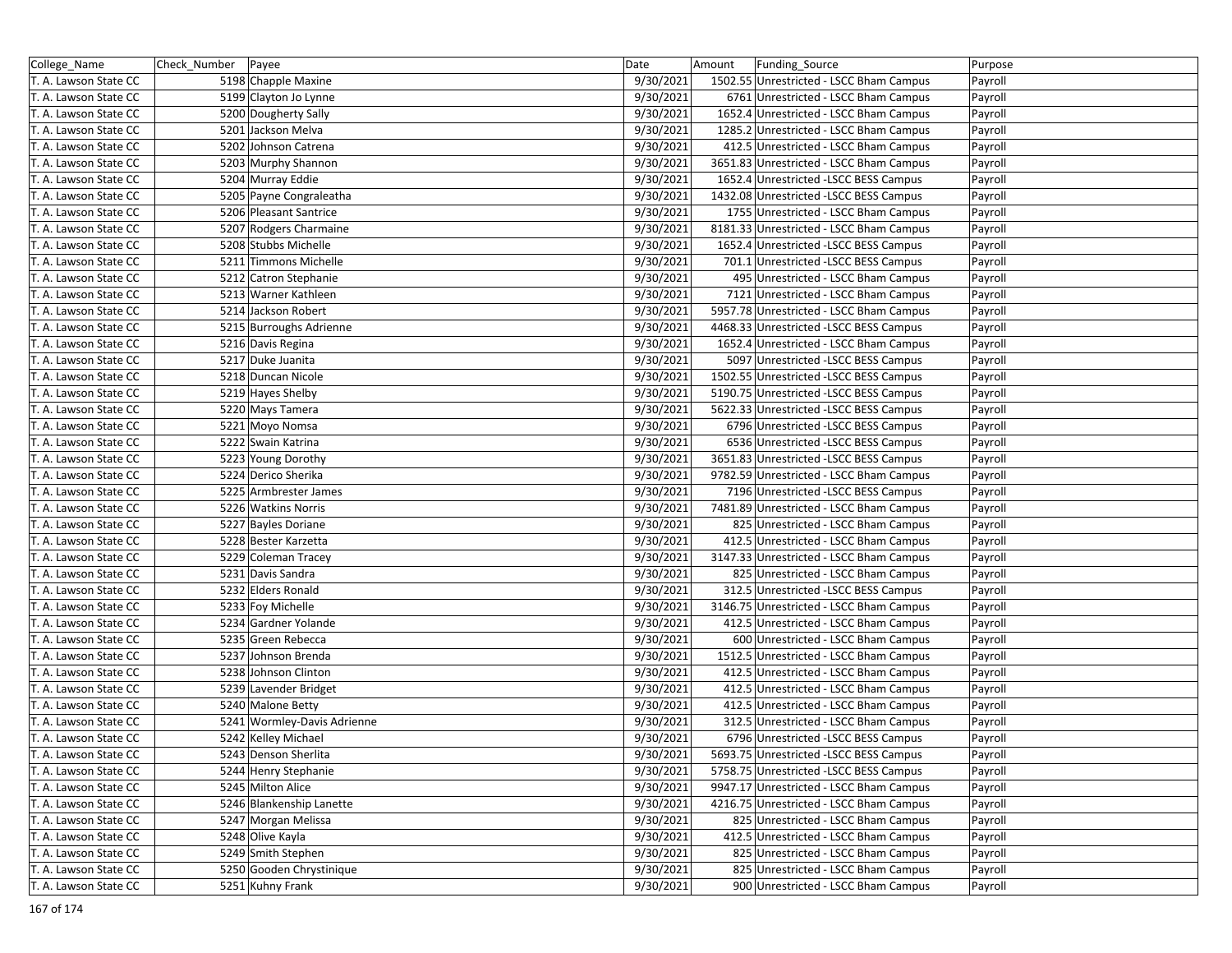| College_Name          | Check_Number   Payee |                              | Date      | Amount | Funding_Source                          | Purpose |
|-----------------------|----------------------|------------------------------|-----------|--------|-----------------------------------------|---------|
| T. A. Lawson State CC |                      | 5252 Shelton Bessie          | 9/30/2021 |        | 412.5 Unrestricted - LSCC Bham Campus   | Payroll |
| T. A. Lawson State CC |                      | 5253 Greer Michael           | 9/30/2021 |        | 412.5 Unrestricted - LSCC Bham Campus   | Payroll |
| T. A. Lawson State CC |                      | 5253 Greer Michael           | 9/30/2021 |        | 825 Unrestricted -LSCC BESS Campus      | Payroll |
| T. A. Lawson State CC |                      | 5254 Duncan Rebecca          | 9/30/2021 |        | 5842.33 Unrestricted -LSCC BESS Campus  | Payroll |
| T. A. Lawson State CC |                      | 5255 Carter Curtis           | 9/30/2021 |        | 5957.78 Unrestricted - LSCC Bham Campus | Payroll |
| T. A. Lawson State CC |                      | 5256 Finley Kelly            | 9/30/2021 |        | 3062.58 Unrestricted - LSCC Bham Campus | Payroll |
| T. A. Lawson State CC |                      | 5257 Gibbs James             | 9/30/2021 |        | 281.25 Unrestricted - LSCC Bham Campus  | Payroll |
| T. A. Lawson State CC |                      | 5258 Rice Carlton            | 9/30/2021 |        | 5594.08 Unrestricted - LSCC Bham Campus | Payroll |
| T. A. Lawson State CC |                      | 5259 Agee Eric               | 9/30/2021 |        | 6984.78 Unrestricted - LSCC Bham Campus | Payroll |
| T. A. Lawson State CC |                      | 5260 Casimir Cynthia         | 9/30/2021 |        | 1333.33 Unrestricted - LSCC Bham Campus | Payroll |
| T. A. Lawson State CC |                      | 5261 Chafetz Cameron         | 9/30/2021 |        | 1666.67 Unrestricted - LSCC Bham Campus | Payroll |
| T. A. Lawson State CC |                      | 5262 Frederick Tiffany       | 9/30/2021 |        | 2777.78 Unrestricted - LSCC Bham Campus | Payroll |
| T. A. Lawson State CC |                      | 5263 Jefferson Jonathan      | 9/30/2021 |        | 1333.33 Unrestricted - LSCC Bham Campus | Payroll |
| T. A. Lawson State CC |                      | 5264 Lewis Garrett           | 9/30/2021 |        | 4594.08 Unrestricted - LSCC Bham Campus | Payroll |
| T. A. Lawson State CC |                      | 5265 Lowery III Thomas       | 9/30/2021 |        | 1666.67 Unrestricted - LSCC Bham Campus | Payroll |
| T. A. Lawson State CC |                      | 5266 Wiley Aubrey            | 9/30/2021 |        | 4072.42 Unrestricted - LSCC Bham Campus | Payroll |
| T. A. Lawson State CC |                      | 5267 Wilson Nancy            | 9/30/2021 |        | 8774.92 Unrestricted -LSCC BESS Campus  | Payroll |
| T. A. Lawson State CC |                      | 5268 Terry William           | 9/30/2021 |        | 3997.5 Unrestricted -LSCC BESS Campus   | Payroll |
| T. A. Lawson State CC |                      | 5269 Gwin Bethany            | 9/30/2021 |        | 5293.33 Unrestricted - LSCC Bham Campus | Payroll |
| T. A. Lawson State CC |                      | 5270 Bush Allison            | 9/30/2021 |        | 3746 Unrestricted -LSCC BESS Campus     | Payroll |
| T. A. Lawson State CC |                      | 5271 Wade Henry              | 9/30/2021 |        | 5442.33 Unrestricted - LSCC BESS Campus | Payroll |
| T. A. Lawson State CC |                      | 5272 Sanders Hoyt            | 9/30/2021 |        | 4939.33 Unrestricted - LSCC Bham Campus | Payroll |
| T. A. Lawson State CC |                      | 5273 Raymond Charles         | 9/30/2021 |        | 6791.08 Unrestricted -LSCC BESS Campus  | Payroll |
| T. A. Lawson State CC |                      | 5274 Burnett Justin          | 9/30/2021 |        | 1918.8 Unrestricted -LSCC BESS Campus   | Payroll |
| T. A. Lawson State CC |                      | 5275 Allen Barry             | 9/30/2021 |        | 3997.5 Unrestricted -LSCC BESS Campus   | Payroll |
| T. A. Lawson State CC |                      | 5276 Willingham Mary         | 9/30/2021 |        | 3746 Unrestricted -LSCC BESS Campus     | Payroll |
| T. A. Lawson State CC |                      | 5277 Wynn-Scott Tarsha       | 9/30/2021 |        | 1652.4 Unrestricted -LSCC BESS Campus   | Payroll |
| T. A. Lawson State CC |                      | 5278 Gray James              | 9/30/2021 |        | 575 Ready to Work                       | Payroll |
| T. A. Lawson State CC |                      | 5278 Gray James              | 9/30/2021 |        | 4970.19 Unrestricted -LSCC BESS Campus  | Payroll |
| T. A. Lawson State CC |                      | 5279 Hobbs Tommy             | 9/30/2021 |        | 8281.17 Unrestricted -LSCC BESS Campus  | Payroll |
| T. A. Lawson State CC |                      | 5280 Green Kirsten           | 9/30/2021 |        | 4468.33 Unrestricted - LSCC Bham Campus | Payroll |
| T. A. Lawson State CC |                      | 5281 Higginbotham Harold     | 9/30/2021 |        | 6265.33 Unrestricted - LSCC Bham Campus | Payroll |
| T. A. Lawson State CC |                      | 5282 Johnson Sarah           | 9/30/2021 |        | 900 Unrestricted - LSCC Bham Campus     | Payroll |
| T. A. Lawson State CC |                      | 5283 King Kelvin             | 9/30/2021 |        | 9637.22 Unrestricted - LSCC Bham Campus | Payroll |
| T. A. Lawson State CC |                      | 5284 Lucas Donna             | 9/30/2021 |        | 2612.5 Unrestricted - LSCC Bham Campus  | Payroll |
| T. A. Lawson State CC |                      | 5285 Monti Stephen           | 9/30/2021 |        | 7211 Unrestricted - LSCC Bham Campus    | Payroll |
| T. A. Lawson State CC |                      | 5286 Swanberg Ann            | 9/30/2021 |        | 6136 Unrestricted -LSCC BESS Campus     | Payroll |
| T. A. Lawson State CC |                      | 5287 Branch Rhonda           | 9/30/2021 |        | 8181.33 Unrestricted - LSCC Bham Campus | Payroll |
| T. A. Lawson State CC |                      | 5288 Johnson Victoria        | 9/30/2021 |        | 1237.5 Unrestricted - LSCC Bham Campus  | Payroll |
| T. A. Lawson State CC |                      | 5289 Parsons Rex             | 9/30/2021 |        | 412.5 Unrestricted - LSCC Bham Campus   | Payroll |
| T. A. Lawson State CC |                      | 5290 Wilson Gregory          | 9/30/2021 |        | 412.5 Unrestricted - LSCC Bham Campus   | Payroll |
| T. A. Lawson State CC |                      | 5291 Johnson Williams Alicia | 9/30/2021 |        | 412.5 Unrestricted - LSCC Bham Campus   | Payroll |
| T. A. Lawson State CC |                      | 5292 Howard Eva              | 9/30/2021 |        | 1875 Unrestricted - LSCC Bham Campus    | Payroll |
| T. A. Lawson State CC |                      | 5293 Woods Arlene            | 9/30/2021 |        | 1250 Unrestricted - LSCC Bham Campus    | Payroll |
| T. A. Lawson State CC |                      | 5294 Howard Toya             | 9/30/2021 |        | 6370.28 Unrestricted -LSCC BESS Campus  | Payroll |
| T. A. Lawson State CC |                      | 5295 Morris Carlos           | 9/30/2021 |        | 5509.5 Unrestricted - LSCC Bham Campus  | Payroll |
| T. A. Lawson State CC |                      | 5296 Pegues Michele          | 9/30/2021 |        | 412.5 Unrestricted - LSCC Bham Campus   | Payroll |
| T. A. Lawson State CC |                      | 5297 Roper Twaunta           | 9/30/2021 |        | 1237.5 Unrestricted - LSCC Bham Campus  | Payroll |
| T. A. Lawson State CC |                      | 5298 Tubbs Venita            | 9/30/2021 |        | 7608.5 Unrestricted - LSCC Bham Campus  | Payroll |
| T. A. Lawson State CC |                      | 5299 Morgan Rachel           | 9/30/2021 |        | 5097 Unrestricted - LSCC Bham Campus    | Payroll |
|                       |                      |                              |           |        |                                         |         |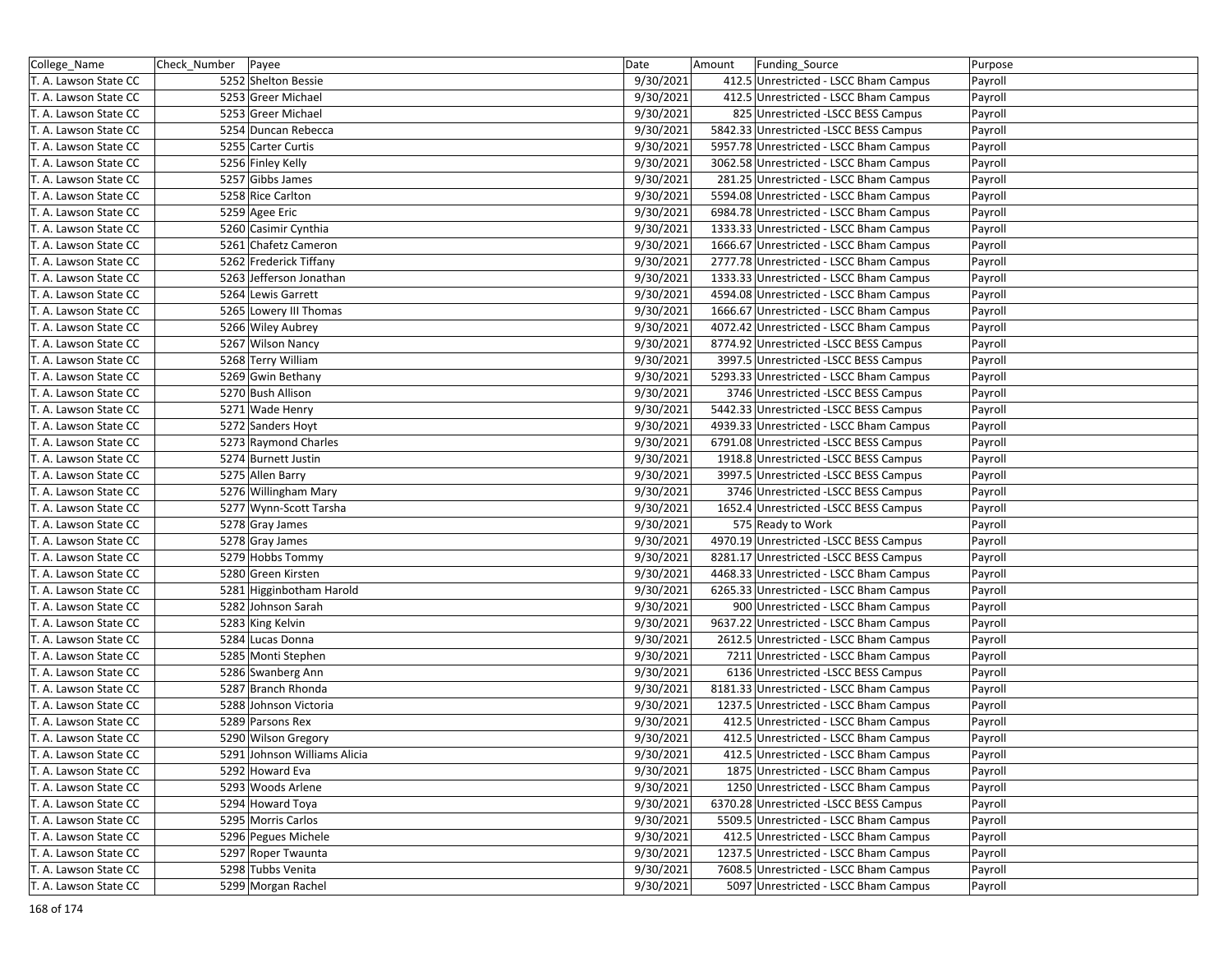| College_Name          | Check_Number Payee |                                  | Date      | Amount        | Funding_Source                          | Purpose |
|-----------------------|--------------------|----------------------------------|-----------|---------------|-----------------------------------------|---------|
| T. A. Lawson State CC |                    | 5300 Cartwell Zina               | 9/30/2021 |               | 412.5 Unrestricted - LSCC Bham Campus   | Payroll |
| T. A. Lawson State CC |                    | 5301 Landers James               | 9/30/2021 |               | 6460.78 Unrestricted - LSCC Bham Campus | Payroll |
| T. A. Lawson State CC |                    | 5302 West Matthew                | 9/30/2021 |               | 6830.61 Unrestricted - LSCC Bham Campus | Payroll |
| T. A. Lawson State CC |                    | 5303 Wyatt Likita                | 9/30/2021 |               | 412.5 Unrestricted - LSCC Bham Campus   | Payroll |
| T. A. Lawson State CC |                    | 5304 Rogers Natasha              | 9/30/2021 |               | 825 Unrestricted - LSCC Bham Campus     | Payroll |
| T. A. Lawson State CC |                    | 5305 Wilson Melanie              | 9/30/2021 |               | 6125.44 Unrestricted - LSCC Bham Campus | Payroll |
| T. A. Lawson State CC |                    | 5306 Guy Ann                     | 9/30/2021 |               | 7016.17 Unrestricted - LSCC Bham Campus | Payroll |
| T. A. Lawson State CC |                    | 5307 Chandler Malysa             | 9/30/2021 |               | 1100 Unrestricted - LSCC Bham Campus    | Payroll |
| T. A. Lawson State CC |                    | 5308 Chapatwala Kirit            | 9/30/2021 |               | 1200 Unrestricted - LSCC Bham Campus    | Payroll |
| T. A. Lawson State CC |                    | 5310 Flournoy Nikaela            | 9/30/2021 |               | 1050 Unrestricted - LSCC Bham Campus    | Payroll |
| T. A. Lawson State CC |                    | 5311 Gilbert Wynell              | 9/30/2021 |               | 7010.78 Unrestricted - LSCC Bham Campus | Payroll |
| T. A. Lawson State CC |                    | 5312 Hare Trinity                | 9/30/2021 |               | 450 Unrestricted - LSCC Bham Campus     | Payroll |
| T. A. Lawson State CC |                    | 5313 Kellogg Laurie              | 9/30/2021 |               | 600 Unrestricted - LSCC Bham Campus     | Payroll |
| T. A. Lawson State CC |                    | 5315 Lopatina Nadejda            | 9/30/2021 |               | 7678.33 Unrestricted - LSCC Bham Campus | Payroll |
| T. A. Lawson State CC |                    | 5316 Stewart Jeffery             | 9/30/2021 |               | 550 Unrestricted - LSCC Bham Campus     | Payroll |
| T. A. Lawson State CC |                    | 5317 Sumler Chassidy             | 9/30/2021 |               | 1100 Unrestricted - LSCC Bham Campus    | Payroll |
| T. A. Lawson State CC |                    | 5318 Wilson Tracey               | 9/30/2021 |               | 600 Unrestricted -LSCC BESS Campus      | Payroll |
| T. A. Lawson State CC |                    | 5318 Wilson Tracey               | 9/30/2021 |               | 6913.25 Unrestricted - LSCC Bham Campus | Payroll |
| T. A. Lawson State CC |                    | 5319 Cowart-Brown Emily          | 9/30/2021 |               | 1100 Unrestricted - LSCC Bham Campus    | Payroll |
| T. A. Lawson State CC |                    | 5320 Galpothdeniya Waduge Indika | 9/30/2021 |               | 600 Unrestricted - LSCC Bham Campus     | Payroll |
| T. A. Lawson State CC |                    | 5321 Mishra Vinod                | 9/30/2021 |               | 900 Unrestricted - LSCC Bham Campus     | Payroll |
| T. A. Lawson State CC |                    | 5322 Sullen Christopher          | 9/30/2021 |               | 1100 Unrestricted - LSCC Bham Campus    | Payroll |
| T. A. Lawson State CC |                    | 5323 Holloway Weymon             | 9/30/2021 |               | 825 Unrestricted - LSCC Bham Campus     | Payroll |
| T. A. Lawson State CC |                    | 5323 Holloway Weymon             | 9/30/2021 |               | 6460.78 Unrestricted -LSCC BESS Campus  | Payroll |
| T. A. Lawson State CC |                    | 5324 Jaraysi Naila               | 9/30/2021 |               | 4880.83 Unrestricted - LSCC Bham Campus | Payroll |
| T. A. Lawson State CC |                    | 5325 Martin Darlene              | 9/30/2021 |               | 8721.72 Unrestricted - LSCC Bham Campus | Payroll |
| T. A. Lawson State CC |                    | 5326 Thomas La'Tasha             | 9/30/2021 |               | 1787.5 Unrestricted - LSCC Bham Campus  | Payroll |
| T. A. Lawson State CC |                    | 5327 Thomas Shawanda             | 9/30/2021 |               | 450 Unrestricted - LSCC Bham Campus     | Payroll |
| T. A. Lawson State CC |                    | 5327 Thomas Shawanda             | 9/30/2021 | 1736.69 STEAM |                                         | Payroll |
| T. A. Lawson State CC |                    | 5327 Thomas Shawanda             | 9/30/2021 |               | 2303.5 Unrestricted -LSCC BESS Campus   | Payroll |
| T. A. Lawson State CC |                    | 5327 Thomas Shawanda             | 9/30/2021 |               | 3455.25 NSF 2PI STEM E3 20/21           | Payroll |
| T. A. Lawson State CC |                    | 5329 Billingsley Tunisia         | 9/30/2021 |               | 2355.75 AE - State Regular              | Payroll |
| T. A. Lawson State CC |                    | 5330 Ekundayo Gwendolyn          | 9/30/2021 |               | 5955.35 AE-Federal Regular              | Payroll |
| T. A. Lawson State CC |                    | 5331 Graves Willie               | 9/30/2021 |               | 1334.2 Unrestricted - LSCC Bham Campus  | Payroll |
| T. A. Lawson State CC |                    | 5331 Graves Willie               | 9/30/2021 |               | 5336.8 AE - State Regular               | Payroll |
| T. A. Lawson State CC |                    | 5332 Nix Alcedra                 | 9/30/2021 |               | 2243.83 AE - State Regular              | Payroll |
| T. A. Lawson State CC |                    | 5333 Rayfield Mary               | 9/30/2021 |               | 3483.5 AE-Federal Regular               | Payroll |
| T. A. Lawson State CC |                    | 5334 White Charlette             | 9/30/2021 |               | 4997.25 AE - State Regular              | Payroll |
| T. A. Lawson State CC |                    | 5336 Brown Mavis                 | 9/30/2021 |               | 2200 Unrestricted - LSCC Bham Campus    | Payroll |
| T. A. Lawson State CC |                    | 5337 Lewis Aisha                 | 9/30/2021 |               | 7621 Unrestricted - LSCC Bham Campus    | Payroll |
| T. A. Lawson State CC |                    | 5338 Stallworth Emmit            | 9/30/2021 |               | 6000.44 Unrestricted -LSCC BESS Campus  | Payroll |
| T. A. Lawson State CC |                    | 5339 Burden Cedric               | 9/30/2021 |               | 9009.22 Unrestricted - LSCC Bham Campus | Payroll |
| T. A. Lawson State CC |                    | 5340 Hall Sandra                 | 9/30/2021 |               | 5097 Unrestricted -LSCC BESS Campus     | Payroll |
| T. A. Lawson State CC |                    | 5341 Millender Shelly            | 9/30/2021 |               | 625 Unrestricted - LSCC Bham Campus     | Payroll |
| T. A. Lawson State CC |                    | 5341 Millender Shelly            | 9/30/2021 |               | 8353.78 Title III B 2021                | Payroll |
| T. A. Lawson State CC |                    | 5342 Harbour Clayton             | 9/30/2021 |               | 6921 Unrestricted -LSCC BESS Campus     | Payroll |
| T. A. Lawson State CC |                    | 5343 Moore Brian                 | 9/30/2021 |               | 6796 Unrestricted -LSCC BESS Campus     | Payroll |
| T. A. Lawson State CC |                    | 5344 Rayford Jeffrey             | 9/30/2021 |               | 5665.33 Unrestricted -LSCC BESS Campus  | Payroll |
| T. A. Lawson State CC |                    | 5345 Berry James                 | 9/30/2021 |               | 6460.78 Unrestricted -LSCC BESS Campus  | Payroll |
| T. A. Lawson State CC |                    | 5346 Gatson Alga                 | 9/30/2021 |               | 5097 Unrestricted - LSCC Bham Campus    | Payroll |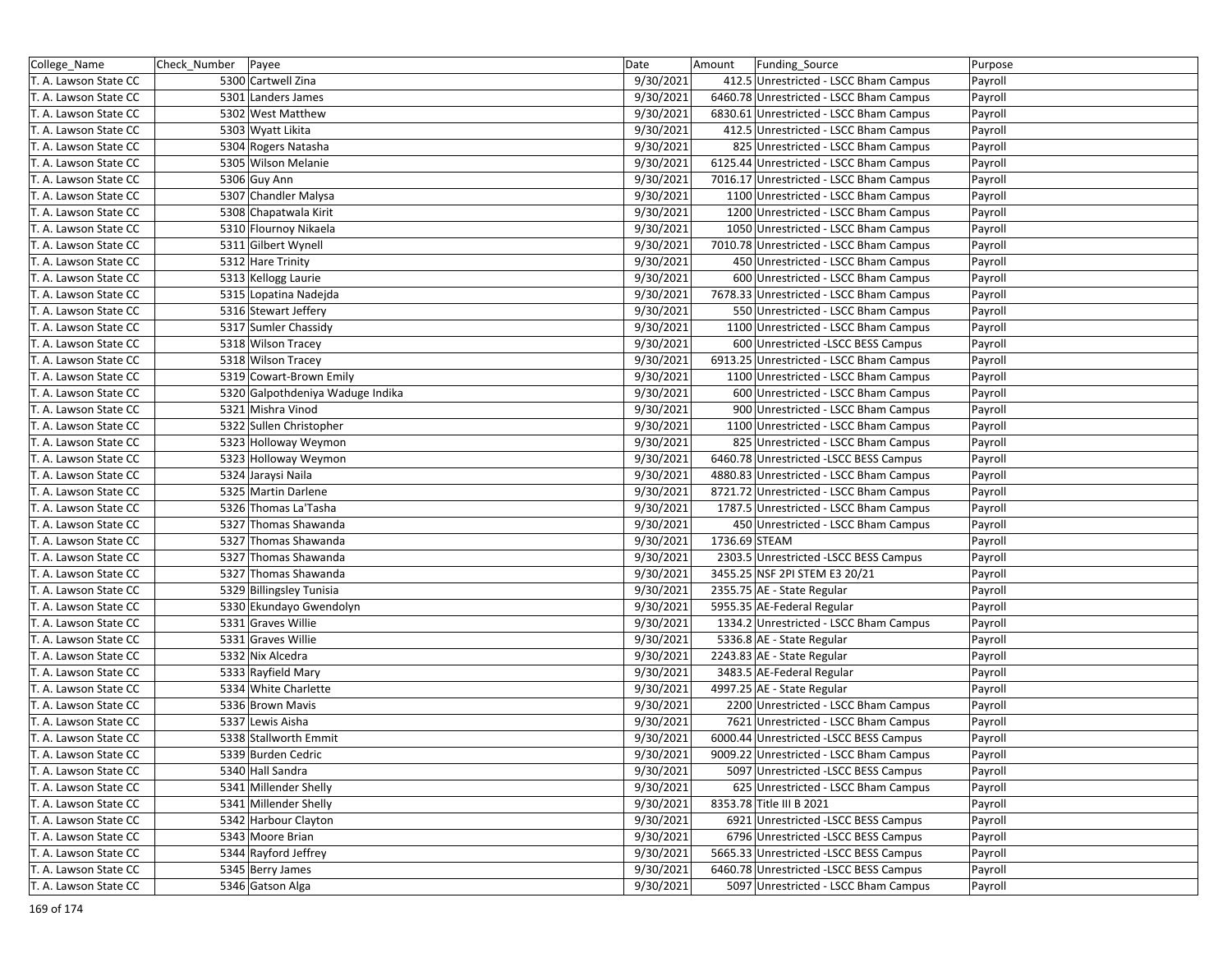| College_Name          | Check_Number   Payee        | Date      | Amount<br>Funding_Source                 | Purpose |
|-----------------------|-----------------------------|-----------|------------------------------------------|---------|
| T. A. Lawson State CC | 5347 Rowe Darryl            | 9/30/2021 | 4751.83 Unrestricted - LSCC Bham Campus  | Payroll |
| T. A. Lawson State CC | 5348 Halbert Alan           | 9/30/2021 | 4500.33 Unrestricted -LSCC BESS Campus   | Payroll |
| T. A. Lawson State CC | 5349 Harris John            | 9/30/2021 | 5819.42 Unrestricted -LSCC BESS Campus   | Payroll |
| T. A. Lawson State CC | 5350 Wilkerson Pier         | 9/30/2021 | 5842.33 Unrestricted - LSCC Bham Campus  | Payroll |
| T. A. Lawson State CC | 5351 Williams Roosevelt     | 9/30/2021 | 5003.25 Unrestricted -LSCC BESS Campus   | Payroll |
| T. A. Lawson State CC | 5352 Elliott Adam           | 9/30/2021 | 4751.83 Title III B 2021                 | Payroll |
| T. A. Lawson State CC | 5353 Rinsky Laura           | 9/30/2021 | 4845.58 Unrestricted - LSCC Bham Campus  | Payroll |
| T. A. Lawson State CC | 5354 Lyles Henry            | 9/30/2021 | 4249 Unrestricted -LSCC BESS Campus      | Payroll |
| T. A. Lawson State CC | 5355 Latham Michael         | 9/30/2021 | 4659.22 Unrestricted - LSCC Bham Campus  | Payroll |
| T. A. Lawson State CC | 5356 Gunter Robert          | 9/30/2021 | 10902.42 Unrestricted - LSCC Bham Campus | Payroll |
| T. A. Lawson State CC | 5357 Jackson Wanda          | 9/30/2021 | 3315.08 Unrestricted - LSCC Bham Campus  | Payroll |
| T. A. Lawson State CC | 5358 Lamb Allen             | 9/30/2021 | 5497.56 Unrestricted -LSCC BESS Campus   | Payroll |
| T. A. Lawson State CC | 5359 Lybrand William        | 9/30/2021 | 6335.78 Unrestricted -LSCC BESS Campus   | Payroll |
| T. A. Lawson State CC | 5360 Berryman Thomas        | 9/30/2021 | 8159.22 Unrestricted -LSCC BESS Campus   | Payroll |
| T. A. Lawson State CC | 5361 Bennett Carolyn        | 9/30/2021 | 4072.42 Unrestricted - LSCC Bham Campus  | Payroll |
| T. A. Lawson State CC | 5362 Davis Sherri           | 9/30/2021 | 1691.61 Unrestricted - LSCC Bham Campus  | Payroll |
| T. A. Lawson State CC | 5362 Davis Sherri           | 9/30/2021 | 9585.81 Title III B 2021                 | Payroll |
| T. A. Lawson State CC | 5363 Smith Kamille          | 9/30/2021 | 3483.5 Unrestricted -LSCC BESS Campus    | Payroll |
| T. A. Lawson State CC | 5364 Billups Marcus         | 9/30/2021 | 4706.92 Title III B 2021                 | Payroll |
| T. A. Lawson State CC | 5365 Mankowich James        | 9/30/2021 | 1168.12 Unrestricted - LSCC Bham Campus  | Payroll |
| T. A. Lawson State CC | 5365 Mankowich James        | 9/30/2021 | 6619.38 Title III B 2021                 | Payroll |
| T. A. Lawson State CC | 5366 Beauchamp Matrika      | 9/30/2021 | 3567.08 Unrestricted - LSCC Bham Campus  | Payroll |
| T. A. Lawson State CC | 5367 Bell Elma              | 9/30/2021 | 8281.17 Unrestricted - LSCC Bham Campus  | Payroll |
| T. A. Lawson State CC | 5368 Champion Carol         | 9/30/2021 | 4745.58 Unrestricted -LSCC BESS Campus   | Payroll |
| T. A. Lawson State CC | 5369 Henry Dorothy          | 9/30/2021 | 5334.08 Unrestricted -LSCC BESS Campus   | Payroll |
| T. A. Lawson State CC | 5370 Minnifield Tomeka      | 9/30/2021 | 3903.92 Unrestricted - LSCC Bham Campus  | Payroll |
| T. A. Lawson State CC | 5371 Rowry James            | 9/30/2021 | 3146.75 Career Coach                     | Payroll |
| T. A. Lawson State CC | 5372 Pruitt Karl            | 9/30/2021 | 11747.17 Unrestricted - LSCC Bham Campus | Payroll |
| T. A. Lawson State CC | 5373 Saxton Rosemella       | 9/30/2021 | 3651.83 Unrestricted - LSCC Bham Campus  | Payroll |
| T. A. Lawson State CC | 5374 James Kesha            | 9/30/2021 | 910.6 Unrestricted - LSCC Bham Campus    | Payroll |
| T. A. Lawson State CC | 5374 James Kesha            | 9/30/2021 | 8195.4 Title III B 2021                  | Payroll |
| T. A. Lawson State CC | 5375 Carroll Leigh          | 9/30/2021 | 3651.83 Title III B 2021                 | Payroll |
| T. A. Lawson State CC | 5376 Dennard Harold         | 9/30/2021 | 4072.42 Unrestricted - LSCC Bham Campus  | Payroll |
| T. A. Lawson State CC | 5377 Dyck Sabrina           | 9/30/2021 | 4813.58 Unrestricted - LSCC Bham Campus  | Payroll |
| T. A. Lawson State CC | 5378 Glasco-Gueye Cassandra | 9/30/2021 | 3062.58 Unrestricted - LSCC Bham Campus  | Payroll |
| T. A. Lawson State CC | 5379 Kennedy Julie          | 9/30/2021 | 6860.78 Unrestricted - LSCC Bham Campus  | Payroll |
| T. A. Lawson State CC | 5380 Knolan Shanita         | 9/30/2021 | 3567.08 Unrestricted - LSCC Bham Campus  | Payroll |
| T. A. Lawson State CC | 5381 Porter Michael         | 9/30/2021 | 6585.78 Unrestricted -LSCC BESS Campus   | Payroll |
| T. A. Lawson State CC | 5382 Simpson Tracy          | 9/30/2021 | 5790.11 Unrestricted -LSCC BESS Campus   | Payroll |
| T. A. Lawson State CC | 5383 Herndon Renay          | 9/30/2021 | 7351.75 Unrestricted - LSCC BESS Campus  | Payroll |
| T. A. Lawson State CC | 5385 Moore Kimberly         | 9/30/2021 | 5448.83 Unrestricted -LSCC BESS Campus   | Payroll |
| T. A. Lawson State CC | 5386 Allen Darren           | 9/30/2021 | 10077.5 Unrestricted - LSCC Bham Campus  | Payroll |
| T. A. Lawson State CC | 5387 Harviley Margaret      | 9/30/2021 | 2894.5 Unrestricted - LSCC Bham Campus   | Payroll |
| T. A. Lawson State CC | 5388 Croskey Angela         | 9/30/2021 | 4072.42 Title III B 2021                 | Payroll |
| T. A. Lawson State CC | 5389 Hollins Cassandra      | 9/30/2021 | 8939.33 Unrestricted - LSCC Bham Campus  | Payroll |
| T. A. Lawson State CC | 5390 Jones Denise           | 9/30/2021 | 3651.83 Unrestricted -LSCC BESS Campus   | Payroll |
| T. A. Lawson State CC | 5391 Lewis Courtney         | 9/30/2021 | 3315.08 Unrestricted -LSCC BESS Campus   | Payroll |
| T. A. Lawson State CC | 5392 Rasbury Robin          | 9/30/2021 | 3904.5 Unrestricted - LSCC Bham Campus   | Payroll |
| T. A. Lawson State CC | 5393 Tims Chandra           | 9/30/2021 | 2978.92 Unrestricted -LSCC BESS Campus   | Payroll |
| T. A. Lawson State CC | 5395 Alvarado Jose          | 9/30/2021 | 4450.5 Unrestricted - LSCC Bham Campus   | Payroll |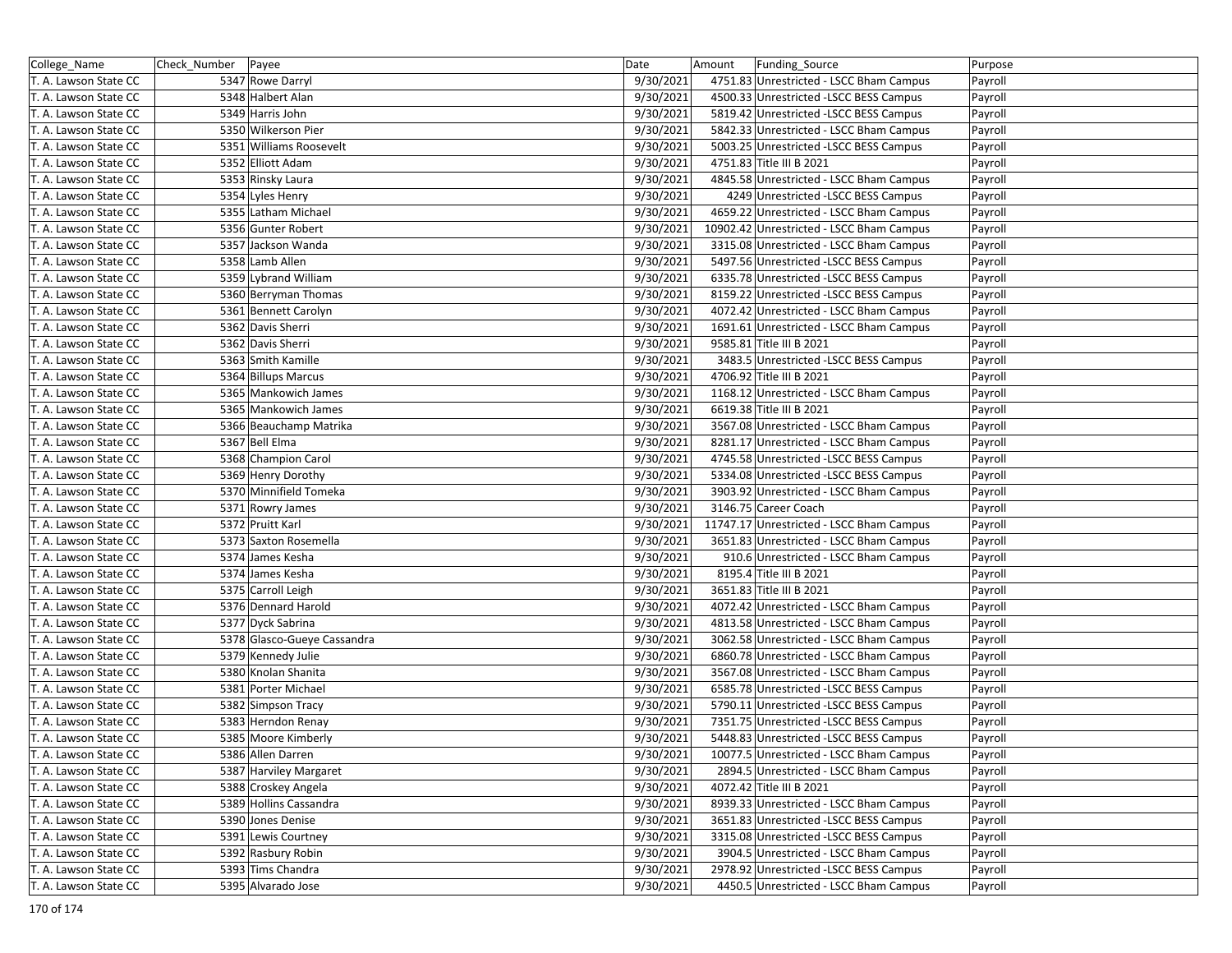| College_Name          | Check_Number   Payee     | Date      | Amount<br>Funding Source                   | Purpose |
|-----------------------|--------------------------|-----------|--------------------------------------------|---------|
| T. A. Lawson State CC | 5396 Harrell Katrina     | 9/30/2021 | 5700.5 Unrestricted - LSCC Bham Campus     | Payroll |
| T. A. Lawson State CC | 5397 Hollins Joseph      | 9/30/2021 | 4450.5 Unrestricted -LSCC BESS Campus      | Payroll |
| T. A. Lawson State CC | 5398 Burns Tenesha       | 9/30/2021 | 1502.82 Unrestricted - LSCC Bham Campus    | Payroll |
| T. A. Lawson State CC | 5399 Holman Bernard      | 9/30/2021 | 3230.83 Unrestricted - LSCC Bham Campus    | Payroll |
| T. A. Lawson State CC | 5400 Webster Emmett      | 9/30/2021 | 3230.83 Unrestricted - LSCC Bham Campus    | Payroll |
| T. A. Lawson State CC | 5401 Moore Chiquita      | 9/30/2021 | 2894.5 Unrestricted - LSCC Bham Campus     | Payroll |
| T. A. Lawson State CC | 5402 Streety Audra       | 9/30/2021 | 3483.5 Unrestricted -LSCC BESS Campus      | Payroll |
| T. A. Lawson State CC | 5403 Waluyn Dorian       | 9/30/2021 | 625 Title III B 2021                       | Payroll |
| T. A. Lawson State CC | 5403 Waluyn Dorian       | 9/30/2021 | 6025.92 Unrestricted -LSCC BESS Campus     | Payroll |
| T. A. Lawson State CC | 5404 Williams Amicka     | 9/30/2021 | 3651.83 Unrestricted -LSCC BESS Campus     | Payroll |
| T. A. Lawson State CC | 5405 Atkins Torlise      | 9/30/2021 | 2726.08 Unrestricted - LSCC Bham Campus    | Payroll |
| T. A. Lawson State CC | 5406 Bush Ashley         | 9/30/2021 | 2810.25 Unrestricted - LSCC BESS Campus    | Payroll |
| T. A. Lawson State CC | 5408 Hyde Brenda         | 9/30/2021 | 3483.5 Unrestricted -LSCC BESS Campus      | Payroll |
| T. A. Lawson State CC | 5409 Wiley Ashley        | 9/30/2021 | 3735.58 Unrestricted -LSCC BESS Campus     | Payroll |
| T. A. Lawson State CC | 5410 Harper Lesley       | 9/30/2021 | 4576.75 Title III B 2021                   | Payroll |
| T. A. Lawson State CC | 5411 Harris Lasharron    | 9/30/2021 | 4968.17 Student Support Service-Bess 21 22 | Payroll |
| T. A. Lawson State CC | 5412 Hudson Nkenge       | 9/30/2021 | 4913.5 Student Support Service-Bhm 21 22   | Payroll |
| T. A. Lawson State CC | 5413 Lewis Keisha        | 9/30/2021 | 4525.83 Student Support Service-Bess 21 22 | Payroll |
| T. A. Lawson State CC | 5414 Lewis Tomeka        | 9/30/2021 | 2810.25 Student Support Service-Bess 21 22 | Payroll |
| T. A. Lawson State CC | 5415 Nix Latasha         | 9/30/2021 | 4803.52 Student Support Service-Bhm 21 22  | Payroll |
| T. A. Lawson State CC | 5416 Rice Janice         | 9/30/2021 | 3062.83 Student Support Service-Bhm 21 22  | Payroll |
| T. A. Lawson State CC | 5417 Moore Tanita        | 9/30/2021 | 3483.5 Unrestricted - LSCC Bham Campus     | Payroll |
| T. A. Lawson State CC | 5418 Haley Akilih        | 9/30/2021 | 4525.83 Unrestricted -LSCC BESS Campus     | Payroll |
| T. A. Lawson State CC | 5419 Odell Kiele         | 9/30/2021 | 2473.42 Unrestricted - LSCC Bham Campus    | Payroll |
| T. A. Lawson State CC | 5420 Conwell Nicola      | 9/30/2021 | 3903.92 Unrestricted - LSCC Bham Campus    | Payroll |
| T. A. Lawson State CC | 5421 Currington Juanita  | 9/30/2021 | 4493 Unrestricted - LSCC Bham Campus       | Payroll |
| T. A. Lawson State CC | 5422 Godwin Romika       | 9/30/2021 | 4745 Unrestricted - LSCC Bham Campus       | Payroll |
| T. A. Lawson State CC | 5423 Granville Alexis    | 9/30/2021 | 4942.25 Unrestricted - LSCC Bham Campus    | Payroll |
| T. A. Lawson State CC | 5424 Gregg Jalyn         | 9/30/2021 | 3566.83 Unrestricted - LSCC Bham Campus    | Payroll |
| T. A. Lawson State CC | 5425 Hall Angela         | 9/30/2021 | 2078.12 Unrestricted - LSCC Bham Campus    | Payroll |
| T. A. Lawson State CC | 5425 Hall Angela         | 9/30/2021 | 2078.13 Title III B 2021                   | Payroll |
| T. A. Lawson State CC | 5426 Johnson Sharon      | 9/30/2021 | 3651.83 Unrestricted -LSCC BESS Campus     | Payroll |
| T. A. Lawson State CC | 5427 Lawrence Craig      | 9/30/2021 | 9288.84 Unrestricted -LSCC BESS Campus     | Payroll |
| T. A. Lawson State CC | 5428 McCary Rosalyn      | 9/30/2021 | 3062.83 Unrestricted - LSCC Bham Campus    | Payroll |
| T. A. Lawson State CC | 5429 Silas Monique       | 9/30/2021 | 2336.25 Unrestricted - LSCC Bham Campus    | Payroll |
| T. A. Lawson State CC | 5429 Silas Monique       | 9/30/2021 | 5451.25 Title III B 2021                   | Payroll |
| T. A. Lawson State CC | 5430 Glass Jamie         | 9/30/2021 | 6595.33 Unrestricted -LSCC BESS Campus     | Payroll |
| T. A. Lawson State CC | 5431 Owens Wynda         | 9/30/2021 | 3147.33 Unrestricted - LSCC Bham Campus    | Payroll |
| T. A. Lawson State CC | 5432 Riggins Traci       | 9/30/2021 | 3231.25 Unrestricted -LSCC BESS Campus     | Payroll |
| T. A. Lawson State CC | 5433 Spencer Victor      | 9/30/2021 | 3231.25 Unrestricted - LSCC Bham Campus    | Payroll |
| T. A. Lawson State CC | 5434 Albright Geri       | 9/30/2021 | 8939.33 Unrestricted - LSCC Bham Campus    | Payroll |
| T. A. Lawson State CC | 5435 Bryant Lola         | 9/30/2021 | 4240.75 Unrestricted - LSCC Bham Campus    | Payroll |
| T. A. Lawson State CC | 5436 Kirk Naquela        | 9/30/2021 | 3230.83 Unrestricted - LSCC Bham Campus    | Payroll |
| T. A. Lawson State CC | 5437 Billingsley William | 9/30/2021 | 2894.5 Unrestricted -LSCC BESS Campus      | Payroll |
| T. A. Lawson State CC | 5438 Blanton James       | 9/30/2021 | 8281.17 Unrestricted - LSCC Bham Campus    | Payroll |
| T. A. Lawson State CC | 5439 Hooten Kenneth      | 9/30/2021 | 2641.83 Unrestricted - LSCC Bham Campus    |         |
|                       |                          |           |                                            | Payroll |
| T. A. Lawson State CC | 5440 Hubbart Ray         | 9/30/2021 | 3062.83 Unrestricted - LSCC Bham Campus    | Payroll |
| T. A. Lawson State CC | 5441 Hudson Michelle     | 9/30/2021 | 2810.5 Unrestricted - LSCC Bham Campus     | Payroll |
| T. A. Lawson State CC | 5442 Polk Tyrone         | 9/30/2021 | 2726.08 Unrestricted - LSCC Bham Campus    | Payroll |
| T. A. Lawson State CC | 5443 Watson Larry        | 9/30/2021 | 2894.5 Unrestricted - LSCC Bham Campus     | Payroll |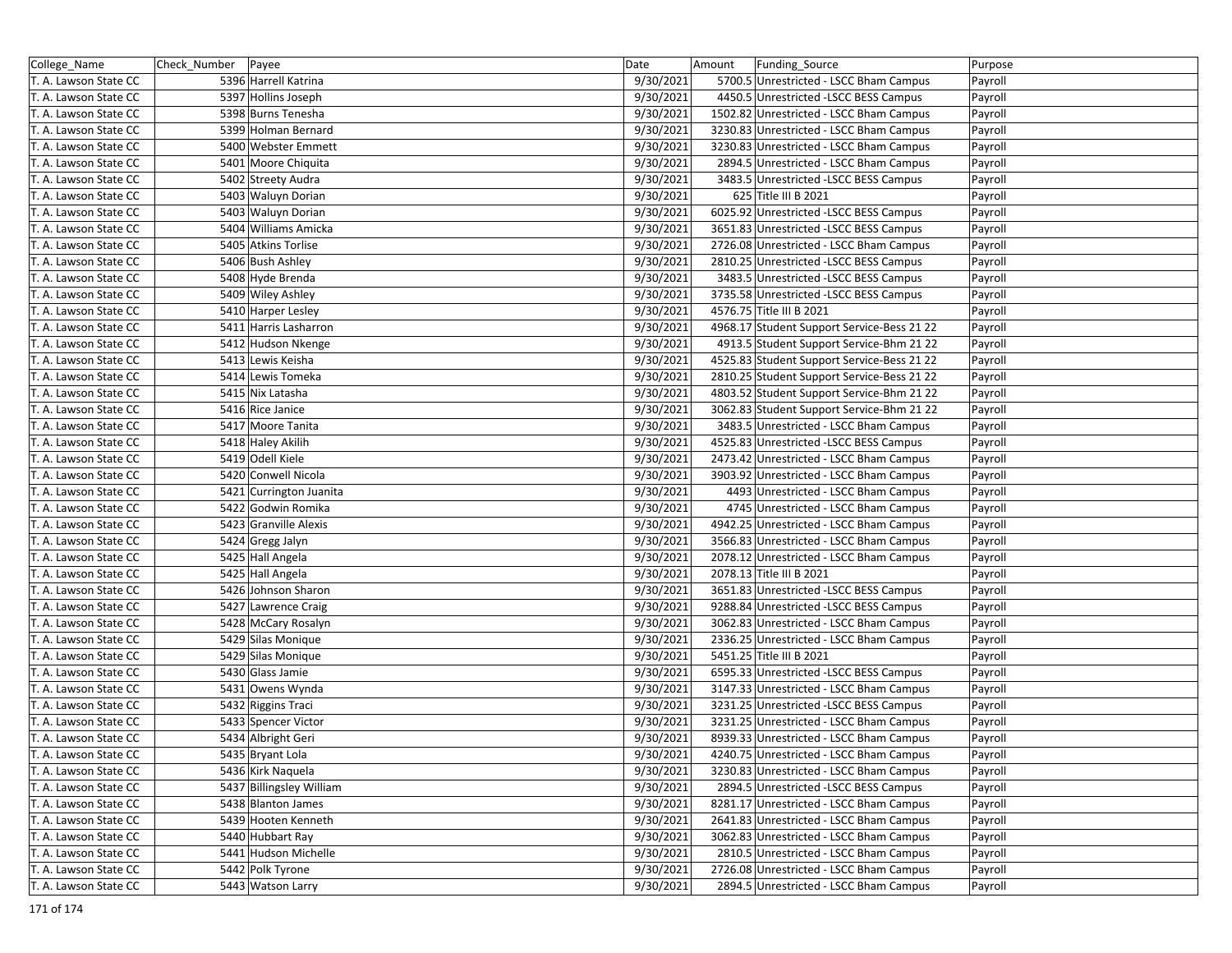| College_Name          | Check_Number   Payee   | Date       | Funding_Source<br>Amount                 | Purpose |
|-----------------------|------------------------|------------|------------------------------------------|---------|
| T. A. Lawson State CC | 5444 Green Myrtes      | 9/30/2021  | 9947.17 Title III B 2021                 | Payroll |
| T. A. Lawson State CC | 5445 Horn Wendy        | 9/30/2021  | 6600.59 Unrestricted - LSCC Bham Campus  | Payroll |
| T. A. Lawson State CC | 5446 Todd Eula         | 9/30/2021  | 491.35 Unrestricted - LSCC Bham Campus   | Payroll |
| T. A. Lawson State CC | 5446 Todd Eula         | 9/30/2021  | 4422.15 Title III B 2021                 | Payroll |
| T. A. Lawson State CC | 5447 Best Leeann       | 9/30/2021  | 4493 Unrestricted -LSCC BESS Campus      | Payroll |
| T. A. Lawson State CC | 5448 Moon Jason        | 9/30/2021  | 3904.5 Unrestricted -LSCC BESS Campus    | Payroll |
| T. A. Lawson State CC | 5449 Yancy Jonathan    | 9/30/2021  | 8281.17 Unrestricted -LSCC BESS Campus   | Payroll |
| T. A. Lawson State CC | 5450 Blue Jarvis       | 9/30/2021  | 5189.33 Unrestricted - LSCC Bham Campus  | Payroll |
| T. A. Lawson State CC | 5451 Byrd Ralph        | 9/30/2021  | 3483.5 Unrestricted - LSCC Bham Campus   | Payroll |
| T. A. Lawson State CC | 5452 Jackson Tavarious | 9/30/2021  | 2810.5 Unrestricted - LSCC Bham Campus   | Payroll |
| T. A. Lawson State CC | 5453 Colston Chester   | 9/30/2021  | 2614.42 Unrestricted - LSCC Bham Campus  | Payroll |
| T. A. Lawson State CC | 5454 Render Carla      | 9/30/2021  | 2221.25 Unrestricted - LSCC Bham Campus  | Payroll |
| T. A. Lawson State CC | 5455 Robertson Audrey  | 9/30/2021  | 2689.08 Unrestricted - LSCC Bham Campus  | Payroll |
| T. A. Lawson State CC | 5456 Taylor Curtis     | 9/30/2021  | 2978.92 Unrestricted -LSCC BESS Campus   | Payroll |
| T. A. Lawson State CC | 5457 Underwood Pamala  | 9/30/2021  | 2170.83 Unrestricted - LSCC Bham Campus  | Payroll |
| T. A. Lawson State CC | 5458 Watkins Tyesha    | 9/30/2021  | 2642.25 Unrestricted - LSCC Bham Campus  | Payroll |
| T. A. Lawson State CC | 5459 Wren Linda        | 9/30/2021  | 3399.58 Unrestricted - LSCC Bham Campus  | Payroll |
| T. A. Lawson State CC | 5460 Moorer Eddie      | 9/30/2021  | 2978.92 Unrestricted -LSCC BESS Campus   | Payroll |
| T. A. Lawson State CC | 5461 Lewis Lashaundra  | 9/30/2021  | 3903.92 Unrestricted - LSCC Bham Campus  | Payroll |
| T. A. Lawson State CC | 5466 Davis Ruby        | 9/30/2021  | 206.26 Unrestricted - LSCC Bham Campus   | Payroll |
| T. A. Lawson State CC | 991322 Nelson Donia    | 10/29/2020 | 2280 AE - State Regular                  | Payroll |
| T. A. Lawson State CC | 991326 Ross Marvin     | 10/30/2020 | 3085.58 Unrestricted - LSCC Bham Campus  | Payroll |
| T. A. Lawson State CC | 991327 Moorer Eddie    | 10/30/2020 | 2920.5 Unrestricted -LSCC BESS Campus    | Payroll |
| T. A. Lawson State CC | 991328 Sample Robert   | 10/30/2020 | 3746.92 Unrestricted - LSCC Bham Campus  | Payroll |
| T. A. Lawson State CC | 991329 Thomas Curtis   | 10/30/2020 | 2274.67 Unrestricted - LSCC Bham Campus  | Payroll |
| T. A. Lawson State CC | 991331 Duke Whitney    | 10/29/2020 | 1472 Unrestricted - LSCC Bham Campus     | Payroll |
| T. A. Lawson State CC | 991332 Scott Iyana     | 10/29/2020 | 570 Unrestricted - LSCC Bham Campus      | Payroll |
| T. A. Lawson State CC | 991334 Hand Corey      | 10/30/2020 | 3300 Unrestricted - LSCC Bham Campus     | Payroll |
| T. A. Lawson State CC | 991335 Hand Corey      | 11/30/2020 | 1650 Unrestricted - LSCC Bham Campus     | Payroll |
| T. A. Lawson State CC | 991336 Ross Marvin     | 11/30/2020 | 3085.58 Unrestricted - LSCC Bham Campus  | Payroll |
| T. A. Lawson State CC | 991337 Moorer Eddie    | 11/30/2020 | 2920.5 Unrestricted -LSCC BESS Campus    | Payroll |
| T. A. Lawson State CC | 991338 Sample Robert   | 11/30/2020 | 3746.92 Unrestricted - LSCC Bham Campus  | Payroll |
| T. A. Lawson State CC | 991339 Thomas Curtis   | 11/30/2020 | 2274.67 Unrestricted - LSCC Bham Campus  | Payroll |
| T. A. Lawson State CC | 991340 Hand Corey      | 12/18/2020 | 1650 Unrestricted - LSCC Bham Campus     | Payroll |
| T. A. Lawson State CC | 991341 Ross Marvin     | 12/18/2020 | 3085.58 Unrestricted - LSCC Bham Campus  | Payroll |
| T. A. Lawson State CC | 991342 Moorer Eddie    | 12/18/2020 | 2920.5 Unrestricted -LSCC BESS Campus    | Payroll |
| T. A. Lawson State CC | 991343 Sample Robert   | 12/18/2020 | 3746.92 Unrestricted - LSCC Bham Campus  | Payroll |
| T. A. Lawson State CC | 991344 Thomas Curtis   | 12/18/2020 | 2274.67 Unrestricted - LSCC Bham Campus  | Payroll |
| T. A. Lawson State CC | 991345 Ross Marvin     | 1/29/2021  | 3085.58 Unrestricted - LSCC Bham Campus  | Payroll |
| T. A. Lawson State CC | 991346 Moorer Eddie    | 1/29/2021  | 2920.5 Unrestricted -LSCC BESS Campus    | Payroll |
| T. A. Lawson State CC | 991347 Sample Robert   | 1/29/2021  | 3746.92 Unrestricted - LSCC Bham Campus  | Payroll |
| T. A. Lawson State CC | 991348 Thomas Curtis   | 1/29/2021  | 2274.67 Unrestricted - LSCC Bham Campus  | Payroll |
| T. A. Lawson State CC | 991349 Hand Corey      | 2/26/2021  | 1237.5 Unrestricted - LSCC Bham Campus   | Payroll |
| T. A. Lawson State CC | 991350 Gunter Robert   | 2/26/2021  | 10691.92 Unrestricted - LSCC Bham Campus | Payroll |
| T. A. Lawson State CC | 991351 Ross Marvin     | 2/26/2021  | 3085.58 Unrestricted - LSCC Bham Campus  | Payroll |
| T. A. Lawson State CC | 991352 Moorer Eddie    | 2/26/2021  | 2920.5 Unrestricted -LSCC BESS Campus    | Payroll |
| T. A. Lawson State CC | 991353 Sample Robert   | 2/26/2021  | 3746.92 Unrestricted - LSCC Bham Campus  | Payroll |
| T. A. Lawson State CC | 991354 Thomas Curtis   | 2/26/2021  | 2274.67 Unrestricted - LSCC Bham Campus  | Payroll |
| T. A. Lawson State CC | 991356 Holloway Weymon | 2/26/2021  | 6784.11 Unrestricted -LSCC BESS Campus   | Payroll |
| T. A. Lawson State CC | 991358 Dortch Marlon   | 2/26/2021  | 412.5 Unrestricted - LSCC Bham Campus    | Payroll |
|                       |                        |            |                                          |         |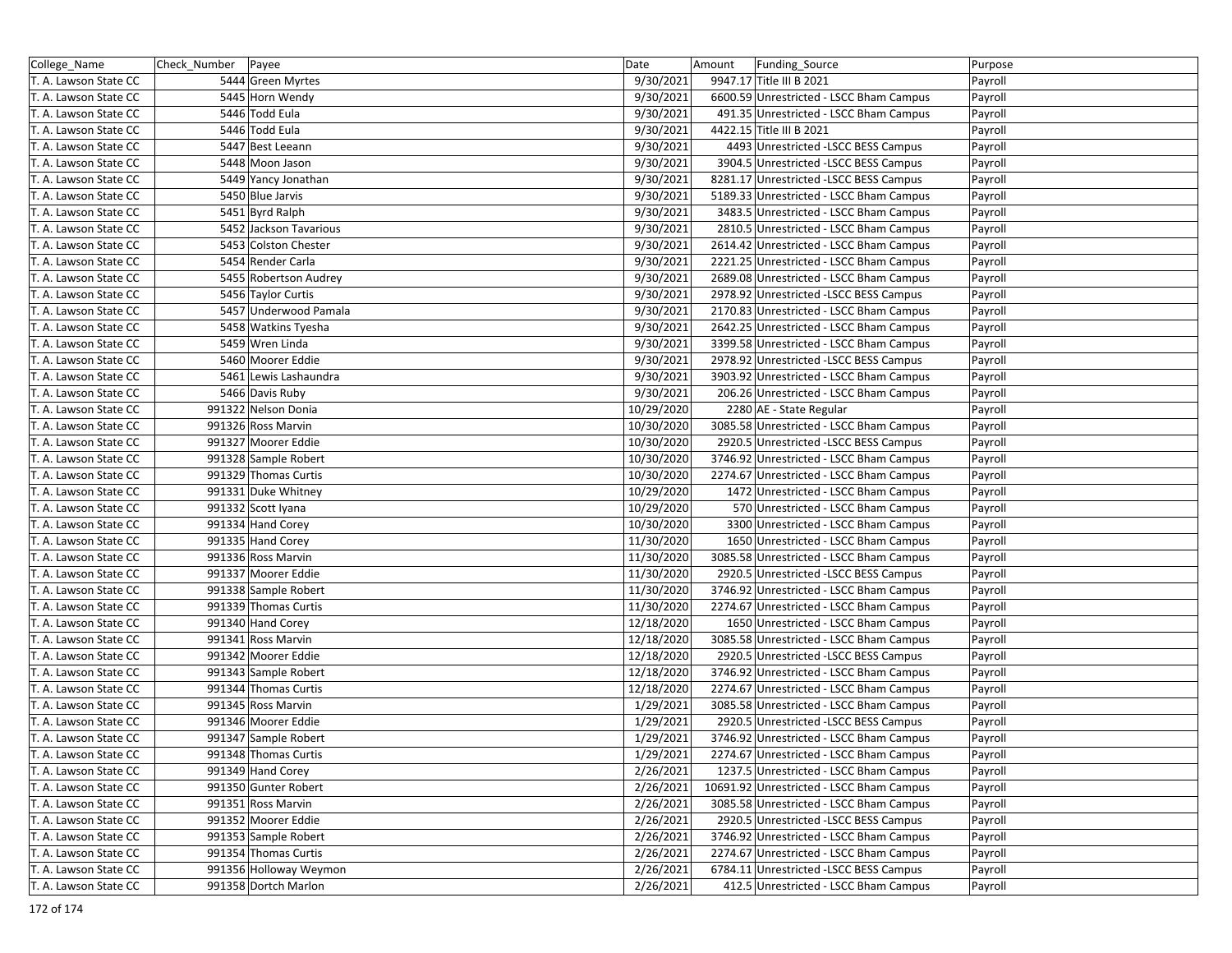| College_Name          | Check_Number   Payee      | Date      | Amount | Funding_Source                           | Purpose |
|-----------------------|---------------------------|-----------|--------|------------------------------------------|---------|
| T. A. Lawson State CC | 991359 Hand Corey         | 3/31/2021 |        | 1237.5 Unrestricted - LSCC Bham Campus   | Payroll |
| T. A. Lawson State CC | 991360 Ross Marvin        | 3/31/2021 |        | 3085.58 Unrestricted - LSCC Bham Campus  | Payroll |
| T. A. Lawson State CC | 991361 Sample Robert      | 3/31/2021 |        | 3746.92 Unrestricted - LSCC Bham Campus  | Payroll |
| T. A. Lawson State CC | 991362 Thomas Curtis      | 3/31/2021 |        | 2274.67 Unrestricted - LSCC Bham Campus  | Payroll |
| T. A. Lawson State CC | 991363 Anthony Cynthia    | 3/31/2021 |        | 22916.66 Unrestricted - LSCC Bham Campus | Payroll |
| T. A. Lawson State CC | 991364 Williams Catherine | 3/31/2021 |        | 3837.32 Unrestricted -LSCC BESS Campus   | Payroll |
| T. A. Lawson State CC | 991366 Hand Corey         | 4/30/2021 |        | 1237.5 Unrestricted - LSCC Bham Campus   | Payroll |
| T. A. Lawson State CC | 991367 Ross Marvin        | 4/30/2021 |        | 3085.58 Unrestricted - LSCC Bham Campus  | Payroll |
| T. A. Lawson State CC | 991368 Sample Robert      | 4/30/2021 |        | 3746.92 Unrestricted - LSCC Bham Campus  | Payroll |
| T. A. Lawson State CC | 991369 Thomas Curtis      | 4/30/2021 |        | 2274.67 Unrestricted - LSCC Bham Campus  | Payroll |
| T. A. Lawson State CC | 991370 Lake Tyrek         | 4/29/2021 |        | 800 Title III B 2021                     | Payroll |
| T. A. Lawson State CC | 991371 Woods Arlene       | 4/29/2021 |        | 900 Unrestricted - LSCC Bham Campus      | Payroll |
| T. A. Lawson State CC | 991372 Woods Arlene       | 4/30/2021 |        | 1875 Unrestricted - LSCC Bham Campus     | Payroll |
| T. A. Lawson State CC | 991373 Hand Corey         | 5/28/2021 |        | 1237.5 Unrestricted - LSCC Bham Campus   | Payroll |
| T. A. Lawson State CC | 991374 Ross Marvin        | 5/28/2021 |        | 3085.58 Unrestricted - LSCC Bham Campus  | Payroll |
| T. A. Lawson State CC | 991375 Sample Robert      | 5/28/2021 |        | 3746.92 Unrestricted - LSCC Bham Campus  | Payroll |
| T. A. Lawson State CC | 991376 Thomas Curtis      | 5/28/2021 |        | 2274.67 Unrestricted - LSCC Bham Campus  | Payroll |
| T. A. Lawson State CC | 991378 Hand Corey         | 6/30/2021 |        | 550 Unrestricted - LSCC Bham Campus      | Payroll |
| T. A. Lawson State CC | 991379 Landers James      | 6/30/2021 |        | 2784.5 Unrestricted - LSCC Bham Campus   | Payroll |
| T. A. Lawson State CC | 991381 Ross Marvin        | 6/30/2021 |        | 3085.58 Unrestricted - LSCC Bham Campus  | Payroll |
| T. A. Lawson State CC | 991383 Thomas Curtis      | 6/30/2021 |        | 2274.67 Unrestricted - LSCC Bham Campus  | Payroll |
| T. A. Lawson State CC | 991384 Walton Jason       | 6/29/2021 |        | 940 AE-Federal Regular                   | Payroll |
| T. A. Lawson State CC | 991385 Powell Kellee      | 6/29/2021 |        | 1092 Title III B 2020                    | Payroll |
| T. A. Lawson State CC | 991386 Howard Richard     | 6/29/2021 |        | 440 AE-Federal Regular                   | Payroll |
| T. A. Lawson State CC | 991387 Foy Carrienetta    | 6/29/2021 |        | 260 AE-Federal Regular                   | Payroll |
| T. A. Lawson State CC | 991388 Ball Franklin      | 6/29/2021 |        | 290 AE - State Inst'l                    | Payroll |
| T. A. Lawson State CC | 991390 Sample Robert      | 6/30/2021 |        | 3746.92 Unrestricted - LSCC Bham Campus  | Payroll |
| T. A. Lawson State CC | 991391 Hand Corey         | 7/29/2021 |        | 550 Unrestricted - LSCC Bham Campus      | Payroll |
| T. A. Lawson State CC | 991393 Ross Marvin        | 7/29/2021 |        | 3085.58 Unrestricted - LSCC Bham Campus  | Payroll |
| T. A. Lawson State CC | 991394 Sample Robert      | 7/29/2021 |        | 3746.92 Unrestricted - LSCC Bham Campus  | Payroll |
| T. A. Lawson State CC | 991395 Thomas Curtis      | 7/29/2021 |        | 2274.67 Unrestricted - LSCC Bham Campus  | Payroll |
| T. A. Lawson State CC | 991396 Hand Corey         | 8/31/2021 |        | 550 Unrestricted - LSCC Bham Campus      | Payroll |
| T. A. Lawson State CC | 991398 Ross Marvin        | 8/31/2021 |        | 3085.58 Unrestricted - LSCC Bham Campus  | Payroll |
| T. A. Lawson State CC | 991399 Flenord Devin      | 8/31/2021 |        | 1682.74 Unrestricted -LSCC BESS Campus   | Payroll |
| T. A. Lawson State CC | 991400 Sample Robert      | 8/31/2021 |        | 3746.92 Unrestricted - LSCC Bham Campus  | Payroll |
| T. A. Lawson State CC | 991401 Thomas Curtis      | 8/31/2021 |        | 2274.67 Unrestricted - LSCC Bham Campus  | Payroll |
| T. A. Lawson State CC | 991402 Little Elisa       | 9/30/2021 |        | 1302.21 Unrestricted -LSCC BESS Campus   | Payroll |
| T. A. Lawson State CC | 991403 Hand Corey         | 9/30/2021 |        | 1237.5 Unrestricted - LSCC Bham Campus   | Payroll |
| T. A. Lawson State CC | 991404 Ross Marvin        | 9/30/2021 |        | 3147.33 Unrestricted - LSCC Bham Campus  | Payroll |
| T. A. Lawson State CC | 991405 Flenord Devin      | 9/30/2021 |        | 2221.25 Unrestricted -LSCC BESS Campus   | Payroll |
| T. A. Lawson State CC | 991406 Sample Robert      | 9/30/2021 |        | 3651.83 Unrestricted - LSCC Bham Campus  | Payroll |
| T. A. Lawson State CC | 991407 Thomas Curtis      | 9/30/2021 |        | 2320.17 Unrestricted - LSCC Bham Campus  | Payroll |
| T. A. Lawson State CC | 991408 Jones Janine       | 9/30/2021 |        | 7716.45 Unrestricted - LSCC Bham Campus  | Payroll |
| T. A. Lawson State CC | 991409 Chisem Lori        | 9/30/2021 |        | 15708.25 Unrestricted -LSCC BESS Campus  | Payroll |
| T. A. Lawson State CC | 991410 Williams Sharon    | 9/30/2021 |        | 18229.84 Unrestricted -LSCC BESS Campus  | Payroll |
| T. A. Lawson State CC | 991411 Ike Dottie         | 9/30/2021 |        | 1905 Student Support Service-Bhm 20 21   | Payroll |
| T. A. Lawson State CC | 991412 Holmes Tamika      | 9/30/2021 |        | 773.44 Unrestricted - LSCC Bham Campus   | Payroll |
| T. A. Lawson State CC | 991414 Ellison Mary       | 9/30/2021 |        | 8781.33 Unrestricted - LSCC Bham Campus  | Payroll |
| T. A. Lawson State CC | 991415 Lomax Lillie       | 9/30/2021 |        | 1200 Unrestricted - LSCC Bham Campus     | Payroll |
| T. A. Lawson State CC | 991416 Broaden April      | 9/30/2021 |        | 1500 Unrestricted - LSCC Bham Campus     | Payroll |